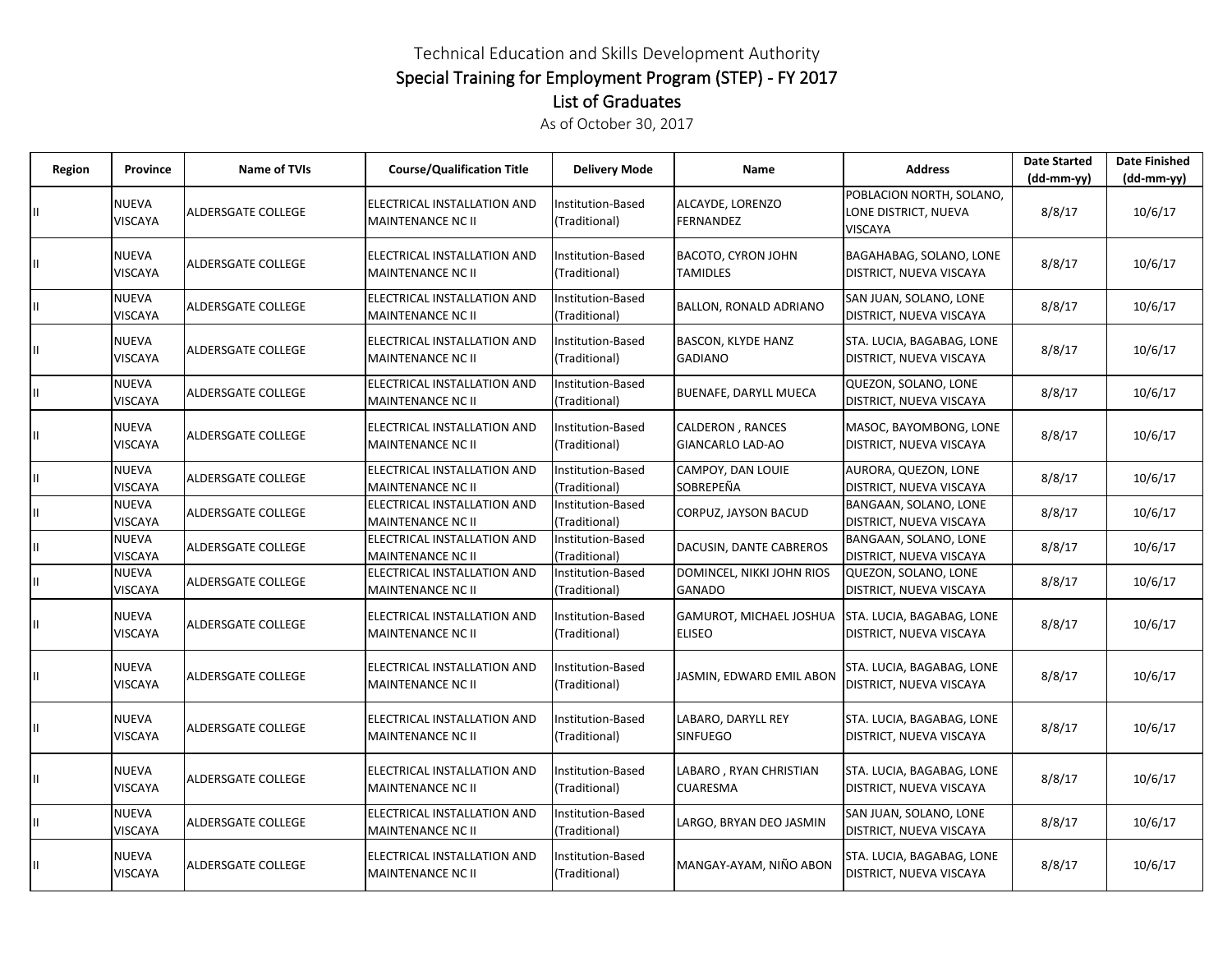| Region | Province                       | <b>Name of TVIs</b>                                  | <b>Course/Qualification Title</b>                       | <b>Delivery Mode</b>               | Name                                    | <b>Address</b>                                                     | <b>Date Started</b><br>$(dd-mm-vv)$ | <b>Date Finished</b><br>$(dd-mm-yy)$ |
|--------|--------------------------------|------------------------------------------------------|---------------------------------------------------------|------------------------------------|-----------------------------------------|--------------------------------------------------------------------|-------------------------------------|--------------------------------------|
|        | <b>NUEVA</b><br><b>VISCAYA</b> | ALDERSGATE COLLEGE                                   | ELECTRICAL INSTALLATION AND<br>MAINTENANCE NC II        | Institution-Based<br>(Traditional) | MORALES, JHASTER<br><b>FERNANDEZ</b>    | QUIRINO, SOLANO, LONE<br>DISTRICT, NUEVA VISCAYA                   | 8/8/17                              | 10/6/17                              |
|        | <b>NUEVA</b><br><b>VISCAYA</b> | <b>ALDERSGATE COLLEGE</b>                            | ELECTRICAL INSTALLATION AND<br>MAINTENANCE NC II        | Institution-Based<br>(Traditional) | MORALES, MICAHEL<br>PASAMONTE           | QUIRINO, SOLANO, LONE<br>DISTRICT, NUEVA VISCAYA                   | 8/8/17                              | 10/6/17                              |
|        | <b>NUEVA</b><br><b>VISCAYA</b> | ALDERSGATE COLLEGE                                   | ELECTRICAL INSTALLATION AND<br>MAINTENANCE NC II        | Institution-Based<br>(Traditional) | NGOYNGOY, LEO WAGTANG                   | POBLACION NORTH, SOLANO,<br>LONE DISTRICT, NUEVA<br><b>VISCAYA</b> | 8/8/17                              | 10/6/17                              |
|        | <b>NUEVA</b><br><b>VISCAYA</b> | ALDERSGATE COLLEGE                                   | ELECTRICAL INSTALLATION AND<br>MAINTENANCE NC II        | Institution-Based<br>(Traditional) | SANZ, JHOVERT BERNABE                   | ROXAS, SOLANO, LONE<br>DISTRICT, NUEVA VISCAYA                     | 8/8/17                              | 10/6/17                              |
|        | <b>NUEVA</b><br><b>VISCAYA</b> | ALDERSGATE COLLEGE                                   | ELECTRICAL INSTALLATION AND<br>MAINTENANCE NC II        | Institution-Based<br>(Traditional) | SAPIGAO, ALINE JOY SALES                | QUEZON, SOLANO, LONE<br>DISTRICT, NUEVA VISCAYA                    | 8/8/17                              | 10/6/17                              |
|        | <b>NUEVA</b><br><b>VISCAYA</b> | ALDERSGATE COLLEGE                                   | ELECTRICAL INSTALLATION AND<br>MAINTENANCE NC II        | Institution-Based<br>(Traditional) | SIERRA, RICHARD SUZON                   | STA. LUCIA, BAGABAG, LONE<br>DISTRICT, NUEVA VISCAYA               | 8/8/17                              | 10/6/17                              |
|        | <b>NUEVA</b><br><b>VISCAYA</b> | ALDERSGATE COLLEGE                                   | ELECTRICAL INSTALLATION AND<br><b>MAINTENANCE NC II</b> | Institution-Based<br>(Traditional) | SOLEDAD, REX P.J. RODA                  | CALIAT, QUEZON, LONE<br>DISTRICT, NUEVA VISCAYA                    | 8/8/17                              | 10/6/17                              |
|        | <b>NUEVA</b><br><b>VISCAYA</b> | ALDERSGATE COLLEGE                                   | ELECTRICAL INSTALLATION AND<br>MAINTENANCE NC II        | Institution-Based<br>(Traditional) | SORIANO, JETHRONE VIERNES               | BONFAL WEST, BAYOMBONG,<br>LONE DISTRICT, NUEVA<br><b>VISCAYA</b>  | 8/8/17                              | 10/6/17                              |
|        | <b>NUEVA</b><br><b>VISCAYA</b> | ALDERSGATE COLLEGE                                   | ELECTRICAL INSTALLATION AND<br><b>MAINTENANCE NC II</b> | Institution-Based<br>(Traditional) | SUBAYNO, RICHMOND<br>PALLAYA            | LA TORRE SOUTH,<br>BAYOMBONG, LONE DISTRICT,<br>NUEVA VISCAYA      | 8/8/17                              | 10/6/17                              |
|        | <b>NUEVA</b><br><b>VISCAYA</b> | ALDERSGATE COLLEGE                                   | ELECTRICAL INSTALLATION AND<br>MAINTENANCE NC II        | Institution-Based<br>(Traditional) | VENTURA, DANILO SISMUNDO                | AURORA, QUEZON, LONE<br>DISTRICT, NUEVA VISCAYA                    | 8/8/17                              | 10/6/17                              |
|        | <b>NUEVA</b><br><b>VISCAYA</b> | NUEVA VIZCAYA POLYTECHNIC<br><b>INSTITUTE (KNAS)</b> | DRESSMAKING NC LL                                       | Institution-Based<br>(Traditional) | <b>ACCATAN, HEDY COSEPH</b>             | BUSILAC, BAYOMBONG, LONE<br>DISTRICT, NUEVA VIZCAYA                | 9/11/17                             | 10/27/17                             |
|        | <b>NUEVA</b><br><b>VISCAYA</b> | NUEVA VIZCAYA POLYTECHNIC<br><b>INSTITUTE (KNAS)</b> | DRESSMAKING NC LL                                       | Institution-Based<br>(Traditional) | ADDUN, LOIDA PASCUA                     | STO. DOMINGO, BAMBANG,<br>LONE DISTRICT, NUEVA<br>VIZCAYA          | 9/11/17                             | 10/27/17                             |
|        | <b>NUEVA</b><br><b>VISCAYA</b> | NUEVA VIZCAYA POLYTECHNIC<br><b>INSTITUTE (KNAS)</b> | DRESSMAKING NC LL                                       | Institution-Based<br>(Traditional) | <b>BARTOLOME, AGUSTINA</b><br>FERNANDEZ | STO. DOMINGO, BAMBANG,<br>LONE DISTRICT, NUEVA<br>VIZCAYA          | 9/11/17                             | 10/27/17                             |
|        | <b>NUEVA</b><br><b>VISCAYA</b> | NUEVA VIZCAYA POLYTECHNIC<br><b>INSTITUTE (KNAS)</b> | <b>DRESSMAKING NC LL</b>                                | Institution-Based<br>(Traditional) | BAWANAN, JOVIE ANN<br><b>PASCUAL</b>    | STO. DOMINGO, BAMBANG,<br>LONE DISTRICT, NUEVA<br><b>VISCAYA</b>   | 9/11/17                             | 10/27/17                             |
|        | <b>NUEVA</b><br><b>VISCAYA</b> | NUEVA VIZCAYA POLYTECHNIC<br><b>INSTITUTE (KNAS)</b> | DRESSMAKING NC LL                                       | Institution-Based<br>(Traditional) | DUMLAO, CARLOTA<br><b>BALANTAC</b>      | STO. DOMINGO, BAMBANG,<br>LONE DISTRICT, NUEVA<br>VISCAYA          | 9/11/17                             | 10/27/17                             |
|        | <b>NUEVA</b><br><b>VISCAYA</b> | NUEVA VIZCAYA POLYTECHNIC<br><b>INSTITUTE (KNAS)</b> | DRESSMAKING NC LL                                       | Institution-Based<br>(Traditional) | ESPIRITU, DANICA MIRANDA                | STO. DOMINGO, BAMBANG,<br>LONE DISTRICT, NUEVA<br>VISCAYA          | 9/11/17                             | 10/27/17                             |
|        | <b>NUEVA</b><br><b>VISCAYA</b> | NUEVA VIZCAYA POLYTECHNIC<br><b>INSTITUTE (KNAS)</b> | DRESSMAKING NC LL                                       | Institution-Based<br>(Traditional) | EVANGELISTA, ANGELA<br><b>CAMAHIN</b>   | STO. DOMINGO, BAMBANG,<br>LONE DISTRICT, NUEVA<br><b>VISCAYA</b>   | 9/11/17                             | 10/27/17                             |
|        | <b>NUEVA</b><br><b>VISCAYA</b> | NUEVA VIZCAYA POLYTECHNIC<br><b>INSTITUTE (KNAS)</b> | DRESSMAKING NC LL                                       | Institution-Based<br>(Traditional) | HIMPOL, LENNY LEGLEGEN                  | BUSILAC, BAYOMBONG, LONE<br>DISTRICT, NUEVA VISCAYA                | 9/11/17                             | 10/27/17                             |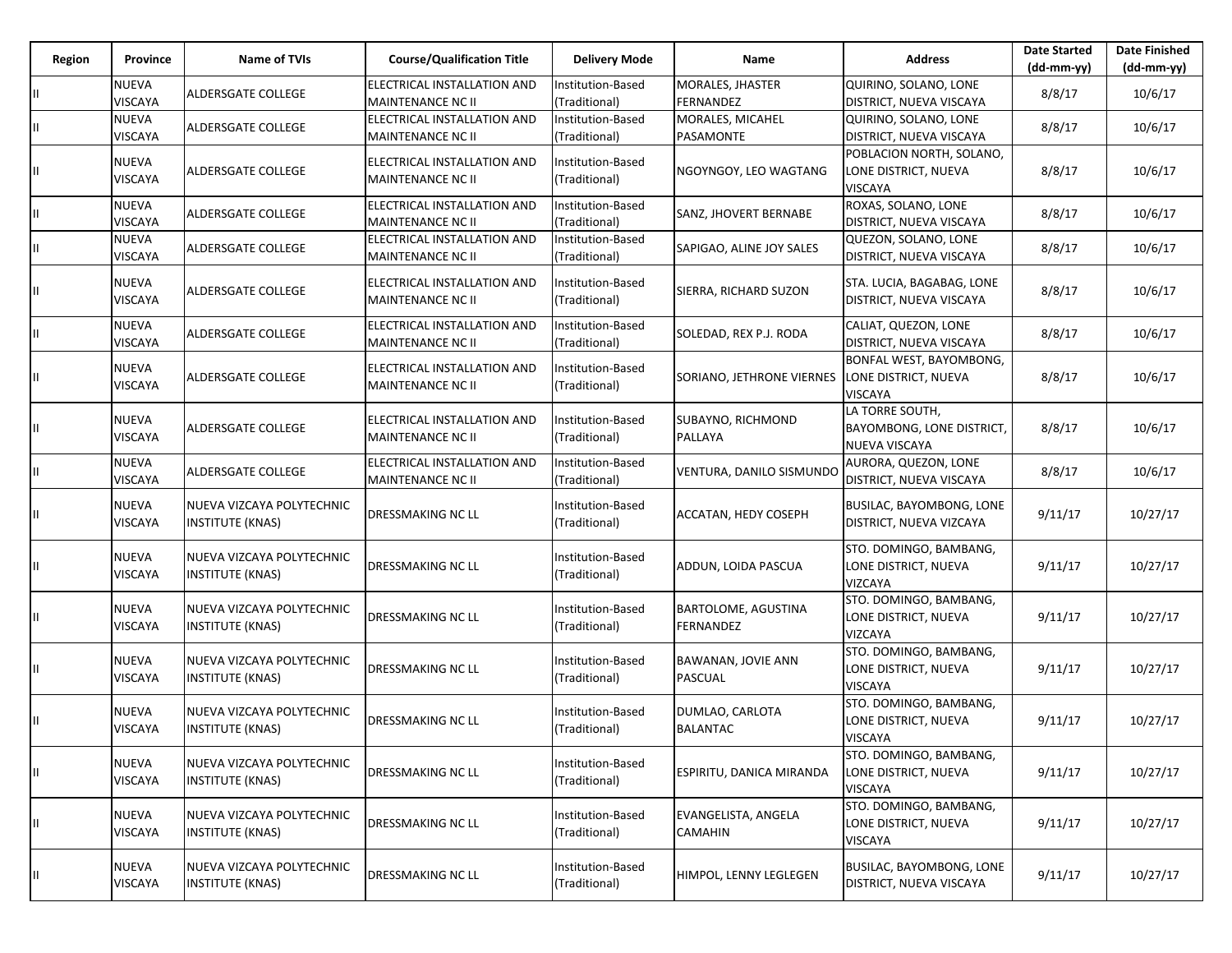| Region        | Province                       | <b>Name of TVIs</b>                                  | <b>Course/Qualification Title</b>                                                          | <b>Delivery Mode</b>               | Name                                   | <b>Address</b>                                                     | <b>Date Started</b><br>$(dd-mm-yy)$ | <b>Date Finished</b><br>$(dd-mm-yy)$ |
|---------------|--------------------------------|------------------------------------------------------|--------------------------------------------------------------------------------------------|------------------------------------|----------------------------------------|--------------------------------------------------------------------|-------------------------------------|--------------------------------------|
|               | <b>NUEVA</b><br><b>VISCAYA</b> | NUEVA VIZCAYA POLYTECHNIC<br><b>INSTITUTE (KNAS)</b> | DRESSMAKING NC LL                                                                          | Institution-Based<br>(Traditional) | JORGE, OFELIA BARTOLOME                | STO. DOMINGO, BAMBANG,<br>LONE DISTRICT, NUEVA<br><b>VISCAYA</b>   | 9/11/17                             | 10/27/17                             |
|               | <b>NUEVA</b><br>VISCAYA        | NUEVA VIZCAYA POLYTECHNIC<br><b>INSTITUTE (KNAS)</b> | DRESSMAKING NC LL                                                                          | Institution-Based<br>(Traditional) | LAGAPA, VIRGINIA<br><b>CURAMENG</b>    | STO. DOMINGO, BAMBANG,<br>LONE DISTRICT, NUEVA<br><b>VISCAYA</b>   | 9/11/17                             | 10/27/17                             |
| Ш.            | <b>NUEVA</b><br>VISCAYA        | NUEVA VIZCAYA POLYTECHNIC<br><b>INSTITUTE (KNAS)</b> | DRESSMAKING NC LL                                                                          | Institution-Based<br>(Traditional) | NOTA, JOCELYN PASCUA                   | STO. DOMINGO, BAMBANG,<br>LONE DISTRICT, NUEVA<br><b>VISCAYA</b>   | 9/11/17                             | 10/27/17                             |
| Ш             | <b>NUEVA</b><br>VISCAYA        | NUEVA VIZCAYA POLYTECHNIC<br><b>INSTITUTE (KNAS)</b> | DRESSMAKING NC LL                                                                          | Institution-Based<br>(Traditional) | PANZA, ELIZABETH<br>TAMTAMAN           | STO. DOMINGO, BAMBANG,<br>LONE DISTRICT, NUEVA<br><b>VISCAYA</b>   | 9/11/17                             | 10/27/17                             |
| Ш.            | <b>NUEVA</b><br>VISCAYA        | NUEVA VIZCAYA POLYTECHNIC<br>INSTITUTE (KNAS)        | DRESSMAKING NC LL                                                                          | Institution-Based<br>(Traditional) | REGUA, JOANNE ANDRADA                  | BUENAVISTA, BAYOMBONG,<br>LONE DISTRICT, NUEVA<br><b>VISCAYA</b>   | 9/11/17                             | 10/27/17                             |
|               | <b>NUEVA</b><br>VISCAYA        | NUEVA VIZCAYA POLYTECHNIC<br><b>INSTITUTE (KNAS)</b> | DRESSMAKING NC LL                                                                          | Institution-Based<br>(Traditional) | TAMTAMAN, CARMELITA<br><b>PINDOG</b>   | STO. DOMINGO, BAMBANG,<br>LONE DISTRICT, NUEVA<br><b>VISCAYA</b>   | 9/11/17                             | 10/27/17                             |
| Ш.            | NUEVA<br>VISCAYA               | NUEVA VIZCAYA POLYTECHNIC<br><b>INSTITUTE (KNAS)</b> | DRESSMAKING NC LL                                                                          | Institution-Based<br>(Traditional) | TOMAS, GLYNES NICOLAS                  | STO. DOMINGO, BAMBANG,<br>LONE DISTRICT, NUEVA<br><b>VISCAYA</b>   | 9/11/17                             | 10/27/17                             |
|               | <b>NUEVA</b><br>VISCAYA        | NUEVA VIZCAYA POLYTECHNIC<br>INSTITUTE (KNAS)        | SERVICE POWER TRAIN<br><b>COMPONENTS (LEADING TO</b><br><b>AUTOMOTIVE SERVICING NC II)</b> | Institution-Based<br>(Traditional) | AYYOPAN, JOEY INLAGIM                  | BONFAL EAST, BAYOMBONG,<br>LONE DISTRICT, NUEVA<br><b>VISCAYA</b>  | 10/9/17                             | 10/30/17                             |
| Ш.            | <b>NUEVA</b><br>VISCAYA        | NUEVA VIZCAYA POLYTECHNIC<br><b>INSTITUTE (KNAS)</b> | SERVICE POWER TRAIN<br>COMPONENTS (LEADING TO<br>AUTOMOTIVE SERVICING NC II)               | Institution-Based<br>(Traditional) | BARAQUEL, ADRIAN<br>CALAMUG            | LA TORRE NORTH,<br>BAYOMBONG, LONE DISTRICT,<br>NUEVA VISCAYA      | 10/9/17                             | 10/30/17                             |
| Ш             | <b>NUEVA</b><br>VISCAYA        | NUEVA VIZCAYA POLYTECHNIC<br><b>INSTITUTE (KNAS)</b> | SERVICE POWER TRAIN<br><b>COMPONENTS (LEADING TO</b><br><b>AUTOMOTIVE SERVICING NC II)</b> | Institution-Based<br>(Traditional) | BUNO, FIDEL JR. BAYONG                 | DISTRICT IV, BAYOMBONG,<br>LONE DISTRICT, NUEVA<br><b>VISCAYA</b>  | 10/9/17                             | 10/30/17                             |
| Ш.            | <b>NUEVA</b><br>VISCAYA        | NUEVA VIZCAYA POLYTECHNIC<br><b>INSTITUTE (KNAS)</b> | SERVICE POWER TRAIN<br>COMPONENTS (LEADING TO<br>AUTOMOTIVE SERVICING NC II)               | Institution-Based<br>(Traditional) | <b>BUTALE, MARY ANN LAMYOD</b>         | DISTRICT IV, BAYOMBONG,<br>LONE DISTRICT, NUEVA<br>VISCAYA         | 10/9/17                             | 10/30/17                             |
| $\mathbf{II}$ | NUEVA<br><b>VISCAYA</b>        | NUEVA VIZCAYA POLYTECHNIC<br><b>INSTITUTE (KNAS)</b> | <b>SERVICE POWER TRAIN</b><br><b>COMPONENTS (LEADING TO</b><br>AUTOMOTIVE SERVICING NC II) | Institution-Based<br>(Traditional) | DAYAPAT, ROGELIO JR.<br><b>GUILLAO</b> | CURIFANG, SOLANO, LONE<br>DISTRICT, NUEVA VISCAYA                  | 10/9/17                             | 10/30/17                             |
| Ш             | NUEVA<br><b>VISCAYA</b>        | NUEVA VIZCAYA POLYTECHNIC<br><b>INSTITUTE (KNAS)</b> | SERVICE POWER TRAIN<br><b>COMPONENTS (LEADING TO</b><br>AUTOMOTIVE SERVICING NC II)        | Institution-Based<br>(Traditional) | DAWIN, MARC EVAN<br>AMBOHNON           | VISTA ALEGRE, BAYOMBONG,<br>LONE DISTRICT, NUEVA<br><b>VISCAYA</b> | 10/9/17                             | 10/30/17                             |
| Ш.            | <b>NUEVA</b><br>VISCAYA        | NUEVA VIZCAYA POLYTECHNIC<br>INSTITUTE (KNAS)        | SERVICE POWER TRAIN<br><b>COMPONENTS (LEADING TO</b><br>AUTOMOTIVE SERVICING NC II)        | nstitution-Based<br>(Traditional)  | DUMLAO, JAYMARC FLORES                 | LA TORRE SOUTH,<br>BAYOMBONG, LONE DISTRICT,<br>NUEVA VISCAYA      | 10/9/17                             | 10/30/17                             |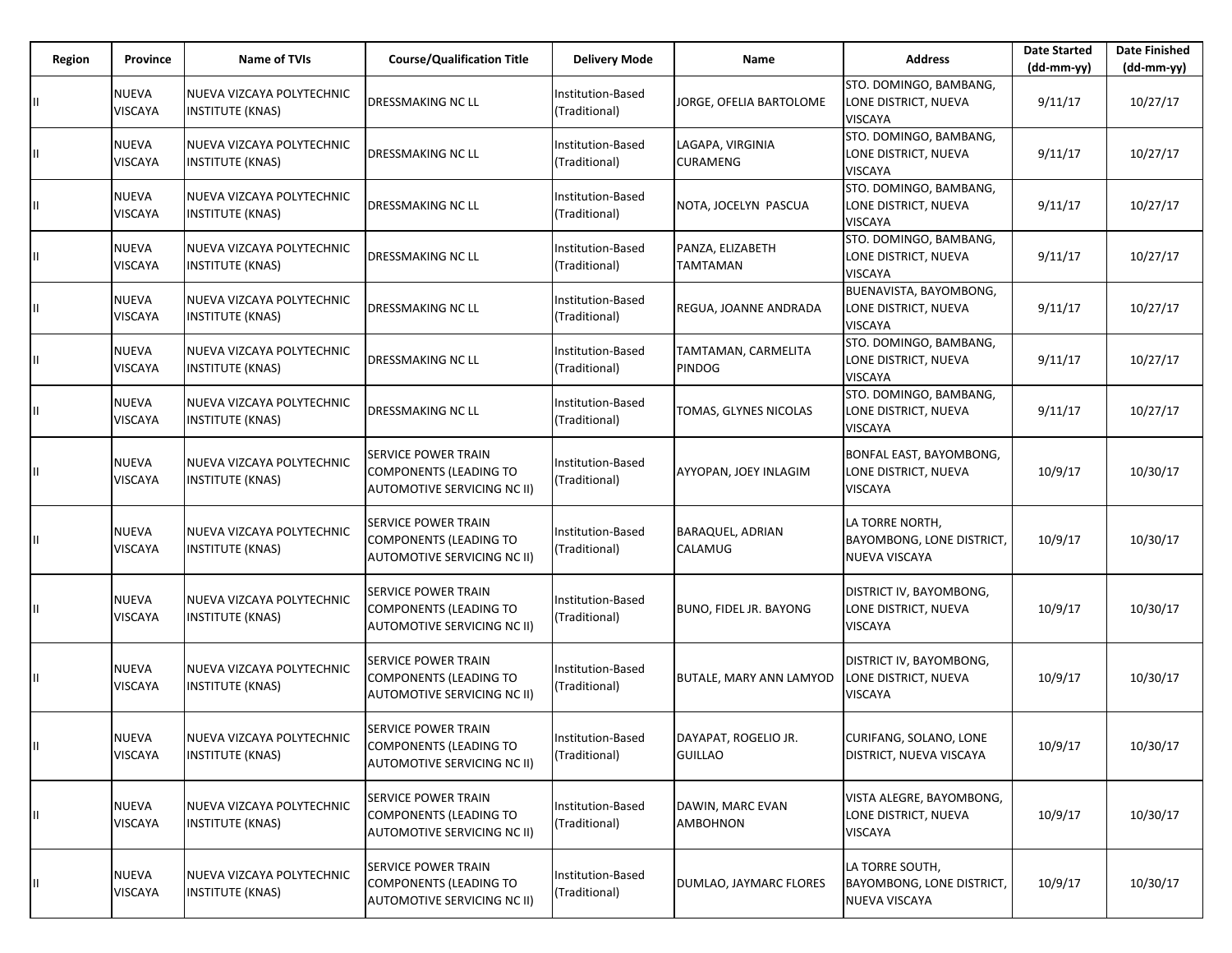| Region | Province                | Name of TVIs                                         | <b>Course/Qualification Title</b>                                                                 | <b>Delivery Mode</b>               | Name                                                | <b>Address</b>                                                    | <b>Date Started</b><br>$(dd-mm-vv)$ | <b>Date Finished</b><br>$(dd-mm-yy)$ |
|--------|-------------------------|------------------------------------------------------|---------------------------------------------------------------------------------------------------|------------------------------------|-----------------------------------------------------|-------------------------------------------------------------------|-------------------------------------|--------------------------------------|
|        | <b>NUEVA</b><br>VISCAYA | NUEVA VIZCAYA POLYTECHNIC<br><b>INSTITUTE (KNAS)</b> | SERVICE POWER TRAIN<br><b>COMPONENTS (LEADING TO</b><br>AUTOMOTIVE SERVICING NC II)               | Institution-Based<br>(Traditional) | <b>GUZMAN, RICHMOND</b><br><b>CONCEPCION</b>        | DON TOMAS MADDELA,<br>BAYOMBONG, LONE DISTRICT,<br>NUEVA VISCAYA  | 10/9/17                             | 10/30/17                             |
|        | <b>NUEVA</b><br>VISCAYA | NUEVA VIZCAYA POLYTECHNIC<br><b>INSTITUTE (KNAS)</b> | SERVICE POWER TRAIN<br><b>COMPONENTS (LEADING TO</b><br>AUTOMOTIVE SERVICING NC II)               | Institution-Based<br>(Traditional) | OMANITO, SHERWIN<br><b>GARINGAN</b>                 | DON MARIANO MARCOS,<br>BAYOMBONG, LONE DISTRICT,<br>NUEVA VISCAYA | 10/9/17                             | 10/30/17                             |
|        | NUEVA<br>VISCAYA        | NUEVA VIZCAYA POLYTECHNIC<br><b>INSTITUTE (KNAS)</b> | <b>SERVICE POWER TRAIN</b><br><b>COMPONENTS (LEADING TO</b><br><b>AUTOMOTIVE SERVICING NC II)</b> | Institution-Based<br>(Traditional) | <b>REYES, RANIEL FORMANES</b>                       | BAGAHABAG, SOLANO, LONE<br>DISTRICT, NUEVA VISCAYA                | 10/9/17                             | 10/30/17                             |
|        | <b>NUEVA</b><br>VISCAYA | NUEVA VIZCAYA POLYTECHNIC<br><b>INSTITUTE (KNAS)</b> | SERVICE POWER TRAIN<br><b>COMPONENTS (LEADING TO</b><br>AUTOMOTIVE SERVICING NC II)               | Institution-Based<br>(Traditional) | REYES, SAMUEL OGNAYON                               | LUYANG, BAYOMBONG, LONE<br>DISTRICT,                              | 10/9/17                             | 10/30/17                             |
|        | <b>NUEVA</b><br>VISCAYA | NUEVA VIZCAYA POLYTECHNIC<br><b>INSTITUTE (KNAS)</b> | SERVICE POWER TRAIN<br><b>COMPONENTS (LEADING TO</b><br>AUTOMOTIVE SERVICING NC II)               | Institution-Based<br>(Traditional) | SANCHEZ, JERICHO BOS-OY                             | CURIFANG, SOLANO, LONE<br>DISTRICT,                               | 10/9/17                             | 10/30/17                             |
| Ш      | BATAAN                  | ACUÑA WELDING SCHOOL                                 | SHIELDED METAL ARC WELDING<br>NC I                                                                | Institution-Based<br>(Traditional) | ACUÑA, MARK PHILLIP<br><b>AGCAOILI</b>              | MANDAMA, HERMOSA, I                                               | 7/24/17                             | 8/22/17                              |
| Ш      | BATAAN                  | ACUÑA WELDING SCHOOL                                 | SHIELDED METAL ARC WELDING<br>NC I                                                                | Institution-Based<br>(Traditional) | AQUINO, ARGHIE PARAISO                              | A.RIVERA, HERMOSA, I                                              | 7/24/17                             | 8/22/17                              |
| Ш      | BATAAN                  | ACUÑA WELDING SCHOOL                                 | SHIELDED METAL ARC WELDING<br>NC I                                                                | Institution-Based<br>(Traditional) | BACANI, ROBERTO ALMARIO                             | 324 MANDAMA, HERMOSA, I                                           | 7/24/17                             | 8/22/17                              |
| Ш      | BATAAN                  | ACUÑA WELDING SCHOOL                                 | SHIELDED METAL ARC WELDING<br>NC I                                                                | Institution-Based<br>(Traditional) | BILBAO, JOMAR SUNGLAO                               | A.RIVERA, HERMOSA, I                                              | 7/24/17                             | 8/22/17                              |
| Ш      | BATAAN                  | ACUÑA WELDING SCHOOL                                 | SHIELDED METAL ARC WELDING<br>NC I                                                                | Institution-Based<br>(Traditional) | BITUIN, JOHN CARLO BADRINA 171 A.RIVERA, HERMOSA, I |                                                                   | 7/24/17                             | 8/22/17                              |
| Ш      | BATAAN                  | ACUÑA WELDING SCHOOL                                 | SHIELDED METAL ARC WELDING<br>NC I                                                                | Institution-Based<br>(Traditional) | <b>BONGALONTA, RONNIE</b><br><b>SUNGLAO</b>         | A.RIVERA, HERMOSA, I                                              | 7/24/17                             | 8/22/17                              |
| Ш      | BATAAN                  | ACUÑA WELDING SCHOOL                                 | SHIELDED METAL ARC WELDING<br>NC I                                                                | Institution-Based<br>(Traditional) | CARLOS, EDWARD WAJE                                 | 123 DAUNGAN, HERMOSA, I                                           | 7/24/17                             | 8/22/17                              |
| Ш      | BATAAN                  | ACUÑA WELDING SCHOOL                                 | SHIELDED METAL ARC WELDING<br>NC I                                                                | Institution-Based<br>(Traditional) | DE JESUS, ANTONNETTE<br><b>BONDOC</b>               | CULIS, HERMOSA, I                                                 | 7/24/17                             | 8/22/17                              |
| Ш      | BATAAN                  | ACUÑA WELDING SCHOOL                                 | SHIELDED METAL ARC WELDING<br>NC I                                                                | Institution-Based<br>(Traditional) | EPISTOLA, NORLITO JR.<br>LABASAN                    | RESIDENCIA MANDAMA,<br>HERMOSA, I                                 | 7/24/17                             | 8/22/17                              |
| Ш      | <b>BATAAN</b>           | ACUÑA WELDING SCHOOL                                 | SHIELDED METAL ARC WELDING<br>NC I                                                                | Institution-Based<br>(Traditional) | FUTOTANA, MARICAR<br><b>BONDOC</b>                  | CULIS, HERMOSA, I                                                 | 7/24/17                             | 8/22/17                              |
| III    | BATAAN                  | ACUÑA WELDING SCHOOL                                 | SHIELDED METAL ARC WELDING<br>NC I                                                                | Institution-Based<br>(Traditional) | <b>GALANG, ROBERT GOMEZ</b>                         | 250 MULAWIN, ORANI, I                                             | 7/24/17                             | 8/22/17                              |
| Ш      | BATAAN                  | ACUÑA WELDING SCHOOL                                 | SHIELDED METAL ARC WELDING<br>NC I                                                                | Institution-Based<br>(Traditional) | GUEVARRA, CARL ANGELO<br><b>MINTAL</b>              | A.RIVERA, HERMOSA, I                                              | 7/24/17                             | 8/22/17                              |
| Ш      | BATAAN                  | ACUÑA WELDING SCHOOL                                 | SHIELDED METAL ARC WELDING<br>NC <sub>I</sub>                                                     | Institution-Based<br>(Traditional) | MICASIO, JUNIE WAJE                                 | DAUNGAN, HERMOSA, I                                               | 7/24/17                             | 8/22/17                              |
| Ш      | <b>BATAAN</b>           | ACUÑA WELDING SCHOOL                                 | SHIELDED METAL ARC WELDING<br>NC I                                                                | Institution-Based<br>(Traditional) | PABLO, RANDY DE LEON                                | 136 MULAWIN, ORANI, I                                             | 7/24/17                             | 8/22/17                              |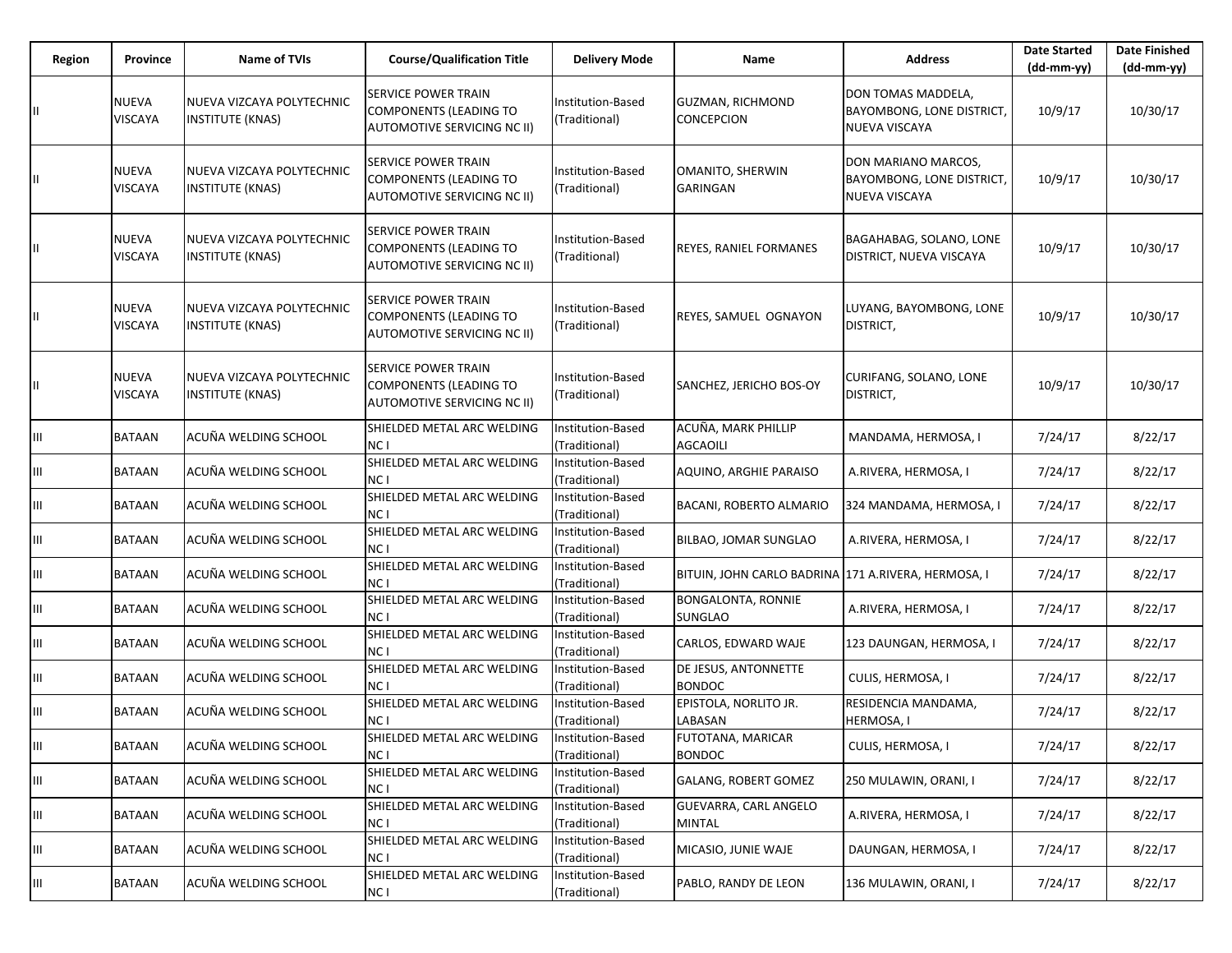| Region | Province      | <b>Name of TVIs</b>                                                | <b>Course/Qualification Title</b>  | <b>Delivery Mode</b>                      | Name                                             | <b>Address</b>                               | <b>Date Started</b><br>$(dd-mm-yy)$ | <b>Date Finished</b><br>(dd-mm-yy) |
|--------|---------------|--------------------------------------------------------------------|------------------------------------|-------------------------------------------|--------------------------------------------------|----------------------------------------------|-------------------------------------|------------------------------------|
| Ш      | BATAAN        | ACUÑA WELDING SCHOOL                                               | SHIELDED METAL ARC WELDING<br>NC I | Institution-Based<br>(Traditional)        | QUIAMBAO, DENNIS SANTOS                          | MANALO VILLAGE PALIHAN,<br>HERMOSA, I        | 7/24/17                             | 8/22/17                            |
| Ш      | BATAAN        | ACUÑA WELDING SCHOOL                                               | SHIELDED METAL ARC WELDING<br>NC I | Institution-Based<br>(Traditional)        | REYES, REGINALD CARL STA.<br><b>ANA</b>          | STO. CRISTO, HERMOSA, I                      | 7/24/17                             | 8/22/17                            |
| Ш      | BATAAN        | ACUÑA WELDING SCHOOL                                               | SHIELDED METAL ARC WELDING<br>NC I | Institution-Based<br>(Traditional)        | SALAZAR, JANLLY JAMES<br><b>GALICIA</b>          | 129 PUROK 2 TUGATOG,<br>ORANI, I             | 7/24/17                             | 8/22/17                            |
| Ш      | BATAAN        | ACUÑA WELDING SCHOOL                                               | SHIELDED METAL ARC WELDING<br>NC I | Institution-Based<br>(Traditional)        | SALAZAR, RENEN ANGELO<br><b>MACABALES</b>        | MULAWIN, ORANI, I                            | 7/24/17                             | 8/22/17                            |
| Ш      | BATAAN        | ACUÑA WELDING SCHOOL                                               | SHIELDED METAL ARC WELDING<br>NC I | Institution-Based<br>(Traditional)        | TOLENTINO, RONNEL SOTTO                          | 117 PULO, HERMOSA, I                         | 7/24/17                             | 8/22/17                            |
| Ш      | BATAAN        | ACUÑA WELDING SCHOOL                                               | SHIELDED METAL ARC WELDING<br>NC I | Institution-Based<br>(Traditional)        | YANDOC, NATALIA ADUCAL                           | SITIO MALIGAYA CULIS,<br>HERMOSA, I          | 7/24/17                             | 8/22/17                            |
| Ш      | BATAAN        | <b>BATAAN PENINSULA</b><br><b>EDUCATIONAL INSTITUTION,</b><br>INC. | SHIELDED METAL ARC WELDING<br>NC I | <b>Institution-Based</b><br>(Traditional) | BERNARDINO, IVAN TUA                             | PUROK 4 PRADO SIONGCO,<br>LUBAO, I           | 8/23/17                             | 9/23/17                            |
| Ш      | BATAAN        | <b>BATAAN PENINSULA</b><br><b>EDUCATIONAL INSTITUTION,</b><br>INC. | SHIELDED METAL ARC WELDING<br>NC I | Institution-Based<br>(Traditional)        | CRUZ, ANGELITO SALENGA                           | #836 P. PAULE, ST. LUACAN,<br>DINALUPIHAN, I | 8/23/17                             | 9/23/17                            |
| Ш      | BATAAN        | <b>BATAAN PENINSULA</b><br><b>EDUCATIONAL INSTITUTION,</b><br>INC. | SHIELDED METAL ARC WELDING<br>NC I | <b>Institution-Based</b><br>(Traditional) | ESCONDE, ANDRIAN GAMBAN 1 PUROK UNO, ORANI, I    |                                              | 8/23/17                             | 9/23/17                            |
| Ш      | <b>BATAAN</b> | <b>BATAAN PENINSULA</b><br><b>EDUCATIONAL INSTITUTION,</b><br>INC. | SHIELDED METAL ARC WELDING<br>NC I | nstitution-Based<br>(Traditional)         | <b>GALANG, NERVIN MARIS</b>                      | RIVER SIDE P. 5 BALSIK,<br>HERMOSA, I        | 8/23/17                             | 9/23/17                            |
| Ш      | <b>BATAAN</b> | <b>BATAAN PENINSULA</b><br><b>EDUCATIONAL INSTITUTION,</b><br>INC. | SHIELDED METAL ARC WELDING<br>NC I | Institution-Based<br>(Traditional)        | <b>GONZALES, PAULO MALLARI</b>                   | BALSIK, HERMOSA, I                           | 8/23/17                             | 9/23/17                            |
| Ш      | BATAAN        | <b>BATAAN PENINSULA</b><br><b>EDUCATIONAL INSTITUTION,</b><br>INC. | SHIELDED METAL ARC WELDING<br>NC I | nstitution-Based<br>(Traditional)         | IMPERIAL, DAVE TIMPOG                            | PITA, DINALUPIHAN, I                         | 8/23/17                             | 9/23/17                            |
| Ш      | <b>BATAAN</b> | <b>BATAAN PENINSULA</b><br><b>EDUCATIONAL INSTITUTION,</b><br>INC. | SHIELDED METAL ARC WELDING<br>NC I | Institution-Based<br>(Traditional)        | <b>ISRAEL, BRETH CEDRICK</b><br><b>TOLENTINO</b> | #665 PAGALANGGANG,<br>DINALUPIHAN, I         | 8/23/17                             | 9/23/17                            |
| Ш      | BATAAN        | <b>BATAAN PENINSULA</b><br><b>EDUCATIONAL INSTITUTION,</b><br>INC. | SHIELDED METAL ARC WELDING<br>NC I | nstitution-Based<br>(Traditional)         | LEGASPI,JR., ENRIQUE<br><b>OLIVEROS</b>          | PANTALAN LUNA, ORANI, I                      | 8/23/17                             | 9/23/17                            |
| Ш      | <b>BATAAN</b> | <b>BATAAN PENINSULA</b><br><b>EDUCATIONAL INSTITUTION,</b><br>INC. | SHIELDED METAL ARC WELDING<br>NC I | nstitution-Based<br>(Traditional)         | MANALILI, DON CARLO<br><b>TESORIO</b>            | SITIO ALIKABOK BAYAN,<br>ORANI, I            | 8/23/17                             | 9/23/17                            |
| Ш      | <b>BATAAN</b> | <b>BATAAN PENINSULA</b><br><b>EDUCATIONAL INSTITUTION,</b><br>INC. | SHIELDED METAL ARC WELDING<br>NC I | nstitution-Based<br>(Traditional)         | MULI, JHOMEL EGAR                                | PUROK 2 PRADO SABA,<br>LUBAO, I              | 8/23/17                             | 9/23/17                            |
| Ш      | <b>BATAAN</b> | <b>BATAAN PENINSULA</b><br><b>EDUCATIONAL INSTITUTION,</b><br>INC. | SHIELDED METAL ARC WELDING<br>NC I | Institution-Based<br>(Traditional)        | NUGUID, ANTHONY DABU                             | #517 JP RIZAL ST. PALIHAN,<br>HERMOSA, I     | 8/23/17                             | 9/23/17                            |
| Ш      | BATAAN        | <b>BATAAN PENINSULA</b><br><b>EDUCATIONAL INSTITUTION,</b><br>INC. | SHIELDED METAL ARC WELDING<br>NC I | nstitution-Based<br>(Traditional)         | PAVIA, JOHN CARLO BACANI                         | 18 NEW SAN JOSE,<br>DINALUPIHAN, I           | 8/23/17                             | 9/23/17                            |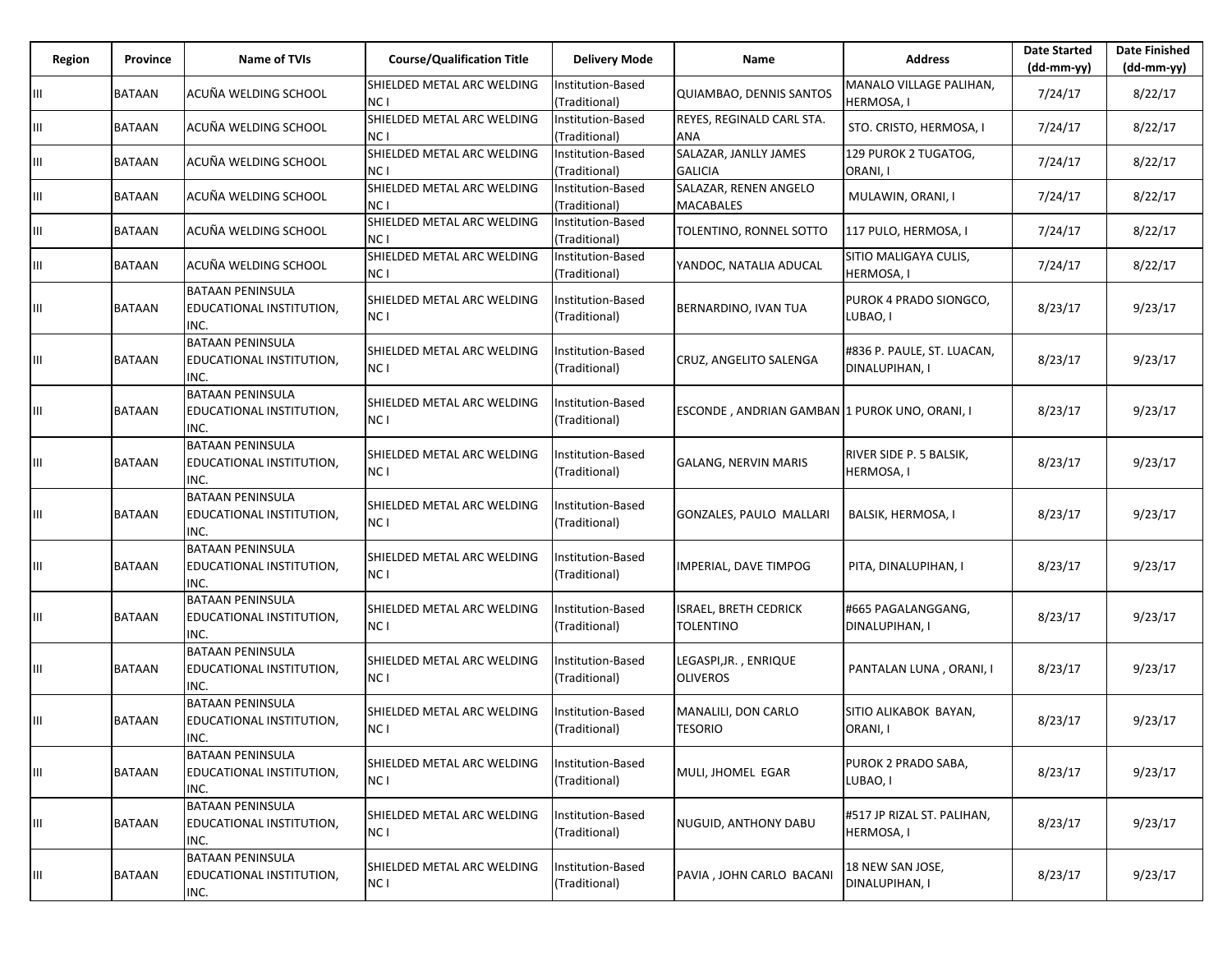| Region | <b>Province</b> | <b>Name of TVIs</b>                                         | <b>Course/Qualification Title</b>             | <b>Delivery Mode</b>               | Name                                      | <b>Address</b>                                                     | <b>Date Started</b><br>$(dd-mm-vv)$ | <b>Date Finished</b><br>(dd-mm-yy) |
|--------|-----------------|-------------------------------------------------------------|-----------------------------------------------|------------------------------------|-------------------------------------------|--------------------------------------------------------------------|-------------------------------------|------------------------------------|
| Ш      | <b>BATAAN</b>   | <b>BATAAN PENINSULA</b><br>EDUCATIONAL INSTITUTION,<br>INC. | SHIELDED METAL ARC WELDING<br>NC <sub>1</sub> | Institution-Based<br>(Traditional) | QUIMSON, DEO OCAMPO                       | 351 MANUEL ST. PITA,<br>DINALUPIHAN, I                             | 8/23/17                             | 9/23/17                            |
| Ш      | <b>BATAAN</b>   | <b>BATAAN PENINSULA</b><br>EDUCATIONAL INSTITUTION,<br>INC. | SHIELDED METAL ARC WELDING<br>NC I            | Institution-Based<br>(Traditional) | ROBERTS, JOE RAMIL CANARIA                | CULIS SITIO MALIGAYA<br>HERMOSA, DINALUPIHAN, I                    | 8/23/17                             | 9/23/17                            |
| Ш      | <b>BATAAN</b>   | <b>BATAAN PENINSULA</b><br>EDUCATIONAL INSTITUTION,<br>INC. | SHIELDED METAL ARC WELDING<br>NC <sub>1</sub> | Institution-Based<br>(Traditional) | SALALILA, ALLAN BAUTISTA                  | #20 PUROK 3 LUACAN,<br>DINALUPIHAN, I                              | 8/23/17                             | 9/23/17                            |
| Ш      | <b>BATAAN</b>   | <b>BATAAN PENINSULA</b><br>EDUCATIONAL INSTITUTION,<br>INC. | SHIELDED METAL ARC WELDING<br>NC I            | Institution-Based<br>(Traditional) | SALONGA, JOE VINCENT<br><b>TIMPOG</b>     | PUROK 1 BAYAN-BAYANAN,<br>DINALUPIHAN, I                           | 8/23/17                             | 9/23/17                            |
| Ш      | <b>BATAAN</b>   | <b>BATAAN PENINSULA</b><br>EDUCATIONAL INSTITUTION,<br>INC. | SHIELDED METAL ARC WELDING<br>NC <sub>1</sub> | Institution-Based<br>(Traditional) | SANCHEZ, MARK LOUISSE<br><b>DELA CRUZ</b> | 341 PILAPIL PALIHAN, ORANI,                                        | 8/23/17                             | 9/23/17                            |
| Ш      | <b>BATAAN</b>   | <b>BATAAN PENINSULA</b><br>EDUCATIONAL INSTITUTION,<br>INC. | SHIELDED METAL ARC WELDING<br>NC I            | Institution-Based<br>(Traditional) | SANGIL, JOHN HENDRIX<br><b>GOLLENA</b>    | PUROK 1 PRADO SABA.<br>LUBAO, I                                    | 8/23/17                             | 9/23/17                            |
| Ш      | <b>BATAAN</b>   | <b>BATAAN PENINSULA</b><br>EDUCATIONAL INSTITUTION,<br>INC. | SHIELDED METAL ARC WELDING<br>NC I            | Institution-Based<br>(Traditional) | TIMPOG, LUISITO VILLEN                    | PUROK 2 STA. LUCIA PITA,<br>DINALUPIHAN, I                         | 8/23/17                             | 9/23/17                            |
| Ш      | <b>BATAAN</b>   | <b>BATAAN PENINSULA</b><br>EDUCATIONAL INSTITUTION,<br>INC. | SHIELDED METAL ARC WELDING<br>NC I            | Institution-Based<br>(Traditional) | VIBAR, GLENN ARDIE UY                     | BLK 9 LOT 14 WESTON STREET<br>SILVER VALLEY VILLAGE,<br>HERMOSA, I | 8/23/17                             | 9/23/17                            |
| Ш      | <b>BATAAN</b>   | MACTECH TRAINING CENTER<br>INC.                             | PIPEFITTING NC II                             | Institution-Based<br>(Traditional) | ALFAR, JASON MONTILLA                     | TUGATOG, ORANI, I                                                  | 8/7/17                              | 9/15/17                            |
| Ш      | <b>BATAAN</b>   | MACTECH TRAINING CENTER<br>INC.                             | PIPEFITTING NC II                             | Institution-Based<br>(Traditional) | AMURAO, LOUIE<br>SALANDANAN               | TIBAG GABON, ABUCAY, I                                             | 8/7/17                              | 9/15/17                            |
| Ш      | <b>BATAAN</b>   | MACTECH TRAINING CENTER<br>INC.                             | PIPEFITTING NC II                             | Institution-Based<br>(Traditional) | BALTAZAR, JAYSON ARCE                     | 230 GARNET TUGATOG,<br>ORANI, I                                    | 8/7/17                              | 9/15/17                            |
| Ш      | <b>BATAAN</b>   | <b>MACTECH TRAINING CENTER</b><br>INC.                      | PIPEFITTING NC II                             | Institution-Based<br>(Traditional) | <b>CRISOSTOMO, RHAYMARK GIL</b><br>LOPEZ  | PALIHAN, ORANI, I                                                  | 8/7/17                              | 9/15/17                            |
| Ш      | <b>BATAAN</b>   | MACTECH TRAINING CENTER<br>INC.                             | PIPEFITTING NC II                             | Institution-Based<br>(Traditional) | CURA, JOMINA ATANACIO                     | CALUMPANG BAYAN, ORANI, I                                          | 8/7/17                              | 9/15/17                            |
| Ш      | <b>BATAAN</b>   | <b>MACTECH TRAINING CENTER</b><br>INC.                      | PIPEFITTING NC II                             | Institution-Based<br>(Traditional) | DE VILLA, MARK EDHFRED<br>ANGEL           | 198 PUROK II TUGATOG,<br>ORANI, I                                  | 8/7/17                              | 9/15/17                            |
| Ш      | <b>BATAAN</b>   | MACTECH TRAINING CENTER<br>INC.                             | PIPEFITTING NC II                             | Institution-Based<br>(Traditional) | DICHOSO, EMERSON CASTRO                   | CAPT. SISO BAYAN, ORANI, I                                         | 8/7/17                              | 9/15/17                            |
| IШ     | <b>BATAAN</b>   | MACTECH TRAINING CENTER<br>INC.                             | PIPEFITTING NC II                             | Institution-Based<br>(Traditional) | LALICAN, FERDINAND                        | DE GUZMAN ST. PANTALAN<br>LUMA, ORANI, I                           | 8/7/17                              | 9/15/17                            |
| Ш      | BATAAN          | MACTECH TRAINING CENTER<br>INC.                             | PIPEFITTING NC II                             | Institution-Based<br>(Traditional) | MANANZALA, JESSICA<br><b>TOLENTINO</b>    | KINAHIGAN TALA, ORANI, I                                           | 8/7/17                              | 9/15/17                            |
| Ш      | <b>BATAAN</b>   | <b>MACTECH TRAINING CENTER</b><br>INC.                      | PIPEFITTING NC II                             | Institution-Based<br>(Traditional) | MATITU, JOHN JERICK GADDIS                | 191 PUROK II TUGATOG,<br>ORANI, I                                  | 8/7/17                              | 9/15/17                            |
| Ш      | <b>BATAAN</b>   | MACTECH TRAINING CENTER<br>INC.                             | PIPEFITTING NC II                             | Institution-Based<br>(Traditional) | OCAMPO, IAN JASON                         | PUKSUAN, ORANI, I                                                  | 8/7/17                              | 9/15/17                            |
| Ш      | <b>BATAAN</b>   | MACTECH TRAINING CENTER<br>INC.                             | PIPEFITTING NC II                             | Institution-Based<br>(Traditional) | PERRERAS, JAMES LORD DE<br><b>LEON</b>    | MASAGANA VILLAGE BAYAN,<br>ORANI, I                                | 8/7/17                              | 9/15/17                            |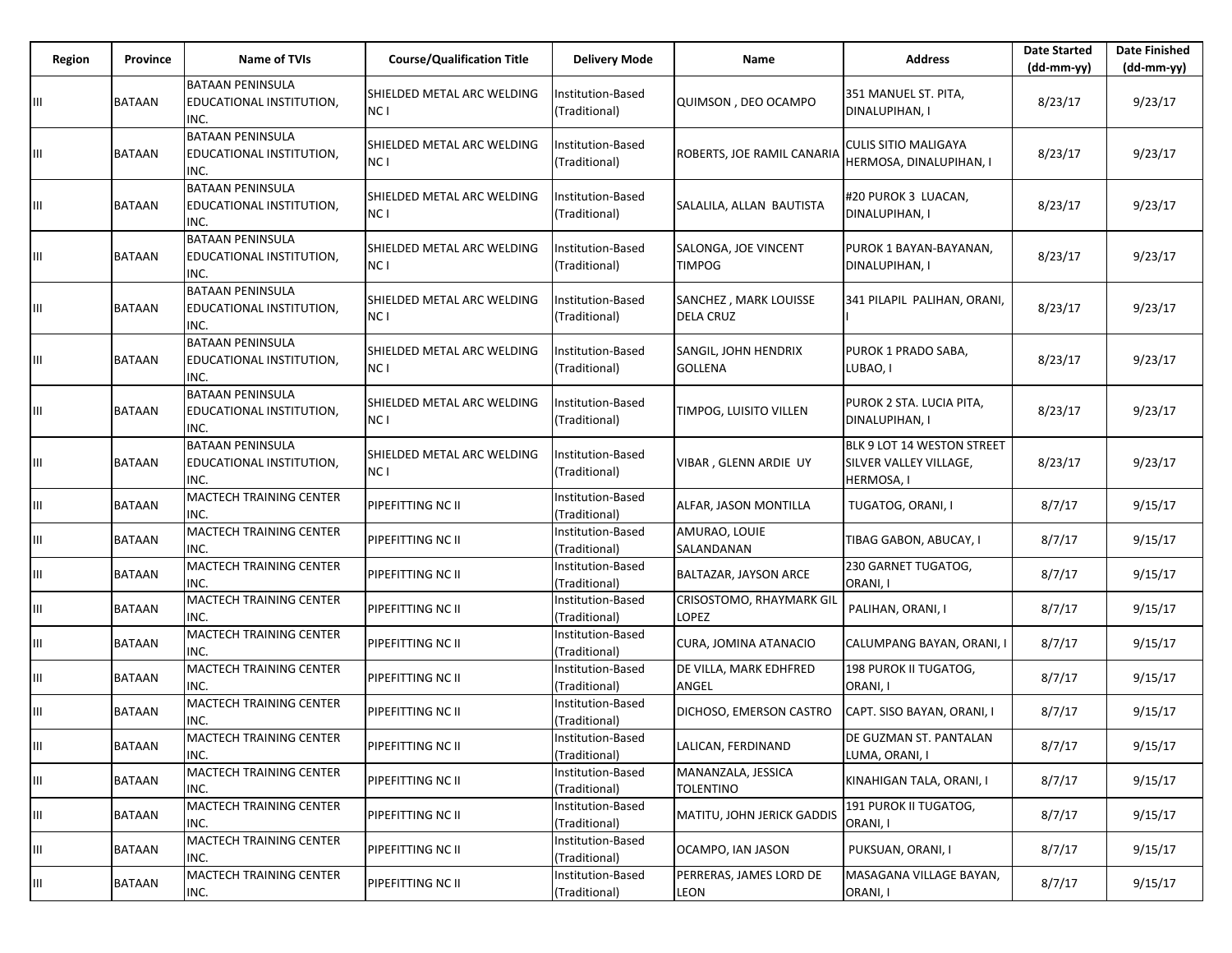| Region | Province      | <b>Name of TVIs</b>                                                              | <b>Course/Qualification Title</b>  | <b>Delivery Mode</b>               | Name                                                  | <b>Address</b>                              | <b>Date Started</b><br>(dd-mm-yy) | <b>Date Finished</b><br>(dd-mm-yy) |
|--------|---------------|----------------------------------------------------------------------------------|------------------------------------|------------------------------------|-------------------------------------------------------|---------------------------------------------|-----------------------------------|------------------------------------|
| Ш      | BATAAN        | <b>MACTECH TRAINING CENTER</b><br>INC.                                           | PIPEFITTING NC II                  | Institution-Based<br>(Traditional) | RAGMAT JR., PACIFICO OLIVAF                           | 191 SATURN ST. APOLLO,<br>ORANI, I          | 8/7/17                            | 9/15/17                            |
| Ш      | <b>BATAAN</b> | MACTECH TRAINING CENTER<br>INC.                                                  | PIPEFITTING NC II                  | nstitution-Based<br>(Traditional)  | SALENGA, LAWRENCE<br><b>FERNANDEZ</b>                 | PUROK II TUGATOG, ORANI, I                  | 8/7/17                            | 9/15/17                            |
| Ш      | <b>BATAAN</b> | MACTECH TRAINING CENTER<br>INC.                                                  | PIPEFITTING NC II                  | Institution-Based<br>(Traditional) | SALENGA, MIKKO FERNANDEZ   PUROK II TUGATOG, ORANI, I |                                             | 8/7/17                            | 9/15/17                            |
| Ш      | <b>BATAAN</b> | MACTECH TRAINING CENTER<br>INC.                                                  | PIPEFITTING NC II                  | Institution-Based<br>(Traditional) | SAN DIEGO, JEFF GILBERT                               | 200 STO. ROSARIO PALIHAN,<br>ORANI, I       | 8/7/17                            | 9/15/17                            |
| Ш      | <b>BATAAN</b> | <b>MACTECH TRAINING CENTER</b><br>INC.                                           | PIPEFITTING NC II                  | Institution-Based<br>(Traditional) | TAPALLA, HENRICH ISIDRO                               | PUROK II TUGATOG, ORANI, I                  | 8/7/17                            | 9/15/17                            |
| Ш      | <b>BATAAN</b> | MACTECH TRAINING CENTER<br>INC.                                                  | PIPEFITTING NC II                  | Institution-Based<br>(Traditional) | TIONGSON, NELSON REÑOSA                               | 147 BALDERIA ST. OMBOY,<br>ABUCAY, I        | 8/7/17                            | 9/15/17                            |
| Ш      | <b>BATAAN</b> | MACTECH TRAINING CENTER<br>INC.                                                  | PIPEFITTING NC II                  | Institution-Based<br>(Traditional) | TOLENTINO, RESTY ALICASTRE                            | 39 BURGOS ST. SOLIMAN,<br><b>HERMOSA, I</b> | 8/7/17                            | 9/15/17                            |
| Ш      | <b>BATAAN</b> | MACTECH TRAINING CENTER<br>INC.                                                  | PIPEFITTING NC II                  | Institution-Based<br>(Traditional) | TUNGCAB, FERDINAND E                                  | PANTALAN BAGO, ORANI, I                     | 8/7/17                            | 9/15/17                            |
| Ш      | <b>BATAAN</b> | SKILL ENHANCEMENT ACADEMY<br>AND TRAINING CENTER INC.                            | SHIELDED METAL ARC WELDING<br>NC I | Institution-Based<br>(Traditional) | AMLOG, JIMUEL MANGUIAT                                | 639 GUGO, SAMAL, I                          | 7/25/17                           | 9/1/17                             |
| Ш      | <b>BATAAN</b> | SKILL ENHANCEMENT ACADEMY<br>AND TRAINING CENTER INC.                            | SHIELDED METAL ARC WELDING<br>NC I | Institution-Based<br>(Traditional) | AQUINO, JASHPER MANGUIAT  641 NARRA GUGO, SAMAL, I    |                                             | 7/25/17                           | 9/1/17                             |
| Ш      | BATAAN        | SKILL ENHANCEMENT ACADEMY<br>AND TRAINING CENTER INC.                            | SHIELDED METAL ARC WELDING<br>NC I | Institution-Based<br>(Traditional) | ARLIGUE, MARVIN POBADORA 320 KASUYAN GUGO, SAMAL, I   |                                             | 7/25/17                           | 9/1/17                             |
| Ш      | BATAAN        | SKILL ENHANCEMENT ACADEMY<br>AND TRAINING CENTER INC.                            | SHIELDED METAL ARC WELDING<br>NC I | Institution-Based<br>(Traditional) | DELA CRUZ, JIMMY PLATERO                              | SIBUG GUGO, SAMAL, I                        | 7/25/17                           | 9/1/17                             |
| Ш      | <b>BATAAN</b> | SKILL ENHANCEMENT ACADEMY<br>AND TRAINING CENTER INC.                            | SHIELDED METAL ARC WELDING<br>NC I | Institution-Based<br>(Traditional) | DELOS SANTOS, JOVEN FLORES HACIENDA GUGO, SAMAL, I    |                                             | 7/25/17                           | 9/1/17                             |
| Ш      | <b>BATAAN</b> | SKILL ENHANCEMENT ACADEMY<br>AND TRAINING CENTER INC.                            | SHIELDED METAL ARC WELDING<br>NC I | Institution-Based<br>(Traditional) | FALLARNA, REDGIE SOLANO                               | PUROK II PALILI, SAMAL, I                   | 7/25/17                           | 9/1/17                             |
| Ш      | <b>BATAAN</b> | SKILL ENHANCEMENT ACADEMY<br>AND TRAINING CENTER INC.                            | SHIELDED METAL ARC WELDING<br>NC I | nstitution-Based<br>(Traditional)  | FLORES, EDDIEBERT ERO                                 | HACIENDA GUGO, SAMAL, I                     | 7/25/17                           | 9/1/17                             |
|        | <b>BATAAN</b> | SKILL ENHANCEMENT ACADEMY SHIELDED METAL ARC WELDING<br>AND TRAINING CENTER INC. | NC I                               | Institution-Based<br>(Traditional) | JORGE, ANGELITO PAJICULAY                             | GUGO, SAMAL, I                              | 7/25/17                           | 9/1/17                             |
| Ш      | <b>BATAAN</b> | SKILL ENHANCEMENT ACADEMY<br>AND TRAINING CENTER INC.                            | SHIELDED METAL ARC WELDING<br>NC I | nstitution-Based<br>(Traditional)  | MAGPOC, LOUIE LLOYD<br>SALONGA                        | ZULUETA ST. KAPARANGAN,<br>ORANI, I         | 7/25/17                           | 9/1/17                             |
| Ш      | BATAAN        | SKILL ENHANCEMENT ACADEMY<br>AND TRAINING CENTER INC.                            | SHIELDED METAL ARC WELDING<br>NC I | Institution-Based<br>(Traditional) | MAGUIAT, MARLON RIEL                                  | 634 GUGO, SAMAL, I                          | 7/25/17                           | 9/1/17                             |
| Ш      | <b>BATAAN</b> | SKILL ENHANCEMENT ACADEMY<br>AND TRAINING CENTER INC.                            | SHIELDED METAL ARC WELDING<br>NC I | nstitution-Based<br>(Traditional)  | MENDOZA, MICHELLE<br><b>PABITON</b>                   | 473 GUGO, SAMAL, I                          | 7/25/17                           | 9/1/17                             |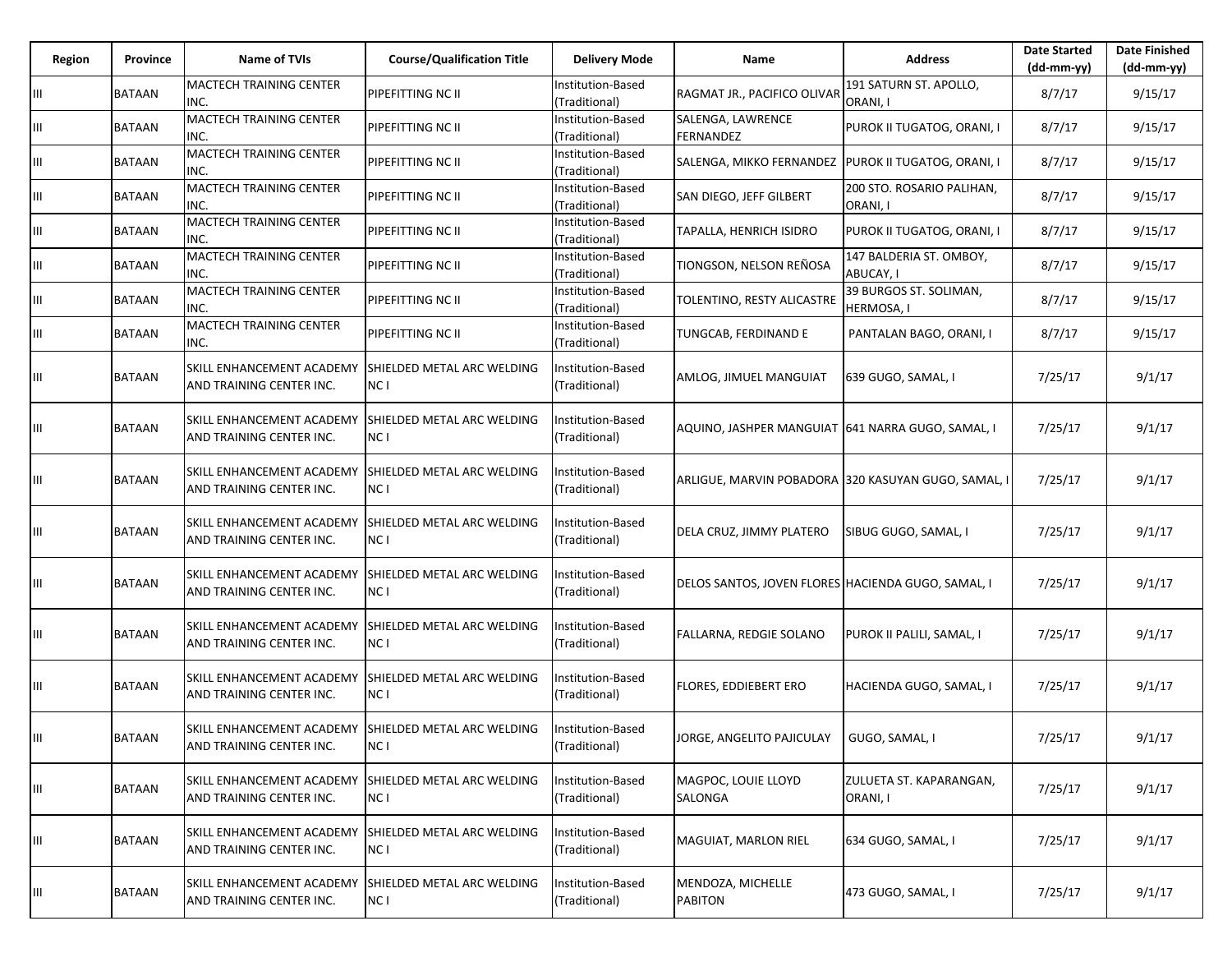| Region | Province      | <b>Name of TVIs</b>                                   | <b>Course/Qualification Title</b>                    | <b>Delivery Mode</b>                      | Name                                   | <b>Address</b>                                   | <b>Date Started</b><br>(dd-mm-yy) | <b>Date Finished</b><br>(dd-mm-yy) |
|--------|---------------|-------------------------------------------------------|------------------------------------------------------|-------------------------------------------|----------------------------------------|--------------------------------------------------|-----------------------------------|------------------------------------|
| Ш      | <b>BATAAN</b> | SKILL ENHANCEMENT ACADEMY<br>AND TRAINING CENTER INC. | SHIELDED METAL ARC WELDING<br>NC I                   | <b>Institution-Based</b><br>(Traditional) | PILI, ARTURO VILLANUEVA                | GUGO, SAMAL, I                                   | 7/25/17                           | 9/1/17                             |
| Ш      | <b>BATAAN</b> | SKILL ENHANCEMENT ACADEMY<br>AND TRAINING CENTER INC. | SHIELDED METAL ARC WELDING<br>NC I                   | Institution-Based<br>(Traditional)        | PINGUL, JOHN JEREMIAH<br><b>BANAL</b>  | SAPA, SAMAL, I                                   | 7/25/17                           | 9/1/17                             |
| Ш      | <b>BATAAN</b> | SKILL ENHANCEMENT ACADEMY<br>AND TRAINING CENTER INC. | <b>SHIELDED METAL ARC WELDING</b><br>NC <sub>1</sub> | Institution-Based<br>(Traditional)        | RABACA, EDMAR DEVARAS                  | 717 GUGO, SAMAL, I                               | 7/25/17                           | 9/1/17                             |
| Ш      | <b>BATAAN</b> | SKILL ENHANCEMENT ACADEMY<br>AND TRAINING CENTER INC. | SHIELDED METAL ARC WELDING<br>NC I                   | Institution-Based<br>(Traditional)        | REYES, JERVIN POBLETE                  | 592 GUGO, SAMAL, I                               | 7/25/17                           | 9/1/17                             |
| Ш      | <b>BATAAN</b> | SKILL ENHANCEMENT ACADEMY<br>AND TRAINING CENTER INC. | ISHIELDED METAL ARC WELDING<br>NC I                  | Institution-Based<br>(Traditional)        | REYES, MARY GRACE SANTOS               | HACIENDA GUGO, SAMAL, I                          | 7/25/17                           | 9/1/17                             |
| Ш      | <b>BATAAN</b> | SKILL ENHANCEMENT ACADEMY<br>AND TRAINING CENTER INC. | SHIELDED METAL ARC WELDING<br>NC I                   | <b>Institution-Based</b><br>(Traditional) | RICO, MARK CARLO<br><b>FERNANDO</b>    | 692 GUGO, SAMAL, I                               | 7/25/17                           | 9/1/17                             |
| Ш      | <b>BATAAN</b> | SKILL ENHANCEMENT ACADEMY<br>AND TRAINING CENTER INC. | <b>SHIELDED METAL ARC WELDING</b><br>NC I            | Institution-Based<br>(Traditional)        | SIASAT, NARIEL LOUIE<br><b>MENDOZA</b> | 500STA RITA, FORBES SAPA,<br>SAMAL, I            | 7/25/17                           | 9/1/17                             |
| Ш      | <b>BATAAN</b> | SKILL ENHANCEMENT ACADEMY<br>AND TRAINING CENTER INC. | SHIELDED METAL ARC WELDING<br>NC I                   | Institution-Based<br>(Traditional)        | TIMPUG, REX SANTOS                     | 684 HACIENDA GUGO,<br>SAMAL, I                   | 7/25/17                           | 9/1/17                             |
| Ш      | <b>BATAAN</b> | SKILL ENHANCEMENT ACADEMY<br>AND TRAINING CENTER INC. | SHIELDED METAL ARC WELDING<br>NC I                   | Institution-Based<br>(Traditional)        | TOLENTINO, VINCENT GAVINO              | L52 CENTRO ST IMELDA,<br>SAMAL, I                | 7/25/17                           | 9/1/17                             |
| Ш      | <b>BATAAN</b> | EASTWOODS COLLEGE OF<br>SCIENCE AND TECHNOLOGY        | PASTRY MAKING                                        | Institution-Based<br>(Traditional)        | ALMARIO, ROSE ANN C                    | 341 SALVADOR PENTOR,<br>DINALUPIHAN, I           | 8/24/17                           | 9/23/17                            |
| Ш      | <b>BATAAN</b> | EASTWOODS COLLEGE OF<br>SCIENCE AND TECHNOLOGY        | PASTRY MAKING                                        | Institution-Based<br>(Traditional)        | <b>BALDICANTOS, GLENDA E</b>           | 113 SALVADOR ST. NEW SAN<br>JOSE, DINALUPIHAN, I | 8/24/17                           | 9/23/17                            |
| Ш      | <b>BATAAN</b> | EASTWOODS COLLEGE OF<br><b>SCIENCE AND TECHNOLOGY</b> | <b>PASTRY MAKING</b>                                 | Institution-Based<br>(Traditional)        | CARLOS, RUHAMA A                       | 203 BONIFACIO ST.<br>MAGSAYSAY, DINALUPIHAN, I   | 8/24/17                           | 9/23/17                            |
| Ш      | <b>BATAAN</b> | EASTWOODS COLLEGE OF<br><b>SCIENCE AND TECHNOLOGY</b> | PASTRY MAKING                                        | Institution-Based<br>(Traditional)        | DE GUZMAN, ABBY MAE C                  | 57 TORRES, DINALUPIHAN, I                        | 8/24/17                           | 9/23/17                            |
| Ш      | <b>BATAAN</b> | EASTWOODS COLLEGE OF<br>SCIENCE AND TECHNOLOGY        | PASTRY MAKING                                        | Institution-Based<br>(Traditional)        | DIMACALI, CHRISTOPER JOHN<br>P         | 10 STO NIÑO, DINALUPIHAN, I                      | 8/24/17                           | 9/23/17                            |
| IШ     | <b>BATAAN</b> | EASTWOODS COLLEGE OF<br><b>SCIENCE AND TECHNOLOGY</b> | <b>PASTRY MAKING</b>                                 | Institution-Based<br>(Traditional)        | DULA, DESIREE C                        | 865 PUROK 5 NEW SAN JOSE,<br>DINALUPIHAN, I      | 8/24/17                           | 9/23/17                            |
| Ш      | <b>BATAAN</b> | <b>EASTWOODS COLLEGE OF</b><br>SCIENCE AND TECHNOLOGY | <b>PASTRY MAKING</b>                                 | Institution-Based<br>(Traditional)        | GUEVARRA, ARRIANNE JOYCE               | 638 PUROK 5 NEW SAN JOSE,<br>DINALUPIHAN, I      | 8/24/17                           | 9/23/17                            |
| Ш      | <b>BATAAN</b> | EASTWOODS COLLEGE OF<br>SCIENCE AND TECHNOLOGY        | <b>PASTRY MAKING</b>                                 | Institution-Based<br>(Traditional)        | JARING, BABY ROSARIO C                 | 94 CULIS, HERMOSA, I                             | 8/24/17                           | 9/23/17                            |
| Ш      | <b>BATAAN</b> | EASTWOODS COLLEGE OF<br><b>SCIENCE AND TECHNOLOGY</b> | <b>PASTRY MAKING</b>                                 | Institution-Based<br>(Traditional)        | LIPNICA, MARY GRACE C                  | PUROK 6 CATANING,<br>HERMOSA, I                  | 8/24/17                           | 9/23/17                            |
| Ш      | <b>BATAAN</b> | EASTWOODS COLLEGE OF<br><b>SCIENCE AND TECHNOLOGY</b> | <b>PASTRY MAKING</b>                                 | Institution-Based<br>(Traditional)        | MALIXI, EMILY B                        | 202 MALIGAYA II KATAASAN,<br>DINALUPIHAN, I      | 8/24/17                           | 9/23/17                            |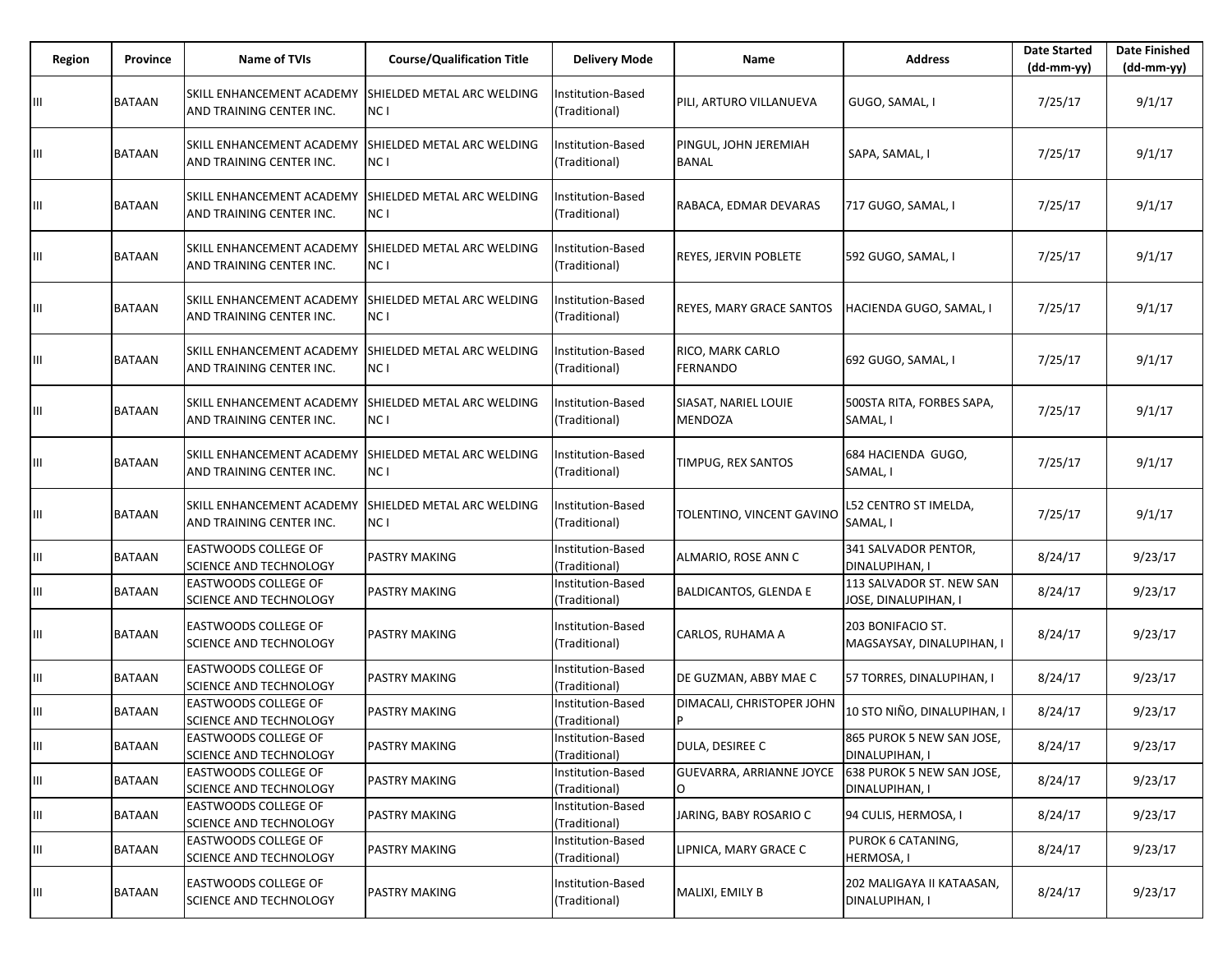| Region | Province | Name of TVIs                                                 | <b>Course/Qualification Title</b> | <b>Delivery Mode</b>               | Name                                     | <b>Address</b>                                 | <b>Date Started</b><br>$(dd-mm-yy)$ | <b>Date Finished</b><br>(dd-mm-yy) |
|--------|----------|--------------------------------------------------------------|-----------------------------------|------------------------------------|------------------------------------------|------------------------------------------------|-------------------------------------|------------------------------------|
| Ш      | BATAAN   | <b>EASTWOODS COLLEGE OF</b><br>SCIENCE AND TECHNOLOGY        | <b>PASTRY MAKING</b>              | Institution-Based<br>(Traditional) | PELLAZAR, MYREL E                        | 46 GEN. LUNA,<br>DINALUPIHAN, I                | 8/24/17                             | 9/23/17                            |
| Ш      | BATAAN   | <b>EASTWOODS COLLEGE OF</b><br>SCIENCE AND TECHNOLOGY        | <b>PASTRY MAKING</b>              | nstitution-Based<br>(Traditional)  | PESCANTE, MARIA TERESA N                 | 979 MULI ST. LUACAN,<br>DINALUPIHAN, I         | 8/24/17                             | 9/23/17                            |
| Ш      | BATAAN   | EASTWOODS COLLEGE OF<br>SCIENCE AND TECHNOLOGY               | PASTRY MAKING                     | Institution-Based<br>(Traditional) | PINEDA, ROLAYSA R                        | 42 STA. ISABEL,<br>DINALUPIHAN, I              | 8/24/17                             | 9/23/17                            |
| Ш      | BATAAN   | EASTWOODS COLLEGE OF<br><b>SCIENCE AND TECHNOLOGY</b>        | <b>PASTRY MAKING</b>              | Institution-Based<br>(Traditional) | RAMOS, ROSETTE J                         | 22 NAPARING, DINALUPIHAN,                      | 8/24/17                             | 9/23/17                            |
| Ш      | BATAAN   | EASTWOODS COLLEGE OF<br><b>SCIENCE AND TECHNOLOGY</b>        | <b>PASTRY MAKING</b>              | Institution-Based<br>(Traditional) | RUBIO, EDISON E                          | ARELLANO MULAWIN,<br>DINALUPIHAN, I            | 8/24/17                             | 9/23/17                            |
| Ш      | BATAAN   | EASTWOODS COLLEGE OF<br>SCIENCE AND TECHNOLOGY               | <b>PASTRY MAKING</b>              | Institution-Based<br>(Traditional) | SARMIENTO, CATHERINE F                   | 78 BONIFACIO, DINALUPIHAN,                     | 8/24/17                             | 9/23/17                            |
| Ш      | BATAAN   | EASTWOODS COLLEGE OF<br>SCIENCE AND TECHNOLOGY               | <b>PASTRY MAKING</b>              | Institution-Based<br>(Traditional) | SARMIENTO, ZENITTE A                     | 426 JP RIZAL ST. PALIHAN,<br><b>HERMOSA, I</b> | 8/24/17                             | 9/23/17                            |
| Ш      | BATAAN   | EASTWOODS COLLEGE OF<br><b>SCIENCE AND TECHNOLOGY</b>        | <b>PASTRY MAKING</b>              | Institution-Based<br>(Traditional) | VALENCIA, RAMON D                        | 993 LUACAN, DINALUPIHAN, I                     | 8/24/17                             | 9/23/17                            |
| Ш      | BATAAN   | EASTWOODS COLLEGE OF<br>SCIENCE AND TECHNOLOGY               | CAKE MAKING                       | Institution-Based<br>(Traditional) | ALMARIO, ROSE ANN C                      | 341 PENTOR, DINALUPIHAN, I                     | 7/24/17                             | 8/16/17                            |
| Ш      | BATAAN   | EASTWOODS COLLEGE OF<br><b>SCIENCE AND TECHNOLOGY</b>        | <b>CAKE MAKING</b>                | Institution-Based<br>(Traditional) | BALDICANTOS, GLENDA E                    | 113 NEW SAN JOSE,<br>DINALUPIHAN, I            | 7/24/17                             | 8/16/17                            |
| Ш      | BATAAN   | EASTWOODS COLLEGE OF<br><b>SCIENCE AND TECHNOLOGY</b>        | <b>CAKE MAKING</b>                | Institution-Based<br>(Traditional) | BALUYOT, KAREN M                         | SAPANG BALAS,<br>DINALUPIHAN, I                | 7/24/17                             | 8/16/17                            |
| Ш      | BATAAN   | <b>EASTWOODS COLLEGE OF</b><br>SCIENCE AND TECHNOLOGY        | <b>CAKE MAKING</b>                | Institution-Based<br>(Traditional) | BELLEZA, KAYLA MARIE C                   | BARUYA, LUBAO, I                               | 7/24/17                             | 8/16/17                            |
| Ш      | BATAAN   | EASTWOODS COLLEGE OF<br>SCIENCE AND TECHNOLOGY               | <b>CAKE MAKING</b>                | Institution-Based<br>(Traditional) | BUNGAY, MA. THERESA M                    | NEW SAN JOSE,<br>DINALUPIHAN, I                | 7/24/17                             | 8/16/17                            |
| Ш      | BATAAN   | EASTWOODS COLLEGE OF<br><b>SCIENCE AND TECHNOLOGY</b>        | <b>CAKE MAKING</b>                | Institution-Based<br>(Traditional) | CABINGAN, MARIA TERESA S                 | 138 KATAASAN,<br>DINALUPIHAN, I                | 7/24/17                             | 8/16/17                            |
| Ш      | BATAAN   | EASTWOODS COLLEGE OF<br>SCIENCE AND TECHNOLOGY               | <b>CAKE MAKING</b>                | Institution-Based<br>(Traditional) | CARLOS, RUHAMA A                         | 203 MAGSAYSAY,<br>DINALUPIHAN, I               | 7/24/17                             | 8/16/17                            |
| Ш      | BATAAN   | EASTWOODS COLLEGE OF<br>SCIENCE AND TECHNOLOGY               | CAKE MAKING                       | Institution-Based<br>(Traditional) | CRUZADO, MARIA ROMINA<br><b>GRACIA H</b> | CABOG-CABOG, BALANGA, I                        | 7/24/17                             | 8/16/17                            |
| Ш      | BATAAN   | EASTWOODS COLLEGE OF<br><b>SCIENCE AND TECHNOLOGY</b>        | <b>CAKE MAKING</b>                | Institution-Based<br>(Traditional) | LINGAD, AMY LORREN R                     | 528 STA. CATALINA TUCOP,<br>DINALUPIHAN, I     | 7/24/17                             | 8/16/17                            |
| Ш      | BATAAN   | EASTWOODS COLLEGE OF<br>SCIENCE AND TECHNOLOGY               | <b>CAKE MAKING</b>                | Institution-Based<br>(Traditional) | LUMANTA, EMMIE Q                         | 14 TALIMUNDOC, ORANI, I                        | 7/24/17                             | 8/16/17                            |
| Ш      | BATAAN   | EASTWOODS COLLEGE OF<br>SCIENCE AND TECHNOLOGY               | <b>CAKE MAKING</b>                | Institution-Based<br>(Traditional) | MACALMA, CAMILLE G                       | LUACAN, DINALUPIHAN, I                         | 7/24/17                             | 8/16/17                            |
| Ш      | BATAAN   | <b>EASTWOODS COLLEGE OF</b><br><b>SCIENCE AND TECHNOLOGY</b> | <b>CAKE MAKING</b>                | Institution-Based<br>(Traditional) | MACARANAS, RENATO A                      | SAN RAMON, DINALUPIHAN, I                      | 7/24/17                             | 8/16/17                            |
| Ш      | BATAAN   | EASTWOODS COLLEGE OF<br><b>SCIENCE AND TECHNOLOGY</b>        | <b>CAKE MAKING</b>                | Institution-Based<br>(Traditional) | MALLARI, JENINE P                        | NEW SAN JOSE,<br>DINALUPIHAN, I                | 7/24/17                             | 8/16/17                            |
| Ш      | BATAAN   | EASTWOODS COLLEGE OF<br><b>SCIENCE AND TECHNOLOGY</b>        | <b>CAKE MAKING</b>                | Institution-Based<br>(Traditional) | PESCANTE, MARIA TERESA N                 | 979 LUAKAN, DINALUPIHAN, I                     | 7/24/17                             | 8/16/17                            |
| Ш      | BATAAN   | <b>EASTWOODS COLLEGE OF</b><br><b>SCIENCE AND TECHNOLOGY</b> | <b>CAKE MAKING</b>                | Institution-Based<br>(Traditional) | SARMIENTO, CATHERINE F                   | 78 BONIFACIO, DINALUPIHAN,                     | 7/24/17                             | 8/16/17                            |
| Ш      | BATAAN   | <b>EASTWOODS COLLEGE OF</b><br>SCIENCE AND TECHNOLOGY        | <b>CAKE MAKING</b>                | Institution-Based<br>(Traditional) | SORIANO, RACHEL R                        | 10 SAN BENITO,<br>DINALUPIHAN, I               | 7/24/17                             | 8/16/17                            |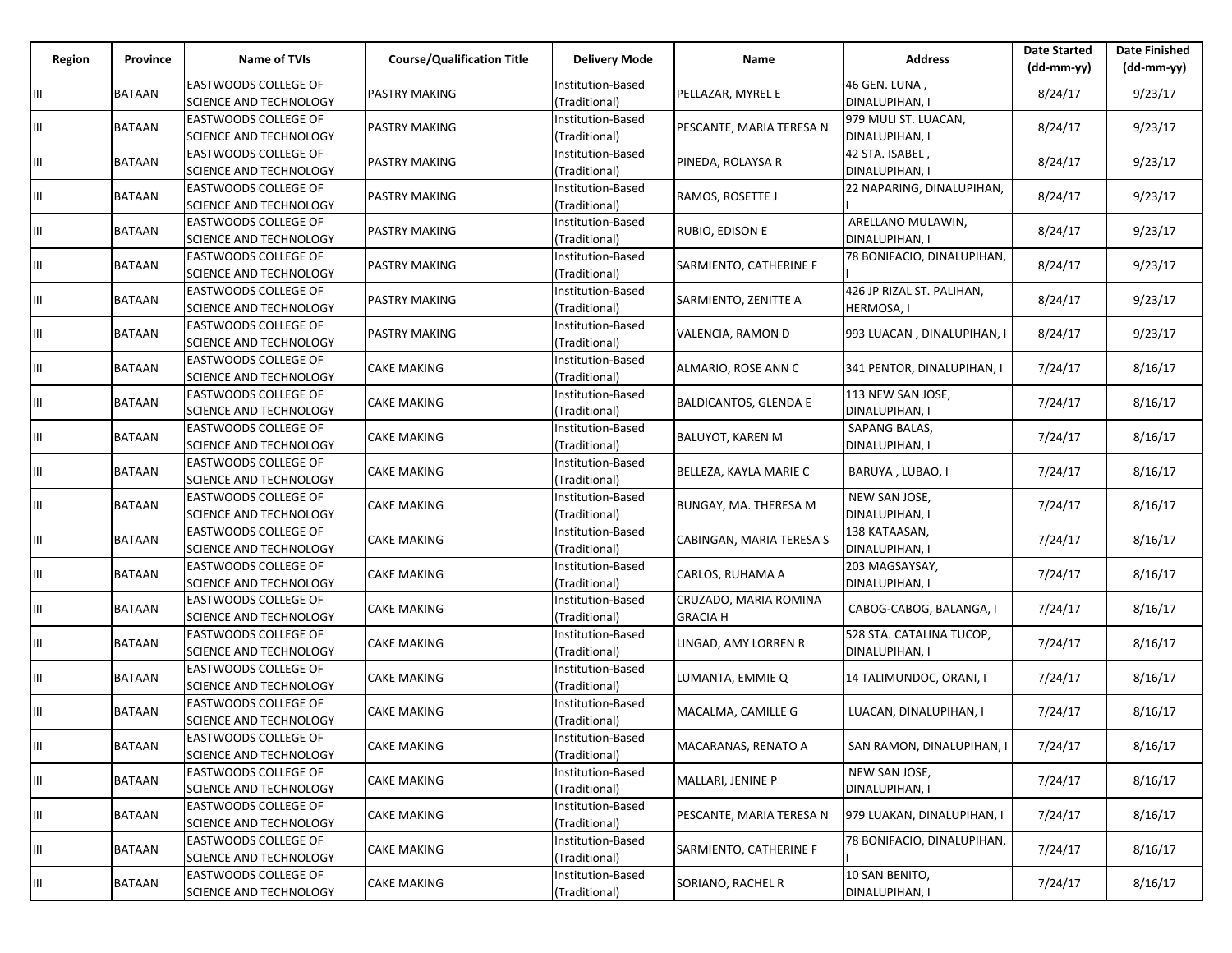| Region | Province       | Name of TVIs                                                 | <b>Course/Qualification Title</b>                                      | <b>Delivery Mode</b>               | Name                                            | <b>Address</b>                                                | <b>Date Started</b><br>$(dd-mm-yy)$ | <b>Date Finished</b><br>(dd-mm-yy) |
|--------|----------------|--------------------------------------------------------------|------------------------------------------------------------------------|------------------------------------|-------------------------------------------------|---------------------------------------------------------------|-------------------------------------|------------------------------------|
| Ш      | BATAAN         | <b>EASTWOODS COLLEGE OF</b><br><b>SCIENCE AND TECHNOLOGY</b> | <b>CAKE MAKING</b>                                                     | Institution-Based<br>(Traditional) | TUDTUD, EVANGELINE R                            | 55 SACRIFICE VALLEY,<br>HERMOSA, I                            | 7/24/17                             | 8/16/17                            |
| Ш      | BATAAN         | <b>EASTWOODS COLLEGE OF</b><br><b>SCIENCE AND TECHNOLOGY</b> | CAKE MAKING                                                            | nstitution-Based<br>Traditional)   | VALENCIA, RAMON D                               | 993 LUAKAN, DINALUPIHAN, I                                    | 7/24/17                             | 8/16/17                            |
| Ш      | <b>BATAAN</b>  | <b>EASTWOODS COLLEGE OF</b><br>SCIENCE AND TECHNOLOGY        | <b>BREAD MAKING</b>                                                    | Institution-Based<br>(Traditional) | ALUNDAY, KRISTINE D                             | 9 SAN RAMON,<br>DINALUPIHAN, I                                | 8/23/17                             | 9/26/17                            |
| Ш      | BATAAN         | <b>EASTWOODS COLLEGE OF</b><br><b>SCIENCE AND TECHNOLOGY</b> | <b>BREAD MAKING</b>                                                    | Institution-Based<br>(Traditional) | <b>BUBAN, RONA R</b>                            | 107 JC. PAYUMO,<br>DINALUPIHAN, I                             | 8/23/17                             | 9/26/17                            |
| Ш      | BATAAN         | <b>EASTWOODS COLLEGE OF</b><br><b>SCIENCE AND TECHNOLOGY</b> | <b>BREAD MAKING</b>                                                    | Institution-Based<br>(Traditional) | CORONEJO, ANGELICA L                            | 59 JC PAYUMO JR.,<br>DINALUPIHAN, I                           | 8/23/17                             | 9/26/17                            |
| Ш      | <b>BATAAN</b>  | <b>EASTWOODS COLLEGE OF</b><br><b>SCIENCE AND TECHNOLOGY</b> | <b>BREAD MAKING</b>                                                    | Institution-Based<br>(Traditional) | DIMAYUGA, FRECELLE R                            | 68 TORRES, DINALUPIHAN, I                                     | 8/23/17                             | 9/26/17                            |
| Ш      | <b>BATAAN</b>  | <b>EASTWOODS COLLEGE OF</b><br><b>SCIENCE AND TECHNOLOGY</b> | <b>BREAD MAKING</b>                                                    | Institution-Based<br>(Traditional) | EDQUILANE, LEONIDA G                            | 452 SAN PABLO,<br>DINALUPIHAN, I                              | 8/23/17                             | 9/26/17                            |
| Ш      | BATAAN         | <b>EASTWOODS COLLEGE OF</b><br><b>SCIENCE AND TECHNOLOGY</b> | <b>BREAD MAKING</b>                                                    | Institution-Based<br>(Traditional) | EVANGELISTA, MARICEL F                          | TORRES, DINALUPIHAN, I                                        | 8/23/17                             | 9/26/17                            |
| Ш      | BATAAN         | <b>EASTWOODS COLLEGE OF</b><br><b>SCIENCE AND TECHNOLOGY</b> | BREAD MAKING                                                           | Institution-Based<br>(Traditional) | LUISTRO, QUENNIE ANNE R                         | 107 JC. PAYUMO,<br>DINALUPIHAN, I                             | 8/23/17                             | 9/26/17                            |
| Ш      | <b>BATAAN</b>  | <b>EASTWOODS COLLEGE OF</b><br><b>SCIENCE AND TECHNOLOGY</b> | <b>BREAD MAKING</b>                                                    | Institution-Based<br>(Traditional) | QUILAO, ABELITA T                               | 804 MULI ST. LUACAN,<br>DINALUPIHAN, I                        | 8/23/17                             | 9/26/17                            |
| Ш      | BATAAN         | <b>EASTWOODS COLLEGE OF</b><br><b>SCIENCE AND TECHNOLOGY</b> | <b>BREAD MAKING</b>                                                    | Institution-Based<br>(Traditional) | QUILAO, AIRA T                                  | 804 MULI ST. LUACAN,<br>DINALUPIHAN, I                        | 8/23/17                             | 9/26/17                            |
| Ш      | BATAAN         | <b>EASTWOODS COLLEGE OF</b><br><b>SCIENCE AND TECHNOLOGY</b> | BREAD MAKING                                                           | Institution-Based<br>(Traditional) | QUILAO, JOSEPH MAYNARD M 230 LUAKAN, HERMOSA, I |                                                               | 8/23/17                             | 9/26/17                            |
| Ш      | <b>BATAAN</b>  | <b>EASTWOODS COLLEGE OF</b><br>SCIENCE AND TECHNOLOGY        | <b>BREAD MAKING</b>                                                    | Institution-Based<br>(Traditional) | RARA, MARITA B                                  | 301 STO. NIÑO ST. GUTAD,<br>FLORIDA BLANCA, I                 | 8/23/17                             | 9/26/17                            |
| Ш      | <b>BATAAN</b>  | <b>EASTWOODS COLLEGE OF</b><br><b>SCIENCE AND TECHNOLOGY</b> | <b>BREAD MAKING</b>                                                    | Institution-Based<br>(Traditional) | REYES, ARVIN DEXTER M                           | 123 TUCOP, DINALUPIHAN, I                                     | 8/23/17                             | 9/26/17                            |
| Ш      | BATAAN         | <b>EASTWOODS COLLEGE OF</b><br>SCIENCE AND TECHNOLOGY        | <b>BREAD MAKING</b>                                                    | Institution-Based<br>(Traditional) | RONCAL, SHAIRINE JOYCE L                        | 31 JC PAYUMO JR.,<br>DINALUPIHAN, I                           | 8/23/17                             | 9/26/17                            |
| Ш      | BATAAN         | <b>EASTWOODS COLLEGE OF</b><br>SCIENCE AND TECHNOLOGY        | BREAD MAKING                                                           | nstitution-Based<br>(Traditional)  | TAPANG, CANDICE JOY F                           | JP RIZAL ST. PALIHAN,<br>HERMOSA, I                           | 8/23/17                             | 9/26/17                            |
| Ш      | BATAAN         | <b>EASTWOODS COLLEGE OF</b><br><b>SCIENCE AND TECHNOLOGY</b> | <b>BREAD MAKING</b>                                                    | Institution-Based<br>(Traditional) | TUDTUD, NORBERTO D                              | 55 ROXAS AVENUE SACRIFICE<br>VALLEY, HERMOSA, I               | 8/23/17                             | 9/26/17                            |
| Ш      | BATAAN         | <b>EASTWOODS COLLEGE OF</b><br>SCIENCE AND TECHNOLOGY        | <b>BREAD MAKING</b>                                                    | Institution-Based<br>(Traditional) | TUMANG, RENATO C                                | TUGATOG, ORANI, I                                             | 8/23/17                             | 9/26/17                            |
| III    | BATAAN         | <b>EASTWOODS COLLEGE OF</b><br><b>SCIENCE AND TECHNOLOGY</b> | <b>BREAD MAKING</b>                                                    | Institution-Based<br>(Traditional) | VALENCIA, WENDY ROSE S                          | DOMINICAN HILLS MABUCO,<br>HERMOSA, I                         | 8/23/17                             | 9/26/17                            |
| ШL     | BATAAN         | <b>EASTWOODS COLLEGE OF</b><br><b>SCIENCE AND TECHNOLOGY</b> | <b>BREAD MAKING</b>                                                    | Institution-Based<br>(Traditional) | YUTUC, AILEEN A                                 | PUROK 2 MAGSAYSAY,<br>DINALUPIHAN, I                          | 8/23/17                             | 9/26/17                            |
| Ш      | <b>BULACAN</b> | KORPHIL IT TRAINING CENTER                                   | CAKE MAKING(LEADING TO<br><b>BREAD AND PASTRY</b><br>PRODUCTION NC II) | Institution-Based<br>(Traditional) | ALGABA, RAYZA D                                 | 95 PULONG GUBAT,<br>BALAGTAS, II, BULACAN                     | 8/12/17                             | 9/6/17                             |
| Ш      | <b>BULACAN</b> | KORPHIL IT TRAINING CENTER                                   | CAKE MAKING(LEADING TO<br><b>BREAD AND PASTRY</b><br>PRODUCTION NC II) | Institution-Based<br>(Traditional) | BAÑA, BABETTE N                                 | 246 FELICIANO HOMES<br>PULONG GUBAT, BALAGTAS,<br>II, BULACAN | 8/12/17                             | 9/6/17                             |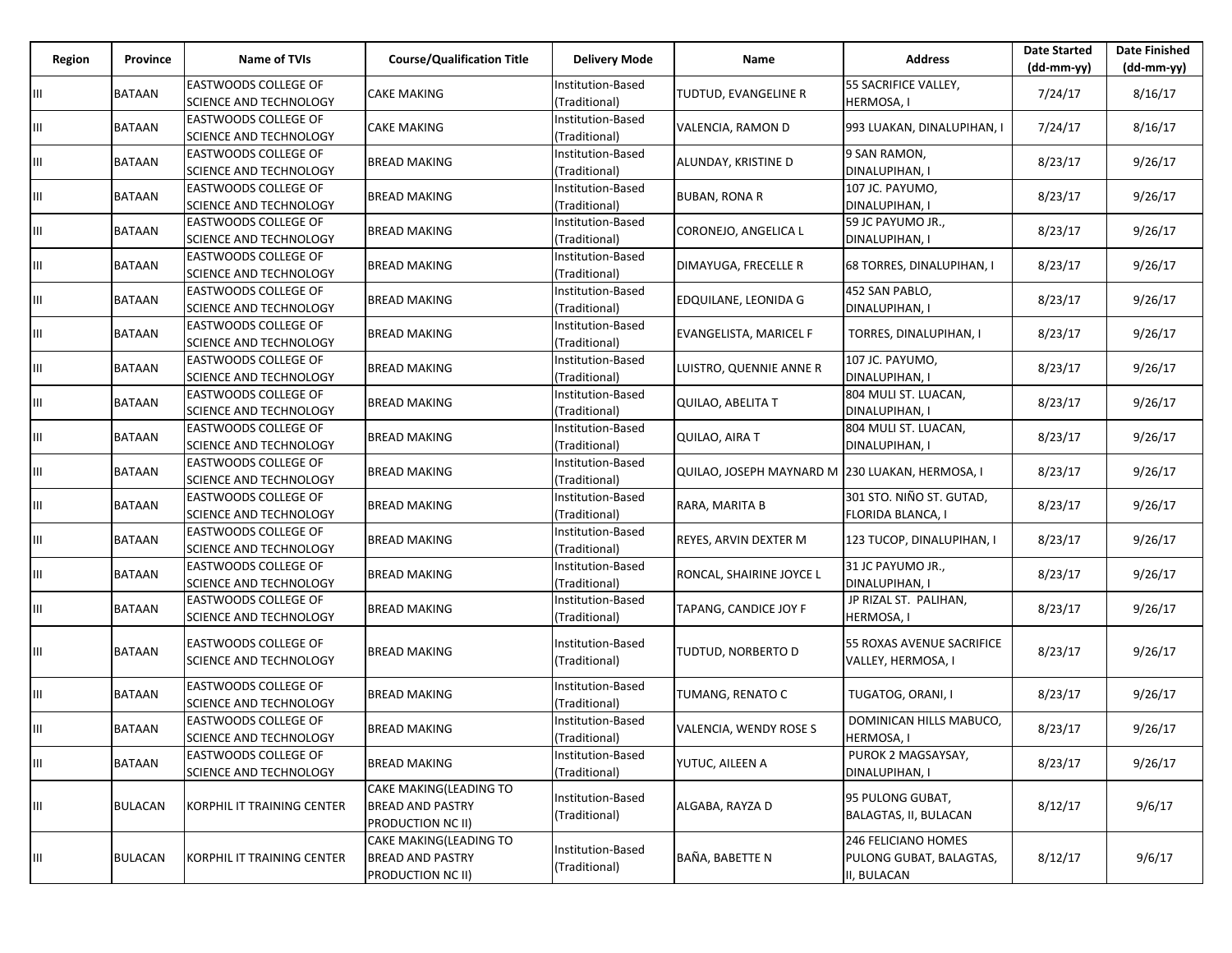| Region | Province       | <b>Name of TVIs</b>                | <b>Course/Qualification Title</b>                                      | <b>Delivery Mode</b>                      | Name                       | <b>Address</b>                               | <b>Date Started</b><br>$(dd-mm-yy)$ | <b>Date Finished</b><br>$(dd-mm-yy)$ |
|--------|----------------|------------------------------------|------------------------------------------------------------------------|-------------------------------------------|----------------------------|----------------------------------------------|-------------------------------------|--------------------------------------|
| Ш      | <b>BULACAN</b> | KORPHIL IT TRAINING CENTER         | CAKE MAKING(LEADING TO<br><b>BREAD AND PASTRY</b><br>PRODUCTION NC II) | Institution-Based<br>(Traditional)        | CASAJE, ROSE R             | PULONG GUBAT, BALAGTAS,<br>II, BULACAN       | 8/12/17                             | 9/6/17                               |
| Ш      | <b>BULACAN</b> | KORPHIL IT TRAINING CENTER         | CAKE MAKING(LEADING TO<br><b>BREAD AND PASTRY</b><br>PRODUCTION NC II) | Institution-Based<br>(Traditional)        | CRUZ, ANABELLE A           | 478 PULONG GUBAT,<br>BALAGTAS, II, BULACAN   | 8/12/17                             | 9/6/17                               |
| Ш      | <b>BULACAN</b> | <b>IKORPHIL IT TRAINING CENTER</b> | CAKE MAKING(LEADING TO<br><b>BREAD AND PASTRY</b><br>PRODUCTION NC II) | Institution-Based<br>(Traditional)        | DE JESUS, CATHERINE M      | PULONG GUBAT, BALAGTAS,<br>II, BULACAN       | 8/12/17                             | 9/6/17                               |
| Ш      | <b>BULACAN</b> | KORPHIL IT TRAINING CENTER         | CAKE MAKING(LEADING TO<br><b>BREAD AND PASTRY</b><br>PRODUCTION NC II) | Institution-Based<br>(Traditional)        | DE JESUS, MELANIE V        | 543 BACOOD TIAONG,<br>GUIGUINTO, II, BULACAN | 8/12/17                             | 9/6/17                               |
| Ш      | <b>BULACAN</b> | KORPHIL IT TRAINING CENTER         | CAKE MAKING(LEADING TO<br><b>BREAD AND PASTRY</b><br>PRODUCTION NC II) | Institution-Based<br>(Traditional)        | ESPINOLA, MARIEANN A       | BUROL 2ND, BALAGTAS, II,<br><b>BULACAN</b>   | 8/12/17                             | 9/6/17                               |
| Ш      | <b>BULACAN</b> | KORPHIL IT TRAINING CENTER         | CAKE MAKING(LEADING TO<br>BREAD AND PASTRY<br>PRODUCTION NC II)        | Institution-Based<br>(Traditional)        | GALVEZ, GRACE CHARLENE L   | 161 PULONG GUBAT,<br>BALAGTAS, II, BULACAN   | 8/12/17                             | 9/6/17                               |
| Ш      | <b>BULACAN</b> | <b>IKORPHIL IT TRAINING CENTER</b> | CAKE MAKING(LEADING TO<br><b>BREAD AND PASTRY</b><br>PRODUCTION NC II) | Institution-Based<br>(Traditional)        | <b>GONZALES, NESCELL P</b> | 150 SANTOL, BALAGTAS, II,<br><b>BULACAN</b>  | 8/12/17                             | 9/6/17                               |
| Ш      | <b>BULACAN</b> | KORPHIL IT TRAINING CENTER         | CAKE MAKING(LEADING TO<br>BREAD AND PASTRY<br>PRODUCTION NC II)        | Institution-Based<br>(Traditional)        | HORTALEZA, CATHERINE G     | 83 PULONG GUBAT,<br>BALAGTAS, II, BULACAN    | 8/12/17                             | 9/6/17                               |
| Ш      | <b>BULACAN</b> | KORPHIL IT TRAINING CENTER         | CAKE MAKING(LEADING TO<br><b>BREAD AND PASTRY</b><br>PRODUCTION NC II) | <b>Institution-Based</b><br>(Traditional) | LANDAYAN, DARLIZ MARIE S   | 150 PULONG GUBAT,<br>BALAGTAS, II, BULACAN   | 8/12/17                             | 9/6/17                               |
| Ш      | <b>BULACAN</b> | KORPHIL IT TRAINING CENTER         | CAKE MAKING(LEADING TO<br>BREAD AND PASTRY<br>PRODUCTION NC II)        | Institution-Based<br>(Traditional)        | LINGAO, FLAVIANA M         | PULONG GUBAT, BALAGTAS,<br>I, BULACAN        | 8/12/17                             | 9/6/17                               |
| Ш      | <b>BULACAN</b> | KORPHIL IT TRAINING CENTER         | CAKE MAKING(LEADING TO<br><b>BREAD AND PASTRY</b><br>PRODUCTION NC II) | Institution-Based<br>(Traditional)        | MAPUE, SHIRLEY S           | 379 PULONG GUBAT,<br>BALAGTAS, II, BULACAN   | 8/12/17                             | 9/6/17                               |
| Ш      | <b>BULACAN</b> | KORPHIL IT TRAINING CENTER         | CAKE MAKING(LEADING TO<br><b>BREAD AND PASTRY</b><br>PRODUCTION NC II) | Institution-Based<br>(Traditional)        | <b>MATUTINA, MAILEEN B</b> | 100 PULONG GUBAT,<br>BALAGTAS, II, BULACAN   | 8/12/17                             | 9/6/17                               |
| Ш      | <b>BULACAN</b> | KORPHIL IT TRAINING CENTER         | CAKE MAKING(LEADING TO<br>BREAD AND PASTRY<br>PRODUCTION NC II)        | nstitution-Based<br>(Traditional)         | OTIVAR, DIVINA S           | PULONG GUBAT, BALAGTAS,<br>II, BULACAN       | 8/12/17                             | 9/6/17                               |
| Ш      | <b>BULACAN</b> | KORPHIL IT TRAINING CENTER         | CAKE MAKING(LEADING TO<br><b>BREAD AND PASTRY</b><br>PRODUCTION NC II) | Institution-Based<br>(Traditional)        | SALVADOR, MAR JULIE DC     | 620 BULIHAN, PLARIDEL, II,<br><b>BULACAN</b> | 8/12/17                             | 9/6/17                               |
| Ш      | <b>BULACAN</b> | KORPHIL IT TRAINING CENTER         | CAKE MAKING(LEADING TO<br><b>BREAD AND PASTRY</b><br>PRODUCTION NC II) | Institution-Based<br>(Traditional)        | SALVADOR, CELESTINA G      | 379 PULONG GUBAT,<br>BALAGTAS, II, BULACAN   | 8/12/17                             | 9/6/17                               |
| Ш      | <b>BULACAN</b> | KORPHIL IT TRAINING CENTER         | CAKE MAKING(LEADING TO<br><b>BREAD AND PASTRY</b><br>PRODUCTION NC II) | Institution-Based<br>(Traditional)        | SANTIAGO, MARIA LIZA M     | 134 PULONG GUBAT,<br>BALAGTAS, II, BULACAN   | 8/12/17                             | 9/6/17                               |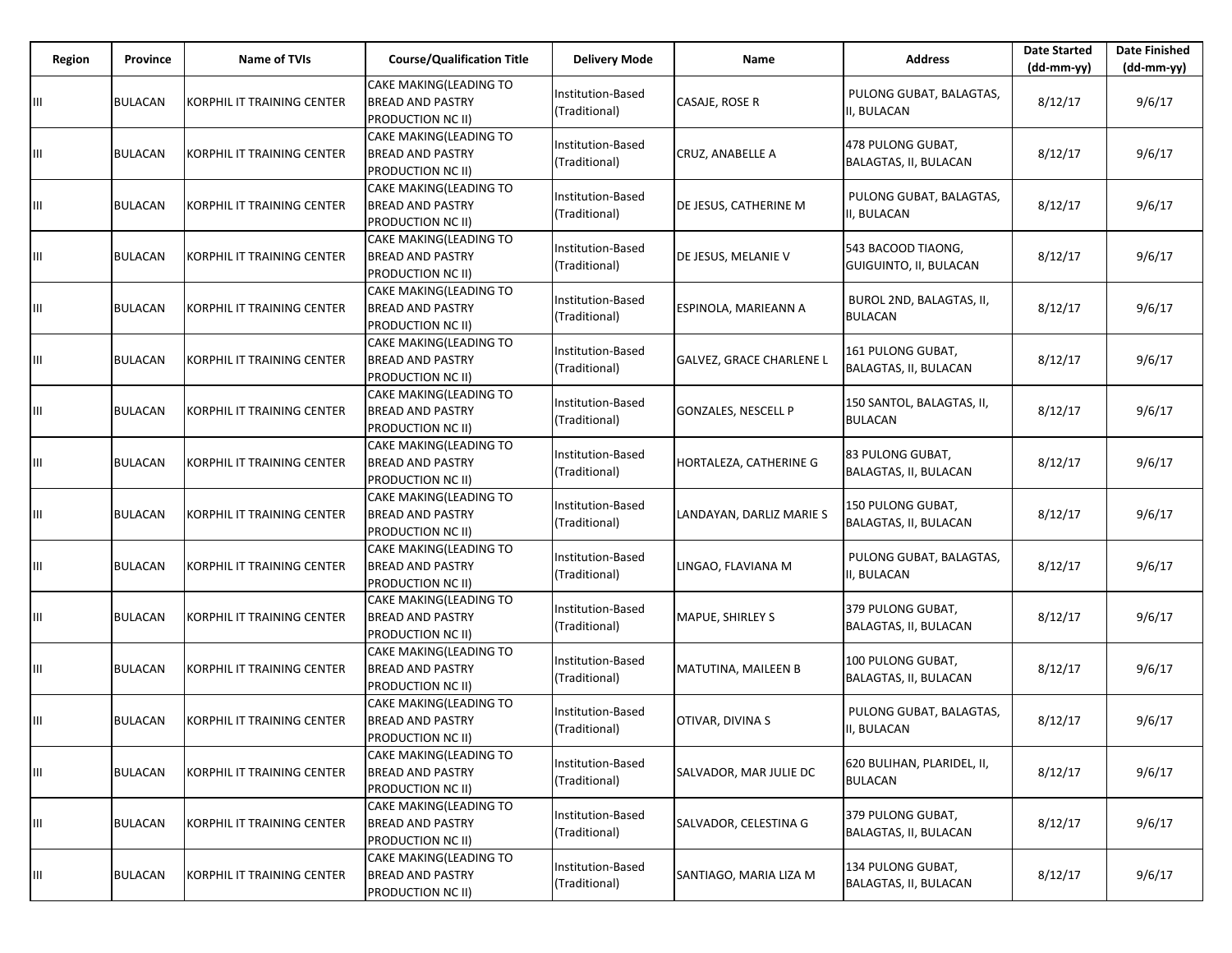| Region | Province       | Name of TVIs                                                   | <b>Course/Qualification Title</b>                                                    | <b>Delivery Mode</b>               | Name                      | <b>Address</b>                                                               | <b>Date Started</b><br>$(dd-mm-yy)$ | <b>Date Finished</b><br>$(dd-mm-yy)$ |
|--------|----------------|----------------------------------------------------------------|--------------------------------------------------------------------------------------|------------------------------------|---------------------------|------------------------------------------------------------------------------|-------------------------------------|--------------------------------------|
| Ш      | <b>BULACAN</b> | KORPHIL IT TRAINING CENTER                                     | CAKE MAKING(LEADING TO<br><b>BREAD AND PASTRY</b><br><b>PRODUCTION NC II)</b>        | Institution-Based<br>(Traditional) | SANTOS, JOYSUN J          | 184 PULONG GUBAT,<br>BALAGTAS, II, BULACAN                                   | 8/12/17                             | 9/6/17                               |
| Ш      | <b>BULACAN</b> | KORPHIL IT TRAINING CENTER                                     | <b>CAKE MAKING(LEADING TO</b><br><b>BREAD AND PASTRY</b><br><b>PRODUCTION NC II)</b> | Institution-Based<br>(Traditional) | SULIT, ANGELICA MAE R     | 2100 ME ZAFRA SUBD.<br>SANTOL, BALAGTAS, II,<br><b>BULACAN</b>               | 8/12/17                             | 9/6/17                               |
| Ш      | <b>BULACAN</b> | KORPHIL IT TRAINING CENTER                                     | CAKE MAKING(LEADING TO<br><b>BREAD AND PASTRY</b><br><b>PRODUCTION NC II)</b>        | Institution-Based<br>(Traditional) | TALAN, MERCY E            | 007 MALAYSIA ST. PULONG<br>GUBAT, BALAGTAS, II,<br><b>BULACAN</b>            | 8/12/17                             | 9/6/17                               |
| Ш      | BULACAN        | KORPHIL IT TRAINING CENTER                                     | CAKE MAKING(LEADING TO<br><b>BREAD AND PASTRY</b><br><b>PRODUCTION NC II)</b>        | Institution-Based<br>(Traditional) | TACDOL, VERONICA C        | PULONG GUBAT, BALAGTAS,<br>I, BULACAN                                        | 8/12/17                             | 9/6/17                               |
| Ш      | <b>BULACAN</b> | KORPHIL IT TRAINING CENTER                                     | CAKE MAKING(LEADING TO<br><b>BREAD AND PASTRY</b><br><b>PRODUCTION NC II)</b>        | Institution-Based<br>(Traditional) | VILLEGAS, MARIBEL E       | <b>GALAS PULONG GUBAT,</b><br>BALAGTAS, II, BULACAN                          | 8/12/17                             | 9/6/17                               |
| Ш      | BULACAN        | INTEGRATED COLLEGE OF<br><b>BUSINESS AND TECHNNOLOGY</b>       | <b>ELECTRONICS PRODUCT</b><br>ASSEMBY AND SERVICING NC II /<br><b>SOLAR PANEL</b>    | Institution-Based<br>(Traditional) | BACIO, JOHN MICHAEL       | SAN GABRIEL, SANTA MARIA,<br>BULACAN, DISTRICTI IV,<br><b>BULACAN</b>        | 9/4/17                              | 9/30/17                              |
| Ш      | <b>BULACAN</b> | INTEGRATED COLLEGE OF<br><b>BUSINESS AND TECHNNOLOGY</b>       | ELECTRONICS PRODUCT<br>ASSEMBY AND SERVICING NC II /<br><b>SOLAR PANEL</b>           | Institution-Based<br>(Traditional) | <b>BARLES, NEIL ALVIN</b> | SAN VICENTE, SANTA MARIA,<br>BULACAN, DISTRICTI IV,<br><b>BULACAN</b>        | 9/4/17                              | 9/30/17                              |
| Ш      | BULACAN        | INTEGRATED COLLEGE OF<br><b>BUSINESS AND TECHNNOLOGY</b>       | <b>ELECTRONICS PRODUCT</b><br>ASSEMBY AND SERVICING NC II /<br><b>SOLAR PANEL</b>    | Institution-Based<br>(Traditional) | CARBALLO, MARK ANTHONY    | SAN VICENTE, SANTA MARIA,<br>BULACAN, DISTRICTI IV,<br><b>BULACAN</b>        | 9/4/17                              | 9/30/17                              |
| Ш      | <b>BULACAN</b> | INTEGRATED COLLEGE OF<br><b>BUSINESS AND TECHNNOLOGY</b>       | <b>ELECTRONICS PRODUCT</b><br>ASSEMBY AND SERVICING NC II /<br><b>SOLAR PANEL</b>    | Institution-Based<br>(Traditional) | CORPUZ, MARY JANE         | PARADA SMB, SANTA MARIA,<br>BULACAN, DISTRICTI IV,<br><b>BULACAN</b>         | 9/4/17                              | 9/30/17                              |
| Ш      | BULACAN        | INTEGRATED COLLEGE OF<br><b>BUSINESS AND TECHNNOLOGY</b>       | <b>ELECTRONICS PRODUCT</b><br>ASSEMBY AND SERVICING NC II /<br><b>SOLAR PANEL</b>    | Institution-Based<br>(Traditional) | DELA VEGA, ACE            | SAN GABRIEL, SANTA MARIA,<br>BULACAN, DISTRICTI IV,<br><b>BULACAN</b>        | 9/4/17                              | 9/30/17                              |
| Ш      | <b>BULACAN</b> | <b>NTEGRATED COLLEGE OF</b><br><b>BUSINESS AND TECHNNOLOGY</b> | <b>ELECTRONICS PRODUCT</b><br>ASSEMBY AND SERVICING NC II /<br><b>SOLAR PANEL</b>    | Institution-Based<br>(Traditional) | DEL ROSARIO, JONATHAN     | PARADA SMB, SANTA MARIA,<br><b>BULACAN, DISTRICTI IV,</b><br><b>BULACAN</b>  | 9/4/17                              | 9/30/17                              |
| Ш      | BULACAN        | INTEGRATED COLLEGE OF<br><b>BUSINESS AND TECHNNOLOGY</b>       | <b>ELECTRONICS PRODUCT</b><br>ASSEMBY AND SERVICING NC II /<br><b>SOLAR PANEL</b>    | Institution-Based<br>(Traditional) | DOLAOTA, RANNIE           | SAN GABRIEL, SANTA MARIA,<br>BULACAN, DISTRICTI IV,<br><b>BULACAN</b>        | 9/4/17                              | 9/30/17                              |
| Ш      | <b>BULACAN</b> | <b>NTEGRATED COLLEGE OF</b><br><b>BUSINESS AND TECHNNOLOGY</b> | <b>ELECTRONICS PRODUCT</b><br>ASSEMBY AND SERVICING NC II /<br><b>SOLAR PANEL</b>    | Institution-Based<br>(Traditional) | ESMAYA, CHRISTOPHER KYLE  | SAN VICENTE, SANTA MARIA,<br><b>BULACAN, DISTRICTI IV,</b><br><b>BULACAN</b> | 9/4/17                              | 9/30/17                              |
| Ш      | <b>BULACAN</b> | INTEGRATED COLLEGE OF<br><b>BUSINESS AND TECHNNOLOGY</b>       | <b>ELECTRONICS PRODUCT</b><br>ASSEMBY AND SERVICING NC II /<br><b>SOLAR PANEL</b>    | Institution-Based<br>(Traditional) | ESPINO, MANUEL            | SAN VICENTE, SANTA MARIA,<br>BULACAN, DISTRICTI IV,<br><b>BULACAN</b>        | 9/4/17                              | 9/30/17                              |
| Ш      | <b>BULACAN</b> | INTEGRATED COLLEGE OF<br><b>BUSINESS AND TECHNNOLOGY</b>       | <b>ELECTRONICS PRODUCT</b><br>ASSEMBY AND SERVICING NC II /<br><b>SOLAR PANEL</b>    | Institution-Based<br>(Traditional) | QUISEL, CJAY              | TUMANA, SANTA MARIA,<br>BULACAN, DISTRICTI IV,<br><b>BULACAN</b>             | 9/4/17                              | 9/30/17                              |
| Ш      | <b>BULACAN</b> | INTEGRATED COLLEGE OF<br><b>BUSINESS AND TECHNNOLOGY</b>       | <b>ELECTRONICS PRODUCT</b><br>ASSEMBY AND SERVICING NC II /<br><b>SOLAR PANEL</b>    | Institution-Based<br>(Traditional) | <b>GAJULIN, JOWALYN</b>   | SAN VICENTE, SANTA MARIA,<br>BULACAN, DISTRICTI IV,<br>BULACAN               | 9/4/17                              | 9/30/17                              |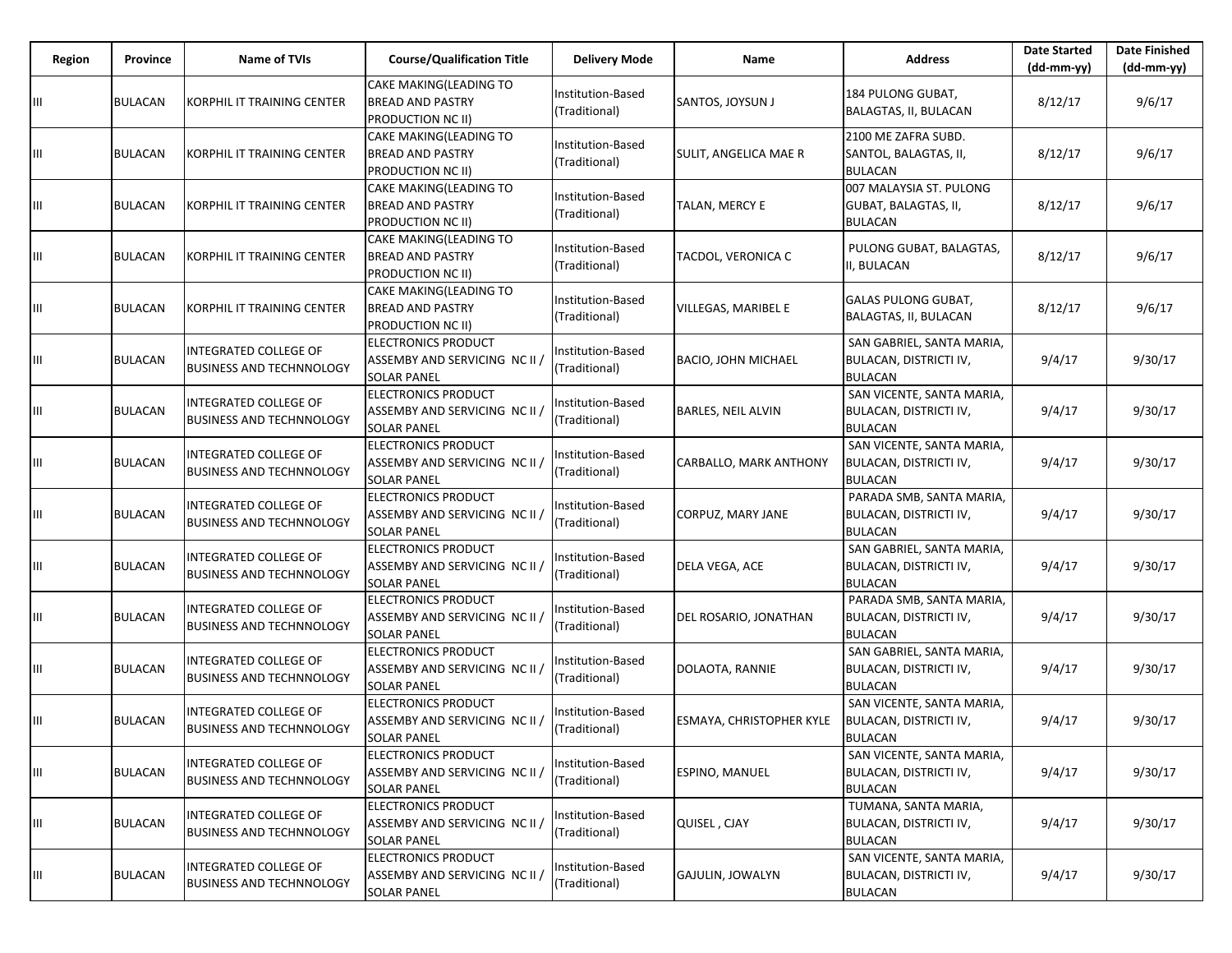| Region | Province       | <b>Name of TVIs</b>                                             | <b>Course/Qualification Title</b>                                                   | <b>Delivery Mode</b>                      | Name                                  | <b>Address</b>                                                        | <b>Date Started</b><br>$(dd-mm-yy)$ | <b>Date Finished</b><br>$(dd-mm-yy)$ |
|--------|----------------|-----------------------------------------------------------------|-------------------------------------------------------------------------------------|-------------------------------------------|---------------------------------------|-----------------------------------------------------------------------|-------------------------------------|--------------------------------------|
| Ш      | <b>BULACAN</b> | <b>INTEGRATED COLLEGE OF</b><br><b>BUSINESS AND TECHNNOLOGY</b> | <b>ELECTRONICS PRODUCT</b><br>ASSEMBY AND SERVICING NC II /<br><b>SOLAR PANEL</b>   | Institution-Based<br>(Traditional)        | POLICARPIO, ROSALIE                   | SAN VICENTE, SANTA MARIA,<br>BULACAN, DISTRICTI IV,<br><b>BULACAN</b> | 9/4/17                              | 9/30/17                              |
| Ш      | <b>BULACAN</b> | INTEGRATED COLLEGE OF<br><b>BUSINESS AND TECHNNOLOGY</b>        | <b>ELECTRONICS PRODUCT</b><br>ASSEMBY AND SERVICING NC II /<br><b>SOLAR PANEL</b>   | Institution-Based<br>(Traditional)        | GRIMALDO, MA, CHERNA<br><b>FRANCY</b> | SAN VICENTE, SANTA MARIA,<br>BULACAN, DISTRICTI IV,<br><b>BULACAN</b> | 9/4/17                              | 9/30/17                              |
| Ш      | <b>BULACAN</b> | INTEGRATED COLLEGE OF<br><b>BUSINESS AND TECHNNOLOGY</b>        | <b>ELECTRONICS PRODUCT</b><br>ASSEMBY AND SERVICING NC II<br><b>SOLAR PANEL</b>     | Institution-Based<br>(Traditional)        | <b>IGNACIO, MONICA</b>                | SAN VICENTE, SANTA MARIA,<br>BULACAN, DISTRICTI IV,<br><b>BULACAN</b> | 9/4/17                              | 9/30/17                              |
| Ш      | <b>BULACAN</b> | INTEGRATED COLLEGE OF<br><b>BUSINESS AND TECHNNOLOGY</b>        | <b>ELECTRONICS PRODUCT</b><br>ASSEMBY AND SERVICING NC II /<br><b>SOLAR PANEL</b>   | Institution-Based<br>(Traditional)        | LUCIO, MARY ANN                       | SAN VICENTE, SANTA MARIA,<br>BULACAN, DISTRICTI IV,<br><b>BULACAN</b> | 9/4/17                              | 9/30/17                              |
| Ш      | <b>BULACAN</b> | INTEGRATED COLLEGE OF<br><b>BUSINESS AND TECHNNOLOGY</b>        | <b>ELECTRONICS PRODUCT</b><br>ASSEMBY AND SERVICING NC II /<br><b>SOLAR PANEL</b>   | Institution-Based<br>(Traditional)        | MAGNO, LLOYD VINCENT                  | SAN VICENTE, SANTA MARIA,<br>BULACAN, DISTRICTI IV,<br><b>BULACAN</b> | 9/4/17                              | 9/30/17                              |
| Ш      | <b>BULACAN</b> | INTEGRATED COLLEGE OF<br><b>BUSINESS AND TECHNNOLOGY</b>        | <b>ELECTRONICS PRODUCT</b><br>ASSEMBY AND SERVICING NC II<br><b>SOLAR PANEL</b>     | Institution-Based<br>(Traditional)        | MAGRACIA, JOHN ROME                   | SAN VICENTE, SANTA MARIA,<br>BULACAN, DISTRICTI IV,<br><b>BULACAN</b> | 9/4/17                              | 9/30/17                              |
| Ш      | <b>BULACAN</b> | INTEGRATED COLLEGE OF<br><b>BUSINESS AND TECHNNOLOGY</b>        | <b>ELECTRONICS PRODUCT</b><br>ASSEMBY AND SERVICING NC II<br><b>SOLAR PANEL</b>     | Institution-Based<br>(Traditional)        | MAPULA, KRISNA                        | SAN VICENTE, SANTA MARIA,<br>BULACAN, DISTRICTI IV,<br><b>BULACAN</b> | 9/4/17                              | 9/30/17                              |
| Ш      | <b>BULACAN</b> | INTEGRATED COLLEGE OF<br><b>BUSINESS AND TECHNNOLOGY</b>        | <b>ELECTRONICS PRODUCT</b><br>ASSEMBY AND SERVICING NC II<br><b>SOLAR PANEL</b>     | Institution-Based<br>(Traditional)        | MUNOZ JR, LEONARDO Z.                 | SAN VICENTE, SANTA MARIA,<br>BULACAN, DISTRICTI IV,<br><b>BULACAN</b> | 9/4/17                              | 9/30/17                              |
| Ш      | <b>BULACAN</b> | INTEGRATED COLLEGE OF<br><b>BUSINESS AND TECHNNOLOGY</b>        | <b>ELECTRONICS PRODUCT</b><br>ASSEMBY AND SERVICING NC II /<br><b>SOLAR PANEL</b>   | <b>Institution-Based</b><br>(Traditional) | NIETO, MITZI                          | SAN VICENTE, SANTA MARIA,<br>BULACAN, DISTRICTI IV,<br><b>BULACAN</b> | 9/4/17                              | 9/30/17                              |
| Ш      | <b>BULACAN</b> | INTEGRATED COLLEGE OF<br><b>BUSINESS AND TECHNNOLOGY</b>        | <b>ELECTRONICS PRODUCT</b><br>ASSEMBY AND SERVICING NC II<br><b>SOLAR PANEL</b>     | Institution-Based<br>(Traditional)        | OBEBE, ANGELICA MAE                   | SAN VICENTE, SANTA MARIA,<br>BULACAN, DISTRICTI IV,<br><b>BULACAN</b> | 9/4/17                              | 9/30/17                              |
| Ш      | <b>BULACAN</b> | INTEGRATED COLLEGE OF<br><b>BUSINESS AND TECHNNOLOGY</b>        | <b>ELECTRONICS PRODUCT</b><br>ASSEMBY AND SERVICING NC II /<br><b>SOLAR PANEL</b>   | Institution-Based<br>(Traditional)        | PORTUGAL, JUSTINE                     | SAN VICENTE, SANTA MARIA,<br>BULACAN, DISTRICTI IV,<br><b>BULACAN</b> | 9/4/17                              | 9/30/17                              |
| Ш      | <b>BULACAN</b> | INTEGRATED COLLEGE OF<br><b>BUSINESS AND TECHNNOLOGY</b>        | <b>ELECTRONICS PRODUCT</b><br>ASSEMBY AND SERVICING NC II<br><b>SOLAR PANEL</b>     | Institution-Based<br>(Traditional)        | SAMAR, CHAIRMAINE                     | PARADA SMB, SANTA MARIA,<br>BULACAN, DISTRICTI IV,<br><b>BULACAN</b>  | 9/4/17                              | 9/30/17                              |
| Ш      | <b>BULACAN</b> | INTEGRATED COLLEGE OF<br><b>BUSINESS AND TECHNNOLOGY</b>        | <b>ELECTRONICS PRODUCT</b><br>ASSEMBY AND SERVICING NC II<br><b>SOLAR PANEL</b>     | Institution-Based<br>(Traditional)        | SINADHAN, NORALYN                     | PARADA SMB, SANTA MARIA,<br>BULACAN, DISTRICTI IV,<br><b>BULACAN</b>  | 9/4/17                              | 9/30/17                              |
| Ш      | <b>BULACAN</b> | INTEGRATED COLLEGE OF<br><b>BUSINESS AND TECHNNOLOGY</b>        | <b>ELECTRONICS PRODUCT</b><br>ASSEMBY AND SERVICING NC II<br><b>SOLAR PANEL</b>     | Institution-Based<br>(Traditional)        | STA.MARIA, GINO                       | SAN GABRIEL, SANTA MARIA,<br>BULACAN, DISTRICTI IV,<br><b>BULACAN</b> | 9/4/17                              | 9/30/17                              |
| Ш      | <b>BULACAN</b> | KORPHIL IT TRAINING CENTER                                      | <b>BREAD MAKING (LEADING TO</b><br><b>BREAD &amp; PASTRY PRODUCTION</b><br>$NC$ II) | <b>Institution-Based</b><br>(Traditional) | ABLAZA, ARLENE DC                     | 125 NIUGAN, ANGAT, III,<br><b>BULACAN</b>                             | 8/26/17                             | 9/10/17                              |
| Ш      | <b>BULACAN</b> | KORPHIL IT TRAINING CENTER                                      | <b>BREAD MAKING (LEADING TO</b><br><b>BREAD &amp; PASTRY PRODUCTION</b><br>NC II)   | Institution-Based<br>(Traditional)        | ALCALA, JOVELYN                       | 623 NIUGAN, ANGAT, III,<br><b>BULACAN</b>                             | 8/26/17                             | 9/10/17                              |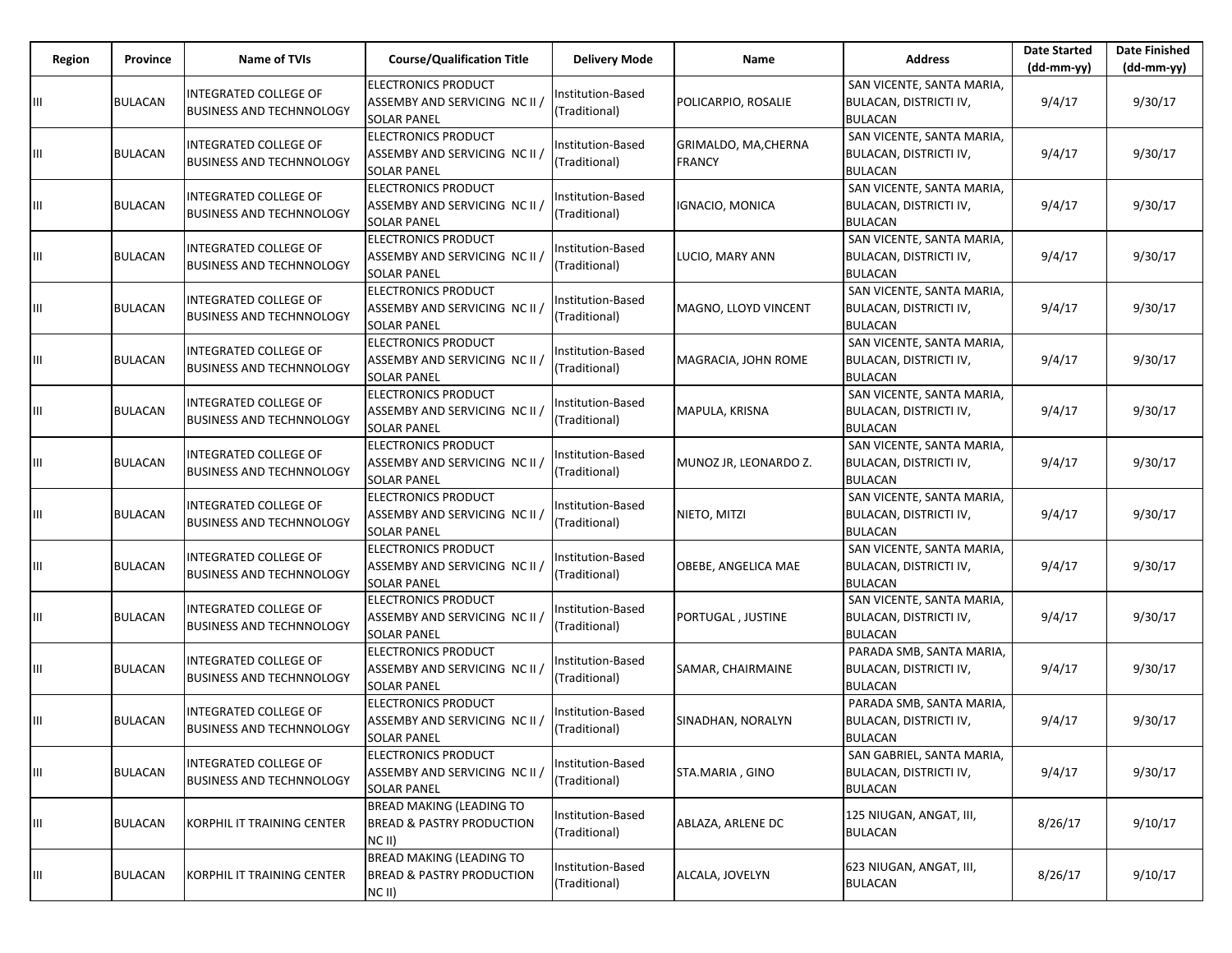| Region | Province       | <b>Name of TVIs</b>                | <b>Course/Qualification Title</b>                                                   | <b>Delivery Mode</b>                      | Name                         | <b>Address</b>                                 | <b>Date Started</b><br>$(dd-mm-yy)$ | <b>Date Finished</b><br>(dd-mm-yy) |
|--------|----------------|------------------------------------|-------------------------------------------------------------------------------------|-------------------------------------------|------------------------------|------------------------------------------------|-------------------------------------|------------------------------------|
| Ш      | <b>BULACAN</b> | KORPHIL IT TRAINING CENTER         | <b>BREAD MAKING (LEADING TO</b><br><b>BREAD &amp; PASTRY PRODUCTION</b><br>NC II)   | Institution-Based<br>(Traditional)        | ARAOJO, LOLITA G             | NIUGAN, ANGAT, III,<br><b>BULACAN</b>          | 8/26/17                             | 9/10/17                            |
| Ш      | <b>BULACAN</b> | <b>KORPHIL IT TRAINING CENTER</b>  | <b>BREAD MAKING (LEADING TO</b><br><b>BREAD &amp; PASTRY PRODUCTION</b><br>NC II)   | Institution-Based<br>(Traditional)        | <b>BIBAT, JASMIN M</b>       | 149 NIUGAN, ANGAT, III,<br><b>BULACAN</b>      | 8/26/17                             | 9/10/17                            |
| Ш      | <b>BULACAN</b> | KORPHIL IT TRAINING CENTER         | <b>BREAD MAKING (LEADING TO</b><br><b>BREAD &amp; PASTRY PRODUCTION</b><br>NC II)   | Institution-Based<br>(Traditional)        | BUENAVENTURA, PETRONILA<br>V | 141 MARUNGKO, ANGAT, III,<br><b>BULACAN</b>    | 8/26/17                             | 9/10/17                            |
| Ш      | <b>BULACAN</b> | KORPHIL IT TRAINING CENTER         | <b>BREAD MAKING (LEADING TO</b><br><b>BREAD &amp; PASTRY PRODUCTION</b><br>NC II)   | nstitution-Based<br>(Traditional)         | <b>BULAWIT, EDNA C</b>       | 525 CONRADO ST. NIUGAN,<br>ANGAT, III, BULACAN | 8/26/17                             | 9/10/17                            |
| Ш      | <b>BULACAN</b> | KORPHIL IT TRAINING CENTER         | <b>BREAD MAKING (LEADING TO</b><br><b>BREAD &amp; PASTRY PRODUCTION</b><br>NC II)   | nstitution-Based<br>(Traditional)         | <b>BULUTANO, MARIA LUZ P</b> | 157 NIUGAN, ANGAT, III,<br><b>BULACAN</b>      | 8/26/17                             | 9/10/17                            |
| Ш      | <b>BULACAN</b> | KORPHIL IT TRAINING CENTER         | <b>BREAD MAKING (LEADING TO</b><br><b>BREAD &amp; PASTRY PRODUCTION</b><br>$NC$ II) | Institution-Based<br>(Traditional)        | CANLAS, ZENAIDA DR           | 95 NIUGAN, ANGAT, III,<br><b>BULACAN</b>       | 8/26/17                             | 9/10/17                            |
| Ш      | <b>BULACAN</b> | KORPHIL IT TRAINING CENTER         | <b>BREAD MAKING (LEADING TO</b><br><b>BREAD &amp; PASTRY PRODUCTION</b><br>NC II)   | nstitution-Based<br>(Traditional)         | CRISTOBAL, EDITHA R          | 315 NIUGAN, ANGAT, III,<br><b>BULACAN</b>      | 8/26/17                             | 9/10/17                            |
| Ш      | <b>BULACAN</b> | <b>IKORPHIL IT TRAINING CENTER</b> | <b>BREAD MAKING (LEADING TO</b><br><b>BREAD &amp; PASTRY PRODUCTION</b><br>NC II)   | nstitution-Based<br>(Traditional)         | DE GUZMAN, SABINA R          | 143 NIUGAN, ANGAT, III,<br><b>BULACAN</b>      | 8/26/17                             | 9/10/17                            |
| Ш      | <b>BULACAN</b> | KORPHIL IT TRAINING CENTER         | <b>BREAD MAKING (LEADING TO</b><br><b>BREAD &amp; PASTRY PRODUCTION</b><br>NC II)   | nstitution-Based<br>(Traditional)         | DE JUAITING, ANNALIZA C      | 291 NIUGAN, ANGAT, III,<br><b>BULACAN</b>      | 8/26/17                             | 9/10/17                            |
| Ш      | <b>BULACAN</b> | KORPHIL IT TRAINING CENTER         | <b>BREAD MAKING (LEADING TO</b><br><b>BREAD &amp; PASTRY PRODUCTION</b><br>NC II)   | Institution-Based<br>(Traditional)        | <b>FALOGME, MYLENE DR</b>    | 621 NIUGAN, ANGAT, III,<br><b>BULACAN</b>      | 8/26/17                             | 9/10/17                            |
| Ш      | <b>BULACAN</b> | KORPHIL IT TRAINING CENTER         | <b>BREAD MAKING (LEADING TO</b><br><b>BREAD &amp; PASTRY PRODUCTION</b><br>NCII)    | nstitution-Based<br>(Traditional)         | FARAON, MARIANNE D           | 145 NIUGAN, ANGAT, III,<br><b>BULACAN</b>      | 8/26/17                             | 9/10/17                            |
| Ш      | <b>BULACAN</b> | KORPHIL IT TRAINING CENTER         | <b>BREAD MAKING (LEADING TO</b><br><b>BREAD &amp; PASTRY PRODUCTION</b><br>NC II)   | <b>Institution-Based</b><br>(Traditional) | <b>FARAON, WILSON D</b>      | 145 NIUGAN, ANGAT, III,<br><b>BULACAN</b>      | 8/26/17                             | 9/10/17                            |
| Ш      | <b>BULACAN</b> | KORPHIL IT TRAINING CENTER         | <b>BREAD MAKING (LEADING TO</b><br><b>BREAD &amp; PASTRY PRODUCTION</b><br>NC II)   | nstitution-Based<br>(Traditional)         | HERNANDEZ, JERANETH DL       | 520 NIUGAN, ANGAT, III,<br><b>BULACAN</b>      | 8/26/17                             | 9/10/17                            |
| Ш      | <b>BULACAN</b> | KORPHIL IT TRAINING CENTER         | <b>BREAD MAKING (LEADING TO</b><br><b>BREAD &amp; PASTRY PRODUCTION</b><br>NC II)   | Institution-Based<br>(Traditional)        | HERNANDEZ, MICHELLE G        | 31 FERNANDEZ ST NIUGAN,<br>ANGAT, III, BULACAN | 8/26/17                             | 9/10/17                            |
| Ш      | <b>BULACAN</b> | KORPHIL IT TRAINING CENTER         | <b>BREAD MAKING (LEADING TO</b><br><b>BREAD &amp; PASTRY PRODUCTION</b><br>$NC$ II) | nstitution-Based<br>(Traditional)         | JAVIER, MARY JANE R          | 95 NIUGAN, ANGAT, III,<br><b>BULACAN</b>       | 8/26/17                             | 9/10/17                            |
| Ш      | <b>BULACAN</b> | KORPHIL IT TRAINING CENTER         | <b>BREAD MAKING (LEADING TO</b><br><b>BREAD &amp; PASTRY PRODUCTION</b><br>NC II)   | Institution-Based<br>(Traditional)        | <b>MANGAHAS, CHARLENE S</b>  | NIUGAN, ANGAT, III,<br><b>BULACAN</b>          | 8/26/17                             | 9/10/17                            |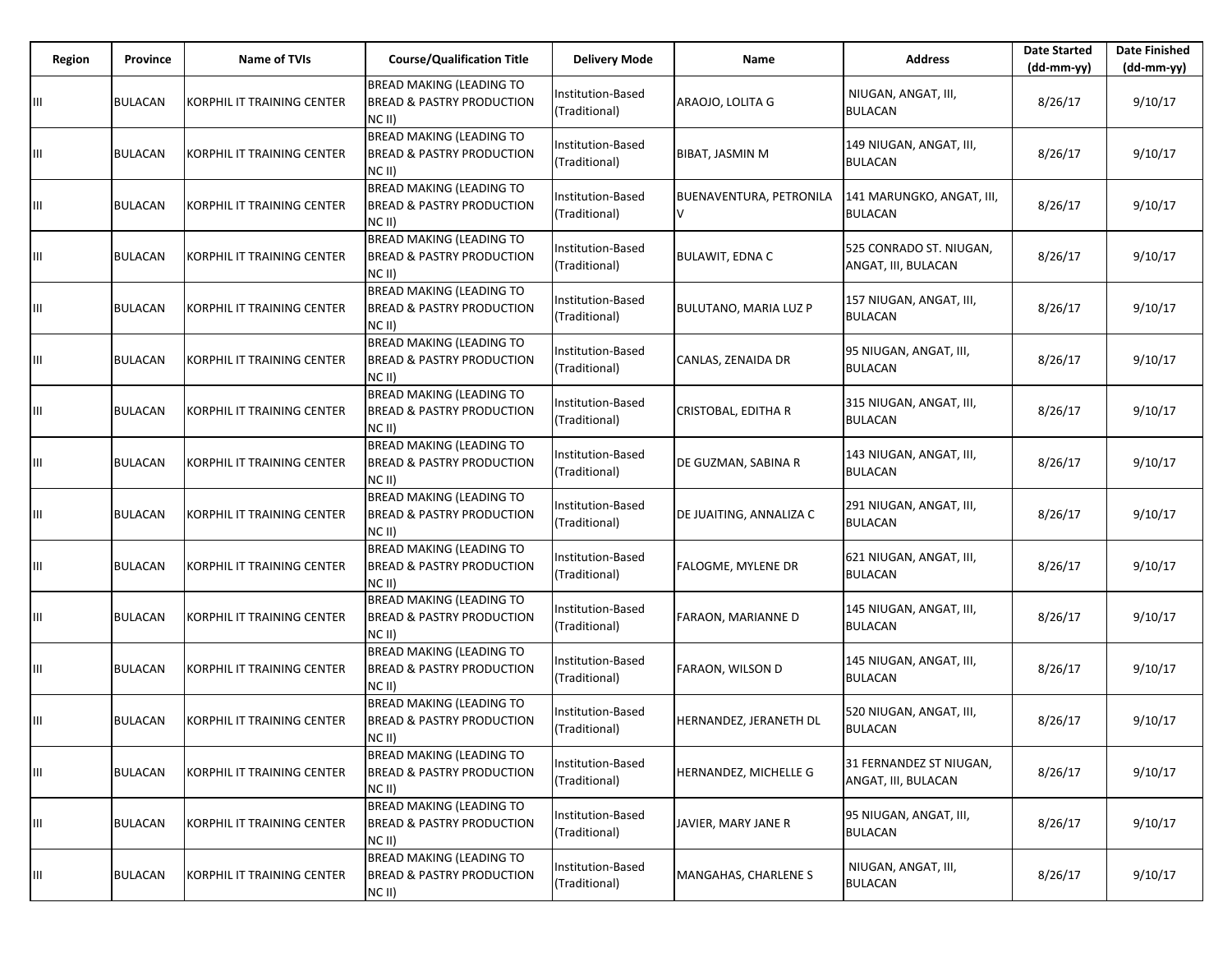| Region | Province                     | <b>Name of TVIs</b>                           | <b>Course/Qualification Title</b>                                                   | <b>Delivery Mode</b>                          | Name                                     | <b>Address</b>                                     | <b>Date Started</b><br>$(dd-mm-yy)$ | <b>Date Finished</b><br>(dd-mm-yy) |
|--------|------------------------------|-----------------------------------------------|-------------------------------------------------------------------------------------|-----------------------------------------------|------------------------------------------|----------------------------------------------------|-------------------------------------|------------------------------------|
| Ш      | <b>BULACAN</b>               | KORPHIL IT TRAINING CENTER                    | <b>BREAD MAKING (LEADING TO</b><br><b>BREAD &amp; PASTRY PRODUCTION</b><br>$NC$ II) | Institution-Based<br>(Traditional)            | MARCIAL, VICTORIA M                      | NIUGAN, ANGAT, III,<br><b>BULACAN</b>              | 8/26/17                             | 9/10/17                            |
| Ш      | <b>BULACAN</b>               | KORPHIL IT TRAINING CENTER                    | <b>BREAD MAKING (LEADING TO</b><br><b>BREAD &amp; PASTRY PRODUCTION</b><br>$NC$ II) | <b>Institution-Based</b><br>(Traditional)     | RAMOS, FLORINDA S                        | 283 NIUGAN, ANGAT, III,<br><b>BULACAN</b>          | 8/26/17                             | 9/10/17                            |
| Ш      | <b>BULACAN</b>               | KORPHIL IT TRAINING CENTER                    | <b>BREAD MAKING (LEADING TO</b><br><b>BREAD &amp; PASTRY PRODUCTION</b><br>$NC$ II) | Institution-Based<br>(Traditional)            | SANTIAGO, NOMER F                        | 427 NIUGAN, ANGAT, III,<br>BULACAN                 | 8/26/17                             | 9/10/17                            |
| Ш      | <b>BULACAN</b>               | KORPHIL IT TRAINING CENTER                    | <b>BREAD MAKING (LEADING TO</b><br><b>BREAD &amp; PASTRY PRODUCTION</b><br>$NC$ II) | Institution-Based<br>(Traditional)            | SANTOS, EDITHA G                         | 241 NIUGAN, ANGAT, III,<br>BULACAN                 | 8/26/17                             | 9/10/17                            |
| Ш      | <b>BULACAN</b>               | KORPHIL IT TRAINING CENTER                    | <b>BREAD MAKING (LEADING TO</b><br><b>BREAD &amp; PASTRY PRODUCTION</b><br>$NC$ II) | Institution-Based<br>(Traditional)            | SANTOS, MARY ANN D                       | 299 NIUGAN, ANGAT, III,<br><b>BULACAN</b>          | 8/26/17                             | 9/10/17                            |
| Ш      | <b>BULACAN</b>               | KORPHIL IT TRAINING CENTER                    | <b>BREAD MAKING (LEADING TO</b><br><b>BREAD &amp; PASTRY PRODUCTION</b><br>NC II)   | Institution-Based<br>(Traditional)            | SANTOS, JOCELYN C                        | 293 NIUGAN, ANGAT, III,<br><b>BULACAN</b>          | 8/26/17                             | 9/10/17                            |
| Ш      | <b>BULACAN</b>               | KORPHIL IT TRAINING CENTER                    | <b>BREAD MAKING (LEADING TO</b><br><b>BREAD &amp; PASTRY PRODUCTION</b><br>$NC$ II) | Institution-Based<br>(Traditional)            | TOLENTINO, ROSARIO C                     | 426 SULUCAN, ANGAT, III,<br><b>BULACAN</b>         | 8/26/17                             | 9/10/17                            |
| Ш      | <b>BULACAN</b>               | KORPHIL IT TRAINING CENTER                    | <b>BREAD MAKING (LEADING TO</b><br><b>BREAD &amp; PASTRY PRODUCTION</b><br>NC II)   | <b>Institution-Based</b><br>(Traditional)     | TORRES, JANETH S                         | 244 NIUGAN, ANGAT, III,<br><b>BULACAN</b>          | 8/26/17                             | 9/10/17                            |
| Ш      | <b>BULACAN</b>               | KORPHIL IT TRAINING CENTER                    | <b>BREAD MAKING (LEADING TO</b><br><b>BREAD &amp; PASTRY PRODUCTION</b><br>$NC$ II) | Institution-Based<br>(Traditional)            | TORRES, JUDY BELLE<br><b>ANTONETTE S</b> | 244 NIUGAN, ANGAT, III,<br><b>BULACAN</b>          | 8/26/17                             | 9/10/17                            |
| Ш      | <b>BULACAN</b>               | KORPHIL IT TRAINING CENTER                    | <b>BREAD MAKING (LEADING TO</b><br><b>BREAD &amp; PASTRY PRODUCTION</b><br>NC II)   | Institution-Based<br>(Traditional)            | VALENCIA, BERNADETTE F                   | ILOG NIUGAN, ANGAT, III,<br><b>BULACAN</b>         | 8/26/17                             | 9/10/17                            |
| Ш      | NUEVA<br>ECIJA               | AIDA ROQUE ACADEMY OF HAIR<br>AND BEAUTY INC. | <b>MANICURE AND PEDICURE</b>                                                        | Institution-Based<br>(Mobile Training)        | ADRIATICO, GLIZA PAJARILLO               | PUROK 4 CAANINAPLAHAN,<br>TALAVERA, 1, NUEVA ECIJA | 8/7/17                              | 8/26/17                            |
| Ш      | <b>NUEVA</b><br><b>ECIJA</b> | AIDA ROQUE ACADEMY OF HAIR<br>AND BEAUTY INC. | <b>MANICURE AND PEDICURE</b>                                                        | <b>Institution-Based</b><br>(Mobile Training) | AGALOOS, AIRAMAE PULIDO                  | PUROK 4 CABUBULAUNAN,<br>TALAVERA, 1, NUEVA ECIJA  | 8/7/17                              | 8/26/17                            |
| Ш      | NUEVA<br><b>ECIJA</b>        | AIDA ROQUE ACADEMY OF HAIR<br>AND BEAUTY INC. | <b>MANICURE AND PEDICURE</b>                                                        | Institution-Based<br>(Mobile Training)        | BURZON, JANINE OXINA                     | 7 SIBUL, TALAVERA, 1, NUEVA<br>ECIJA               | 8/7/17                              | 8/26/17                            |
| Ш      | <b>NUEVA</b><br>ECIJA        | AIDA ROQUE ACADEMY OF HAIR<br>AND BEAUTY INC. | <b>MANICURE AND PEDICURE</b>                                                        | Institution-Based<br>(Mobile Training)        | CASTILLO, JEANLYN BURZON                 | 7 SIBUL, TALAVERA, 1, NUEVA<br><b>ECIJA</b>        | 8/7/17                              | 8/26/17                            |
| Ш      | NUEVA<br>ECIJA               | AIDA ROQUE ACADEMY OF HAIR<br>AND BEAUTY INC. | <b>MANICURE AND PEDICURE</b>                                                        | Institution-Based<br>(Mobile Training)        | DIMAYA, FELICITAS SAGABAEN               | PUROK 2 CAANINAPLAHAN,<br>TALAVERA, 1, NUEVA ECIJA | 8/7/17                              | 8/26/17                            |
| Ш      | <b>NUEVA</b><br>ECIJA        | AIDA ROQUE ACADEMY OF HAIR<br>AND BEAUTY INC. | <b>MANICURE AND PEDICURE</b>                                                        | Institution-Based<br>(Mobile Training)        | DIMAYA, ROSARIO VALENTON                 | 130 CAANINAPLAHAN,<br>TALAVERA, 1, NUEVA ECIJA     | 8/7/17                              | 8/26/17                            |
| Ш      | <b>NUEVA</b><br>ECIJA        | AIDA ROQUE ACADEMY OF HAIR<br>AND BEAUTY INC. | <b>MANICURE AND PEDICURE</b>                                                        | Institution-Based<br>(Mobile Training)        | DUMAYA, ERICKA GALANG                    | PUROK 2 MABUHAY,<br>TALAVERA, 1, NUEVA ECIJA       | 8/7/17                              | 8/26/17                            |
| Ш      | <b>NUEVA</b><br>ECIJA        | AIDA ROQUE ACADEMY OF HAIR<br>AND BEAUTY INC. | <b>MANICURE AND PEDICURE</b>                                                        | Institution-Based<br>(Mobile Training)        | DE LEON, ESTRELITA DIMAYA                | 129 CAANINAPLAHAN,<br>TALAVERA, 1, NUEVA ECIJA     | 8/7/17                              | 8/26/17                            |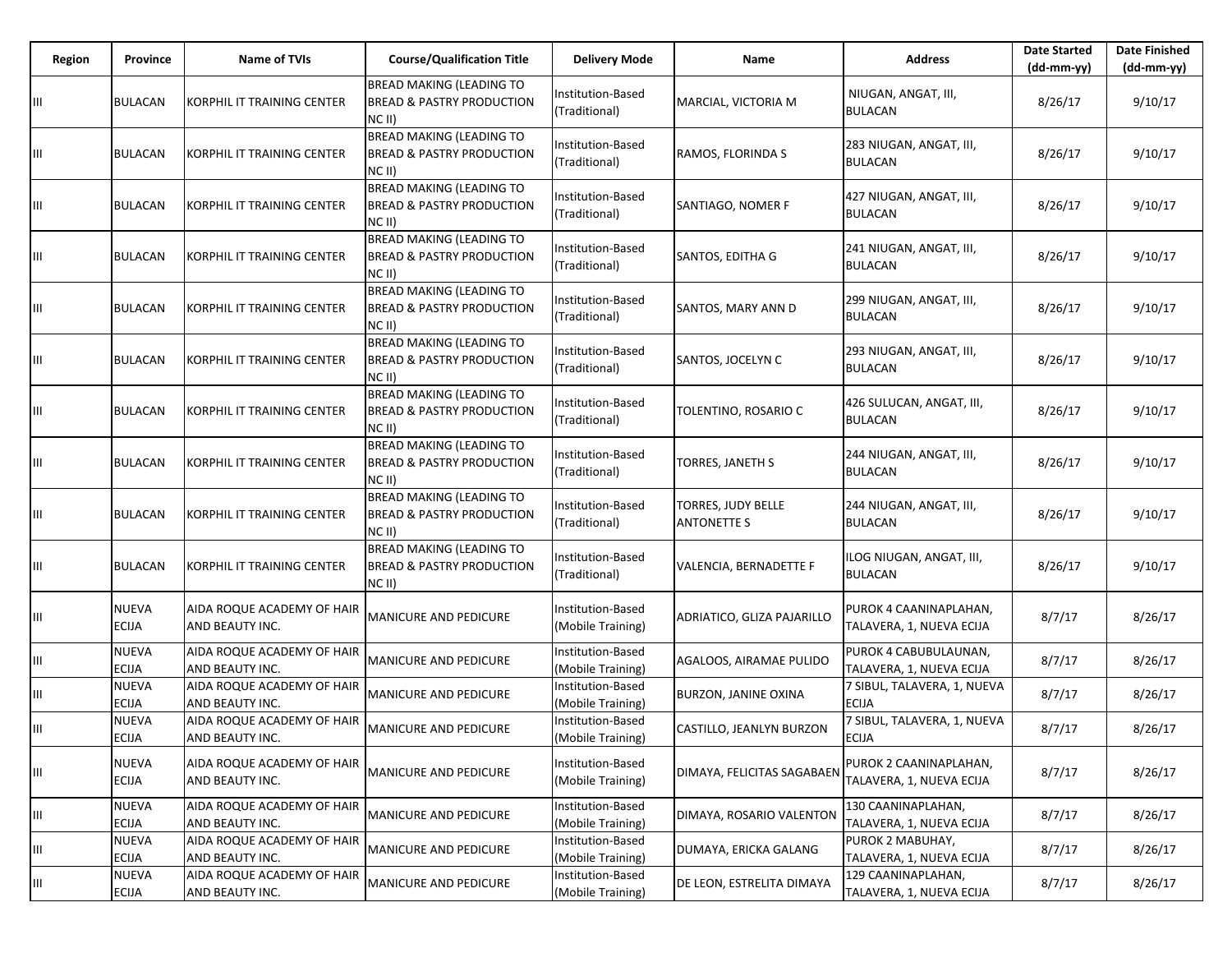| Region | Province                     | <b>Name of TVIs</b>                           | <b>Course/Qualification Title</b> | <b>Delivery Mode</b>                          | Name                                   | <b>Address</b>                                            | <b>Date Started</b><br>$(dd-mm-vv)$ | <b>Date Finished</b><br>(dd-mm-yy) |
|--------|------------------------------|-----------------------------------------------|-----------------------------------|-----------------------------------------------|----------------------------------------|-----------------------------------------------------------|-------------------------------------|------------------------------------|
| Ш      | <b>NUEVA</b><br><b>ECIJA</b> | AIDA ROQUE ACADEMY OF HAIR<br>AND BEAUTY INC. | <b>MANICURE AND PEDICURE</b>      | Institution-Based<br>(Mobile Training)        | DE JESUS, ANATALIA<br>LAURIANO         | 7 CAANINAPLAHAN,<br>TALAVERA, 1, NUEVA ECIJA              | 8/7/17                              | 8/26/17                            |
| Ш      | <b>NUEVA</b><br><b>ECIJA</b> | AIDA ROQUE ACADEMY OF HAIR<br>AND BEAUTY INC. | <b>MANICURE AND PEDICURE</b>      | Institution-Based<br>Mobile Training)         | DELA CRUZ, AMIE DELOS<br><b>SANTOS</b> | 25 PUROK 2 MABUHAY,<br>TALAVERA, 1, NUEVA ECIJA           | 8/7/17                              | 8/26/17                            |
| Ш      | NUEVA<br><b>ECIJA</b>        | AIDA ROQUE ACADEMY OF HAIR<br>AND BEAUTY INC. | MANICURE AND PEDICURE             | Institution-Based<br>(Mobile Training)        | DELOS AMA, ELIZABETH<br>CASTILLO       | PUROK 2 KINALANGUYAN,<br>TALAVERA, 1, NUEVA ECIJA         | 8/7/17                              | 8/26/17                            |
| Ш      | <b>NUEVA</b><br>ECIJA        | AIDA ROQUE ACADEMY OF HAIR<br>AND BEAUTY INC. | <b>MANICURE AND PEDICURE</b>      | Institution-Based<br>(Mobile Training)        | <b>GALAC, ROSALIE RICARDOS</b>         | PUROK 7 SIBUL, TALAVERA, 1,<br><b>NUEVA ECIJA</b>         | 8/7/17                              | 8/26/17                            |
| Ш      | <b>NUEVA</b><br><b>ECIJA</b> | AIDA ROQUE ACADEMY OF HAIR<br>AND BEAUTY INC. | MANICURE AND PEDICURE             | Institution-Based<br>(Mobile Training)        | GREGORIO, CARMINA<br>MAGALLANES        | PUROK 2 CAANINAPLAHAN,<br>TALAVERA, 1, NUEVA ECIJA        | 8/7/17                              | 8/26/17                            |
| Ш      | <b>NUEVA</b><br><b>ECIJA</b> | AIDA ROQUE ACADEMY OF HAIR<br>AND BEAUTY INC. | MANICURE AND PEDICURE             | Institution-Based<br>(Mobile Training)        | INIEGO, JASMINDA DELOS<br>AMA          | PUROK 64 KINALANGUYAN,<br>TALAVERA, 1, NUEVA ECIJA        | 8/7/17                              | 8/26/17                            |
| Ш      | <b>NUEVA</b><br>ECIJA        | AIDA ROQUE ACADEMY OF HAIR<br>AND BEAUTY INC. | <b>MANICURE AND PEDICURE</b>      | Institution-Based<br>(Mobile Training)        | LAZARO, MELANIE OBIDOZA                | 100 PURPOK 5<br>CABUBULAUNAN, TALAVERA,<br>1, NUEVA ECIJA | 8/7/17                              | 8/26/17                            |
| Ш      | <b>NUEVA</b><br><b>ECIJA</b> | AIDA ROQUE ACADEMY OF HAIR<br>AND BEAUTY INC. | MANICURE AND PEDICURE             | <b>Institution-Based</b><br>(Mobile Training) | LUMIBAO, MARY ANN<br>CASTILLO          | PUROK 4 CABUBULAUNAN,<br>TALAVERA, 1, NUEVA ECIJA         | 8/7/17                              | 8/26/17                            |
| Ш      | NUEVA<br><b>ECIJA</b>        | AIDA ROQUE ACADEMY OF HAIR<br>AND BEAUTY INC. | <b>MANICURE AND PEDICURE</b>      | Institution-Based<br>(Mobile Training)        | MACALALAD, CHERYL HILARIO              | PUROK 2 CAANINAPLAHAN,<br>TALAVERA, 1, NUEVA ECIJA        | 8/7/17                              | 8/26/17                            |
| Ш      | <b>NUEVA</b><br><b>ECIJA</b> | AIDA ROQUE ACADEMY OF HAIR<br>AND BEAUTY INC. | <b>MANICURE AND PEDICURE</b>      | <b>Institution-Based</b><br>(Mobile Training) | MANGANIP, REMELYN<br>HERNANDEZ         | PUROK 3 CABUBULAUNAN,<br>TALAVERA, 1, NUEVA ECIJA         | 8/7/17                              | 8/26/17                            |
| Ш      | NUEVA<br>ECIJA               | AIDA ROQUE ACADEMY OF HAIR<br>AND BEAUTY INC. | <b>MANICURE AND PEDICURE</b>      | Institution-Based<br>(Mobile Training)        | MULAWIN, MAY ROSE<br><b>JACINTO</b>    | PUROK 1 MABUHAY,<br>TALAVERA, 1, NUEVA ECIJA              | 8/7/17                              | 8/26/17                            |
| Ш      | <b>NUEVA</b><br><b>ECIJA</b> | AIDA ROQUE ACADEMY OF HAIR<br>AND BEAUTY INC. | MANICURE AND PEDICURE             | Institution-Based<br>(Mobile Training)        | PAJARILLO, NIMFA ZARATE                | PUROK 3 CAANINAPLAHAN,<br>TALAVERA, 1, NUEVA ECIJA        | 8/7/17                              | 8/26/17                            |
| Ш      | <b>NUEVA</b><br>ECIJA        | AIDA ROQUE ACADEMY OF HAIR<br>AND BEAUTY INC. | MANICURE AND PEDICURE             | <b>Institution-Based</b><br>(Mobile Training) | REYES, PRINCESS ANN DAYAG              | PUROK 7 SIBUL, TALAVERA, 1,<br><b>NUEVA ECIJA</b>         | 8/7/17                              | 8/26/17                            |
| Ш      | NUEVA<br><b>ECIJA</b>        | AIDA ROQUE ACADEMY OF HAIR<br>AND BEAUTY INC. | MANICURE AND PEDICURE             | Institution-Based<br>(Mobile Training)        | RIVERA, NENITA AQUINO                  | PUROK 4 CAANINAPLAHAN,<br>TALAVERA, 1, NUEVA ECIJA        | 8/7/17                              | 8/26/17                            |
| Ш      | <b>NUEVA</b><br><b>ECIJA</b> | AIDA ROQUE ACADEMY OF HAIR<br>AND BEAUTY INC. | MANICURE AND PEDICURE             | Institution-Based<br>(Mobile Training)        | SANTOS, MARY ANN DERONE                | PUROK 2 MABUHAY,<br>TALAVERA, 1, NUEVA ECIJA              | 8/7/17                              | 8/26/17                            |
| Ш      | <b>NUEVA</b><br><b>ECIJA</b> | AIDA ROQUE ACADEMY OF HAIR<br>AND BEAUTY INC. | MANICURE AND PEDICURE             | Institution-Based<br>(Mobile Training)        | VALDEZ, CHARITO TEOFILO                | PUROK 7 CAANINAPLAHAN,<br>TALAVERA, 1, NUEVA ECIJA        | 8/7/17                              | 8/26/17                            |
| Ш      | <b>NUEVA</b><br>ECIJA        | AIDA ROQUE ACADEMY OF HAIR<br>AND BEAUTY INC. | <b>MANICURE AND PEDICURE</b>      | Institution-Based<br>(Mobile Training)        | VALDEZ, GLORIA VALENTON                | PUROK 7 CAANINAPLAHAN,<br>TALAVERA, 1, NUEVA ECIJA        | 8/7/17                              | 8/26/17                            |
| Ш      | NUEVA<br>ECIJA               | AIDA ROQUE ACADEMY OF HAIR<br>AND BEAUTY INC. | <b>BODY MASSAGE</b>               | Institution-Based<br>(Mobile Training)        | ABALOS, JEREMI ALCANTARA               | 81 SAGABA, STO.DOMINGO,<br>1, NUEVA ECIJA                 | 8/8/17                              | 9/30/17                            |
| Ш      | <b>NUEVA</b><br>ECIJA        | AIDA ROQUE ACADEMY OF HAIR<br>AND BEAUTY INC. | <b>BODY MASSAGE</b>               | Institution-Based<br>(Mobile Training)        | AUDENCIAL, FLOR CARA                   | 318 SAN PASCUAL,<br>STO.DOMINGO, 1, NUEVA<br><b>ECIJA</b> | 8/8/17                              | 9/30/17                            |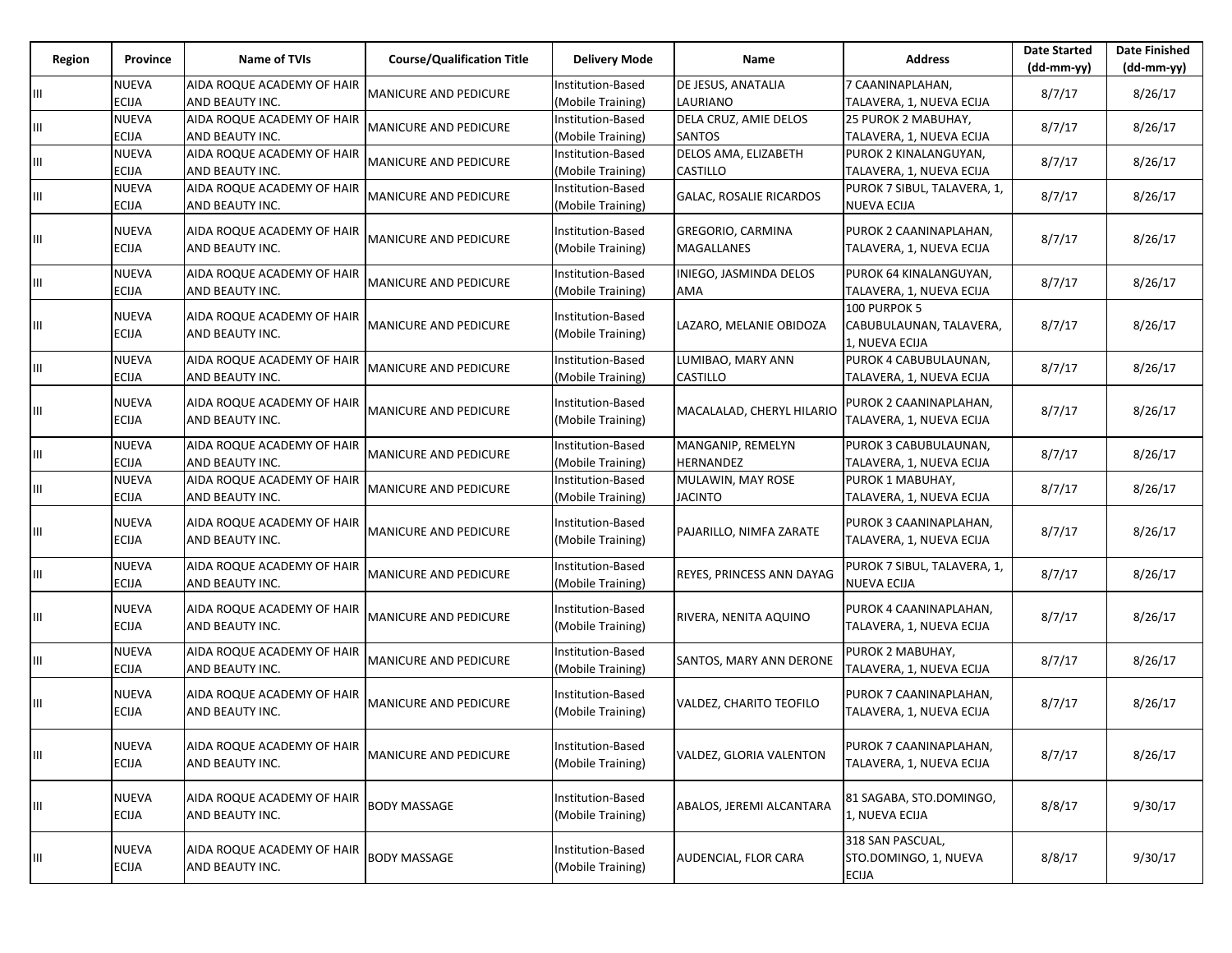| Region | Province                     | <b>Name of TVIs</b>                           | <b>Course/Qualification Title</b> | Delivery Mode                                 | Name                                             | <b>Address</b>                                                  | <b>Date Started</b><br>$(dd-mm-yy)$ | <b>Date Finished</b><br>(dd-mm-yy) |
|--------|------------------------------|-----------------------------------------------|-----------------------------------|-----------------------------------------------|--------------------------------------------------|-----------------------------------------------------------------|-------------------------------------|------------------------------------|
| Ш      | NUEVA<br><b>ECIJA</b>        | AIDA ROQUE ACADEMY OF HAIR<br>AND BEAUTY INC. | <b>BODY MASSAGE</b>               | Institution-Based<br>(Mobile Training)        | <b>BALACANO, SHIRLEY</b><br><b>BULALAYAO</b>     | PUROK 1 STO. ROSARIO,<br>STO.DOMINGO, 1, NUEVA<br><b>ECIJA</b>  | 8/8/17                              | 9/30/17                            |
| Ш      | NUEVA<br><b>ECIJA</b>        | AIDA ROQUE ACADEMY OF HAIR<br>AND BEAUTY INC. | <b>BODY MASSAGE</b>               | <b>Institution-Based</b><br>(Mobile Training) | <b>BALMORES, MARILOU</b><br><b>GENETIANO</b>     | PUROK 3 STA. RITA,<br>STO.DOMINGO, 1, NUEVA<br>ECIJA            | 8/8/17                              | 9/30/17                            |
| Ш      | NUEVA<br>ECIJA               | AIDA ROQUE ACADEMY OF HAIR<br>AND BEAUTY INC. | <b>BODY MASSAGE</b>               | Institution-Based<br>(Mobile Training)        | <b>BALMORES, SHIRLEY FELIPE</b>                  | PUROK3 STA. RITA,<br>STO.DOMINGO, 1, NUEVA<br><b>ECIJA</b>      | 8/8/17                              | 9/30/17                            |
| Ш      | NUEVA<br>ECIJA               | AIDA ROQUE ACADEMY OF HAIR<br>AND BEAUTY INC. | <b>BODY MASSAGE</b>               | Institution-Based<br>(Mobile Training)        | CABANILLA, DELIA ALCANTARA STO.DOMINGO, 1, NUEVA | PUROK 2 SAGABA,<br>ECIJA                                        | 8/8/17                              | 9/30/17                            |
| Ш      | NUEVA<br>ECIJA               | AIDA ROQUE ACADEMY OF HAIR<br>AND BEAUTY INC. | <b>BODY MASSAGE</b>               | Institution-Based<br>(Mobile Training)        | CACAYAN, DESIREE BERNABE                         | <b>PUROK 6 BURGOS,</b><br>STO.DOMINGO, 1, NUEVA<br><b>ECIJA</b> | 8/8/17                              | 9/30/17                            |
| Ш      | NUEVA<br>ECIJA               | AIDA ROQUE ACADEMY OF HAIR<br>AND BEAUTY INC. | <b>BODY MASSAGE</b>               | <b>Institution-Based</b><br>(Mobile Training) | CALDERON, LITA DOLIENTE                          | PUROK1 MABINI,<br>STO.DOMINGO, 1, NUEVA<br><b>ECIJA</b>         | 8/8/17                              | 9/30/17                            |
| Ш      | NUEVA<br>ECIJA               | AIDA ROQUE ACADEMY OF HAIR<br>AND BEAUTY INC. | <b>BODY MASSAGE</b>               | Institution-Based<br>(Mobile Training)        | CAPUYAN, DANICA SALONGA                          | PUROK 1 STO. ROSARIO,<br>STO.DOMINGO, 1, NUEVA<br><b>ECIJA</b>  | 8/8/17                              | 9/30/17                            |
| Ш      | NUEVA<br>ECIJA               | AIDA ROQUE ACADEMY OF HAIR<br>AND BEAUTY INC. | <b>BODY MASSAGE</b>               | Institution-Based<br>(Mobile Training)        | CORPUZ, EVALYN GONZALES                          | PUROK 2 COMITANG,<br>STO.DOMINGO, 1, NUEVA<br><b>ECIJA</b>      | 8/8/17                              | 9/30/17                            |
| Ш      | NUEVA<br>ECIJA               | AIDA ROQUE ACADEMY OF HAIR<br>AND BEAUTY INC. | <b>BODY MASSAGE</b>               | Institution-Based<br>(Mobile Training)        | DULDULAO, GLORIA COLLADO                         | PUROK 1 STA. RITA,<br>STO.DOMINGO, 1, NUEVA<br><b>ECIJA</b>     | 8/8/17                              | 9/30/17                            |
| Ш      | <b>NUEVA</b><br>ECIJA        | AIDA ROQUE ACADEMY OF HAIR<br>AND BEAUTY INC. | <b>BODY MASSAGE</b>               | Institution-Based<br>(Mobile Training)        | GALARCE, MAILYN CORPUZ                           | PUROK 2 COMITANG,<br>STO.DOMINGO, 1, NUEVA<br><b>ECIJA</b>      | 8/8/17                              | 9/30/17                            |
| Ш      | NUEVA<br>ECIJA               | AIDA ROQUE ACADEMY OF HAIR<br>AND BEAUTY INC. | <b>BODY MASSAGE</b>               | Institution-Based<br>(Mobile Training)        | ILAO, GRACE EMONO                                | 087 PUROK 2 SAGABA,<br>STO.DOMINGO, 1, NUEVA<br><b>ECIJA</b>    | 8/8/17                              | 9/30/17                            |
| Ш      | <b>NUEVA</b><br>ECIJA        | AIDA ROQUE ACADEMY OF HAIR<br>AND BEAUTY INC. | <b>BODY MASSAGE</b>               | Institution-Based<br>(Mobile Training)        | LAPUZ, RHEA ESTRELLA                             | PUROK2 MABINI,<br>STO.DOMINGO, 1, NUEVA<br><b>ECIJA</b>         | 8/8/17                              | 9/30/17                            |
| Ш      | NUEVA<br><b>ECIJA</b>        | AIDA ROQUE ACADEMY OF HAIR<br>AND BEAUTY INC. | <b>BODY MASSAGE</b>               | Institution-Based<br>(Mobile Training)        | LASTIMADO, BENNIBETH<br><b>UNILONGO</b>          | PUROK 6 BURGOS,<br>STO.DOMINGO, 1, NUEVA<br><b>ECIJA</b>        | 8/8/17                              | 9/30/17                            |
| Ш      | <b>NUEVA</b><br>ECIJA        | AIDA ROQUE ACADEMY OF HAIR<br>AND BEAUTY INC. | <b>BODY MASSAGE</b>               | Institution-Based<br>(Mobile Training)        | LUCAS, ELENA REYCA                               | PUROK 3 GEN. LUNA,<br>STO.DOMINGO, 1, NUEVA<br><b>ECIJA</b>     | 8/8/17                              | 9/30/17                            |
| Ш      | <b>NUEVA</b><br><b>ECIJA</b> | AIDA ROQUE ACADEMY OF HAIR<br>AND BEAUTY INC. | <b>BODY MASSAGE</b>               | Institution-Based<br>(Mobile Training)        | MAGBANUA, MARIA DIVINA<br><b>MAGTULOY</b>        | PUROK 1 MABINI,<br>STO.DOMINGO, 1, NUEVA<br><b>ECIJA</b>        | 8/8/17                              | 9/30/17                            |
| Ш      | NUEVA<br>ECIJA               | AIDA ROQUE ACADEMY OF HAIR<br>AND BEAUTY INC. | <b>BODY MASSAGE</b>               | Institution-Based<br>(Mobile Training)        | MANUEL, ROSEMARIE<br><b>TOLENTINO</b>            | PUROK 4 STA. RITA,<br>STO.DOMINGO, 1, NUEVA<br>ECIJA            | 8/8/17                              | 9/30/17                            |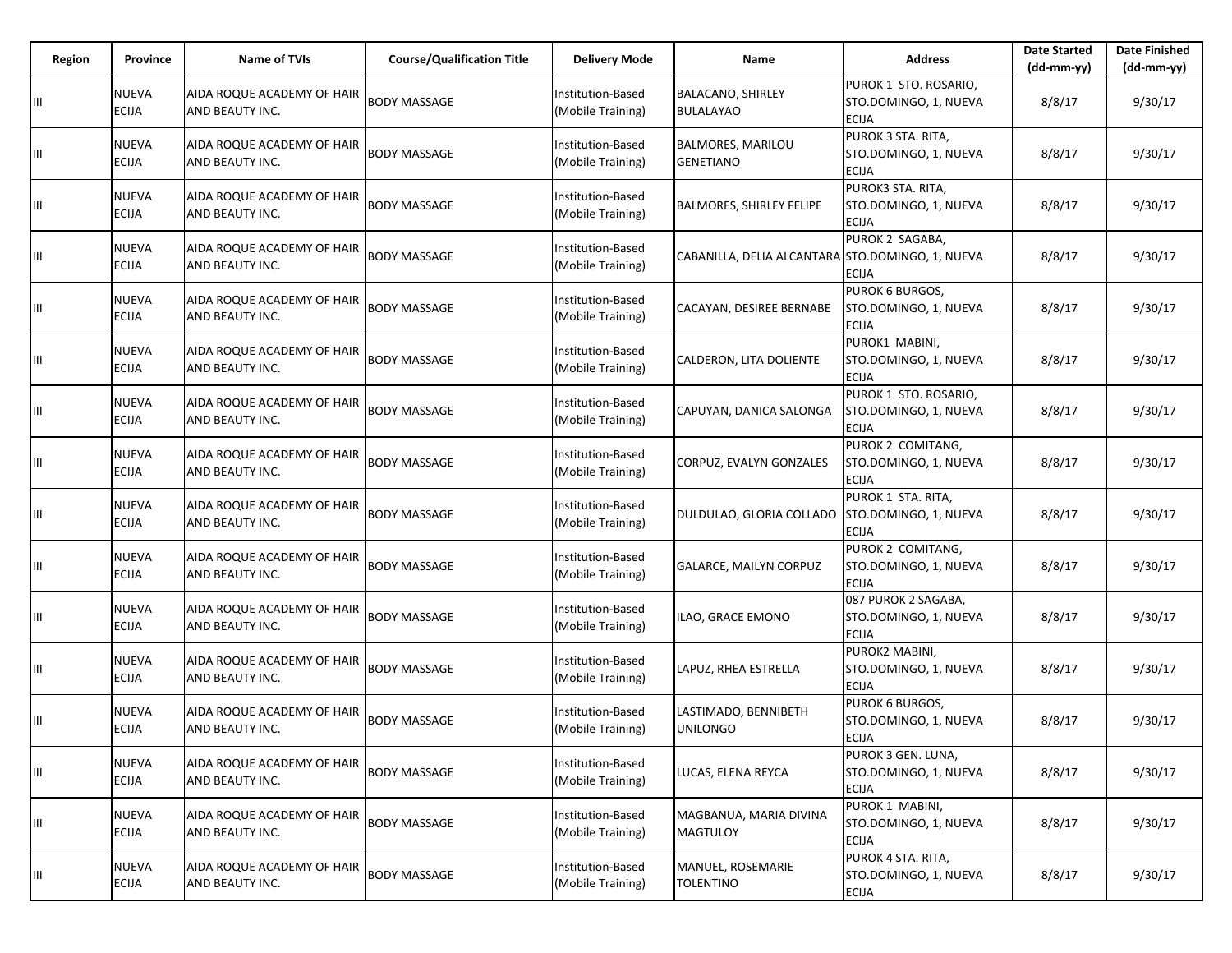| Region | Province                     | <b>Name of TVIs</b>                           | <b>Course/Qualification Title</b> | Delivery Mode                          | Name                                           | <b>Address</b>                                                 | <b>Date Started</b> | <b>Date Finished</b> |
|--------|------------------------------|-----------------------------------------------|-----------------------------------|----------------------------------------|------------------------------------------------|----------------------------------------------------------------|---------------------|----------------------|
|        |                              |                                               |                                   |                                        |                                                |                                                                | (dd-mm-yy)          | $(dd-mm-yy)$         |
|        | <b>NUEVA</b><br><b>ECIJA</b> | AIDA ROQUE ACADEMY OF HAIR<br>AND BEAUTY INC. | <b>BODY MASSAGE</b>               | Institution-Based<br>(Mobile Training) | MARIANO, GINA MARCIANO                         | 020 PUROK 1 COMITANG,<br>STO.DOMINGO, 1, NUEVA<br><b>ECIJA</b> | 8/8/17              | 9/30/17              |
| Ш      | <b>NUEVA</b><br><b>ECIJA</b> | AIDA ROQUE ACADEMY OF HAIR<br>AND BEAUTY INC. | <b>BODY MASSAGE</b>               | Institution-Based<br>(Mobile Training) | MORALES, MARICEL<br>DAGDAGAN                   | PUROK 2 STA. RITA,<br>STO.DOMINGO, 1, NUEVA<br>ecija           | 8/8/17              | 9/30/17              |
| Ш      | <b>NUEVA</b><br><b>ECIJA</b> | AIDA ROQUE ACADEMY OF HAIR<br>AND BEAUTY INC. | <b>BODY MASSAGE</b>               | Institution-Based<br>(Mobile Training) | MORALES, MARIEJUN ROXAS                        | PUROK 1 MABINI,<br>STO.DOMINGO, 1, NUEVA<br>ECIJA              | 8/8/17              | 9/30/17              |
| Ш      | <b>NUEVA</b><br><b>ECIJA</b> | AIDA ROQUE ACADEMY OF HAIR<br>AND BEAUTY INC. | <b>BODY MASSAGE</b>               | Institution-Based<br>(Mobile Training) | RIGOR, MANILYN NOVERAS                         | PUROK 1 MABINI,<br>STO.DOMINGO, 1, NUEVA<br><b>ECIJA</b>       | 8/8/17              | 9/30/17              |
|        | <b>NUEVA</b><br><b>ECIJA</b> | AIDA ROQUE ACADEMY OF HAIR<br>AND BEAUTY INC. | <b>BODY MASSAGE</b>               | Institution-Based<br>(Mobile Training) | SALAZAR, LIZA CONCEPCION                       | PUROK 3 GEN. LUNA,<br>STO.DOMINGO, 1, NUEVA<br><b>ECIJA</b>    | 8/8/17              | 9/30/17              |
| Ш      | <b>NUEVA</b><br><b>ECIJA</b> | AIDA ROQUE ACADEMY OF HAIR<br>AND BEAUTY INC. | <b>BODY MASSAGE</b>               | Institution-Based<br>(Mobile Training) | SALONGA, ELENA DELA CRUZ                       | PUROK 1 STO. ROSARIO,<br>STO.DOMINGO, 1, NUEVA<br>ecija        | 8/8/17              | 9/30/17              |
| Щ      | <b>NUEVA</b><br><b>ECIJA</b> | AIDA ROQUE ACADEMY OF HAIR<br>AND BEAUTY INC. | <b>BODY MASSAGE</b>               | Institution-Based<br>(Mobile Training) | VALMONTE, JENNIFER MAGNO STO.DOMINGO, 1, NUEVA | PUROK 2 SAGABA,<br>ECIJA                                       | 8/8/17              | 9/30/17              |
| Ш      | <b>NUEVA</b><br><b>ECIJA</b> | AIDA ROQUE ACADEMY OF HAIR<br>AND BEAUTY INC. | MANICURE AND PEDICURE             | Institution-Based<br>(Mobile Training) | <b>AGUNOY, CONNIE BENITEZ</b>                  | PUROK 6 SAN JOSE, LICAB, 1,<br>NUEVA ECIJA                     | 8/14/17             | 9/22/17              |
| Щ      | <b>NUEVA</b><br><b>ECIJA</b> | AIDA ROQUE ACADEMY OF HAIR<br>AND BEAUTY INC. | MANICURE AND PEDICURE             | Institution-Based<br>(Mobile Training) | BAGUIO, RIZALYN TABIOS                         | SAN CRISTOBAL SAN<br>CRISTOBAL, LICAB, 1, NUEVA<br>ECIJA       | 8/14/17             | 9/22/17              |
| Ш      | <b>NUEVA</b><br><b>ECIJA</b> | AIDA ROQUE ACADEMY OF HAIR<br>AND BEAUTY INC. | MANICURE AND PEDICURE             | Institution-Based<br>(Mobile Training) | <b>BAUTISTA, ANALYN RAMOS</b>                  | PUROK 3 TABING ILOG, LICAB,<br>1, NUEVA ECIJA                  | 8/14/17             | 9/22/17              |
| Ш      | <b>NUEVA</b><br><b>ECIJA</b> | AIDA ROQUE ACADEMY OF HAIR<br>AND BEAUTY INC. | MANICURE AND PEDICURE             | Institution-Based<br>(Mobile Training) | CABUTAJE, GRACE PASCUA                         | 231 PUROK LIWAYWAY<br>LINAO, LICAB, 1, NUEVA ECIJA             | 8/14/17             | 9/22/17              |
| Щ      | <b>NUEVA</b><br><b>ECIJA</b> | AIDA ROQUE ACADEMY OF HAIR<br>AND BEAUTY INC. | MANICURE AND PEDICURE             | Institution-Based<br>(Mobile Training) | CASTILLO, ELENA ORPIA                          | PUROK STO. TOMAS, LICAB,<br>L, NUEVA ECIJA                     | 8/14/17             | 9/22/17              |
| Щ      | <b>NUEVA</b><br><b>ECIJA</b> | AIDA ROQUE ACADEMY OF HAIR<br>AND BEAUTY INC. | MANICURE AND PEDICURE             | Institution-Based<br>(Mobile Training) | CASTILLO, MARISSA DIZON                        | PUROK STO. THOMAS LINAO,<br>ICAB, 1, NUEVA ECIJA               | 8/14/17             | 9/22/17              |
| Ш      | <b>NUEVA</b><br><b>ECIJA</b> | AIDA ROQUE ACADEMY OF HAIR<br>AND BEAUTY INC. | MANICURE AND PEDICURE             | Institution-Based<br>(Mobile Training) | DULDULAO, GLORIA TAPNIO                        | PUROK 2 SAN CRISTOBAL,<br>LICAB, 1, NUEVA ECIJA                | 8/14/17             | 9/22/17              |
| Ш      | <b>NUEVA</b><br><b>ECIJA</b> | AIDA ROQUE ACADEMY OF HAIR<br>AND BEAUTY INC. | <b>MANICURE AND PEDICURE</b>      | Institution-Based<br>(Mobile Training) | DULDULAO, RAQUEL TUAN                          | PUROK 2 SAN CRISTOBAL,<br>LICAB, 1, NUEVA ECIJA                | 8/14/17             | 9/22/17              |
| Ш      | <b>NUEVA</b><br><b>ECIJA</b> | AIDA ROQUE ACADEMY OF HAIR<br>AND BEAUTY INC. | <b>MANICURE AND PEDICURE</b>      | Institution-Based<br>(Mobile Training) | DUMAYA, ELIZABETH TABIOS                       | LINAO, LICAB, 1, NUEVA ECIJA                                   | 8/14/17             | 9/22/17              |
| Ш      | <b>NUEVA</b><br><b>ECIJA</b> | AIDA ROQUE ACADEMY OF HAIR<br>AND BEAUTY INC. | MANICURE AND PEDICURE             | Institution-Based<br>(Mobile Training) | DELA CRUZ, FELICIDAD<br><b>ENRIQUEZ</b>        | 73 POBLACION NORTE, LICAB,<br>1, NUEVA ECIJA                   | 8/14/17             | 9/22/17              |
| Ш      | <b>NUEVA</b><br>ECIJA        | AIDA ROQUE ACADEMY OF HAIR<br>AND BEAUTY INC. | <b>MANICURE AND PEDICURE</b>      | Institution-Based<br>(Mobile Training) | DELA CRUZ, NIÑA MICA<br><b>DOMINGO</b>         | PUROK 4 SAN CRISTOBAL,<br>LICAB, 1, NUEVA ECIJA                | 8/14/17             | 9/22/17              |
| Ш      | <b>NUEVA</b><br><b>ECIJA</b> | AIDA ROQUE ACADEMY OF HAIR<br>AND BEAUTY INC. | MANICURE AND PEDICURE             | Institution-Based<br>(Mobile Training) | <b>ESGUERRA, MYLENE RASAY</b>                  | 153 POBLACION NORTE,<br>LICAB, 1, NUEVA ECIJA                  | 8/14/17             | 9/22/17              |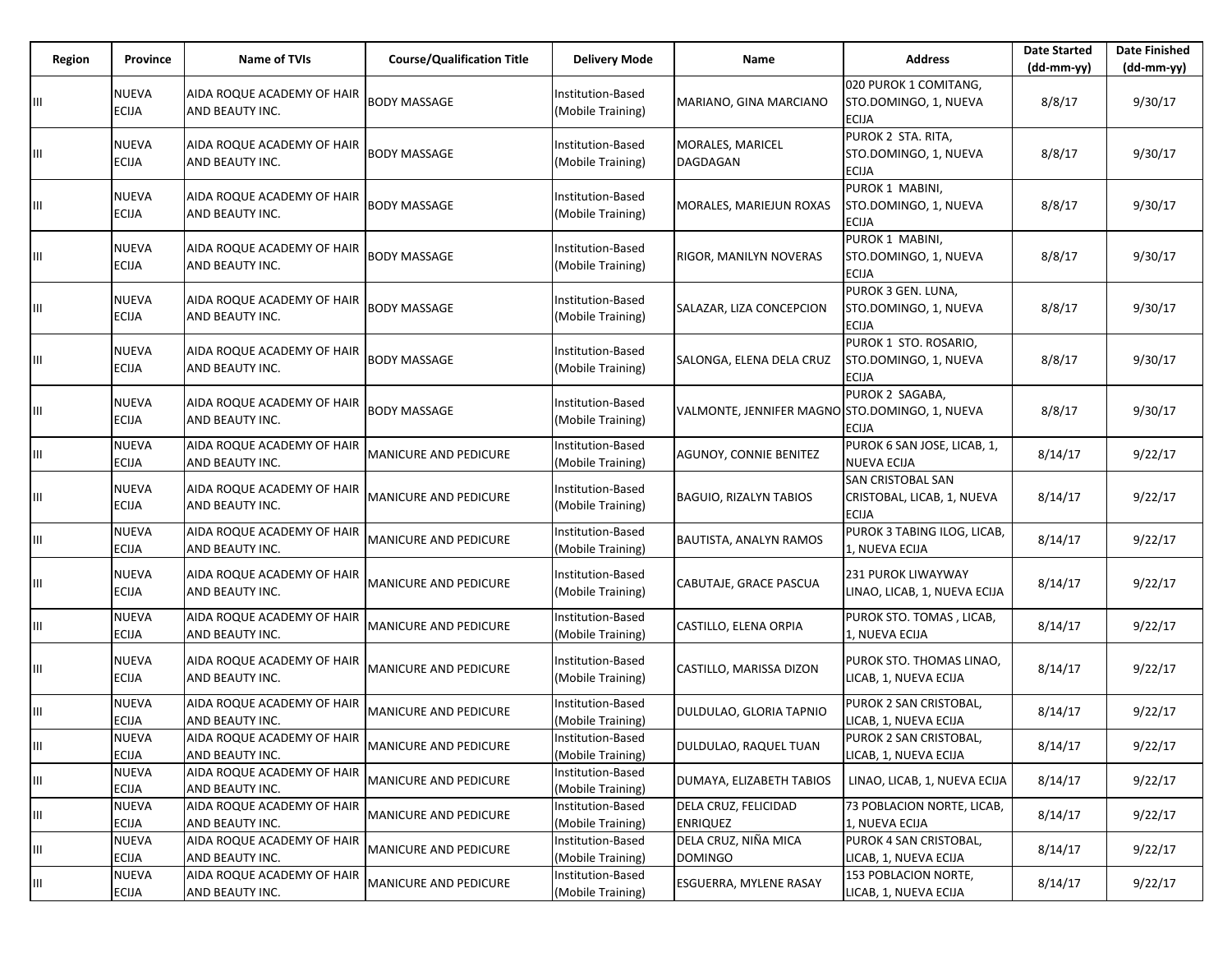| Region | Province                     | Name of TVIs                                    | <b>Course/Qualification Title</b> | <b>Delivery Mode</b>                          | Name                                        | <b>Address</b>                                      | <b>Date Started</b><br>$(dd-mm-yy)$ | <b>Date Finished</b><br>$(dd-mm-yy)$ |
|--------|------------------------------|-------------------------------------------------|-----------------------------------|-----------------------------------------------|---------------------------------------------|-----------------------------------------------------|-------------------------------------|--------------------------------------|
| Ш      | <b>NUEVA</b><br><b>ECIJA</b> | AIDA ROQUE ACADEMY OF HAIR<br>AND BEAUTY INC.   | <b>MANICURE AND PEDICURE</b>      | Institution-Based<br>(Mobile Training)        | FERMIN, SIMEONA PASTORAL                    | STA. MARIA, LICAB, 1, NUEVA<br><b>ECIJA</b>         | 8/14/17                             | 9/22/17                              |
| Ш      | <b>NUEVA</b><br>ECIJA        | AIDA ROQUE ACADEMY OF HAIR<br>AND BEAUTY INC.   | <b>MANICURE AND PEDICURE</b>      | <b>Institution-Based</b><br>(Mobile Training) | <b>GREGORIO, ROWENA</b><br><b>LUCINICIO</b> | LIWAYWAY LINAO, LICAB, 1,<br><b>NUEVA ECIJA</b>     | 8/14/17                             | 9/22/17                              |
| Ш      | <b>NUEVA</b><br><b>ECIJA</b> | AIDA ROQUE ACADEMY OF HAIR<br>AND BEAUTY INC.   | <b>MANICURE AND PEDICURE</b>      | Institution-Based<br>(Mobile Training)        | JAVIER, JULITA AMURAO                       | 122 PUROK 4 VILLAROSA,<br>LICAB, 1, NUEVA ECIJA     | 8/14/17                             | 9/22/17                              |
| Щ      | <b>NUEVA</b><br><b>ECIJA</b> | AIDA ROQUE ACADEMY OF HAIR<br>AND BEAUTY INC.   | <b>MANICURE AND PEDICURE</b>      | Institution-Based<br>(Mobile Training)        | MACALINAO, ELENA GABUAT                     | PUROK 7 SAN JOSE, LICAB, 1,<br><b>NUEVA ECIJA</b>   | 8/14/17                             | 9/22/17                              |
| Ш      | <b>NUEVA</b><br>ECIJA        | AIDA ROQUE ACADEMY OF HAIR<br>AND BEAUTY INC.   | <b>MANICURE AND PEDICURE</b>      | <b>Institution-Based</b><br>(Mobile Training) | MARIANO, REVELINA BAGUIO                    | PUROK 1 SAN CRISTOBAL,<br>LICAB, 1, NUEVA ECIJA     | 8/14/17                             | 9/22/17                              |
| Ш      | <b>NUEVA</b><br><b>ECIJA</b> | AIDA ROQUE ACADEMY OF HAIR<br>AND BEAUTY INC.   | <b>MANICURE AND PEDICURE</b>      | Institution-Based<br>(Mobile Training)        | ORTIZ, PACITA BULALAYAO                     | PUROK 7 SAN JOSE, LICAB, 1,<br><b>NUEVA ECIJA</b>   | 8/14/17                             | 9/22/17                              |
| Ш      | <b>NUEVA</b><br><b>ECIJA</b> | AIDA ROQUE ACADEMY OF HAIR<br>AND BEAUTY INC.   | <b>MANICURE AND PEDICURE</b>      | Institution-Based<br>(Mobile Training)        | RAMOS, NERISA CAPSA                         | PUROK3 TABING ILOG, LICAB,<br>1, NUEVA ECIJA        | 8/14/17                             | 9/22/17                              |
| Ш      | <b>NUEVA</b><br><b>ECIJA</b> | AIDA ROQUE ACADEMY OF HAIR<br>AND BEAUTY INC.   | <b>MANICURE AND PEDICURE</b>      | <b>Institution-Based</b><br>(Mobile Training) | SALVADOR, ZENAIDA GABRIEL                   | PUROK 3 TABING ILOG, LICAB,<br>1, NUEVA ECIJA       | 8/14/17                             | 9/22/17                              |
| Ш      | <b>NUEVA</b><br><b>ECIJA</b> | AIDA ROQUE ACADEMY OF HAIR<br>AND BEAUTY INC.   | <b>MANICURE AND PEDICURE</b>      | Institution-Based<br>(Mobile Training)        | SAWIT, ESTRELLA ZINAMPAN                    | PUROK 1 SAN CRISTOBAL,<br>LICAB, 1, NUEVA ECIJA     | 8/14/17                             | 9/22/17                              |
| Ш      | <b>NUEVA</b><br>ECIJA        | AIDA ROQUE ACADEMY OF HAIR<br>AND BEAUTY INC.   | <b>MANICURE AND PEDICURE</b>      | Institution-Based<br>(Mobile Training)        | SIGUA, LOLITA LOZANO                        | PUROK 4 SAN CRISTOBAL,<br>LICAB, 1, NUEVA ECIJA     | 8/14/17                             | 9/22/17                              |
| Ш      | <b>NUEVA</b><br><b>ECIJA</b> | AIDA ROQUE ACADEMY OF HAIR<br>AND BEAUTY INC.   | <b>MANICURE AND PEDICURE</b>      | Institution-Based<br>(Mobile Training)        | SUDIO, MARIMEL TABIOS                       | AQUINO, LICAB, 1, NUEVA<br><b>ECIJA</b>             | 8/14/17                             | 9/22/17                              |
| Ш      | <b>NUEVA</b><br><b>ECIJA</b> | AIDA ROQUE ACADEMY OF HAIR<br>AND BEAUTY INC.   | <b>MANICURE AND PEDICURE</b>      | Institution-Based<br>(Mobile Training)        | TOLENTINO, TERESITA VALDEZ                  | PUROK 1 SAN CRISTOBAL,<br>LICAB, 1, NUEVA ECIJA     | 8/14/17                             | 9/22/17                              |
| Ш      | <b>NUEVA</b><br>ECIJA        | AIDA ROQUE ACADEMY OF HAIR<br>AND BEAUTY INC.   | <b>MANICURE AND PEDICURE</b>      | Institution-Based<br>(Mobile Training)        | YABUT, IVELYN GRANDE                        | 102 POBLACION NORTE,<br>LICAB, 1, NUEVA ECIJA       | 8/14/17                             | 9/22/17                              |
| Ш      | <b>NUEVA</b><br><b>ECIJA</b> | AIDA ROQUE ACADEMY OF HAIR<br><b>AND BEAUTY</b> | <b>BODY MASSAGE</b>               | Institution-Based<br>(Traditional)            | ACOSTA, LAARNI GABUAT                       | MALINENG, CUYAPO, 1,<br><b>NUEVA ECIJA</b>          | 9/11/17                             | 10/4/17                              |
| Щ      | <b>NUEVA</b><br><b>ECIJA</b> | AIDA ROQUE ACADEMY OF HAIR<br><b>AND BEAUTY</b> | <b>BODY MASSAGE</b>               | Institution-Based<br>(Traditional)            | AGPALO, MARICAR GREGANTA                    | 123 ROXAS DISTRICT 1,<br>CUYAPO, 1, NUEVA ECIJA     | 9/11/17                             | 10/4/17                              |
| Ш      | <b>NUEVA</b><br><b>ECIJA</b> | AIDA ROQUE ACADEMY OF HAIR<br><b>AND BEAUTY</b> | <b>BODY MASSAGE</b>               | Institution-Based<br>(Traditional)            | AGPALO, MARISSA ABELLAR                     | 95 BANTUG, CUYAPO, 1,<br><b>NUEVA ECIJA</b>         | 9/11/17                             | 10/4/17                              |
| Ш      | <b>NUEVA</b><br><b>ECIJA</b> | AIDA ROQUE ACADEMY OF HAIR<br><b>AND BEAUTY</b> | <b>BODY MASSAGE</b>               | Institution-Based<br>(Traditional)            | APOLONIO, GRACE<br><b>MAGHANOY</b>          | 84 SAN JOSE, CUYAPO, 1,<br><b>NUEVA ECIJA</b>       | 9/11/17                             | 10/4/17                              |
| Ш      | <b>NUEVA</b><br><b>ECIJA</b> | AIDA ROQUE ACADEMY OF HAIR<br><b>AND BEAUTY</b> | <b>BODY MASSAGE</b>               | <b>Institution-Based</b><br>(Traditional)     | BALAJADIA, MARIBEL MICLAT                   | 120 ROXAS ST. DISTRICT 1,<br>CUYAPO, 1, NUEVA ECIJA | 9/11/17                             | 10/4/17                              |
| Ш      | <b>NUEVA</b><br><b>ECIJA</b> | AIDA ROQUE ACADEMY OF HAIR<br><b>AND BEAUTY</b> | <b>BODY MASSAGE</b>               | <b>Institution-Based</b><br>(Traditional)     | BALANCIO, LILY MANZANO                      | 109 ROXAS ST. DISTRICT 1,<br>CUYAPO, 1, NUEVA ECIJA | 9/11/17                             | 10/4/17                              |
| III    | <b>NUEVA</b><br><b>ECIJA</b> | AIDA ROQUE ACADEMY OF HAIR<br><b>AND BEAUTY</b> | <b>BODY MASSAGE</b>               | Institution-Based<br>(Traditional)            | BAUTISTA, MELANIE<br><b>MABUTAS</b>         | RIZAL ST. DISTRICT 1,<br>CUYAPO, 1, NUEVA ECIJA     | 9/11/17                             | 10/4/17                              |
| Ш      | <b>NUEVA</b><br><b>ECIJA</b> | AIDA ROQUE ACADEMY OF HAIR<br><b>AND BEAUTY</b> | <b>BODY MASSAGE</b>               | Institution-Based<br>(Traditional)            | CACHUELA, MARIA CAMANO                      | 28 BANTUG, CUYAPO, 1,<br><b>NUEVA ECIJA</b>         | 9/11/17                             | 10/4/17                              |
| Ш      | <b>NUEVA</b><br><b>ECIJA</b> | AIDA ROQUE ACADEMY OF HAIR<br><b>AND BEAUTY</b> | <b>BODY MASSAGE</b>               | Institution-Based<br>(Traditional)            | CACHUELA, TERESITA DAGA                     | 78 BANTUG, CUYAPO, 1,<br><b>NUEVA ECIJA</b>         | 9/11/17                             | 10/4/17                              |
| Ш      | <b>NUEVA</b><br><b>ECIJA</b> | AIDA ROQUE ACADEMY OF HAIR<br><b>AND BEAUTY</b> | <b>BODY MASSAGE</b>               | Institution-Based<br>(Traditional)            | CALDERON, LORETA MALPAYA                    | BANTUG, CUYAPO, 1, NUEVA<br><b>ECIJA</b>            | 9/11/17                             | 10/4/17                              |
| Ш      | <b>NUEVA</b><br><b>ECIJA</b> | AIDA ROQUE ACADEMY OF HAIR<br><b>AND BEAUTY</b> | <b>BODY MASSAGE</b>               | Institution-Based<br>(Traditional)            | DAGDAG, AMALIA ALONZO                       | 47 BANTUG, CUYAPO, 1,<br><b>NUEVA ECIJA</b>         | 9/11/17                             | 10/4/17                              |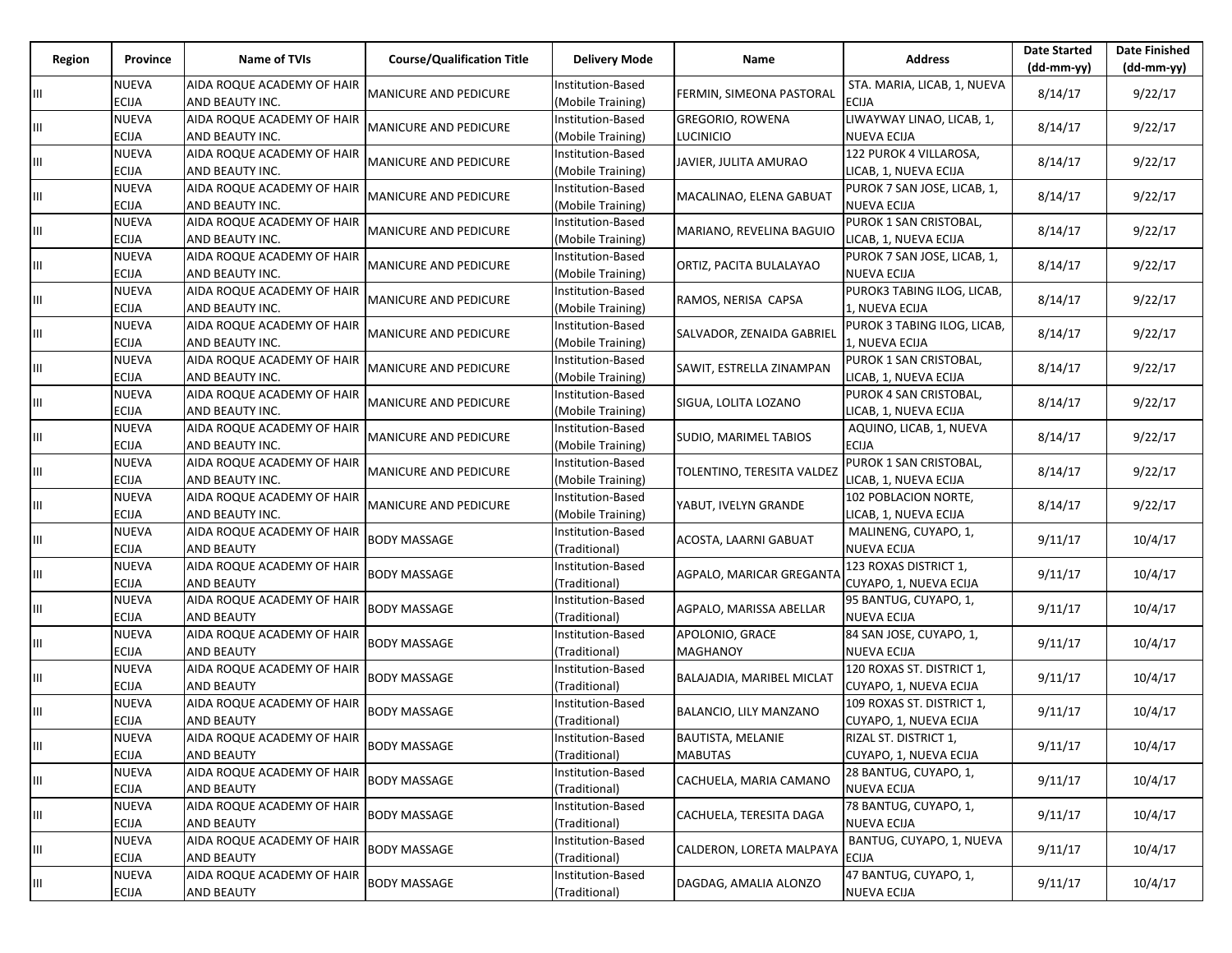| Region | Province                     | Name of TVIs                                      | <b>Course/Qualification Title</b>                                     | <b>Delivery Mode</b>                      | Name                                       | <b>Address</b>                                                       | <b>Date Started</b><br>$(dd-mm-yy)$ | <b>Date Finished</b><br>$(dd-mm-yy)$ |
|--------|------------------------------|---------------------------------------------------|-----------------------------------------------------------------------|-------------------------------------------|--------------------------------------------|----------------------------------------------------------------------|-------------------------------------|--------------------------------------|
| Ш      | NUEVA<br>ECIJA               | AIDA ROQUE ACADEMY OF HAIR<br><b>AND BEAUTY</b>   | <b>BODY MASSAGE</b>                                                   | Institution-Based<br>(Traditional)        | DAÑO, FLORINDA GRAGASIN                    | MALBEG, CUYAPO, 1, NUEVA<br><b>ECIJA</b>                             | 9/11/17                             | 10/4/17                              |
| Ш      | NUEVA<br><b>ECIJA</b>        | AIDA ROQUE ACADEMY OF HAIR<br><b>AND BEAUTY</b>   | <b>BODY MASSAGE</b>                                                   | Institution-Based<br>(Traditional)        | DIRIC, DAISY JOSUE                         | 5 MALBEG, CUYAPO, 1,<br><b>NUEVA ECIJA</b>                           | 9/11/17                             | 10/4/17                              |
| Ш      | NUEVA<br><b>ECIJA</b>        | AIDA ROQUE ACADEMY OF HAIR<br><b>AND BEAUTY</b>   | <b>BODY MASSAGE</b>                                                   | Institution-Based<br>(Traditional)        | DEL ROSARIO, NOEMI<br><b>TUMAMAO</b>       | PUGO, CUYAPO, 1, NUEVA<br><b>ECIJA</b>                               | 9/11/17                             | 10/4/17                              |
| Ш      | NUEVA<br><b>ECIJA</b>        | AIDA ROQUE ACADEMY OF HAIR<br><b>AND BEAUTY</b>   | <b>BODY MASSAGE</b>                                                   | Institution-Based<br>(Traditional)        | EVANGELISTA, LUISA DELA<br>CRUZ            | 98 M. FLORES ST. DISTRICT 5,<br>CUYAPO, 1, NUEVA ECIJA               | 9/11/17                             | 10/4/17                              |
| Ш      | <b>NUEVA</b><br><b>ECIJA</b> | AIDA ROQUE ACADEMY OF HAIR<br><b>AND BEAUTY</b>   | <b>BODY MASSAGE</b>                                                   | Institution-Based<br>(Traditional)        | FERNANDEZ, MARLITA<br>CABATAN              | 127 M. FLORES ST. DISTRICT 5,<br>CUYAPO, 1, NUEVA ECIJA              | 9/11/17                             | 10/4/17                              |
| Ш      | NUEVA<br><b>ECIJA</b>        | AIDA ROQUE ACADEMY OF HAIR<br><b>AND BEAUTY</b>   | <b>BODY MASSAGE</b>                                                   | Institution-Based<br>(Traditional)        | FERNANDEZ, MELINDA<br>MACASIL              | 96 QUEZON AVENUE DISTRICT<br>5, CUYAPO, 1, NUEVA ECIJA               | 9/11/17                             | 10/4/17                              |
| Ш      | NUEVA<br><b>ECIJA</b>        | AIDA ROQUE ACADEMY OF HAIR<br><b>AND BEAUTY</b>   | <b>BODY MASSAGE</b>                                                   | Institution-Based<br>(Traditional)        | <b>GABUAT, ELNORA</b><br><b>MACABONTOC</b> | BULALA, CUYAPO, 1, NUEVA<br><b>ECIJA</b>                             | 9/11/17                             | 10/4/17                              |
| Ш      | NUEVA<br><b>ECIJA</b>        | AIDA ROQUE ACADEMY OF HAIR<br><b>AND BEAUTY</b>   | <b>BODY MASSAGE</b>                                                   | Institution-Based<br>(Traditional)        | GREGANTA, CHRISTINE ALYSA<br><b>MEDINA</b> | 121 ROXAS ST. DISTRICT 1,<br>CUYAPO, 1, NUEVA ECIJA                  | 9/11/17                             | 10/4/17                              |
| Ш      | <b>NUEVA</b><br><b>ECIJA</b> | AIDA ROQUE ACADEMY OF HAIR<br><b>AND BEAUTY</b>   | <b>BODY MASSAGE</b>                                                   | Institution-Based<br>(Traditional)        | HIBAYA, MARY GRACE<br><b>DOLORMENTE</b>    | 39 CURVA, CUYAPO, 1, NUEVA<br><b>ECIJA</b>                           | 9/11/17                             | 10/4/17                              |
| Ш      | NUEVA<br><b>ECIJA</b>        | AIDA ROQUE ACADEMY OF HAIR<br><b>AND BEAUTY</b>   | <b>BODY MASSAGE</b>                                                   | Institution-Based<br>(Traditional)        | MAPUYAN, MARY AGNES<br><b>DOLOR</b>        | M. FLORES ST. DISTRICT 5,<br>CUYAPO, 1, NUEVA ECIJA                  | 9/11/17                             | 10/4/17                              |
| Ш      | <b>NUEVA</b><br><b>ECIJA</b> | AIDA ROQUE ACADEMY OF HAIR<br><b>AND BEAUTY</b>   | <b>BODY MASSAGE</b>                                                   | Institution-Based<br>(Traditional)        | MARQUEZ, MARITES<br><b>GREGANTA</b>        | 122 ROXAS ST. DISTRICT 1,<br>CUYAPO, 1, NUEVA ECIJA                  | 9/11/17                             | 10/4/17                              |
| Ш      | NUEVA<br><b>ECIJA</b>        | AIDA ROQUE ACADEMY OF HAIR<br><b>AND BEAUTY</b>   | <b>BODY MASSAGE</b>                                                   | Institution-Based<br>(Traditional)        | NALDO, PRISCILLA MOLINA                    | 59 BANTUG, CUYAPO, 1,<br><b>NUEVA ECIJA</b>                          | 9/11/17                             | 10/4/17                              |
| Ш      | NUEVA<br><b>ECIJA</b>        | AIDA ROQUE ACADEMY OF HAIR<br><b>AND BEAUTY</b>   | <b>BODY MASSAGE</b>                                                   | Institution-Based<br>(Traditional)        | PACAÑA, JOVELYN MALANOG                    | PUGO, CUYAPO, 1, NUEVA<br><b>ECIJA</b>                               | 9/11/17                             | 10/4/17                              |
| Ш      | NUEVA<br><b>ECIJA</b>        | AIDA ROQUE ACADEMY OF HAIR<br><b>AND BEAUTY</b>   | <b>BODY MASSAGE</b>                                                   | Institution-Based<br>(Traditional)        | VERO, AIDA ALOG                            | 129 DISTRICT 1, CUYAPO, 1,<br><b>NUEVA ECIJA</b>                     | 9/11/17                             | 10/4/17                              |
| Ш      | NUEVA<br><b>ECIJA</b>        | CITY COLLEGE OF TECHNOLOGY<br>& TRADE INC.        | SERVICE CONSUMER ELECTRONIC<br><b>PRODUCTS AND SYSTEMS</b>            | Institution-Based<br>(Traditional)        | ALONZO, REGGIE RAMOS                       | 244 CAWAYANG BUGTONG,<br>GUIMBA, 1, NUEVA ECIJA                      | 9/20/17                             | 10/7/17                              |
| Ш      | NUEVA<br><b>ECIJA</b>        | CITY COLLEGE OF TECHNOLOGY<br>& TRADE INC.        | SERVICE CONSUMER ELECTRONIC<br>PRODUCTS AND SYSTEMS                   | Institution-Based<br>(Traditional)        | <b>BALINTAG, MARLON FABROS</b>             | PUROK 3 CABARUAN,<br>GUIMBA, 1, NUEVA ECIJA                          | 9/20/17                             | 10/7/17                              |
| Ш      | NUEVA<br><b>ECIJA</b>        | CITY COLLEGE OF TECHNOLOGY<br>& TRADE INC.        | SERVICE CONSUMER ELECTRONIC<br>PRODUCTS AND SYSTEMS                   | Institution-Based<br>(Traditional)        | <b>BALINTAG, JAMES MARK</b><br>SANGALANG   | PUROK 3 CABARUAN,<br>GUIMBA, 1, NUEVA ECIJA                          | 9/20/17                             | 10/7/17                              |
| Ш      | <b>NUEVA</b><br><b>ECIJA</b> | <b>CITY COLLEGE OF TECHNOLOGY</b><br>& TRADE INC. | SERVICE CONSUMER ELECTRONIC Institution-Based<br>PRODUCTS AND SYSTEMS | (Traditional)                             | CORPUZ, JONAS PEREZ                        | PUROK 2 CAWAYANG<br>BUGTONG, GUIMBA, 1,<br><b>NUEVA ECIJA</b>        | 9/20/17                             | 10/7/17                              |
| Ш      | <b>NUEVA</b><br><b>ECIJA</b> | CITY COLLEGE OF TECHNOLOGY<br>& TRADE INC.        | SERVICE CONSUMER ELECTRONIC<br>PRODUCTS AND SYSTEMS                   | <b>Institution-Based</b><br>(Traditional) | CORPUZ SR, NOLY RAMOS                      | PUROK 2 CAWAYANG<br><b>BUGTONG, GUIMBA, 1,</b><br><b>NUEVA ECIJA</b> | 9/20/17                             | 10/7/17                              |
| Ш      | <b>NUEVA</b><br><b>ECIJA</b> | CITY COLLEGE OF TECHNOLOGY<br>& TRADE INC.        | SERVICE CONSUMER ELECTRONIC<br>PRODUCTS AND SYSTEMS                   | Institution-Based<br>(Traditional)        | <b>EMPERADOR, GENELINE</b><br>TANGONAN     | CONSUELO, GUIMBA, 1,<br><b>NUEVA ECIJA</b>                           | 9/20/17                             | 10/7/17                              |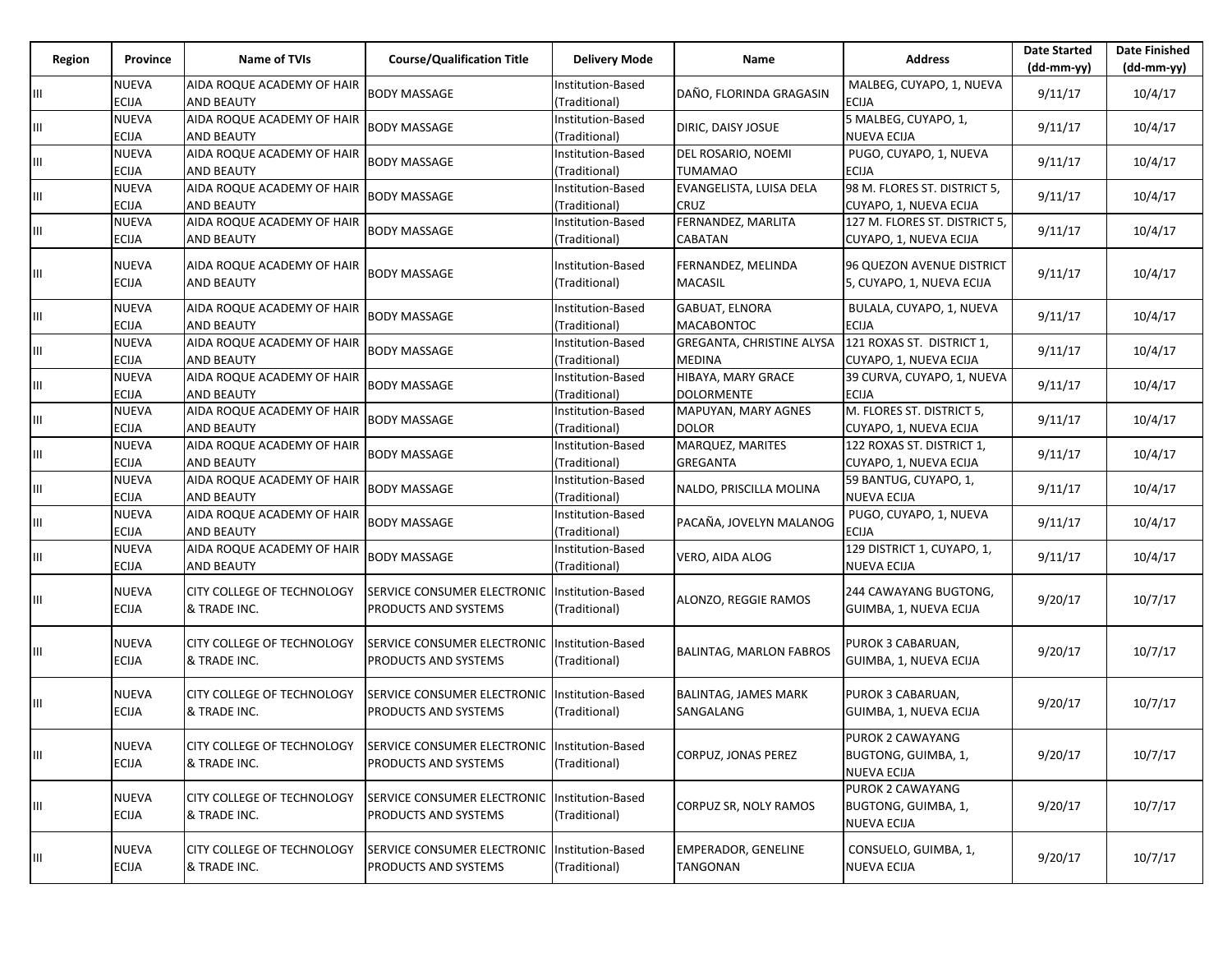| Region | Province                     | <b>Name of TVIs</b>                               | <b>Course/Qualification Title</b>                                       | <b>Delivery Mode</b>                      | Name                                           | <b>Address</b>                                                | <b>Date Started</b><br>$(dd-mm-yy)$ | <b>Date Finished</b><br>(dd-mm-yy) |
|--------|------------------------------|---------------------------------------------------|-------------------------------------------------------------------------|-------------------------------------------|------------------------------------------------|---------------------------------------------------------------|-------------------------------------|------------------------------------|
| Ш      | NUEVA<br><b>ECIJA</b>        | CITY COLLEGE OF TECHNOLOGY<br>& TRADE INC.        | SERVICE CONSUMER ELECTRONIC<br>PRODUCTS AND SYSTEMS                     | Institution-Based<br>(Traditional)        | <b>FIGURACION, ROSALYN</b><br><b>TABAGO</b>    | NICANDRO CONSUELO,<br>GUIMBA, 1, NUEVA ECIJA                  | 9/20/17                             | 10/7/17                            |
| Ш      | <b>NUEVA</b><br><b>ECIJA</b> | <b>CITY COLLEGE OF TECHNOLOGY</b><br>& TRADE INC. | SERVICE CONSUMER ELECTRONIC<br>PRODUCTS AND SYSTEMS                     | Institution-Based<br>(Traditional)        | <b>GAMIS, RODERICK ALCOREZA</b>                | PUROK 2 CAWAYANG<br>BUGTONG, GUIMBA, 1,<br><b>NUEVA ECIJA</b> | 9/20/17                             | 10/7/17                            |
| Ш      | NUEVA<br>ECIJA               | CITY COLLEGE OF TECHNOLOGY<br>& TRADE INC.        | SERVICE CONSUMER ELECTRONIC<br>PRODUCTS AND SYSTEMS                     | Institution-Based<br>(Traditional)        | GONZALES, PRIMUTIVA<br>PAGALING                | PUROK 3 CABARUAN,<br>GUIMBA, 1, NUEVA ECIJA                   | 9/20/17                             | 10/7/17                            |
| Ш      | <b>NUEVA</b><br><b>ECIJA</b> | CITY COLLEGE OF TECHNOLOGY<br>& TRADE INC.        | SERVICE CONSUMER ELECTRONIC<br>PRODUCTS AND SYSTEMS                     | Institution-Based<br>(Traditional)        | GRAGASIN, CRISPIN B.                           | PUROK 2 CAWAYANG<br>BUGTONG, GUIMBA, 1,<br><b>NUEVA ECIJA</b> | 9/20/17                             | 10/7/17                            |
| Ш      | <b>NUEVA</b><br><b>ECIJA</b> | CITY COLLEGE OF TECHNOLOGY<br>& TRADE INC.        | SERVICE CONSUMER ELECTRONIC<br><b>PRODUCTS AND SYSTEMS</b>              | Institution-Based<br>(Traditional)        | MELOCOTONES, JIMMUEL<br><b>NOVENO</b>          | PUROK 3 CABARUAN,<br>GUIMBA, 1, NUEVA ECIJA                   | 9/20/17                             | 10/7/17                            |
| Ш      | <b>NUEVA</b><br><b>ECIJA</b> | <b>CITY COLLEGE OF TECHNOLOGY</b><br>& TRADE INC. | SERVICE CONSUMER ELECTRONIC<br>PRODUCTS AND SYSTEMS                     | Institution-Based<br>(Traditional)        | MEÑA, ARTURO PERIDAS                           | PUROK 2 CABARUAN,<br>GUIMBA, 1, NUEVA ECIJA                   | 9/20/17                             | 10/7/17                            |
| Ш      | NUEVA<br><b>ECIJA</b>        | CITY COLLEGE OF TECHNOLOGY<br>& TRADE INC.        | <b>SERVICE CONSUMER ELECTRONIC</b><br>PRODUCTS AND SYSTEMS              | Institution-Based<br>(Traditional)        | NAVARRO, MELINDA<br><b>SECILLARO</b>           | NICANDRO CONSUELO,<br>GUIMBA, 1, NUEVA ECIJA                  | 9/20/17                             | 10/7/17                            |
| Ш      | NUEVA<br>ECIJA               | CITY COLLEGE OF TECHNOLOGY<br>& TRADE INC.        | SERVICE CONSUMER ELECTRONIC<br>PRODUCTS AND SYSTEMS                     | Institution-Based<br>(Traditional)        | NOVILLA, ERLINDA PAGALING                      | PUROK 2 CABARUAN,<br>GUIMBA, 1, NUEVA ECIJA                   | 9/20/17                             | 10/7/17                            |
| Ш      | NUEVA<br>ECIJA               | CITY COLLEGE OF TECHNOLOGY<br>& TRADE INC.        | SERVICE CONSUMER ELECTRONIC<br>PRODUCTS AND SYSTEMS                     | Institution-Based<br>(Traditional)        | ORBILLO, FERNANDO URBANO                       | PUROK 2 CABARUAN,<br>GUIMBA, 1, NUEVA ECIJA                   | 9/20/17                             | 10/7/17                            |
| Ш      | <b>NUEVA</b><br>ECIJA        | CITY COLLEGE OF TECHNOLOGY<br>& TRADE INC.        | SERVICE CONSUMER ELECTRONIC<br>PRODUCTS AND SYSTEMS                     | Institution-Based<br>(Traditional)        | PADRE, JAMEL RAMOS                             | PUROK 2 CAWAYANG<br>BUGTONG, GUIMBA, 1,<br>NUEVA ECIJA        | 9/20/17                             | 10/7/17                            |
| Ш      | NUEVA<br><b>ECIJA</b>        | CITY COLLEGE OF TECHNOLOGY<br>& TRADE INC.        | SERVICE CONSUMER ELECTRONIC<br>PRODUCTS AND SYSTEMS                     | <b>Institution-Based</b><br>(Traditional) | PASCUAL, JULIE ANN TABAGO                      | 34 CONSUELO, GUIMBA, 1,<br><b>NUEVA ECIJA</b>                 | 9/20/17                             | 10/7/17                            |
| Ш      | NUEVA<br><b>ECIJA</b>        | <b>CITY COLLEGE OF TECHNOLOGY</b><br>& TRADE INC. | SERVICE CONSUMER ELECTRONIC<br>PRODUCTS AND SYSTEMS                     | <b>Institution-Based</b><br>(Traditional) | POLICARPIO, RODEL RAMOS                        | PUROK 2 CAWAYANG<br>BUGTONG, GUIMBA, 1,<br><b>NUEVA ECIJA</b> | 9/20/17                             | 10/7/17                            |
| Ш      | <b>NUEVA</b><br><b>ECIJA</b> | CITY COLLEGE OF TECHNOLOGY<br>& TRADE INC.        | SERVICE CONSUMER ELECTRONIC<br>PRODUCTS AND SYSTEMS                     | Institution-Based<br>(Traditional)        | RAFAEL, HILDA VERZOSA                          | CONSUELO, GUIMBA, 1,<br><b>NUEVA ECIJA</b>                    | 9/20/17                             | 10/7/17                            |
| Ш      | NUEVA<br><b>ECIJA</b>        | CITY COLLEGE OF TECHNOLOGY<br>& TRADE INC.        | SERVICE CONSUMER ELECTRONIC<br>PRODUCTS AND SYSTEMS                     | Institution-Based<br>(Traditional)        | RAMOS, KING ALEXIS SANIDAD BUGTONG, GUIMBA, 1, | PUROK 2 CAWAYANG<br><b>NUEVA ECIJA</b>                        | 9/20/17                             | 10/7/17                            |
| Ш      | NUEVA<br><b>ECIJA</b>        | CITY COLLEGE OF TECHNOLOGY<br>& TRADE INC.        | SERVICE CONSUMER ELECTRONIC   Institution-Based<br>PRODUCTS AND SYSTEMS | (Traditional)                             | RAMOSES, MANUEL<br>SANTIAGO                    | PUROK 2 CABARUAN,<br>GUIMBA, 1, NUEVA ECIJA                   | 9/20/17                             | 10/7/17                            |
| Ш      | NUEVA<br>ECIJA               | CITY COLLEGE OF TECHNOLOGY<br>& TRADE INC.        | SERVICE CONSUMER ELECTRONIC<br>PRODUCTS AND SYSTEMS                     | Institution-Based<br>(Traditional)        | ROMANO, JOBERTH MATEO                          | PUROK 4 CABARUAN,<br>GUIMBA, 1, NUEVA ECIJA                   | 9/20/17                             | 10/7/17                            |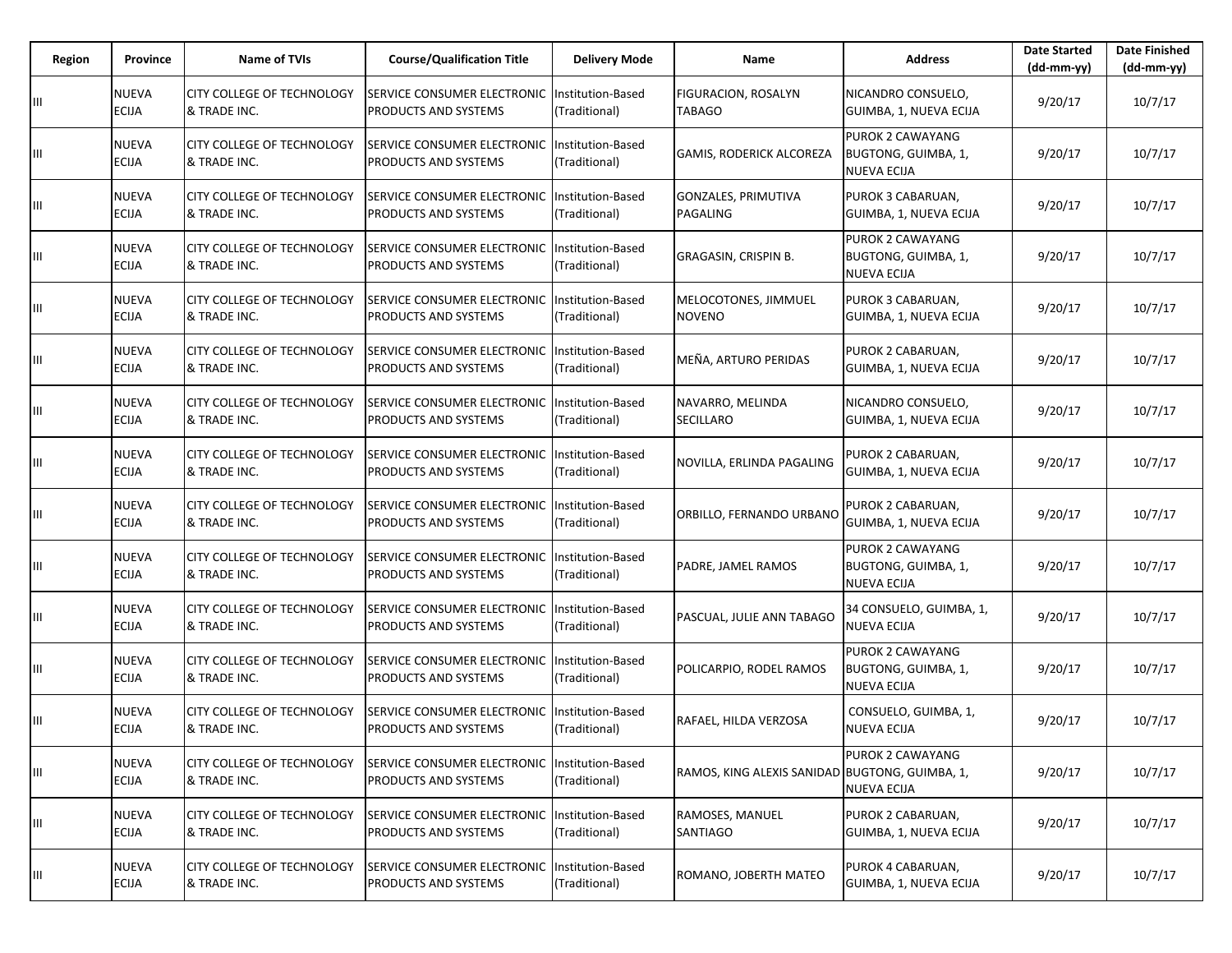| Region | Province                     | <b>Name of TVIs</b>                               | <b>Course/Qualification Title</b>                   | <b>Delivery Mode</b>                      | Name                                     | <b>Address</b>                                                      | <b>Date Started</b><br>$(dd-mm-vv)$ | <b>Date Finished</b><br>(dd-mm-yy) |
|--------|------------------------------|---------------------------------------------------|-----------------------------------------------------|-------------------------------------------|------------------------------------------|---------------------------------------------------------------------|-------------------------------------|------------------------------------|
|        | <b>NUEVA</b><br><b>ECIJA</b> | CITY COLLEGE OF TECHNOLOGY<br>& TRADE INC.        | SERVICE CONSUMER ELECTRONIC<br>PRODUCTS AND SYSTEMS | Institution-Based<br>(Traditional)        | SALAZAR, CRISTINA RODILLAS               | 192 CONSUELO, GUIMBA, 1,<br><b>NUEVA ECIJA</b>                      | 9/20/17                             | 10/7/17                            |
| Ш      | <b>NUEVA</b><br><b>ECIJA</b> | CITY COLLEGE OF TECHNOLOGY<br>& TRADE INC.        | SERVICE CONSUMER ELECTRONIC<br>PRODUCTS AND SYSTEMS | Institution-Based<br>(Traditional)        | TABAGO, ELVIRA CRISTOBAL                 | 207 CONSUELO, GUIMBA, 1,<br><b>NUEVA ECIJA</b>                      | 9/20/17                             | 10/7/17                            |
| Ш      | NUEVA<br>ECIJA               | CITY COLLEGE OF TECHNOLOGY<br>& TRADE INC.        | SERVICE CONSUMER ELECTRONIC<br>PRODUCTS AND SYSTEMS | Institution-Based<br>(Traditional)        | TANGUNAN, JOEFFRY BONILLA                | 78 CONSUELO, GUIMBA, 1,<br><b>NUEVA ECIJA</b>                       | 9/20/17                             | 10/7/17                            |
| Ш      | <b>NUEVA</b><br><b>ECIJA</b> | CITY COLLEGE OF TECHNOLOGY<br>& TRADE INC.        | SERVICE CONSUMER ELECTRONIC<br>PRODUCTS AND SYSTEMS | Institution-Based<br>(Traditional)        | ABALLOS, AVELINO DIVINA                  | ILANG ILANG SAN ANDRES,<br>GUIMBA, 1, NUEVA ECIJA                   | 9/28/17                             | 10/16/17                           |
| Ш      | <b>NUEVA</b><br><b>ECIJA</b> | CITY COLLEGE OF TECHNOLOGY<br>& TRADE INC.        | SERVICE CONSUMER ELECTRONIC<br>PRODUCTS AND SYSTEMS | Institution-Based<br>(Traditional)        | ABALOS, GUILLED RIVERA                   | ILANG ILANG SAN ANDRES,<br>GUIMBA, 1, NUEVA ECIJA                   | 9/28/17                             | 10/16/17                           |
| Ш      | <b>NUEVA</b><br>ECIJA        | <b>CITY COLLEGE OF TECHNOLOGY</b><br>& TRADE INC. | SERVICE CONSUMER ELECTRONIC<br>PRODUCTS AND SYSTEMS | Institution-Based<br>(Traditional)        | ABALOS, ANALYN GUARIN                    | PUROK 1 ILANG ILANG SAN<br>ANDRES, GUIMBA, 1, NUEVA<br><b>ECIJA</b> | 9/28/17                             | 10/16/17                           |
| Ш      | NUEVA<br>ECIJA               | CITY COLLEGE OF TECHNOLOGY<br>& TRADE INC.        | SERVICE CONSUMER ELECTRONIC<br>PRODUCTS AND SYSTEMS | <b>Institution-Based</b><br>(Traditional) | ASUNCION, FIDEL ALINGOG                  | ORCHIDS SAN ANDRES,<br>GUIMBA, 1, NUEVA ECIJA                       | 9/28/17                             | 10/16/17                           |
| Ш      | NUEVA<br>ECIJA               | CITY COLLEGE OF TECHNOLOGY<br>& TRADE INC.        | SERVICE CONSUMER ELECTRONIC<br>PRODUCTS AND SYSTEMS | Institution-Based<br>(Traditional)        | ASUNCION, JEFFREY LAGASAN                | ORCHIDS SAN ANDRES,<br>GUIMBA, 1, NUEVA ECIJA                       | 9/28/17                             | 10/16/17                           |
| Ш      | <b>NUEVA</b><br><b>ECIJA</b> | CITY COLLEGE OF TECHNOLOGY<br>& TRADE INC.        | SERVICE CONSUMER ELECTRONIC<br>PRODUCTS AND SYSTEMS | Institution-Based<br>(Traditional)        | BAUTISTA, RACQUEL CABE                   | PUROK 1 GUISET, GUIMBA, 1,<br><b>NUEVA ECIJA</b>                    | 9/28/17                             | 10/16/17                           |
|        | <b>NUEVA</b><br>ECIJA        | CITY COLLEGE OF TECHNOLOGY<br>& TRADE INC.        | SERVICE CONSUMER ELECTRONIC<br>PRODUCTS AND SYSTEMS | Institution-Based<br>(Traditional)        | BUTAY, MARIA CATHERINE<br><b>ANTONIO</b> | ORCHIDS SAN ANDRES,<br>GUIMBA, 1, NUEVA ECIJA                       | 9/28/17                             | 10/16/17                           |
| Ш      | NUEVA<br>ECIJA               | CITY COLLEGE OF TECHNOLOGY<br>& TRADE INC.        | SERVICE CONSUMER ELECTRONIC<br>PRODUCTS AND SYSTEMS | <b>Institution-Based</b><br>(Traditional) | CABE, GODFREY MANDIGORIA                 | ILANG ILANG SAN ANDRES,<br>GUIMBA, 1, NUEVA ECIJA                   | 9/28/17                             | 10/16/17                           |
| Ш      | <b>NUEVA</b><br><b>ECIJA</b> | CITY COLLEGE OF TECHNOLOGY<br>& TRADE INC.        | SERVICE CONSUMER ELECTRONIC<br>PRODUCTS AND SYSTEMS | Institution-Based<br>(Traditional)        | CABE, JONATHAN FERNANDEZ                 | PUROK 1 GUISET, GUIMBA, 1,<br><b>NUEVA ECIJA</b>                    | 9/28/17                             | 10/16/17                           |
| Ш      | <b>NUEVA</b><br><b>ECIJA</b> | <b>CITY COLLEGE OF TECHNOLOGY</b><br>& TRADE INC. | SERVICE CONSUMER ELECTRONIC<br>PRODUCTS AND SYSTEMS | Institution-Based<br>(Traditional)        | CABE, ALBERT MANZANO                     | PUROK 1 GUISET, GUIMBA, 1,<br><b>NUEVA ECIJA</b>                    | 9/28/17                             | 10/16/17                           |
| Ш      | <b>NUEVA</b><br>ECIJA        | CITY COLLEGE OF TECHNOLOGY<br>& TRADE INC.        | SERVICE CONSUMER ELECTRONIC<br>PRODUCTS AND SYSTEMS | Institution-Based<br>(Traditional)        | CABE, BERNARD MANZANO                    | PUROK 1 GUISET, GUIMBA, 1,<br><b>NUEVA ECIJA</b>                    | 9/28/17                             | 10/16/17                           |
| Ш      | NUEVA<br><b>ECIJA</b>        | CITY COLLEGE OF TECHNOLOGY<br>& TRADE INC.        | SERVICE CONSUMER ELECTRONIC<br>PRODUCTS AND SYSTEMS | Institution-Based<br>(Traditional)        | CACAL, OFELIA CORDOVA                    | PUROK 1 MACAPABELLAH,<br>GUIMBA, 1, NUEVA ECIJA                     | 9/28/17                             | 10/16/17                           |
| Ш      | <b>NUEVA</b><br>ECIJA        | CITY COLLEGE OF TECHNOLOGY<br>& TRADE INC.        | SERVICE CONSUMER ELECTRONIC<br>PRODUCTS AND SYSTEMS | Institution-Based<br>(Traditional)        | CORPUZ, PHILIP BAGUISTAN                 | #3 SAN ANDRES, GUIMBA, 1,<br><b>NUEVA ECIJA</b>                     | 9/28/17                             | 10/16/17                           |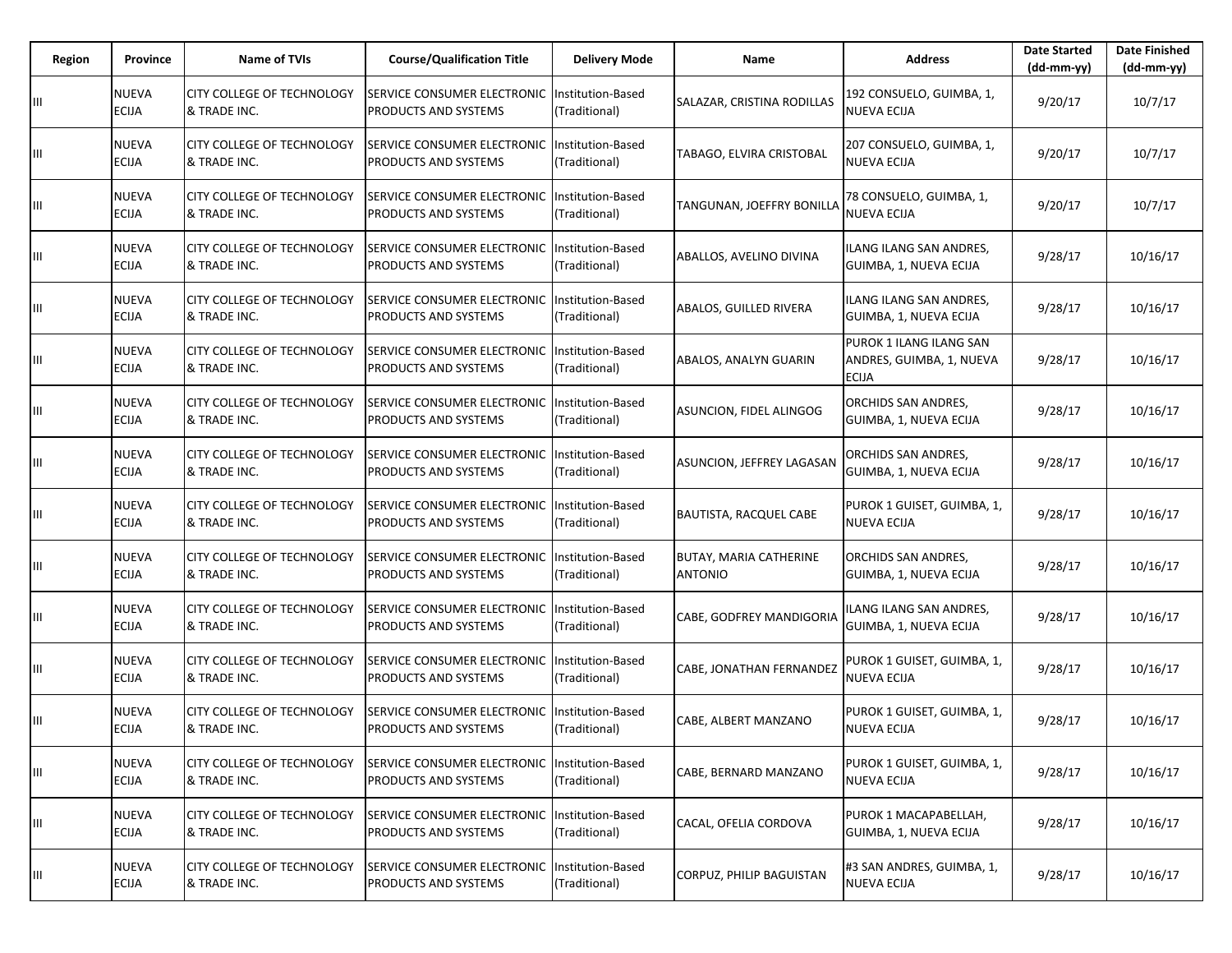| Region | Province                     | <b>Name of TVIs</b>                                                                             | <b>Course/Qualification Title</b>                   | <b>Delivery Mode</b>                      | Name                                                 | <b>Address</b>                                                       | <b>Date Started</b><br>$(dd-mm-yy)$ | <b>Date Finished</b><br>$(dd-mm-yy)$ |
|--------|------------------------------|-------------------------------------------------------------------------------------------------|-----------------------------------------------------|-------------------------------------------|------------------------------------------------------|----------------------------------------------------------------------|-------------------------------------|--------------------------------------|
|        | NUEVA<br><b>ECIJA</b>        | CITY COLLEGE OF TECHNOLOGY<br>& TRADE INC.                                                      | SERVICE CONSUMER ELECTRONIC<br>PRODUCTS AND SYSTEMS | Institution-Based<br>(Traditional)        | CORPUZ, JAYSON PEREZ                                 | <b>PUROK 2 CAWAYANG</b><br>BUGTONG, GUIMBA, 1,<br><b>NUEVA ECIJA</b> | 9/28/17                             | 10/16/17                             |
| Ш      | NUEVA<br><b>ECIJA</b>        | CITY COLLEGE OF TECHNOLOGY<br>& TRADE INC.                                                      | SERVICE CONSUMER ELECTRONIC<br>PRODUCTS AND SYSTEMS | Institution-Based<br>(Traditional)        | DIVINA, DANNY DE VERA                                | DALIA SAN ANDRES, GUIMBA,<br>1, NUEVA ECIJA                          | 9/28/17                             | 10/16/17                             |
| Ш      | NUEVA<br>ECIJA               | CITY COLLEGE OF TECHNOLOGY<br>& TRADE INC.                                                      | SERVICE CONSUMER ELECTRONIC<br>PRODUCTS AND SYSTEMS | Institution-Based<br>(Traditional)        | DIVINA, BENJIE GACUTAN                               | DALIA SAN ANDRES, GUIMBA,<br>1, NUEVA ECIJA                          | 9/28/17                             | 10/16/17                             |
| Ш      | <b>NUEVA</b><br><b>ECIJA</b> | <b>CITY COLLEGE OF TECHNOLOGY</b><br>& TRADE INC.                                               | SERVICE CONSUMER ELECTRONIC<br>PRODUCTS AND SYSTEMS | Institution-Based<br>(Traditional)        | DOMINGO, RONALD DIVINA                               | PUROK 2 SAN ANDRES,<br>GUIMBA, 1, NUEVA ECIJA                        | 9/28/17                             | 10/16/17                             |
| Ш      | <b>NUEVA</b><br><b>ECIJA</b> | CITY COLLEGE OF TECHNOLOGY<br>& TRADE INC.                                                      | SERVICE CONSUMER ELECTRONIC<br>PRODUCTS AND SYSTEMS | Institution-Based<br>(Traditional)        | GONZALES, JAYPEE MANGAY-<br>AYAM                     | ILANG ILANG SAN ANDRES,<br>GUIMBA, 1, NUEVA ECIJA                    | 9/28/17                             | 10/16/17                             |
| Ш      | <b>NUEVA</b><br>ECIJA        | <b>CITY COLLEGE OF TECHNOLOGY</b><br>& TRADE INC.                                               | SERVICE CONSUMER ELECTRONIC<br>PRODUCTS AND SYSTEMS | Institution-Based<br>(Traditional)        | <b>GUARIN, RENAN DIVINA</b>                          | 34 DHALIA ST. SAN ANDRES,<br>GUIMBA, 1, NUEVA ECIJA                  | 9/28/17                             | 10/16/17                             |
| Ш      | NUEVA<br>ECIJA               | CITY COLLEGE OF TECHNOLOGY<br>& TRADE INC.                                                      | SERVICE CONSUMER ELECTRONIC<br>PRODUCTS AND SYSTEMS | Institution-Based<br>(Traditional)        | MADRIAGA, ELTON JOHN<br><b>EVALLO</b>                | DHALIA SAN ANDRES,<br>GUIMBA, 1, NUEVA ECIJA                         | 9/28/17                             | 10/16/17                             |
| Ш      | NUEVA<br><b>ECIJA</b>        | CITY COLLEGE OF TECHNOLOGY<br>& TRADE INC.                                                      | SERVICE CONSUMER ELECTRONIC<br>PRODUCTS AND SYSTEMS | Institution-Based<br>(Traditional)        | RIZALDE, JOEMAR ESLABRA                              | PUROK 1 GUISET, GUIMBA, 1,<br><b>NUEVA ECIJA</b>                     | 9/28/17                             | 10/16/17                             |
| Ш      | NUEVA<br>ECIJA               | CITY COLLEGE OF TECHNOLOGY<br>& TRADE INC.                                                      | SERVICE CONSUMER ELECTRONIC<br>PRODUCTS AND SYSTEMS | Institution-Based<br>(Traditional)        | SAPLA, MYLENE CABE                                   | PUROK 1 GUISET, GUIMBA, 1,<br><b>NUEVA ECIJA</b>                     | 9/28/17                             | 10/16/17                             |
|        | NUEVA<br>ECIJA               | CITY COLLEGE OF TECHNOLOGY<br>& TRADE INC.                                                      | SERVICE CONSUMER ELECTRONIC<br>PRODUCTS AND SYSTEMS | Institution-Based<br>(Traditional)        | SIMON, JOBELLE ABALOS                                | DHALIA SAN ANDRES,<br>GUIMBA, 1, NUEVA ECIJA                         | 9/28/17                             | 10/16/17                             |
| Ш      | NUEVA<br>ECIJA               | <b>CITY COLLEGE OF TECHNOLOGY</b><br>& TRADE INC.                                               | SERVICE CONSUMER ELECTRONIC<br>PRODUCTS AND SYSTEMS | <b>Institution-Based</b><br>(Traditional) | SIMON, LEONIDA OBRERO                                | ILANG ILANG SAN ANDRES,<br>GUIMBA, 1, NUEVA ECIJA                    | 9/28/17                             | 10/16/17                             |
| Ш      | NUEVA<br><b>ECIJA</b>        | <b>CITY COLLEGE OF TECHNOLOGY</b><br>& TRADE INC.                                               | SERVICE CONSUMER ELECTRONIC<br>PRODUCTS AND SYSTEMS | Institution-Based<br>(Traditional)        | SORO, ANNIE PAULINO                                  | PUROK 1 AYOS LOMBOY,<br>GUIMBA, 1, NUEVA ECIJA                       | 9/28/17                             | 10/16/17                             |
| Ш      | NUEVA<br><b>ECIJA</b>        | <b>COLLEGES OF ADVANCE</b><br><b>TECHNOLOGY &amp; MANAGEMENT</b><br>OF THE PHILS. (CATMAN) INC. | <b>BREAD BAKING</b>                                 | Institution-Based<br>(Mobile Training)    | NACO, JENRY JR. HERNANDEZ                            | 168 MATIAS, TALAVERA,<br>DISTRICT I, NUEVA ECIJA                     | 9/18/17                             | 9/29/17                              |
| Ш      | NUEVA<br><b>ECIJA</b>        | <b>COLLEGES OF ADVANCE</b><br><b>TECHNOLOGY &amp; MANAGEMENT</b><br>OF THE PHILS. (CATMAN) INC. | <b>BREAD BAKING</b>                                 | Institution-Based<br>(Mobile Training)    | <b>BANGUG, DORIS MANGALILI</b>                       | 441 CALIPAHAN, TALAVERA,<br>DISTRICT I, NUEVA ECIJA                  | 9/18/17                             | 9/29/17                              |
| Ш      | <b>NUEVA</b><br>ECIJA        | <b>COLLEGES OF ADVANCE</b><br><b>TECHNOLOGY &amp; MANAGEMENT</b><br>OF THE PHILS. (CATMAN) INC. | <b>BREAD BAKING</b>                                 | Institution-Based<br>(Mobile Training)    | <b>BULANADI, MIRACLE JOY</b><br><b>DENISE SARILE</b> | 155 YAUCO ST. MATIAS,<br>TALAVERA, DISTRICT I, NUEVA<br><b>ECIJA</b> | 9/18/17                             | 9/29/17                              |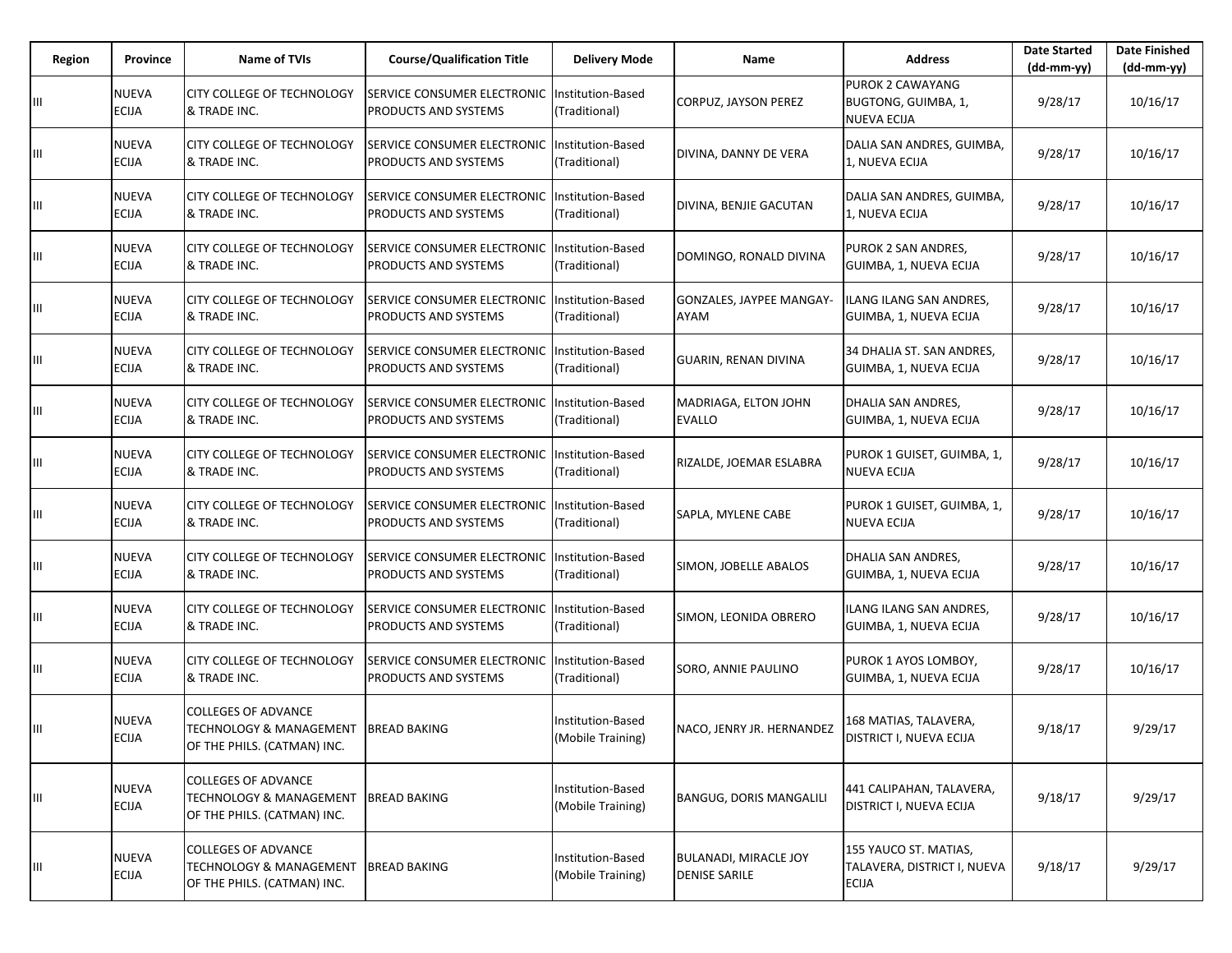| Region | Province                     | <b>Name of TVIs</b>                                                                             | <b>Course/Qualification Title</b> | <b>Delivery Mode</b>                   | Name                                                   | <b>Address</b>                                                        | <b>Date Started</b><br>$(dd-mm-yy)$ | <b>Date Finished</b><br>$(dd-mm-yy)$ |
|--------|------------------------------|-------------------------------------------------------------------------------------------------|-----------------------------------|----------------------------------------|--------------------------------------------------------|-----------------------------------------------------------------------|-------------------------------------|--------------------------------------|
| Ш      | <b>NUEVA</b><br><b>ECIJA</b> | <b>COLLEGES OF ADVANCE</b><br><b>TECHNOLOGY &amp; MANAGEMENT</b><br>OF THE PHILS. (CATMAN) INC. | <b>BREAD BAKING</b>               | Institution-Based<br>(Mobile Training) | BULANADI, RUBYSOL SAN<br><b>PEDRO</b>                  | 80 PULONG SAN MIGUEL,<br>TALAVERA, DISTRICT I, NUEVA<br><b>ECIJA</b>  | 9/18/17                             | 9/29/17                              |
| Ш      | NUEVA<br><b>ECIJA</b>        | <b>COLLEGES OF ADVANCE</b><br><b>TECHNOLOGY &amp; MANAGEMENT</b><br>OF THE PHILS. (CATMAN) INC. | <b>BREAD BAKING</b>               | Institution-Based<br>(Mobile Training) | DELA CRUZ, BECKY JUAN                                  | PUROK ROSE PULONG SAN<br>MIGUEL, TALAVERA, DISTRICT<br>, NUEVA ECIJA  | 9/18/17                             | 9/29/17                              |
| Ш      | <b>NUEVA</b><br><b>ECIJA</b> | <b>COLLEGES OF ADVANCE</b><br><b>TECHNOLOGY &amp; MANAGEMENT</b><br>OF THE PHILS. (CATMAN) INC. | <b>BREAD BAKING</b>               | Institution-Based<br>Mobile Training)  | DIMLA, LEONORA DIZON                                   | 133 BAGONG SILANG,<br>TALAVERA, DISTRICT I, NUEVA<br><b>ECIJA</b>     | 9/18/17                             | 9/29/17                              |
| Ш      | NUEVA<br><b>ECIJA</b>        | <b>COLLEGES OF ADVANCE</b><br><b>TECHNOLOGY &amp; MANAGEMENT</b><br>OF THE PHILS. (CATMAN) INC. | <b>BREAD BAKING</b>               | Institution-Based<br>(Mobile Training) | FERNANDEZ, GLADYS PERALTA KIKAY, TALAVERA, DISTRICT I, | 197 QUEZON ST MAESTRANG<br><b>NUEVA ECIJA</b>                         | 9/18/17                             | 9/29/17                              |
| Ш      | <b>NUEVA</b><br><b>ECIJA</b> | <b>COLLEGES OF ADVANCE</b><br>TECHNOLOGY & MANAGEMENT<br>OF THE PHILS. (CATMAN) INC.            | <b>BREAD BAKING</b>               | nstitution-Based<br>(Mobile Training)  | FERRER, JENNIFER GAVINA                                | 61 SAMPALOC, TALAVERA,<br>DISTRICT I, NUEVA ECIJA                     | 9/18/17                             | 9/29/17                              |
| Ш      | <b>NUEVA</b><br><b>ECIJA</b> | <b>COLLEGES OF ADVANCE</b><br><b>TECHNOLOGY &amp; MANAGEMENT</b><br>OF THE PHILS. (CATMAN) INC. | <b>BREAD BAKING</b>               | Institution-Based<br>(Mobile Training) | <b>GARCIA, MERLY WY</b>                                | N/A MATIAS, TALAVERA,<br>DISTRICT I, NUEVA ECIJA                      | 9/18/17                             | 9/29/17                              |
| Ш      | NUEVA<br><b>ECIJA</b>        | <b>COLLEGES OF ADVANCE</b><br><b>TECHNOLOGY &amp; MANAGEMENT</b><br>OF THE PHILS. (CATMAN) INC. | <b>BREAD BAKING</b>               | Institution-Based<br>(Mobile Training) | HERNANDEZ, LUDIVINA DIMLA                              | 168 MATIAS, TALAVERA,<br><b>DISTRICT I, NUEVA ECIJA</b>               | 9/18/17                             | 9/29/17                              |
| Ш      | NUEVA<br><b>ECIJA</b>        | <b>COLLEGES OF ADVANCE</b><br>TECHNOLOGY & MANAGEMENT<br>OF THE PHILS. (CATMAN) INC.            | <b>BREAD BAKING</b>               | Institution-Based<br>(Mobile Training) | IGNACIO, REMEDY I TAGLE                                | 157 MATIAS, TALAVERA,<br>DISTRICT I, NUEVA ECIJA                      | 9/18/17                             | 9/29/17                              |
| Ш      | <b>NUEVA</b><br><b>ECIJA</b> | <b>COLLEGES OF ADVANCE</b><br><b>TECHNOLOGY &amp; MANAGEMENT</b><br>OF THE PHILS. (CATMAN) INC. | <b>BREAD BAKING</b>               | Institution-Based<br>(Mobile Training) | IGNACIO, ROMELIA TAGLE                                 | 157 MATIAS, TALAVERA,<br>DISTRICT I, NUEVA ECIJA                      | 9/18/17                             | 9/29/17                              |
| Ш      | NUEVA<br><b>ECIJA</b>        | <b>COLLEGES OF ADVANCE</b><br><b>TECHNOLOGY &amp; MANAGEMENT</b><br>OF THE PHILS. (CATMAN) INC. | <b>BREAD BAKING</b>               | Institution-Based<br>(Mobile Training) | JAVIER, MARILOU ZARATE                                 | PUROK ROSE PULONG SAN<br>MIGUEL, TALAVERA, DISTRICT<br>, NUEVA ECIJA  | 9/18/17                             | 9/29/17                              |
| Ш      | NUEVA<br><b>ECIJA</b>        | <b>COLLEGES OF ADVANCE</b><br><b>TECHNOLOGY &amp; MANAGEMENT</b><br>OF THE PHILS. (CATMAN) INC. | <b>BREAD BAKING</b>               | Institution-Based<br>(Mobile Training) | MARTIREZ, VERONICA<br><b>NARCISO</b>                   | 155 PUROK 5 MATIAS,<br>TALAVERA, DISTRICT I, NUEVA<br><b>ECIJA</b>    | 9/18/17                             | 9/29/17                              |
| Ш      | <b>NUEVA</b><br>ECIJA        | <b>COLLEGES OF ADVANCE</b><br><b>TECHNOLOGY &amp; MANAGEMENT</b><br>OF THE PHILS. (CATMAN) INC. | <b>BREAD BAKING</b>               | Institution-Based<br>(Mobile Training) | NAVARRO, LERMA MALONZO                                 | 146 PULONG SAN MIGUEL,<br>TALAVERA, DISTRICT I, NUEVA<br><b>ECIJA</b> | 9/18/17                             | 9/29/17                              |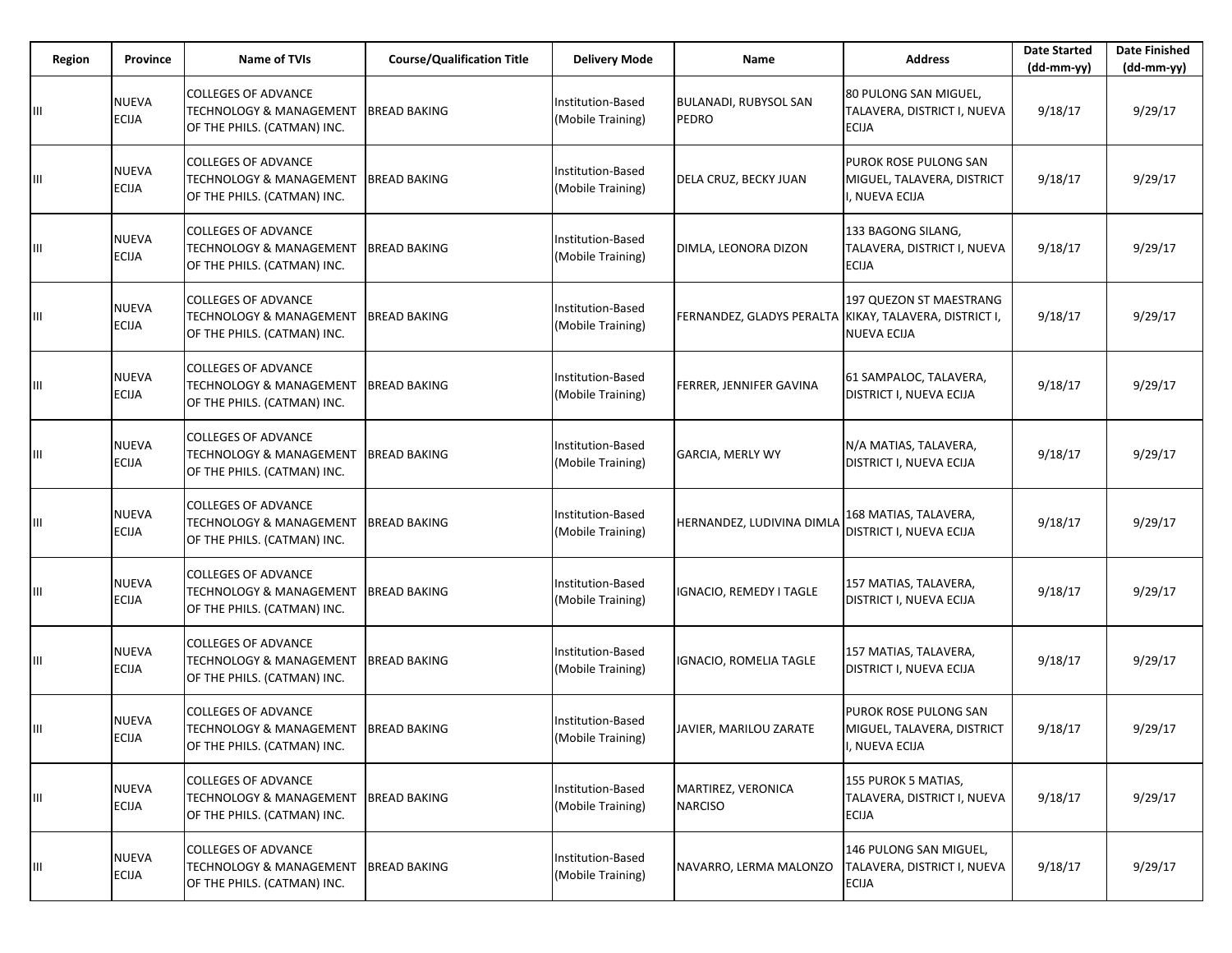| Region | Province                     | <b>Name of TVIs</b>                                                                             | <b>Course/Qualification Title</b> | <b>Delivery Mode</b>                          | Name                                   | <b>Address</b>                                                           | <b>Date Started</b><br>$(dd-mm-yy)$ | <b>Date Finished</b><br>$(dd-mm-yy)$ |
|--------|------------------------------|-------------------------------------------------------------------------------------------------|-----------------------------------|-----------------------------------------------|----------------------------------------|--------------------------------------------------------------------------|-------------------------------------|--------------------------------------|
| Ш      | <b>NUEVA</b><br><b>ECIJA</b> | <b>COLLEGES OF ADVANCE</b><br><b>TECHNOLOGY &amp; MANAGEMENT</b><br>OF THE PHILS. (CATMAN) INC. | <b>BREAD BAKING</b>               | Institution-Based<br>(Mobile Training)        | PACETES, MARISSA DIMLA                 | 147 BAGONG SILANG,<br>TALAVERA, DISTRICT I, NUEVA<br><b>ECIJA</b>        | 9/18/17                             | 9/29/17                              |
| Ш      | NUEVA<br><b>ECIJA</b>        | <b>COLLEGES OF ADVANCE</b><br><b>TECHNOLOGY &amp; MANAGEMENT</b><br>OF THE PHILS. (CATMAN) INC. | <b>BREAD BAKING</b>               | nstitution-Based<br>(Mobile Training)         | PAGADUAN, JOVITA PANGAN                | N/A CALIPAHAN, TALAVERA,<br>DISTRICT I, NUEVA ECIJA                      | 9/18/17                             | 9/29/17                              |
| Ш      | <b>NUEVA</b><br><b>ECIJA</b> | <b>COLLEGES OF ADVANCE</b><br><b>TECHNOLOGY &amp; MANAGEMENT</b><br>OF THE PHILS. (CATMAN) INC. | <b>BREAD BAKING</b>               | Institution-Based<br>Mobile Training)         | PAGUIO, MARIA MIRANDA                  | N/A CALIPAHAN, TALAVERA,<br>DISTRICT I, NUEVA ECIJA                      | 9/18/17                             | 9/29/17                              |
| Ш      | NUEVA<br><b>ECIJA</b>        | <b>COLLEGES OF ADVANCE</b><br><b>TECHNOLOGY &amp; MANAGEMENT</b><br>OF THE PHILS. (CATMAN) INC. | <b>BREAD BAKING</b>               | Institution-Based<br>(Mobile Training)        | PERALTA, KIMBERLY ALIÑO                | 505 MAESTRANG KIKAY,<br>TALAVERA, DISTRICT I, NUEVA<br><b>ECIJA</b>      | 9/18/17                             | 9/29/17                              |
| Ш      | <b>NUEVA</b><br><b>ECIJA</b> | <b>COLLEGES OF ADVANCE</b><br>TECHNOLOGY & MANAGEMENT<br>OF THE PHILS. (CATMAN) INC.            | <b>BREAD BAKING</b>               | nstitution-Based<br>(Mobile Training)         | PORTEO, NOEMI PUNAY                    | 003 VILLA RUFINA SUBDV.<br>PAG-ASA, TALAVERA,<br>DISTRICT I, NUEVA ECIJA | 9/18/17                             | 9/29/17                              |
| Ш      | <b>NUEVA</b><br><b>ECIJA</b> | <b>COLLEGES OF ADVANCE</b><br><b>TECHNOLOGY &amp; MANAGEMENT</b><br>OF THE PHILS. (CATMAN) INC. | <b>BREAD BAKING</b>               | Institution-Based<br>(Mobile Training)        | QUIAMBAO, ROWENA SARILE                | ZONE 5 MATIAS, TALAVERA,<br>DISTRICT I, NUEVA ECIJA                      | 9/18/17                             | 9/29/17                              |
| Ш      | NUEVA<br><b>ECIJA</b>        | <b>COLLEGES OF ADVANCE</b><br><b>TECHNOLOGY &amp; MANAGEMENT</b><br>OF THE PHILS. (CATMAN) INC. | <b>BREAD BAKING</b>               | Institution-Based<br>(Mobile Training)        | REIG, JEIZEL VENTURA                   | 155 YAUCO ST. MATIAS,<br>TALAVERA, DISTRICT I, NUEVA<br><b>ECIJA</b>     | 9/18/17                             | 9/29/17                              |
| Ш      | NUEVA<br><b>ECIJA</b>        | <b>COLLEGES OF ADVANCE</b><br>TECHNOLOGY & MANAGEMENT<br>OF THE PHILS. (CATMAN) INC.            | <b>BREAD BAKING</b>               | Institution-Based<br>(Mobile Training)        | SABADO, RIZZALYN MAE<br><b>TURALBA</b> | PUROK 2 MARCOS,<br>TALAVERA, DISTRICT I, NUEVA<br><b>ECIJA</b>           | 9/18/17                             | 9/29/17                              |
| Ш      | <b>NUEVA</b><br><b>ECIJA</b> | <b>COLLEGES OF ADVANCE</b><br><b>TECHNOLOGY &amp; MANAGEMENT</b><br>OF THE PHILS. (CATMAN) INC. | <b>BREAD BAKING</b>               | Institution-Based<br>(Mobile Training)        | SALES, MA. RUFINA AYCOCHO              | 120 SATAN I PULONG SAN<br>MIGUEL, TALAVERA, DISTRICT<br>. NUEVA ECIJA    | 9/18/17                             | 9/29/17                              |
| Ш      | NUEVA<br><b>ECIJA</b>        | <b>COLLEGES OF ADVANCE</b><br><b>TECHNOLOGY &amp; MANAGEMENT</b><br>OF THE PHILS. (CATMAN) INC. | <b>BREAD BAKING</b>               | Institution-Based<br>(Mobile Training)        | TAMAYO, PERLITA FERNANDEZ              | N/A MATIAS, TALAVERA,<br>DISTRICT I, NUEVA ECIJA                         | 9/18/17                             | 9/29/17                              |
| Ш      | NUEVA<br><b>ECIJA</b>        | <b>COLLEGES OF ADVANCE</b><br><b>TECHNOLOGY &amp; MANAGEMENT</b><br>OF THE PHILS. (CATMAN) INC. | <b>BREAD BAKING</b>               | Institution-Based<br>(Mobile Training)        | BALANLAY, MA. DOLOR<br>VELASQUEZ       | #0017 BAKAL III, TALAVERA,<br>DISTRICT I, NUEVA ECIJA                    | 9/28/17                             | 10/16/17                             |
| Ш      | <b>NUEVA</b><br>ECIJA        | <b>COLLEGES OF ADVANCE</b><br><b>TECHNOLOGY &amp; MANAGEMENT</b><br>OF THE PHILS. (CATMAN) INC. | <b>BREAD BAKING</b>               | <b>Institution-Based</b><br>(Mobile Training) | CORONADO, FELIPA SOMERA                | 409 SAN PASCUAL, TALAVERA,<br><b>DISTRICT I, NUEVA ECIJA</b>             | 9/28/17                             | 10/16/17                             |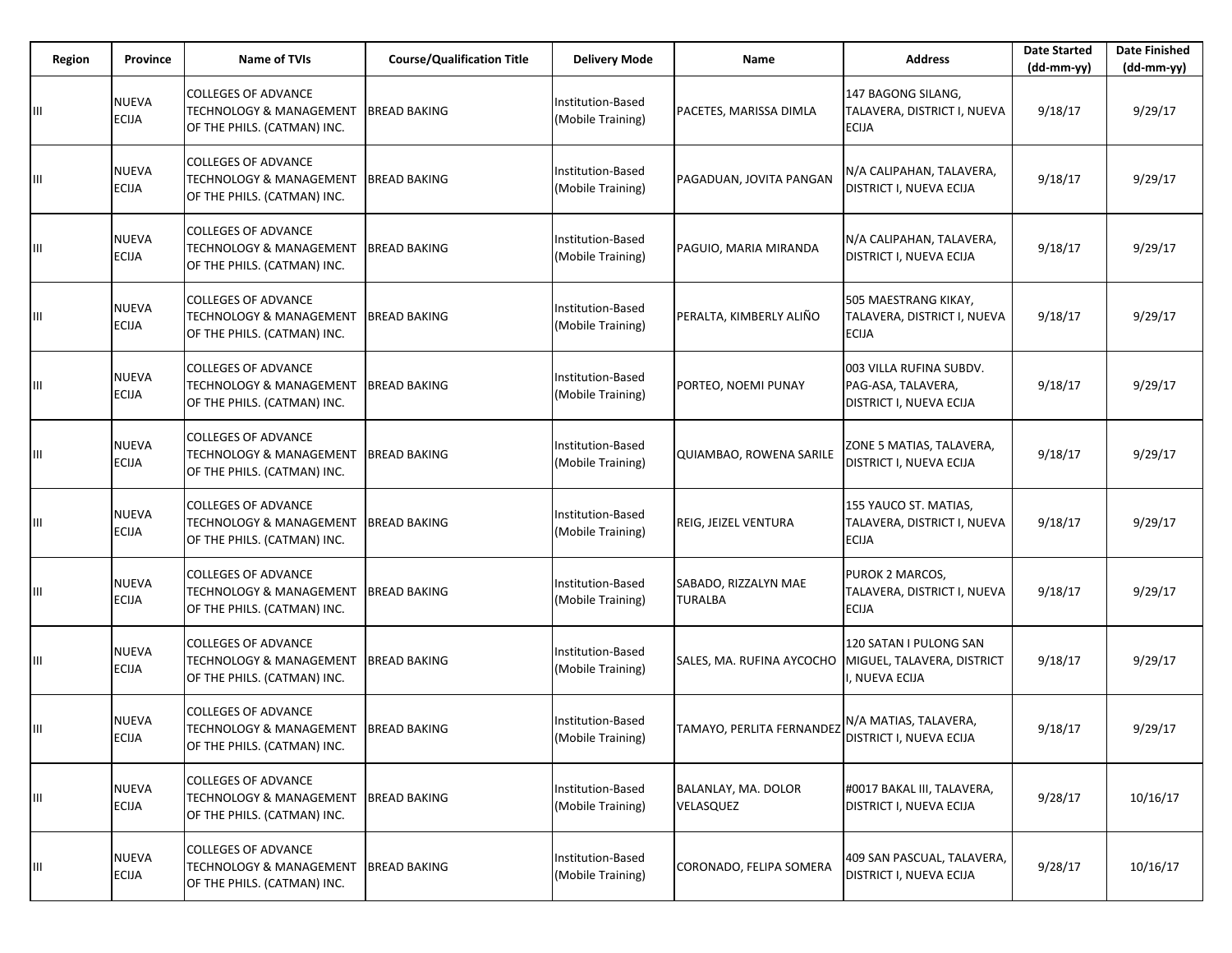| Region | <b>Province</b>              | <b>Name of TVIs</b>                                                                             | <b>Course/Qualification Title</b> | <b>Delivery Mode</b>                          | Name                                                  | <b>Address</b>                                                     | <b>Date Started</b><br>(dd-mm-yy) | <b>Date Finished</b><br>(dd-mm-yy) |
|--------|------------------------------|-------------------------------------------------------------------------------------------------|-----------------------------------|-----------------------------------------------|-------------------------------------------------------|--------------------------------------------------------------------|-----------------------------------|------------------------------------|
| Ш      | NUEVA<br><b>ECIJA</b>        | <b>COLLEGES OF ADVANCE</b><br><b>TECHNOLOGY &amp; MANAGEMENT</b><br>OF THE PHILS. (CATMAN) INC. | <b>BREAD BAKING</b>               | Institution-Based<br>(Mobile Training)        | DE GUZMAN, PURITA BUMA-A                              | PUROK 6 VALLE, TALAVERA,<br><b>DISTRICT I, NUEVA ECIJA</b>         | 9/28/17                           | 10/16/17                           |
| Ш      | NUEVA<br><b>ECIJA</b>        | <b>COLLEGES OF ADVANCE</b><br><b>TECHNOLOGY &amp; MANAGEMENT</b><br>OF THE PHILS. (CATMAN) INC. | <b>BREAD BAKING</b>               | Institution-Based<br>(Mobile Training)        | DELA CRUZ, FELICISIMA<br>UBALDO                       | 167 PUROK V CAMPOS,<br>TALAVERA, DISTRICT I, NUEVA<br><b>ECIJA</b> | 9/28/17                           | 10/16/17                           |
| Ш      | NUEVA<br><b>ECIJA</b>        | <b>COLLEGES OF ADVANCE</b><br><b>TECHNOLOGY &amp; MANAGEMENT</b><br>OF THE PHILS. (CATMAN) INC. | <b>BREAD BAKING</b>               | Institution-Based<br>Mobile Training)         | ESPIRITU, ROSALIA MANZANO TALAVERA, DISTRICT I, NUEVA | 39 PUROK I MATINGKIS,<br><b>ECIJA</b>                              | 9/28/17                           | 10/16/17                           |
| Ш      | NUEVA<br><b>ECIJA</b>        | <b>COLLEGES OF ADVANCE</b><br><b>TECHNOLOGY &amp; MANAGEMENT</b><br>OF THE PHILS. (CATMAN) INC. | <b>BREAD BAKING</b>               | Institution-Based<br>(Mobile Training)        | GAZZINGAN, MARY JANE<br>LAUREANO                      | 206 B CAMPOS, TALAVERA,<br>DISTRICT I, NUEVA ECIJA                 | 9/28/17                           | 10/16/17                           |
| Ш      | NUEVA<br><b>ECIJA</b>        | <b>COLLEGES OF ADVANCE</b><br><b>TECHNOLOGY &amp; MANAGEMENT</b><br>OF THE PHILS. (CATMAN) INC. | <b>BREAD BAKING</b>               | Institution-Based<br>(Mobile Training)        | GERANTA, CRESILDA<br>CALICDAN                         | PUROK 3 BAKAL -I, TALAVERA,<br>DISTRICT I, NUEVA ECIJA             | 9/28/17                           | 10/16/17                           |
| Ш      | NUEVA<br><b>ECIJA</b>        | <b>COLLEGES OF ADVANCE</b><br><b>TECHNOLOGY &amp; MANAGEMENT</b><br>OF THE PHILS. (CATMAN) INC. | <b>BREAD BAKING</b>               | Institution-Based<br>(Mobile Training)        | <b>GUAÑEZ, PENNY FLORES</b>                           | 157 SAN PASCUAL, TALAVERA,<br>DISTRICT I, NUEVA ECIJA              | 9/28/17                           | 10/16/17                           |
| Ш      | NUEVA<br><b>ECIJA</b>        | <b>COLLEGES OF ADVANCE</b><br><b>TECHNOLOGY &amp; MANAGEMENT</b><br>OF THE PHILS. (CATMAN) INC. | <b>BREAD BAKING</b>               | Institution-Based<br>(Mobile Training)        | INSLEY, JULIETA BUMA-A                                | PUROK 6 VALLE, TALAVERA,<br><b>DISTRICT I, NUEVA ECIJA</b>         | 9/28/17                           | 10/16/17                           |
| Ш      | NUEVA<br><b>ECIJA</b>        | <b>COLLEGES OF ADVANCE</b><br><b>TECHNOLOGY &amp; MANAGEMENT</b><br>OF THE PHILS. (CATMAN) INC. | <b>BREAD BAKING</b>               | Institution-Based<br>(Mobile Training)        | LAUREANO, ANA LISA JIMENEZ                            | N/A CALIPAHAN, TALAVERA,<br>DISTRICT I, NUEVA ECIJA                | 9/28/17                           | 10/16/17                           |
| Ш      | NUEVA<br><b>ECIJA</b>        | <b>COLLEGES OF ADVANCE</b><br><b>TECHNOLOGY &amp; MANAGEMENT</b><br>OF THE PHILS. (CATMAN) INC. | <b>BREAD BAKING</b>               | Institution-Based<br>(Mobile Training)        | LOPEZ, CLARITA LABASAN                                | PUROK 6 VALLE, TALAVERA,<br><b>DISTRICT I, NUEVA ECIJA</b>         | 9/28/17                           | 10/16/17                           |
| Ш      | NUEVA<br><b>ECIJA</b>        | <b>COLLEGES OF ADVANCE</b><br><b>TECHNOLOGY &amp; MANAGEMENT</b><br>OF THE PHILS. (CATMAN) INC. | <b>BREAD BAKING</b>               | Institution-Based<br>(Mobile Training)        | MANAHAN, ZHEENA ESMINO                                | 293 PUROK 5 BURNAY,<br>TALAVERA, DISTRICT I, NUEVA<br><b>ECIJA</b> | 9/28/17                           | 10/16/17                           |
| Ш      | NUEVA<br>ECIJA               | <b>COLLEGES OF ADVANCE</b><br><b>TECHNOLOGY &amp; MANAGEMENT</b><br>OF THE PHILS. (CATMAN) INC. | <b>BREAD BAKING</b>               | <b>Institution-Based</b><br>(Mobile Training) | MANLAPIG, CHERIE MENDOZA                              | 169 CAMPOS, TALAVERA,<br>DISTRICT I, NUEVA ECIJA                   | 9/28/17                           | 10/16/17                           |
| Ш      | <b>NUEVA</b><br><b>ECIJA</b> | <b>COLLEGES OF ADVANCE</b><br><b>TECHNOLOGY &amp; MANAGEMENT</b><br>OF THE PHILS. (CATMAN) INC. | <b>BREAD BAKING</b>               | Institution-Based<br>(Mobile Training)        | MATIAS, GLENDA QUIAZON                                | 199 PUROK 5 CAMPOS,<br>TALAVERA, DISTRICT I, NUEVA<br><b>ECIJA</b> | 9/28/17                           | 10/16/17                           |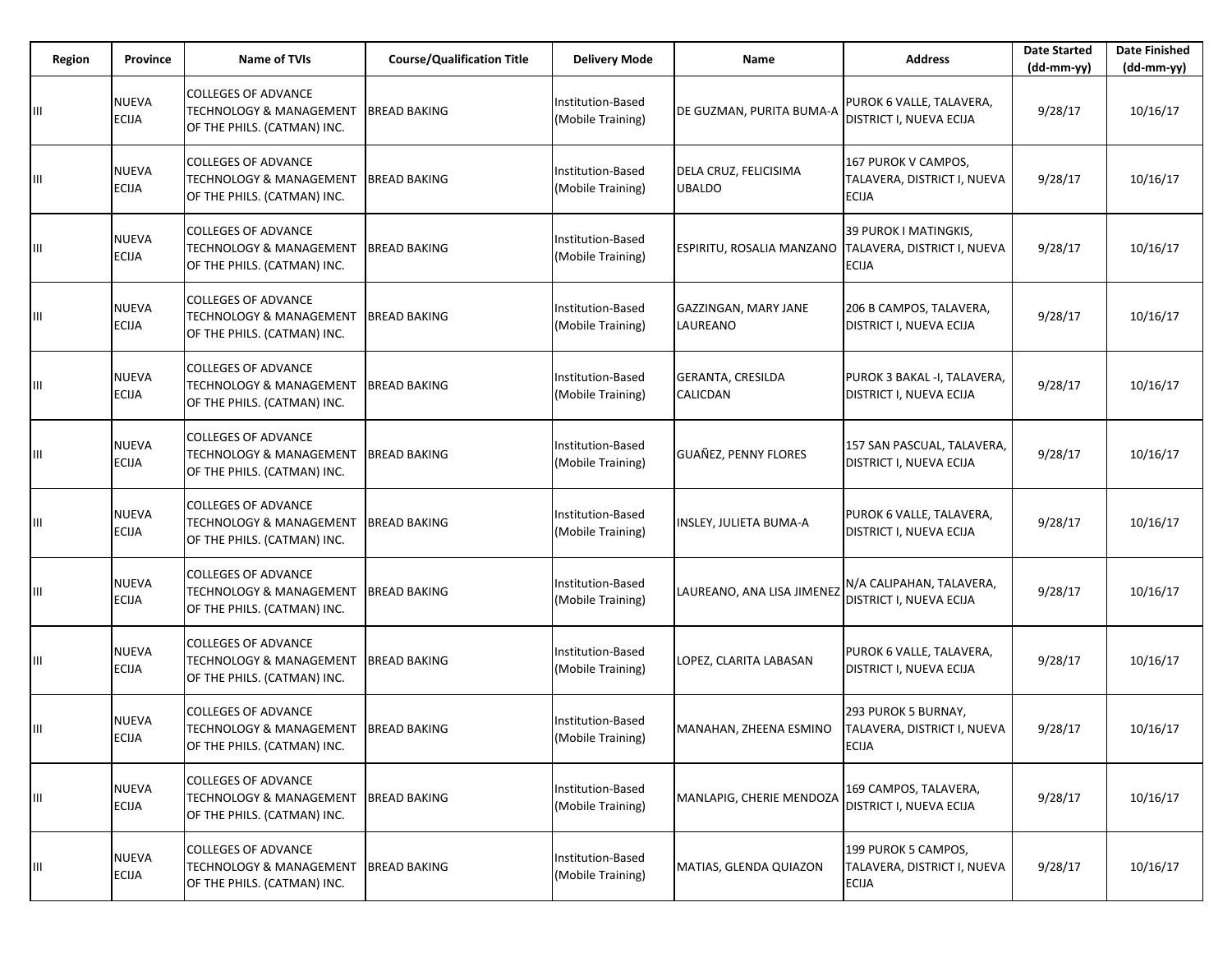| Region | Province                     | <b>Name of TVIs</b>                                                                             | <b>Course/Qualification Title</b>                    | <b>Delivery Mode</b>                   | Name                                  | <b>Address</b>                                                                 | <b>Date Started</b><br>$(dd-mm-yy)$ | <b>Date Finished</b><br>(dd-mm-yy) |
|--------|------------------------------|-------------------------------------------------------------------------------------------------|------------------------------------------------------|----------------------------------------|---------------------------------------|--------------------------------------------------------------------------------|-------------------------------------|------------------------------------|
| Ш      | <b>NUEVA</b><br>ECIJA        | <b>COLLEGES OF ADVANCE</b><br><b>TECHNOLOGY &amp; MANAGEMENT</b><br>OF THE PHILS. (CATMAN) INC. | <b>BREAD BAKING</b>                                  | Institution-Based<br>(Mobile Training) | MILLIO, JEDA NOVESTERAS               | N/A CALIPAHAN, TALAVERA,<br>DISTRICT I, NUEVA ECIJA                            | 9/28/17                             | 10/16/17                           |
| Ш      | NUEVA<br><b>ECIJA</b>        | <b>COLLEGES OF ADVANCE</b><br><b>TECHNOLOGY &amp; MANAGEMENT</b><br>OF THE PHILS. (CATMAN) INC. | <b>BREAD BAKING</b>                                  | nstitution-Based<br>(Mobile Training)  | MONDARES, JOSIE LIMPIADO              | N/A CAMPOS, TALAVERA,<br>DISTRICT I, NUEVA ECIJA                               | 9/28/17                             | 10/16/17                           |
| Ш      | <b>NUEVA</b><br><b>ECIJA</b> | <b>COLLEGES OF ADVANCE</b><br><b>TECHNOLOGY &amp; MANAGEMENT</b><br>OF THE PHILS. (CATMAN) INC. | <b>BREAD BAKING</b>                                  | Institution-Based<br>Mobile Training)  | PONCE, MARIETTA HILARIO               | 161 PUROK 5 CAMPOS,<br>TALAVERA, DISTRICT I, NUEVA<br><b>ECIJA</b>             | 9/28/17                             | 10/16/17                           |
| Ш      | NUEVA<br><b>ECIJA</b>        | <b>COLLEGES OF ADVANCE</b><br><b>TECHNOLOGY &amp; MANAGEMENT</b><br>OF THE PHILS. (CATMAN) INC. | <b>BREAD BAKING</b>                                  | Institution-Based<br>(Mobile Training) | REGATCHO, TERESITA<br><b>RUBANG</b>   | PUROK 6 MATINGKIS,<br>TALAVERA, DISTRICT I, NUEVA<br><b>ECIJA</b>              | 9/28/17                             | 10/16/17                           |
| Ш      | <b>NUEVA</b><br><b>ECIJA</b> | <b>COLLEGES OF ADVANCE</b><br>TECHNOLOGY & MANAGEMENT<br>OF THE PHILS. (CATMAN) INC.            | <b>BREAD BAKING</b>                                  | nstitution-Based<br>(Mobile Training)  | REYES, CONNIE SOMERA                  | DIST. 4 SAN PASCUAL,<br>TALAVERA, DISTRICT I, NUEVA<br><b>ECIJA</b>            | 9/28/17                             | 10/16/17                           |
| Ш      | <b>NUEVA</b><br><b>ECIJA</b> | <b>COLLEGES OF ADVANCE</b><br><b>TECHNOLOGY &amp; MANAGEMENT</b><br>OF THE PHILS. (CATMAN) INC. | <b>BREAD BAKING</b>                                  | Institution-Based<br>(Mobile Training) | RIRAO, RODELIA COLOMA                 | PUROK 2 BACAL I, TALAVERA,<br>DISTRICT I, NUEVA ECIJA                          | 9/28/17                             | 10/16/17                           |
| Ш      | NUEVA<br><b>ECIJA</b>        | <b>COLLEGES OF ADVANCE</b><br><b>TECHNOLOGY &amp; MANAGEMENT</b><br>OF THE PHILS. (CATMAN) INC. | <b>BREAD BAKING</b>                                  | Institution-Based<br>(Mobile Training) | ROQUE, EDELYN CATALAN                 | N/A SAN PASCUAL,<br>TALAVERA, DISTRICT I, NUEVA<br><b>ECIJA</b>                | 9/28/17                             | 10/16/17                           |
| Ш      | NUEVA<br><b>ECIJA</b>        | <b>COLLEGES OF ADVANCE</b><br>TECHNOLOGY & MANAGEMENT<br>OF THE PHILS. (CATMAN) INC.            | <b>BREAD BAKING</b>                                  | Institution-Based<br>(Mobile Training) | SANTIAGO, ROSANNA DE<br><b>GUZMAN</b> | DIST. 4 CAMPOS, TALAVERA,<br>DISTRICT I, NUEVA ECIJA                           | 9/28/17                             | 10/16/17                           |
| Ш      | <b>NUEVA</b><br><b>ECIJA</b> | <b>COLLEGES OF ADVANCE</b><br><b>TECHNOLOGY &amp; MANAGEMENT</b><br>OF THE PHILS. (CATMAN) INC. | <b>BREAD BAKING</b>                                  | Institution-Based<br>(Mobile Training) | SANTIAGO, SARAH JANE<br>LAUREANO      | 358 CALIPAHAN, TALAVERA,<br>DISTRICT I, NUEVA ECIJA                            | 9/28/17                             | 10/16/17                           |
| Ш      | NUEVA<br><b>ECIJA</b>        | <b>COLLEGES OF ADVANCE</b><br><b>TECHNOLOGY &amp; MANAGEMENT</b><br>OF THE PHILS. (CATMAN) INC. | <b>BREAD BAKING</b>                                  | Institution-Based<br>(Mobile Training) | SARMIENTO, NANETTE<br>PAGUIA          | DIST. 5 SAN PASCUAL,<br>TALAVERA, DISTRICT I, NUEVA<br><b>ECIJA</b>            | 9/28/17                             | 10/16/17                           |
| Ш      | NUEVA<br><b>ECIJA</b>        | <b>COLLEGES OF ADVANCE</b><br><b>TECHNOLOGY &amp; MANAGEMENT</b><br>OF THE PHILS. (CATMAN) INC. | <b>BREAD BAKING</b>                                  | Institution-Based<br>(Mobile Training) | UBALDO, CYNTHIA DIAZ                  | 146 PUROK 5 CAMPOS,<br>TALAVERA, DISTRICT I, NUEVA<br><b>ECIJA</b>             | 9/28/17                             | 10/16/17                           |
| Ш      | <b>NUEVA</b><br>ECIJA        | FIRST MAGCOR SCHOOL OF<br>TECHNOLOGY, INC.                                                      | SERVICE SMALL ENGINE SYSTEM<br><b>AND COMPONENTS</b> | Institution-Based<br>(Mobile Training) | ABES, LEOVAR M.                       | BONIFACIO ST. CONCEPCION,<br>GENERAL TINIO, DISTRICT IV,<br><b>NUEVA ECIJA</b> | 10/3/17                             | 10/21/17                           |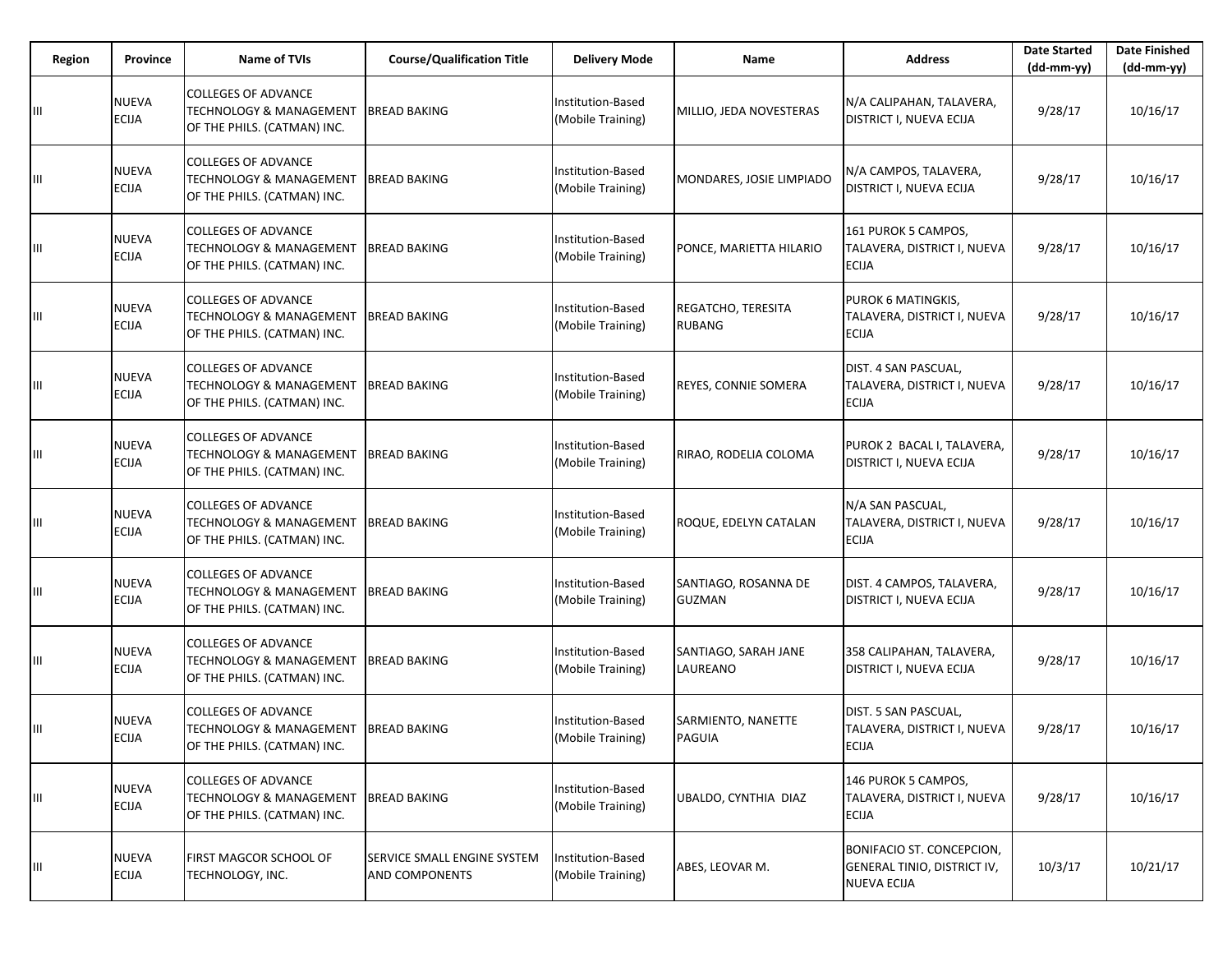| Region | <b>Province</b>              | <b>Name of TVIs</b>                        | <b>Course/Qualification Title</b>                    | <b>Delivery Mode</b>                          | Name                                   | <b>Address</b>                                                               | <b>Date Started</b><br>$(dd-mm-yy)$ | <b>Date Finished</b><br>$(dd-mm-yy)$ |
|--------|------------------------------|--------------------------------------------|------------------------------------------------------|-----------------------------------------------|----------------------------------------|------------------------------------------------------------------------------|-------------------------------------|--------------------------------------|
|        | <b>NUEVA</b><br><b>ECIJA</b> | FIRST MAGCOR SCHOOL OF<br>TECHNOLOGY, INC. | SERVICE SMALL ENGINE SYSTEM<br>AND COMPONENTS        | Institution-Based<br>(Mobile Training)        | ABESAMIS, REDEL B.                     | SPO 212 SAN PEDRO.<br>GENERAL TINIO, DISTRICT IV,<br><b>NUEVA ECIJA</b>      | 10/3/17                             | 10/21/17                             |
|        | <b>NUEVA</b><br><b>ECIJA</b> | FIRST MAGCOR SCHOOL OF<br>TECHNOLOGY, INC. | SERVICE SMALL ENGINE SYSTEM<br>AND COMPONENTS        | Institution-Based<br>(Mobile Training)        | ALARCON, JOHN CLEO R.                  | RIO CHICO, GENERAL TINIO,<br>DISTRICT IV, NUEVA ECIJA                        | 10/3/17                             | 10/21/17                             |
| Щ      | <b>NUEVA</b><br><b>ECIJA</b> | FIRST MAGCOR SCHOOL OF<br>TECHNOLOGY, INC. | SERVICE SMALL ENGINE SYSTEM<br><b>AND COMPONENTS</b> | Institution-Based<br>(Mobile Training)        | APAN, MARK DAVID M.                    | PADOLINA, GENERAL TINIO,<br>DISTRICT IV, NUEVA ECIJA                         | 10/3/17                             | 10/21/17                             |
| Ш      | <b>NUEVA</b><br><b>ECIJA</b> | FIRST MAGCOR SCHOOL OF<br>TECHNOLOGY, INC. | SERVICE SMALL ENGINE SYSTEM<br>AND COMPONENTS        | Institution-Based<br>(Mobile Training)        | BUENAVIDES, KENT A.                    | SAMPAGUITA, GENERAL<br>TINIO, DISTRICT IV, NUEVA<br><b>ECIJA</b>             | 10/3/17                             | 10/21/17                             |
| Ш      | <b>NUEVA</b><br><b>ECIJA</b> | FIRST MAGCOR SCHOOL OF<br>TECHNOLOGY, INC. | SERVICE SMALL ENGINE SYSTEM<br>AND COMPONENTS        | Institution-Based<br>(Mobile Training)        | <b>DELOS SANTOS, CAIZER PAUL</b><br>P. | SAMPAGUITA, GENERAL<br>TINIO, DISTRICT IV, NUEVA<br><b>ECIJA</b>             | 10/3/17                             | 10/21/17                             |
|        | <b>NUEVA</b><br><b>ECIJA</b> | FIRST MAGCOR SCHOOL OF<br>TECHNOLOGY, INC. | SERVICE SMALL ENGINE SYSTEM<br>AND COMPONENTS        | Institution-Based<br>(Mobile Training)        | FACTOR, LEONARDO A.                    | RIO CHICO, GENERAL TINIO,<br>DISTRICT IV, NUEVA ECIJA                        | 10/3/17                             | 10/21/17                             |
| Щ      | <b>NUEVA</b><br><b>ECIJA</b> | FIRST MAGCOR SCHOOL OF<br>TECHNOLOGY, INC. | SERVICE SMALL ENGINE SYSTEM<br>AND COMPONENTS        | Institution-Based<br>(Mobile Training)        | GONZALES, GABRIEL C.                   | RIO CHICO, GENERAL TINIO,<br>DISTRICT IV, NUEVA ECIJA                        | 10/3/17                             | 10/21/17                             |
| Щ      | <b>NUEVA</b><br><b>ECIJA</b> | FIRST MAGCOR SCHOOL OF<br>TECHNOLOGY, INC. | SERVICE SMALL ENGINE SYSTEM<br>AND COMPONENTS        | Institution-Based<br>(Mobile Training)        | MADUCDOC, JHON JHON C.                 | BAUTISTA ST. SAN PEDRO,<br>GENERAL TINIO, DISTRICT IV,<br><b>NUEVA ECIJA</b> | 10/3/17                             | 10/21/17                             |
| Щ      | <b>NUEVA</b><br><b>ECIJA</b> | FIRST MAGCOR SCHOOL OF<br>TECHNOLOGY, INC. | SERVICE SMALL ENGINE SYSTEM<br><b>AND COMPONENTS</b> | Institution-Based<br>(Mobile Training)        | MANGULABNAN, VIRGILIO P.               | MINALUNGAO, GENERAL<br>TINIO, DISTRICT IV, NUEVA<br><b>ECIJA</b>             | 10/3/17                             | 10/21/17                             |
| Ш      | <b>NUEVA</b><br><b>ECIJA</b> | FIRST MAGCOR SCHOOL OF<br>TECHNOLOGY, INC. | SERVICE SMALL ENGINE SYSTEM<br>AND COMPONENTS        | Institution-Based<br>(Mobile Training)        | MANZON, REY ARNOLD A.                  | RIO CHICO, GENERAL TINIO,<br>DISTRICT IV, NUEVA ECIJA                        | 10/3/17                             | 10/21/17                             |
| Щ      | <b>NUEVA</b><br><b>ECIJA</b> | FIRST MAGCOR SCHOOL OF<br>TECHNOLOGY, INC. | SERVICE SMALL ENGINE SYSTEM<br><b>AND COMPONENTS</b> | Institution-Based<br>(Mobile Training)        | PAJARILLAGA, JEROME M.                 | POB. EAST, GENERAL TINIO,<br>DISTRICT IV, NUEVA ECIJA                        | 10/3/17                             | 10/21/17                             |
| Щ      | <b>NUEVA</b><br><b>ECIJA</b> | FIRST MAGCOR SCHOOL OF<br>TECHNOLOGY, INC. | SERVICE SMALL ENGINE SYSTEM<br>AND COMPONENTS        | Institution-Based<br>(Mobile Training)        | PASCUAL, JEROME A.                     | CONCEPCION, GENERAL<br>TINIO, DISTRICT IV, NUEVA<br><b>ECIJA</b>             | 10/3/17                             | 10/21/17                             |
| Ш      | <b>NUEVA</b><br><b>ECIJA</b> | FIRST MAGCOR SCHOOL OF<br>TECHNOLOGY, INC. | SERVICE SMALL ENGINE SYSTEM<br><b>AND COMPONENTS</b> | Institution-Based<br>(Mobile Training)        | TAMAYO, ERWIN JOHN M.                  | 008 BUSOG SAN PEDRO,<br>GENERAL TINIO, DISTRICT IV,<br>NUEVA ECIJA           | 10/3/17                             | 10/21/17                             |
| Щ      | <b>NUEVA</b><br><b>ECIJA</b> | FIRST MAGCOR SCHOOL OF<br>TECHNOLOGY, INC. | SERVICE SMALL ENGINE SYSTEM<br>AND COMPONENTS        | <b>Institution-Based</b><br>(Mobile Training) | TRINIDAD, ALEXIS C.                    | RIO CHICO, GENERAL TINIO,<br>DISTRICT IV, NUEVA ECIJA                        | 10/3/17                             | 10/21/17                             |
| Щ      | <b>NUEVA</b><br><b>ECIJA</b> | FIRST MAGCOR SCHOOL OF<br>TECHNOLOGY, INC. | SERVICE SMALL ENGINE SYSTEM<br>AND COMPONENTS        | Institution-Based<br>(Mobile Training)        | VILLAFLOR, WHENDELL C.                 | RIO CHICO, GENERAL TINIO,<br>DISTRICT IV, NUEVA ECIJA                        | 10/3/17                             | 10/21/17                             |
|        | <b>NUEVA</b><br><b>ECIJA</b> | FIRST MAGCOR SCHOOL OF<br>TECHNOLOGY, INC. | SERVICE SMALL ENGINE SYSTEM<br>AND COMPONENTS        | Institution-Based<br>(Mobile Training)        | BOCALA, ARIEL F.                       | ZONE 1 PALALE, GENERAL<br>TINIO, DISTRICT IV, NUEVA<br><b>ECIJA</b>          | 10/3/17                             | 10/21/17                             |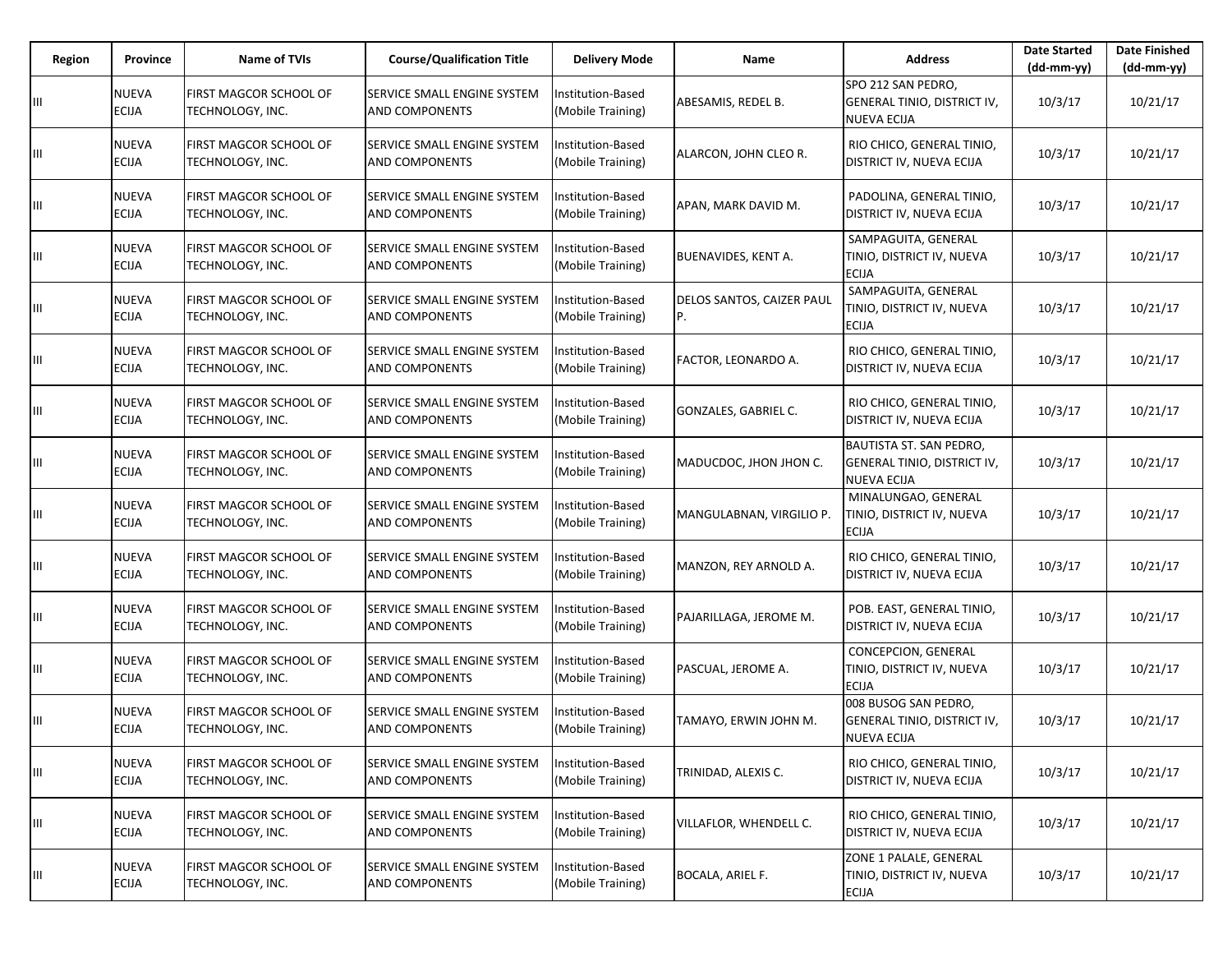| Region | <b>Province</b>              | <b>Name of TVIs</b>                                                                 | <b>Course/Qualification Title</b>                            | <b>Delivery Mode</b>                          | Name                                      | <b>Address</b>                                                                 | <b>Date Started</b><br>$(dd-mm-yy)$ | <b>Date Finished</b><br>(dd-mm-yy) |
|--------|------------------------------|-------------------------------------------------------------------------------------|--------------------------------------------------------------|-----------------------------------------------|-------------------------------------------|--------------------------------------------------------------------------------|-------------------------------------|------------------------------------|
|        | <b>NUEVA</b><br><b>ECIJA</b> | FIRST MAGCOR SCHOOL OF<br>TECHNOLOGY, INC.                                          | <b>ISERVICE SMALL ENGINE SYSTEM</b><br><b>AND COMPONENTS</b> | <b>Institution-Based</b><br>(Mobile Training) | POWEC, RENANTE D.                         | ZONE 1 PALALE, GENERAL<br>TINIO, DISTRICT IV, NUEVA<br><b>ECIJA</b>            | 10/3/17                             | 10/21/17                           |
| Ш      | <b>NUEVA</b><br><b>ECIJA</b> | FIRST MAGCOR SCHOOL OF<br>TECHNOLOGY, INC.                                          | <b>SERVICE SMALL ENGINE SYSTEM</b><br><b>AND COMPONENTS</b>  | Institution-Based<br>(Mobile Training)        | SATUR, VINCE CARLO D.G.                   | PIAS, GENERAL TINIO,<br>DISTRICT IV, NUEVA ECIJA                               | 10/3/17                             | 10/21/17                           |
| Ш      | <b>NUEVA</b><br><b>ECIJA</b> | FIRST MAGCOR SCHOOL OF<br>TECHNOLOGY, INC.                                          | SERVICE SMALL ENGINE SYSTEM<br><b>AND COMPONENTS</b>         | Institution-Based<br>(Mobile Training)        | ALBER, ERWIN S.                           | BONIFACIO ST. SAMPAGUITA,<br>GENERAL TINIO, DISTRICT IV,<br><b>NUEVA ECIJA</b> | 10/3/17                             | 10/21/17                           |
| Ш      | <b>NUEVA</b><br><b>ECIJA</b> | FLORIANA BAO SADIAN<br>TECHNICAL VOCATIONAL<br>SCHOOL FOUNDATION INC.               | DRESSMAKING NCII                                             | Institution-Based<br>(Mobile Training)        | ANTONIO, CECILIA CUADRA                   | BRGY. STO ROSARIO, ALIAGA,<br>1, NUEVA ECIJA                                   | 9/6/17                              | 10/13/17                           |
| Ш      | <b>NUEVA</b><br><b>ECIJA</b> | FLORIANA BAO SADIAN<br><b>TECHNICAL VOCATIONAL</b><br>SCHOOL FOUNDATION INC.        | <b>DRESSMAKING NCII</b>                                      | Institution-Based<br>(Mobile Training)        | BAUTISTA, JOSEFINA FAJARDO                | BRGY. SAN CARLOS, ALIAGA,<br>1, NUEVA ECIJA                                    | 9/6/17                              | 10/13/17                           |
| Ш      | <b>NUEVA</b><br><b>ECIJA</b> | FLORIANA BAO SADIAN<br>TECHNICAL VOCATIONAL<br>SCHOOL FOUNDATION INC.               | <b>DRESSMAKING NCII</b>                                      | Institution-Based<br>(Mobile Training)        | BUIZER, LUZVIMINDA DELA<br>CRUZ           | BRGY. SUNSON, ALIAGA, 1,<br><b>NUEVA ECIJA</b>                                 | 9/6/17                              | 10/13/17                           |
| Ш      | <b>NUEVA</b><br><b>ECIJA</b> | FLORIANA BAO SADIAN<br>TECHNICAL VOCATIONAL<br>SCHOOL FOUNDATION INC.               | <b>DRESSMAKING NCII</b>                                      | <b>Institution-Based</b><br>(Mobile Training) | CABAGAY, JASMINE ERESE                    | BRGY. POB.CENTRO, ALIAGA,<br>1, NUEVA ECIJA                                    | 9/6/17                              | 10/13/17                           |
| Ш      | <b>NUEVA</b><br><b>ECIJA</b> | FLORIANA BAO SADIAN<br>TECHNICAL VOCATIONAL<br>SCHOOL FOUNDATION INC.               | IDRESSMAKING NCII                                            | Institution-Based<br>(Mobile Training)        | CALARANAN, FLORDELIZA<br><b>DELA CRUZ</b> | BRGY. SUNSON, ALIAGA, 1,<br><b>NUEVA ECIJA</b>                                 | 9/6/17                              | 10/13/17                           |
| Ш      | <b>NUEVA</b><br><b>ECIJA</b> | FLORIANA BAO SADIAN<br><b>TECHNICAL VOCATIONAL</b><br>SCHOOL FOUNDATION INC.        | <b>DRESSMAKING NCII</b>                                      | Institution-Based<br>(Mobile Training)        | CARPENTERO, ISABELITA<br><b>GAMBOA</b>    | BRGY. STO ROSARIO, ALIAGA,<br>1, NUEVA ECIJA                                   | 9/6/17                              | 10/13/17                           |
| Ш      | <b>NUEVA</b><br><b>ECIJA</b> | FLORIANA BAO SADIAN<br>TECHNICAL VOCATIONAL<br>SCHOOL FOUNDATION INC.               | <b>DRESSMAKING NCII</b>                                      | <b>Institution-Based</b><br>(Mobile Training) | DINIO, EMILY MENDOZA                      | BRGY. MAGSAYSAY, ALIAGA,<br>1, NUEVA ECIJA                                     | 9/6/17                              | 10/13/17                           |
| Ш      | <b>NUEVA</b><br><b>ECIJA</b> | FLORIANA BAO SADIAN<br><b>TECHNICAL VOCATIONAL</b><br>SCHOOL FOUNDATION INC.        | <b>DRESSMAKING NCII</b>                                      | <b>Institution-Based</b><br>(Mobile Training) | DITANONGAN, TEODORA<br>CRUZ               | BRGY. SUNSON, ALIAGA, 1,<br><b>NUEVA ECIJA</b>                                 | 9/6/17                              | 10/13/17                           |
| Щ      | <b>NUEVA</b><br><b>ECIJA</b> | <b>FLORIANA BAO SADIAN</b><br>TECHNICAL VOCATIONAL<br>SCHOOL FOUNDATION INC.        | <b>DRESSMAKING NCII</b>                                      | <b>Institution-Based</b><br>(Mobile Training) | JOSE, MA. ELENA GAMBOA                    | BRGY. MAGSAYSAY, ALIAGA,<br>1, NUEVA ECIJA                                     | 9/6/17                              | 10/13/17                           |
| Ш      | <b>NUEVA</b><br><b>ECIJA</b> | <b>FLORIANA BAO SADIAN</b><br><b>TECHNICAL VOCATIONAL</b><br>SCHOOL FOUNDATION INC. | <b>DRESSMAKING NCII</b>                                      | <b>Institution-Based</b><br>(Mobile Training) | MACAPAGAL, GINA<br>PANGILINAN             | BRGY. SAN ELISTACIO,<br>ALIAGA, 1, NUEVA ECIJA                                 | 9/6/17                              | 10/13/17                           |
| Щ      | <b>NUEVA</b><br><b>ECIJA</b> | FLORIANA BAO SADIAN<br>TECHNICAL VOCATIONAL<br>SCHOOL FOUNDATION INC.               | <b>DRESSMAKING NCII</b>                                      | <b>Institution-Based</b><br>(Mobile Training) | MANLICLIC, TERESITA DE<br>SAGUN           | BRGY. SAN ELISTACIO,<br>ALIAGA, 1, NUEVA ECIJA                                 | 9/6/17                              | 10/13/17                           |
| Щ      | <b>NUEVA</b><br><b>ECIJA</b> | FLORIANA BAO SADIAN<br>TECHNICAL VOCATIONAL<br>SCHOOL FOUNDATION INC.               | <b>DRESSMAKING NCII</b>                                      | Institution-Based<br>(Mobile Training)        | MARZAN, MAXIMA<br><b>MUDENCIAL</b>        | BRGY. SANTIAGO, ALIAGA, 1,<br>NUEVA ECIJA                                      | 9/6/17                              | 10/13/17                           |
| Щ      | <b>NUEVA</b><br><b>ECIJA</b> | FLORIANA BAO SADIAN<br>TECHNICAL VOCATIONAL<br>SCHOOL FOUNDATION INC.               | <b>DRESSMAKING NCII</b>                                      | Institution-Based<br>(Mobile Training)        | MATA, MARIFE MATUTINO                     | BRGY. MAGSAYSAY, ALIAGA,<br>1, NUEVA ECIJA                                     | 9/6/17                              | 10/13/17                           |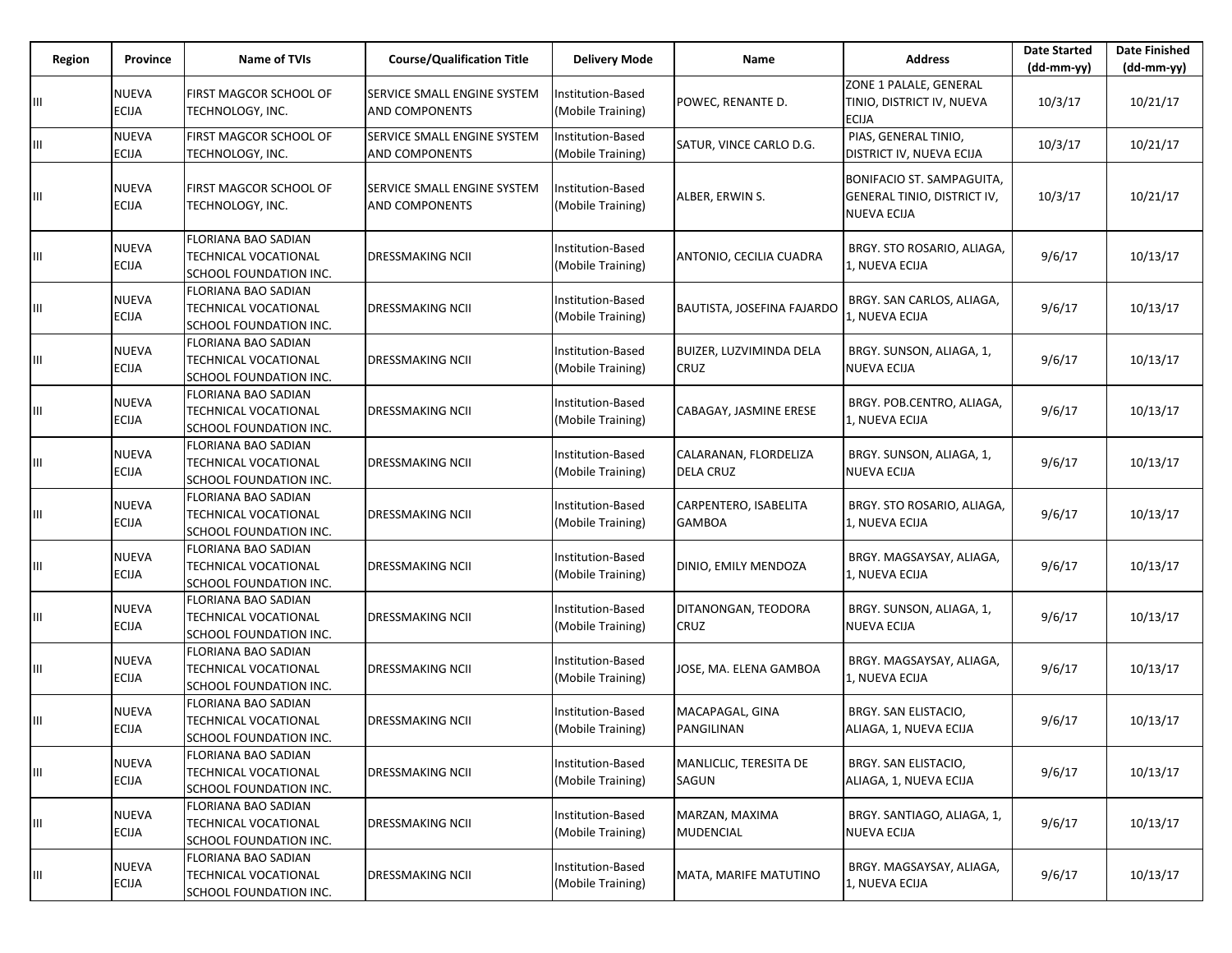| Region | Province                     | Name of TVIs                                                                 | <b>Course/Qualification Title</b>         | <b>Delivery Mode</b>                   | Name                                   | <b>Address</b>                                 | <b>Date Started</b><br>$(dd-mm-vv)$ | <b>Date Finished</b><br>$(dd-mm-yy)$ |
|--------|------------------------------|------------------------------------------------------------------------------|-------------------------------------------|----------------------------------------|----------------------------------------|------------------------------------------------|-------------------------------------|--------------------------------------|
|        | <b>NUEVA</b><br><b>ECIJA</b> | FLORIANA BAO SADIAN<br>TECHNICAL VOCATIONAL<br>SCHOOL FOUNDATION INC.        | DRESSMAKING NCII                          | Institution-Based<br>(Mobile Training) | MENDOZA, LOLITA MATA                   | BRGY. MAGSAYSAY, ALIAGA,<br>1, NUEVA ECIJA     | 9/6/17                              | 10/13/17                             |
| Щ      | <b>NUEVA</b><br><b>ECIJA</b> | FLORIANA BAO SADIAN<br>TECHNICAL VOCATIONAL<br>SCHOOL FOUNDATION INC.        | DRESSMAKING NCII                          | Institution-Based<br>(Mobile Training) | MENDOZA, FELICISIMA<br><b>CALDERON</b> | BRGY. MAGSAYSAY, ALIAGA,<br>L, NUEVA ECIJA     | 9/6/17                              | 10/13/17                             |
| Ш      | <b>NUEVA</b><br><b>ECIJA</b> | FLORIANA BAO SADIAN<br>TECHNICAL VOCATIONAL<br>SCHOOL FOUNDATION INC.        | DRESSMAKING NCII                          | Institution-Based<br>(Mobile Training) | MONGADO, NERISSA<br><b>MACALINAO</b>   | BRGY. SAN ELISTACIO,<br>ALIAGA, 1, NUEVA ECIJA | 9/6/17                              | 10/13/17                             |
| Ш      | <b>NUEVA</b><br><b>ECIJA</b> | FLORIANA BAO SADIAN<br>TECHNICAL VOCATIONAL<br>SCHOOL FOUNDATION INC.        | DRESSMAKING NCII                          | Institution-Based<br>(Mobile Training) | NIDEA, EDNA CABAGAY                    | BRGY. CENTRO, ALIAGA, 1,<br>NUEVA ECIJA        | 9/6/17                              | 10/13/17                             |
| Ш      | <b>NUEVA</b><br><b>ECIJA</b> | <b>FLORIANA BAO SADIAN</b><br>TECHNICAL VOCATIONAL<br>SCHOOL FOUNDATION INC. | <b>DRESSMAKING NCII</b>                   | Institution-Based<br>(Mobile Training) | OLASCA, GENALYN DURAN                  | BRGY. STO ROSARIO, ALIAGA,<br>1, NUEVA ECIJA   | 9/6/17                              | 10/13/17                             |
| Ш      | <b>NUEVA</b><br><b>ECIJA</b> | FLORIANA BAO SADIAN<br>TECHNICAL VOCATIONAL<br>SCHOOL FOUNDATION INC.        | DRESSMAKING NCII                          | Institution-Based<br>(Mobile Training) | PAGALING, OFELIA DELA CRUZ             | BRGY. STO ROSARIO, ALIAGA,<br>L, NUEVA ECIJA   | 9/6/17                              | 10/13/17                             |
| Ш      | <b>NUEVA</b><br><b>ECIJA</b> | <b>FLORIANA BAO SADIAN</b><br>TECHNICAL VOCATIONAL<br>SCHOOL FOUNDATION INC. | DRESSMAKING NCII                          | Institution-Based<br>(Mobile Training) | PASCUAL, LAILANIE GAYA                 | BRGY.SAN ELASTACIO,<br>ALIAGA, 1, NUEVA ECIJA  | 9/6/17                              | 10/13/17                             |
| Ш      | <b>NUEVA</b><br><b>ECIJA</b> | FLORIANA BAO SADIAN<br>TECHNICAL VOCATIONAL<br>SCHOOL FOUNDATION INC.        | DRESSMAKING NCII                          | Institution-Based<br>Mobile Training)  | PEÑAFLORIDA, PRECY TASANI              | BRGY. WEST 4, ALIAGA, 1,<br>NUEVA ECIJA        | 9/6/17                              | 10/13/17                             |
| Ш      | <b>NUEVA</b><br><b>ECIJA</b> | FLORIANA BAO SADIAN<br>TECHNICAL VOCATIONAL<br>SCHOOL FOUNDATION INC.        | <b>DRESSMAKING NCII</b>                   | Institution-Based<br>(Mobile Training) | RAMOS, CARLY SIMPLINA                  | BRGY. SAN ELISTACIO,<br>ALIAGA, 1, NUEVA ECIJA | 9/6/17                              | 10/13/17                             |
| Ш      | <b>NUEVA</b><br><b>ECIJA</b> | FLORIANA BAO SADIAN<br>TECHNICAL VOCATIONAL<br>SCHOOL FOUNDATION INC.        | DRESSMAKING NCII                          | Institution-Based<br>(Mobile Training) | SIMON, MARY ANN RAMOS                  | BRGY. SUNSON, ALIAGA, 1,<br><b>NUEVA ECIJA</b> | 9/6/17                              | 10/13/17                             |
| Ш      | <b>NUEVA</b><br><b>ECIJA</b> | FLORIANA BAO SADIAN<br>TECHNICAL VOCATIONAL<br>SCHOOL FOUNDATION INC.        | <b>DRESSMAKING NCII</b>                   | Institution-Based<br>(Mobile Training) | SUAREZ, ROSALINDA DASIG                | BRGY. SANTIAGO, ALIAGA, 1,<br>NUEVA ECIJA      | 9/6/17                              | 10/13/17                             |
| Ш      | <b>NUEVA</b><br><b>ECIJA</b> | FLORIANA BAO SADIAN<br>TECHNICAL VOCATIONAL<br>SCHOOL FOUNDATION INC.        | DRESSMAKING NCII                          | Institution-Based<br>(Mobile Training) | <b>VILLACORTE, LALAINE ALORA</b>       | BRGY. SAN CARLOS, ALIAGA,<br>1, NUEVA ECIJA    | 9/6/17                              | 10/13/17                             |
| Ш      | <b>NUEVA</b><br><b>ECIJA</b> | FLORIANA BAO SADIAN<br><b>TECHNICAL VOCATIONAL</b><br>SCHOOL FOUNDATION INC. | SHIELDED METAL ARC WELDING<br>(SMAW) NC I | nstitution-Based<br>(Mobile Training)  | MACALINAO, ELIEZER P                   | SAN JOSE, LICAB, I, NUEVA<br><b>ECIJA</b>      | 9/14/17                             | 10/25/17                             |
| Ш      | NUEVA<br><b>ECIJA</b>        | FLORIANA BAO SADIAN<br>TECHNICAL VOCATIONAL<br>SCHOOL FOUNDATION INC.        | SHIELDED METAL ARC WELDING<br>(SMAW) NC I | nstitution-Based<br>(Mobile Training)  | MACALINAO, AVELINO M                   | SAN JOSE, LICAB, I, NUEVA<br><b>ECIJA</b>      | 9/14/17                             | 10/25/17                             |
| Ш      | <b>NUEVA</b><br><b>ECIJA</b> | <b>FLORIANA BAO SADIAN</b><br>TECHNICAL VOCATIONAL<br>SCHOOL FOUNDATION INC. | SHIELDED METAL ARC WELDING<br>(SMAW) NC I | Institution-Based<br>(Mobile Training) | ORTIZ, DENNIS A                        | SAN JOSE, LICAB, I, NUEVA<br><b>ECIJA</b>      | 9/14/17                             | 10/25/17                             |
| Ш      | <b>NUEVA</b><br><b>ECIJA</b> | FLORIANA BAO SADIAN<br>TECHNICAL VOCATIONAL<br>SCHOOL FOUNDATION INC.        | SHIELDED METAL ARC WELDING<br>(SMAW) NC I | nstitution-Based<br>(Mobile Training)  | PADRONES, JAYSON O                     | SAN JOSE, LICAB, I, NUEVA<br><b>ECIJA</b>      | 9/14/17                             | 10/25/17                             |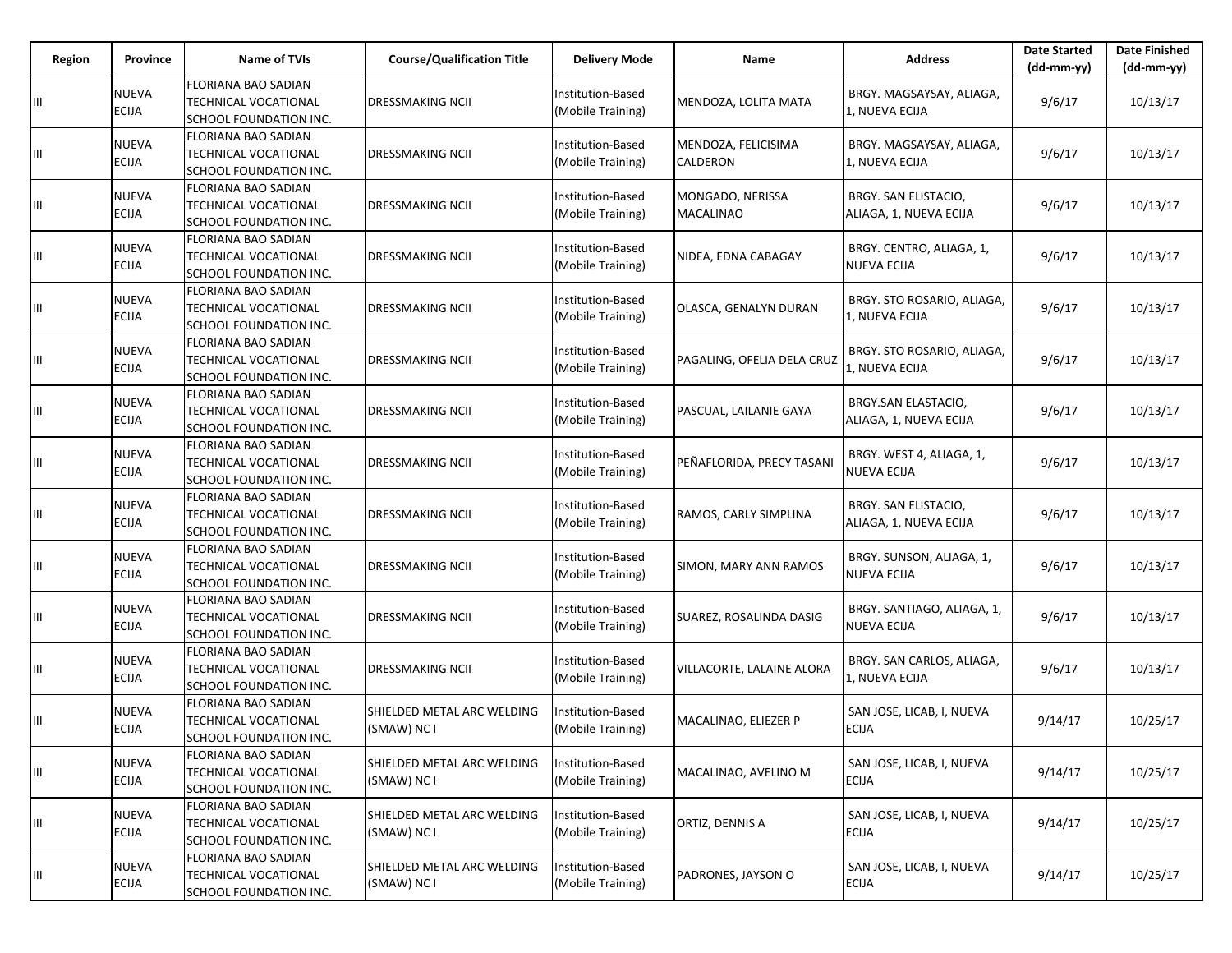| Region | <b>Province</b>              | <b>Name of TVIs</b>                                                          | <b>Course/Qualification Title</b>         | <b>Delivery Mode</b>                   | Name                           | <b>Address</b>                            | <b>Date Started</b><br>$(dd-mm-yy)$ | <b>Date Finished</b><br>(dd-mm-yy) |
|--------|------------------------------|------------------------------------------------------------------------------|-------------------------------------------|----------------------------------------|--------------------------------|-------------------------------------------|-------------------------------------|------------------------------------|
|        | <b>NUEVA</b><br><b>ECIJA</b> | <b>FLORIANA BAO SADIAN</b><br>TECHNICAL VOCATIONAL<br>SCHOOL FOUNDATION INC. | SHIELDED METAL ARC WELDING<br>(SMAW) NC I | Institution-Based<br>(Mobile Training) | LAYOG JR., FRANCISCO Y         | SAN JOSE, LICAB, I, NUEVA<br><b>ECIJA</b> | 9/14/17                             | 10/25/17                           |
| Ш      | <b>NUEVA</b><br><b>ECIJA</b> | <b>FLORIANA BAO SADIAN</b><br>TECHNICAL VOCATIONAL<br>SCHOOL FOUNDATION INC. | SHIELDED METAL ARC WELDING<br>(SMAW) NC I | nstitution-Based<br>(Mobile Training)  | IGNACIO, CHRISTOPHER P         | SAN JOSE, LICAB, I, NUEVA<br><b>ECIJA</b> | 9/14/17                             | 10/25/17                           |
| Ш      | <b>NUEVA</b><br><b>ECIJA</b> | FLORIANA BAO SADIAN<br><b>TECHNICAL VOCATIONAL</b><br>SCHOOL FOUNDATION INC. | SHIELDED METAL ARC WELDING<br>(SMAW) NC I | Institution-Based<br>(Mobile Training) | PASCUA, ANTONIO S              | SAN JOSE, LICAB, I, NUEVA<br><b>ECIJA</b> | 9/14/17                             | 10/25/17                           |
| Ш      | <b>NUEVA</b><br><b>ECIJA</b> | FLORIANA BAO SADIAN<br>TECHNICAL VOCATIONAL<br>SCHOOL FOUNDATION INC.        | SHIELDED METAL ARC WELDING<br>(SMAW) NC I | nstitution-Based<br>(Mobile Training)  | <b>GELILIO, EUGENIO P</b>      | SAN JOSE, LICAB, I, NUEVA<br>ECIJA        | 9/14/17                             | 10/25/17                           |
| Ш      | <b>NUEVA</b><br><b>ECIJA</b> | FLORIANA BAO SADIAN<br>TECHNICAL VOCATIONAL<br>SCHOOL FOUNDATION INC.        | SHIELDED METAL ARC WELDING<br>(SMAW) NC I | nstitution-Based<br>(Mobile Training)  | <b>BUMANLAG, JOHN PAUL T</b>   | SAN JOSE, LICAB, I, NUEVA<br>ECIJA        | 9/14/17                             | 10/25/17                           |
| Ш      | <b>NUEVA</b><br><b>ECIJA</b> | FLORIANA BAO SADIAN<br>TECHNICAL VOCATIONAL<br>SCHOOL FOUNDATION INC.        | SHIELDED METAL ARC WELDING<br>(SMAW) NC I | nstitution-Based<br>(Mobile Training)  | <b>GELILIO JR., ROBERTO V</b>  | SAN JOSE, LICAB, I, NUEVA<br>ECIJA        | 9/14/17                             | 10/25/17                           |
| Ш      | <b>NUEVA</b><br><b>ECIJA</b> | FLORIANA BAO SADIAN<br>TECHNICAL VOCATIONAL<br>SCHOOL FOUNDATION INC.        | SHIELDED METAL ARC WELDING<br>(SMAW) NC I | Institution-Based<br>(Mobile Training) | <b>TEODORO, MARK ANTHONY S</b> | SAN JOSE, LICAB, I, NUEVA<br><b>ECIJA</b> | 9/14/17                             | 10/25/17                           |
| Ш      | <b>NUEVA</b><br><b>ECIJA</b> | <b>FLORIANA BAO SADIAN</b><br>TECHNICAL VOCATIONAL<br>SCHOOL FOUNDATION INC. | SHIELDED METAL ARC WELDING<br>(SMAW) NC I | nstitution-Based<br>(Mobile Training)  | GALOPE, MARCKO NICKO G         | SAN JOSE, LICAB, I, NUEVA<br><b>ECIJA</b> | 9/14/17                             | 10/25/17                           |
| Ш      | <b>NUEVA</b><br><b>ECIJA</b> | FLORIANA BAO SADIAN<br>TECHNICAL VOCATIONAL<br>SCHOOL FOUNDATION INC.        | SHIELDED METAL ARC WELDING<br>(SMAW) NC I | nstitution-Based<br>(Mobile Training)  | SALVADOR, JUVIELYN M           | SAN JOSE, LICAB, I, NUEVA<br>ECIJA        | 9/14/17                             | 10/25/17                           |
| Ш      | <b>NUEVA</b><br><b>ECIJA</b> | FLORIANA BAO SADIAN<br>TECHNICAL VOCATIONAL<br>SCHOOL FOUNDATION INC.        | SHIELDED METAL ARC WELDING<br>(SMAW) NC I | nstitution-Based<br>(Mobile Training)  | SORIANO, EDGARDO M             | SAN JOSE, LICAB, I, NUEVA<br><b>ECIJA</b> | 9/14/17                             | 10/25/17                           |
| Ш      | <b>NUEVA</b><br><b>ECIJA</b> | FLORIANA BAO SADIAN<br>TECHNICAL VOCATIONAL<br>SCHOOL FOUNDATION INC.        | SHIELDED METAL ARC WELDING<br>(SMAW) NC I | Institution-Based<br>(Mobile Training) | GROSPE, CHRISTIAN C            | SAN JOSE, LICAB, I, NUEVA<br><b>ECIJA</b> | 9/14/17                             | 10/25/17                           |
| Ш      | <b>NUEVA</b><br><b>ECIJA</b> | FLORIANA BAO SADIAN<br>TECHNICAL VOCATIONAL<br>SCHOOL FOUNDATION INC.        | SHIELDED METAL ARC WELDING<br>(SMAW) NC I | nstitution-Based<br>(Mobile Training)  | <b>GROSPE, RYAN R</b>          | SAN JOSE, LICAB, I, NUEVA<br><b>ECIJA</b> | 9/14/17                             | 10/25/17                           |
| Ш      | <b>NUEVA</b><br><b>ECIJA</b> | FLORIANA BAO SADIAN<br>TECHNICAL VOCATIONAL<br>SCHOOL FOUNDATION INC.        | SHIELDED METAL ARC WELDING<br>(SMAW) NC I | nstitution-Based<br>(Mobile Training)  | OBESA, BERNARD G               | SAN JOSE, LICAB, I, NUEVA<br><b>ECIJA</b> | 9/14/17                             | 10/25/17                           |
| Ш      | <b>NUEVA</b><br><b>ECIJA</b> | FLORIANA BAO SADIAN<br>TECHNICAL VOCATIONAL<br>SCHOOL FOUNDATION INC.        | SHIELDED METAL ARC WELDING<br>(SMAW) NC I | nstitution-Based<br>(Mobile Training)  | <b>GELILIO, JONATHAN L</b>     | SAN JOSE, LICAB, I, NUEVA<br><b>ECIJA</b> | 9/14/17                             | 10/25/17                           |
| Ш      | <b>NUEVA</b><br><b>ECIJA</b> | FLORIANA BAO SADIAN<br>TECHNICAL VOCATIONAL<br>SCHOOL FOUNDATION INC.        | SHIELDED METAL ARC WELDING<br>(SMAW) NC I | Institution-Based<br>(Mobile Training) | ARCEO III, DOMINADOR L         | SAN JOSE, LICAB, I, NUEVA<br><b>ECIJA</b> | 9/14/17                             | 10/25/17                           |
| Ш      | <b>NUEVA</b><br><b>ECIJA</b> | FLORIANA BAO SADIAN<br>TECHNICAL VOCATIONAL<br>SCHOOL FOUNDATION INC.        | SHIELDED METAL ARC WELDING<br>(SMAW) NC I | nstitution-Based<br>(Mobile Training)  | TORRES, MARIO D                | SAN JOSE, LICAB, I, NUEVA<br><b>ECIJA</b> | 9/14/17                             | 10/25/17                           |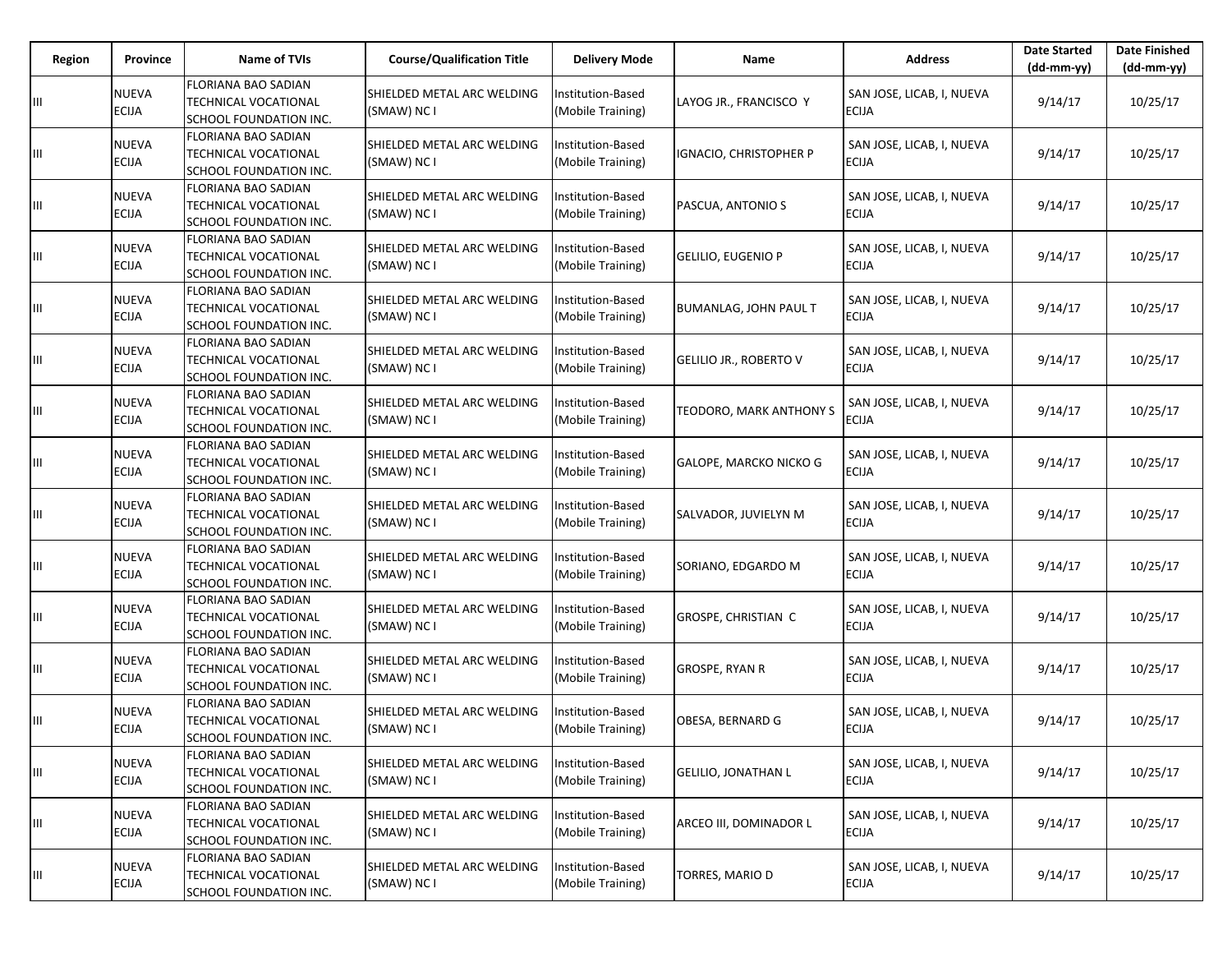| Region | Province                     | <b>Name of TVIs</b>                                                          | <b>Course/Qualification Title</b>         | <b>Delivery Mode</b>                   | Name                                   | <b>Address</b>                                 | <b>Date Started</b><br>$(dd-mm-yy)$ | <b>Date Finished</b><br>$(dd-mm-vv)$ |
|--------|------------------------------|------------------------------------------------------------------------------|-------------------------------------------|----------------------------------------|----------------------------------------|------------------------------------------------|-------------------------------------|--------------------------------------|
|        | <b>NUEVA</b><br><b>ECIJA</b> | <b>FLORIANA BAO SADIAN</b><br>TECHNICAL VOCATIONAL<br>SCHOOL FOUNDATION INC. | SHIELDED METAL ARC WELDING<br>(SMAW) NC I | Institution-Based<br>(Mobile Training) | <b>GELILIO, CHRISTOPHER C</b>          | SAN JOSE, LICAB, I, NUEVA<br><b>ECIJA</b>      | 9/14/17                             | 10/25/17                             |
| Ш      | <b>NUEVA</b><br><b>ECIJA</b> | FLORIANA BAO SADIAN<br>TECHNICAL VOCATIONAL<br>SCHOOL FOUNDATION INC.        | SHIELDED METAL ARC WELDING<br>(SMAW) NC I | nstitution-Based<br>(Mobile Training)  | BAYLE, RYAN Q                          | SAN JOSE, LICAB, I, NUEVA<br><b>ECIJA</b>      | 9/14/17                             | 10/25/17                             |
| Ш      | <b>NUEVA</b><br><b>ECIJA</b> | FLORIANA BAO SADIAN<br>TECHNICAL VOCATIONAL<br>SCHOOL FOUNDATION INC.        | SHIELDED METAL ARC WELDING<br>(SMAW) NC I | Institution-Based<br>(Mobile Training) | CONCEPCION, SEDFREY DG                 | SAN JOSE, LICAB, I, NUEVA<br><b>ECIJA</b>      | 9/14/17                             | 10/25/17                             |
| Ш      | <b>NUEVA</b><br><b>ECIJA</b> | FLORIANA BAO SADIAN<br>TECHNICAL VOCATIONAL<br>SCHOOL FOUNDATION INC.        | SHIELDED METAL ARC WELDING<br>(SMAW) NC I | nstitution-Based<br>(Mobile Training)  | RUIZ, EDGADO L                         | SAN JOSE, LICAB, I, NUEVA<br><b>ECIJA</b>      | 9/14/17                             | 10/25/17                             |
| Ш      | <b>NUEVA</b><br><b>ECIJA</b> | FLORIANA BAO SADIAN<br>TECHNICAL VOCATIONAL<br>SCHOOL FOUNDATION INC.        | SHIELDED METAL ARC WELDING<br>(SMAW) NC I | Institution-Based<br>(Mobile Training) | RUIZ, CHENIE A                         | SAN JOSE, LICAB, I, NUEVA<br>ECIJA             | 9/14/17                             | 10/25/17                             |
| Ш      | <b>NUEVA</b><br><b>ECIJA</b> | FLORIANA BAO SADIAN<br>TECHNICAL VOCATIONAL<br>SCHOOL FOUNDATION INC.        | SHIELDED METAL ARC WELDING<br>(SMAW) NC I | nstitution-Based<br>(Mobile Training)  | MAGBITANG JR, MARIO<br><b>PAGBILAO</b> | BRGY.PACAC, GUIMBA, 2,<br>NUEVA ECIJA          | 9/14/17                             | 10/25/17                             |
| Ш      | <b>NUEVA</b><br><b>ECIJA</b> | FLORIANA BAO SADIAN<br>TECHNICAL VOCATIONAL<br>SCHOOL FOUNDATION INC.        | SHIELDED METAL ARC WELDING<br>(SMAW) NC I | Institution-Based<br>(Mobile Training) | BERNABE, JOMAR FLOREZ                  | BRGY. PACAC, GUIMBA, 2,<br>NUEVA ECIJA         | 9/14/17                             | 10/25/17                             |
| Ш      | <b>NUEVA</b><br><b>ECIJA</b> | FLORIANA BAO SADIAN<br>TECHNICAL VOCATIONAL<br>SCHOOL FOUNDATION INC.        | SHIELDED METAL ARC WELDING<br>(SMAW) NC I | nstitution-Based<br>(Mobile Training)  | <b>BUMAGAT, JOSELITO ESTEBAN</b>       | BRGY.NARRA 2, GUIMBA, 2,<br><b>NUEVA ECIJA</b> | 9/14/17                             | 10/25/17                             |
| Ш      | <b>NUEVA</b><br><b>ECIJA</b> | FLORIANA BAO SADIAN<br>TECHNICAL VOCATIONAL<br>SCHOOL FOUNDATION INC.        | SHIELDED METAL ARC WELDING<br>(SMAW) NC I | nstitution-Based<br>(Mobile Training)  | JOAQUIN, VICTORIO CONDE                | BRGY.PACAC, GUIMBA, 2,<br>NUEVA ECIJA          | 9/14/17                             | 10/25/17                             |
| Ш      | <b>NUEVA</b><br><b>ECIJA</b> | FLORIANA BAO SADIAN<br>TECHNICAL VOCATIONAL<br>SCHOOL FOUNDATION INC.        | SHIELDED METAL ARC WELDING<br>(SMAW) NC I | nstitution-Based<br>(Mobile Training)  | <b>BRIONES, ABRAHAM SANCIO</b>         | BRGY.NARVACANI, GUIMBA,<br>2, NUEVA ECIJA      | 9/14/17                             | 10/25/17                             |
| Ш      | <b>NUEVA</b><br><b>ECIJA</b> | FLORIANA BAO SADIAN<br>TECHNICAL VOCATIONAL<br>SCHOOL FOUNDATION INC.        | SHIELDED METAL ARC WELDING<br>(SMAW) NC I | Institution-Based<br>(Mobile Training) | TRINIDAD, RICO RATCHO                  | BRGY. PACAC, GUIMBA, 2,<br>NUEVA ECIJA         | 9/14/17                             | 10/25/17                             |
| Ш      | <b>NUEVA</b><br><b>ECIJA</b> | FLORIANA BAO SADIAN<br>TECHNICAL VOCATIONAL<br>SCHOOL FOUNDATION INC.        | SHIELDED METAL ARC WELDING<br>(SMAW) NC I | nstitution-Based<br>(Mobile Training)  | LAURIAN, M-JAY GAUDIA                  | BRGY. CASUNGSONG,<br>GUIMBA, 2, NUEVA ECIJA    | 9/14/17                             | 10/25/17                             |
| Ш      | <b>NUEVA</b><br><b>ECIJA</b> | FLORIANA BAO SADIAN<br>TECHNICAL VOCATIONAL<br>SCHOOL FOUNDATION INC.        | SHIELDED METAL ARC WELDING<br>(SMAW) NC I | nstitution-Based<br>(Mobile Training)  | SONZA, RENDEL PERALTA                  | BRGY. NARVACAN, GUIMBA,<br>2, NUEVA ECIJA      | 9/14/17                             | 10/25/17                             |
| Ш      | <b>NUEVA</b><br><b>ECIJA</b> | FLORIANA BAO SADIAN<br>TECHNICAL VOCATIONAL<br>SCHOOL FOUNDATION INC.        | SHIELDED METAL ARC WELDING<br>(SMAW) NC I | nstitution-Based<br>(Mobile Training)  | SABANGAN, JOSHUA VISTAL                | BRGY. PACAC, GUIMBA, 2,<br><b>NUEVA ECIJA</b>  | 9/14/17                             | 10/25/17                             |
| Ш      | <b>NUEVA</b><br><b>ECIJA</b> | FLORIANA BAO SADIAN<br>TECHNICAL VOCATIONAL<br>SCHOOL FOUNDATION INC.        | SHIELDED METAL ARC WELDING<br>(SMAW) NC I | nstitution-Based<br>(Mobile Training)  | MINA, RAYMOND CARBONEL                 | BRGY.PACAC, GUIMBA, 2,<br><b>NUEVA ECIJA</b>   | 9/14/17                             | 10/25/17                             |
| Ш      | <b>NUEVA</b><br><b>ECIJA</b> | FLORIANA BAO SADIAN<br>TECHNICAL VOCATIONAL<br>SCHOOL FOUNDATION INC.        | SHIELDED METAL ARC WELDING<br>(SMAW) NC I | nstitution-Based<br>(Mobile Training)  | SABANGAN, MARVIN<br><b>MACARANAS</b>   | BRGY.PACAC, GUIMBA, 2,<br><b>NUEVA ECIJA</b>   | 9/14/17                             | 10/25/17                             |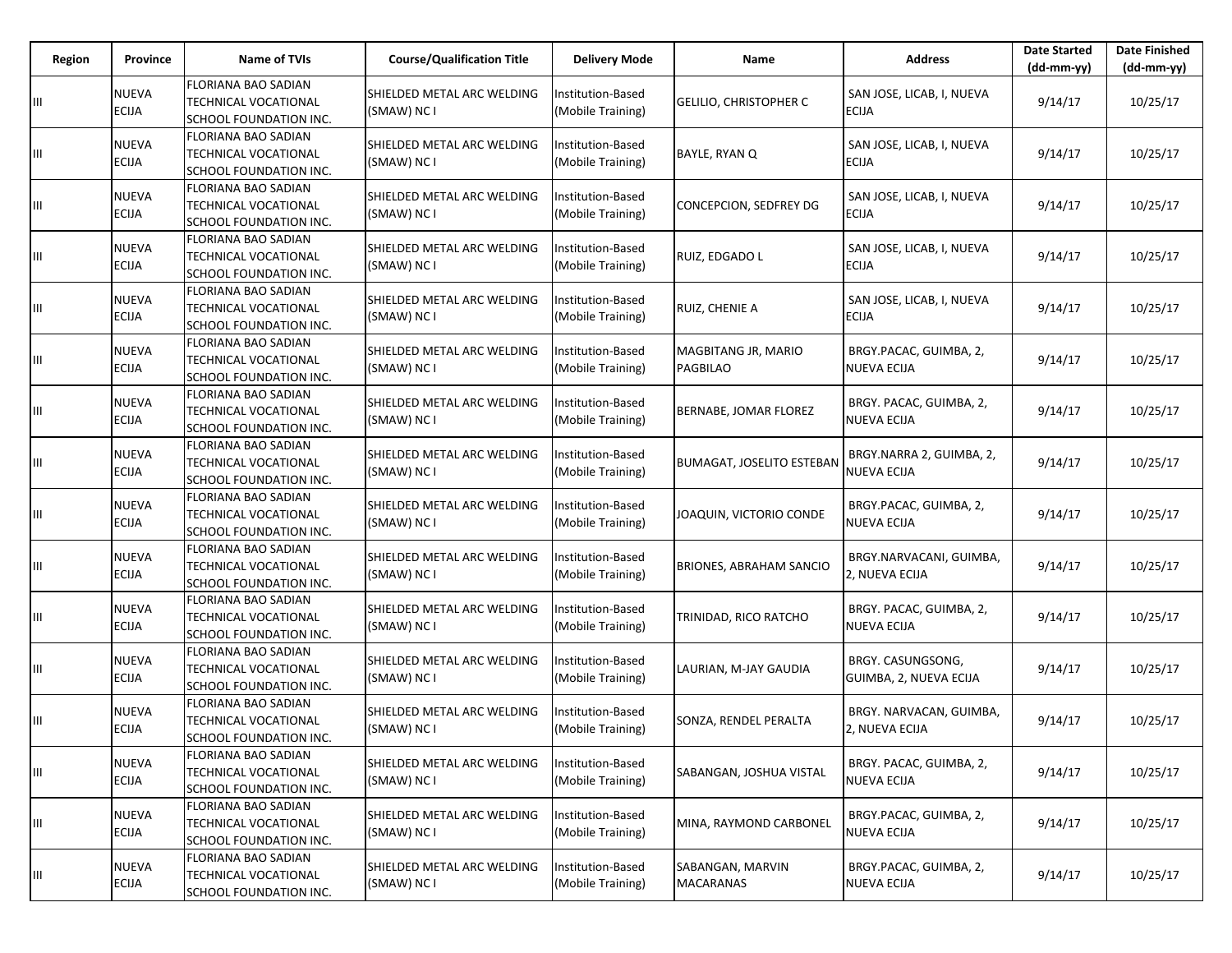| Region | <b>Province</b>              | <b>Name of TVIs</b>                                                                 | <b>Course/Qualification Title</b>         | <b>Delivery Mode</b>                          | Name                                      | <b>Address</b>                                | <b>Date Started</b><br>$(dd-mm-yy)$ | <b>Date Finished</b><br>(dd-mm-yy) |
|--------|------------------------------|-------------------------------------------------------------------------------------|-------------------------------------------|-----------------------------------------------|-------------------------------------------|-----------------------------------------------|-------------------------------------|------------------------------------|
|        | <b>NUEVA</b><br><b>ECIJA</b> | FLORIANA BAO SADIAN<br>TECHNICAL VOCATIONAL<br>SCHOOL FOUNDATION INC.               | SHIELDED METAL ARC WELDING<br>(SMAW) NC I | Institution-Based<br>(Mobile Training)        | MINA, HERMOGENES<br>PAGALING              | BRGY. PACAC, GUIMBA, 2,<br>NUEVA ECIJA        | 9/14/17                             | 10/25/17                           |
| Ш      | <b>NUEVA</b><br><b>ECIJA</b> | FLORIANA BAO SADIAN<br>TECHNICAL VOCATIONAL<br>SCHOOL FOUNDATION INC.               | SHIELDED METAL ARC WELDING<br>(SMAW) NC I | Institution-Based<br>(Mobile Training)        | GABRES, JEROME CALINA                     | BRGY. LENNEC, GUIMBA, 2,<br>NUEVA ECIJA       | 9/14/17                             | 10/25/17                           |
| Ш      | <b>NUEVA</b><br><b>ECIJA</b> | <b>FLORIANA BAO SADIAN</b><br><b>TECHNICAL VOCATIONAL</b><br>SCHOOL FOUNDATION INC. | SHIELDED METAL ARC WELDING<br>(SMAW) NC I | Institution-Based<br>(Mobile Training)        | VALDEZ, CALIXTO MINA                      | BRGY.PACAC, GUIMBA, 2,<br><b>NUEVA ECIJA</b>  | 9/14/17                             | 10/25/17                           |
| Ш      | <b>NUEVA</b><br><b>ECIJA</b> | FLORIANA BAO SADIAN<br>TECHNICAL VOCATIONAL<br>SCHOOL FOUNDATION INC.               | SHIELDED METAL ARC WELDING<br>(SMAW) NC I | Institution-Based<br>(Mobile Training)        | MACARAEG, ALLAN FELIPE                    | BRGY.PACAC, GUIMBA, 2,<br>NUEVA ECIJA         | 9/14/17                             | 10/25/17                           |
| Ш      | <b>NUEVA</b><br><b>ECIJA</b> | FLORIANA BAO SADIAN<br>TECHNICAL VOCATIONAL<br>SCHOOL FOUNDATION INC.               | SHIELDED METAL ARC WELDING<br>(SMAW) NC I | Institution-Based<br>(Mobile Training)        | COMBE, DARYL DELA CRUZ                    | BRGY.PACAC, GUIMBA, 2,<br><b>NUEVA ECIJA</b>  | 9/14/17                             | 10/25/17                           |
| Ш      | <b>NUEVA</b><br><b>ECIJA</b> | FLORIANA BAO SADIAN<br>TECHNICAL VOCATIONAL<br>SCHOOL FOUNDATION INC.               | SHIELDED METAL ARC WELDING<br>(SMAW) NC I | <b>Institution-Based</b><br>(Mobile Training) | GABRES, JESSIE IBURAN                     | BRGY. LENNEC, GUIMBA, 2,<br>NUEVA ECIJA       | 9/14/17                             | 10/25/17                           |
| Ш      | <b>NUEVA</b><br><b>ECIJA</b> | FLORIANA BAO SADIAN<br>TECHNICAL VOCATIONAL<br>SCHOOL FOUNDATION INC.               | SHIELDED METAL ARC WELDING<br>(SMAW) NC I | <b>Institution-Based</b><br>(Mobile Training) | PALMA, MERVIN JADE MINA                   | BRGY. PACAC, GUIMBA, 2,<br>NUEVA ECIJA        | 9/14/17                             | 10/25/17                           |
| Ш      | <b>NUEVA</b><br><b>ECIJA</b> | <b>FLORIANA BAO SADIAN</b><br>TECHNICAL VOCATIONAL<br>SCHOOL FOUNDATION INC.        | SHIELDED METAL ARC WELDING<br>(SMAW) NC I | Institution-Based<br>(Mobile Training)        | TOLEDO, JESUS ORDOÑEZ                     | BRGY. PACAC, GUIMBA, 2,<br>NUEVA ECIJA        | 9/14/17                             | 10/25/17                           |
| Ш      | <b>NUEVA</b><br><b>ECIJA</b> | FLORIANA BAO SADIAN<br>TECHNICAL VOCATIONAL<br>SCHOOL FOUNDATION INC.               | SHIELDED METAL ARC WELDING<br>(SMAW) NC I | Institution-Based<br>(Mobile Training)        | CENTRO, PAUL GEORGE<br><b>MARIANO</b>     | BRGY.PACAC, GUIMBA, 2,<br>NUEVA ECIJA         | 9/14/17                             | 10/25/17                           |
| Ш      | <b>NUEVA</b><br><b>ECIJA</b> | FLORIANA BAO SADIAN<br>TECHNICAL VOCATIONAL<br>SCHOOL FOUNDATION INC.               | SHIELDED METAL ARC WELDING<br>(SMAW) NC I | Institution-Based<br>(Mobile Training)        | MINA, NOMER SEBASTIAN                     | BRGY.PACAC, GUIMBA, 2,<br>NUEVA ECIJA         | 9/14/17                             | 10/25/17                           |
| Ш      | <b>NUEVA</b><br><b>ECIJA</b> | FLORIANA BAO SADIAN<br>TECHNICAL VOCATIONAL<br>SCHOOL FOUNDATION INC.               | SHIELDED METAL ARC WELDING<br>(SMAW) NC I | Institution-Based<br>(Mobile Training)        | PARAISO, RODOLFO BILOG                    | BRGY. PACAC, GUIMBA, 2,<br>NUEVA ECIJA        | 9/14/17                             | 10/25/17                           |
| Ш      | <b>NUEVA</b><br><b>ECIJA</b> | FLORIANA BAO SADIAN<br>TECHNICAL VOCATIONAL<br>SCHOOL FOUNDATION INC.               | SHIELDED METAL ARC WELDING<br>(SMAW) NC I | Institution-Based<br>(Mobile Training)        | PAGATPATAN, MARVIN<br><b>DELOS SANTOS</b> | BRGY.PACAC, GUIMBA, 2,<br>NUEVA ECIJA         | 9/14/17                             | 10/25/17                           |
| Ш      | <b>NUEVA</b><br><b>ECIJA</b> | FLORIANA BAO SADIAN<br><b>TECHNICAL VOCATIONAL</b><br>SCHOOL FOUNDATION INC.        | SHIELDED METAL ARC WELDING<br>(SMAW) NC I | Institution-Based<br>(Mobile Training)        | CASAMAYOR, ROMAR<br>FERNANDEZ             | BRGY. PACAC, GUIMBA, 2,<br><b>NUEVA ECIJA</b> | 9/14/17                             | 10/25/17                           |
| Ш      | <b>NUEVA</b><br><b>ECIJA</b> | FLORIANA BAO SADIAN<br>TECHNICAL VOCATIONAL<br>SCHOOL FOUNDATION INC.               | SHIELDED METAL ARC WELDING<br>(SMAW) NC I | Institution-Based<br>(Mobile Training)        | AMBROCIO, RAMIL CUSTODIO                  | BRGY.PACAC, GUIMBA, 2,<br><b>NUEVA ECIJA</b>  | 9/14/17                             | 10/25/17                           |
| Ш.     | <b>NUEVA</b><br><b>ECIJA</b> | <b>GAPAN COMPUTER &amp;</b><br>TECHNICAL INSTITUTE, INC                             | INDUSTRIAL ELECTRONICS                    | Community-Based<br>Training                   | ADSUARA, JOANA BUNAG                      | PUROK 4 BACAYAO, GUIMBA,<br>, NUEVA ECIJA     | 9/21/17                             | 10/13/17                           |
| Ш      | <b>NUEVA</b><br><b>ECIJA</b> | <b>GAPAN COMPUTER &amp;</b><br>TECHNICAL INSTITUTE, INC                             | INDUSTRIAL ELECTRONICS                    | Community-Based<br>Training                   | AQUINO, RUDY SALVADOR                     | BACAYAO, GUIMBA, I, NUEVA<br><b>ECIJA</b>     | 9/21/17                             | 10/13/17                           |
| Ш      | <b>NUEVA</b><br><b>ECIJA</b> | <b>GAPAN COMPUTER &amp;</b><br>TECHNICAL INSTITUTE, INC                             | INDUSTRIAL ELECTRONICS                    | Community-Based<br>Training                   | BAGUIO, JOSHUA GOMEZ                      | STA. VERONICA, GUIMBA, I,<br>NUEVA ECIJA      | 9/21/17                             | 10/13/17                           |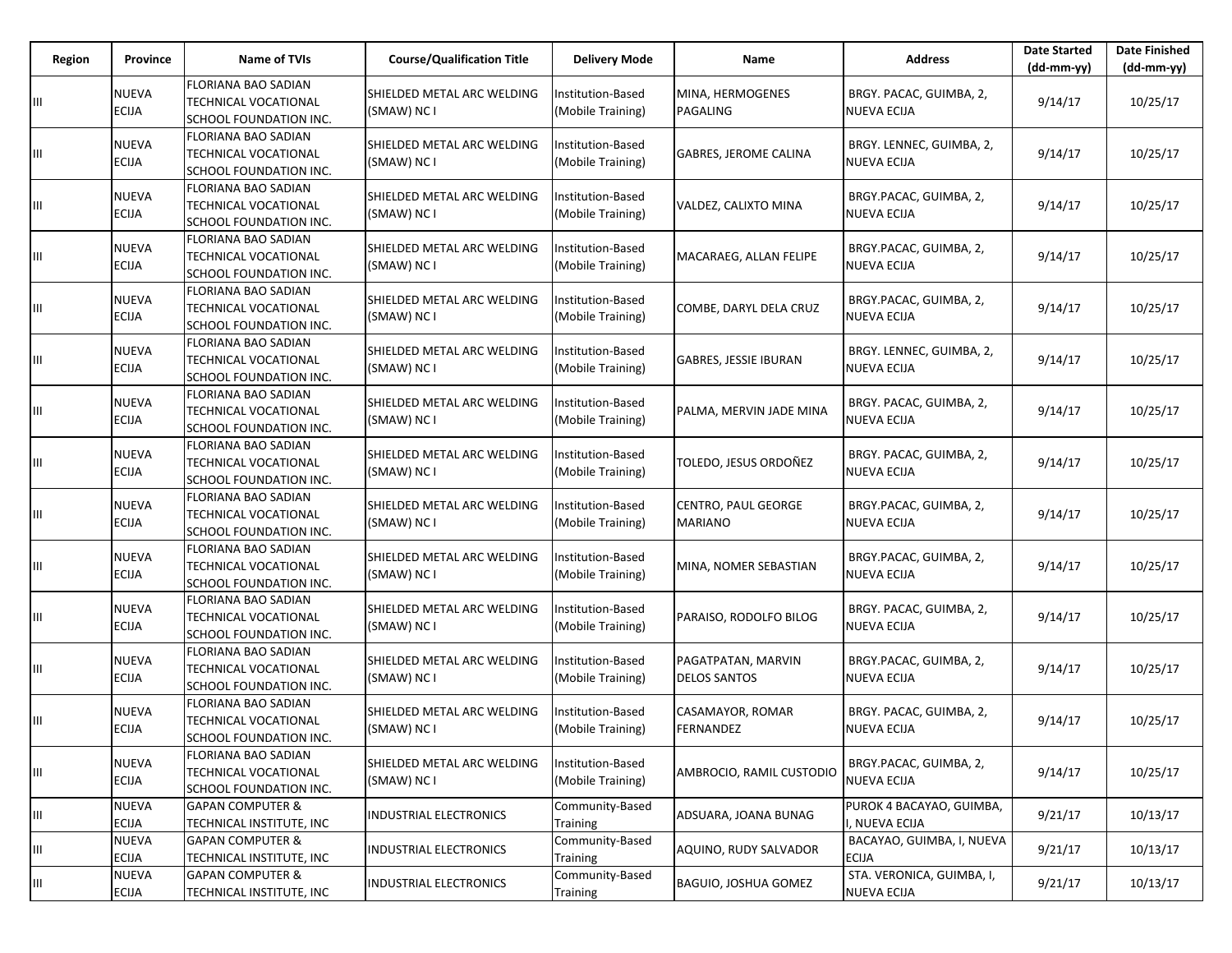| <b>Region</b> | Province                     | <b>Name of TVIs</b>                                      | <b>Course/Qualification Title</b> | <b>Delivery Mode</b>        | Name                                            | <b>Address</b>                                    | <b>Date Started</b><br>$(dd-mm-yy)$ | <b>Date Finished</b><br>$(dd-mm-yy)$ |
|---------------|------------------------------|----------------------------------------------------------|-----------------------------------|-----------------------------|-------------------------------------------------|---------------------------------------------------|-------------------------------------|--------------------------------------|
| Ш             | <b>NUEVA</b><br><b>ECIJA</b> | <b>GAPAN COMPUTER &amp;</b><br>TECHNICAL INSTITUTE, INC  | INDUSTRIAL ELECTRONICS            | Community-Based<br>Training | BALANDANG, MARY JANE<br><b>MAGTILAC</b>         | 31 STA. LUCIA, GUIMBA, I,<br><b>NUEVA ECIJA</b>   | 9/21/17                             | 10/13/17                             |
| Ш             | <b>NUEVA</b><br>ECIJA        | <b>GAPAN COMPUTER &amp;</b><br>TECHNICAL INSTITUTE, INC  | INDUSTRIAL ELECTRONICS            | Community-Based<br>Training | <b>BALANDANG, MARY JANE</b><br><b>DELA CRUZ</b> | STA. LUCIA, GUIMBA, I,<br><b>NUEVA ECIJA</b>      | 9/21/17                             | 10/13/17                             |
| Ш             | <b>NUEVA</b><br><b>ECIJA</b> | <b>GAPAN COMPUTER &amp;</b><br>TECHNICAL INSTITUTE, INC  | INDUSTRIAL ELECTRONICS            | Community-Based<br>Training | CRISTOBAL, RODELIO DE<br><b>BELEN</b>           | BACAYAO, GUIMBA, I, NUEVA<br><b>ECIJA</b>         | 9/21/17                             | 10/13/17                             |
| Ш             | <b>NUEVA</b><br><b>ECIJA</b> | <b>GAPAN COMPUTER &amp;</b><br>TECHNICAL INSTITUTE, INC  | <b>INDUSTRIAL ELECTRONICS</b>     | Community-Based<br>Training | DICHOSO, JOSEPHINE PEÑANC                       | 299 BACAYAO, GUIMBA, I,<br><b>NUEVA ECIJA</b>     | 9/21/17                             | 10/13/17                             |
| Ш             | <b>NUEVA</b><br><b>ECIJA</b> | <b>GAPAN COMPUTER &amp;</b><br>TECHNICAL INSTITUTE, INC  | <b>INDUSTRIAL ELECTRONICS</b>     | Community-Based<br>Training | DULAY, REYCAR GUTIERREZ                         | PUROK 5 STA. VERONICA,<br>GUIMBA, I, NUEVA ECIJA  | 9/21/17                             | 10/13/17                             |
| Ш             | <b>NUEVA</b><br>ECIJA        | <b>GAPAN COMPUTER &amp;</b><br>TECHNICAL INSTITUTE, INC  | NDUSTRIAL ELECTRONICS             | Community-Based<br>Training | FABROS, MARVIN DULLAS                           | BACAYAO, GUIMBA, I, NUEVA<br><b>ECIJA</b>         | 9/21/17                             | 10/13/17                             |
| Ш             | <b>NUEVA</b><br>ECIJA        | <b>GAPAN COMPUTER &amp;</b><br>TECHNICAL INSTITUTE, INC  | <b>INDUSTRIAL ELECTRONICS</b>     | Community-Based<br>Training | <b>GADIANO, RAYMARK MORILLO</b>                 | PUROK 1 LAMORITO,<br>GUIMBA, I, NUEVA ECIJA       | 9/21/17                             | 10/13/17                             |
| Ш             | <b>NUEVA</b><br><b>ECIJA</b> | <b>GAPAN COMPUTER &amp;</b><br>TECHNICAL INSTITUTE, INC  | INDUSTRIAL ELECTRONICS            | Community-Based<br>Training | MARZAN, JAYVEE MALLARI                          | PUROK 5 STA. VERONICA,<br>GUIMBA, I, NUEVA ECIJA  | 9/21/17                             | 10/13/17                             |
| Ш             | <b>NUEVA</b><br><b>ECIJA</b> | <b>GAPAN COMPUTER &amp;</b><br>TECHNICAL INSTITUTE, INC  | INDUSTRIAL ELECTRONICS            | Community-Based<br>Training | MASIGLAT, DAREN BAUTISTA                        | PUROK 3 LAMORITO,<br>GUIMBA, I, NUEVA ECIJA       | 9/21/17                             | 10/13/17                             |
| Ш             | <b>NUEVA</b><br>ECIJA        | <b>GAPAN COMPUTER &amp;</b><br>TECHNICAL INSTITUTE, INC  | INDUSTRIAL ELECTRONICS            | Community-Based<br>Training | MENDOZA, JOSHUA SANTIAGO                        | PUROK 5 STA. VERONICA,<br>GUIMBA, I, NUEVA ECIJA  | 9/21/17                             | 10/13/17                             |
| Ш             | <b>NUEVA</b><br><b>ECIJA</b> | <b>GAPAN COMPUTER &amp;</b><br>TECHNICAL INSTITUTE, INC  | INDUSTRIAL ELECTRONICS            | Community-Based<br>Training | PAGATPATAN, ELSON<br>LEONARDO                   | LAMORITO, GUIMBA, I,<br><b>NUEVA ECIJA</b>        | 9/21/17                             | 10/13/17                             |
| Ш             | <b>NUEVA</b><br><b>ECIJA</b> | <b>GAPAN COMPUTER &amp;</b><br>TECHNICAL INSTITUTE, INC  | <b>INDUSTRIAL ELECTRONICS</b>     | Community-Based<br>Training | RAMITERRE, ARIEL DOMINGO                        | PUROK 1 LAMORITO,<br>GUIMBA, I, NUEVA ECIJA       | 9/21/17                             | 10/13/17                             |
| Ш             | <b>NUEVA</b><br><b>ECIJA</b> | <b>GAPAN COMPUTER &amp;</b><br>TECHNICAL INSTITUTE, INC  | INDUSTRIAL ELECTRONICS            | Community-Based<br>Training | RUFINO, FREDERICK<br><b>CABIGTING</b>           | PUROK 1 LAMORITO,<br>GUIMBA, I, NUEVA ECIJA       | 9/21/17                             | 10/13/17                             |
| Ш             | <b>NUEVA</b><br><b>ECIJA</b> | <b>GAPAN COMPUTER &amp;</b><br>TECHNICAL INSTITUTE, INC  | INDUSTRIAL ELECTRONICS            | Community-Based<br>Training | RUFINO, RAYMOND GREFALDA                        | LAMORITO, GUIMBA, I,<br><b>NUEVA ECIJA</b>        | 9/21/17                             | 10/13/17                             |
| Ш             | <b>NUEVA</b><br><b>ECIJA</b> | <b>GAPAN COMPUTER &amp;</b><br>TECHNICAL INSTITUTE, INC  | INDUSTRIAL ELECTRONICS            | Community-Based<br>Training | RUFINO, ROWELL ESTABRILLO                       | LAMORITO, GUIMBA, I,<br><b>NUEVA ECIJA</b>        | 9/21/17                             | 10/13/17                             |
| Ш             | <b>NUEVA</b><br><b>ECIJA</b> | <b>GAPAN COMPUTER &amp;</b><br>TECHNICAL INSTITUTE, INC  | INDUSTRIAL ELECTRONICS            | Community-Based<br>Training | SAMBO, WENALYN OBUSAN                           | #132 FAIGAL, GUIMBA, I,<br><b>NUEVA ECIJA</b>     | 9/21/17                             | 10/13/17                             |
| Ш             | <b>NUEVA</b><br><b>ECIJA</b> | <b>GAPAN COMPUTER &amp;</b><br>TECHNICAL INSTITUTE, INC  | INDUSTRIAL ELECTRONICS            | Community-Based<br>Training | TABAGO, JUDY ANNE<br><b>BATANGAN</b>            | PUROK 4 BACAYAO, GUIMBA,<br>I, NUEVA ECIJA        | 9/21/17                             | 10/13/17                             |
| Ш             | <b>NUEVA</b><br><b>ECIJA</b> | <b>GAPAN COMPUTER &amp;</b><br>TECHNICAL INSTITUTE, INC  | INDUSTRIAL ELECTRONICS            | Community-Based<br>Training | TABLIGA, APRIL RUFINO                           | LAMORITO, GUIMBA, I,<br><b>NUEVA ECIJA</b>        | 9/21/17                             | 10/13/17                             |
| Ш             | <b>NUEVA</b><br><b>ECIJA</b> | <b>GAPAN COMPUTER &amp;</b><br>TECHNICAL INSTITUTE, INC  | <b>INDUSTRIAL ELECTRONICS</b>     | Community-Based<br>Training | VALDEZ, JERALD RUFINO                           | LAMORITO, GUIMBA, I,<br><b>NUEVA ECIJA</b>        | 9/21/17                             | 10/13/17                             |
| Ш             | <b>NUEVA</b><br><b>ECIJA</b> | <b>GAPAN COMPUTER &amp;</b><br>TECHNICAL INSTITUTE, INC  | INDUSTRIAL ELECTRONICS            | Community-Based<br>Training | VENTURA, ANGELO TABLIGA                         | PUROK 5 LAMORITO,<br>GUIMBA, I, NUEVA ECIJA       | 9/21/17                             | 10/13/17                             |
| Ш.            | <b>NUEVA</b><br><b>ECIJA</b> | <b>GAPAN COMPUTER &amp;</b><br>TECHNICAL INSTITUTE, INC  | INDUSTRIAL ELECTRONICS            | Community-Based<br>Training | <b>VENTURA, ROSALIE GALDONEZ</b>                | PUROK 5 LAMORITO,<br>GUIMBA, I, NUEVA ECIJA       | 9/21/17                             | 10/13/17                             |
| Ш             | <b>NUEVA</b><br><b>ECIJA</b> | <b>GAPAN COMPUTER &amp;</b><br>TECHNICAL INSTITUTE, INC  | INDUSTRIAL ELECTRONICS            | Community-Based<br>Training | VIGILIA, VIA TAGALISMA                          | BACAYAO, GUIMBA, I, NUEVA<br><b>ECIJA</b>         | 9/21/17                             | 10/13/17                             |
| Щ             | <b>NUEVA</b><br><b>ECIJA</b> | JVF CENTER FOR TECHNICAL<br>STUDIES AND ASSESSMENT, INC. | DRESSMAKING (CASUAL) NC II        | Community-Based<br>Training | ALANO, BRIGIDA CABICO                           | 46STREET SAN VICENTE,<br>ZARAGOZA, 1, NUEVA ECIJA | 8/28/17                             | 9/30/17                              |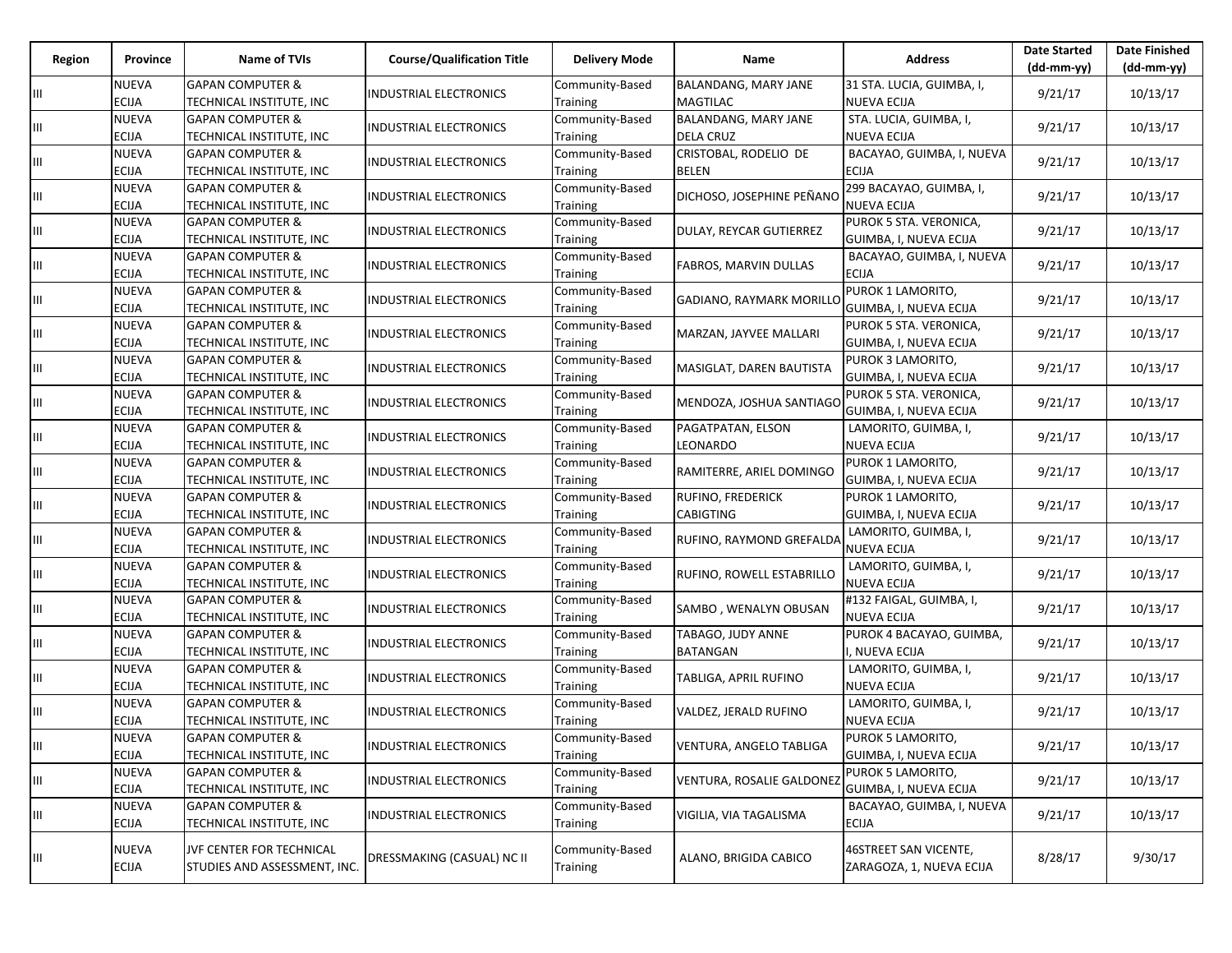| Region | Province                     | Name of TVIs                                             | <b>Course/Qualification Title</b> | <b>Delivery Mode</b>               | Name                                    | <b>Address</b>                                                      | <b>Date Started</b><br>$(dd-mm-yy)$ | <b>Date Finished</b><br>(dd-mm-yy) |
|--------|------------------------------|----------------------------------------------------------|-----------------------------------|------------------------------------|-----------------------------------------|---------------------------------------------------------------------|-------------------------------------|------------------------------------|
| Ш      | NUEVA<br><b>ECIJA</b>        | JVF CENTER FOR TECHNICAL<br>STUDIES AND ASSESSMENT, INC. | DRESSMAKING (CASUAL) NC II        | Community-Based<br>Training        | ALBERTO, LILIBETH DOMINGO               | 266STREET STO ROSARIO O,<br>ZARAGOZA, 1, NUEVA ECIJA                | 8/28/17                             | 9/30/17                            |
| Ш      | NUEVA<br>ECIJA               | JVF CENTER FOR TECHNICAL<br>STUDIES AND ASSESSMENT, INC. | DRESSMAKING (CASUAL) NC II        | Community-Based<br>Training        | ALMAYDA, CONSOLACION<br>SOLANO          | 330STREET GEN LUNA,<br>ZARAGOZA, 1, NUEVA ECIJA                     | 8/28/17                             | 9/30/17                            |
| Ш      | NUEVA<br><b>ECIJA</b>        | JVF CENTER FOR TECHNICAL<br>STUDIES AND ASSESSMENT, INC. | <b>DRESSMAKING (CASUAL) NC II</b> | Community-Based<br>Training        | <b>BAUTISTA, DALISAY GREGORIO</b>       | PUROK3 H.ROMERO,<br>ZARAGOZA, 1, NUEVA ECIJA                        | 8/28/17                             | 9/30/17                            |
| Ш      | NUEVA<br><b>ECIJA</b>        | JVF CENTER FOR TECHNICAL<br>STUDIES AND ASSESSMENT, INC. | DRESSMAKING (CASUAL) NC II        | Community-Based<br>Training        | BERBER, MARILOU JARDIN                  | PUROK4 STO ROSARIO O,<br>ZARAGOZA, 1, NUEVA ECIJA                   | 8/28/17                             | 9/30/17                            |
| Ш      | NUEVA<br><b>ECIJA</b>        | JVF CENTER FOR TECHNICAL<br>STUDIES AND ASSESSMENT, INC. | DRESSMAKING (CASUAL) NC II        | Community-Based<br>Training        | CABILES, ELLEN GRACE<br><b>GELACIO</b>  | PUROK3 PANTOC, ZARAGOZA,<br>1, NUEVA ECIJA                          | 8/28/17                             | 9/30/17                            |
| Ш      | NUEVA<br>ECIJA               | JVF CENTER FOR TECHNICAL<br>STUDIES AND ASSESSMENT, INC. | DRESSMAKING (CASUAL) NC II        | Community-Based<br>Training        | CAGUINGING, MA.TERESA<br><b>ALUQUIN</b> | PUROK BUTUAN CONCEPCION<br>EAST, ZARAGOZA, 1, NUEVA<br><b>ECIJA</b> | 8/28/17                             | 9/30/17                            |
| Ш      | NUEVA<br>ECIJA               | JVF CENTER FOR TECHNICAL<br>STUDIES AND ASSESSMENT, INC. | DRESSMAKING (CASUAL) NC II        | Community-Based<br><b>Training</b> | ELILIO, ZENAIDA ALIGA                   | 07 SITIO CABASTA STA LUCIA,<br>ZARAGOZA, 1, NUEVA ECIJA             | 8/28/17                             | 9/30/17                            |
| Ш      | NUEVA<br>ECIJA               | JVF CENTER FOR TECHNICAL<br>STUDIES AND ASSESSMENT, INC. | DRESSMAKING (CASUAL) NC II        | Community-Based<br>Training        | <b>ESPINEDA, CRISTINA MORALES</b>       | PUROK 6 STA LUCIA,<br>ZARAGOZA, 1, NUEVA ECIJA                      | 8/28/17                             | 9/30/17                            |
| Ш      | NUEVA<br>ECIJA               | JVF CENTER FOR TECHNICAL<br>STUDIES AND ASSESSMENT, INC. | DRESSMAKING (CASUAL) NC II        | Community-Based<br>Training        | GABRIEL, BELINDA VELASQUEZ              | PUROK 4 SAN RAFAEL,<br>ZARAGOZA, 1, NUEVA ECIJA                     | 8/28/17                             | 9/30/17                            |
| Ш      | NUEVA<br>ECIJA               | JVF CENTER FOR TECHNICAL<br>STUDIES AND ASSESSMENT, INC. | DRESSMAKING (CASUAL) NC II        | Community-Based<br>Training        | <b>GAMIT, JANNETH ROQUE</b>             | PUROK 1 STO ROSARIO O,<br>ZARAGOZA, 1, NUEVA ECIJA                  | 8/28/17                             | 9/30/17                            |
| Ш      | NUEVA<br>ECIJA               | JVF CENTER FOR TECHNICAL<br>STUDIES AND ASSESSMENT, INC. | DRESSMAKING (CASUAL) NC II        | Community-Based<br><b>Training</b> | LIMAYO, ESTELITA PALADAN                | PUROK 6 SAN RAFAEL,<br>ZARAGOZA, 1, NUEVA ECIJA                     | 8/28/17                             | 9/30/17                            |
| Ш      | NUEVA<br>ECIJA               | JVF CENTER FOR TECHNICAL<br>STUDIES AND ASSESSMENT, INC. | DRESSMAKING (CASUAL) NC II        | Community-Based<br>Training        | MORALES, DIANA MARIE<br><b>ROMANO</b>   | PUROK 7 STA LUCIA,<br>ZARAGOZA, 1, NUEVA ECIJA                      | 8/28/17                             | 9/30/17                            |
| Ш      | NUEVA<br><b>ECIJA</b>        | JVF CENTER FOR TECHNICAL<br>STUDIES AND ASSESSMENT, INC. | DRESSMAKING (CASUAL) NC II        | Community-Based<br><b>Training</b> | RAMOS, PERLITA CASTILLO                 | PUROK 2 GEN LUNA,<br>ZARAGOZA, 1, NUEVA ECIJA                       | 8/28/17                             | 9/30/17                            |
| Ш      | NUEVA<br><b>ECIJA</b>        | JVF CENTER FOR TECHNICAL<br>STUDIES AND ASSESSMENT, INC. | DRESSMAKING (CASUAL) NC II        | Community-Based<br><b>Training</b> | RAYMUNDO, CONSUELO<br><b>MORALES</b>    | PUROK 6 STA LUCIA,<br>ZARAGOZA, 1, NUEVA ECIJA                      | 8/28/17                             | 9/30/17                            |
| Ш      | NUEVA<br><b>ECIJA</b>        | JVF CENTER FOR TECHNICAL<br>STUDIES AND ASSESSMENT, INC. | DRESSMAKING (CASUAL) NC II        | Community-Based<br>Training        | RUIZ, NERCEDES SANTIAGO                 | PUROK 2 STA CRUZ,<br>ZARAGOZA, 1, NUEVA ECIJA                       | 8/28/17                             | 9/30/17                            |
| Ш      | <b>NUEVA</b><br><b>ECIJA</b> | JVF CENTER FOR TECHNICAL<br>STUDIES AND ASSESSMENT, INC. | DRESSMAKING (CASUAL) NC II        | Community-Based<br>Training        | SIMON, CONNIE FE DELA CRUZ              | PUROK 1 STA LUCIA,<br>ZARAGOZA, 1, NUEVA ECIJA                      | 8/28/17                             | 9/30/17                            |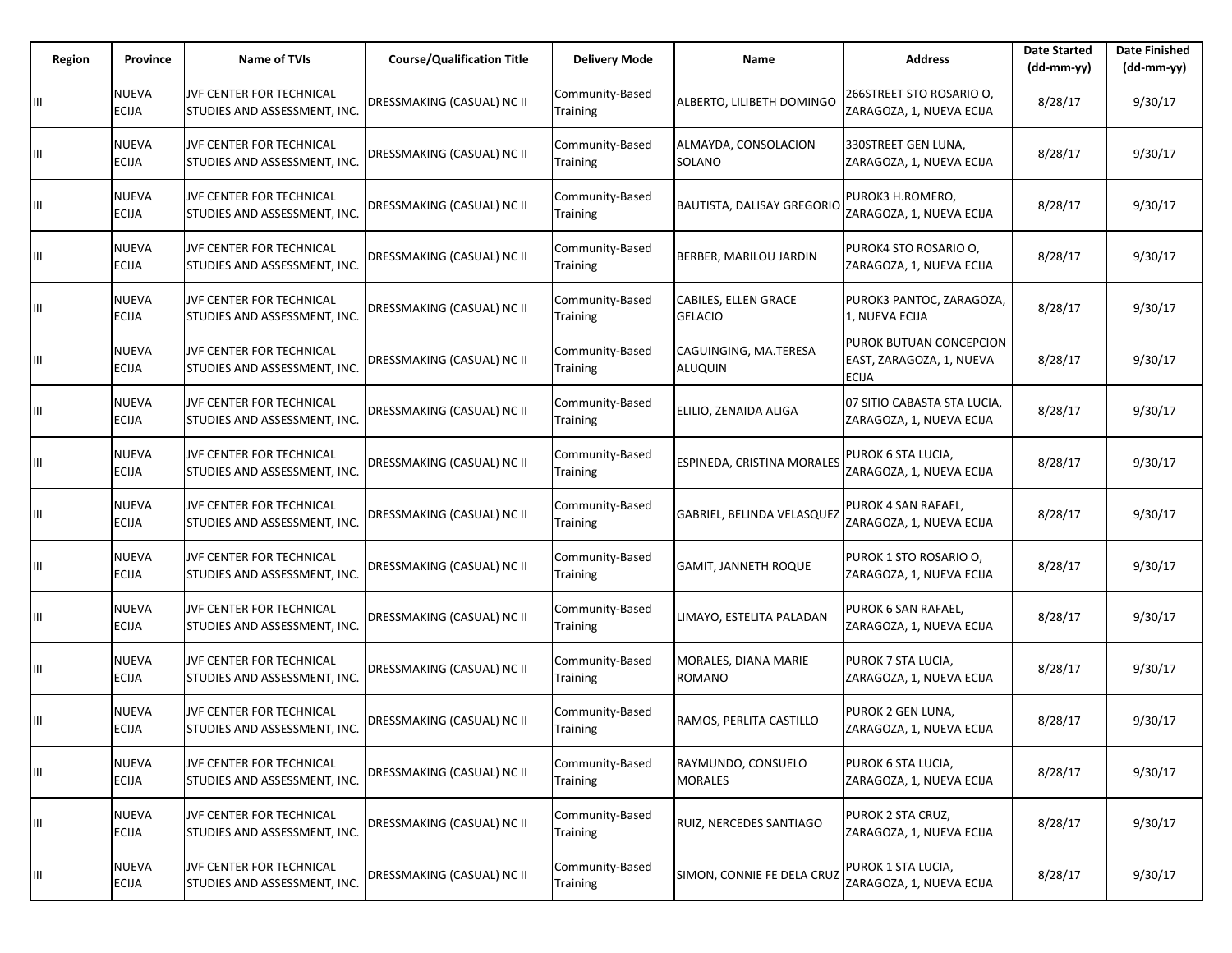| Region | Province                     | Name of TVIs                                             | <b>Course/Qualification Title</b>                                                                        | <b>Delivery Mode</b>               | Name                                          | <b>Address</b>                                                     | <b>Date Started</b><br>$(dd-mm-yy)$ | <b>Date Finished</b><br>(dd-mm-yy) |
|--------|------------------------------|----------------------------------------------------------|----------------------------------------------------------------------------------------------------------|------------------------------------|-----------------------------------------------|--------------------------------------------------------------------|-------------------------------------|------------------------------------|
| Ш      | NUEVA<br>ECIJA               | JVF CENTER FOR TECHNICAL<br>STUDIES AND ASSESSMENT, INC. | DRESSMAKING (CASUAL) NC II                                                                               | Community-Based<br>Training        | SIMON, EDLYN ACOSTA                           | PUROK 7 STA LUCIA,<br>ZARAGOZA, 1, NUEVA ECIJA                     | 8/28/17                             | 9/30/17                            |
| Ш      | NUEVA<br><b>ECIJA</b>        | JVF CENTER FOR TECHNICAL<br>STUDIES AND ASSESSMENT, INC. | DRESSMAKING (CASUAL) NC II                                                                               | Community-Based<br>Training        | SIMON, PASCUALA SUAREZ                        | PUROK 7 STA LUCIA,<br>ZARAGOZA, 1, NUEVA ECIJA                     | 8/28/17                             | 9/30/17                            |
| Ш      | NUEVA<br>ECIJA               | JVF CENTER FOR TECHNICAL<br>STUDIES AND ASSESSMENT, INC. | <b>DRESSMAKING (CASUAL) NC II</b>                                                                        | Community-Based<br>Training        | TAYAO, ANALIZA NUEDA                          | PUROK 5 H.ROMERO,<br>ZARAGOZA, 1, NUEVA ECIJA                      | 8/28/17                             | 9/30/17                            |
| Ш      | NUEVA<br>ECIJA               | JVF CENTER FOR TECHNICAL<br>STUDIES AND ASSESSMENT, INC. | DRESSMAKING (CASUAL) NC II                                                                               | Community-Based<br>Training        | TAYAO, ZENAIDA ALMAYDA                        | PUROK 5 H.ROMERO,<br>ZARAGOZA, 1, NUEVA ECIJA                      | 8/28/17                             | 9/30/17                            |
| Ш      | NUEVA<br>ECIJA               | JVF CENTER FOR TECHNICAL<br>STUDIES AND ASSESSMENT, INC. | DRESSMAKING (CASUAL) NC II                                                                               | Community-Based<br>Training        | VALDEZ, JELLY ANN BAUTISTA                    | PUROK 3 PANTOC,<br>ZARAGOZA, 1, NUEVA ECIJA                        | 8/28/17                             | 9/30/17                            |
| Ш      | NUEVA<br>ECIJA               | JVF CENTER FOR TECHNICAL<br>STUDIES AND ASSESSMENT, INC. | DRESSMAKING (CASUAL) NC II                                                                               | Community-Based<br>Training        | VALLES, SEVILLA DEGUZMAN                      | PUROK 3 BATITANG,<br>ZARAGOZA, 1, NUEVA ECIJA                      | 8/28/17                             | 9/30/17                            |
| Ш      | NUEVA<br>ECIJA               | JVF CENTER FOR TECHNICAL<br>STUDIES AND ASSESSMENT, INC. | DRESSMAKING (CASUAL) NC II                                                                               | Community-Based<br>Training        | VENTURA, MARY JANE TORRES                     | PUROK 6 STO ROSARIO O,<br>ZARAGOZA, 1, NUEVA ECIJA                 | 8/28/17                             | 9/30/17                            |
| Ш      | NUEVA<br>ECIJA               | JVF CENTER FOR TECHNICAL<br>STUDIES AND ASSESSMENT, INC. | DRESSMAKING (CASUAL) NC II                                                                               | Community-Based<br>Training        | VISPO, EMILY EBREO                            | SENORITA CONCEPCION EAST,<br>ZARAGOZA, 1, NUEVA ECIJA              | 8/28/17                             | 9/30/17                            |
| Ш      | NUEVA<br>ECIJA               | MOTHER ELIZABETH ACADEMY<br>OF TECHNICAL STUDIES, INC.   | PERFORM HAIR<br>COLORING/BLEACHING SERVICES<br>(LEADING TO HAIRDRESSING NC<br>lii).                      | Community-Based<br>Training        | ALCANTARA, RUBY ANA<br>ORENA                  | #296 ELIAS FERRER ST.<br>POBLACION SUR, TALAVERA, I<br>NUEVA ECIJA | 9/14/17                             | 10/18/17                           |
| Ш      | NUEVA<br>ECIJA               | MOTHER ELIZABETH ACADEMY<br>OF TECHNICAL STUDIES, INC.   | <b>PERFORM HAIR</b><br>COLORING/BLEACHING SERVICES<br>(LEADING TO HAIRDRESSING NC<br>$\vert \vert \vert$ | Community-Based<br>Training        | ARELLANO, MA. ERICKA<br><b>CRISEL MANIAUL</b> | PUROK 7 POBLACION SUR,<br>TALAVERA, I, NUEVA ECIJA                 | 9/14/17                             | 10/18/17                           |
| ШL     | NUEVA<br><b>ECIJA</b>        | MOTHER ELIZABETH ACADEMY<br>OF TECHNICAL STUDIES, INC.   | PERFORM HAIR<br>COLORING/BLEACHING SERVICES<br>(LEADING TO HAIRDRESSING NC                               | Community-Based<br><b>Fraining</b> | AVILA, CHRISTINE JOY ABALOS                   | 736 PERIAS LA TORRE,<br>TALAVERA, I, NUEVA ECIJA                   | 9/14/17                             | 10/18/17                           |
| Ш      | NUEVA<br><b>ECIJA</b>        | MOTHER ELIZABETH ACADEMY<br>OF TECHNICAL STUDIES, INC.   | PERFORM HAIR<br>COLORING/BLEACHING SERVICES<br>(LEADING TO HAIRDRESSING NC                               | Community-Based<br>Training        | BANGAYAN, LEAH JOAQUIN                        | PUROK LAPU-LAPU<br>PINAGPANAAN, TALAVERA, I,<br><b>NUEVA ECIJA</b> | 9/14/17                             | 10/18/17                           |
| Ш      | NUEVA<br>ECIJA               | MOTHER ELIZABETH ACADEMY<br>OF TECHNICAL STUDIES, INC.   | PERFORM HAIR<br>COLORING/BLEACHING SERVICES<br>(LEADING TO HAIRDRESSING NC<br>III)                       | Community-Based<br>Training        | <b>BAUTISTA, ANALYN S</b>                     | PUROK 1 DINARAYAT,<br>TALAVERA, I, NUEVA ECIJA                     | 9/14/17                             | 10/18/17                           |
| Ш      | <b>NUEVA</b><br><b>ECIJA</b> | MOTHER ELIZABETH ACADEMY<br>OF TECHNICAL STUDIES, INC.   | PERFORM HAIR<br>COLORING/BLEACHING SERVICES<br>(LEADING TO HAIRDRESSING NC<br>II)                        | Community-Based<br>Training        | BEDANIA, MYRA VALENTON                        | PUROK 7 POBLACION SUR,<br>TALAVERA, I, NUEVA ECIJA                 | 9/14/17                             | 10/18/17                           |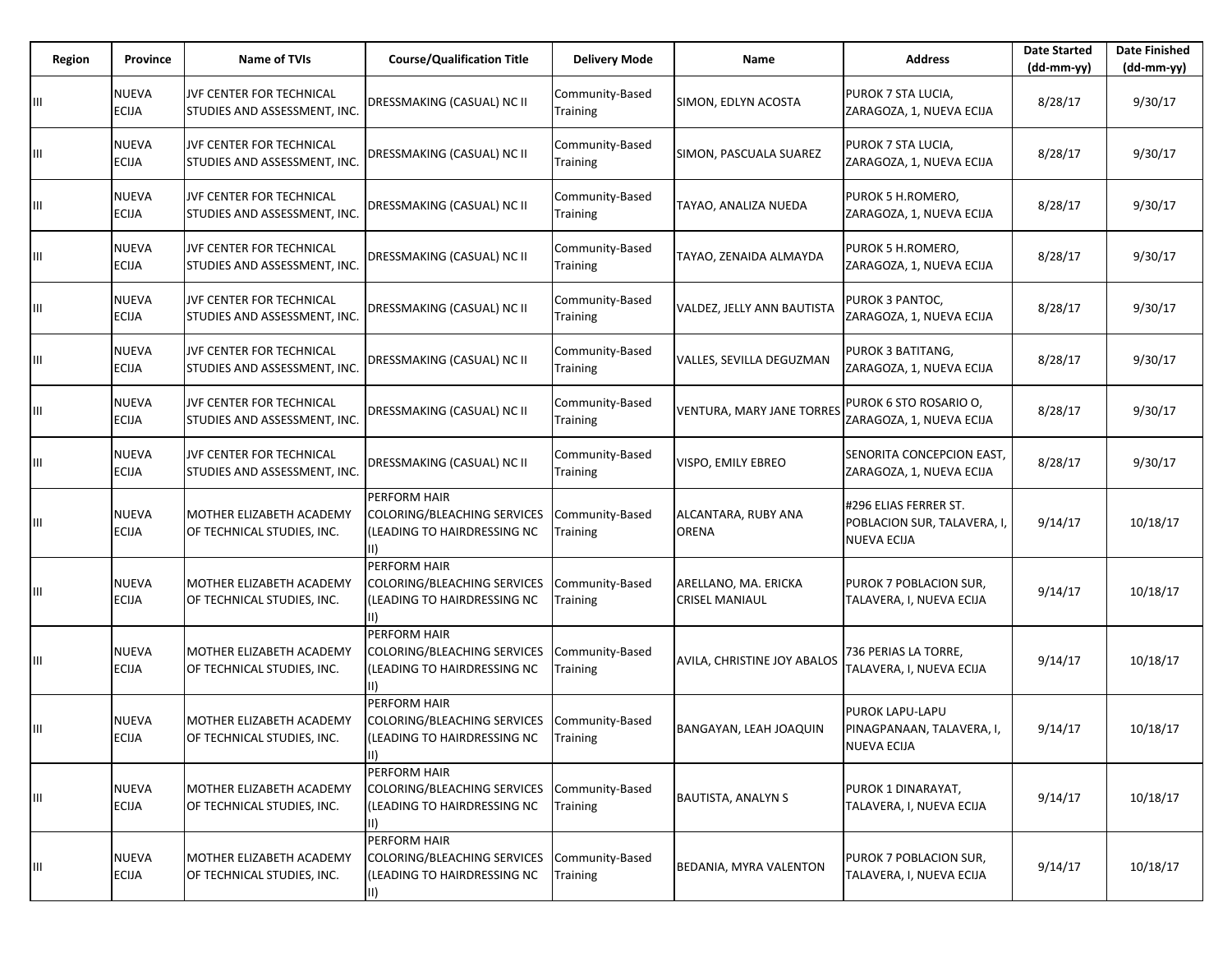| Region | Province                     | Name of TVIs                                           | <b>Course/Qualification Title</b>                                                           | <b>Delivery Mode</b>        | Name                                   | <b>Address</b>                                                            | <b>Date Started</b><br>(dd-mm-yy) | <b>Date Finished</b><br>$(dd-mm-yy)$ |
|--------|------------------------------|--------------------------------------------------------|---------------------------------------------------------------------------------------------|-----------------------------|----------------------------------------|---------------------------------------------------------------------------|-----------------------------------|--------------------------------------|
| Ш      | <b>NUEVA</b><br><b>ECIJA</b> | MOTHER ELIZABETH ACADEMY<br>OF TECHNICAL STUDIES, INC. | PERFORM HAIR<br>COLORING/BLEACHING SERVICES<br>(LEADING TO HAIRDRESSING NC<br>$\vert \vert$ | Community-Based<br>Training | <b>BENITO, RUSSEL M</b>                | POBLACION SUR, TALAVERA,<br>, NUEVA ECIJA                                 | 9/14/17                           | 10/18/17                             |
| Ш      | <b>NUEVA</b><br><b>ECIJA</b> | MOTHER ELIZABETH ACADEMY<br>OF TECHNICAL STUDIES, INC. | PERFORM HAIR<br>COLORING/BLEACHING SERVICES<br>(LEADING TO HAIRDRESSING NC<br>II)           | Community-Based<br>Training | BONDOC, ARCELI ALEJANDRO               | 363 PUROK 6 POBLACION<br>SUR, TALAVERA, I, NUEVA<br><b>ECIJA</b>          | 9/14/17                           | 10/18/17                             |
| Ш      | <b>NUEVA</b><br><b>ECIJA</b> | MOTHER ELIZABETH ACADEMY<br>OF TECHNICAL STUDIES, INC. | PERFORM HAIR<br>COLORING/BLEACHING SERVICES<br><b>LEADING TO HAIRDRESSING NC</b>            | Community-Based<br>Training | CANDELARIA, MAURA<br>ALEJANDRO         | 507 ELIAS FERRER ST.<br>POBLACION SUR, TALAVERA, I,<br><b>NUEVA ECIJA</b> | 9/14/17                           | 10/18/17                             |
| Ш      | NUEVA<br>ECIJA               | MOTHER ELIZABETH ACADEMY<br>OF TECHNICAL STUDIES, INC. | PERFORM HAIR<br>COLORING/BLEACHING SERVICES<br>(LEADING TO HAIRDRESSING NC<br>$\vert \vert$ | Community-Based<br>Training | <b>CORTES, SHARMILA T</b>              | PUROK 3 POBLACION SUR,<br>TALAVERA, I, NUEVA ECIJA                        | 9/14/17                           | 10/18/17                             |
| Ш      | <b>NUEVA</b><br><b>ECIJA</b> | MOTHER ELIZABETH ACADEMY<br>OF TECHNICAL STUDIES, INC. | PERFORM HAIR<br>COLORING/BLEACHING SERVICES<br>(LEADING TO HAIRDRESSING NC                  | Community-Based<br>Training | CRUZ, LEVY ORENA                       | #192 ELIAS FERRER<br>POBLACION SUR, TALAVERA, I,<br><b>NUEVA ECIJA</b>    | 9/14/17                           | 10/18/17                             |
| Ш      | NUEVA<br><b>ECIJA</b>        | MOTHER ELIZABETH ACADEMY<br>OF TECHNICAL STUDIES, INC. | PERFORM HAIR<br>COLORING/BLEACHING SERVICES<br>(LEADING TO HAIRDRESSING NC                  | Community-Based<br>Training | DELA CRUZ, CINDY AVILA                 | PUROK 3 POBLACION SUR,<br>TALAVERA, I, NUEVA ECIJA                        | 9/14/17                           | 10/18/17                             |
| Ш      | NUEVA<br><b>ECIJA</b>        | MOTHER ELIZABETH ACADEMY<br>OF TECHNICAL STUDIES, INC. | PERFORM HAIR<br>COLORING/BLEACHING SERVICES<br>(LEADING TO HAIRDRESSING NC<br>$\parallel$   | Community-Based<br>Training | DELA CRUZ, MARY ROSE<br><b>GUEVARA</b> | C.M. RECTO PINAGPANAAN,<br>TALAVERA, I, NUEVA ECIJA                       | 9/14/17                           | 10/18/17                             |
| Ш      | <b>NUEVA</b><br><b>ECIJA</b> | MOTHER ELIZABETH ACADEMY<br>OF TECHNICAL STUDIES, INC. | PERFORM HAIR<br>COLORING/BLEACHING SERVICES<br>(LEADING TO HAIRDRESSING NC<br>II)           | Community-Based<br>Training | DELA CRUZ, RACHEL VILLAMIA             | PUROK 5 POBLACION SUR,<br>TALAVERA, I, NUEVA ECIJA                        | 9/14/17                           | 10/18/17                             |
| Ш      | NUEVA<br><b>ECIJA</b>        | MOTHER ELIZABETH ACADEMY<br>OF TECHNICAL STUDIES, INC. | PERFORM HAIR<br>COLORING/BLEACHING SERVICES<br>(LEADING TO HAIRDRESSING NC                  | Community-Based<br>Training | <b>GOLDE, GINALYN TUBADA</b>           | PUROK 3 POBLACION SUR,<br>TALAVERA, I, NUEVA ECIJA                        | 9/14/17                           | 10/18/17                             |
| Ш      | <b>NUEVA</b><br><b>ECIJA</b> | MOTHER ELIZABETH ACADEMY<br>OF TECHNICAL STUDIES, INC. | PERFORM HAIR<br>COLORING/BLEACHING SERVICES<br>(LEADING TO HAIRDRESSING NC<br>$\parallel$   | Community-Based<br>Training | HERMOSO, ARMIELYN<br>LAGASCA           | PUROK 3 POBLACION SUR,<br>TALAVERA, I, NUEVA ECIJA                        | 9/14/17                           | 10/18/17                             |
| Ш      | NUEVA<br><b>ECIJA</b>        | MOTHER ELIZABETH ACADEMY<br>OF TECHNICAL STUDIES, INC. | PERFORM HAIR<br>COLORING/BLEACHING SERVICES<br>(LEADING TO HAIRDRESSING NC<br>II)           | Community-Based<br>Training | HERMOSO, MIGUELA<br>LAGASCA            | PUROK 3 POBLACION SUR,<br>TALAVERA, I, NUEVA ECIJA                        | 9/14/17                           | 10/18/17                             |
| Ш      | <b>NUEVA</b><br>ECIJA        | MOTHER ELIZABETH ACADEMY<br>OF TECHNICAL STUDIES, INC. | PERFORM HAIR<br>COLORING/BLEACHING SERVICES<br>(LEADING TO HAIRDRESSING NC<br>II)           | Community-Based<br>Training | JIMENEZ, CHARITO PINTO                 | PUROK 6 POBLACION SUR,<br>TALAVERA, I, NUEVA ECIJA                        | 9/14/17                           | 10/18/17                             |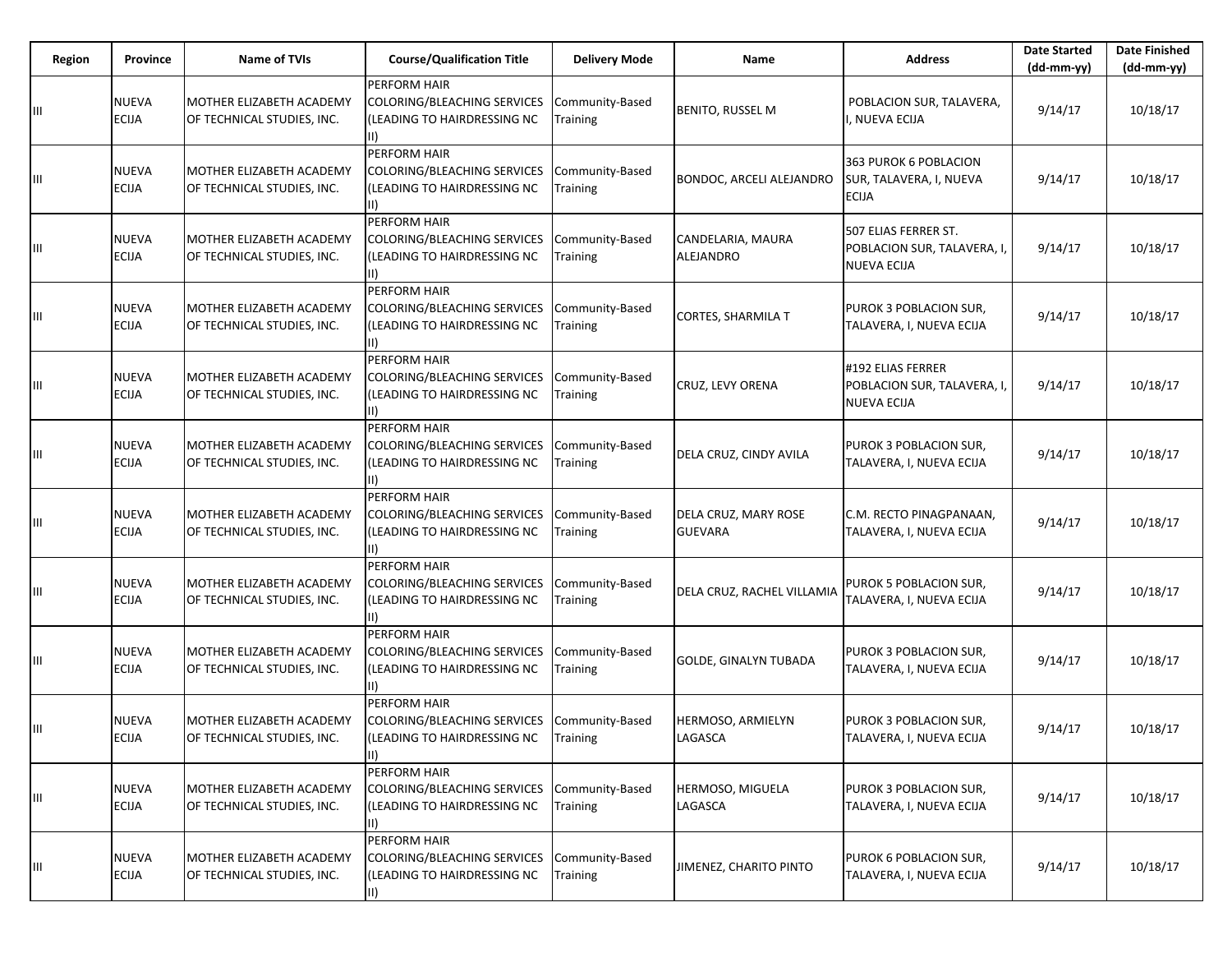| Region | Province                     | <b>Name of TVIs</b>                                           | <b>Course/Qualification Title</b>                                                           | <b>Delivery Mode</b>        | Name                                | <b>Address</b>                                                          | <b>Date Started</b><br>(dd-mm-yy) | <b>Date Finished</b><br>$(dd-mm-yy)$ |
|--------|------------------------------|---------------------------------------------------------------|---------------------------------------------------------------------------------------------|-----------------------------|-------------------------------------|-------------------------------------------------------------------------|-----------------------------------|--------------------------------------|
| Ш      | NUEVA<br>ECIJA               | MOTHER ELIZABETH ACADEMY<br>OF TECHNICAL STUDIES, INC.        | PERFORM HAIR<br>COLORING/BLEACHING SERVICES<br>(LEADING TO HAIRDRESSING NC<br>$\vert \vert$ | Community-Based<br>Training | LAGASCA, LORETA AQUINO              | PUROK 3 POBLACION SUR,<br>TALAVERA, I, NUEVA ECIJA                      | 9/14/17                           | 10/18/17                             |
| Ш      | <b>NUEVA</b><br><b>ECIJA</b> | MOTHER ELIZABETH ACADEMY<br>OF TECHNICAL STUDIES, INC.        | PERFORM HAIR<br>COLORING/BLEACHING SERVICES<br>(LEADING TO HAIRDRESSING NC                  | Community-Based<br>Training | MANGUNAY, JOANNA MARIE<br>AGUSTIN   | <b>PUROK 3 POBLACION SUR,</b><br>TALAVERA, I, NUEVA ECIJA               | 9/14/17                           | 10/18/17                             |
|        | NUEVA<br><b>ECIJA</b>        | MOTHER ELIZABETH ACADEMY<br>OF TECHNICAL STUDIES, INC.        | PERFORM HAIR<br>COLORING/BLEACHING SERVICES<br>(LEADING TO HAIRDRESSING NC                  | Community-Based<br>Training | PINEDA, JOCELYN F                   | PUROK 1 #210 DINARAYAT,<br>TALAVERA, I, NUEVA ECIJA                     | 9/14/17                           | 10/18/17                             |
| Ш      | NUEVA<br><b>ECIJA</b>        | MOTHER ELIZABETH ACADEMY<br>OF TECHNICAL STUDIES, INC.        | PERFORM HAIR<br>COLORING/BLEACHING SERVICES<br>(LEADING TO HAIRDRESSING NC<br>$\vert \vert$ | Community-Based<br>Training | PINTO, JULIANA AVILA                | <b>286 PUROK 3 POBLACION</b><br>SUR, TALAVERA, I, NUEVA<br><b>ECIJA</b> | 9/14/17                           | 10/18/17                             |
| Ш      | <b>NUEVA</b><br><b>ECIJA</b> | MOTHER ELIZABETH ACADEMY<br>OF TECHNICAL STUDIES, INC.        | PERFORM HAIR<br>COLORING/BLEACHING SERVICES<br>(LEADING TO HAIRDRESSING NC<br>II)           | Community-Based<br>Training | PUNAY, TERESITA AQUINO              | PUROK 3 POBLACION SUR,<br>TALAVERA, I, NUEVA ECIJA                      | 9/14/17                           | 10/18/17                             |
|        | <b>NUEVA</b><br><b>ECIJA</b> | MOTHER ELIZABETH ACADEMY<br>OF TECHNICAL STUDIES, INC.        | PERFORM HAIR<br>COLORING/BLEACHING SERVICES<br>(LEADING TO HAIRDRESSING NC                  | Community-Based<br>Training | VALENCIA, LUALHATI<br>PANGILINAN    | PUROK 3 POBLACION SUR,<br>TALAVERA, I, NUEVA ECIJA                      | 9/14/17                           | 10/18/17                             |
| Ш      | <b>NUEVA</b><br>ECIJA        | MOTHER ELIZABETH ACADEMY<br>OF TECHNICAL STUDIES, INC.        | PERFORM HAIR<br>COLORING/BLEACHING SERVICES<br>(LEADING TO HAIRDRESSING NC<br>$\parallel$   | Community-Based<br>Training | YOYONGCO, GELLY COLOMA              | PUROK 2 POBLACION SUR,<br>TALAVERA, I, NUEVA ECIJA                      | 9/14/17                           | 10/18/17                             |
| Ш      | NUEVA<br>ECIJA               | MOTHER ELIZABETH ACADEMY<br>OF TECHNICAL STUDIES, INC.        | PERFORM HAIR<br>PERMING/STRAIGHTENING<br>(LEADING TO HAIRDRESSING NC<br>II)                 | Community-Based<br>Training | ABANDO, GRACE CAYAGO                | PUROK 2 SAN PASCUAL,<br>SANTO DOMINGO, II, NUEVA<br><b>ECIJA</b>        | 7/5/17                            | 8/8/17                               |
| Ш      | <b>NUEVA</b><br><b>ECIJA</b> | <b>MOTHER ELIZABETH ACADEMY</b><br>OF TECHNICAL STUDIES, INC. | PERFORM HAIR<br>PERMING/STRAIGHTENING<br>(LEADING TO HAIRDRESSING NC                        | Community-Based<br>Training | AGBAYANI, ELITA CARA                | PUROK 4 SAN PASCUAL,<br>SANTO DOMINGO, II, NUEVA<br><b>ECIJA</b>        | 7/5/17                            | 8/8/17                               |
| Ш      | NUEVA<br><b>ECIJA</b>        | MOTHER ELIZABETH ACADEMY<br>OF TECHNICAL STUDIES, INC.        | PERFORM HAIR<br>PERMING/STRAIGHTENING<br>(LEADING TO HAIRDRESSING NC                        | Community-Based<br>Training | ALANZALON, RICHELLE JOY<br>EMILIANO | <b>PUROK 3 CERVANTES</b><br>MAMBARAO, SANTO<br>DOMINGO, II, NUEVA ECIJA | 7/5/17                            | 8/8/17                               |
| Ш      | NUEVA<br><b>ECIJA</b>        | MOTHER ELIZABETH ACADEMY<br>OF TECHNICAL STUDIES, INC.        | PERFORM HAIR<br>PERMING/STRAIGHTENING<br>(LEADING TO HAIRDRESSING NC                        | Community-Based<br>Training | ALBERTO, ANGELICA<br>CABUNGCAL      | 364 SAN PASCUAL, SANTO<br>DOMINGO, II, NUEVA ECIJA                      | 7/5/17                            | 8/8/17                               |
| Ш      | <b>NUEVA</b><br>ECIJA        | MOTHER ELIZABETH ACADEMY<br>OF TECHNICAL STUDIES, INC.        | PERFORM HAIR<br>PERMING/STRAIGHTENING<br>(LEADING TO HAIRDRESSING NC<br>II)                 | Community-Based<br>Training | ALCANTARA, MARIA CECILIA<br>VELASCO | PUROK 3 SAGABA, SANTO<br>DOMINGO, II, NUEVA ECIJA                       | 7/5/17                            | 8/8/17                               |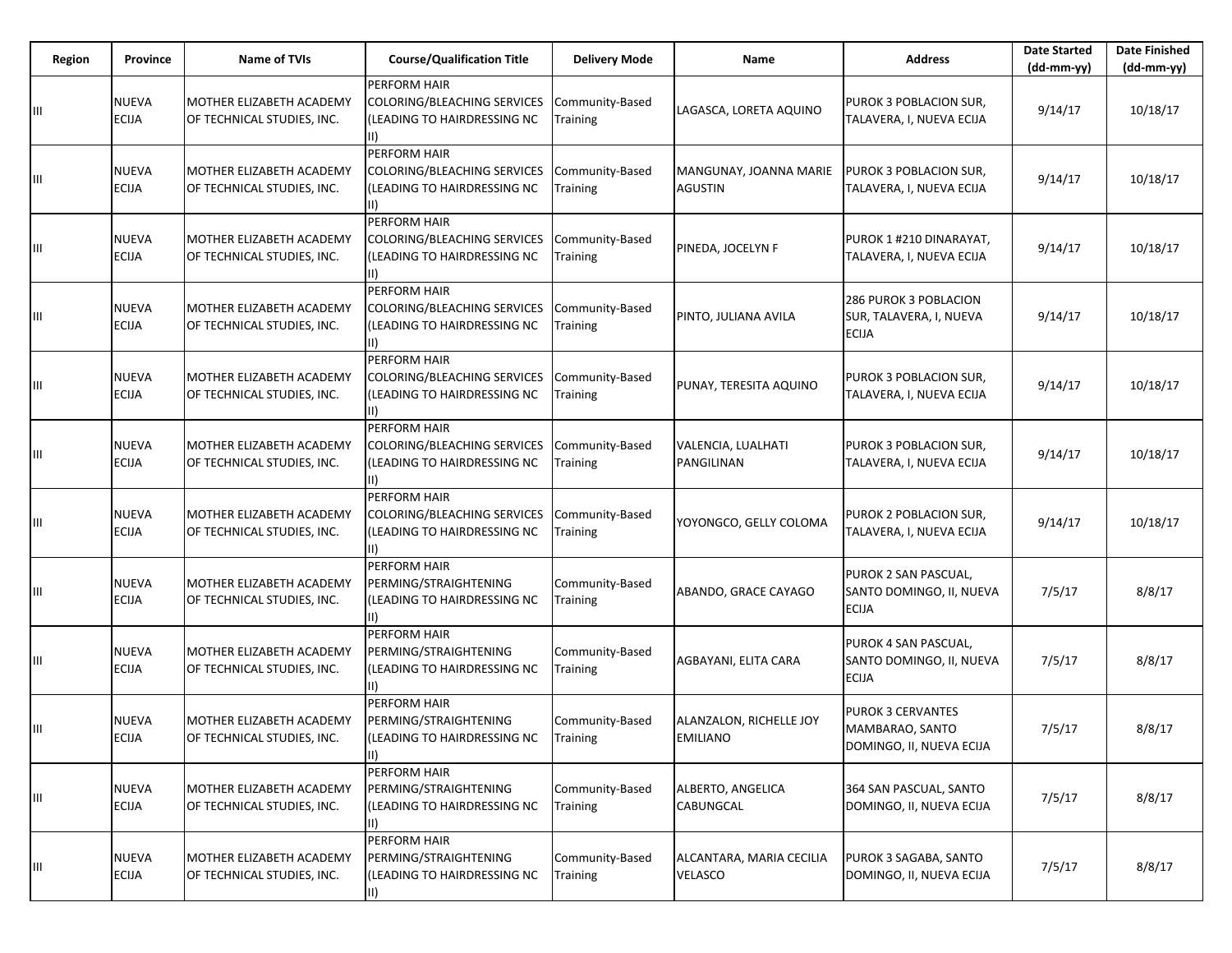| Region | Province                     | Name of TVIs                                           | <b>Course/Qualification Title</b>                                                     | <b>Delivery Mode</b>        | Name                                    | <b>Address</b>                                                          | <b>Date Started</b><br>(dd-mm-yy) | <b>Date Finished</b><br>$(dd-mm-yy)$ |
|--------|------------------------------|--------------------------------------------------------|---------------------------------------------------------------------------------------|-----------------------------|-----------------------------------------|-------------------------------------------------------------------------|-----------------------------------|--------------------------------------|
| Ш      | NUEVA<br>ECIJA               | MOTHER ELIZABETH ACADEMY<br>OF TECHNICAL STUDIES, INC. | PERFORM HAIR<br>PERMING/STRAIGHTENING<br>(LEADING TO HAIRDRESSING NC<br>$\vert \vert$ | Community-Based<br>Training | ALCANTARA, MARICEL BLANES               | PUROK 7 CABUGAO, SANTO<br>DOMINGO, II, NUEVA ECIJA                      | 7/5/17                            | 8/8/17                               |
| Ш      | <b>NUEVA</b><br><b>ECIJA</b> | MOTHER ELIZABETH ACADEMY<br>OF TECHNICAL STUDIES, INC. | PERFORM HAIR<br>PERMING/STRAIGHTENING<br>(LEADING TO HAIRDRESSING NC                  | Community-Based<br>Training | AÑAIN, ROSEL DELA CRUZ                  | PUROK 2 SAN FRANCISCO,<br>SANTO DOMINGO, II, NUEVA<br><b>ECIJA</b>      | 7/5/17                            | 8/8/17                               |
|        | NUEVA<br><b>ECIJA</b>        | MOTHER ELIZABETH ACADEMY<br>OF TECHNICAL STUDIES, INC. | PERFORM HAIR<br>PERMING/STRAIGHTENING<br>(LEADING TO HAIRDRESSING NC                  | Community-Based<br>Training | <b>BANTILAN, VERONICA SIBUG</b>         | 103 PUROK 2 PULONG BULI,<br>SANTO DOMINGO, II, NUEVA<br><b>ECIJA</b>    | 7/5/17                            | 8/8/17                               |
| Ш      | NUEVA<br><b>ECIJA</b>        | MOTHER ELIZABETH ACADEMY<br>OF TECHNICAL STUDIES, INC. | PERFORM HAIR<br>PERMING/STRAIGHTENING<br>(LEADING TO HAIRDRESSING NC<br>$\vert \vert$ | Community-Based<br>Training | CALANTOC, LEONORA<br><b>MENDOZA</b>     | 461 SAN PASCUAL ST.<br>CABUGAO, SANTO DOMINGO,<br>II, NUEVA ECIJA       | 7/5/17                            | 8/8/17                               |
| Ш      | <b>NUEVA</b><br><b>ECIJA</b> | MOTHER ELIZABETH ACADEMY<br>OF TECHNICAL STUDIES, INC. | PERFORM HAIR<br>PERMING/STRAIGHTENING<br>(LEADING TO HAIRDRESSING NC<br>II)           | Community-Based<br>Training | CARA, JENAWIN MALAMANIG                 | PUROK 4 SAN PASCUAL,<br>SANTO DOMINGO, II, NUEVA<br><b>ECIJA</b>        | 7/5/17                            | 8/8/17                               |
|        | <b>NUEVA</b><br><b>ECIJA</b> | MOTHER ELIZABETH ACADEMY<br>OF TECHNICAL STUDIES, INC. | PERFORM HAIR<br>PERMING/STRAIGHTENING<br>(LEADING TO HAIRDRESSING NC                  | Community-Based<br>Training | CARA, KARREN DELA CRUZ                  | PUROK 4 SAN PASCUAL,<br>TALAVERA, II, NUEVA ECIJA                       | 7/5/17                            | 8/8/17                               |
| Ш      | <b>NUEVA</b><br>ECIJA        | MOTHER ELIZABETH ACADEMY<br>OF TECHNICAL STUDIES, INC. | PERFORM HAIR<br>PERMING/STRAIGHTENING<br>(LEADING TO HAIRDRESSING NC<br>$\parallel$   | Community-Based<br>Training | DELA CRUZ, JOCELYN<br><b>MANGUPIT</b>   | <b>PUROK 3 SERVANTES</b><br>MAMBARAO, SANTO<br>DOMINGO, II, NUEVA ECIJA | 7/5/17                            | 8/8/17                               |
| Ш      | NUEVA<br>ECIJA               | MOTHER ELIZABETH ACADEMY<br>OF TECHNICAL STUDIES, INC. | PERFORM HAIR<br>PERMING/STRAIGHTENING<br>(LEADING TO HAIRDRESSING NC<br>II).          | Community-Based<br>Training | DULDULAO, GINA COLLADO                  | ZONE 1 STA. RITA, SANTO<br>DOMINGO, II, NUEVA ECIJA                     | 7/5/17                            | 8/8/17                               |
| Ш      | <b>NUEVA</b><br><b>ECIJA</b> | MOTHER ELIZABETH ACADEMY<br>OF TECHNICAL STUDIES, INC. | PERFORM HAIR<br>PERMING/STRAIGHTENING<br>(LEADING TO HAIRDRESSING NC                  | Community-Based<br>Training | LABAUPA, RENDA COSTALES                 | 58 PULONG BULI, SANTO<br>DOMINGO, II, NUEVA ECIJA                       | 7/5/17                            | 8/8/17                               |
| Ш      | NUEVA<br><b>ECIJA</b>        | MOTHER ELIZABETH ACADEMY<br>OF TECHNICAL STUDIES, INC. | PERFORM HAIR<br>PERMING/STRAIGHTENING<br>(LEADING TO HAIRDRESSING NC                  | Community-Based<br>Training | LAGASCA, SHERYL LYN AMPAD               | 96 PULONG BULI, SANTO<br>DOMINGO, II, NUEVA ECIJA                       | 7/5/17                            | 8/8/17                               |
| Ш      | NUEVA<br><b>ECIJA</b>        | MOTHER ELIZABETH ACADEMY<br>OF TECHNICAL STUDIES, INC. | PERFORM HAIR<br>PERMING/STRAIGHTENING<br>(LEADING TO HAIRDRESSING NC                  | Community-Based<br>Training | LAJOM, RIALIZA SANZ                     | <b>PUROK 3 CERVANTES</b><br>MAMBARAO, SANTO<br>DOMINGO, II, NUEVA ECIJA | 7/5/17                            | 8/8/17                               |
| Ш      | <b>NUEVA</b><br>ECIJA        | MOTHER ELIZABETH ACADEMY<br>OF TECHNICAL STUDIES, INC. | PERFORM HAIR<br>PERMING/STRAIGHTENING<br>(LEADING TO HAIRDRESSING NC<br>II)           | Community-Based<br>Training | LOPEZ, MARIA VIRGINIA<br><b>CANCINO</b> | PUROK 3 SAGABA, SANTO<br>DOMINGO, II, NUEVA ECIJA                       | 7/5/17                            | 8/8/17                               |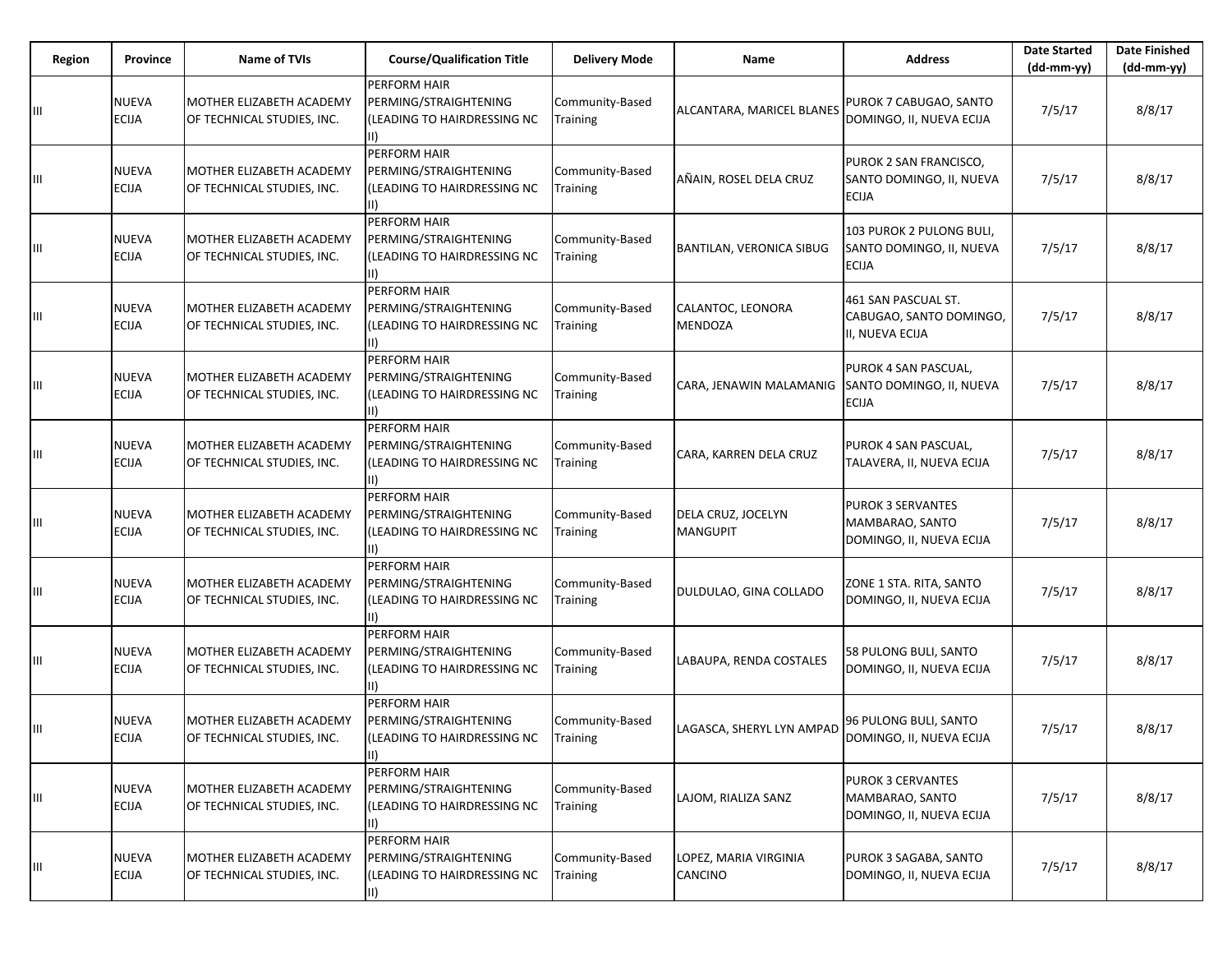| Region | Province                     | Name of TVIs                                           | <b>Course/Qualification Title</b>                                                     | <b>Delivery Mode</b>        | Name                                       | <b>Address</b>                                                        | <b>Date Started</b><br>(dd-mm-yy) | <b>Date Finished</b><br>$(dd-mm-yy)$ |
|--------|------------------------------|--------------------------------------------------------|---------------------------------------------------------------------------------------|-----------------------------|--------------------------------------------|-----------------------------------------------------------------------|-----------------------------------|--------------------------------------|
| Ш      | NUEVA<br>ECIJA               | MOTHER ELIZABETH ACADEMY<br>OF TECHNICAL STUDIES, INC. | PERFORM HAIR<br>PERMING/STRAIGHTENING<br>(LEADING TO HAIRDRESSING NC<br>$\vert \vert$ | Community-Based<br>Training | LUCAS, IMELDA DOMINGO                      | ZONE 6 BURGOS, SANTO<br>DOMINGO, II, NUEVA ECIJA                      | 7/5/17                            | 8/8/17                               |
| Ш      | <b>NUEVA</b><br><b>ECIJA</b> | MOTHER ELIZABETH ACADEMY<br>OF TECHNICAL STUDIES, INC. | PERFORM HAIR<br>PERMING/STRAIGHTENING<br>(LEADING TO HAIRDRESSING NC                  | Community-Based<br>Training | LUCAS, JASMIN CATHERINE<br><b>DUPLON</b>   | PUROK 4 SAN PASCUAL,<br>SANTO DOMINGO, II, NUEVA<br><b>ECIJA</b>      | 7/5/17                            | 8/8/17                               |
|        | NUEVA<br><b>ECIJA</b>        | MOTHER ELIZABETH ACADEMY<br>OF TECHNICAL STUDIES, INC. | PERFORM HAIR<br>PERMING/STRAIGHTENING<br>(LEADING TO HAIRDRESSING NC                  | Community-Based<br>Training | OPIZ, GENALYN BAUTISTA                     | 87 GABALDON ST POBLACION,<br>SANTO DOMINGO, II, NUEVA<br><b>ECIJA</b> | 7/5/17                            | 8/8/17                               |
| Ш      | NUEVA<br><b>ECIJA</b>        | MOTHER ELIZABETH ACADEMY<br>OF TECHNICAL STUDIES, INC. | PERFORM HAIR<br>PERMING/STRAIGHTENING<br>(LEADING TO HAIRDRESSING NC<br>$\vert \vert$ | Community-Based<br>Training | PAGALAN, MELANIE<br>ALCANTARA              | PUROK 7 CABUGAO, SANTO<br>DOMINGO, II, NUEVA ECIJA                    | 7/5/17                            | 8/8/17                               |
| Ш      | <b>NUEVA</b><br><b>ECIJA</b> | MOTHER ELIZABETH ACADEMY<br>OF TECHNICAL STUDIES, INC. | PERFORM HAIR<br>PERMING/STRAIGHTENING<br>(LEADING TO HAIRDRESSING NC<br>II)           | Community-Based<br>Training | RAFAL, FE VALDEZ                           | PUROK 7 SAGABA, SANTO<br>DOMINGO, II, NUEVA ECIJA                     | 7/5/17                            | 8/8/17                               |
|        | <b>NUEVA</b><br><b>ECIJA</b> | MOTHER ELIZABETH ACADEMY<br>OF TECHNICAL STUDIES, INC. | PERFORM HAIR<br>PERMING/STRAIGHTENING<br>(LEADING TO HAIRDRESSING NC                  | Community-Based<br>Training | RAMOS, ARLENE MACASAKIT                    | ZONE 3 SAGABA, SANTO<br>DOMINGO, II, NUEVA ECIJA                      | 7/5/17                            | 8/8/17                               |
| Ш      | <b>NUEVA</b><br>ECIJA        | MOTHER ELIZABETH ACADEMY<br>OF TECHNICAL STUDIES, INC. | PERFORM HAIR<br>PERMING/STRAIGHTENING<br>(LEADING TO HAIRDRESSING NC<br>$\parallel$   | Community-Based<br>Training | RAMOS, OFELIA BALTAZAR                     | PUROK 1 PULONG BULI,<br>SANTO DOMINGO, II, NUEVA<br><b>ECIJA</b>      | 7/5/17                            | 8/8/17                               |
| Ш      | NUEVA<br>ECIJA               | MOTHER ELIZABETH ACADEMY<br>OF TECHNICAL STUDIES, INC. | PERFORM HAIR<br>PERMING/STRAIGHTENING<br>(LEADING TO HAIRDRESSING NC<br>II).          | Community-Based<br>Training | RODIEL, JASMINE BESTANTE                   | #200 PUROK 2 DOLORES,<br>SANTO DOMINGO, II, NUEVA<br><b>ECIJA</b>     | 7/5/17                            | 8/8/17                               |
|        | <b>NUEVA</b><br><b>ECIJA</b> | MOTHER ELIZABETH ACADEMY<br>OF TECHNICAL STUDIES, INC. | PERFORM HAIR<br>PERMING/STRAIGHTENING<br>(LEADING TO HAIRDRESSING NC                  | Community-Based<br>Training | ADLIN, ROSANNA SINAGAN                     | 121 ZAMORA POBLACION<br>SUR, LICAB, I, NUEVA ECIJA                    | 8/14/17                           | 9/13/17                              |
| Ш      | NUEVA<br><b>ECIJA</b>        | MOTHER ELIZABETH ACADEMY<br>OF TECHNICAL STUDIES, INC. | PERFORM HAIR<br>PERMING/STRAIGHTENING<br>(LEADING TO HAIRDRESSING NC                  | Community-Based<br>Training | BAGUIO, MARICEL DELA CRUZ                  | PUROK 4 SAN CRISTOBAL,<br>LICAB, I, NUEVA ECIJA                       | 8/14/17                           | 9/13/17                              |
| Ш      | NUEVA<br><b>ECIJA</b>        | MOTHER ELIZABETH ACADEMY<br>OF TECHNICAL STUDIES, INC. | PERFORM HAIR<br>PERMING/STRAIGHTENING<br>(LEADING TO HAIRDRESSING NC                  | Community-Based<br>Training | BALTAZAR, JOCELYN JAVIER                   | PUROK 4 VILLAROSA, LICAB, I,<br><b>NUEVA ECIJA</b>                    | 8/14/17                           | 9/13/17                              |
| Ш      | <b>NUEVA</b><br><b>ECIJA</b> | MOTHER ELIZABETH ACADEMY<br>OF TECHNICAL STUDIES, INC. | PERFORM HAIR<br>PERMING/STRAIGHTENING<br>(LEADING TO HAIRDRESSING NC<br>II)           | Community-Based<br>Training | <b>BUMANLAG, QUEENIE</b><br><b>ALELOJO</b> | PUROK 5 SAN JUAN, LICAB, I,<br><b>NUEVA ECIJA</b>                     | 8/14/17                           | 9/13/17                              |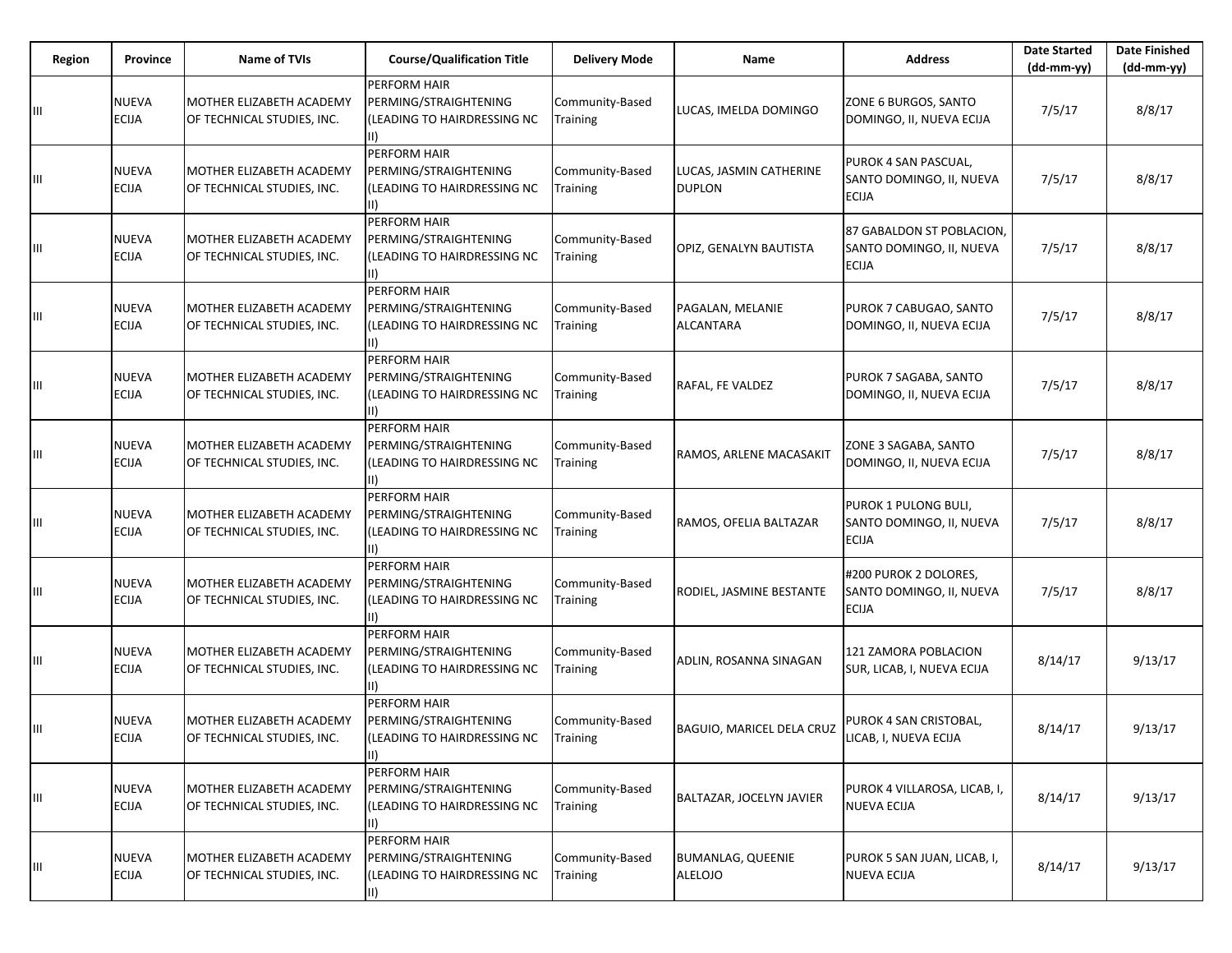| Region | Province                     | <b>Name of TVIs</b>                                    | <b>Course/Qualification Title</b>                                                            | <b>Delivery Mode</b>        | Name                                   | <b>Address</b>                                                           | <b>Date Started</b><br>$(dd-mm-yy)$ | <b>Date Finished</b><br>$(dd-mm-yy)$ |
|--------|------------------------------|--------------------------------------------------------|----------------------------------------------------------------------------------------------|-----------------------------|----------------------------------------|--------------------------------------------------------------------------|-------------------------------------|--------------------------------------|
| Ш      | NUEVA<br>ECIJA               | MOTHER ELIZABETH ACADEMY<br>OF TECHNICAL STUDIES, INC. | PERFORM HAIR<br>PERMING/STRAIGHTENING<br>(LEADING TO HAIRDRESSING NC<br>$\vert \vert \vert$  | Community-Based<br>Training | <b>BURAGA, GLORIA DELA CRUZ</b>        | PUROK 1 POBLACION SUR,<br>LICAB, I, NUEVA ECIJA                          | 8/14/17                             | 9/13/17                              |
| Ш      | NUEVA<br><b>ECIJA</b>        | MOTHER ELIZABETH ACADEMY<br>OF TECHNICAL STUDIES, INC. | PERFORM HAIR<br>PERMING/STRAIGHTENING<br>(LEADING TO HAIRDRESSING NC                         | Community-Based<br>Training | DELA CRUZ, RENZLYN FELIX               | PUROK 1 ZAMORA ST.<br>POBLACION SUR, LICAB, I,<br><b>NUEVA ECIJA</b>     | 8/14/17                             | 9/13/17                              |
| Ш      | NUEVA<br>ECIJA               | MOTHER ELIZABETH ACADEMY<br>OF TECHNICAL STUDIES, INC. | <b>PERFORM HAIR</b><br>PERMING/STRAIGHTENING<br>(LEADING TO HAIRDRESSING NC                  | Community-Based<br>Training | DELA CRUZ, RIZALYN ALBIS               | SAN DOLOMINO POBLACION<br>NORTE, LICAB, I, NUEVA ECIJA                   | 8/14/17                             | 9/13/17                              |
| Ш      | NUEVA<br>ECIJA               | MOTHER ELIZABETH ACADEMY<br>OF TECHNICAL STUDIES, INC. | PERFORM HAIR<br>PERMING/STRAIGHTENING<br>(LEADING TO HAIRDRESSING NC<br>III)                 | Community-Based<br>Training | DULDULAO, ISMAELITA LOPEZ              | PUROK 2 SAN CRISTOBAL,<br>LICAB, I, NUEVA ECIJA                          | 8/14/17                             | 9/13/17                              |
| Ш      | NUEVA<br><b>ECIJA</b>        | MOTHER ELIZABETH ACADEMY<br>OF TECHNICAL STUDIES, INC. | PERFORM HAIR<br>PERMING/STRAIGHTENING<br>(LEADING TO HAIRDRESSING NC                         | Community-Based<br>Training | ESGUERRA, MARIBEL SANCHEZ              | PUROK 4 AQUINO, LICAB, I,<br><b>NUEVA ECIJA</b>                          | 8/14/17                             | 9/13/17                              |
| Ш      | NUEVA<br><b>ECIJA</b>        | MOTHER ELIZABETH ACADEMY<br>OF TECHNICAL STUDIES, INC. | <b>PERFORM HAIR</b><br>PERMING/STRAIGHTENING<br>(LEADING TO HAIRDRESSING NC                  | Community-Based<br>Training | <b>GABUNE, ROSALINDA FELIX</b>         | 117 PUROK 1 ZAMORA ST.<br>POBLACION SUR, LICAB, I,<br><b>NUEVA ECIJA</b> | 8/14/17                             | 9/13/17                              |
| Ш      | NUEVA<br>ECIJA               | MOTHER ELIZABETH ACADEMY<br>OF TECHNICAL STUDIES, INC. | PERFORM HAIR<br>PERMING/STRAIGHTENING<br>(LEADING TO HAIRDRESSING NC<br>III)                 | Community-Based<br>Training | GAMBOA, ALMA BUMANLAG                  | 112 ZAMORA ST. POBLACION<br>SUR, LICAB, I, NUEVA ECIJA                   | 8/14/17                             | 9/13/17                              |
| Ш      | NUEVA<br><b>ECIJA</b>        | MOTHER ELIZABETH ACADEMY<br>OF TECHNICAL STUDIES, INC. | <b>PERFORM HAIR</b><br>PERMING/STRAIGHTENING<br>(LEADING TO HAIRDRESSING NC<br>$\mathbf{II}$ | Community-Based<br>Training | LACANILAO, CORAZON TOMAS               | PUROK 5 SAN JUAN, LICAB, I,<br><b>NUEVA ECIJA</b>                        | 8/14/17                             | 9/13/17                              |
| ШL     | NUEVA<br><b>ECIJA</b>        | MOTHER ELIZABETH ACADEMY<br>OF TECHNICAL STUDIES, INC. | PERFORM HAIR<br>PERMING/STRAIGHTENING<br>(LEADING TO HAIRDRESSING NC                         | Community-Based<br>Training | LAGASCA, MARIVIC SAWIT                 | 115 ZAMORA POBLACION<br>SUR, LICAB, I, NUEVA ECIJA                       | 8/14/17                             | 9/13/17                              |
| Ш      | NUEVA<br><b>ECIJA</b>        | MOTHER ELIZABETH ACADEMY<br>OF TECHNICAL STUDIES, INC. | PERFORM HAIR<br>PERMING/STRAIGHTENING<br>(LEADING TO HAIRDRESSING NC<br>III)                 | Community-Based<br>Training | LINA, CONCORDIA DULDULAO               | PUROK 2 SAN CRISTOBAL,<br>LICAB, I, NUEVA ECIJA                          | 8/14/17                             | 9/13/17                              |
| Ш      | NUEVA<br>ECIJA               | MOTHER ELIZABETH ACADEMY<br>OF TECHNICAL STUDIES, INC. | PERFORM HAIR<br>PERMING/STRAIGHTENING<br>(LEADING TO HAIRDRESSING NC<br>III)                 | Community-Based<br>Training | PADRONES, JENNALYN<br>ORDONIO          | PUROK 7 SAN JOSE, LICAB, I,<br><b>NUEVA ECIJA</b>                        | 8/14/17                             | 9/13/17                              |
| Ш      | <b>NUEVA</b><br><b>ECIJA</b> | MOTHER ELIZABETH ACADEMY<br>OF TECHNICAL STUDIES, INC. | PERFORM HAIR<br>PERMING/STRAIGHTENING<br>(LEADING TO HAIRDRESSING NC<br>II)                  | Community-Based<br>Training | PADRONES, LILIBETH DE<br><b>GUZMAN</b> | PUROK 7 SAN JOSE, LICAB, I,<br><b>NUEVA ECIJA</b>                        | 8/14/17                             | 9/13/17                              |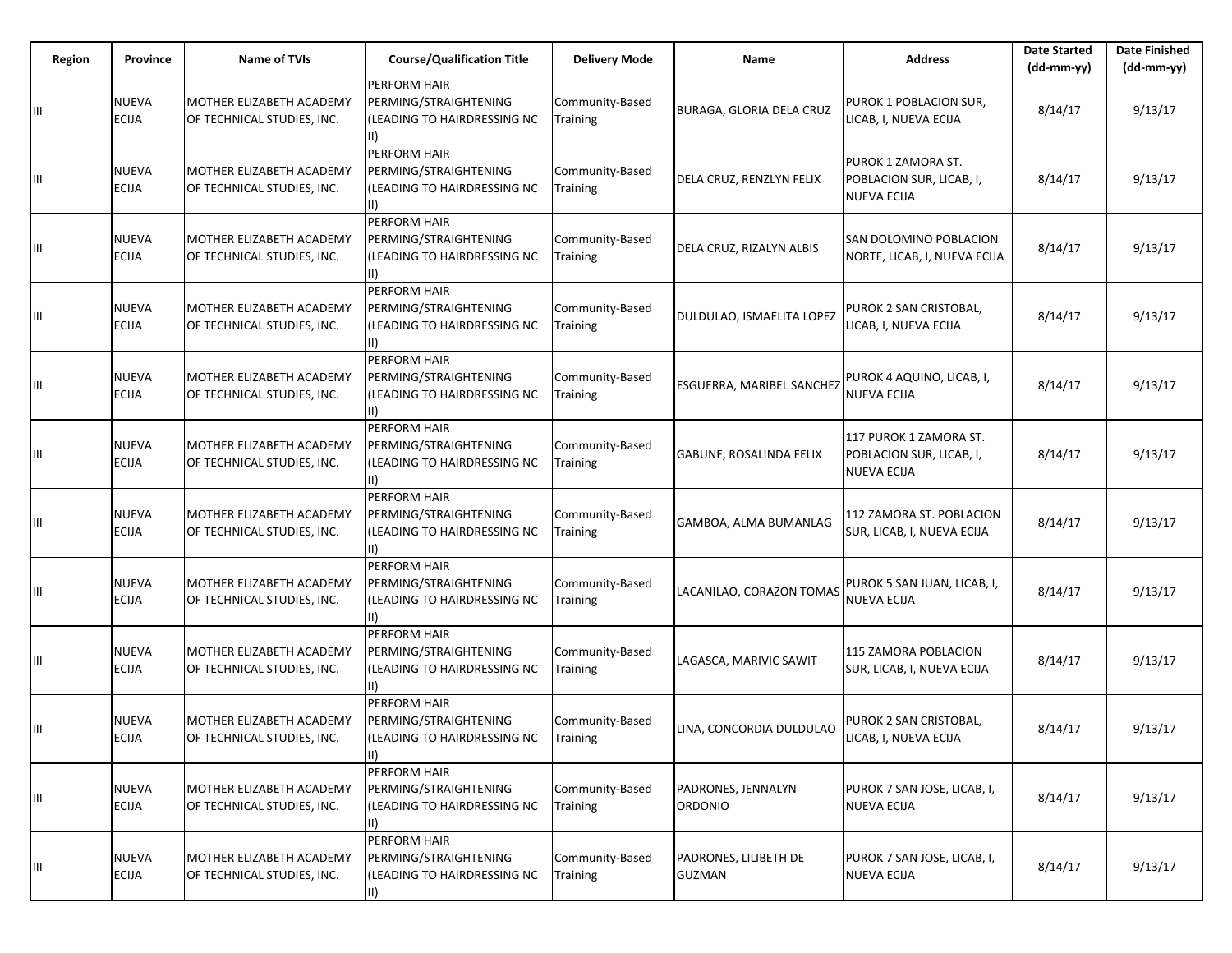| <b>Region</b> | Province              | <b>Name of TVIs</b>                                    | <b>Course/Qualification Title</b>                                                            | <b>Delivery Mode</b>        | Name                                   | <b>Address</b>                                                           | <b>Date Started</b><br>$(dd-mm-yy)$ | <b>Date Finished</b><br>$(dd-mm-yy)$ |
|---------------|-----------------------|--------------------------------------------------------|----------------------------------------------------------------------------------------------|-----------------------------|----------------------------------------|--------------------------------------------------------------------------|-------------------------------------|--------------------------------------|
| Ш             | NUEVA<br>ECIJA        | MOTHER ELIZABETH ACADEMY<br>OF TECHNICAL STUDIES, INC. | PERFORM HAIR<br>PERMING/STRAIGHTENING<br>(LEADING TO HAIRDRESSING NC<br>III)                 | Community-Based<br>Training | PALACIO, TRINIDAD VISCAYNO             | PUROK 5 STA. MARIA, LICAB,<br>, NUEVA ECIJA                              | 8/14/17                             | 9/13/17                              |
| Ш             | NUEVA<br><b>ECIJA</b> | MOTHER ELIZABETH ACADEMY<br>OF TECHNICAL STUDIES, INC. | PERFORM HAIR<br>PERMING/STRAIGHTENING<br>(LEADING TO HAIRDRESSING NC                         | Community-Based<br>Training | PARAS, FLORDELIZA SORIANO              | PUROK 5 SAN JUAN, LICAB, I,<br><b>NUEVA ECIJA</b>                        | 8/14/17                             | 9/13/17                              |
| Ш             | NUEVA<br><b>ECIJA</b> | MOTHER ELIZABETH ACADEMY<br>OF TECHNICAL STUDIES, INC. | PERFORM HAIR<br>PERMING/STRAIGHTENING<br>(LEADING TO HAIRDRESSING NC                         | Community-Based<br>Training | PASCUA, ANGEL MANABAT                  | PUROK 4 SAN JOSE, LICAB, I,<br><b>NUEVA ECIJA</b>                        | 8/14/17                             | 9/13/17                              |
| Ш             | NUEVA<br><b>ECIJA</b> | MOTHER ELIZABETH ACADEMY<br>OF TECHNICAL STUDIES, INC. | PERFORM HAIR<br>PERMING/STRAIGHTENING<br>(LEADING TO HAIRDRESSING NC<br>III)                 | Community-Based<br>Training | RAMOS, AURORA SANTOS                   | 400 SAN FILOMINO ST.<br>POBLACION NORTE, LICAB, I,<br><b>NUEVA ECIJA</b> | 8/14/17                             | 9/13/17                              |
| Ш             | NUEVA<br><b>ECIJA</b> | MOTHER ELIZABETH ACADEMY<br>OF TECHNICAL STUDIES, INC. | PERFORM HAIR<br>PERMING/STRAIGHTENING<br>(LEADING TO HAIRDRESSING NC<br>$\parallel$          | Community-Based<br>Training | RAMOS, TREXIE ALUAG                    | PUROK 3 TABING ILOG, LICAB,<br>, NUEVA ECIJA                             | 8/14/17                             | 9/13/17                              |
| Ш             | NUEVA<br><b>ECIJA</b> | MOTHER ELIZABETH ACADEMY<br>OF TECHNICAL STUDIES, INC. | <b>PERFORM HAIR</b><br>PERMING/STRAIGHTENING<br>(LEADING TO HAIRDRESSING NC                  | Community-Based<br>Training | SAMERA, NIDA MAPA                      | ZAMORA ST. POBLACION SUR,<br>LICAB, I, NUEVA ECIJA                       | 8/14/17                             | 9/13/17                              |
| Ш             | NUEVA<br>ECIJA        | MOTHER ELIZABETH ACADEMY<br>OF TECHNICAL STUDIES, INC. | PERFORM HAIR<br>PERMING/STRAIGHTENING<br>(LEADING TO HAIRDRESSING NC<br>III)                 | Community-Based<br>Training | SANCHEZ, MARIFE TABIOS                 | PUROK 3 SAN CRISTOBAL,<br>LICAB, I, NUEVA ECIJA                          | 8/14/17                             | 9/13/17                              |
| Ш             | NUEVA<br><b>ECIJA</b> | MOTHER ELIZABETH ACADEMY<br>OF TECHNICAL STUDIES, INC. | <b>PERFORM HAIR</b><br>PERMING/STRAIGHTENING<br>(LEADING TO HAIRDRESSING NC<br>$\mathbf{II}$ | Community-Based<br>Training | SAWIT, EMELITA BONIFE                  | 113 POBLACION SUR, LICAB, I,<br><b>NUEVA ECIJA</b>                       | 8/14/17                             | 9/13/17                              |
| ШL            | NUEVA<br><b>ECIJA</b> | MOTHER ELIZABETH ACADEMY<br>OF TECHNICAL STUDIES, INC. | PERFORM HAIR<br>PERMING/STRAIGHTENING<br>(LEADING TO HAIRDRESSING NC<br>$\parallel$          | Community-Based<br>Training | VILLAREAL, SHAREELYN<br><b>GABRIEL</b> | 121 PUROK 1 POBLACION<br>SUR, LICAB, I, NUEVA ECIJA                      | 8/14/17                             | 9/13/17                              |
| Ш             | NUEVA<br><b>ECIJA</b> | MOTHER ELIZABETH ACADEMY<br>OF TECHNICAL STUDIES, INC. | PERFORM HAIR CUTTING<br>SERVICES (LEADING TO<br>HAIRDRESSING NC II)                          | Community-Based<br>Training | AGUILAR, NELIA MATEO                   | PUROK 1 BENTIGAN, CUYAPO,<br>I, NUEVA ECIJA                              | 9/4/17                              | 10/13/17                             |
| Ш             | NUEVA<br>ECIJA        | MOTHER ELIZABETH ACADEMY<br>OF TECHNICAL STUDIES, INC. | PERFORM HAIR CUTTING<br>SERVICES (LEADING TO<br><b>HAIRDRESSING NC II)</b>                   | Community-Based<br>Training | AGUSTIN, IMELDA DE<br><b>GUZMAN</b>    | ZONE II LANDIG, CUYAPO, I,<br><b>NUEVA ECIJA</b>                         | 9/4/17                              | 10/13/17                             |
| Ш             | NUEVA<br><b>ECIJA</b> | MOTHER ELIZABETH ACADEMY<br>OF TECHNICAL STUDIES, INC. | PERFORM HAIR CUTTING<br>SERVICES (LEADING TO<br>HAIRDRESSING NC II)                          | Community-Based<br>Training | ALEGADO, JENELYN RINGOR                | BUED, CUYAPO, I, NUEVA<br><b>ECIJA</b>                                   | 9/4/17                              | 10/13/17                             |
| Ш             | NUEVA<br>ECIJA        | MOTHER ELIZABETH ACADEMY<br>OF TECHNICAL STUDIES, INC. | PERFORM HAIR CUTTING<br>SERVICES (LEADING TO<br>HAIRDRESSING NC II)                          | Community-Based<br>Training | BERNARDINO, ERMA<br>CARAMBAS           | ZONE 2 LANDIG, CUYAPO, I,<br><b>NUEVA ECIJA</b>                          | 9/4/17                              | 10/13/17                             |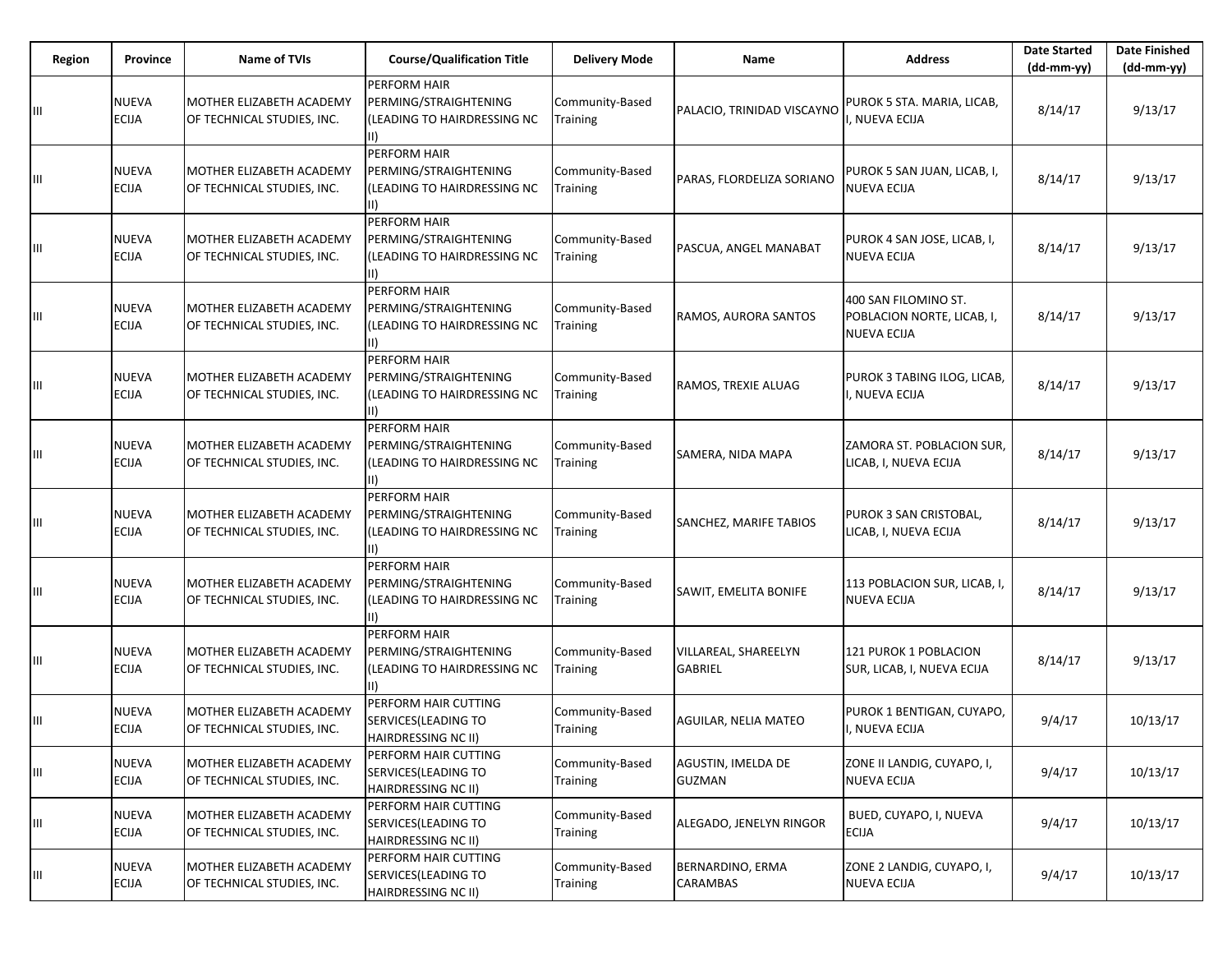| Region | Province                     | <b>Name of TVIs</b>                                    | <b>Course/Qualification Title</b>                                          | <b>Delivery Mode</b>               | Name                                    | <b>Address</b>                               | <b>Date Started</b><br>$(dd-mm-yy)$ | <b>Date Finished</b><br>$(dd-mm-yy)$ |
|--------|------------------------------|--------------------------------------------------------|----------------------------------------------------------------------------|------------------------------------|-----------------------------------------|----------------------------------------------|-------------------------------------|--------------------------------------|
|        | <b>NUEVA</b><br><b>ECIJA</b> | MOTHER ELIZABETH ACADEMY<br>OF TECHNICAL STUDIES, INC. | PERFORM HAIR CUTTING<br>SERVICES(LEADING TO<br><b>HAIRDRESSING NC II)</b>  | Community-Based<br>Training        | CABANG, AMY URIAN                       | LOOB, CUYAPO, I, NUEVA<br>ECIJA              | 9/4/17                              | 10/13/17                             |
| Ш      | <b>NUEVA</b><br><b>ECIJA</b> | MOTHER ELIZABETH ACADEMY<br>OF TECHNICAL STUDIES, INC. | PERFORM HAIR CUTTING<br>SERVICES (LEADING TO<br><b>HAIRDRESSING NC II)</b> | Community-Based<br>Training        | DEL PRADO, REGIE VERZOSA                | MALBEG, CUYAPO, I, NUEVA<br><b>ECIJA</b>     | 9/4/17                              | 10/13/17                             |
| Ш      | <b>NUEVA</b><br><b>ECIJA</b> | MOTHER ELIZABETH ACADEMY<br>OF TECHNICAL STUDIES, INC. | PERFORM HAIR CUTTING<br>SERVICES(LEADING TO<br>HAIRDRESSING NC II)         | Community-Based<br>Training        | DELA CRUZ, SONIA ESPIRITU               | 134 LANDIG, CUYAPO, I,<br><b>NUEVA ECIJA</b> | 9/4/17                              | 10/13/17                             |
| Ш      | <b>NUEVA</b><br><b>ECIJA</b> | MOTHER ELIZABETH ACADEMY<br>OF TECHNICAL STUDIES, INC. | PERFORM HAIR CUTTING<br>SERVICES (LEADING TO<br>HAIRDRESSING NC II)        | Community-Based<br>Training        | DELA VEGA, EMELITA<br><b>GUERZON</b>    | 19 MALBEG, CUYAPO, I,<br>NUEVA ECIJA         | 9/4/17                              | 10/13/17                             |
| Ш      | <b>NUEVA</b><br><b>ECIJA</b> | MOTHER ELIZABETH ACADEMY<br>OF TECHNICAL STUDIES, INC. | PERFORM HAIR CUTTING<br>SERVICES(LEADING TO<br><b>HAIRDRESSING NC II)</b>  | Community-Based<br>Training        | ESPIRITU, GLORIA CARAMBAS               | LANDIG, CUYAPO, I, NUEVA<br>ECIJA            | 9/4/17                              | 10/13/17                             |
| Щ      | <b>NUEVA</b><br><b>ECIJA</b> | MOTHER ELIZABETH ACADEMY<br>OF TECHNICAL STUDIES, INC. | PERFORM HAIR CUTTING<br>SERVICES (LEADING TO<br><b>HAIRDRESSING NC II)</b> | Community-Based<br>Training        | <b>ESTEBAN, FREDELITA RAMOS</b>         | PIGLISAN, CUYAPO, I, NUEVA<br><b>ECIJA</b>   | 9/4/17                              | 10/13/17                             |
| Ш      | <b>NUEVA</b><br><b>ECIJA</b> | MOTHER ELIZABETH ACADEMY<br>OF TECHNICAL STUDIES, INC. | PERFORM HAIR CUTTING<br>SERVICES(LEADING TO<br><b>HAIRDRESSING NC II)</b>  | Community-Based<br>Training        | FELIX, CONCEPCION LAZARO                | PIGLISAN, CUYAPO, I, NUEVA<br>ECIJA          | 9/4/17                              | 10/13/17                             |
| Щ      | <b>NUEVA</b><br><b>ECIJA</b> | MOTHER ELIZABETH ACADEMY<br>OF TECHNICAL STUDIES, INC. | PERFORM HAIR CUTTING<br>SERVICES (LEADING TO<br><b>HAIRDRESSING NC II)</b> | Community-Based<br>Training        | GALINATO, GEMMA FE DANO                 | 12 LANDIG, CUYAPO, I,<br><b>NUEVA ECIJA</b>  | 9/4/17                              | 10/13/17                             |
| Ш      | <b>NUEVA</b><br><b>ECIJA</b> | MOTHER ELIZABETH ACADEMY<br>OF TECHNICAL STUDIES, INC. | PERFORM HAIR CUTTING<br>SERVICES(LEADING TO<br><b>HAIRDRESSING NC II)</b>  | Community-Based<br>Training        | LAGMAY, ESTELITA CASABAR                | 55 CALANCUASAN, CUYAPO, I,<br>NUEVA ECIJA    | 9/4/17                              | 10/13/17                             |
| Ш      | <b>NUEVA</b><br><b>ECIJA</b> | MOTHER ELIZABETH ACADEMY<br>OF TECHNICAL STUDIES, INC. | PERFORM HAIR CUTTING<br>SERVICES (LEADING TO<br>HAIRDRESSING NC II)        | Community-Based<br>Training        | MANUEL, MERLITA DE GRACIA               | PUROK 1 BENTIGAN, CUYAPO,<br>NUEVA ECIJA     | 9/4/17                              | 10/13/17                             |
| Щ      | <b>NUEVA</b><br><b>ECIJA</b> | MOTHER ELIZABETH ACADEMY<br>OF TECHNICAL STUDIES, INC. | PERFORM HAIR CUTTING<br>SERVICES(LEADING TO<br><b>HAIRDRESSING NC II)</b>  | Community-Based<br>Training        | PALAFOX, IMELDA CARAMBAS                | ZONE 2 LANDIG, CUYAPO, I,<br>NUEVA ECIJA     | 9/4/17                              | 10/13/17                             |
| Ш      | <b>NUEVA</b><br><b>ECIJA</b> | MOTHER ELIZABETH ACADEMY<br>OF TECHNICAL STUDIES, INC. | PERFORM HAIR CUTTING<br>SERVICES (LEADING TO<br>HAIRDRESSING NC II)        | Community-Based<br><b>Training</b> | PARINGIT, OFELIA LADINES                | 2 PIGLISAN, CUYAPO, I,<br><b>NUEVA ECIJA</b> | 9/4/17                              | 10/13/17                             |
| Ш      | <b>NUEVA</b><br><b>ECIJA</b> | MOTHER ELIZABETH ACADEMY<br>OF TECHNICAL STUDIES, INC. | PERFORM HAIR CUTTING<br>SERVICES(LEADING TO<br><b>HAIRDRESSING NC II)</b>  | Community-Based<br><b>Training</b> | PARINGIT, ROSEMARIE DELA<br><b>CRUZ</b> | PIGLISAN, CUYAPO, I, NUEVA<br><b>ECIJA</b>   | 9/4/17                              | 10/13/17                             |
| Ш      | <b>NUEVA</b><br><b>ECIJA</b> | MOTHER ELIZABETH ACADEMY<br>OF TECHNICAL STUDIES, INC. | PERFORM HAIR CUTTING<br>SERVICES (LEADING TO<br>HAIRDRESSING NC II)        | Community-Based<br>Training        | PRADO, SONIA RAMOS                      | 19 BUED, CUYAPO, I, NUEVA<br><b>ECIJA</b>    | 9/4/17                              | 10/13/17                             |
| Ш      | <b>NUEVA</b><br><b>ECIJA</b> | MOTHER ELIZABETH ACADEMY<br>OF TECHNICAL STUDIES, INC. | PERFORM HAIR CUTTING<br>SERVICES (LEADING TO<br>HAIRDRESSING NC II)        | Community-Based<br>Training        | RAFIL, MA. VICTORIA QUIROS              | PIGLISAN, CUYAPO, I, NUEVA<br><b>ECIJA</b>   | 9/4/17                              | 10/13/17                             |
| Ш      | <b>NUEVA</b><br><b>ECIJA</b> | MOTHER ELIZABETH ACADEMY<br>OF TECHNICAL STUDIES, INC. | PERFORM HAIR CUTTING<br>SERVICES (LEADING TO<br>HAIRDRESSING NC II)        | Community-Based<br><b>Training</b> | SADIAN, RIZALINA ROSQUETA               | BUED, CUYAPO, I, NUEVA<br><b>ECIJA</b>       | 9/4/17                              | 10/13/17                             |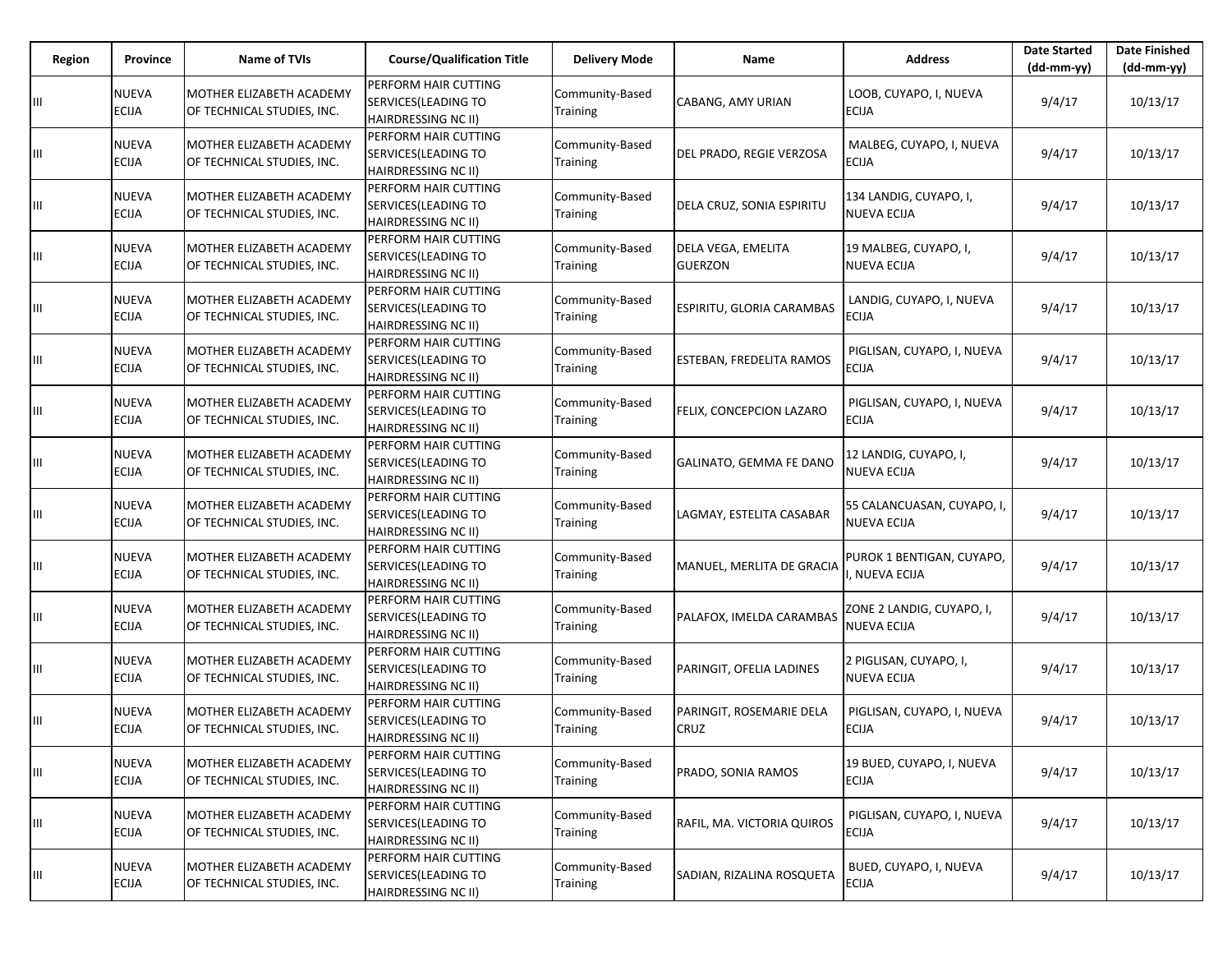| Region | <b>Province</b>              | <b>Name of TVIs</b>                                    | <b>Course/Qualification Title</b>                                          | <b>Delivery Mode</b>               | Name                                        | <b>Address</b>                                                   | <b>Date Started</b><br>$(dd-mm-yy)$ | <b>Date Finished</b><br>(dd-mm-yy) |
|--------|------------------------------|--------------------------------------------------------|----------------------------------------------------------------------------|------------------------------------|---------------------------------------------|------------------------------------------------------------------|-------------------------------------|------------------------------------|
|        | <b>NUEVA</b><br><b>ECIJA</b> | MOTHER ELIZABETH ACADEMY<br>OF TECHNICAL STUDIES, INC. | PERFORM HAIR CUTTING<br>SERVICES (LEADING TO<br>HAIRDRESSING NC II)        | Community-Based<br>Training        | SALMASAN, AMIE AMBROCIO                     | 19 BENTIGAN, CUYAPO, I,<br><b>NUEVA ECIJA</b>                    | 9/4/17                              | 10/13/17                           |
|        | <b>NUEVA</b><br><b>ECIJA</b> | MOTHER ELIZABETH ACADEMY<br>OF TECHNICAL STUDIES, INC. | PERFORM HAIR CUTTING<br>SERVICES (LEADING TO<br>HAIRDRESSING NC II)        | Community-Based<br><b>Training</b> | <b>SOLIS, EMCY RAFIL</b>                    | PIGLISAN, CUYAPO, I, NUEVA<br>ECIJA                              | 9/4/17                              | 10/13/17                           |
| Ш      | <b>NUEVA</b><br><b>ECIJA</b> | MOTHER ELIZABETH ACADEMY<br>OF TECHNICAL STUDIES, INC. | PERFORM HAIR CUTTING<br>SERVICES (LEADING TO<br>HAIRDRESSING NC II)        | Community-Based<br>Training        | UMAMBONG, EVANGELINE<br><b>RAFIL</b>        | 166 PIGLISAN, CUYAPO, I,<br><b>NUEVA ECIJA</b>                   | 9/4/17                              | 10/13/17                           |
| Ш      | <b>NUEVA</b><br><b>ECIJA</b> | MOTHER ELIZABETH ACADEMY<br>OF TECHNICAL STUDIES, INC. | PERFORM HAIR CUTTING<br>SERVICES (LEADING TO<br><b>HAIRDRESSING NC II)</b> | Community-Based<br>Training        | <b>VICENTE, ESPERANZA</b><br><b>VELASCO</b> | 29 BUED, CUYAPO, I, NUEVA<br><b>ECIJA</b>                        | 9/4/17                              | 10/13/17                           |
| Щ      | <b>NUEVA</b><br><b>ECIJA</b> | MOTHER ELIZABETH ACADEMY<br>OF TECHNICAL STUDIES, INC. | PERFORM HAIR CUTTING<br>SERVICES(LEADING TO<br>HAIRDRESSING NC II)         | Community-Based<br>Training        | VICENTE, GLORIA DIVINA                      | BUED, CUYAPO, I, NUEVA<br>ECIJA                                  | 9/4/17                              | 10/13/17                           |
|        | <b>NUEVA</b><br><b>ECIJA</b> | MOTHER ELIZABETH ACADEMY<br>OF TECHNICAL STUDIES, INC. | PERFORM HAIR CUTTING<br>SERVICES (LEADING TO<br><b>HAIRDRESSING NC II)</b> | Community-Based<br>Training        | ANTONIO, NORALYN ROQUE                      | PUROK 4 SAN CARLOS,<br>ALIAGA, I, NUEVA ECIJA                    | 9/4/17                              | 10/6/17                            |
| Щ      | <b>NUEVA</b><br><b>ECIJA</b> | MOTHER ELIZABETH ACADEMY<br>OF TECHNICAL STUDIES, INC. | PERFORM HAIR CUTTING<br>SERVICES (LEADING TO<br>HAIRDRESSING NC II)        | Community-Based<br>Training        | ARAGON, ANNALIZA CASTILLO                   | PUROK 5 MAGSAYSAY,<br>ALIAGA, I, NUEVA ECIJA                     | 9/4/17                              | 10/6/17                            |
| Щ      | <b>NUEVA</b><br><b>ECIJA</b> | MOTHER ELIZABETH ACADEMY<br>OF TECHNICAL STUDIES, INC. | PERFORM HAIR CUTTING<br>SERVICES (LEADING TO<br><b>HAIRDRESSING NC II)</b> | Community-Based<br>Training        | DAGA, BELINDA SIMON                         | LUWASAN SAN PABLO,<br>ALIAGA, I, NUEVA ECIJA                     | 9/4/17                              | 10/6/17                            |
| Ш      | <b>NUEVA</b><br><b>ECIJA</b> | MOTHER ELIZABETH ACADEMY<br>OF TECHNICAL STUDIES, INC. | PERFORM HAIR CUTTING<br>SERVICES (LEADING TO<br><b>HAIRDRESSING NC II)</b> | Community-Based<br>Training        | DEL ROSARIO, MIRA MARIANC                   | BUCOT, ALIAGA, I, NUEVA<br><b>ECIJA</b>                          | 9/4/17                              | 10/6/17                            |
| Ш      | <b>NUEVA</b><br><b>ECIJA</b> | MOTHER ELIZABETH ACADEMY<br>OF TECHNICAL STUDIES, INC. | PERFORM HAIR CUTTING<br>SERVICES (LEADING TO<br>HAIRDRESSING NC II)        | Community-Based<br>Training        | DELA CRUZ, ETHEL ALCARAZ                    | 222 SAN CARLOS, ALIAGA, I,<br><b>NUEVA ECIJA</b>                 | 9/4/17                              | 10/6/17                            |
| Щ      | <b>NUEVA</b><br><b>ECIJA</b> | MOTHER ELIZABETH ACADEMY<br>OF TECHNICAL STUDIES, INC. | PERFORM HAIR CUTTING<br>SERVICES (LEADING TO<br><b>HAIRDRESSING NC II)</b> | Community-Based<br>Training        | FLORA, MARY AUBREY STA<br><b>MARIA</b>      | PUROK 4 SAN CARLOS,<br>ALIAGA, I, NUEVA ECIJA                    | 9/4/17                              | 10/6/17                            |
| Щ      | <b>NUEVA</b><br><b>ECIJA</b> | MOTHER ELIZABETH ACADEMY<br>OF TECHNICAL STUDIES, INC. | PERFORM HAIR CUTTING<br>SERVICES (LEADING TO<br><b>HAIRDRESSING NC II)</b> | Community-Based<br>Training        | <b>GABANES, FLORIZA DENTE</b>               | 253 PIGTAS ST SANTO<br>ROSARIO, ALIAGA, I, NUEVA<br><b>ECIJA</b> | 9/4/17                              | 10/6/17                            |
| Ш      | <b>NUEVA</b><br><b>ECIJA</b> | MOTHER ELIZABETH ACADEMY<br>OF TECHNICAL STUDIES, INC. | PERFORM HAIR CUTTING<br>SERVICES (LEADING TO<br>HAIRDRESSING NC II)        | Community-Based<br><b>Training</b> | GAMBOA, ANABELL VILLALUZ                    | 254 SAN CARLOS, ALIAGA, I,<br><b>NUEVA ECIJA</b>                 | 9/4/17                              | 10/6/17                            |
| Щ      | <b>NUEVA</b><br><b>ECIJA</b> | MOTHER ELIZABETH ACADEMY<br>OF TECHNICAL STUDIES, INC. | PERFORM HAIR CUTTING<br>SERVICES(LEADING TO<br>HAIRDRESSING NC II)         | Community-Based<br>Training        | LORENO, LAVINIA VELASCO                     | 411 BUCOT, ALIAGA, I, NUEVA<br><b>ECIJA</b>                      | 9/4/17                              | 10/6/17                            |
| Щ      | <b>NUEVA</b><br><b>ECIJA</b> | MOTHER ELIZABETH ACADEMY<br>OF TECHNICAL STUDIES, INC. | PERFORM HAIR CUTTING<br>SERVICES (LEADING TO<br>HAIRDRESSING NC II)        | Community-Based<br>Training        | MAHAGUAY, MARILYN<br>VILLAVIZA              | PROK DIST II SAN CARLOS,<br>ALIAGA, I, NUEVA ECIJA               | 9/4/17                              | 10/6/17                            |
|        | <b>NUEVA</b><br><b>ECIJA</b> | MOTHER ELIZABETH ACADEMY<br>OF TECHNICAL STUDIES, INC. | PERFORM HAIR CUTTING<br>SERVICES (LEADING TO<br>HAIRDRESSING NC II)        | Community-Based<br>Training        | MUYOT, CATHERINE SAMSON                     | PUROK 7 SAN CARLOS,<br>ALIAGA, I, NUEVA ECIJA                    | 9/4/17                              | 10/6/17                            |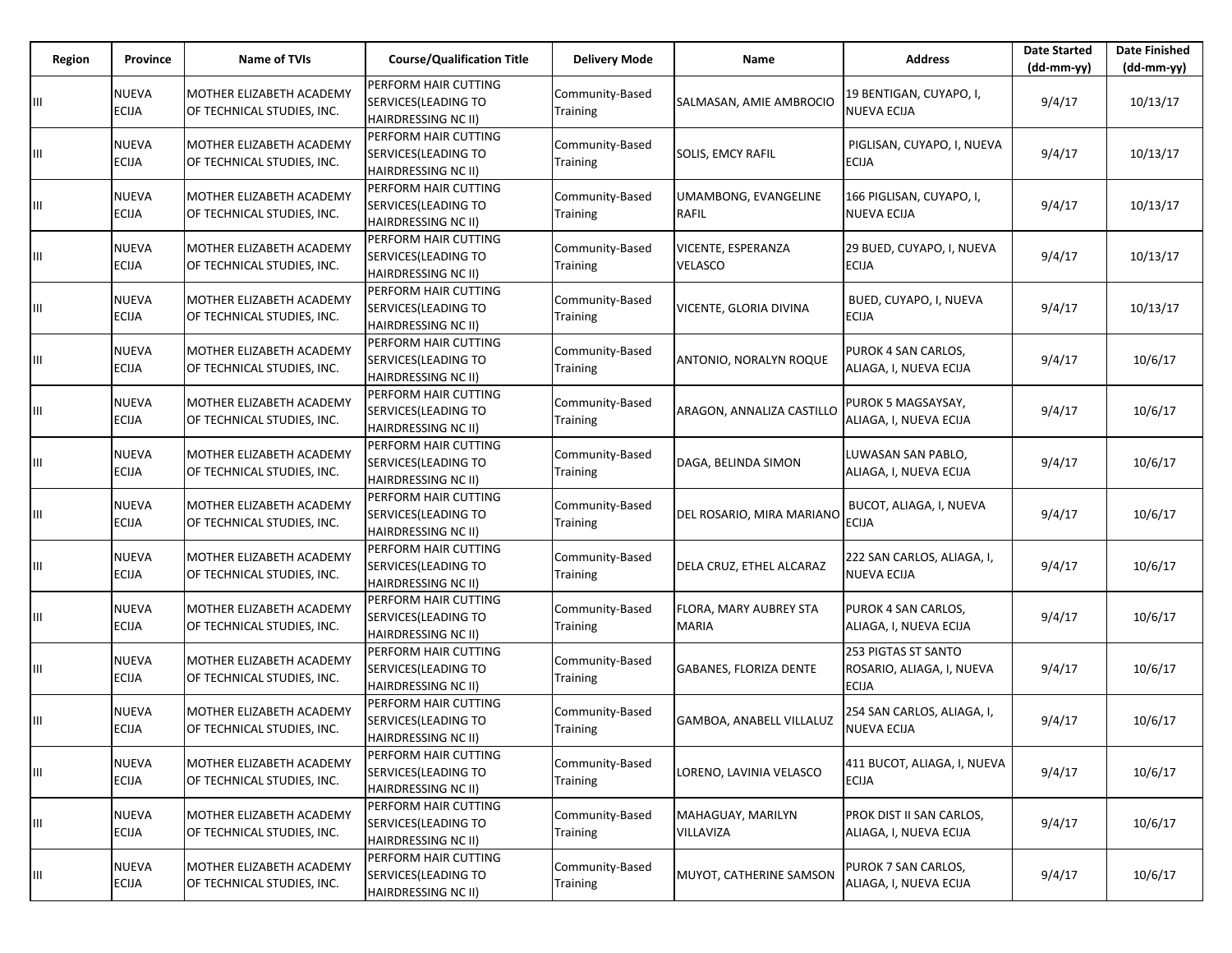| Region | <b>Province</b>              | <b>Name of TVIs</b>                                    | <b>Course/Qualification Title</b>                                          | <b>Delivery Mode</b>               | Name                                 | <b>Address</b>                                                            | <b>Date Started</b><br>$(dd-mm-yy)$ | <b>Date Finished</b><br>(dd-mm-yy) |
|--------|------------------------------|--------------------------------------------------------|----------------------------------------------------------------------------|------------------------------------|--------------------------------------|---------------------------------------------------------------------------|-------------------------------------|------------------------------------|
|        | <b>NUEVA</b><br><b>ECIJA</b> | MOTHER ELIZABETH ACADEMY<br>OF TECHNICAL STUDIES, INC. | PERFORM HAIR CUTTING<br>SERVICES (LEADING TO<br>HAIRDRESSING NC II)        | Community-Based<br>Training        | PADILLA, MA. KRISTINA REYES          | SAN CARLOS, ALIAGA, I,<br><b>NUEVA ECIJA</b>                              | 9/4/17                              | 10/6/17                            |
|        | <b>NUEVA</b><br><b>ECIJA</b> | MOTHER ELIZABETH ACADEMY<br>OF TECHNICAL STUDIES, INC. | PERFORM HAIR CUTTING<br>SERVICES (LEADING TO<br>HAIRDRESSING NC II)        | Community-Based<br><b>Training</b> | PALLADO, ARLENE VICTORIA             | <b>GENERAL LUNA POBLACION</b><br>CENTRO, ALIAGA, I, NUEVA<br><b>ECIJA</b> | 9/4/17                              | 10/6/17                            |
| Ш      | <b>NUEVA</b><br><b>ECIJA</b> | MOTHER ELIZABETH ACADEMY<br>OF TECHNICAL STUDIES, INC. | PERFORM HAIR CUTTING<br>SERVICES (LEADING TO<br>HAIRDRESSING NC II)        | Community-Based<br>Training        | REYES, BABY ANN FAJARDO              | KALYE BADUY SANTO TOMAS.<br>ALIAGA, I, NUEVA ECIJA                        | 9/4/17                              | 10/6/17                            |
| Ш      | <b>NUEVA</b><br><b>ECIJA</b> | MOTHER ELIZABETH ACADEMY<br>OF TECHNICAL STUDIES, INC. | PERFORM HAIR CUTTING<br>SERVICES (LEADING TO<br><b>HAIRDRESSING NC II)</b> | Community-Based<br>Training        | ROYOL, AMALIA YABUT                  | 607 BUCOT, ALIAGA, I, NUEVA<br><b>ECIJA</b>                               | 9/4/17                              | 10/6/17                            |
| Ш      | <b>NUEVA</b><br><b>ECIJA</b> | MOTHER ELIZABETH ACADEMY<br>OF TECHNICAL STUDIES, INC. | PERFORM HAIR CUTTING<br>SERVICES(LEADING TO<br>HAIRDRESSING NC II)         | Community-Based<br>Training        | SALVADOR, EMELITA<br><b>ASUNCION</b> | 88 PUROK LUWASAN SAN<br>PABLO, ALIAGA, I, NUEVA<br><b>ECIJA</b>           | 9/4/17                              | 10/6/17                            |
|        | <b>NUEVA</b><br><b>ECIJA</b> | MOTHER ELIZABETH ACADEMY<br>OF TECHNICAL STUDIES, INC. | PERFORM HAIR CUTTING<br>SERVICES (LEADING TO<br><b>HAIRDRESSING NC II)</b> | Community-Based<br>Training        | SIMON, EVELYN CARANGAN               | 102 LUWASAN SAN PABLO,<br>ALIAGA, I, NUEVA ECIJA                          | 9/4/17                              | 10/6/17                            |
| Щ      | <b>NUEVA</b><br><b>ECIJA</b> | MOTHER ELIZABETH ACADEMY<br>OF TECHNICAL STUDIES, INC. | PERFORM HAIR CUTTING<br>SERVICES (LEADING TO<br>HAIRDRESSING NC II)        | Community-Based<br>Training        | SUE, LERNALYN BULAWAN                | BUCOT, ALIAGA, I, NUEVA<br>ECIJA                                          | 9/4/17                              | 10/6/17                            |
| Щ      | <b>NUEVA</b><br><b>ECIJA</b> | MOTHER ELIZABETH ACADEMY<br>OF TECHNICAL STUDIES, INC. | PERFORM HAIR CUTTING<br>SERVICES (LEADING TO<br><b>HAIRDRESSING NC II)</b> | Community-Based<br>Training        | TEJERAS, ILYN AGUSTIN                | PUROK 4 SAN CARLOS,<br>ALIAGA, I, NUEVA ECIJA                             | 9/4/17                              | 10/6/17                            |
| Ш      | <b>NUEVA</b><br><b>ECIJA</b> | MOTHER ELIZABETH ACADEMY<br>OF TECHNICAL STUDIES, INC. | PERFORM HAIR CUTTING<br>SERVICES (LEADING TO<br><b>HAIRDRESSING NC II)</b> | Community-Based<br>Training        | <b>VERCIDA, APRIL ROSE CANTOR</b>    | SAN CARLOS, ALIAGA, I,<br><b>NUEVA ECIJA</b>                              | 9/4/17                              | 10/6/17                            |
| Ш      | <b>NUEVA</b><br><b>ECIJA</b> | MOTHER ELIZABETH ACADEMY<br>OF TECHNICAL STUDIES, INC. | PERFORM HAIR CUTTING<br>SERVICES (LEADING TO<br>HAIRDRESSING NC II)        | Community-Based<br>Training        | <b>VERCIDA, YOLLY CANTOR</b>         | SAN CARLOS, ALIAGA, I,<br>NUEVA ECIJA                                     | 9/4/17                              | 10/6/17                            |
| Щ      | <b>NUEVA</b><br><b>ECIJA</b> | MOTHER ELIZABETH ACADEMY<br>OF TECHNICAL STUDIES, INC. | PERFORM HAIR CUTTING<br>SERVICES (LEADING TO<br><b>HAIRDRESSING NC II)</b> | Community-Based<br>Training        | YABUT, ROMALIN ABANADOR              | BUCOT, ALIAGA, I, NUEVA<br>ECIJA                                          | 9/4/17                              | 10/6/17                            |
| Щ      | <b>NUEVA</b><br><b>ECIJA</b> | MOTHER ELIZABETH ACADEMY<br>OF TECHNICAL STUDIES, INC. | PERFORM HAIR CUTTING<br>SERVICES (LEADING TO<br><b>HAIRDRESSING NC II)</b> | Community-Based<br>Training        | YABUT, SHIELA SANTOS                 | BUCOT, ALIAGA, I, NUEVA<br><b>ECIJA</b>                                   | 9/4/17                              | 10/6/17                            |
| Ш      | <b>NUEVA</b><br><b>ECIJA</b> | MOTHER ELIZABETH ACADEMY<br>OF TECHNICAL STUDIES, INC. | PERFORM HAIR CUTTING<br>SERVICES (LEADING TO<br>HAIRDRESSING NC II)        | Community-Based<br><b>Training</b> | YUBANAS, CRISTINA DINIO              | 540 BUCOT, ALIAGA, I, NUEVA<br><b>ECIJA</b>                               | 9/4/17                              | 10/6/17                            |
| Щ      | <b>NUEVA</b><br><b>ECIJA</b> | MOTHER ELIZABETH ACADEMY<br>OF TECHNICAL STUDIES, INC. | PERFORM HAIR CUTTING<br>SERVICES (LEADING TO<br>HAIRDRESSING NC II)        | Community-Based<br><b>Training</b> | YUZON, BABY JANE FAJARDO             | LUWAGAN SAN JUAN,<br>ALIAGA, I, NUEVA ECIJA                               | 9/4/17                              | 10/6/17                            |
| Ш      | <b>NUEVA</b><br><b>ECIJA</b> | RESOURCE WORLD COLLEGE OF<br>ARTS AND TRADE INC.       | HILOT (WELLNES MASSAGE) NC II                                              | Community-Based<br>Training        | <b>AGLIAM, LETTY EDALE</b>           | 75 STA. CLARA, CUYAPO, 1,<br><b>NUEVA ECIJA</b>                           | 8/30/17                             | 9/18/17                            |
| Щ      | <b>NUEVA</b><br><b>ECIJA</b> | RESOURCE WORLD COLLEGE OF<br>ARTS AND TRADE INC.       | HILOT (WELLNES MASSAGE) NC II                                              | Community-Based<br>Training        | AGUSTIN, CHONA VENTURA               | NAGMISAHAN, CUYAPO, 1,<br><b>NUEVA ECIJA</b>                              | 8/30/17                             | 9/18/17                            |
| Щ      | <b>NUEVA</b><br><b>ECIJA</b> | RESOURCE WORLD COLLEGE OF<br>ARTS AND TRADE INC.       | HILOT (WELLNES MASSAGE) NC II                                              | Community-Based<br>Training        | ANTONIO, VERNALYN ALIPIO             | SARANAY RIZAL, CUYAPO, 1,<br><b>NUEVA ECIJA</b>                           | 8/30/17                             | 9/18/17                            |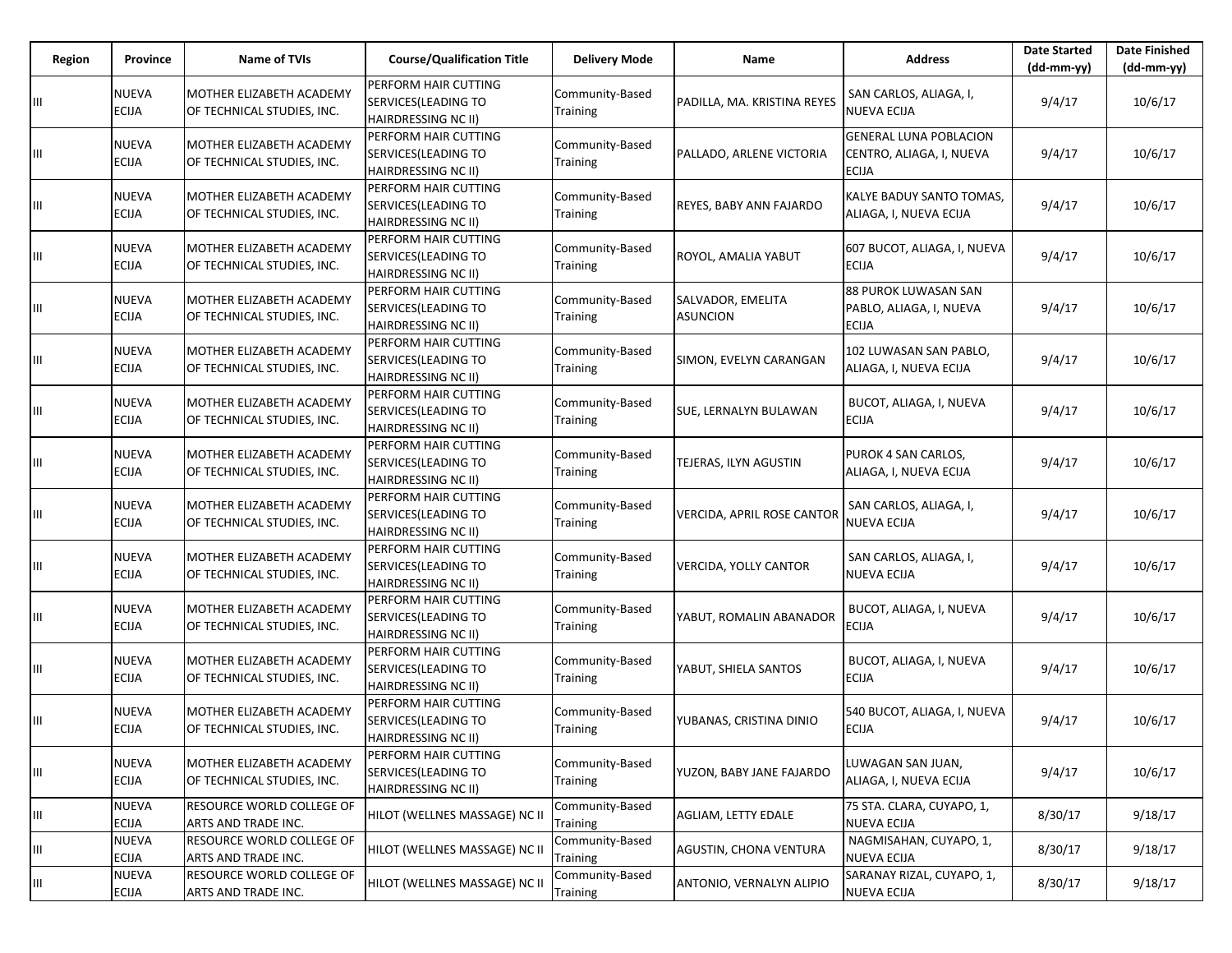| Region | Province                     | Name of TVIs                                            | <b>Course/Qualification Title</b> | <b>Delivery Mode</b>               | Name                                 | <b>Address</b>                                                      | <b>Date Started</b><br>$(dd-mm-yy)$ | <b>Date Finished</b><br>$(dd-mm-yy)$ |
|--------|------------------------------|---------------------------------------------------------|-----------------------------------|------------------------------------|--------------------------------------|---------------------------------------------------------------------|-------------------------------------|--------------------------------------|
| Ш      | NUEVA<br><b>ECIJA</b>        | <b>RESOURCE WORLD COLLEGE OF</b><br>ARTS AND TRADE INC. | HILOT (WELLNES MASSAGE) NC II     | Community-Based<br>Training        | BAUTISTA, MARIA CORAZON<br>SARMIENTO | 765 SAN ANTONIO, CUYAPO,<br>1, NUEVA ECIJA                          | 8/30/17                             | 9/18/17                              |
| Ш      | NUEVA<br>ECIJA               | RESOURCE WORLD COLLEGE OF<br>ARTS AND TRADE INC.        | HILOT (WELLNES MASSAGE) NC II     | Community-Based<br>Training        | CABUGASON, MARIANNE<br><b>ROQUE</b>  | PUROK 3 STA. CLARA,<br>CUYAPO, 1, NUEVA ECIJA                       | 8/30/17                             | 9/18/17                              |
| Ш      | NUEVA<br><b>ECIJA</b>        | RESOURCE WORLD COLLEGE OF<br>ARTS AND TRADE INC.        | HILOT (WELLNES MASSAGE) NC II     | Community-Based<br>Training        | CERVANTES, MYRNA<br>LACBAYAN         | PUROK 7 STA. CRUZ, CUYAPO,<br>1, NUEVA ECIJA                        | 8/30/17                             | 9/18/17                              |
| Ш      | NUEVA<br><b>ECIJA</b>        | RESOURCE WORLD COLLEGE OF<br>ARTS AND TRADE INC.        | HILOT (WELLNES MASSAGE) NC II     | Community-Based<br>Training        | CUDALINA, MICHELLE DELLA             | SAN ANTONIO, CUYAPO, 1,<br><b>NUEVA ECIJA</b>                       | 8/30/17                             | 9/18/17                              |
| Ш      | NUEVA<br>ECIJA               | RESOURCE WORLD COLLEGE OF<br>ARTS AND TRADE INC.        | HILOT (WELLNES MASSAGE) NC II     | Community-Based<br><b>Training</b> | DACAYO, PERSEVERANDA<br>DELINA       | 221 BIBLICAT, CUYAPO, 1,<br><b>NUEVA ECIJA</b>                      | 8/30/17                             | 9/18/17                              |
| Ш      | NUEVA<br><b>ECIJA</b>        | RESOURCE WORLD COLLEGE OF<br>ARTS AND TRADE INC.        | HILOT (WELLNES MASSAGE) NC II     | Community-Based<br>Training        | DE LEON, FREDA PIMENTEL              | BIBLICAT, CUYAPO, 1,<br><b>NUEVA ECIJA</b>                          | 8/30/17                             | 9/18/17                              |
| Ш      | NUEVA<br>ECIJA               | RESOURCE WORLD COLLEGE OF<br>ARTS AND TRADE INC.        | HILOT (WELLNES MASSAGE) NC II     | Community-Based<br>Training        | DE VERA, REMEDIOS PINEDA             | 280 BAMBANABA, CUYAPO, 1,<br><b>NUEVA ECIJA</b>                     | 8/30/17                             | 9/18/17                              |
| Ш      | NUEVA<br><b>ECIJA</b>        | RESOURCE WORLD COLLEGE OF<br>ARTS AND TRADE INC.        | HILOT (WELLNES MASSAGE) NC II     | Community-Based<br>Training        | DERIGE, ERLINDA PALAY                | PUROK 7 STA. CRUZ, CUYAPO,<br>1, NUEVA ECIJA                        | 8/30/17                             | 9/18/17                              |
| Ш      | NUEVA<br><b>ECIJA</b>        | RESOURCE WORLD COLLEGE OF<br>ARTS AND TRADE INC.        | HILOT (WELLNES MASSAGE) NC II     | Community-Based<br>Training        | DISMAYA, CECILIA CAPAS               | 40 BIBLICAT, CUYAPO, 1,<br><b>NUEVA ECIJA</b>                       | 8/30/17                             | 9/18/17                              |
| Ш      | NUEVA<br>ECIJA               | RESOURCE WORLD COLLEGE OF<br>ARTS AND TRADE INC.        | HILOT (WELLNES MASSAGE) NC II     | Community-Based<br>Training        | DUCLAYAN, MARICEL GARBIN             | RIZAL, CUYAPO, 1, NUEVA<br><b>ECIJA</b>                             | 8/30/17                             | 9/18/17                              |
| Ш      | NUEVA<br><b>ECIJA</b>        | RESOURCE WORLD COLLEGE OF<br>ARTS AND TRADE INC.        | HILOT (WELLNES MASSAGE) NC II     | Community-Based<br>Training        | ESTEBAN, CORA ABAR                   | 232 BIBLICAT, CUYAPO, 1,<br><b>NUEVA ECIJA</b>                      | 8/30/17                             | 9/18/17                              |
| Ш      | NUEVA<br><b>ECIJA</b>        | RESOURCE WORLD COLLEGE OF<br>ARTS AND TRADE INC.        | HILOT (WELLNES MASSAGE) NC II     | Community-Based<br>Training        | ESTEBAN, LETICIA OGUITE              | 226 BIBLICAT, CUYAPO, 1,<br><b>NUEVA ECIJA</b>                      | 8/30/17                             | 9/18/17                              |
| Ш      | NUEVA<br>ECIJA               | RESOURCE WORLD COLLEGE OF<br>ARTS AND TRADE INC.        | HILOT (WELLNES MASSAGE) NC II     | Community-Based<br>Training        | JOSE, ALONA SALVADOR                 | PUROK 7 STA. CRUZ, CUYAPO,<br>1, NUEVA ECIJA                        | 8/30/17                             | 9/18/17                              |
| ШL     | NUEVA<br>ECIJA               | <b>RESOURCE WORLD COLLEGE OF</b><br>ARTS AND TRADE INC. | HILOT (WELLNES MASSAGE) NC II     | Community-Based<br>Training        | JULIANO, PAZ PATACSIL                | PUROK 7 STA. CRUZ, CUYAPO,<br>1, NUEVA ECIJA                        | 8/30/17                             | 9/18/17                              |
| Ш      | NUEVA<br>ECIJA               | RESOURCE WORLD COLLEGE OF<br>ARTS AND TRADE INC.        | HILOT (WELLNES MASSAGE) NC II     | Community-Based<br>Training        | MONTERO, GEMMA DERIGE                | PUROK 7, SITIO BOONG STA.<br>CRUZ, CUYAPO, 1, NUEVA<br><b>ECIJA</b> | 8/30/17                             | 9/18/17                              |
| Ш      | NUEVA<br><b>ECIJA</b>        | RESOURCE WORLD COLLEGE OF<br>ARTS AND TRADE INC.        | HILOT (WELLNES MASSAGE) NC II     | Community-Based<br>Training        | PICASIO, ARLENE VALENCIANO           | 401 SAN ANTONIO, CUYAPO,<br>1, NUEVA ECIJA                          | 8/30/17                             | 9/18/17                              |
| Ш      | NUEVA<br>ECIJA               | RESOURCE WORLD COLLEGE OF<br>ARTS AND TRADE INC.        | HILOT (WELLNES MASSAGE) NC II     | Community-Based<br>Training        | PINGARO, MINERVA VILLAROS            | 36 RIZAL, CUYAPO, 1, NUEVA<br><b>ECIJA</b>                          | 8/30/17                             | 9/18/17                              |
| Ш      | NUEVA<br>ECIJA               | RESOURCE WORLD COLLEGE OF<br>ARTS AND TRADE INC.        | HILOT (WELLNES MASSAGE) NC II     | Community-Based<br>Training        | PUYAT, JOSIE SADORA                  | 440 SAN ANTONIO, CUYAPO,<br>1, NUEVA ECIJA                          | 8/30/17                             | 9/18/17                              |
| Ш      | NUEVA<br>ECIJA               | RESOURCE WORLD COLLEGE OF<br>ARTS AND TRADE INC.        | HILOT (WELLNES MASSAGE) NC II     | Community-Based<br>Training        | RIVERA, MA. LUISA CORPUZ             | 766 BUTAO SAN ANTONIO,<br>CUYAPO, 1, NUEVA ECIJA                    | 8/30/17                             | 9/18/17                              |
| Ш      | <b>NUEVA</b><br><b>ECIJA</b> | <b>RESOURCE WORLD COLLEGE OF</b><br>ARTS AND TRADE INC. | HILOT (WELLNES MASSAGE) NC II     | Community-Based<br>Training        | ROQUE, EVANGELINE<br><b>GARNACE</b>  | - STA. CLARA, CUYAPO, 1,<br><b>NUEVA ECIJA</b>                      | 8/30/17                             | 9/18/17                              |
| Ш      | NUEVA<br>ECIJA               | RESOURCE WORLD COLLEGE OF<br>ARTS AND TRADE INC.        | HILOT (WELLNES MASSAGE) NC II     | Community-Based<br>Training        | TOLENTINO, MARILYN SAPLA             | 024 SARANAG ST. RIZAL,<br>CUYAPO, 1, NUEVA ECIJA                    | 8/30/17                             | 9/18/17                              |
| ШL     | NUEVA<br>ECIJA               | RESOURCE WORLD COLLEGE OF<br>ARTS AND TRADE INC.        | HILOT (WELLNES MASSAGE) NC II     | Community-Based<br>Training        | UMIPIG, LILET DE GUZMAN              | 050 PUROK 4 STA. CLARA,<br>CUYAPO, 1, NUEVA ECIJA                   | 8/30/17                             | 9/18/17                              |
| Ш      | NUEVA<br><b>ECIJA</b>        | RESOURCE WORLD COLLEGE OF<br>ARTS AND TRADE INC.        | HILOT (WELLNES MASSAGE) NC II     | Community-Based<br>Training        | <b>BARCASE, MARILYN ABAGAT</b>       | 81, PUROK 2 NAGPANDAYAN,<br>GUIMBA, 1, NUEVA ECIJA                  | 9/11/17                             | 9/30/17                              |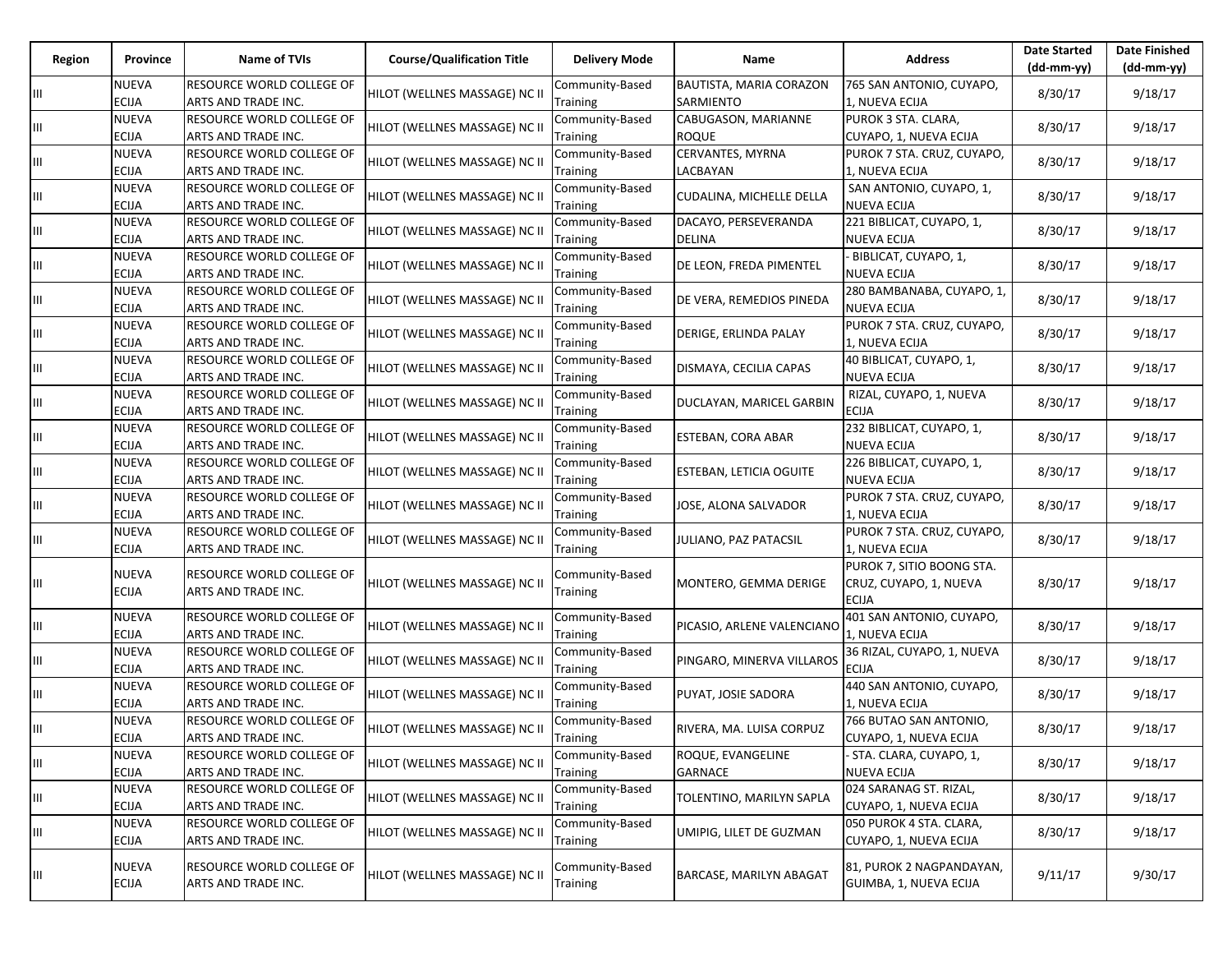| Region | Province                     | Name of TVIs                                     | <b>Course/Qualification Title</b> | <b>Delivery Mode</b>        | Name                                   | <b>Address</b>                                    | <b>Date Started</b><br>(dd-mm-yy) | <b>Date Finished</b><br>$(dd-mm-yy)$ |
|--------|------------------------------|--------------------------------------------------|-----------------------------------|-----------------------------|----------------------------------------|---------------------------------------------------|-----------------------------------|--------------------------------------|
| Ш      | <b>NUEVA</b><br><b>ECIJA</b> | RESOURCE WORLD COLLEGE OF<br>ARTS AND TRADE INC. | HILOT (WELLNES MASSAGE) NC II     | Community-Based<br>Training | BRAVO, JUDY ANN BARCIL                 | PUROK 1 NAGPANDAYAN,<br>GUIMBA, 1, NUEVA ECIJA    | 9/11/17                           | 9/30/17                              |
| Щ      | <b>NUEVA</b><br><b>ECIJA</b> | RESOURCE WORLD COLLEGE OF<br>ARTS AND TRADE INC. | HILOT (WELLNES MASSAGE) NC II     | Community-Based<br>Training | <b>BURAC, NELSON OLINO</b>             | PUROK II SAN AGUSTIN,<br>GUIMBA, 1, NUEVA ECIJA   | 9/11/17                           | 9/30/17                              |
| Щ      | <b>NUEVA</b><br><b>ECIJA</b> | RESOURCE WORLD COLLEGE OF<br>ARTS AND TRADE INC. | HILOT (WELLNES MASSAGE) NC II     | Community-Based<br>Training | CASTRO, KELCI JOY ESPIRITU             | PUROK MANGGA MANACSAC,<br>GUIMBA, 1, NUEVA ECIJA  | 9/11/17                           | 9/30/17                              |
| Ш      | <b>NUEVA</b><br><b>ECIJA</b> | RESOURCE WORLD COLLEGE OF<br>ARTS AND TRADE INC. | HILOT (WELLNES MASSAGE) NC II     | Community-Based<br>Training | DELA CRUZ, BEATRIZ<br>NATIVIDAD        | PUROK 1 NAGPANDAYAN,<br>GUIMBA, 1, NUEVA ECIJA    | 9/11/17                           | 9/30/17                              |
| Ш      | <b>NUEVA</b><br><b>ECIJA</b> | RESOURCE WORLD COLLEGE OF<br>ARTS AND TRADE INC. | HILOT (WELLNES MASSAGE) NC II     | Community-Based<br>Training | DELA CRUZ, MADELYN<br><b>GORGONIA</b>  | PUROK MANGGA MANACSAC,<br>GUIMBA, 1, NUEVA ECIJA  | 9/11/17                           | 9/30/17                              |
|        | <b>NUEVA</b><br><b>ECIJA</b> | RESOURCE WORLD COLLEGE OF<br>ARTS AND TRADE INC. | HILOT (WELLNES MASSAGE) NC II     | Community-Based<br>Training | <b>ESPIRITU, CAMILLE LATA</b>          | PUROK MANGGA MANACSAC,<br>GUIMBA, 1, NUEVA ECIJA  | 9/11/17                           | 9/30/17                              |
|        | <b>NUEVA</b><br><b>ECIJA</b> | RESOURCE WORLD COLLEGE OF<br>ARTS AND TRADE INC. | HILOT (WELLNES MASSAGE) NC II     | Community-Based<br>Training | ESPIRITU, GRACE LATA                   | PUROK MANGGA MANACSAC,<br>GUIMBA, 1, NUEVA ECIJA  | 9/11/17                           | 9/30/17                              |
| Ш      | <b>NUEVA</b><br><b>ECIJA</b> | RESOURCE WORLD COLLEGE OF<br>ARTS AND TRADE INC. | HILOT (WELLNES MASSAGE) NC II     | Community-Based<br>Training | <b>ESPIRITU, JUDY ANN ANDAYA</b>       | PUROK MANGGA MANACSAC,<br>GUIMBA, 1, NUEVA ECIJA  | 9/11/17                           | 9/30/17                              |
|        | <b>NUEVA</b><br><b>ECIJA</b> | RESOURCE WORLD COLLEGE OF<br>ARTS AND TRADE INC. | HILOT (WELLNES MASSAGE) NC II     | Community-Based<br>Training | FAJARDO, KIMBERLY SANOY                | PUROK CAIMITO MANACSAC,<br>GUIMBA, 1, NUEVA ECIJA | 9/11/17                           | 9/30/17                              |
| Ш      | <b>NUEVA</b><br><b>ECIJA</b> | RESOURCE WORLD COLLEGE OF<br>ARTS AND TRADE INC. | HILOT (WELLNES MASSAGE) NC II     | Community-Based<br>Training | FLAMEÑO, EMELITA TAMPOL                | PUROK 1 NAGPANDAYAN,<br>GUIMBA, 1, NUEVA ECIJA    | 9/11/17                           | 9/30/17                              |
| Ш      | <b>NUEVA</b><br><b>ECIJA</b> | RESOURCE WORLD COLLEGE OF<br>ARTS AND TRADE INC. | HILOT (WELLNES MASSAGE) NC II     | Community-Based<br>Training | GORGONIA, MARISSA<br><b>MANZANO</b>    | PUROK MANGGA MANACSAC,<br>GUIMBA, 1, NUEVA ECIJA  | 9/11/17                           | 9/30/17                              |
| Щ      | <b>NUEVA</b><br><b>ECIJA</b> | RESOURCE WORLD COLLEGE OF<br>ARTS AND TRADE INC. | HILOT (WELLNES MASSAGE) NC II     | Community-Based<br>Training | LATA, MARY JANE CARPIO                 | PUROK 7 SAN ROQUE,<br>GUIMBA, 1, NUEVA ECIJA      | 9/11/17                           | 9/30/17                              |
| Ш      | <b>NUEVA</b><br><b>ECIJA</b> | RESOURCE WORLD COLLEGE OF<br>ARTS AND TRADE INC. | HILOT (WELLNES MASSAGE) NC II     | Community-Based<br>Training | MINA, AGAPITO DUGAY                    | PUROK II CATIMON, GUIMBA,<br>1, NUEVA ECIJA       | 9/11/17                           | 9/30/17                              |
| Щ      | <b>NUEVA</b><br><b>ECIJA</b> | RESOURCE WORLD COLLEGE OF<br>ARTS AND TRADE INC. | HILOT (WELLNES MASSAGE) NC II     | Community-Based<br>Training | PAGLIBUAN, ELIZABETH<br><b>GAGARIN</b> | PUROK I NAGPANDAYAN,<br>GUIMBA, 1, NUEVA ECIJA    | 9/11/17                           | 9/30/17                              |
| Ш      | <b>NUEVA</b><br><b>ECIJA</b> | RESOURCE WORLD COLLEGE OF<br>ARTS AND TRADE INC. | HILOT (WELLNES MASSAGE) NC II     | Community-Based<br>Training | REYNO, EMILY SANTE                     | PUROK 2 CABARUAN,<br>GUIMBA, 1, NUEVA ECIJA       | 9/11/17                           | 9/30/17                              |
| Щ      | <b>NUEVA</b><br><b>ECIJA</b> | RESOURCE WORLD COLLEGE OF<br>ARTS AND TRADE INC. | HILOT (WELLNES MASSAGE) NC II     | Community-Based<br>Training | RIGOR, VIRGINIA VENTURA                | PUROK I NAGPANDAYAN,<br>GUIMBA, 1, NUEVA ECIJA    | 9/11/17                           | 9/30/17                              |
| Ш      | <b>NUEVA</b><br><b>ECIJA</b> | RESOURCE WORLD COLLEGE OF<br>ARTS AND TRADE INC. | HILOT (WELLNES MASSAGE) NC II     | Community-Based<br>Training | SARMIENTO, ADONIS YARCIA               | MANGGA MANACSAC,<br>GUIMBA, 1, NUEVA ECIJA        | 9/11/17                           | 9/30/17                              |
| Щ      | <b>NUEVA</b><br><b>ECIJA</b> | RESOURCE WORLD COLLEGE OF<br>ARTS AND TRADE INC. | HILOT (WELLNES MASSAGE) NC II     | Community-Based<br>Training | SIMEON, HORACIO SANTOS                 | FOROK BAYABAS MANACSAC,<br>GUIMBA, 1, NUEVA ECIJA | 9/11/17                           | 9/30/17                              |
| Ш      | <b>NUEVA</b><br><b>ECIJA</b> | RESOURCE WORLD COLLEGE OF<br>ARTS AND TRADE INC. | HILOT (WELLNES MASSAGE) NC II     | Community-Based<br>Training | TABOR, RENALYN ANGELO                  | PUORK I NAGPANDAYAN,<br>GUIMBA, 1, NUEVA ECIJA    | 9/11/17                           | 9/30/17                              |
| Щ      | <b>NUEVA</b><br><b>ECIJA</b> | RESOURCE WORLD COLLEGE OF<br>ARTS AND TRADE INC. | HILOT (WELLNES MASSAGE) NC II     | Community-Based<br>Training | TOMAS, MARITA GALLEVO                  | PUROK I NAGPANDAYAN,<br>GUIMBA, 1, NUEVA ECIJA    | 9/11/17                           | 9/30/17                              |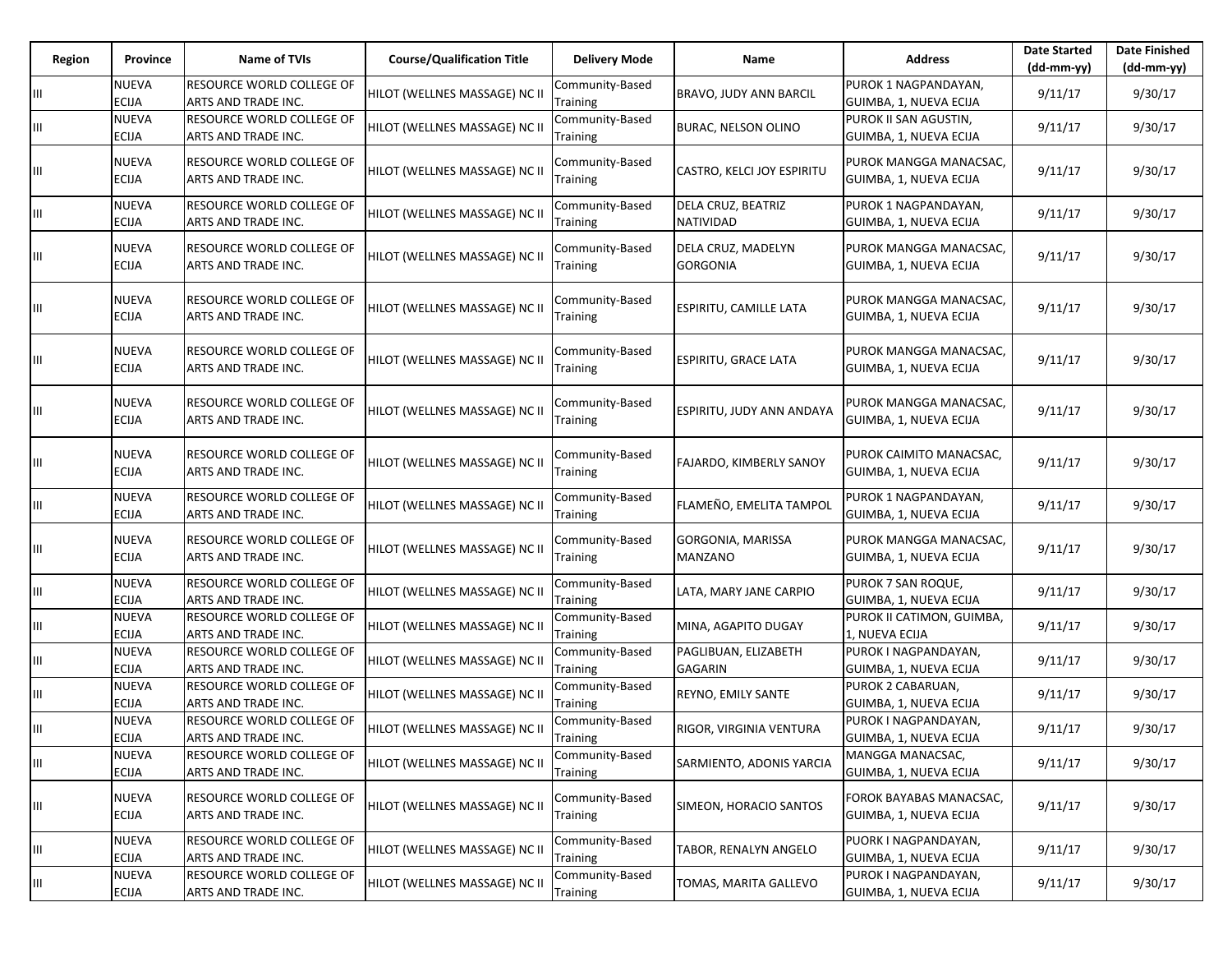| Region | <b>Province</b>              | <b>Name of TVIs</b>                                     | <b>Course/Qualification Title</b>                                          | <b>Delivery Mode</b>               | Name                                                 | <b>Address</b>                                                  | <b>Date Started</b><br>$(dd-mm-yy)$ | <b>Date Finished</b><br>(dd-mm-yy) |
|--------|------------------------------|---------------------------------------------------------|----------------------------------------------------------------------------|------------------------------------|------------------------------------------------------|-----------------------------------------------------------------|-------------------------------------|------------------------------------|
| Ш      | <b>NUEVA</b><br><b>ECIJA</b> | RESOURCE WORLD COLLEGE OF<br>ARTS AND TRADE INC.        | HILOT (WELLNES MASSAGE) NC II                                              | Community-Based<br>Training        | TOMAS, ZANDRO DOMINGO                                | PUROK I NAGPANDAYAN.<br>GUIMBA, 1, NUEVA ECIJA                  | 9/11/17                             | 9/30/17                            |
| Ш      | <b>NUEVA</b><br><b>ECIJA</b> | <b>RESOURCE WORLD COLLEGE OF</b><br>ARTS AND TRADE INC. | HILOT (WELLNES MASSAGE) NC II                                              | Community-Based<br>Training        | VALEROSO, FELOMINA DE<br><b>LEON</b>                 | <b>88 PUROK CAIMITO</b><br>MANACSAC, GUIMBA, 1,<br>NUEVA ECIJA  | 9/11/17                             | 9/30/17                            |
| Щ      | <b>NUEVA</b><br><b>ECIJA</b> | RESOURCE WORLD COLLEGE OF<br>ARTS AND TRADE INC.        | HILOT (WELLNES MASSAGE) NC II                                              | Community-Based<br>Training        | <b>VILLAFLOR, ANGELINA</b><br>VALENCIA               | PUROK 7 SAN ROQUE,<br>GUIMBA, 1, NUEVA ECIJA                    | 9/11/17                             | 9/30/17                            |
| Ш      | <b>NUEVA</b><br><b>ECIJA</b> | RESOURCE WORLD COLLEGE OF<br>ARTS AND TRADE INC.        | HILOT (WELLNES MASSAGE) NC II                                              | Community-Based<br>Training        | VILLAMAR, DENISSA VICTORIA                           | PUROK BAYABAS MANACSAC,<br>GUIMBA, 1, NUEVA ECIJA               | 9/11/17                             | 9/30/17                            |
| Ш      | <b>NUEVA</b><br><b>ECIJA</b> | <b>GAPAN COMPUTER &amp;</b><br>TECHNICAL INSTITUTE, INC | ASSEMBLE AND DISASSEMBLE<br>CONSUMER ELECTRONICS<br><b>PRODUCTS</b>        | Community-Based<br>Training        | CAOILE, AMY ROHAMA ESPE                              | N/A MARCOS VILLAGE,<br>PALAYAN CITY, III, NUEVA<br><b>ECIJA</b> | 7/29/17                             | 8/27/17                            |
| Ш      | <b>NUEVA</b><br><b>ECIJA</b> | <b>GAPAN COMPUTER &amp;</b><br>TECHNICAL INSTITUTE, INC | ASSEMBLE AND DISASSEMBLE<br>CONSUMER ELECTRONICS<br><b>PRODUCTS</b>        | Community-Based<br>Training        | CAPINGIAN, MICHAEL<br><b>BALDEMOR</b>                | N/A MARCOS VILLAGE,<br>PALAYAN CITY, III, NUEVA<br><b>ECIJA</b> | 7/29/17                             | 8/27/17                            |
| Ш      | <b>NUEVA</b><br><b>ECIJA</b> | <b>GAPAN COMPUTER &amp;</b><br>TECHNICAL INSTITUTE, INC | ASSEMBLE AND DISASSEMBLE<br>CONSUMER ELECTRONICS<br><b>PRODUCTS</b>        | Community-Based<br>Training        | COLOMA, JOHN CARLO<br><b>HETUIZA</b>                 | N/A MARCOS VILLAGE,<br>PALAYAN CITY, III, NUEVA<br><b>ECIJA</b> | 7/29/17                             | 8/27/17                            |
| Щ      | <b>NUEVA</b><br><b>ECIJA</b> | <b>GAPAN COMPUTER &amp;</b><br>TECHNICAL INSTITUTE, INC | ASSEMBLE AND DISASSEMBLE<br><b>CONSUMER ELECTRONICS</b><br><b>PRODUCTS</b> | Community-Based<br>Training        | <b>CUNANAN, JONATHAN</b><br><b>MANTILE</b>           | N/A MARCOS VILLAGE,<br>PALAYAN CITY, III, NUEVA<br><b>ECIJA</b> | 7/29/17                             | 8/27/17                            |
| Ш      | <b>NUEVA</b><br><b>ECIJA</b> | <b>GAPAN COMPUTER &amp;</b><br>TECHNICAL INSTITUTE, INC | ASSEMBLE AND DISASSEMBLE<br><b>CONSUMER ELECTRONICS</b><br><b>PRODUCTS</b> | Community-Based<br>Training        | DELA CRUZ, JANMARK USON                              | N/A MARCOS VILLAGE,<br>PALAYAN CITY, III, NUEVA<br><b>ECIJA</b> | 7/29/17                             | 8/27/17                            |
|        | <b>NUEVA</b><br><b>ECIJA</b> | <b>GAPAN COMPUTER &amp;</b><br>TECHNICAL INSTITUTE, INC | ASSEMBLE AND DISASSEMBLE<br><b>CONSUMER ELECTRONICS</b><br><b>PRODUCTS</b> | Community-Based<br>Training        | GALASE, MARY ANNE VIERNES PALAYAN CITY, III, NUEVA   | N/A MARCOS VILLAGE,<br><b>ECIJA</b>                             | 7/29/17                             | 8/27/17                            |
|        | <b>NUEVA</b><br><b>ECIJA</b> | <b>GAPAN COMPUTER &amp;</b><br>TECHNICAL INSTITUTE, INC | ASSEMBLE AND DISASSEMBLE<br>CONSUMER ELECTRONICS<br><b>PRODUCTS</b>        | Community-Based<br>Training        | <b>INOCENCIO, ROBERTO</b><br>SAMBRANO                | N/A MARCOS VILLAGE,<br>PALAYAN CITY, III, NUEVA<br><b>ECIJA</b> | 7/29/17                             | 8/27/17                            |
|        | <b>NUEVA</b><br><b>ECIJA</b> | <b>GAPAN COMPUTER &amp;</b><br>TECHNICAL INSTITUTE, INC | ASSEMBLE AND DISASSEMBLE<br><b>CONSUMER ELECTRONICS</b><br><b>PRODUCTS</b> | Community-Based<br>Training        | MANANSALA, JOHN PAUL<br><b>SALVADOR</b>              | N/A MARCOS VILLAGE,<br>PALAYAN CITY, III, NUEVA<br><b>ECIJA</b> | 7/29/17                             | 8/27/17                            |
| Ш      | <b>NUEVA</b><br><b>ECIJA</b> | <b>GAPAN COMPUTER &amp;</b><br>TECHNICAL INSTITUTE, INC | ASSEMBLE AND DISASSEMBLE<br><b>CONSUMER ELECTRONICS</b><br><b>PRODUCTS</b> | Community-Based<br>Training        | MANTILE, LEONARD VICENTE                             | N/A MARCOS VILLAGE,<br>PALAYAN CITY, III, NUEVA<br>ECIJA        | 7/29/17                             | 8/27/17                            |
| Ш      | <b>NUEVA</b><br><b>ECIJA</b> | <b>GAPAN COMPUTER &amp;</b><br>TECHNICAL INSTITUTE, INC | ASSEMBLE AND DISASSEMBLE<br>CONSUMER ELECTRONICS<br><b>PRODUCTS</b>        | Community-Based<br><b>Training</b> | MAYUYO, ROMNEIL MARQUEZ PALAYAN CITY, III, NUEVA     | N/A MARCOS VILLAGE.<br>ECIJA                                    | 7/29/17                             | 8/27/17                            |
| Ш      | <b>NUEVA</b><br><b>ECIJA</b> | <b>GAPAN COMPUTER &amp;</b><br>TECHNICAL INSTITUTE, INC | ASSEMBLE AND DISASSEMBLE<br><b>CONSUMER ELECTRONICS</b><br><b>PRODUCTS</b> | Community-Based<br>Training        | MIRANDA, ARY DOLATRE                                 | N/A MARCOS VILLAGE,<br>PALAYAN CITY, III, NUEVA<br><b>ECIJA</b> | 7/29/17                             | 8/27/17                            |
| Ш      | <b>NUEVA</b><br><b>ECIJA</b> | <b>GAPAN COMPUTER &amp;</b><br>TECHNICAL INSTITUTE, INC | ASSEMBLE AND DISASSEMBLE<br>CONSUMER ELECTRONICS<br><b>PRODUCTS</b>        | Community-Based<br>Training        | MOLINA, MARISOL SALVADOR VILLAGE, PALAYAN CITY, III, | 366/BLOCK C MARCOS<br><b>NUEVA ECIJA</b>                        | 7/29/17                             | 8/27/17                            |
| Ш      | <b>NUEVA</b><br><b>ECIJA</b> | <b>GAPAN COMPUTER &amp;</b><br>TECHNICAL INSTITUTE, INC | ASSEMBLE AND DISASSEMBLE<br>CONSUMER ELECTRONICS<br><b>PRODUCTS</b>        | Community-Based<br>Training        | NORCA, JAYVIDE N/A                                   | N/A MARCOS VILLAGE,<br>PALAYAN CITY, III, NUEVA<br><b>ECIJA</b> | 7/29/17                             | 8/27/17                            |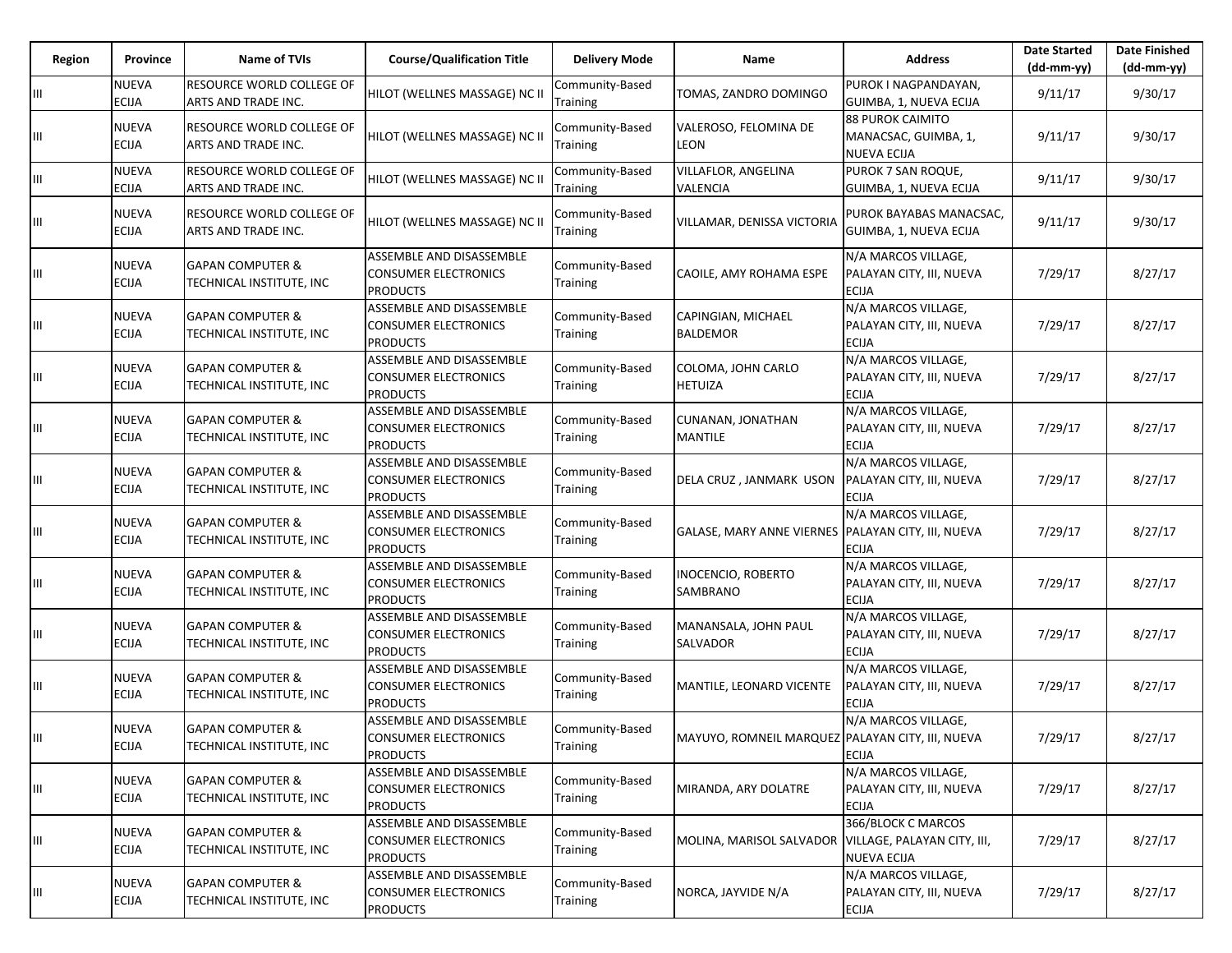| Region | <b>Province</b>              | <b>Name of TVIs</b>                                      | <b>Course/Qualification Title</b>                                          | <b>Delivery Mode</b>               | Name                                      | <b>Address</b>                                                             | <b>Date Started</b><br>$(dd-mm-yy)$ | <b>Date Finished</b><br>$(dd-mm-vv)$ |
|--------|------------------------------|----------------------------------------------------------|----------------------------------------------------------------------------|------------------------------------|-------------------------------------------|----------------------------------------------------------------------------|-------------------------------------|--------------------------------------|
|        | <b>NUEVA</b><br><b>ECIJA</b> | <b>GAPAN COMPUTER &amp;</b><br>TECHNICAL INSTITUTE, INC  | ASSEMBLE AND DISASSEMBLE<br><b>CONSUMER ELECTRONICS</b><br><b>PRODUCTS</b> | Community-Based<br>Training        | PADERNILLA, ROGELIO JR.<br><b>ANGELES</b> | <b>BLOCK A MARCOS VILLAGE.</b><br>PALAYAN CITY, III, NUEVA<br><b>ECIJA</b> | 7/29/17                             | 8/27/17                              |
|        | <b>NUEVA</b><br><b>ECIJA</b> | <b>GAPAN COMPUTER &amp;</b><br>TECHNICAL INSTITUTE, INC  | ASSEMBLE AND DISASSEMBLE<br>CONSUMER ELECTRONICS<br><b>PRODUCTS</b>        | Community-Based<br>Training        | PAGBA, SIMPLECIO JR.<br><b>VILLASAN</b>   | N/A MARCOS VILLAGE,<br>PALAYAN CITY, III, NUEVA<br><b>ECIJA</b>            | 7/29/17                             | 8/27/17                              |
| Ш      | <b>NUEVA</b><br><b>ECIJA</b> | <b>GAPAN COMPUTER &amp;</b><br>TECHNICAL INSTITUTE, INC  | ASSEMBLE AND DISASSEMBLE<br><b>CONSUMER ELECTRONICS</b><br><b>PRODUCTS</b> | Community-Based<br>Training        | PALANG, GREMDILL NICOLAS                  | <b>BLOCK K MARCOS VILLAGE,</b><br>PALAYAN CITY, III, NUEVA<br><b>ECIJA</b> | 7/29/17                             | 8/27/17                              |
| Ш      | <b>NUEVA</b><br><b>ECIJA</b> | <b>GAPAN COMPUTER &amp;</b><br>TECHNICAL INSTITUTE, INC  | ASSEMBLE AND DISASSEMBLE<br><b>CONSUMER ELECTRONICS</b><br><b>PRODUCTS</b> | Community-Based<br>Training        | PILANDE, EULER GENE<br><b>MANTILE</b>     | N/A MARCOS VILLAGE,<br>PALAYAN CITY, III, NUEVA<br><b>ECIJA</b>            | 7/29/17                             | 8/27/17                              |
| Ш      | <b>NUEVA</b><br><b>ECIJA</b> | <b>GAPAN COMPUTER &amp;</b><br>TECHNICAL INSTITUTE, INC  | ASSEMBLE AND DISASSEMBLE<br>CONSUMER ELECTRONICS<br><b>PRODUCTS</b>        | Community-Based<br>Training        | PILANDE, MARK GENEL<br><b>MANTILE</b>     | <b>BLOCK A MARCOS VILLAGE,</b><br>PALAYAN CITY, III, NUEVA<br><b>ECIJA</b> | 7/29/17                             | 8/27/17                              |
|        | <b>NUEVA</b><br><b>ECIJA</b> | <b>GAPAN COMPUTER &amp;</b><br>TECHNICAL INSTITUTE, INC  | ASSEMBLE AND DISASSEMBLE<br>CONSUMER ELECTRONICS<br><b>PRODUCTS</b>        | Community-Based<br>Training        | RIOROSO, RORY JOHN<br><b>UMBLAS</b>       | <b>BLOCK A MARCOS VILLAGE,</b><br>PALAYAN CITY, III, NUEVA<br><b>ECIJA</b> | 7/29/17                             | 8/27/17                              |
| Ш      | <b>NUEVA</b><br><b>ECIJA</b> | <b>GAPAN COMPUTER &amp;</b><br>TECHNICAL INSTITUTE, INC  | ASSEMBLE AND DISASSEMBLE<br><b>CONSUMER ELECTRONICS</b><br><b>PRODUCTS</b> | Community-Based<br>Training        | ROGAYAN, JOHN MANTILE                     | <b>BLOCK A MARCOS VILLAGE,</b><br>PALAYAN CITY, III, NUEVA<br><b>ECIJA</b> | 7/29/17                             | 8/27/17                              |
| Ш      | <b>NUEVA</b><br><b>ECIJA</b> | <b>GAPAN COMPUTER &amp;</b><br>TECHNICAL INSTITUTE, INC  | ASSEMBLE AND DISASSEMBLE<br><b>CONSUMER ELECTRONICS</b><br><b>PRODUCTS</b> | Community-Based<br>Training        | ROME, REDENTOR LIBED                      | <b>BLOCK L MARCOS VILLAGE,</b><br>PALAYAN CITY, III, NUEVA<br><b>ECIJA</b> | 7/29/17                             | 8/27/17                              |
| Ш      | <b>NUEVA</b><br><b>ECIJA</b> | <b>GAPAN COMPUTER &amp;</b><br>TECHNICAL INSTITUTE, INC  | ASSEMBLE AND DISASSEMBLE<br>CONSUMER ELECTRONICS<br><b>PRODUCTS</b>        | Community-Based<br>Training        | SAMPANG, ELADIO<br><b>INOCENCIO</b>       | <b>BLOCK G MARCOS VILLAGE,</b><br>PALAYAN CITY, III, NUEVA<br><b>ECIJA</b> | 7/29/17                             | 8/27/17                              |
| Ш      | <b>NUEVA</b><br><b>ECIJA</b> | <b>GAPAN COMPUTER &amp;</b><br>TECHNICAL INSTITUTE, INC  | ASSEMBLE AND DISASSEMBLE<br><b>CONSUMER ELECTRONICS</b><br><b>PRODUCTS</b> | Community-Based<br><b>Training</b> | SANTOS, EROLL JAY TORALBA                 | <b>BLOCK J MARCOS VILLAGE,</b><br>PALAYAN CITY, III, NUEVA<br>ECIJA        | 7/29/17                             | 8/27/17                              |
| Щ      | <b>NUEVA</b><br><b>ECIJA</b> | <b>GAPAN COMPUTER &amp;</b><br>TECHNICAL INSTITUTE, INC  | ASSEMBLE AND DISASSEMBLE<br><b>CONSUMER ELECTRONICS</b><br><b>PRODUCTS</b> | Community-Based<br><b>Training</b> | <b>VICENTE, AIREEN RAMOS</b>              | <b>BLOCK C MARCOS VILLAGE,</b><br>PALAYAN CITY, III, NUEVA<br>ECIJA        | 7/29/17                             | 8/27/17                              |
| Щ      | <b>NUEVA</b><br><b>ECIJA</b> | <b>GAPAN COMPUTER &amp;</b><br>TECHNICAL INSTITUTE, INC  | ASSEMBLE AND DISASSEMBLE<br><b>CONSUMER ELECTRONICS</b><br><b>PRODUCTS</b> | Community-Based<br>Training        | <b>VICENTE, ART GALAM</b>                 | <b>BLOCK G MARCOS VILLAGE,</b><br>PALAYAN CITY, III, NUEVA<br><b>ECIJA</b> | 7/29/17                             | 8/27/17                              |
| Ш      | <b>NUEVA</b><br><b>ECIJA</b> | JVF CENTER FOR TECHNICAL<br>STUDIES AND ASSESSMENT, INC. | DRESSMAKING (CASUAL) NC II                                                 | Community-Based<br><b>Training</b> | ABAYA, ANALYN ABENOJA                     | 225STREET BRGY ZAMORA,<br>SANTA ROSA, 3, NUEVA ECIJA                       | 7/17/17                             | 8/31/17                              |
| Щ      | <b>NUEVA</b><br><b>ECIJA</b> | JVF CENTER FOR TECHNICAL<br>STUDIES AND ASSESSMENT, INC. | DRESSMAKING (CASUAL) NC II                                                 | Community-Based<br>Training        | ALFARO, MARILYN GALANG                    | 160STREET BRGY ZAMORA,<br>SANTA ROSA, 3, NUEVA ECIJA                       | 7/17/17                             | 8/31/17                              |
| Щ      | <b>NUEVA</b><br><b>ECIJA</b> | JVF CENTER FOR TECHNICAL<br>STUDIES AND ASSESSMENT, INC. | DRESSMAKING (CASUAL) NC II                                                 | Community-Based<br>Training        | ANGELES, CONNIE PINGOL                    | 79STREET BRGY DEL PILAR,<br>SANTA ROSA, 3, NUEVA ECIJA                     | 7/17/17                             | 8/31/17                              |
|        | <b>NUEVA</b><br><b>ECIJA</b> | JVF CENTER FOR TECHNICAL<br>STUDIES AND ASSESSMENT, INC. | DRESSMAKING (CASUAL) NC II                                                 | Community-Based<br>Training        | DAWANG, GEMMA GERMINO                     | TRAMO BRGY DEL PILAR,<br>SANTA ROSA, 3, NUEVA ECIJA                        | 7/17/17                             | 8/31/17                              |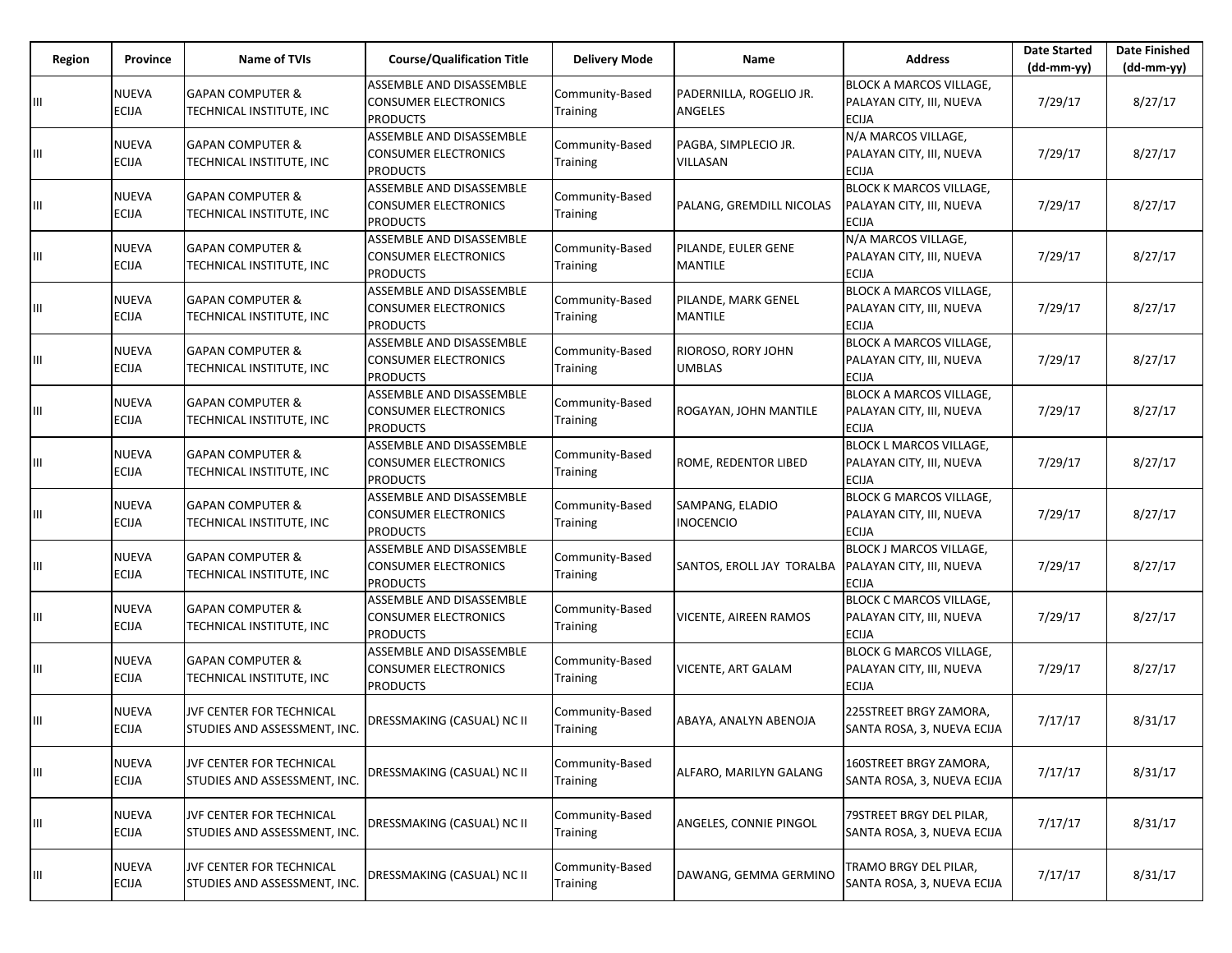| Region | Province                     | Name of TVIs                                             | <b>Course/Qualification Title</b> | <b>Delivery Mode</b>               | Name                                 | <b>Address</b>                                          | <b>Date Started</b><br>$(dd-mm-yy)$ | <b>Date Finished</b><br>(dd-mm-yy) |
|--------|------------------------------|----------------------------------------------------------|-----------------------------------|------------------------------------|--------------------------------------|---------------------------------------------------------|-------------------------------------|------------------------------------|
| Ш      | NUEVA<br>ECIJA               | JVF CENTER FOR TECHNICAL<br>STUDIES AND ASSESSMENT, INC. | DRESSMAKING (CASUAL) NC II        | Community-Based<br>Training        | DE GUZMAN, SUSIE HABLA               | TRAMO BRGY DEL PILAR,<br>SANTA ROSA, 3, NUEVA ECIJA     | 7/17/17                             | 8/31/17                            |
| Ш      | NUEVA<br><b>ECIJA</b>        | JVF CENTER FOR TECHNICAL<br>STUDIES AND ASSESSMENT, INC. | DRESSMAKING (CASUAL) NC II        | Community-Based<br>Training        | ESTACA, MYRNA DELA CRUZ              | 49STREET SAN MARIANO,<br>SANTA ROSA, 3, NUEVA ECIJA     | 7/17/17                             | 8/31/17                            |
| Ш      | NUEVA<br><b>ECIJA</b>        | JVF CENTER FOR TECHNICAL<br>STUDIES AND ASSESSMENT, INC. | DRESSMAKING (CASUAL) NC II        | Community-Based<br>Training        | EUSEBIO, TERESITA<br>PUTUNGAN        | 0239STREET BRGY RIZAL,<br>SANTA ROSA, 3, NUEVA ECIJA    | 7/17/17                             | 8/31/17                            |
| Ш      | NUEVA<br>ECIJA               | JVF CENTER FOR TECHNICAL<br>STUDIES AND ASSESSMENT, INC. | DRESSMAKING (CASUAL) NC II        | Community-Based<br>Training        | FRANCISCO, JANICE FLORES             | 300STREET SAN JOSEPH,<br>SANTA ROSA, 3, NUEVA ECIJA     | 7/17/17                             | 8/31/17                            |
| Ш      | NUEVA<br><b>ECIJA</b>        | JVF CENTER FOR TECHNICAL<br>STUDIES AND ASSESSMENT, INC. | DRESSMAKING (CASUAL) NC II        | Community-Based<br>Training        | LAJOTA, MARIE JOVEN                  | TRAMO BRGY DEL PILAR,<br>SANTA ROSA, 3, NUEVA ECIJA     | 7/17/17                             | 8/31/17                            |
| Ш      | NUEVA<br>ECIJA               | JVF CENTER FOR TECHNICAL<br>STUDIES AND ASSESSMENT, INC. | DRESSMAKING (CASUAL) NC II        | Community-Based<br>Training        | LEGASPI, DOLORES GALANG              | 182STREET BRGY ZAMORA,<br>SANTA ROSA, 3, NUEVA ECIJA    | 7/17/17                             | 8/31/17                            |
| Ш      | NUEVA<br>ECIJA               | JVF CENTER FOR TECHNICAL<br>STUDIES AND ASSESSMENT, INC. | <b>DRESSMAKING (CASUAL) NC II</b> | Community-Based<br>Training        | MANABAT, CATHERINE<br><b>GUMARAC</b> | 299STREET SAN JOSEPH,<br>SANTA ROSA, 3, NUEVA ECIJA     | 7/17/17                             | 8/31/17                            |
| Ш      | NUEVA<br>ECIJA               | JVF CENTER FOR TECHNICAL<br>STUDIES AND ASSESSMENT, INC. | DRESSMAKING (CASUAL) NC II        | Community-Based<br>Training        | MATIAS, MERLY GALANG                 | 141STREET BRGY ZAMORA,<br>SANTA ROSA, 3, NUEVA ECIJA    | 7/17/17                             | 8/31/17                            |
| Ш      | NUEVA<br>ECIJA               | JVF CENTER FOR TECHNICAL<br>STUDIES AND ASSESSMENT, INC. | DRESSMAKING (CASUAL) NC II        | Community-Based<br>Training        | MEDINA, AMELYN ZAFRA                 | 121STREET BRGY DEL PILAR,<br>SANTA ROSA, 3, NUEVA ECIJA | 7/17/17                             | 8/31/17                            |
| Ш      | NUEVA<br>ECIJA               | JVF CENTER FOR TECHNICAL<br>STUDIES AND ASSESSMENT, INC. | DRESSMAKING (CASUAL) NC II        | Community-Based<br>Training        | ODRA, DOLORES NATIVIDAD              | 264STREET BRGY RIZAL,<br>SANTA ROSA, 3, NUEVA ECIJA     | 7/17/17                             | 8/31/17                            |
| Ш      | NUEVA<br>ECIJA               | JVF CENTER FOR TECHNICAL<br>STUDIES AND ASSESSMENT, INC. | DRESSMAKING (CASUAL) NC II        | Community-Based<br>Training        | ODRA, LOVELY ROSE JORDAN             | 0263STREET BRGY RIZAL,<br>SANTA ROSA, 3, NUEVA ECIJA    | 7/17/17                             | 8/31/17                            |
| Ш      | NUEVA<br>ECIJA               | JVF CENTER FOR TECHNICAL<br>STUDIES AND ASSESSMENT, INC. | DRESSMAKING (CASUAL) NC II        | Community-Based<br>Training        | PASCUA, ROLINDA TAWAGAN              | TRAMO BRGY DEL PILAR,<br>SANTA ROSA, 3, NUEVA ECIJA     | 7/17/17                             | 8/31/17                            |
| Ш      | NUEVA<br><b>ECIJA</b>        | JVF CENTER FOR TECHNICAL<br>STUDIES AND ASSESSMENT, INC. | DRESSMAKING (CASUAL) NC II        | Community-Based<br>Training        | ROXAS, THEA VILLANUEVA               | 0254STREET BRGY RIZAL,<br>SANTA ROSA, 3, NUEVA ECIJA    | 7/17/17                             | 8/31/17                            |
| Ш      | NUEVA<br><b>ECIJA</b>        | JVF CENTER FOR TECHNICAL<br>STUDIES AND ASSESSMENT, INC. | DRESSMAKING (CASUAL) NC II        | Community-Based<br><b>Training</b> | SANTOS, ARAH JANE ALCARAZ            | 117STREET BRGY DEL PILAR,<br>SANTA ROSA, 3, NUEVA ECIJA | 7/17/17                             | 8/31/17                            |
| Ш      | NUEVA<br><b>ECIJA</b>        | JVF CENTER FOR TECHNICAL<br>STUDIES AND ASSESSMENT, INC. | DRESSMAKING (CASUAL) NC II        | Community-Based<br>Training        | SANTOS, EMELDA ZOLINA                | 301 STREET SAN JOSEPH,<br>SANTA ROSA, 3, NUEVA ECIJA    | 7/17/17                             | 8/31/17                            |
| Ш      | <b>NUEVA</b><br><b>ECIJA</b> | JVF CENTER FOR TECHNICAL<br>STUDIES AND ASSESSMENT, INC. | DRESSMAKING (CASUAL) NC II        | Community-Based<br>Training        | SAPIANDANTE, ROSALINA<br>SARMIENTO   | 8STREET BRGY DEL PILAR,<br>SANTA ROSA, 3, NUEVA ECIJA   | 7/17/17                             | 8/31/17                            |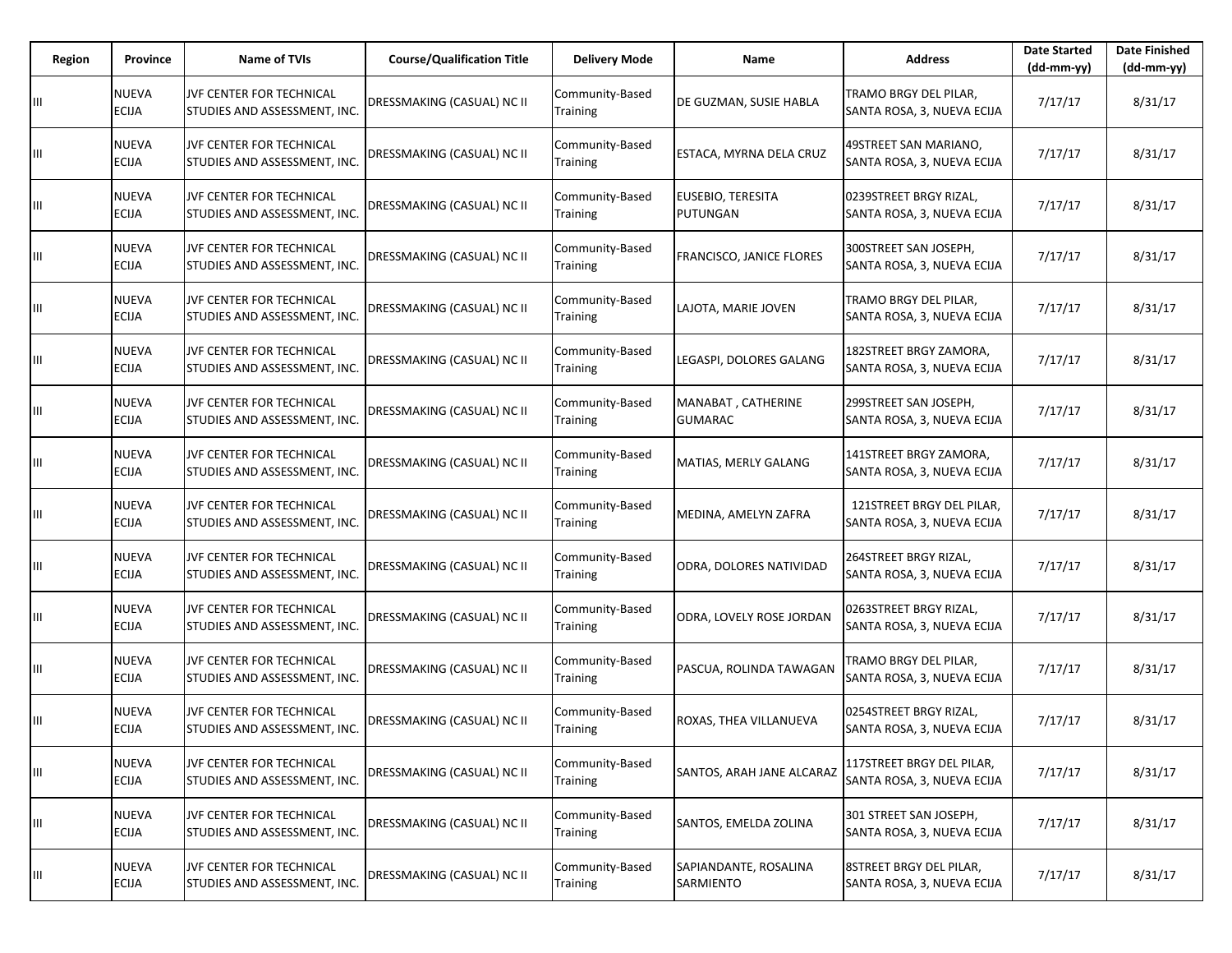| Region | Province                     | Name of TVIs                                             | <b>Course/Qualification Title</b>                        | <b>Delivery Mode</b>               | Name                                                   | <b>Address</b>                                                                                       | <b>Date Started</b><br>$(dd-mm-yy)$ | <b>Date Finished</b><br>$(dd-mm-yy)$ |
|--------|------------------------------|----------------------------------------------------------|----------------------------------------------------------|------------------------------------|--------------------------------------------------------|------------------------------------------------------------------------------------------------------|-------------------------------------|--------------------------------------|
| Ш      | NUEVA<br>ECIJA               | JVF CENTER FOR TECHNICAL<br>STUDIES AND ASSESSMENT, INC. | DRESSMAKING (CASUAL) NC II                               | Community-Based<br>Training        | <b>TOBIANO, LOURDES</b><br><b>SARMIENTO</b>            | 22STREET BRGY DEL PILAR,<br>SANTA ROSA, 3, NUEVA ECIJA                                               | 7/17/17                             | 8/31/17                              |
| Ш      | NUEVA<br><b>ECIJA</b>        | JVF CENTER FOR TECHNICAL<br>STUDIES AND ASSESSMENT, INC. | DRESSMAKING (CASUAL) NC II                               | Community-Based<br>Training        | TUALLA, EVANGIELYN ZAFRA                               | 142STREET BRGY DEL PILAR,<br>SANTA ROSA, 3, NUEVA ECIJA                                              | 7/17/17                             | 8/31/17                              |
| Ш      | NUEVA<br>ECIJA               | JVF CENTER FOR TECHNICAL<br>STUDIES AND ASSESSMENT, INC. | DRESSMAKING (CASUAL) NC II                               | Community-Based<br>Training        | VELASCO, ADELAIDA<br>QUINDARA                          | TRAMO BRGY DEL PILAR,<br>SANTA ROSA, 3, NUEVA ECIJA                                                  | 7/17/17                             | 8/31/17                              |
| Ш      | NUEVA<br><b>ECIJA</b>        | JVF CENTER FOR TECHNICAL<br>STUDIES AND ASSESSMENT, INC. | DRESSMAKING (CASUAL) NC II                               | Community-Based<br>Training        | VELASCO, MARISSA<br>SARMIENTO                          | 23STREET BRGY DEL PILAR,<br>SANTA ROSA, 3, NUEVA ECIJA                                               | 7/17/17                             | 8/31/17                              |
| Ш      | NUEVA<br>ECIJA               | JVF CENTER FOR TECHNICAL<br>STUDIES AND ASSESSMENT, INC. | DRESSMAKING (CASUAL) NC II                               | Community-Based<br><b>Training</b> | VERGARA, IRENE GARCIA                                  | 35STREET BRGY DEL PILAR,<br>SANTA ROSA, 3, NUEVA ECIJA                                               | 7/17/17                             | 8/31/17                              |
| Ш      | NUEVA<br><b>ECIJA</b>        | SKILL-POWER INSTITUTE, INC.                              | PREPARE AND COOK HOT MEALS<br>(LEADING TO COOKERY NC II) | Community-Based<br>Training        | AROCENA, ADRIAN PAUL<br><b>MANANGUIT</b>               | PUROK CENTRO MANAROG,<br><b>GENERAL MAMERTO</b><br>NATIVIDAD, DISTRICT III,<br><b>NUEVA ECIJA</b>    | 7/17/17                             | 8/17/17                              |
| Ш      | NUEVA<br><b>ECIJA</b>        | SKILL-POWER INSTITUTE, INC.                              | PREPARE AND COOK HOT MEALS<br>(LEADING TO COOKERY NC II) | Community-Based<br>Training        | AROCENA, ALMA RIRAO                                    | PUROK 6 MATAAS NA KAHOY,<br><b>GENERAL MAMERTO</b><br>NATIVIDAD, DISTRICT III,<br><b>NUEVA ECIJA</b> | 7/17/17                             | 8/17/17                              |
| Ш      | NUEVA<br>ECIJA               | SKILL-POWER INSTITUTE, INC.                              | PREPARE AND COOK HOT MEALS<br>(LEADING TO COOKERY NC II) | Community-Based<br>Training        | AROCENA, UNICE CRUDA                                   | PUROK 6 MATAAS NA KAHOY,<br><b>GENERAL MAMERTO</b><br>NATIVIDAD, DISTRICT III,<br><b>NUEVA ECIJA</b> | 7/17/17                             | 8/17/17                              |
| Ш      | NUEVA<br><b>ECIJA</b>        | SKILL-POWER INSTITUTE, INC.                              | PREPARE AND COOK HOT MEALS<br>(LEADING TO COOKERY NC II) | Community-Based<br>Training        | <b>BALINGIT, RHEA MAUREEN</b><br><b>GLENN CABADING</b> | PUROK 3 MATAAS NA KAHOY,<br><b>GENERAL MAMERTO</b><br>NATIVIDAD, DISTRICT III,<br><b>NUEVA ECIJA</b> | 7/17/17                             | 8/17/17                              |
| Ш      | NUEVA<br><b>ECIJA</b>        | SKILL-POWER INSTITUTE, INC.                              | PREPARE AND COOK HOT MEALS<br>(LEADING TO COOKERY NC II) | Community-Based<br>Training        | BARGAN, RUEL, JR. GARO                                 | PUROK 1 MATAAS NA KAHOY,<br><b>GENERAL MAMERTO</b><br>NATIVIDAD, DISTRICT III,<br><b>NUEVA ECIJA</b> | 7/17/17                             | 8/17/17                              |
| Ш      | NUEVA<br><b>ECIJA</b>        | SKILL-POWER INSTITUTE, INC.                              | PREPARE AND COOK HOT MEALS<br>(LEADING TO COOKERY NC II) | Community-Based<br>Training        | BERMUDEZ, SHEENA MAY<br>SAULO                          | PUROK 3 MATAAS NA KAHOY,<br><b>GENERAL MAMERTO</b><br>NATIVIDAD, DISTRICT III,<br><b>NUEVA ECIJA</b> | 7/17/17                             | 8/17/17                              |
| Ш      | <b>NUEVA</b><br><b>ECIJA</b> | SKILL-POWER INSTITUTE, INC.                              | PREPARE AND COOK HOT MEALS<br>(LEADING TO COOKERY NC II) | Community-Based<br>Training        | <b>BULOS, ANNA LIZA TOMAS</b>                          | 188 MATAAS NA KAHOY,<br><b>GENERAL MAMERTO</b><br>NATIVIDAD, DISTRICT III,<br><b>NUEVA ECIJA</b>     | 7/17/17                             | 8/17/17                              |
| Ш      | <b>NUEVA</b><br><b>ECIJA</b> | SKILL-POWER INSTITUTE, INC.                              | PREPARE AND COOK HOT MEALS<br>(LEADING TO COOKERY NC II) | Community-Based<br>Training        | <b>BULOS, JOAN JOY JIMENEZ</b>                         | 188 MATAAS NA KAHOY,<br><b>GENERAL MAMERTO</b><br>NATIVIDAD, DISTRICT III,<br><b>NUEVA ECIJA</b>     | 7/17/17                             | 8/17/17                              |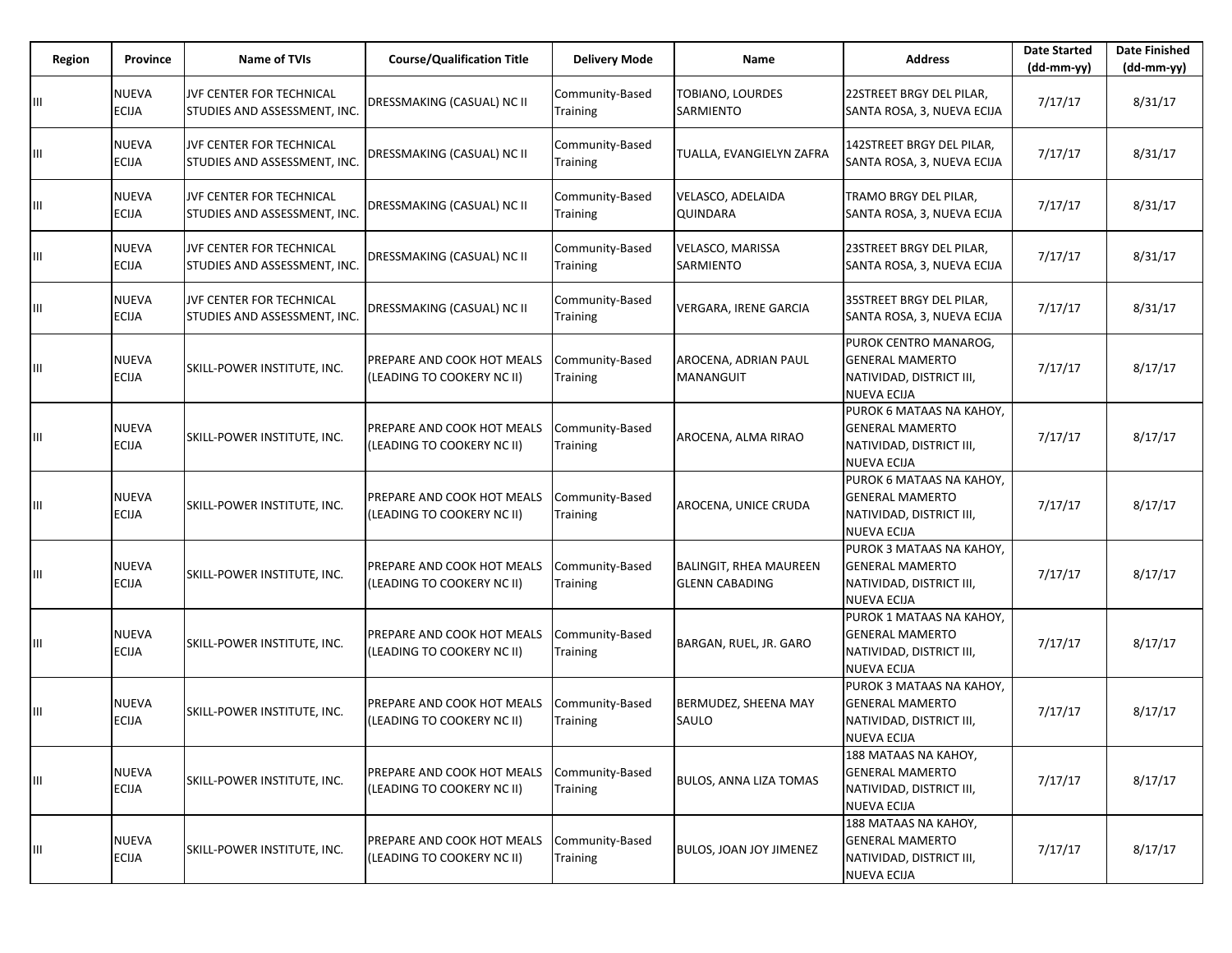| Region | Province                     | <b>Name of TVIs</b>         | <b>Course/Qualification Title</b>                        | <b>Delivery Mode</b>               | Name                                       | <b>Address</b>                                                                                       | <b>Date Started</b><br>(dd-mm-yy) | <b>Date Finished</b><br>(dd-mm-yy) |
|--------|------------------------------|-----------------------------|----------------------------------------------------------|------------------------------------|--------------------------------------------|------------------------------------------------------------------------------------------------------|-----------------------------------|------------------------------------|
| Ш      | <b>NUEVA</b><br><b>ECIJA</b> | SKILL-POWER INSTITUTE, INC. | PREPARE AND COOK HOT MEALS<br>(LEADING TO COOKERY NC II) | Community-Based<br>Training        | DEUS, JUDE ANN BONDOC                      | MANAROG, GENERAL<br>MAMERTO NATIVIDAD,<br><b>DISTRICT III, NUEVA ECIJA</b>                           | 7/17/17                           | 8/17/17                            |
| Ш      | <b>NUEVA</b><br><b>ECIJA</b> | SKILL-POWER INSTITUTE, INC. | PREPARE AND COOK HOT MEALS<br>(LEADING TO COOKERY NC II) | Community-Based<br>Training        | FERNANDEZ, ANALIEZEL<br>NACIONAL           | PUROK 3 MATAAS NA KAHOY,<br><b>GENERAL MAMERTO</b><br>NATIVIDAD, DISTRICT III,<br><b>NUEVA ECIJA</b> | 7/17/17                           | 8/17/17                            |
| Ш      | <b>NUEVA</b><br><b>ECIJA</b> | SKILL-POWER INSTITUTE, INC. | PREPARE AND COOK HOT MEALS<br>LEADING TO COOKERY NC II)  | Community-Based<br>Training        | FERNANDEZ, MARY-AN<br>AGUSTIN              | PUROK 3 MATAAS NA KAHOY,<br><b>GENERAL MAMERTO</b><br>NATIVIDAD, DISTRICT III,<br><b>NUEVA ECIJA</b> | 7/17/17                           | 8/17/17                            |
| Ш      | <b>NUEVA</b><br><b>ECIJA</b> | SKILL-POWER INSTITUTE, INC. | PREPARE AND COOK HOT MEALS<br>(LEADING TO COOKERY NC II) | Community-Based<br>Training        | <b>GAMIT, KAREN GAY</b><br><b>BUMANLAG</b> | CENTRO MATAAS NA KAHOY,<br><b>GENERAL MAMERTO</b><br>NATIVIDAD, DISTRICT III,<br><b>NUEVA ECIJA</b>  | 7/17/17                           | 8/17/17                            |
| Ш      | <b>NUEVA</b><br><b>ECIJA</b> | SKILL-POWER INSTITUTE, INC. | PREPARE AND COOK HOT MEALS<br>(LEADING TO COOKERY NC II) | Community-Based<br>Training        | GARO, LARISSA RAMOS                        | PUROK 1 MATAAS NA KAHOY,<br><b>GENERAL MAMERTO</b><br>NATIVIDAD, DISTRICT III,<br><b>NUEVA ECIJA</b> | 7/17/17                           | 8/17/17                            |
| Ш      | <b>NUEVA</b><br><b>ECIJA</b> | SKILL-POWER INSTITUTE, INC. | PREPARE AND COOK HOT MEALS<br>LEADING TO COOKERY NC II)  | Community-Based<br>Training        | GARO, ROXANNE JOY RAMOS                    | PUROK 1 MATAAS NA KAHOY,<br><b>GENERAL MAMERTO</b><br>NATIVIDAD, DISTRICT III,<br>NUEVA ECIJA        | 7/17/17                           | 8/17/17                            |
| Ш      | <b>NUEVA</b><br><b>ECIJA</b> | SKILL-POWER INSTITUTE, INC. | PREPARE AND COOK HOT MEALS<br>(LEADING TO COOKERY NC II) | Community-Based<br>Training        | MANANGUIT, VALERIE NILLO                   | MANAROG, GENERAL<br>MAMERTO NATIVIDAD,<br>DISTRICT III, NUEVA ECIJA                                  | 7/17/17                           | 8/17/17                            |
| Ш      | <b>NUEVA</b><br><b>ECIJA</b> | SKILL-POWER INSTITUTE, INC. | PREPARE AND COOK HOT MEALS<br>LEADING TO COOKERY NC II)  | Community-Based<br>Training        | MANINGAS, ROSALIE PAGAD                    | 315 PUROK 3 MATAAS NA<br>KAHOY, GENERAL MAMERTO<br>NATIVIDAD, DISTRICT III,<br><b>NUEVA ECIJA</b>    | 7/17/17                           | 8/17/17                            |
| Ш      | <b>NUEVA</b><br><b>ECIJA</b> | SKILL-POWER INSTITUTE, INC. | PREPARE AND COOK HOT MEALS<br>(LEADING TO COOKERY NC II) | Community-Based<br><b>Training</b> | MELICADO, GLICERIA LACTAO                  | PUROK 2 MATAAS NA KAHOY,<br><b>GENERAL MAMERTO</b><br>NATIVIDAD, DISTRICT III,<br><b>NUEVA ECIJA</b> | 7/17/17                           | 8/17/17                            |
| Ш      | <b>NUEVA</b><br><b>ECIJA</b> | SKILL-POWER INSTITUTE, INC. | PREPARE AND COOK HOT MEALS<br>(LEADING TO COOKERY NC II) | Community-Based<br><b>Training</b> | NARCISO, SUSAN FAJARDO                     | PUROK 4 MATAAS NA KAHOY,<br><b>GENERAL MAMERTO</b><br>NATIVIDAD, DISTRICT III,<br><b>NUEVA ECIJA</b> | 7/17/17                           | 8/17/17                            |
| Ш      | <b>NUEVA</b><br><b>ECIJA</b> | SKILL-POWER INSTITUTE, INC. | PREPARE AND COOK HOT MEALS<br>(LEADING TO COOKERY NC II) | Community-Based<br>Training        | ONERA, MARLYN CUNANAN                      | PUROK 1 MATAAS NA KAHOY,<br><b>GENERAL MAMERTO</b><br>NATIVIDAD, DISTRICT III,<br><b>NUEVA ECIJA</b> | 7/17/17                           | 8/17/17                            |
| Ш      | <b>NUEVA</b><br>ECIJA        | SKILL-POWER INSTITUTE, INC. | PREPARE AND COOK HOT MEALS<br>(LEADING TO COOKERY NC II) | Community-Based<br><b>Training</b> | PASCUAL, JOHN MICHAEL<br><b>DIZON</b>      | PUROK 4 MATAAS NA KAHOY,<br><b>GENERAL MAMERTO</b><br>NATIVIDAD, DISTRICT III,<br><b>NUEVA ECIJA</b> | 7/17/17                           | 8/17/17                            |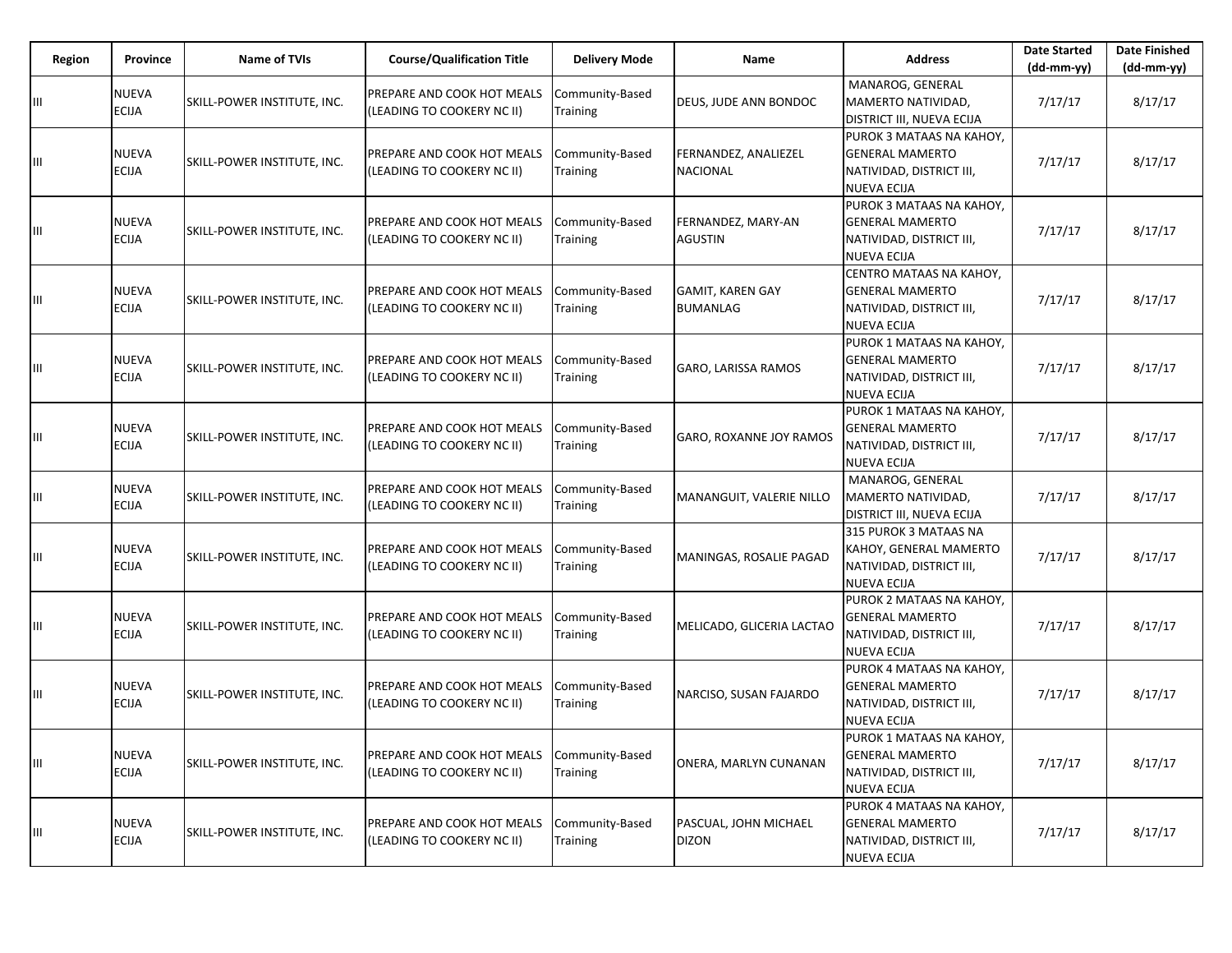| Region | Province                     | Name of TVIs                                      | <b>Course/Qualification Title</b>                        | <b>Delivery Mode</b>               | Name                                          | <b>Address</b>                                                                                       | <b>Date Started</b><br>$(dd-mm-yy)$ | <b>Date Finished</b><br>$(dd-mm-yy)$ |
|--------|------------------------------|---------------------------------------------------|----------------------------------------------------------|------------------------------------|-----------------------------------------------|------------------------------------------------------------------------------------------------------|-------------------------------------|--------------------------------------|
| Ш      | <b>NUEVA</b><br><b>ECIJA</b> | SKILL-POWER INSTITUTE, INC.                       | PREPARE AND COOK HOT MEALS<br>(LEADING TO COOKERY NC II) | Community-Based<br>Training        | PICARDAL, JOVY CARIAGA                        | PUROK 5 MATAAS NA KAHOY,<br><b>GENERAL MAMERTO</b><br>NATIVIDAD, DISTRICT III,<br><b>NUEVA ECIJA</b> | 7/17/17                             | 8/17/17                              |
| Ш      | <b>NUEVA</b><br><b>ECIJA</b> | SKILL-POWER INSTITUTE, INC.                       | PREPARE AND COOK HOT MEALS<br>(LEADING TO COOKERY NC II) | Community-Based<br>Training        | SACLOLO, BERNADINE<br><b>SUGUITAN</b>         | PUROK 1 MATAAS NA KAHOY,<br><b>GENERAL MAMERTO</b><br>NATIVIDAD, DISTRICT III,<br><b>NUEVA ECIJA</b> | 7/17/17                             | 8/17/17                              |
|        | <b>NUEVA</b><br><b>ECIJA</b> | SKILL-POWER INSTITUTE, INC.                       | PREPARE AND COOK HOT MEALS<br>(LEADING TO COOKERY NC II) | Community-Based<br>Training        | SACLOLO, NORIELITO<br>PANGILINAN              | PUROK 1 MATAAS NA KAHOY,<br><b>GENERAL MAMERTO</b><br>NATIVIDAD, DISTRICT III,<br>NUEVA ECIJA        | 7/17/17                             | 8/17/17                              |
| Ш      | <b>NUEVA</b><br><b>ECIJA</b> | SKILL-POWER INSTITUTE, INC.                       | PREPARE AND COOK HOT MEALS<br>(LEADING TO COOKERY NC II) | Community-Based<br>Training        | VAFAKISH, ANE MORAINE<br><b>MANANGUIT</b>     | PUROK CENTRO MATAAS NA<br>KAHOY, GENERAL MAMERTO<br>NATIVIDAD, DISTRICT III,<br><b>NUEVA ECIJA</b>   | 7/17/17                             | 8/17/17                              |
| Ш      | <b>NUEVA</b><br><b>ECIJA</b> | SKILL-POWER INSTITUTE, INC.                       | PREPARE AND COOK HOT MEALS<br>(LEADING TO COOKERY NC II) | Community-Based<br>Training        | VILLANUEVA, ANNA MARIE<br><b>SANTIAGO</b>     | PULA MANAROG, GENERAL<br>MAMERTO NATIVIDAD,<br>DISTRICT III, NUEVA ECIJA                             | 7/17/17                             | 8/17/17                              |
| Ш      | <b>NUEVA</b><br><b>ECIJA</b> | AKARUI TECHNICAL SCHOOL<br>FOUNDATION INC.        | SHIELDED METAL ARC WELDING<br><b>NC</b> I                | Community-Based<br>Training        | BATUNGBAKAL, RAFAEL<br><b>SANTIAGO</b>        | BULAK, GAPAN, IV, NUEVA<br><b>ECIJA</b>                                                              | 7/22/17                             | 10/8/17                              |
| Ш      | <b>NUEVA</b><br><b>ECIJA</b> | AKARUI TECHNICAL SCHOOL<br><b>FOUNDATION INC.</b> | SHIELDED METAL ARC WELDING<br>NC I                       | Community-Based<br>Training        | CABANDING, EDGAR<br>SEBASTIAN                 | , SAN ISIDRO, IV, NUEVA ECIJA                                                                        | 7/22/17                             | 10/8/17                              |
| Ш      | <b>NUEVA</b><br><b>ECIJA</b> | AKARUI TECHNICAL SCHOOL<br>FOUNDATION INC.        | SHIELDED METAL ARC WELDING<br>NC I                       | Community-Based<br>Training        | CARPESO, LOVELY JOY ISON                      | NIEVES, SAN LEONARDO, IV,<br>NUEVA ECIJA                                                             | 7/22/17                             | 10/8/17                              |
| Ш      | <b>NUEVA</b><br><b>ECIJA</b> | AKARUI TECHNICAL SCHOOL<br>FOUNDATION INC.        | SHIELDED METAL ARC WELDING<br>NC I                       | Community-Based<br>Training        | CASILLA, RANNY GUZMAN                         | DIVERSION, SAN LEONARDO,<br>IV, NUEVA ECIJA                                                          | 7/22/17                             | 10/8/17                              |
| Ш      | <b>NUEVA</b><br><b>ECIJA</b> | AKARUI TECHNICAL SCHOOL<br>FOUNDATION INC.        | SHIELDED METAL ARC WELDING<br>NC I                       | Community-Based<br>Training        | DELA CRUZ, JOBERT<br><b>VILLAFUERTE</b>       | SAN MARIANO, SAN<br>ANTONIO, IV, NUEVA ECIJA                                                         | 7/22/17                             | 10/8/17                              |
| Ш      | <b>NUEVA</b><br><b>ECIJA</b> | AKARUI TECHNICAL SCHOOL<br>FOUNDATION INC.        | SHIELDED METAL ARC WELDING<br>NC I                       | Community-Based<br><b>Training</b> | DIAZ, MARK LESTER QUIJANO                     | SAN JOSEF, JAEN, IV, NUEVA<br>ECIJA                                                                  | 7/22/17                             | 10/8/17                              |
| Ш      | <b>NUEVA</b><br><b>ECIJA</b> | AKARUI TECHNICAL SCHOOL<br>FOUNDATION INC.        | SHIELDED METAL ARC WELDING<br><b>NC</b> I                | Community-Based<br>Training        | FAJARDO, JUN PALLARCA                         | LUMANAS, JAEN, IV, NUEVA<br><b>ECIJA</b>                                                             | 7/22/17                             | 10/8/17                              |
| Ш      | <b>NUEVA</b><br><b>ECIJA</b> | AKARUI TECHNICAL SCHOOL<br>FOUNDATION INC.        | SHIELDED METAL ARC WELDING<br>NC <sub>1</sub>            | Community-Based<br>Training        | <b>GARCIA, JOHN VINCENT</b><br><b>HERRERA</b> | RIZAL, SAN LEONARDO, IV,<br>NUEVA ECIJA                                                              | 7/22/17                             | 10/8/17                              |
| Ш      | <b>NUEVA</b><br><b>ECIJA</b> | AKARUI TECHNICAL SCHOOL<br>FOUNDATION INC.        | SHIELDED METAL ARC WELDING<br>NC I                       | Community-Based<br><b>Training</b> | LANDAYAN, MARK JOSEPH<br><b>MANIQUIZ</b>      | SAN BARTOLOME, SAN<br>LEONARDO, IV, NUEVA ECIJA                                                      | 7/22/17                             | 10/8/17                              |
| Ш      | <b>NUEVA</b><br><b>ECIJA</b> | AKARUI TECHNICAL SCHOOL<br>FOUNDATION INC.        | SHIELDED METAL ARC WELDING<br>NC <sub>1</sub>            | Community-Based<br>Training        | LARIOZA, REUBEN DE<br><b>GUZMAN</b>           | DAMPULAN, JAEN, IV, NUEVA<br><b>ECIJA</b>                                                            | 7/22/17                             | 10/8/17                              |
| Ш      | <b>NUEVA</b><br><b>ECIJA</b> | AKARUI TECHNICAL SCHOOL<br>FOUNDATION INC.        | SHIELDED METAL ARC WELDING<br>NC I                       | Community-Based<br><b>Training</b> | LAUREANO, JULIUS QUICHO                       | SAN JOSE, JAEN, IV, NUEVA<br>ECIJA                                                                   | 7/22/17                             | 10/8/17                              |
| Щ      | <b>NUEVA</b><br><b>ECIJA</b> | AKARUI TECHNICAL SCHOOL<br>FOUNDATION INC.        | SHIELDED METAL ARC WELDING<br>NC I                       | Community-Based<br>Training        | MADRID, ERWIN TALAMPAS                        | DIVERSION, SAN LEONARDO,<br>IV, NUEVA ECIJA                                                          | 7/22/17                             | 10/8/17                              |
|        | NUEVA<br>ECIJA               | AKARUI TECHNICAL SCHOOL<br>FOUNDATION INC.        | SHIELDED METAL ARC WELDING<br>NC I                       | Community-Based<br>Training        | MALGAPO, JOMARIE BORJA                        | DIVERSION, SAN LEONARDO,<br>IV, NUEVA ECIJA                                                          | 7/22/17                             | 10/8/17                              |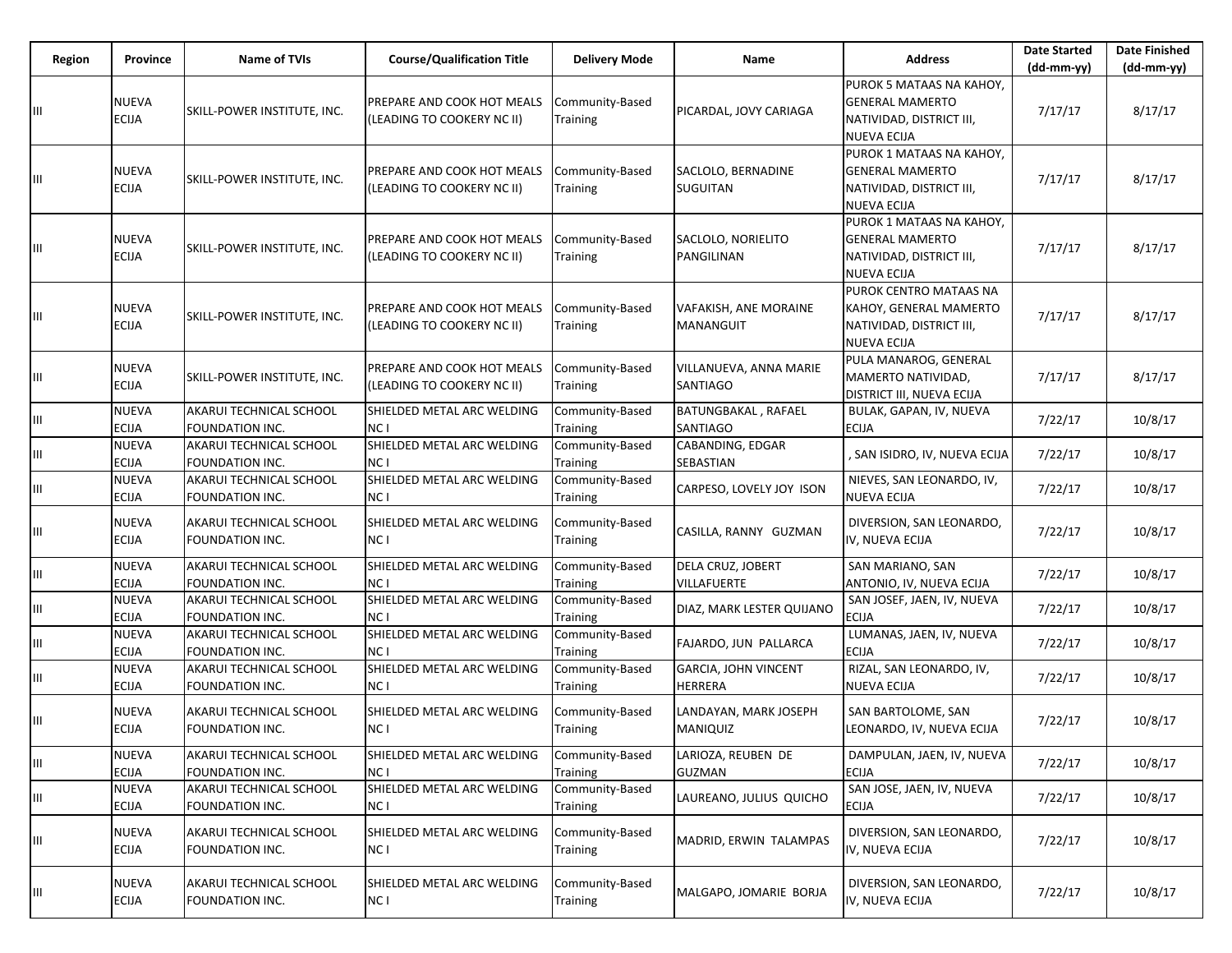| Region | Province                     | Name of TVIs                                      | <b>Course/Qualification Title</b>  | <b>Delivery Mode</b>               | Name                                     | <b>Address</b>                                  | <b>Date Started</b><br>(dd-mm-yy) | <b>Date Finished</b><br>$(dd-mm-yy)$ |
|--------|------------------------------|---------------------------------------------------|------------------------------------|------------------------------------|------------------------------------------|-------------------------------------------------|-----------------------------------|--------------------------------------|
| Ш      | <b>NUEVA</b><br><b>ECIJA</b> | AKARUI TECHNICAL SCHOOL<br>FOUNDATION INC.        | SHIELDED METAL ARC WELDING<br>NC I | Community-Based<br>Training        | MARCOS, ELMER ALFONZO                    | SAN NICOLOAS, GAPAN, IV,<br><b>NUEVA ECIJA</b>  | 7/22/17                           | 10/8/17                              |
| Ш      | <b>NUEVA</b><br>ECIJA        | AKARUI TECHNICAL SCHOOL<br>FOUNDATION INC.        | SHIELDED METAL ARC WELDING<br>NC I | Community-Based<br>Training        | MARTIN, RICHARD DE<br><b>GUZMAN</b>      | SAN NICOLAS, GAPAN, IV,<br>NUEVA ECIJA          | 7/22/17                           | 10/8/17                              |
| Ш      | NUEVA<br><b>ECIJA</b>        | AKARUI TECHNICAL SCHOOL<br>FOUNDATION INC.        | SHIELDED METAL ARC WELDING<br>NC I | Community-Based<br>Training        | MEDINA, CXARELL SANTOS                   | DIVERSION, SAN LEONARDO,<br>IV, NUEVA ECIJA     | 7/22/17                           | 10/8/17                              |
| Ш      | <b>NUEVA</b><br><b>ECIJA</b> | AKARUI TECHNICAL SCHOOL<br>FOUNDATION INC.        | SHIELDED METAL ARC WELDING<br>NC I | Community-Based<br>Training        | MORTEL, ROBERTO MORTEL                   | DIVERSION, SAN LEONARDO,<br>IV, NUEVA ECIJA     | 7/22/17                           | 10/8/17                              |
| Ш      | NUEVA<br>ECIJA               | AKARUI TECHNICAL SCHOOL<br>FOUNDATION INC.        | SHIELDED METAL ARC WELDING<br>NC I | Community-Based<br>Training        | PESTAÑO, CHRISTIAN GAMON                 | RIZAL, SAN LEONARDO, IV,<br><b>NUEVA ECIJA</b>  | 7/22/17                           | 10/8/17                              |
| Ш      | NUEVA<br>ECIJA               | AKARUI TECHNICAL SCHOOL<br>FOUNDATION INC.        | SHIELDED METAL ARC WELDING<br>NC I | Community-Based<br>Training        | SABADO, JONNEL<br>CONSTANTINO            | DIVERSION, SAN LEONARDO,<br>IV, NUEVA ECIJA     | 7/22/17                           | 10/8/17                              |
| Ш      | NUEVA<br><b>ECIJA</b>        | AKARUI TECHNICAL SCHOOL<br><b>FOUNDATION INC.</b> | SHIELDED METAL ARC WELDING<br>NC I | Community-Based<br>Training        | SAMSON, CRESENCIO SANTOS                 | NIEVES, SAN LEONARDO, IV,<br><b>NUEVA ECIJA</b> | 7/22/17                           | 10/8/17                              |
| Ш      | <b>NUEVA</b><br><b>ECIJA</b> | AKARUI TECHNICAL SCHOOL<br>FOUNDATION INC.        | SHIELDED METAL ARC WELDING<br>NC I | Community-Based<br>Training        | SANTIAGO, ISRAEL<br>CONCEPCION           | MAUGAT, SAN ANTONIO, IV,<br>NUEVA ECIJA         | 7/22/17                           | 10/8/17                              |
| Ш      | <b>NUEVA</b><br>ECIJA        | AKARUI TECHNICAL SCHOOL<br>FOUNDATION INC.        | SHIELDED METAL ARC WELDING<br>NC I | Community-Based<br>Training        | SANTIAGO, PAMELA MARCOS                  | SAN ANTON, SAN<br>LEONARDO, IV, NUEVA ECIJA     | 7/22/17                           | 10/8/17                              |
| Ш      | <b>NUEVA</b><br><b>ECIJA</b> | AKARUI TECHNICAL SCHOOL<br>FOUNDATION INC.        | SHIELDED METAL ARC WELDING<br>NC I | Community-Based<br>Training        | TABERNERO, RUBY LUZ<br><b>ORDONIO</b>    | NIEVES, SAN LEONARDO, IV,<br>NUEVA ECIJA        | 7/22/17                           | 10/8/17                              |
| Ш      | <b>NUEVA</b><br><b>ECIJA</b> | AKARUI TECHNICAL SCHOOL<br>FOUNDATION INC.        | SHIELDED METAL ARC WELDING<br>NC I | Community-Based<br><b>Training</b> | VALMONTE, MICHAEL RAMOS                  | BURGOS, SAN LEONARDO, IV,<br><b>NUEVA ECIJA</b> | 7/22/17                           | 10/8/17                              |
| Ш      | <b>NUEVA</b><br>ECIJA        | AKARUI TECHNICAL SCHOOL<br>FOUNDATION INC.        | SHIELDED METAL ARC WELDING<br>NC I | Community-Based<br>Training        | <b>VILLAREAL, FRANCIS</b><br>MANGULABNAN | SAN NICOLAS, GAPAN, IV,<br>NUEVA ECIJA          | 7/22/17                           | 10/8/17                              |
| Ш      | NUEVA<br>ECIJA               | OLARTE'S SCHOOL OF SCEINCE<br>AND TECHNOLOGY INC  | HILOT (WELLNES MASSAGE) NC II      | Community-Based<br>Training        | ABRAHAM, MARK KEVIN T.                   | ANTONINO, JAEN, IV, NUEVA<br><b>ECIJA</b>       | 9/25/17                           | 10/13/17                             |
| Ш      | <b>NUEVA</b><br>ECIJA        | OLARTE'S SCHOOL OF SCEINCE<br>AND TECHNOLOGY INC  | HILOT (WELLNES MASSAGE) NC II      | Community-Based<br>Training        | ALQUIZAR, JONALYN G.                     | LANGLA, JAEN, IV, NUEVA<br><b>ECIJA</b>         | 9/25/17                           | 10/13/17                             |
| Ш      | <b>NUEVA</b><br>ECIJA        | OLARTE'S SCHOOL OF SCEINCE<br>AND TECHNOLOGY INC  | HILOT (WELLNES MASSAGE) NC II      | Community-Based<br>Training        | ATAZAR, HAROLD A.                        | LANGLA, JAEN, IV, NUEVA<br><b>ECIJA</b>         | 9/25/17                           | 10/13/17                             |
|        | <b>NUEVA</b><br><b>ECIJA</b> | OLARTE'S SCHOOL OF SCEINCE<br>AND TECHNOLOGY INC  | HILOT (WELLNES MASSAGE) NC II      | Community-Based<br>Training        | BARLAM, MELDY O.                         | LUYOS, SAN ANTONIO, IV,<br><b>NUEVA ECIJA</b>   | 9/25/17                           | 10/13/17                             |
| Ш      | NUEVA<br>ECIJA               | OLARTE'S SCHOOL OF SCEINCE<br>AND TECHNOLOGY INC  | HILOT (WELLNES MASSAGE) NC II      | Community-Based<br>Training        | BARLIS, CELERINA B.                      | SAN PABLO, JAEN, IV, NUEVA<br><b>ECIJA</b>      | 9/25/17                           | 10/13/17                             |
| Ш      | <b>NUEVA</b><br><b>ECIJA</b> | OLARTE'S SCHOOL OF SCEINCE<br>AND TECHNOLOGY INC  | HILOT (WELLNES MASSAGE) NC II      | Community-Based<br>Training        | CABULIT, FGEMMA V.                       | SAN JOSE, JAEN, IV, NUEVA<br><b>ECIJA</b>       | 9/25/17                           | 10/13/17                             |
| Ш      | NUEVA<br>ECIJA               | OLARTE'S SCHOOL OF SCEINCE<br>AND TECHNOLOGY INC  | HILOT (WELLNES MASSAGE) NC II      | Community-Based<br>Training        | CUNANAN, LIEZEL S.                       | PAPAYA, SAN ANTONIO, IV,<br><b>NUEVA ECIJA</b>  | 9/25/17                           | 10/13/17                             |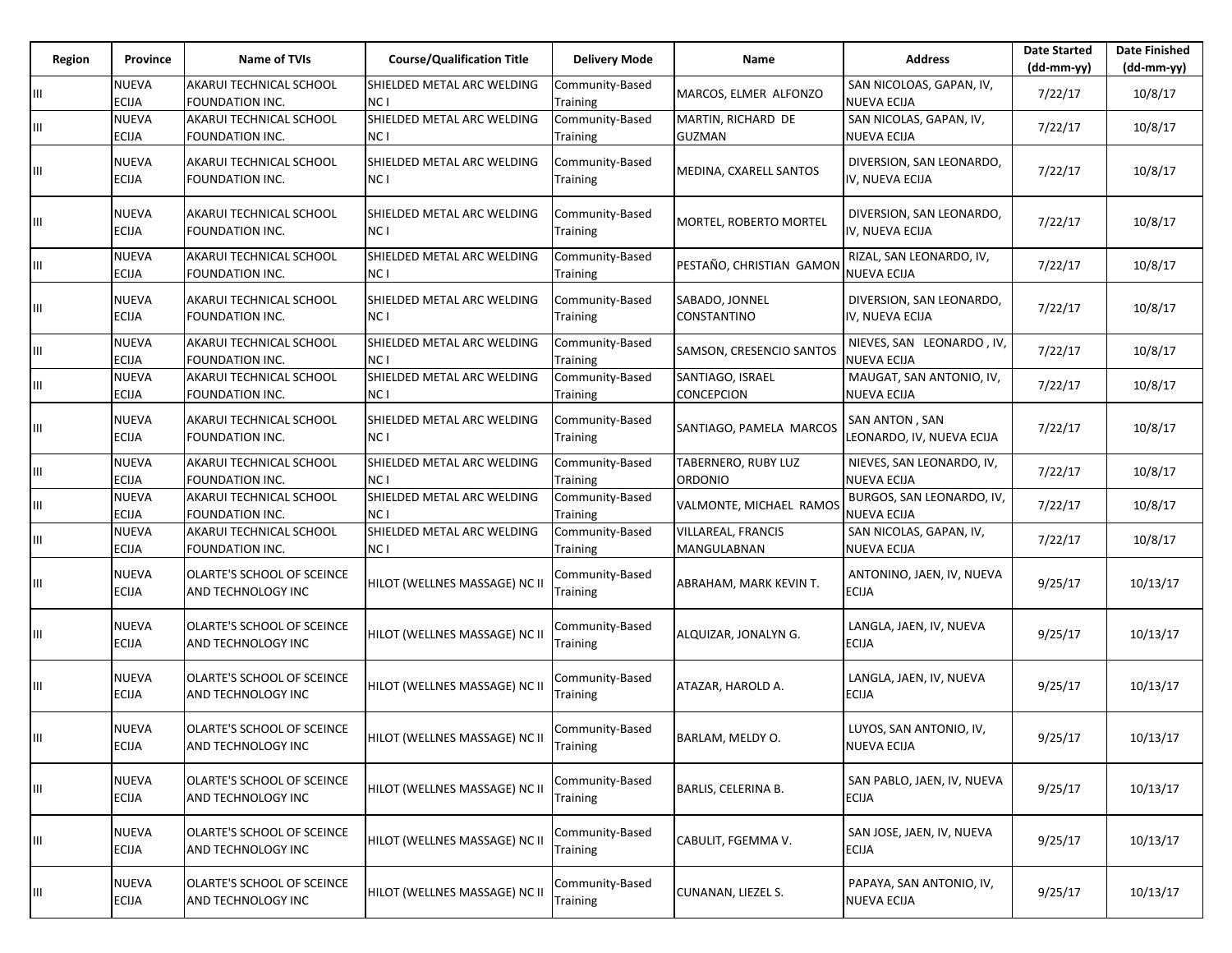| Region | Province                     | <b>Name of TVIs</b>                              | <b>Course/Qualification Title</b> | <b>Delivery Mode</b>               | Name                        | <b>Address</b>                                    | <b>Date Started</b><br>(dd-mm-yy) | <b>Date Finished</b><br>$(dd-mm-yy)$ |
|--------|------------------------------|--------------------------------------------------|-----------------------------------|------------------------------------|-----------------------------|---------------------------------------------------|-----------------------------------|--------------------------------------|
|        | <b>NUEVA</b><br><b>ECIJA</b> | OLARTE'S SCHOOL OF SCEINCE<br>AND TECHNOLOGY INC | HILOT (WELLNES MASSAGE) NC II     | Community-Based<br><b>Training</b> | DEL ROSARIO, MICHELLE M.    | STO. TOMAS NORTH, JAEN,<br>IV, NUEVA ECIJA        | 9/25/17                           | 10/13/17                             |
| Ш      | <b>NUEVA</b><br><b>ECIJA</b> | OLARTE'S SCHOOL OF SCEINCE<br>AND TECHNOLOGY INC | HILOT (WELLNES MASSAGE) NC II     | Community-Based<br>Training        | DEL ROSARIO, REGINE M.      | SAN PABLO, JAEN, IV, NUEVA<br><b>ECIJA</b>        | 9/25/17                           | 10/13/17                             |
| Ш      | <b>NUEVA</b><br>ECIJA        | OLARTE'S SCHOOL OF SCEINCE<br>AND TECHNOLOGY INC | HILOT (WELLNES MASSAGE) NC II     | Community-Based<br>Training        | DELA CRUZ, ANGELINE B.      | DAMPULAN, JAEN, IV, NUEVA<br><b>ECIJA</b>         | 9/25/17                           | 10/13/17                             |
| Ш      | <b>NUEVA</b><br><b>ECIJA</b> | OLARTE'S SCHOOL OF SCEINCE<br>AND TECHNOLOGY INC | HILOT (WELLNES MASSAGE) NC II     | Community-Based<br>Training        | EFECTICIO, MAIKA V.         | OCAMPO RIVERA, JAEN, IV,<br><b>NUEVA ECIJA</b>    | 9/25/17                           | 10/13/17                             |
| Ш      | <b>NUEVA</b><br><b>ECIJA</b> | OLARTE'S SCHOOL OF SCEINCE<br>AND TECHNOLOGY INC | HILOT (WELLNES MASSAGE) NC II     | Community-Based<br>Training        | ELVAMBUENA, ARLENE M.       | STO. TOMAS SOUTH, JAEN,<br>IV, NUEVA ECIJA        | 9/25/17                           | 10/13/17                             |
| Ш      | <b>NUEVA</b><br>ECIJA        | OLARTE'S SCHOOL OF SCEINCE<br>AND TECHNOLOGY INC | HILOT (WELLNES MASSAGE) NC II     | Community-Based<br>Training        | GUINTO, CHRISTIAN OLIVER S. | SAN JOSE, JAEN, IV, NUEVA<br><b>ECIJA</b>         | 9/25/17                           | 10/13/17                             |
| Ш      | NUEVA<br><b>ECIJA</b>        | OLARTE'S SCHOOL OF SCEINCE<br>AND TECHNOLOGY INC | HILOT (WELLNES MASSAGE) NC II     | Community-Based<br>Training        | HERNANDEZ, LESTER B.        | STO. TOMAS SOUTH, JAEN,<br>IV, NUEVA ECIJA        | 9/25/17                           | 10/13/17                             |
| Ш      | <b>NUEVA</b><br>ECIJA        | OLARTE'S SCHOOL OF SCEINCE<br>AND TECHNOLOGY INC | HILOT (WELLNES MASSAGE) NC II     | Community-Based<br>Training        | HIPOLITO, RICARDO O.        | DAMPULAN, JAEN, IV, NUEVA<br><b>ECIJA</b>         | 9/25/17                           | 10/13/17                             |
| Ш      | <b>NUEVA</b><br><b>ECIJA</b> | OLARTE'S SCHOOL OF SCEINCE<br>AND TECHNOLOGY INC | HILOT (WELLNES MASSAGE) NC II     | Community-Based<br>Training        | LINSANGAN, ROSE ANN P.      | STO. CRISTO, SAN ANTONIO,<br>IV, NUEVA ECIJA      | 9/25/17                           | 10/13/17                             |
| Ш      | <b>NUEVA</b><br>ECIJA        | OLARTE'S SCHOOL OF SCEINCE<br>AND TECHNOLOGY INC | HILOT (WELLNES MASSAGE) NC II     | Community-Based<br>Training        | MAURICIO, ALLIZA MARIE M.   | SAN ROQUE, JAEN, IV, NUEVA<br><b>ECIJA</b>        | 9/25/17                           | 10/13/17                             |
| Ш      | NUEVA<br>ECIJA               | OLARTE'S SCHOOL OF SCEINCE<br>AND TECHNOLOGY INC | HILOT (WELLNES MASSAGE) NC II     | Community-Based<br>Training        | PASCUAL, JOSEPHINE G.       | STO. TOMAS SOUTH, SAN<br>ANTONIO, IV, NUEVA ECIJA | 9/25/17                           | 10/13/17                             |
| Ш      | <b>NUEVA</b><br><b>ECIJA</b> | OLARTE'S SCHOOL OF SCEINCE<br>AND TECHNOLOGY INC | HILOT (WELLNES MASSAGE) NC II     | Community-Based<br>Training        | PEREZ, ERICA V,             | SAN PABLO, JAEN, IV, NUEVA<br><b>ECIJA</b>        | 9/25/17                           | 10/13/17                             |
| Ш      | NUEVA<br><b>ECIJA</b>        | OLARTE'S SCHOOL OF SCEINCE<br>AND TECHNOLOGY INC | HILOT (WELLNES MASSAGE) NC II     | Community-Based<br><b>Training</b> | PILANDE, MECHELLE E.        | DAMPULAN, JAEN, IV, NUEVA<br><b>ECIJA</b>         | 9/25/17                           | 10/13/17                             |
| Ш      | <b>NUEVA</b><br><b>ECIJA</b> | OLARTE'S SCHOOL OF SCEINCE<br>AND TECHNOLOGY INC | HILOT (WELLNES MASSAGE) NC II     | Community-Based<br>Training        | PINGUE, DAISY A.            | SAPANG, SAN LEONARDO, IV,<br><b>NUEVA ECIJA</b>   | 9/25/17                           | 10/13/17                             |
| Ш      | NUEVA<br><b>ECIJA</b>        | OLARTE'S SCHOOL OF SCEINCE<br>AND TECHNOLOGY INC | HILOT (WELLNES MASSAGE) NC II     | Community-Based<br>Training        | REYES, RAFAEL M.            | SAN MARIANO, SAN<br>ANTONIO, IV, NUEVA ECIJA      | 9/25/17                           | 10/13/17                             |
| Ш      | <b>NUEVA</b><br>ECIJA        | OLARTE'S SCHOOL OF SCEINCE<br>AND TECHNOLOGY INC | HILOT (WELLNES MASSAGE) NC II     | Community-Based<br>Training        | SABDULA, RIZZA F.           | STO. TOMAS SOUTH, JAEN,<br>IV, NUEVA ECIJA        | 9/25/17                           | 10/13/17                             |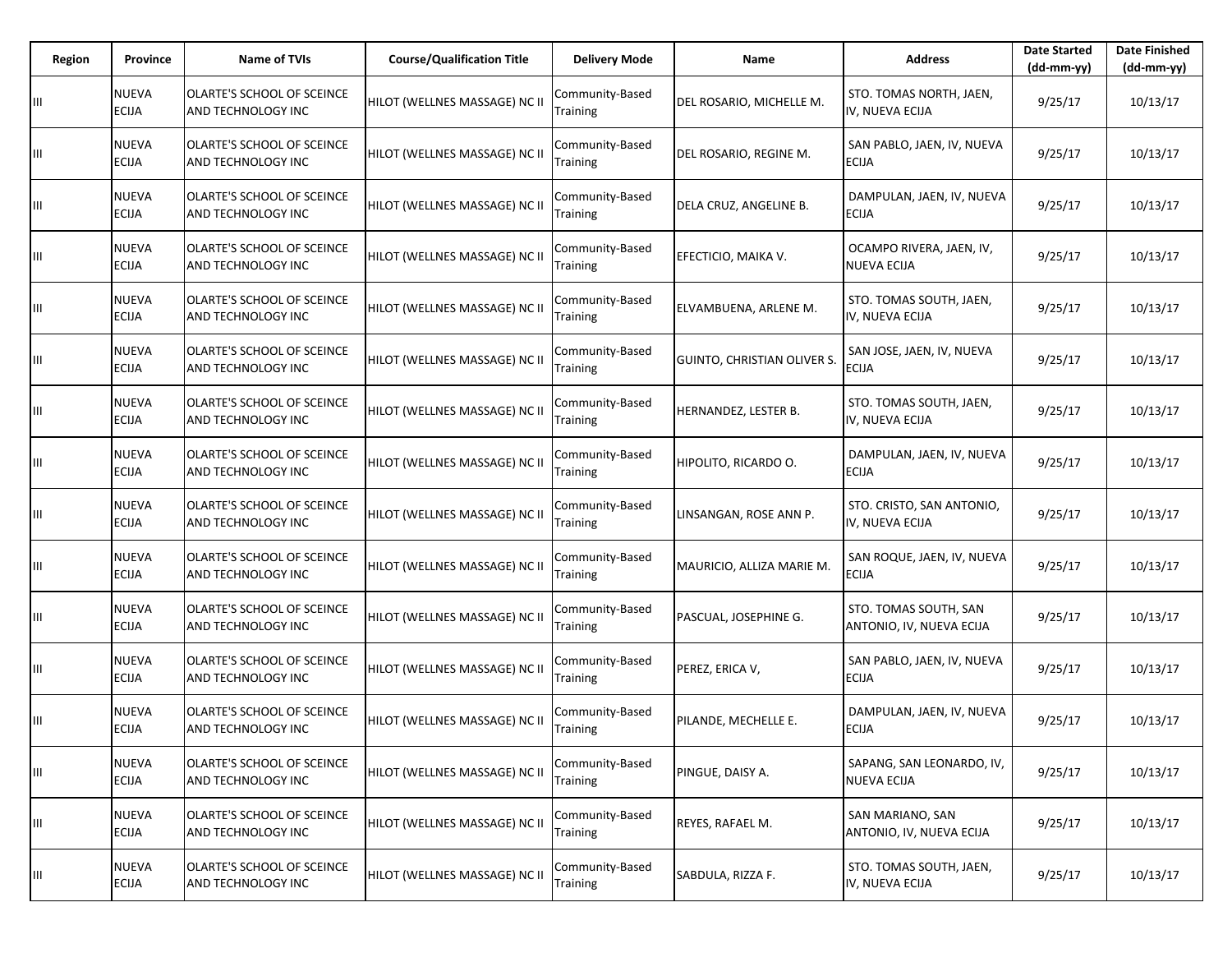| <b>Region</b> | <b>Province</b>              | <b>Name of TVIs</b>                              | <b>Course/Qualification Title</b>         | <b>Delivery Mode</b>               | Name                          | <b>Address</b>                                 | <b>Date Started</b><br>$(dd-mm-yy)$ | <b>Date Finished</b><br>$(dd-mm-yy)$ |
|---------------|------------------------------|--------------------------------------------------|-------------------------------------------|------------------------------------|-------------------------------|------------------------------------------------|-------------------------------------|--------------------------------------|
| Ш             | NUEVA<br><b>ECIJA</b>        | OLARTE'S SCHOOL OF SCEINCE<br>AND TECHNOLOGY INC | HILOT (WELLNES MASSAGE) NC II             | Community-Based<br><b>Training</b> | SANTIAGO, KATREEN KYE P.      | MAGPAPALAYOK, SAN<br>LEONARDO, IV, NUEVA ECIJA | 9/25/17                             | 10/13/17                             |
| Ш             | NUEVA<br>ECIJA               | OLARTE'S SCHOOL OF SCEINCE<br>AND TECHNOLOGY INC | HILOT (WELLNES MASSAGE) NC II             | Community-Based<br><b>Training</b> | SANTIAGO, MELANIE             | SAN ROQUE, SAN LEONARDO,<br>IV, NUEVA ECIJA    | 9/25/17                             | 10/13/17                             |
| Ш             | NUEVA<br><b>ECIJA</b>        | OLARTE'S SCHOOL OF SCEINCE<br>AND TECHNOLOGY INC | HILOT (WELLNES MASSAGE) NC II             | Community-Based<br>Training        | TAYAO, MELEA JOYS B.          | SAN PABLO, JAEN, IV, NUEVA<br><b>ECIJA</b>     | 9/25/17                             | 10/13/17                             |
| Ш             | NUEVA<br><b>ECIJA</b>        | OLARTE'S SCHOOL OF SCEINCE<br>AND TECHNOLOGY INC | HILOT (WELLNES MASSAGE) NC II             | Community-Based<br>Training        | TORRES, ANNE LAURAINE G.      | ALUA, SAN ISIDRO, IV, NUEVA<br><b>ECIJA</b>    | 9/25/17                             | 10/13/17                             |
| Ш             | NUEVA<br><b>ECIJA</b>        | OLARTE'S SCHOOL OF SCEINCE<br>AND TECHNOLOGY INC | HILOT (WELLNES MASSAGE) NC II             | Community-Based<br><b>Training</b> | TINGZON, RIZA L.              | MAGPAPALAYOK, SAN<br>LEONARDO, IV, NUEVA ECIJA | 9/25/17                             | 10/13/17                             |
| Ш             | NUEVA<br>ECIJA               | OLARTE'S SCHOOL OF SCEINCE<br>AND TECHNOLOGY INC | HILOT (WELLNES MASSAGE) NC II             | Community-Based<br>Training        | YAMBOT, FIDEL B.              | STO. TOMAS SOUTH, JAEN,<br>IV, NUEVA ECIJA     | 9/25/17                             | 10/13/17                             |
| Ш             | NUEVA<br>ECIJA               | OLARTE'S SCHOOL OF SCEINCE<br>AND TECHNOLOGY INC | HILOT (WELLNES MASSAGE) NC II             | Community-Based<br>Training        | <b>VILLAFLOR, LEINELLE F.</b> | LWANG KUPANG, SAN<br>ANTONIO, IV, NUEVA ECIJA  | 9/25/17                             | 10/13/17                             |
| Ш             | NUEVA<br><b>ECIJA</b>        | OLARTE'S SCHOOL OF SCEINCE<br>AND TECHNOLOGY INC | SHIELDED METAL ARC WELDING<br>(SMAW) NC I | Community-Based<br>Training        | ASUNCION, JOMAR JADE          | SAN ANTON, SAN<br>LEONARDO, IV, NUEVA ECIJA    | 9/25/17                             | 10/24/17                             |
| Ш             | NUEVA<br><b>ECIJA</b>        | OLARTE'S SCHOOL OF SCEINCE<br>AND TECHNOLOGY INC | SHIELDED METAL ARC WELDING<br>(SMAW) NC I | Community-Based<br>Training        | DE JESUS, JAYSONE N.          | SAN MARIANO, SAN<br>ANTONIO, IV, NUEVA ECIJA   | 9/25/17                             | 10/24/17                             |
| Ш             | NUEVA<br><b>ECIJA</b>        | OLARTE'S SCHOOL OF SCEINCE<br>AND TECHNOLOGY INC | SHIELDED METAL ARC WELDING<br>(SMAW) NC I | Community-Based<br>Training        | DE JESUS, JUSTINE N.          | SAN MARIANO, JAEN, IV,<br><b>NUEVA ECIJA</b>   | 9/25/17                             | 10/24/17                             |
| Ш             | NUEVA<br>ECIJA               | OLARTE'S SCHOOL OF SCEINCE<br>AND TECHNOLOGY INC | SHIELDED METAL ARC WELDING<br>(SMAW) NC I | Community-Based<br><b>Training</b> | EMBUSCADO, RODERICK R.        | TIKIW, SAN ANTONIO, IV,<br><b>NUEVA ECIJA</b>  | 9/25/17                             | 10/24/17                             |
| Ш             | NUEVA<br>ECIJA               | OLARTE'S SCHOOL OF SCEINCE<br>AND TECHNOLOGY INC | SHIELDED METAL ARC WELDING<br>(SMAW) NC I | Community-Based<br>Training        | HALILI, RONNEL G.             | SAN FRANCISCO, SAN<br>ANTONIO, IV, NUEVA ECIJA | 9/25/17                             | 10/24/17                             |
| Ш             | NUEVA<br><b>ECIJA</b>        | OLARTE'S SCHOOL OF SCEINCE<br>AND TECHNOLOGY INC | SHIELDED METAL ARC WELDING<br>(SMAW) NC I | Community-Based<br><b>Training</b> | ISON, JAY-AR B.               | SAN ANTON, SAN<br>LEONARDO, IV, NUEVA ECIJA    | 9/25/17                             | 10/24/17                             |
| Ш             | NUEVA<br><b>ECIJA</b>        | OLARTE'S SCHOOL OF SCEINCE<br>AND TECHNOLOGY INC | SHIELDED METAL ARC WELDING<br>(SMAW) NC I | Community-Based<br>Training        | JARITO, MICHAEL               | OCAMPO RIVERA, JAEN, IV,<br><b>NUEVA ECIJA</b> | 9/25/17                             | 10/24/17                             |
| Ш             | <b>NUEVA</b><br><b>ECIJA</b> | OLARTE'S SCHOOL OF SCEINCE<br>AND TECHNOLOGY INC | SHIELDED METAL ARC WELDING<br>(SMAW) NC I | Community-Based<br>Training        | JUNGCO, ERWIN                 | LANGLA, JAEN, IV, NUEVA<br><b>ECIJA</b>        | 9/25/17                             | 10/24/17                             |
| Ш             | NUEVA<br><b>ECIJA</b>        | OLARTE'S SCHOOL OF SCEINCE<br>AND TECHNOLOGY INC | SHIELDED METAL ARC WELDING<br>(SMAW) NC I | Community-Based<br>Training        | MANGUNAY, DAN VINCENT V.      | SAN JOSE, JAEN, IV, NUEVA<br><b>ECIJA</b>      | 9/25/17                             | 10/24/17                             |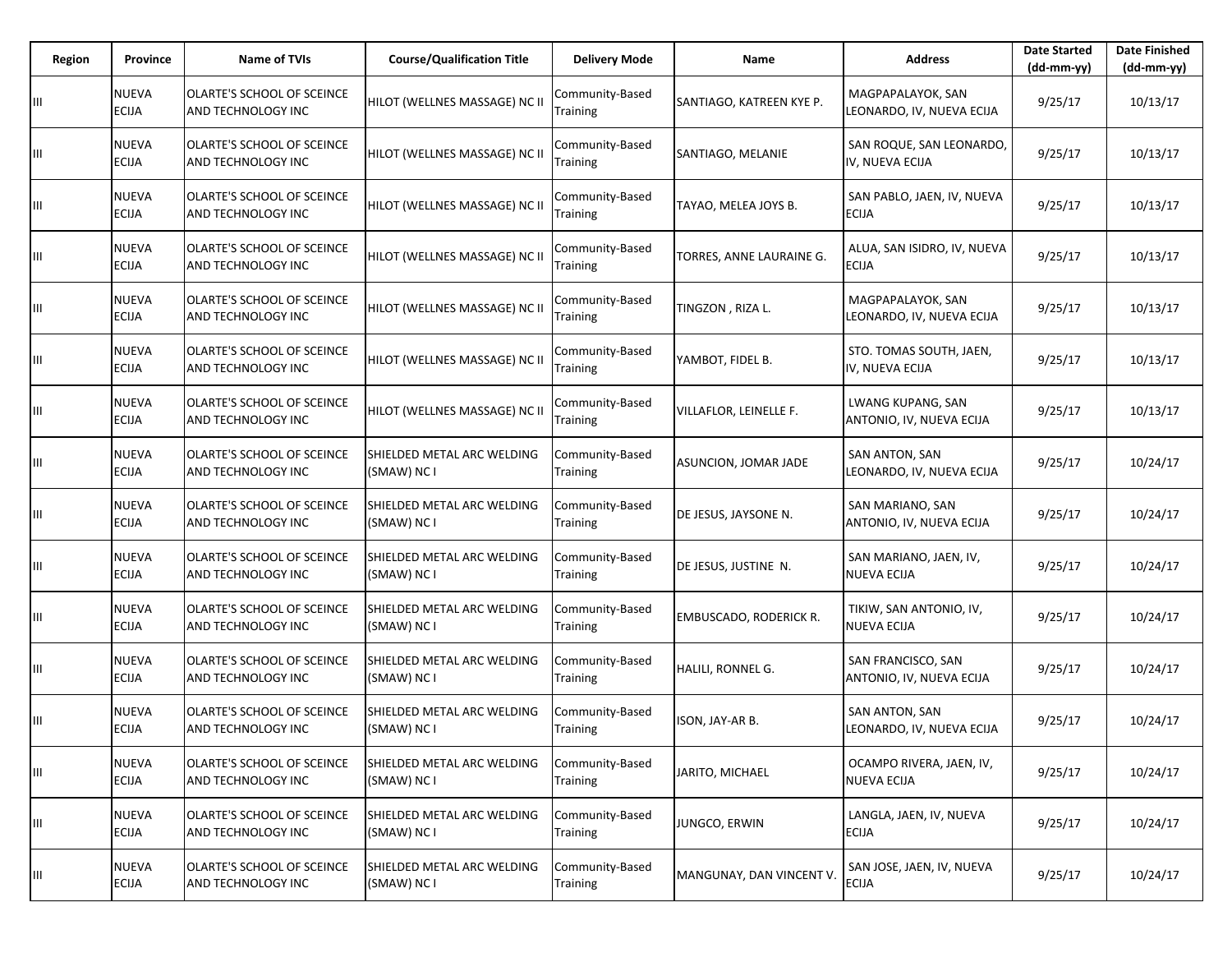| Region | <b>Province</b>              | <b>Name of TVIs</b>                              | <b>Course/Qualification Title</b>                | <b>Delivery Mode</b>               | <b>Name</b>               | <b>Address</b>                                   | <b>Date Started</b><br>$(dd-mm-yy)$ | <b>Date Finished</b><br>(dd-mm-yy) |
|--------|------------------------------|--------------------------------------------------|--------------------------------------------------|------------------------------------|---------------------------|--------------------------------------------------|-------------------------------------|------------------------------------|
| Ш      | NUEVA<br><b>ECIJA</b>        | OLARTE'S SCHOOL OF SCEINCE<br>AND TECHNOLOGY INC | <b>SHIELDED METAL ARC WELDING</b><br>(SMAW) NC I | Community-Based<br>Training        | MENDOZA, RAYMART P.       | PUTLOD, JAEN, IV, NUEVA<br><b>ECIJA</b>          | 9/25/17                             | 10/24/17                           |
| Ш      | NUEVA<br><b>ECIJA</b>        | OLARTE'S SCHOOL OF SCEINCE<br>AND TECHNOLOGY INC | SHIELDED METAL ARC WELDING<br>(SMAW) NC I        | Community-Based<br><b>Training</b> | MINA, ALBERT R.           | SAPANG, JAEN, IV, NUEVA<br><b>ECIJA</b>          | 9/25/17                             | 10/24/17                           |
| Ш      | NUEVA<br><b>ECIJA</b>        | OLARTE'S SCHOOL OF SCEINCE<br>AND TECHNOLOGY INC | SHIELDED METAL ARC WELDING<br>(SMAW) NC I        | Community-Based<br><b>Training</b> | MOYA, RICHARD MARLON      | STO. TOMAS SOUTH, JAEN,<br>IV, NUEVA ECIJA       | 9/25/17                             | 10/24/17                           |
| Ш      | NUEVA<br><b>ECIJA</b>        | OLARTE'S SCHOOL OF SCEINCE<br>AND TECHNOLOGY INC | SHIELDED METAL ARC WELDING<br>(SMAW) NC I        | Community-Based<br>Training        | PANGILINAN, JIMBOY D.     | PUTLOD, JAEN, IV, NUEVA<br><b>ECIJA</b>          | 9/25/17                             | 10/24/17                           |
| Ш      | NUEVA<br><b>ECIJA</b>        | OLARTE'S SCHOOL OF SCEINCE<br>AND TECHNOLOGY INC | <b>SHIELDED METAL ARC WELDING</b><br>(SMAW) NC I | Community-Based<br>Training        | PANTALUNAN, RIGO P.       | CONCEPCION, CABIAO, IV,<br><b>NUEVA ECIJA</b>    | 9/25/17                             | 10/24/17                           |
| Ш      | NUEVA<br>ECIJA               | OLARTE'S SCHOOL OF SCEINCE<br>AND TECHNOLOGY INC | SHIELDED METAL ARC WELDING<br>(SMAW) NC I        | Community-Based<br>Training        | PANTALUNAN, R-JAY P.      | CONCEPCION, CABIAO, IV,<br><b>NUEVA ECIJA</b>    | 9/25/17                             | 10/24/17                           |
| Ш      | NUEVA<br>ECIJA               | OLARTE'S SCHOOL OF SCEINCE<br>AND TECHNOLOGY INC | SHIELDED METAL ARC WELDING<br>(SMAW) NC I        | Community-Based<br><b>Training</b> | PILI, RACHEL Y.           | LAMBAKIN, JAEN, IV, NUEVA<br><b>ECIJA</b>        | 9/25/17                             | 10/24/17                           |
| Ш      | NUEVA<br>ECIJA               | OLARTE'S SCHOOL OF SCEINCE<br>AND TECHNOLOGY INC | SHIELDED METAL ARC WELDING<br>(SMAW) NC I        | Community-Based<br>Training        | PRINCIPE, MARK JOSEPH L.  | SAN ANTON, JAEN, IV, NUEVA<br><b>ECIJA</b>       | 9/25/17                             | 10/24/17                           |
| Ш      | NUEVA<br>ECIJA               | OLARTE'S SCHOOL OF SCEINCE<br>AND TECHNOLOGY INC | SHIELDED METAL ARC WELDING<br>(SMAW) NC I        | Community-Based<br>Training        | QUIJANO, MARILYN B.       | RIO CHICO, GEN. TINIO, IV,<br><b>NUEVA ECIJA</b> | 9/25/17                             | 10/24/17                           |
| Ш      | NUEVA<br><b>ECIJA</b>        | OLARTE'S SCHOOL OF SCEINCE<br>AND TECHNOLOGY INC | SHIELDED METAL ARC WELDING<br>(SMAW) NC I        | Community-Based<br>Training        | REYES, CHRISTIAN RYAN L.  | STO. TOMAS NORTH, JAEN,<br>IV, NUEVA ECIJA       | 9/25/17                             | 10/24/17                           |
| Ш      | NUEVA<br>ECIJA               | OLARTE'S SCHOOL OF SCEINCE<br>AND TECHNOLOGY INC | SHIELDED METAL ARC WELDING<br>(SMAW) NC I        | Community-Based<br><b>Training</b> | REYES, RONWALDO Q.        | CONCEPCION, CABIAO, IV,<br><b>NUEVA ECIJA</b>    | 9/25/17                             | 10/24/17                           |
| Ш      | NUEVA<br><b>ECIJA</b>        | OLARTE'S SCHOOL OF SCEINCE<br>AND TECHNOLOGY INC | SHIELDED METAL ARC WELDING<br>(SMAW) NC I        | Community-Based<br>Training        | RONQUILLO, ALVIN J.       | SAN JOSE, JAEN, IV, NUEVA<br><b>ECIJA</b>        | 9/25/17                             | 10/24/17                           |
| Ш      | NUEVA<br><b>ECIJA</b>        | OLARTE'S SCHOOL OF SCEINCE<br>AND TECHNOLOGY INC | SHIELDED METAL ARC WELDING<br>(SMAW) NC I        | Community-Based<br><b>Training</b> | TAN NAVAL, SONNY CRIS F.  | HILERA, JAEN, IV, NUEVA<br><b>ECIJA</b>          | 9/25/17                             | 10/24/17                           |
| Ш      | NUEVA<br><b>ECIJA</b>        | OLARTE'S SCHOOL OF SCEINCE<br>AND TECHNOLOGY INC | SHIELDED METAL ARC WELDING<br>(SMAW) NC I        | Community-Based<br>Training        | TRINIDAD, JAN MARC DG.    | SAN FRANCISCO, SAN<br>ANTONIO, IV, NUEVA ECIJA   | 9/25/17                             | 10/24/17                           |
| Ш      | <b>NUEVA</b><br><b>ECIJA</b> | OLARTE'S SCHOOL OF SCEINCE<br>AND TECHNOLOGY INC | SHIELDED METAL ARC WELDING<br>(SMAW) NC I        | Community-Based<br>Training        | VERDILLO, FLORENCIO T.    | SAN PABLO, JAEN, IV, NUEVA<br><b>ECIJA</b>       | 9/25/17                             | 10/24/17                           |
| Ш      | NUEVA<br><b>ECIJA</b>        | OLARTE'S SCHOOL OF SCEINCE<br>AND TECHNOLOGY INC | SHIELDED METAL ARC WELDING<br>(SMAW) NC I        | Community-Based<br>Training        | <b>VILLAMAYOR, NICOLE</b> | SAN MARIANO, SAN<br>ANTONIO, IV, NUEVA ECIJA     | 9/25/17                             | 10/24/17                           |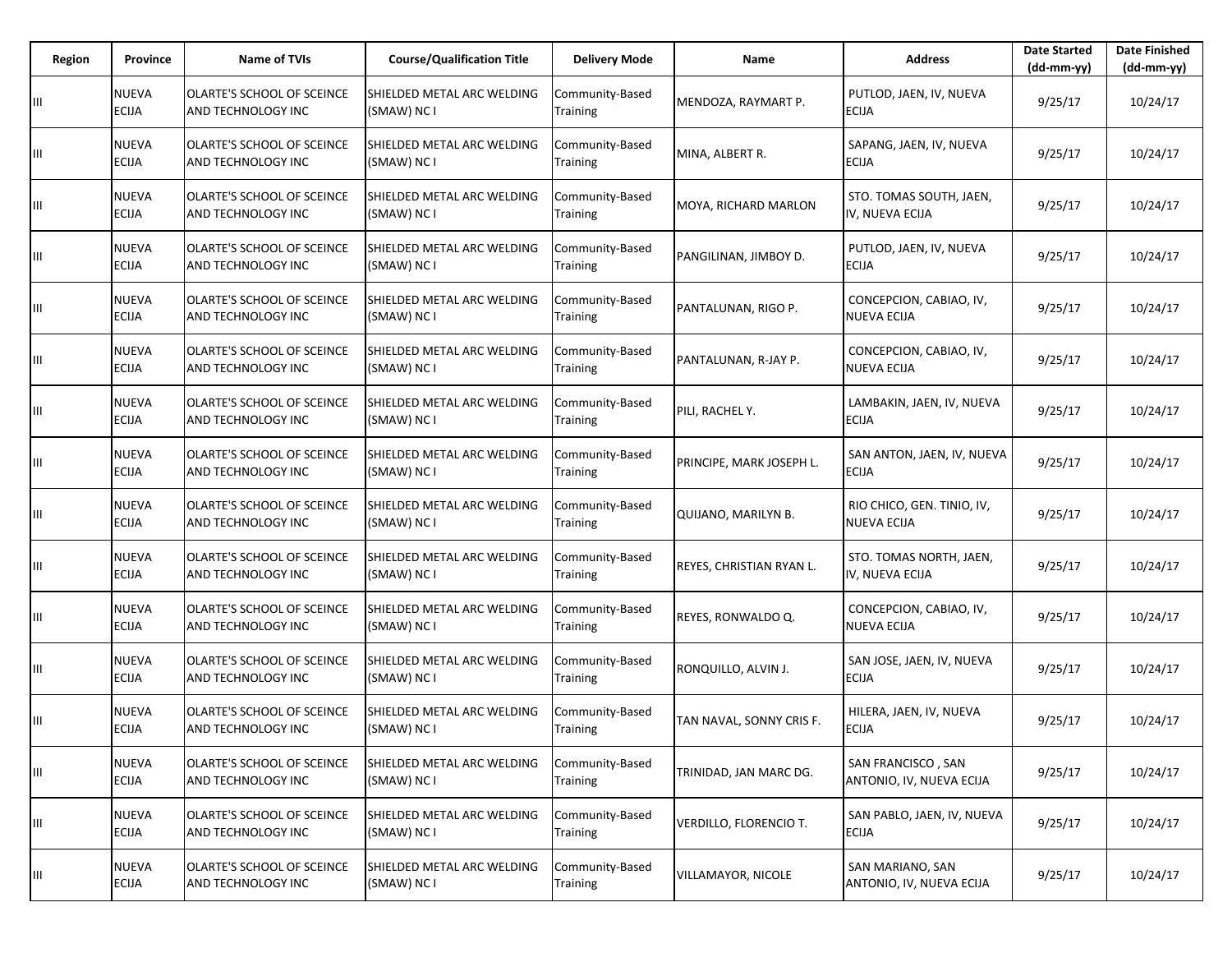| Region | Province                     | <b>Name of TVIs</b>                                  | <b>Course/Qualification Title</b> | <b>Delivery Mode</b>               | Name                                  | <b>Address</b>                                                                       | <b>Date Started</b><br>$(dd-mm-yy)$ | <b>Date Finished</b><br>(dd-mm-yy) |
|--------|------------------------------|------------------------------------------------------|-----------------------------------|------------------------------------|---------------------------------------|--------------------------------------------------------------------------------------|-------------------------------------|------------------------------------|
|        | NUEVA<br>ECIJA               | PINOY ON TOP TRAINING AND<br>ASSESSMENT CENTER, INC. | HILOT (WELLNES MASSAGE) NC II     | Community-Based<br>Training        | AISPORNA, MIKE PETER FORT<br>ORDOÑEZ  | CURVA STO. CRISTO NORTE,<br>GAPAN, DISTRICT IV, NUEVA<br><b>ECIJA</b>                | 8/14/17                             | 9/2/17                             |
| Ш      | <b>NUEVA</b><br><b>ECIJA</b> | PINOY ON TOP TRAINING AND<br>ASSESSMENT CENTER, INC. | HILOT (WELLNES MASSAGE) NC II     | Community-Based<br>Training        | ARANDIA, JULIUS DALE<br>CALING        | TINIO ST. SAN LORENZO,<br>GAPAN, DISTRICT IV, NUEVA<br><b>ECIJA</b>                  | 8/14/17                             | 9/2/17                             |
| Ш      | NUEVA<br><b>ECIJA</b>        | PINOY ON TOP TRAINING AND<br>ASSESSMENT CENTER, INC. | HILOT (WELLNES MASSAGE) NC II     | Community-Based<br>Training        | BALAGTAS, ERIKA LIANE PAEZ            | P. CARMEN ALUA, SAN<br>ISIDRO, DISTRICT IV, NUEVA<br><b>ECIJA</b>                    | 8/14/17                             | 9/2/17                             |
| Ш      | NUEVA<br>ECIJA               | PINOY ON TOP TRAINING AND<br>ASSESSMENT CENTER, INC. | HILOT (WELLNES MASSAGE) NC II     | Community-Based<br>Training        | <b>BUNAG, SHIENA KEITH ORATA</b>      | LIKOD SAN NICOLAS, GAPAN,<br>DISTRICT IV, NUEVA ECIJA                                | 8/14/17                             | 9/2/17                             |
| Ш      | NUEVA<br><b>ECIJA</b>        | PINOY ON TOP TRAINING AND<br>ASSESSMENT CENTER, INC. | HILOT (WELLNES MASSAGE) NC II     | Community-Based<br>Training        | CABRERA, SHERYLL<br><b>MELEGRITO</b>  | PUROK 7 PAMBUAN, GAPAN,<br>DISTRICT IV, NUEVA ECIJA                                  | 8/14/17                             | 9/2/17                             |
| Ш      | NUEVA<br>ECIJA               | PINOY ON TOP TRAINING AND<br>ASSESSMENT CENTER, INC. | HILOT (WELLNES MASSAGE) NC II     | Community-Based<br>Training        | CALIXTO, JOHN MARK<br><b>BUGARING</b> | DE GUZMAN SUBDIVISION<br>PAMBUAN, GAPAN, DISTRICT<br>IV, NUEVA ECIJA                 | 8/14/17                             | 9/2/17                             |
| Ш      | NUEVA<br>ECIJA               | PINOY ON TOP TRAINING AND<br>ASSESSMENT CENTER, INC. | HILOT (WELLNES MASSAGE) NC II     | nstitution-Based<br>(Traditional)  | DE LEON, LALAINE ZERNA                | BONIFACIO SAN LORENZO,<br>GAPAN, DISTRICT IV, NUEVA<br><b>ECIJA</b>                  | 8/14/17                             | 9/2/17                             |
| Ш      | NUEVA<br>ECIJA               | PINOY ON TOP TRAINING AND<br>ASSESSMENT CENTER, INC. | HILOT (WELLNES MASSAGE) NC II     | Institution-Based<br>(Traditional) | DELA CRUZ, LOVELY DE<br><b>GUZMAN</b> | PUROK 3 ALUA`, SAN ISIDRO,<br>DISTRICT IV, NUEVA ECIJA                               | 8/14/17                             | 9/2/17                             |
| Ш      | NUEVA<br><b>ECIJA</b>        | PINOY ON TOP TRAINING AND<br>ASSESSMENT CENTER, INC. | HILOT (WELLNES MASSAGE) NC II     | nstitution-Based<br>(Traditional)  | DELA CRUZ, CHARLENE LOPEZ             | STA. INES VILLAGE<br>CASTELLANO, SAN<br>LEONARDO, DISTRICT IV,<br><b>NUEVA ECIJA</b> | 8/14/17                             | 9/2/17                             |
| Ш      | <b>NUEVA</b><br>ECIJA        | PINOY ON TOP TRAINING AND<br>ASSESSMENT CENTER, INC. | HILOT (WELLNES MASSAGE) NC II     | Institution-Based<br>(Traditional) | LACSINA, MANILYN<br>MANALASTAS        | STA. CRUZ, GAPAN, DISTRICT<br>IV, NUEVA ECIJA                                        | 8/14/17                             | 9/2/17                             |
| Ш      | NUEVA<br><b>ECIJA</b>        | PINOY ON TOP TRAINING AND<br>ASSESSMENT CENTER, INC. | HILOT (WELLNES MASSAGE) NC II     | nstitution-Based<br>(Traditional)  | MANALASTAS, ANGELA                    | E.E.A. SAN FRANCISCO, SAN<br>ANTONIO, DISTRICT IV,<br><b>NUEVA ECIJA</b>             | 8/14/17                             | 9/2/17                             |
| Ш      | NUEVA<br>ECIJA               | PINOY ON TOP TRAINING AND<br>ASSESSMENT CENTER, INC. | HILOT (WELLNES MASSAGE) NC II     | nstitution-Based<br>(Traditional)  | MANALASTAS, MELODY<br><b>MANGAHAS</b> | PUROK 6 MANGINO, GAPAN,<br>DISTRICT IV, NUEVA ECIJA                                  | 8/14/17                             | 9/2/17                             |
|        | <b>NUEVA</b><br><b>ECIJA</b> | PINOY ON TOP TRAINING AND<br>ASSESSMENT CENTER, INC. | HILOT (WELLNES MASSAGE) NC II     | Institution-Based<br>(Traditional) | MAS, EVELYN LINSANGAN                 | PUROK 5 MANGINO, GAPAN,<br>DISTRICT IV, NUEVA ECIJA                                  | 8/14/17                             | 9/2/17                             |
| Ш      | <b>NUEVA</b><br>ECIJA        | PINOY ON TOP TRAINING AND<br>ASSESSMENT CENTER, INC. | HILOT (WELLNES MASSAGE) NC II     | Institution-Based<br>(Traditional) | MONTEMAYOR, ANN YUSON                 | 944 BAGONG BARRIO<br>PAMBUAN, GAPAN, DISTRICT<br>IV, NUEVA ECIJA                     | 8/14/17                             | 9/2/17                             |
| Ш      | NUEVA<br><b>ECIJA</b>        | PINOY ON TOP TRAINING AND<br>ASSESSMENT CENTER, INC. | HILOT (WELLNES MASSAGE) NC II     | Institution-Based<br>(Traditional) | MONTEMAYOR, MARICAR<br>YUSON          | PUROK 7, BAGONG BARRIO<br>PAMBUAN, GAPAN, DISTRICT<br>IV, NUEVA ECIJA                | 8/14/17                             | 9/2/17                             |
| Ш      | NUEVA<br>ECIJA               | PINOY ON TOP TRAINING AND<br>ASSESSMENT CENTER, INC. | HILOT (WELLNES MASSAGE) NC II     | Institution-Based<br>(Traditional) | MORAN, JIECEL DIMAANO                 | STA. CRUZ, GAPAN, DISTRICT<br>IV, NUEVA ECIJA                                        | 8/14/17                             | 9/2/17                             |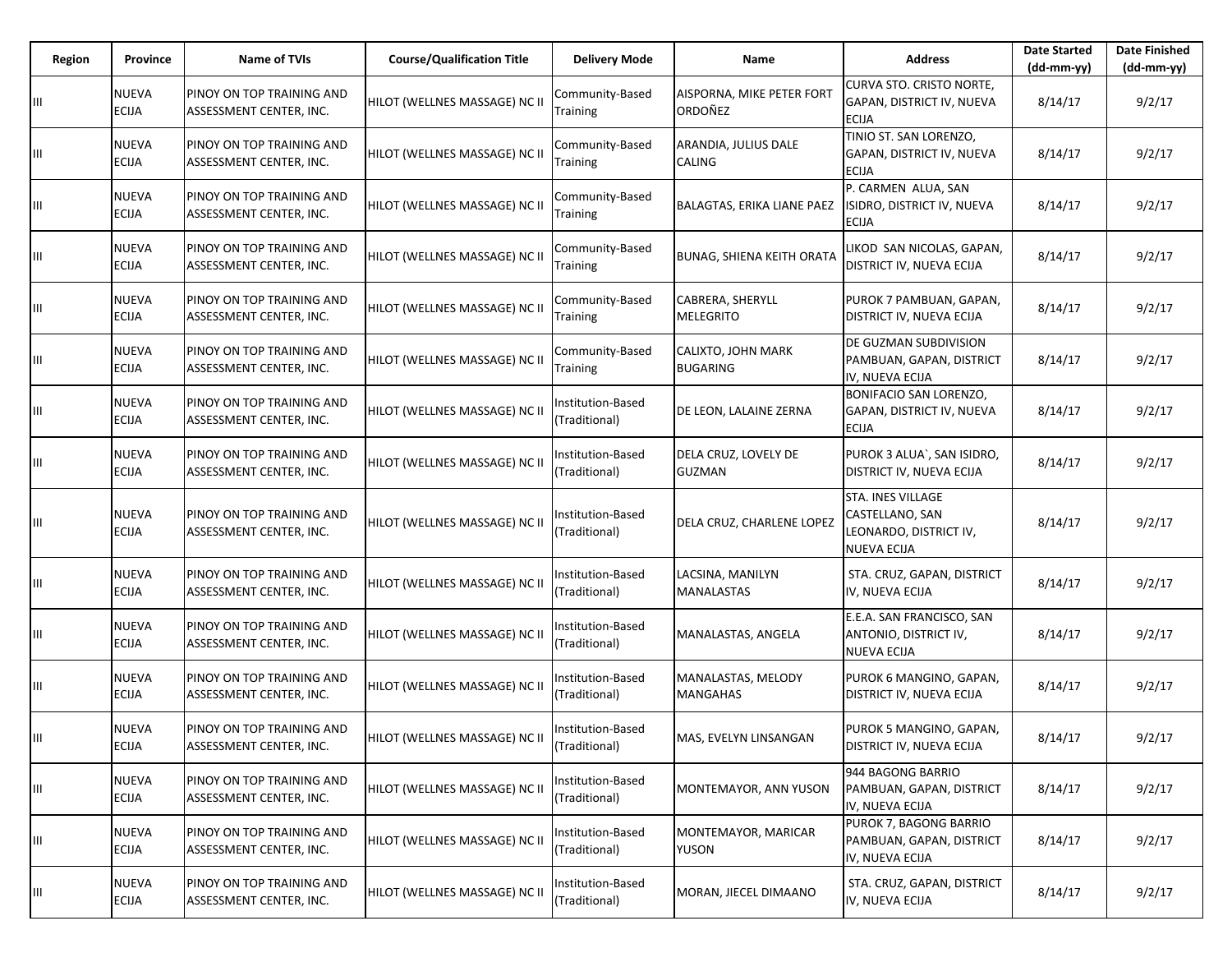| Region | Province                     | Name of TVIs                                         | <b>Course/Qualification Title</b> | <b>Delivery Mode</b>               | Name                                        | <b>Address</b>                                                                           | <b>Date Started</b><br>$(dd-mm-yy)$ | <b>Date Finished</b><br>(dd-mm-yy) |
|--------|------------------------------|------------------------------------------------------|-----------------------------------|------------------------------------|---------------------------------------------|------------------------------------------------------------------------------------------|-------------------------------------|------------------------------------|
| Ш      | NUEVA<br>ECIJA               | PINOY ON TOP TRAINING AND<br>ASSESSMENT CENTER, INC. | HILOT (WELLNES MASSAGE) NC II     | Institution-Based<br>(Traditional) | PEREZ, MIRACLE ANGELES                      | TATLONG HARI PARCUTELA,<br>GAPAN, DISTRICT IV, NUEVA<br><b>ECIJA</b>                     | 8/14/17                             | 9/2/17                             |
| Ш      | NUEVA<br><b>ECIJA</b>        | PINOY ON TOP TRAINING AND<br>ASSESSMENT CENTER, INC. | HILOT (WELLNES MASSAGE) NC II     | nstitution-Based<br>(Traditional)  | PEREZ, MARICAR ANGELES                      | TATLONG HARI PARCUTELA,<br>GAPAN, DISTRICT IV, NUEVA<br><b>ECIJA</b>                     | 8/14/17                             | 9/2/17                             |
| Ш      | NUEVA<br>ECIJA               | PINOY ON TOP TRAINING AND<br>ASSESSMENT CENTER, INC. | HILOT (WELLNES MASSAGE) NC II     | Institution-Based<br>(Traditional) | PINGOL, EDEN MACADAY                        | DAANG-BAKAL SAN LORENZO,<br>GAPAN, DISTRICT IV, NUEVA<br><b>ECIJA</b>                    | 8/14/17                             | 9/2/17                             |
| Ш      | NUEVA<br>ECIJA               | PINOY ON TOP TRAINING AND<br>ASSESSMENT CENTER, INC. | HILOT (WELLNES MASSAGE) NC II     | nstitution-Based<br>(Traditional)  | RECUYO, JASMIN SANTIAGO                     | PUROK SAMPAGUITA<br>BALUARTE, GAPAN, DISTRICT<br>IV, NUEVA ECIJA                         | 8/14/17                             | 9/2/17                             |
| Ш      | NUEVA<br>ECIJA               | PINOY ON TOP TRAINING AND<br>ASSESSMENT CENTER, INC. | HILOT (WELLNES MASSAGE) NC II     | Institution-Based<br>(Traditional) | SALUD, EUNICE MAGAT                         | 478 STA. INES VILLAGE<br>CASTELLANO, SAN<br>LEONARDO, DISTRICT IV,<br><b>NUEVA ECIJA</b> | 8/14/17                             | 9/2/17                             |
| Ш      | NUEVA<br>ECIJA               | PINOY ON TOP TRAINING AND<br>ASSESSMENT CENTER, INC. | HILOT (WELLNES MASSAGE) NC II     | nstitution-Based<br>(Traditional)  | SANTIAGO, MARIA DIVINA<br><b>GAMBOA</b>     | 151 RAMOS SAN VICENTE,<br>GAPAN, DISTRICT IV, NUEVA<br><b>ECIJA</b>                      | 8/14/17                             | 9/2/17                             |
| Ш      | NUEVA<br>ECIJA               | PINOY ON TOP TRAINING AND<br>ASSESSMENT CENTER, INC. | HILOT (WELLNES MASSAGE) NC II     | Institution-Based<br>(Traditional) | TALAMAYAN, IMEE TUAZON                      | CASTELLANO, SAN<br>LEONARDO, DISTRICT IV,<br><b>NUEVA ECIJA</b>                          | 8/14/17                             | 9/2/17                             |
| Ш      | NUEVA<br>ECIJA               | PINOY ON TOP TRAINING AND<br>ASSESSMENT CENTER, INC. | HILOT (WELLNES MASSAGE) NC II     | nstitution-Based<br>(Traditional)  | TOQUERO, RHENA ROSE<br><b>GAMBOA</b>        | TINO SAN LORENZO, GAPAN,<br>DISTRICT IV, NUEVA ECIJA                                     | 8/14/17                             | 9/2/17                             |
| Ш      | NUEVA<br>ECIJA               | PINOY ON TOP TRAINING AND<br>ASSESSMENT CENTER, INC. | HILOT (WELLNES MASSAGE) NC II     | Institution-Based<br>(Traditional) | VILLAROMAN, JOHN VINCENT<br><b>CLEMENTE</b> | <b>BAGONG SIKAT SAN VICENTE,</b><br>GAPAN, DISTRICT IV, NUEVA<br><b>ECIJA</b>            | 8/14/17                             | 9/2/17                             |
| Ш      | NUEVA<br><b>ECIJA</b>        | PINOY ON TOP TRAINING AND<br>ASSESSMENT CENTER, INC. | HILOT (WELLNES MASSAGE) NC II     | nstitution-Based<br>(Traditional)  | ABESAMIS, BIENGOE<br><b>BAUTISTA</b>        | NAZARETH, GENERAL TINIO,<br>DISTRICT IV, NUEVA ECIJA                                     | 9/25/17                             | 10/14/17                           |
| Ш      | NUEVA<br>ECIJA               | PINOY ON TOP TRAINING AND<br>ASSESSMENT CENTER, INC. | HILOT (WELLNES MASSAGE) NC II     | Institution-Based<br>(Traditional) | ARGAMOSA, YAHZER REYES                      | RIO CHICO, GENERAL TINIO,<br><b>DISTRICT IV, NUEVA ECIJA</b>                             | 9/25/17                             | 10/14/17                           |
| Ш      | NUEVA<br>ECIJA               | PINOY ON TOP TRAINING AND<br>ASSESSMENT CENTER, INC. | HILOT (WELLNES MASSAGE) NC II     | nstitution-Based<br>(Traditional)  | ARGAMOSA, ROSE REYES                        | SITIO PANTAY RIO CHICO,<br>GENERAL TINIO, DISTRICT IV,<br><b>NUEVA ECIJA</b>             | 9/25/17                             | 10/14/17                           |
|        | NUEVA<br><b>ECIJA</b>        | PINOY ON TOP TRAINING AND<br>ASSESSMENT CENTER, INC. | HILOT (WELLNES MASSAGE) NC II     | Institution-Based<br>(Traditional) | AZUL, ZENAIDA PERALTA                       | SAMPAGUITA, GENERAL<br>TINIO, DISTRICT IV, NUEVA<br><b>ECIJA</b>                         | 9/25/17                             | 10/14/17                           |
| Ш      | NUEVA<br><b>ECIJA</b>        | PINOY ON TOP TRAINING AND<br>ASSESSMENT CENTER, INC. | HILOT (WELLNES MASSAGE) NC II     | Institution-Based<br>(Traditional) | <b>BACAY, RICA JOY DEL ROSARIO</b>          | PIAS, GENERAL TINIO,<br>DISTRICT IV, NUEVA ECIJA                                         | 9/25/17                             | 10/14/17                           |
| Ш      | <b>NUEVA</b><br><b>ECIJA</b> | PINOY ON TOP TRAINING AND<br>ASSESSMENT CENTER, INC. | HILOT (WELLNES MASSAGE) NC II     | Institution-Based<br>(Traditional) | BAUTISTA, KARENA ALFURO                     | <b>GUYABANO CONCEPCION,</b><br>GENERAL TINIO, DISTRICT IV,<br><b>NUEVA ECIJA</b>         | 9/25/17                             | 10/14/17                           |
| Ш      | <b>NUEVA</b><br><b>ECIJA</b> | PINOY ON TOP TRAINING AND<br>ASSESSMENT CENTER, INC. | HILOT (WELLNES MASSAGE) NC II     | Institution-Based<br>(Traditional) | BONGGOYAN, LIWANAG<br><b>NAZARIO</b>        | PUROK 6 STO. TOMAS,<br>PEÑARANDA, DISTRICT IV,<br><b>NUEVA ECIJA</b>                     | 9/25/17                             | 10/14/17                           |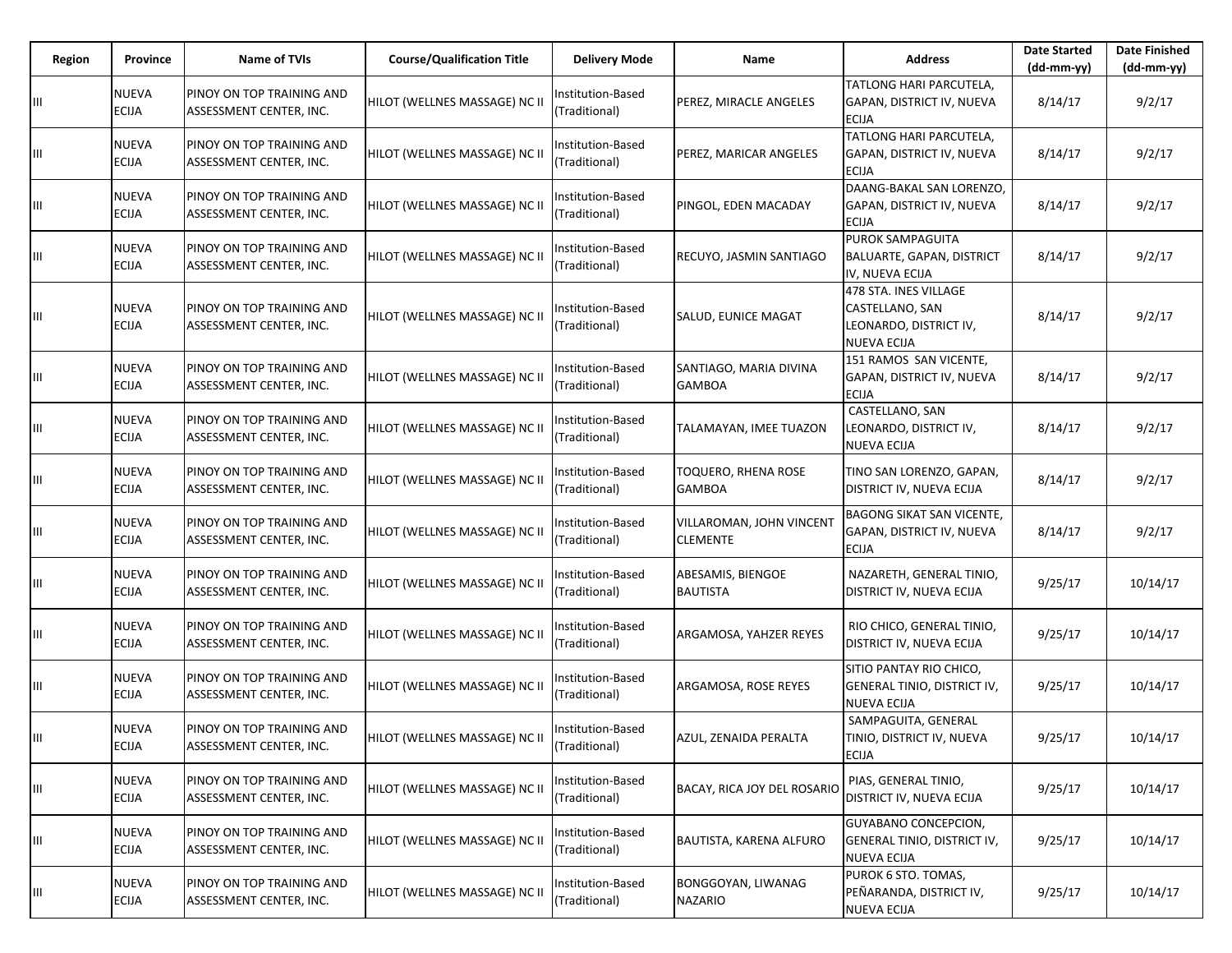| Region | Province                     | Name of TVIs                                         | <b>Course/Qualification Title</b> | <b>Delivery Mode</b>               | Name                                                   | <b>Address</b>                                                               | <b>Date Started</b><br>$(dd-mm-yy)$ | <b>Date Finished</b><br>$(dd-mm-yy)$ |
|--------|------------------------------|------------------------------------------------------|-----------------------------------|------------------------------------|--------------------------------------------------------|------------------------------------------------------------------------------|-------------------------------------|--------------------------------------|
|        | NUEVA<br>ECIJA               | PINOY ON TOP TRAINING AND<br>ASSESSMENT CENTER, INC. | HILOT (WELLNES MASSAGE) NC II     | Institution-Based<br>(Traditional) | CALAPUS, RUFFA JANE SAN<br>JOSE                        | #37 GERONIMO STO. TOMAS,<br>PEÑARANDA, DISTRICT IV,<br><b>NUEVA ECIJA</b>    | 9/25/17                             | 10/14/17                             |
| Ш      | NUEVA<br>ECIJA               | PINOY ON TOP TRAINING AND<br>ASSESSMENT CENTER, INC. | HILOT (WELLNES MASSAGE) NC II     | nstitution-Based<br>(Traditional)  | DELA CRUZ, MARIE GRACE<br>PAJARILLAGA                  | #163 RIVERA SAMPAGUITA,<br>GENERAL TINIO, DISTRICT IV,<br><b>NUEVA ECIJA</b> | 9/25/17                             | 10/14/17                             |
| Ш      | NUEVA<br><b>ECIJA</b>        | PINOY ON TOP TRAINING AND<br>ASSESSMENT CENTER, INC. | HILOT (WELLNES MASSAGE) NC II     | Institution-Based<br>(Traditional) | <b>GABRONINO, JULIE ANN</b><br><b>ORTILLANO</b>        | SITIO SIBUG RIO CHICO,<br>GENERAL TINIO, DISTRICT IV,<br><b>NUEVA ECIJA</b>  | 9/25/17                             | 10/14/17                             |
| Ш      | NUEVA<br>ECIJA               | PINOY ON TOP TRAINING AND<br>ASSESSMENT CENTER, INC. | HILOT (WELLNES MASSAGE) NC II     | Institution-Based<br>(Traditional) | GONZALES, LUCI ANN PERALTA GENERAL TINIO, DISTRICT IV, | 776 BUSE RIO CHICO,<br><b>NUEVA ECIJA</b>                                    | 9/25/17                             | 10/14/17                             |
| Ш      | NUEVA<br>ECIJA               | PINOY ON TOP TRAINING AND<br>ASSESSMENT CENTER, INC. | HILOT (WELLNES MASSAGE) NC II     | Institution-Based<br>(Traditional) | MARANAN, MARY ANN<br>PERALTA                           | SAMPAGUITA, GENERAL<br>TINIO, DISTRICT IV, NUEVA<br><b>ECIJA</b>             | 9/25/17                             | 10/14/17                             |
| Ш      | NUEVA<br>ECIJA               | PINOY ON TOP TRAINING AND<br>ASSESSMENT CENTER, INC. | HILOT (WELLNES MASSAGE) NC II     | Institution-Based<br>(Traditional) | MELANO, ORLINO DUQUE                                   | VIOLETA RIO CHICO, GENERAL<br>TINIO, DISTRICT IV, NUEVA<br><b>ECIJA</b>      | 9/25/17                             | 10/14/17                             |
| Ш      | NUEVA<br>ECIJA               | PINOY ON TOP TRAINING AND<br>ASSESSMENT CENTER, INC. | HILOT (WELLNES MASSAGE) NC II     | Institution-Based<br>(Traditional) | PAJARILLAGA, EMILY<br><b>MENDOZA</b>                   | SANTAN SAMPAGUITA,<br>GENERAL TINIO, DISTRICT IV,<br><b>NUEVA ECIJA</b>      | 9/25/17                             | 10/14/17                             |
| Ш      | NUEVA<br><b>ECIJA</b>        | PINOY ON TOP TRAINING AND<br>ASSESSMENT CENTER, INC. | HILOT (WELLNES MASSAGE) NC II     | nstitution-Based<br>(Traditional)  | PAJARILLAGA, JOY CASTILLO                              | ILANG-ILANG SAMPAGUITA,<br>GENERAL TINIO, DISTRICT IV,<br><b>NUEVA ECIJA</b> | 9/25/17                             | 10/14/17                             |
| Ш      | NUEVA<br>ECIJA               | PINOY ON TOP TRAINING AND<br>ASSESSMENT CENTER, INC. | HILOT (WELLNES MASSAGE) NC II     | Institution-Based<br>(Traditional) | PERALTA, MARISSA<br>CABALLERO                          | 269 SAMPAGUITA, GENERAL<br>TINIO, DISTRICT IV, NUEVA<br><b>ECIJA</b>         | 9/25/17                             | 10/14/17                             |
| Ш      | NUEVA<br>ECIJA               | PINOY ON TOP TRAINING AND<br>ASSESSMENT CENTER, INC. | HILOT (WELLNES MASSAGE) NC II     | nstitution-Based<br>(Traditional)  | PERALTA, IMELDA RIVERA                                 | SITIO SIBUG RIO CHICO,<br>GENERAL TINIO, DISTRICT IV,<br><b>NUEVA ECIJA</b>  | 9/25/17                             | 10/14/17                             |
| Ш      | NUEVA<br>ECIJA               | PINOY ON TOP TRAINING AND<br>ASSESSMENT CENTER, INC. | HILOT (WELLNES MASSAGE) NC II     | Institution-Based<br>(Traditional) | REYES, ADELAIDA CACHERO                                | PANTAY RIO CHICO, GENERAL<br>TINIO, DISTRICT IV, NUEVA<br><b>ECIJA</b>       | 9/25/17                             | 10/14/17                             |
| Ш      | NUEVA<br><b>ECIJA</b>        | PINOY ON TOP TRAINING AND<br>ASSESSMENT CENTER, INC. | HILOT (WELLNES MASSAGE) NC II     | Institution-Based<br>(Traditional) | RODRIGUEZ, VINALYN<br><b>GABRONINO</b>                 | SITIO SIBUG RIO CHICO,<br>GENERAL TINIO, DISTRICT IV,<br><b>NUEVA ECIJA</b>  | 9/25/17                             | 10/14/17                             |
|        | <b>NUEVA</b><br><b>ECIJA</b> | PINOY ON TOP TRAINING AND<br>ASSESSMENT CENTER, INC. | HILOT (WELLNES MASSAGE) NC II     | Institution-Based<br>(Traditional) | RUTAQUIO, AIDALEN BORREO GENERAL TINIO, DISTRICT IV,   | SITIO SIBUG RIO CHICO,<br><b>NUEVA ECIJA</b>                                 | 9/25/17                             | 10/14/17                             |
| Ш      | NUEVA<br>ECIJA               | PINOY ON TOP TRAINING AND<br>ASSESSMENT CENTER, INC. | HILOT (WELLNES MASSAGE) NC II     | Institution-Based<br>(Traditional) | SEDA, ANGELICA SANTOS                                  | PANTAY RIO CHICO, GENERAL<br>TINIO, DISTRICT IV, NUEVA<br><b>ECIJA</b>       | 9/25/17                             | 10/14/17                             |
| Ш      | <b>NUEVA</b><br>ECIJA        | PINOY ON TOP TRAINING AND<br>ASSESSMENT CENTER, INC. | HILOT (WELLNES MASSAGE) NC II     | Institution-Based<br>(Traditional) | SEDON, CATRINA MAE<br>ZAMORA                           | GULOD SAN PEDRO, GENERAL<br>TINIO, DISTRICT IV, NUEVA<br><b>ECIJA</b>        | 9/25/17                             | 10/14/17                             |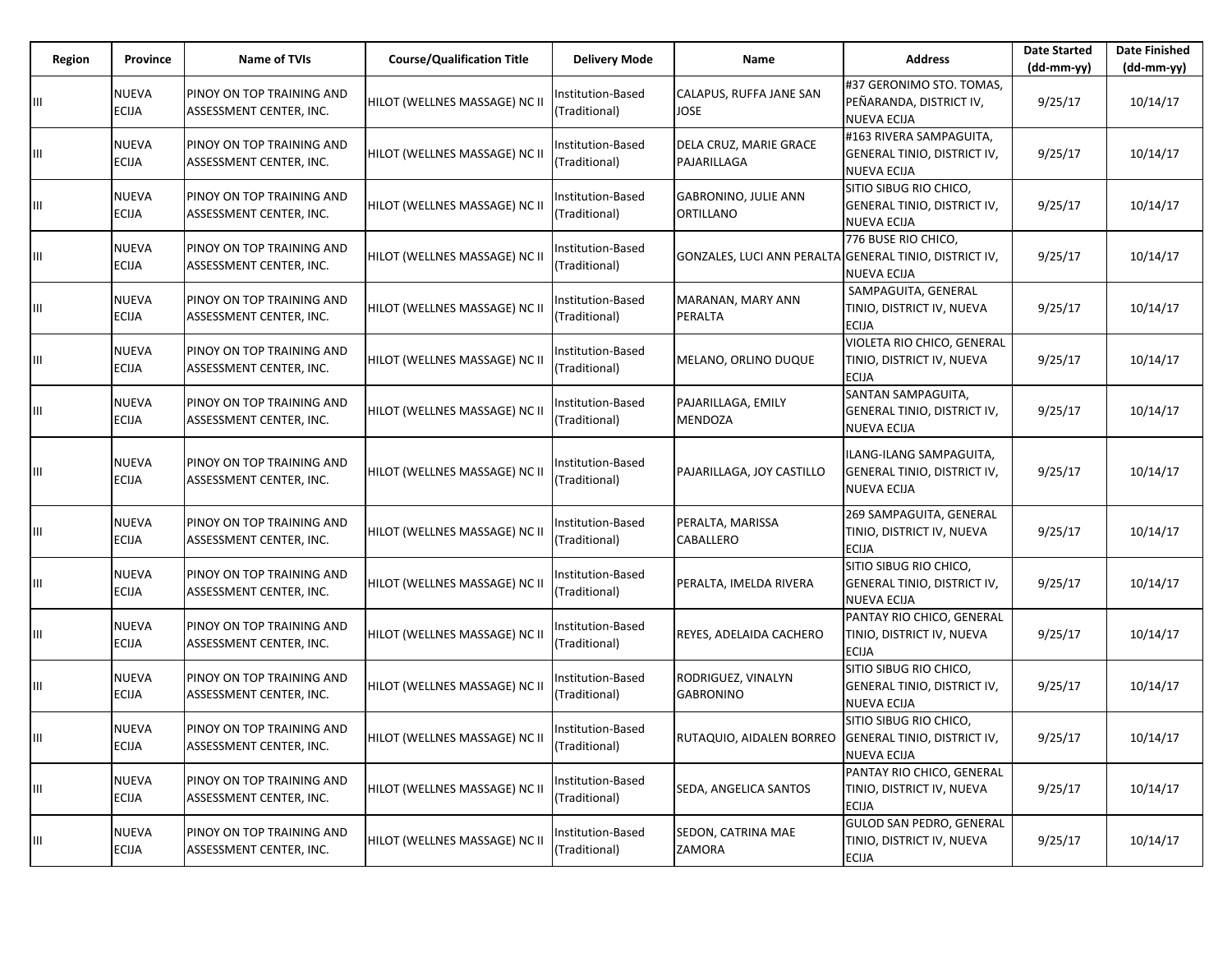| Region | Province                     | <b>Name of TVIs</b>                                  | <b>Course/Qualification Title</b>         | <b>Delivery Mode</b>               | Name                                          | <b>Address</b>                                                                      | <b>Date Started</b><br>(dd-mm-yy) | <b>Date Finished</b><br>(dd-mm-yy) |
|--------|------------------------------|------------------------------------------------------|-------------------------------------------|------------------------------------|-----------------------------------------------|-------------------------------------------------------------------------------------|-----------------------------------|------------------------------------|
| Ш      | <b>NUEVA</b><br><b>ECIJA</b> | PINOY ON TOP TRAINING AND<br>ASSESSMENT CENTER, INC. | HILOT (WELLNES MASSAGE) NC II             | Institution-Based<br>(Traditional) | TAMAYO, HELEN ALONZAGAY                       | ILANG-ILANG SAMPAGUITA,<br><b>GENERAL TINIO, DISTRICT IV,</b><br><b>NUEVA ECIJA</b> | 9/25/17                           | 10/14/17                           |
| Ш      | <b>NUEVA</b><br><b>ECIJA</b> | PINOY ON TOP TRAINING AND<br>ASSESSMENT CENTER, INC. | HILOT (WELLNES MASSAGE) NC II             | Institution-Based<br>(Traditional) | TIENGO, JONALYN ROMANO                        | 034 MARTIN VILLAGE<br>NAZARETH, GENERAL TINIO,<br>DISTRICT IV, NUEVA ECIJA          | 9/25/17                           | 10/14/17                           |
| Ш      | <b>NUEVA</b><br><b>ECIJA</b> | PINOY ON TOP TRAINING AND<br>ASSESSMENT CENTER, INC. | HILOT (WELLNES MASSAGE) NC II             | Institution-Based<br>(Traditional) | TOLIN, EMMA RIVERA                            | MERCADO POBWEST,<br>GENERAL TINIO, DISTRICT IV,<br><b>NUEVA ECIJA</b>               | 9/25/17                           | 10/14/17                           |
| Ш      | <b>NUEVA</b><br><b>ECIJA</b> | PROVINCIAL TRAINING CENTER-<br>PALAYAN CITY          | SHIELDED METAL ARC WELDING<br>(SMAW) NC I | Community-Based<br>Training        | ADRIOSULA, MARK LESTER<br>MAMATLALO           | CAMIA SUMACAB SUR,<br>CABANATUAN CITY, DISTRICT<br>III, NUEVA ECIJA                 | 8/1/17                            | 9/8/17                             |
| Ш      | <b>NUEVA</b><br><b>ECIJA</b> | PROVINCIAL TRAINING CENTER-<br>PALAYAN CITY          | SHIELDED METAL ARC WELDING<br>(SMAW) NC I | Community-Based<br>Training        | ADRIOSULA, LYNMER DESUYO                      | 631 SUMACAB SUR,<br>CABANATUAN CITY, DISTRICT<br>III, NUEVA ECIJA                   | 8/1/17                            | 9/8/17                             |
| Ш      | NUEVA<br><b>ECIJA</b>        | PROVINCIAL TRAINING CENTER-<br>PALAYAN CITY          | SHIELDED METAL ARC WELDING<br>(SMAW) NC I | Community-Based<br><b>Training</b> | ANGELES, THON ASHELY<br><b>OLAIRA</b>         | PUROK 3 SUMACAB SUR,<br>CABANATUAN CITY, DISTRICT<br>III, NUEVA ECIJA               | 8/1/17                            | 9/8/17                             |
| Ш      | <b>NUEVA</b><br><b>ECIJA</b> | PROVINCIAL TRAINING CENTER-<br><b>PALAYAN CITY</b>   | SHIELDED METAL ARC WELDING<br>(SMAW) NC I | Community-Based<br><b>Training</b> | ANGELES, ANTONIO<br><b>MAGBANUA</b>           | PUROK 3 SUMACAB SUR,<br>CABANATUAN CITY, DISTRICT<br>III, NUEVA ECIJA               | 8/1/17                            | 9/8/17                             |
| Ш      | <b>NUEVA</b><br><b>ECIJA</b> | PROVINCIAL TRAINING CENTER-<br><b>PALAYAN CITY</b>   | SHIELDED METAL ARC WELDING<br>(SMAW) NC I | Community-Based<br>Training        | AZUCENAS, ANTHONY ENRILE                      | 618 SUMACAB SUR,<br>CABANATUAN CITY, DISTRICT<br>III, NUEVA ECIJA                   | 8/1/17                            | 9/8/17                             |
| Ш      | <b>NUEVA</b><br><b>ECIJA</b> | PROVINCIAL TRAINING CENTER-<br>PALAYAN CITY          | SHIELDED METAL ARC WELDING<br>(SMAW) NC I | Community-Based<br><b>Training</b> | <b>BUENAFE, NOEL ROLAND</b><br><b>MALLARI</b> | 243 PUROK 3 SUMACAB SUR,<br>CABANATUAN CITY, DISTRICT<br>III, NUEVA ECIJA           | 8/1/17                            | 9/8/17                             |
| Ш      | NUEVA<br><b>ECIJA</b>        | PROVINCIAL TRAINING CENTER-<br>PALAYAN CITY          | SHIELDED METAL ARC WELDING<br>(SMAW) NC I | Community-Based<br><b>Training</b> | DAYOS, MARK ANTONY<br><b>DAQUIZ</b>           | 411, PUROK 3 SUMACAB SUR,<br>CABANATUAN CITY, DISTRICT<br>III, NUEVA ECIJA          | 8/1/17                            | 9/8/17                             |
| Ш      | <b>NUEVA</b><br><b>ECIJA</b> | PROVINCIAL TRAINING CENTER-<br>PALAYAN CITY          | SHIELDED METAL ARC WELDING<br>(SMAW) NC I | Community-Based<br><b>Training</b> | DELA CRUZ, GERALD<br><b>GONZALES</b>          | PUROK 3 SUMACAB SUR,<br>CABANATUAN CITY, DISTRICT<br>III, NUEVA ECIJA               | 8/1/17                            | 9/8/17                             |
| Ш      | <b>NUEVA</b><br><b>ECIJA</b> | <b>PROVINCIAL TRAINING CENTER-</b><br>PALAYAN CITY   | SHIELDED METAL ARC WELDING<br>(SMAW) NC I | Community-Based<br><b>Training</b> | <b>FERRERAS, RICHARD</b><br>SANTIAGO          | PUROK 3 SUMACAB SUR,<br>CABANATUAN CITY, DISTRICT<br>III, NUEVA ECIJA               | 8/1/17                            | 9/8/17                             |
| Ш      | <b>NUEVA</b><br>ECIJA        | <b>PROVINCIAL TRAINING CENTER-</b><br>PALAYAN CITY   | SHIELDED METAL ARC WELDING<br>(SMAW) NC I | Community-Based<br>Training        | MAGCALAS, EJAY HUFANO                         | SUMACAB SUR,<br>CABANATUAN CITY, DISTRICT<br>III, NUEVA ECIJA                       | 8/1/17                            | 9/8/17                             |
| Ш      | NUEVA<br>ECIJA               | PROVINCIAL TRAINING CENTER-<br>PALAYAN CITY          | SHIELDED METAL ARC WELDING<br>(SMAW) NC I | Community-Based<br>Training        | MAMATLALO, WARREN<br>CAGANDI                  | SUMACAB SUR,<br>CABANATUAN CITY, DISTRICT<br>III, NUEVA ECIJA                       | 8/1/17                            | 9/8/17                             |
| Ш      | <b>NUEVA</b><br>ECIJA        | PROVINCIAL TRAINING CENTER-<br><b>PALAYAN CITY</b>   | SHIELDED METAL ARC WELDING<br>(SMAW) NC I | Community-Based<br>Training        | RUFINO, ENRICO BATOON                         | 706 SUMACAB SUR,<br>CABANATUAN CITY, DISTRICT<br>III, NUEVA ECIJA                   | 8/1/17                            | 9/8/17                             |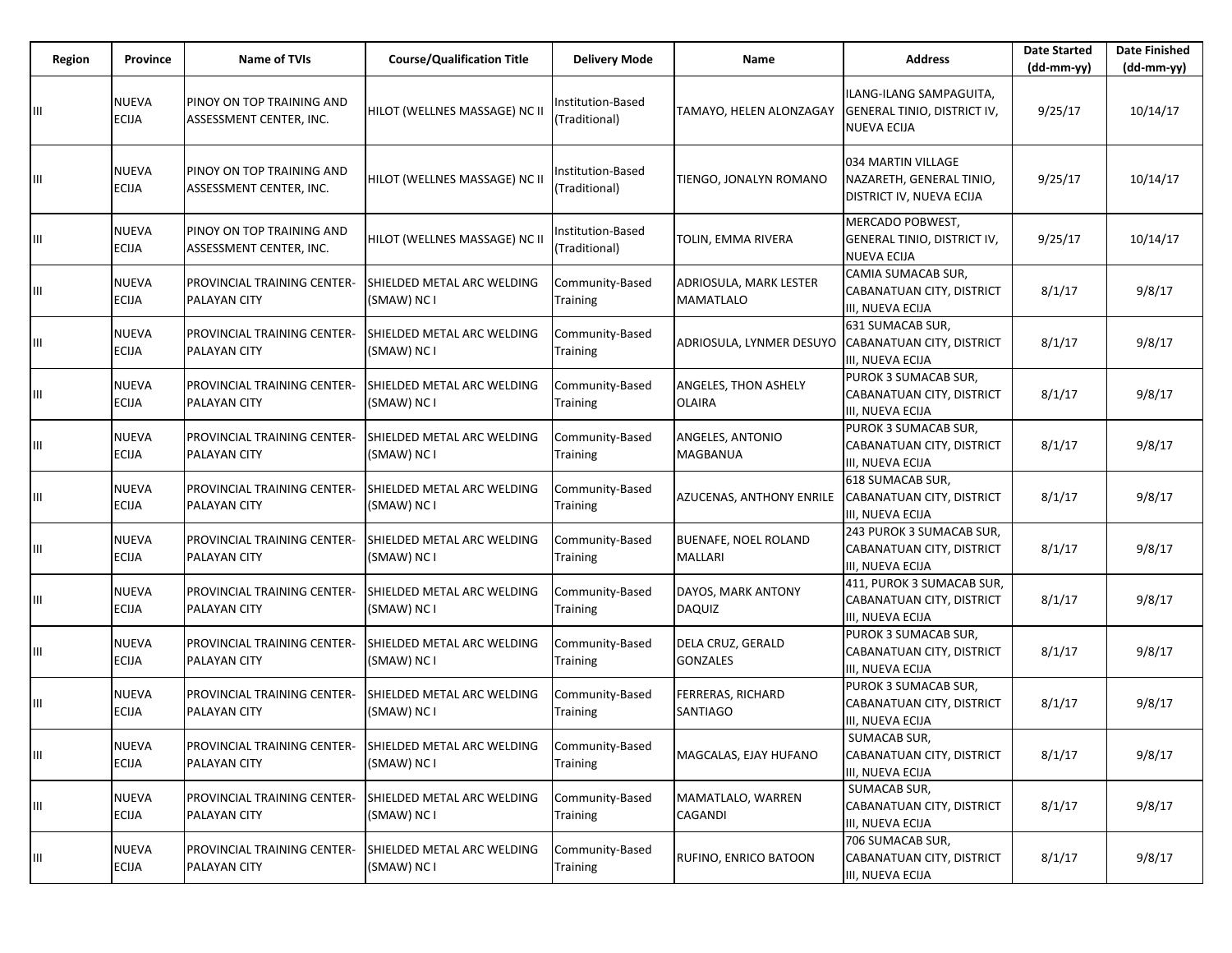| Region | Province                     | <b>Name of TVIs</b>                                | <b>Course/Qualification Title</b>                                                                     | <b>Delivery Mode</b>               | Name                                              | <b>Address</b>                                                             | <b>Date Started</b><br>$(dd-mm-vv)$ | <b>Date Finished</b><br>$(dd-mm-yy)$ |
|--------|------------------------------|----------------------------------------------------|-------------------------------------------------------------------------------------------------------|------------------------------------|---------------------------------------------------|----------------------------------------------------------------------------|-------------------------------------|--------------------------------------|
|        | <b>NUEVA</b><br><b>ECIJA</b> | PROVINCIAL TRAINING CENTER-<br>PALAYAN CITY        | SHIELDED METAL ARC WELDING<br>(SMAW) NC I                                                             | Community-Based<br><b>Training</b> | SANTOS, RICARDO SANTOS                            | 261 SUMACAB SUR,<br>CABANATUAN CITY, DISTRICT<br>III, NUEVA ECIJA          | 8/1/17                              | 9/8/17                               |
| Ш      | <b>NUEVA</b><br><b>ECIJA</b> | PROVINCIAL TRAINING CENTER-<br>PALAYAN CITY        | SHIELDED METAL ARC WELDING<br>(SMAW) NC I                                                             | Community-Based<br>Training        | SORIANO, CYREL SIAPNO                             | PUROK 1 BRGY. MAPAIT,<br>PALAYAN CITY, DISTRICT III,<br><b>NUEVA ECIJA</b> | 8/1/17                              | 9/8/17                               |
| Ш      | NUEVA<br><b>ECIJA</b>        | PROVINCIAL TRAINING CENTER-<br>PALAYAN CITY        | SHIELDED METAL ARC WELDING<br>(SMAW) NC I                                                             | Community-Based<br>Training        | VILLAMORAN, JOHN<br><b>CHRISTOPHER PANGILINAN</b> | SUMACAB SUR,<br>CABANATUAN CITY, DISTRICT<br>III, NUEVA ECIJA              | 8/1/17                              | 9/8/17                               |
| Ш      | NUEVA<br><b>ECIJA</b>        | PROVINCIAL TRAINING CENTER-<br>PALAYAN CITY        | OVERHAUL MOTORCYCLE/<br>SMALL ENGINE LEADING TO<br>MOTORCYCLE/ SMALL ENGINE<br>SERVICING NC II        | Community-Based<br><b>Training</b> | ATERO, FREDERICK GONZALES                         | PUROK 4 PALOMARIA,<br><b>BONGABON, DISTRICT III,</b><br><b>NUEVA ECIJA</b> | 8/14/17                             | 9/20/17                              |
| Ш      | <b>NUEVA</b><br><b>ECIJA</b> | PROVINCIAL TRAINING CENTER-<br><b>PALAYAN CITY</b> | <b>OVERHAUL MOTORCYCLE/</b><br>SMALL ENGINE LEADING TO<br>MOTORCYCLE/ SMALL ENGINE<br>SERVICING NC II | Community-Based<br>Training        | BARICAS, ELMO YOME                                | 81 SANTOR, BONGABON,<br>DISTRICT III, NUEVA ECIJA                          | 8/14/17                             | 9/20/17                              |
| Ш      | NUEVA<br><b>ECIJA</b>        | PROVINCIAL TRAINING CENTER-<br><b>PALAYAN CITY</b> | OVERHAUL MOTORCYCLE/<br>SMALL ENGINE LEADING TO<br>MOTORCYCLE/ SMALL ENGINE<br>SERVICING NC II        | Community-Based<br>Training        | CAOILE, MARIO JR. DESTOR                          | SANTOR, BONGABON,<br>DISTRICT III, NUEVA ECIJA                             | 8/14/17                             | 9/20/17                              |
| Ш      | <b>NUEVA</b><br><b>ECIJA</b> | PROVINCIAL TRAINING CENTER-<br>PALAYAN CITY        | <b>OVERHAUL MOTORCYCLE/</b><br>SMALL ENGINE LEADING TO<br>MOTORCYCLE/ SMALL ENGINE<br>SERVICING NC II | Community-Based<br>Training        | CASTRO, JOEL GAMBOA                               | 127 CURVA, BONGABON,<br>DISTRICT III, NUEVA ECIJA                          | 8/14/17                             | 9/20/17                              |
| Ш      | <b>NUEVA</b><br>ECIJA        | PROVINCIAL TRAINING CENTER-<br><b>PALAYAN CITY</b> | <b>OVERHAUL MOTORCYCLE/</b><br>SMALL ENGINE LEADING TO<br>MOTORCYCLE/ SMALL ENGINE<br>SERVICING NC II | Community-Based<br>Training        | EMBUSCADO, ALEX JORDAN<br><b>SANTOS</b>           | GEN. TINIO ST. BARANGAY I,<br>LAUR, DISTRICT III, NUEVA<br><b>ECIJA</b>    | 8/14/17                             | 9/20/17                              |
| Ш      | <b>NUEVA</b><br><b>ECIJA</b> | PROVINCIAL TRAINING CENTER-<br><b>PALAYAN CITY</b> | OVERHAUL MOTORCYCLE/<br>SMALL ENGINE LEADING TO<br>MOTORCYCLE/ SMALL ENGINE<br>SERVICING NC II        | Community-Based<br>Training        | ENTILA, ROBERT E                                  | CENTRO MACATBONG,<br>CABANATUAN CITY, DISTRICT<br>III, NUEVA ECIJA         | 8/14/17                             | 9/20/17                              |
| Ш      | <b>NUEVA</b><br><b>ECIJA</b> | PROVINCIAL TRAINING CENTER-<br>PALAYAN CITY        | OVERHAUL MOTORCYCLE/<br>SMALL ENGINE LEADING TO<br>MOTORCYCLE/ SMALL ENGINE<br>SERVICING NC II        | Community-Based<br>Training        | EUGENIO, EDUARDO SURLA                            | ORTIS ST. MALATE, PALAYAN<br>CITY, DISTRICT III, NUEVA<br><b>ECIJA</b>     | 8/14/17                             | 9/20/17                              |
| ШL     | <b>NUEVA</b><br><b>ECIJA</b> | PROVINCIAL TRAINING CENTER-<br>PALAYAN CITY        | <b>OVERHAUL MOTORCYCLE/</b><br>SMALL ENGINE LEADING TO<br>MOTORCYCLE/ SMALL ENGINE<br>SERVICING NC II | Community-Based<br>Training        | <b>FLORES, REMER</b><br><b>MONTENEGRO</b>         | PARKSITE SINIPIT,<br><b>BONGABON, DISTRICT III,</b><br><b>NUEVA ECIJA</b>  | 8/14/17                             | 9/20/17                              |
| Ш      | NUEVA<br><b>ECIJA</b>        | PROVINCIAL TRAINING CENTER-<br>PALAYAN CITY        | OVERHAUL MOTORCYCLE/<br>SMALL ENGINE LEADING TO<br>MOTORCYCLE/ SMALL ENGINE<br>SERVICING NC II        | Community-Based<br>Training        | GAMOTEA, ELEZER P.                                | 414 VERGARA QUEZON DIST.,<br>CABANATUAN CITY, DISTRICT<br>III, NUEVA ECIJA | 8/14/17                             | 9/20/17                              |
| Ш      | <b>NUEVA</b><br>ECIJA        | PROVINCIAL TRAINING CENTER-<br>PALAYAN CITY        | OVERHAUL MOTORCYCLE/<br>SMALL ENGINE LEADING TO<br>MOTORCYCLE/ SMALL ENGINE<br>SERVICING NC II        | Community-Based<br>Training        | GONZALES, ANGELO CASTILLO                         | 136, NATIVIDAD ST.<br>BARANGAY II, LAUR, DISTRICT<br>III, NUEVA ECIJA      | 8/14/17                             | 9/20/17                              |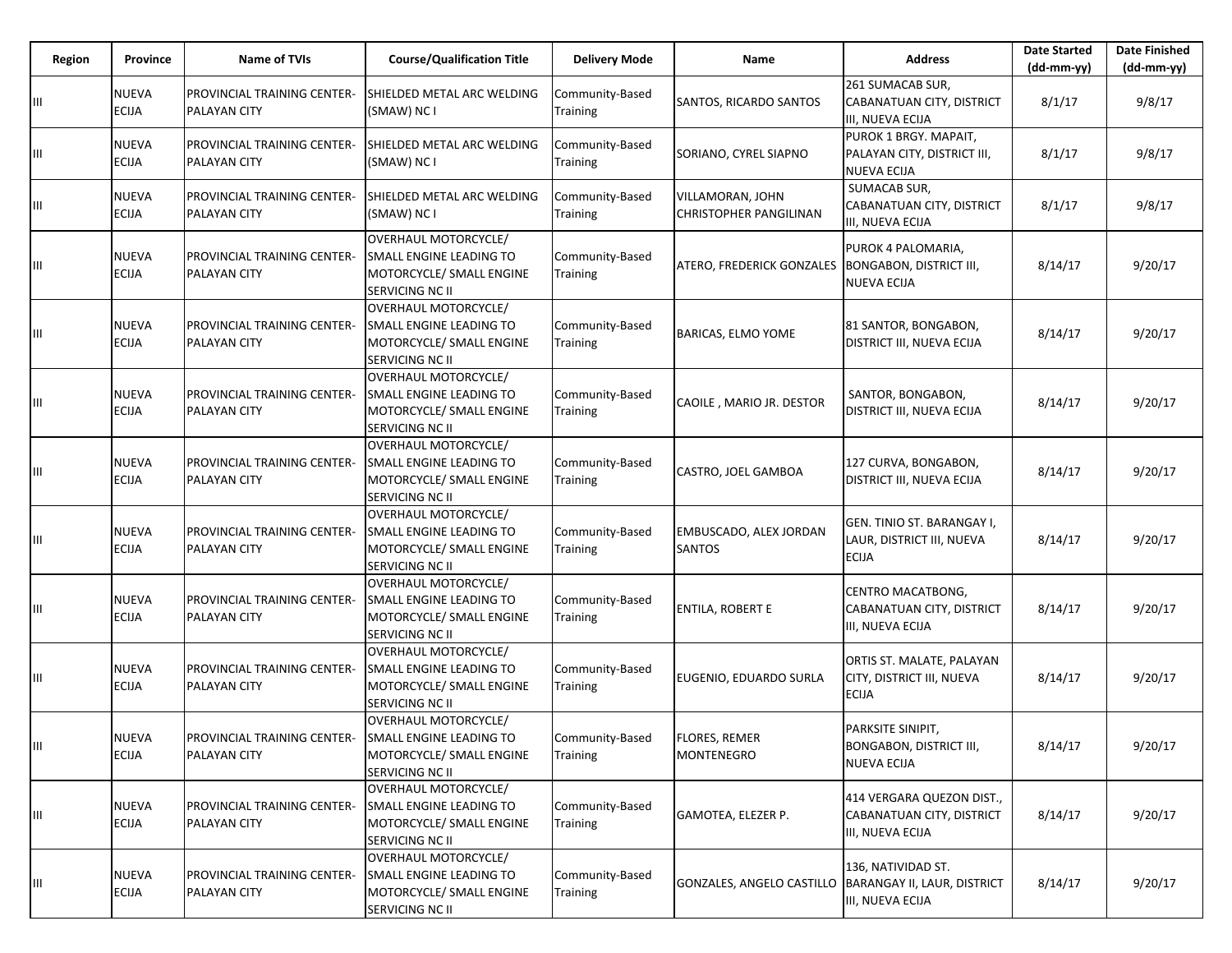| Region | Province                     | <b>Name of TVIs</b>                                       | <b>Course/Qualification Title</b>                                                                     | <b>Delivery Mode</b>               | Name                                      | <b>Address</b>                                                             | <b>Date Started</b><br>$(dd-mm-yy)$ | <b>Date Finished</b><br>$(dd-mm-vv)$ |
|--------|------------------------------|-----------------------------------------------------------|-------------------------------------------------------------------------------------------------------|------------------------------------|-------------------------------------------|----------------------------------------------------------------------------|-------------------------------------|--------------------------------------|
| Ш      | NUEVA<br>ECIJA               | PROVINCIAL TRAINING CENTER-<br><b>PALAYAN CITY</b>        | OVERHAUL MOTORCYCLE/<br>SMALL ENGINE LEADING TO<br>MOTORCYCLE/ SMALL ENGINE<br>SERVICING NC II        | Community-Based<br>Training        | JUAN, MENARDO BONDOC                      | 422 CURVA, BONGABON,<br>DISTRICT III, NUEVA ECIJA                          | 8/14/17                             | 9/20/17                              |
| Ш      | <b>NUEVA</b><br><b>ECIJA</b> | PROVINCIAL TRAINING CENTER-<br><b>PALAYAN CITY</b>        | OVERHAUL MOTORCYCLE/<br>SMALL ENGINE LEADING TO<br>MOTORCYCLE/ SMALL ENGINE<br>SERVICING NC II        | Community-Based<br><b>Training</b> | LABIOS, ROWEL MANZON                      | 91 PALOMARIA, BONGABON,<br><b>DISTRICT III, NUEVA ECIJA</b>                | 8/14/17                             | 9/20/17                              |
| Ш      | <b>NUEVA</b><br><b>ECIJA</b> | <b>PROVINCIAL TRAINING CENTER-</b><br><b>PALAYAN CITY</b> | OVERHAUL MOTORCYCLE/<br>SMALL ENGINE LEADING TO<br>MOTORCYCLE/ SMALL ENGINE<br>SERVICING NC II        | Community-Based<br>Training        | LAGON, ROGELIO JR. DELA<br><b>CRUZ</b>    | 204 SINIPIT, BONGABON,<br>DISTRICT III, NUEVA ECIJA                        | 8/14/17                             | 9/20/17                              |
| Ш      | <b>NUEVA</b><br><b>ECIJA</b> | PROVINCIAL TRAINING CENTER-<br><b>PALAYAN CITY</b>        | <b>OVERHAUL MOTORCYCLE/</b><br>SMALL ENGINE LEADING TO<br>MOTORCYCLE/ SMALL ENGINE<br>SERVICING NC II | Community-Based<br><b>Training</b> | LAURETA, CELY JANE<br><b>DOMINGO</b>      | PUROK 3 IMELDA, PALAYAN<br>CITY, DISTRICT III, NUEVA<br><b>ECIJA</b>       | 8/14/17                             | 9/20/17                              |
| Ш      | <b>NUEVA</b><br><b>ECIJA</b> | PROVINCIAL TRAINING CENTER-<br>PALAYAN CITY               | OVERHAUL MOTORCYCLE/<br>SMALL ENGINE LEADING TO<br>MOTORCYCLE/ SMALL ENGINE<br>SERVICING NC II        | Community-Based<br><b>Training</b> | LEANDRO, ROMEO L.                         | SANTOR, BONGABON,<br>DISTRICT III, NUEVA ECIJA                             | 8/14/17                             | 9/20/17                              |
| Ш      | <b>NUEVA</b><br><b>ECIJA</b> | PROVINCIAL TRAINING CENTER-<br><b>PALAYAN CITY</b>        | <b>OVERHAUL MOTORCYCLE/</b><br>SMALL ENGINE LEADING TO<br>MOTORCYCLE/ SMALL ENGINE<br>SERVICING NC II | Community-Based<br><b>Training</b> | LOTINO, SALVADOR JR. AMIT                 | GEN TINIO ST. BARANGAY IV,<br>LAUR, DISTRICT III, NUEVA<br><b>ECIJA</b>    | 8/14/17                             | 9/20/17                              |
| Ш      | <b>NUEVA</b><br><b>ECIJA</b> | PROVINCIAL TRAINING CENTER-<br><b>PALAYAN CITY</b>        | OVERHAUL MOTORCYCLE/<br>SMALL ENGINE LEADING TO<br>MOTORCYCLE/ SMALL ENGINE<br>SERVICING NC II        | Community-Based<br>Training        | RODRIGUEZ, MELVIN JOHN<br>CATTILO         | 402 PUROK 5 CURVA,<br><b>BONGABON, DISTRICT III,</b><br><b>NUEVA ECIJA</b> | 8/14/17                             | 9/20/17                              |
| Ш      | NUEVA<br>ECIJA               | PROVINCIAL TRAINING CENTER-<br>PALAYAN CITY               | <b>OVERHAUL MOTORCYCLE/</b><br>SMALL ENGINE LEADING TO<br>MOTORCYCLE/ SMALL ENGINE<br>SERVICING NC II | Community-Based<br>Training        | SARMIENTO, MIKKO ANGELO<br><b>FRANCIA</b> | 405 DE LARA CURVA,<br><b>BONGABON, DISTRICT III,</b><br><b>NUEVA ECIJA</b> | 8/14/17                             | 9/20/17                              |
| Ш      | <b>NUEVA</b><br><b>ECIJA</b> | PROVINCIAL TRAINING CENTER-<br>PALAYAN CITY               | OVERHAUL MOTORCYCLE/<br>SMALL ENGINE LEADING TO<br>MOTORCYCLE/ SMALL ENGINE<br>SERVICING NC II        | Community-Based<br>Training        | SEBASTIAN, HERALD T                       | KAMAGONG SICLONG, LAUR,<br>DISTRICT III, NUEVA ECIJA                       | 8/14/17                             | 9/20/17                              |
| Ш      | NUEVA<br><b>ECIJA</b>        | PROVINCIAL TRAINING CENTER-<br>PALAYAN CITY               | <b>OVERHAUL MOTORCYCLE/</b><br>SMALL ENGINE LEADING TO<br>MOTORCYCLE/ SMALL ENGINE<br>SERVICING NC II | Community-Based<br>Training        | SILVA, ROH RAMEN II<br>FERNANDEZ          | GEN. TINIO BARANGAY IV,<br>LAUR, DISTRICT III, NUEVA<br><b>ECIJA</b>       | 8/14/17                             | 9/20/17                              |
| Ш      | NUEVA<br><b>ECIJA</b>        | PROVINCIAL TRAINING CENTER-<br>PALAYAN CITY               | OVERHAUL MOTORCYCLE/<br>SMALL ENGINE LEADING TO<br>MOTORCYCLE/ SMALL ENGINE<br>SERVICING NC II        | Community-Based<br>Training        | SINDANUM, FAUSTINO JR.<br><b>OPIANA</b>   | VEGA, BONGABON, DISTRICT<br>III, NUEVA ECIJA                               | 8/14/17                             | 9/20/17                              |
| Ш      | <b>NUEVA</b><br><b>ECIJA</b> | PROVINCIAL TRAINING CENTER-<br>PALAYAN CITY               | <b>OVERHAUL MOTORCYCLE/</b><br>SMALL ENGINE LEADING TO<br>MOTORCYCLE/ SMALL ENGINE<br>SERVICING NC II | Community-Based<br>Training        | SORATIO, ALLAN GRAGASIN                   | 216 SINIPIT, BONGABON,<br>DISTRICT III, NUEVA ECIJA                        | 8/14/17                             | 9/20/17                              |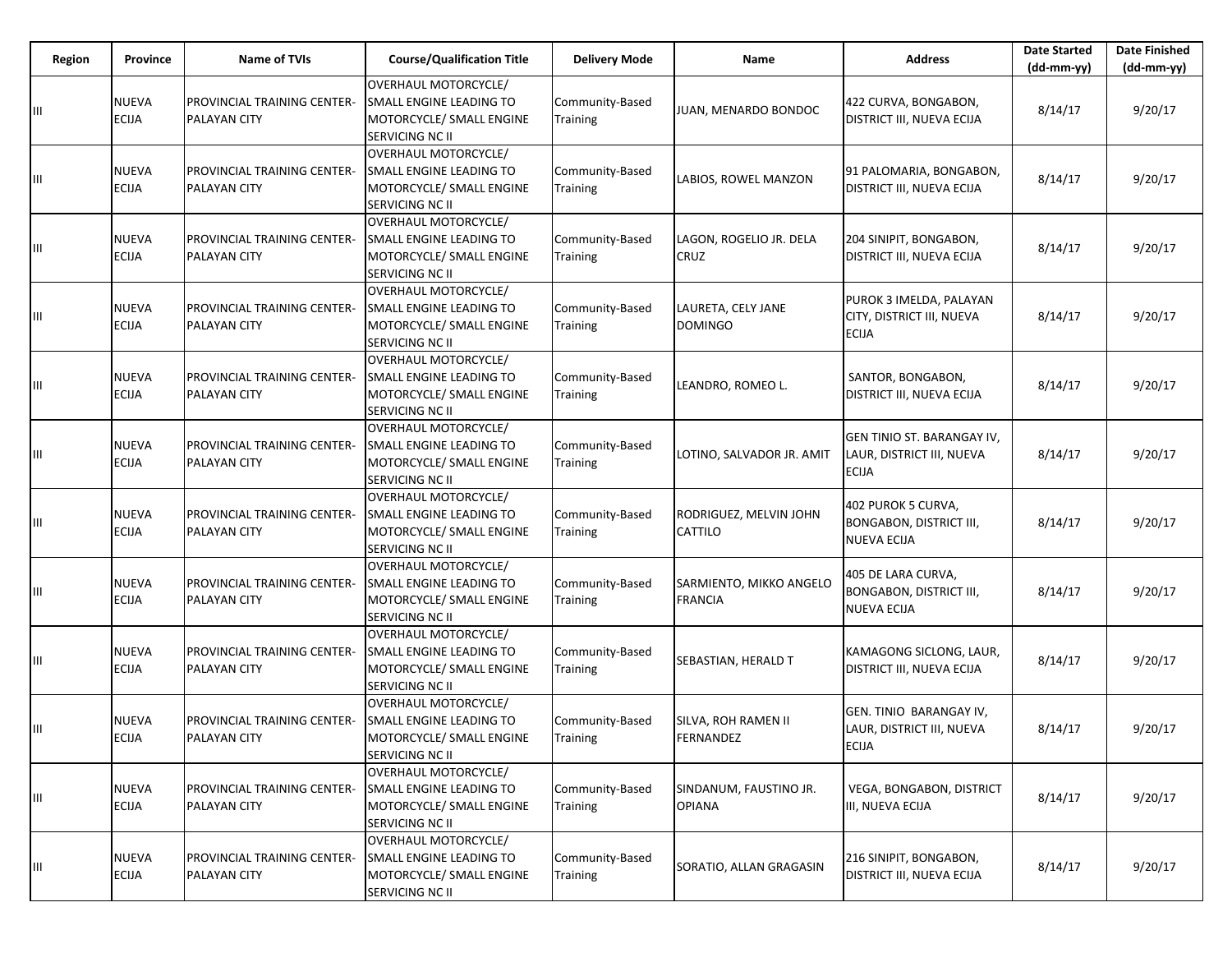| <b>Region</b>                      | <b>Province</b>       | <b>Name of TVIs</b>                         | <b>Course/Qualification Title</b>                                                                            | <b>Delivery Mode</b>                      | Name                                             | <b>Address</b>                                                                                                      | <b>Date Started</b><br>(dd-mm-yy) | <b>Date Finished</b><br>(dd-mm-yy) |
|------------------------------------|-----------------------|---------------------------------------------|--------------------------------------------------------------------------------------------------------------|-------------------------------------------|--------------------------------------------------|---------------------------------------------------------------------------------------------------------------------|-----------------------------------|------------------------------------|
| Ш                                  | NUEVA<br><b>ECIJA</b> | PROVINCIAL TRAINING CENTER-<br>PALAYAN CITY | <b>OVERHAUL MOTORCYCLE/</b><br>SMALL ENGINE LEADING TO<br>MOTORCYCLE/ SMALL ENGINE<br><b>SERVICING NC II</b> | Community-Based<br>Training               | TINIO, MARK ERWIN PEREZ                          | PUROK 5 MAGTANGGOL,<br><b>BONGABON, DISTRICT III,</b><br><b>NUEVA ECIJA</b>                                         | 8/14/17                           | 9/20/17                            |
| Ш                                  | NUEVA<br><b>ECIJA</b> | PROVINCIAL TRAINING CENTER-<br>PALAYAN CITY | OVERHAUL MOTORCYCLE/<br>SMALL ENGINE LEADING TO<br>MOTORCYCLE/ SMALL ENGINE<br><b>SERVICING NC II</b>        | Community-Based<br>Training               | TOLENTINO, ROGER LUTAO                           | PUROK 4 SINIPIT, BONGABON,<br><b>DISTRICT III, NUEVA ECIJA</b>                                                      | 8/14/17                           | 9/20/17                            |
| $\ensuremath{\mathsf{III}}\xspace$ | NUEVA<br><b>ECIJA</b> | PROVINCIAL TRAINING CENTER-<br>PALAYAN CITY | OVERHAUL MOTORCYCLE/<br>SMALL ENGINE LEADING TO<br>MOTORCYCLE/ SMALL ENGINE<br>SERVICING NC II               | Community-Based<br>Training               | TORRES, JEFFERSON<br>SARMIENTO                   | PUROK 5 CURVA, BONGABON,<br>DISTRICT III, NUEVA ECIJA                                                               | 8/14/17                           | 9/20/17                            |
| Ш                                  | NUEVA<br><b>ECIJA</b> | PROVINCIAL TRAINING CENTER-<br>PALAYAN CITY | <b>OVERHAUL MOTORCYCLE/</b><br><b>SMALL ENGINE LEADING TO</b><br>MOTORCYCLE/ SMALL ENGINE<br>SERVICING NC II | Community-Based<br>Training               | VALERIO, ARJAY SUBA                              | CURVA, BONGABON,<br>DISTRICT III, NUEVA ECIJA                                                                       | 8/14/17                           | 9/20/17                            |
| Ш                                  | NUEVA<br><b>ECIJA</b> | R.NADORA TRAINING CENTER<br>INC.            | SHIELDED METAL ARC WELDING<br>(SMAW) NC I                                                                    | nstitution-Based<br>(Traditional)         | AGUILA, ARIS TIAMZON                             | NO. 24 BAGONG SILANG ST.<br>DAAN SARILE, CABANATUAN<br>CITY, DISTRICT III, NUEVA<br><b>ECIJA</b>                    | 7/7/17                            | 8/5/17                             |
| Ш                                  | NUEVA<br><b>ECIJA</b> | R.NADORA TRAINING CENTER<br>INC.            | SHIELDED METAL ARC WELDING<br>(SMAW) NC I                                                                    | Institution-Based<br>(Traditional)        | BALAJADIA, RICHARD<br>CASTILLO                   | <b>BLOCK 3 BANTOG NORTE,</b><br>CABANATUAN CITY, DISTRICT<br>III, NUEVA ECIJA                                       | 7/7/17                            | 8/5/17                             |
| Ш                                  | NUEVA<br><b>ECIJA</b> | R.NADORA TRAINING CENTER<br>INC.            | SHIELDED METAL ARC WELDING<br>(SMAW) NC I                                                                    | Institution-Based<br>(Traditional)        | <b>BATANGAN, DENSON</b><br><b>GANIBAN</b>        | UNIT 2 ST. JOSEPH<br>APARTMENT JIMENEZ ST.<br>KAPITAN PEPE, CABANATUAN<br>CITY, DISTRICT III, NUEVA<br><b>ECIJA</b> | 7/7/17                            | 8/5/17                             |
| Ш                                  | NUEVA<br>ECIJA        | R.NADORA TRAINING CENTER<br>INC.            | SHIELDED METAL ARC WELDING<br>(SMAW) NC I                                                                    | Institution-Based<br>(Traditional)        | CABAYARAN, DYSON LAÑAJON JOSEFA, PALAYAN CITY,   | FORT MAGSAYSAY DOÑA<br><b>DISTRICT III, NUEVA ECIJA</b>                                                             | 7/7/17                            | 8/5/17                             |
| Ш                                  | NUEVA<br>ECIJA        | R.NADORA TRAINING CENTER<br>INC.            | SHIELDED METAL ARC WELDING<br>(SMAW) NC I                                                                    | <b>Institution-Based</b><br>(Traditional) | DELA MERCED, JAN RODOLF<br>VARGAS                | AMITTIES STREET VILLARICA,<br>PANTABANGAN, DISTRICT III,<br><b>NUEVA ECIJA</b>                                      | 7/7/17                            | 8/5/17                             |
| Ш                                  | NUEVA<br><b>ECIJA</b> | R.NADORA TRAINING CENTER<br>INC.            | SHIELDED METAL ARC WELDING<br>(SMAW) NC I                                                                    | Institution-Based<br>(Traditional)        | DUGAYO, CALVIN VELASQUEZ                         | NO. 418 LEONOR VILL. ADUAS<br><b>SUR, CABANATUAN CITY,</b><br><b>DISTRICT III, NUEVA ECIJA</b>                      | 7/7/17                            | 8/5/17                             |
| Ш                                  | NUEVA<br><b>ECIJA</b> | R.NADORA TRAINING CENTER<br>INC.            | SHIELDED METAL ARC WELDING<br>(SMAW) NC I                                                                    | Institution-Based<br>(Traditional)        | <b>ESGUERRA, BERNARDO JR.</b><br><b>FEDIRIZO</b> | BLK 4 LOT 16 ST. JOHN<br>TIERRACON HOMES BANGAD,<br>CABANATUAN CITY, DISTRICT<br>III, NUEVA ECIJA                   | 7/7/17                            | 8/5/17                             |
| Ш                                  | NUEVA<br><b>ECIJA</b> | R.NADORA TRAINING CENTER<br>INC.            | SHIELDED METAL ARC WELDING<br>(SMAW) NC I                                                                    | Institution-Based<br>(Traditional)        | GABRIEL, WESLEY G                                | NO. 621 SANTA ROMANA<br>MAGSAYSAY NORTE,<br>CABANATUAN CITY, DISTRICT<br>III, NUEVA ECIJA                           | 7/7/17                            | 8/5/17                             |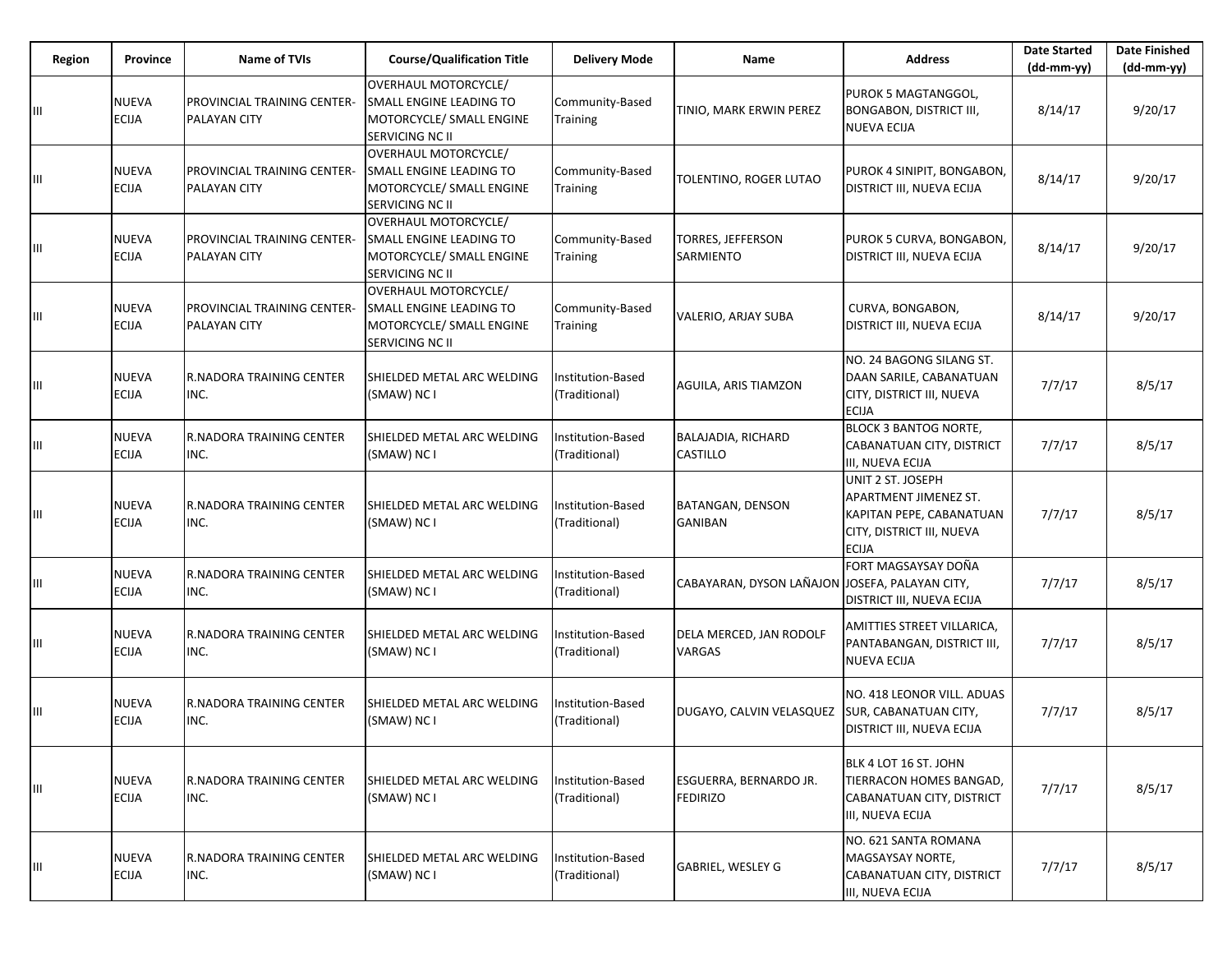| Region | <b>Province</b>              | <b>Name of TVIs</b>                     | <b>Course/Qualification Title</b>         | <b>Delivery Mode</b>               | <b>Name</b>                                          | <b>Address</b>                                                                    | <b>Date Started</b><br>$(dd-mm-yy)$ | <b>Date Finished</b><br>$(dd-mm-yy)$ |
|--------|------------------------------|-----------------------------------------|-------------------------------------------|------------------------------------|------------------------------------------------------|-----------------------------------------------------------------------------------|-------------------------------------|--------------------------------------|
| Ш      | <b>NUEVA</b><br><b>ECIJA</b> | R.NADORA TRAINING CENTER<br>INC.        | SHIELDED METAL ARC WELDING<br>(SMAW) NC I | Institution-Based<br>(Traditional) | GOMEZ, JONARD CARL GARCIA STO. CRISTO, ANGELES CITY, | BLK 2 LOT 1 VILLA SIETE SUBD.<br>DISTRICT I, PAMPANGA                             | 7/7/17                              | 8/5/17                               |
| Ш      | <b>NUEVA</b><br><b>ECIJA</b> | R.NADORA TRAINING CENTER<br>INC.        | SHIELDED METAL ARC WELDING<br>(SMAW) NC I | Institution-Based<br>(Traditional) | HUBBOG, CHRIS PALLEG                                 | MAGA, MAYOYAO, LONE<br>DISTRICT, IFUGAO                                           | 7/7/17                              | 8/5/17                               |
| Ш      | <b>NUEVA</b><br><b>ECIJA</b> | R.NADORA TRAINING CENTER<br>INC.        | SHIELDED METAL ARC WELDING<br>(SMAW) NC I | Institution-Based<br>(Traditional) | JAVIER III, ROLANDO V                                | SUN FLOWER ADUAS SUR,<br>CABANATUAN CITY, DISTRICT<br>III, NUEVA ECIJA            | 7/7/17                              | 8/5/17                               |
| Ш      | <b>NUEVA</b><br><b>ECIJA</b> | R.NADORA TRAINING CENTER<br>INC.        | SHIELDED METAL ARC WELDING<br>(SMAW) NC I | Institution-Based<br>(Traditional) | JOSUE, ALVIN AZARCON                                 | NO. 331 LAGARE,<br>CABANATUAN CITY, DISTRICT<br>III, NUEVA ECIJA                  | 7/7/17                              | 8/5/17                               |
| Ш      | <b>NUEVA</b><br><b>ECIJA</b> | <b>R.NADORA TRAINING CENTER</b><br>INC. | SHIELDED METAL ARC WELDING<br>(SMAW) NC I | Institution-Based<br>(Traditional) | LACSAMANA JR., MARCELO C                             | NO. 303 SAMIN ST. MABINI<br>EXT., CABANATUAN CITY,<br>DISTRICT III, NUEVA ECIJA   | 7/7/17                              | 8/5/17                               |
|        | <b>NUEVA</b><br><b>ECIJA</b> | <b>R.NADORA TRAINING CENTER</b><br>INC. | SHIELDED METAL ARC WELDING<br>(SMAW) NC I | Institution-Based<br>(Traditional) | LAXA, LOUIE LELAY                                    | PUROK 3 LIWAY WAY, STA.<br>ROSA, DISTRICT III, NUEVA<br><b>ECIJA</b>              | 7/7/17                              | 8/5/17                               |
| Ш      | <b>NUEVA</b><br><b>ECIJA</b> | <b>R.NADORA TRAINING CENTER</b><br>INC. | SHIELDED METAL ARC WELDING<br>(SMAW) NC I | Institution-Based<br>(Traditional) | LUMANLAN, MAMERTO<br><b>DIAWA</b>                    | ZONE I APITONG ST. CAMP<br>TINIO, CABANATUAN CITY,<br>DISTRICT III, NUEVA ECIJA   | 7/7/17                              | 8/5/17                               |
| Ш      | <b>NUEVA</b><br><b>ECIJA</b> | <b>R.NADORA TRAINING CENTER</b><br>INC. | SHIELDED METAL ARC WELDING<br>(SMAW) NC I | Institution-Based<br>(Traditional) | MADULID, JAYSON SANTOS                               | MAPALAD, STA. ROSA,<br>DISTRICT III, NUEVA ECIJA                                  | 7/7/17                              | 8/5/17                               |
| Ш      | <b>NUEVA</b><br><b>ECIJA</b> | R.NADORA TRAINING CENTER<br>INC.        | SHIELDED METAL ARC WELDING<br>(SMAW) NC I | Institution-Based<br>(Traditional) | MALLARE, EDDIE PARAÑAL                               | PUROK 3 LIWAYWAY, STA.<br>ROSA, DISTRICT III, NUEVA<br><b>ECIJA</b>               | 7/7/17                              | 8/5/17                               |
| Ш      | <b>NUEVA</b><br><b>ECIJA</b> | R.NADORA TRAINING CENTER<br>INC.        | SHIELDED METAL ARC WELDING<br>(SMAW) NC I | Institution-Based<br>(Traditional) | MARCOS, JOSUE PASCUAL                                | MAGSAYSAY ST MALATE,<br>PALAYAN CITY, DISTRICT III,<br><b>NUEVA ECIJA</b>         | 7/7/17                              | 8/5/17                               |
| Ш      | <b>NUEVA</b><br><b>ECIJA</b> | R.NADORA TRAINING CENTER<br>INC.        | SHIELDED METAL ARC WELDING<br>(SMAW) NC I | Institution-Based<br>(Traditional) | MENDEZ, JAYSON REYES                                 | 135 OBRERO, CABANATUAN<br>CITY, DISTRICT III, NUEVA<br><b>ECIJA</b>               | 7/7/17                              | 8/5/17                               |
| Ш      | <b>NUEVA</b><br><b>ECIJA</b> | <b>R.NADORA TRAINING CENTER</b><br>INC. | SHIELDED METAL ARC WELDING<br>(SMAW) NC I | Institution-Based<br>(Traditional) | MENDOZA, RAFAEL<br><b>BERNARDO</b>                   | NO. 36 PUROK 3 SUMACAB<br>ESTE, CABANATUAN CITY,<br>DISTRICT III, NUEVA ECIJA     | 7/7/17                              | 8/5/17                               |
| Ш      | <b>NUEVA</b><br><b>ECIJA</b> | R.NADORA TRAINING CENTER<br>INC.        | SHIELDED METAL ARC WELDING<br>(SMAW) NC I | Institution-Based<br>(Traditional) | NARVAEZ, GERALDINE<br><b>RAMIREZ</b>                 | NO. 990 INTERIOR DAAN<br>SARILE, CABANATUAN CITY,<br>DISTRICT III, NUEVA ECIJA    | 7/7/17                              | 8/5/17                               |
| Ш      | <b>NUEVA</b><br><b>ECIJA</b> | R.NADORA TRAINING CENTER<br>INC.        | SHIELDED METAL ARC WELDING<br>(SMAW) NC I | Institution-Based<br>(Traditional) | NULUD, RODRIGO VICENTE                               | BLK 10 LOT 5 VILLA EMILIA<br>SUBD., CABANATUAN CITY,<br>DISTRICT III, NUEVA ECIJA | 7/7/17                              | 8/5/17                               |
| Ш      | <b>NUEVA</b><br><b>ECIJA</b> | R.NADORA TRAINING CENTER<br>INC.        | SHIELDED METAL ARC WELDING<br>(SMAW) NC I | Institution-Based<br>(Traditional) | ODONIO, VIVENCIO JR. DIAWA TINIO, CABANATUAN CITY,   | ZONE 1 APITONG ST. CAMP<br>DISTRICT III, NUEVA ECIJA                              | 7/7/17                              | 8/5/17                               |
|        | <b>NUEVA</b><br><b>ECIJA</b> | R.NADORA TRAINING CENTER<br>INC.        | SHIELDED METAL ARC WELDING<br>(SMAW) NC I | Institution-Based<br>(Traditional) | PODES, JOJO DE VERA                                  | PUROK 3 LIWAYWAY, STA.<br>ROSA, DISTRICT III, NUEVA<br><b>ECIJA</b>               | 7/7/17                              | 8/5/17                               |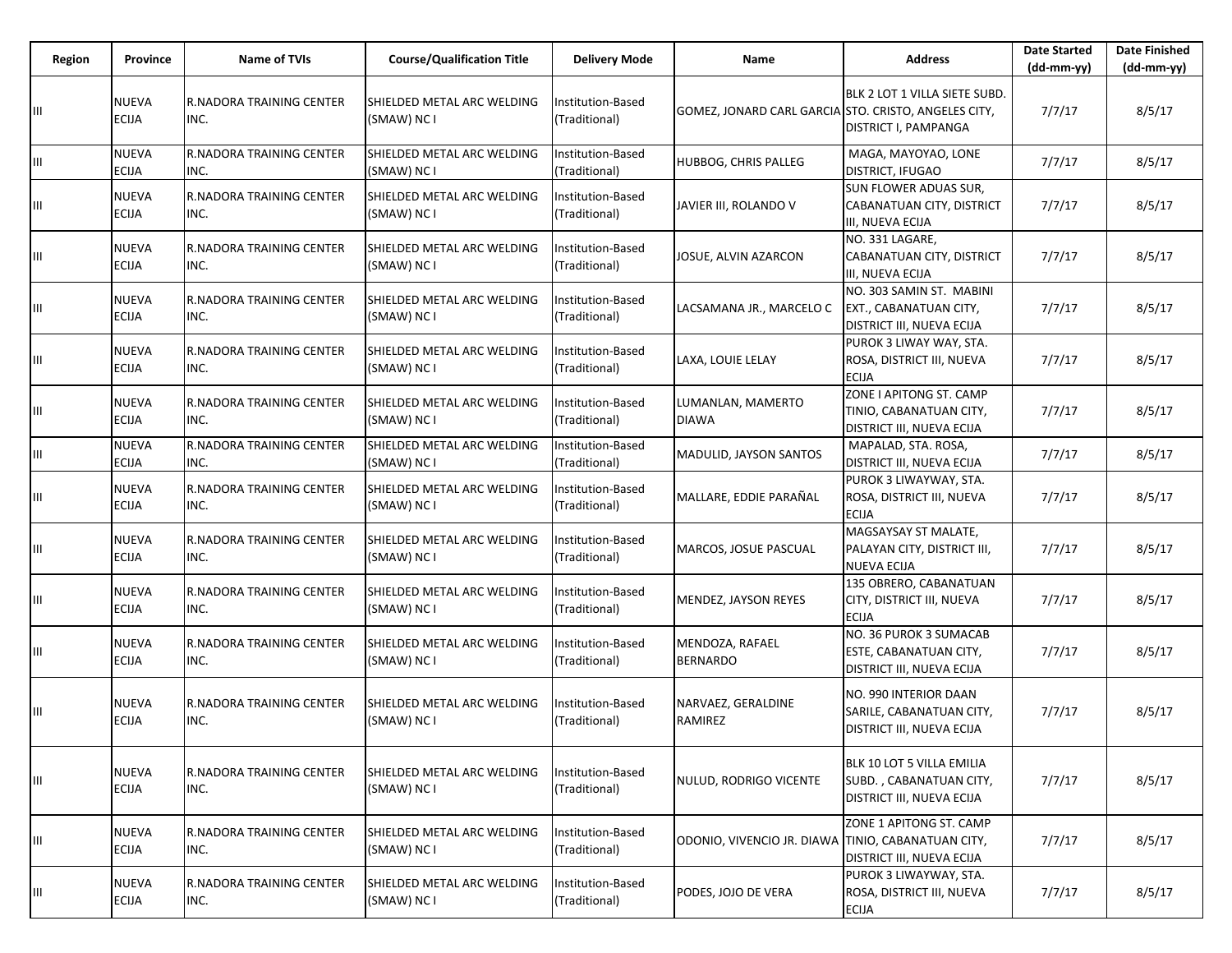| Region | <b>Province</b>              | <b>Name of TVIs</b>              | <b>Course/Qualification Title</b>                | <b>Delivery Mode</b>                      | Name                                  | <b>Address</b>                                                                  | <b>Date Started</b><br>$(dd-mm-yy)$ | <b>Date Finished</b><br>(dd-mm-yy) |
|--------|------------------------------|----------------------------------|--------------------------------------------------|-------------------------------------------|---------------------------------------|---------------------------------------------------------------------------------|-------------------------------------|------------------------------------|
| Ш      | <b>NUEVA</b><br><b>ECIJA</b> | R.NADORA TRAINING CENTER<br>INC. | SHIELDED METAL ARC WELDING<br>(SMAW) NC I        | Institution-Based<br>(Traditional)        | RAMIREZ, FREDERICK ALDAS              | NO. 990 INTERIOR DAAN<br>SARILE, CABANATUAN CITY,<br>DISTRICT III, NUEVA ECIJA  | 7/7/17                              | 8/5/17                             |
| Ш      | <b>NUEVA</b><br><b>ECIJA</b> | R.NADORA TRAINING CENTER<br>INC. | SHIELDED METAL ARC WELDING<br>(SMAW) NC I        | Institution-Based<br>(Traditional)        | <b>SUMANG, RANDY ROQUE</b>            | NO. 326 SAMIN ST. MABINI<br>EXT., CABANATUAN CITY,<br>DISTRICT III, NUEVA ECIJA | 7/7/17                              | 8/5/17                             |
| Ш      | <b>NUEVA</b><br><b>ECIJA</b> | R.NADORA TRAINING CENTER<br>INC. | <b>SHIELDED METAL ARC WELDING</b><br>(SMAW) NC I | Institution-Based<br>(Traditional)        | VILLACORTA, ALLAN VARILLA             | NO. 178 KANTO BANGAD,<br>CABANATUAN CITY, DISTRICT<br>III, NUEVA ECIJA          | 7/7/17                              | 8/5/17                             |
| Ш      | <b>NUEVA</b><br><b>ECIJA</b> | R.NADORA TRAINING CENTER<br>INC. | SHIELDED METAL ARC WELDING<br>(SMAW) NC I        | Institution-Based<br>(Traditional)        | VILLENA, EDWARD VERGINIZA             | PUROK 2 LAGARE.<br>CABANATUAN CITY, DISTRICT<br>III, NUEVA ECIJA                | 7/7/17                              | 8/5/17                             |
| Ш      | <b>NUEVA</b><br><b>ECIJA</b> | R.NADORA TRAINING CENTER<br>INC. | SHIELDED METAL ARC WELDING<br>(SMAW) NC I        | Institution-Based<br>(Traditional)        | ANGELES, ARIEL STA ANA                | PUROK 6 NIYUGAN, JAEN,<br>DISTRICT IV, NUEVA ECIJA                              | 7/24/17                             | 8/23/17                            |
|        | <b>NUEVA</b><br><b>ECIJA</b> | R.NADORA TRAINING CENTER<br>INC. | SHIELDED METAL ARC WELDING<br>(SMAW) NC I        | Institution-Based<br>(Traditional)        | BARDONADO, JAN MAR<br>CANTON          | DE-BELEN LAMBAKIN, JAEN,<br>DISTRICT IV, NUEVA ECIJA                            | 7/24/17                             | 8/23/17                            |
| Ш      | <b>NUEVA</b><br><b>ECIJA</b> | R.NADORA TRAINING CENTER<br>INC. | SHIELDED METAL ARC WELDING<br>(SMAW) NC I        | <b>Institution-Based</b><br>(Traditional) | CASINO, JEFFERSON PANAHON             | PUROK 1 PINANGAAN, JAEN,<br><b>DISTRICT IV. NUEVA ECIJA</b>                     | 7/24/17                             | 8/23/17                            |
| Ш      | <b>NUEVA</b><br><b>ECIJA</b> | R.NADORA TRAINING CENTER<br>INC. | SHIELDED METAL ARC WELDING<br>(SMAW) NC I        | <b>Institution-Based</b><br>(Traditional) | CASINO, JERIC DELA CRUZ               | <b>NO. 121 PUROK 1</b><br>PINANGAAN, JAEN, DISTRICT<br>IV, NUEVA ECIJA          | 7/24/17                             | 8/23/17                            |
| Ш      | <b>NUEVA</b><br><b>ECIJA</b> | R.NADORA TRAINING CENTER<br>INC. | <b>SHIELDED METAL ARC WELDING</b><br>(SMAW) NC I | <b>Institution-Based</b><br>(Traditional) | DE BELEN, ALLAN GABRIEL               | DORI MARIANO MARCOS,<br>JAEN, DISTRICT IV, NUEVA<br><b>ECIJA</b>                | 7/24/17                             | 8/23/17                            |
| Ш      | <b>NUEVA</b><br><b>ECIJA</b> | R.NADORA TRAINING CENTER<br>INC. | SHIELDED METAL ARC WELDING<br>(SMAW) NC I        | Institution-Based<br>(Traditional)        | DIZON, GERMAN CULLADO                 | PUROK 6 SAN PABLO, JAEN,<br>DISTRICT IV, NUEVA ECIJA                            | 7/24/17                             | 8/23/17                            |
| Щ      | <b>NUEVA</b><br><b>ECIJA</b> | R.NADORA TRAINING CENTER<br>INC. | SHIELDED METAL ARC WELDING<br>(SMAW) NC I        | Institution-Based<br>(Traditional)        | DIZON, GERWEN FLORES                  | SITIO MACAPULO PUROK 6<br>SAN PABLO, JAEN, DISTRICT<br>IV, NUEVA ECIJA          | 7/24/17                             | 8/23/17                            |
| Щ      | <b>NUEVA</b><br><b>ECIJA</b> | R.NADORA TRAINING CENTER<br>INC. | SHIELDED METAL ARC WELDING<br>(SMAW) NC I        | Institution-Based<br>(Traditional)        | ELECCION, JUMAR NAVOTAS               | NEW ERA ST. DAMPULAN,<br>JAEN, DISTRICT IV, NUEVA<br><b>ECIJA</b>               | 7/24/17                             | 8/23/17                            |
| Ш      | <b>NUEVA</b><br><b>ECIJA</b> | R.NADORA TRAINING CENTER<br>INC. | SHIELDED METAL ARC WELDING<br>(SMAW) NC I        | <b>Institution-Based</b><br>(Traditional) | <b>ENOBIO, CINDY CAMPANERO</b>        | PUROK 3 ULANIN-PITAK,<br>JAEN, DISTRICT IV, NUEVA<br><b>ECIJA</b>               | 7/24/17                             | 8/23/17                            |
| Ш      | <b>NUEVA</b><br><b>ECIJA</b> | R.NADORA TRAINING CENTER<br>INC. | SHIELDED METAL ARC WELDING<br>(SMAW) NC I        | Institution-Based<br>(Traditional)        | ESER, JAY MAR GUILLERMO               | CENTRO 1 PINANGAAN, JAEN,<br>DISTRICT IV, NUEVA ECIJA                           | 7/24/17                             | 8/23/17                            |
| Щ      | <b>NUEVA</b><br><b>ECIJA</b> | R.NADORA TRAINING CENTER<br>INC. | SHIELDED METAL ARC WELDING<br>(SMAW) NC I        | Institution-Based<br>(Traditional)        | FRANCISCO, GILBERT DE<br><b>BELEN</b> | NO. 24 DE BELEN PUROK 2<br>LAMBAKIN, JAEN, DISTRICT IV,<br><b>NUEVA ECIJA</b>   | 7/24/17                             | 8/23/17                            |
| Щ      | <b>NUEVA</b><br><b>ECIJA</b> | R.NADORA TRAINING CENTER<br>INC. | SHIELDED METAL ARC WELDING<br>(SMAW) NC I        | Institution-Based<br>(Traditional)        | FRANCISCO, JUN DE BELEN               | DE BELEN ST. LAMBAKIN,<br>JAEN, DISTRICT IV, NUEVA<br><b>ECIJA</b>              | 7/24/17                             | 8/23/17                            |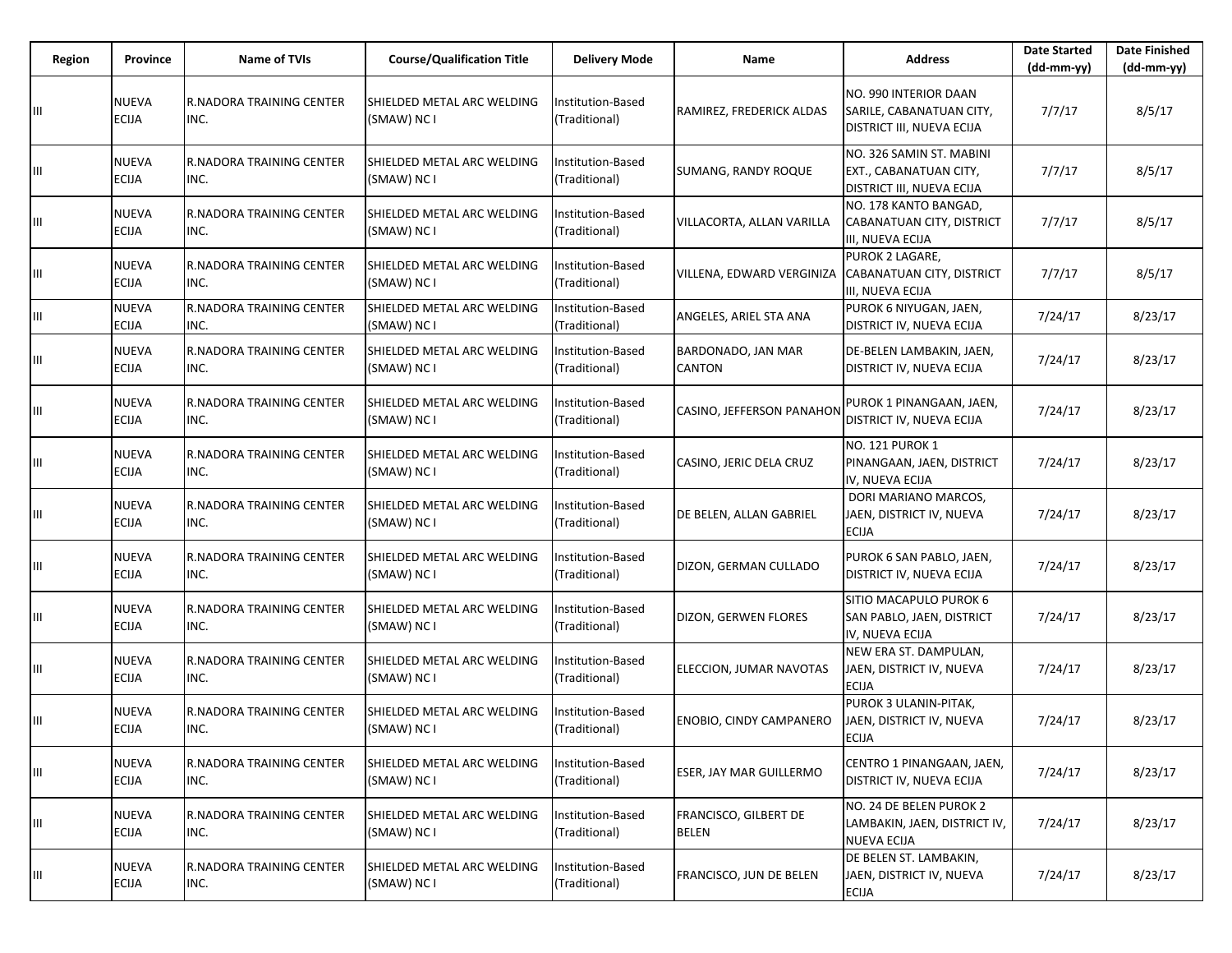| Region | Province                     | Name of TVIs                            | <b>Course/Qualification Title</b>         | <b>Delivery Mode</b>                      | Name                                                 | <b>Address</b>                                                              | <b>Date Started</b><br>(dd-mm-yy) | <b>Date Finished</b><br>$(dd-mm-yy)$ |
|--------|------------------------------|-----------------------------------------|-------------------------------------------|-------------------------------------------|------------------------------------------------------|-----------------------------------------------------------------------------|-----------------------------------|--------------------------------------|
|        | <b>NUEVA</b><br><b>ECIJA</b> | <b>R.NADORA TRAINING CENTER</b><br>INC. | SHIELDED METAL ARC WELDING<br>(SMAW) NC I | Institution-Based<br>(Traditional)        | <b>GATUZ, ALKYNNE ALLOY</b><br>PAJARILLO             | PUROK 4 STO TOMAS SOUTH,<br>JAEN, DISTRICT IV, NUEVA<br><b>ECIJA</b>        | 7/24/17                           | 8/23/17                              |
| Ш      | <b>NUEVA</b><br>ECIJA        | <b>R.NADORA TRAINING CENTER</b><br>INC. | SHIELDED METAL ARC WELDING<br>(SMAW) NC I | nstitution-Based<br>(Traditional)         | HIPOLITO, GILBERT<br>VELASQUEZ                       | NO.56 STO. TOMAS NORTH,<br>JAEN, DISTRICT IV, NUEVA<br><b>ECIJA</b>         | 7/24/17                           | 8/23/17                              |
| Ш      | <b>NUEVA</b><br><b>ECIJA</b> | <b>R.NADORA TRAINING CENTER</b><br>INC. | SHIELDED METAL ARC WELDING<br>(SMAW) NC I | Institution-Based<br>(Traditional)        | <b>IGLESIAS, MARLON LAURIANO</b>                     | NO. 68 STO TOMAS NORTH,<br>JAEN, DISTRICT IV, NUEVA<br><b>ECIJA</b>         | 7/24/17                           | 8/23/17                              |
| Ш      | <b>NUEVA</b><br><b>ECIJA</b> | R.NADORA TRAINING CENTER<br>INC.        | SHIELDED METAL ARC WELDING<br>(SMAW) NC I | nstitution-Based<br>(Traditional)         | MALIWAT, JULIO MANONGDO MARCOS, JAEN, DISTRICT IV,   | NO.011 DON. MARIANO<br><b>NUEVA ECIJA</b>                                   | 7/24/17                           | 8/23/17                              |
| Ш      | <b>NUEVA</b><br><b>ECIJA</b> | <b>R.NADORA TRAINING CENTER</b><br>INC. | SHIELDED METAL ARC WELDING<br>(SMAW) NC I | <b>Institution-Based</b><br>(Traditional) | MANGUNAY, JOHN ANDREW<br>PARTACALAO                  | PUROK 4 SAN VICENTE, JAEN,<br>DISTRICT IV, NUEVA ECIJA                      | 7/24/17                           | 8/23/17                              |
| Ш      | <b>NUEVA</b><br><b>ECIJA</b> | <b>R.NADORA TRAINING CENTER</b><br>INC. | SHIELDED METAL ARC WELDING<br>(SMAW) NC I | <b>Institution-Based</b><br>(Traditional) | MANUEL, MICHAEL DE<br><b>GUZMAN</b>                  | PUROK 6 SAN JOSE, JAEN,<br>DISTRICT IV, NUEVA ECIJA                         | 7/24/17                           | 8/23/17                              |
| Ш      | <b>NUEVA</b><br><b>ECIJA</b> | <b>R.NADORA TRAINING CENTER</b><br>INC. | SHIELDED METAL ARC WELDING<br>(SMAW) NC I | Institution-Based<br>(Traditional)        | MARIANO, JOHN ERICKSON<br><b>ALALAY</b>              | NO. 05 DON. MARIANO<br>MARCOS, JAEN, DISTRICT IV,<br><b>NUEVA ECIJA</b>     | 7/24/17                           | 8/23/17                              |
| Ш      | <b>NUEVA</b><br><b>ECIJA</b> | <b>R.NADORA TRAINING CENTER</b><br>INC. | SHIELDED METAL ARC WELDING<br>(SMAW) NC I | Institution-Based<br>(Traditional)        | MENDOZA, GIL ROMUADEZ                                | EDUARDO SAPANG, JAEN,<br>DISTRICT IV, NUEVA ECIJA                           | 7/24/17                           | 8/23/17                              |
| Ш      | <b>NUEVA</b><br>ECIJA        | <b>R.NADORA TRAINING CENTER</b><br>INC. | SHIELDED METAL ARC WELDING<br>(SMAW) NC I | nstitution-Based<br>(Traditional)         | MENDOZA, RONALDO AROMIS JAEN, DISTRICT IV, NUEVA     | DON. MARIANO MARCOS.<br><b>ECIJA</b>                                        | 7/24/17                           | 8/23/17                              |
| Ш      | <b>NUEVA</b><br>ECIJA        | <b>R.NADORA TRAINING CENTER</b><br>INC. | SHIELDED METAL ARC WELDING<br>(SMAW) NC I | Institution-Based<br>(Traditional)        | PALLARCA, JONILO ESQUIVEL                            | LIMANAS STO. TOMAS<br>SOUTH, JAEN, DISTRICT IV,<br><b>NUEVA ECIJA</b>       | 7/24/17                           | 8/23/17                              |
| Ш      | <b>NUEVA</b><br><b>ECIJA</b> | <b>R.NADORA TRAINING CENTER</b><br>INC. | SHIELDED METAL ARC WELDING<br>(SMAW) NC I | <b>Institution-Based</b><br>(Traditional) | PANAGAN, JEMAR<br>PANGILINAN                         | LAMBAKIN, JAEN, DISTRICT<br>IV, NUEVA ECIJA                                 | 7/24/17                           | 8/23/17                              |
| Ш      | NUEVA<br><b>ECIJA</b>        | <b>R.NADORA TRAINING CENTER</b><br>INC. | SHIELDED METAL ARC WELDING<br>(SMAW) NC I | Institution-Based<br>(Traditional)        | SALONGA, JEFFERSON SANTOS MARCOS, JAEN, DISTRICT IV, | LOOBAN DON. MARIANO<br><b>NUEVA ECIJA</b>                                   | 7/24/17                           | 8/23/17                              |
| Ш      | <b>NUEVA</b><br><b>ECIJA</b> | <b>R.NADORA TRAINING CENTER</b><br>INC. | SHIELDED METAL ARC WELDING<br>(SMAW) NC I | Institution-Based<br>(Traditional)        | SALONGA, RON BRYAN<br><b>SANTOS</b>                  | DON. MARIANO MARCOS,<br>JAEN, DISTRICT IV, NUEVA<br><b>ECIJA</b>            | 7/24/17                           | 8/23/17                              |
| Ш      | NUEVA<br><b>ECIJA</b>        | <b>R.NADORA TRAINING CENTER</b><br>INC. | SHIELDED METAL ARC WELDING<br>(SMAW) NC I | nstitution-Based<br>(Traditional)         | SOLEDAD, FRANCISCO<br><b>ANTONIO</b>                 | NO. 45 LOPEZ ST. NAVAO,<br>JAEN, DISTRICT IV, NUEVA<br><b>ECIJA</b>         | 7/24/17                           | 8/23/17                              |
| Ш      | <b>NUEVA</b><br><b>ECIJA</b> | R.NADORA TRAINING CENTER<br>INC.        | SHIELDED METAL ARC WELDING<br>(SMAW) NC I | Institution-Based<br>(Traditional)        | SOLEDAD, MARK JOSEPH<br><b>FRANCISCO</b>             | LOPEZ ST. NAVAO, JAEN,<br>DISTRICT IV, NUEVA ECIJA                          | 7/24/17                           | 8/23/17                              |
| Ш      | NUEVA<br>ECIJA               | R.NADORA TRAINING CENTER<br>INC.        | SHIELDED METAL ARC WELDING<br>(SMAW) NC I | Institution-Based<br>(Traditional)        | SORIANO, MARK JOVI<br><b>PANAHON</b>                 | PUROK 1 PINANGAAN, JAEN,<br>DISTRICT IV, NUEVA ECIJA                        | 7/24/17                           | 8/23/17                              |
| Ш      | <b>NUEVA</b><br><b>ECIJA</b> | R.NADORA TRAINING CENTER<br>INC.        | SHIELDED METAL ARC WELDING<br>(SMAW) NC I | Institution-Based<br>(Traditional)        | CARRIAGA, ORLAN CATOLICO                             | NO. 424 PUROK 5 CRUZ ROJA,<br>CABANATUAN CITY, DISTRICT<br>III, NUEVA ECIJA | 8/24/17                           | 9/23/17                              |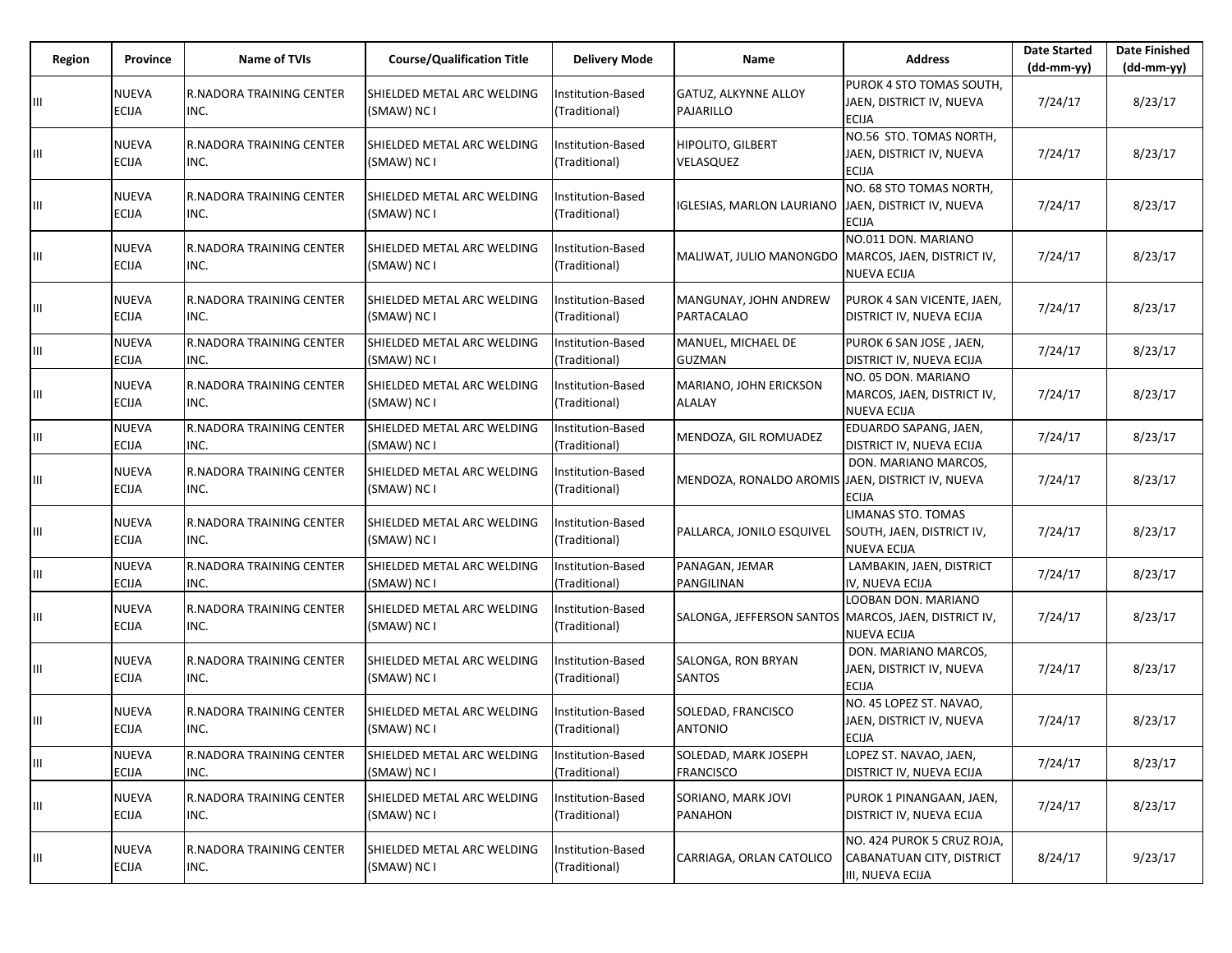| Region | Province                     | <b>Name of TVIs</b>              | <b>Course/Qualification Title</b>         | <b>Delivery Mode</b>               | Name                                                | <b>Address</b>                                                                             | <b>Date Started</b><br>$(dd-mm-vv)$ | <b>Date Finished</b><br>(dd-mm-yy) |
|--------|------------------------------|----------------------------------|-------------------------------------------|------------------------------------|-----------------------------------------------------|--------------------------------------------------------------------------------------------|-------------------------------------|------------------------------------|
| Ш      | <b>NUEVA</b><br><b>ECIJA</b> | R.NADORA TRAINING CENTER<br>INC. | SHIELDED METAL ARC WELDING<br>(SMAW) NC I | Institution-Based<br>(Traditional) | CUNANAN, ALVIN DAVID                                | TIERACON BANGAD,<br>CABANATUAN CITY, DISTRICT<br>III, NUEVA ECIJA                          | 8/24/17                             | 9/23/17                            |
| Ш      | <b>NUEVA</b><br><b>ECIJA</b> | R.NADORA TRAINING CENTER<br>INC. | SHIELDED METAL ARC WELDING<br>(SMAW) NC I | nstitution-Based<br>(Traditional)  | DE LEON, BILLY VELASQUEZ                            | NO. 529 SIBLAG STREET<br>SAPANG BUHO, PALAYAN<br>CITY, DISTRICT III, NUEVA<br><b>ECIJA</b> | 8/24/17                             | 9/23/17                            |
| Ш      | <b>NUEVA</b><br><b>ECIJA</b> | R.NADORA TRAINING CENTER<br>INC. | SHIELDED METAL ARC WELDING<br>(SMAW) NC I | Institution-Based<br>(Traditional) | ESTOESTA, PABLITO NEDUAZA                           | PUROK 1 LIWAY WAY, STA<br>ROSA, DISTRICT III, NUEVA<br><b>ECIJA</b>                        | 8/24/17                             | 9/23/17                            |
| Ш      | <b>NUEVA</b><br><b>ECIJA</b> | R.NADORA TRAINING CENTER<br>INC. | SHIELDED METAL ARC WELDING<br>(SMAW) NC I | Institution-Based<br>(Traditional) | EUGENIO, FAIRY JOY OSORIO                           | NO. 366 WHITE ANGEL ST.<br>BANGAD, CABANATUAN CITY,<br><b>DISTRICT III, NUEVA ECIJA</b>    | 8/24/17                             | 9/23/17                            |
| Ш      | <b>NUEVA</b><br><b>ECIJA</b> | R.NADORA TRAINING CENTER<br>INC. | SHIELDED METAL ARC WELDING<br>(SMAW) NC I | Institution-Based<br>(Traditional) | FAJARDO, JIFFER MOJICA                              | PUROK 3 BAKOD BAYAN,<br>CABANATUAN CITY, DISTRICT<br>III, NUEVA ECIJA                      | 8/24/17                             | 9/23/17                            |
| Ш      | <b>NUEVA</b><br><b>ECIJA</b> | R.NADORA TRAINING CENTER<br>INC. | SHIELDED METAL ARC WELDING<br>(SMAW) NC I | Institution-Based<br>(Traditional) | <b>FERRER, DEXTER SESE</b>                          | SAPANG BUHO, PALAYAN<br>CITY, DISTRICT III, NUEVA<br><b>ECIJA</b>                          | 8/24/17                             | 9/23/17                            |
| Ш      | <b>NUEVA</b><br><b>ECIJA</b> | R.NADORA TRAINING CENTER<br>INC. | SHIELDED METAL ARC WELDING<br>(SMAW) NC I | Institution-Based<br>(Traditional) | <b>FLORES, JANICE MEDES</b>                         | SITIO SUBD.<br>CAALIBANGBANGAN,<br>CABANATUAN CITY, DISTRICT<br>III, NUEVA ECIJA           | 8/24/17                             | 9/23/17                            |
| Ш      | <b>NUEVA</b><br><b>ECIJA</b> | R.NADORA TRAINING CENTER<br>INC. | SHIELDED METAL ARC WELDING<br>(SMAW) NC I | Institution-Based<br>(Traditional) | FLORES, ALLEN GLEN MANUEL                           | NO. 242 NARRA STREET<br>LOURDES, CABANATUAN CITY,<br><b>DISTRICT III, NUEVA ECIJA</b>      | 8/24/17                             | 9/23/17                            |
| Ш      | <b>NUEVA</b><br><b>ECIJA</b> | R.NADORA TRAINING CENTER<br>INC. | SHIELDED METAL ARC WELDING<br>(SMAW) NC I | Institution-Based<br>(Traditional) | LEGASPI, ROMULO REYES                               | DEL PILAR, CABANATUAN<br>CITY, DISTRICT III, NUEVA<br><b>ECIJA</b>                         | 8/24/17                             | 9/23/17                            |
| Ш      | <b>NUEVA</b><br><b>ECIJA</b> | R.NADORA TRAINING CENTER<br>INC. | SHIELDED METAL ARC WELDING<br>(SMAW) NC I | Institution-Based<br>(Traditional) | MACARAEG JR, EDUARDO ISLA                           | CANANTONG, CABANATUAN<br>CITY, DISTRICT III, NUEVA<br><b>ECIJA</b>                         | 8/24/17                             | 9/23/17                            |
| Ш      | <b>NUEVA</b><br><b>ECIJA</b> | R.NADORA TRAINING CENTER<br>INC. | SHIELDED METAL ARC WELDING<br>(SMAW) NC I | Institution-Based<br>(Traditional) | MAGNO, EMELITO MUNSAYAC CABANATUAN CITY, DISTRICT   | NO. 18 PUROK 1 CRUZ ROJA,<br>III, NUEVA ECIJA                                              | 8/24/17                             | 9/23/17                            |
| Ш      | <b>NUEVA</b><br><b>ECIJA</b> | R.NADORA TRAINING CENTER<br>INC. | SHIELDED METAL ARC WELDING<br>(SMAW) NC I | Institution-Based<br>(Traditional) | MARTINEZ, MOISES<br><b>BERNANDINO</b>               | PUROK 1 IMELDA VALLY 1.<br>PALAYAN CITY, DISTRICT III,<br><b>NUEVA ECIJA</b>               | 8/24/17                             | 9/23/17                            |
| Ш      | <b>NUEVA</b><br><b>ECIJA</b> | R.NADORA TRAINING CENTER<br>INC. | SHIELDED METAL ARC WELDING<br>(SMAW) NC I | Institution-Based<br>(Traditional) | MATEO, MIKE ANGELO PEREZ                            | CALIBANGBANGAN,<br>CABANATUAN CITY, DISTRICT<br>III, NUEVA ECIJA                           | 8/24/17                             | 9/23/17                            |
| Ш      | <b>NUEVA</b><br><b>ECIJA</b> | R.NADORA TRAINING CENTER<br>INC. | SHIELDED METAL ARC WELDING<br>(SMAW) NC I | Institution-Based<br>(Traditional) | NADORA, JOSEPH LEGASPI                              | PUROK 5 BAKERO,<br>CABANATUAN CITY, DISTRICT<br>III, NUEVA ECIJA                           | 8/24/17                             | 9/23/17                            |
| Ш      | <b>NUEVA</b><br><b>ECIJA</b> | R.NADORA TRAINING CENTER<br>INC. | SHIELDED METAL ARC WELDING<br>(SMAW) NC I | Institution-Based<br>(Traditional) | NAVA, LOUDIVINO DELA CRUZ JAEN, DISTRICT III, NUEVA | NO. 88 STO TOMAS SOUTH,<br><b>ECIJA</b>                                                    | 8/24/17                             | 9/23/17                            |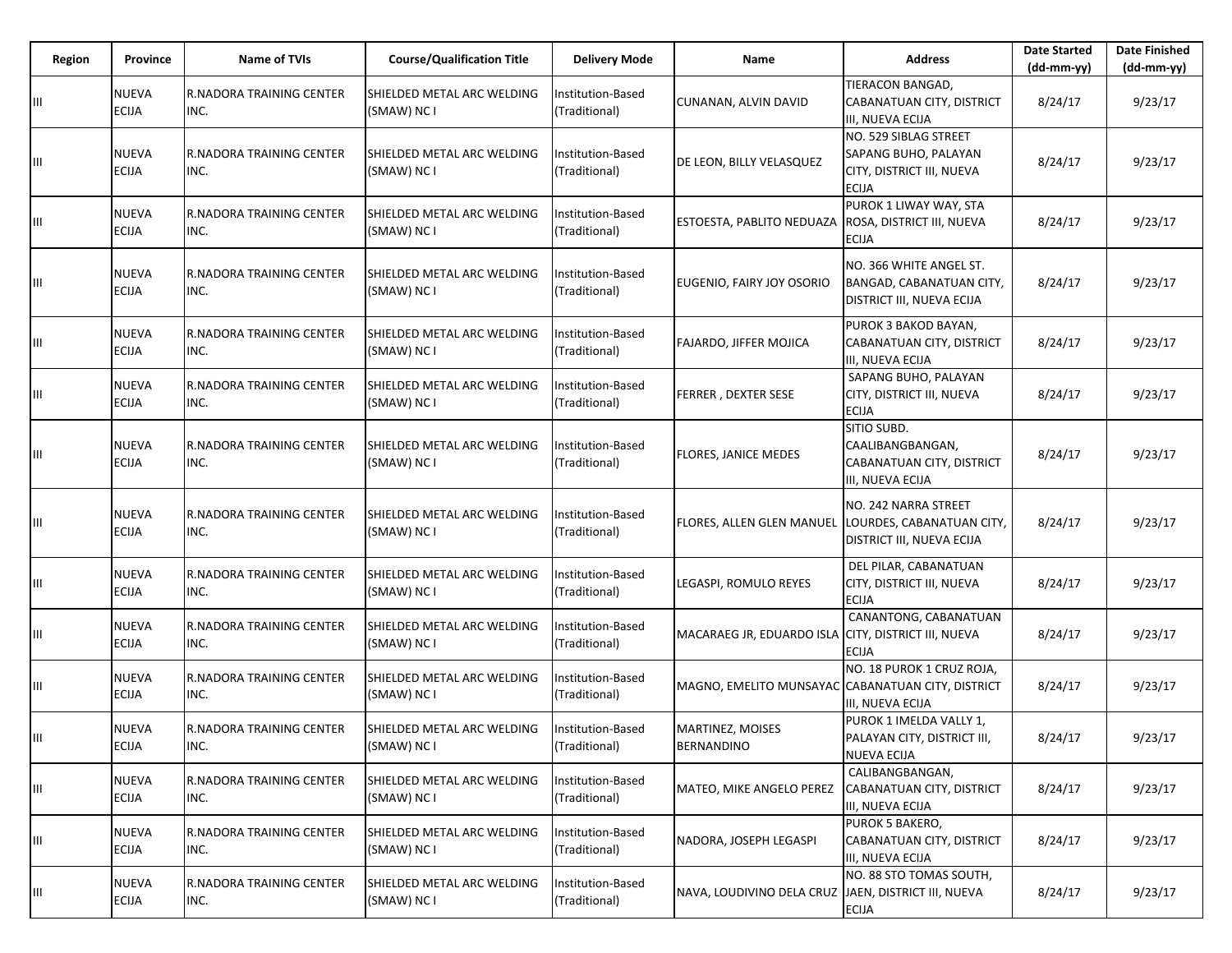| Region | Province                     | <b>Name of TVIs</b>                     | <b>Course/Qualification Title</b>         | <b>Delivery Mode</b>                      | <b>Name</b>                                       | <b>Address</b>                                                                | <b>Date Started</b><br>$(dd-mm-yy)$ | <b>Date Finished</b><br>(dd-mm-yy) |
|--------|------------------------------|-----------------------------------------|-------------------------------------------|-------------------------------------------|---------------------------------------------------|-------------------------------------------------------------------------------|-------------------------------------|------------------------------------|
| Ш      | <b>NUEVA</b><br><b>ECIJA</b> | <b>R.NADORA TRAINING CENTER</b><br>INC. | SHIELDED METAL ARC WELDING<br>(SMAW) NC I | Institution-Based<br>(Traditional)        | NIEVERA, JEFFREY SORIANO                          | NO. 193 PUROK 1 MILITAR,<br>PALAYAN CITY, DISTRICT III,<br><b>NUEVA ECIJA</b> | 8/24/17                             | 9/23/17                            |
| Ш      | <b>NUEVA</b><br><b>ECIJA</b> | <b>R.NADORA TRAINING CENTER</b><br>INC. | SHIELDED METAL ARC WELDING<br>(SMAW) NC I | Institution-Based<br>(Traditional)        | PERALTA, CHRISTOPHER<br><b>GARCIA</b>             | NO. 503 PUROK 5 BAKERO,<br>CABANATUAN CITY, DISTRICT<br>III, NUEVA ECIJA      | 8/24/17                             | 9/23/17                            |
| Ш      | <b>NUEVA</b><br><b>ECIJA</b> | <b>R.NADORA TRAINING CENTER</b><br>INC. | SHIELDED METAL ARC WELDING<br>(SMAW) NC I | Institution-Based<br>(Traditional)        | PUNGTILAN, NOEL DEL<br><b>MUNDO</b>               | CALIBANGBANGAN,<br>CABANATUAN CITY, DISTRICT<br>III, NUEVA ECIJA              | 8/24/17                             | 9/23/17                            |
| Ш      | <b>NUEVA</b><br><b>ECIJA</b> | <b>R.NADORA TRAINING CENTER</b><br>INC. | SHIELDED METAL ARC WELDING<br>(SMAW) NC I | nstitution-Based<br>(Traditional)         | RABAYA, MARY GRACE A.                             | PUROK 2 OLD ATATE.<br>PALAYAN CITY, DISTRICT III,<br><b>NUEVA ECIJA</b>       | 8/24/17                             | 9/23/17                            |
| Ш      | <b>NUEVA</b><br><b>ECIJA</b> | <b>R.NADORA TRAINING CENTER</b><br>INC. | SHIELDED METAL ARC WELDING<br>(SMAW) NC I | <b>Institution-Based</b><br>(Traditional) | <b>REGENDIN III, PACIFICO</b><br><b>TOLENDRES</b> | PANGATIAN, CABANATUAN<br>CITY, DISTRICT III, NUEVA<br><b>ECIJA</b>            | 8/24/17                             | 9/23/17                            |
| Ш      | <b>NUEVA</b><br>ECIJA        | <b>R.NADORA TRAINING CENTER</b><br>INC. | SHIELDED METAL ARC WELDING<br>(SMAW) NC I | Institution-Based<br>(Traditional)        | SABADO, ROMNIC DIONISIO                           | SITIO PANTOC SAN ISIDRO,<br>LAUR, DISTRICT III, NUEVA<br><b>ECIJA</b>         | 8/24/17                             | 9/23/17                            |
| Ш      | <b>NUEVA</b><br><b>ECIJA</b> | <b>R.NADORA TRAINING CENTER</b><br>INC. | SHIELDED METAL ARC WELDING<br>(SMAW) NC I | <b>Institution-Based</b><br>(Traditional) | SANTOS, EDMAR VELASQUEZ                           | PUROK 2 BAKOD BAYAN,<br>CABANATUAN CITY, DISTRICT<br>III, NUEVA ECIJA         | 8/24/17                             | 9/23/17                            |
| Ш      | NUEVA<br><b>ECIJA</b>        | <b>R.NADORA TRAINING CENTER</b><br>INC. | SHIELDED METAL ARC WELDING<br>(SMAW) NC I | nstitution-Based<br>(Traditional)         | SISON, GRAYMARK BONILLA                           | FORT MAGSAYSAY MILITAR,<br>PALAYAN CITY, DISTRICT III,<br><b>NUEVA ECIJA</b>  | 8/24/17                             | 9/23/17                            |
| Ш      | <b>NUEVA</b><br><b>ECIJA</b> | <b>R.NADORA TRAINING CENTER</b><br>INC. | SHIELDED METAL ARC WELDING<br>(SMAW) NC I | Institution-Based<br>(Traditional)        | SOLEDAD, KELVIN TAGUDIN                           | PUROK 3 SAN JOSEPH, JAEN,<br>DISTRICT IV, NUEVA ECIJA                         | 8/24/17                             | 9/23/17                            |
| Ш      | <b>NUEVA</b><br><b>ECIJA</b> | <b>R.NADORA TRAINING CENTER</b><br>INC. | SHIELDED METAL ARC WELDING<br>(SMAW) NC I | Institution-Based<br>(Traditional)        | SOLEDAD, REYELITO DE<br><b>GUZMAN</b>             | SAN JOSEPH, JAEN, DISTRICT<br>IV, NUEVA ECIJA                                 | 8/24/17                             | 9/23/17                            |
| Ш      | <b>NUEVA</b><br><b>ECIJA</b> | R.NADORA TRAINING CENTER<br>INC.        | SHIELDED METAL ARC WELDING<br>(SMAW) NC I | Institution-Based<br>(Traditional)        | TORELLA, DEXTER GAPPI                             | CANANTONG, LAUR,<br>DISTRICT III, NUEVA ECIJA                                 | 8/24/17                             | 9/23/17                            |
| Ш      | NUEVA<br><b>ECIJA</b>        | <b>R.NADORA TRAINING CENTER</b><br>INC. | SHIELDED METAL ARC WELDING<br>(SMAW) NC I | Institution-Based<br>(Traditional)        | VALERIANO, JEFFREY<br><b>MANGAYAO</b>             | SITIO BATANGAS SOLEDAD,<br>STA ROSA, DISTRICT III,<br><b>NUEVA ECIJA</b>      | 8/24/17                             | 9/23/17                            |
| Ш      | <b>NUEVA</b><br><b>ECIJA</b> | <b>R.NADORA TRAINING CENTER</b><br>INC. | SHIELDED METAL ARC WELDING<br>(SMAW) NC I | nstitution-Based<br>(Traditional)         | VELASCO, DANIELLE MAGNO                           | PUROK 6 CRUZ ROJA,<br>CABANATUAN CITY, DISTRICT<br>III, NUEVA ECIJA           | 8/24/17                             | 9/23/17                            |
|        | <b>NUEVA</b><br><b>ECIJA</b> | <b>R.NADORA TRAINING CENTER</b><br>INC. | SHIELDED METAL ARC WELDING<br>(SMAW) NC I | Institution-Based<br>(Traditional)        | ACOSTA, LAZARO BARIT                              | PUROK 3 CASILAGAN, RIZAL,<br><b>DISTRICT II, NUEVA ECIJA</b>                  | 8/24/17                             | 9/22/17                            |
| Ш      | <b>NUEVA</b><br>ECIJA        | <b>R.NADORA TRAINING CENTER</b><br>INC. | SHIELDED METAL ARC WELDING<br>(SMAW) NC I | Institution-Based<br>(Traditional)        | ACUPAN, MANOLITO<br>PALOMBARIIT                   | NO. 24 PUROK 6 CANAAN<br>WEST, RIZAL, DISTRICT II,<br><b>NUEVA ECIJA</b>      | 8/24/17                             | 9/22/17                            |
| Ш      | <b>NUEVA</b><br><b>ECIJA</b> | R.NADORA TRAINING CENTER<br>INC.        | SHIELDED METAL ARC WELDING<br>(SMAW) NC I | Institution-Based<br>(Traditional)        | AZUMA, DANILO PINTOR                              | PUROK 1 CANAAN WEST,<br>RIZAL, DISTRICT II, NUEVA<br><b>ECIJA</b>             | 8/24/17                             | 9/22/17                            |
| Ш      | <b>NUEVA</b><br><b>ECIJA</b> | R.NADORA TRAINING CENTER<br>INC.        | SHIELDED METAL ARC WELDING<br>(SMAW) NC I | Institution-Based<br>(Traditional)        | BANG-ASAN, MARK ROMAN                             | PUROK 2 CANAAN WEST,<br>RIZAL, DISTRICT II, NUEVA<br><b>ECIJA</b>             | 8/24/17                             | 9/22/17                            |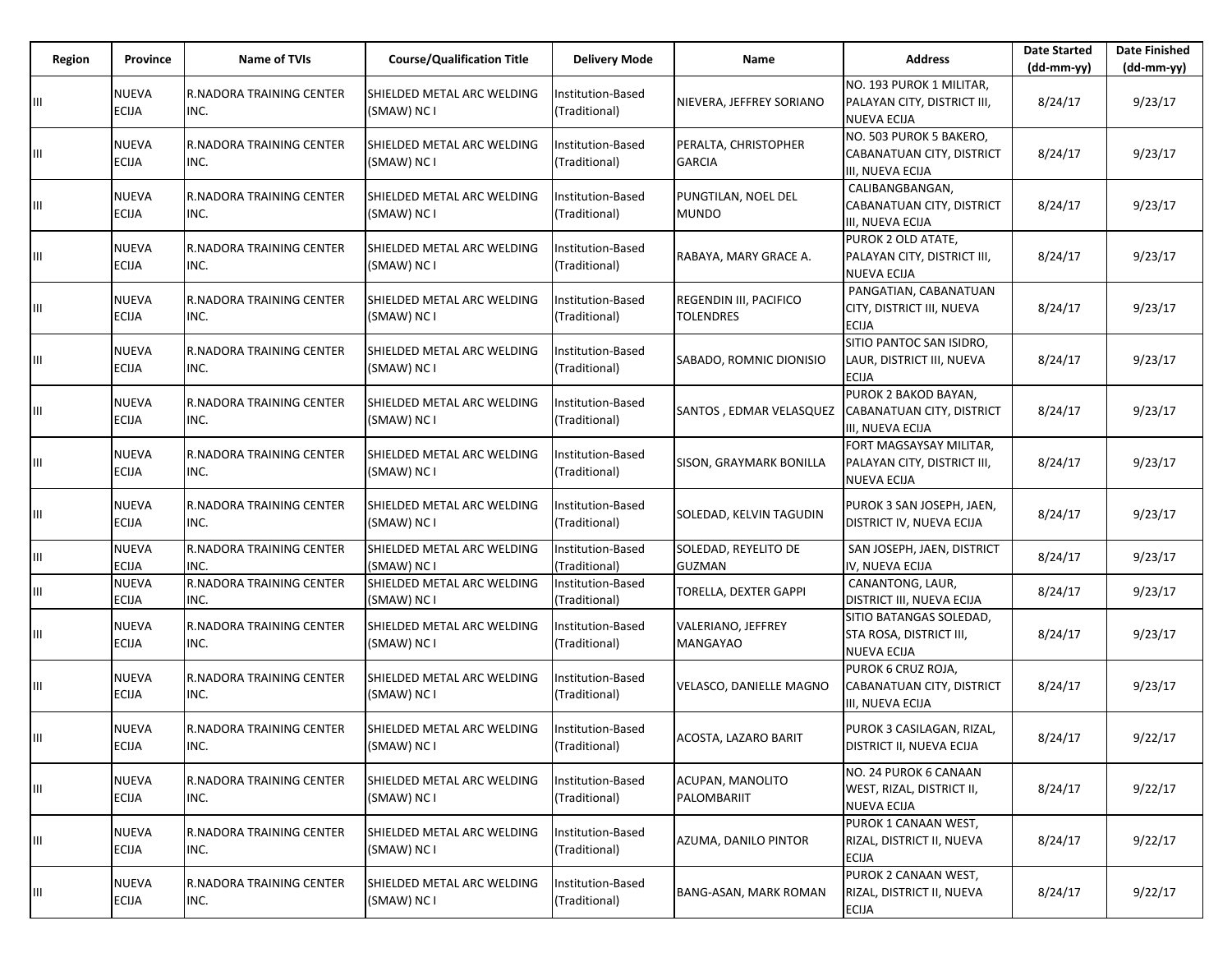| Region | Province                     | <b>Name of TVIs</b>                     | <b>Course/Qualification Title</b>         | <b>Delivery Mode</b>               | <b>Name</b>                                   | <b>Address</b>                                                        | <b>Date Started</b><br>$(dd-mm-yy)$ | <b>Date Finished</b><br>(dd-mm-yy) |
|--------|------------------------------|-----------------------------------------|-------------------------------------------|------------------------------------|-----------------------------------------------|-----------------------------------------------------------------------|-------------------------------------|------------------------------------|
| Ш      | <b>NUEVA</b><br><b>ECIJA</b> | <b>R.NADORA TRAINING CENTER</b><br>INC. | SHIELDED METAL ARC WELDING<br>(SMAW) NC I | Institution-Based<br>(Traditional) | <b>BANSAEN SR, NANDING</b><br><b>BAUTISTA</b> | PUROK 1 CANAAN WEST,<br>RIZAL, DISTRICT II, NUEVA<br><b>ECIJA</b>     | 8/24/17                             | 9/22/17                            |
| Ш      | <b>NUEVA</b><br><b>ECIJA</b> | <b>R.NADORA TRAINING CENTER</b><br>INC. | SHIELDED METAL ARC WELDING<br>(SMAW) NC I | Institution-Based<br>(Traditional) | <b>BETUING, HONEY RUIZ</b>                    | 50 YAKAL CANAAN WEST,<br>RIZAL, DISTRICT II, NUEVA<br><b>ECIJA</b>    | 8/24/17                             | 9/22/17                            |
| Ш      | <b>NUEVA</b><br><b>ECIJA</b> | <b>R.NADORA TRAINING CENTER</b><br>INC. | SHIELDED METAL ARC WELDING<br>(SMAW) NC I | Institution-Based<br>(Traditional) | <b>CULBENGAN, SHEEN LIPADEN</b>               | PUROK 1 CANAAN WEST,<br>RIZAL, DISTRICT II, NUEVA<br><b>ECIJA</b>     | 8/24/17                             | 9/22/17                            |
| Ш      | <b>NUEVA</b><br><b>ECIJA</b> | <b>R.NADORA TRAINING CENTER</b><br>INC. | SHIELDED METAL ARC WELDING<br>(SMAW) NC I | Institution-Based<br>(Traditional) | DANGLAPIN, ALVIN FRANOZO                      | PUROK 3 CANAAN WEST,<br>RIZAL, DISTRICT II, NUEVA<br><b>ECIJA</b>     | 8/24/17                             | 9/22/17                            |
| Ш      | <b>NUEVA</b><br><b>ECIJA</b> | R.NADORA TRAINING CENTER<br>INC.        | SHIELDED METAL ARC WELDING<br>(SMAW) NC I | Institution-Based<br>(Traditional) | DAWA, JERRY CAÑIRO                            | CANAAN WEST, RIZAL,<br><b>DISTRICT II, NUEVA ECIJA</b>                | 8/24/17                             | 9/22/17                            |
| Ш      | <b>NUEVA</b><br><b>ECIJA</b> | <b>R.NADORA TRAINING CENTER</b><br>INC. | SHIELDED METAL ARC WELDING<br>(SMAW) NC I | Institution-Based<br>(Traditional) | DE LEON, JOSSA RICA B.                        | PUROK 6 CANAAN WEST,<br>RIZAL, DISTRICT II, NUEVA<br><b>ECIJA</b>     | 8/24/17                             | 9/22/17                            |
| Ш      | <b>NUEVA</b><br><b>ECIJA</b> | <b>R.NADORA TRAINING CENTER</b><br>INC. | SHIELDED METAL ARC WELDING<br>(SMAW) NC I | Institution-Based<br>(Traditional) | GONZAGA, KENNETH SAGUD                        | CANAAN WEST, RIZAL,<br>DISTRICT II, NUEVA ECIJA                       | 8/24/17                             | 9/22/17                            |
| Ш      | <b>NUEVA</b><br><b>ECIJA</b> | R.NADORA TRAINING CENTER<br>INC.        | SHIELDED METAL ARC WELDING<br>(SMAW) NC I | Institution-Based<br>(Traditional) | JULIAN, JOGIL CULBENGAN                       | PUROK 5 CANAAN, RIZAL,<br>DISTRICT II, NUEVA ECIJA                    | 8/24/17                             | 9/22/17                            |
| Ш      | <b>NUEVA</b><br><b>ECIJA</b> | <b>R.NADORA TRAINING CENTER</b><br>INC. | SHIELDED METAL ARC WELDING<br>(SMAW) NC I | Institution-Based<br>(Traditional) | LORENZO, ERNESTO<br><b>GALDORES</b>           | PUROK 2 CANAAN EAST,<br>RIZAL, DISTRICT II, NUEVA<br><b>ECIJA</b>     | 8/24/17                             | 9/22/17                            |
| Ш      | <b>NUEVA</b><br><b>ECIJA</b> | <b>R.NADORA TRAINING CENTER</b><br>INC. | SHIELDED METAL ARC WELDING<br>(SMAW) NC I | Institution-Based<br>(Traditional) | LUCENA JR, ROSTOM ACOSTA                      | PUROK 1 CANAAN WEST,<br>RIZAL, DISTRICT II, NUEVA<br><b>ECIJA</b>     | 8/24/17                             | 9/22/17                            |
| Ш      | <b>NUEVA</b><br>ECIJA        | <b>R.NADORA TRAINING CENTER</b><br>INC. | SHIELDED METAL ARC WELDING<br>(SMAW) NC I | Institution-Based<br>(Traditional) | NICOLAS JR, MARCELO<br><b>ANTONIO</b>         | IPIL ST. CALAOCAN DIST.,<br>RIZAL, DISTRICT II, NUEVA<br><b>ECIJA</b> | 8/24/17                             | 9/22/17                            |
| Ш      | <b>NUEVA</b><br><b>ECIJA</b> | R.NADORA TRAINING CENTER<br>INC.        | SHIELDED METAL ARC WELDING<br>(SMAW) NC I | Institution-Based<br>(Traditional) | PANDUYOS, MELVIN SULIVA                       | CANAAN WEST, RIZAL,<br><b>DISTRICT II, NUEVA ECIJA</b>                | 8/24/17                             | 9/22/17                            |
| Ш      | <b>NUEVA</b><br><b>ECIJA</b> | <b>R.NADORA TRAINING CENTER</b><br>INC. | SHIELDED METAL ARC WELDING<br>(SMAW) NC I | Institution-Based<br>(Traditional) | PANDUYOS, GILBERT<br><b>HIDALGO</b>           | PUROK 1 CANAAN WEST,<br>RIZAL, DISTRICT II, NUEVA<br><b>ECIJA</b>     | 8/24/17                             | 9/22/17                            |
| Ш      | <b>NUEVA</b><br><b>ECIJA</b> | <b>R.NADORA TRAINING CENTER</b><br>INC. | SHIELDED METAL ARC WELDING<br>(SMAW) NC I | nstitution-Based<br>(Traditional)  | PANDUYOS JR, BANEY BANG-<br><b>ASAN</b>       | PUROK 1 CANAAN WEST,<br>RIZAL, DISTRICT II, NUEVA<br><b>ECIJA</b>     | 8/24/17                             | 9/22/17                            |
| Ш      | <b>NUEVA</b><br>ECIJA        | R.NADORA TRAINING CENTER<br>INC.        | SHIELDED METAL ARC WELDING<br>(SMAW) NC I | Institution-Based<br>(Traditional) | PANDUYOS JR, BENJAMIN<br>SULIVA               | PUROK 4 CANAAN WEST,<br>RIZAL, DISTRICT II, NUEVA<br><b>ECIJA</b>     | 8/24/17                             | 9/22/17                            |
| Ш      | NUEVA<br>ECIJA               | <b>R.NADORA TRAINING CENTER</b><br>INC. | SHIELDED METAL ARC WELDING<br>(SMAW) NC I | Institution-Based<br>(Traditional) | PAULO, PAUL JOHN<br>GUMTANG                   | PUROK 1 CANAAN WEST,<br>RIZAL, DISTRICT II, NUEVA<br><b>ECIJA</b>     | 8/24/17                             | 9/22/17                            |
| Ш      | <b>NUEVA</b><br><b>ECIJA</b> | R.NADORA TRAINING CENTER<br>INC.        | SHIELDED METAL ARC WELDING<br>(SMAW) NC I | Institution-Based<br>(Traditional) | PAULO, JULIE ANN CABRAL                       | ZONE 5 CANAAN WEST, RIZAL,<br><b>DISTRICT II, NUEVA ECIJA</b>         | 8/24/17                             | 9/22/17                            |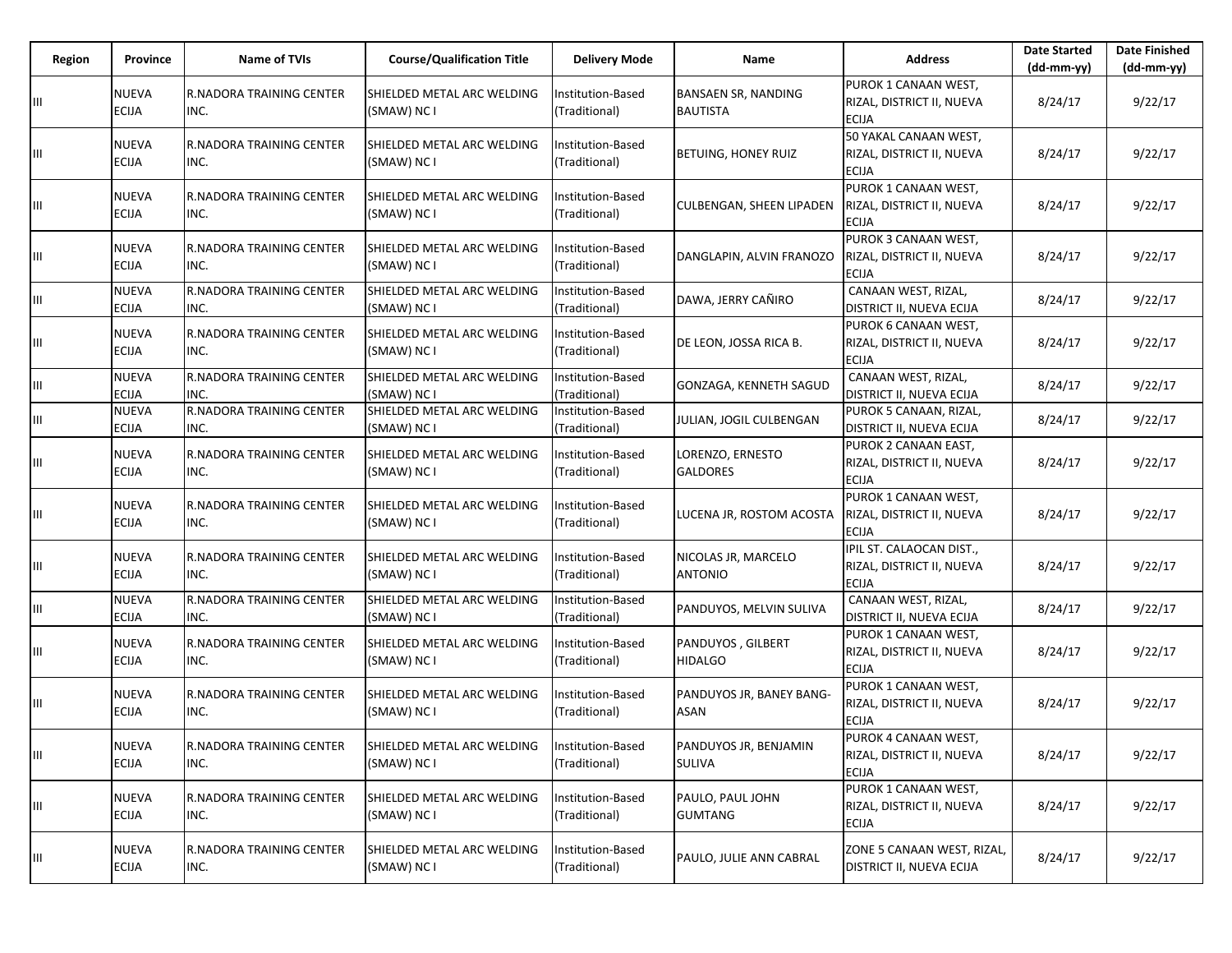| Region | Province                     | <b>Name of TVIs</b>                     | <b>Course/Qualification Title</b>         | <b>Delivery Mode</b>               | Name                                       | <b>Address</b>                                                     | <b>Date Started</b><br>$(dd-mm-yy)$ | <b>Date Finished</b><br>(dd-mm-yy) |
|--------|------------------------------|-----------------------------------------|-------------------------------------------|------------------------------------|--------------------------------------------|--------------------------------------------------------------------|-------------------------------------|------------------------------------|
|        | <b>NUEVA</b><br><b>ECIJA</b> | R.NADORA TRAINING CENTER<br>INC.        | SHIELDED METAL ARC WELDING<br>(SMAW) NC I | Institution-Based<br>(Traditional) | RAMOS, MARCHEL CRUZ                        | PUROK 5 CANAAN EAST.<br>RIZAL, DISTRICT II, NUEVA<br><b>ECIJA</b>  | 8/24/17                             | 9/22/17                            |
| Ш      | <b>NUEVA</b><br><b>ECIJA</b> | R.NADORA TRAINING CENTER<br>INC.        | SHIELDED METAL ARC WELDING<br>(SMAW) NC I | Institution-Based<br>(Traditional) | ROSETE, JOHN SUPE                          | NO.03 CANAAN, RIZAL,<br>DISTRICT II, NUEVA ECIJA                   | 8/24/17                             | 9/22/17                            |
| Ш      | <b>NUEVA</b><br><b>ECIJA</b> | <b>R.NADORA TRAINING CENTER</b><br>INC. | SHIELDED METAL ARC WELDING<br>(SMAW) NC I | Institution-Based<br>(Traditional) | TAJOLOSA, EVELYN RACOMA                    | CANAAN WEST, RIZAL,<br>DISTRICT II, NUEVA ECIJA                    | 8/24/17                             | 9/22/17                            |
| Ш      | <b>NUEVA</b><br><b>ECIJA</b> | R.NADORA TRAINING CENTER<br>INC.        | SHIELDED METAL ARC WELDING<br>(SMAW) NC I | Institution-Based<br>(Traditional) | TAJOLOSA, ERNESTO DUGAS                    | CANAAN WEST, RIZAL,<br>DISTRICT II, NUEVA ECIJA                    | 8/24/17                             | 9/22/17                            |
| Щ      | <b>NUEVA</b><br><b>ECIJA</b> | <b>R.NADORA TRAINING CENTER</b><br>INC. | SHIELDED METAL ARC WELDING<br>(SMAW) NC I | Institution-Based<br>(Traditional) | <b>VIERNES, MANDY AGASE</b>                | PUROK 4 CANAAN WEST,<br>RIZAL, DISTRICT II, NUEVA<br><b>ECIJA</b>  | 8/24/17                             | 9/22/17                            |
| Ш      | <b>NUEVA</b><br><b>ECIJA</b> | R.NADORA TRAINING CENTER<br>INC.        | SHIELDED METAL ARC WELDING<br>(SMAW) NC I | Institution-Based<br>(Traditional) | VIERNES, EDGARDO AGUIRRE                   | PUROK 4 CANAAN WEST,<br>RIZAL, DISTRICT II, NUEVA<br><b>ECIJA</b>  | 8/24/17                             | 9/22/17                            |
| Ш      | <b>NUEVA</b><br><b>ECIJA</b> | R.NADORA TRAINING CENTER<br>INC.        | SHIELDED METAL ARC WELDING<br>(SMAW) NC I | Institution-Based<br>(Traditional) | WAGAYEN, DANILO RUIZ                       | PUROK 3 CANAAN WEST,<br>RIZAL, DISTRICT II, NUEVA<br><b>ECIJA</b>  | 8/24/17                             | 9/22/17                            |
| Ш      | <b>NUEVA</b><br><b>ECIJA</b> | R.NADORA TRAINING CENTER<br>INC.        | SHIELDED METAL ARC WELDING<br>(SMAW) NC I | Institution-Based<br>(Traditional) | <b>WAGAYEN JR, DANTE</b><br><b>COLLADO</b> | PUROK 5 CANAAN WEST,<br>RIZAL, DISTRICT II, NUEVA<br>ECIJA         | 8/24/17                             | 9/22/17                            |
| Ш      | <b>NUEVA</b><br><b>ECIJA</b> | <b>R.NADORA TRAINING CENTER</b><br>INC. | SHIELDED METAL ARC WELDING<br>(SMAW) NC I | Institution-Based<br>(Traditional) | <b>AGUINALDO, HEBER MARTIN</b>             | PUROK 6 GENERAL LUNA,<br>RIZAL, DISTRICT II, NUEVA<br>ECIJA        | 8/25/17                             | 9/24/17                            |
| Ш      | <b>NUEVA</b><br><b>ECIJA</b> | R.NADORA TRAINING CENTER<br>INC.        | SHIELDED METAL ARC WELDING<br>(SMAW) NC I | Institution-Based<br>(Traditional) | ALUEG, ARTHUR YAMBAO                       | PUROK 6 GENERAL LUNA,<br>RIZAL, DISTRICT II, NUEVA<br><b>ECIJA</b> | 8/25/17                             | 9/24/17                            |
| Ш      | <b>NUEVA</b><br><b>ECIJA</b> | R.NADORA TRAINING CENTER<br>INC.        | SHIELDED METAL ARC WELDING<br>(SMAW) NC I | Institution-Based<br>(Traditional) | ALVIAR, WARLITO MINGLANA                   | PUROK 2 GENERAL LUNA,<br>RIZAL, DISTRICT II, NUEVA<br><b>ECIJA</b> | 8/25/17                             | 9/24/17                            |
| Ш      | <b>NUEVA</b><br><b>ECIJA</b> | R.NADORA TRAINING CENTER<br>INC.        | SHIELDED METAL ARC WELDING<br>(SMAW) NC I | Institution-Based<br>(Traditional) | ARQUERO JR, ISRAEL MAON                    | PUROK 1 GENERAL LUNA,<br>RIZAL, DISTRICT II, NUEVA<br>ECIJA        | 8/25/17                             | 9/24/17                            |
| Щ      | <b>NUEVA</b><br><b>ECIJA</b> | <b>R.NADORA TRAINING CENTER</b><br>INC. | SHIELDED METAL ARC WELDING<br>(SMAW) NC I | Institution-Based<br>(Traditional) | <b>CARDENAS, HAROLD SERAOS</b>             | PUROK 4 GENERAL LUNA,<br>RIZAL, DISTRICT II, NUEVA<br>ECIJA        | 8/25/17                             | 9/24/17                            |
| Ш      | <b>NUEVA</b><br><b>ECIJA</b> | <b>R.NADORA TRAINING CENTER</b><br>INC. | SHIELDED METAL ARC WELDING<br>(SMAW) NC I | Institution-Based<br>(Traditional) | CARDENAS, JUN YAMBAO                       | PUROK 5 GENERAL LUNA,<br>RIZAL, DISTRICT II, NUEVA<br><b>ECIJA</b> | 8/25/17                             | 9/24/17                            |
| Ш      | <b>NUEVA</b><br><b>ECIJA</b> | R.NADORA TRAINING CENTER<br>INC.        | SHIELDED METAL ARC WELDING<br>(SMAW) NC I | Institution-Based<br>(Traditional) | COSTALES JR, BONIFACIO<br><b>ACOSTA</b>    | PUROK 2 GENERAL LUNA,<br>RIZAL, DISTRICT II, NUEVA<br><b>ECIJA</b> | 8/25/17                             | 9/24/17                            |
| Ш      | <b>NUEVA</b><br><b>ECIJA</b> | <b>R.NADORA TRAINING CENTER</b><br>INC. | SHIELDED METAL ARC WELDING<br>(SMAW) NC I | Institution-Based<br>(Traditional) | DAMANCE, JOEY CARDENAS                     | PUROK 2 GENERAL LUNA,<br>RIZAL, DISTRICT II, NUEVA<br><b>ECIJA</b> | 8/25/17                             | 9/24/17                            |
|        | <b>NUEVA</b><br><b>ECIJA</b> | R.NADORA TRAINING CENTER<br>INC.        | SHIELDED METAL ARC WELDING<br>(SMAW) NC I | Institution-Based<br>(Traditional) | DUMAGUING, VICTOR<br><b>COLLADO</b>        | ZONE 5 GENERAL LUNA,<br>RIZAL, DISTRICT II, NUEVA<br><b>ECIJA</b>  | 8/25/17                             | 9/24/17                            |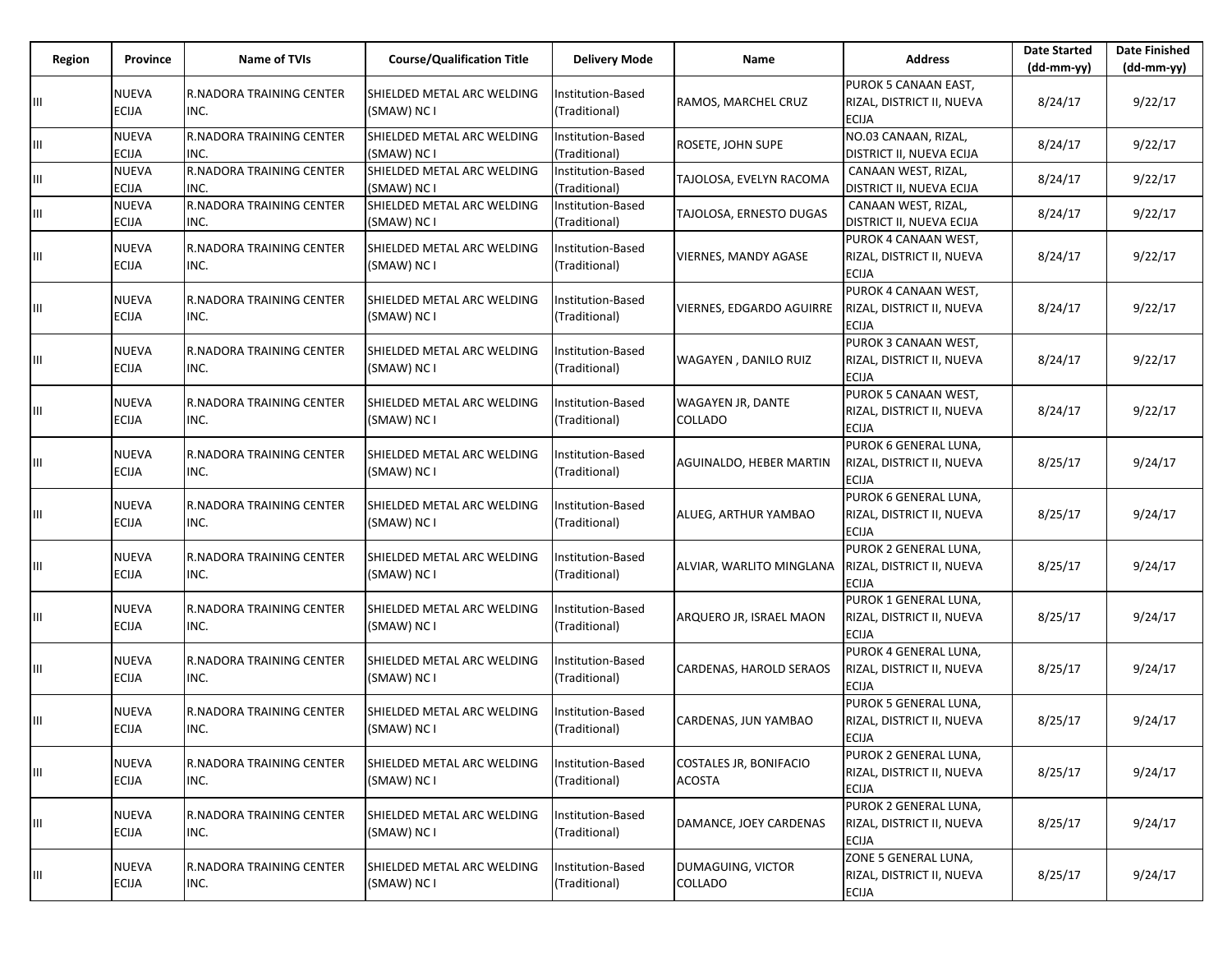| Region | Province                     | <b>Name of TVIs</b>                     | <b>Course/Qualification Title</b>         | <b>Delivery Mode</b>               | <b>Name</b>                                         | <b>Address</b>                                                             | <b>Date Started</b><br>$(dd-mm-yy)$ | <b>Date Finished</b><br>(dd-mm-yy) |
|--------|------------------------------|-----------------------------------------|-------------------------------------------|------------------------------------|-----------------------------------------------------|----------------------------------------------------------------------------|-------------------------------------|------------------------------------|
| Ш      | <b>NUEVA</b><br><b>ECIJA</b> | <b>R.NADORA TRAINING CENTER</b><br>INC. | SHIELDED METAL ARC WELDING<br>(SMAW) NC I | Institution-Based<br>(Traditional) | <b>EMOCLING, JENO NATIVIDAD</b>                     | PUROK 2 GENERAL LUNA,<br>RIZAL, DISTRICT II, NUEVA<br><b>ECIJA</b>         | 8/25/17                             | 9/24/17                            |
| Ш      | <b>NUEVA</b><br><b>ECIJA</b> | <b>R.NADORA TRAINING CENTER</b><br>INC. | SHIELDED METAL ARC WELDING<br>(SMAW) NC I | Institution-Based<br>(Traditional) | FIGURACION, NOEL CANDADO                            | PUROK 5 GENERAL LUNA.<br>RIZAL, DISTRICT II, NUEVA<br><b>ECIJA</b>         | 8/25/17                             | 9/24/17                            |
| Ш      | <b>NUEVA</b><br><b>ECIJA</b> | <b>R.NADORA TRAINING CENTER</b><br>INC. | SHIELDED METAL ARC WELDING<br>(SMAW) NC I | Institution-Based<br>(Traditional) | FRANCISCO, MARK DELA CRUZ RIZAL, DISTRICT II, NUEVA | PUROK 5 GENERAL LUNA,<br><b>ECIJA</b>                                      | 8/25/17                             | 9/24/17                            |
| Ш      | <b>NUEVA</b><br><b>ECIJA</b> | <b>R.NADORA TRAINING CENTER</b><br>INC. | SHIELDED METAL ARC WELDING<br>(SMAW) NC I | nstitution-Based<br>(Traditional)  | <b>GABON, ALVIC SANTOS</b>                          | PUROK 3 GENERAL LUNA,<br>RIZAL, DISTRICT II, NUEVA<br><b>ECIJA</b>         | 8/25/17                             | 9/24/17                            |
| Ш      | <b>NUEVA</b><br><b>ECIJA</b> | R.NADORA TRAINING CENTER<br>INC.        | SHIELDED METAL ARC WELDING<br>(SMAW) NC I | Institution-Based<br>(Traditional) | LOPEZ, MICHAEL CANDO                                | CANAAN EAST, RIZAL,<br>DISTRICT II, NUEVA ECIJA                            | 8/25/17                             | 9/24/17                            |
| Ш      | <b>NUEVA</b><br><b>ECIJA</b> | <b>R.NADORA TRAINING CENTER</b><br>INC. | SHIELDED METAL ARC WELDING<br>(SMAW) NC I | nstitution-Based<br>(Traditional)  | MADIZ, ROMNICK VALLE                                | PUROK 3 GENERAL LUNA,<br>RIZAL, DISTRICT II, NUEVA<br><b>ECIJA</b>         | 8/25/17                             | 9/24/17                            |
| Ш      | <b>NUEVA</b><br><b>ECIJA</b> | <b>R.NADORA TRAINING CENTER</b><br>INC. | SHIELDED METAL ARC WELDING<br>(SMAW) NC I | Institution-Based<br>(Traditional) | MADIZ, RUSTON VALLE                                 | PUROK 3 GENERAL LUNA,<br>RIZAL, DISTRICT II, NUEVA<br><b>ECIJA</b>         | 8/25/17                             | 9/24/17                            |
| Ш      | <b>NUEVA</b><br><b>ECIJA</b> | <b>R.NADORA TRAINING CENTER</b><br>INC. | SHIELDED METAL ARC WELDING<br>(SMAW) NC I | nstitution-Based<br>(Traditional)  | MADIZ, ARGIE BONG ANDRES                            | PUROK 2 GENERAL LUNA,<br>RIZAL, DISTRICT II, NUEVA<br><b>ECIJA</b>         | 8/25/17                             | 9/24/17                            |
| Ш      | <b>NUEVA</b><br><b>ECIJA</b> | <b>R.NADORA TRAINING CENTER</b><br>INC. | SHIELDED METAL ARC WELDING<br>(SMAW) NC I | nstitution-Based<br>(Traditional)  | MAON, ERWIN NATIVIDAD                               | PUROK 5 GENERAL LUNA,<br>RIZAL, DISTRICT II, NUEVA<br><b>ECIJA</b>         | 8/25/17                             | 9/24/17                            |
| Ш      | <b>NUEVA</b><br><b>ECIJA</b> | <b>R.NADORA TRAINING CENTER</b><br>INC. | SHIELDED METAL ARC WELDING<br>(SMAW) NC I | Institution-Based<br>(Traditional) | MILLOSA, KENNETH<br><b>NATIVIDAD</b>                | PUROK 6 GENERAL LUNA,<br>RIZAL, DISTRICT II, NUEVA<br><b>ECIJA</b>         | 8/25/17                             | 9/24/17                            |
| Ш      | <b>NUEVA</b><br><b>ECIJA</b> | <b>R.NADORA TRAINING CENTER</b><br>INC. | SHIELDED METAL ARC WELDING<br>(SMAW) NC I | Institution-Based<br>(Traditional) | MINGLANA JR, JERRY<br>NATIVIDAD                     | PUROK 7 GENERAL LUNA,<br>RIZAL, DISTRICT II, NUEVA<br><b>ECIJA</b>         | 8/25/17                             | 9/24/17                            |
| Ш      | <b>NUEVA</b><br><b>ECIJA</b> | <b>R.NADORA TRAINING CENTER</b><br>INC. | SHIELDED METAL ARC WELDING<br>(SMAW) NC I | Institution-Based<br>(Traditional) | MONES, PERCIVAL SARMUYAN                            | PUROK 3 GENERAL LUNA,<br>RIZAL, DISTRICT II, NUEVA<br><b>ECIJA</b>         | 8/25/17                             | 9/24/17                            |
| Ш      | <b>NUEVA</b><br><b>ECIJA</b> | R.NADORA TRAINING CENTER<br>INC.        | SHIELDED METAL ARC WELDING<br>(SMAW) NC I | nstitution-Based<br>(Traditional)  | NATIVIDAD, JOHNNY MADIZ                             | PUROK 3 GENERAL LUNA,<br>RIZAL, DISTRICT II, NUEVA<br><b>ECIJA</b>         | 8/25/17                             | 9/24/17                            |
| Ш      | <b>NUEVA</b><br>ECIJA        | R.NADORA TRAINING CENTER<br>INC.        | SHIELDED METAL ARC WELDING<br>(SMAW) NC I | Institution-Based<br>(Traditional) | PELAGIO, BIEN ARQUERO                               | NO. 229 PUROK 5 GENERAL<br>LUNA, RIZAL, DISTRICT II,<br><b>NUEVA ECIJA</b> | 8/25/17                             | 9/24/17                            |
| Ш      | NUEVA<br>ECIJA               | R.NADORA TRAINING CENTER<br>INC.        | SHIELDED METAL ARC WELDING<br>(SMAW) NC I | nstitution-Based<br>(Traditional)  | RIGOR SR, EMMANUEL<br>GAMUROT                       | PUROK 3 GENERAL LUNA,<br>RIZAL, DISTRICT II, NUEVA<br><b>ECIJA</b>         | 8/25/17                             | 9/24/17                            |
| Ш      | <b>NUEVA</b><br><b>ECIJA</b> | R.NADORA TRAINING CENTER<br>INC.        | SHIELDED METAL ARC WELDING<br>(SMAW) NC I | Institution-Based<br>(Traditional) | RUBIN, JAVAN ARQUERO                                | PUROK 2 GENERAL LUNA,<br>RIZAL, DISTRICT II, NUEVA<br><b>ECIJA</b>         | 8/25/17                             | 9/24/17                            |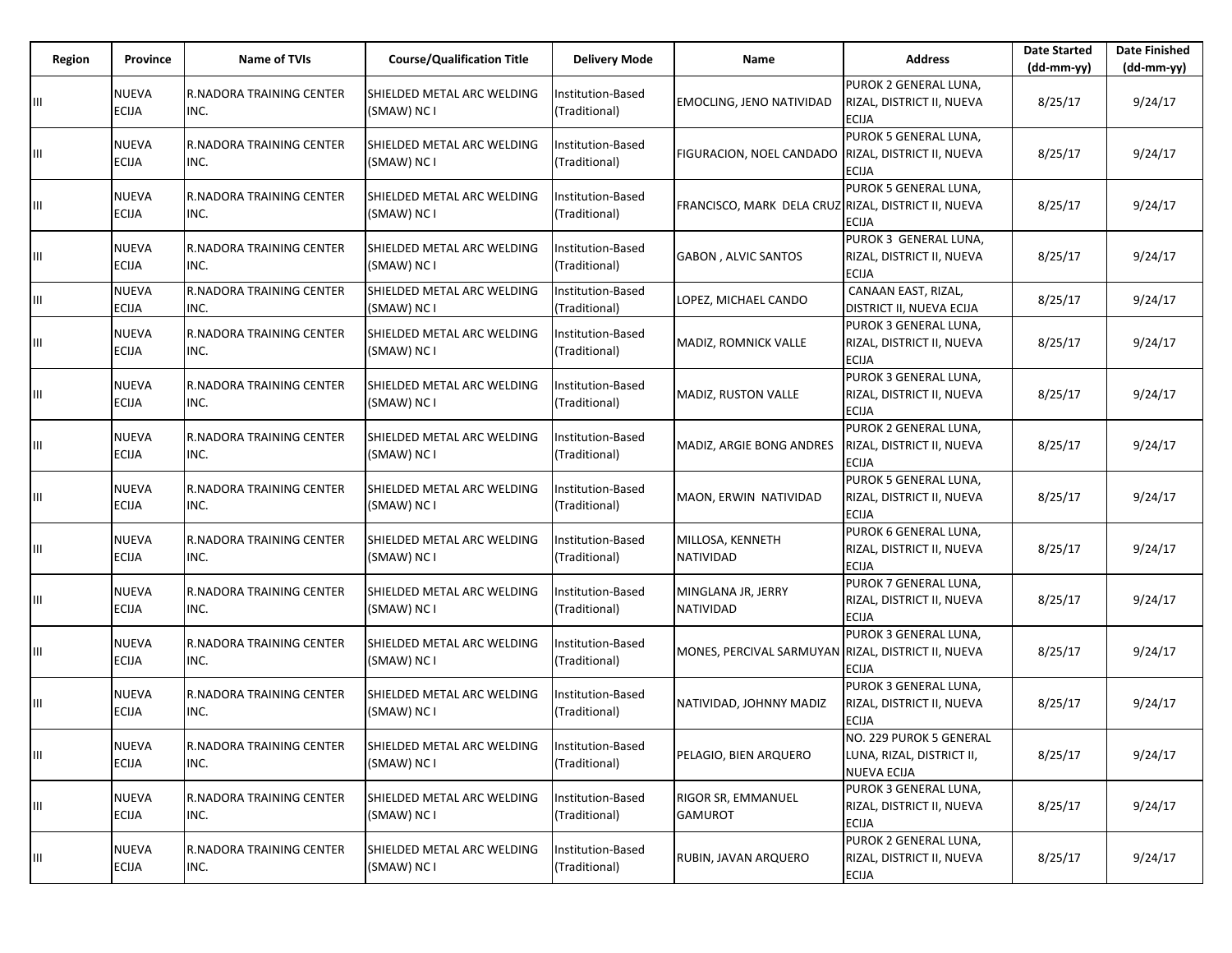| Region | Province                     | <b>Name of TVIs</b>                     | <b>Course/Qualification Title</b>         | <b>Delivery Mode</b>                      | Name                                 | <b>Address</b>                                                     | <b>Date Started</b><br>(dd-mm-yy) | <b>Date Finished</b><br>$(dd-mm-yy)$ |
|--------|------------------------------|-----------------------------------------|-------------------------------------------|-------------------------------------------|--------------------------------------|--------------------------------------------------------------------|-----------------------------------|--------------------------------------|
| Ш      | NUEVA<br><b>ECIJA</b>        | <b>R.NADORA TRAINING CENTER</b><br>INC. | SHIELDED METAL ARC WELDING<br>(SMAW) NC I | Institution-Based<br>(Traditional)        | SANTOS, MARCO DAELO<br>MADIZ         | PUROK 3 GENERAL LUNA,<br>RIZAL, DISTRICT II, NUEVA<br><b>ECIJA</b> | 8/25/17                           | 9/24/17                              |
| Ш      | <b>NUEVA</b><br><b>ECIJA</b> | <b>R.NADORA TRAINING CENTER</b><br>INC. | SHIELDED METAL ARC WELDING<br>(SMAW) NC I | Institution-Based<br>(Traditional)        | VALDERAMOS, RODEL RAMOS              | PUROK 6 GENERAL LUNA.<br>RIZAL, DISTRICT II, NUEVA<br><b>ECIJA</b> | 8/25/17                           | 9/24/17                              |
| Ш      | NUEVA<br><b>ECIJA</b>        | <b>R.NADORA TRAINING CENTER</b><br>INC. | SHIELDED METAL ARC WELDING<br>(SMAW) NC I | Institution-Based<br>(Traditional)        | VILLANUEVA, ARIEL MADIZ              | PUROK 4 GENERAL LUNA,<br>RIZAL, DISTRICT II, NUEVA<br><b>ECIJA</b> | 8/25/17                           | 9/24/17                              |
| Ш      | <b>NUEVA</b><br><b>ECIJA</b> | <b>R.NADORA TRAINING CENTER</b><br>INC. | SHIELDED METAL ARC WELDING<br>(SMAW) NC I | Institution-Based<br>(Traditional)        | AQUINO, ALBERT ONGOGAN               | PUROK 4 CANAAN WEST,<br>RIZAL, DISTRICT II, NUEVA<br><b>ECIJA</b>  | 9/13/17                           | 10/12/17                             |
| Ш      | <b>NUEVA</b><br><b>ECIJA</b> | R.NADORA TRAINING CENTER<br>INC.        | SHIELDED METAL ARC WELDING<br>(SMAW) NC I | <b>Institution-Based</b><br>(Traditional) | ARQUERO, JOSUE GUMTANG               | PUROK 1 GENERAL LUNA,<br>RIZAL, DISTRICT II, NUEVA<br><b>ECIJA</b> | 9/13/17                           | 10/12/17                             |
| Ш      | <b>NUEVA</b><br><b>ECIJA</b> | <b>R.NADORA TRAINING CENTER</b><br>INC. | SHIELDED METAL ARC WELDING<br>(SMAW) NC I | Institution-Based<br>(Traditional)        | ARQUERO, RAFAEM SUPNET               | PUROK 6 GENERAL LUNA,<br>RIZAL, DISTRICT II, NUEVA<br><b>ECIJA</b> | 9/13/17                           | 10/12/17                             |
| Ш      | NUEVA<br><b>ECIJA</b>        | <b>R.NADORA TRAINING CENTER</b><br>INC. | SHIELDED METAL ARC WELDING<br>(SMAW) NC I | Institution-Based<br>(Traditional)        | CAÑAS, JOSUA PRIETO                  | PUROK 5 CANAAN WEST,<br>RIZAL, DISTRICT II, NUEVA<br><b>ECIJA</b>  | 9/13/17                           | 10/12/17                             |
| Ш      | NUEVA<br><b>ECIJA</b>        | R.NADORA TRAINING CENTER<br>INC.        | SHIELDED METAL ARC WELDING<br>(SMAW) NC I | Institution-Based<br>(Traditional)        | CARIAGA, SEMEIAS ARQUERO             | PUROK 1 GENERAL LUNA.<br>RIZAL, DISTRICT II, NUEVA<br><b>ECIJA</b> | 9/13/17                           | 10/12/17                             |
| Ш      | <b>NUEVA</b><br><b>ECIJA</b> | <b>R.NADORA TRAINING CENTER</b><br>INC. | SHIELDED METAL ARC WELDING<br>(SMAW) NC I | <b>Institution-Based</b><br>(Traditional) | CARIAGA, BENJAMIN<br>ARQUERO         | PUROK 1 GENERAL LUNA,<br>RIZAL, DISTRICT II, NUEVA<br><b>ECIJA</b> | 9/13/17                           | 10/12/17                             |
| Ш      | <b>NUEVA</b><br><b>ECIJA</b> | <b>R.NADORA TRAINING CENTER</b><br>INC. | SHIELDED METAL ARC WELDING<br>(SMAW) NC I | Institution-Based<br>(Traditional)        | DIMLA JR, NICANOR S.                 | PUROK 1 GENERAL LUNA,<br>RIZAL, DISTRICT II, NUEVA<br><b>ECIJA</b> | 9/13/17                           | 10/12/17                             |
| Ш      | NUEVA<br><b>ECIJA</b>        | R.NADORA TRAINING CENTER<br>INC.        | SHIELDED METAL ARC WELDING<br>(SMAW) NC I | Institution-Based<br>(Traditional)        | DOMINGO, ELDIXON<br>SARMUYAN         | PUROK 6 GENERAL LUNA,<br>RIZAL, DISTRICT II, NUEVA<br><b>ECIJA</b> | 9/13/17                           | 10/12/17                             |
| Ш      | <b>NUEVA</b><br><b>ECIJA</b> | R.NADORA TRAINING CENTER<br>INC.        | SHIELDED METAL ARC WELDING<br>(SMAW) NC I | Institution-Based<br>(Traditional)        | ESLAVA, ARNEL CANDO                  | PUROK 3 CANAAN EAST,<br>RIZAL, DISTRICT II, NUEVA<br><b>ECIJA</b>  | 9/13/17                           | 10/12/17                             |
| Ш      | <b>NUEVA</b><br><b>ECIJA</b> | <b>R.NADORA TRAINING CENTER</b><br>INC. | SHIELDED METAL ARC WELDING<br>(SMAW) NC I | Institution-Based<br>(Traditional)        | FIESTA JR, PERFECTO D.               | PUROK 2 GENERAL LUNA,<br>RIZAL, DISTRICT II, NUEVA<br><b>ECIJA</b> | 9/13/17                           | 10/12/17                             |
| Ш      | NUEVA<br><b>ECIJA</b>        | R.NADORA TRAINING CENTER<br>INC.        | SHIELDED METAL ARC WELDING<br>(SMAW) NC I | Institution-Based<br>(Traditional)        | FLORES, SANNY JOE ISRAEL<br>SARMUYAN | PUROK 6 GENERAL LUNA,<br>RIZAL, DISTRICT II, NUEVA<br><b>ECIJA</b> | 9/13/17                           | 10/12/17                             |
| Ш      | NUEVA<br><b>ECIJA</b>        | R.NADORA TRAINING CENTER<br>INC.        | SHIELDED METAL ARC WELDING<br>(SMAW) NC I | Institution-Based<br>(Traditional)        | FRANCISCO, MARLON DELA<br>CRUZ       | PUROK 5 GENERAL LUNA,<br>RIZAL, DISTRICT II, NUEVA<br><b>ECIJA</b> | 9/13/17                           | 10/12/17                             |
| Ш      | <b>NUEVA</b><br>ECIJA        | <b>R.NADORA TRAINING CENTER</b><br>INC. | SHIELDED METAL ARC WELDING<br>(SMAW) NC I | Institution-Based<br>(Traditional)        | FRANCISCO, DOMINGO RUBIN             | PUROK 3 GENERAL LUNA,<br>RIZAL, DISTRICT II, NUEVA<br><b>ECIJA</b> | 9/13/17                           | 10/12/17                             |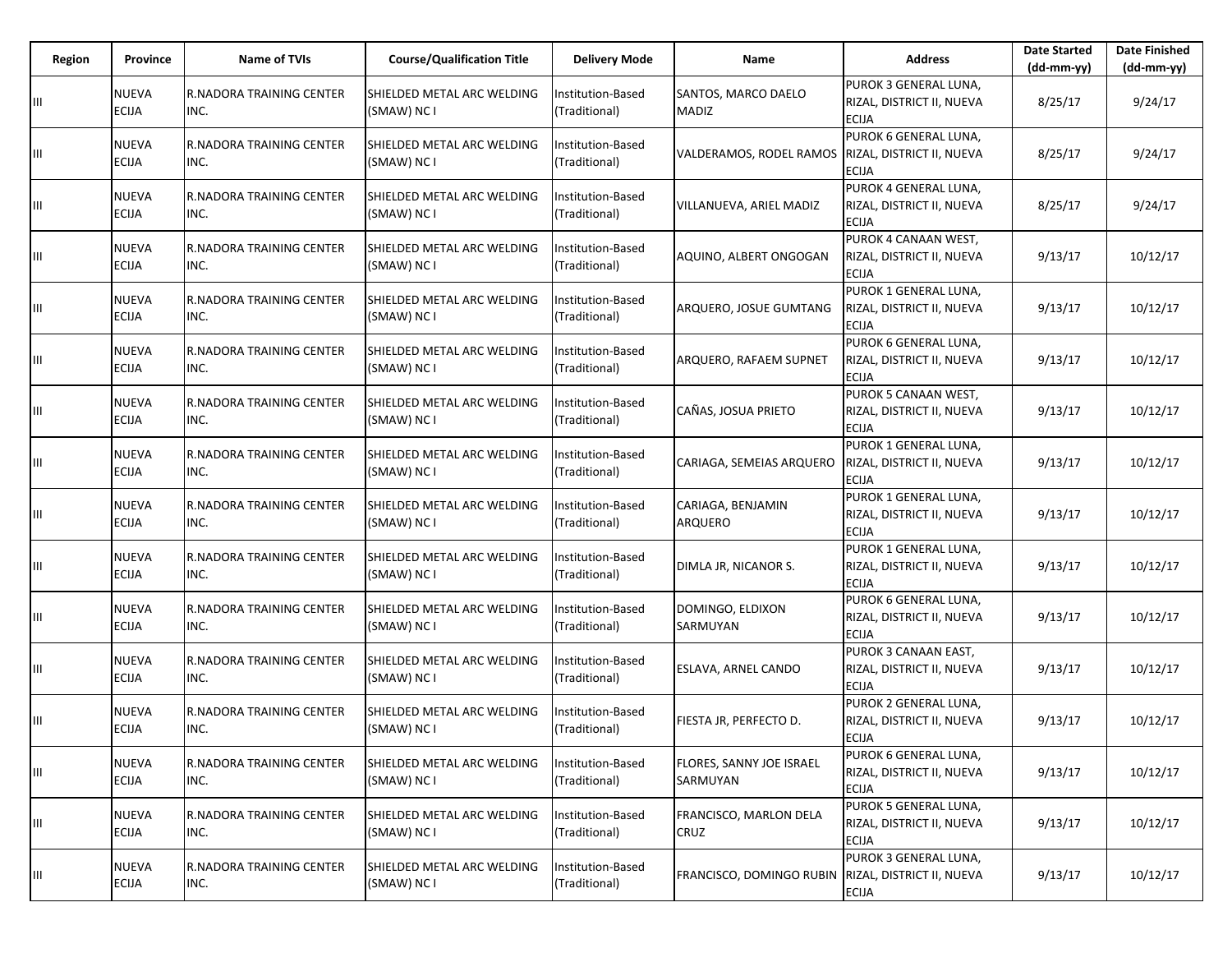| Region | Province                     | <b>Name of TVIs</b>                     | <b>Course/Qualification Title</b>         | <b>Delivery Mode</b>                      | Name                                          | <b>Address</b>                                                     | <b>Date Started</b><br>(dd-mm-yy) | <b>Date Finished</b><br>(dd-mm-yy) |
|--------|------------------------------|-----------------------------------------|-------------------------------------------|-------------------------------------------|-----------------------------------------------|--------------------------------------------------------------------|-----------------------------------|------------------------------------|
| Ш      | <b>NUEVA</b><br><b>ECIJA</b> | R.NADORA TRAINING CENTER<br>INC.        | SHIELDED METAL ARC WELDING<br>(SMAW) NC I | Institution-Based<br>(Traditional)        | <b>GUMPAD, LESTER MARK</b><br><b>BAUTISTA</b> | PUROK 3 CANAAN WEST,<br>RIZAL, DISTRICT II, NUEVA<br><b>ECIJA</b>  | 9/13/17                           | 10/12/17                           |
| Ш      | <b>NUEVA</b><br><b>ECIJA</b> | <b>R.NADORA TRAINING CENTER</b><br>INC. | SHIELDED METAL ARC WELDING<br>(SMAW) NC I | Institution-Based<br>(Traditional)        | LEODONES, BENJAMIN SAGUD                      | PUROK 1 CANAAN WEST,<br>RIZAL, DISTRICT II, NUEVA<br><b>ECIJA</b>  | 9/13/17                           | 10/12/17                           |
| Ш      | <b>NUEVA</b><br><b>ECIJA</b> | <b>R.NADORA TRAINING CENTER</b><br>INC. | SHIELDED METAL ARC WELDING<br>(SMAW) NC I | <b>Institution-Based</b><br>(Traditional) | <b>MAON. RIYADH EUGENIO</b>                   | PUROK 5 GENERAL LUNA,<br>RIZAL, DISTRICT II, NUEVA<br><b>ECIJA</b> | 9/13/17                           | 10/12/17                           |
| Ш      | <b>NUEVA</b><br><b>ECIJA</b> | <b>R.NADORA TRAINING CENTER</b><br>INC. | SHIELDED METAL ARC WELDING<br>(SMAW) NC I | nstitution-Based<br>(Traditional)         | MARTIN, JOSE RAMON<br><b>BAUTISTA</b>         | PUROK 3 CANAAN EAST,<br>RIZAL, DISTRICT II, NUEVA<br><b>ECIJA</b>  | 9/13/17                           | 10/12/17                           |
| Ш      | <b>NUEVA</b><br><b>ECIJA</b> | <b>R.NADORA TRAINING CENTER</b><br>INC. | SHIELDED METAL ARC WELDING<br>(SMAW) NC I | <b>Institution-Based</b><br>(Traditional) | NICOLAS, JOEL PASCUA                          | PUROK 1 CANAAN WEST,<br>RIZAL, DISTRICT II, NUEVA<br><b>ECIJA</b>  | 9/13/17                           | 10/12/17                           |
| Ш      | <b>NUEVA</b><br><b>ECIJA</b> | <b>R.NADORA TRAINING CENTER</b><br>INC. | SHIELDED METAL ARC WELDING<br>(SMAW) NC I | <b>Institution-Based</b><br>(Traditional) | PANDUYOS, JACK SULIVA                         | PUROK 1 CANAAN WEST,<br>RIZAL, DISTRICT II, NUEVA<br><b>ECIJA</b>  | 9/13/17                           | 10/12/17                           |
| Ш      | <b>NUEVA</b><br><b>ECIJA</b> | R.NADORA TRAINING CENTER<br>INC.        | SHIELDED METAL ARC WELDING<br>(SMAW) NC I | Institution-Based<br>(Traditional)        | PRIETO, JEREMY LIPAOEN                        | PUROK 5 CANAAN WEST,<br>RIZAL, DISTRICT II, NUEVA<br><b>ECIJA</b>  | 9/13/17                           | 10/12/17                           |
| Ш      | <b>NUEVA</b><br><b>ECIJA</b> | <b>R.NADORA TRAINING CENTER</b><br>INC. | SHIELDED METAL ARC WELDING<br>(SMAW) NC I | nstitution-Based<br>(Traditional)         | RAQUINIO, BENEDICT RAMOS                      | PUROK 2 CANAAN EAST,<br>RIZAL, DISTRICT II, NUEVA<br><b>ECIJA</b>  | 9/13/17                           | 10/12/17                           |
| Ш      | <b>NUEVA</b><br><b>ECIJA</b> | <b>R.NADORA TRAINING CENTER</b><br>INC. | SHIELDED METAL ARC WELDING<br>(SMAW) NC I | Institution-Based<br>(Traditional)        | SARMUYAN JR, GRACIANO<br><b>DOMINGO</b>       | PUROK 3 GENERAL LUNA,<br>RIZAL, DISTRICT II, NUEVA<br><b>ECIJA</b> | 9/13/17                           | 10/12/17                           |
| Ш      | <b>NUEVA</b><br><b>ECIJA</b> | <b>R.NADORA TRAINING CENTER</b><br>INC. | SHIELDED METAL ARC WELDING<br>(SMAW) NC I | nstitution-Based<br>(Traditional)         | SOBREDO, ALEXIS BENNYCER<br><b>BAUTISTA</b>   | PUROK 4 CANAAN WEST,<br>RIZAL, DISTRICT II, NUEVA<br><b>ECIJA</b>  | 9/13/17                           | 10/12/17                           |
| Ш      | <b>NUEVA</b><br><b>ECIJA</b> | <b>R.NADORA TRAINING CENTER</b><br>INC. | SHIELDED METAL ARC WELDING<br>(SMAW) NC I | Institution-Based<br>(Traditional)        | TABARA, YVONNE RUIZ                           | SAN ESTEBAN, RIZAL,<br>DISTRICT II, NUEVA ECIJA                    | 9/13/17                           | 10/12/17                           |
| Ш      | <b>NUEVA</b><br><b>ECIJA</b> | <b>R.NADORA TRAINING CENTER</b><br>INC. | SHIELDED METAL ARC WELDING<br>(SMAW) NC I | <b>Institution-Based</b><br>(Traditional) | VILLANUEVA, RENATO MADIZ                      | PUROK 4 GENERAL LUNA,<br>RIZAL, DISTRICT II, NUEVA<br><b>ECIJA</b> | 9/13/17                           | 10/12/17                           |
| Ш      | NUEVA<br><b>ECIJA</b>        | R.NADORA TRAINING CENTER<br>INC.        | SHIELDED METAL ARC WELDING<br>(SMAW) NC I | nstitution-Based<br>(Traditional)         | WAGAYEN, CRISANTO RUIZ                        | PUROK 3 CANAAN WEST,<br>RIZAL, DISTRICT II, NUEVA<br><b>ECIJA</b>  | 9/13/17                           | 10/12/17                           |
| Ш      | <b>NUEVA</b><br>ECIJA        | R.NADORA TRAINING CENTER<br>INC.        | SHIELDED METAL ARC WELDING<br>(SMAW) NC I | Institution-Based<br>(Traditional)        | WAGAYEN, RUBEN III<br><b>CASTILLO</b>         | PUROK 3 CANAAN WEST,<br>RIZAL, DISTRICT II, NUEVA<br><b>ECIJA</b>  | 9/13/17                           | 10/12/17                           |
| Ш      | <b>NUEVA</b><br><b>ECIJA</b> | R.NADORA TRAINING CENTER<br>INC.        | SHIELDED METAL ARC WELDING<br>(SMAW) NC I | Institution-Based<br>(Traditional)        | YAMBAO, SEM FLORES                            | <b>GENERAL LUNA, RIZAL,</b><br>DISTRICT II, NUEVA ECIJA            | 9/13/17                           | 10/12/17                           |
| Ш      | NUEVA<br><b>ECIJA</b>        | R.NADORA TRAINING CENTER<br>INC.        | SHIELDED METAL ARC WELDING<br>(SMAW) NC I | Institution-Based<br>(Traditional)        | ANTIMANO, CRISANTO DUCAY                      | NO. 253 SINIPIT, BONGABON,<br><b>DISTRICT I, NUEVA ECIJA</b>       | 8/29/17                           | 9/29/17                            |
| Ш      | NUEVA<br>ECIJA               | R.NADORA TRAINING CENTER<br>INC.        | SHIELDED METAL ARC WELDING<br>(SMAW) NC I | nstitution-Based<br>(Traditional)         | ANTONIO, KIM AYETH CALOSA                     | NO. 005 SOCIAL, BONGABON,<br>DISTRICT I, NUEVA ECIJA               | 8/29/17                           | 9/29/17                            |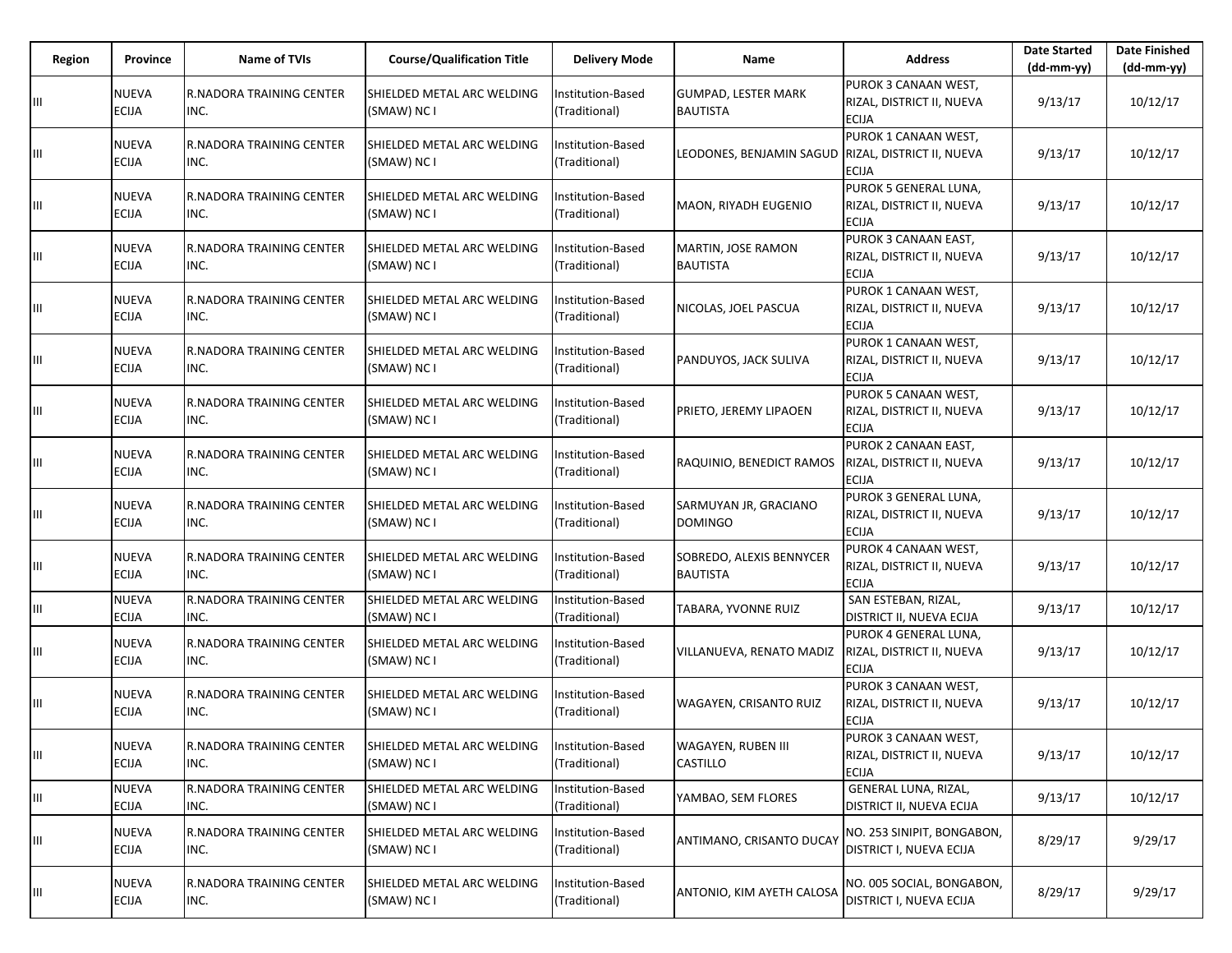| Region | Province                     | <b>Name of TVIs</b>              | <b>Course/Qualification Title</b>         | <b>Delivery Mode</b>                      | Name                                              | <b>Address</b>                                                                     | <b>Date Started</b><br>$(dd-mm-yy)$ | <b>Date Finished</b><br>$(dd-mm-yy)$ |
|--------|------------------------------|----------------------------------|-------------------------------------------|-------------------------------------------|---------------------------------------------------|------------------------------------------------------------------------------------|-------------------------------------|--------------------------------------|
| Ш      | <b>NUEVA</b><br><b>ECIJA</b> | R.NADORA TRAINING CENTER<br>INC. | SHIELDED METAL ARC WELDING<br>(SMAW) NC I | Institution-Based<br>(Traditional)        | ASPA, JOEFFREY BAUTISTA                           | NO. 419 KAINGIN,<br><b>BONGABON, DISTRICT I,</b><br><b>NUEVA ECIJA</b>             | 8/29/17                             | 9/29/17                              |
| Ш      | <b>NUEVA</b><br><b>ECIJA</b> | R.NADORA TRAINING CENTER<br>INC. | SHIELDED METAL ARC WELDING<br>(SMAW) NC I | nstitution-Based<br>(Traditional)         | BASCO, JORGE R.                                   | PUROK 5 SINIPIT, BONGABON,<br>DISTRICT I, NUEVA ECIJA                              | 8/29/17                             | 9/29/17                              |
| Ш      | <b>NUEVA</b><br><b>ECIJA</b> | R.NADORA TRAINING CENTER<br>INC. | SHIELDED METAL ARC WELDING<br>(SMAW) NC I | Institution-Based<br>(Traditional)        | <b>BUENAVENTURA JR, GINNO</b><br><b>FERNANDEZ</b> | NO. 117 POK RIZAL,<br><b>BONGABON, DISTRICT I,</b><br><b>NUEVA ECIJA</b>           | 8/29/17                             | 9/29/17                              |
| Ш      | <b>NUEVA</b><br><b>ECIJA</b> | R.NADORA TRAINING CENTER<br>INC. | SHIELDED METAL ARC WELDING<br>(SMAW) NC I | nstitution-Based<br>(Traditional)         | CABRAL, ABRAHAM GALOPE                            | PUROK 4 SINIPIT, BONGABON,<br>DISTRICT I, NUEVA ECIJA                              | 8/29/17                             | 9/29/17                              |
| Ш      | <b>NUEVA</b><br><b>ECIJA</b> | R.NADORA TRAINING CENTER<br>INC. | SHIELDED METAL ARC WELDING<br>(SMAW) NC I | <b>Institution-Based</b><br>(Traditional) | CELEBRADO, CHRISTIAN RUST                         | ZONE 4 SINIPIT, BONGABON,<br>DISTRICT I, NUEVA ECIJA                               | 8/29/17                             | 9/29/17                              |
| Ш      | <b>NUEVA</b><br><b>ECIJA</b> | R.NADORA TRAINING CENTER<br>INC. | SHIELDED METAL ARC WELDING<br>(SMAW) NC I | nstitution-Based<br>(Traditional)         | COLLADO, ARNOLD MANUEL                            | PUROK 6 CRUZ, BONGABON,<br>DISTRICT I, NUEVA ECIJA                                 | 8/29/17                             | 9/29/17                              |
| Ш      | <b>NUEVA</b><br><b>ECIJA</b> | R.NADORA TRAINING CENTER<br>INC. | SHIELDED METAL ARC WELDING<br>(SMAW) NC I | <b>Institution-Based</b><br>(Traditional) | CORPUZ, KIM CHESTER<br><b>ELIGADO</b>             | NO. 018 PUROK 1 LARCON,<br><b>BONGABON, DISTRICT I,</b><br><b>NUEVA ECIJA</b>      | 8/29/17                             | 9/29/17                              |
| Ш      | <b>NUEVA</b><br>ECIJA        | R.NADORA TRAINING CENTER<br>INC. | SHIELDED METAL ARC WELDING<br>(SMAW) NC I | nstitution-Based<br>(Traditional)         | <b>COSTALES, RONALD DEL</b><br><b>ROSARIO</b>     | NO. 260 SINIPIT, BONGABON,<br><b>DISTRICT I, IFUGAO</b>                            | 8/29/17                             | 9/29/17                              |
| Ш      | <b>NUEVA</b><br><b>ECIJA</b> | R.NADORA TRAINING CENTER<br>INC. | SHIELDED METAL ARC WELDING<br>(SMAW) NC I | Institution-Based<br>(Traditional)        | DE GUZMAN, CHRISTIAN<br><b>DOMINGUEZ</b>          | NO. 65 AQUINO ST. SISILANG,<br><b>BONGABON, DISTRICT I,</b><br><b>NUEVA ECIJA</b>  | 8/29/17                             | 9/29/17                              |
| Ш      | <b>NUEVA</b><br>ECIJA        | R.NADORA TRAINING CENTER<br>INC. | SHIELDED METAL ARC WELDING<br>(SMAW) NC I | nstitution-Based<br>(Traditional)         | DERILO JR., PEDRO ARILA                           | PUROK 4 RIZAL ST.<br>MAGTANGGOL, BONGABON,<br>DISTRICT I, PAMPANGA                 | 8/29/17                             | 9/29/17                              |
| Ш      | <b>NUEVA</b><br><b>ECIJA</b> | R.NADORA TRAINING CENTER<br>INC. | SHIELDED METAL ARC WELDING<br>(SMAW) NC I | Institution-Based<br>(Traditional)        | DUYAG, MARK DANIEL RAMAC                          | PUROK 4 SINIPIT, BONGABON,<br>DISTRICT I, NUEVA ECIJA                              | 8/29/17                             | 9/29/17                              |
| Ш      | <b>NUEVA</b><br><b>ECIJA</b> | R.NADORA TRAINING CENTER<br>INC. | SHIELDED METAL ARC WELDING<br>(SMAW) NC I | nstitution-Based<br>(Traditional)         | FRANCISCO, ERWIN<br>CARGANILLA                    | <b>BALIK-BALIK ST. VEGA,</b><br><b>BONGABON, DISTRICT I,</b><br><b>NUEVA ECIJA</b> | 8/29/17                             | 9/29/17                              |
| Ш      | NUEVA<br><b>ECIJA</b>        | R.NADORA TRAINING CENTER<br>INC. | SHIELDED METAL ARC WELDING<br>(SMAW) NC I | Institution-Based<br>(Traditional)        | FRANCISCO, JEAN ARMON<br>CLAUDIO                  | DE LARA ST. PUROK 2 TULAY<br>NA BATO, BONGABON,<br>DISTRICT I, NUEVA ECIJA         | 8/29/17                             | 9/29/17                              |
| Ш      | <b>NUEVA</b><br><b>ECIJA</b> | R.NADORA TRAINING CENTER<br>INC. | SHIELDED METAL ARC WELDING<br>(SMAW) NC I | Institution-Based<br>(Traditional)        | <b>GONZALES, RENNOR DELA</b><br>CRUZ              | SAN ROQUE, BONGABON,<br>DISTRICT I, NUEVA ECIJA                                    | 8/29/17                             | 9/29/17                              |
| Ш      | <b>NUEVA</b><br><b>ECIJA</b> | R.NADORA TRAINING CENTER<br>INC. | SHIELDED METAL ARC WELDING<br>(SMAW) NC I | Institution-Based<br>(Traditional)        | JOEFRE, ENOMIS WANDAS                             | PUROK 4 CALAANAN,<br><b>BONGABON, DISTRICT I,</b><br><b>NUEVA ECIJA</b>            | 8/29/17                             | 9/29/17                              |
| Ш      | <b>NUEVA</b><br>ECIJA        | R.NADORA TRAINING CENTER<br>INC. | SHIELDED METAL ARC WELDING<br>(SMAW) NC I | Institution-Based<br>(Traditional)        | LAUREANO, JAY-R BALMEO                            | SAMPALUCAN, BONGABON,<br>DISTRICT I, NUEVA ECIJA                                   | 8/29/17                             | 9/29/17                              |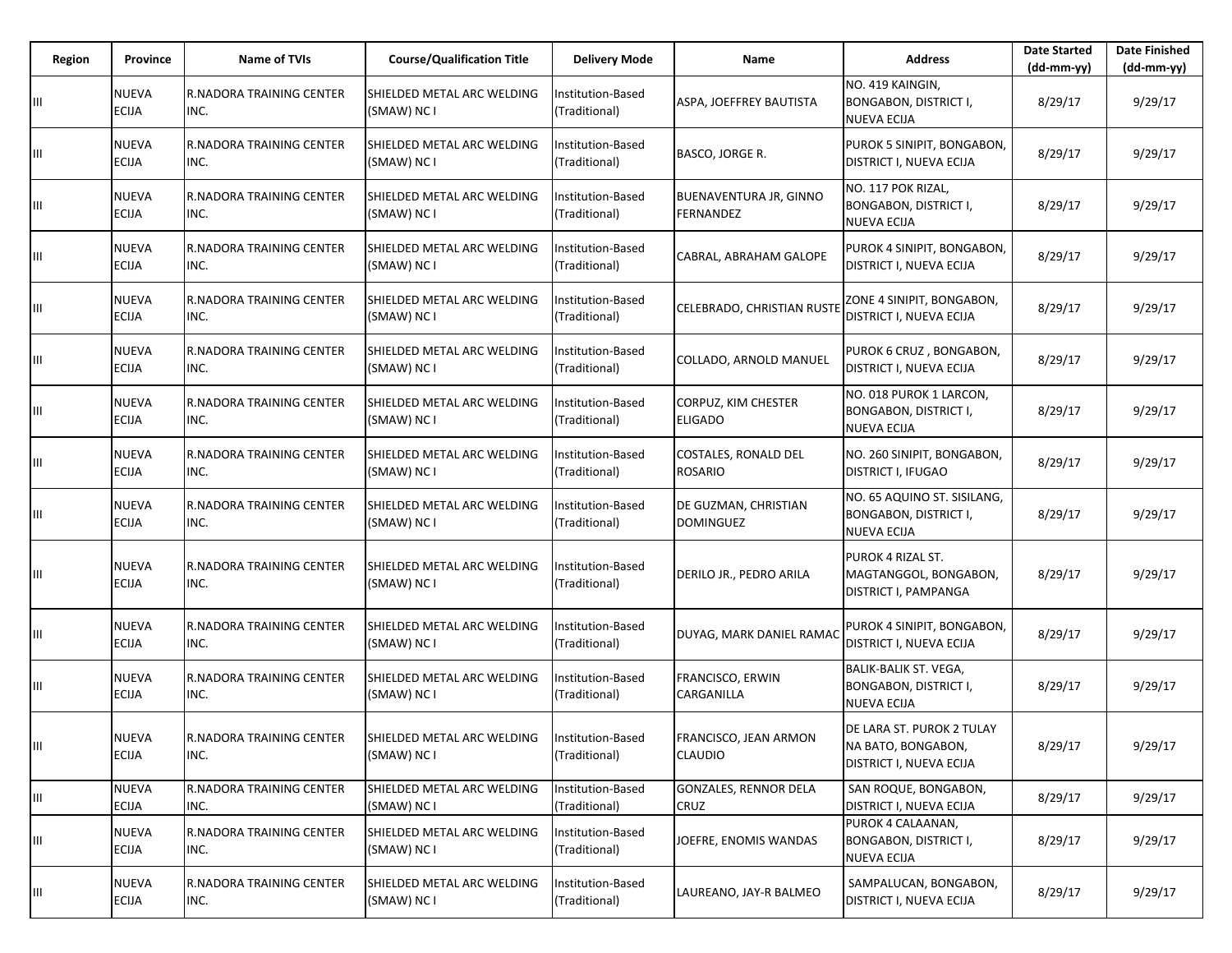| Region | Province                     | <b>Name of TVIs</b>                     | <b>Course/Qualification Title</b>         | <b>Delivery Mode</b>               | Name                                                | <b>Address</b>                                                                   | <b>Date Started</b><br>$(dd-mm-yy)$ | <b>Date Finished</b><br>(dd-mm-yy) |
|--------|------------------------------|-----------------------------------------|-------------------------------------------|------------------------------------|-----------------------------------------------------|----------------------------------------------------------------------------------|-------------------------------------|------------------------------------|
| Ш      | <b>NUEVA</b><br><b>ECIJA</b> | R.NADORA TRAINING CENTER<br>INC.        | SHIELDED METAL ARC WELDING<br>(SMAW) NC I | Institution-Based<br>(Traditional) | MAÑALAC, QUINCEE KEVIN P.                           | NO. 117 RIZAL, BONGABON,<br><b>DISTRICT I, NUEVA ECIJA</b>                       | 8/29/17                             | 9/29/17                            |
| Ш      | <b>NUEVA</b><br><b>ECIJA</b> | R.NADORA TRAINING CENTER<br>INC.        | SHIELDED METAL ARC WELDING<br>(SMAW) NC I | nstitution-Based<br>(Traditional)  | MELIGRITO, WILFREDO<br><b>MARZAN</b>                | DE LARA ST. PUROK 2 TULAY<br>NA BATO, BONGABON,<br>DISTRICT I, NUEVA ECIJA       | 8/29/17                             | 9/29/17                            |
| Ш      | <b>NUEVA</b><br><b>ECIJA</b> | R.NADORA TRAINING CENTER<br>INC.        | SHIELDED METAL ARC WELDING<br>(SMAW) NC I | Institution-Based<br>(Traditional) | NAVARRO, DINA CAMANIA                               | CAJUCOM ST. RIZAL,<br><b>BONGABON, DISTRICT I,</b><br><b>NUEVA ECIJA</b>         | 8/29/17                             | 9/29/17                            |
| Ш      | <b>NUEVA</b><br><b>ECIJA</b> | R.NADORA TRAINING CENTER<br>INC.        | SHIELDED METAL ARC WELDING<br>(SMAW) NC I | Institution-Based<br>(Traditional) | OBLIGADO, ALLAN TABUCOL                             | PUROK 6 CRUZ, BONGABON,<br>DISTRICT I, NUEVA ECIJA                               | 8/29/17                             | 9/29/17                            |
| Ш      | <b>NUEVA</b><br><b>ECIJA</b> | R.NADORA TRAINING CENTER<br>INC.        | SHIELDED METAL ARC WELDING<br>(SMAW) NC I | Institution-Based<br>(Traditional) | PASCUAL, MARVIN ORDANZA                             | CRUZ, BONGABON, DISTRICT<br>I, NUEVA ECIJA                                       | 8/29/17                             | 9/29/17                            |
| Ш      | <b>NUEVA</b><br>ECIJA        | R.NADORA TRAINING CENTER<br>INC.        | SHIELDED METAL ARC WELDING<br>(SMAW) NC I | Institution-Based<br>(Traditional) | PRE, CHERRYLYN ROXAS                                | NO. 12 PALOMARIA,<br><b>BONGABON, DISTRICT I,</b><br><b>NUEVA ECIJA</b>          | 8/29/17                             | 9/29/17                            |
| Ш      | <b>NUEVA</b><br><b>ECIJA</b> | R.NADORA TRAINING CENTER<br>INC.        | SHIELDED METAL ARC WELDING<br>(SMAW) NC I | Institution-Based<br>(Traditional) | PURGANAN, HAROLD<br><b>COLLADO</b>                  | PUROK 6 CRUZ, BONGABON,<br>DISTRICT I, NUEVA ECIJA                               | 8/29/17                             | 9/29/17                            |
| Ш      | <b>NUEVA</b><br><b>ECIJA</b> | R.NADORA TRAINING CENTER<br>INC.        | SHIELDED METAL ARC WELDING<br>(SMAW) NC I | nstitution-Based<br>(Traditional)  | QUINTAL, JOEL SURIO                                 | NO. 140 PUROK 2 ANTIPOLO.<br><b>BONGABON, DISTRICT I,</b><br><b>NUEVA ECIJA</b>  | 8/29/17                             | 9/29/17                            |
| Ш      | <b>NUEVA</b><br><b>ECIJA</b> | IR.NADORA TRAINING CENTER<br>INC.       | SHIELDED METAL ARC WELDING<br>(SMAW) NC I | Institution-Based<br>(Traditional) | <b>RAMOS, RONNIE RUSTIE</b>                         | NO. 263 SINIPIT, BONGABON,<br><b>DISTRICT I, NUEVA ECIJA</b>                     | 8/29/17                             | 9/29/17                            |
| Ш      | <b>NUEVA</b><br>ECIJA        | R.NADORA TRAINING CENTER<br>INC.        | SHIELDED METAL ARC WELDING<br>(SMAW) NC I | Institution-Based<br>(Traditional) | SANTOS, MELVIN CARGANILLA                           | NO. 633 MALIGAYA ST. VEGA,<br><b>BONGABON, DISTRICT I,</b><br><b>NUEVA ECIJA</b> | 8/29/17                             | 9/29/17                            |
| Ш      | <b>NUEVA</b><br>ECIJA        | R.NADORA TRAINING CENTER<br>INC.        | SHIELDED METAL ARC WELDING<br>(SMAW) NC I | Institution-Based<br>(Traditional) | ALFONSO, ALFIE JAY<br><b>SANTIAGO</b>               | DOÑA JOSEFA, PALAYAN<br>CITY, DISTRICT III, NUEVA<br><b>ECIJA</b>                | 9/13/17                             | 10/12/17                           |
| Ш      | <b>NUEVA</b><br>ECIJA        | <b>R.NADORA TRAINING CENTER</b><br>INC. | SHIELDED METAL ARC WELDING<br>(SMAW) NC I | nstitution-Based<br>(Traditional)  | ANTALAN, ARTURO BALA                                | DOÑA JOSEFA, PALAYAN<br>CITY, DISTRICT III, NUEVA<br><b>ECIJA</b>                | 9/13/17                             | 10/12/17                           |
| Ш      | <b>NUEVA</b><br><b>ECIJA</b> | R.NADORA TRAINING CENTER<br>INC.        | SHIELDED METAL ARC WELDING<br>(SMAW) NC I | nstitution-Based<br>(Traditional)  | ANTALAN, CRISTINA NOLASCO CITY, DISTRICT III, NUEVA | DOÑA JOSEFA, PALAYAN<br><b>ECIJA</b>                                             | 9/13/17                             | 10/12/17                           |
| Ш      | <b>NUEVA</b><br>ECIJA        | R.NADORA TRAINING CENTER<br>INC.        | SHIELDED METAL ARC WELDING<br>(SMAW) NC I | Institution-Based<br>(Traditional) | <b>BALUDDA JR, ERNESTO</b><br><b>BALCAC</b>         | NO. 3132 DOÑA JOSEFA,<br>PALAYAN CITY, DISTRICT III,<br><b>NUEVA ECIJA</b>       | 9/13/17                             | 10/12/17                           |
| Ш      | <b>NUEVA</b><br><b>ECIJA</b> | R.NADORA TRAINING CENTER<br>INC.        | SHIELDED METAL ARC WELDING<br>(SMAW) NC I | Institution-Based<br>(Traditional) | CANTOR, CLARA BACLAY                                | SITIO BACAO DOÑA JOSEFA,<br>PALAYAN CITY, DISTRICT III,<br><b>NUEVA ECIJA</b>    | 9/13/17                             | 10/12/17                           |
| Ш      | <b>NUEVA</b><br>ECIJA        | R.NADORA TRAINING CENTER<br>INC.        | SHIELDED METAL ARC WELDING<br>(SMAW) NC I | Institution-Based<br>(Traditional) | CARDENAS, GENARO ANDRES                             | PUROK 5 GENERAL LUNA,<br>RIZAL, DISTRICT II, NUEVA<br><b>ECIJA</b>               | 9/13/17                             | 10/12/17                           |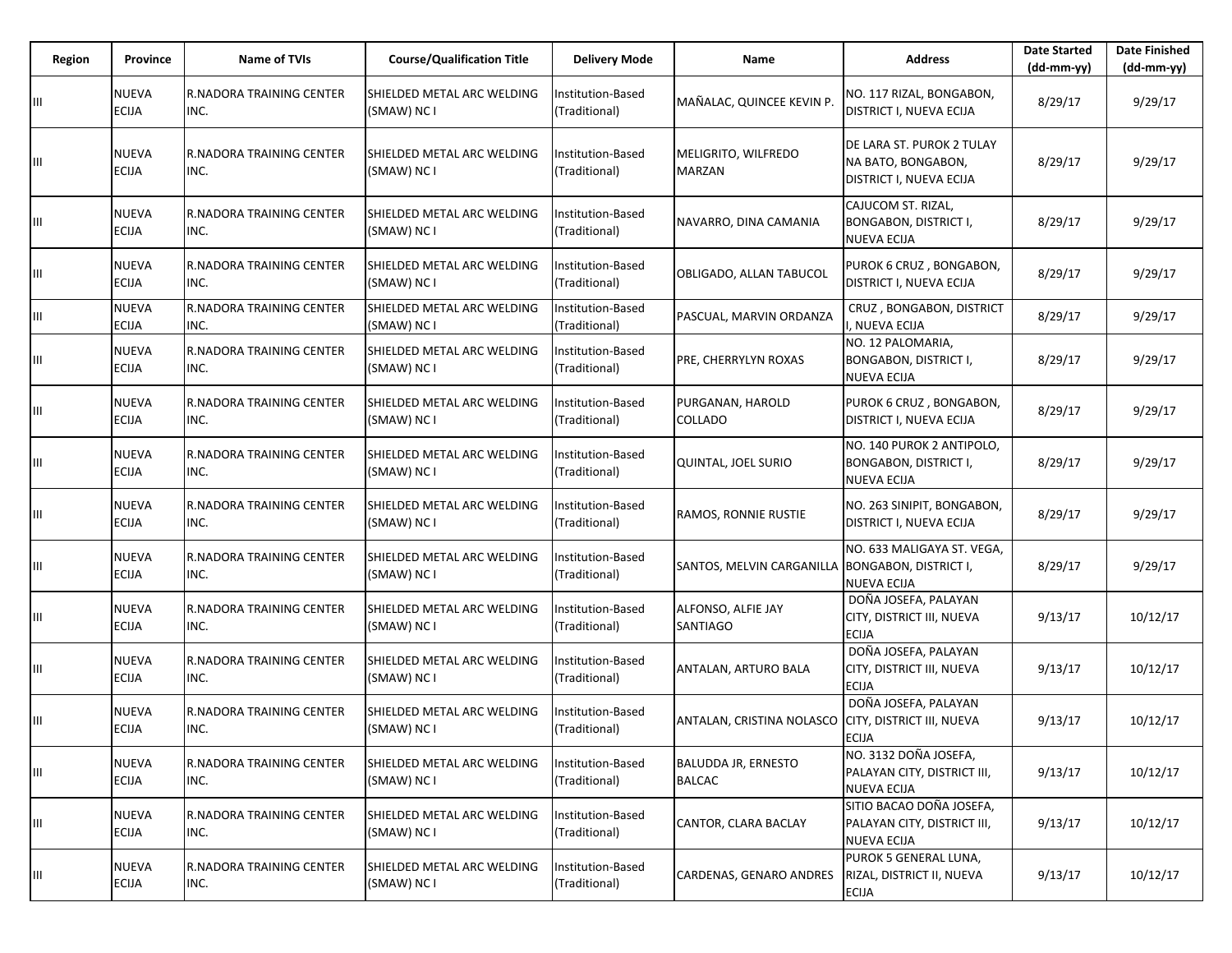| Region | Province                     | <b>Name of TVIs</b>                     | <b>Course/Qualification Title</b>         | <b>Delivery Mode</b>               | <b>Name</b>                             | <b>Address</b>                                                                     | <b>Date Started</b><br>$(dd-mm-yy)$ | <b>Date Finished</b><br>(dd-mm-yy) |
|--------|------------------------------|-----------------------------------------|-------------------------------------------|------------------------------------|-----------------------------------------|------------------------------------------------------------------------------------|-------------------------------------|------------------------------------|
| Ш      | <b>NUEVA</b><br><b>ECIJA</b> | R.NADORA TRAINING CENTER<br>INC.        | SHIELDED METAL ARC WELDING<br>(SMAW) NC I | Institution-Based<br>(Traditional) | COLOMA, CRISTOPHER<br><b>BADUYEN</b>    | DOÑA JOSEFA, PALAYAN<br>CITY, DISTRICT III, NUEVA<br><b>ECIJA</b>                  | 9/13/17                             | 10/12/17                           |
| Ш      | <b>NUEVA</b><br><b>ECIJA</b> | R.NADORA TRAINING CENTER<br>INC.        | SHIELDED METAL ARC WELDING<br>(SMAW) NC I | Institution-Based<br>(Traditional) | <b>CUYAPEN, LOUIE ANDAWE</b>            | DOÑA JOSEFA, PALAYAN<br>CITY, DISTRICT III, NUEVA<br><b>ECIJA</b>                  | 9/13/17                             | 10/12/17                           |
| Ш      | <b>NUEVA</b><br><b>ECIJA</b> | R.NADORA TRAINING CENTER<br>INC.        | SHIELDED METAL ARC WELDING<br>(SMAW) NC I | Institution-Based<br>(Traditional) | DELOS SANTOS, LINDSAY<br><b>URMATAN</b> | SITIO ALORMA DOÑA JOSEFA,<br>PALAYAN CITY, DISTRICT III,<br><b>NUEVA ECIJA</b>     | 9/13/17                             | 10/12/17                           |
| Ш      | <b>NUEVA</b><br><b>ECIJA</b> | <b>R.NADORA TRAINING CENTER</b><br>INC. | SHIELDED METAL ARC WELDING<br>(SMAW) NC I | nstitution-Based<br>(Traditional)  | DELOS SANTOS, OLIVER<br>ARANCILLO       | DOÑA JOSEFA, PALAYAN<br>CITY, DISTRICT III, NUEVA<br><b>ECIJA</b>                  | 9/13/17                             | 10/12/17                           |
| Ш      | <b>NUEVA</b><br><b>ECIJA</b> | IR.NADORA TRAINING CENTER<br>INC.       | SHIELDED METAL ARC WELDING<br>(SMAW) NC I | Institution-Based<br>(Traditional) | DIZON, GENALYN.                         | SITIO ALORMA DOÑA JOSEFA,<br>PALAYAN CITY, DISTRICT III,<br>NUEVA ECIJA            | 9/13/17                             | 10/12/17                           |
| Ш      | <b>NUEVA</b><br>ECIJA        | R.NADORA TRAINING CENTER<br>INC.        | SHIELDED METAL ARC WELDING<br>(SMAW) NC I | Institution-Based<br>(Traditional) | DONATO, DANTE ALBUENA                   | SITIO ALORMA DOÑA JOSEFA,<br>PALAYAN CITY, DISTRICT III,<br><b>NUEVA ECIJA</b>     | 9/13/17                             | 10/12/17                           |
| Ш      | <b>NUEVA</b><br><b>ECIJA</b> | R.NADORA TRAINING CENTER<br>INC.        | SHIELDED METAL ARC WELDING<br>(SMAW) NC I | Institution-Based<br>(Traditional) | DONATO, RICARDO DE ROXAS                | DOÑA JOSEFA, PALAYAN<br>CITY, DISTRICT III, NUEVA<br><b>ECIJA</b>                  | 9/13/17                             | 10/12/17                           |
| Ш      | <b>NUEVA</b><br><b>ECIJA</b> | R.NADORA TRAINING CENTER<br>INC.        | SHIELDED METAL ARC WELDING<br>(SMAW) NC I | nstitution-Based<br>(Traditional)  | DUMALE, REGINO DONATO                   | SITIO ALORMA DOÑA JOSEFA,<br>PALAYAN CITY, DISTRICT III,<br><b>NUEVA ECIJA</b>     | 9/13/17                             | 10/12/17                           |
| Ш      | <b>NUEVA</b><br><b>ECIJA</b> | IR.NADORA TRAINING CENTER<br>INC.       | SHIELDED METAL ARC WELDING<br>(SMAW) NC I | Institution-Based<br>(Traditional) | <b>ESTARES JR, SERGIO ADUG</b>          | DOÑA JOSEFA, PALAYAN<br>CITY, DISTRICT III, NUEVA<br><b>ECIJA</b>                  | 9/13/17                             | 10/12/17                           |
| Ш      | <b>NUEVA</b><br>ECIJA        | R.NADORA TRAINING CENTER<br>INC.        | SHIELDED METAL ARC WELDING<br>(SMAW) NC I | Institution-Based<br>(Traditional) | <b>GALAN G, RUELITO RIVERA</b>          | SITIO ALORMA DOÑA JOSEFA,<br>PALAYAN CITY, DISTRICT III,<br><b>NUEVA ECIJA</b>     | 9/13/17                             | 10/12/17                           |
| Ш      | <b>NUEVA</b><br>ECIJA        | R.NADORA TRAINING CENTER<br>INC.        | SHIELDED METAL ARC WELDING<br>(SMAW) NC I | Institution-Based<br>(Traditional) | MABABA, SEVERINO GABOY                  | SITIO BACAO DOÑA JOSEFA,<br>PALAYAN CITY, DISTRICT III,<br><b>NUEVA ECIJA</b>      | 9/13/17                             | 10/12/17                           |
| Ш      | <b>NUEVA</b><br><b>ECIJA</b> | <b>R.NADORA TRAINING CENTER</b><br>INC. | SHIELDED METAL ARC WELDING<br>(SMAW) NC I | nstitution-Based<br>(Traditional)  | MARCELO, JAMES INGOY                    | DOÑA JOSEFA, PALAYAN<br>CITY, DISTRICT III, NUEVA<br><b>ECIJA</b>                  | 9/13/17                             | 10/12/17                           |
| Ш      | <b>NUEVA</b><br><b>ECIJA</b> | R.NADORA TRAINING CENTER<br>INC.        | SHIELDED METAL ARC WELDING<br>(SMAW) NC I | nstitution-Based<br>(Traditional)  | MENDIZABAL, CATHERINE<br><b>INGOY</b>   | DOÑA JOSEFA, PALAYAN<br>CITY, DISTRICT III, NUEVA<br><b>ECIJA</b>                  | 9/13/17                             | 10/12/17                           |
| Ш      | <b>NUEVA</b><br>ECIJA        | R.NADORA TRAINING CENTER<br>INC.        | SHIELDED METAL ARC WELDING<br>(SMAW) NC I | Institution-Based<br>(Traditional) | MIGUEL, CRISTIAN ANTALAN                | DOÑA JOSEFA, PALAYAN<br>CITY, DISTRICT III, NUEVA<br><b>ECIJA</b>                  | 9/13/17                             | 10/12/17                           |
| Ш      | <b>NUEVA</b><br><b>ECIJA</b> | R.NADORA TRAINING CENTER<br>INC.        | SHIELDED METAL ARC WELDING<br>(SMAW) NC I | Institution-Based<br>(Traditional) | NAPAGAO, AURELIO NIOG                   | SITIO SAN MIGUEL DOÑA<br>JOSEFA, PALAYAN CITY,<br><b>DISTRICT III, NUEVA ECIJA</b> | 9/13/17                             | 10/12/17                           |
| Ш      | <b>NUEVA</b><br><b>ECIJA</b> | R.NADORA TRAINING CENTER<br>INC.        | SHIELDED METAL ARC WELDING<br>(SMAW) NC I | Institution-Based<br>(Traditional) | PEROSO, JOEL GONZALES                   | SITIO ALORMA DOÑA JOSEFA,<br>PALAYAN CITY, DISTRICT III,<br><b>NUEVA ECIJA</b>     | 9/13/17                             | 10/12/17                           |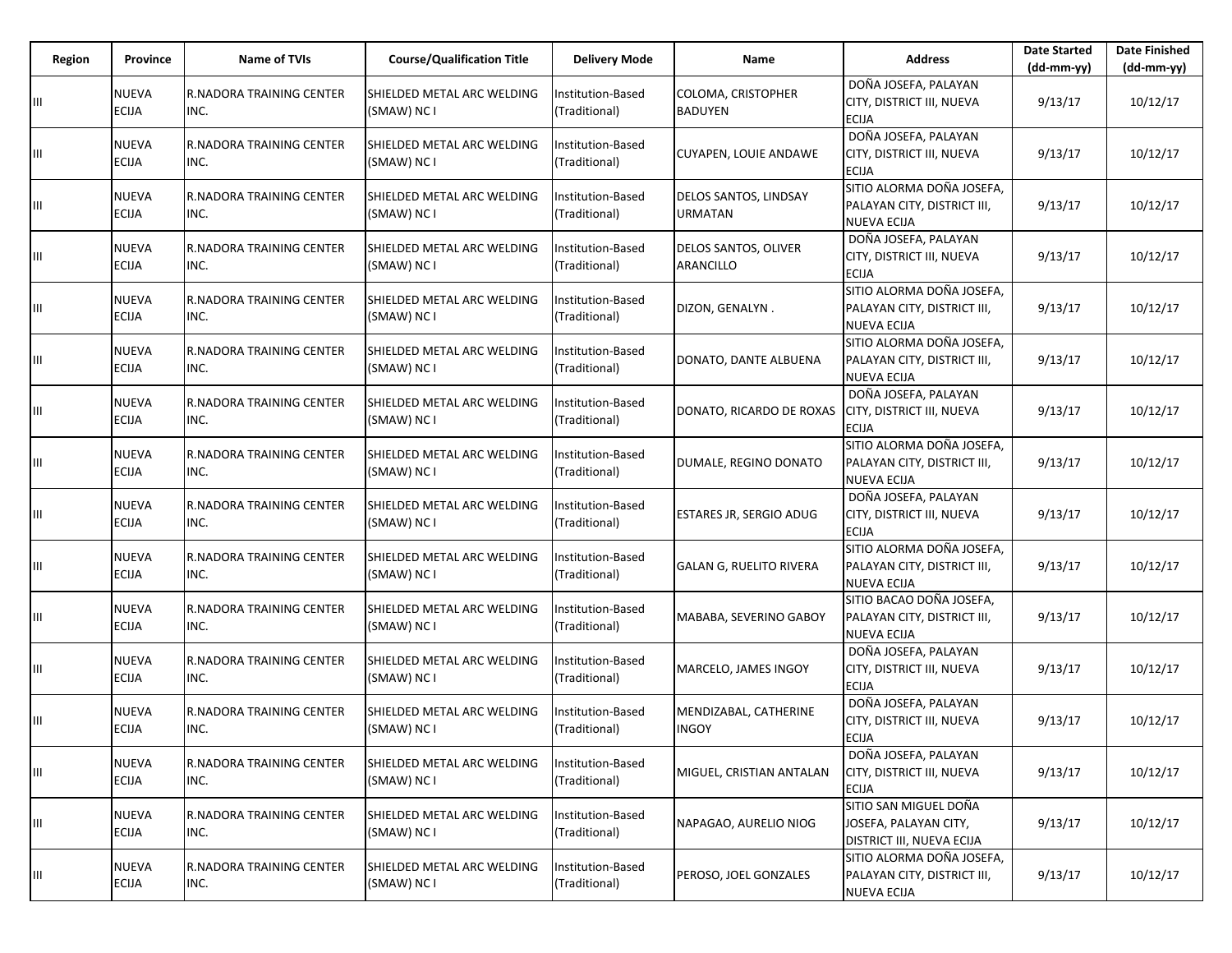| Region | Province                     | <b>Name of TVIs</b>                     | <b>Course/Qualification Title</b>         | <b>Delivery Mode</b>               | <b>Name</b>                                        | <b>Address</b>                                                                                         | <b>Date Started</b><br>$(dd-mm-yy)$ | <b>Date Finished</b><br>$(dd-mm-yy)$ |
|--------|------------------------------|-----------------------------------------|-------------------------------------------|------------------------------------|----------------------------------------------------|--------------------------------------------------------------------------------------------------------|-------------------------------------|--------------------------------------|
|        | <b>NUEVA</b><br><b>ECIJA</b> | <b>R.NADORA TRAINING CENTER</b><br>INC. | SHIELDED METAL ARC WELDING<br>(SMAW) NC I | Institution-Based<br>(Traditional) | RAMOS, RAMIL JACAMILE                              | PUROK 4 MAPALAD, STA.<br>ROSA, DISTRICT III, NUEVA<br><b>ECIJA</b>                                     | 9/13/17                             | 10/12/17                             |
| Ш      | <b>NUEVA</b><br><b>ECIJA</b> | <b>R.NADORA TRAINING CENTER</b><br>INC. | SHIELDED METAL ARC WELDING<br>(SMAW) NC I | Institution-Based<br>(Traditional) | SORIA, ALLAN SANTOS                                | DOÑA JOSEFA, PALAYAN<br>CITY, DISTRICT III, NUEVA<br><b>ECIJA</b>                                      | 9/13/17                             | 10/12/17                             |
| Ш      | <b>NUEVA</b><br><b>ECIJA</b> | <b>R.NADORA TRAINING CENTER</b><br>INC. | SHIELDED METAL ARC WELDING<br>(SMAW) NC I | Institution-Based<br>(Traditional) | SORIA, ROLAN SANTOS                                | SITIO BACAO DOÑA JOSEFA,<br>PALAYAN CITY, DISTRICT III,<br><b>NUEVA ECIJA</b>                          | 9/13/17                             | 10/12/17                             |
| Ш      | <b>NUEVA</b><br><b>ECIJA</b> | <b>R.NADORA TRAINING CENTER</b><br>INC. | SHIELDED METAL ARC WELDING<br>(SMAW) NC I | Institution-Based<br>(Traditional) | SUMAIT, RICARDO GABRIEL                            | DOÑA JOSEFA, PALAYAN<br>CITY, DISTRICT III, NUEVA<br><b>ECIJA</b>                                      | 9/13/17                             | 10/12/17                             |
| Ш      | <b>NUEVA</b><br><b>ECIJA</b> | <b>R.NADORA TRAINING CENTER</b><br>INC. | SHIELDED METAL ARC WELDING<br>(SMAW) NC I | Institution-Based<br>(Traditional) | TAROJA, NORBERT NEBRIS                             | SITIO ALORMA DOÑA JOSEFA,<br>PALAYAN CITY, DISTRICT III,<br><b>NUEVA ECIJA</b>                         | 9/13/17                             | 10/12/17                             |
| Ш      | <b>NUEVA</b><br>ECIJA        | <b>R.NADORA TRAINING CENTER</b><br>INC. | SHIELDED METAL ARC WELDING<br>(SMAW) NC I | Institution-Based<br>(Traditional) | <b>UGAY JR, VICTORINO SURAT</b>                    | SITIO BACAO DOÑA JOSEFA,<br>PALAYAN CITY, DISTRICT III,<br><b>NUEVA ECIJA</b>                          | 9/13/17                             | 10/12/17                             |
| Ш      | <b>NUEVA</b><br><b>ECIJA</b> | <b>R.NADORA TRAINING CENTER</b><br>INC. | SHIELDED METAL ARC WELDING<br>(SMAW) NC I | Institution-Based<br>(Traditional) | ANDRES, JOSEPH RYAN<br><b>AQUINO</b>               | PUROK 7 MAMBARAO, STO.<br>DOMINGO, DISTRICT III,<br><b>NUEVA ECIJA</b>                                 | 9/25/17                             | 10/24/17                             |
| Ш      | NUEVA<br><b>ECIJA</b>        | <b>R.NADORA TRAINING CENTER</b><br>INC. | SHIELDED METAL ARC WELDING<br>(SMAW) NC I | nstitution-Based<br>(Traditional)  | ARUCAN, ALAN GASPAR                                | CHICO ST. MALAYA, STO.<br>DOMINGO, DISTRICT III,<br><b>NUEVA ECIJA</b>                                 | 9/25/17                             | 10/24/17                             |
| Ш      | <b>NUEVA</b><br><b>ECIJA</b> | <b>R.NADORA TRAINING CENTER</b><br>INC. | SHIELDED METAL ARC WELDING<br>(SMAW) NC I | Institution-Based<br>(Traditional) | AWI, FELICITO ARCEO                                | NO. 21 PEDRO PASCUAL ST.<br>POBLACION, STO. DOMINGO,<br><b>DISTRICT III, NUEVA ECIJA</b>               | 9/25/17                             | 10/24/17                             |
| Ш      | <b>NUEVA</b><br><b>ECIJA</b> | <b>R.NADORA TRAINING CENTER</b><br>INC. | SHIELDED METAL ARC WELDING<br>(SMAW) NC I | Institution-Based<br>(Traditional) | <b>BALMORES, JOHN LOYD</b><br><b>BOZAR</b>         | MAMBARAO LIKO, STO.<br>DOMINGO, DISTRICT III,<br><b>NUEVA ECIJA</b>                                    | 9/25/17                             | 10/24/17                             |
| Ш      | <b>NUEVA</b><br><b>ECIJA</b> | <b>R.NADORA TRAINING CENTER</b><br>INC. | SHIELDED METAL ARC WELDING<br>(SMAW) NC I | Institution-Based<br>(Traditional) | BAUTISTA JR, ELPIDIO MARTIN DOMINGO, DISTRICT III, | ZONE 3 SAN FABIAN, STO.<br><b>NUEVA ECIJA</b>                                                          | 9/25/17                             | 10/24/17                             |
| Ш      | <b>NUEVA</b><br><b>ECIJA</b> | <b>R.NADORA TRAINING CENTER</b><br>INC. | SHIELDED METAL ARC WELDING<br>(SMAW) NC I | Institution-Based<br>(Traditional) | CABIÑAN, JOFFREY<br>TOLENTINO                      | PUROK 5 SABAGA, STO.<br>DOMINGO, DISTRICT III,<br><b>NUEVA ECIJA</b>                                   | 9/25/17                             | 10/24/17                             |
| Ш      | <b>NUEVA</b><br><b>ECIJA</b> | <b>R.NADORA TRAINING CENTER</b><br>INC. | SHIELDED METAL ARC WELDING<br>(SMAW) NC I | Institution-Based<br>(Traditional) | CABINIAN, MAXIMINO GARCIA DOMINGO, DISTRICT III,   | NO. 243 SAGABA, STO.<br><b>NUEVA ECIJA</b>                                                             | 9/25/17                             | 10/24/17                             |
| Ш      | <b>NUEVA</b><br><b>ECIJA</b> | <b>R.NADORA TRAINING CENTER</b><br>INC. | SHIELDED METAL ARC WELDING<br>(SMAW) NC I | Institution-Based<br>(Traditional) | DELA CRUZ, JERIC CORPUZ                            | ZONE 1 SAN FABIAN, STO.<br>DOMINGO, DISTRICT III,<br><b>NUEVA ECIJA</b>                                | 9/25/17                             | 10/24/17                             |
| Ш      | NUEVA<br>ECIJA               | R.NADORA TRAINING CENTER<br>INC.        | SHIELDED METAL ARC WELDING<br>(SMAW) NC I | Institution-Based<br>(Traditional) | DIONISIO, RENANTE ABAD                             | LOT 27 B 29 MELENCIO EXT.<br>ST. KAPT. PEPE PHASE II,<br>CABANATUAN CITY, DISTRICT<br>III, NUEVA ECIJA | 9/25/17                             | 10/24/17                             |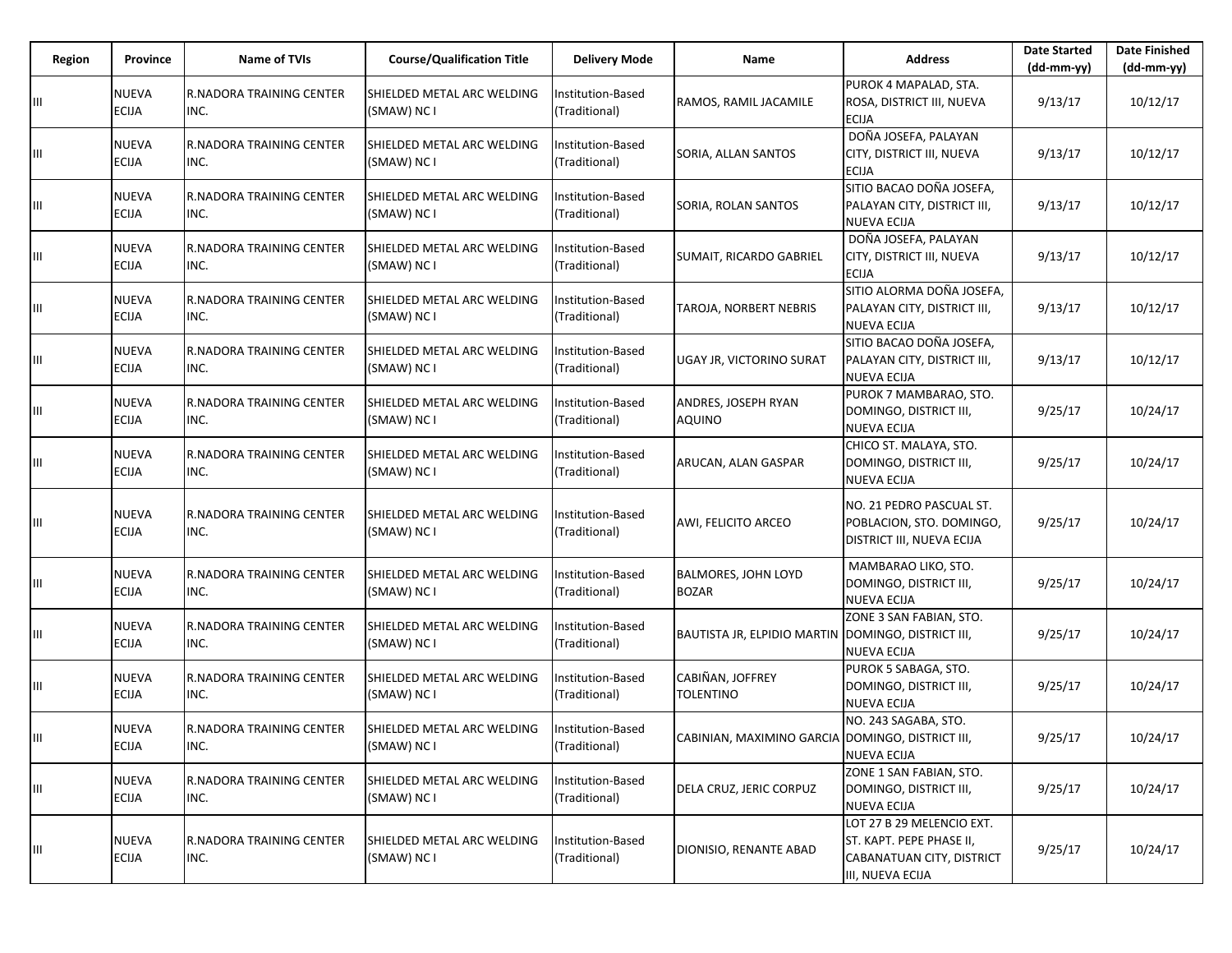| Region | Province                     | Name of TVIs                            | <b>Course/Qualification Title</b>         | <b>Delivery Mode</b>                      | Name                                               | <b>Address</b>                                                                   | <b>Date Started</b><br>$(dd-mm-yy)$ | <b>Date Finished</b><br>$(dd-mm-yy)$ |
|--------|------------------------------|-----------------------------------------|-------------------------------------------|-------------------------------------------|----------------------------------------------------|----------------------------------------------------------------------------------|-------------------------------------|--------------------------------------|
| Ш      | <b>NUEVA</b><br><b>ECIJA</b> | <b>R.NADORA TRAINING CENTER</b><br>INC. | SHIELDED METAL ARC WELDING<br>(SMAW) NC I | Institution-Based<br>(Traditional)        | DUMAPIT, NEIL ARIEL RAGASA                         | PUROK 1 SAN PASCUAL, STO.<br>DOMINGO, DISTRICT III,<br><b>NUEVA ECIJA</b>        | 9/25/17                             | 10/24/17                             |
| Ш      | <b>NUEVA</b><br><b>ECIJA</b> | <b>R.NADORA TRAINING CENTER</b><br>INC. | SHIELDED METAL ARC WELDING<br>(SMAW) NC I | nstitution-Based<br>(Traditional)         | FABROS, PABLO NAVARRO                              | LABOT HULO, STO. DOMINGO,<br>DISTRICT III, NUEVA ECIJA                           | 9/25/17                             | 10/24/17                             |
| Ш      | <b>NUEVA</b><br><b>ECIJA</b> | <b>R.NADORA TRAINING CENTER</b><br>INC. | SHIELDED METAL ARC WELDING<br>(SMAW) NC I | Institution-Based<br>(Traditional)        | FRANCISCO, ROWENA SANTOS CABANATUAN CITY, DISTRICT | PUROK 7 KALIKID,<br>III, NUEVA ECIJA                                             | 9/25/17                             | 10/24/17                             |
| Ш      | <b>NUEVA</b><br><b>ECIJA</b> | <b>R.NADORA TRAINING CENTER</b><br>INC. | SHIELDED METAL ARC WELDING<br>(SMAW) NC I | nstitution-Based<br>(Traditional)         | IMPERIAL, VINCENT DELMAR<br><b>AGUNOS</b>          | ZONE 2 SAN FABIAN, STO.<br>DOMINGO, DISTRICT III,<br><b>NUEVA ECIJA</b>          | 9/25/17                             | 10/24/17                             |
| Ш      | <b>NUEVA</b><br><b>ECIJA</b> | <b>R.NADORA TRAINING CENTER</b><br>INC. | SHIELDED METAL ARC WELDING<br>(SMAW) NC I | Institution-Based<br>(Traditional)        | JUDILLA, GENEVEVE GILPO                            | BLOCK 16 LOT 11<br>BAGUMBONG, CALOOCAN,<br><b>DISTRICT II, NCR</b>               | 9/25/17                             | 10/24/17                             |
| Ш      | <b>NUEVA</b><br><b>ECIJA</b> | <b>R.NADORA TRAINING CENTER</b><br>INC. | SHIELDED METAL ARC WELDING<br>(SMAW) NC I | nstitution-Based<br>(Traditional)         | LAGASCA JR, ARTURO TOLEDO                          | PUROK 5 GEN. LUNA, STO.<br>DOMINGO, DISTRICT III,<br><b>NUEVA ECIJA</b>          | 9/25/17                             | 10/24/17                             |
| Ш      | <b>NUEVA</b><br><b>ECIJA</b> | R.NADORA TRAINING CENTER<br>INC.        | SHIELDED METAL ARC WELDING<br>(SMAW) NC I | <b>Institution-Based</b><br>(Traditional) | NADORA, MARK BASLAN                                | <b>PUROK 5 BAKERO,</b><br>CABANATUAN CITY, DISTRICT<br>III, NUEVA ECIJA          | 9/25/17                             | 10/24/17                             |
| Ш      | <b>NUEVA</b><br><b>ECIJA</b> | <b>R.NADORA TRAINING CENTER</b><br>INC. | SHIELDED METAL ARC WELDING<br>(SMAW) NC I | nstitution-Based<br>(Traditional)         | OCEÑA, RAFFY BERNARDINO                            | NO. 10 DEL PILAR,<br>ZARAGOZA, DISTRICT III,<br><b>NUEVA ECIJA</b>               | 9/25/17                             | 10/24/17                             |
| Ш      | <b>NUEVA</b><br>ECIJA        | <b>R.NADORA TRAINING CENTER</b><br>INC. | SHIELDED METAL ARC WELDING<br>(SMAW) NC I | Institution-Based<br>(Traditional)        | PACUNAYEN, ARIES AUSTRIA                           | PUROK 2 CASULUCAN, STO.<br>DOMINGO, DISTRICT III,<br><b>NUEVA ECIJA</b>          | 9/25/17                             | 10/24/17                             |
| Ш      | <b>NUEVA</b><br><b>ECIJA</b> | <b>R.NADORA TRAINING CENTER</b><br>INC. | SHIELDED METAL ARC WELDING<br>(SMAW) NC I | nstitution-Based<br>(Traditional)         | PAGALA, FELIZARDO ALEJO                            | ZONE 1 SAN FABIAN, STO.<br>DOMINGO, DISTRICT III,<br><b>NUEVA ECIJA</b>          | 9/25/17                             | 10/24/17                             |
| Ш      | <b>NUEVA</b><br><b>ECIJA</b> | <b>R.NADORA TRAINING CENTER</b><br>INC. | SHIELDED METAL ARC WELDING<br>(SMAW) NC I | Institution-Based<br>(Traditional)        | PASCUAL, ROD CORPUZ                                | PUROK 5 MAMBARAO, STO.<br>DOMINGO, DISTRICT III,<br><b>NUEVA ECIJA</b>           | 9/25/17                             | 10/24/17                             |
| Ш      | NUEVA<br><b>ECIJA</b>        | <b>R.NADORA TRAINING CENTER</b><br>INC. | SHIELDED METAL ARC WELDING<br>(SMAW) NC I | nstitution-Based<br>(Traditional)         | PUNTAWE, DARWIN GASMIN                             | <b>NO. 194 ZONE 4 SAN</b><br>PASCUAL, STO. DOMINGO,<br>DISTRICT III, NUEVA ECIJA | 9/25/17                             | 10/24/17                             |
| Ш      | NUEVA<br><b>ECIJA</b>        | <b>R.NADORA TRAINING CENTER</b><br>INC. | SHIELDED METAL ARC WELDING<br>(SMAW) NC I | nstitution-Based<br>(Traditional)         | SABACAN, CHRISTIAN BRIYLE<br><b>RAMOS</b>          | PUROK 5 SAGABA, STO.<br>DOMINGO, DISTRICT II,<br><b>NUEVA ECIJA</b>              | 9/25/17                             | 10/24/17                             |
| Ш      | <b>NUEVA</b><br>ECIJA        | <b>R.NADORA TRAINING CENTER</b><br>INC. | SHIELDED METAL ARC WELDING<br>(SMAW) NC I | nstitution-Based<br>(Traditional)         | SABLAY, JAYSON LAURETA                             | NO. 419 SAN FA, STO.<br>DOMINGO, DISTRICT III,<br><b>NUEVA ECIJA</b>             | 9/25/17                             | 10/24/17                             |
| Ш      | NUEVA<br><b>ECIJA</b>        | <b>R.NADORA TRAINING CENTER</b><br>INC. | SHIELDED METAL ARC WELDING<br>(SMAW) NC I | Institution-Based<br>(Traditional)        | SAMATRA, MARK RYAN<br>TERRENAL                     | ZONE 11 SAM FABIAN, STO.<br>DOMINGO, DISTRICT III,<br><b>NUEVA ECIJA</b>         | 9/25/17                             | 10/24/17                             |
| Ш      | <b>NUEVA</b><br><b>ECIJA</b> | <b>R.NADORA TRAINING CENTER</b><br>INC. | SHIELDED METAL ARC WELDING<br>(SMAW) NC I | Institution-Based<br>(Traditional)        | SOLIVER, RENANTE GANON                             | SAGABA, STO. DOMINGO,<br>DISTRICT III, NUEVA ECIJA                               | 9/25/17                             | 10/24/17                             |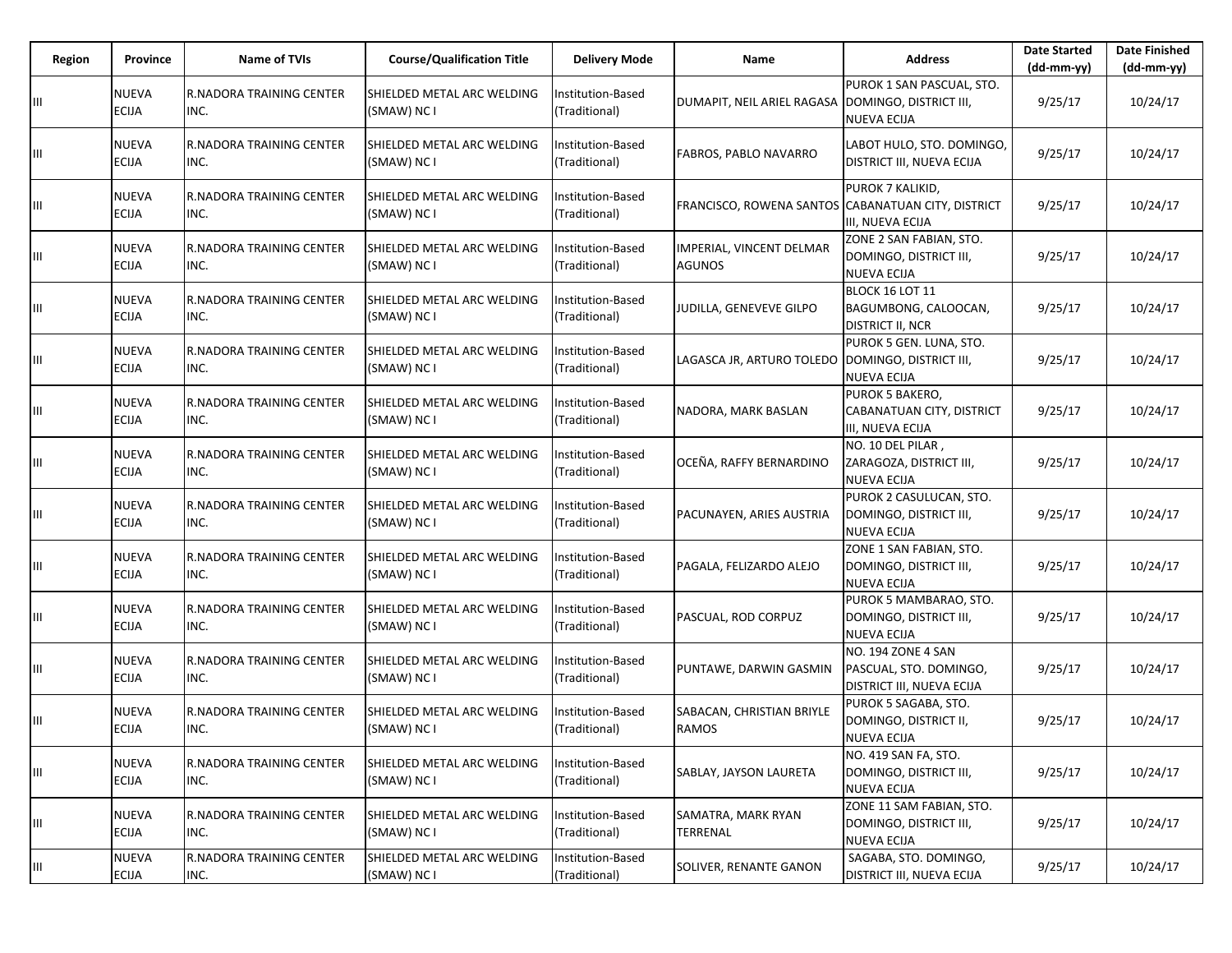| Region | Province                     | <b>Name of TVIs</b>                                      | <b>Course/Qualification Title</b>                                  | <b>Delivery Mode</b>               | Name                                       | <b>Address</b>                                                          | <b>Date Started</b><br>$(dd-mm-yy)$ | <b>Date Finished</b><br>(dd-mm-yy) |
|--------|------------------------------|----------------------------------------------------------|--------------------------------------------------------------------|------------------------------------|--------------------------------------------|-------------------------------------------------------------------------|-------------------------------------|------------------------------------|
| Ш      | <b>NUEVA</b><br><b>ECIJA</b> | <b>R.NADORA TRAINING CENTER</b><br>INC.                  | SHIELDED METAL ARC WELDING<br>(SMAW) NC I                          | Institution-Based<br>(Traditional) | SORIANO, ROGELIO BACLAY                    | SITIO BACAO, PALAYAN CITY,<br><b>DISTRICT III, NUEVA ECIJA</b>          | 9/25/17                             | 10/24/17                           |
| Ш      | <b>NUEVA</b><br><b>ECIJA</b> | R.NADORA TRAINING CENTER<br>INC.                         | SHIELDED METAL ARC WELDING<br>(SMAW) NC I                          | Institution-Based<br>(Traditional) | TERRENAL, CJ-JANSSEN<br>SAMATRA            | ZONE 3 SAN FABIAN, STO.<br>DOMINGO, DISTRICT III,<br><b>NUEVA ECIJA</b> | 9/25/17                             | 10/24/17                           |
| Ш      | <b>NUEVA</b><br><b>ECIJA</b> | <b>R.NADORA TRAINING CENTER</b><br>INC.                  | SHIELDED METAL ARC WELDING<br>(SMAW) NC I                          | Institution-Based<br>(Traditional) | VILLUAN, ROMEO GEORGE<br>GOMEZ             | MAMBARAO, STO.<br>DOMINGO, DISTRICT III,<br><b>NUEVA ECIJA</b>          | 9/25/17                             | 10/24/17                           |
| Ш      | PAMPANGA                     | <b>GONZALO PUYAT SCHOOL OF</b><br><b>ARTS AND TRADES</b> | PERFORM MANICURE AND<br>PEDICURE (LEADING TO BEAUTY<br>CARE NC II) | Community-Based<br>Training        | <b>BULANADI, ANA MAY</b><br><b>GUENDRO</b> | 308 PRK. 8 STO TOMAS, SAN<br>LUIS, IV, PAMPANGA                         | 7/17/17                             | 8/11/17                            |
| Ш      | PAMPANGA                     | <b>GONZALO PUYAT SCHOOL OF</b><br><b>ARTS AND TRADES</b> | PERFORM MANICURE AND<br>PEDICURE (LEADING TO BEAUTY<br>CARE NC II) | Community-Based<br>Training        | BULANADI, DORINA CAJARA                    | 4010 MASAGANA ST<br>DUQUIT, MABALACAT, I,<br>PAMPANGA                   | 7/17/17                             | 8/11/17                            |
| Ш      | PAMPANGA                     | GONZALO PUYAT SCHOOL OF<br><b>ARTS AND TRADES</b>        | PERFORM MANICURE AND<br>PEDICURE (LEADING TO BEAUTY<br>CARE NC II) | Community-Based<br>Training        | DE VERA, ENGRACIA<br>CUNANAN               | 19 SAN AGUSTIN, SAN LUIS,<br>IV, PAMPANGA                               | 7/17/17                             | 8/11/17                            |
| Ш      | PAMPANGA                     | <b>GONZALO PUYAT SCHOOL OF</b><br><b>ARTS AND TRADES</b> | PERFORM MANICURE AND<br>PEDICURE (LEADING TO BEAUTY<br>CARE NC II) | Community-Based<br>Training        | DELOS REYES, LINA REYES                    | 206 SITIO TRAMO STA MARIA,<br>MEXICO, III, PAMPANGA                     | 7/17/17                             | 8/11/17                            |
| Ш      | PAMPANGA                     | <b>GONZALO PUYAT SCHOOL OF</b><br><b>ARTS AND TRADES</b> | PERFORM MANICURE AND<br>PEDICURE (LEADING TO BEAUTY<br>CARE NC II) | Community-Based<br>Training        | DEMETRIO, ALMA ALMINAR                     | 218 TRINIDAD STA CRUZ<br>POBLACION, SAN LUIS, IV,<br>PAMPANGA           | 7/17/17                             | 8/11/17                            |
| Ш      | PAMPANGA                     | <b>GONZALO PUYAT SCHOOL OF</b><br><b>ARTS AND TRADES</b> | PERFORM MANICURE AND<br>PEDICURE (LEADING TO BEAUTY<br>CARE NC II) | Community-Based<br>Training        | ESPINOZA, MARY ANN INGAL                   | 012 PAROBA STA MONICA,<br>SAN LUIS, IV, PAMPANGA                        | 7/17/17                             | 8/11/17                            |
| Ш      | PAMPANGA                     | <b>GONZALO PUYAT SCHOOL OF</b><br><b>ARTS AND TRADES</b> | PERFORM MANICURE AND<br>PEDICURE (LEADING TO BEAUTY<br>CARE NC II) | Community-Based<br>Training        | FRANCISCO, EDNA BAUTISTA                   | 02 PUROK 1 STA LUCIA, SAN<br>LUIS, IV, PAMPANGA                         | 7/17/17                             | 8/11/17                            |
| Ш      | PAMPANGA                     | <b>GONZALO PUYAT SCHOOL OF</b><br>ARTS AND TRADES        | PERFORM MANICURE AND<br>PEDICURE (LEADING TO BEAUTY<br>CARE NC II) | Community-Based<br>Training        | GALANG, EDNALYN LAZARRA                    | PUROK 1 31 STA RITA, SAN<br>LUIS, IV, PAMPANGA                          | 7/17/17                             | 8/11/17                            |
| Ш      | PAMPANGA                     | <b>GONZALO PUYAT SCHOOL OF</b><br><b>ARTS AND TRADES</b> | PERFORM MANICURE AND<br>PEDICURE (LEADING TO BEAUTY<br>CARE NC II) | Community-Based<br>Training        | <b>GARCIA, JAYSON NEO</b>                  | 251 SAN SEBASTIAN, SAN<br>LUIS, IV, PAMPANGA                            | 7/17/17                             | 8/11/17                            |
| Ш      | PAMPANGA                     | <b>GONZALO PUYAT SCHOOL OF</b><br><b>ARTS AND TRADES</b> | PERFORM MANICURE AND<br>PEDICURE (LEADING TO BEAUTY<br>CARE NC II) | Community-Based<br>Training        | <b>GUEVARRA, MARICEL</b><br>PANGILINAN     | PUROK 1 STA LUCIA, SAN<br>LUIS, IV, PAMPANGA                            | 7/17/17                             | 8/11/17                            |
| Ш      | PAMPANGA                     | <b>GONZALO PUYAT SCHOOL OF</b><br>ARTS AND TRADES        | PERFORM MANICURE AND<br>PEDICURE (LEADING TO BEAUTY<br>CARE NC II) | Community-Based<br>Training        | MAGTOTO, JENNIFER SABAC                    | 07 PUROK 1 STA LUCIA, SAN<br>LUIS, IV, PAMPANGA                         | 7/17/17                             | 8/11/17                            |
| Ш      | PAMPANGA                     | <b>GONZALO PUYAT SCHOOL OF</b><br><b>ARTS AND TRADES</b> | PERFORM MANICURE AND<br>PEDICURE (LEADING TO BEAUTY<br>CARE NC II) | Community-Based<br>Training        | MAGTOTO, JEROME SABAC                      | 7 STA LUCIA, SAN LUIS, IV,<br>PAMPANGA                                  | 7/17/17                             | 8/11/17                            |
| Ш      | PAMPANGA                     | GONZALO PUYAT SCHOOL OF<br><b>ARTS AND TRADES</b>        | PERFORM MANICURE AND<br>PEDICURE (LEADING TO BEAUTY<br>CARE NC II) | Community-Based<br>Training        | MANGALUS, OLIVIA CUNANAN                   | 30 SAN AGUSTIN, SAN LUIS,<br>IV, PAMPANGA                               | 7/17/17                             | 8/11/17                            |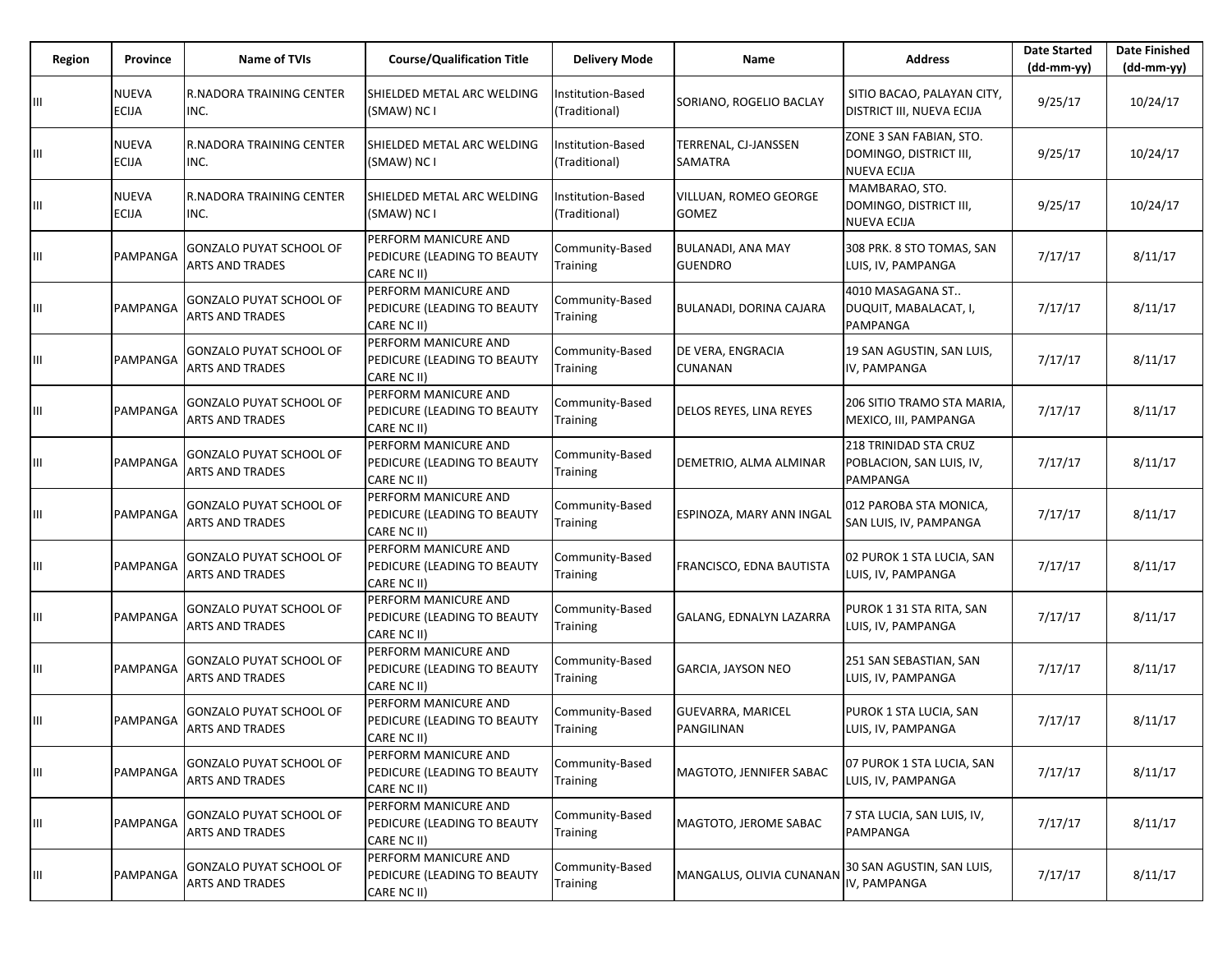| Region | Province | <b>Name of TVIs</b>                                         | <b>Course/Qualification Title</b>                                  | <b>Delivery Mode</b>                   | Name                                    | <b>Address</b>                                                    | <b>Date Started</b><br>$(dd-mm-yy)$ | <b>Date Finished</b><br>(dd-mm-yy) |
|--------|----------|-------------------------------------------------------------|--------------------------------------------------------------------|----------------------------------------|-----------------------------------------|-------------------------------------------------------------------|-------------------------------------|------------------------------------|
| Ш      | PAMPANGA | GONZALO PUYAT SCHOOL OF<br><b>ARTS AND TRADES</b>           | PERFORM MANICURE AND<br>PEDICURE (LEADING TO BEAUTY<br>CARE NC II) | Community-Based<br><b>Training</b>     | OCAMPO, NIDA<br>MANGULABNAN             | CONTROL SAN SEBASTIAN,<br>SAN LUIS, IV, PAMPANGA                  | 7/17/17                             | 8/11/17                            |
| Ш      | PAMPANGA | GONZALO PUYAT SCHOOL OF<br><b>ARTS AND TRADES</b>           | PERFORM MANICURE AND<br>PEDICURE (LEADING TO BEAUTY<br>CARE NC II) | Community-Based<br><b>Training</b>     | PABUSTAN, MHAIDY MANALIL                | 198 STA MONICA, SAN LUIS,<br>IV, PAMPANGA                         | 7/17/17                             | 8/11/17                            |
| Ш      | PAMPANGA | GONZALO PUYAT SCHOOL OF<br><b>ARTS AND TRADES</b>           | PERFORM MANICURE AND<br>PEDICURE (LEADING TO BEAUTY<br>CARE NC II) | Community-Based<br>Training            | PANLILIO, CARLA LALAINE<br><b>TALAO</b> | 11 SAN NICOLAS, SAN LUIS,<br>IV, PAMPANGA                         | 7/17/17                             | 8/11/17                            |
| Ш      | PAMPANGA | <b>GONZALO PUYAT SCHOOL OF</b><br><b>ARTS AND TRADES</b>    | PERFORM MANICURE AND<br>PEDICURE (LEADING TO BEAUTY<br>CARE NC II) | Community-Based<br>Training            | PANLILIO, KRISTINE JOY LARIN            | 140 SAN SEBASTIAN, SAN<br>LUIS, IV, PAMPANGA                      | 7/17/17                             | 8/11/17                            |
| Ш      | PAMPANGA | GONZALO PUYAT SCHOOL OF<br><b>ARTS AND TRADES</b>           | PERFORM MANICURE AND<br>PEDICURE (LEADING TO BEAUTY<br>CARE NC II) | Community-Based<br>Training            | PARAISO, MONALIZA SUMANG                | SAN NICOLAS, SAN LUIS, IV,<br>PAMPANGA                            | 7/17/17                             | 8/11/17                            |
| Щ      | PAMPANGA | GONZALO PUYAT SCHOOL OF<br><b>ARTS AND TRADES</b>           | PERFORM MANICURE AND<br>PEDICURE (LEADING TO BEAUTY<br>CARE NC II) | Community-Based<br>Training            | PUNLA, JOSHUA PAULIN                    | 343 STA MONICA, SAN LUIS,<br>IV, PAMPANGA                         | 7/17/17                             | 8/11/17                            |
| Ш      | PAMPANGA | <b>GONZALO PUYAT SCHOOL OF</b><br><b>ARTS AND TRADES</b>    | PERFORM MANICURE AND<br>PEDICURE (LEADING TO BEAUTY<br>CARE NC II) | Community-Based<br>Training            | QUIAMBAO, JONA DE VERA                  | 317 PUROK 8 STO TOMAS,<br>SAN LUIS, IV, PAMPANGA                  | 7/17/17                             | 8/11/17                            |
| Ш      | PAMPANGA | <b>GONZALO PUYAT SCHOOL OF</b><br><b>ARTS AND TRADES</b>    | PERFORM MANICURE AND<br>PEDICURE (LEADING TO BEAUTY<br>CARE NC II) | Community-Based<br>Training            | SOLANO, JESSICA DELA CRUZ               | PUROK 1 STA RITA, SAN LUIS,<br>IV, PAMPANGA                       | 7/17/17                             | 8/11/17                            |
| Ш      | PAMPANGA | GONZALO PUYAT SCHOOL OF<br><b>ARTS AND TRADES</b>           | PERFORM MANICURE AND<br>PEDICURE (LEADING TO BEAUTY<br>CARE NC II) | Community-Based<br>Training            | SUBA, MARY GRACE PACHECO                | STO ROSARIO, SAN LUIS, IV,<br>PAMPANGA                            | 7/17/17                             | 8/11/17                            |
| Ш      | PAMPANGA | <b>GONZALO PUYAT SCHOOL OF</b><br><b>ARTS AND TRADES</b>    | PERFORM MANICURE AND<br>PEDICURE (LEADING TO BEAUTY<br>CARE NC II) | Community-Based<br><b>Training</b>     | TIANGCO, YOLANDA GARCIA                 | 376 PUROK 4 SAN CARLOS,<br>SAN LUIS, IV, PAMPANGA                 | 7/17/17                             | 8/11/17                            |
| Ш      | PAMPANGA | <b>GONZALO PUYAT SCHOOL OF</b><br><b>ARTS AND TRADES</b>    | PERFORM MANICURE AND<br>PEDICURE (LEADING TO BEAUTY<br>CARE NC II) | Community-Based<br><b>Training</b>     | CANLAS, MARILOU DIZON                   | 44 STA. CRUZ POBLACION,<br>SAN LUIS, IV, PAMPANGA                 | 7/17/17                             | 8/11/17                            |
| Ш      | PAMPANGA | <b>GONZALO PUYAT SCHOOL OF</b><br><b>ARTS AND TRADES</b>    | PERFORM MANICURE AND<br>PEDICURE (LEADING TO BEAUTY<br>CARE NC II) | Community-Based<br><b>Training</b>     | <b>BAGTAS, EDELMINA</b><br>PUNZALAN     | CONTROL STO TOMAS, SAN<br>LUIS, IV, PAMPANGA                      | 7/17/17                             | 8/11/17                            |
| Ш      | PAMPANGA | ACHIEVERS 1 TRAINING AND<br>DEVELOPMENT CENTER, INC.        | HILOT WELLNESS MASSAGE NC II                                       | Institution-Based<br>(Mobile Training) | <b>BEREBER, DEXTER D</b>                | BLK 32 LOT 7A STA.LUCIA<br>RESETTLEMENT, MAGALANG,<br>I, PAMPANGA | 7/24/17                             | 8/12/17                            |
| Ш      | PAMPANGA | ACHIEVERS 1 TRAINING AND<br>DEVELOPMENT CENTER, INC.        | HILOT WELLNESS MASSAGE NC II                                       | Institution-Based<br>(Mobile Training) | <b>BUAN, SARAH JANE G</b>               | SAN JOSE, MAGALANG, I,<br>PAMPANGA                                | 7/24/17                             | 8/12/17                            |
| Ш      | PAMPANGA | <b>ACHIEVERS 1 TRAINING AND</b><br>DEVELOPMENT CENTER, INC. | HILOT WELLNESS MASSAGE NC II                                       | Institution-Based<br>(Mobile Training) | CALMA, RIZA S                           | SAN FRANCISCO,<br>MAGALANG, I, PAMPANGA                           | 7/24/17                             | 8/12/17                            |
| Ш      | PAMPANGA | <b>ACHIEVERS 1 TRAINING AND</b><br>DEVELOPMENT CENTER, INC. | HILOT WELLNESS MASSAGE NC II                                       | Institution-Based<br>(Mobile Training) | CAS, SHEENA M                           | SAN JOSE, MAGALANG, I,<br>PAMPANGA                                | 7/24/17                             | 8/12/17                            |
| Ш      | PAMPANGA | <b>ACHIEVERS 1 TRAINING AND</b><br>DEVELOPMENT CENTER, INC. | HILOT WELLNESS MASSAGE NC II                                       | Institution-Based<br>(Mobile Training) | CUEVA, REENA M                          | 997 STA.CRUZ, MAGALANG, I,<br>PAMPANGA                            | 7/24/17                             | 8/12/17                            |
| Щ      | PAMPANGA | <b>ACHIEVERS 1 TRAINING AND</b><br>DEVELOPMENT CENTER, INC. | HILOT WELLNESS MASSAGE NC II                                       | Institution-Based<br>(Mobile Training) | DIZON, JENNIFER G                       | 72 SAN NICOLAS I,<br>MAGALANG, I, PAMPANGA                        | 7/24/17                             | 8/12/17                            |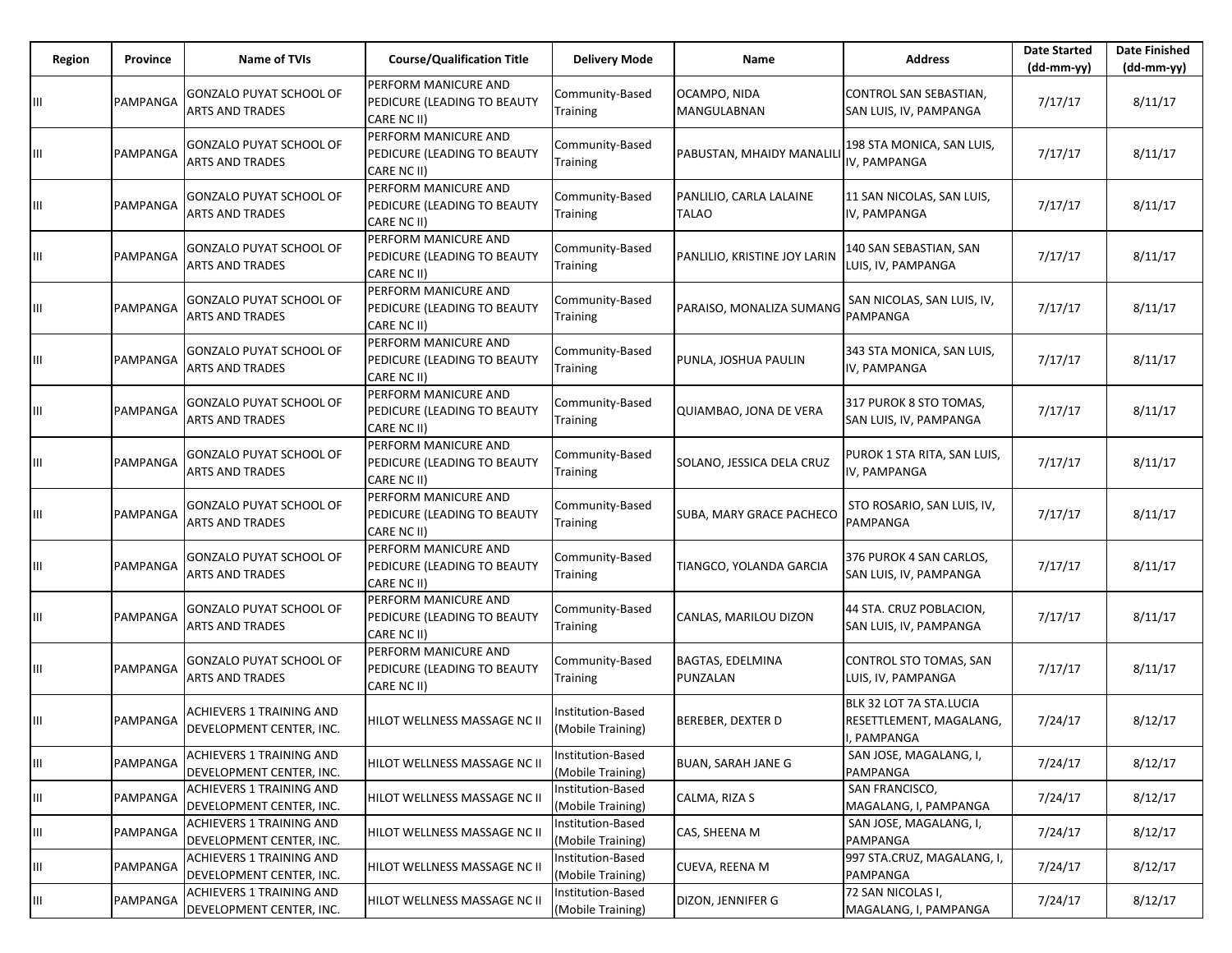| Region | Province | Name of TVIs                                                | <b>Course/Qualification Title</b>             | <b>Delivery Mode</b>                          | Name                                | <b>Address</b>                                              | <b>Date Started</b><br>$(dd-mm-yy)$ | <b>Date Finished</b><br>$(dd-mm-yy)$ |
|--------|----------|-------------------------------------------------------------|-----------------------------------------------|-----------------------------------------------|-------------------------------------|-------------------------------------------------------------|-------------------------------------|--------------------------------------|
| Ш      | PAMPANGA | <b>ACHIEVERS 1 TRAINING AND</b><br>DEVELOPMENT CENTER, INC. | HILOT WELLNESS MASSAGE NC II                  | Institution-Based<br>(Mobile Training)        | GARCIA, DIANA MARIE L               | 147 SAN NICOLAS I,<br>MAGALANG, I, PAMPANGA                 | 7/24/17                             | 8/12/17                              |
| Ш      | PAMPANGA | ACHIEVERS 1 TRAINING AND<br>DEVELOPMENT CENTER, INC.        | HILOT WELLNESS MASSAGE NC II                  | Institution-Based<br>(Mobile Training)        | HERNANDEZ, GIRLIE M                 | 050 SITIO BARANGCA SAN<br>JOSE, MAGALANG, I,<br>PAMPANGA    | 7/24/17                             | 8/12/17                              |
| Ш      | PAMPANGA | ACHIEVERS 1 TRAINING AND<br>DEVELOPMENT CENTER, INC.        | HILOT WELLNESS MASSAGE NC II                  | Institution-Based<br>(Mobile Training)        | LICUP, ROSALYN S                    | 75 SAN PEDRO II, MAGALANG,<br>PAMPANGA                      | 7/24/17                             | 8/12/17                              |
| Ш      | PAMPANGA | ACHIEVERS 1 TRAINING AND<br>DEVELOPMENT CENTER, INC.        | HILOT WELLNESS MASSAGE NC II                  | Institution-Based<br>(Mobile Training)        | MALONZO, CAROL P                    | 386 PUROK #3 SAN PEDRO II,<br>MAGALANG, I, PAMPANGA         | 7/24/17                             | 8/12/17                              |
| Ш      | PAMPANGA | ACHIEVERS 1 TRAINING AND<br>DEVELOPMENT CENTER, INC.        | HILOT WELLNESS MASSAGE NC II                  | <b>Institution-Based</b><br>(Mobile Training) | MANLAPAZ, AVEGEIL S                 | MARBEA SUBD. STA.CRUZ,<br>MAGALANG, I, PAMPANGA             | 7/24/17                             | 8/12/17                              |
| Ш      | PAMPANGA | <b>ACHIEVERS 1 TRAINING AND</b><br>DEVELOPMENT CENTER, INC. | HILOT WELLNESS MASSAGE NC II                  | Institution-Based<br>(Mobile Training)        | MATA, ROSALIA C                     | 560 SAN PEDRO II,<br>MAGALANG, I, PAMPANGA                  | 7/24/17                             | 8/12/17                              |
| Ш      | PAMPANGA | <b>ACHIEVERS 1 TRAINING AND</b><br>DEVELOPMENT CENTER, INC. | HILOT WELLNESS MASSAGE NC II                  | Institution-Based<br>(Mobile Training)        | MONTEMAYOR, JAYCHELL<br>ANN M       | SAN JOSE, MAGALANG, I,<br>PAMPANGA                          | 7/24/17                             | 8/12/17                              |
| Ш      | PAMPANGA | <b>ACHIEVERS 1 TRAINING AND</b><br>DEVELOPMENT CENTER, INC. | HILOT WELLNESS MASSAGE NC II                  | Institution-Based<br>(Mobile Training)        | OCAMPO, JOSEPHINE S                 | 074 PUROK 1 SAN PEDRO II,<br>MAGALANG, I, PAMPANGA          | 7/24/17                             | 8/12/17                              |
| Ш      | PAMPANGA | ACHIEVERS 1 TRAINING AND<br>DEVELOPMENT CENTER, INC.        | HILOT WELLNESS MASSAGE NC II                  | Institution-Based<br>(Mobile Training)        | OGOY, GEMMA M                       | 547 SAN PEDRO II,<br>MAGALANG, I, PAMPANGA                  | 7/24/17                             | 8/12/17                              |
| Ш      | PAMPANGA | ACHIEVERS 1 TRAINING AND<br>DEVELOPMENT CENTER, INC.        | HILOT WELLNESS MASSAGE NC II                  | Institution-Based<br>(Mobile Training)        | PINEDA, SHELLA N                    | 91 SAN PEDRO II, MAGALANG,<br>, PAMPANGA                    | 7/24/17                             | 8/12/17                              |
| Ш      | PAMPANGA | <b>ACHIEVERS 1 TRAINING AND</b><br>DEVELOPMENT CENTER, INC. | HILOT WELLNESS MASSAGE NC II                  | Institution-Based<br>(Mobile Training)        | ROQUE, ELIZABETH B                  | 555 PUROK 4 SAN PEDRO II,<br>MAGALANG, I, PAMPANGA          | 7/24/17                             | 8/12/17                              |
| Ш      | PAMPANGA | ACHIEVERS 1 TRAINING AND<br>DEVELOPMENT CENTER, INC.        | HILOT WELLNESS MASSAGE NC II                  | Institution-Based<br>(Mobile Training)        | SAMSON, MARIGRACE C                 | 172 PRK 2 SAN PEDRO II,<br>MAGALANG, I, PAMPANGA            | 7/24/17                             | 8/12/17                              |
| Ш      | PAMPANGA | <b>ACHIEVERS 1 TRAINING AND</b><br>DEVELOPMENT CENTER, INC. | HILOT WELLNESS MASSAGE NC II                  | Institution-Based<br>(Mobile Training)        | SANTOS, JULIE P                     | 136 SAN PEDRO II,<br>MAGALANG, I, PAMPANGA                  | 7/24/17                             | 8/12/17                              |
| Ш      | PAMPANGA | ACHIEVERS 1 TRAINING AND<br>DEVELOPMENT CENTER, INC.        | HILOT WELLNESS MASSAGE NC II                  | Institution-Based<br>(Mobile Training)        | TOLEDANO, MIRALEE M                 | PUROK 4 SAN PEDRO II,<br>MAGALANG, I, PAMPANGA              | 7/24/17                             | 8/12/17                              |
| Ш      | PAMPANGA | ACHIEVERS 1 TRAINING AND<br>DEVELOPMENT CENTER, INC.        | HILOT WELLNESS MASSAGE NC II                  | Institution-Based<br>(Mobile Training)        | TUAZON, KRISMA JOY P                | SAN PEDRO II, MAGALANG, I,<br>PAMPANGA                      | 7/24/17                             | 8/12/17                              |
| Ш      | PAMPANGA | <b>ACHIEVERS 1 TRAINING AND</b><br>DEVELOPMENT CENTER, INC. | HILOT WELLNESS MASSAGE NC II                  | Institution-Based<br>(Mobile Training)        | VALENZUELA, NYMPHA D                | 145 SAN FRANCISCO,<br>MAGALANG, I, PAMPANGA                 | 7/24/17                             | 8/12/17                              |
| Ш      | PAMPANGA | <b>GONZALO PUYAT SCHOOL OF</b><br><b>ARTS AND TRADES</b>    | SHIELDED METAL ARC WELDING<br>NC I            | Institution-Based<br>(Traditional)            | ALEJANDRINO, RAUL<br><b>MIRANDA</b> | 219 PUROK 5 MATAMO,<br>ARAYAT, III, PAMPANGA                | 7/24/17                             | 9/13/17                              |
| Ш      | PAMPANGA | GONZALO PUYAT SCHOOL OF<br><b>ARTS AND TRADES</b>           | SHIELDED METAL ARC WELDING<br>NC <sub>1</sub> | Institution-Based<br>(Traditional)            | BALTAZAR, JOEY CACHOLA              | SAN JUAN, SAN LUIS, IV,<br>PAMPANGA                         | 7/24/17                             | 9/13/17                              |
| IШ     | PAMPANGA | GONZALO PUYAT SCHOOL OF<br><b>ARTS AND TRADES</b>           | SHIELDED METAL ARC WELDING<br>NC <sub>1</sub> | Institution-Based<br>(Traditional)            | BARRAS, RAFAEL LAGRAMA              | 103 STA CRUZ, SAN LUIS, IV,<br>PAMPANGA                     | 7/24/17                             | 9/13/17                              |
| Ш      | PAMPANGA | GONZALO PUYAT SCHOOL OF<br><b>ARTS AND TRADES</b>           | SHIELDED METAL ARC WELDING<br>NC <sub>1</sub> | Institution-Based<br>(Traditional)            | <b>BAUTISTA, WILFREDO TOBIAS</b>    | 3 PUROK 1 STA LUCIA, SAN<br>LUIS, IV, PAMPANGA              | 7/24/17                             | 9/13/17                              |
| Ш      | PAMPANGA | GONZALO PUYAT SCHOOL OF<br><b>ARTS AND TRADES</b>           | SHIELDED METAL ARC WELDING<br>NC <sub>1</sub> | Institution-Based<br>(Traditional)            | CALOS, VIRON SAGUM                  | 19 STA CRUZ POBLACION, SAN<br>LUIS, IV, PAMPANGA            | 7/24/17                             | 9/13/17                              |
| Ш      | PAMPANGA | GONZALO PUYAT SCHOOL OF<br><b>ARTS AND TRADES</b>           | SHIELDED METAL ARC WELDING<br>NC <sub>1</sub> | Institution-Based<br>(Traditional)            | CARLOS, IAN CARLO SAGUM             | 19 STA CRUZ POBLACION, SAN<br>LUIS, IV, PAMPANGA            | 7/24/17                             | 9/13/17                              |
| Ш      | PAMPANGA | GONZALO PUYAT SCHOOL OF<br><b>ARTS AND TRADES</b>           | SHIELDED METAL ARC WELDING<br>NC I            | Institution-Based<br>(Traditional)            | DELA CRUZ, MARCO TIZON              | 124 PAROBA PUROK 2 STA<br>MONICA, SAN LUIS, IV,<br>PAMPANGA | 7/24/17                             | 9/13/17                              |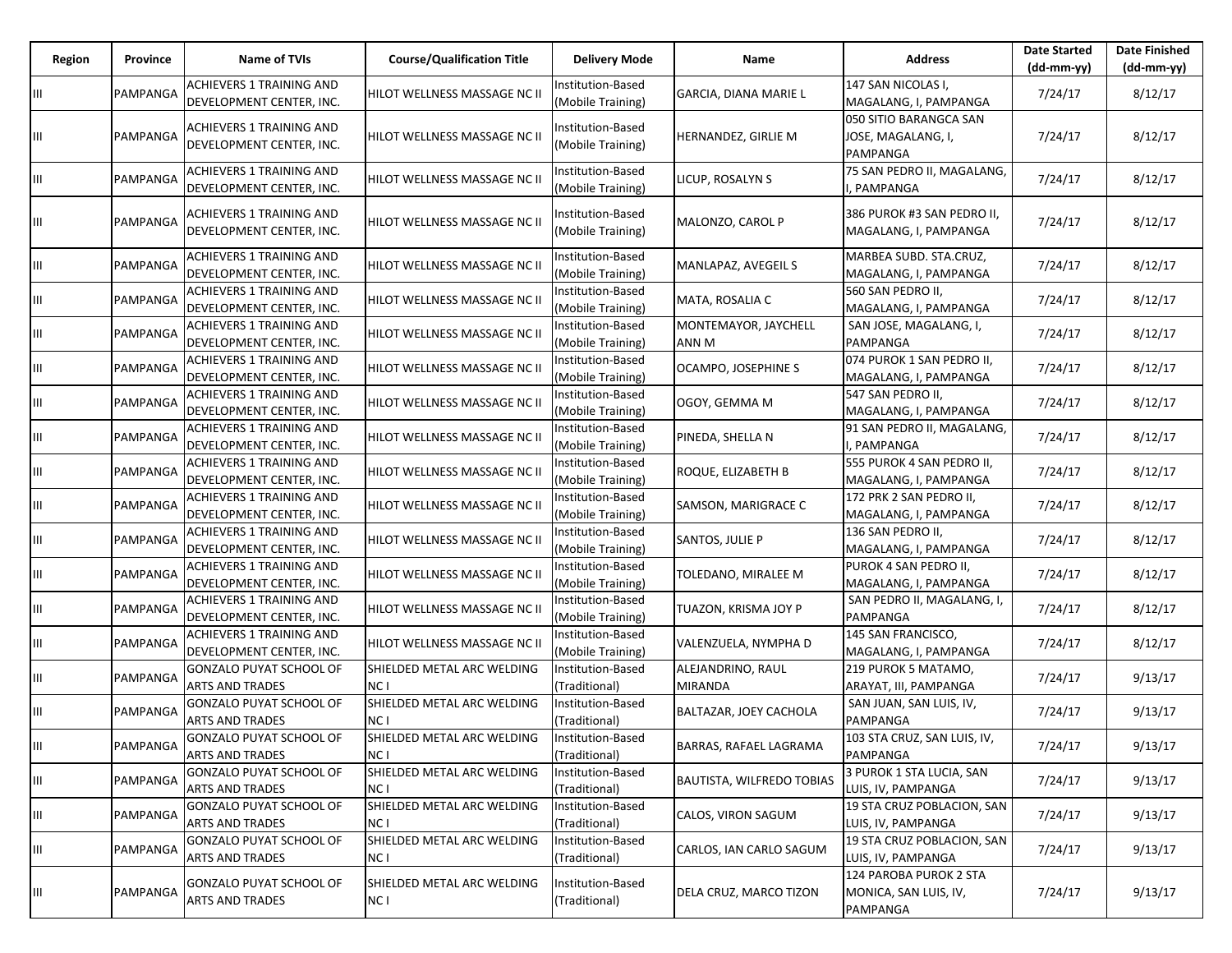| Region | Province | Name of TVIs                                               | <b>Course/Qualification Title</b>  | <b>Delivery Mode</b>                      | Name                                   | <b>Address</b>                                                     | <b>Date Started</b><br>$(dd-mm-yy)$ | <b>Date Finished</b><br>(dd-mm-yy) |
|--------|----------|------------------------------------------------------------|------------------------------------|-------------------------------------------|----------------------------------------|--------------------------------------------------------------------|-------------------------------------|------------------------------------|
| Ш      | PAMPANGA | <b>GONZALO PUYAT SCHOOL OF</b><br><b>ARTS AND TRADES</b>   | SHIELDED METAL ARC WELDING<br>NC I | Institution-Based<br>(Traditional)        | DELICANO, ARCANGEL PALMA               | STA MARIA, MEXICO, III,<br>PAMPANGA                                | 7/24/17                             | 9/13/17                            |
| Ш      | PAMPANGA | <b>GONZALO PUYAT SCHOOL OF</b><br><b>ARTS AND TRADES</b>   | SHIELDED METAL ARC WELDING<br>NC I | Institution-Based<br>(Traditional)        | ECALNE, JHARAN MEANA                   | 60 STO TOMAS, SAN LUIS, IV,<br>PAMPANGA                            | 7/24/17                             | 9/13/17                            |
| Ш      | PAMPANGA | <b>GONZALO PUYAT SCHOOL OF</b><br><b>ARTS AND TRADES</b>   | SHIELDED METAL ARC WELDING<br>NC I | Institution-Based<br>(Traditional)        | GARCIA, GLENZON MANGALUS               | 99 STO TOMAS, SAN LUIS, IV,<br>PAMPANGA                            | 7/24/17                             | 9/13/17                            |
| Ш      | PAMPANGA | <b>GONZALO PUYAT SCHOOL OF</b><br><b>ARTS AND TRADES</b>   | SHIELDED METAL ARC WELDING<br>NC I | Institution-Based<br>(Traditional)        | <b>GUARIN, FERMO TARUC</b>             | 151 CHURCH STREET STA<br>CRUZ POBLACION, SAN LUIS,<br>IV, PAMPANGA | 7/24/17                             | 9/13/17                            |
| Ш      | PAMPANGA | <b>GONZALO PUYAT SCHOOL OF</b><br><b>ARTS AND TRADES</b>   | SHIELDED METAL ARC WELDING<br>NC I | Institution-Based<br>(Traditional)        | GUEVARRA, ANTONIO SAGUN                | 128 P. PAG ASA SAN JUAN,<br>SAN LUIS, IV, PAMPANGA                 | 7/24/17                             | 9/13/17                            |
| Ш      | PAMPANGA | GONZALO PUYAT SCHOOL OF<br>ARTS AND TRADES                 | SHIELDED METAL ARC WELDING<br>NC I | Institution-Based<br>(Traditional)        | LOBENDINO, RICHARD<br><b>TIANGCO</b>   | 93 STO TOMAS, SAN LUIS, IV,<br>PAMPANGA                            | 7/24/17                             | 9/13/17                            |
| Ш      | PAMPANGA | <b>GONZALO PUYAT SCHOOL OF</b><br><b>ARTS AND TRADES</b>   | SHIELDED METAL ARC WELDING<br>NC I | Institution-Based<br>(Traditional)        | LUBRINO, ANTHONY PARAS                 | 103 STA CRUZ POBLACION,<br>SAN LUIS, IV, PAMPANGA                  | 7/24/17                             | 9/13/17                            |
| Ш      | PAMPANGA | <b>GONZALO PUYAT SCHOOL OF</b><br><b>ARTS AND TRADES</b>   | SHIELDED METAL ARC WELDING<br>NC I | Institution-Based<br>(Traditional)        | MANGULABNAN, JAY<br>CORDOVA            | 23 PUROK 1 SAN SEBASTIAN,<br>SAN LUIS, IV, PAMPANGA                | 7/24/17                             | 9/13/17                            |
| Ш      | PAMPANGA | GONZALO PUYAT SCHOOL OF<br>ARTS AND TRADES                 | SHIELDED METAL ARC WELDING<br>NC I | <b>Institution-Based</b><br>(Traditional) | MANLICLIC, WILLIAM<br>SANGALANG        | 26 PUROK 1 SAN NICOLAS,<br>SAN LUIS, IV, PAMPANGA                  | 7/24/17                             | 9/13/17                            |
| Ш      | PAMPANGA | <b>GONZALO PUYAT SCHOOL OF</b><br><b>ARTS AND TRADES</b>   | SHIELDED METAL ARC WELDING<br>NC I | Institution-Based<br>(Traditional)        | MEJIA, ARMANDO PERONZE                 | 234 STA CRUZ POBLACION,<br>SAN LUIS, IV, PAMPANGA                  | 7/24/17                             | 9/13/17                            |
| Ш      | PAMPANGA | <b>GONZALO PUYAT SCHOOL OF</b><br>ARTS AND TRADES          | SHIELDED METAL ARC WELDING<br>NC I | Institution-Based<br>(Traditional)        | OCAMPO, TIRSO TALAO                    | STA CRUZ POBLACION, SAN<br>LUIS, IV, PAMPANGA                      | 7/24/17                             | 9/13/17                            |
| Ш      | PAMPANGA | <b>GONZALO PUYAT SCHOOL OF</b><br>ARTS AND TRADES          | SHIELDED METAL ARC WELDING<br>NC I | Institution-Based<br>(Traditional)        | PALMA, LAMRENTINO TOBIAS               | 170 SITIO BISITAS STA MARIA,<br>MEXICO, III, PAMPANGA              | 7/24/17                             | 9/13/17                            |
| Ш      | PAMPANGA | GONZALO PUYAT SCHOOL OF<br><b>ARTS AND TRADES</b>          | SHIELDED METAL ARC WELDING<br>NC I | Institution-Based<br>(Traditional)        | PALO, RHEINNEL SALUNGA                 | 224 STA CRUZ POBLACION,<br>SAN LUIS, IV, PAMPANGA                  | 7/24/17                             | 9/13/17                            |
| Ш      | PAMPANGA | <b>GONZALO PUYAT SCHOOL OF</b><br><b>ARTS AND TRADES</b>   | SHIELDED METAL ARC WELDING<br>NC I | Institution-Based<br>(Traditional)        | SAN DIEGO, SANDY<br><b>BARTOLOME</b>   | 234 STA CRUZ POBLACION,<br>SAN LUIS, IV, PAMPANGA                  | 7/24/17                             | 9/13/17                            |
| Ш      | PAMPANGA | <b>GONZALO PUYAT SCHOOL OF</b><br>ARTS AND TRADES          | SHIELDED METAL ARC WELDING<br>NC I | Institution-Based<br>(Traditional)        | SAN DIEGO, RAYMOND<br><b>BARTOLOME</b> | 234 STA CRUZ POBLACION,<br>SAN LUIS, IV, PAMPANGA                  | 7/24/17                             | 9/13/17                            |
| Ш      | PAMPANGA | <b>GONZALO PUYAT SCHOOL OF</b><br><b>ARTS AND TRADES</b>   | SHIELDED METAL ARC WELDING<br>NC I | <b>Institution-Based</b><br>(Traditional) | SANTOS, ROMMEL ANTONIO                 | 59 STA CRUZ POBLACION, SAN<br>LUIS, IV, PAMPANGA                   | 7/24/17                             | 9/13/17                            |
| Ш      | PAMPANGA | <b>GONZALO PUYAT SCHOOL OF</b><br><b>ARTS AND TRADES</b>   | SHIELDED METAL ARC WELDING<br>NC I | Institution-Based<br>(Traditional)        | TALAO, GALILEO DELA CRUZ               | 103 STA CRUZ, SAN LUIS, IV,<br>PAMPANGA                            | 7/24/17                             | 9/13/17                            |
| Ш      |          | <b>GONZALO PUYAT SCHOOL OF</b><br>PAMPANGA ARTS AND TRADES | SHIELDED METAL ARC WELDING<br>NC I | Institution-Based<br>(Traditional)        | TALAO, MEYNARD DELA CRUZ               | 103 STA CRUZ POBLACION,<br>SAN LUIS, IV, PAMPANGA                  | 7/24/17                             | 9/13/17                            |
| ШL     | PAMPANGA | GONZALO PUYAT SCHOOL OF<br><b>ARTS AND TRADES</b>          | SHIELDED METAL ARC WELDING<br>NC I | Institution-Based<br>(Traditional)        | TIANGCO, RAYMOND LITA                  | 95 STO TOMAS, SAN LUIS, IV,<br>PAMPANGA                            | 7/24/17                             | 9/13/17                            |
| Ш      | PAMPANGA | <b>GONZALO PUYAT SCHOOL OF</b><br><b>ARTS AND TRADES</b>   | SHIELDED METAL ARC WELDING<br>NC I | nstitution-Based<br>(Traditional)         | TONGIO, ROMMEL DUNGO                   | 205 CHURCH ST. STA CRUZ<br>POBLACION, SAN LUIS, IV,<br>PAMPANGA    | 7/24/17                             | 9/13/17                            |
| Ш      | PAMPANGA | <b>GONZALO PUYAT SCHOOL OF</b><br><b>ARTS AND TRADES</b>   | SHIELDED METAL ARC WELDING<br>NC I | Institution-Based<br>(Traditional)        | TARUC, FERNANDO USI                    | CHURCH ST. STA CRUZ<br>POBLACION, SAN LUIS, IV,<br>PAMPANGA        | 7/24/17                             | 9/13/17                            |
| Ш      | PAMPANGA | <b>GONZALO PUYAT SCHOOL OF</b><br><b>ARTS AND TRADES</b>   | SHIELDED METAL ARC WELDING<br>NC I | Institution-Based<br>(Traditional)        | MOLINA, ERIC DELA ROSA                 | 82 STA LUCIA, SAN LUIS, IV,<br>PAMPANGA                            | 7/24/17                             | 9/13/17                            |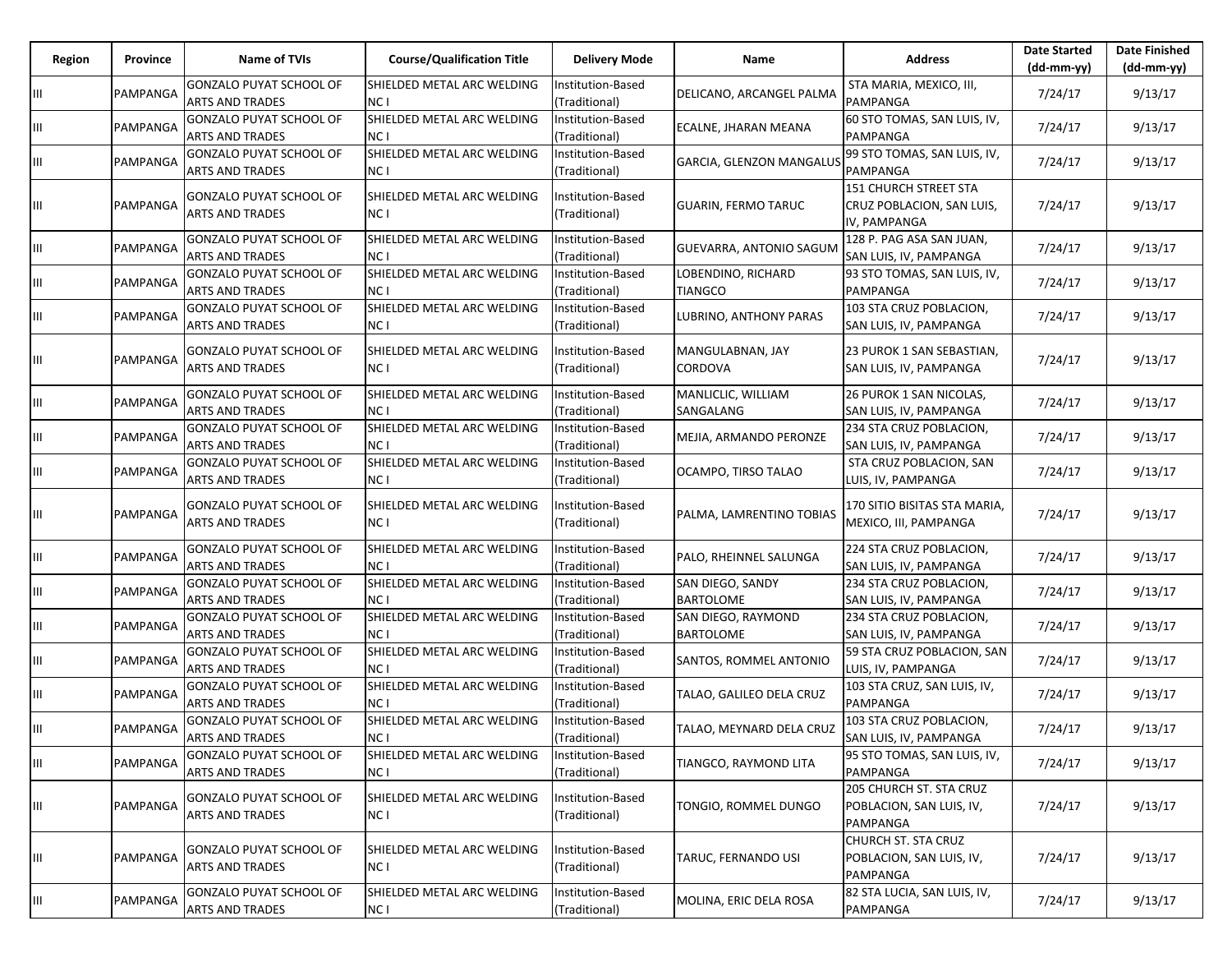| Region | Province | <b>Name of TVIs</b>                                      | <b>Course/Qualification Title</b>                                  | <b>Delivery Mode</b>               | Name                                       | <b>Address</b>                                                | <b>Date Started</b><br>$(dd-mm-yy)$ | <b>Date Finished</b><br>$(dd-mm-yy)$ |
|--------|----------|----------------------------------------------------------|--------------------------------------------------------------------|------------------------------------|--------------------------------------------|---------------------------------------------------------------|-------------------------------------|--------------------------------------|
| Ш      | PAMPANGA | <b>GONZALO PUYAT SCHOOL OF</b><br><b>ARTS AND TRADES</b> | SHIELDED METAL ARC WELDING<br>NC I                                 | Institution-Based<br>(Traditional) | JAVIER, IAN DIAZ                           | 218 STA CRUZ POBLACION,<br>SAN LUIS, IV, PAMPANGA             | 7/24/17                             | 9/13/17                              |
| Ш      | PAMPANGA | <b>GONZALO PUYAT SCHOOL OF</b><br><b>ARTS AND TRADES</b> | PERFORM MANICURE AND<br>PEDICURE (LEADING TO BEAUTY<br>CARE NC II) | Community-Based<br>Training        | <b>BULANADI, ANA MAY</b><br><b>GUENDRO</b> | 308 PRK. 8 STO TOMAS, SAN<br>LUIS, IV, PAMPANGA               | 7/17/17                             | 8/15/17                              |
| Ш      | PAMPANGA | GONZALO PUYAT SCHOOL OF<br><b>ARTS AND TRADES</b>        | PERFORM MANICURE AND<br>PEDICURE (LEADING TO BEAUTY<br>CARE NC II) | Community-Based<br><b>Training</b> | BULANADI, DORINA CAJARA                    | 4010 MASAGANA ST<br>DUQUIT, MABALACAT, I,<br>PAMPANGA         | 7/17/17                             | 8/15/17                              |
| Ш      | PAMPANGA | <b>GONZALO PUYAT SCHOOL OF</b><br><b>ARTS AND TRADES</b> | PERFORM MANICURE AND<br>PEDICURE (LEADING TO BEAUTY<br>CARE NC II) | Community-Based<br>Training        | DE VERA, ENGRACIA<br>CUNANAN               | 19 SAN AGUSTIN, SAN LUIS,<br>IV, PAMPANGA                     | 7/17/17                             | 8/15/17                              |
| Ш      | PAMPANGA | <b>GONZALO PUYAT SCHOOL OF</b><br><b>ARTS AND TRADES</b> | PERFORM MANICURE AND<br>PEDICURE (LEADING TO BEAUTY<br>CARE NC II) | Community-Based<br>Training        | DELOS REYES, LINA REYES                    | 206 SITIO TRAMO STA MARIA,<br>MEXICO, III, PAMPANGA           | 7/17/17                             | 8/15/17                              |
| Ш      | PAMPANGA | <b>GONZALO PUYAT SCHOOL OF</b><br><b>ARTS AND TRADES</b> | PERFORM MANICURE AND<br>PEDICURE (LEADING TO BEAUTY<br>CARE NC II) | Community-Based<br>Training        | DEMETRIO, ALMA ALMINAR                     | 218 TRINIDAD STA CRUZ<br>POBLACION, SAN LUIS, IV,<br>PAMPANGA | 7/17/17                             | 8/15/17                              |
| Ш      | PAMPANGA | <b>GONZALO PUYAT SCHOOL OF</b><br><b>ARTS AND TRADES</b> | PERFORM MANICURE AND<br>PEDICURE (LEADING TO BEAUTY<br>CARE NC II) | Community-Based<br>Training        | ESPINOZA, MARY ANN INGAL                   | 012 PAROBA STA MONICA,<br>SAN LUIS, IV, PAMPANGA              | 7/17/17                             | 8/15/17                              |
| Ш      | PAMPANGA | <b>GONZALO PUYAT SCHOOL OF</b><br><b>ARTS AND TRADES</b> | PERFORM MANICURE AND<br>PEDICURE (LEADING TO BEAUTY<br>CARE NC II) | Community-Based<br>Training        | <b>FRANCISCO, EDNA BAUTISTA</b>            | 02 PUROK 1 STA LUCIA, SAN<br>LUIS, IV, PAMPANGA               | 7/17/17                             | 8/15/17                              |
| Ш      | PAMPANGA | <b>GONZALO PUYAT SCHOOL OF</b><br><b>ARTS AND TRADES</b> | PERFORM MANICURE AND<br>PEDICURE (LEADING TO BEAUTY<br>CARE NC II) | Community-Based<br>Training        | GALANG, EDNALYN LAZARRA                    | PUROK 1 31 STA RITA, SAN<br>LUIS, IV, PAMPANGA                | 7/17/17                             | 8/15/17                              |
| Ш      | PAMPANGA | <b>GONZALO PUYAT SCHOOL OF</b><br><b>ARTS AND TRADES</b> | PERFORM MANICURE AND<br>PEDICURE (LEADING TO BEAUTY<br>CARE NC II) | Community-Based<br>Training        | <b>GARCIA, JAYSON NEO</b>                  | 251 SAN SEBASTIAN, SAN<br>LUIS, IV, PAMPANGA                  | 7/17/17                             | 8/15/17                              |
| Ш      | PAMPANGA | <b>GONZALO PUYAT SCHOOL OF</b><br><b>ARTS AND TRADES</b> | PERFORM MANICURE AND<br>PEDICURE (LEADING TO BEAUTY<br>CARE NC II) | Community-Based<br><b>Training</b> | <b>GUEVARRA, MARICEL</b><br>PANGILINAN     | PUROK 1 STA LUCIA, SAN<br>LUIS, IV, PAMPANGA                  | 7/17/17                             | 8/15/17                              |
| Ш      | PAMPANGA | <b>GONZALO PUYAT SCHOOL OF</b><br><b>ARTS AND TRADES</b> | PERFORM MANICURE AND<br>PEDICURE (LEADING TO BEAUTY<br>CARE NC II) | Community-Based<br><b>Training</b> | MAGTOTO, JENNIFER SABAC                    | 07 PUROK 1 STA LUCIA, SAN<br>LUIS, IV, PAMPANGA               | 7/17/17                             | 8/15/17                              |
| Ш      | PAMPANGA | <b>GONZALO PUYAT SCHOOL OF</b><br><b>ARTS AND TRADES</b> | PERFORM MANICURE AND<br>PEDICURE (LEADING TO BEAUTY<br>CARE NC II) | Community-Based<br>Training        | MAGTOTO, JEROME SABAC                      | 7 STA LUCIA, SAN LUIS, IV,<br>PAMPANGA                        | 7/17/17                             | 8/15/17                              |
| Ш      | PAMPANGA | <b>GONZALO PUYAT SCHOOL OF</b><br><b>ARTS AND TRADES</b> | PERFORM MANICURE AND<br>PEDICURE (LEADING TO BEAUTY<br>CARE NC II) | Community-Based<br>Training        | MANGALUS, OLIVIA CUNANAN                   | 30 SAN AGUSTIN, SAN LUIS,<br>IV. PAMPANGA                     | 7/17/17                             | 8/15/17                              |
| Ш      | PAMPANGA | <b>GONZALO PUYAT SCHOOL OF</b><br><b>ARTS AND TRADES</b> | PERFORM MANICURE AND<br>PEDICURE (LEADING TO BEAUTY<br>CARE NC II) | Community-Based<br>Training        | OCAMPO, NIDA<br>MANGULABNAN                | CONTROL SAN SEBASTIAN,<br>SAN LUIS, IV, PAMPANGA              | 7/17/17                             | 8/15/17                              |
| Ш      | PAMPANGA | <b>GONZALO PUYAT SCHOOL OF</b><br><b>ARTS AND TRADES</b> | PERFORM MANICURE AND<br>PEDICURE (LEADING TO BEAUTY<br>CARE NC II) | Community-Based<br>Training        | PABUSTAN, MHAIDY MANALILI                  | 198 STA MONICA, SAN LUIS,<br>IV, PAMPANGA                     | 7/17/17                             | 8/15/17                              |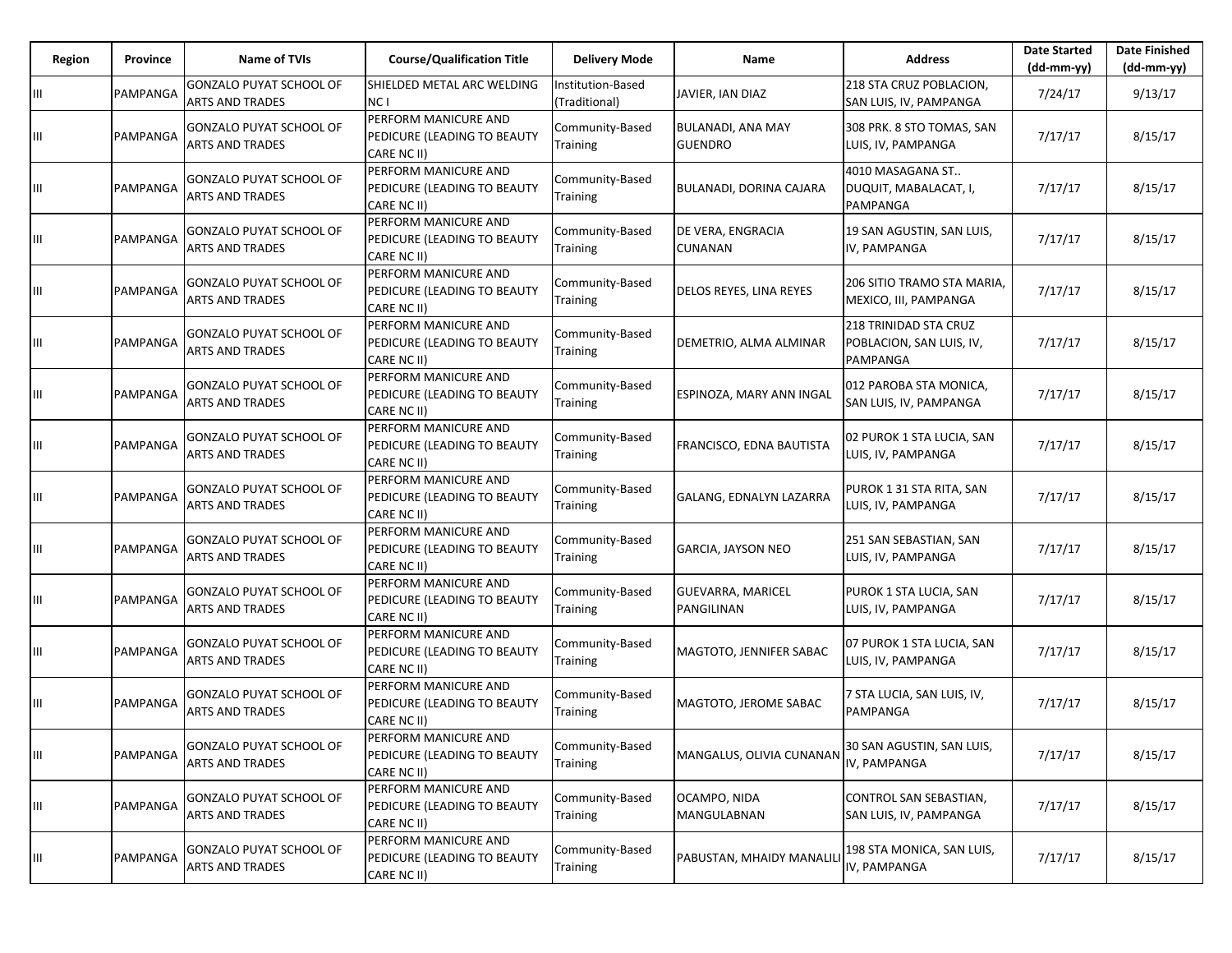| Region | Province | <b>Name of TVIs</b>                                      | <b>Course/Qualification Title</b>                                         | <b>Delivery Mode</b>                          | Name                                            | <b>Address</b>                                                     | <b>Date Started</b><br>$(dd-mm-yy)$ | <b>Date Finished</b><br>$(dd-mm-yy)$ |
|--------|----------|----------------------------------------------------------|---------------------------------------------------------------------------|-----------------------------------------------|-------------------------------------------------|--------------------------------------------------------------------|-------------------------------------|--------------------------------------|
| Ш      | PAMPANGA | <b>GONZALO PUYAT SCHOOL OF</b><br><b>ARTS AND TRADES</b> | PERFORM MANICURE AND<br>PEDICURE (LEADING TO BEAUTY<br>CARE NC II)        | Community-Based<br>Training                   | PANLILIO, CARLA LALAINE<br><b>TALAO</b>         | 11 SAN NICOLAS, SAN LUIS,<br>IV, PAMPANGA                          | 7/17/17                             | 8/15/17                              |
| Ш      | PAMPANGA | <b>GONZALO PUYAT SCHOOL OF</b><br><b>ARTS AND TRADES</b> | PERFORM MANICURE AND<br>PEDICURE (LEADING TO BEAUTY<br>CARE NC II)        | Community-Based<br>Training                   | PANLILIO, KRISTINE JOY LARIN                    | 140 SAN SEBASTIAN, SAN<br>LUIS, IV, PAMPANGA                       | 7/17/17                             | 8/15/17                              |
| Ш      | PAMPANGA | <b>GONZALO PUYAT SCHOOL OF</b><br><b>ARTS AND TRADES</b> | PERFORM MANICURE AND<br>PEDICURE (LEADING TO BEAUTY<br>CARE NC II)        | Community-Based<br>Training                   | PARAISO, MONALIZA SUMANG                        | SAN NICOLAS, SAN LUIS, IV,<br>PAMPANGA                             | 7/17/17                             | 8/15/17                              |
| Ш      | PAMPANGA | <b>GONZALO PUYAT SCHOOL OF</b><br><b>ARTS AND TRADES</b> | <b>PERFORM MANICURE AND</b><br>PEDICURE (LEADING TO BEAUTY<br>CARE NC II) | Community-Based<br>Training                   | PUNLA, JOSHUA PAULIN                            | 343 STA MONICA, SAN LUIS,<br>IV, PAMPANGA                          | 7/17/17                             | 8/15/17                              |
| Ш      | PAMPANGA | <b>GONZALO PUYAT SCHOOL OF</b><br><b>ARTS AND TRADES</b> | PERFORM MANICURE AND<br>PEDICURE (LEADING TO BEAUTY<br>CARE NC II)        | Community-Based<br>Training                   | QUIAMBAO, JONA DE VERA                          | 317 PUROK 8 STO TOMAS,<br>SAN LUIS, IV, PAMPANGA                   | 7/17/17                             | 8/15/17                              |
| Ш      | PAMPANGA | <b>GONZALO PUYAT SCHOOL OF</b><br><b>ARTS AND TRADES</b> | PERFORM MANICURE AND<br>PEDICURE (LEADING TO BEAUTY<br>CARE NC II)        | Community-Based<br>Training                   | SOLANO, JESSICA DELA CRUZ                       | PUROK 1 STA RITA, SAN LUIS,<br>IV, PAMPANGA                        | 7/17/17                             | 8/15/17                              |
| Ш      | PAMPANGA | <b>GONZALO PUYAT SCHOOL OF</b><br><b>ARTS AND TRADES</b> | PERFORM MANICURE AND<br>PEDICURE (LEADING TO BEAUTY<br>CARE NC II)        | Community-Based<br>Training                   | SUBA, MARY GRACE PACHECO                        | STO ROSARIO, SAN LUIS, IV,<br>PAMPANGA                             | 7/17/17                             | 8/15/17                              |
| Ш      | PAMPANGA | GONZALO PUYAT SCHOOL OF<br><b>ARTS AND TRADES</b>        | PERFORM MANICURE AND<br>PEDICURE (LEADING TO BEAUTY<br>CARE NC II)        | Community-Based<br>Training                   | TIANGCO, YOLANDA GARCIA                         | 376 PUROK 4 SAN CARLOS,<br>SAN LUIS, IV, PAMPANGA                  | 7/17/17                             | 8/15/17                              |
| Ш      | PAMPANGA | <b>GONZALO PUYAT SCHOOL OF</b><br><b>ARTS AND TRADES</b> | PERFORM MANICURE AND<br>PEDICURE (LEADING TO BEAUTY<br>CARE NC II)        | Community-Based<br>Training                   | CANLAS, MARILOU DIZON                           | 44 STA. CRUZ POBLACION,<br>SAN LUIS, IV, PAMPANGA                  | 7/17/17                             | 8/15/17                              |
| Ш      | PAMPANGA | <b>GONZALO PUYAT SCHOOL OF</b><br><b>ARTS AND TRADES</b> | PERFORM MANICURE AND<br>PEDICURE (LEADING TO BEAUTY<br>CARE NC II)        | Community-Based<br><b>Training</b>            | BAGTAS, EDELMINA<br>PUNZALAN                    | CONTROL STO TOMAS, SAN<br>LUIS, IV, PAMPANGA                       | 7/17/17                             | 8/15/17                              |
| Ш      | PAMPANGA | <b>GONZALO PUYAT SCHOOL OF</b><br><b>ARTS AND TRADES</b> | SHIELDED METAL ARC WELDING<br>NC I                                        | Institution-Based<br>(Mobile Training)        | AGUILAR, SAMMY BERNALDEZ JOAQUIN, MABALACAT, I, | 526 DAANG BAKAL SAN<br>PAMPANGA                                    | 8/3/17                              | 9/17/17                              |
| Ш      | PAMPANGA | <b>GONZALO PUYAT SCHOOL OF</b><br><b>ARTS AND TRADES</b> | SHIELDED METAL ARC WELDING<br>NC I                                        | <b>Institution-Based</b><br>(Mobile Training) | CAJARA, DENNIS CENTIMAJE                        | 12622 BALUBAD STREET DAU<br>HOMESITE, MABALACAT, I,<br>PAMPANGA    | 8/3/17                              | 9/17/17                              |
| Ш      | PAMPANGA | GONZALO PUYAT SCHOOL OF<br><b>ARTS AND TRADES</b>        | SHIELDED METAL ARC WELDING<br>NC I                                        | Institution-Based<br>(Mobile Training)        | DIZON, VILLZON JAY GREY                         | BLK 47 LOT 16 NORTHVILL 16<br>ATLUBOLA, MABALACAT, I,<br>PAMPANGA  | 8/3/17                              | 9/17/17                              |
| Ш      | PAMPANGA | <b>GONZALO PUYAT SCHOOL OF</b><br><b>ARTS AND TRADES</b> | SHIELDED METAL ARC WELDING<br>NC I                                        | Institution-Based<br>(Mobile Training)        | ESGUERRA, CARLO CASTRO                          | 273 J.P RIZAL ST. SAN<br>JOAQUIN, MABALACAT, I,<br><b>PAMPANGA</b> | 8/3/17                              | 9/17/17                              |
| Ш      | PAMPANGA | GONZALO PUYAT SCHOOL OF<br><b>ARTS AND TRADES</b>        | SHIELDED METAL ARC WELDING<br>NC I                                        | Institution-Based<br>(Mobile Training)        | ILOVINO, WILFREDO JR.<br><b>BATINGAN</b>        | 500 DAANG BAKAL SAN<br>JOAQUIN, MABALACAT, I,<br>PAMPANGA          | 8/3/17                              | 9/17/17                              |
| Ш      | PAMPANGA | GONZALO PUYAT SCHOOL OF<br><b>ARTS AND TRADES</b>        | SHIELDED METAL ARC WELDING<br>NC I                                        | Institution-Based<br>(Mobile Training)        | ILOVINO, WILMER BATINGAN                        | 500 DAANG BAKAL SAN<br>JOAQUIN, MABALACAT, I,<br>PAMPANGA          | 8/3/17                              | 9/17/17                              |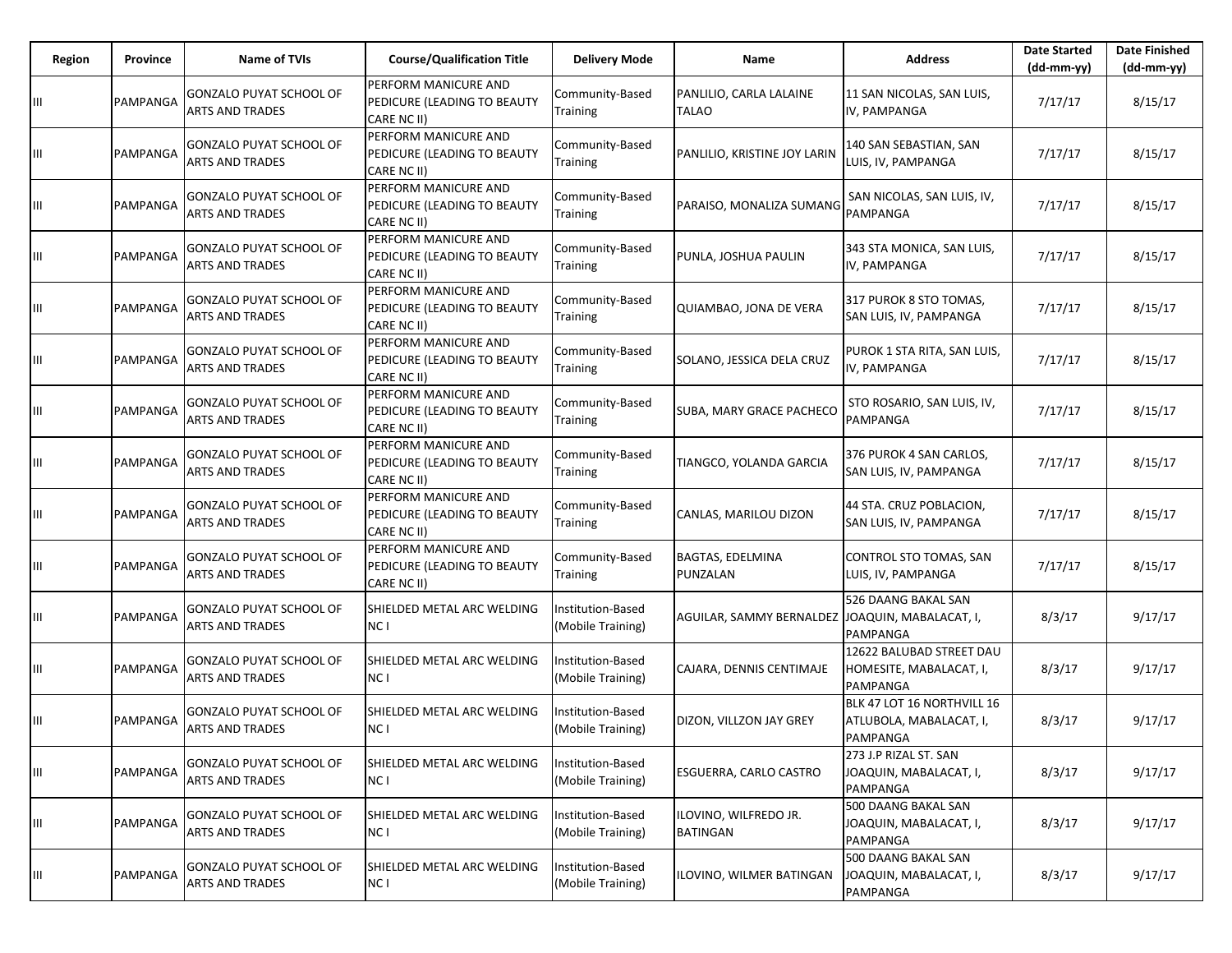| Region | Province | Name of TVIs                                             | <b>Course/Qualification Title</b>             | <b>Delivery Mode</b>                   | Name                                        | <b>Address</b>                                                                                 | <b>Date Started</b><br>$(dd-mm-yy)$ | <b>Date Finished</b><br>$(dd-mm-yy)$ |
|--------|----------|----------------------------------------------------------|-----------------------------------------------|----------------------------------------|---------------------------------------------|------------------------------------------------------------------------------------------------|-------------------------------------|--------------------------------------|
| Ш      | PAMPANGA | <b>GONZALO PUYAT SCHOOL OF</b><br><b>ARTS AND TRADES</b> | SHIELDED METAL ARC WELDING<br>NC I            | Institution-Based<br>(Mobile Training) | MACHADO, MONINA<br><b>BALAGTAS</b>          | 156 PUROK 1 CACUTUD.<br>MABALACAT, I, PAMPANGA                                                 | 8/3/17                              | 9/17/17                              |
| Ш      | PAMPANGA | GONZALO PUYAT SCHOOL OF<br><b>ARTS AND TRADES</b>        | SHIELDED METAL ARC WELDING<br>NC I            | Institution-Based<br>(Mobile Training) | MEJIA, IGNACIO SUBA                         | BLK 21, LOT 18 PH2, MAPAG<br>PUNYAGI ST. FIESTA<br>COMMUNITY, TABUN,<br>MABALACAT, I, PAMPANGA | 8/3/17                              | 9/17/17                              |
| Ш      | PAMPANGA | GONZALO PUYAT SCHOOL OF<br><b>ARTS AND TRADES</b>        | SHIELDED METAL ARC WELDING<br>NC I            | Institution-Based<br>(Mobile Training) | PEREZ, RONAN LIZADA                         | 272 GOMBORZA SAN<br>JOAQUIN, MABALACAT, I,<br>PAMPANGA                                         | 8/3/17                              | 9/17/17                              |
| Ш      | PAMPANGA | GONZALO PUYAT SCHOOL OF<br><b>ARTS AND TRADES</b>        | SHIELDED METAL ARC WELDING<br>NC I            | Institution-Based<br>(Mobile Training) | ROQUE, JEROME CUNANAN                       | 157 DAANG BAKAL ST. SAN<br>JOAQUIN, MABALACAT, I,<br>PAMPANGA                                  | 8/3/17                              | 9/17/17                              |
| Ш      | PAMPANGA | GONZALO PUYAT SCHOOL OF<br><b>ARTS AND TRADES</b>        | SHIELDED METAL ARC WELDING<br>NC I            | Institution-Based<br>(Mobile Training) | SERRANO, CARLITO BULAON                     | 276 DAAN BAKAL POBLACION,<br>MABALACAT, I, PAMPANGA                                            | 8/3/17                              | 9/17/17                              |
| Ш      | PAMPANGA | GONZALO PUYAT SCHOOL OF<br><b>ARTS AND TRADES</b>        | SHIELDED METAL ARC WELDING<br>NC I            | Institution-Based<br>(Mobile Training) | SICAT, EDWIN GAMBOA                         | 073-B IMELDA ST. SAN<br>JOAQUIN, MABALACAT, I,<br>PAMPANGA                                     | 8/3/17                              | 9/17/17                              |
| Ш      | PAMPANGA | GONZALO PUYAT SCHOOL OF<br><b>ARTS AND TRADES</b>        | SHIELDED METAL ARC WELDING<br>NC <sub>1</sub> | Institution-Based<br>(Mobile Training) | TABLANTE, JOHN MARCO<br><b>NAVARRO</b>      | 524 DAAN BAKAL ST. SAN<br>JOAQUIN, MABALACAT, I,<br><b>PAMPANGA</b>                            | 8/3/17                              | 9/17/17                              |
| Ш      | PAMPANGA | GONZALO PUYAT SCHOOL OF<br><b>ARTS AND TRADES</b>        | SHIELDED METAL ARC WELDING<br>NC I            | Institution-Based<br>(Mobile Training) | TABLANTE, JOHN LESTER<br><b>NAVARO</b>      | 524 DAAN BAKAL ST. SAN<br>JOAQUIN, MABALACAT, I,<br>PAMPANGA                                   | 8/3/17                              | 9/17/17                              |
| Ш      | PAMPANGA | GONZALO PUYAT SCHOOL OF<br><b>ARTS AND TRADES</b>        | SHIELDED METAL ARC WELDING<br>NC <sub>1</sub> | Institution-Based<br>(Mobile Training) | TANJOCO, ROGINE BALUYUT                     | 528 DAANG BAKAL ST. SAN<br>JOAQUIN, MABALACAT, I,<br><b>PAMPANGA</b>                           | 8/3/17                              | 9/17/17                              |
| Ш      | PAMPANGA | GONZALO PUYAT SCHOOL OF<br><b>ARTS AND TRADES</b>        | SHIELDED METAL ARC WELDING<br>NC I            | nstitution-Based<br>(Mobile Training)  | TUA, MICHAEL PASION                         | 504 DAANG BAKAL ST. SAN<br>JOAQUIN, MABALACAT, I,<br><b>PAMPANGA</b>                           | 8/3/17                              | 9/17/17                              |
| Ш      | PAMPANGA | GONZALO PUYAT SCHOOL OF<br><b>ARTS AND TRADES</b>        | SHIELDED METAL ARC WELDING<br>NC I            | Institution-Based<br>(Mobile Training) | VALENCIA, JAMIE TUAZON                      | NORTH DAANG BAKAL SAN<br>JOAQUIN, MABALACAT, I,<br><b>PAMPANGA</b>                             | 8/3/17                              | 9/17/17                              |
| Ш      | PAMPANGA | GONZALO PUYAT SCHOOL OF<br><b>ARTS AND TRADES</b>        | SHIELDED METAL ARC WELDING<br>NC I            | nstitution-Based<br>(Mobile Training)  | YBALIO, PRINCE JAY<br><b>MANLICLIC</b>      | 249 J.P RIZAL ST SAN<br>JOAQUIN, MABALACAT, I,<br>PAMPANGA                                     | 8/3/17                              | 9/17/17                              |
| Ш      | PAMPANGA | GONZALO PUYAT SCHOOL OF<br><b>ARTS AND TRADES</b>        | SHIELDED METAL ARC WELDING<br>NC <sub>1</sub> | Institution-Based<br>(Mobile Training) | ESGUERRA, ROMMEL<br>PANGILINAN              | DAANG BAKAL SAN JOAQUIN,<br>MABALACAT, I, PAMPANGA                                             | 8/3/17                              | 9/17/17                              |
| Ш      | PAMPANGA | GONZALO PUYAT SCHOOL OF<br>ARTS AND TRADES               | SHIELDED METAL ARC WELDING<br>NC I            | Institution-Based<br>(Mobile Training) | <b>BALUYUT, DAN MICHAEL</b><br><b>RAMOS</b> | DIAMOND ST. POBLACION,<br>MABALACAT, I, PAMPANGA                                               | 8/3/17                              | 9/17/17                              |
| Ш      | PAMPANGA | GONZALO PUYAT SCHOOL OF<br>ARTS AND TRADES               | SHIELDED METAL ARC WELDING<br>NC I            | Institution-Based<br>(Mobile Training) | <b>BULANADI, AERIESH DAVE</b><br>CAJARA     | 4010 MASAGANA ST. DUQUIT,<br>MABALACAT, I, PAMPANGA                                            | 8/3/17                              | 9/17/17                              |
| Ш      | PAMPANGA | GONZALO PUYAT SCHOOL OF<br><b>ARTS AND TRADES</b>        | SHIELDED METAL ARC WELDING<br>NC I            | Institution-Based<br>(Mobile Training) | LUMIBAO, OTANER DESEAR                      | MC ARTHUR HIWAY<br>POBLACION, MABALACAT, I,<br>PAMPANGA                                        | 8/3/17                              | 9/17/17                              |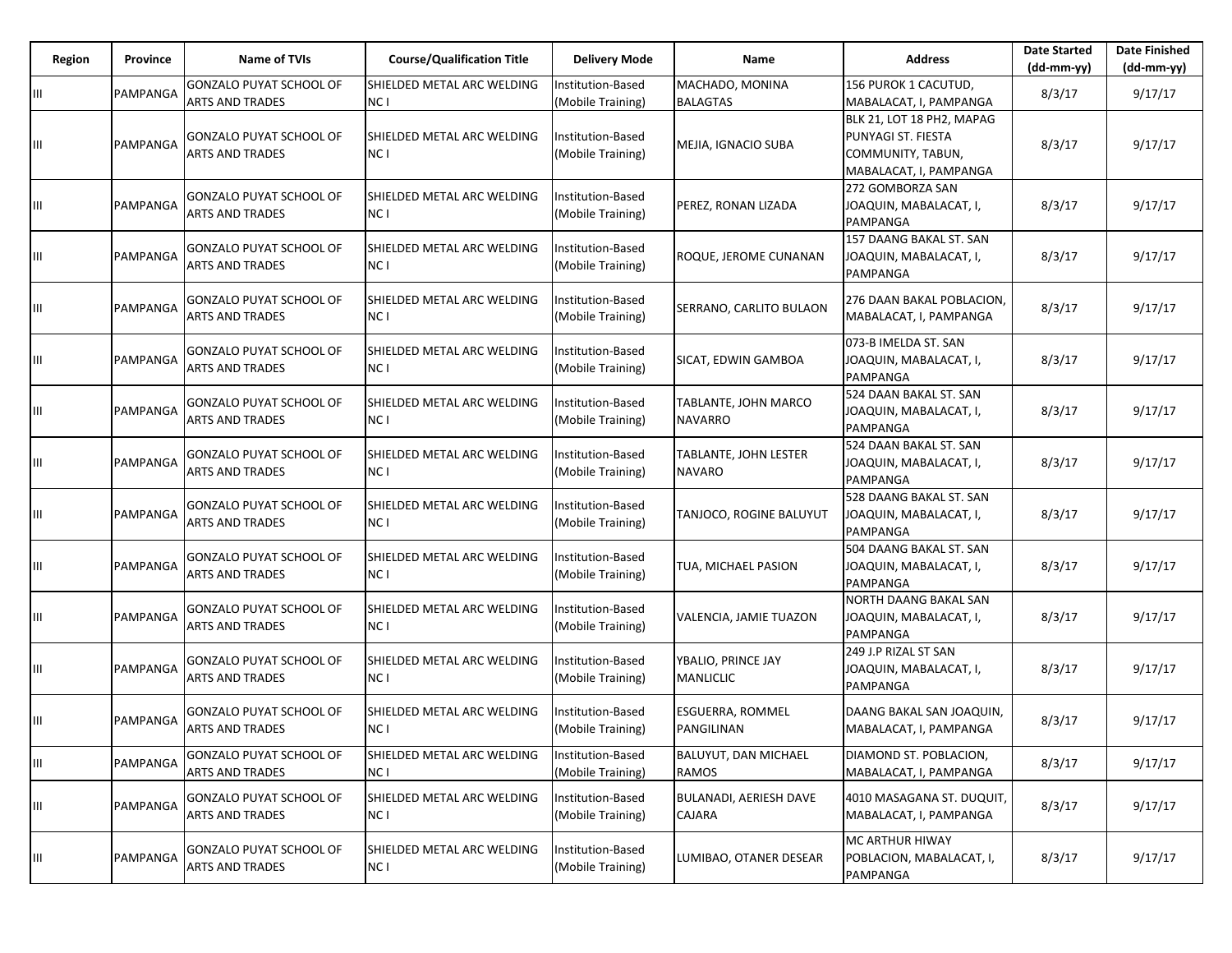| Region | Province | Name of TVIs                                                           | <b>Course/Qualification Title</b>                                                    | <b>Delivery Mode</b>                   | Name                                         | <b>Address</b>                                                                         | <b>Date Started</b><br>$(dd-mm-yy)$ | <b>Date Finished</b><br>(dd-mm-yy) |
|--------|----------|------------------------------------------------------------------------|--------------------------------------------------------------------------------------|----------------------------------------|----------------------------------------------|----------------------------------------------------------------------------------------|-------------------------------------|------------------------------------|
| Ш      | PAMPANGA | GONZALO PUYAT SCHOOL OF<br><b>ARTS AND TRADES</b>                      | SHIELDED METAL ARC WELDING<br>NC I                                                   | Institution-Based<br>(Mobile Training) | TABAGO, FILEMON BASADA                       | BLK 7 LOT 21 PHASE 3 MAPAG<br>MAHAL STREET TABUN,<br>MABALACAT, I, PAMPANGA            | 8/3/17                              | 9/17/17                            |
| Ш      | PAMPANGA | GONZALO PUYAT SCHOOL OF<br>ARTS AND TRADES                             | SHIELDED METAL ARC WELDING<br>NC I                                                   | Institution-Based<br>(Mobile Training) | PAMINTUAN, JACOB<br><b>ANUNCIACION</b>       | 9939 CHAMPACA ST. SAN<br>ISIDRO, MABALACAT, I,<br>PAMPANGA                             | 8/3/17                              | 9/17/17                            |
| Щ      | PAMPANGA | GONZALO PUYAT SCHOOL OF<br><b>ARTS AND TRADES</b>                      | SHIELDED METAL ARC WELDING<br>NC I                                                   | Institution-Based<br>(Mobile Training) | PAMINTUAN, CHRISTIAN<br>ANUNCIACION          | 9939 CHAMPACA ST. SAN<br>ISIDRO, MABALACAT, I,<br>PAMPANGA                             | 8/3/17                              | 9/17/17                            |
| Ш      | PAMPANGA | GONZALO PUYAT SCHOOL OF<br><b>ARTS AND TRADES</b>                      | SHIELDED METAL ARC WELDING<br>NC I                                                   | Institution-Based<br>(Mobile Training) | YUSI, LOURENCE SAMPANG                       | BLK 48 LOT 1 CAMACHILES<br>PHASE II, MABALACAT, I,<br>PAMPANGA                         | 8/3/17                              | 9/17/17                            |
| Ш      | PAMPANGA | <b>LORRAINE TECHNICAL</b><br>INSTITUTE OF ANGELES CITY,<br>INC.        | <b>PERFORM MANICURE &amp;</b><br>PEDICURE [BEAUTY CARE<br>SERVICES (NAIL CARE) NCII] | <b>REGULAR (TEC-BOK</b><br>PROVIDER)   | ABIS, AZENITH GABRIEL                        | SN. NICOLAS 2, MAGALANG,<br>DISTRICT I, PAMPANGA                                       | 8/29/17                             | 9/26/17                            |
| Щ      | PAMPANGA | <b>LORRAINE TECHNICAL</b><br><b>INSTITUTE OF ANGELES CITY,</b><br>INC. | PERFORM MANICURE &<br>PEDICURE [BEAUTY CARE<br>SERVICES (NAIL CARE) NCII]            | REGULAR (TEC-BOK<br>PROVIDER)          | BARRIENTOS, MARY ANN<br>CANA                 | SAN NICOLAS, MAGALANG,<br>DISTRICT I, PAMPANGA                                         | 8/29/17                             | 9/26/17                            |
| Ш      | PAMPANGA | <b>LORRAINE TECHNICAL</b><br><b>INSTITUTE OF ANGELES CITY,</b><br>INC. | <b>PERFORM MANICURE &amp;</b><br>PEDICURE [BEAUTY CARE<br>SERVICES (NAIL CARE) NCII] | <b>REGULAR (TEC-BOK</b><br>PROVIDER)   | AMANTE, MESHELL ALISNA                       | BLK 13M LOT 2D PHASE 3 STA.<br>LUCIA, MAGALANG, DISTRICT<br>, PAMPANGA                 | 8/29/17                             | 9/26/17                            |
| Ш      | PAMPANGA | <b>LORRAINE TECHNICAL</b><br><b>INSTITUTE OF ANGELES CITY,</b><br>INC. | <b>PERFORM MANICURE &amp;</b><br>PEDICURE [BEAUTY CARE<br>SERVICES (NAIL CARE) NCII] | REGULAR (TEC-BOK<br>PROVIDER)          | <b>BAUTISTA, CARLA JOY</b><br><b>MENESES</b> | SAN MIGUEL, MAGALANG,<br>DISTRICT I, PAMPANGA                                          | 8/29/17                             | 9/26/17                            |
| Ш      | PAMPANGA | <b>LORRAINE TECHNICAL</b><br><b>INSTITUTE OF ANGELES CITY,</b><br>INC. | <b>PERFORM MANICURE &amp;</b><br>PEDICURE [BEAUTY CARE<br>SERVICES (NAIL CARE) NCII] | <b>REGULAR (TEC-BOK</b><br>PROVIDER)   | <b>BUENA, CRISTINA LLANETA</b>               | BLK CB LOT 1-D PHASE 3 STA.<br>LUCIA, MAGALANG, DISTRICT<br>, PAMPANGA                 | 8/29/17                             | 9/26/17                            |
| Ш      | PAMPANGA | LORRAINE TECHNICAL<br><b>INSTITUTE OF ANGELES CITY,</b><br>INC.        | <b>PERFORM MANICURE &amp;</b><br>PEDICURE [BEAUTY CARE<br>SERVICES (NAIL CARE) NCII] | <b>REGULAR (TEC-BOK</b><br>PROVIDER)   | CARPIO, DESSIRIE FORTES                      | BLK AL LOT 12A, PHASE 2 STA.<br>LUCIA/SAN ISIDRO,<br>MAGALANG, DISTRICT I,<br>PAMPANGA | 8/29/17                             | 9/26/17                            |
| Ш      | PAMPANGA | <b>LORRAINE TECHNICAL</b><br><b>INSTITUTE OF ANGELES CITY,</b><br>INC. | <b>PERFORM MANICURE &amp;</b><br>PEDICURE [BEAUTY CARE<br>SERVICES (NAIL CARE) NCII] | <b>REGULAR (TEC-BOK</b><br>PROVIDER)   | CATACUTAN, SARAH<br>CORDOVA                  | SAN PEDRO, MAGALANG,<br>DISTRICT I, PAMPANGA                                           | 8/29/17                             | 9/26/17                            |
| Ш      | PAMPANGA | LORRAINE TECHNICAL<br><b>INSTITUTE OF ANGELES CITY,</b><br>INC.        | <b>PERFORM MANICURE &amp;</b><br>PEDICURE [BEAUTY CARE<br>SERVICES (NAIL CARE) NCII] | REGULAR (TEC-BOK<br>PROVIDER)          | DAYRIT, JAYVELYN NOLASCO                     | 283 LOOBAN SAN MIGUEL,<br>MAGALANG, DISTRICT I,<br>PAMPANGA                            | 8/29/17                             | 9/26/17                            |
| Ш      |          | LORRAINE TECHNICAL<br>PAMPANGA  INSTITUTE OF ANGELES CITY,<br>INC.     | PERFORM MANICURE &<br><b>PEDICURE [BEAUTY CARE</b><br>SERVICES (NAIL CARE) NCII]     | <b>REGULAR (TEC-BOK</b><br>PROVIDER)   | LUSUNG, JENNY BONDOC                         | SAN MIGUEL, MAGALANG,<br><b>DISTRICT I, PAMPANGA</b>                                   | 8/29/17                             | 9/26/17                            |
| Ш      | PAMPANGA | <b>LORRAINE TECHNICAL</b><br>INSTITUTE OF ANGELES CITY,<br>INC.        | <b>PERFORM MANICURE &amp;</b><br>PEDICURE [BEAUTY CARE<br>SERVICES (NAIL CARE) NCII] | REGULAR (TEC-BOK<br>PROVIDER)          | MANLAPAZ, BERNADETH<br><b>MARIMLA</b>        | P3 BLK CB LOT 2D S.L.RC SAN<br>ISIDRO, MAGALANG, DISTRICT<br>, PAMPANGA                | 8/29/17                             | 9/26/17                            |
| Ш      | PAMPANGA | <b>LORRAINE TECHNICAL</b><br><b>INSTITUTE OF ANGELES CITY,</b><br>INC. | <b>PERFORM MANICURE &amp;</b><br>PEDICURE [BEAUTY CARE<br>SERVICES (NAIL CARE) NCII] | <b>REGULAR (TEC-BOK</b><br>PROVIDER)   | MATEO, ANALYN TIOMICO                        | BLK AL LOT 5C STA. LUCIA,<br>MAGALANG, DISTRICT I,<br>PAMPANGA                         | 8/29/17                             | 9/26/17                            |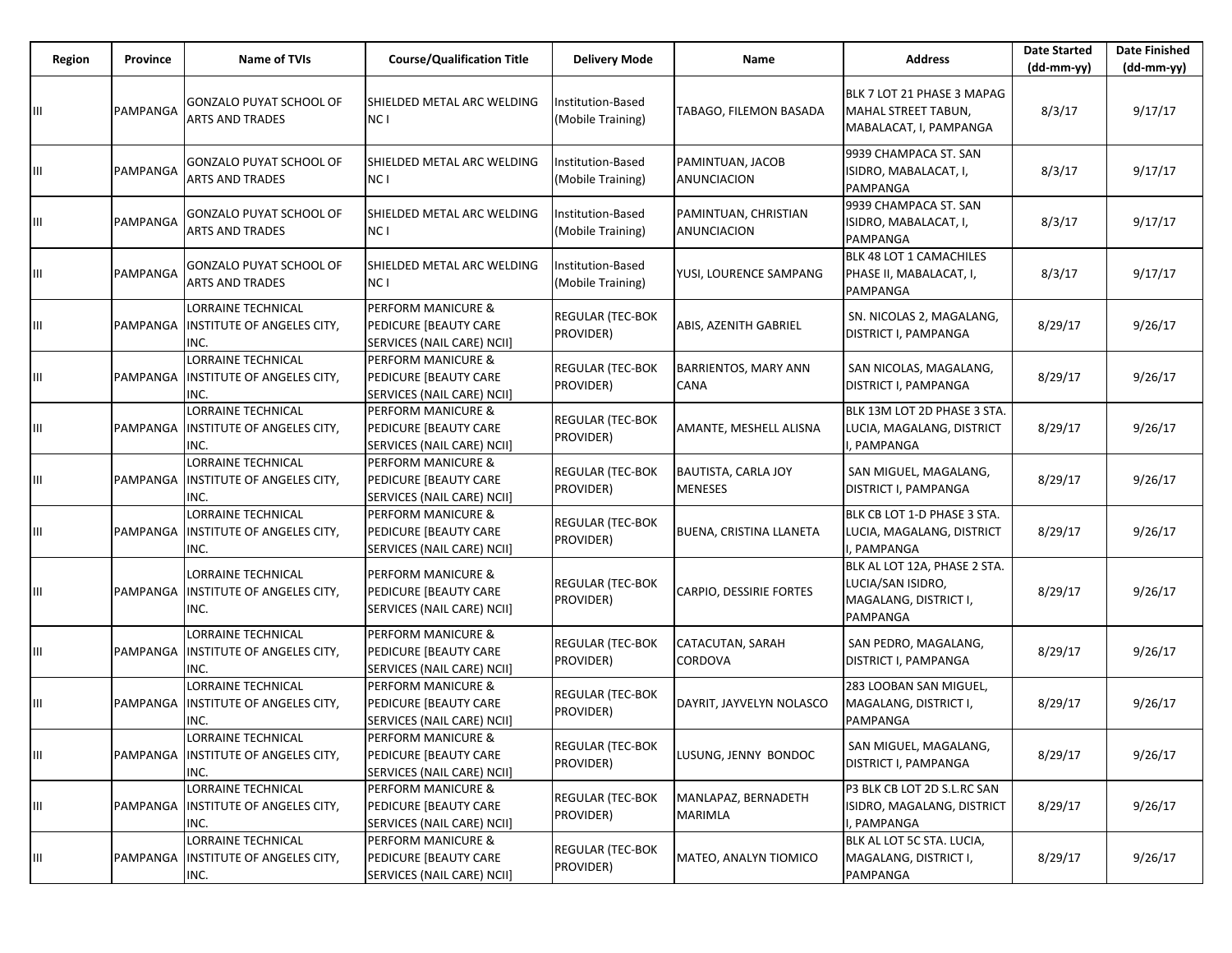| Region | Province        | <b>Name of TVIs</b>                                                    | <b>Course/Qualification Title</b>                                                    | <b>Delivery Mode</b>                 | Name                                      | <b>Address</b>                                                  | <b>Date Started</b><br>$(dd-mm-yy)$ | <b>Date Finished</b><br>(dd-mm-yy) |
|--------|-----------------|------------------------------------------------------------------------|--------------------------------------------------------------------------------------|--------------------------------------|-------------------------------------------|-----------------------------------------------------------------|-------------------------------------|------------------------------------|
| Ш      | PAMPANGA        | <b>LORRAINE TECHNICAL</b><br><b>INSTITUTE OF ANGELES CITY,</b><br>INC. | PERFORM MANICURE &<br>PEDICURE [BEAUTY CARE<br>SERVICES (NAIL CARE) NCII]            | <b>REGULAR (TEC-BOK</b><br>PROVIDER) | MATEO, MICHAEL NACPIL                     | BLK AL LOT 9C STA. LUCIA,<br>MAGALANG, DISTRICT I,<br>PAMPANGA  | 8/29/17                             | 9/26/17                            |
| Ш      | PAMPANGA        | <b>LORRAINE TECHNICAL</b><br><b>INSTITUTE OF ANGELES CITY,</b><br>INC. | PERFORM MANICURE &<br>PEDICURE [BEAUTY CARE<br>SERVICES (NAIL CARE) NCII]            | <b>REGULAR (TEC-BOK</b><br>PROVIDER) | MENESES, MARIBEL CHUA                     | SAN MIGUEL, MAGALANG,<br>DISTRICT I, PAMPANGA                   | 8/29/17                             | 9/26/17                            |
| Ш      | PAMPANGA        | <b>LORRAINE TECHNICAL</b><br><b>INSTITUTE OF ANGELES CITY,</b><br>INC. | <b>PERFORM MANICURE &amp;</b><br>PEDICURE [BEAUTY CARE<br>SERVICES (NAIL CARE) NCII] | <b>REGULAR (TEC-BOK</b><br>PROVIDER) | MERCADO, ROWENA LUSUNG                    | SAN NICOLAS 1, MAGALANG,<br>DISTRICT I, PAMPANGA                | 8/29/17                             | 9/26/17                            |
| Ш      | PAMPANGA        | <b>LORRAINE TECHNICAL</b><br><b>INSTITUTE OF ANGELES CITY,</b><br>INC. | PERFORM MANICURE &<br>PEDICURE [BEAUTY CARE<br>SERVICES (NAIL CARE) NCII]            | <b>REGULAR (TEC-BOK</b><br>PROVIDER) | MIRANDA, CHRISTINE NICOLE<br><b>MUNOZ</b> | STA. CRUZ, MAGALANG,<br>DISTRICT I, PAMPANGA                    | 8/29/17                             | 9/26/17                            |
| Ш      | PAMPANGA        | <b>LORRAINE TECHNICAL</b><br><b>INSTITUTE OF ANGELES CITY,</b><br>INC. | <b>PERFORM MANICURE &amp;</b><br>PEDICURE [BEAUTY CARE<br>SERVICES (NAIL CARE) NCII] | <b>REGULAR (TEC-BOK</b><br>PROVIDER) | MIRANDA, CYREL MERCADO                    | SAN NICOLAS 1, MAGALANG,<br>DISTRICT I, PAMPANGA                | 8/29/17                             | 9/26/17                            |
| Ш      | PAMPANGA        | <b>LORRAINE TECHNICAL</b><br>INSTITUTE OF ANGELES CITY,<br>INC.        | PERFORM MANICURE &<br>PEDICURE [BEAUTY CARE<br>SERVICES (NAIL CARE) NCII]            | <b>REGULAR (TEC-BOK</b><br>PROVIDER) | MIRANDA, JUDY ANNE<br><b>BONDOC</b>       | SAN PEDRO, MAGALANG,<br>DISTRICT I, PAMPANGA                    | 8/29/17                             | 9/26/17                            |
| Ш      | PAMPANGA        | <b>LORRAINE TECHNICAL</b><br>INSTITUTE OF ANGELES CITY,<br>INC.        | PERFORM MANICURE &<br>PEDICURE [BEAUTY CARE<br>SERVICES (NAIL CARE) NCII]            | <b>REGULAR (TEC-BOK</b><br>PROVIDER) | PIANO, MARY ANN PINEDA                    | BLK BM LOT 5-D STA. LUCIA,<br>MAGALANG, DISTRICT I,<br>PAMPANGA | 8/29/17                             | 9/26/17                            |
| Ш      | <b>PAMPANGA</b> | <b>LORRAINE TECHNICAL</b><br>INSTITUTE OF ANGELES CITY,<br>INC.        | <b>PERFORM MANICURE &amp;</b><br>PEDICURE [BEAUTY CARE<br>SERVICES (NAIL CARE) NCII] | <b>REGULAR (TEC-BOK</b><br>PROVIDER) | TIZON, JOCELYN SALAMAT                    | BLK BX LOT 13B STA. LUCIA,<br>MAGALANG, DISTRICT I,<br>PAMPANGA | 8/29/17                             | 9/26/17                            |
| ШL     | PAMPANGA        | <b>LORRAINE TECHNICAL</b><br><b>INSTITUTE OF ANGELES CITY,</b><br>INC. | <b>PERFORM MANICURE &amp;</b><br>PEDICURE [BEAUTY CARE<br>SERVICES (NAIL CARE) NCII] | <b>REGULAR (TEC-BOK</b><br>PROVIDER) | TIZON, WENDILYN SALAMAT                   | BLK BX LOT 13B STA. LUCIA,<br>MAGALANG, DISTRICT I,<br>PAMPANGA | 8/29/17                             | 9/26/17                            |
| Ш      | PAMPANGA        | <b>LORRAINE TECHNICAL</b><br>INSTITUTE OF ANGELES CITY,<br>INC.        | PERFORM MANICURE &<br>PEDICURE [BEAUTY CARE<br>SERVICES (NAIL CARE) NCII]            | <b>REGULAR (TEC-BOK</b><br>PROVIDER) | TUAZON, JOCELYN GUINA                     | STA. CRUZ, MAGALANG,<br>DISTRICT I, PAMPANGA                    | 8/29/17                             | 9/26/17                            |
| Ш      | PAMPANGA        | <b>LORRAINE TECHNICAL</b><br>INSTITUTE OF ANGELES CITY,<br>INC.        | PERFORM MANICURE &<br>PEDICURE [BEAUTY CARE<br>SERVICES (NAIL CARE) NCII]            | <b>REGULAR (TEC-BOK</b><br>PROVIDER) | TURLA, DEANNA FATIMA CAO                  | SAN PEDRO II, MAGALANG,<br>DISTRICT I, PAMPANGA                 | 8/29/17                             | 9/26/17                            |
| Ш      | PAMPANGA        | SAINT MARY'S ANGELS COLLEGE<br>OF PAMPANGA                             | <b>CARPENTRY NC II</b>                                                               | Institution-Based<br>(Traditional)   | PALMA, MARK GLENN SANTOS                  | SITIO VISITAS STA MARIA,<br>MEXICO, III, PAMPANGA               | 8/14/17                             | 9/14/17                            |
| Щ      | PAMPANGA        | SAINT MARY'S ANGELS COLLEGE<br>OF PAMPANGA                             | <b>CARPENTRY NC II</b>                                                               | Institution-Based<br>(Traditional)   | DANAN, BOGART COMILANG                    | 226 SAN PEDRO, SAN<br>FERNANDO, III, PAMPANGA                   | 8/14/17                             | 9/14/17                            |
| Ш      | PAMPANGA        | SAINT MARY'S ANGELS COLLEGE<br>OF PAMPANGA                             | <b>CARPENTRY NC II</b>                                                               | Institution-Based<br>(Traditional)   | LAPIRA, LEO LAYZON                        | 28 SAN AGUSTIN, STA ANA, III,<br>PAMPANGA                       | 8/14/17                             | 9/14/17                            |
| Ш      | PAMPANGA        | SAINT MARY'S ANGELS COLLEGE<br>OF PAMPANGA                             | <b>CARPENTRY NC II</b>                                                               | Institution-Based<br>(Traditional)   | CENETA, PAUL JOHN REYES                   | 80 STA MARIA, STA ANA, III,<br>PAMPANGA                         | 8/14/17                             | 9/14/17                            |
| Ш      | PAMPANGA        | SAINT MARY'S ANGELS COLLEGE<br>OF PAMPANGA                             | <b>CARPENTRY NC II</b>                                                               | Institution-Based<br>(Traditional)   | TUMABIAO, MICHAEL<br>ANGELO ARANDA        | 225 TRAMO SAN PEDRO, STA<br>ANA, III, PAMPANGA                  | 8/14/17                             | 9/14/17                            |
| Ш      | PAMPANGA        | SAINT MARY'S ANGELS COLLEGE<br>OF PAMPANGA                             | <b>CARPENTRY NC II</b>                                                               | Institution-Based<br>(Traditional)   | HERNANDEZ, ALVIN CATAJAN                  | SITIO TRAMO STA MARIA,<br>MEXICO, III, PAMPANGA                 | 8/14/17                             | 9/14/17                            |
| Ш      | PAMPANGA        | SAINT MARY'S ANGELS COLLEGE<br>OF PAMPANGA                             | <b>CARPENTRY NC II</b>                                                               | Institution-Based<br>(Traditional)   | MAJADILLAS, JOEMAR YACAT                  | PUROK 2 CUPANG, ARAYAT,<br>III, PAMPANGA                        | 8/14/17                             | 9/14/17                            |
| Ш      | PAMPANGA        | SAINT MARY'S ANGELS COLLEGE<br>OF PAMPANGA                             | <b>CARPENTRY NC II</b>                                                               | Institution-Based<br>(Traditional)   | PANAUN, JOEMER SEÑAR                      | 56 PUROK 5 GUEMANSAN,<br>ARAYAT, III, PAMPANGA                  | 8/14/17                             | 9/14/17                            |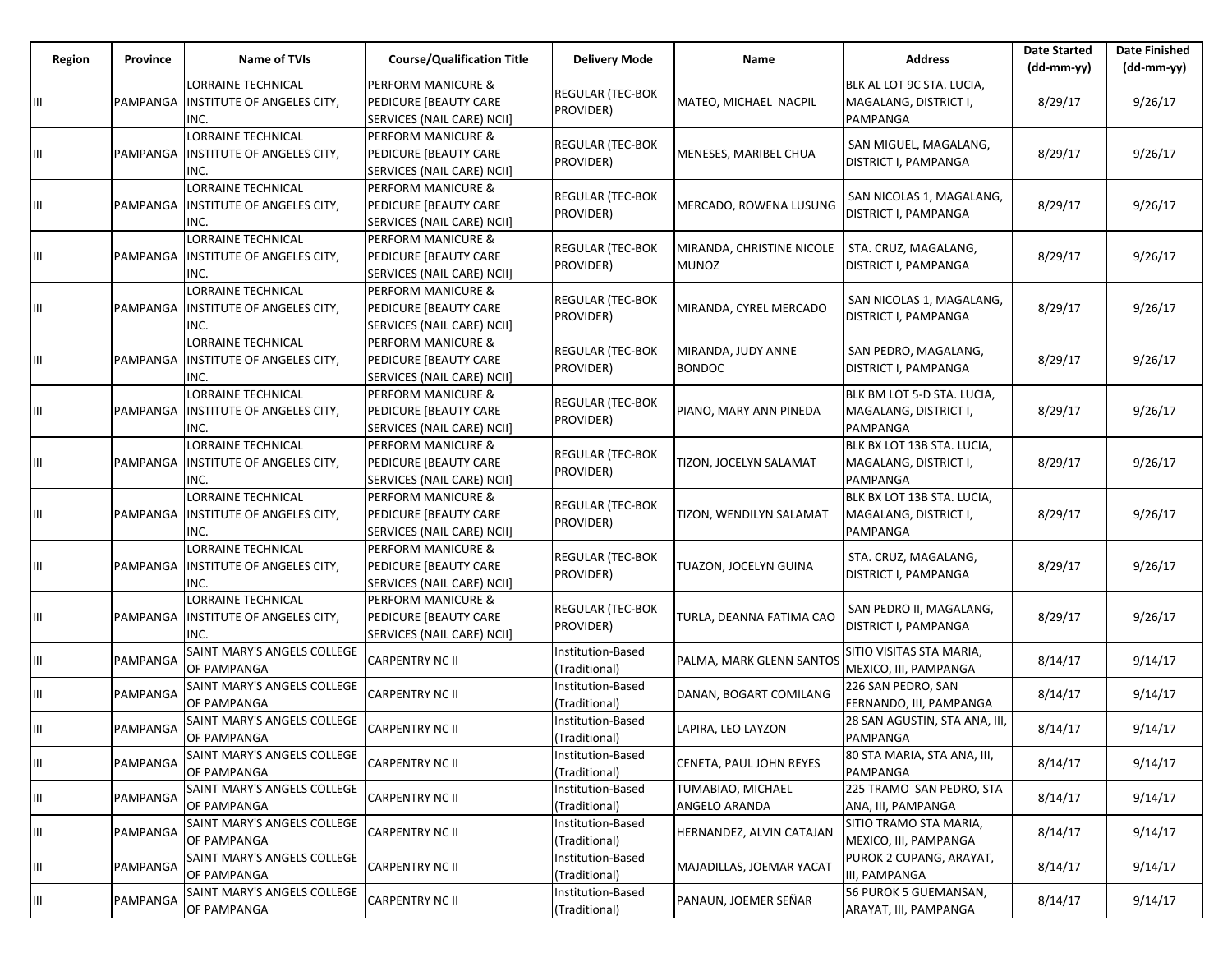| Region | <b>Province</b> | <b>Name of TVIs</b>                                      | <b>Course/Qualification Title</b>                                                         | <b>Delivery Mode</b>               | Name                                     | <b>Address</b>                                                        | <b>Date Started</b><br>$(dd-mm-vv)$ | <b>Date Finished</b><br>(dd-mm-yy) |
|--------|-----------------|----------------------------------------------------------|-------------------------------------------------------------------------------------------|------------------------------------|------------------------------------------|-----------------------------------------------------------------------|-------------------------------------|------------------------------------|
| Ш      | PAMPANGA        | SAINT MARY'S ANGELS COLLEGE<br><b>OF PAMPANGA</b>        | CARPENTRY NC II                                                                           | Institution-Based<br>(Traditional) | ADONA, JAY-AR CALSES                     | 354 BATASAN, ARAYAT, III,<br>PAMPANGA                                 | 8/14/17                             | 9/14/17                            |
| Ш      | PAMPANGA        | SAINT MARY'S ANGELS COLLEGE<br>OF PAMPANGA               | <b>CARPENTRY NC II</b>                                                                    | nstitution-Based<br>Traditional)   | MEDINA, ALJON SUNGA                      | 42 POBLACION, ARAYAT, III,<br>PAMPANGA                                | 8/14/17                             | 9/14/17                            |
| Ш      | PAMPANGA        | SAINT MARY'S ANGELS COLLEGE<br>OF PAMPANGA               | CARPENTRY NC II                                                                           | Institution-Based<br>(Traditional) | CORDOVA, MON CARLO<br><b>SANTOS</b>      | PUROK 3 SAN NICOLAS, STA<br>ANA, III, PAMPANGA                        | 8/14/17                             | 9/14/17                            |
| Ш      | PAMPANGA        | SAINT MARY'S ANGELS COLLEGE<br>OF PAMPANGA               | CARPENTRY NC II                                                                           | Institution-Based<br>(Traditional) | KABIGTING, JONATHAN<br><b>ANTONIO</b>    | PUROK 4 STA LUCIA, STA ANA,<br>III, PAMPANGA                          | 8/14/17                             | 9/14/17                            |
| Ш      | PAMPANGA        | SAINT MARY'S ANGELS COLLEGE<br>OF PAMPANGA               | <b>CARPENTRY NC II</b>                                                                    | Institution-Based<br>(Traditional) | ROQUE, JORDAN CUNANAN                    | 194 PUROK 4 PARALAYA,<br>ARAYAT, III, PAMPANGA                        | 8/14/17                             | 9/14/17                            |
| Ш      | PAMPANGA        | SAINT MARY'S ANGELS COLLEGE<br>OF PAMPANGA               | CARPENTRY NC II                                                                           | Institution-Based<br>(Traditional) | CAPANAS, ERWIN<br>MACAPAGAL              | 132 PUROK 1 CACUTUD,<br>ARAYAT, III, PAMPANGA                         | 8/14/17                             | 9/14/17                            |
| Ш      | PAMPANGA        | SAINT MARY'S ANGELS COLLEGE<br>OF PAMPANGA               | CARPENTRY NC II                                                                           | Institution-Based<br>(Traditional) | GOLTIAO, PRINCE RYAN DE<br><b>ALA</b>    | 32 PUROK 1 SAN JOSE<br>MESULO, ARAYAT, III,<br><b>PAMPANGA</b>        | 8/14/17                             | 9/14/17                            |
| Ш      | PAMPANGA        | SAINT MARY'S ANGELS COLLEGE<br>OF PAMPANGA               | CARPENTRY NC II                                                                           | Institution-Based<br>(Traditional) | MESINA, JOHN CARLO<br>MACAPAGAL          | FIDELA VILLAGE PLAZANG<br>LUMA, ARAYAT, III,<br>PAMPANGA              | 8/14/17                             | 9/14/17                            |
| Ш      | PAMPANGA        | SAINT MARY'S ANGELS COLLEGE<br>OF PAMPANGA               | CARPENTRY NC II                                                                           | Institution-Based<br>(Traditional) | MITRA, ALMARIO MATIAS                    | 997 PUROK 4 CACUTUD,<br>ARAYAT, III, PAMPANGA                         | 8/14/17                             | 9/14/17                            |
| Ш      | PAMPANGA        | SAINT MARY'S ANGELS COLLEGE<br>OF PAMPANGA               | <b>CARPENTRY NC II</b>                                                                    | Institution-Based<br>(Traditional) | CORTEZ, JODIRON MANLUTAC                 | 53 PUROK 2 STA LUCIA, STA<br>ANA, III, PAMPANGA                       | 8/14/17                             | 9/14/17                            |
| Ш      | PAMPANGA        | <b>GONZALO PUYAT SCHOOL OF</b><br><b>ARTS AND TRADES</b> | SERVICE AUTOMOTIVE<br>ELECTRICAL COMPONENTS<br>(LEADING TO AUTOMOTIVE<br>SERVICING NC II) | Community-Based<br><b>Training</b> | <b>BARON, JOHN ERICKSON</b>              | 2162 MABIGA, MABALACAT<br>CITY, I, PAMPANGA                           | 8/8/17                              | 10/1/17                            |
| Ш      | PAMPANGA        | <b>GONZALO PUYAT SCHOOL OF</b><br><b>ARTS AND TRADES</b> | SERVICE AUTOMOTIVE<br>ELECTRICAL COMPONENTS<br>(LEADING TO AUTOMOTIVE<br>SERVICING NC II) | Community-Based<br>Training        | CAMATO, WILLY L                          | 288 GOMBURZA ST. SAN<br>JOAQUIN, MABALACAT CITY, I,<br>PAMPANGA       | 8/8/17                              | 10/1/17                            |
| Ш      | PAMPANGA        | <b>GONZALO PUYAT SCHOOL OF</b><br><b>ARTS AND TRADES</b> | SERVICE AUTOMOTIVE<br>ELECTRICAL COMPONENTS<br>(LEADING TO AUTOMOTIVE<br>SERVICING NC II) | Community-Based<br><b>Training</b> | CARR, JESSIE JR. LADINES                 | 276 DAANG BAKAL SAN<br>JOAQUIN, MABALACAT CITY, I,<br><b>PAMPANGA</b> | 8/8/17                              | 10/1/17                            |
| Ш      | PAMPANGA        | <b>GONZALO PUYAT SCHOOL OF</b><br><b>ARTS AND TRADES</b> | SERVICE AUTOMOTIVE<br>ELECTRICAL COMPONENTS<br>(LEADING TO AUTOMOTIVE<br>SERVICING NC II) | Community-Based<br><b>Training</b> | <b>CUNANAN, BRENT HAROLD</b><br>POLANGCO | 120 PUROK 3 CACUTUD,<br>MABALACAT CITY, I,<br>PAMPANGA                | 8/8/17                              | 10/1/17                            |
| Ш      | PAMPANGA        | <b>GONZALO PUYAT SCHOOL OF</b><br><b>ARTS AND TRADES</b> | SERVICE AUTOMOTIVE<br>ELECTRICAL COMPONENTS<br>(LEADING TO AUTOMOTIVE<br>SERVICING NC II) | Community-Based<br>Training        | DAYRIT, SEAN JOHN TAPANG                 | 180 GUMAMELA ST.<br>CAMACHILES, MABALACAT<br>CITY, I, PAMPANGA        | 8/8/17                              | 10/1/17                            |
| Ш      | PAMPANGA        | <b>GONZALO PUYAT SCHOOL OF</b><br><b>ARTS AND TRADES</b> | SERVICE AUTOMOTIVE<br>ELECTRICAL COMPONENTS<br>(LEADING TO AUTOMOTIVE<br>SERVICING NC II) | Community-Based<br>Training        | DELA REYNA, JOEY LOPEZ                   | 2159 QATAR ST. SAUDI<br>MABIGA, MABALACAT CITY, I,<br>PAMPANGA        | 8/8/17                              | 10/1/17                            |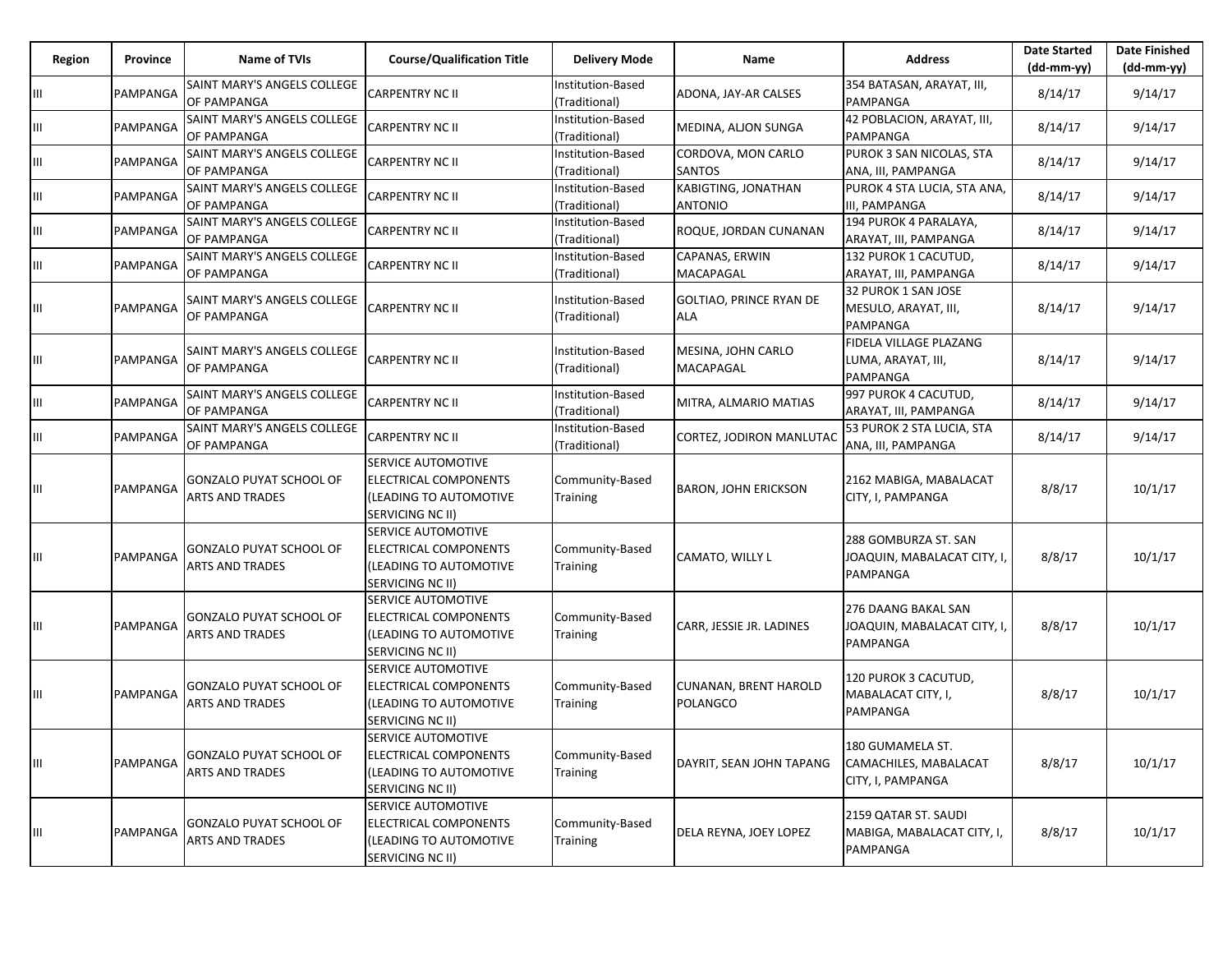| Region | Province | Name of TVIs                                             | <b>Course/Qualification Title</b>                                                         | <b>Delivery Mode</b>               | Name                                                     | <b>Address</b>                                                                             | <b>Date Started</b><br>$(dd-mm-vv)$ | <b>Date Finished</b><br>$(dd-mm-yy)$ |
|--------|----------|----------------------------------------------------------|-------------------------------------------------------------------------------------------|------------------------------------|----------------------------------------------------------|--------------------------------------------------------------------------------------------|-------------------------------------|--------------------------------------|
| Ш      | PAMPANGA | <b>GONZALO PUYAT SCHOOL OF</b><br><b>ARTS AND TRADES</b> | SERVICE AUTOMOTIVE<br>ELECTRICAL COMPONENTS<br>(LEADING TO AUTOMOTIVE<br>SERVICING NC II) | Community-Based<br>Training        | DEMAFILES, EMMAN<br><b>ALLAWAN</b>                       | 4010 MASAGANA ST. DUQUIT,<br>MABALACAT CITY, I,<br>PAMPANGA                                | 8/8/17                              | 10/1/17                              |
| Ш      | PAMPANGA | <b>GONZALO PUYAT SCHOOL OF</b><br><b>ARTS AND TRADES</b> | SERVICE AUTOMOTIVE<br>ELECTRICAL COMPONENTS<br>(LEADING TO AUTOMOTIVE<br>SERVICING NC II) | Community-Based<br><b>Training</b> | <b>ESLET, RONIE PAGATPAT</b>                             | 4010 MASAGANA ST. DUQUIT,<br>MABALACAT CITY, I,<br>PAMPANGA                                | 8/8/17                              | 10/1/17                              |
| Ш      | PAMPANGA | <b>GONZALO PUYAT SCHOOL OF</b><br><b>ARTS AND TRADES</b> | SERVICE AUTOMOTIVE<br>ELECTRICAL COMPONENTS<br>(LEADING TO AUTOMOTIVE<br>SERVICING NC II) | Community-Based<br><b>Training</b> | GARCIA, JOSE MARBELLA                                    | 1660 MAGSAYSAY ST. SAN<br>JOAQUIN, MABALACAT CITY, I,<br>PAMPANGA                          | 8/8/17                              | 10/1/17                              |
| Ш      | PAMPANGA | <b>GONZALO PUYAT SCHOOL OF</b><br><b>ARTS AND TRADES</b> | SERVICE AUTOMOTIVE<br>ELECTRICAL COMPONENTS<br>(LEADING TO AUTOMOTIVE<br>SERVICING NC II) | Community-Based<br>Training        | LADINES, ED ANTHONY VELO                                 | 4010 MASAGANA ST. DUQUIT,<br>MABALACAT CITY, I,<br>PAMPANGA                                | 8/8/17                              | 10/1/17                              |
| Ш      | PAMPANGA | GONZALO PUYAT SCHOOL OF<br><b>ARTS AND TRADES</b>        | SERVICE AUTOMOTIVE<br>ELECTRICAL COMPONENTS<br>(LEADING TO AUTOMOTIVE<br>SERVICING NC II) | Community-Based<br><b>Training</b> | LUMIBAO, RENATO BASCO                                    | 127 MAMATITANG,<br>MABALACAT CITY, I,<br>PAMPANGA                                          | 8/8/17                              | 10/1/17                              |
| Ш      | PAMPANGA | <b>GONZALO PUYAT SCHOOL OF</b><br><b>ARTS AND TRADES</b> | SERVICE AUTOMOTIVE<br>ELECTRICAL COMPONENTS<br>(LEADING TO AUTOMOTIVE<br>SERVICING NC II) | Community-Based<br>Training        | MENDIOLA, FERDINAND<br><b>TANGLAO</b>                    | 506 DAANG BAKAL ST. SAN<br>JOAQUIN, MABALACAT CITY, I,<br>PAMPANGA                         | 8/8/17                              | 10/1/17                              |
| Ш      | PAMPANGA | <b>GONZALO PUYAT SCHOOL OF</b><br><b>ARTS AND TRADES</b> | SERVICE AUTOMOTIVE<br>ELECTRICAL COMPONENTS<br>(LEADING TO AUTOMOTIVE<br>SERVICING NC II) | Community-Based<br>Training        | PABALAN, RODANTE SANCHEZ   MABALACAT CITY, I,            | 116 PUROK 3 CAMACHILES,<br><b>PAMPANGA</b>                                                 | 8/8/17                              | 10/1/17                              |
| Ш      | PAMPANGA | <b>GONZALO PUYAT SCHOOL OF</b><br><b>ARTS AND TRADES</b> | SERVICE AUTOMOTIVE<br>ELECTRICAL COMPONENTS<br>(LEADING TO AUTOMOTIVE<br>SERVICING NC II) | Community-Based<br>Training        | PANGILINAN, RECTO JR. MEJIA JJOAQUIN, MABALACAT CITY, I, | 507 DAANG BAKAL SAN<br>PAMPANGA                                                            | 8/8/17                              | 10/1/17                              |
| Ш      | PAMPANGA | <b>GONZALO PUYAT SCHOOL OF</b><br><b>ARTS AND TRADES</b> | SERVICE AUTOMOTIVE<br>ELECTRICAL COMPONENTS<br>(LEADING TO AUTOMOTIVE<br>SERVICING NC II) | Community-Based<br><b>Training</b> | PEREZ, ROBINSON LIZADA                                   | 272 GOMBURZA SAN<br>JOAQUIN, MABALACAT CITY, I,<br><b>PAMPANGA</b>                         | 8/8/17                              | 10/1/17                              |
| Ш      | PAMPANGA | <b>GONZALO PUYAT SCHOOL OF</b><br><b>ARTS AND TRADES</b> | SERVICE AUTOMOTIVE<br>ELECTRICAL COMPONENTS<br>(LEADING TO AUTOMOTIVE<br>SERVICING NC II) | Community-Based<br>Training        | <b>REYES. IRVIN JOSEPH SOTO</b>                          | <b>35 TRINITY TRIANGLE VILLA</b><br>ANGELA, STO DOMINGO,<br>MABALACAT CITY, I,<br>PAMPANGA | 8/8/17                              | 10/1/17                              |
| Ш      | PAMPANGA | <b>GONZALO PUYAT SCHOOL OF</b><br><b>ARTS AND TRADES</b> | SERVICE AUTOMOTIVE<br>ELECTRICAL COMPONENTS<br>(LEADING TO AUTOMOTIVE<br>SERVICING NC II) | Community-Based<br>Training        | RIVERA, JOVIT CASTRO                                     | 501 SAN JOAQUIN,<br>MABALACAT CITY, I,<br>PAMPANGA                                         | 8/8/17                              | 10/1/17                              |
| Ш      | PAMPANGA | <b>GONZALO PUYAT SCHOOL OF</b><br><b>ARTS AND TRADES</b> | SERVICE AUTOMOTIVE<br>ELECTRICAL COMPONENTS<br>(LEADING TO AUTOMOTIVE<br>SERVICING NC II) | Community-Based<br>Training        | RIVERA, MARIO GARCIA                                     | 501 DAANG BAKAL ST. SAN<br>JOAQUIN, MABALACAT CITY, I,<br>PAMPANGA                         | 8/8/17                              | 10/1/17                              |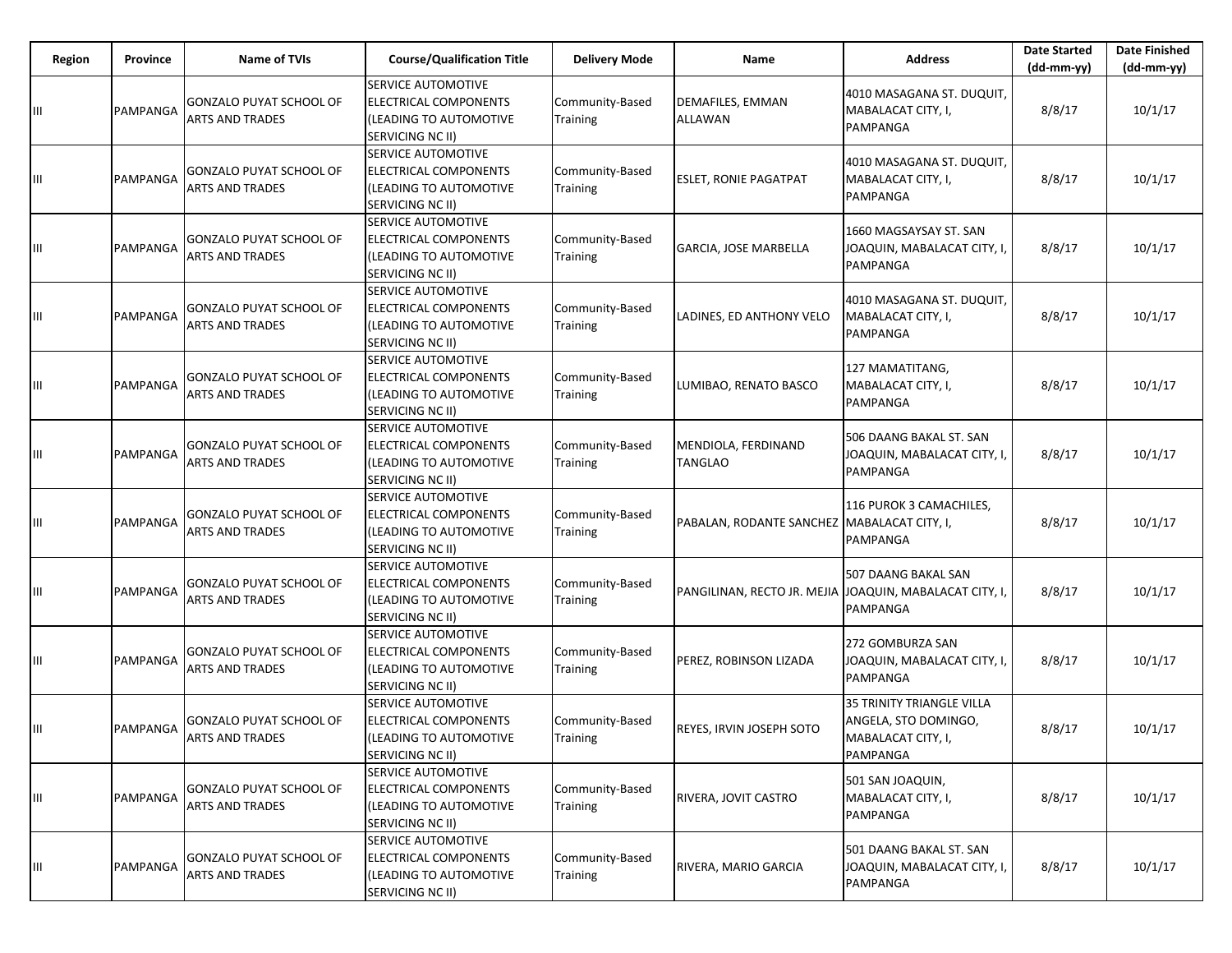| Region | <b>Province</b> | <b>Name of TVIs</b>                                      | <b>Course/Qualification Title</b>                                                         | <b>Delivery Mode</b>                   | Name                                         | <b>Address</b>                                                                   | <b>Date Started</b><br>$(dd-mm-yy)$ | <b>Date Finished</b><br>$(dd-mm-yy)$ |
|--------|-----------------|----------------------------------------------------------|-------------------------------------------------------------------------------------------|----------------------------------------|----------------------------------------------|----------------------------------------------------------------------------------|-------------------------------------|--------------------------------------|
| Ш      | PAMPANGA        | <b>GONZALO PUYAT SCHOOL OF</b><br><b>ARTS AND TRADES</b> | SERVICE AUTOMOTIVE<br>ELECTRICAL COMPONENTS<br>(LEADING TO AUTOMOTIVE<br>SERVICING NC II) | Community-Based<br>Training            | RIVERA, ROMMEL CASTRO                        | 501 DAANG BAKAL ST. SAN<br>JOAQUIN, MABALACAT CITY, I,<br>PAMPANGA               | 8/8/17                              | 10/1/17                              |
| Ш      | PAMPANGA        | GONZALO PUYAT SCHOOL OF<br><b>ARTS AND TRADES</b>        | SERVICE AUTOMOTIVE<br>ELECTRICAL COMPONENTS<br>(LEADING TO AUTOMOTIVE<br>SERVICING NC II) | Community-Based<br>Training            | ROSERO, JUSTIN RAMOS                         | 1919 APONG TRINING ST.<br>LEMENS VILLE MABISA,<br>MABALACAT CITY, I,<br>PAMPANGA | 8/8/17                              | 10/1/17                              |
| Ш      | PAMPANGA        | GONZALO PUYAT SCHOOL OF<br>ARTS AND TRADES               | SERVICE AUTOMOTIVE<br>ELECTRICAL COMPONENTS<br>(LEADING TO AUTOMOTIVE<br>SERVICING NC II) | Community-Based<br>Training            | ROSERO, WILFREDO JR.<br>RAMOS                | 106 JP RIZAL ST. SAN<br>JOAQUIN, MABALACAT CITY, I,<br>PAMPANGA                  | 8/8/17                              | 10/1/17                              |
| Ш      | PAMPANGA        | <b>GONZALO PUYAT SCHOOL OF</b><br><b>ARTS AND TRADES</b> | SERVICE AUTOMOTIVE<br>ELECTRICAL COMPONENTS<br>(LEADING TO AUTOMOTIVE<br>SERVICING NC II) | Community-Based<br><b>Training</b>     | SERRANO, CRISPIN REM<br><b>MANZANO</b>       | 276 POBLACION, MABALACAT<br>CITY, I, PAMPANGA                                    | 8/8/17                              | 10/1/17                              |
| Ш      | PAMPANGA        | GONZALO PUYAT SCHOOL OF<br><b>ARTS AND TRADES</b>        | SERVICE AUTOMOTIVE<br>ELECTRICAL COMPONENTS<br>(LEADING TO AUTOMOTIVE<br>SERVICING NC II) | Community-Based<br><b>Training</b>     | SURLA, EDISON GARCIA                         | 2099 ARNEL ST. MABIGA,<br>MABALACAT CITY, I,<br>PAMPANGA                         | 8/8/17                              | 10/1/17                              |
| Ш      | PAMPANGA        | GONZALO PUYAT SCHOOL OF<br><b>ARTS AND TRADES</b>        | SERVICE AUTOMOTIVE<br>ELECTRICAL COMPONENTS<br>(LEADING TO AUTOMOTIVE<br>SERVICING NC II) | Community-Based<br><b>Training</b>     | TAYAG, CLANDY PINGUL                         | 27 ST- PH 1, BLK 57 LOT 7<br>MABALACAT, MABALACAT<br>CITY, I, PAMPANGA           | 8/8/17                              | 10/1/17                              |
| Ш      | PAMPANGA        | GONZALO PUYAT SCHOOL OF<br><b>ARTS AND TRADES</b>        | PERFORM HAIRCUTTING<br>SERVICES (LEADING TO<br>HAIRDRESSING NC II)                        | Institution-Based<br>(Mobile Training) | ALCARAZ, YOLANDA AQUINO                      | BLK 35 LOT II SAPANG BIABAS,<br>MABALACAT CITY, I,<br><b>PAMPANGA</b>            | 8/22/17                             | 9/24/17                              |
| Ш      | PAMPANGA        | <b>GONZALO PUYAT SCHOOL OF</b><br><b>ARTS AND TRADES</b> | PERFORM HAIRCUTTING<br>SERVICES (LEADING TO<br>HAIRDRESSING NC II)                        | Institution-Based<br>(Mobile Training) | <b>BULAON, CRISTINA</b><br><b>CONCEPCION</b> | BLK 6 LOT 32 SAPANG BIABAS,<br>MABALACAT CITY, I,<br>PAMPANGA                    | 8/22/17                             | 9/24/17                              |
| Ш      | PAMPANGA        | GONZALO PUYAT SCHOOL OF<br>ARTS AND TRADES               | PERFORM HAIRCUTTING<br>SERVICES (LEADING TO<br>HAIRDRESSING NC II)                        | Institution-Based<br>(Mobile Training) | CASTRO, CRISTINA LUMANLAN MABALACAT CITY, I, | SAPANG BIABAS,<br>PAMPANGA                                                       | 8/22/17                             | 9/24/17                              |
| Ш      | PAMPANGA        | GONZALO PUYAT SCHOOL OF<br>ARTS AND TRADES               | PERFORM HAIRCUTTING<br>SERVICES (LEADING TO<br>HAIRDRESSING NC II)                        | Institution-Based<br>(Mobile Training) | <b>GUECO, ALQUIN AQUINO</b>                  | BLK 4 LOT 24 PHASE 1<br>SAPANG BIABAS, MABALACAT<br>CITY, I, PAMPANGA            | 8/22/17                             | 9/24/17                              |
| Ш      | PAMPANGA        | GONZALO PUYAT SCHOOL OF<br><b>ARTS AND TRADES</b>        | PERFORM HAIRCUTTING<br>SERVICES (LEADING TO<br>HAIRDRESSING NC II)                        | Institution-Based<br>(Mobile Training) | INGAR, ALDRIN HERNANDEZ                      | BLK 34 LOT 24 PHASE 1<br><b>SAPANG BIABAS, MABALACAT</b><br>CITY, I, PAMPANGA    | 8/22/17                             | 9/24/17                              |
| Ш      | PAMPANGA        | <b>GONZALO PUYAT SCHOOL OF</b><br><b>ARTS AND TRADES</b> | PERFORM HAIRCUTTING<br>SERVICES (LEADING TO<br>HAIRDRESSING NC II)                        | Institution-Based<br>(Mobile Training) | LAYSON, JANELLA GRANADA                      | BLK 25 LOT 1 SAPANG BIABAS,<br>MABALACAT CITY, I,<br>PAMPANGA                    | 8/22/17                             | 9/24/17                              |
| Ш      | PAMPANGA        | GONZALO PUYAT SCHOOL OF<br><b>ARTS AND TRADES</b>        | PERFORM HAIRCUTTING<br>SERVICES (LEADING TO<br>HAIRDRESSING NC II)                        | Institution-Based<br>(Mobile Training) | LEGASPI, MARICRIS SAMSON                     | PH 1, B26 L20 SAPANG<br>BIABAS, MABALACAT CITY, I,<br>PAMPANGA                   | 8/22/17                             | 9/24/17                              |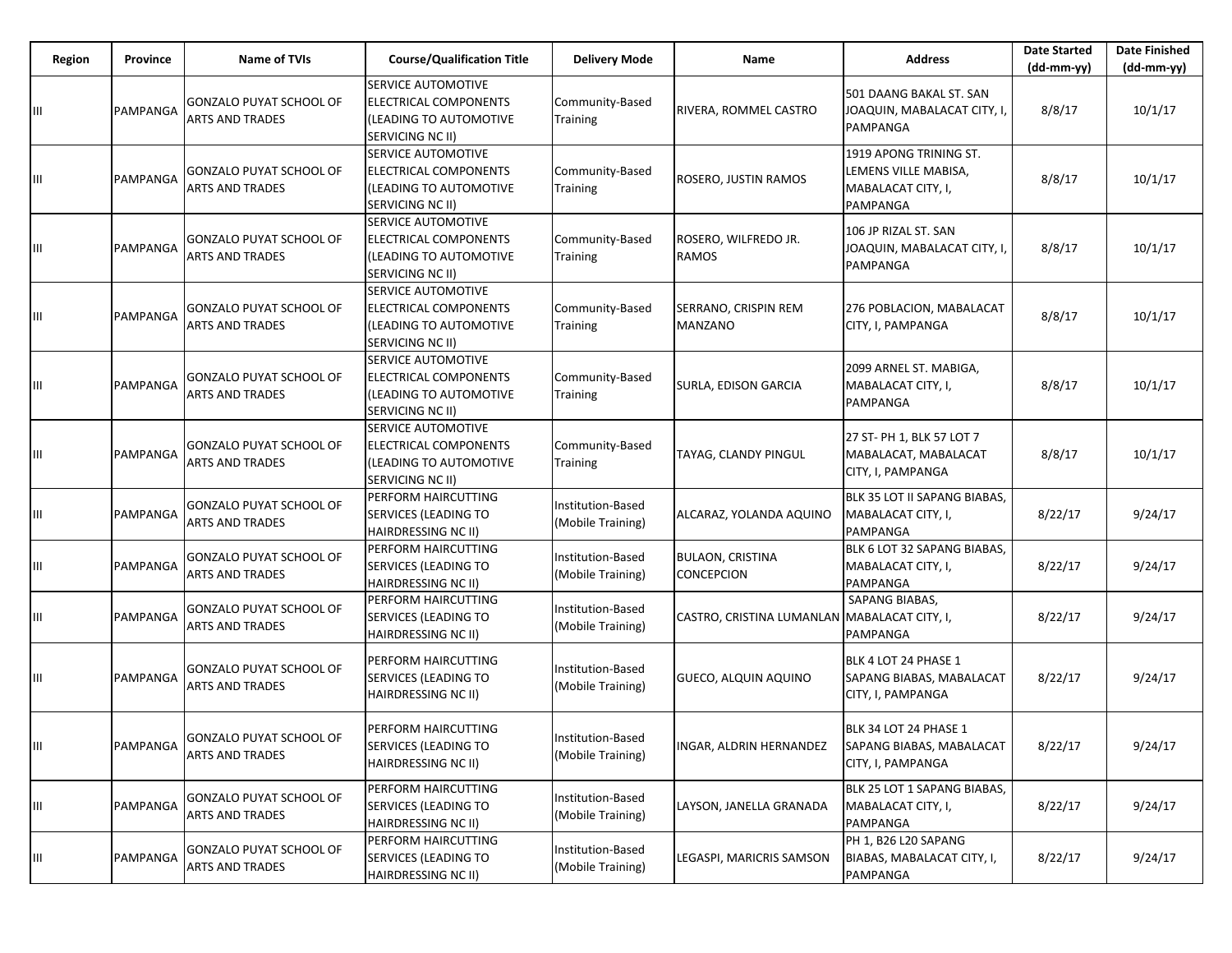| Region | Province | <b>Name of TVIs</b>                                      | <b>Course/Qualification Title</b>                                              | <b>Delivery Mode</b>                   | Name                                  | <b>Address</b>                                                        | <b>Date Started</b><br>$(dd-mm-yy)$ | <b>Date Finished</b><br>(dd-mm-yy) |
|--------|----------|----------------------------------------------------------|--------------------------------------------------------------------------------|----------------------------------------|---------------------------------------|-----------------------------------------------------------------------|-------------------------------------|------------------------------------|
| Ш      | PAMPANGA | <b>GONZALO PUYAT SCHOOL OF</b><br><b>ARTS AND TRADES</b> | PERFORM HAIRCUTTING<br>SERVICES (LEADING TO<br>HAIRDRESSING NC II)             | Institution-Based<br>(Mobile Training) | MAKAERAN, MATILDE<br><b>ORDIALES</b>  | BLK 34 LOT 23 SAPANG<br>BIABAS, MABALACAT CITY, I,<br>PAMPANGA        | 8/22/17                             | 9/24/17                            |
| Ш      | PAMPANGA | <b>GONZALO PUYAT SCHOOL OF</b><br><b>ARTS AND TRADES</b> | PERFORM HAIRCUTTING<br>SERVICES (LEADING TO<br>HAIRDRESSING NC II)             | Institution-Based<br>(Mobile Training) | MANALOTO, EVANGELINE<br>AMBAGAN       | MOTHER BARIO SAPANG<br>BIABAS, MABALACAT CITY, I,<br>PAMPANGA         | 8/22/17                             | 9/24/17                            |
| Ш      | PAMPANGA | <b>GONZALO PUYAT SCHOOL OF</b><br><b>ARTS AND TRADES</b> | PERFORM HAIRCUTTING<br>SERVICES (LEADING TO<br>HAIRDRESSING NC II)             | Institution-Based<br>(Mobile Training) | MANGAHAS, RIZA GRANADA                | BLK 34 LOT 25 PH 1 SAPANG<br>BIABAS, MABALACAT CITY, I,<br>PAMPANGA   | 8/22/17                             | 9/24/17                            |
| Ш      | PAMPANGA | <b>GONZALO PUYAT SCHOOL OF</b><br><b>ARTS AND TRADES</b> | PERFORM HAIRCUTTING<br>SERVICES (LEADING TO<br>HAIRDRESSING NC II)             | Institution-Based<br>(Mobile Training) | MENESES, ANN                          | BLK 35 LOT 6 SAPANG BIABAS,<br>MABALACAT CITY, I,<br>PAMPANGA         | 8/22/17                             | 9/24/17                            |
| Ш      | PAMPANGA | <b>GONZALO PUYAT SCHOOL OF</b><br><b>ARTS AND TRADES</b> | PERFORM HAIRCUTTING<br>SERVICES (LEADING TO<br>HAIRDRESSING NC II)             | Institution-Based<br>(Mobile Training) | NUÑEZ, ROZIEL MENESES                 | SAPANG BIABAS,<br>MABALACAT CITY, I,<br><b>PAMPANGA</b>               | 8/22/17                             | 9/24/17                            |
| Ш      | PAMPANGA | GONZALO PUYAT SCHOOL OF<br>ARTS AND TRADES               | PERFORM HAIRCUTTING<br>SERVICES (LEADING TO<br><b>HAIRDRESSING NC II)</b>      | Institution-Based<br>(Mobile Training) | OCAMPO, REN RAVEN<br>MEDINA           | BLK 20 LOT 45 SAPANG<br>BIABAS, MABALACAT CITY, I,<br>PAMPANGA        | 8/22/17                             | 9/24/17                            |
| Ш      | PAMPANGA | <b>GONZALO PUYAT SCHOOL OF</b><br><b>ARTS AND TRADES</b> | PERFORM HAIRCUTTING<br>SERVICES (LEADING TO<br>HAIRDRESSING NC II)             | Institution-Based<br>(Mobile Training) | OCAMPO, KAREN JOY<br><b>FELICIANO</b> | BLK 20 LOT 45 SAPANG<br>BIABAS, MABALACAT CITY, I,<br><b>PAMPANGA</b> | 8/22/17                             | 9/24/17                            |
| Ш      | PAMPANGA | <b>GONZALO PUYAT SCHOOL OF</b><br>ARTS AND TRADES        | PERFORM HAIRCUTTING<br>SERVICES (LEADING TO<br>HAIRDRESSING NC II)             | Institution-Based<br>Mobile Training)  | OCAMPO, KIMBERLY ANN<br>MEDINA        | BLK 18 LOT 5 SAPANG BIABAS,<br>MABALACAT CITY, I,<br>PAMPANGA         | 8/22/17                             | 9/24/17                            |
| Ш      | PAMPANGA | <b>GONZALO PUYAT SCHOOL OF</b><br>ARTS AND TRADES        | PERFORM HAIRCUTTING<br>SERVICES (LEADING TO<br>HAIRDRESSING NC II)             | Institution-Based<br>Mobile Training)  | OCAMPO, ANGELINA MEDINA               | BLK 20 LOT 45 SAPANG<br>BIABAS, MABALACAT CITY, I,<br>PAMPANGA        | 8/22/17                             | 9/24/17                            |
| Ш      | PAMPANGA | <b>GONZALO PUYAT SCHOOL OF</b><br>ARTS AND TRADES        | PERFORM HAIRCUTTING<br>SERVICES (LEADING TO<br>HAIRDRESSING NC II)             | Institution-Based<br>(Mobile Training) | ODERON, JOANN TUAZON                  | BLK 35 LOT 9 SAPANG BIABAS,<br>MABALACAT CITY, I,<br>PAMPANGA         | 8/22/17                             | 9/24/17                            |
| Ш      | PAMPANGA | <b>GONZALO PUYAT SCHOOL OF</b><br>ARTS AND TRADES        | PERFORM HAIRCUTTING<br>SERVICES (LEADING TO<br>HAIRDRESSING NC II)             | Institution-Based<br>Mobile Training)  | ORDIALES, JOSE HERMOSA                | B 34 L27 SAPANG BIABAS,<br>MABALACAT CITY, I,<br>PAMPANGA             | 8/22/17                             | 9/24/17                            |
| Ш      | PAMPANGA | <b>GONZALO PUYAT SCHOOL OF</b><br><b>ARTS AND TRADES</b> | PERFORM HAIRCUTTING<br>SERVICES (LEADING TO<br>HAIRDRESSING NC II)             | Institution-Based<br>Mobile Training)  | PUNZALAN, CAREN FIGUEROA              | BLK 35 LOT 9 SAPANG BIABAS,<br>MABALACAT CITY, I,<br>PAMPANGA         | 8/22/17                             | 9/24/17                            |
| Ш      | PAMPANGA | <b>GONZALO PUYAT SCHOOL OF</b><br><b>ARTS AND TRADES</b> | PERFORM HAIRCUTTING<br>SERVICES (LEADING TO<br>HAIRDRESSING NC II)             | Institution-Based<br>(Mobile Training) | SISON, GLORIA ABAÑO                   | BLK 24 LOT 9 PH 1 SAPANG<br>BIABAS, MABALACAT CITY, I,<br>PAMPANGA    | 8/22/17                             | 9/24/17                            |
| Ш      | PAMPANGA | <b>GONZALO PUYAT SCHOOL OF</b><br>ARTS AND TRADES        | PERFORM HAIRCUTTING<br>SERVICES (LEADING TO<br>HAIRDRESSING NC II)             | Institution-Based<br>(Mobile Training) | TORRES, JOANNA MARIE<br>CUNANAN       | BLK 24 LOT 16 SAPANG<br>BIABAS, MABALACAT CITY, I,<br>PAMPANGA        | 8/22/17                             | 9/24/17                            |
| Ш      | PAMPANGA | GONZALO PUYAT SCHOOL OF<br><b>ARTS AND TRADES</b>        | PERFORM HAIRCUTTING<br>SERVICES (LEADING TO<br>HAIRDRESSING NC II)             | Institution-Based<br>(Mobile Training) | RULLODA, SHIRLEY DE LEON              | BLK 5 LOT 28 SAPANG BIABAS,<br>MABALACAT CITY, I,<br>PAMPANGA         | 8/22/17                             | 9/24/17                            |
| Ш      | PAMPANGA | GONZALO PUYAT SCHOOL OF<br><b>ARTS AND TRADES</b>        | PERFORM DIESEL/GAS ENGINE<br>TUNE UP (LEADING TO<br>AUTOMOTIVE SERVICING NC I) | Community-Based<br>Training            | ALMOJENO, MARK ELLIS<br>SIMBULAN      | 166 DUYONG CONCEPCION,<br>SAN SIMON, IV, PAMPANGA                     | 8/7/17                              | 9/18/17                            |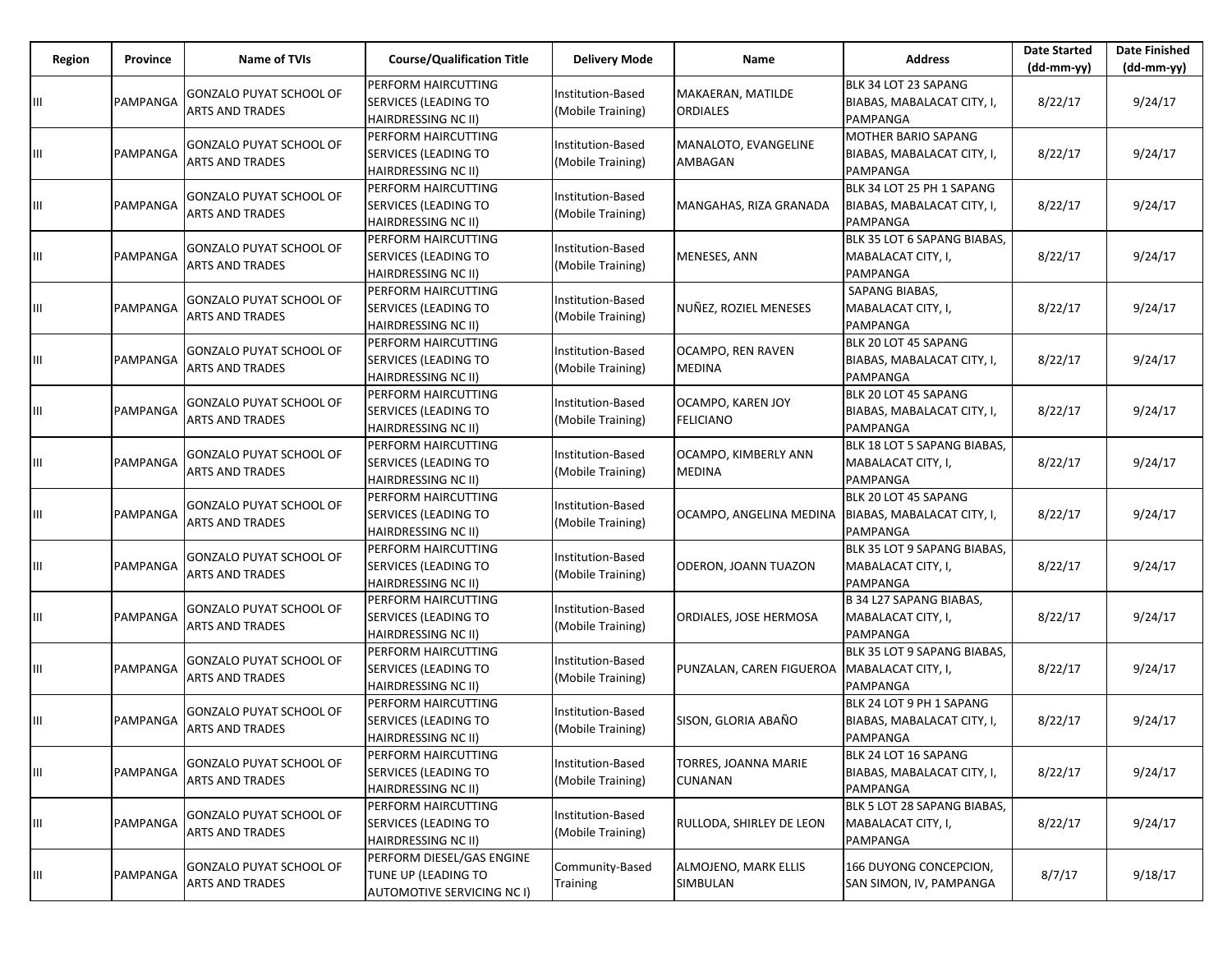| Region | Province | <b>Name of TVIs</b>                                      | <b>Course/Qualification Title</b>                                                     | <b>Delivery Mode</b>               | Name                                   | <b>Address</b>                                                | <b>Date Started</b><br>$(dd-mm-yy)$ | <b>Date Finished</b><br>(dd-mm-yy) |
|--------|----------|----------------------------------------------------------|---------------------------------------------------------------------------------------|------------------------------------|----------------------------------------|---------------------------------------------------------------|-------------------------------------|------------------------------------|
| Ш      | PAMPANGA | <b>GONZALO PUYAT SCHOOL OF</b><br><b>ARTS AND TRADES</b> | PERFORM DIESEL/GAS ENGINE<br>TUNE UP (LEADING TO<br>AUTOMOTIVE SERVICING NC I)        | Community-Based<br>Training        | <b>BASILIO, JEROME FAJARDO</b>         | DUYONG CONCEPCION, SAN<br>SIMON, IV, PAMPANGA                 | 8/7/17                              | 9/18/17                            |
| Ш      | PAMPANGA | <b>GONZALO PUYAT SCHOOL OF</b><br><b>ARTS AND TRADES</b> | PERFORM DIESEL/GAS ENGINE<br>TUNE UP (LEADING TO<br>AUTOMOTIVE SERVICING NC I)        | Community-Based<br>Training        | DAANG, MARVIE ARCEO                    | DUYONG CONCEPCION, SAN<br>SIMON, IV, PAMPANGA                 | 8/7/17                              | 9/18/17                            |
| Ш      | PAMPANGA | <b>GONZALO PUYAT SCHOOL OF</b><br><b>ARTS AND TRADES</b> | PERFORM DIESEL/GAS ENGINE<br>TUNE UP (LEADING TO<br>AUTOMOTIVE SERVICING NC I)        | Community-Based<br>Training        | DIONISIO, JUNNEL MALLARI               | 78 DUYONG CONCEPCION,<br>SAN SIMON, IV, PAMPANGA              | 8/7/17                              | 9/18/17                            |
| Ш      | PAMPANGA | <b>GONZALO PUYAT SCHOOL OF</b><br><b>ARTS AND TRADES</b> | PERFORM DIESEL/GAS ENGINE<br>TUNE UP (LEADING TO<br>AUTOMOTIVE SERVICING NC I)        | Community-Based<br>Training        | ESGUERRA, JAYSON<br>CAPULONG           | 36 DUYONG CONCEPCION,<br>SAN SIMON, IV, PAMPANGA              | 8/7/17                              | 9/18/17                            |
| Ш      | PAMPANGA | <b>GONZALO PUYAT SCHOOL OF</b><br><b>ARTS AND TRADES</b> | PERFORM DIESEL/GAS ENGINE<br>TUNE UP (LEADING TO<br><b>AUTOMOTIVE SERVICING NC I)</b> | Community-Based<br>Training        | FRANCISCO, CARLO ESGUERRA              | 560 CONCEPCION, SAN<br>SIMON, IV, PAMPANGA                    | 8/7/17                              | 9/18/17                            |
| Ш      | PAMPANGA | <b>GONZALO PUYAT SCHOOL OF</b><br><b>ARTS AND TRADES</b> | PERFORM DIESEL/GAS ENGINE<br>TUNE UP (LEADING TO<br><b>AUTOMOTIVE SERVICING NC I)</b> | Community-Based<br>Training        | GUEVARRA, SOLOMON<br>TOMAS             | 386 CONCEPCION, SAN<br>SIMON, IV, PAMPANGA                    | 8/7/17                              | 9/18/17                            |
| Ш      | PAMPANGA | <b>GONZALO PUYAT SCHOOL OF</b><br><b>ARTS AND TRADES</b> | PERFORM DIESEL/GAS ENGINE<br>TUNE UP (LEADING TO<br><b>AUTOMOTIVE SERVICING NC I)</b> | Community-Based<br>Training        | MAGTALAS, ARDIE LUBO                   | 27 DUYONG CONCEPCION,<br>SAN SIMON, IV, PAMPANGA              | 8/7/17                              | 9/18/17                            |
| Ш      | PAMPANGA | <b>GONZALO PUYAT SCHOOL OF</b><br><b>ARTS AND TRADES</b> | PERFORM DIESEL/GAS ENGINE<br>TUNE UP (LEADING TO<br>AUTOMOTIVE SERVICING NC I)        | Community-Based<br>Training        | MAGTALAS, JOMARIE<br>MARCELINO         | <b>SITIO SAMPAGUITA</b><br>CALANTIPE, APALIT, IV,<br>PAMPANGA | 8/7/17                              | 9/18/17                            |
| Ш      | PAMPANGA | <b>GONZALO PUYAT SCHOOL OF</b><br><b>ARTS AND TRADES</b> | PERFORM DIESEL/GAS ENGINE<br>TUNE UP (LEADING TO<br><b>AUTOMOTIVE SERVICING NC I)</b> | Community-Based<br>Training        | NICOLAS, RHODORA ROBLES                | 365 CONCEPCION, SAN<br>SIMON, IV, PAMPANGA                    | 8/7/17                              | 9/18/17                            |
| Ш      | PAMPANGA | <b>GONZALO PUYAT SCHOOL OF</b><br><b>ARTS AND TRADES</b> | PERFORM DIESEL/GAS ENGINE<br>TUNE UP (LEADING TO<br>AUTOMOTIVE SERVICING NC I)        | Community-Based<br><b>Training</b> | NUGUID, LEONARDO SANTOS                | SITIO PARALAN CONCEPCION,<br>SAN SIMON, IV, PAMPANGA          | 8/7/17                              | 9/18/17                            |
| Ш      | PAMPANGA | <b>GONZALO PUYAT SCHOOL OF</b><br><b>ARTS AND TRADES</b> | PERFORM DIESEL/GAS ENGINE<br>TUNE UP (LEADING TO<br><b>AUTOMOTIVE SERVICING NC I)</b> | Community-Based<br>Training        | RUEDA, PATRICK REYES                   | DUYONG CONCEPCION, SAN<br>SIMON, IV, PAMPANGA                 | 8/7/17                              | 9/18/17                            |
| Ш      | PAMPANGA | <b>GONZALO PUYAT SCHOOL OF</b><br><b>ARTS AND TRADES</b> | PERFORM DIESEL/GAS ENGINE<br>TUNE UP (LEADING TO<br><b>AUTOMOTIVE SERVICING NC I)</b> | Community-Based<br>Training        | SALAS, MARK IAN CORTEZ                 | DUYONG CONCEPCION, SAN<br>SIMON, IV, PAMPANGA                 | 8/7/17                              | 9/18/17                            |
| Ш      | PAMPANGA | <b>GONZALO PUYAT SCHOOL OF</b><br><b>ARTS AND TRADES</b> | PERFORM DIESEL/GAS ENGINE<br>TUNE UP (LEADING TO<br>AUTOMOTIVE SERVICING NC I)        | Community-Based<br>Training        | SIMBULAN, ENRIQUE<br><b>CAUGUIA</b>    | 06 DUYONG CONCEPCION,<br>SAN SIMON, IV, PAMPANGA              | 8/7/17                              | 9/18/17                            |
| Ш      | PAMPANGA | GONZALO PUYAT SCHOOL OF<br><b>ARTS AND TRADES</b>        | PERFORM DIESEL/GAS ENGINE<br>TUNE UP (LEADING TO<br><b>AUTOMOTIVE SERVICING NC I)</b> | Community-Based<br>Training        | TAYAG, PAULO ALIPIO                    | 400 KAMALIG CONCEPCION,<br>SAN SIMON, IV, PAMPANGA            | 8/7/17                              | 9/18/17                            |
| Ш      | PAMPANGA | <b>GONZALO PUYAT SCHOOL OF</b><br><b>ARTS AND TRADES</b> | PERFORM DIESEL/GAS ENGINE<br>TUNE UP (LEADING TO<br>AUTOMOTIVE SERVICING NC I)        | Community-Based<br>Training        | <b>VILLAFUERTE, JHACOB</b><br>PUNZALAN | 552 BITAS TREET<br>CONCEPCION, SAN SIMON, IV,<br>PAMPANGA     | 8/7/17                              | 9/18/17                            |
| Ш      | PAMPANGA | <b>GONZALO PUYAT SCHOOL OF</b><br><b>ARTS AND TRADES</b> | PERFORM DIESEL/GAS ENGINE<br>TUNE UP (LEADING TO<br>AUTOMOTIVE SERVICING NC I)        | Community-Based<br>Training        | YAMBAO, NOEL SIMBULAN                  | SITIO PARALAN CONCEPCION,<br>SAN SIMON, IV, PAMPANGA          | 8/7/17                              | 9/18/17                            |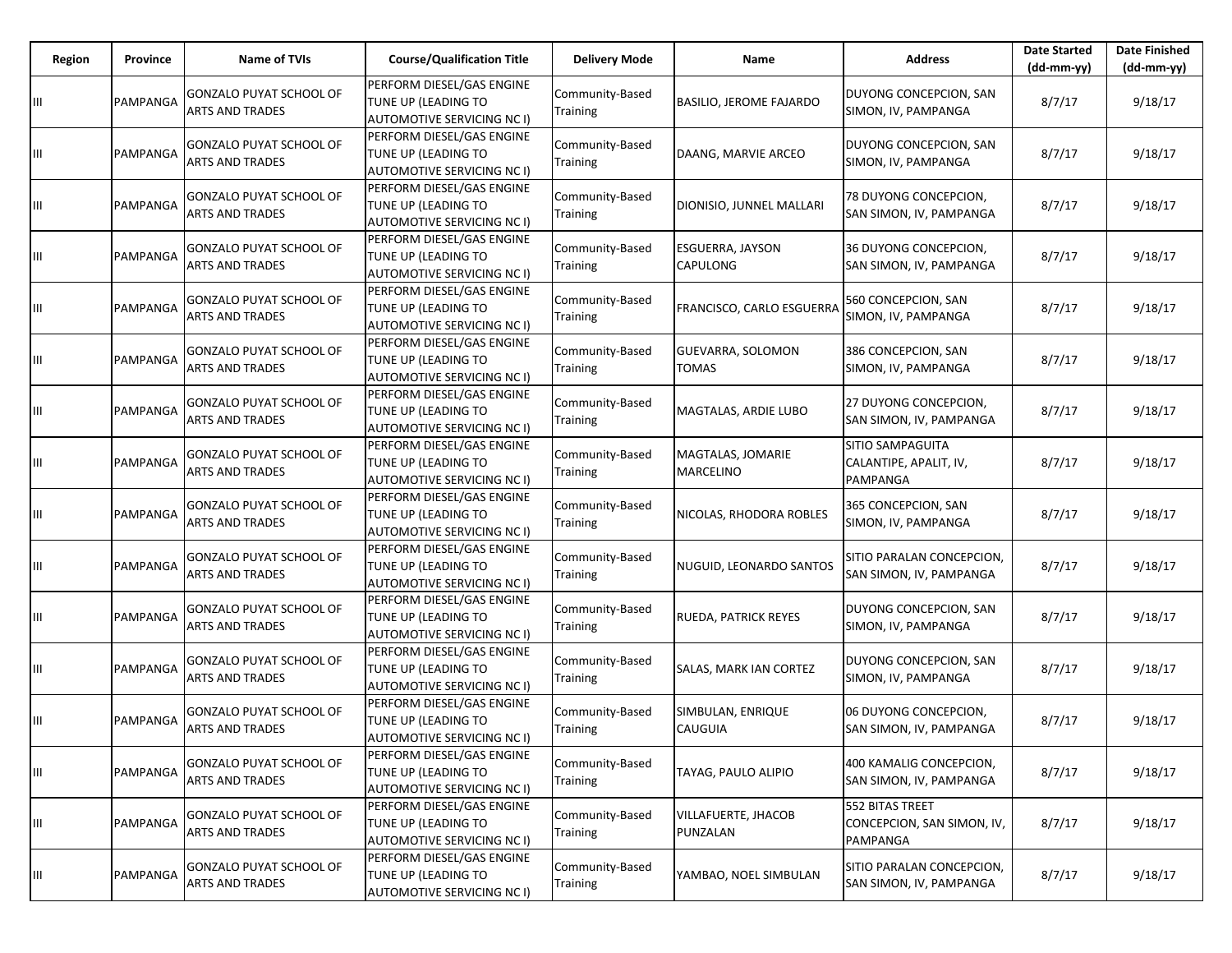| Region | Province | <b>Name of TVIs</b>                                      | <b>Course/Qualification Title</b>                                                     | <b>Delivery Mode</b>                   | Name                     | <b>Address</b>                                             | <b>Date Started</b><br>$(dd-mm-yy)$ | <b>Date Finished</b><br>$(dd-mm-yy)$ |
|--------|----------|----------------------------------------------------------|---------------------------------------------------------------------------------------|----------------------------------------|--------------------------|------------------------------------------------------------|-------------------------------------|--------------------------------------|
|        | PAMPANGA | <b>GONZALO PUYAT SCHOOL OF</b><br><b>ARTS AND TRADES</b> | PERFORM DIESEL/GAS ENGINE<br>TUNE UP (LEADING TO<br>AUTOMOTIVE SERVICING NC I)        | Community-Based<br>Training            | YAMBAO, MA. IMELDA TABIA | PARALAN CONCEPCION, SAN<br>SIMON, IV, PAMPANGA             | 8/7/17                              | 9/18/17                              |
| Ш      | PAMPANGA | GONZALO PUYAT SCHOOL OF<br><b>ARTS AND TRADES</b>        | PERFORM DIESEL/GAS ENGINE<br>TUNE UP (LEADING TO<br>AUTOMOTIVE SERVICING NC I)        | Community-Based<br>Training            | YUMUL, ALBERT YAMBAO     | 374 MAGLANQUE<br>CONCEPCION, SAN SIMON, IV,<br>PAMPANGA    | 8/7/17                              | 9/18/17                              |
| Ш      | PAMPANGA | <b>GONZALO PUYAT SCHOOL OF</b><br><b>ARTS AND TRADES</b> | PERFORM DIESEL/GAS ENGINE<br>TUNE UP (LEADING TO<br><b>AUTOMOTIVE SERVICING NC I)</b> | Community-Based<br>Training            | ARCEO, REYMOND BALAJADIA | DUYONG CONCEPCION, SAN<br>SIMON, IV, PAMPANGA              | 8/7/17                              | 9/18/17                              |
| Ш      | PAMPANGA | GONZALO PUYAT SCHOOL OF<br><b>ARTS AND TRADES</b>        | PERFORM DIESEL/GAS ENGINE<br>TUNE UP (LEADING TO<br>AUTOMOTIVE SERVICING NC I)        | Community-Based<br>Training            | FLORES, FLORENCE VERGARA | CAMA CALANTIPE, APALIT, IV,<br>PAMPANGA                    | 8/7/17                              | 9/18/17                              |
| Ш      | PAMPANGA | GONZALO PUYAT SCHOOL OF<br><b>ARTS AND TRADES</b>        | PERFORM DIESEL/GAS ENGINE<br>TUNE UP (LEADING TO<br>AUTOMOTIVE SERVICING NC I)        | Community-Based<br>Training            | CAPARAS, IRENE DE CASTRO | 262 MALIGAYA ST.<br>CONCEPCION, SAN SIMON, IV,<br>PAMPANGA | 8/7/17                              | 9/18/17                              |
| Ш      | PAMPANGA | GONZALO PUYAT SCHOOL OF<br><b>ARTS AND TRADES</b>        | PERFORM DIESEL/GAS ENGINE<br>TUNE UP (LEADING TO<br>AUTOMOTIVE SERVICING NC I)        | Community-Based<br>Training            | SANTOS, EDMAR NUÑEZ      | 113 DUYONG ST.<br>CONCEPCION, SAN SIMON, IV,<br>PAMPANGA   | 8/7/17                              | 9/18/17                              |
| Ш      | PAMPANGA | PHIL. TECHNOLOGY INSTITUTE<br>INC.                       | SMAW NC I                                                                             | Institution-Based<br>(Mobile Training) | ANGELES, JAVE S.         | #0198 SAN JOSE, MAGALANG,<br>, PAMPANGA                    | 7/24/17                             | 8/22/17                              |
| Ш      | PAMPANGA | PHIL. TECHNOLOGY INSTITUTE<br>INC.                       | SMAW NC I                                                                             | Institution-Based<br>(Mobile Training) | ANTONIO, RAD R.          | #08 SAN JOSE, MAGALANG, I,<br>PAMPANGA                     | 7/24/17                             | 8/22/17                              |
| Ш      | PAMPANGA | PHIL. TECHNOLOGY INSTITUTE<br>INC.                       | SMAW NC I                                                                             | Institution-Based<br>(Mobile Training) | CALIBO, JOHN ARCHIE E.   | SAN PEDRO II, MAGALANG, I,<br>PAMPANGA                     | 7/24/17                             | 8/22/17                              |
| Ш      | PAMPANGA | PHIL. TECHNOLOGY INSTITUTE<br>INC.                       | SMAW NC I                                                                             | Institution-Based<br>(Mobile Training) | CARBAJOSA, RAVEN B.      | 38 PUROK 2 SAN PEDRO II,<br>MAGALANG, I, PAMPANGA          | 7/24/17                             | 8/22/17                              |
| Ш      | PAMPANGA | PHIL. TECHNOLOGY INSTITUTE<br>INC.                       | SMAW NC I                                                                             | Institution-Based<br>(Mobile Training) | CARBUNGCO, DEXTER D.     | 504 GUANZON STA. CRUZ,<br>MAGALANG, I, PAMPANGA            | 7/24/17                             | 8/22/17                              |
| Ш      | PAMPANGA | PHIL. TECHNOLOGY INSTITUTE<br>INC.                       | <b>SMAW NCI</b>                                                                       | Institution-Based<br>(Mobile Training) | DAVID, JAYSON L.         | #191 SAN VICENTE,<br>MAGALANG, I, PAMPANGA                 | 7/24/17                             | 8/22/17                              |
| Ш      | PAMPANGA | PHIL. TECHNOLOGY INSTITUTE<br>INC.                       | SMAW NC I                                                                             | Institution-Based<br>(Mobile Training) | DUNGLAO, RONEL G.        | #204 SAN PEDRO II,<br>MAGALANG, I, PAMPANGA                | 7/24/17                             | 8/22/17                              |
| Ш      | PAMPANGA | PHIL. TECHNOLOGY INSTITUTE<br>INC.                       | <b>SMAW NC1</b>                                                                       | Institution-Based<br>(Mobile Training) | ESTOMO, VERGEL P.        | #375 SAN PEDRO II,<br>MAGALANG, I, PAMPANGA                | 7/24/17                             | 8/22/17                              |
| Ш      | PAMPANGA | PHIL. TECHNOLOGY INSTITUTE<br>INC.                       | SMAW NC I                                                                             | Institution-Based<br>(Mobile Training) | GARCIA, BERNARD Q.       | # 01 PUROK 4 SAN PEDRO II,<br>MAGALANG, I, PAMPANGA        | 7/24/17                             | 8/22/17                              |
| Ш      | PAMPANGA | PHIL. TECHNOLOGY INSTITUTE<br>INC.                       | SMAW NC I                                                                             | Institution-Based<br>(Mobile Training) | GARCIA, EMMANUEL G.      | 165 PUROK 2 SAN PEDRO II,<br>MAGALANG, I, PAMPANGA         | 7/24/17                             | 8/22/17                              |
| Ш      | PAMPANGA | PHIL. TECHNOLOGY INSTITUTE<br>INC.                       | <b>SMAW NCI</b>                                                                       | Institution-Based<br>(Mobile Training) | GONZALES, JEREMIAH B.    | #208 SAN VICENTE,<br>MAGALANG, I, PAMPANGA                 | 7/24/17                             | 8/22/17                              |
| Ш      | PAMPANGA | PHIL. TECHNOLOGY INSTITUTE<br>INC.                       | <b>SMAW NCI</b>                                                                       | Institution-Based<br>(Mobile Training) | GONZALES, MARK ANGELO M. | #107 SAN VICENTE,<br>MAGALANG, I, PAMPANGA                 | 7/24/17                             | 8/22/17                              |
| Ш      | PAMPANGA | PHIL. TECHNOLOGY INSTITUTE<br>INC.                       | SMAW NC I                                                                             | Institution-Based<br>(Mobile Training) | INDIONGCO, RANDY R.      | #203 SAN PEDRO II,<br>MAGALANG, I, PAMPANGA                | 7/24/17                             | 8/22/17                              |
| Ш      | PAMPANGA | PHIL. TECHNOLOGY INSTITUTE<br>INC.                       | <b>SMAW NCI</b>                                                                       | Institution-Based<br>(Mobile Training) | LAXAMANA, ENER N.        | #193 SAN PEDRO II,<br>MAGALANG, I, PAMPANGA                | 7/24/17                             | 8/22/17                              |
| ШL     | PAMPANGA | PHIL. TECHNOLOGY INSTITUTE<br>INC.                       | <b>SMAW NCI</b>                                                                       | Institution-Based<br>(Mobile Training) | LIQUIGAN, GRACIANO T.    | #144 SAN PEDRO II,<br>MAGALANG, I, PAMPANGA                | 7/24/17                             | 8/22/17                              |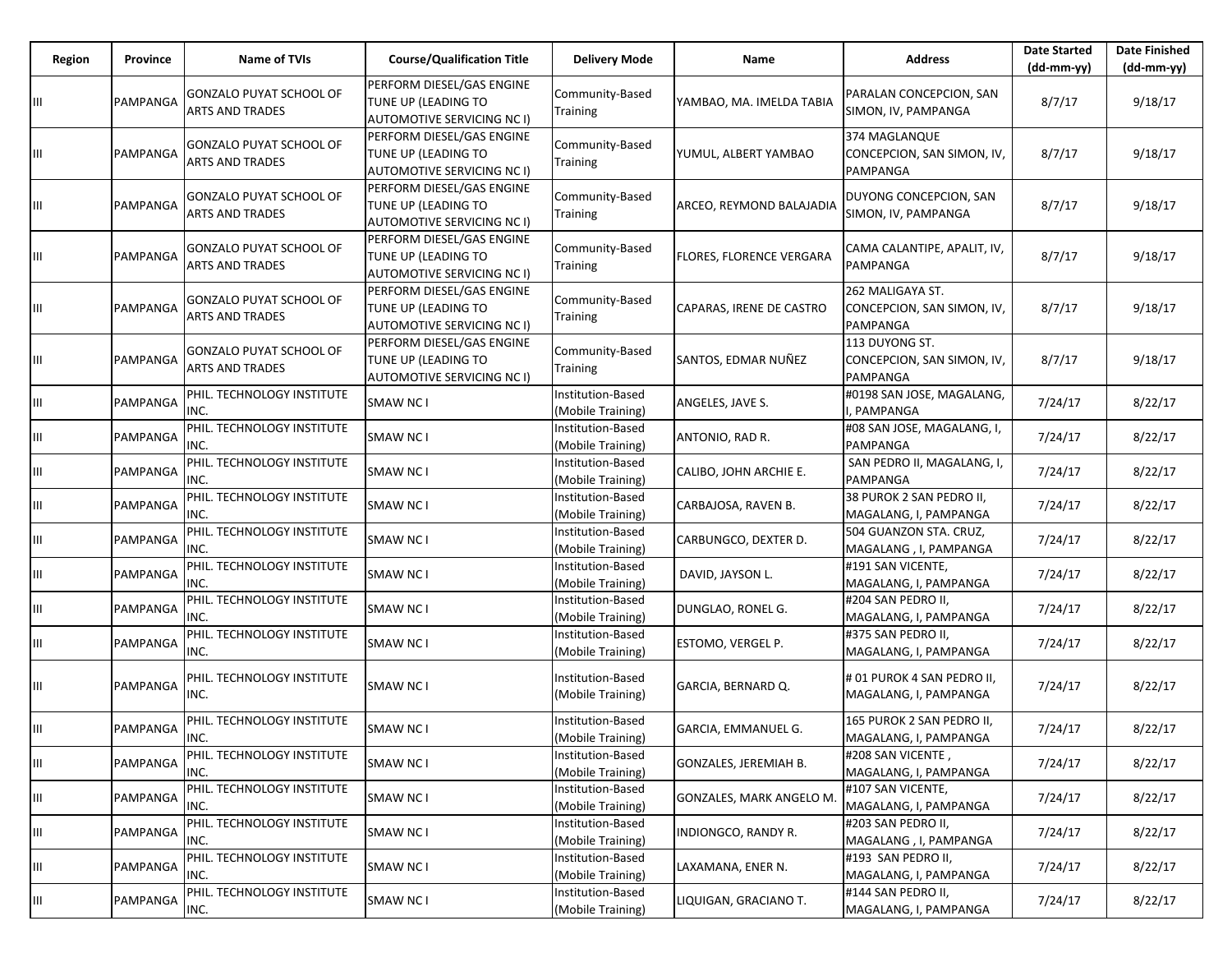| Region | Province | Name of TVIs                                        | <b>Course/Qualification Title</b>                                              | <b>Delivery Mode</b>                   | Name                                   | <b>Address</b>                                                 | <b>Date Started</b><br>$(dd-mm-yy)$ | <b>Date Finished</b><br>$(dd-mm-yy)$ |
|--------|----------|-----------------------------------------------------|--------------------------------------------------------------------------------|----------------------------------------|----------------------------------------|----------------------------------------------------------------|-------------------------------------|--------------------------------------|
| Ш      | PAMPANGA | PHIL. TECHNOLOGY INSTITUTE<br>INC.                  | SMAW NC I                                                                      | Institution-Based<br>(Mobile Training) | MACALINO, RICKY JAMES S.               | #272 PUROK 7 SAN PEDRO II,<br>MAGALANG , I, PAMPANGA           | 7/24/17                             | 8/22/17                              |
| Ш      | PAMPANGA | PHIL. TECHNOLOGY INSTITUTE<br>INC.                  | SMAW NC I                                                                      | Institution-Based<br>(Mobile Training) | MALIG, ALEXIS I.                       | #201 SAN PEDRO II,<br>MAGALANG, I, PAMPANGA                    | 7/24/17                             | 8/22/17                              |
| Ш      | PAMPANGA | PHIL. TECHNOLOGY INSTITUTE<br>INC.                  | SMAW NC I                                                                      | Institution-Based<br>(Mobile Training) | MATA, RANDY B.                         | PUROK 4 SAN PEDRO II,<br>MAGALANG, I, PAMPANGA                 | 7/24/17                             | 8/22/17                              |
| Ш      | PAMPANGA | PHIL. TECHNOLOGY INSTITUTE<br>INC.                  | SMAW NC I                                                                      | Institution-Based<br>(Mobile Training) | MORALES, ANGELITO R.                   | SAN PEDRO II, MAGALANG, I,<br><b>PAMPANGA</b>                  | 7/24/17                             | 8/22/17                              |
| Ш      | PAMPANGA | PHIL. TECHNOLOGY INSTITUTE<br>INC.                  | SMAW NC I                                                                      | Institution-Based<br>(Mobile Training) | PAMPUAN, RUEL B.                       | #163 SAN PEDRO II,<br>MAGALANG, I, PAMPANGA                    | 7/24/17                             | 8/22/17                              |
| Ш      | PAMPANGA | PHIL. TECHNOLOGY INSTITUTE<br>INC.                  | SMAW NC I                                                                      | Institution-Based<br>(Mobile Training) | PANGILINAN, NOEL L.                    | #271 PUROK 7 SAN PEDRO II,<br>MAGALANG, I, PAMPANGA            | 7/24/17                             | 8/22/17                              |
| Ш      | PAMPANGA | PHIL. TECHNOLOGY INSTITUTE<br>INC.                  | SMAW NC I                                                                      | Institution-Based<br>(Mobile Training) | ROQUE, NICCOLO G.                      | #275 SAN PEDRO II,<br>MAGALANG, I, PAMPANGA                    | 7/24/17                             | 8/22/17                              |
| Ш      | PAMPANGA | PHIL. TECHNOLOGY INSTITUTE<br>INC.                  | SMAW NC I                                                                      | Institution-Based<br>(Mobile Training) | SANTIAGO, RICHARD G.                   | PUROK 6 SAN PEDRO II,<br>MAGALANG, I, PAMPANGA                 | 7/24/17                             | 8/22/17                              |
| Ш      | PAMPANGA | PHIL. TECHNOLOGY INSTITUTE<br>INC.                  | SMAW NC I                                                                      | Institution-Based<br>(Mobile Training) | TURLA, ARJAY D.                        | #064 PUROK 1 SAN<br>FRANCISCO, MAGALANG, I,<br><b>PAMPANGA</b> | 7/24/17                             | 8/22/17                              |
| Ш      | PAMPANGA | PHIL. TECHNOLOGY INSTITUTE<br>INC.                  | SMAW NC I                                                                      | Institution-Based<br>(Mobile Training) | VALENZUELA, LAUREL D.                  | #172 SAN PEDRO II,<br>MAGALANG, I, PAMPANGA                    | 7/24/17                             | 8/22/17                              |
| Ш      | PAMPANGA | DIONISIO S. ANGELES INSTITUTE<br>OF TECHNOLOGY INC. | SERVICE CONSUMER ELECTRONIC<br>PRODUCTS AND SYSTEMS<br>(LEADING TO EPAS NC II) | Institution-Based<br>(Mobile Training) | AYSON, ARWIN LUMBA                     | ZONE 7 DILA-DILA, STA. RITA,<br>II, PAMPANGA                   | 10/18/17                            | 10/20/17                             |
| Ш      | PAMPANGA | DIONISIO S. ANGELES INSTITUTE<br>OF TECHNOLOGY INC. | SERVICE CONSUMER ELECTRONIC<br>PRODUCTS AND SYSTEMS<br>(LEADING TO EPAS NC II) | Institution-Based<br>(Mobile Training) | <b>BONDOC, EUGENIO CANLAS</b>          | SAN ISIDRO, STA. RITA, II,<br><b>PAMPANGA</b>                  | 10/18/17                            | 10/20/17                             |
| Ш      | PAMPANGA | DIONISIO S. ANGELES INSTITUTE<br>OF TECHNOLOGY INC. | SERVICE CONSUMER ELECTRONIC<br>PRODUCTS AND SYSTEMS<br>(LEADING TO EPAS NC II) | Institution-Based<br>(Mobile Training) | <b>BUAN, RENIEL MAGALANG</b>           | ZONE 7 DILA-DILA, STA. RITA,<br>II, PAMPANGA                   | 10/18/17                            | 10/20/17                             |
| Ш      | PAMPANGA | DIONISIO S. ANGELES INSTITUTE<br>OF TECHNOLOGY INC. | SERVICE CONSUMER ELECTRONIC<br>PRODUCTS AND SYSTEMS<br>(LEADING TO EPAS NC II) | Institution-Based<br>(Mobile Training) | CALMA, ALLAN GUANZON                   | ZONE 2 SAN MATIAS, STA.<br>RITA, II, PAMPANGA                  | 10/18/17                            | 10/20/17                             |
| Ш      | PAMPANGA | DIONISIO S. ANGELES INSTITUTE<br>OF TECHNOLOGY INC. | SERVICE CONSUMER ELECTRONIC<br>PRODUCTS AND SYSTEMS<br>(LEADING TO EPAS NC II) | Institution-Based<br>(Mobile Training) | CRUZ, SIMPLICIANO JR.<br><b>GALANG</b> | SAN JOSE, STA. RITA, II,<br>PAMPANGA                           | 10/18/17                            | 10/20/17                             |
| Ш      | PAMPANGA | DIONISIO S. ANGELES INSTITUTE<br>OF TECHNOLOGY INC. | SERVICE CONSUMER ELECTRONIC<br>PRODUCTS AND SYSTEMS<br>(LEADING TO EPAS NC II) | Institution-Based<br>(Mobile Training) | DASIG, MARLO VALENCIA                  | SAN BASILIO, STA. RITA, II,<br>PAMPANGA                        | 10/18/17                            | 10/20/17                             |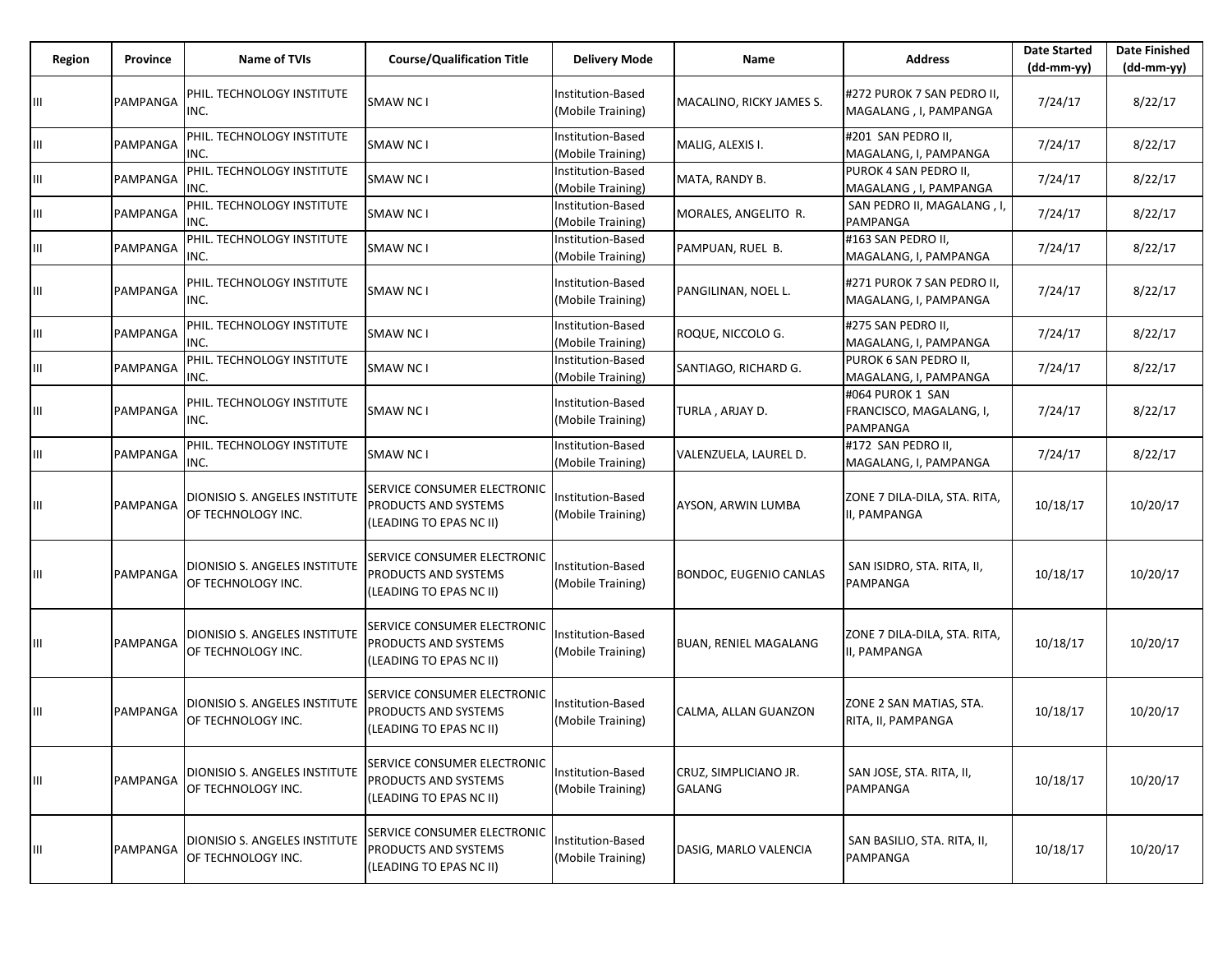| Region | Province | <b>Name of TVIs</b>                                 | <b>Course/Qualification Title</b>                                              | <b>Delivery Mode</b>                   | Name                                      | <b>Address</b>                                  | <b>Date Started</b><br>$(dd-mm-yy)$ | <b>Date Finished</b><br>$(dd-mm-yy)$ |
|--------|----------|-----------------------------------------------------|--------------------------------------------------------------------------------|----------------------------------------|-------------------------------------------|-------------------------------------------------|-------------------------------------|--------------------------------------|
| Ш      | PAMPANGA | DIONISIO S. ANGELES INSTITUTE<br>OF TECHNOLOGY INC. | SERVICE CONSUMER ELECTRONIC<br>PRODUCTS AND SYSTEMS<br>(LEADING TO EPAS NC II) | Institution-Based<br>(Mobile Training) | DAVID, KAROL SUNGA                        | SAN JOSE, STA. RITA, II,<br>PAMPANGA            | 10/18/17                            | 10/20/17                             |
| Ш      | PAMPANGA | DIONISIO S. ANGELES INSTITUTE<br>OF TECHNOLOGY INC. | SERVICE CONSUMER ELECTRONIC<br>PRODUCTS AND SYSTEMS<br>(LEADING TO EPAS NC II) | nstitution-Based<br>(Mobile Training)  | DUMAGEN, JOHN WENDEL                      | DILA-DILA, STA. RITA, II,<br>PAMPANGA           | 10/18/17                            | 10/20/17                             |
| Ш      | PAMPANGA | DIONISIO S. ANGELES INSTITUTE<br>OF TECHNOLOGY INC. | SERVICE CONSUMER ELECTRONIC<br>PRODUCTS AND SYSTEMS<br>(LEADING TO EPAS NC II) | Institution-Based<br>(Mobile Training) | FERNANDO, ARNOLD<br><b>BERNARDO</b>       | SAN BASILIO, STA. RITA, II,<br>PAMPANGA         | 10/18/17                            | 10/20/17                             |
| Ш      | PAMPANGA | DIONISIO S. ANGELES INSTITUTE<br>OF TECHNOLOGY INC. | SERVICE CONSUMER ELECTRONIC<br>PRODUCTS AND SYSTEMS<br>(LEADING TO EPAS NC II) | Institution-Based<br>(Mobile Training) | FERNANDO, FERNANDO III<br><b>BERNARDO</b> | ZONE 5 SAN BASILIO, STA.<br>RITA, II, PAMPANGA  | 10/18/17                            | 10/20/17                             |
| Ш      | PAMPANGA | DIONISIO S. ANGELES INSTITUTE<br>OF TECHNOLOGY INC. | SERVICE CONSUMER ELECTRONIC<br>PRODUCTS AND SYSTEMS<br>(LEADING TO EPAS NC II) | nstitution-Based<br>(Mobile Training)  | <b>GARCIA, JOSE SANTOS</b>                | ZONE 3 SAN AGUSTINE, STA.<br>RITA, II, PAMPANGA | 10/18/17                            | 10/20/17                             |
| Ш      | PAMPANGA | DIONISIO S. ANGELES INSTITUTE<br>OF TECHNOLOGY INC. | SERVICE CONSUMER ELECTRONIC<br>PRODUCTS AND SYSTEMS<br>(LEADING TO EPAS NC II) | Institution-Based<br>Mobile Training)  | MADRIAGA, RODELIO<br><b>VALENCIA</b>      | ZONE 5 SAN BASILIO, STA.<br>RITA, II, PAMPANGA  | 10/18/17                            | 10/20/17                             |
| Ш      | PAMPANGA | DIONISIO S. ANGELES INSTITUTE<br>OF TECHNOLOGY INC. | SERVICE CONSUMER ELECTRONIC<br>PRODUCTS AND SYSTEMS<br>(LEADING TO EPAS NC II) | Institution-Based<br>(Mobile Training) | MADRIAGA, ZALDY VALENCIA                  | ZONE 5 SAN BASILIO, STA.<br>RITA, II, PAMPANGA  | 10/18/17                            | 10/20/17                             |
| Ш      | PAMPANGA | DIONISIO S. ANGELES INSTITUTE<br>OF TECHNOLOGY INC. | SERVICE CONSUMER ELECTRONIC<br>PRODUCTS AND SYSTEMS<br>(LEADING TO EPAS NC II) | Institution-Based<br>(Mobile Training) | MARCELO, JONALD<br>PANGILINAN             | ZONE 2 SAN AGUSTINE, STA.<br>RITA, II, PAMPANGA | 10/18/17                            | 10/20/17                             |
| Ш      | PAMPANGA | DIONISIO S. ANGELES INSTITUTE<br>OF TECHNOLOGY INC. | SERVICE CONSUMER ELECTRONIC<br>PRODUCTS AND SYSTEMS<br>(LEADING TO EPAS NC II) | Institution-Based<br>(Mobile Training) | MARCELO, MICHAEL<br><b>HERRERAS</b>       | 300 SAN JOSE, STA. RITA, II,<br><b>PAMPANGA</b> | 10/18/17                            | 10/20/17                             |
| Ш      | PAMPANGA | DIONISIO S. ANGELES INSTITUTE<br>OF TECHNOLOGY INC. | SERVICE CONSUMER ELECTRONIC<br>PRODUCTS AND SYSTEMS<br>(LEADING TO EPAS NC II) | nstitution-Based<br>(Mobile Training)  | MARCELO, NICOLE<br>PANGILINAN             | ZONE 2 SAN AGUSTINE, STA.<br>RITA, II, PAMPANGA | 10/18/17                            | 10/20/17                             |
| Ш      | PAMPANGA | DIONISIO S. ANGELES INSTITUTE<br>OF TECHNOLOGY INC. | SERVICE CONSUMER ELECTRONIC<br>PRODUCTS AND SYSTEMS<br>(LEADING TO EPAS NC II) | Institution-Based<br>(Mobile Training) | OCAMPO, ARGIE GUTIERREZ                   | ZONE 7 DILA-DILA, STA. RITA,<br>II, PAMPANGA    | 10/18/17                            | 10/20/17                             |
| Ш      | PAMPANGA | DIONISIO S. ANGELES INSTITUTE<br>OF TECHNOLOGY INC. | SERVICE CONSUMER ELECTRONIC<br>PRODUCTS AND SYSTEMS<br>(LEADING TO EPAS NC II) | Institution-Based<br>(Mobile Training) | PINEDA, JAY RAMOS                         | ZONE 7 DILA-DILA, STA. RITA,<br>II, PAMPANGA    | 10/18/17                            | 10/20/17                             |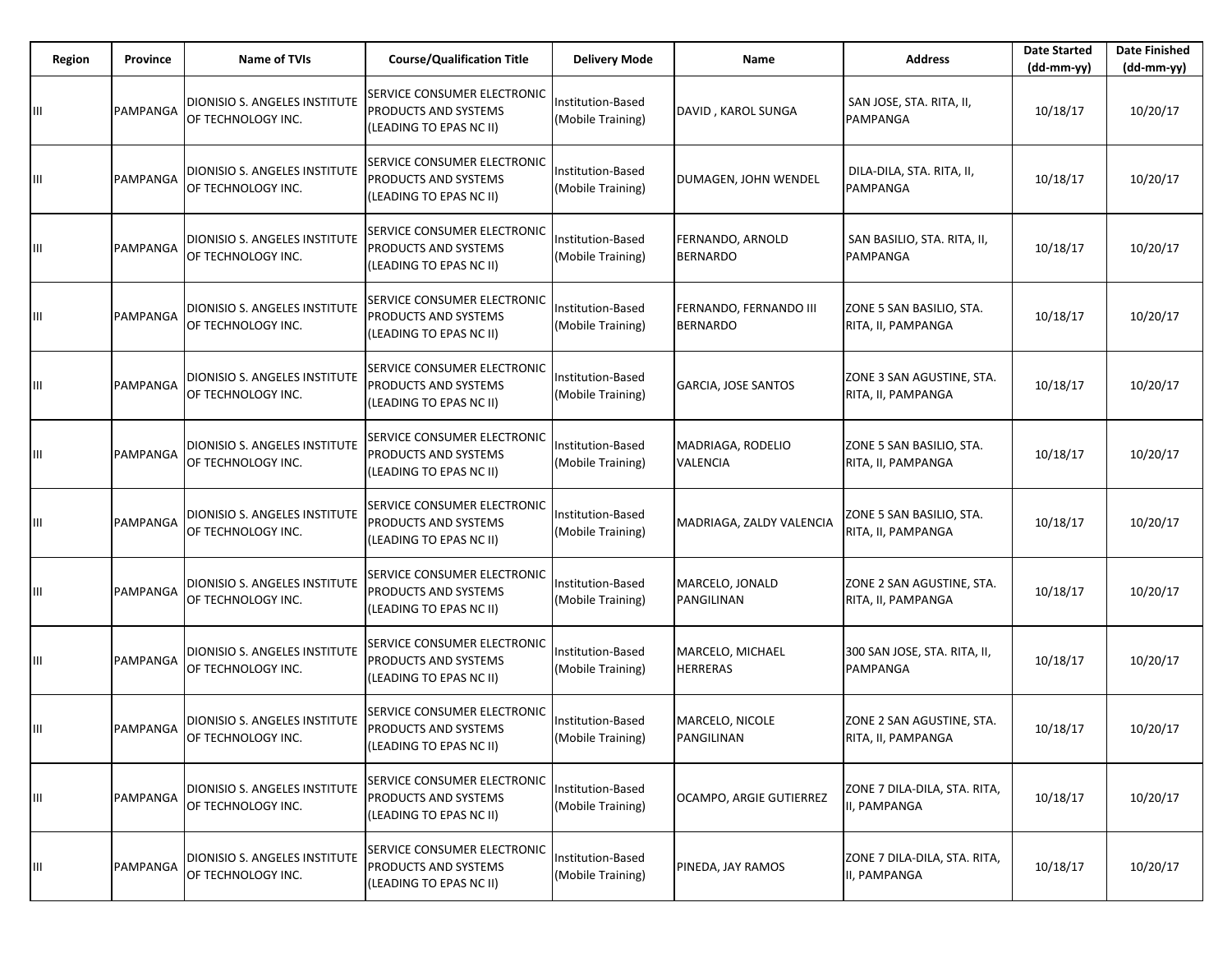| Region | Province | Name of TVIs                                              | <b>Course/Qualification Title</b>                                              | <b>Delivery Mode</b>                   | Name                                   | <b>Address</b>                                      | <b>Date Started</b><br>$(dd-mm-yy)$ | <b>Date Finished</b><br>$(dd-mm-yy)$ |
|--------|----------|-----------------------------------------------------------|--------------------------------------------------------------------------------|----------------------------------------|----------------------------------------|-----------------------------------------------------|-------------------------------------|--------------------------------------|
| Ш      | PAMPANGA | DIONISIO S. ANGELES INSTITUTE<br>OF TECHNOLOGY INC.       | SERVICE CONSUMER ELECTRONIC<br>PRODUCTS AND SYSTEMS<br>(LEADING TO EPAS NC II) | Institution-Based<br>(Mobile Training) | REGALA, VINCENT JOSEPH<br>LUMANOG      | SAN JOSE, STA. RITA, II,<br>PAMPANGA                | 10/18/17                            | 10/20/17                             |
| Ш      | PAMPANGA | DIONISIO S. ANGELES INSTITUTE<br>OF TECHNOLOGY INC.       | SERVICE CONSUMER ELECTRONIC<br>PRODUCTS AND SYSTEMS<br>(LEADING TO EPAS NC II) | nstitution-Based<br>(Mobile Training)  | SALALILA, ARIS SIGUA                   | ZONE 7 DILA-DILA, STA. RITA,<br>II, PAMPANGA        | 10/18/17                            | 10/20/17                             |
| Ш      | PAMPANGA | DIONISIO S. ANGELES INSTITUTE<br>OF TECHNOLOGY INC.       | SERVICE CONSUMER ELECTRONIC<br>PRODUCTS AND SYSTEMS<br>(LEADING TO EPAS NC II) | Institution-Based<br>(Mobile Training) | SALALILA, ARIEL TAYAG                  | ZONE 7 DILA-DILA, STA. RITA,<br>II, PAMPANGA        | 10/18/17                            | 10/20/17                             |
| Ш      | PAMPANGA | DIONISIO S. ANGELES INSTITUTE<br>OF TECHNOLOGY INC.       | SERVICE CONSUMER ELECTRONIC<br>PRODUCTS AND SYSTEMS<br>(LEADING TO EPAS NC II) | Institution-Based<br>(Mobile Training) | SALALILA, JINKY LUMBA                  | ZONE 7 DILA-DILA, STA. RITA,<br>II, PAMPANGA        | 10/18/17                            | 10/20/17                             |
| Ш      | PAMPANGA | DIONISIO S. ANGELES INSTITUTE<br>OF TECHNOLOGY INC.       | SERVICE CONSUMER ELECTRONIC<br>PRODUCTS AND SYSTEMS<br>(LEADING TO EPAS NC II) | nstitution-Based<br>(Mobile Training)  | SALALILA, RANDY TORRES                 | ZONE 7 DILA-DILA, STA. RITA,<br>II, PAMPANGA        | 10/18/17                            | 10/20/17                             |
| Ш      | PAMPANGA | DIONISIO S. ANGELES INSTITUTE<br>OF TECHNOLOGY INC.       | SERVICE CONSUMER ELECTRONIC<br>PRODUCTS AND SYSTEMS<br>(LEADING TO EPAS NC II) | Institution-Based<br>(Mobile Training) | SALONGA, ARIEL PAYAOAN                 | DILA-DILA, STA. RITA, II,<br>PAMPANGA               | 10/18/17                            | 10/20/17                             |
| Ш      | PAMPANGA | DIONISIO S. ANGELES INSTITUTE<br>OF TECHNOLOGY INC.       | SERVICE CONSUMER ELECTRONIC<br>PRODUCTS AND SYSTEMS<br>(LEADING TO EPAS NC II) | Institution-Based<br>(Mobile Training) | SEVILLA, ERROL JHON<br><b>MACAWELI</b> | ZONE 6 DILA-DILA, STA. RITA,<br>II, PAMPANGA        | 10/18/17                            | 10/20/17                             |
| Ш      | PAMPANGA | ARAYAT INSTITUTE OF<br>TECHNOLOGY AND TRADE INC.          | HILOT (WELLNESS MASSAGE) NC II MTP                                             |                                        | AGUILAR, NESCY TANGLAO                 | #099 DOLORES, MABALACAT,<br>, PAMPANGA              | 10/9/17                             | 10/26/17                             |
| Ш      | PAMPANGA | ARAYAT INSTITUTE OF<br>TECHNOLOGY AND TRADE INC.          | HILOT (WELLNESS MASSAGE) NC II MTP                                             |                                        | <b>BACANI, EMERITA VITAL</b>           | DAANG BAKAL DOLORES,<br>MABALACAT, I, PAMPANGA      | 10/9/17                             | 10/26/17                             |
| Ш      | PAMPANGA | <b>ARAYAT INSTITUTE OF</b><br>TECHNOLOGY AND TRADE INC.   | HILOT (WELLNESS MASSAGE) NC II MTP                                             |                                        | BUNDALIAN, ALMA TANGLAO                | 065 HIZON DOLORES,<br>MABALACAT, I, PAMPANGA        | 10/9/17                             | 10/26/17                             |
| Ш      |          | PAMPANGA ARAYAT INSTITUTE OF<br>TECHNOLOGY AND TRADE INC. | HILOT (WELLNESS MASSAGE) NC II MTP                                             |                                        | CALALANG, JELEN PLACER                 | 119 BURGO ST DOLORES,<br>MABALACAT, I, PAMPANGA     | 10/9/17                             | 10/26/17                             |
| Ш      | PAMPANGA | <b>ARAYAT INSTITUTE OF</b><br>TECHNOLOGY AND TRADE INC.   | HILOT (WELLNESS MASSAGE) NC II MTP                                             |                                        | CATACUTAN, NILDA<br>PAMINTUAN          | #060 DOLORES, MABALACAT,<br>I, PAMPANGA             | 10/9/17                             | 10/26/17                             |
| Ш      | PAMPANGA | <b>ARAYAT INSTITUTE OF</b><br>TECHNOLOGY AND TRADE INC.   | HILOT (WELLNESS MASSAGE) NC II MTP                                             |                                        | CHANGCOCO, IRENEA<br><b>CLAUDIO</b>    | 032 DEL PILAR ST DOLORES,<br>MABALACAT, I, PAMPANGA | 10/9/17                             | 10/26/17                             |
| Ш      | PAMPANGA | <b>ARAYAT INSTITUTE OF</b><br>TECHNOLOGY AND TRADE INC.   | HILOT (WELLNESS MASSAGE) NC II MTP                                             |                                        | CHICO, REGINE ADRIANO                  | JUAN LUNA DOLORES,<br>MABALACAT, L, PAMPANGA        | 10/9/17                             | 10/26/17                             |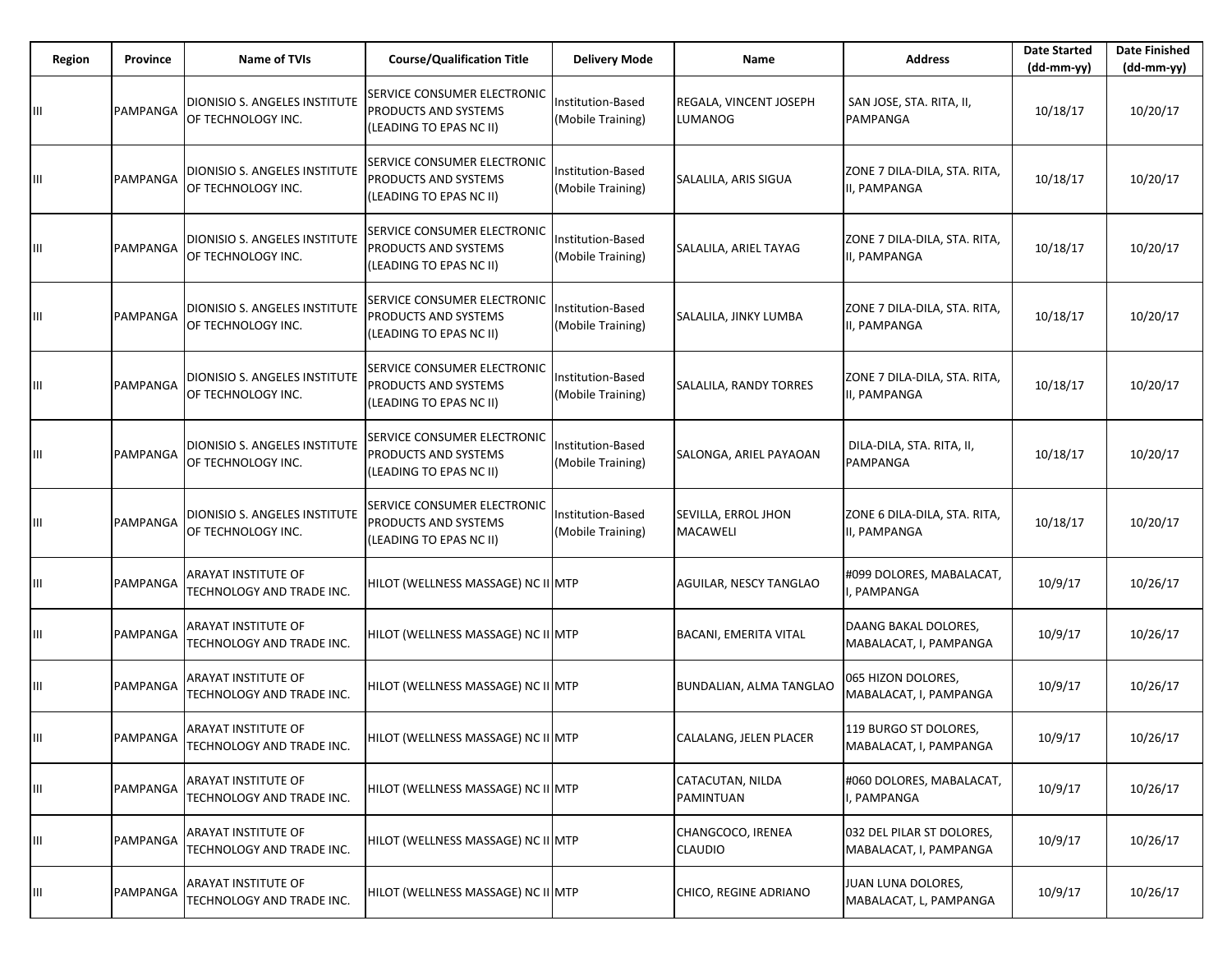| <b>Region</b> | Province | <b>Name of TVIs</b>                              | <b>Course/Qualification Title</b>                      | <b>Delivery Mode</b>                   | Name                                    | <b>Address</b>                                                    | <b>Date Started</b><br>$(dd-mm-yy)$ | <b>Date Finished</b><br>(dd-mm-yy) |
|---------------|----------|--------------------------------------------------|--------------------------------------------------------|----------------------------------------|-----------------------------------------|-------------------------------------------------------------------|-------------------------------------|------------------------------------|
| Ш             | PAMPANGA | ARAYAT INSTITUTE OF<br>TECHNOLOGY AND TRADE INC. | HILOT (WELLNESS MASSAGE) NC II MTP                     |                                        | CLAUDIO, MIGUELA SALES                  | #032 DOLORES, MABALACAT,<br>, PAMPANGA                            | 10/9/17                             | 10/26/17                           |
| Ш             | PAMPANGA | ARAYAT INSTITUTE OF<br>TECHNOLOGY AND TRADE INC. | HILOT (WELLNESS MASSAGE) NC II MTP                     |                                        | DELA CRUZ, TERESITA DIMLA               | #017 DOLORES, MABALACAT,<br>PAMPANGA                              | 10/9/17                             | 10/26/17                           |
| Ш             | PAMPANGA | ARAYAT INSTITUTE OF<br>TECHNOLOGY AND TRADE INC. | HILOT (WELLNESS MASSAGE) NC II MTP                     |                                        | DOMINGO, MARIDEL FUENTES                | 288 MAWAQUE MARAGUL,<br>MABALACAT, I, PAMPANGA                    | 10/9/17                             | 10/26/17                           |
| Ш             | PAMPANGA | ARAYAT INSTITUTE OF<br>TECHNOLOGY AND TRADE INC. | HILOT (WELLNESS MASSAGE) NC II MTP                     |                                        | DOMINGO, MIRASOL FUENTES                | 288 MAWAQUE MARAGUL,<br>MABALACAT, L, PAMPANGA                    | 10/9/17                             | 10/26/17                           |
| Ш             | PAMPANGA | ARAYAT INSTITUTE OF<br>TECHNOLOGY AND TRADE INC. | HILOT (WELLNESS MASSAGE) NC II MTP                     |                                        | DOMINGO, JENIFER SALCEDO                | 287 MAWAQUE MARAGUL,<br>MABALACAT, I, PAMPANGA                    | 10/9/17                             | 10/26/17                           |
| Ш             | PAMPANGA | ARAYAT INSTITUTE OF<br>TECHNOLOGY AND TRADE INC. | HILOT (WELLNESS MASSAGE) NC II MTP                     |                                        | DOMINGO, PAULINE JANE<br><b>FUENTES</b> | 288 PRK 2 MAWAQUE<br>MARAGUL, MABALACAT, I,<br>PAMPANGA           | 10/9/17                             | 10/26/17                           |
| Ш             | PAMPANGA | ARAYAT INSTITUTE OF<br>TECHNOLOGY AND TRADE INC. | HILOT (WELLNESS MASSAGE) NC II MTP                     |                                        | LABARDA, IRENE BUNDALIAN                | PHASE II DOLORES,<br>MABALACAT, I, PAMPANGA                       | 10/9/17                             | 10/26/17                           |
| Ш             | PAMPANGA | ARAYAT INSTITUTE OF<br>TECHNOLOGY AND TRADE INC. | HILOT (WELLNESS MASSAGE) NC II MTP                     |                                        | LAYUG, ALMA CONDE                       | 070 ABAD SANTOS DOLORES,<br>MABALACAT, I, PAMPANGA                | 10/9/17                             | 10/26/17                           |
| Ш             | PAMPANGA | ARAYAT INSTITUTE OF<br>TECHNOLOGY AND TRADE INC. | HILOT (WELLNESS MASSAGE) NC II MTP                     |                                        | LOZADA, MELJEAN PAGURAN                 | PHASE II DAANG BAKAL<br>DOLORES, MABALACAT, L,<br><b>PAMPANGA</b> | 10/9/17                             | 10/26/17                           |
| Ш             | PAMPANGA | ARAYAT INSTITUTE OF<br>TECHNOLOGY AND TRADE INC. | HILOT (WELLNESS MASSAGE) NC II MTP                     |                                        | MAGLALANG, MARISSA<br><b>DANGCULIS</b>  | 127 BURGOS DOLORES,<br>MABALACAT, I, PAMPANGA                     | 10/9/17                             | 10/26/17                           |
| Ш             | PAMPANGA | ARAYAT INSTITUTE OF<br>TECHNOLOGY AND TRADE INC. | HILOT (WELLNESS MASSAGE) NC II MTP                     |                                        | MEDINA, JASMIN DAVID                    | 101 DOLORES, MABALACAT, I,<br>PAMPANGA                            | 10/9/17                             | 10/26/17                           |
| Ш             | PAMPANGA | ARAYAT INSTITUTE OF<br>TECHNOLOGY AND TRADE INC. | HILOT (WELLNESS MASSAGE) NC II MTP                     |                                        | RAVIDA, JENNY TANGLAO                   | PHASE II DOLORES,<br>MABALACAT, I, PAMPANGA                       | 10/9/17                             | 10/26/17                           |
| Ш             | PAMPANGA | ARAYAT INSTITUTE OF<br>TECHNOLOGY AND TRADE INC. | HILOT (WELLNESS MASSAGE) NC II MTP                     |                                        | ROSTATA, MARICEL PIRANTE                | 124 DOLORES, MABALACAT, I,<br><b>PAMPANGA</b>                     | 10/9/17                             | 10/26/17                           |
| Ш             | PAMPANGA | ARAYAT INSTITUTE OF<br>TECHNOLOGY AND TRADE INC. | HILOT (WELLNESS MASSAGE) NC II MTP                     |                                        | SABANGAN, FRANCISCA<br><b>PANLILIO</b>  | 145 JUAN LUNA DOLORES,<br>MABALACAT, I, PAMPANGA                  | 10/9/17                             | 10/26/17                           |
| Ш             | PAMPANGA | ARAYAT INSTITUTE OF<br>TECHNOLOGY AND TRADE INC. | HILOT (WELLNESS MASSAGE) NC II MTP                     |                                        | TANGLAO, ALICE POYAOAN                  | 109 DOLORES, MABALACAT, I,<br>PAMPANGA                            | 10/9/17                             | 10/26/17                           |
| Ш             | TARLAC   | CONCEPCION VOCATIONAL<br><b>SCHOOL</b>           | PREPARE AND COOK HOT MEALS<br>LEADING TO COOKERY NC II | Institution-Based<br>(Mobile Training) | ATUPAN, JENIFFER E                      | STA. LUCIA, CAPAS, III,<br><b>TARLAC</b>                          | 8/7/17                              | 9/14/17                            |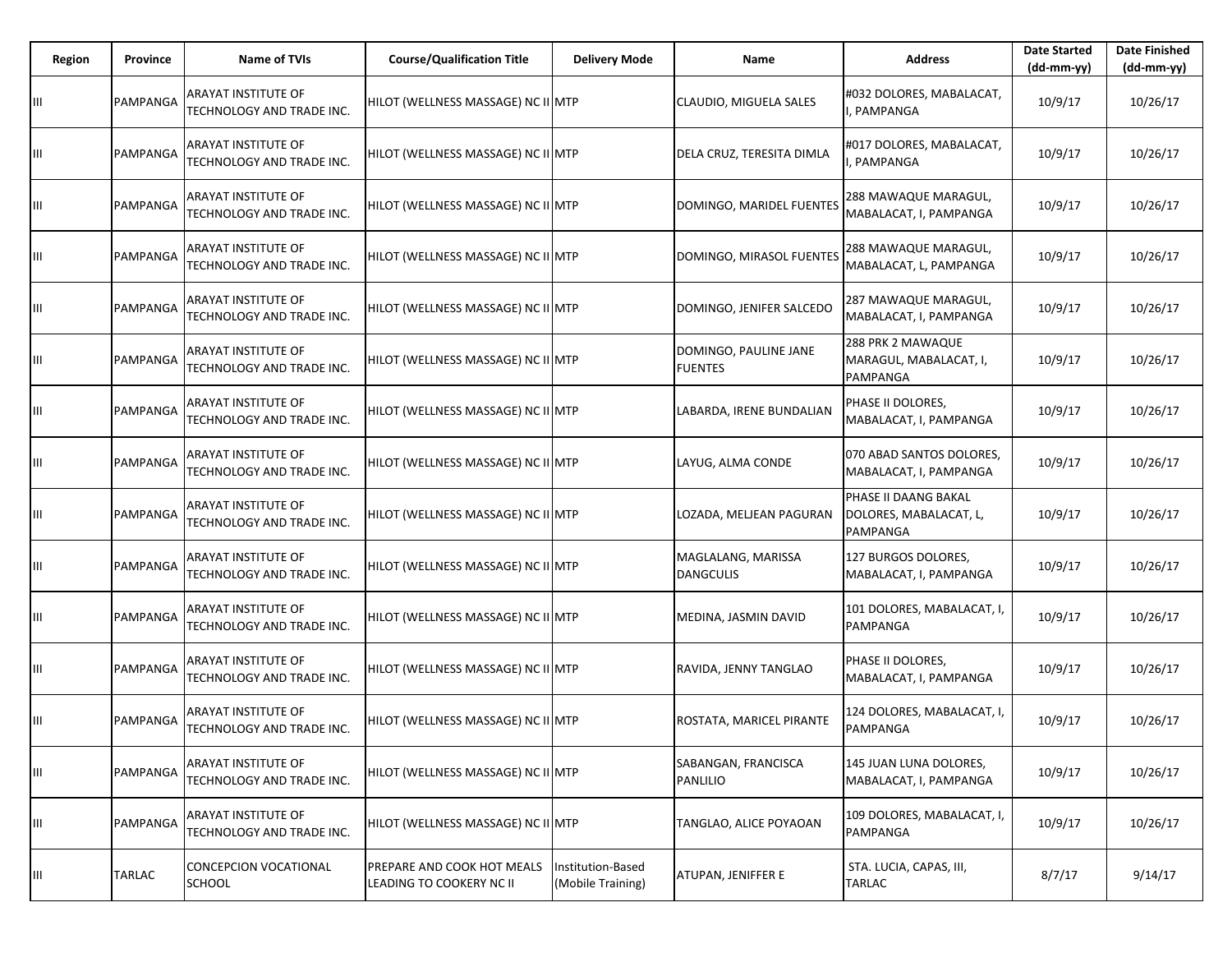| Region | Province      | <b>Name of TVIs</b>                           | <b>Course/Qualification Title</b>                             | <b>Delivery Mode</b>                   | Name                       | <b>Address</b>                                                           | <b>Date Started</b><br>$(dd-mm-yy)$ | <b>Date Finished</b><br>(dd-mm-yy) |
|--------|---------------|-----------------------------------------------|---------------------------------------------------------------|----------------------------------------|----------------------------|--------------------------------------------------------------------------|-------------------------------------|------------------------------------|
| Ш      | TARLAC        | <b>CONCEPCION VOCATIONAL</b><br><b>SCHOOL</b> | <b>PREPARE AND COOK HOT MEALS</b><br>LEADING TO COOKERY NC II | Institution-Based<br>(Mobile Training) | <b>BALISI, AMELIA B</b>    | PUROK 3 ALFONSO,<br>CONCEPCION, III, TARLAC                              | 8/7/17                              | 9/14/17                            |
| Ш      | TARLAC        | CONCEPCION VOCATIONAL<br><b>SCHOOL</b>        | PREPARE AND COOK HOT MEALS<br>LEADING TO COOKERY NC II        | Institution-Based<br>(Mobile Training) | <b>BUTCHAYO, RODELYN F</b> | 453 ALFONSO, CONCEPCION,<br>III, TARLAC                                  | 8/7/17                              | 9/14/17                            |
| Ш      | TARLAC        | CONCEPCION VOCATIONAL<br><b>SCHOOL</b>        | PREPARE AND COOK HOT MEALS<br>LEADING TO COOKERY NC II        | Institution-Based<br>(Mobile Training) | DADO, ALICIA B             | 50 ST. JUDE VILLAGE<br>ALFONSO, CONCEPCION, III,<br>TARLAC               | 8/7/17                              | 9/14/17                            |
| Ш      | TARLAC        | CONCEPCION VOCATIONAL<br><b>SCHOOL</b>        | PREPARE AND COOK HOT MEALS<br>LEADING TO COOKERY NC II        | Institution-Based<br>(Mobile Training) | DAVID, AGNES S             | 198 ALFONSO, CONCEPCION,<br>III, TARLAC                                  | 8/7/17                              | 9/14/17                            |
| Ш      | TARLAC        | CONCEPCION VOCATIONAL<br><b>SCHOOL</b>        | PREPARE AND COOK HOT MEALS<br>LEADING TO COOKERY NC II        | Institution-Based<br>(Mobile Training) | DE LEON, FITZ DEAN Y       | #2 DAMA DE NOCHE ST.,<br><b>GREEN VILLAGE, CONCEPCION</b><br>III, TARLAC | 8/7/17                              | 9/14/17                            |
| Ш      | TARLAC        | CONCEPCION VOCATIONAL<br><b>SCHOOL</b>        | PREPARE AND COOK HOT MEALS<br>LEADING TO COOKERY NC II        | Institution-Based<br>(Mobile Training) | DIZON, VANESSA E           | JEFMIN, CONCEPCION, III,<br>TARLAC                                       | 8/7/17                              | 9/14/17                            |
| Ш      | TARLAC        | CONCEPCION VOCATIONAL<br><b>SCHOOL</b>        | PREPARE AND COOK HOT MEALS<br>LEADING TO COOKERY NC II        | Institution-Based<br>(Mobile Training) | FLORES, JENNY M            | 216 ELENA ST., SAN JOSE,<br>CONCEPCION, III, TARLAC                      | 8/7/17                              | 9/14/17                            |
| Ш      | TARLAC        | CONCEPCION VOCATIONAL<br><b>SCHOOL</b>        | PREPARE AND COOK HOT MEALS<br>LEADING TO COOKERY NC II        | Institution-Based<br>(Mobile Training) | GARIN, JOANNA P            | ELENA ST., SAN JOSE,<br>CONCEPCION, III, TARLAC                          | 8/7/17                              | 9/14/17                            |
| Ш      | TARLAC        | CONCEPCION VOCATIONAL<br><b>SCHOOL</b>        | PREPARE AND COOK HOT MEALS<br>LEADING TO COOKERY NC II        | Institution-Based<br>(Mobile Training) | GOMEZ, PIA M               | VALDEZ ST., MINANE,<br>CONCEPCION, III, TARLAC                           | 8/7/17                              | 9/14/17                            |
| Ш      | TARLAC        | CONCEPCION VOCATIONAL<br><b>SCHOOL</b>        | PREPARE AND COOK HOT MEALS<br>LEADING TO COOKERY NC II        | Institution-Based<br>(Mobile Training) | LACSAMANA, ALVIN B         | #070 DUTUNG A MATAS,<br>CONCEPCION, III, TARLAC                          | 8/7/17                              | 9/14/17                            |
| Ш      | TARLAC        | CONCEPCION VOCATIONAL<br><b>SCHOOL</b>        | PREPARE AND COOK HOT MEALS<br>LEADING TO COOKERY NC II        | Institution-Based<br>(Mobile Training) | LIWAG, PURIFICACION D      | 329 PUROK 3 ALFONSO,<br>CONCEPCION, III, TARLAC                          | 8/7/17                              | 9/14/17                            |
| Ш      | TARLAC        | <b>CONCEPCION VOCATIONAL</b><br><b>SCHOOL</b> | PREPARE AND COOK HOT MEALS<br>LEADING TO COOKERY NC II        | Institution-Based<br>(Mobile Training) | MANIA, MARILOU Q           | #126 DUTUNG A MATAS,<br>CONCEPCION, III, TARLAC                          | 8/7/17                              | 9/14/17                            |
| Ш      | TARLAC        | CONCEPCION VOCATIONAL<br><b>SCHOOL</b>        | <b>PREPARE AND COOK HOT MEALS</b><br>LEADING TO COOKERY NC II | Institution-Based<br>(Mobile Training) | MANITI, JOHNSON C          | 474 SAN BARTOLOME,<br>CONCEPCION, III, TARLAC                            | 8/7/17                              | 9/14/17                            |
| Ш      | <b>TARLAC</b> | CONCEPCION VOCATIONAL<br><b>SCHOOL</b>        | PREPARE AND COOK HOT MEALS<br>LEADING TO COOKERY NC II        | Institution-Based<br>(Mobile Training) | MENDOZA, EVANGELINA M      | 71 DUTUNG A MATAS,<br>CONCEPCION, III, TARLAC                            | 8/7/17                              | 9/14/17                            |
| Ш      | TARLAC        | CONCEPCION VOCATIONAL<br><b>SCHOOL</b>        | PREPARE AND COOK HOT MEALS<br>LEADING TO COOKERY NC II        | Institution-Based<br>(Mobile Training) | NUCUM, JUDY ANN D          | SAN ISIDRO, CONCEPCION,<br>III, TARLAC                                   | 8/7/17                              | 9/14/17                            |
| Ш      | TARLAC        | CONCEPCION VOCATIONAL<br><b>SCHOOL</b>        | PREPARE AND COOK HOT MEALS<br>LEADING TO COOKERY NC II        | Institution-Based<br>(Mobile Training) | OCAMPO, SEGUNDINA L        | DUTUNG A MATAS,<br>CONCEPCION, III, TARLAC                               | 8/7/17                              | 9/14/17                            |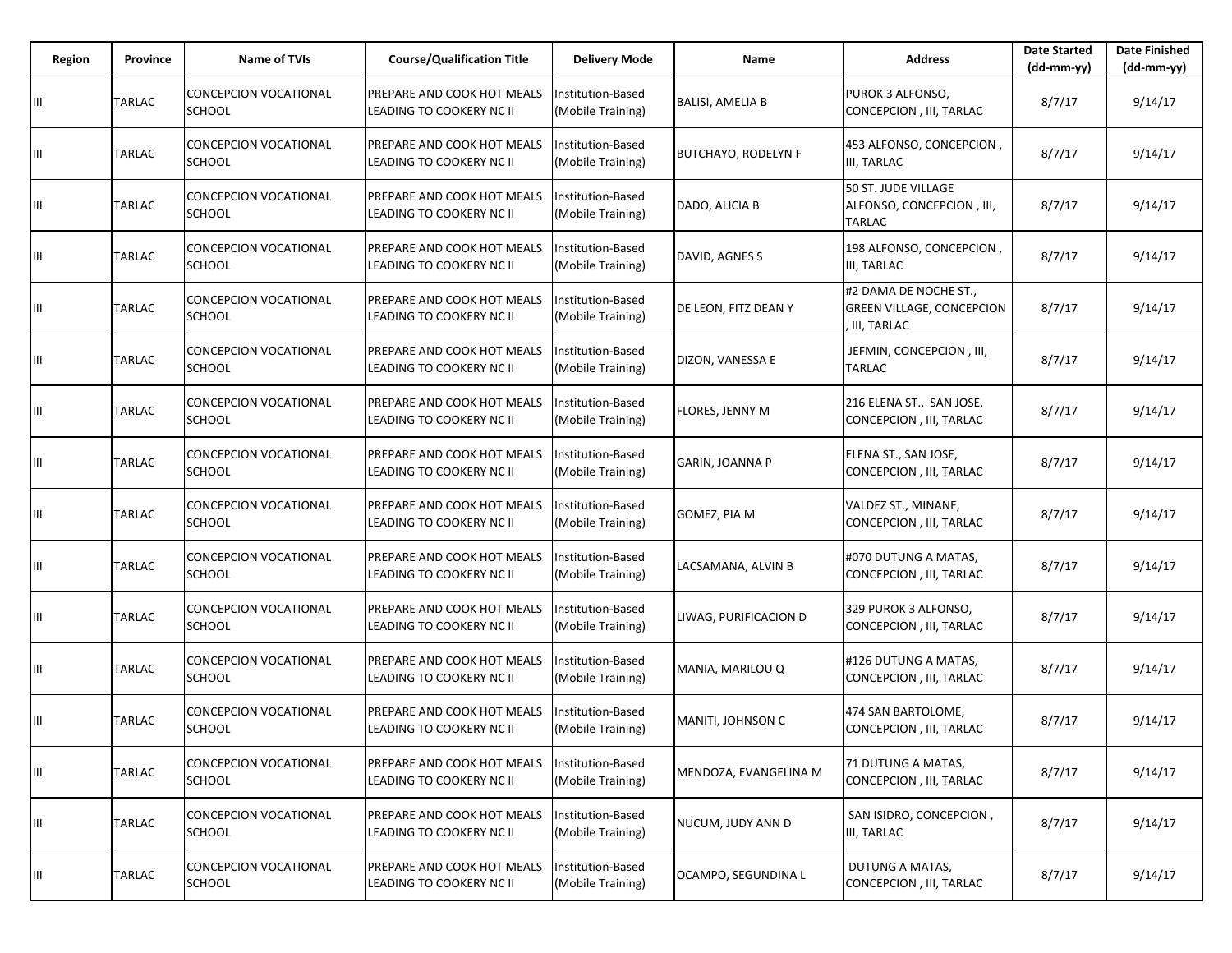| Region | Province      | <b>Name of TVIs</b>                           | <b>Course/Qualification Title</b>                                           | <b>Delivery Mode</b>                   | Name                        | <b>Address</b>                                                            | <b>Date Started</b><br>$(dd-mm-yy)$ | <b>Date Finished</b><br>$(dd-mm-yy)$ |
|--------|---------------|-----------------------------------------------|-----------------------------------------------------------------------------|----------------------------------------|-----------------------------|---------------------------------------------------------------------------|-------------------------------------|--------------------------------------|
| Ш      | TARLAC        | <b>CONCEPCION VOCATIONAL</b><br><b>SCHOOL</b> | PREPARE AND COOK HOT MEALS<br>LEADING TO COOKERY NC II                      | Institution-Based<br>(Mobile Training) | RAMOS, MARIA MINERVA P      | 296 ALFONSO, CONCEPCION,<br>III, TARLAC                                   | 8/7/17                              | 9/14/17                              |
| Ш      | TARLAC        | CONCEPCION VOCATIONAL<br><b>SCHOOL</b>        | PREPARE AND COOK HOT MEALS<br>LEADING TO COOKERY NC II                      | Institution-Based<br>(Mobile Training) | SARMIENTO, MARLYN B         | 500 CELESTINO ST., SAN JOSE,<br>CONCEPCION, III, TARLAC                   | 8/7/17                              | 9/14/17                              |
| Ш      | TARLAC        | CONCEPCION VOCATIONAL<br><b>SCHOOL</b>        | PREPARE AND COOK HOT MEALS<br>LEADING TO COOKERY NC II                      | Institution-Based<br>(Mobile Training) | SECCION, MA KRISTINE L      | JEFMIN, CONCEPCION, III,<br><b>TARLAC</b>                                 | 8/7/17                              | 9/14/17                              |
| Ш      | TARLAC        | CONCEPCION VOCATIONAL<br><b>SCHOOL</b>        | PREPARE AND COOK HOT MEALS<br>LEADING TO COOKERY NC II                      | nstitution-Based<br>(Mobile Training)  | TIONGCO, ADELINA S          | ALFONSO, CONCEPCION, III,<br>TARLAC                                       | 8/7/17                              | 9/14/17                              |
| Ш      | TARLAC        | CONCEPCION VOCATIONAL<br><b>SCHOOL</b>        | PREPARE AND COOK HOT MEALS<br>LEADING TO COOKERY NC II                      | Institution-Based<br>(Mobile Training) | TUPIL, DEVERLY T            | LOURDES, BAMBAN, III,<br>TARLAC                                           | 8/7/17                              | 9/14/17                              |
| Ш      | TARLAC        | CONCEPCION VOCATIONAL<br><b>SCHOOL</b>        | PREPARE AND COOK HOT MEALS<br>LEADING TO COOKERY NC II                      | Institution-Based<br>(Mobile Training) | YUMUL, CAMILLE ELAINE B     | # 2 DAMA DE NOCHE ST.<br><b>GREEN VILLAGE,</b><br>CONCEPCION, III, TARLAC | 8/7/17                              | 9/14/17                              |
| Ш      | TARLAC        | PROVINCIAL TRAINING CENTER -<br><b>TARLAC</b> | PERFORM DIESEL ENGINE TUNE-<br>UP (LEADING TO AUTOMOTIVE<br>SERVICING NC I) | Institution-Based<br>(Mobile Training) | ANTONIO, JOSE M             | PUROK 6 MORIONES, SAN<br>JOSE, II, TARLAC                                 | 8/23/17                             | 9/24/17                              |
| Ш      | TARLAC        | PROVINCIAL TRAINING CENTER<br>TARLAC          | PERFORM DIESEL ENGINE TUNE-<br>UP (LEADING TO AUTOMOTIVE<br>SERVICING NC I) | nstitution-Based<br>(Mobile Training)  | ASUNCION, TEMOTEO G         | SITIO SAN JUAN MORIONES,<br>SAN JOSE, II, TARLAC                          | 8/23/17                             | 9/24/17                              |
| Ш      | TARLAC        | PROVINCIAL TRAINING CENTER<br><b>TARLAC</b>   | PERFORM DIESEL ENGINE TUNE-<br>UP (LEADING TO AUTOMOTIVE<br>SERVICING NC I) | nstitution-Based<br>(Mobile Training)  | <b>BIAG, JAYSON G</b>       | PUROK 3 DAVID, SAN JOSE, II,<br><b>TARLAC</b>                             | 8/23/17                             | 9/24/17                              |
| Ш      | TARLAC        | PROVINCIAL TRAINING CENTER<br>TARLAC          | PERFORM DIESEL ENGINE TUNE-<br>UP (LEADING TO AUTOMOTIVE<br>SERVICING NC I) | Institution-Based<br>(Mobile Training) | CAPIENDO, JOHN MARK A       | PUROK MASAGANA IBA, SAN<br>JOSE, II, TARLAC                               | 8/23/17                             | 9/24/17                              |
| Ш      | TARLAC        | PROVINCIAL TRAINING CENTER<br>TARLAC          | PERFORM DIESEL ENGINE TUNE-<br>UP (LEADING TO AUTOMOTIVE<br>SERVICING NC I) | nstitution-Based<br>(Mobile Training)  | CAPUN, JOVEN T              | NASALUCAG SULA, SAN JOSE,<br>II, TARLAC                                   | 8/23/17                             | 9/24/17                              |
| Ш      | TARLAC        | PROVINCIAL TRAINING CENTER<br><b>TARLAC</b>   | PERFORM DIESEL ENGINE TUNE-<br>UP (LEADING TO AUTOMOTIVE<br>SERVICING NC I) | Institution-Based<br>(Mobile Training) | ESPINOSA, MARCO A           | PUROK 4 SAN JUAN DE<br>VALDEZ, SAN JOSE, II, TARLAC                       | 8/23/17                             | 9/24/17                              |
| Ш      | TARLAC        | PROVINCIAL TRAINING CENTER<br><b>TARLAC</b>   | PERFORM DIESEL ENGINE TUNE-<br>UP (LEADING TO AUTOMOTIVE<br>SERVICING NC I) | nstitution-Based<br>(Mobile Training)  | <b>GALLEON, ERNIE V</b>     | PUROK 4 LABNEY, SAN JOSE,<br>II, TARLAC                                   | 8/23/17                             | 9/24/17                              |
| Ш      | <b>TARLAC</b> | PROVINCIAL TRAINING CENTER<br><b>TARLAC</b>   | PERFORM DIESEL ENGINE TUNE-<br>UP (LEADING TO AUTOMOTIVE<br>SERVICING NC I) | Institution-Based<br>(Mobile Training) | <b>GANDULA, CHRISTIAN M</b> | ZONE 6 MORIONES, SAN JOSE,<br>II, TARLAC                                  | 8/23/17                             | 9/24/17                              |
| Ш      | TARLAC        | PROVINCIAL TRAINING CENTER -<br><b>TARLAC</b> | PERFORM DIESEL ENGINE TUNE-<br>UP (LEADING TO AUTOMOTIVE<br>SERVICING NC I) | nstitution-Based<br>(Mobile Training)  | JUAN, JOEY GILLBERT A       | NASALUCAG SULA, SAN JOSE,<br>II, TARLAC                                   | 8/23/17                             | 9/24/17                              |
| Ш      | <b>TARLAC</b> | PROVINCIAL TRAINING CENTER<br><b>TARLAC</b>   | PERFORM DIESEL ENGINE TUNE-<br>UP (LEADING TO AUTOMOTIVE<br>SERVICING NC I) | Institution-Based<br>(Mobile Training) | LUDIA, JOEL U               | PUROK MASAGANA IBA, SAN<br>JOSE, II, TARLAC                               | 8/23/17                             | 9/24/17                              |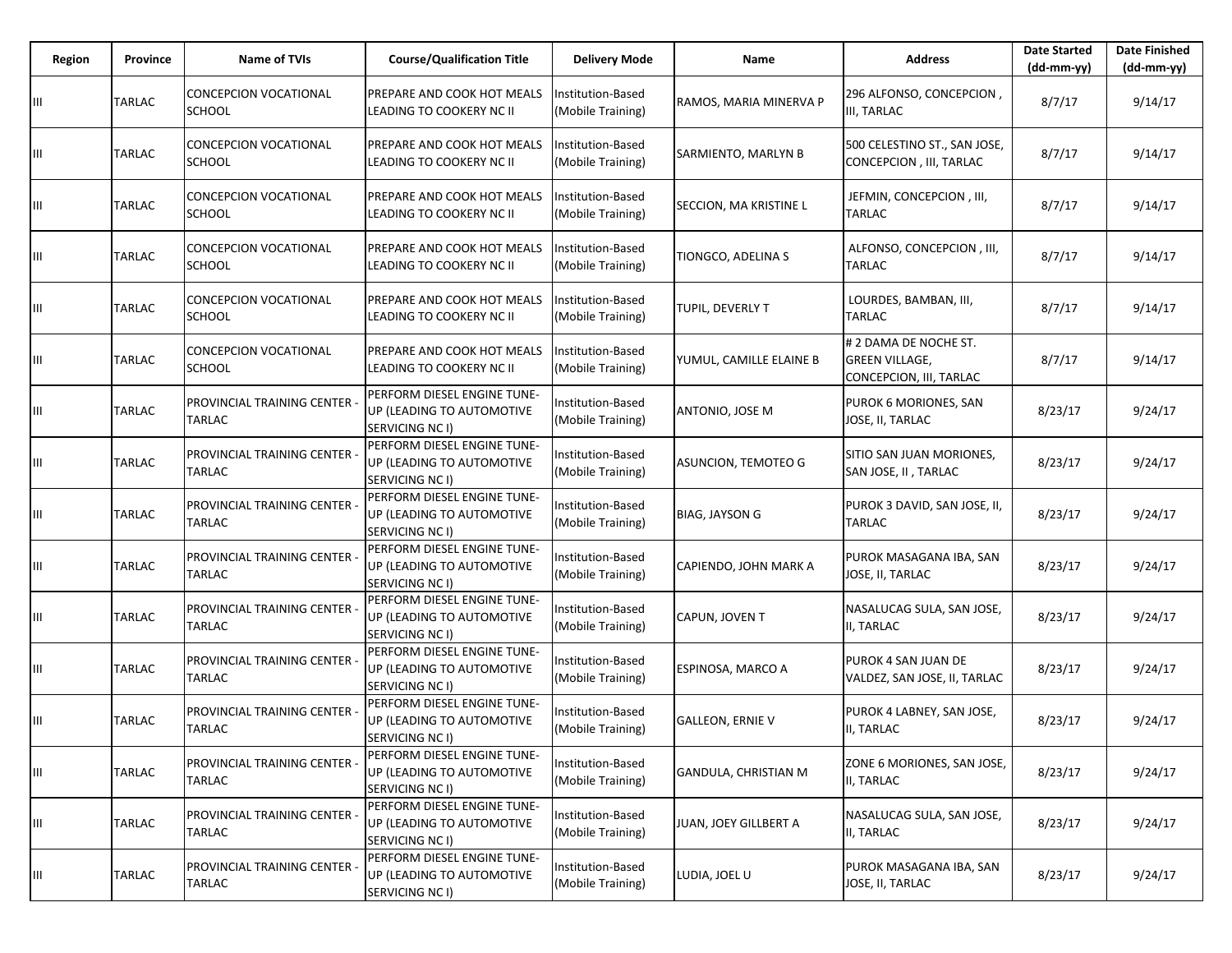| Region | Province      | <b>Name of TVIs</b>                            | <b>Course/Qualification Title</b>                                                  | <b>Delivery Mode</b>                          | Name                                  | <b>Address</b>                                         | <b>Date Started</b><br>$(dd-mm-yy)$ | <b>Date Finished</b><br>(dd-mm-yy) |
|--------|---------------|------------------------------------------------|------------------------------------------------------------------------------------|-----------------------------------------------|---------------------------------------|--------------------------------------------------------|-------------------------------------|------------------------------------|
|        | TARLAC        | PROVINCIAL TRAINING CENTER -<br><b>TARLAC</b>  | PERFORM DIESEL ENGINE TUNE-<br>UP (LEADING TO AUTOMOTIVE<br>SERVICING NC I)        | Institution-Based<br>(Mobile Training)        | MACADANGDANG, CRISTIAN B              | PUROK 1 DAVID, SAN JOSE, II,<br>TARLAC                 | 8/23/17                             | 9/24/17                            |
| Ш      | <b>TARLAC</b> | PROVINCIAL TRAINING CENTER<br><b>TARLAC</b>    | PERFORM DIESEL ENGINE TUNE-<br>UP (LEADING TO AUTOMOTIVE<br>SERVICING NC I)        | Institution-Based<br>(Mobile Training)        | MENDOZA, ROMEL L                      | ZONE 6 MORIONES, SAN JOSE,<br>II, TARLAC               | 8/23/17                             | 9/24/17                            |
| Ш      | TARLAC        | PROVINCIAL TRAINING CENTER<br>TARLAC           | PERFORM DIESEL ENGINE TUNE-<br>UP (LEADING TO AUTOMOTIVE<br><b>SERVICING NC I)</b> | Institution-Based<br>(Mobile Training)        | OBISPO, MARICON G                     | PUROK 5 SITIO SAN PEDRO,<br>SAN JOSE, II, TARLAC       | 8/23/17                             | 9/24/17                            |
| Ш      | TARLAC        | PROVINCIAL TRAINING CENTER<br>TARLAC           | PERFORM DIESEL ENGINE TUNE-<br>UP (LEADING TO AUTOMOTIVE<br>SERVICING NC I)        | Institution-Based<br>(Mobile Training)        | PALMA, ELIMER JOHN B                  | #548, MASAGANA IBA, SAN<br>JOSE, II, TARLAC            | 8/23/17                             | 9/24/17                            |
| Ш      | TARLAC        | PROVINCIAL TRAINING CENTER<br>TARLAC           | PERFORM DIESEL ENGINE TUNE-<br>UP (LEADING TO AUTOMOTIVE<br><b>SERVICING NC I)</b> | Institution-Based<br>(Mobile Training)        | SASE, CHRISTOPHER A                   | #303, PUROK 6 BURGOS, SAN<br>JOSE, II, TARLAC          | 8/23/17                             | 9/24/17                            |
| Ш      | <b>TARLAC</b> | PROVINCIAL TRAINING CENTER<br>TARLAC           | PERFORM DIESEL ENGINE TUNE-<br>UP (LEADING TO AUTOMOTIVE<br><b>SERVICING NC I)</b> | Institution-Based<br>(Mobile Training)        | TEJADA, JULIUS CEAZAR C               | ZONE 4 MORIONES, SAN JOSE,<br>II, TARLAC               | 8/23/17                             | 9/24/17                            |
| Ш      | <b>TARLAC</b> | PROVINCIAL TRAINING CENTER<br>TARLAC           | PERFORM DIESEL ENGINE TUNE-<br>UP (LEADING TO AUTOMOTIVE<br>SERVICING NC I)        | Institution-Based<br>(Mobile Training)        | <b>VENTURA, KELVIN T</b>              | LAWACAMULAG, SAN JOSE,<br>II, TARLAC                   | 8/23/17                             | 9/24/17                            |
| Ш      | <b>TARLAC</b> | PROVINCIAL TRAINING CENTER<br>TARLAC           | PERFORM DIESEL ENGINE TUNE-<br>UP (LEADING TO AUTOMOTIVE<br>SERVICING NC I)        | Institution-Based<br>(Mobile Training)        | VENTURA, REAGAN A                     | VILLA AGLIPAY, SAN JOSE, II,<br>TARLAC                 | 8/23/17                             | 9/24/17                            |
| Ш      | <b>TARLAC</b> | PROVINCIAL TRAINING CENTER<br>TARLAC           | PERFORM DIESEL ENGINE TUNE-<br>UP (LEADING TO AUTOMOTIVE<br><b>SERVICING NC I)</b> | Institution-Based<br>(Mobile Training)        | <b>VILLEGAS, RALPH V</b>              | PUROK 1 MORIONES, SAN<br>JOSE, II, TARLAC              | 8/23/17                             | 9/24/17                            |
| Ш      | <b>TARLAC</b> | PROVINCIAL TRAINING CENTER<br><b>TARLAC</b>    | PERFORM DIESEL ENGINE TUNE-<br>UP (LEADING TO AUTOMOTIVE<br>SERVICING NC I)        | Institution-Based<br>(Mobile Training)        | YANDAN, ALLEN E                       | ZONE 3 MORIONES, SAN JOSE,<br>II, TARLAC               | 8/23/17                             | 9/24/17                            |
| Ш      | TARLAC        | VELMAN INSTITUTE OF<br>TECHNOLOGY, INC.        | HAIRDRESSING NC II                                                                 | Institution-Based<br>(Mobile Training)        | BALABAT, LUZ PUNZALAN                 | PENSYVANIA ST. MALIWALO,<br>TARLAC CITY, II, TARLAC    | 8/30/17                             | 9/26/17                            |
| Ш      | TARLAC        | <b>VELMAN INSTITUTE OF</b><br>TECHNOLOGY, INC. | HAIRDRESSING NC II                                                                 | Institution-Based<br>(Mobile Training)        | <b>BAUTISTA, ULYSSES SAPON</b>        | PUROK SUSO POBLACION 3,<br>GERONA, II, TARLAC          | 8/30/17                             | 9/26/17                            |
| Щ      | TARLAC        | VELMAN INSTITUTE OF<br>TECHNOLOGY, INC.        | HAIRDRESSING NC II                                                                 | Institution-Based<br>(Mobile Training)        | CALADIAO, AMY PANGILINAN              | DOLORES, TARLAC CITY, II,<br><b>TARLAC</b>             | 8/30/17                             | 9/26/17                            |
| Ш      | <b>TARLAC</b> | VELMAN INSTITUTE OF<br>TECHNOLOGY, INC.        | HAIRDRESSING NC II                                                                 | Institution-Based<br>(Mobile Training)        | CALOLING, ERWIN GAURDION              | DOLORES, TARLAC CITY, II,<br><b>TARLAC</b>             | 8/30/17                             | 9/26/17                            |
| Ш      | <b>TARLAC</b> | VELMAN INSTITUTE OF<br>TECHNOLOGY, INC.        | HAIRDRESSING NC II                                                                 | Institution-Based<br>(Mobile Training)        | CASTILLO, JENNYLYN<br><b>REGATCHO</b> | DOLORES, TARLAC CITY, II,<br>TARLAC                    | 8/30/17                             | 9/26/17                            |
| Ш      | TARLAC        | <b>VELMAN INSTITUTE OF</b><br>TECHNOLOGY, INC. | HAIRDRESSING NC II                                                                 | <b>Institution-Based</b><br>(Mobile Training) | LUAT, MELLANY SIAPO                   | DOLORES, TARLAC CITY, II,<br><b>TARLAC</b>             | 8/30/17                             | 9/26/17                            |
| Ш      | TARLAC        | VELMAN INSTITUTE OF<br>TECHNOLOGY, INC.        | HAIRDRESSING NC II                                                                 | Institution-Based<br>(Mobile Training)        | MALLARI, CRISTINE GOHIL               | DOLORES, TARLAC CITY, II,<br><b>TARLAC</b>             | 8/30/17                             | 9/26/17                            |
| Ш      | <b>TARLAC</b> | VELMAN INSTITUTE OF<br>TECHNOLOGY, INC.        | HAIRDRESSING NC II                                                                 | Institution-Based<br>(Mobile Training)        | MANUEL, OALINE BANIEL                 | DOLORES, TARLAC CITY, II,<br><b>TARLAC</b>             | 8/30/17                             | 9/26/17                            |
| Ш      | TARLAC        | VELMAN INSTITUTE OF<br>TECHNOLOGY, INC.        | HAIRDRESSING NC II                                                                 | Institution-Based<br>(Mobile Training)        | MATIC, JOJIE GALZOTE                  | <b>BLOCK 4 SAN NICOLAS,</b><br>TARLAC CITY, II, TARLAC | 8/30/17                             | 9/26/17                            |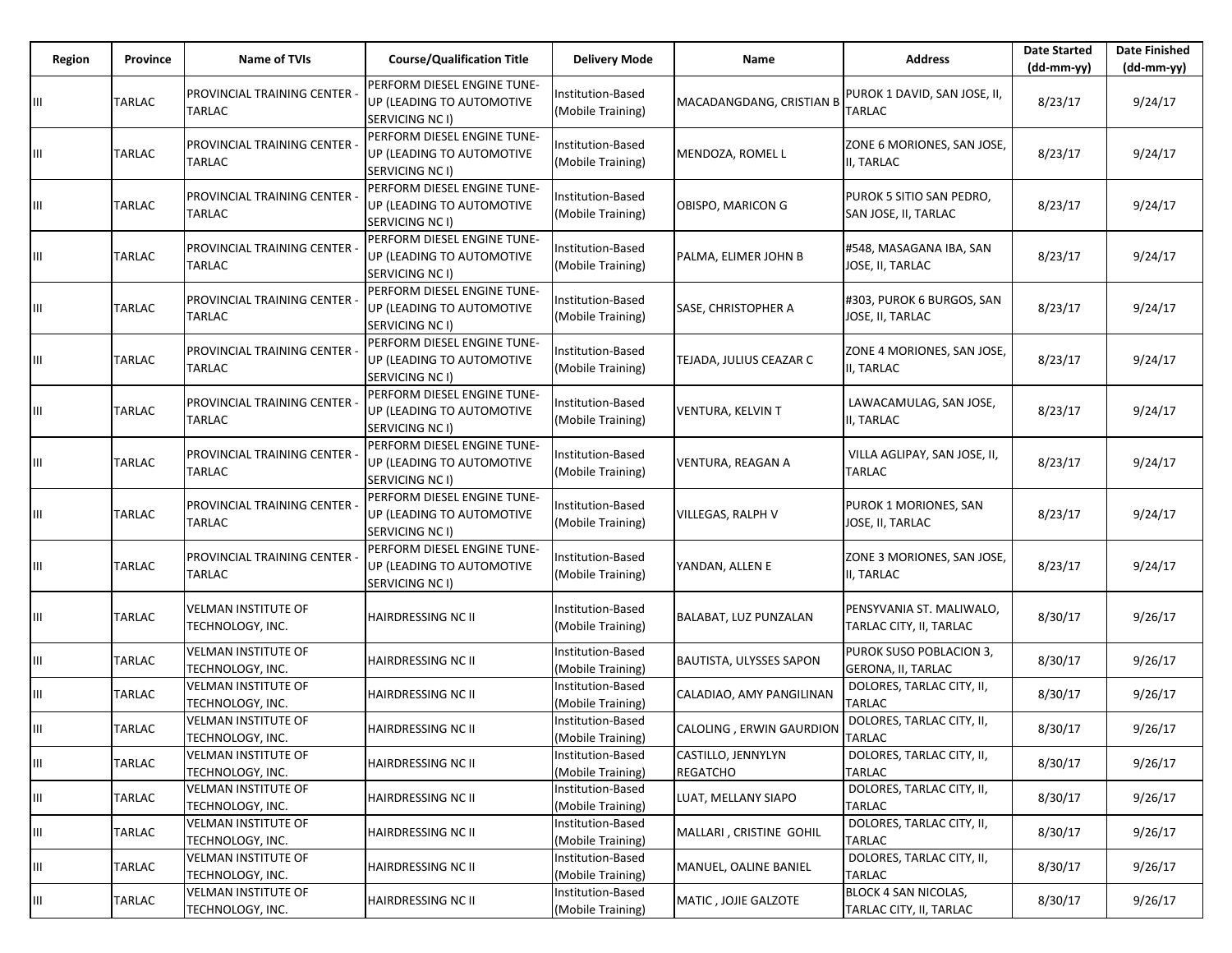| Region | Province      | <b>Name of TVIs</b>                                                             | <b>Course/Qualification Title</b>              | <b>Delivery Mode</b>                          | Name                                             | <b>Address</b>                                               | <b>Date Started</b><br>$(dd-mm-yy)$ | <b>Date Finished</b><br>$(dd-mm-yy)$ |
|--------|---------------|---------------------------------------------------------------------------------|------------------------------------------------|-----------------------------------------------|--------------------------------------------------|--------------------------------------------------------------|-------------------------------------|--------------------------------------|
| Ш      | TARLAC        | <b>VELMAN INSTITUTE OF</b><br>TECHNOLOGY, INC.                                  | <b>HAIRDRESSING NC II</b>                      | Institution-Based<br>(Mobile Training)        | PADILLA, PINKY DE LEON                           | BLOCK 7 STO. CRISTO, TARLAC<br>CITY, II, TARLAC              | 8/30/17                             | 9/26/17                              |
| Ш      | TARLAC        | <b>VELMAN INSTITUTE OF</b><br>TECHNOLOGY, INC.                                  | <b>HAIRDRESSING NC II</b>                      | Institution-Based<br>(Mobile Training)        | PAGHUNASAN, MYLENE<br><b>CASTAÑAS</b>            | DOLORES, TARLAC CITY, II,<br><b>TARLAC</b>                   | 8/30/17                             | 9/26/17                              |
| Ш      | TARLAC        | <b>VELMAN INSTITUTE OF</b><br>TECHNOLOGY, INC.                                  | <b>HAIRDRESSING NC II</b>                      | Institution-Based<br>(Mobile Training)        | PRINCIPE, MA. ABEGAIL<br>NAVALTA                 | BACULONG, VICTORIA, II,<br><b>TARLAC</b>                     | 8/30/17                             | 9/26/17                              |
| Ш      | TARLAC        | <b>VELMAN INSTITUTE OF</b><br>TECHNOLOGY, INC.                                  | <b>HAIRDRESSING NC II</b>                      | Institution-Based<br>(Mobile Training)        | RAMIREZ, ROMMEL RAMIL                            | CARIÑO, PANIQUI, II, TARLAC                                  | 8/30/17                             | 9/26/17                              |
| Ш      | TARLAC        | <b>VELMAN INSTITUTE OF</b><br>TECHNOLOGY, INC.                                  | <b>HAIRDRESSING NC II</b>                      | Institution-Based<br>(Mobile Training)        | SALAS, JERRY GUEVARRA                            | DOLORES, TARLAC CITY, II,<br><b>TARLAC</b>                   | 8/30/17                             | 9/26/17                              |
| Ш      | TARLAC        | VELMAN INSTITUTE OF<br>TECHNOLOGY, INC.                                         | <b>HAIRDRESSING NC II</b>                      | Institution-Based<br>(Mobile Training)        | SANCHEZ, ROWELA<br><b>MACABANTI</b>              | DOLORES, TARLAC CITY, II,<br><b>TARLAC</b>                   | 8/30/17                             | 9/26/17                              |
| Ш      | <b>TARLAC</b> | <b>VELMAN INSTITUTE OF</b><br>TECHNOLOGY, INC.                                  | <b>HAIRDRESSING NC II</b>                      | Institution-Based<br>(Mobile Training)        | SELGA, REYNALDO PASCUA                           | DOLORES, TARLAC CITY, II,<br><b>TARLAC</b>                   | 8/30/17                             | 9/26/17                              |
| Ш      | TARLAC        | <b>VELMAN INSTITUTE OF</b><br>TECHNOLOGY, INC.                                  | <b>HAIRDRESSING NC II</b>                      | <b>Institution-Based</b><br>(Mobile Training) | VALDEZ, EDGAR EUSIBIO                            | PUROK CAMIA BANTOG,<br>VICTORIA, II, TARLAC                  | 8/30/17                             | 9/26/17                              |
| Ш      | TARLAC        | <b>VELMAN INSTITUTE OF</b><br>TECHNOLOGY, INC.                                  | <b>HAIRDRESSING NC II</b>                      | Institution-Based<br>(Mobile Training)        | <b>VILLAFUERTE JR. ANGELO</b><br><b>DAYRIT</b>   | ZONE 5 BONA, TARLAC CITY,<br>II, TARLAC                      | 8/30/17                             | 9/26/17                              |
| Ш      | ZAMBALES      | JOSE F. RODRIGUEZ SCHOOL OF<br><b>TECHNOLOGY AND</b><br>ENTREPRENEURSHIP        | <b>ASSEMBLE ELECTRONICS</b><br><b>PRODUCTS</b> | Institution-Based<br>(Traditional)            | ABSIN, PRINCESS NICOLE<br><b>ALVAREZ</b>         | 145 FERNANDDEZ ST. SAN<br>JUAN, SAN NARCISO, II,<br>ZAMBALES | 9/22/17                             | 10/13/17                             |
| Ш      | ZAMBALES      | JOSE F. RODRIGUEZ SCHOOL OF<br><b>TECHNOLOGY AND</b><br>ENTREPRENEURSHIP        | <b>ASSEMBLE ELECTRONICS</b><br><b>PRODUCTS</b> | Institution-Based<br>(Traditional)            | ANSILIG, EDMAR GUTANA                            | SIMMINUBLAN, SAN<br>NARCISO, II, ZAMBALES                    | 9/22/17                             | 10/13/17                             |
| Ш      | ZAMBALES      | JOSE F. RODRIGUEZ SCHOOL OF<br><b>TECHNOLOGY AND</b><br><b>ENTREPRENEURSHIP</b> | <b>ASSEMBLE ELECTRONICS</b><br><b>PRODUCTS</b> | Institution-Based<br>(Traditional)            | ARCE, CLEAVANT AUBRIE                            | PATROCINIO, SAN NARCISO,<br>I, ZAMBALES                      | 9/22/17                             | 10/13/17                             |
| Ш      | ZAMBALES      | JOSE F. RODRIGUEZ SCHOOL OF<br><b>TECHNOLOGY AND</b><br>ENTREPRENEURSHIP        | <b>ASSEMBLE ELECTRONICS</b><br><b>PRODUCTS</b> | Institution-Based<br>(Traditional)            | ARCEO, JOHN PAUL ALLEN<br>LIWARIN                | PUNDAQUIT, SAN ANTONIO,<br>II, ZAMBALES                      | 9/22/17                             | 10/13/17                             |
| Ш      | ZAMBALES      | JOSE F. RODRIGUEZ SCHOOL OF<br><b>TECHNOLOGY AND</b><br>ENTREPRENEURSHIP        | <b>ASSEMBLE ELECTRONICS</b><br><b>PRODUCTS</b> | Institution-Based<br>(Traditional)            | AQUINO, RON JOSEPH GRUSPE                        | LA PAZ, SAN NARCISO, II,<br>ZAMBALES                         | 9/22/17                             | 10/13/17                             |
| Ш      | ZAMBALES      | JOSE F. RODRIGUEZ SCHOOL OF<br><b>TECHNOLOGY AND</b><br>ENTREPRENEURSHIP        | <b>ASSEMBLE ELECTRONICS</b><br><b>PRODUCTS</b> | Institution-Based<br>(Traditional)            | <b>BACTAD, PHIL PATRICK PAUL</b><br>LAVESORIA    | PUNDAQUIT, SAN ANTONIO,<br>I, ZAMBALES                       | 9/22/17                             | 10/13/17                             |
| Ш      | ZAMBALES      | JOSE F. RODRIGUEZ SCHOOL OF<br><b>TECHNOLOGY AND</b><br>ENTREPRENEURSHIP        | <b>ASSEMBLE ELECTRONICS</b><br><b>PRODUCTS</b> | Institution-Based<br>(Traditional)            | <b>BANQUILES, MARICHU IRIS</b><br><b>ENDRIGA</b> | SIMMINUBLAN, SAN<br>NARCISO, II, ZAMBALES                    | 9/22/17                             | 10/13/17                             |
| Ш      | ZAMBALES      | JOSE F. RODRIGUEZ SCHOOL OF<br><b>TECHNOLOGY AND</b><br><b>ENTREPRENEURSHIP</b> | <b>ASSEMBLE ELECTRONICS</b><br><b>PRODUCTS</b> | Institution-Based<br>(Traditional)            | <b>BINAS, RAFFY MOSQUEDA</b>                     | SIMMINUBLAN, SAN<br>NARCISO, II, ZAMBALES                    | 9/22/17                             | 10/13/17                             |
| Ш      | ZAMBALES      | JOSE F. RODRIGUEZ SCHOOL OF<br><b>TECHNOLOGY AND</b><br><b>ENTREPRENEURSHIP</b> | <b>ASSEMBLE ELECTRONICS</b><br><b>PRODUCTS</b> | Institution-Based<br>(Traditional)            | DELA CRUZ, EDISON BALANAG                        | LA PAZ, SAN NARCISO, II,<br>ZAMBALES                         | 9/22/17                             | 10/13/17                             |
| Ш      | ZAMBALES      | JOSE F. RODRIGUEZ SCHOOL OF<br><b>TECHNOLOGY AND</b><br><b>ENTREPRENEURSHIP</b> | <b>ASSEMBLE ELECTRONICS</b><br><b>PRODUCTS</b> | Institution-Based<br>(Traditional)            | DELA CRUZ, MARVIN JERSON                         | LA PAZ, SAN NARCISO, II,<br>ZAMBALES                         | 9/22/17                             | 10/13/17                             |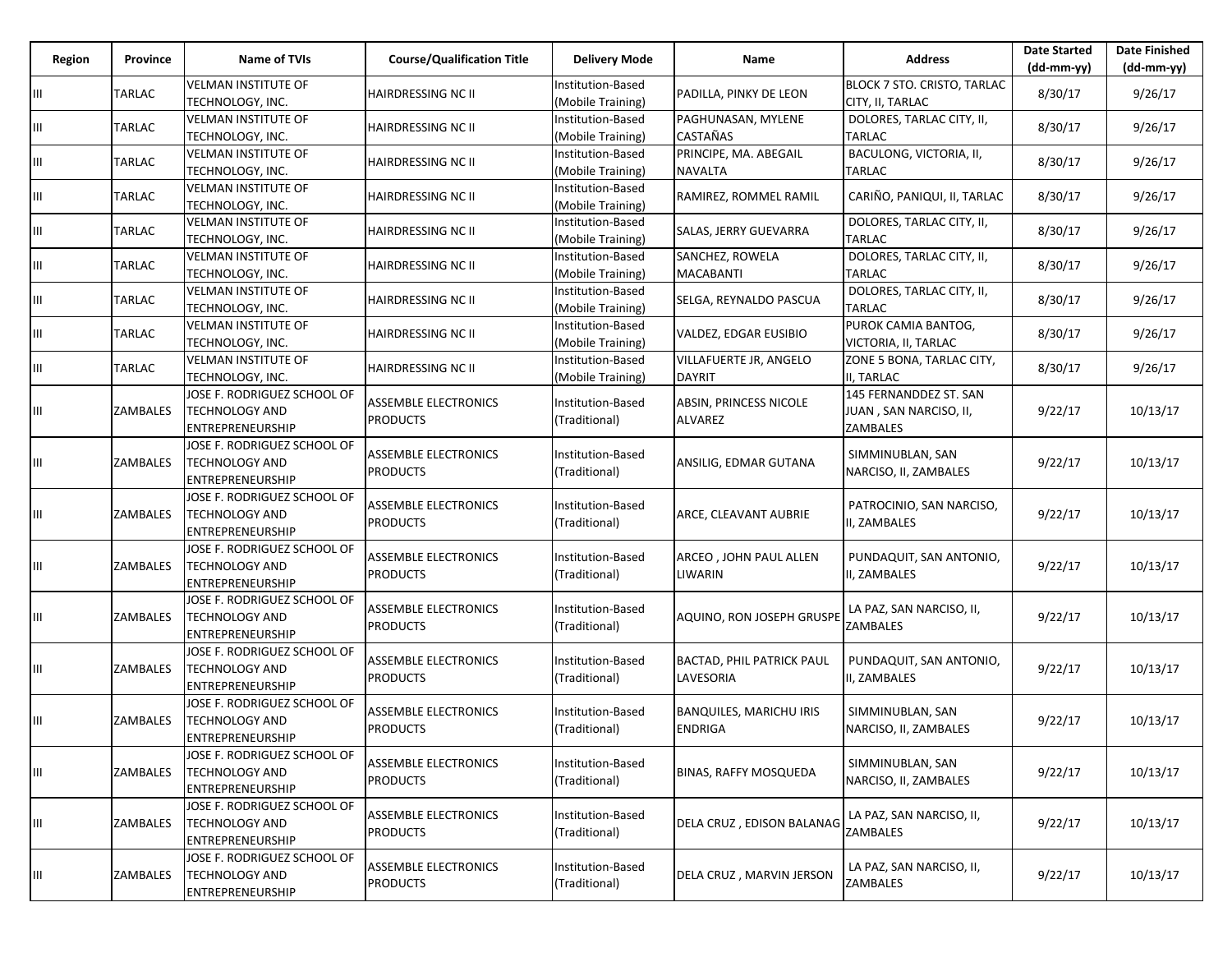| Region | Province        | <b>Name of TVIs</b>                                                             | <b>Course/Qualification Title</b>                      | <b>Delivery Mode</b>               | Name                                      | <b>Address</b>                                              | <b>Date Started</b><br>$(dd-mm-yy)$ | <b>Date Finished</b><br>$(dd-mm-yy)$ |
|--------|-----------------|---------------------------------------------------------------------------------|--------------------------------------------------------|------------------------------------|-------------------------------------------|-------------------------------------------------------------|-------------------------------------|--------------------------------------|
|        | <b>ZAMBALES</b> | JOSE F. RODRIGUEZ SCHOOL OF<br>TECHNOLOGY AND<br>ENTREPRENEURSHIP               | ASSEMBLE ELECTRONICS<br><b>PRODUCTS</b>                | Institution-Based<br>(Traditional) | FARILLAS, MARICEL FARANAL                 | 143 FERNANDEZ ST. SAN<br>JUAN, SAN NARCISO, II,<br>ZAMBALES | 9/22/17                             | 10/13/17                             |
| Щ      | ZAMBALES        | JOSE F. RODRIGUEZ SCHOOL OF<br><b>TECHNOLOGY AND</b><br>ENTREPRENEURSHIP        | ASSEMBLE ELECTRONICS<br><b>PRODUCTS</b>                | Institution-Based<br>(Traditional) | FELIZMENA, ERICK GIL REYES                | 439 ARCALA ST. LA PAZ, SAN<br>NARCISO, II, ZAMBALES         | 9/22/17                             | 10/13/17                             |
| Ш      | ZAMBALES        | JOSE F. RODRIGUEZ SCHOOL OF<br><b>TECHNOLOGY AND</b><br>ENTREPRENEURSHIP        | ASSEMBLE ELECTRONICS<br><b>PRODUCTS</b>                | Institution-Based<br>(Traditional) | JARA, REYNANTE OCTAVIANO                  | LA PAZ, SAN NARCISO, II,<br><b>ZAMBALES</b>                 | 9/22/17                             | 10/13/17                             |
| Ш      | <b>ZAMBALES</b> | JOSE F. RODRIGUEZ SCHOOL OF<br><b>TECHNOLOGY AND</b><br>ENTREPRENEURSHIP        | <b>ASSEMBLE ELECTRONICS</b><br><b>PRODUCTS</b>         | Institution-Based<br>(Traditional) | LAVESORIA, JACK WARREN<br><b>BERMUNDO</b> | PUNDAQUIT, SAN ANTONIO,<br>II, ZAMBALES                     | 9/22/17                             | 10/13/17                             |
| Ш      | <b>ZAMBALES</b> | JOSE F. RODRIGUEZ SCHOOL OF<br><b>TECHNOLOGY AND</b><br>ENTREPRENEURSHIP        | <b>ASSEMBLE ELECTRONICS</b><br><b>PRODUCTS</b>         | Institution-Based<br>(Traditional) | LAZARO, MELISSA CHAVEZ                    | 28 LA PAZ ST. SAN NICOLAS,<br>SAN ANTONIO, II, ZAMBALES     | 9/22/17                             | 10/13/17                             |
| Щ      | ZAMBALES        | JOSE F. RODRIGUEZ SCHOOL OF<br><b>TECHNOLOGY AND</b><br>ENTREPRENEURSHIP        | ASSEMBLE ELECTRONICS<br><b>PRODUCTS</b>                | Institution-Based<br>(Traditional) | PANTALEON, BRYAN ACTICHE                  | PUNDAQUIT, SAN ANTONIO,<br>II, ZAMBALES                     | 9/22/17                             | 10/13/17                             |
| Ш      | <b>ZAMBALES</b> | JOSE F. RODRIGUEZ SCHOOL OF<br><b>TECHNOLOGY AND</b><br>ENTREPRENEURSHIP        | ASSEMBLE ELECTRONICS<br><b>PRODUCTS</b>                | Institution-Based<br>(Traditional) | PRIAGOLA, BEATRICE CASTILLC               | EAST DIRITA, SAN ANTONIO,<br>II, ZAMBALES                   | 9/22/17                             | 10/13/17                             |
| Ш      | <b>ZAMBALES</b> | JOSE F. RODRIGUEZ SCHOOL OF<br><b>TECHNOLOGY AND</b><br><b>ENTREPRENEURSHIP</b> | <b>ASSEMBLE ELECTRONICS</b><br><b>PRODUCTS</b>         | Institution-Based<br>(Traditional) | PRIAGOLA, MARK ANTHONY                    | EAST DIRITA, SAN ANTONIO,<br>II, ZAMBALES                   | 9/22/17                             | 10/13/17                             |
| Ш      | ZAMBALES        | JOSE F. RODRIGUEZ SCHOOL OF<br><b>TECHNOLOGY AND</b><br>ENTREPRENEURSHIP        | ASSEMBLE ELECTRONICS<br><b>PRODUCTS</b>                | Institution-Based<br>(Traditional) | RAMIREZ, KEVIN NICK<br><b>BRIGASTE</b>    | PUNDAQUIT, SAN ANTONIO,<br>II, ZAMBALES                     | 9/22/17                             | 10/13/17                             |
| Ш      | ZAMBALES        | JOSE F. RODRIGUEZ SCHOOL OF<br>TECHNOLOGY AND<br>ENTREPRENEURSHIP               | ASSEMBLE ELECTRONICS<br><b>PRODUCTS</b>                | Institution-Based<br>(Traditional) | RILLON, ALEAH KIM                         | LA PAZ, SAN NARCISO, II,<br>ZAMBALES                        | 9/22/17                             | 10/13/17                             |
| Щ      | ZAMBALES        | JOSE F. RODRIGUEZ SCHOOL OF<br><b>TECHNOLOGY AND</b><br>ENTREPRENEURSHIP        | ASSEMBLE ELECTRONICS<br><b>PRODUCTS</b>                | Institution-Based<br>(Traditional) | RILLON, KENNETH                           | 5 AGADIER ST. LA PAZ, SAN<br>NARCISO, II, ZAMBALES          | 9/22/17                             | 10/13/17                             |
| Ш      | ZAMBALES        | JOSE F. RODRIGUEZ SCHOOL OF<br>TECHNOLOGY AND<br>ENTREPRENEURSHIP               | ASSEMBLE ELECTRONICS<br><b>PRODUCTS</b>                | Institution-Based<br>(Traditional) | SANCHEZ, JACOB ALLAN<br><b>ARCOS</b>      | GRUSPE ST. LA PAZ, SAN<br>NARCISO, II, ZAMBALES             | 9/22/17                             | 10/13/17                             |
| Ш      | ZAMBALES        | JOSE F. RODRIGUEZ SCHOOL OF<br><b>TECHNOLOGY AND</b><br>ENTREPRENEURSHIP        | ASSEMBLE ELECTRONICS<br><b>PRODUCTS</b>                | Institution-Based<br>(Traditional) | TABUGA, JEREMY ANIETA                     | PUNDAQUIT, SAN ANTONIO,<br>II, ZAMBALES                     | 9/22/17                             | 10/13/17                             |
| Ш      | <b>ZAMBALES</b> | JOSE F. RODRIGUEZ SCHOOL OF<br><b>TECHNOLOGY AND</b><br>ENTREPRENEURSHIP        | <b>ASSEMBLE ELECTRONICS</b><br><b>PRODUCTS</b>         | Institution-Based<br>(Traditional) | TADEO, RACHELLE AROJADO                   | 356 AGADIER LA PAZ, SAN<br>NARCISO, II, ZAMBALES            | 9/22/17                             | 10/13/17                             |
| Ш      | <b>ZAMBALES</b> | JOSE F. RODRIGUEZ SCHOOL OF<br><b>TECHNOLOGY AND</b><br>ENTREPRENEURSHIP        | <b>ASSEMBLE ELECTRONICS</b><br><b>PRODUCTS</b>         | Institution-Based<br>(Traditional) | VALLENTE, DARWIN ARBIZO                   | GRULLO, SAN NARCISO, II,<br>ZAMBALES                        | 9/22/17                             | 10/13/17                             |
| Щ      | <b>ZAMBALES</b> | JOSE F. RODRIGUEZ SCHOOL OF<br><b>TECHNOLOGY AND</b><br>ENTREPRENEURSHIP        | SERVICE CONSUMER<br>ELECTRONICS PRODUCTS AND<br>SYSTEM | Institution-Based<br>(Traditional) | <b>ABELLA, EDUARD MAHINAY</b>             | PATROCINIO, SAN NARCISO,<br>II, ZAMBALES                    | 9/22/17                             | 10/20/17                             |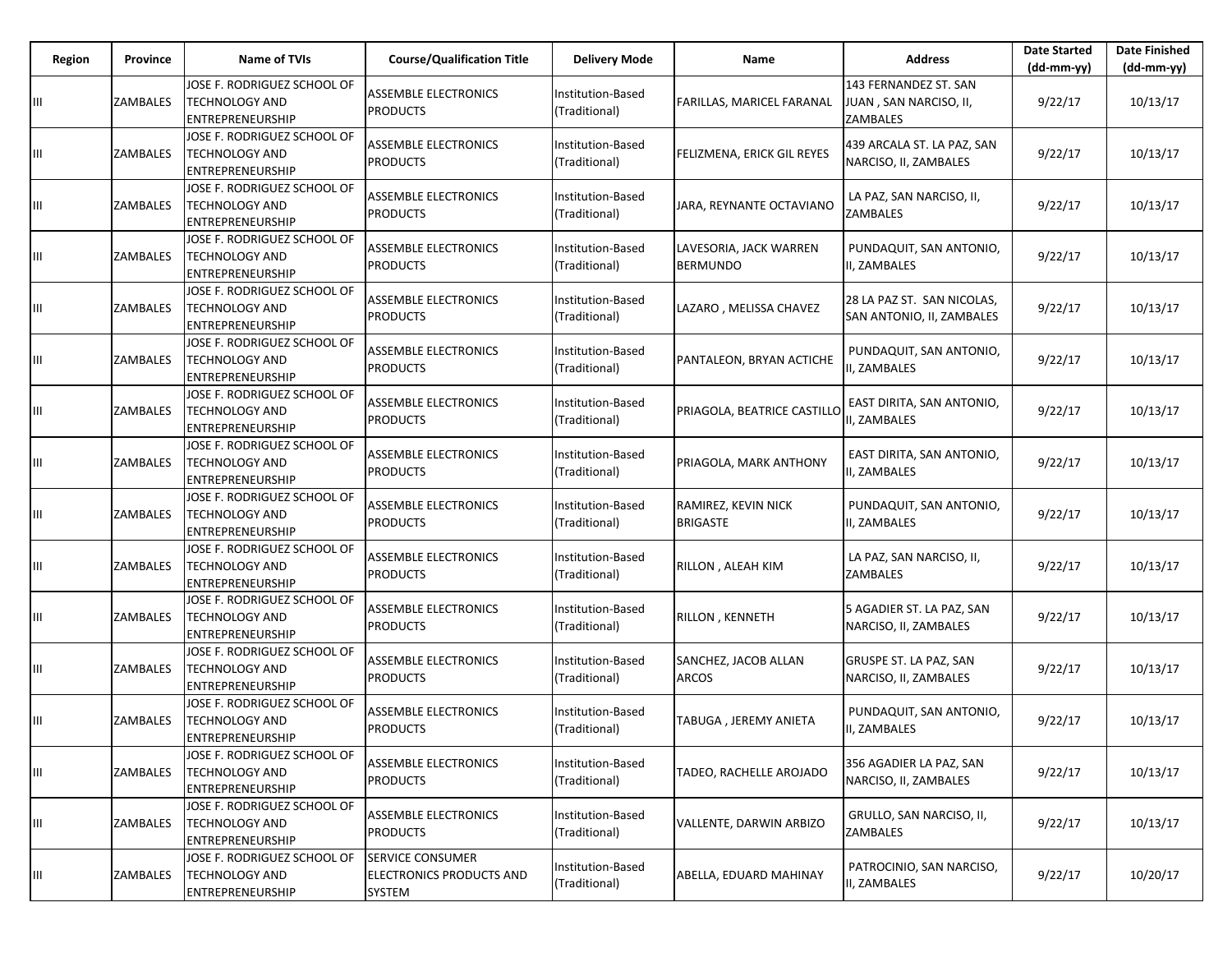| Region | <b>Province</b> | <b>Name of TVIs</b>                                                             | <b>Course/Qualification Title</b>                                           | <b>Delivery Mode</b>               | Name                                                | <b>Address</b>                                                | <b>Date Started</b><br>$(dd-mm-yy)$ | <b>Date Finished</b><br>$(dd-mm-vv)$ |
|--------|-----------------|---------------------------------------------------------------------------------|-----------------------------------------------------------------------------|------------------------------------|-----------------------------------------------------|---------------------------------------------------------------|-------------------------------------|--------------------------------------|
| Ш      | ZAMBALES        | JOSE F. RODRIGUEZ SCHOOL OF<br><b>TECHNOLOGY AND</b><br><b>ENTREPRENEURSHIP</b> | <b>SERVICE CONSUMER</b><br>ELECTRONICS PRODUCTS AND<br>SYSTEM               | Institution-Based<br>(Traditional) | <b>BACOD, JOMEL QUINESIO</b>                        | GRULLO, SAN NARCISO, II,<br>ZAMBALES                          | 9/22/17                             | 10/20/17                             |
| Ш      | ZAMBALES        | JOSE F. RODRIGUEZ SCHOOL OF<br>TECHNOLOGY AND<br>ENTREPRENEURSHIP               | <b>SERVICE CONSUMER</b><br>ELECTRONICS PRODUCTS AND<br>SYSTEM               | Institution-Based<br>(Traditional) | BANARIA, MARNILLY BERANIA                           | NATIVIDAD, SAN NARCISO, II,<br>ZAMBALES                       | 9/22/17                             | 10/20/17                             |
| Ш      | ZAMBALES        | JOSE F. RODRIGUEZ SCHOOL OF<br><b>TECHNOLOGY AND</b><br><b>ENTREPRENEURSHIP</b> | <b>SERVICE CONSUMER</b><br>ELECTRONICS PRODUCTS AND<br>SYSTEM               | Institution-Based<br>(Traditional) | <b>BARANTIS, REXELLE BAYQUEN</b>                    | NATIVIDAD, SAN NARCISO, II,<br><b>ZAMBALES</b>                | 9/22/17                             | 10/20/17                             |
| Ш      | ZAMBALES        | JOSE F. RODRIGUEZ SCHOOL OF<br><b>TECHNOLOGY AND</b><br>ENTREPRENEURSHIP        | <b>SERVICE CONSUMER</b><br>ELECTRONICS PRODUCTS AND<br>SYSTEM               | Institution-Based<br>(Traditional) | CABUSO, NELIECE RAMOS                               | 179 L. ADAMOS ST.<br>PATROCINIO, SAN NARCISO,<br>II, ZAMBALES | 9/22/17                             | 10/20/17                             |
| Ш      | ZAMBALES        | JOSE F. RODRIGUEZ SCHOOL OF<br><b>TECHNOLOGY AND</b><br>ENTREPRENEURSHIP        | <b>SERVICE CONSUMER</b><br>ELECTRONICS PRODUCTS AND<br><b>SYSTEM</b>        | Institution-Based<br>(Traditional) | CONDE, KENNEDY CABRILLAS                            | 066 CAYABAN ST. SAN JUAN,<br>SAN NARCISO, II, ZAMBALES        | 9/22/17                             | 10/20/17                             |
| Ш      | ZAMBALES        | JOSE F. RODRIGUEZ SCHOOL OF<br>TECHNOLOGY AND<br><b>ENTREPRENEURSHIP</b>        | <b>SERVICE CONSUMER</b><br><b>ELECTRONICS PRODUCTS AND</b><br>SYSTEM        | Institution-Based<br>(Traditional) | CONSIGNADO, JETRO BRIAN<br><b>COMPETENTE</b>        | SAN NICOLAS, SAN ANTONIO,<br>II, ZAMBALES                     | 9/22/17                             | 10/20/17                             |
| Ш      | ZAMBALES        | JOSE F. RODRIGUEZ SCHOOL OF<br><b>TECHNOLOGY AND</b><br><b>ENTREPRENEURSHIP</b> | <b>SERVICE CONSUMER</b><br><b>ELECTRONICS PRODUCTS AND</b><br><b>SYSTEM</b> | Institution-Based<br>(Traditional) | <b>CONSIGNADO, PATRICK JAY</b><br><b>COMPETENTE</b> | SAN NICOLAS, SAN ANTONIO,<br>II, ZAMBALES                     | 9/22/17                             | 10/20/17                             |
| Ш      | ZAMBALES        | JOSE F. RODRIGUEZ SCHOOL OF<br><b>TECHNOLOGY AND</b><br>ENTREPRENEURSHIP        | <b>SERVICE CONSUMER</b><br>ELECTRONICS PRODUCTS AND<br>SYSTEM               | Institution-Based<br>(Traditional) | DAGUPAN, MONETH LARCO                               | NATIVIDAD, SAN NARCISO, II,<br>ZAMBALES                       | 9/22/17                             | 10/20/17                             |
| Ш      | ZAMBALES        | JOSE F. RODRIGUEZ SCHOOL OF<br><b>TECHNOLOGY AND</b><br><b>ENTREPRENEURSHIP</b> | <b>SERVICE CONSUMER</b><br>ELECTRONICS PRODUCTS AND<br><b>SYSTEM</b>        | Institution-Based<br>(Traditional) | <b>ESON, RONALYN CABRILLAS</b>                      | 066 CAYABAN ST. SAN JUAN,<br>SAN NARCISO, II, ZAMBALES        | 9/22/17                             | 10/20/17                             |
| Ш      | ZAMBALES        | JOSE F. RODRIGUEZ SCHOOL OF<br>TECHNOLOGY AND<br>ENTREPRENEURSHIP               | <b>SERVICE CONSUMER</b><br>ELECTRONICS PRODUCTS AND<br>SYSTEM               | Institution-Based<br>(Traditional) | <b>ESTRADA, ERIK LADAO</b>                          | MAYOR ST. ALUSIIS, SAN<br>NARCISO, II, ZAMBALES               | 9/22/17                             | 10/20/17                             |
| Ш      | ZAMBALES        | JOSE F. RODRIGUEZ SCHOOL OF<br><b>TECHNOLOGY AND</b><br>ENTREPRENEURSHIP        | <b>SERVICE CONSUMER</b><br>ELECTRONICS PRODUCTS AND<br><b>SYSTEM</b>        | Institution-Based<br>(Traditional) | <b>FECHALIN, JEFF GONZAGA</b>                       | 42 FERNANDEZ ST.<br>PATROCINIO, SAN NARCISO,<br>II, ZAMBALES  | 9/22/17                             | 10/20/17                             |
| Ш      | ZAMBALES        | JOSE F. RODRIGUEZ SCHOOL OF<br>TECHNOLOGY AND<br>ENTREPRENEURSHIP               | <b>SERVICE CONSUMER</b><br>ELECTRONICS PRODUCTS AND<br>SYSTEM               | Institution-Based<br>(Traditional) | FELARCA, JOHN DOMINIQUE<br><b>FULGUERAS</b>         | 179 L. ADAMOS ST.<br>PATROCINIO, SAN NARCISO,<br>II, ZAMBALES | 9/22/17                             | 10/20/17                             |
| Ш      | ZAMBALES        | JOSE F. RODRIGUEZ SCHOOL OF<br><b>TECHNOLOGY AND</b><br>ENTREPRENEURSHIP        | <b>SERVICE CONSUMER</b><br><b>ELECTRONICS PRODUCTS AND</b><br>SYSTEM        | Institution-Based<br>(Traditional) | FRAN, JEFFERSON MENOR                               | BEDDENG, SAN NARCISO, II,<br>ZAMBALES                         | 9/22/17                             | 10/20/17                             |
| Ш      | ZAMBALES        | JOSE F. RODRIGUEZ SCHOOL OF<br>TECHNOLOGY AND<br>ENTREPRENEURSHIP               | <b>SERVICE CONSUMER</b><br>ELECTRONICS PRODUCTS AND<br>SYSTEM               | Institution-Based<br>(Traditional) | <b>FRAN, JOWELL REVADILO</b>                        | PATROCINIO, SAN NARCISO,<br>II, ZAMBALES                      | 9/22/17                             | 10/20/17                             |
| Ш      | ZAMBALES        | JOSE F. RODRIGUEZ SCHOOL OF<br><b>TECHNOLOGY AND</b><br>ENTREPRENEURSHIP        | <b>SERVICE CONSUMER</b><br>ELECTRONICS PRODUCTS AND<br>SYSTEM               | Institution-Based<br>(Traditional) | JIMENEZ, RICHARD ISMAEL                             | LAOAG, SAN MARCELINO, I,<br>ZAMBALES                          | 9/22/17                             | 10/20/17                             |
| Ш      | ZAMBALES        | JOSE F. RODRIGUEZ SCHOOL OF<br>TECHNOLOGY AND<br><b>ENTREPRENEURSHIP</b>        | SERVICE CONSUMER<br>ELECTRONICS PRODUCTS AND<br><b>SYSTEM</b>               | Institution-Based<br>(Traditional) | LINTOCAS, ROLIEFEN                                  | LA PAZ, SAN NARCISO, II,<br>ZAMBALES                          | 9/22/17                             | 10/20/17                             |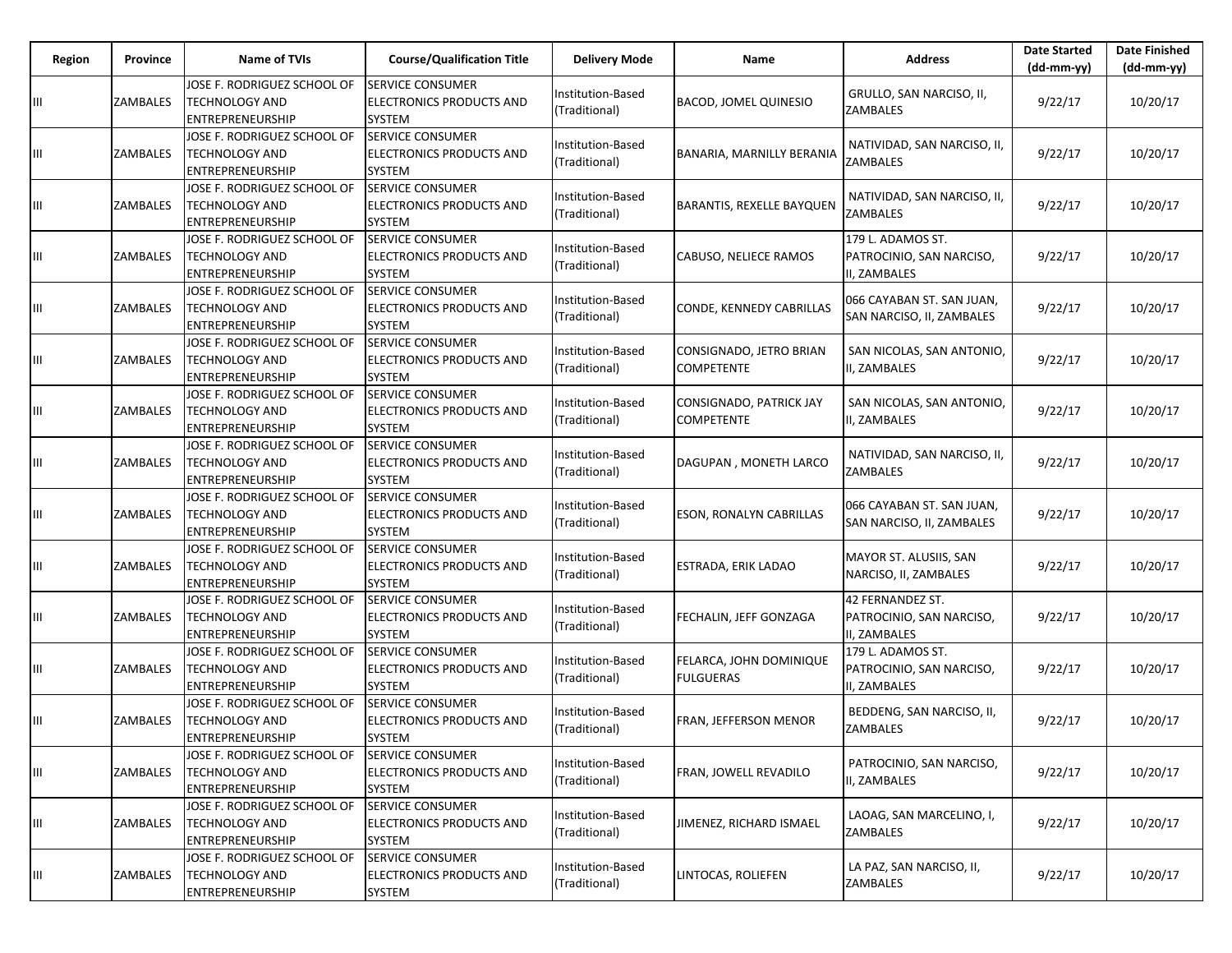| Region | <b>Province</b> | Name of TVIs                                                                    | <b>Course/Qualification Title</b>                                     | <b>Delivery Mode</b>                      | Name                                           | <b>Address</b>                                                  | <b>Date Started</b><br>$(dd-mm-yy)$ | <b>Date Finished</b><br>(dd-mm-yy) |
|--------|-----------------|---------------------------------------------------------------------------------|-----------------------------------------------------------------------|-------------------------------------------|------------------------------------------------|-----------------------------------------------------------------|-------------------------------------|------------------------------------|
| Ш      | ZAMBALES        | JOSE F. RODRIGUEZ SCHOOL OF<br><b>TECHNOLOGY AND</b><br>ENTREPRENEURSHIP        | <b>ISERVICE CONSUMER</b><br>ELECTRONICS PRODUCTS AND<br><b>SYSTEM</b> | Institution-Based<br>(Traditional)        | LORENZO, OLIVER CORREA                         | 72 GUIANG ST. LUCERO, SAN<br>MARCELINO, I, ZAMBALES             | 9/22/17                             | 10/20/17                           |
| Ш      | ZAMBALES        | JOSE F. RODRIGUEZ SCHOOL OF<br><b>TECHNOLOGY AND</b><br>ENTREPRENEURSHIP        | <b>SERVICE CONSUMER</b><br>ELECTRONICS PRODUCTS AND<br>SYSTEM         | Institution-Based<br>(Traditional)        | MOSE, BRYAN FABROS                             | SAN ESTEBAN, SAN<br>ANTONIO, II, ZAMBALES                       | 9/22/17                             | 10/20/17                           |
| Ш      | ZAMBALES        | JOSE F. RODRIGUEZ SCHOOL OF<br><b>TECHNOLOGY AND</b><br>ENTREPRENEURSHIP        | <b>SERVICE CONSUMER</b><br><b>ELECTRONICS PRODUCTS AND</b><br>SYSTEM  | Institution-Based<br>(Traditional)        | ORBOS, ROGER CABRILLAS                         | 066 CAYABAN ST. SAN JUAN,<br>SAN NARCISO, II, ZAMBALES          | 9/22/17                             | 10/20/17                           |
| Ш      | ZAMBALES        | JOSE F. RODRIGUEZ SCHOOL OF<br><b>TECHNOLOGY AND</b><br>ENTREPRENEURSHIP        | <b>SERVICE CONSUMER</b><br>ELECTRONICS PRODUCTS AND<br>SYSTEM         | Institution-Based<br>(Traditional)        | PRIAGOLA, BEEJAY CASTILLO                      | EAST DIRITA, SAN ANTONIO,<br>I, ZAMBALES                        | 9/22/17                             | 10/20/17                           |
| Ш      | ZAMBALES        | JOSE F. RODRIGUEZ SCHOOL OF<br><b>TECHNOLOGY AND</b><br>ENTREPRENEURSHIP        | <b>SERVICE CONSUMER</b><br>ELECTRONICS PRODUCTS AND<br>SYSTEM         | Institution-Based<br>(Traditional)        | RILLON, JASMIN ROMAMBAN                        | IBERTY ST. SAN RAFAEL, SAN<br>FELIPE, II, ZAMBALES              | 9/22/17                             | 10/20/17                           |
| Ш      | ZAMBALES        | JOSE F. RODRIGUEZ SCHOOL OF<br>TECHNOLOGY AND<br>ENTREPRENEURSHIP               | <b>SERVICE CONSUMER</b><br>ELECTRONICS PRODUCTS AND<br>SYSTEM         | Institution-Based<br>(Traditional)        | RULL, NELSON N                                 | SAN NICOLAS, SAN ANTONIO,<br>I, ZAMBALES                        | 9/22/17                             | 10/20/17                           |
| Ш      | ZAMBALES        | JOSE F. RODRIGUEZ SCHOOL OF<br><b>TECHNOLOGY AND</b><br><b>ENTREPRENEURSHIP</b> | <b>SERVICE CONSUMER</b><br>ELECTRONICS PRODUCTS AND<br><b>SYSTEM</b>  | Institution-Based<br>(Traditional)        | <b>VENTO, AYLMER LLWELYNN</b><br><b>FLAUTA</b> | 28 FERNANDEZ ST.<br>PATROCINIO, SAN NARCISO,<br>II, ZAMBALES    | 9/22/17                             | 10/20/17                           |
| Ш      | ZAMBALES        | JOSE F. RODRIGUEZ SCHOOL OF<br><b>TECHNOLOGY AND</b><br>ENTREPRENEURSHIP        | <b>SERVICE CONSUMER</b><br>ELECTRONICS PRODUCTS AND<br>SYSTEM         | Institution-Based<br>(Traditional)        | SUPERIO, SHARA FABABE                          | MANGOSING ST.<br>MANGLICMOT, SAN FELIPE, II,<br><b>ZAMBALES</b> | 9/22/17                             | 10/20/17                           |
| Ш      | ZAMBALES        | PROVINCIAL TRAINING CENTER -<br><b>IBA</b>                                      | SHIELDED METAL ARC WELDING<br>(SMAW) NC I                             | Institution-Based<br>(Traditional)        | ABUJEN, JAY KRIS DAGSAAN                       | PUROK 4 BANGAN, BOTOLAN,<br>I, ZAMBALES                         | 9/4/17                              | 10/26/17                           |
| Ш      | ZAMBALES        | PROVINCIAL TRAINING CENTER -<br><b>IBA</b>                                      | SHIELDED METAL ARC WELDING<br>(SMAW) NC I                             | Institution-Based<br>(Traditional)        | ANGUAC, MECHAEL ECHAURE                        | LIPAY, PALAUIG, II, ZAMBALES                                    | 9/4/17                              | 10/26/17                           |
| Ш      | ZAMBALES        | PROVINCIAL TRAINING CENTER -<br><b>IBA</b>                                      | SHIELDED METAL ARC WELDING<br>(SMAW) NC I                             | Institution-Based<br>(Traditional)        | APELO, CHRISTIAN IBAÑEZ                        | LIOZON, PALAUIG, II,<br>ZAMBALES                                | 9/4/17                              | 10/26/17                           |
| Ш      | ZAMBALES        | PROVINCIAL TRAINING CENTER -<br><b>IBA</b>                                      | SHIELDED METAL ARC WELDING<br>(SMAW) NC I                             | Institution-Based<br>(Traditional)        | ARQUERO, JAEL VALDEZ                           | PUROK 4 STA. FE, SAN<br>MARCELINO, I, ZAMBALES                  | 9/4/17                              | 10/26/17                           |
| Ш      | ZAMBALES        | PROVINCIAL TRAINING CENTER -<br><b>IBA</b>                                      | SHIELDED METAL ARC WELDING<br>(SMAW) NC I                             | Institution-Based<br>(Traditional)        | <b>BEA, FRANK ORTIL</b>                        | PUROK 4 SAN JUAN,<br>BOTOLAN, II, ZAMBALES                      | 9/4/17                              | 10/26/17                           |
| Ш      | <b>ZAMBALES</b> | PROVINCIAL TRAINING CENTER -<br><b>IBA</b>                                      | SHIELDED METAL ARC WELDING<br>(SMAW) NC I                             | Institution-Based<br>(Traditional)        | <b>BUGARIN, NICO DOYANAN</b>                   | PUROK 5 SAN JUAN,<br>BOTOLAN, II, ZAMBALES                      | 9/4/17                              | 10/26/17                           |
| Ш      | ZAMBALES        | PROVINCIAL TRAINING CENTER -<br>IBA                                             | SHIELDED METAL ARC WELDING<br>(SMAW) NC I                             | Institution-Based<br>(Traditional)        | <b>BULATAO, JAMES KARL</b><br><b>DOMACENA</b>  | PUROK 5 PORAC, BOTOLAN, II,<br><b>ZAMBALES</b>                  | 9/4/17                              | 10/26/17                           |
| Ш      | ZAMBALES        | PROVINCIAL TRAINING CENTER -<br><b>IBA</b>                                      | SHIELDED METAL ARC WELDING<br>(SMAW) NC I                             | Institution-Based<br>(Traditional)        | CALSA, LOUIE VELASCO                           | PROJ. 4 BATONLAPOC,<br><b>BOTOLAN, II, ZAMBALES</b>             | 9/4/17                              | 10/26/17                           |
| Ш.     | ZAMBALES        | PROVINCIAL TRAINING CENTER -<br><b>IBA</b>                                      | SHIELDED METAL ARC WELDING<br>(SMAW) NC I                             | Institution-Based<br>(Traditional)        | <b>DEVERA, EDGY BOY</b><br><b>DUMAPLIN</b>     | PUROK 3 MALOMBOY,<br>BOTOLAN, II, ZAMBALES                      | 9/4/17                              | 10/26/17                           |
| Ш.     | ZAMBALES        | PROVINCIAL TRAINING CENTER -<br><b>IBA</b>                                      | SHIELDED METAL ARC WELDING<br>(SMAW) NC I                             | Institution-Based<br>(Traditional)        | DOMACENA, JOHN JOHN<br><b>BUCO</b>             | PUROK 5 PORAC, BOTOLAN, II,<br>ZAMBALES                         | 9/4/17                              | 10/26/17                           |
| Ш      | ZAMBALES        | PROVINCIAL TRAINING CENTER -<br><b>IBA</b>                                      | SHIELDED METAL ARC WELDING<br>(SMAW) NC I                             | <b>Institution-Based</b><br>(Traditional) | DOMACENA, REANNE                               | PUROK 5 PORAC, BOTOLAN, II,<br>ZAMBALES                         | 9/4/17                              | 10/26/17                           |
| Ш      | ZAMBALES        | PROVINCIAL TRAINING CENTER -<br><b>IBA</b>                                      | SHIELDED METAL ARC WELDING<br>(SMAW) NC I                             | Institution-Based<br>(Traditional)        | DOYANAN, JADE FLORITA                          | PUROK 7 SAN JUAN,<br><b>BOTOLAN, II, ZAMBALES</b>               | 9/4/17                              | 10/26/17                           |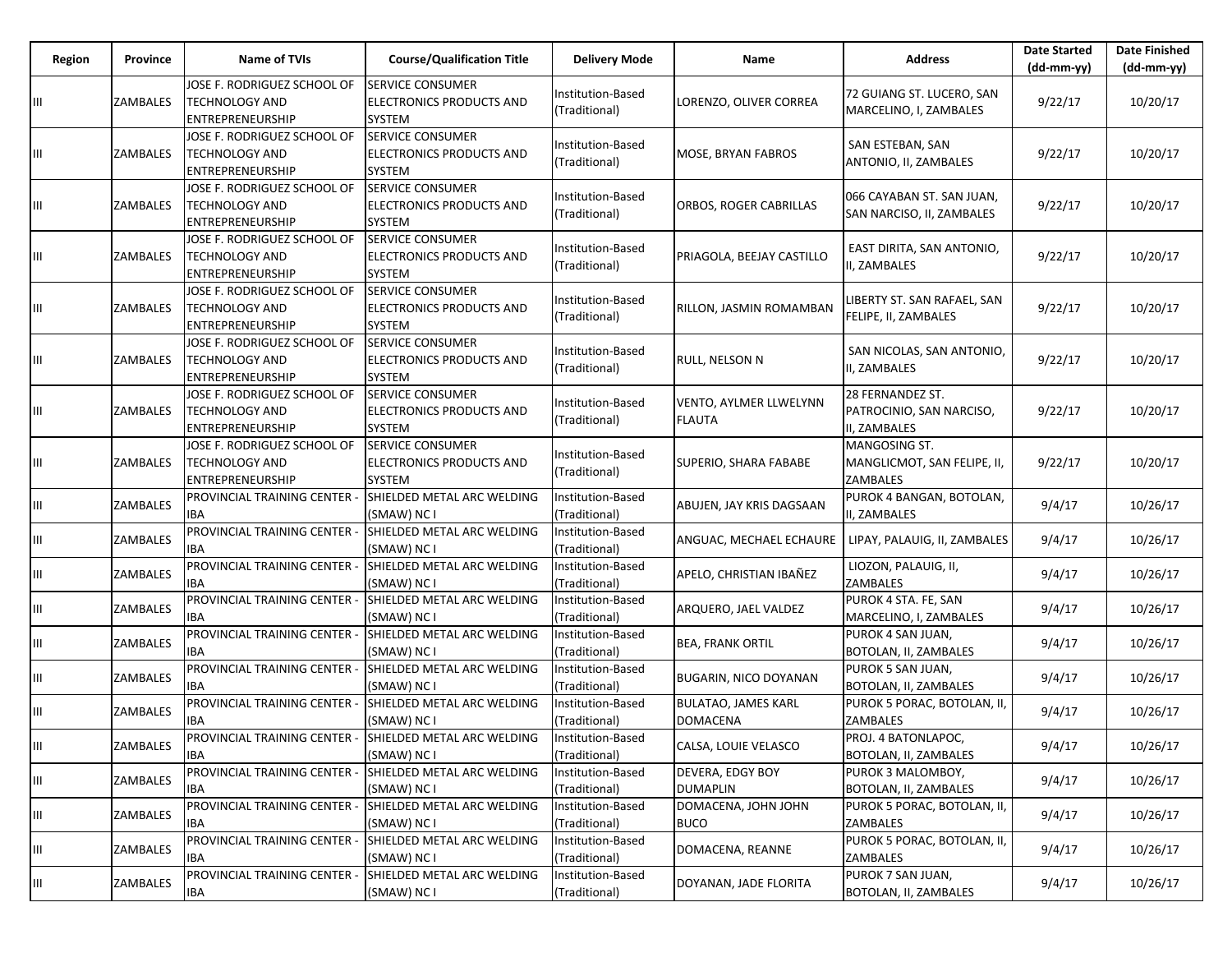| Region | Province        | Name of TVIs                               | <b>Course/Qualification Title</b>         | <b>Delivery Mode</b>               | Name                                       | <b>Address</b>                                            | <b>Date Started</b><br>$(dd-mm-yy)$ | <b>Date Finished</b><br>$(dd-mm-yy)$ |
|--------|-----------------|--------------------------------------------|-------------------------------------------|------------------------------------|--------------------------------------------|-----------------------------------------------------------|-------------------------------------|--------------------------------------|
| Ш      | ZAMBALES        | PROVINCIAL TRAINING CENTER -<br><b>IBA</b> | SHIELDED METAL ARC WELDING<br>(SMAW) NC I | Institution-Based<br>(Traditional) | ESLAGA, DAN KARLO DOBLE                    | CAPAYAWAN, BOTOLAN, II,<br><b>ZAMBALES</b>                | 9/4/17                              | 10/26/17                             |
| Ш      | ZAMBALES        | PROVINCIAL TRAINING CENTER -<br><b>IBA</b> | SHIELDED METAL ARC WELDING<br>(SMAW) NC I | Institution-Based<br>(Traditional) | GERAGA, JEROME AMOG                        | PUROK 1 LIOZON, PALAUIG, II,<br>ZAMBALES                  | 9/4/17                              | 10/26/17                             |
| Ш      | ZAMBALES        | PROVINCIAL TRAINING CENTER -<br><b>IBA</b> | SHIELDED METAL ARC WELDING<br>(SMAW) NC I | Institution-Based<br>(Traditional) | LAGUER, MARK GLENN<br><b>ABRIGO</b>        | DELA PAZ AMUNGAN, IBA, II,<br>ZAMBALES                    | 9/4/17                              | 10/26/17                             |
| Ш      | ZAMBALES        | PROVINCIAL TRAINING CENTER -<br><b>IBA</b> | SHIELDED METAL ARC WELDING<br>(SMAW) NC I | Institution-Based<br>(Traditional) | NABONG, PATRICK JOHN<br><b>ROSAGARAN</b>   | PUROK 5 SINDOL, SAN FELIPE,<br>II, ZAMBALES               | 9/4/17                              | 10/26/17                             |
| Ш      | <b>ZAMBALES</b> | PROVINCIAL TRAINING CENTER ·<br><b>IBA</b> | SHIELDED METAL ARC WELDING<br>(SMAW) NC I | Institution-Based<br>(Traditional) | QUITASOL, JAYDY ATANACIO                   | PUROK 5 PORAC, BOTOLAN, II,<br><b>ZAMBALES</b>            | 9/4/17                              | 10/26/17                             |
| Ш      | ZAMBALES        | PROVINCIAL TRAINING CENTER -<br><b>IBA</b> | SHIELDED METAL ARC WELDING<br>(SMAW) NC I | Institution-Based<br>(Traditional) | QUITORIANO, JOSHUA SAPE                    | PUROK 4 SAN JUAN,<br>BOTOLAN, II, ZAMBALES                | 9/4/17                              | 10/26/17                             |
| Ш      | ZAMBALES        | PROVINCIAL TRAINING CENTER -<br><b>IBA</b> | SHIELDED METAL ARC WELDING<br>(SMAW) NC I | Institution-Based<br>(Traditional) | REYES, JEFFREY ANDRADE                     | #13 CAVA ST. GORDON<br>HEIGHTS, OLONGAPO, I,<br>ZAMBALES  | 9/4/17                              | 10/26/17                             |
| Ш      | ZAMBALES        | PROVINCIAL TRAINING CENTER -<br><b>IBA</b> | SHIELDED METAL ARC WELDING<br>(SMAW) NC I | Institution-Based<br>(Traditional) | RIVERA, MARK DAVID<br>SINGAYAN             | PALANGINAN, IBA, II,<br><b>ZAMBALES</b>                   | 9/4/17                              | 10/26/17                             |
| Ш      | ZAMBALES        | PROVINCIAL TRAINING CENTER -<br><b>IBA</b> | SHIELDED METAL ARC WELDING<br>(SMAW) NC I | Institution-Based<br>(Traditional) | ROBLES, FRANCIS MAULA                      | PUROK 4 SAN JUAN,<br>BOTOLAN, II, ZAMBALES                | 9/4/17                              | 10/26/17                             |
| Ш      | ZAMBALES        | PROVINCIAL TRAINING CENTER -<br><b>IBA</b> | SHIELDED METAL ARC WELDING<br>(SMAW) NC I | Institution-Based<br>(Traditional) | SEVERINO, PAULO DAPITAN                    | PUROK 3 MALOMBOY,<br>BOTOLAN, II, ZAMBALES                | 9/4/17                              | 10/26/17                             |
| Ш      | ZAMBALES        | PROVINCIAL TRAINING CENTER -<br><b>IBA</b> | SHIELDED METAL ARC WELDING<br>(SMAW) NC I | Institution-Based<br>(Traditional) | TALAG, MELVIN AGUILA                       | PUROK 3 STA. BARBARA, IBA,<br>II, ZAMBALES                | 9/4/17                              | 10/26/17                             |
| Ш      | <b>ZAMBALES</b> | PROVINCIAL TRAINING CENTER -<br><b>IBA</b> | SHIELDED METAL ARC WELDING<br>(SMAW) NC I | Institution-Based<br>(Traditional) | LACABA, JOHN                               | PUROK 4 STA. BARBARA, IBA,<br>II, ZAMBALES                | 9/4/17                              | 10/26/17                             |
| Ш      | ZAMBALES        | PROVINCIAL TRAINING CENTER -<br><b>IBA</b> | SHIELDED METAL ARC WELDING<br>(SMAW) NC I | Institution-Based<br>(Traditional) | ALDE, ALDREN ELJAN                         | PUROK-MALIGAYA SAN<br>SALVADOR, MASINLOC, II,<br>ZAMBALES | 9/18/17                             | 10/17/17                             |
| Ш      | ZAMBALES        | PROVINCIAL TRAINING CENTER -<br><b>IBA</b> | SHIELDED METAL ARC WELDING<br>(SMAW) NC I | Institution-Based<br>(Traditional) | ALEJANDRO, JO-ANNE ABELLA                  | PRK-2 BAMBAN, MASINLOC,<br>II, ZAMBALES                   | 9/18/17                             | 10/17/17                             |
| Ш      | <b>ZAMBALES</b> | PROVINCIAL TRAINING CENTER -<br>IBA        | SHIELDED METAL ARC WELDING<br>(SMAW) NC I | Institution-Based<br>(Traditional) | APOSTOL, JASON VILLAMON                    | PRK-5 COLLAT, MASINLOC, II,<br>ZAMBALES                   | 9/18/17                             | 10/17/17                             |
| Ш      | <b>ZAMBALES</b> | PROVINCIAL TRAINING CENTER -<br><b>IBA</b> | SHIELDED METAL ARC WELDING<br>(SMAW) NC I | Institution-Based<br>(Traditional) | CASTILLO, LEONARD SORIANO                  | PRK-5 TALTAL, MASINLOC, II,<br>ZAMBALES                   | 9/18/17                             | 10/17/17                             |
| Ш      | ZAMBALES        | PROVINCIAL TRAINING CENTER -<br><b>IBA</b> | SHIELDED METAL ARC WELDING<br>(SMAW) NC I | Institution-Based<br>(Traditional) | <b>CUSTODIO, DIANA MAY</b><br><b>DOLAR</b> | PRK-4 NORTH POBLACION,<br>MASINLOC, II, ZAMBALES          | 9/18/17                             | 10/17/17                             |
| Ш      | ZAMBALES        | PROVINCIAL TRAINING CENTER -<br><b>IBA</b> | SHIELDED METAL ARC WELDING<br>(SMAW) NC I | Institution-Based<br>(Traditional) | DANDAY, ROBIN DANDAY                       | PRK-PASIG TAPUAC,<br>MASINLOC, II, ZAMBALES               | 9/18/17                             | 10/17/17                             |
| Iш     | ZAMBALES        | PROVINCIAL TRAINING CENTER -<br><b>IBA</b> | SHIELDED METAL ARC WELDING<br>(SMAW) NC I | Institution-Based<br>(Traditional) | EBUEN, AL JOSEPH CONDEZ                    | MANDALOY TALTAL,<br>MASINLOC, II, ZAMBALES                | 9/18/17                             | 10/17/17                             |
| Ш      | ZAMBALES        | PROVINCIAL TRAINING CENTER -<br><b>IBA</b> | SHIELDED METAL ARC WELDING<br>(SMAW) NC I | Institution-Based<br>(Traditional) | ECLARINAL, MARK ANTHONY<br><b>ELAGO</b>    | PRK-UBAT BALOGANON,<br>MASINLOC, II, ZAMBALES             | 9/18/17                             | 10/17/17                             |
| Ш      | ZAMBALES        | PROVINCIAL TRAINING CENTER -<br><b>IBA</b> | SHIELDED METAL ARC WELDING<br>(SMAW) NC I | Institution-Based<br>(Traditional) | EDQUIBAL, LIEZEL ELAD                      | PRK-7 STO.ROSARIO,<br>MASINLOC, II, ZAMBALES              | 9/18/17                             | 10/17/17                             |
| Ш      | ZAMBALES        | PROVINCIAL TRAINING CENTER -<br><b>IBA</b> | SHIELDED METAL ARC WELDING<br>(SMAW) NC I | Institution-Based<br>(Traditional) | EMPEÑO, DENMAR EBALAN                      | PRK-MATANA TAPUAC,<br>MASINLOC, II, ZAMBALES              | 9/18/17                             | 10/17/17                             |
| Ш      | ZAMBALES        | PROVINCIAL TRAINING CENTER -<br><b>IBA</b> | SHIELDED METAL ARC WELDING<br>(SMAW) NC I | Institution-Based<br>(Traditional) | EMPEÑO, PAOLO EMPEÑO                       | PRK-MATANA TAPUAC,<br>MASINLOC, II, ZAMBALES              | 9/18/17                             | 10/17/17                             |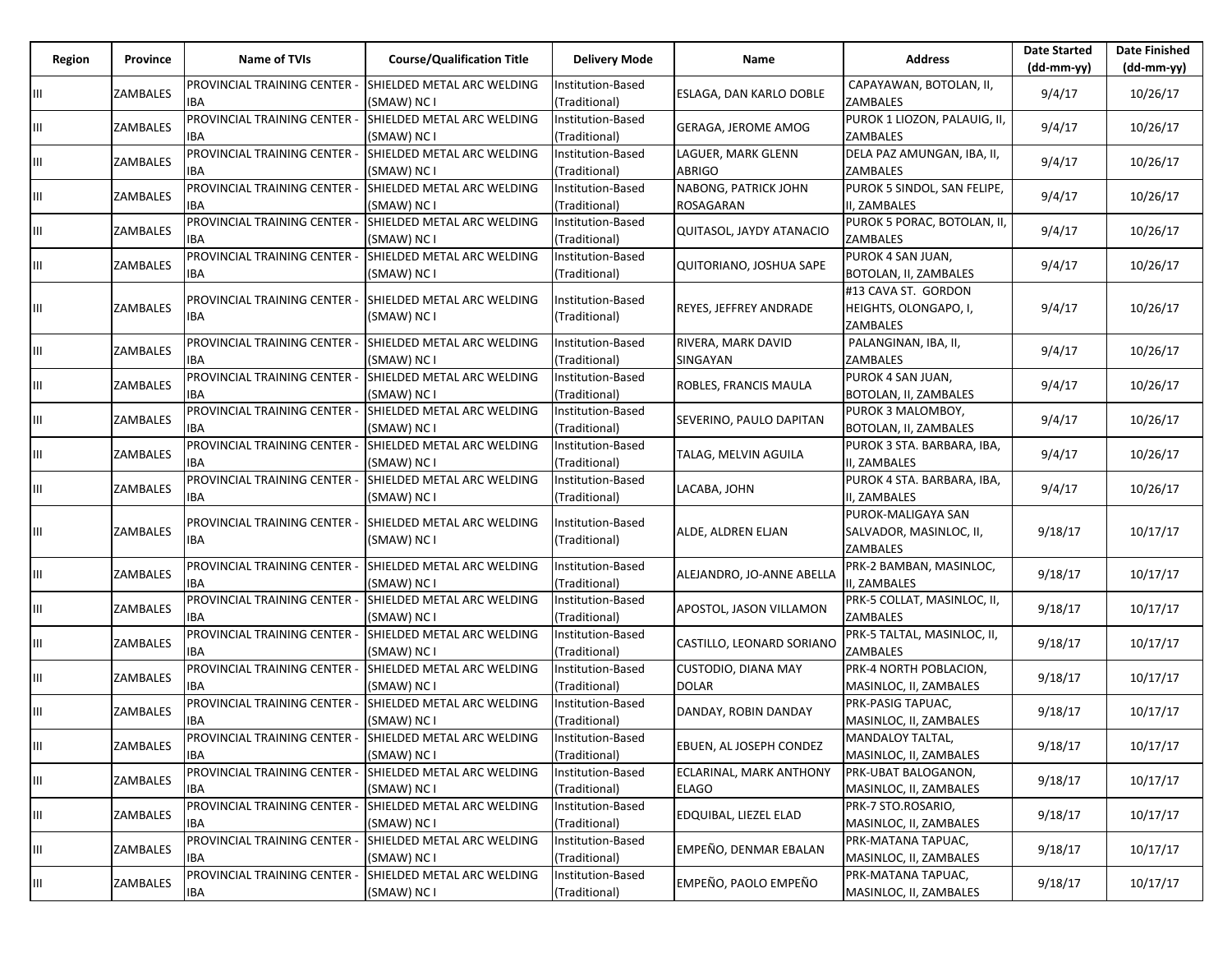| Region | Province        | Name of TVIs                                  | <b>Course/Qualification Title</b>         | <b>Delivery Mode</b>                      | Name                                          | <b>Address</b>                                                       | <b>Date Started</b><br>$(dd-mm-yy)$ | <b>Date Finished</b><br>$(dd-mm-yy)$ |
|--------|-----------------|-----------------------------------------------|-------------------------------------------|-------------------------------------------|-----------------------------------------------|----------------------------------------------------------------------|-------------------------------------|--------------------------------------|
| Ш      | ZAMBALES        | PROVINCIAL TRAINING CENTER -<br><b>IBA</b>    | SHIELDED METAL ARC WELDING<br>(SMAW) NC I | Institution-Based<br>(Traditional)        | MORALES, VIOLETA CLAIRE<br><b>TORRES</b>      | PRK-ATOB BALOGANON,<br>MASINLOC, II, ZAMBALES                        | 9/18/17                             | 10/17/17                             |
| Ш      | ZAMBALES        | PROVINCIAL TRAINING CENTER<br>IBA             | SHIELDED METAL ARC WELDING<br>(SMAW) NC I | Institution-Based<br>(Traditional)        | OLLIN, JUVILYN GUINAPOL                       | SITIO-MANDALOY TALTAL,<br>MASINLOC, II, ZAMBALES                     | 9/18/17                             | 10/17/17                             |
| Ш      | ZAMBALES        | PROVINCIAL TRAINING CENTER -<br>IBA           | SHIELDED METAL ARC WELDING<br>(SMAW) NC I | Institution-Based<br>(Traditional)        | PADILLA, KIM ALBERT<br><b>ELEMENTO</b>        | PRK-AURORA SOUTH<br>POBLACION, MASINLOC, II,<br>ZAMBALES             | 9/18/17                             | 10/17/17                             |
| Ш      | <b>ZAMBALES</b> | PROVINCIAL TRAINING CENTER<br><b>IBA</b>      | SHIELDED METAL ARC WELDING<br>(SMAW) NC I | Institution-Based<br>(Traditional)        | ROSERO, CHRISTOPHER JOSE                      | PRK-5 COLLAT, MASINLOC, II,<br><b>ZAMBALES</b>                       | 9/18/17                             | 10/17/17                             |
| Ш      | ZAMBALES        | PROVINCIAL TRAINING CENTER -<br>IBA           | SHIELDED METAL ARC WELDING<br>(SMAW) NC I | Institution-Based<br>(Traditional)        | RUIZ, MARY ANN LAROSA                         | PRK-BALOGO INHOBOL,<br>MASINLOC, II, ZAMBALES                        | 9/18/17                             | 10/17/17                             |
| Ш      | ZAMBALES        | PROVINCIAL TRAINING CENTER -<br>IBA           | SHIELDED METAL ARC WELDING<br>(SMAW) NC I | Institution-Based<br>(Traditional)        | SINO, CHRISTINE VERSOZA                       | PRK-ESPERANZA SOUTH<br>POBLACION, MASINLOC, II,<br>ZAMBALES          | 9/18/17                             | 10/17/17                             |
| Ш      | <b>ZAMBALES</b> | PROVINCIAL TRAINING CENTER<br>IBA             | SHIELDED METAL ARC WELDING<br>(SMAW) NC I | Institution-Based<br>(Traditional)        | TAJA, VIC EFE                                 | PRK-ESPERANZA SOUTH<br>POBLACION, MASINLOC, II,<br><b>ZAMBALES</b>   | 9/18/17                             | 10/17/17                             |
| Ш      | ZAMBALES        | PROVINCIAL TRAINING CENTER -<br>IBA           | SHIELDED METAL ARC WELDING<br>(SMAW) NC I | Institution-Based<br>(Traditional)        | TANEO, PAMELA JANE TISOY                      | PRK-MATALVIS INHOBOL,<br>MASINLOC, II, ZAMBALES                      | 9/18/17                             | 10/17/17                             |
| Ш      | <b>ZAMBALES</b> | PROVINCIAL TRAINING CENTER -<br><b>IBA</b>    | SHIELDED METAL ARC WELDING<br>(SMAW) NC I | Institution-Based<br>(Traditional)        | VILLANUEVA, BRYAN NAGAL                       | PRK-4 INHOBOL, MASINLOC,<br>II, ZAMBALES                             | 9/18/17                             | 10/17/17                             |
| Ш      | ZAMBALES        | SUBIC BAY COLLEGES (SBCI), INC. BREAD MAKING  |                                           | Institution-Based<br>(Traditional)        | <b>BERNAL, ANGELINA SANTOS</b>                | <b>BLK 20 RIMAS GORDON</b><br>HEIGHTS, OLONGAPO CITY, I,<br>ZAMBALES | 9/8/17                              | 9/19/17                              |
| Ш      | ZAMBALES        | SUBIC BAY COLLEGES (SBCI), INC. BREAD MAKING  |                                           | <b>Institution-Based</b><br>(Traditional) | CALMA, MARILYN MARPURI                        | # 8 DE ARO ST. MABAYUAN,<br>OLONGAPO CITY, I, ZAMBALES               | 9/8/17                              | 9/19/17                              |
| Ш      | ZAMBALES        | SUBIC BAY COLLEGES (SBCI), INC.  BREAD MAKING |                                           | Institution-Based<br>(Traditional)        | <b>CRUZ, SHAYLA SYFU</b>                      | #16 B OTERO AVE.<br>MABAYUAN, OLONGAPO<br>CITY, I, ZAMBALES          | 9/8/17                              | 9/19/17                              |
| Ш      | ZAMBALES        | SUBIC BAY COLLEGES (SBCI), INC. BREAD MAKING  |                                           | Institution-Based<br>(Traditional)        | GARDIOLA, MERCY MOLINO                        | 1224 A CLARK ST. STA. RITA,<br>OLONGAPO CITY, I, ZAMBALES            | 9/8/17                              | 9/19/17                              |
| Ш      | ZAMBALES        | SUBIC BAY COLLEGES (SBCI), INC. BREAD MAKING  |                                           | Institution-Based<br>(Traditional)        | GONZALES, JASMIN OREA                         | #45 20TH ST. EAST BAJAC-<br>BAJAC, OLONGAPO CITY, I,<br>ZAMBALES     | 9/8/17                              | 9/19/17                              |
| Ш      | ZAMBALES        | SUBIC BAY COLLEGES (SBCI), INC. BREAD MAKING  |                                           | Institution-Based<br>(Traditional)        | <b>GUTAY, JENIZE ROJEAN</b><br><b>DIONSIO</b> | PRK 6 NAT'L HI-WAY NEW<br>CABALAN, OLONGAPO CITY, I,<br>ZAMBALES     | 9/8/17                              | 9/19/17                              |
| Ш      | ZAMBALES        | SUBIC BAY COLLEGES (SBCI), INC. BREAD MAKING  |                                           | Institution-Based<br>(Traditional)        | HACHASO, MARIETTA<br><b>MONTES</b>            | 42 GABAYAS BO. BARRETTO,<br>OLONGAPO CITY, I, ZAMBALES               | 9/8/17                              | 9/19/17                              |
| Ш      | ZAMBALES        | SUBIC BAY COLLEGES (SBCI), INC.  BREAD MAKING |                                           | Institution-Based<br>(Traditional)        | LOPEZ, MARICEL ALVAREZ                        | 270 BANGAL, DINALUPIHAN,,<br><b>BATAAN</b>                           | 9/8/17                              | 9/19/17                              |
| Ш      | ZAMBALES        | SUBIC BAY COLLEGES (SBCI), INC. BREAD MAKING  |                                           | Institution-Based<br>(Traditional)        | NAPALAN, JOHANN<br>MAGSAYSAY DANIELES         | #27 OTERO AVE. MABAYUAN,<br>OLONGAPO CITY, I, ZAMBALES               | 9/8/17                              | 9/19/17                              |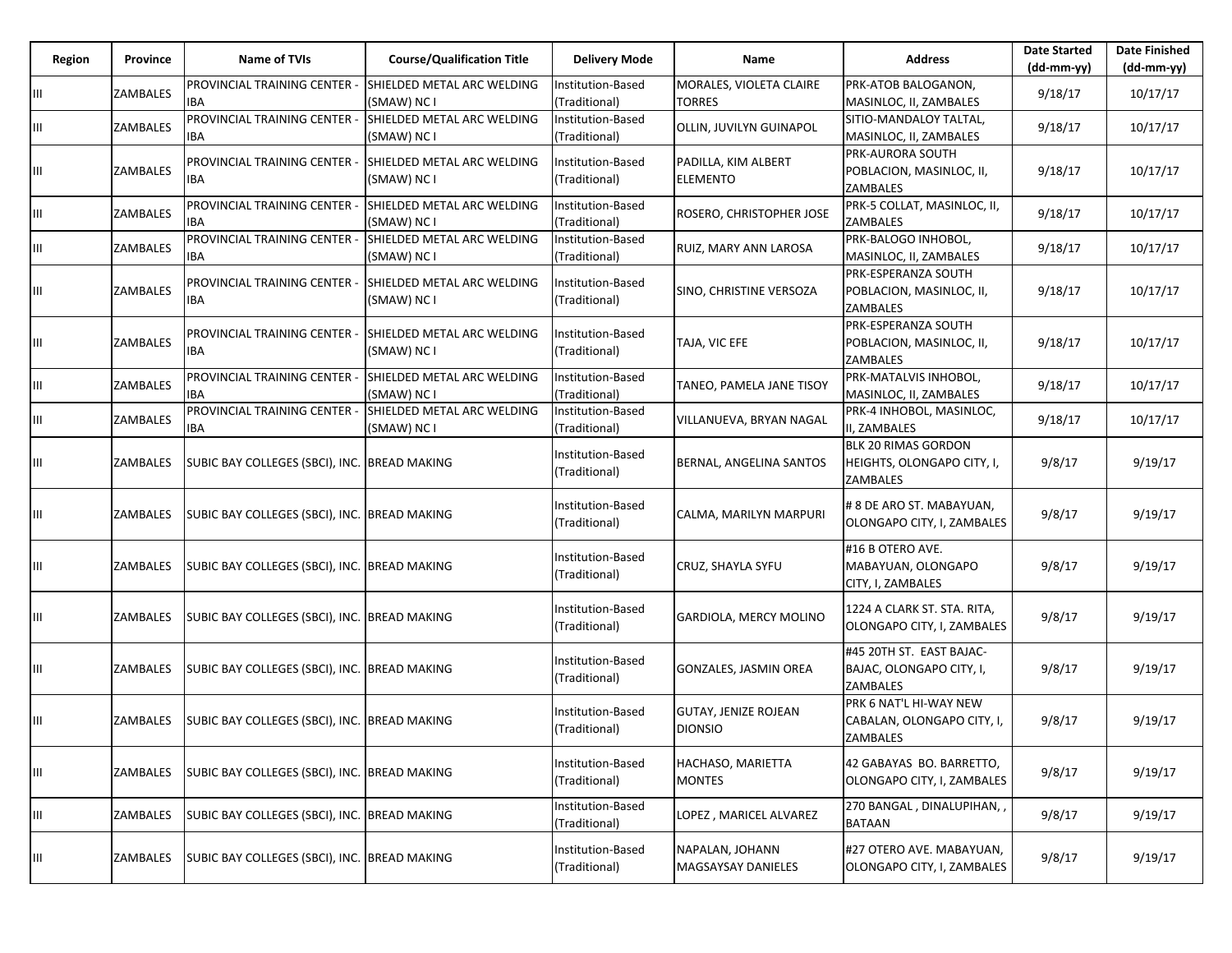| Region | Province | Name of TVIs                                          | <b>Course/Qualification Title</b> | <b>Delivery Mode</b>               | Name                                                  | <b>Address</b>                                                    | <b>Date Started</b><br>$(dd-mm-yy)$ | <b>Date Finished</b><br>(dd-mm-yy) |
|--------|----------|-------------------------------------------------------|-----------------------------------|------------------------------------|-------------------------------------------------------|-------------------------------------------------------------------|-------------------------------------|------------------------------------|
| Ш      | ZAMBALES | SUBIC BAY COLLEGES (SBCI), INC. BREAD MAKING          |                                   | Institution-Based<br>(Traditional) | PAPIO, JANICE SANGCAP                                 | #2 URANOS NEW CABALAN,<br>OLONGAPO CITY, I, ZAMBALES              | 9/8/17                              | 9/19/17                            |
| Ш      | ZAMBALES | SUBIC BAY COLLEGES (SBCI), INC. BREAD MAKING          |                                   | Institution-Based<br>(Traditional) | PEREZ, GERALDINE EBID                                 | 121 P1 LIBAS NEW CABALAN,<br>OLONGAPO CITY, I, ZAMBALES           | 9/8/17                              | 9/19/17                            |
| Ш      | ZAMBALES | SUBIC BAY COLLEGES (SBCI), INC. BREAD MAKING          |                                   | Institution-Based<br>(Traditional) | PERIDO, MARIBELLA BAUTISTA CABALAN, OLONGAPO CITY, I, | 38 BALTAZAR ST. PRK 2 NEW<br><b>ZAMBALES</b>                      | 9/8/17                              | 9/19/17                            |
| Ш      | ZAMBALES | SUBIC BAY COLLEGES (SBCI), INC. BREAD MAKING          |                                   | Institution-Based<br>(Traditional) | PERNICOL, JULIET TELEGRAFO                            | #27-25TH ST. WEST BAJAC-<br>BAJAC, OLONGAPO CITY, I,<br>ZAMBALES  | 9/8/17                              | 9/19/17                            |
| Ш      | ZAMBALES | SUBIC BAY COLLEGES (SBCI), INC. BREAD MAKING          |                                   | Institution-Based<br>(Traditional) | PRETAL, GENEVIEVE<br>VILLANUEVA                       | #68 GABAYA ST. BO.<br>BARRETTO, OLONGAPO CITY,<br>I, ZAMBALES     | 9/8/17                              | 9/19/17                            |
| Ш      | ZAMBALES | SUBIC BAY COLLEGES (SBCI), INC. BREAD MAKING          |                                   | Institution-Based<br>(Traditional) | RIVERA, LEONILA MAGBAG                                | 26-24TH EAST BAJAC-BAJAC,<br>OLONGAPO CITY, I, ZAMBALES           | 9/8/17                              | 9/19/17                            |
| Ш      | ZAMBALES | SUBIC BAY COLLEGES (SBCI), INC. BREAD MAKING          |                                   | Institution-Based<br>(Traditional) | ROMERO, BRIGETT ANN IDOS                              | #29-25TH ST. WEST BAJAC-<br>BAJAC, OLONGAPO CITY, I,<br>ZAMBALES  | 9/8/17                              | 9/19/17                            |
| Ш      | ZAMBALES | SUBIC BAY COLLEGES (SBCI), INC. BREAD MAKING          |                                   | Institution-Based<br>(Traditional) | TIGLAO, MARIA ROWENA<br><b>BUENAFE</b>                | 11 DELA CRUZ DRIVE EAST<br>TAPINAC, OLONGAPO CITY, I,<br>ZAMBALES | 9/8/17                              | 9/19/17                            |
| Ш      | ZAMBALES | SUBIC BAY COLLEGES (SBCI), INC. BREAD MAKING          |                                   | Institution-Based<br>(Traditional) | TOLENTINO, MELODY N/A                                 | 39 MERCURIO MABAYUAN,<br>OLONGAPO CITY, I, ZAMBALES               | 9/8/17                              | 9/19/17                            |
| Ш      | ZAMBALES | SUBIC BAY COLLEGES (SBCI), INC. BREAD MAKING          |                                   | Institution-Based<br>(Traditional) | TOOLEY JR., CRIS CARACA                               | 281 NAGBAKULAW<br>KALAKLAN, OLONGAPO CITY,<br>, ZAMBALES          | 9/8/17                              | 9/19/17                            |
| Ш      | ZAMBALES | SUBIC BAY COLLEGES (SBCI), INC. BREAD MAKING          |                                   | Institution-Based<br>(Traditional) | <b>WEST, JANET ALFONSO</b>                            | 15 RIZAL NEW CABALAN,<br>OLONGAPO CITY, I, ZAMBALES               | 9/8/17                              | 9/19/17                            |
| Ш      | ZAMBALES | SUBIC BAY COLLEGES (SBCI), INC. BREAD MAKING          |                                   | Institution-Based<br>(Traditional) | BABARAN, BELINDA NUNAG                                | 14 DAHL ST. EAST BAJAC-<br>BAJAC, OLONGAPO CITY, I,<br>ZAMBALES   | 9/20/17                             | 9/30/17                            |
|        |          | ZAMBALES SUBIC BAY COLLEGES (SBCI), INC. BREAD MAKING |                                   | Institution-Based<br>(Traditional) | BAÑARES, PERLITA BILLEN                               | #59-B OTERO AVE.<br>MABAYUAN, OLONGAPO<br>CITY, I, ZAMBALES       | 9/20/17                             | 9/30/17                            |
| Ш      | ZAMBALES | SUBIC BAY COLLEGES (SBCI), INC. BREAD MAKING          |                                   | Institution-Based<br>(Traditional) | DACONO, SYLVIA ZARSADIAS                              | 45 KESSING ST. NEW ASINAN,<br>OLONGAPO CITY, I, ZAMBALES          | 9/20/17                             | 9/30/17                            |
| Ш      | ZAMBALES | SUBIC BAY COLLEGES (SBCI), INC. BREAD MAKING          |                                   | Institution-Based<br>(Traditional) | DEL ROSARIO, SANDRA<br><b>ROBILLOS</b>                | #16 RODRIGUEZ MABAYUAN,<br>OLONGAPO CITY, I, ZAMBALES             | 9/20/17                             | 9/30/17                            |
| Ш      | ZAMBALES | SUBIC BAY COLLEGES (SBCI), INC. BREAD MAKING          |                                   | Institution-Based<br>(Traditional) | DIONSAY, ALVIN                                        | 23 BACON EAST TAPINAC,<br>OLONGAPO CITY, I, ZAMBALES              | 9/20/17                             | 9/30/17                            |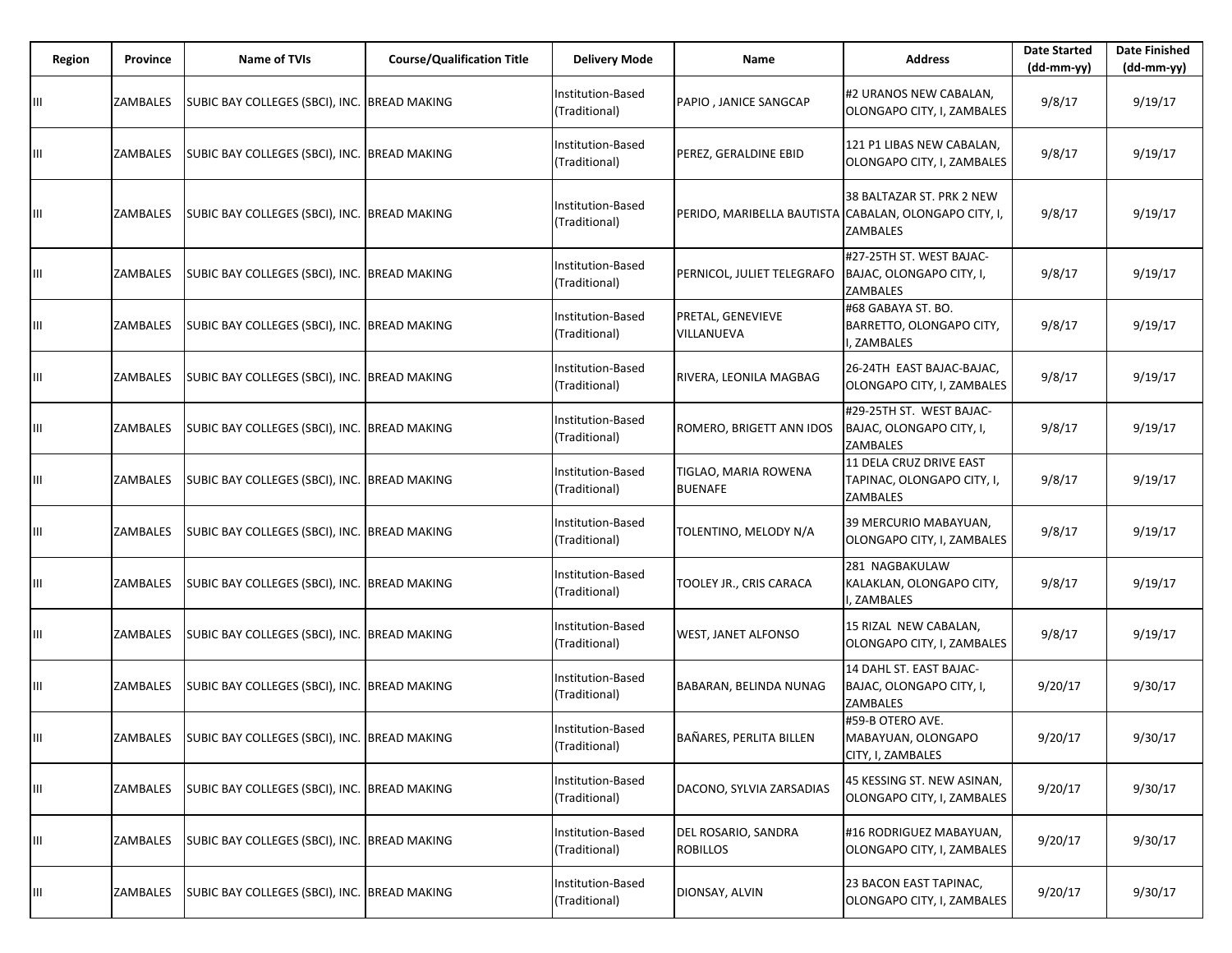| Region | Province | Name of TVIs                                          | <b>Course/Qualification Title</b> | <b>Delivery Mode</b>               | Name                                    | <b>Address</b>                                                               | <b>Date Started</b><br>$(dd-mm-yy)$ | <b>Date Finished</b><br>(dd-mm-yy) |
|--------|----------|-------------------------------------------------------|-----------------------------------|------------------------------------|-----------------------------------------|------------------------------------------------------------------------------|-------------------------------------|------------------------------------|
| Ш      | ZAMBALES | SUBIC BAY COLLEGES (SBCI), INC. BREAD MAKING          |                                   | Institution-Based<br>(Traditional) | ELANE, KRISTINE GOMEZ                   | PRK 5 NEW CABALAN,<br>OLONGAPO CITY, I, ZAMBALES                             | 9/20/17                             | 9/30/17                            |
| Ш      | ZAMBALES | SUBIC BAY COLLEGES (SBCI), INC. BREAD MAKING          |                                   | Institution-Based<br>(Traditional) | ESPOSO, ESTRELLA SUSBILLA               | 517 ADELFA ST. STA. RITA,<br>OLONGAPO CITY, I, ZAMBALES                      | 9/20/17                             | 9/30/17                            |
| Ш      | ZAMBALES | SUBIC BAY COLLEGES (SBCI), INC. BREAD MAKING          |                                   | Institution-Based<br>(Traditional) | <b>GERONIMO, JENNY TIRIA</b>            | 6-D 23RD ST. WEST BAJAC-<br>BAJAC, OLONGAPO CITY, I,<br>ZAMBALES             | 9/20/17                             | 9/30/17                            |
| Ш      | ZAMBALES | SUBIC BAY COLLEGES (SBCI), INC. BREAD MAKING          |                                   | Institution-Based<br>(Traditional) | HERNANDEZ, EDUARDO<br><b>RUBINOS</b>    | 2085 HI-WAY OLD CABALAN,<br>OLONGAPO CITY, I, ZAMBALES                       | 9/20/17                             | 9/30/17                            |
| Ш      | ZAMBALES | SUBIC BAY COLLEGES (SBCI), INC. BREAD MAKING          |                                   | Institution-Based<br>(Traditional) | ISIP, MARICEL TRINA ROSE<br>LOPEZ       | BLK 4 LOT 5 P3 LINCOLN<br>HEIGHTS, DINALUPIHAN,,<br><b>BATAAN</b>            | 9/20/17                             | 9/30/17                            |
| Ш      | ZAMBALES | SUBIC BAY COLLEGES (SBCI), INC. BREAD MAKING          |                                   | Institution-Based<br>(Traditional) | LIAM, AMANDA MACALMA                    | #96 BLK 11 LONG ROAD<br><b>GORDON HEIGHTS,</b><br>OLONGAPO CITY, I, ZAMBALES | 9/20/17                             | 9/30/17                            |
| Ш      | ZAMBALES | SUBIC BAY COLLEGES (SBCI), INC. BREAD MAKING          |                                   | Institution-Based<br>(Traditional) | LIBATIGUE, LITA SUDSUDAN                | 2203 OLD CABALAN,<br>OLONGAPO CITY, I, ZAMBALES                              | 9/20/17                             | 9/30/17                            |
| Ш      | ZAMBALES | SUBIC BAY COLLEGES (SBCI), INC. BREAD MAKING          |                                   | Institution-Based<br>(Traditional) | MARTINEZ, ROBINA MORALES                | 24 9TH WEST TAPINAC,<br>OLONGAPO CITY, I, ZAMBALES                           | 9/20/17                             | 9/30/17                            |
| Ш      | ZAMBALES | SUBIC BAY COLLEGES (SBCI), INC. BREAD MAKING          |                                   | Institution-Based<br>(Traditional) | MENDOZA, NELLIE MACASPAC                | 247 MABOLO STA. RITA,<br>OLONGAPO CITY, I, ZAMBALES                          | 9/20/17                             | 9/30/17                            |
| Ш      | ZAMBALES | SUBIC BAY COLLEGES (SBCI), INC. BREAD MAKING          |                                   | Institution-Based<br>(Traditional) | MORALES, EMILY JAMINAL                  | 122 GORDON AVE. NEW<br>KALALAKE, OLONGAPO CITY, I,<br>ZAMBALES               | 9/20/17                             | 9/30/17                            |
| Ш      | ZAMBALES | SUBIC BAY COLLEGES (SBCI), INC. BREAD MAKING          |                                   | Institution-Based<br>(Traditional) | MORATIN, JOCELYN LUMBAO                 | #4 LUNA ST. NEW BANICAIN,<br>OLONGAPO CITY, I, ZAMBALES                      | 9/20/17                             | 9/30/17                            |
| Ш      | ZAMBALES | SUBIC BAY COLLEGES (SBCI), INC. BREAD MAKING          |                                   | Institution-Based<br>(Traditional) | SANTIAGO, DANYELLE<br>ALABADO           | 1589 PUROK 69<br>CALAPACUAN, SUBIC, I,<br>ZAMBALES                           | 9/20/17                             | 9/30/17                            |
|        |          | ZAMBALES SUBIC BAY COLLEGES (SBCI), INC. BREAD MAKING |                                   | Institution-Based<br>(Traditional) | VALENCIA, APRIL CHRISTINE<br>MANALANSAN | 16 PALOSONTO GORDON<br>HEIGHTS, OLONGAPO CITY, I,<br>ZAMBALES                | 9/20/17                             | 9/30/17                            |
| Ш      | ZAMBALES | SUBIC BAY COLLEGES (SBCI), INC. BREAD MAKING          |                                   | Institution-Based<br>(Traditional) | YAMILAO, LORENA ANGELES                 | #36 UPPER KALAKLAN,<br>OLONGAPO CITY, I, ZAMBALES                            | 9/20/17                             | 9/30/17                            |
| Ш      | ZAMBALES | SUBIC BAY COLLEGES (SBCI), INC. BREAD MAKING          |                                   | Institution-Based<br>(Traditional) | SANGCAP, MARIETA<br><b>MARTICIO</b>     | #2 URANOS ST. PRK. 4 NEW<br>CABALAN, OLONGAPO CITY, I,<br>ZAMBALES           | 9/20/17                             | 9/30/17                            |
| Ш      | ZAMBALES | SUBIC BAY COLLEGES (SBCI), INC. PASTRY MAKING         |                                   | Institution-Based<br>(Traditional) | ABASTA, HELEN RELOPEZ                   | 1344 CRISTOBAL EXT. STA.<br>RITA, OLONGAPO CITY, I,<br>ZAMBALES              | 8/28/17                             | 9/7/17                             |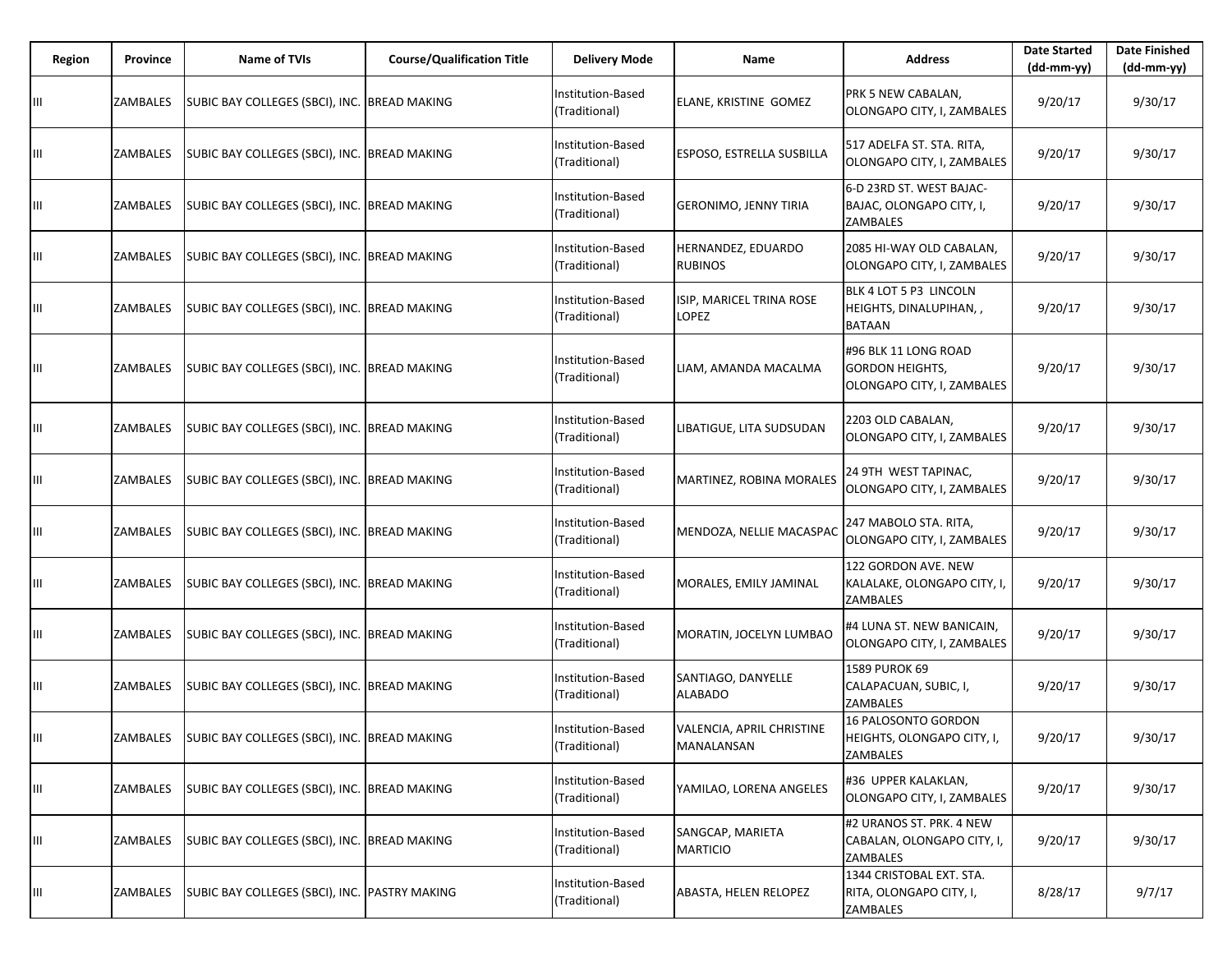| Region | Province | Name of TVIs                                  | <b>Course/Qualification Title</b> | <b>Delivery Mode</b>               | Name                                    | <b>Address</b>                                                                  | <b>Date Started</b><br>$(dd-mm-yy)$ | <b>Date Finished</b><br>$(dd-mm-yy)$ |
|--------|----------|-----------------------------------------------|-----------------------------------|------------------------------------|-----------------------------------------|---------------------------------------------------------------------------------|-------------------------------------|--------------------------------------|
| Ш      | ZAMBALES | SUBIC BAY COLLEGES (SBCI), INC.               | <b>PASTRY MAKING</b>              | Institution-Based<br>(Traditional) | AGUILAR, LADY JACKIE LYN<br>PEÑAFLORIDA | #73 14TH ST. NEW KALALAKE,<br>OLONGAPO CITY, I, ZAMBALES                        | 8/28/17                             | 9/7/17                               |
| Ш      | ZAMBALES | SUBIC BAY COLLEGES (SBCI), INC. PASTRY MAKING |                                   | Institution-Based<br>(Traditional) | ALBERTO, LORINA MANLULU                 | #44 HOLYSPIRIT TABACUHAN<br>STA. RITA, OLONGAPO CITY, I,<br>ZAMBALES            | 8/28/17                             | 9/7/17                               |
| Ш      | ZAMBALES | SUBIC BAY COLLEGES (SBCI), INC. PASTRY MAKING |                                   | Institution-Based<br>(Traditional) | ALMARIO, FIDELYN ESPIA                  | #9 SAN ISIDRO HOLY SPIRIT<br>TABACUHAN STA. RITA,<br>OLONGAPO CITY, I, ZAMBALES | 8/28/17                             | 9/7/17                               |
| Ш      | ZAMBALES | SUBIC BAY COLLEGES (SBCI), INC. PASTRY MAKING |                                   | Institution-Based<br>(Traditional) | ALVAREZ, MARY GRACE<br><b>DIZON</b>     | #207 BANGAL, DINALUPIHAN,<br><b>BATAAN</b>                                      | 8/28/17                             | 9/7/17                               |
| Ш      | ZAMBALES | SUBIC BAY COLLEGES (SBCI), INC. PASTRY MAKING |                                   | Institution-Based<br>(Traditional) | BALINTONG, YOLANDA MALAY                | #1 SAN ROQUE STA. RITA,<br>OLONGAPO CITY, I, ZAMBALES                           | 8/28/17                             | 9/7/17                               |
| Ш      | ZAMBALES | SUBIC BAY COLLEGES (SBCI), INC. PASTRY MAKING |                                   | Institution-Based<br>(Traditional) | CARALDE, RACHELLE ANN<br><b>CENETA</b>  | 2800 RIZAL AVE EXT. EAST<br>BAJAC-BAJAC, OLONGAPO<br>CITY, I, ZAMBALES          | 8/28/17                             | 9/7/17                               |
| Ш      | ZAMBALES | SUBIC BAY COLLEGES (SBCI), INC. PASTRY MAKING |                                   | Institution-Based<br>(Traditional) | DE LEON, JENNY BAUTISTA                 | #1908 LUNDBERG LANE OLD<br>CABALAN, OLONGAPO CITY, I,<br>ZAMBALES               | 8/28/17                             | 9/7/17                               |
| Ш      | ZAMBALES | SUBIC BAY COLLEGES (SBCI), INC. PASTRY MAKING |                                   | Institution-Based<br>(Traditional) | MORZO, EDEN ELAMPARO                    | #58-B PINAGPALA NEW<br>CABALAN, OLONGAPO CITY, I,<br>ZAMBALES                   | 8/28/17                             | 9/7/17                               |
| Ш      | ZAMBALES | SUBIC BAY COLLEGES (SBCI), INC. PASTRY MAKING |                                   | Institution-Based<br>(Traditional) | NATAL, KIMBERLYN BELTRAN                | 30 GORDON NEW BANICAIN,<br>OLONGAPO CITY, I, ZAMBALES                           | 8/28/17                             | 9/7/17                               |
| Ш      | ZAMBALES | SUBIC BAY COLLEGES (SBCI), INC. PASTRY MAKING |                                   | Institution-Based<br>(Traditional) | NAZARENO, MARIBETH<br><b>BELLEZA</b>    | 85 LEYVA ST. MABAYUAN,<br>OLONGAPO CITY, I, ZAMBALES                            | 8/28/17                             | 9/7/17                               |
| Ш      | ZAMBALES | SUBIC BAY COLLEGES (SBCI), INC. PASTRY MAKING |                                   | Institution-Based<br>(Traditional) | OHOY, CARMELITA ROY                     | 1339 CRISTOBAL EXT. STA.<br>RITA, OLONGAPO CITY, I,<br>ZAMBALES                 | 8/28/17                             | 9/7/17                               |
| Ш      | ZAMBALES | SUBIC BAY COLLEGES (SBCI), INC. PASTRY MAKING |                                   | Institution-Based<br>(Traditional) | PADER, MELODY FAVIA                     | BLK. 16 MANGGA ST.<br><b>GORDON HEIGHTS,</b><br>OLONGAPO CITY, I, ZAMBALES      | 8/28/17                             | 9/7/17                               |
| Ш      | ZAMBALES | SUBIC BAY COLLEGES (SBCI), INC. PASTRY MAKING |                                   | Institution-Based<br>(Traditional) | PADUA, RIZZA ACIBAR                     | #20 NIEVES ST. MABAYUAN,<br>OLONGAPO CITY, I, ZAMBALES                          | 8/28/17                             | 9/7/17                               |
| Ш      | ZAMBALES | SUBIC BAY COLLEGES (SBCI), INC. PASTRY MAKING |                                   | Institution-Based<br>(Traditional) | ROBLES, ZENAIDA MORZO                   | 50 PINAGPALA ST. NEW<br>CABALAN, OLONGPO CITY, I,<br>ZAMBALES                   | 8/28/17                             | 9/7/17                               |
| Ш      | ZAMBALES | SUBIC BAY COLLEGES (SBCI), INC. PASTRY MAKING |                                   | Institution-Based<br>(Traditional) | SARMIENTO, MARY ANN<br><b>MERCADO</b>   | 41-B AMAGIS ST.<br>MABAYUAN, OLONGAPO<br>CITY, I, ZAMBALES                      | 8/28/17                             | 9/7/17                               |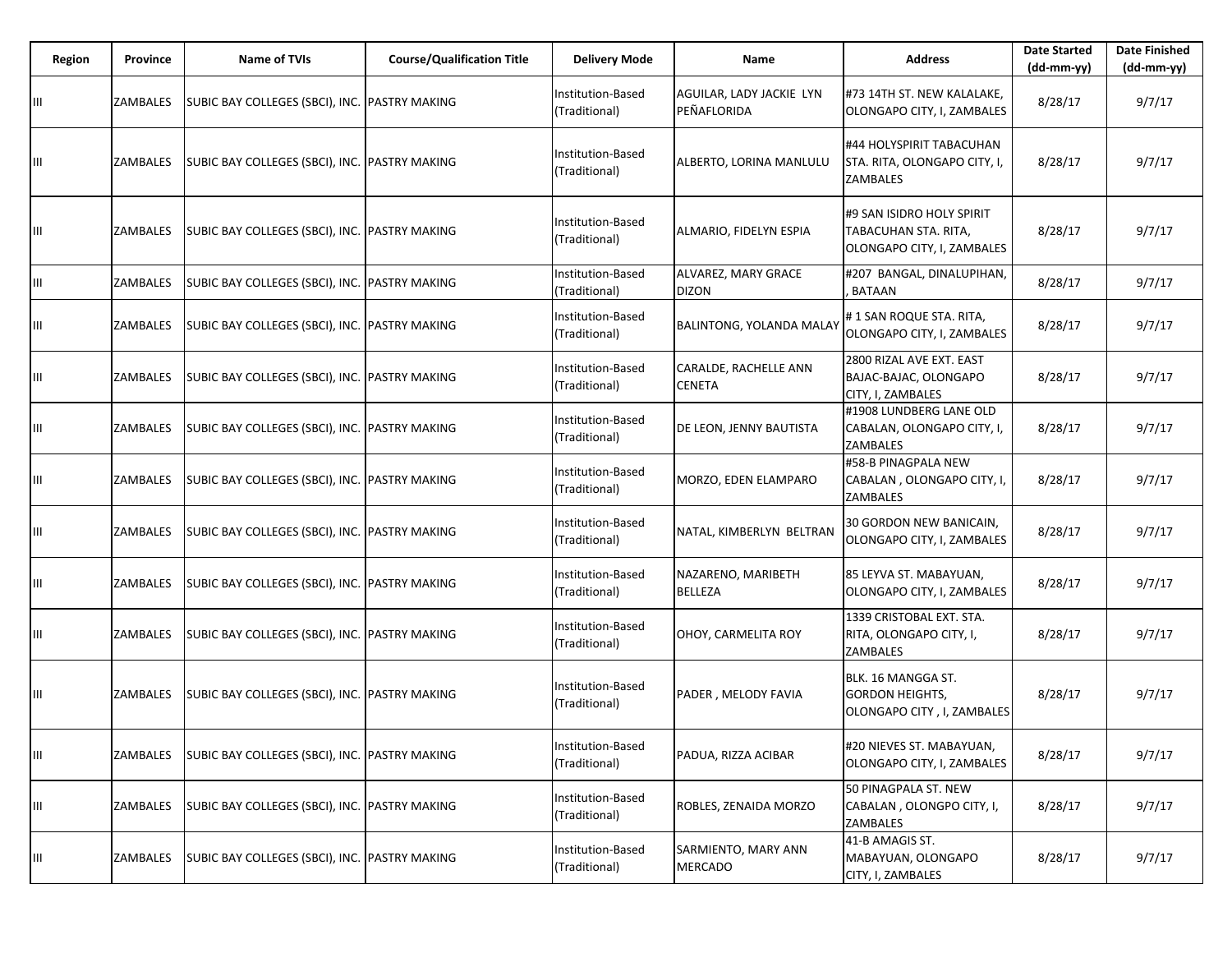| Region | Province | Name of TVIs                                  | <b>Course/Qualification Title</b> | <b>Delivery Mode</b>               | Name                                                 | <b>Address</b>                                                          | <b>Date Started</b><br>(dd-mm-yy) | <b>Date Finished</b><br>(dd-mm-yy) |
|--------|----------|-----------------------------------------------|-----------------------------------|------------------------------------|------------------------------------------------------|-------------------------------------------------------------------------|-----------------------------------|------------------------------------|
| Ш      | ZAMBALES | SUBIC BAY COLLEGES (SBCI), INC. PASTRY MAKING |                                   | Institution-Based<br>(Traditional) | SESBREÑO, APRIL MAE NUNAG HEIGHTS, OLONGAPO CITY, I, | <b>BLK 24 VERBENA GORDON</b><br><b>ZAMBALES</b>                         | 8/28/17                           | 9/7/17                             |
| Ш      | ZAMBALES | SUBIC BAY COLLEGES (SBCI), INC. PASTRY MAKING |                                   | Institution-Based<br>(Traditional) | TELEGRAFO, HONEYLETTE<br>PEREZ                       | #24 SANTOLAN ST. STA. RITA,<br>OLONGAPO CITY, I, ZAMBALES               | 8/28/17                           | 9/7/17                             |
| Ш      | ZAMBALES | SUBIC BAY COLLEGES (SBCI), INC. PASTRY MAKING |                                   | Institution-Based<br>(Traditional) | VILLASIS, VILMA N/A                                  | #28 24TH ST. EAST BAJAC-<br>BAJAC, OLONGAPO CITY, I,<br><b>ZAMBALES</b> | 8/28/17                           | 9/7/17                             |
| Ш      | ZAMBALES | SUBIC BAY COLLEGES (SBCI), INC. PASTRY MAKING |                                   | Institution-Based<br>(Traditional) | YAMILAO, CLAIR MAE<br>ANGELES                        | #36 UPPER NAT'L ROAD<br>KALAKLAN, OLONGAPO CITY,<br>, ZAMBALES          | 8/28/17                           | 9/7/17                             |
| Ш      | ZAMBALES | SUBIC BAY COLLEGES (SBCI), INC. PASTRY MAKING |                                   | Institution-Based<br>(Traditional) | ALINAN, CHARIS SOPHIA APOG                           | RIZAL EXT. BARRETTO,<br>OLONGAPO CITY, I, ZAMBALES                      | 8/16/17                           | 8/26/17                            |
| Ш      | ZAMBALES | SUBIC BAY COLLEGES (SBCI), INC. PASTRY MAKING |                                   | Institution-Based<br>(Traditional) | APOG, LEVITA BERNARDO                                | BARRETTO, OLONGAPO CITY,<br>, ZAMBALES                                  | 8/16/17                           | 8/26/17                            |
| Ш      | ZAMBALES | SUBIC BAY COLLEGES (SBCI), INC. PASTRY MAKING |                                   | Institution-Based<br>(Traditional) | AVELINO, OLIVIA SEBASTIAN                            | #26 JONES ST. NEW ASINAN,<br>OLONGAPO CITY, I, ZAMBALES                 | 8/16/17                           | 8/26/17                            |
| Ш      | ZAMBALES | SUBIC BAY COLLEGES (SBCI), INC. PASTRY MAKING |                                   | Institution-Based<br>(Traditional) | BAUTISTA, AUREA VITUG                                | #99 FENDLER ST. EAST<br>TAPINAC, OLONGAPO CITY, I,<br>ZAMBALES          | 8/16/17                           | 8/26/17                            |
| Ш      | ZAMBALES | SUBIC BAY COLLEGES (SBCI), INC. PASTRY MAKING |                                   | Institution-Based<br>(Traditional) | <b>BICO, JACQUELINE VICTOR</b>                       | RIZAL EXT. BARRETTO,<br>OLONGAPO CITY, I, ZAMBALES                      | 8/16/17                           | 8/26/17                            |
| Ш      | ZAMBALES | SUBIC BAY COLLEGES (SBCI), INC. PASTRY MAKING |                                   | Institution-Based<br>(Traditional) | CAMA, JOY TEOXON                                     | RIZAL EXT. BARRETTO,<br>OLONGAPO CITY, I, ZAMBALES                      | 8/16/17                           | 8/26/17                            |
| Ш      | ZAMBALES | SUBIC BAY COLLEGES (SBCI), INC. PASTRY MAKING |                                   | nstitution-Based<br>(Traditional)  | COMORA, RICHELL FRANDO                               | #39 PAG-ASA, OLONGAPO<br>CITY, I, ZAMBALES                              | 8/16/17                           | 8/26/17                            |
| Ш      | ZAMBALES | SUBIC BAY COLLEGES (SBCI), INC. PASTRY MAKING |                                   | Institution-Based<br>(Traditional) | DACONO, MARY ROSE<br><b>SARSADIES</b>                | #45 NEW ASINAN, OLONGAPO<br>CITY, I, ZAMBALES                           | 8/16/17                           | 8/26/17                            |
| Ш      | ZAMBALES | SUBIC BAY COLLEGES (SBCI), INC. PASTRY MAKING |                                   | Institution-Based<br>(Traditional) | DEL SOCORRO, LOURDES<br><b>ECIJAN</b>                | 124 KESSING NEW KALALAKE,<br>OLONGAPO CITY, I, ZAMBALES                 | 8/16/17                           | 8/26/17                            |
|        | ZAMBALES | SUBIC BAY COLLEGES (SBCI), INC. PASTRY MAKING |                                   | Institution-Based<br>(Traditional) | DIONISIO, JOBELLE LEIGH<br><b>GUTAY</b>              | #179 A BONIFACIO NEW<br>CABALAN, OLONGAPO CITY, I,<br>ZAMBALES          | 8/16/17                           | 8/26/17                            |
| Ш      | ZAMBALES | SUBIC BAY COLLEGES (SBCI), INC. PASTRY MAKING |                                   | Institution-Based<br>(Traditional) | EBALAN, REGINA BUENAFE                               | 11 DELACRUZ DR. EAST<br>TAPINAC, OLONGAPO CITY, I,<br>ZAMBALES          | 8/16/17                           | 8/26/17                            |
| Ш      | ZAMBALES | SUBIC BAY COLLEGES (SBCI), INC. PASTRY MAKING |                                   | Institution-Based<br>(Traditional) | FULGUERAS, PHILIP REX<br>RINTANTAN                   | #52 SANTOL ST. NEW<br>CABALAN, OLONGAPO CITY, I,<br>ZAMBALES            | 8/16/17                           | 8/26/17                            |
| Ш      | ZAMBALES | SUBIC BAY COLLEGES (SBCI), INC. PASTRY MAKING |                                   | Institution-Based<br>(Traditional) | GONZALES, ROSENDA OREA                               | #45 20TH EAST BAJAC-BAJAC,<br>OLONGAPO CITY, I, ZAMBALES                | 8/16/17                           | 8/26/17                            |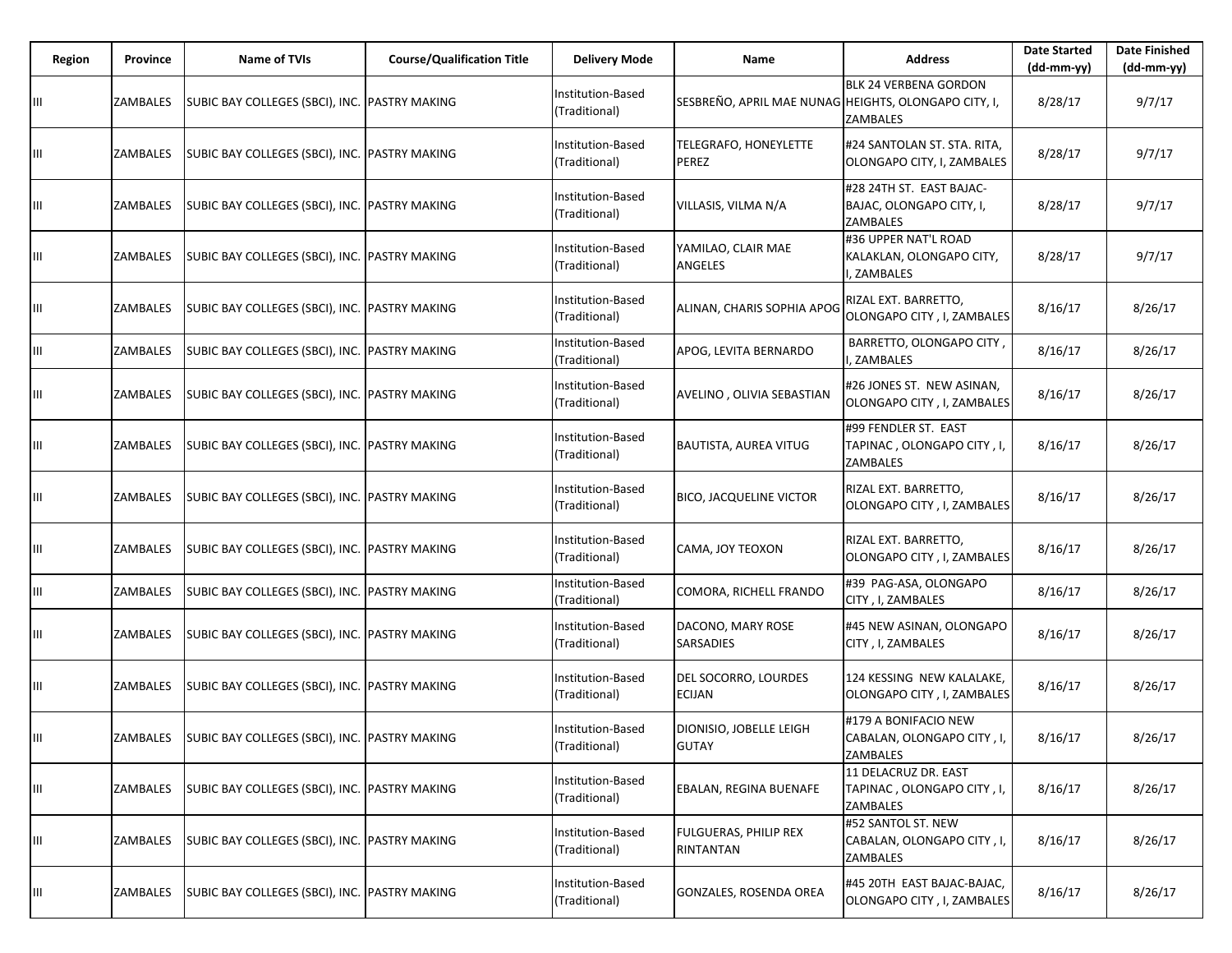| Region | Province        | <b>Name of TVIs</b>                                      | <b>Course/Qualification Title</b>         | <b>Delivery Mode</b>               | Name                                     | <b>Address</b>                                                                   | <b>Date Started</b><br>$(dd-mm-yy)$ | <b>Date Finished</b><br>(dd-mm-yy) |
|--------|-----------------|----------------------------------------------------------|-------------------------------------------|------------------------------------|------------------------------------------|----------------------------------------------------------------------------------|-------------------------------------|------------------------------------|
| Ш      | ZAMBALES        | SUBIC BAY COLLEGES (SBCI), INC. PASTRY MAKING            |                                           | Institution-Based<br>(Traditional) | LLAGAS, EDEN GARCIA                      | DOMINGUEZ ST. STA.RITA,<br>OLONGAPO CITY, I, ZAMBALES                            | 8/16/17                             | 8/26/17                            |
| Ш      | ZAMBALES        | SUBIC BAY COLLEGES (SBCI), INC. PASTRY MAKING            |                                           | Institution-Based<br>(Traditional) | MERZA, ADELA CABURNAY                    | 72 IRVING ST. NEW ASINAN,<br>OLONGAPO CITY, I, ZAMBALES                          | 8/16/17                             | 8/26/17                            |
| Ш      | ZAMBALES        | SUBIC BAY COLLEGES (SBCI), INC. PASTRY MAKING            |                                           | Institution-Based<br>(Traditional) | MORALES, MELINDA VILLELA                 | 39 PERIMITER ENT. PAG-ASA,<br>OLONGAPO CITY, I, ZAMBALES                         | 8/16/17                             | 8/26/17                            |
| Ш      | ZAMBALES        | SUBIC BAY COLLEGES (SBCI), INC. PASTRY MAKING            |                                           | Institution-Based<br>(Traditional) | PAPA, ZENAIDA BALDONADO                  | #134 B HARRIS ST. EAST<br>BAJAC-BAJAC, OLONGAPO<br>CITY, I, ZAMBALES             | 8/16/17                             | 8/26/17                            |
| Ш      | ZAMBALES        | SUBIC BAY COLLEGES (SBCI), INC. PASTRY MAKING            |                                           | Institution-Based<br>(Traditional) | PILAPIL, EVANGELINE GARCIA               | PRK 5 KABANGANG ST.<br>BARRETTO, OLONGAPO CITY,<br>I, ZAMBALES                   | 8/16/17                             | 8/26/17                            |
| Ш      | ZAMBALES        | SUBIC BAY COLLEGES (SBCI), INC. PASTRY MAKING            |                                           | Institution-Based<br>(Traditional) | PILAPIL JR., CECILIO<br><b>TORQUATOR</b> | PRK 5 KABANGANG ST.<br>BARRETTO, OLONGAPO CITY,<br>, ZAMBALES                    | 8/16/17                             | 8/26/17                            |
| Ш      | ZAMBALES        | SUBIC BAY COLLEGES (SBCI), INC. PASTRY MAKING            |                                           | Institution-Based<br>(Traditional) | SELVIDO, ELMA GREGORIO                   | 29 DRAPPEI WEST TAPINAC,<br>OLONGAPO CITY, I, ZAMBALES                           | 8/16/17                             | 8/26/17                            |
| IV-A   | <b>BATANGAS</b> | MARIAN LEARNING CENTER<br>AND SCIENCE HIGH SCHOOL        | SHIELDED METAL ARC WELDING<br>(SMAW) NC I | nstitution-Based<br>(Traditional)  | ALFANTE, AIRON TRAJICO                   | KUMINTANG ILAYA,<br>BATANGAS CITY, DISTRICT V,<br><b>BATANGAS</b>                | 8/8/17                              | 9/14/17                            |
| IV-A   | BATANGAS        | MARIAN LEARNING CENTER<br>AND SCIENCE HIGH SCHOOL        | SHIELDED METAL ARC WELDING<br>(SMAW) NC I | Institution-Based<br>(Traditional) | BAY, PAUL MICHAEL SERBISE                | KUMINTANG ILAYA,<br>BATANGAS CITY, DISTRICT V,<br><b>BATANGAS</b>                | 8/8/17                              | 9/14/17                            |
| IV-A   | BATANGAS        | <b>MARIAN LEARNING CENTER</b><br>AND SCIENCE HIGH SCHOOL | SHIELDED METAL ARC WELDING<br>(SMAW) NC I | Institution-Based<br>(Traditional) | BOTONES, SONNY NAZARENO                  | SAN JOSE SICO STA CLARA,<br><b>BATANGAS CITY, DISTRICT V,</b><br><b>BATANGAS</b> | 8/8/17                              | 9/14/17                            |
| IV-A   | <b>BATANGAS</b> | MARIAN LEARNING CENTER<br>AND SCIENCE HIGH SCHOOL        | SHIELDED METAL ARC WELDING<br>(SMAW) NC I | Institution-Based<br>(Traditional) | CABATAY, GERAYNIEL<br>MENDOZA            | MALIBAYO, BATANGAS CITY,<br><b>DISTRICT V, BATANGAS</b>                          | 8/8/17                              | 9/14/17                            |
| IV-A   | BATANGAS        | MARIAN LEARNING CENTER<br>AND SCIENCE HIGH SCHOOL        | SHIELDED METAL ARC WELDING<br>(SMAW) NC I | nstitution-Based<br>(Traditional)  | COMO, MIKE BOLOR                         | RELOCATION SITE BALETE,<br>BATANGAS CITY, DISTRICT V,<br><b>BATANGAS</b>         | 8/8/17                              | 9/14/17                            |
| IV-A   | <b>BATANGAS</b> | <b>MARIAN LEARNING CENTER</b><br>AND SCIENCE HIGH SCHOOL | SHIELDED METAL ARC WELDING<br>(SMAW) NC I | Institution-Based<br>(Traditional) | DALISAY, JOHNDEL MATIRA                  | PULO BALAGTAS, BATANGAS<br>CITY, DISTRICT V, BATANGAS                            | 8/8/17                              | 9/14/17                            |
| IV-A   | <b>BATANGAS</b> | <b>MARIAN LEARNING CENTER</b><br>AND SCIENCE HIGH SCHOOL | SHIELDED METAL ARC WELDING<br>(SMAW) NC I | Institution-Based<br>(Traditional) | DE CASTRO, JERSON SANTOS                 | TINGA LABAC, BATANGAS<br>CITY, DISTRICT V, BATANGAS                              | 8/8/17                              | 9/14/17                            |
| IV-A   | <b>BATANGAS</b> | <b>MARIAN LEARNING CENTER</b><br>AND SCIENCE HIGH SCHOOL | SHIELDED METAL ARC WELDING<br>(SMAW) NC I | Institution-Based<br>(Traditional) | DE CASTRO, RON CARLO DE<br><b>TORRES</b> | CALICANTO, BATANGAS CITY,<br>DISTRICT V, BATANGAS                                | 8/8/17                              | 9/14/17                            |
| IV-A   | <b>BATANGAS</b> | <b>MARIAN LEARNING CENTER</b><br>AND SCIENCE HIGH SCHOOL | SHIELDED METAL ARC WELDING<br>(SMAW) NC I | nstitution-Based<br>(Traditional)  | DE GUZMAN, JOSE REXIE<br>MELGAR          | SAN JOSE SICO, BATANGAS<br>CITY, DISTRICT V, BATANGAS                            | 8/8/17                              | 9/14/17                            |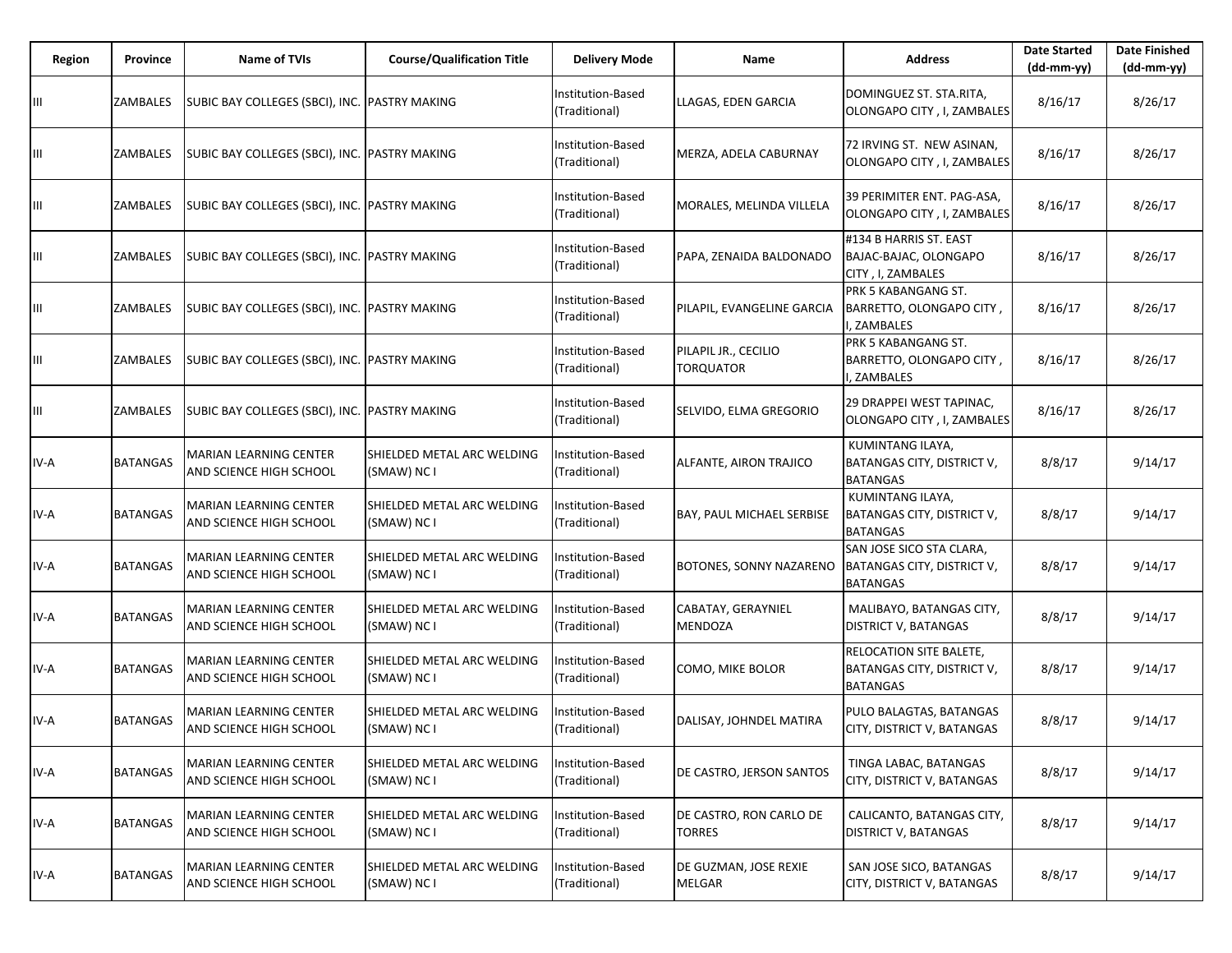| Region | Province        | <b>Name of TVIs</b>                                             | <b>Course/Qualification Title</b>                | <b>Delivery Mode</b>               | Name                                                  | <b>Address</b>                                                                           | <b>Date Started</b><br>$(dd-mm-yy)$ | <b>Date Finished</b><br>$(dd-mm-yy)$ |
|--------|-----------------|-----------------------------------------------------------------|--------------------------------------------------|------------------------------------|-------------------------------------------------------|------------------------------------------------------------------------------------------|-------------------------------------|--------------------------------------|
| IV-A   | <b>BATANGAS</b> | <b>MARIAN LEARNING CENTER</b><br><b>AND SCIENCE HIGH SCHOOL</b> | SHIELDED METAL ARC WELDING<br>(SMAW) NC I        | Institution-Based<br>(Traditional) | DELGADO, BONG LORENZO<br><b>TALICUG</b>               | <b>BULIHAN BALETE, BATANGAS</b><br>CITY, DISTRICT V, BATANGAS                            | 8/8/17                              | 9/14/17                              |
| IV-A   | <b>BATANGAS</b> | <b>MARIAN LEARNING CENTER</b><br>AND SCIENCE HIGH SCHOOL        | SHIELDED METAL ARC WELDING<br>(SMAW) NC I        | Institution-Based<br>(Traditional) | DIMASACAT, DERVIN JAKE<br><b>MARANAN</b>              | <b>DIVERSION RD. BOLBOK,</b><br>BATANGAS CITY, DISTRICT V,<br><b>BATANGAS</b>            | 8/8/17                              | 9/14/17                              |
| IV-A   | <b>BATANGAS</b> | <b>MARIAN LEARNING CENTER</b><br>AND SCIENCE HIGH SCHOOL        | SHIELDED METAL ARC WELDING<br>(SMAW) NC I        | Institution-Based<br>(Traditional) | ESPIRITU, ALDWIN REY DE<br><b>BELEN</b>               | WAWA, BATANGAS CITY,<br><b>DISTRICT V, BATANGAS</b>                                      | 8/8/17                              | 9/14/17                              |
| IV-A   | <b>BATANGAS</b> | <b>MARIAN LEARNING CENTER</b><br>AND SCIENCE HIGH SCHOOL        | SHIELDED METAL ARC WELDING<br>(SMAW) NC I        | Institution-Based<br>(Traditional) | FETALVERO, EDWARDSON<br><b>FAJANILAN</b>              | 15- E- D SILANG ST. BRGY 14<br>POBLACION, BATANGAS CITY,<br><b>DISTRICT V, BATANGAS</b>  | 8/8/17                              | 9/14/17                              |
| IV-A   | <b>BATANGAS</b> | <b>MARIAN LEARNING CENTER</b><br>AND SCIENCE HIGH SCHOOL        | <b>SHIELDED METAL ARC WELDING</b><br>(SMAW) NC I | Institution-Based<br>(Traditional) | LUMANGLAS, MICHAEL DAVE<br><b>EVANGELISTA</b>         | MAALBO DELA PAZ,<br>BATANGAS CITY, DISTRICT V,<br><b>BATANGAS</b>                        | 8/8/17                              | 9/14/17                              |
| IV-A   | <b>BATANGAS</b> | <b>MARIAN LEARNING CENTER</b><br>AND SCIENCE HIGH SCHOOL        | SHIELDED METAL ARC WELDING<br>(SMAW) NC I        | Institution-Based<br>(Traditional) | MAMURI, ARVIN JAY ALOG                                | DEJOYA COMPOUND<br>ALANGILAN, BATANGAS CITY,<br><b>DISTRICT V, BATANGAS</b>              | 8/8/17                              | 9/14/17                              |
| IV-A   | <b>BATANGAS</b> | <b>MARIAN LEARNING CENTER</b><br>AND SCIENCE HIGH SCHOOL        | SHIELDED METAL ARC WELDING<br>(SMAW) NC I        | Institution-Based<br>(Traditional) | OBTENCIA, JOSHUA JAVIER                               | <b>BUKLOD UNLAD DUMANTAY,</b><br>BATANGAS CITY, DISTRICT V,<br><b>BATANGAS</b>           | 8/8/17                              | 9/14/17                              |
| IV-A   | <b>BATANGAS</b> | MARIAN LEARNING CENTER<br>AND SCIENCE HIGH SCHOOL               | SHIELDED METAL ARC WELDING<br>(SMAW) NC I        | Institution-Based<br>(Traditional) | ORTEA, JOSHUA BALASANOS                               | BOLBOK, BATANGAS CITY,<br><b>DISTRICT V, BATANGAS</b>                                    | 8/8/17                              | 9/14/17                              |
| IV-A   | <b>BATANGAS</b> | <b>MARIAN LEARNING CENTER</b><br><b>AND SCIENCE HIGH SCHOOL</b> | SHIELDED METAL ARC WELDING<br>(SMAW) NC I        | Institution-Based<br>(Traditional) | PANGANIBAN, FROILAN<br><b>FRINZE COLLERA</b>          | SAN AGUSTIN SILANGAN ISLA<br><b>VERDE, BATANGAS CITY,</b><br><b>DISTRICT V, BATANGAS</b> | 8/8/17                              | 9/14/17                              |
| IV-A   | <b>BATANGAS</b> | <b>MARIAN LEARNING CENTER</b><br>AND SCIENCE HIGH SCHOOL        | SHIELDED METAL ARC WELDING<br>(SMAW) NC I        | Institution-Based<br>(Traditional) | PERFIÑAN, RANDEL DELGADO                              | <b>BULIHAN BALETE, BATANGAS</b><br>CITY, DISTRICT V, BATANGAS                            | 8/8/17                              | 9/14/17                              |
| IV-A   | <b>BATANGAS</b> | <b>MARIAN LEARNING CENTER</b><br>AND SCIENCE HIGH SCHOOL        | SHIELDED METAL ARC WELDING<br>(SMAW) NC I        | Institution-Based<br>(Traditional) | RAFUL, MICHAEL PERAS                                  | PALLOCAN WEST, BATANGAS<br>CITY, DISTRICT V, BATANGAS                                    | 8/8/17                              | 9/14/17                              |
| IV-A   | <b>BATANGAS</b> | <b>MARIAN LEARNING CENTER</b><br>AND SCIENCE HIGH SCHOOL        | SHIELDED METAL ARC WELDING<br>(SMAW) NC I        | nstitution-Based<br>(Traditional)  | RIVERA, ADRIEL UMALI                                  | P. CANLAPAN ST. BRGY 11,<br>BATANGAS CITY, DISTRICT V,<br><b>BATANGAS</b>                | 8/8/17                              | 9/14/17                              |
| IV-A   | <b>BATANGAS</b> | MARIAN LEARNING CENTER<br><b>AND SCIENCE HIGH SCHOOL</b>        | SHIELDED METAL ARC WELDING<br>(SMAW) NC I        | Institution-Based<br>(Traditional) | RIZO, DANIEL RECTO                                    | <b>RELOCATION SITE BALETE,</b><br>BATANGAS CITY, DISTRICT V,<br><b>BATANGAS</b>          | 8/8/17                              | 9/14/17                              |
| IV-A   | <b>BATANGAS</b> | <b>MARIAN LEARNING CENTER</b><br>AND SCIENCE HIGH SCHOOL        | SHIELDED METAL ARC WELDING<br>(SMAW) NC I        | Institution-Based<br>(Traditional) | ZAPATA, NORBERT CAPINLAC                              | PULOT ITAAS DELA PAZ,<br><b>BATANGAS CITY, DISTRICT V,</b><br><b>BATANGAS</b>            | 8/8/17                              | 9/14/17                              |
| IV-A   | <b>CAVITE</b>   | SINILOAN CAREGIVER TRAINING<br>CENTER, INC.                     | HILOT (WELLNESS MASSAGE) NCII                    | Institution-Based<br>(Traditional) | ABUNDO, CARLITO JR. GOMEZ SANTIAGO, GENERAL TRIAS, 6, | BLK 3 LOT 54 VILLE DE PALM<br><b>CAVITE</b>                                              | 8/22/17                             | 9/13/17                              |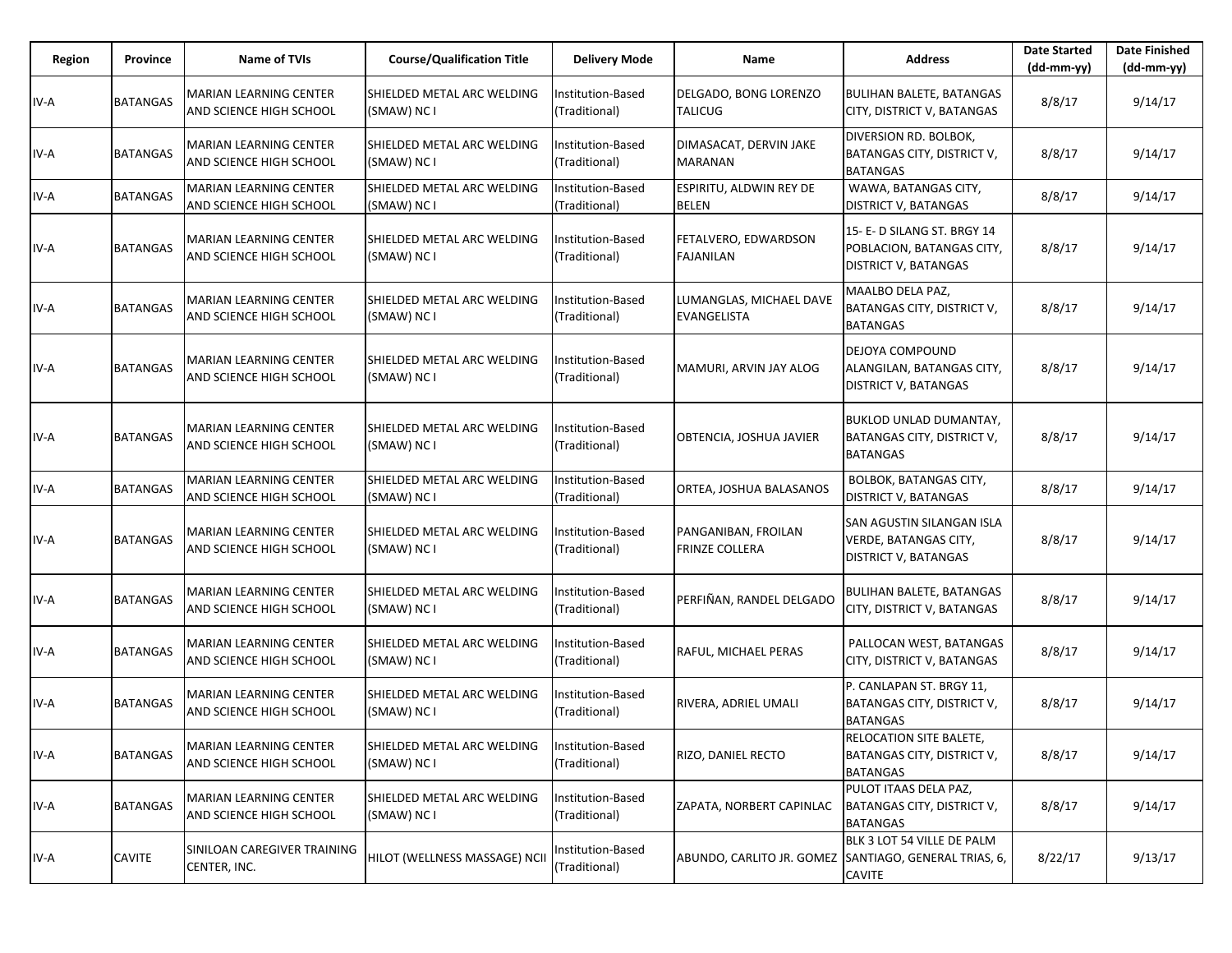| Region | Province      | Name of TVIs                                | <b>Course/Qualification Title</b> | Delivery Mode                      | Name                                       | <b>Address</b>                                                               | <b>Date Started</b><br>$(dd-mm-yy)$ | <b>Date Finished</b><br>(dd-mm-yy) |
|--------|---------------|---------------------------------------------|-----------------------------------|------------------------------------|--------------------------------------------|------------------------------------------------------------------------------|-------------------------------------|------------------------------------|
| IV-A   | <b>CAVITE</b> | SINILOAN CAREGIVER TRAINING<br>CENTER, INC. | HILOT (WELLNESS MASSAGE) NCII     | nstitution-Based<br>(Traditional)  | ALMAZAN, RAYMEL SILANG                     | <b>SUNNY BROOKE 2 SAN</b><br>FRANCISCO, GENERAL TRIAS,<br>6, CAVITE          | 8/22/17                             | 9/13/17                            |
| IV-A   | <b>CAVITE</b> | SINILOAN CAREGIVER TRAINING<br>CENTER, INC. | HILOT (WELLNESS MASSAGE) NCII     | nstitution-Based<br>(Traditional)  | AMORES, JONATHAN<br><b>BORROMEO</b>        | BLK 12 LOT 13 PHASE II 6TH<br>DISTRICT, GENERAL TRIAS, 6,<br><b>CAVITE</b>   | 8/22/17                             | 9/13/17                            |
| IV-A   | <b>CAVITE</b> | SINILOAN CAREGIVER TRAINING<br>CENTER, INC. | HILOT (WELLNESS MASSAGE) NCII     | nstitution-Based<br>Traditional)   | ARQUIZA, NILBEN BAYETA                     | POROK 6 AZUZENA, GENERAL<br>TRIAS, 6, CAVITE                                 | 8/22/17                             | 9/13/17                            |
| IV-A   | <b>CAVITE</b> | SINILOAN CAREGIVER TRAINING<br>CENTER, INC. | HILOT (WELLNESS MASSAGE) NCII     | Institution-Based<br>(Traditional) | <b>ASERCION, JEFFREY ALBERTO</b>           | BACAO I PUROK 6, GENERAL<br>TRIAS, 6, CAVITE                                 | 8/22/17                             | 9/13/17                            |
| IV-A   | <b>CAVITE</b> | SINILOAN CAREGIVER TRAINING<br>CENTER, INC. | HILOT (WELLNESS MASSAGE) NCII     | nstitution-Based<br>(Traditional)  | BAGADIONG, ARJAY NORMOR                    | ACM PARAMOUNT NAVARRO,<br><b>GENERAL TRIAS, 6, CAVITE</b>                    | 8/22/17                             | 9/13/17                            |
| IV-A   | <b>CAVITE</b> | SINILOAN CAREGIVER TRAINING<br>CENTER, INC. | HILOT (WELLNESS MASSAGE) NCII     | nstitution-Based<br>(Traditional)  | <b>BLAH, JUSTINE SAINODIN</b>              | TROPICAL BLDG. GTC VI,<br><b>GENERAL TRIAS, 6, CAVITE</b>                    | 8/22/17                             | 9/13/17                            |
| IV-A   | <b>CAVITE</b> | SINILOAN CAREGIVER TRAINING<br>CENTER, INC. | HILOT (WELLNESS MASSAGE) NCII     | nstitution-Based<br>(Traditional)  | <b>BUSALANAN, ROMEO RABI</b>               | <b>NOT APPLICABLE SAN</b><br>FRANCISCO, GENERAL TRIAS,<br>6, CAVITE          | 8/22/17                             | 9/13/17                            |
| IV-A   | <b>CAVITE</b> | SINILOAN CAREGIVER TRAINING<br>CENTER, INC. | HILOT (WELLNESS MASSAGE) NCII     | nstitution-Based<br>(Traditional)  | ESCOBA, CECELIO GADIANO                    | BLK 16 LOT 19 BUENAVISTA II,<br><b>GENERAL TRIAS, 6, CAVITE</b>              | 8/22/17                             | 9/13/17                            |
| IV-A   | <b>CAVITE</b> | SINILOAN CAREGIVER TRAINING<br>CENTER, INC. | HILOT (WELLNESS MASSAGE) NCII     | nstitution-Based<br>Traditional)   | ESTOQUE JR, ARESTEDES<br>TORMES            | HOLLYWOOD ST. NOT<br>APPLICABLE, GENERAL TRIAS,<br>6, CAVITE                 | 8/22/17                             | 9/13/17                            |
| IV-A   | <b>CAVITE</b> | SINILOAN CAREGIVER TRAINING<br>CENTER, INC. | HILOT (WELLNESS MASSAGE) NCII     | nstitution-Based<br>(Traditional)  | HERNANDEZ, MARLON SUNGA                    | PH 1 BLK 4 LOT 49 ALAPAN II,<br>IMUS, 3, CAVITE                              | 8/22/17                             | 9/13/17                            |
| IV-A   | <b>CAVITE</b> | SINILOAN CAREGIVER TRAINING<br>CENTER, INC. | HILOT (WELLNESS MASSAGE) NCII     | Institution-Based<br>(Traditional) | IBBAY, ARNEL VAGAY                         | PH 2 LOT 2 BELVEDERE,<br><b>GENERAL TRIAS, 6, CAVITE</b>                     | 8/22/17                             | 9/13/17                            |
| IV-A   | <b>CAVITE</b> | SINILOAN CAREGIVER TRAINING<br>CENTER, INC. | HILOT (WELLNESS MASSAGE) NCII     | nstitution-Based<br>(Traditional)  | JAMILE, EDWARD MAGSINO                     | KIKO ROSA 3355 SAN<br>FRANCISCO, GENERAL TRIAS,<br>6, CAVITE                 | 8/22/17                             | 9/13/17                            |
| IV-A   | <b>CAVITE</b> | SINILOAN CAREGIVER TRAINING<br>CENTER, INC. | HILOT (WELLNESS MASSAGE) NCII     | nstitution-Based<br>(Traditional)  | JASARINO, MARK ANTHONY<br><b>VILLAFLOR</b> | S12 BLK 1 LOT 11 PASONG<br>KAWAYAN 2, GENERAL TRIAS,<br>6, CAVITE            | 8/22/17                             | 9/13/17                            |
| IV-A   | <b>CAVITE</b> | SINILOAN CAREGIVER TRAINING<br>CENTER, INC. | HILOT (WELLNESS MASSAGE) NCII     | nstitution-Based<br>Traditional)   | LAGARDE, RODRIGO CO                        | BLK 3 LOT 1 SUNNY BROOKE<br>SAN FRANCISCO, GENERAL<br>TRIAS, 6, CAVITE       | 8/22/17                             | 9/13/17                            |
| IV-A   | <b>CAVITE</b> | SINILOAN CAREGIVER TRAINING<br>CENTER, INC. | HILOT (WELLNESS MASSAGE) NCII     | Institution-Based<br>(Traditional) | LICUP, ALBERT OTANEZ                       | PRINZA NOT APPLICABLE,<br><b>GENERAL TRIAS, 6, CAVITE</b>                    | 8/22/17                             | 9/13/17                            |
| IV-A   | <b>CAVITE</b> | SINILOAN CAREGIVER TRAINING<br>CENTER, INC. | HILOT (WELLNESS MASSAGE) NCII     | Institution-Based<br>(Traditional) | LLAMADO, CHRISTIAN CABAS                   | <b>TROPICAL VILLAGE SAN</b><br><b>FRANCISCO, GENERAL TRIAS,</b><br>6, CAVITE | 8/22/17                             | 9/13/17                            |
| IV-A   | <b>CAVITE</b> | SINILOAN CAREGIVER TRAINING<br>CENTER, INC. | HILOT (WELLNESS MASSAGE) NCII     | nstitution-Based<br>(Traditional)  | REYES, RAYMOND REYES                       | 201 SABANG NOT<br>APPLICABLE, DASMARINAS, 4,<br><b>CAVITE</b>                | 8/22/17                             | 9/13/17                            |
| IV-A   | <b>CAVITE</b> | SINILOAN CAREGIVER TRAINING<br>CENTER, INC. | HILOT (WELLNESS MASSAGE) NCII     | Institution-Based<br>(Traditional) | RICAFORT, JOMAR HELERA                     | SITIO BUKID BACA II,<br><b>GENERAL TRIAS, 6, CAVITE</b>                      | 8/22/17                             | 9/13/17                            |
| IV-A   | <b>CAVITE</b> | SINILOAN CAREGIVER TRAINING<br>CENTER, INC. | HILOT (WELLNESS MASSAGE) NCII     | Institution-Based<br>(Traditional) | SANTIAGO, MICHAEL DUMALI                   | 168 PUROK 2 BACAO 2,<br><b>GENERAL TRIAS, 6, CAVITE</b>                      | 8/22/17                             | 9/13/17                            |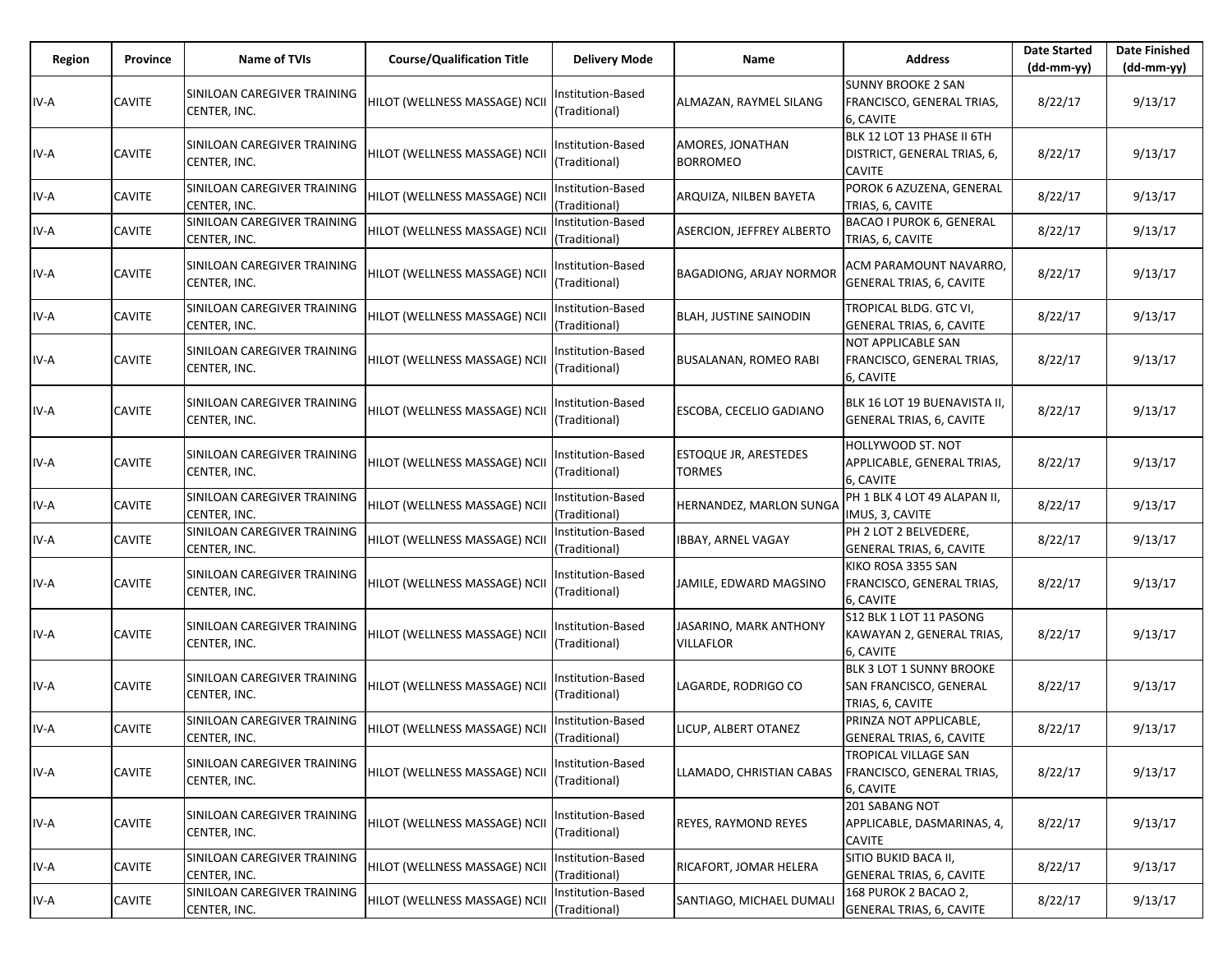| Region | Province      | <b>Name of TVIs</b>                                                             | <b>Course/Qualification Title</b>         | <b>Delivery Mode</b>               | Name                                    | <b>Address</b>                                                        | <b>Date Started</b><br>$(dd-mm-vv)$ | <b>Date Finished</b><br>(dd-mm-yy) |
|--------|---------------|---------------------------------------------------------------------------------|-------------------------------------------|------------------------------------|-----------------------------------------|-----------------------------------------------------------------------|-------------------------------------|------------------------------------|
| IV-A   | <b>CAVITE</b> | SINILOAN CAREGIVER TRAINING<br>CENTER, INC.                                     | HILOT (WELLNESS MASSAGE) NCII             | Institution-Based<br>(Traditional) | SANTIAGO, RICKY DUMALI                  | 168 PUROK 2 BACAO 2,<br>GENERAL TRIAS, 6, CAVITE                      | 8/22/17                             | 9/13/17                            |
| IV-A   | CAVITE        | SINILOAN CAREGIVER TRAINING<br>CENTER, INC.                                     | HILOT (WELLNESS MASSAGE) NCII             | Institution-Based<br>(Traditional) | SANTOS, JOEBOY ILAGAN                   | BLK 2 LOT 10 PASONG<br>KAWAYAN 2, GENERAL TRIAS,<br>6, CAVITE         | 8/22/17                             | 9/13/17                            |
| IV-A   | <b>CAVITE</b> | SINILOAN CAREGIVER TRAINING<br>CENTER, INC.                                     | HILOT (WELLNESS MASSAGE) NCII             | Institution-Based<br>(Traditional) | TABELINA, OLIVER COLOCADO               | NOT APPLICABLE BUENAVISTA<br>II, GENERAL TRIAS, 6, CAVITE             | 8/22/17                             | 9/13/17                            |
| IV-A   | <b>CAVITE</b> | SINILOAN CAREGIVER TRAINING<br>CENTER, INC.                                     | HILOT (WELLNESS MASSAGE) NCII             | Institution-Based<br>(Traditional) | VILLADOLID, DELFIN CASPE                | PABAHAY 2000 SAN<br>FRANCISCO, GENERAL TRIAS,<br>6, CAVITE            | 8/22/17                             | 9/13/17                            |
| IV-A   | CAVITE        | SINILOAN CAREGIVER TRAINING<br>CENTER, INC.                                     | HILOT (WELLNESS MASSAGE) NCII             | Institution-Based<br>(Traditional) | VOLUNTAD, JERSON CASTILLO               | 106 PUROK II TAPIA, GENERAL<br>TRIAS, 6, CAVITE                       | 8/22/17                             | 9/13/17                            |
| IV-A   | <b>CAVITE</b> | <b>PRECIOUS</b><br>KNOWLEDGETRAINING CENTER<br><b>GENERAL TRIAS INC.</b>        | SHIELDED METAL ARC WELDING<br>(SMAW) NC I | Institution-Based<br>(Traditional) | DOLOR, CHRISTIAN JOSHUA<br><b>ONDIS</b> | 009 DACUNGAN ALINGARO,<br><b>GENERAL TRIAS, 6, CAVITE</b>             | 9/2/17                              | 9/27/17                            |
| IV-A   | CAVITE        | <b>PRECIOUS</b><br>KNOWLEDGETRAINING CENTER<br><b>GENERAL TRIAS INC.</b>        | SHIELDED METAL ARC WELDING<br>(SMAW) NC I | Institution-Based<br>(Traditional) | DOLOR, RICKY ARELLANO                   | MANGGAHAN, GENERAL<br>TRIAS, 6, CAVITE                                | 9/2/17                              | 9/27/17                            |
| IV-A   | CAVITE        | <b>PRECIOUS</b><br>KNOWLEDGETRAINING CENTER<br><b>GENERAL TRIAS INC.</b>        | SHIELDED METAL ARC WELDING<br>(SMAW) NC I | Institution-Based<br>(Traditional) | ESCOSIA, RODEL ORBIGO                   | JAVALERA, GENERAL TRIAS, 6,<br><b>CAVITE</b>                          | 9/2/17                              | 9/27/17                            |
| IV-A   | <b>CAVITE</b> | <b>PRECIOUS</b><br>KNOWLEDGETRAINING CENTER<br><b>GENERAL TRIAS INC.</b>        | SHIELDED METAL ARC WELDING<br>(SMAW) NC I | nstitution-Based<br>(Traditional)  | FORTES, RAMIL FAURILLO                  | 213 CM DELOS REYES ST.<br>MANGGAHAN, GENERAL<br>TRIAS, 6, CAVITE      | 9/2/17                              | 9/27/17                            |
| IV-A   | <b>CAVITE</b> | <b>PRECIOUS</b><br><b>KNOWLEDGETRAINING CENTER</b><br><b>GENERAL TRIAS INC.</b> | SHIELDED METAL ARC WELDING<br>(SMAW) NC I | Institution-Based<br>(Traditional) | FRANCISCO, LAURENCE<br><b>DADULA</b>    | JAVALERA PROPER JAVALERA,<br><b>GENERAL TRIAS, 6, CAVITE</b>          | 9/2/17                              | 9/27/17                            |
| IV-A   | CAVITE        | <b>PRECIOUS</b><br>KNOWLEDGETRAINING CENTER<br><b>GENERAL TRIAS INC.</b>        | SHIELDED METAL ARC WELDING<br>(SMAW) NC I | Institution-Based<br>(Traditional) | HERPACIO, ELEONOR DECILLO               | 402 JAVALERA, GENERAL<br>TRIAS, 6, CAVITE                             | 9/2/17                              | 9/27/17                            |
| IV-A   | CAVITE        | <b>PRECIOUS</b><br>KNOWLEDGETRAINING CENTER<br><b>GENERAL TRIAS INC.</b>        | SHIELDED METAL ARC WELDING<br>(SMAW) NC I | Institution-Based<br>(Traditional) | MARQUESES, VICTORIANO<br><b>CARAOS</b>  | 206 ILANG- ILANG ST.,<br>BICLATAN, GENERAL TRIAS, 6,<br><b>CAVITE</b> | 9/2/17                              | 9/27/17                            |
| IV-A   | CAVITE        | <b>PRECIOUS</b><br>KNOWLEDGETRAINING CENTER<br><b>GENERAL TRIAS INC.</b>        | SHIELDED METAL ARC WELDING<br>(SMAW) NC I | Institution-Based<br>(Traditional) | MENDOZA, RHANDY LOYOLA                  | BANAY-BANAY, AMADEO, 6,<br><b>CAVITE</b>                              | 9/2/17                              | 9/27/17                            |
| IV-A   | <b>CAVITE</b> | <b>PRECIOUS</b><br><b>KNOWLEDGETRAINING CENTER</b><br><b>GENERAL TRIAS INC.</b> | SHIELDED METAL ARC WELDING<br>(SMAW) NC I | Institution-Based<br>(Traditional) | MERCADO, KENLY SABAS                    | JAVALERA, GENERAL TRIAS, 6,<br><b>CAVITE</b>                          | 9/2/17                              | 9/27/17                            |
| IV-A   | CAVITE        | <b>PRECIOUS</b><br><b>KNOWLEDGETRAINING CENTER</b><br><b>GENERAL TRIAS INC.</b> | SHIELDED METAL ARC WELDING<br>(SMAW) NC I | Institution-Based<br>(Traditional) | NUCOS JR., CARLOS ESCORO                | JAVALERA, GENERAL TRIAS, 6,<br><b>CAVITE</b>                          | 9/2/17                              | 9/27/17                            |
| IV-A   | <b>CAVITE</b> | <b>PRECIOUS</b><br><b>KNOWLEDGETRAINING CENTER</b><br><b>GENERAL TRIAS INC.</b> | SHIELDED METAL ARC WELDING<br>(SMAW) NC I | Institution-Based<br>(Traditional) | NUESTRO, JAY MANALO                     | PH1 A JAVALERA, GENERAL<br>TRIAS, 6, CAVITE                           | 9/2/17                              | 9/27/17                            |
| IV-A   | <b>CAVITE</b> | <b>PRECIOUS</b><br><b>KNOWLEDGETRAINING CENTER</b><br>GENERAL TRIAS INC.        | SHIELDED METAL ARC WELDING<br>(SMAW) NC I | Institution-Based<br>(Traditional) | RACHO, ARJIE ANDRIN                     | 27 JAVALERA, GENERAL TRIAS,<br>6, CAVITE                              | 9/2/17                              | 9/27/17                            |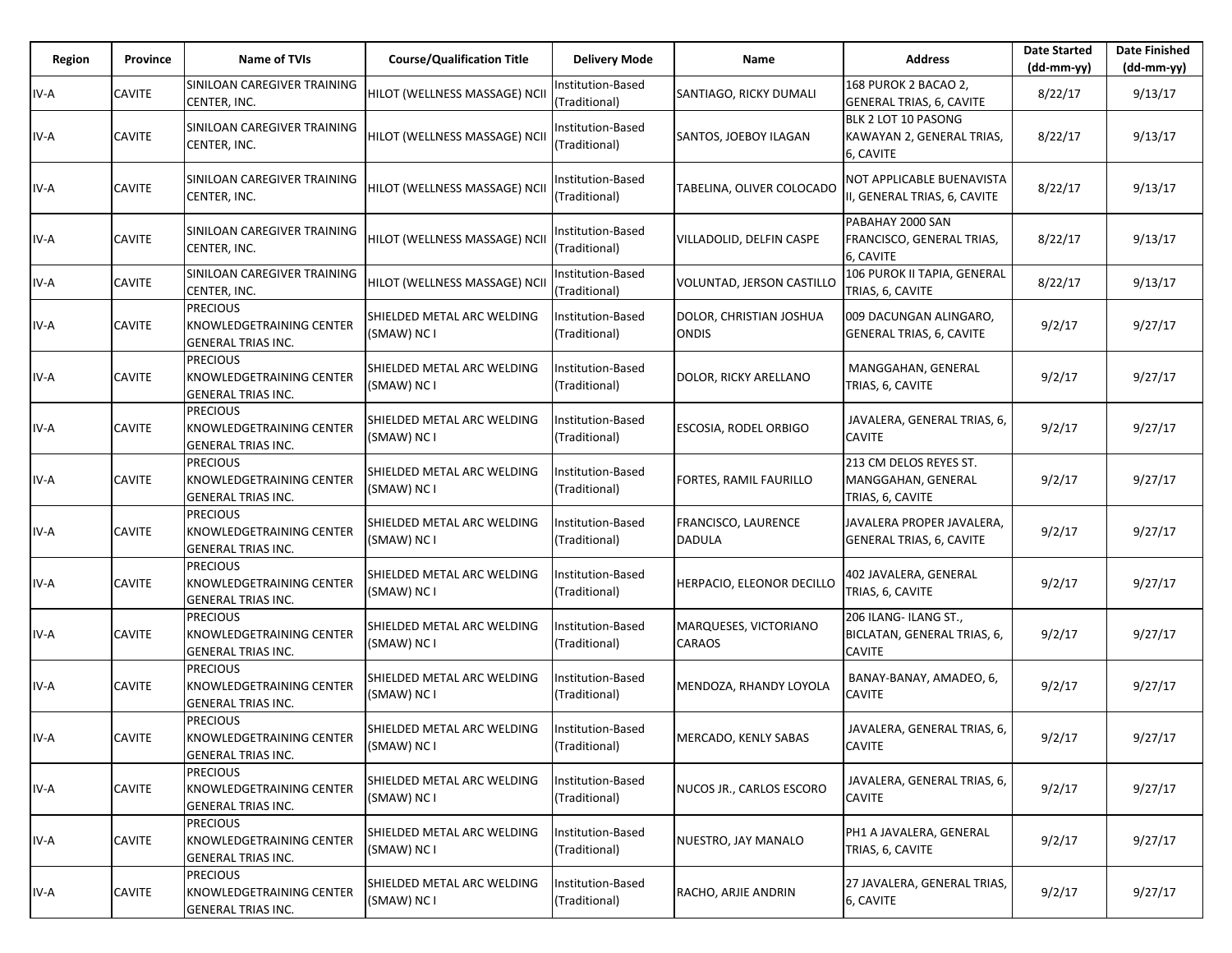| Region | Province      | Name of TVIs                                                                    | <b>Course/Qualification Title</b>         | <b>Delivery Mode</b>              | Name                              | <b>Address</b>                                                         | <b>Date Started</b><br>$(dd-mm-yy)$ | <b>Date Finished</b><br>$(dd-mm-yy)$ |
|--------|---------------|---------------------------------------------------------------------------------|-------------------------------------------|-----------------------------------|-----------------------------------|------------------------------------------------------------------------|-------------------------------------|--------------------------------------|
| IV-A   | <b>CAVITE</b> | <b>PRECIOUS</b><br><b>KNOWLEDGETRAINING CENTER</b><br><b>GENERAL TRIAS INC.</b> | SHIELDED METAL ARC WELDING<br>(SMAW) NC I | nstitution-Based<br>(Traditional) | SAN PEDRO, ANGELES RAMOS          | <b>SUNNY BROOKE PH1 SAN</b><br>FRANCISCO, GENERAL TRIAS,<br>6, CAVITE  | 9/2/17                              | 9/27/17                              |
| IV-A   | <b>CAVITE</b> | <b>PRECIOUS</b><br>KNOWLEDGETRAINING CENTER<br><b>GENERAL TRIAS INC.</b>        | SHIELDED METAL ARC WELDING<br>(SMAW) NC I | nstitution-Based<br>(Traditional) | VEDIA, ARON BRYAN LAUDE           | PARADAHAN 1, TANZA, 6,<br><b>CAVITE</b>                                | 9/2/17                              | 9/27/17                              |
| IV-A   | <b>CAVITE</b> | <b>PRECIOUS</b><br><b>KNOWLEDGETRAINING CENTER</b><br><b>GENERAL TRIAS INC.</b> | SHIELDED METAL ARC WELDING<br>(SMAW) NC I | nstitution-Based<br>(Traditional) | VILLALOBOS, RONALDO HATID         | BICLATAN, GENERAL TRIAS, 6,<br><b>CAVITE</b>                           | 9/2/17                              | 9/27/17                              |
| IV-A   | <b>CAVITE</b> | <b>BEATITUDES TECHNOLOGICAL &amp;</b><br>THEOLOGICAL COLLEGE - IMUS<br>INC.     | HILOT (WELLNESS MASSAGE) NCII             | nstitution-Based<br>(Traditional) | CARLOM, LEONA CANUTO              | BLK 13 LOT 9 ALAPAN 1-A,<br>IMUS, 3, CAVITE                            | 10/3/17                             | 10/23/17                             |
| IV-A   | <b>CAVITE</b> | <b>BEATITUDES TECHNOLOGICAL &amp;</b><br>THEOLOGICAL COLLEGE - IMUS<br>INC.     | HILOT (WELLNESS MASSAGE) NCII             | nstitution-Based<br>(Traditional) | CUNANAN, OMAR CABLING             | BLK 15 LOT 3 METROVILLE<br>SUBD. ALAPAN 1-C, IMUS, 3,<br><b>CAVITE</b> | 10/3/17                             | 10/23/17                             |
| IV-A   | <b>CAVITE</b> | <b>BEATITUDES TECHNOLOGICAL &amp;</b><br>THEOLOGICAL COLLEGE -IMUS<br>INC.      | HILOT (WELLNESS MASSAGE) NCII             | nstitution-Based<br>(Traditional) | DEL BARRIO, LILIBETH TICALA       | BLK 15 LOT 2 METROVILLE<br>SUBD. ALAPAN 1-C, IMUS, 3,<br><b>CAVITE</b> | 10/3/17                             | 10/23/17                             |
| IV-A   | <b>CAVITE</b> | <b>BEATITUDES TECHNOLOGICAL &amp;</b><br>THEOLOGICAL COLLEGE - IMUS<br>INC.     | HILOT (WELLNESS MASSAGE) NCII             | nstitution-Based<br>(Traditional) | PASCUAL, JANE ORO                 | BLK 10 LOT 14 DREAMVILLE 6<br>ANABU 1-E, IMUS, 3, CAVITE               | 10/3/17                             | 10/23/17                             |
| IV-A   | <b>CAVITE</b> | <b>BEATITUDES TECHNOLOGICAL &amp;</b><br>THEOLOGICAL COLLEGE -IMUS<br>INC.      | HILOT (WELLNESS MASSAGE) NCII             | nstitution-Based<br>(Traditional) | TANAYA, ANALIE OMILIG             | BLK 14 LOT 22 ALAPAN 1-A.<br>IMUS, 3, CAVITE                           | 10/3/17                             | 10/23/17                             |
| IV-A   | <b>CAVITE</b> | <b>BEATITUDES TECHNOLOGICAL &amp;</b><br>THEOLOGICAL COLLEGE - IMUS<br>INC.     | HILOT (WELLNESS MASSAGE) NCII             | nstitution-Based<br>(Traditional) | SARMIENTO, ROSIFER RABO           | 277 MED 1B, IMUS, 3, CAVITE                                            | 10/3/17                             | 10/23/17                             |
| IV-A   | <b>CAVITE</b> | <b>BEATITUDES TECHNOLOGICAL &amp;</b><br>THEOLOGICAL COLLEGE -IMUS<br>INC.      | HILOT (WELLNESS MASSAGE) NCII             | nstitution-Based<br>(Traditional) | RAMIREZ, LEAH TOLIN               | SARROCA COMP. BAYAN<br>LUMA 4, IMUS, 3, CAVITE                         | 10/3/17                             | 10/23/17                             |
| IV-A   | <b>CAVITE</b> | <b>BEATITUDES TECHNOLOGICAL &amp;</b><br>THEOLOGICAL COLLEGE - IMUS<br>INC.     | HILOT (WELLNESS MASSAGE) NCII             | nstitution-Based<br>(Traditional) | VILLEGAS, DEBORRAH TYRA<br>ARAGON | BLK 4 LOT 43 MALAGASANG 2-<br>A, IMUS, 3, CAVITE                       | 10/3/17                             | 10/23/17                             |
| IV-A   | <b>CAVITE</b> | <b>BEATITUDES TECHNOLOGICAL &amp;</b><br>THEOLOGICAL COLLEGE - IMUS<br>INC.     | HILOT (WELLNESS MASSAGE) NCII             | nstitution-Based<br>(Traditional) | SAPINOSO, RICHILDA MOLINA         | LOT 7 BLK 34 GREEN PARK<br>VILLAS MALAGASANG 2-C,<br>IMUS, 3, CAVITE   | 10/3/17                             | 10/23/17                             |
| IV-A   | <b>CAVITE</b> | <b>BEATITUDES TECHNOLOGICAL &amp;</b><br>THEOLOGICAL COLLEGE - IMUS<br>INC.     | HILOT (WELLNESS MASSAGE) NCII             | nstitution-Based<br>(Traditional) | CALAPANO, MAJA<br><b>MAGBANUA</b> | #9 EMERALD ST.<br>PINAGBUKLOD, IMUS, 3,<br><b>CAVITE</b>               | 10/3/17                             | 10/23/17                             |
| IV-A   | <b>CAVITE</b> | BEATITUDES TECHNOLOGICAL &<br>THEOLOGICAL COLLEGE - IMUS<br>INC.                | HILOT (WELLNESS MASSAGE) NCII             | nstitution-Based<br>(Traditional) | CORDERO, RONNIE AYOBO             | BLK 12 LOT 29 ALAPAN 1-C,<br>IMUS, 3, CAVITE                           | 10/3/17                             | 10/23/17                             |
| IV-A   | <b>CAVITE</b> | <b>BEATITUDES TECHNOLOGICAL &amp;</b><br>THEOLOGICAL COLLEGE - IMUS<br>INC.     | HILOT (WELLNESS MASSAGE) NCII             | nstitution-Based<br>(Traditional) | JAMITO, LORENA SUGUITAN           | 695 ANABU 1-E, IMUS, 3,<br><b>CAVITE</b>                               | 10/3/17                             | 10/23/17                             |
| IV-A   | <b>CAVITE</b> | <b>BEATITUDES TECHNOLOGICAL &amp;</b><br>THEOLOGICAL COLLEGE - IMUS<br>INC.     | HILOT (WELLNESS MASSAGE) NCII             | nstitution-Based<br>(Traditional) | CONTANTE, OLIVIA ORO              | BLK 9 LOT 26 BUHAY NA<br>TUBIG, IMUS, 3, CAVITE                        | 10/3/17                             | 10/23/17                             |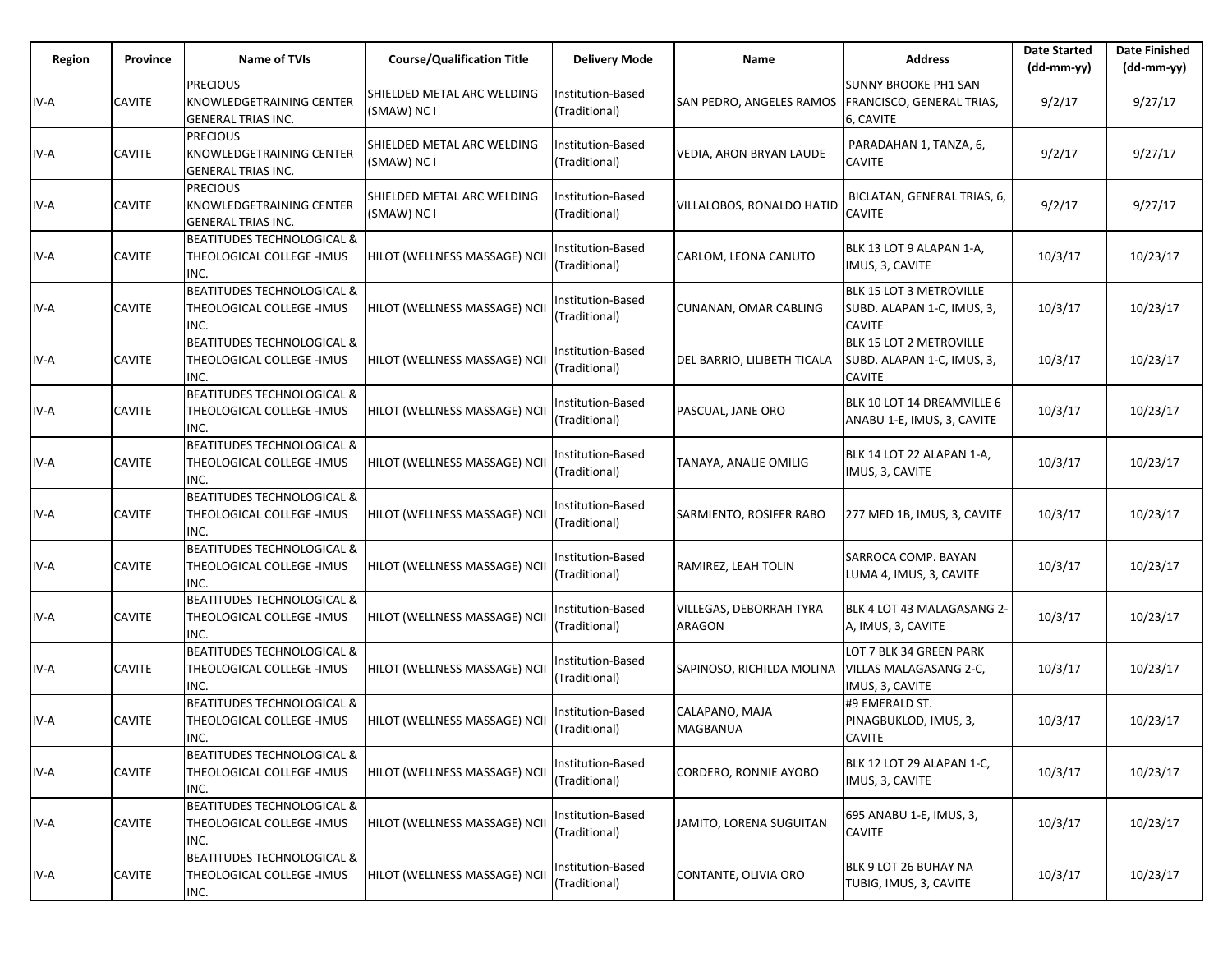| Region | Province      | <b>Name of TVIs</b>                                                         | <b>Course/Qualification Title</b> | <b>Delivery Mode</b>               | Name                                  | <b>Address</b>                                                        | <b>Date Started</b><br>$(dd-mm-yy)$ | <b>Date Finished</b><br>(dd-mm-yy) |
|--------|---------------|-----------------------------------------------------------------------------|-----------------------------------|------------------------------------|---------------------------------------|-----------------------------------------------------------------------|-------------------------------------|------------------------------------|
| IV-A   | <b>CAVITE</b> | BEATITUDES TECHNOLOGICAL &<br>THEOLOGICAL COLLEGE - IMUS<br>INC.            | HILOT (WELLNESS MASSAGE) NCII     | Institution-Based<br>(Traditional) | SOLIS, ERNALIN CALDERON               | 275 INTERIOR I MEDICION 1-<br>B, IMUS, 3, CAVITE                      | 10/3/17                             | 10/23/17                           |
| IV-A   | <b>CAVITE</b> | <b>BEATITUDES TECHNOLOGICAL &amp;</b><br>THEOLOGICAL COLLEGE -IMUS<br>INC.  | HILOT (WELLNESS MASSAGE) NCII     | Institution-Based<br>(Traditional) | VILLEGAS, MERRY CRISTINE<br>ARAGON    | BLK 4 LOT 43 MALAGASANG 1-<br>C, IMUS, 3, CAVITE                      | 10/3/17                             | 10/23/17                           |
| IV-A   | <b>CAVITE</b> | BEATITUDES TECHNOLOGICAL &<br>THEOLOGICAL COLLEGE - IMUS<br>INC.            | HILOT (WELLNESS MASSAGE) NCII     | Institution-Based<br>(Traditional) | ARAGON, ERLINDA<br><b>BARANDINO</b>   | BLK 4 LOT 43 LEMON ST.,<br>IMUS, 3, CAVITE                            | 10/3/17                             | 10/23/17                           |
| IV-A   | <b>CAVITE</b> | <b>BEATITUDES TECHNOLOGICAL &amp;</b><br>THEOLOGICAL COLLEGE -IMUS<br>INC.  | HILOT (WELLNESS MASSAGE) NCII     | Institution-Based<br>(Traditional) | HINTOG, ANABEL UGTONG                 | BLK 1 LOT 36 MALAGASANG<br>2, IMUS, 3, CAVITE                         | 10/3/17                             | 10/23/17                           |
| IV-A   | <b>CAVITE</b> | <b>BEATITUDES TECHNOLOGICAL &amp;</b><br>THEOLOGICAL COLLEGE - IMUS<br>INC. | HILOT (WELLNESS MASSAGE) NCII     | Institution-Based<br>(Traditional) | CABAIS, MERLITA P.                    | , IMUS, 3, CAVITE                                                     | 10/3/17                             | 10/23/17                           |
| IV-A   | <b>CAVITE</b> | <b>BEATITUDES TECHNOLOGICAL &amp;</b><br>THEOLOGICAL COLLEGE -IMUS<br>INC.  | HILOT (WELLNESS MASSAGE) NCII     | Institution-Based<br>(Traditional) | DE DIOS, MARY JOY D.                  | LIWAYWAY SUBD. ANABU 1-C,<br>IMUS, 3, CAVITE                          | 10/3/17                             | 10/23/17                           |
| IV-A   | <b>CAVITE</b> | <b>BEATITUDES TECHNOLOGICAL &amp;</b><br>THEOLOGICAL COLLEGE - IMUS<br>INC. | HILOT (WELLNESS MASSAGE) NCII     | Institution-Based<br>(Traditional) | <b>BONDOC, MICHELLE</b>               | RICHLANE ANABU II-F, IMUS,<br>3, CAVITE                               | 10/3/17                             | 10/23/17                           |
| IV-A   | <b>CAVITE</b> | BEATITUDES TECHNOLOGICAL &<br>THEOLOGICAL COLLEGE - IMUS<br>INC.            | HILOT (WELLNESS MASSAGE) NCII     | Institution-Based<br>(Traditional) | ARUPO, VIOLY T.                       | ANABU 1-C, IMUS, 3, CAVITE                                            | 10/3/17                             | 10/23/17                           |
| IV-A   | <b>CAVITE</b> | <b>BEATITUDES TECHNOLOGICAL &amp;</b><br>THEOLOGICAL COLLEGE - IMUS<br>INC. | HILOT (WELLNESS MASSAGE) NCII     | Institution-Based<br>(Traditional) | MORALES, JOHN JERICK A.               | , IMUS, 3, CAVITE                                                     | 10/3/17                             | 10/23/17                           |
| IV-A   | <b>CAVITE</b> | BEATITUDES TECHNOLOGICAL &<br>THEOLOGICAL COLLEGE -IMUS<br>INC.             | HILOT (WELLNESS MASSAGE) NCII     | Institution-Based<br>(Traditional) | BAJO, PRINCESS MAE G.                 | <b>GOOD FAMILY SUBD. ANABU</b><br>1-A, IMUS, 3, CAVITE                | 10/3/17                             | 10/23/17                           |
| IV-A   | <b>CAVITE</b> | <b>BEATITUDES TECHNOLOGICAL &amp;</b><br>THEOLOGICAL COLLEGE - IMUS<br>INC. | HILOT (WELLNESS MASSAGE) NCII     | Institution-Based<br>(Traditional) | CAPA, AIZA P.                         | RICHLANE ANABU II-F, IMUS,<br>3, CAVITE                               | 10/3/17                             | 10/23/17                           |
| IV-A   | <b>CAVITE</b> | <b>BEATITUDES TECHNOLOGICAL &amp;</b><br>THEOLOGICAL COLLEGE -IMUS<br>INC.  | HILOT (WELLNESS MASSAGE) NCII     | Institution-Based<br>(Traditional) | ABELLA, BERNADETH<br><b>BALINUYOS</b> | 680 ANABU 1-E, IMUS, 3,<br><b>CAVITE</b>                              | 10/3/17                             | 10/23/17                           |
| IV-A   | <b>CAVITE</b> | <b>BEATITUDES TECHNOLOGICAL &amp;</b><br>THEOLOGICAL COLLEGE - IMUS<br>INC. | HILOT (WELLNESS MASSAGE) NCII     | Institution-Based<br>(Traditional) | CAMANDANG, SHARLANE B.                | , IMUS, 3, CAVITE                                                     | 10/3/17                             | 10/23/17                           |
| IV-A   | <b>CAVITE</b> | BEATITUDES TECHNOLOGICAL &<br>THEOLOGICAL COLLEGE -IMUS<br>INC.             | HILOT (WELLNESS MASSAGE) NCII     | Institution-Based<br>(Traditional) | AREÑOZ, THRECIA MAE                   | , IMUS, 3, CAVITE                                                     | 10/3/17                             | 10/23/17                           |
| IV-A   | <b>CAVITE</b> | <b>BEATITUDES TECHNOLOGICAL &amp;</b><br>THEOLOGICAL COLLEGE - IMUS<br>INC. | HILOT (WELLNESS MASSAGE) NCII     | Institution-Based<br>(Traditional) | DE DIOS, JERRYCO DOROTEO              | BLK 39 LOT 15 GREENSTATE<br>MALAGASANG 1-G, IMUS, 3,<br><b>CAVITE</b> | 10/3/17                             | 10/23/17                           |
| IV-A   | <b>CAVITE</b> | BEATITUDES TECHNOLOGICAL &<br>THEOLOGICAL COLLEGE - IMUS<br>INC.            | HILOT (WELLNESS MASSAGE) NCII     | Institution-Based<br>(Traditional) | TELAN, VINCENT CATAPANG               | BLK 39 LOT 15 GREENSTATE<br>MALAGASANG 1-C, IMUS, 3,<br><b>CAVITE</b> | 10/3/17                             | 10/23/17                           |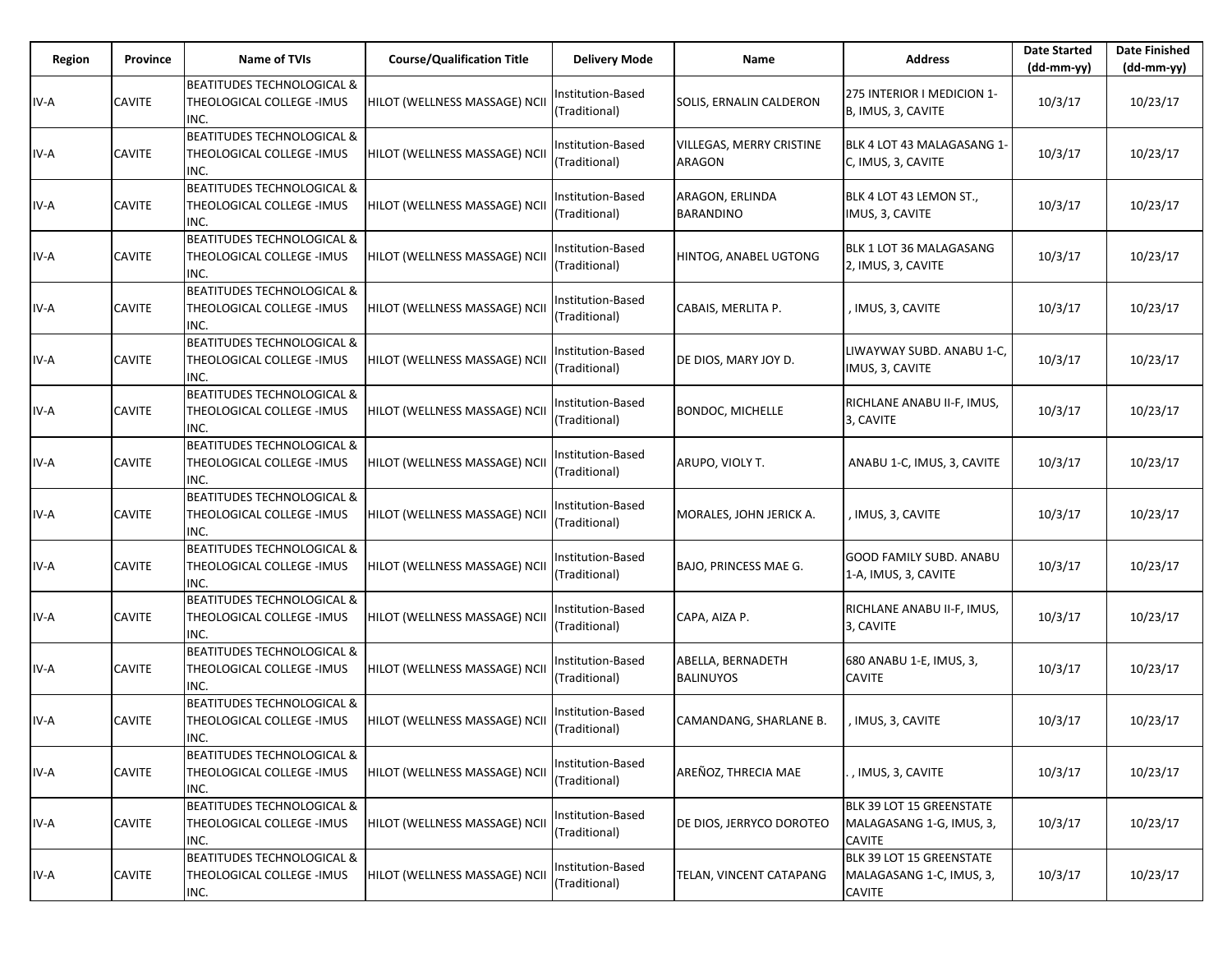| Region | Province      | Name of TVIs                                                                | <b>Course/Qualification Title</b> | <b>Delivery Mode</b>               | Name                                                | <b>Address</b>                                                           | <b>Date Started</b><br>$(dd-mm-yy)$ | <b>Date Finished</b><br>$(dd-mm-yy)$ |
|--------|---------------|-----------------------------------------------------------------------------|-----------------------------------|------------------------------------|-----------------------------------------------------|--------------------------------------------------------------------------|-------------------------------------|--------------------------------------|
| IV-A   | <b>CAVITE</b> | BEATITUDES TECHNOLOGICAL &<br>THEOLOGICAL COLLEGE -IMUS<br>INC.             | HILOT (WELLNESS MASSAGE) NCII     | Institution-Based<br>(Traditional) | DADIVAS, EVELYN ESPAÑOLA                            | BLK 19 LOT 2 GREEN STATE<br>MALAGASANG 1-C, IMUS, 3,<br><b>CAVITE</b>    | 10/3/17                             | 10/23/17                             |
| IV-A   | <b>CAVITE</b> | BEATITUDES TECHNOLOGICAL &<br>THEOLOGICAL COLLEGE - IMUS<br>INC.            | HILOT (WELLNESS MASSAGE) NCII     | Institution-Based<br>(Traditional) | DELOS SANTOS, VIVIAN<br><b>TOJONG</b>               | LOT 25 BLK 8 METROVILLE<br>ALAPAN 1-C, IMUS, 3, CAVITE                   | 10/3/17                             | 10/23/17                             |
| IV-A   | <b>CAVITE</b> | <b>BEATITUDES TECHNOLOGICAL &amp;</b><br>THEOLOGICAL COLLEGE - IMUS<br>INC. | HILOT (WELLNESS MASSAGE) NCII     | Institution-Based<br>(Traditional) | VILLAS, HONEYLYN<br>SACRAMENTO                      | B8 L17 ALAPAN 1-C, IMUS, 3,<br><b>CAVITE</b>                             | 10/3/17                             | 10/23/17                             |
| IV-A   | <b>CAVITE</b> | <b>BEATITUDES TECHNOLOGICAL &amp;</b><br>THEOLOGICAL COLLEGE - IMUS<br>INC. | HILOT (WELLNESS MASSAGE) NCII     | Institution-Based<br>(Traditional) | MUTUC, MELITA ARSENIO                               | BLK 34 LOT 10 GREEN PARK<br>VILLAGE 2 MALAGASANG 2-C,<br>IMUS, 3, CAVITE | 10/3/17                             | 10/23/17                             |
| IV-A   | <b>CAVITE</b> | <b>BEATITUDES TECHNOLOGICAL &amp;</b><br>THEOLOGICAL COLLEGE - IMUS<br>INC. | HILOT (WELLNESS MASSAGE) NCII     | Institution-Based<br>(Traditional) | DE DIOS, CHRISTIAN DOROTEO MALAGASANG 1-G, IMUS, 3, | BLK 39 LOT 15 GREENSTATE<br><b>CAVITE</b>                                | 10/3/17                             | 10/23/17                             |
| IV-A   | <b>CAVITE</b> | <b>BEATITUDES TECHNOLOGICAL &amp;</b><br>THEOLOGICAL COLLEGE -IMUS<br>INC.  | HILOT (WELLNESS MASSAGE) NCII     | Institution-Based<br>(Traditional) | DE DIOS, MARY CROWN<br><b>DOROTEO</b>               | BLK 39 LOT 15 GREENSTATE<br>ANABU 1-C, IMUS, 3, CAVITE                   | 10/3/17                             | 10/23/17                             |
| IV-A   | LAGUNA        | SINILOAN CAREGIVER TRAINING<br>CENTER INC.                                  | HILOT (WELLNES MASSAGE) NC II     | Institution-Based<br>(Traditional) | ADOFINA, ROSALINA D.                                | N. VALDERRAMA ST.,<br>SINILOAN, IV, LAGUNA                               | 8/22/17                             | 9/19/17                              |
| IV-A   | LAGUNA        | SINILOAN CAREGIVER TRAINING<br>CENTER INC.                                  | HILOT (WELLNES MASSAGE) NC II     | Institution-Based<br>(Traditional) | AGUSTIN, JANNSEN P.                                 | VALENZUELA ST. BRGY.<br>BATUHAN, FAMY, IV, LAGUNA                        | 8/22/17                             | 9/19/17                              |
| IV-A   | LAGUNA        | SINILOAN CAREGIVER TRAINING<br>CENTER INC.                                  | HILOT (WELLNES MASSAGE) NC II     | Institution-Based<br>(Traditional) | AVELLANA, JESSICA LAINE C.                          | BRGY.BUHAY, SINILOAN, IV,<br>LAGUNA                                      | 8/22/17                             | 9/19/17                              |
| IV-A   | LAGUNA        | SINILOAN CAREGIVER TRAINING<br>CENTER INC.                                  | HILOT (WELLNES MASSAGE) NC II     | Institution-Based<br>(Traditional) | <b>BUENSALIDA, DONALD RAY A.</b>                    | S. CAJUDO ST. BRGY.<br>MAGDALO, FAMY, IV, LAGUNA                         | 8/22/17                             | 9/19/17                              |
| IV-A   | LAGUNA        | SINILOAN CAREGIVER TRAINING<br>CENTER INC.                                  | HILOT (WELLNES MASSAGE) NC II     | Institution-Based<br>(Traditional) | CADAY, JUSA MAE V.                                  | BRGY. TUNHAC III, FAMY, IV,<br>LAGUNA                                    | 8/22/17                             | 9/19/17                              |
| IV-A   | LAGUNA        | SINILOAN CAREGIVER TRAINING<br>CENTER INC.                                  | HILOT (WELLNES MASSAGE) NC II     | Institution-Based<br>(Traditional) | DE LEON, JOHN WILFRED L.                            | M. ACEVIDA ST. BRGY.<br>ACEVIDA, SINILOAN, IV,<br>LAGUNA                 | 8/22/17                             | 9/19/17                              |
| IV-A   | LAGUNA        | SINILOAN CAREGIVER TRAINING<br><b>CENTER INC.</b>                           | HILOT (WELLNES MASSAGE) NC II     | Institution-Based<br>(Traditional) | DE ROMA, JENALYN B.                                 | TAVERA ST., PAKIL, IV,<br>LAGUNA                                         | 8/22/17                             | 9/19/17                              |
| IV-A   | LAGUNA        | SINILOAN CAREGIVER TRAINING<br>CENTER INC.                                  | HILOT (WELLNES MASSAGE) NC II     | Institution-Based<br>(Traditional) | ECHAVARIA, ELAINE JOICE V.                          | RIZAL ST., PAKIL, IV, LAGUNA                                             | 8/22/17                             | 9/19/17                              |
| IV-A   | LAGUNA        | SINILOAN CAREGIVER TRAINING<br>CENTER INC.                                  | HILOT (WELLNES MASSAGE) NC II     | nstitution-Based<br>(Traditional)  | ERNAS, ROSE ANN M.                                  | SULIB HIGHWAY, PANGIL, IV,<br>LAGUNA                                     | 8/22/17                             | 9/19/17                              |
| IV-A   | LAGUNA        | SINILOAN CAREGIVER TRAINING<br>CENTER INC.                                  | HILOT (WELLNES MASSAGE) NC II     | Institution-Based<br>(Traditional) | FERNANDO, CHEROME<br>KRYSTELL S.                    | M. PANDENO ST. PANDENO,<br>SINILOAN, IV, LAGUNA                          | 8/22/17                             | 9/19/17                              |
| IV-A   | LAGUNA        | SINILOAN CAREGIVER TRAINING<br>CENTER INC.                                  | HILOT (WELLNES MASSAGE) NC II     | Institution-Based<br>(Traditional) | FLORA, LARA JUSTENNE R.                             | L. DE LEON ST. BRGY.<br>ACEVIDA, SINILOAN, IV,<br>LAGUNA                 | 8/22/17                             | 9/19/17                              |
| IV-A   | LAGUNA        | SINILOAN CAREGIVER TRAINING<br>CENTER INC.                                  | HILOT (WELLNES MASSAGE) NC II     | Institution-Based<br>(Traditional) | FLORES, MIRRA NOVA R.                               | ADRICULA ST. BRGY.<br>PANDENO, SINILOAN, IV,<br>LAGUNA                   | 8/22/17                             | 9/19/17                              |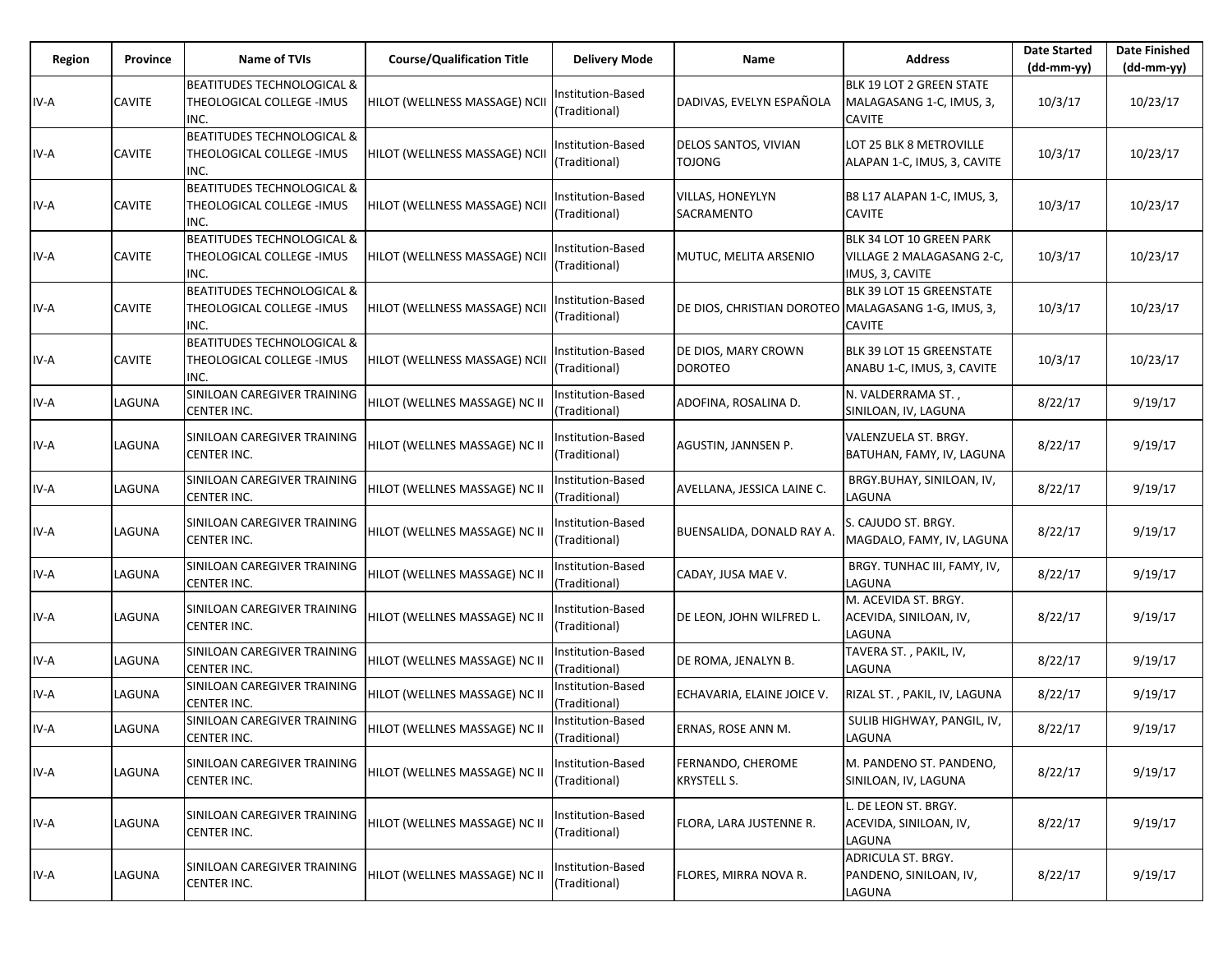| Region | Province | Name of TVIs                                      | <b>Course/Qualification Title</b> | <b>Delivery Mode</b>               | Name                                      | <b>Address</b>                                                    | <b>Date Started</b><br>$(dd-mm-yy)$ | <b>Date Finished</b><br>$(dd-mm-yy)$ |
|--------|----------|---------------------------------------------------|-----------------------------------|------------------------------------|-------------------------------------------|-------------------------------------------------------------------|-------------------------------------|--------------------------------------|
| IV-A   | LAGUNA   | SINILOAN CAREGIVER TRAINING<br><b>CENTER INC.</b> | HILOT (WELLNES MASSAGE) NC II     | nstitution-Based<br>(Traditional)  | GATCHO, LYDEL D.                          | <b>ABOKADOHAN ST. PARANG</b><br>NG BUHO, STA.MARIA, IV,<br>LAGUNA | 8/22/17                             | 9/19/17                              |
| IV-A   | LAGUNA   | SINILOAN CAREGIVER TRAINING<br>CENTER INC.        | HILOT (WELLNES MASSAGE) NC II     | nstitution-Based<br>(Traditional)  | GRAIDA, SARAH MAE A.                      | SAN LUIS ST. HALAYHAYIN,<br>SINILOAN, IV, LAGUNA                  | 8/22/17                             | 9/19/17                              |
| IV-A   | LAGUNA   | SINILOAN CAREGIVER TRAINING<br>CENTER INC.        | HILOT (WELLNES MASSAGE) NC II     | nstitution-Based<br>(Traditional)  | HEKIN, JOSHUA R.                          | ZONE 14 LONGOS, KALAYAAN,<br>IV, LAGUNA                           | 8/22/17                             | 9/19/17                              |
| IV-A   | LAGUNA   | SINILOAN CAREGIVER TRAINING<br><b>CENTER INC.</b> | HILOT (WELLNES MASSAGE) NC II     | Institution-Based<br>(Traditional) | JAVIER, BALTAZAR B.                       | BRGY. CORALAN, STA.MARIA,<br>IV, LAGUNA                           | 8/22/17                             | 9/19/17                              |
| IV-A   | LAGUNA   | SINILOAN CAREGIVER TRAINING<br>CENTER INC.        | HILOT (WELLNES MASSAGE) NC II     | Institution-Based<br>(Traditional) | LEOPANDO, CELESTIE A.                     | ADRICULA ST. PANDENO,<br>SINILOAN, IV, LAGUNA                     | 8/22/17                             | 9/19/17                              |
| IV-A   | LAGUNA   | SINILOAN CAREGIVER TRAINING<br>CENTER INC.        | HILOT (WELLNES MASSAGE) NC II     | nstitution-Based<br>(Traditional)  | MALINIS, JOYCE ANN R.                     | PUROK 2 BRGY. BALUBAD,<br>LUMBAN, IV, LAGUNA                      | 8/22/17                             | 9/19/17                              |
| IV-A   | LAGUNA   | SINILOAN CAREGIVER TRAINING<br>CENTER INC.        | HILOT (WELLNES MASSAGE) NC II     | Institution-Based<br>(Traditional) | MOLINA, KHATE JOY A.                      | IBABA ST BRGY. SAN JOSE,<br>PANGIL, IV, LAGUNA                    | 8/22/17                             | 9/19/17                              |
| IV-A   | LAGUNA   | SINILOAN CAREGIVER TRAINING<br>CENTER INC.        | HILOT (WELLNES MASSAGE) NC II     | nstitution-Based<br>(Traditional)  | NAJERA, RENZO I.                          | KM. 107 HIGHWAY BRGY.<br>BALIAN, PANGIL, IV, LAGUNA               | 8/22/17                             | 9/19/17                              |
| IV-A   | LAGUNA   | SINILOAN CAREGIVER TRAINING<br>CENTER INC.        | HILOT (WELLNES MASSAGE) NC II     | nstitution-Based<br>(Traditional)  | OBEL, ZARA MAI N.                         | MARIA ST. BRGY. MENDIOLA,<br>SINILOAN, IV, LAGUNA                 | 8/22/17                             | 9/19/17                              |
| IV-A   | LAGUNA   | SINILOAN CAREGIVER TRAINING<br>CENTER INC.        | HILOT (WELLNES MASSAGE) NC II     | nstitution-Based<br>(Traditional)  | ROCAFORT, CHRISTIAN A.                    | PAANG BUNDOK CAMBUJA,<br>STA.MARIA, IV, LAGUNA                    | 8/22/17                             | 9/19/17                              |
| IV-A   | LAGUNA   | SINILOAN CAREGIVER TRAINING<br>CENTER INC.        | HILOT (WELLNES MASSAGE) NC II     | Institution-Based<br>(Traditional) | SERRANO, HONEY FAITH E.                   | VALDERRAMA ST. BRGY.<br>WAWA, SINILOAN, IV, LAGUNA                | 8/22/17                             | 9/19/17                              |
| IV-A   | LAGUNA   | SINILOAN CAREGIVER TRAINING<br>CENTER INC.        | HILOT (WELLNES MASSAGE) NC II     | nstitution-Based<br>(Traditional)  | VERGARA, JENNY ROSE A.                    | CAJUDO ST. BRGY. MAGDALO,<br>FAMY, IV, LAGUNA                     | 8/22/17                             | 9/19/17                              |
| IV-A   | LAGUNA   | SINILOAN CAREGIVER TRAINING<br>CENTER INC.        | HILOT (WELLNES MASSAGE) NC II     | nstitution-Based<br>(Traditional)  | YSIT, EDNA T.                             | L DELEON ST. BRGY. ACEVIDA,<br>SINILOAN, IV, LAGUNA               | 8/22/17                             | 9/19/17                              |
| IV-A   | LAGUNA   | SINILOAN CAREGIVER TRAINING<br>CENTER INC.        | HILOT (WELLNES MASSAGE) NC II     | nstitution-Based<br>(Traditional)  | AN, MARIA CIARA ANNE<br>ADARO             | 299 I.MENDIOLA ST.<br>BRGY.MENDIOLA, SINILOAN,<br>IV, LAGUNA      | 8/22/17                             | 9/14/17                              |
| IV-A   | LAGUNA   | SINILOAN CAREGIVER TRAINING<br>CENTER INC.        | HILOT (WELLNES MASSAGE) NC II     | nstitution-Based<br>(Traditional)  | ADOVAS, KRISTINE CAPOY                    | BRGY. GONZALES, PAKIL, IV,<br>LAGUNA                              | 8/22/17                             | 9/14/17                              |
| IV-A   | LAGUNA   | SINILOAN CAREGIVER TRAINING<br>CENTER INC.        | HILOT (WELLNES MASSAGE) NC II     | Institution-Based<br>(Traditional) | AGBAGALA, LOURNIE JOIE<br><b>FREVALDO</b> | J.P RIZAL ST.#41058 BRGY.4,<br>PAETE, IV, LAGUNA                  | 8/22/17                             | 9/14/17                              |
| IV-A   | LAGUNA   | SINILOAN CAREGIVER TRAINING<br>CENTER INC.        | HILOT (WELLNES MASSAGE) NC II     | Institution-Based<br>(Traditional) | AGUILAR, MA. CHRISTEL<br>PILLARDA         | 4-1150 LABAC, CASIOLE<br>BRGY.4 QUINALE, PAETE, IV,<br>LAGUNA     | 8/22/17                             | 9/14/17                              |
| IV-A   | LAGUNA   | SINILOAN CAREGIVER TRAINING<br><b>CENTER INC.</b> | HILOT (WELLNES MASSAGE) NC II     | nstitution-Based<br>(Traditional)  | BLANZA, ZYRINE JADE<br>MERCADO            | 72 BRGY.CASA REAL, PAKIL,<br>IV, LAGUNA                           | 8/22/17                             | 9/14/17                              |
| IV-A   | LAGUNA   | SINILOAN CAREGIVER TRAINING<br>CENTER INC.        | HILOT (WELLNES MASSAGE) NC II     | nstitution-Based<br>(Traditional)  | CAPE, JONATHAN A.                         | #184 CENTRO<br>BRGY.BAGUMBAYAN,<br>STA.MARIA, IV, LAGUNA          | 8/22/17                             | 9/14/17                              |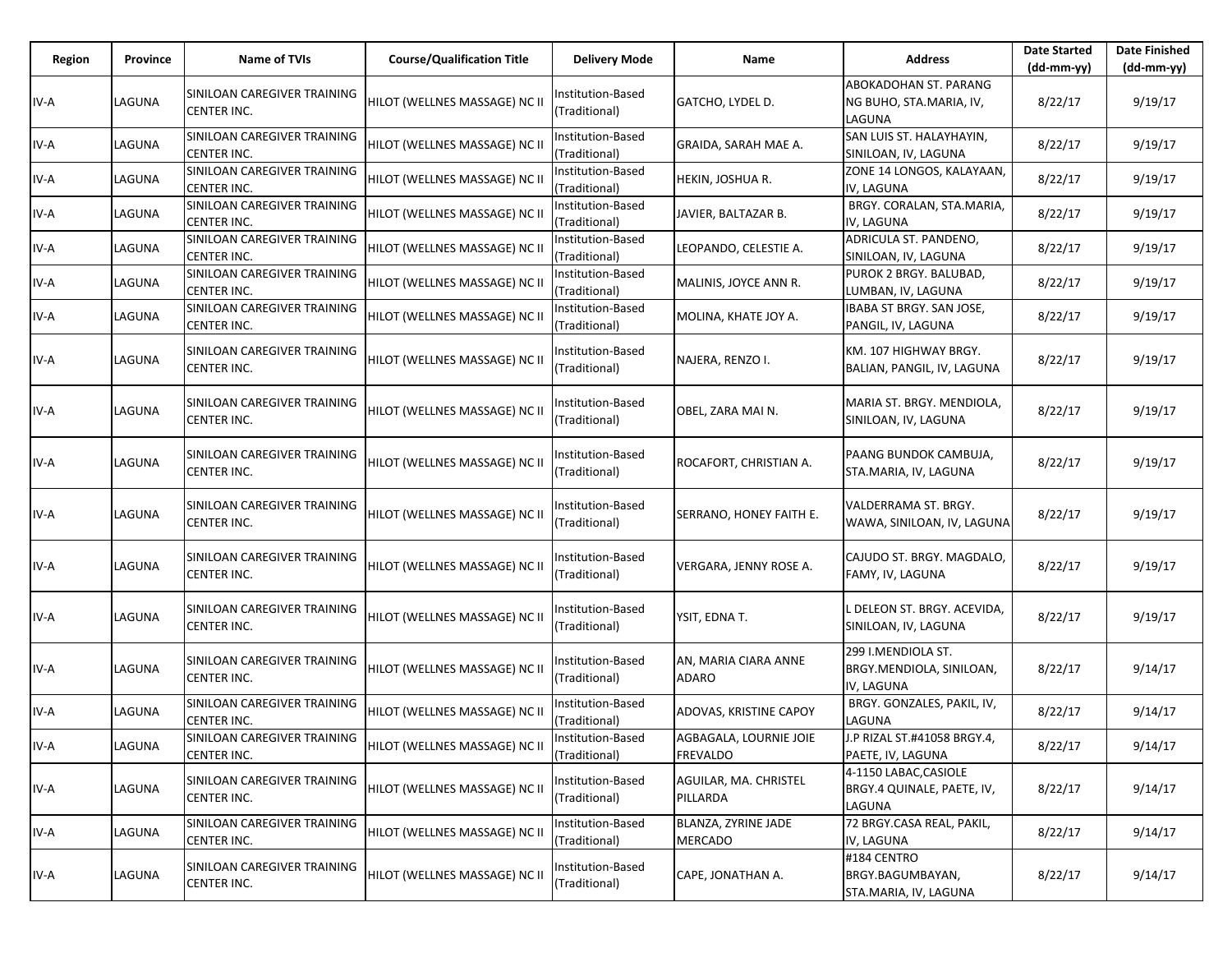| Region | Province | Name of TVIs                                      | <b>Course/Qualification Title</b> | <b>Delivery Mode</b>               | Name                                                | <b>Address</b>                                                        | <b>Date Started</b><br>$(dd-mm-yy)$ | <b>Date Finished</b><br>(dd-mm-yy) |
|--------|----------|---------------------------------------------------|-----------------------------------|------------------------------------|-----------------------------------------------------|-----------------------------------------------------------------------|-------------------------------------|------------------------------------|
| IV-A   | LAGUNA   | SINILOAN CAREGIVER TRAINING<br><b>CENTER INC.</b> | HILOT (WELLNES MASSAGE) NC II     | Institution-Based<br>(Traditional) | <b>CORTEZ, LESTER ANAQUE</b>                        | P10 CASTRO<br>BRGY.MATALATALA,<br>MABITAC, IV, LAGUNA                 | 8/22/17                             | 9/14/17                            |
| IV-A   | LAGUNA   | SINILOAN CAREGIVER TRAINING<br><b>CENTER INC.</b> | HILOT (WELLNES MASSAGE) NC II     | nstitution-Based<br>(Traditional)  | <b>EM, LERMA CASTILLO</b>                           | J.RIZAL BRGY.WAWA,<br>SINILOAN, IV, LAGUNA                            | 8/22/17                             | 9/14/17                            |
| IV-A   | LAGUNA   | SINILOAN CAREGIVER TRAINING<br><b>CENTER INC.</b> | HILOT (WELLNES MASSAGE) NC II     | Institution-Based<br>(Traditional) | LANDICHO, PAULLETE LONTOC POOK, STA.MARIA, IV,      | 367. PEREZ ST. BRGY.BAGONG<br>LAGUNA                                  | 8/22/17                             | 9/14/17                            |
| IV-A   | LAGUNA   | SINILOAN CAREGIVER TRAINING<br><b>CENTER INC.</b> | HILOT (WELLNES MASSAGE) NC II     | Institution-Based<br>(Traditional) | LAZARO, MON DENMARK<br>LAGUINLIN                    | 58 BRGY.PAAGAHAN,<br>MABITAC, IV, LAGUNA                              | 8/22/17                             | 9/14/17                            |
| IV-A   | LAGUNA   | SINILOAN CAREGIVER TRAINING<br><b>CENTER INC.</b> | HILOT (WELLNES MASSAGE) NC II     | Institution-Based<br>(Traditional) | LLANES, WINDYL PEREZ                                | BRGY.SAN ANTONIO,<br>MABITAC, IV, LAGUNA                              | 8/22/17                             | 9/14/17                            |
| IV-A   | LAGUNA   | SINILOAN CAREGIVER TRAINING<br><b>CENTER INC.</b> | HILOT (WELLNES MASSAGE) NC II     | nstitution-Based<br>(Traditional)  | LUCERO, MARIA LESLIE NERIA                          | 121 BRGY.GEN. LUNA,<br>SINILOAN, IV, LAGUNA                           | 8/22/17                             | 9/14/17                            |
| IV-A   | LAGUNA   | SINILOAN CAREGIVER TRAINING<br>CENTER INC.        | HILOT (WELLNES MASSAGE) NC II     | nstitution-Based<br>(Traditional)  | LUMA, KRIZZIE KHAYE LYKA<br><b>MATIENZO</b>         | ZONE II BRGY.LONGOS,<br>KALAYAAN, IV, LAGUNA                          | 8/22/17                             | 9/14/17                            |
| IV-A   | LAGUNA   | SINILOAN CAREGIVER TRAINING<br>CENTER INC.        | HILOT (WELLNES MASSAGE) NC II     | Institution-Based<br>(Traditional) | MAGSINO, JUDY ANN NALE                              | 314 CORDOVA BRGY.BAGONG<br>POOK, STA.MARIA, IV,<br>LAGUNA             | 8/22/17                             | 9/14/17                            |
| IV-A   | LAGUNA   | SINILOAN CAREGIVER TRAINING<br><b>CENTER INC.</b> | HILOT (WELLNES MASSAGE) NC II     | Institution-Based<br>(Traditional) | NAPILI, IRENE GRANDE                                | <b>H-WAY CASILE LABAK ST.</b><br>BRGY.4 QUINALE, PAETE, IV,<br>LAGUNA | 8/22/17                             | 9/14/17                            |
| IV-A   | LAGUNA   | SINILOAN CAREGIVER TRAINING<br><b>CENTER INC.</b> | HILOT (WELLNES MASSAGE) NC II     | nstitution-Based<br>(Traditional)  | ORMACIDO, SHANEDIE<br><b>HINANG</b>                 | 317 CORDOVA BRGY.BAGONG<br>POOK, STA.MARIA, IV,<br>LAGUNA             | 8/22/17                             | 9/14/17                            |
| IV-A   | LAGUNA   | SINILOAN CAREGIVER TRAINING<br><b>CENTER INC.</b> | HILOT (WELLNES MASSAGE) NC II     | Institution-Based<br>(Traditional) | ORTEGA, JUVY LYN<br>MAGHINANG                       | BRGY.BAGUMBAYAN,<br>STA.MARIA, IV, LAGUNA                             | 8/22/17                             | 9/14/17                            |
| IV-A   | LAGUNA   | SINILOAN CAREGIVER TRAINING<br><b>CENTER INC.</b> | HILOT (WELLNES MASSAGE) NC II     | nstitution-Based<br>(Traditional)  | REYES, MARY ANN MERCADO                             | BRGY.CALANGAY,<br>STA.MARIA, IV, LAGUNA                               | 8/22/17                             | 9/14/17                            |
| IV-A   | LAGUNA   | SINILOAN CAREGIVER TRAINING<br><b>CENTER INC.</b> | HILOT (WELLNES MASSAGE) NC II     | nstitution-Based<br>(Traditional)  | SALASBAR, HAZEL PUNDANO                             | CENTER II 099<br>BRGY.PAAGAHAN, MABITAC,<br>IV, LAGUNA                | 8/22/17                             | 9/14/17                            |
| IV-A   | LAGUNA   | SINILOAN CAREGIVER TRAINING<br><b>CENTER INC.</b> | HILOT (WELLNES MASSAGE) NC II     | Institution-Based<br>(Traditional) | SALAZAR, ROCELLE<br><b>CHIMLANGCO</b>               | <b>III CORTEZ ST. BLISS</b><br>BRGY.CASA REAL, PAKIL, IV,<br>LAGUNA   | 8/22/17                             | 9/14/17                            |
| IV-A   | LAGUNA   | SINILOAN CAREGIVER TRAINING<br><b>CENTER INC.</b> | HILOT (WELLNES MASSAGE) NC II     | Institution-Based<br>(Traditional) | SANCHEZ, JENELYN<br>VILLANUEVA                      | BRGY.CALANGAY,<br>STA.MARIA, IV, LAGUNA                               | 8/22/17                             | 9/14/17                            |
| IV-A   | LAGUNA   | SINILOAN CAREGIVER TRAINING<br><b>CENTER INC.</b> | HILOT (WELLNES MASSAGE) NC II     | Institution-Based<br>(Traditional) | SEDANO, OLIVER GATPANDAN                            | CENTER 2 BRGY.PAAGAHAN,<br>MABITAC, IV, LAGUNA                        | 8/22/17                             | 9/14/17                            |
| IV-A   | LAGUNA   | SINILOAN CAREGIVER TRAINING<br>CENTER INC.        | HILOT (WELLNES MASSAGE) NC II     | Institution-Based<br>(Traditional) | TINGALA, LORIDEL GERONIMO   BRGY.DAMBO, PANGIL, IV, | #122 NAT'L. ROAD ST.<br>LAGUNA                                        | 8/22/17                             | 9/14/17                            |
| IV-A   | LAGUNA   | SINILOAN CAREGIVER TRAINING<br><b>CENTER INC.</b> | HILOT (WELLNES MASSAGE) NC II     | nstitution-Based<br>(Traditional)  | VALDENARRO, MA. JOVELYN                             | #300 BRGY.MENDIOLA,<br>SINILOAN, IV, LAGUNA                           | 8/22/17                             | 9/14/17                            |
| IV-A   | LAGUNA   | SINILOAN CAREGIVER TRAINING<br>CENTER INC.        | HILOT (WELLNES MASSAGE) NC II     | Institution-Based<br>(Traditional) | WATSON, ALLYSA MAY                                  | SAMPAGUITA ST. BRGY.DON<br>FELIPE SUB., PAKIL, IV,<br>LAGUNA          | 8/22/17                             | 9/14/17                            |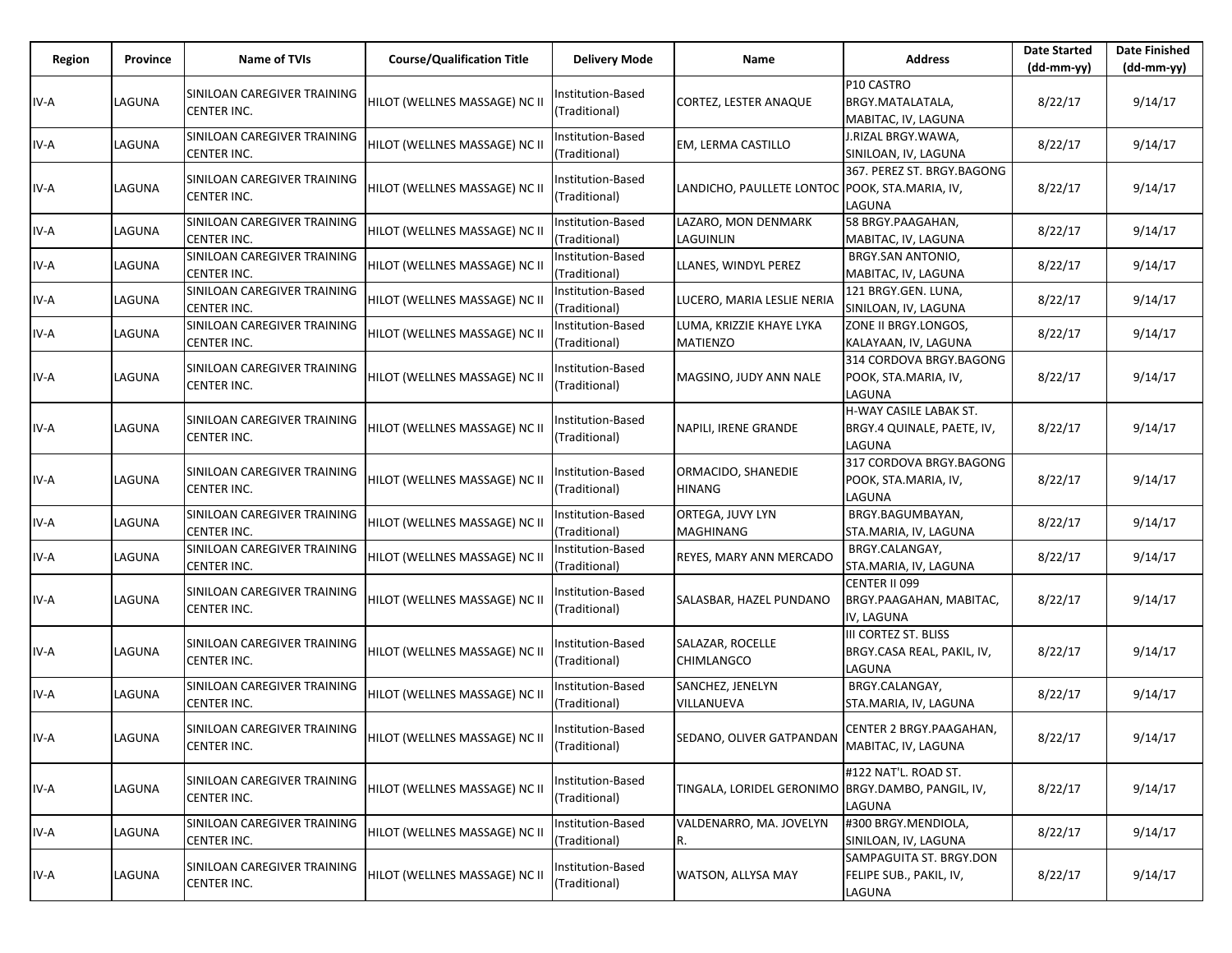| Region | Province | Name of TVIs                                      | <b>Course/Qualification Title</b> | <b>Delivery Mode</b>               | Name                                            | <b>Address</b>                                                     | <b>Date Started</b><br>$(dd-mm-yy)$ | <b>Date Finished</b><br>$(dd-mm-yy)$ |
|--------|----------|---------------------------------------------------|-----------------------------------|------------------------------------|-------------------------------------------------|--------------------------------------------------------------------|-------------------------------------|--------------------------------------|
| IV-A   | LAGUNA   | SINILOAN CAREGIVER TRAINING<br><b>CENTER INC.</b> | HILOT (WELLNES MASSAGE) NC II     | Institution-Based<br>(Traditional) | ANGELES, JOHN ARWIN<br><b>GONZALES</b>          | 272 LOOBAN<br>BRGY.TALANGKA, STA.<br>MARIA, IV, LAGUNA             | 8/22/17                             | 9/19/17                              |
| IV-A   | LAGUNA   | SINILOAN CAREGIVER TRAINING<br>CENTER INC.        | HILOT (WELLNES MASSAGE) NC II     | Institution-Based<br>(Traditional) | AQUINO, DESIREE COROZA                          | A.MABINI ST.<br>BRGY.SALUBUNGAN,<br>SINILOAN, IV, LAGUNA           | 8/22/17                             | 9/19/17                              |
| IV-A   | LAGUNA   | SINILOAN CAREGIVER TRAINING<br><b>CENTER INC.</b> | HILOT (WELLNES MASSAGE) NC II     | Institution-Based<br>(Traditional) | <b>ASIN, ENRIKO PATANA</b>                      | 41 BRGY.RIZAL, PAKIL, IV,<br>LAGUNA                                | 8/22/17                             | 9/19/17                              |
| IV-A   | LAGUNA   | SINILOAN CAREGIVER TRAINING<br>CENTER INC.        | HILOT (WELLNES MASSAGE) NC II     | Institution-Based<br>(Traditional) | ASINAS, JASMIN REVILLA                          | 176 ANACLETO ST.<br>BRGY.CASA REAL, PAKIL, IV,<br>LAGUNA           | 8/22/17                             | 9/19/17                              |
| IV-A   | LAGUNA   | SINILOAN CAREGIVER TRAINING<br>CENTER INC.        | HILOT (WELLNES MASSAGE) NC II     | Institution-Based<br>(Traditional) | BAUTISTA, JOLLINA BALOLOY                       | PUROK 3 #96 BRGY. MABATO-<br>ASUFRE, PANGIL, IV, LAGUNA            | 8/22/17                             | 9/19/17                              |
| IV-A   | LAGUNA   | SINILOAN CAREGIVER TRAINING<br><b>CENTER INC.</b> | HILOT (WELLNES MASSAGE) NC II     | Institution-Based<br>(Traditional) | <b>BAUTISTA, FLORIE MAE</b><br><b>ADOFINA</b>   | 41 BRGY.BAGONG POOK,<br>STA.MARIA, IV, LAGUNA                      | 8/22/17                             | 9/12/17                              |
| IV-A   | LAGUNA   | SINILOAN CAREGIVER TRAINING<br>CENTER INC.        | HILOT (WELLNES MASSAGE) NC II     | Institution-Based<br>(Traditional) | <b>BRIONES, MARY RAXIELE</b><br><b>ESGUERRA</b> | 157 P.BURGOS ST. BRGY. II,<br>STA.MARIA, IV, LAGUNA                | 8/22/17                             | 9/19/17                              |
| IV-A   | LAGUNA   | SINILOAN CAREGIVER TRAINING<br><b>CENTER INC.</b> | HILOT (WELLNES MASSAGE) NC II     | Institution-Based<br>(Traditional) | CANDELARIO, WINGILOU HIJE                       | BRGY.LIYANG, SINILOAN, IV,<br>LAGUNA                               | 8/22/17                             | 9/19/17                              |
| IV-A   | LAGUNA   | SINILOAN CAREGIVER TRAINING<br>CENTER INC.        | HILOT (WELLNES MASSAGE) NC II     | Institution-Based<br>(Traditional) | CAPONPON, JOVELYN URBINA                        | 103 Q J.P. RIZAL ST.<br>BRGY.WAWA, SINILOAN, IV,<br>LAGUNA         | 8/22/17                             | 9/19/17                              |
| IV-A   | LAGUNA   | SINILOAN CAREGIVER TRAINING<br>CENTER INC.        | HILOT (WELLNES MASSAGE) NC II     | Institution-Based<br>(Traditional) | DELA CRUZ, ROGER VALDEZ                         | SORIANO APT.L.DE LEON ST.<br>BRGY.ACEVIDA, SINILOAN, IV,<br>LAGUNA | 8/22/17                             | 9/19/17                              |
| IV-A   | LAGUNA   | SINILOAN CAREGIVER TRAINING<br>CENTER INC.        | HILOT (WELLNES MASSAGE) NC II     | Institution-Based<br>(Traditional) | DOÑASALES, ALMA CIATA<br><b>RELATIVO</b>        | 321 SAMPAGUITA ST.<br>BRGY.MENDIOLA, SINILOAN,<br>IV, LAGUNA       | 8/22/17                             | 9/19/17                              |
| IV-A   | LAGUNA   | SINILOAN CAREGIVER TRAINING<br>CENTER INC.        | HILOT (WELLNES MASSAGE) NC II     | Institution-Based<br>(Traditional) | FRANKIE, ROSE ANN GAHASA                        | #143 SUAZO BRGY.BANILAN,<br>PAKIL, IV, LAGUNA                      | 8/22/17                             | 9/19/17                              |
| IV-A   | LAGUNA   | SINILOAN CAREGIVER TRAINING<br>CENTER INC.        | HILOT (WELLNES MASSAGE) NC II     | Institution-Based<br>(Traditional) | GALINDEZ, HARMEL SUAZO                          | #143 SUAZO BRGY.BANILAN.<br>PAKIL, IV, LAGUNA                      | 8/22/17                             | 9/19/17                              |
| IV-A   | LAGUNA   | SINILOAN CAREGIVER TRAINING<br>CENTER INC.        | HILOT (WELLNES MASSAGE) NC II     | Institution-Based<br>(Traditional) | <b>GATCHALIAN, VERNICE</b><br><b>MAGSISI</b>    | #07 FERNANDEZ ST. BRGY.<br>CABALLERO, FAMY, IV,<br>LAGUNA          | 8/22/17                             | 9/19/17                              |
| IV-A   | LAGUNA   | SINILOAN CAREGIVER TRAINING<br>CENTER INC.        | HILOT (WELLNES MASSAGE) NC II     | Institution-Based<br>(Traditional) | <b>GAVINO, FLORIE ANN</b><br><b>POMENTIL</b>    | 525 CRISOSTOMO ST. BRGY.<br>MENDIOLA, SINILOAN, IV,<br>LAGUNA      | 8/22/17                             | 9/19/17                              |
| IV-A   | LAGUNA   | SINILOAN CAREGIVER TRAINING<br>CENTER INC.        | HILOT (WELLNES MASSAGE) NC II     | Institution-Based<br>(Traditional) | LUMBERA, JOHN DERICK RUIZ                       | #170, PUROK 4 BRGY.<br>MABATO-ASUFRE, PANGIL, IV,<br>LAGUNA        | 8/22/17                             | 9/19/17                              |
| IV-A   | LAGUNA   | SINILOAN CAREGIVER TRAINING<br>CENTER INC.        | HILOT (WELLNES MASSAGE) NC II     | Institution-Based<br>(Traditional) | MAALIHAN, CLAUDINE<br>CREZALDO                  | #62 PUROK 2 BRGY. ASUFRE,<br>PANGIL, IV, LAGUNA                    | 8/22/17                             | 9/19/17                              |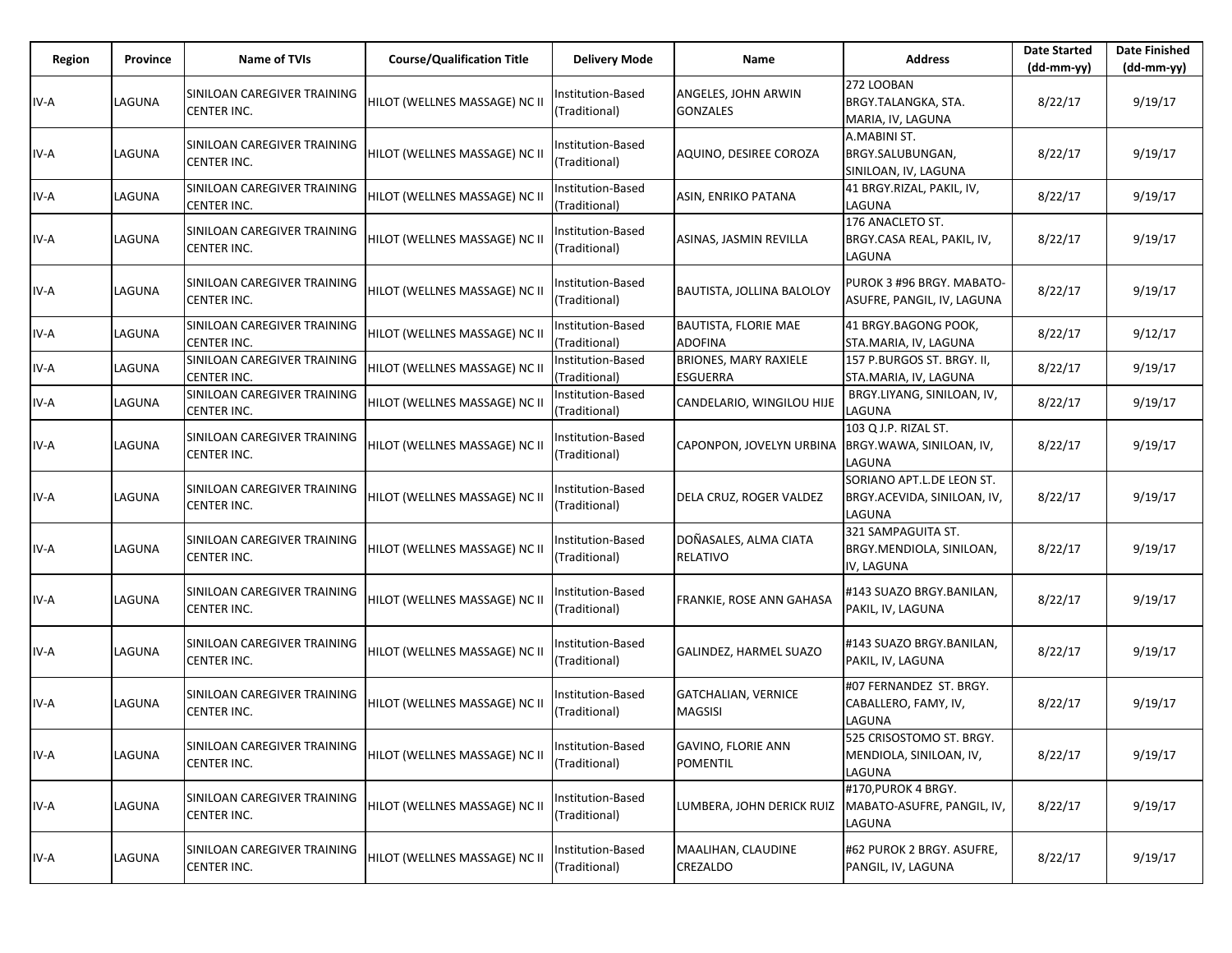| Region | Province | <b>Name of TVIs</b>                               | <b>Course/Qualification Title</b>  | <b>Delivery Mode</b>               | Name                                         | <b>Address</b>                                                | <b>Date Started</b><br>$(dd-mm-yy)$ | <b>Date Finished</b><br>$(dd-mm-vv)$ |
|--------|----------|---------------------------------------------------|------------------------------------|------------------------------------|----------------------------------------------|---------------------------------------------------------------|-------------------------------------|--------------------------------------|
| IV-A   | LAGUNA   | SINILOAN CAREGIVER TRAINING<br><b>CENTER INC.</b> | HILOT (WELLNES MASSAGE) NC II      | Institution-Based<br>(Traditional) | MALLARI, JAKE T.                             | DALIG ST. BRGY.<br>MATALATALA, MABITAC, IV,<br>LAGUNA         | 8/22/17                             | 9/19/17                              |
| IV-A   | LAGUNA   | SINILOAN CAREGIVER TRAINING<br><b>CENTER INC.</b> | HILOT (WELLNES MASSAGE) NC II      | nstitution-Based<br>(Traditional)  | MONREAL, MARISOL ALVAREZ                     | BRGY.CABUOAN, STA.<br>MARIA, IV, LAGUNA                       | 8/22/17                             | 9/19/17                              |
| IV-A   | LAGUNA   | SINILOAN CAREGIVER TRAINING<br>CENTER INC.        | HILOT (WELLNES MASSAGE) NC II      | nstitution-Based<br>(Traditional)  | NATIVIDAD, LEONCIA URRIZA                    | BRGY. BAGONG PAG-ASA,<br>FAMY, IV, LAGUNA                     | 8/22/17                             | 9/19/17                              |
| IV-A   | LAGUNA   | SINILOAN CAREGIVER TRAINING<br><b>CENTER INC.</b> | HILOT (WELLNES MASSAGE) NC II      | Institution-Based<br>(Traditional) | NAVARRO, ELLEN CABUGASON                     | BRGY.MACATAD, SINILOAN,<br>IV, LAGUNA                         | 8/22/17                             | 9/19/17                              |
| IV-A   | LAGUNA   | SINILOAN CAREGIVER TRAINING<br>CENTER INC.        | HILOT (WELLNES MASSAGE) NC II      | nstitution-Based<br>(Traditional)  | OCTAVIO, ARIAN TISBE                         | 28 BRGY. PARANG NG BUHO,<br>STA. MARIA, IV, LAGUNA            | 8/22/17                             | 9/19/17                              |
| IV-A   | LAGUNA   | SINILOAN CAREGIVER TRAINING<br><b>CENTER INC.</b> | HILOT (WELLNES MASSAGE) NC II      | nstitution-Based<br>(Traditional)  | PATIGA, JED ASUNCION                         | SITIO BUNGLIW BRGY.<br>CAMBUJA, STA.MARIA, IV,<br>LAGUNA      | 8/22/17                             | 9/19/17                              |
| IV-A   | LAGUNA   | SINILOAN CAREGIVER TRAINING<br><b>CENTER INC.</b> | HILOT (WELLNES MASSAGE) NC II      | Institution-Based<br>(Traditional) | VALDENARRO, RODOLFO JR.<br><b>BUERANO</b>    | 25 BRGY. MENDIOLA,<br>SINILOAN, IV, LAGUNA                    | 8/22/17                             | 9/19/17                              |
| IV-A   | LAGUNA   | SINILOAN CAREGIVER TRAINING<br>CENTER INC.        | HILOT (WELLNES MASSAGE) NC II      | nstitution-Based<br>(Traditional)  | <b>VERTUDEZ, MARY ROSE</b><br><b>MONTEJO</b> | 19 BRGY.MATALATALA,<br>MABITAC, IV, LAGUNA                    | 8/22/17                             | 9/19/17                              |
| IV-A   | QUEZON   | <b>CSTC INC.</b>                                  | SHIELDED METAL ARC WELDING<br>NC I | Institution-Based<br>(Traditional) | ALMEYDA, JISSON URGILLES                     | BRGY. LUBI, ATIMONAN,<br>DISTRICT IV, QUEZON                  | 7/24/17                             | 8/22/17                              |
| IV-A   | QUEZON   | <b>CSTC INC.</b>                                  | SHIELDED METAL ARC WELDING<br>NC I | nstitution-Based<br>(Traditional)  | BACOLOD, JULDENCE OROGO                      | BRGY. BUENSUCESO,<br>GUMACA, DISTRICT IV,<br>QUEZON           | 7/24/17                             | 8/22/17                              |
| IV-A   | QUEZON   | <b>CSTC INC.</b>                                  | SHIELDED METAL ARC WELDING<br>NC I | Institution-Based<br>(Traditional) | <b>BASTO, FIDEL GOMEZ</b>                    | BRGY. NAGAKHAKIMN,<br>GUMACA, DISTRICT IV,<br>QUEZON          | 7/24/17                             | 8/22/17                              |
| IV-A   | QUEZON   | <b>CSTC INC.</b>                                  | SHIELDED METAL ARC WELDING<br>NC I | nstitution-Based<br>(Traditional)  | <b>BAWIT, IAN PATRICK</b><br>MONREAL         | PUROK 2 BRGY. MAUNLAD,<br>GUMACA, DISTRICT IV,<br>QUEZON      | 7/24/17                             | 8/22/17                              |
| IV-A   | QUEZON   | <b>CSTC INC.</b>                                  | SHIELDED METAL ARC WELDING<br>NC I | Institution-Based<br>(Traditional) | BIATE, JOHN MICHAEL DESEO                    | BRGY. PAANG BUNDOK,<br>PLARIDEL, DISTRICT IV,<br>QUEZON       | 7/24/17                             | 8/22/17                              |
| IV-A   | QUEZON   | <b>CSTC INC.</b>                                  | SHIELDED METAL ARC WELDING<br>NC I | nstitution-Based<br>(Traditional)  | BONAOBRA, PAOLO ERIA                         | BRGY. PAANG BUNDOK,<br>PLARIDEL, DISTRICT IV,<br>QUEZON       | 7/24/17                             | 8/22/17                              |
| IV-A   | QUEZON   | <b>CSTC INC.</b>                                  | SHIELDED METAL ARC WELDING<br>NC I | nstitution-Based<br>(Traditional)  | BORAGAY, ROY NIEL ESPEJO                     | BRGY. PAANG BUNDOK,<br>PLARIDEL, DISTRICT IV,<br>QUEZON       | 7/24/17                             | 8/22/17                              |
| IV-A   | QUEZON   | <b>CSTC INC.</b>                                  | SHIELDED METAL ARC WELDING<br>NC I | nstitution-Based<br>(Traditional)  | BRONDO, BRYAN DISCARGA                       | BRGY. PAANG BUNDOK,<br>PLARIDEL, DISTRICT IV,<br>QUEZON       | 7/24/17                             | 8/22/17                              |
| IV-A   | QUEZON   | <b>CSTC INC.</b>                                  | SHIELDED METAL ARC WELDING<br>NC I | Institution-Based<br>(Traditional) | EGLIANE, CLARENCE<br>CADABONA                | ZONE 05 BRGY. VILLA<br>ARCAYA, GUMACA, DISTRICT<br>IV, QUEZON | 7/24/17                             | 8/22/17                              |
| IV-A   | QUEZON   | <b>CSTC INC.</b>                                  | SHIELDED METAL ARC WELDING<br>NC I | nstitution-Based<br>(Traditional)  | ENTERIA, JEROME GUINTO                       | BRGY. BAGONG BUHAY,<br>GUMACA, DISTRICT IV,<br>QUEZON         | 7/24/17                             | 8/22/17                              |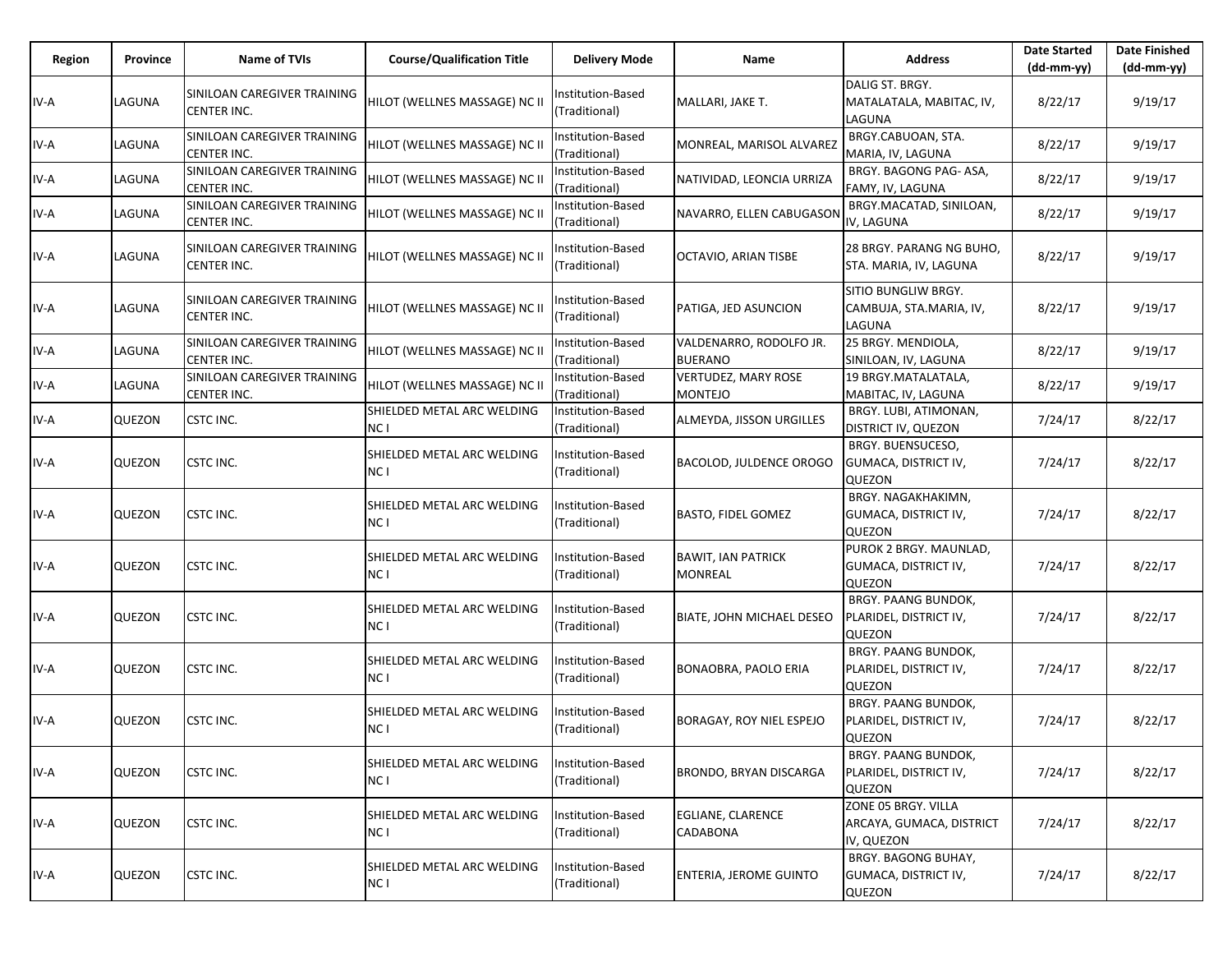| Region | <b>Province</b>       | <b>Name of TVIs</b>                                | <b>Course/Qualification Title</b>                        | <b>Delivery Mode</b>               | Name                                      | <b>Address</b>                                                             | <b>Date Started</b><br>$(dd-mm-yy)$ | <b>Date Finished</b><br>(dd-mm-yy) |
|--------|-----------------------|----------------------------------------------------|----------------------------------------------------------|------------------------------------|-------------------------------------------|----------------------------------------------------------------------------|-------------------------------------|------------------------------------|
| IV-A   | QUEZON                | CSTC INC.                                          | SHIELDED METAL ARC WELDING<br>NC I                       | Institution-Based<br>(Traditional) | ERIA, JEROME CARPIO                       | PUROK 6 BRGY.<br>COMOHOGEVIN, GUMACA,<br><b>DISTRICT IV, QUEZON</b>        | 7/24/17                             | 8/22/17                            |
| IV-A   | QUEZON                | CSTC INC.                                          | SHIELDED METAL ARC WELDING<br>NC I                       | Institution-Based<br>(Traditional) | ERMINA, NIÑO OSING                        | ILAYA BRGY, BATONG DALIG.<br>GUMACA, DISTRICT IV,<br>QUEZON                | 7/24/17                             | 8/22/17                            |
| IV-A   | QUEZON                | CSTC INC.                                          | SHIELDED METAL ARC WELDING<br>NC <sub>1</sub>            | Institution-Based<br>(Traditional) | FERNANDEZ, JOHN RON<br><b>CEAZAR BIBE</b> | BRGY. PAANG BUNDOK,<br>PLARIDEL, DISTRICT IV,<br>QUEZON                    | 7/24/17                             | 8/22/17                            |
| IV-A   | QUEZON                | CSTC INC.                                          | SHIELDED METAL ARC WELDING<br>NC I                       | Institution-Based<br>(Traditional) | FONTANILLA, JOHN ALVIN<br><b>CANELA</b>   | BRGY. VILLA NAVA, GUMACA,<br><b>DISTRICT IV, QUEZON</b>                    | 7/24/17                             | 8/22/17                            |
| IV-A   | QUEZON                | CSTC INC.                                          | SHIELDED METAL ARC WELDING<br>NC I                       | Institution-Based<br>(Traditional) | LATICAN, JOSEPH                           | SITIO SALVACION BRGY.<br>BUENSUCESO, GUMACA,<br><b>DISTRICT IV, QUEZON</b> | 7/24/17                             | 8/22/17                            |
| IV-A   | QUEZON                | CSTC INC.                                          | SHIELDED METAL ARC WELDING<br>NC I                       | Institution-Based<br>(Traditional) | LICARDO, JOHN MARK<br><b>WILSON BUBAN</b> | STA. CRUZ BRGY. TABING<br>DAGAT, GUMACA, DISTRICT<br>IV, QUEZON            | 7/24/17                             | 8/22/17                            |
| IV-A   | QUEZON                | CSTC INC.                                          | SHIELDED METAL ARC WELDING<br>NC I                       | Institution-Based<br>(Traditional) | LOMERIO, CHRISTIAN<br><b>BARREDO</b>      | BRGY. VILLA PADUA,<br>GUMACA, DISTRICT IV,<br><b>QUEZON</b>                | 7/24/17                             | 8/22/17                            |
| IV-A   | QUEZON                | CSTC INC.                                          | SHIELDED METAL ARC WELDING<br>NC I                       | Institution-Based<br>(Traditional) | MARANTAL, RONALD<br><b>MALIGALIG</b>      | BRGY. SAN FRANCISCO,<br>LOPEZ, DISTRICT IV, QUEZON                         | 7/24/17                             | 8/22/17                            |
| IV-A   | QUEZON                | <b>CSTC INC.</b>                                   | SHIELDED METAL ARC WELDING<br>NC I                       | Institution-Based<br>(Traditional) | MONTALAN, EUGENE                          | BRGY. VILLA BOTA, GUMACA,<br>DISTRICT IV, QUEZON                           | 7/24/17                             | 8/22/17                            |
| IV-A   | QUEZON                | CSTC INC.                                          | SHIELDED METAL ARC WELDING<br>NC I                       | Institution-Based<br>(Traditional) | NOBLE, ARJAY BONAOBRA                     | BRGY. PAANG BUNDOK,<br>PLARIDEL, DISTRICT IV,<br><b>QUEZON</b>             | 7/24/17                             | 8/22/17                            |
| IV-A   | QUEZON                | CSTC INC.                                          | SHIELDED METAL ARC WELDING<br>NC I                       | Institution-Based<br>(Traditional) | ORIÑO, JANWEN AVILA                       | PUROK 2 BRGY. VILLA PADAU,<br>GUMACA, DISTRICT IV,<br>QUEZON               | 7/24/17                             | 8/22/17                            |
| IV-A   | QUEZON                | CSTC INC.                                          | SHIELDED METAL ARC WELDING<br>NC I                       | Institution-Based<br>(Traditional) | PABILLAR, MARK FROILAN<br><b>LOPEZ</b>    | <b>PUROK 5 BRGY. SASTRE,</b><br>GUMACA, DISTRICT IV,<br>QUEZON             | 7/24/17                             | 8/22/17                            |
| IV-A   | QUEZON                | CSTC INC.                                          | SHIELDED METAL ARC WELDING<br>NC <sub>1</sub>            | Institution-Based<br>(Traditional) | PEQUINTO, JOEL EGLIANE                    | PUROK 2 BRGY. VILLA<br>ARCAYA, GUMACA, DISTRICT<br>IV, QUEZON              | 7/24/17                             | 8/22/17                            |
| IV-A   | QUEZON                | <b>CSTC INC.</b>                                   | SHIELDED METAL ARC WELDING<br>NC I                       | Institution-Based<br>(Traditional) | PREDA, JHON DEL LUGOD                     | <b>CENTRO BRGY. BATONG</b><br>DALIG, GUMACA, DISTRICT IV,<br><b>QUEZON</b> | 7/24/17                             | 8/22/17                            |
| IV-A   | QUEZON                | <b>CSTC INC.</b>                                   | SHIELDED METAL ARC WELDING<br>NC I                       | Institution-Based<br>(Traditional) | TORCULAS, JOSEPH MEDALLO                  | PUROK NATIVIDAD BRGY.<br>ROSARIO, GUMACA, DISTRICT<br>IV, QUEZON           | 7/24/17                             | 8/22/17                            |
| $IV-B$ | <b>MARINDUQ</b><br>UE | <b>BUYABOD SCHOOL OF ARTS</b><br><b>AND TRADES</b> | PERFORM BODY<br>MASSAGE(LEADING TO BEAUTY<br>CARE NC II) | Community-Based<br>Training        | LAUREL, ADONIS A.                         | N/A POBLACION, TORRIJOS,<br>LONE, MARINDUQUE                               | 1/3/17                              | 1/30/17                            |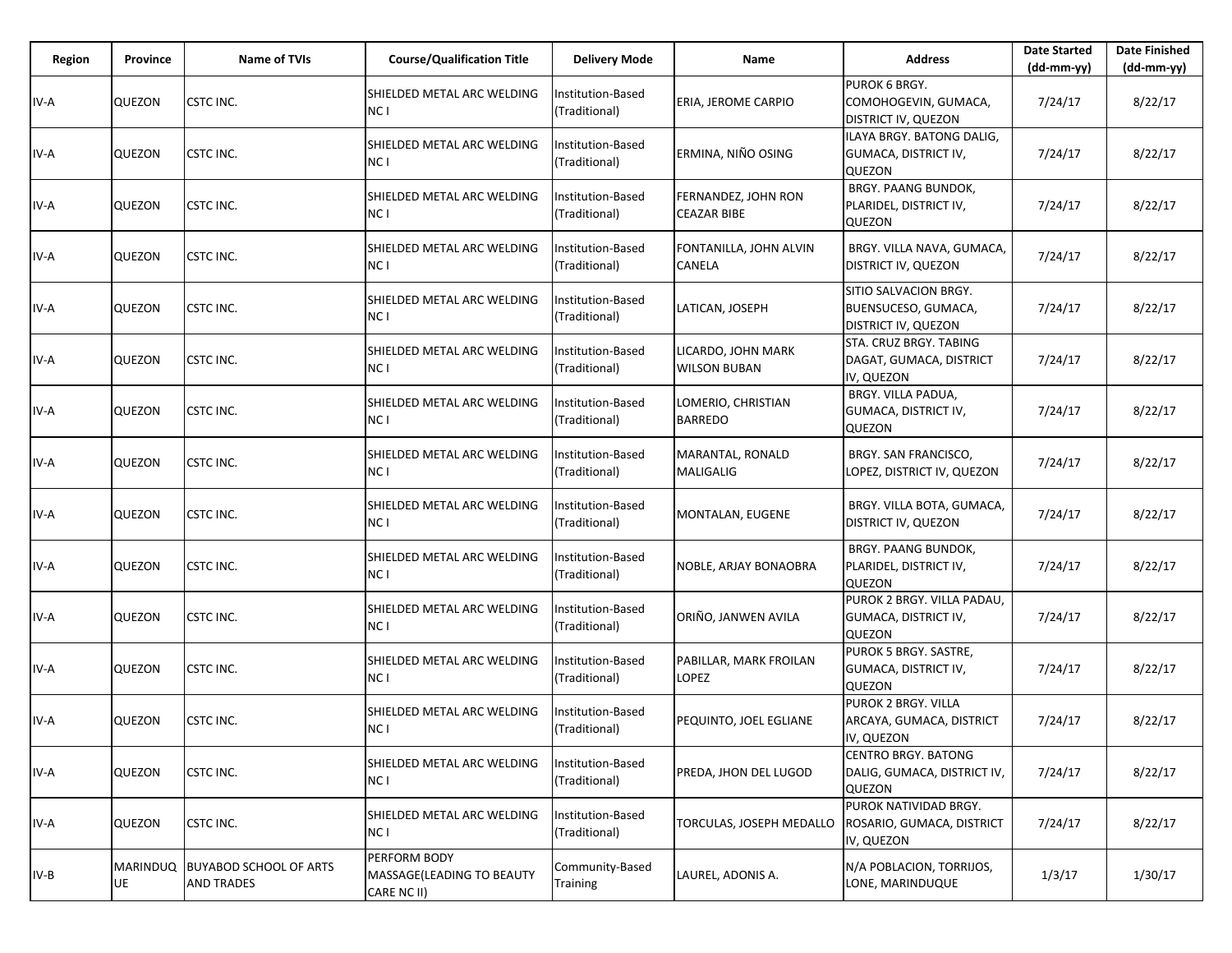| Region | Province       | <b>Name of TVIs</b>                                   | <b>Course/Qualification Title</b>                                | <b>Delivery Mode</b>               | Name                          | <b>Address</b>                               | <b>Date Started</b><br>$(dd-mm-yy)$ | <b>Date Finished</b><br>$(dd-mm-vv)$ |
|--------|----------------|-------------------------------------------------------|------------------------------------------------------------------|------------------------------------|-------------------------------|----------------------------------------------|-------------------------------------|--------------------------------------|
| $IV-B$ | MARINDUQ<br>UE | <b>BUYABOD SCHOOL OF ARTS</b><br><b>AND TRADES</b>    | <b>PERFORM BODY</b><br>MASSAGE(LEADING TO BEAUTY<br>CARE NC II)  | Community-Based<br>Training        | MARIANO, MARY<br>MAGDELENE Q. | N/A MARLANGGA, TORRIJOS,<br>LONE, MARINDUQUE | 1/3/17                              | 1/30/17                              |
| IV-B   | MARINDUQ<br>UE | <b>BUYABOD SCHOOL OF ARTS</b><br><b>AND TRADES</b>    | <b>PERFORM BODY</b><br>MASSAGE(LEADING TO BEAUTY<br>CARE NC II)  | Community-Based<br>Training        | QUEREZA, LUCILA M.            | N/A POBLACION, TORRIJOS,<br>LONE, MARINDUQUE | 1/3/17                              | 1/30/17                              |
| IV-B   | MARINDUQ<br>UE | BUYABOD SCHOOL OF ARTS<br><b>AND TRADES</b>           | <b>PERFORM BODY</b><br>MASSAGE(LEADING TO BEAUTY<br>CARE NC II)  | Community-Based<br>Training        | <b>QUITORIANO, PHILIP J.</b>  | N/A POBLACION, TORRIJOS,<br>LONE, MARINDUQUE | 1/3/17                              | 1/30/17                              |
| IV-B   | MARINDUQ<br>UE | <b>BUYABOD SCHOOL OF ARTS</b><br><b>AND TRADES</b>    | <b>PERFORM BODY</b><br>MASSAGE(LEADING TO BEAUTY<br>CARE NC II)  | Community-Based<br>Training        | QUEREZA, JENIFER V.           | N/A POBLACION, TORRIJOS,<br>LONE, MARINDUQUE | 1/3/17                              | 1/30/17                              |
| IV-B   | MARINDUQ<br>UE | <b>BUYABOD SCHOOL OF ARTS</b><br><b>AND TRADES</b>    | PERFORM BODY<br>MASSAGE(LEADING TO BEAUTY<br>CARE NC II)         | Community-Based<br>Training        | PERMEJO, LEONILA C.           | N/A POBLACION, TORRIJOS,<br>LONE, MARINDUQUE | 1/3/17                              | 1/30/17                              |
| IV-B   | MARINDUQ<br>UE | <b>BUYABOD SCHOOL OF ARTS</b><br><b>AND TRADES</b>    | <b>PERFORM BODY</b><br>MASSAGE(LEADING TO BEAUTY<br>CARE NC II)  | Community-Based<br>Training        | PERMEJO, RAPHY F.             | N/A BUANGAN, TORRIJOS,<br>LONE, MARINDUQUE   | 1/3/17                              | 1/30/17                              |
| IV-B   | MARINDUQ<br>UE | <b>BUYABOD SCHOOL OF ARTS</b><br><b>AND TRADES</b>    | PERFORM BODY<br>MASSAGE(LEADING TO BEAUTY<br>CARE NC II)         | Community-Based<br>Training        | PAYAB, ROSA P.                | N/A POBLACION, TORRIJOS,<br>LONE, MARINDUQUE | 1/3/17                              | 1/30/17                              |
| IV-B   | MARINDUQ<br>UE | <b>BUYABOD SCHOOL OF ARTS</b><br><b>AND TRADES</b>    | PERFORM BODY<br><b>MASSAGE (LEADING TO BEAUTY</b><br>CARE NC II) | Community-Based<br>Training        | PERALTA, ANICETA P.           | N/A POBLACION, TORRIJOS,<br>LONE, MARINDUQUE | 1/3/17                              | 1/30/17                              |
| IV-B   | MARINDUQ<br>UE | <b>BUYABOD SCHOOL OF ARTS</b><br><b>AND TRADES</b>    | PERFORM BODY<br>MASSAGE(LEADING TO BEAUTY<br>CARE NC II)         | Community-Based<br>Training        | ROSAS, MA. REGINA C.          | N/A MALINAO, TORRIJOS,<br>LONE, MARINDUQUE   | 1/3/17                              | 1/30/17                              |
| IV-B   | MARINDUQ<br>UE | <b>BUYABOD SCHOOL OF ARTS</b><br><b>AND TRADES</b>    | <b>PERFORM BODY</b><br>MASSAGE(LEADING TO BEAUTY<br>CARE NC II)  | Community-Based<br>Training        | RODELAS, REYNALYN P.          | N/A BUANGAN, TORRIJOS,<br>LONE, MARINDUQUE   | 1/3/17                              | 1/30/17                              |
| IV-B   | MARINDUQ<br>UE | <b>BUYABOD SCHOOL OF ARTS</b><br><b>AND TRADES</b>    | PERFORM BODY<br>MASSAGE(LEADING TO BEAUTY<br>CARE NC II)         | Community-Based<br>Training        | SAMORTIN, MINDA R.            | N/A POBLACION, TORRIJOS,<br>LONE, MARINDUQUE | 1/3/17                              | 1/30/17                              |
| IV-B   | MARINDUQ<br>UE | <b>BUYABOD SCHOOL OF ARTS</b><br><b>AND TRADES</b>    | <b>PERFORM BODY</b><br>MASSAGE(LEADING TO BEAUTY<br>CARE NC II)  | Community-Based<br>Training        | ZULUETA, JOEL R.              | N/A POBLACION, TORRIJOS,<br>LONE, MARINDUQUE | 1/3/17                              | 1/30/17                              |
| IV-B   | UE             | MARINDUQ  BUYABOD SCHOOL OF ARTS<br><b>AND TRADES</b> | <b>PERFORM BODY</b><br>MASSAGE(LEADING TO BEAUTY<br>CARE NC II)  | Community-Based<br><b>Training</b> | ZOLETA, RANDALL JARRELL R.    | N/A POBLACION, TORRIJOS,<br>LONE, MARINDUQUE | 1/3/17                              | 1/30/17                              |
| $IV-B$ | MARINDUQ<br>UE | <b>BUYABOD SCHOOL OF ARTS</b><br><b>AND TRADES</b>    | PERFORM BODY<br>MASSAGE(LEADING TO BEAUTY<br>CARE NC II)         | Community-Based<br>Training        | PERGIS, RAMEL C.              | N/A CABUYO, TORRIJOS,<br>LONE, MARINDUQUE    | 1/3/17                              | 1/30/17                              |
| $IV-B$ | UE             | MARINDUQ BUYABOD SCHOOL OF ARTS<br><b>AND TRADES</b>  | PERFORM BODY<br>MASSAGE(LEADING TO BEAUTY<br>CARE NC II)         | Community-Based<br>Training        | GUTIERREZ, MARCELA GERLIE     | N/A POBLACION, TORRIJOS,<br>LONE, MARINDUQUE | 1/3/17                              | 1/30/17                              |
| $IV-B$ | MARINDUQ<br>UE | <b>BUYABOD SCHOOL OF ARTS</b><br><b>AND TRADES</b>    | PERFORM BODY<br>MASSAGE(LEADING TO BEAUTY<br>CARE NC II)         | Community-Based<br>Training        | ALINSUNOD, JOHN MARVIN P.     | N/A POCTOY, TORRIJOS,<br>LONE, MARINDUQUE    | 1/3/17                              | 1/30/17                              |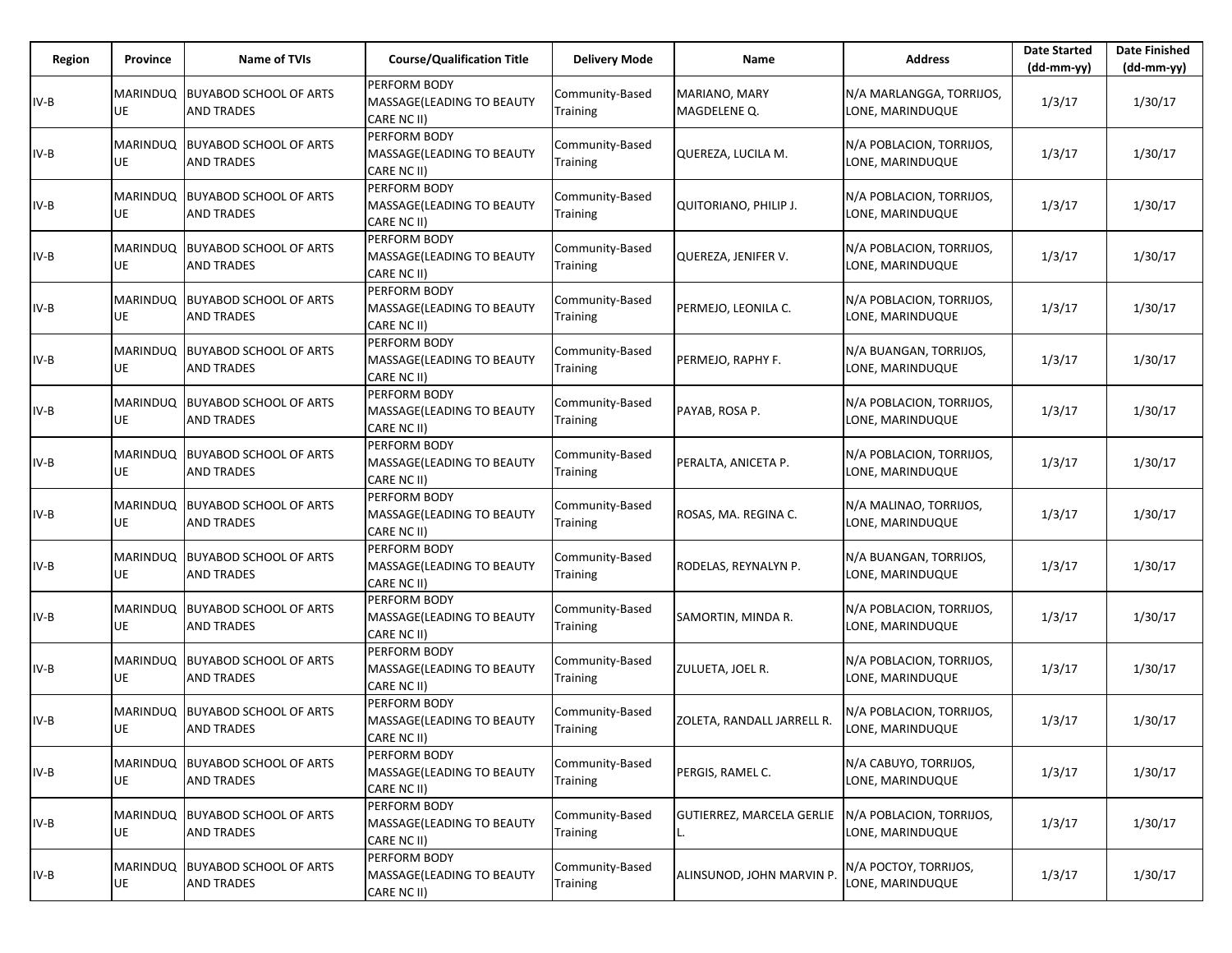| Region | Province                     | Name of TVIs                                         | <b>Course/Qualification Title</b>                        | <b>Delivery Mode</b>               | Name                       | <b>Address</b>                               | <b>Date Started</b><br>$(dd-mm-yy)$ | <b>Date Finished</b><br>$(dd-mm-yy)$ |
|--------|------------------------------|------------------------------------------------------|----------------------------------------------------------|------------------------------------|----------------------------|----------------------------------------------|-------------------------------------|--------------------------------------|
| IV-B   | <b>MARINDUQ</b><br>UE        | <b>BUYABOD SCHOOL OF ARTS</b><br><b>AND TRADES</b>   | PERFORM BODY<br>MASSAGE(LEADING TO BEAUTY<br>CARE NC II) | Community-Based<br>Training        | CRUZ, SUZETTE C.           | N/A POBLACION, TORRIJOS,<br>LONE, MARINDUQUE | 1/3/17                              | 1/30/17                              |
| IV-B   | MARINDUQ<br>UE               | <b>BUYABOD SCHOOL OF ARTS</b><br><b>AND TRADES</b>   | PERFORM BODY<br>MASSAGE(LEADING TO BEAUTY<br>CARE NC II) | Community-Based<br>Training        | RODELAS, SAMUEL R.         | N/A BALOGO, STA.CRUZ,<br>LONE, MARINDUQUE    | 1/3/17                              | 1/30/17                              |
| IV-B   | <b>MARINDUQ</b><br>UE        | <b>BUYABOD SCHOOL OF ARTS</b><br><b>AND TRADES</b>   | PERFORM BODY<br>MASSAGE(LEADING TO BEAUTY<br>CARE NC II) | Community-Based<br>Training        | PADOLINA, VIRGINIA R.      | N/A BUYABOD, STA.CRUZ,<br>LONE, MARINDUQUE   | 1/3/17                              | 1/30/17                              |
| IV-B   | <b>MARINDUQ</b><br>UE        | <b>BUYABOD SCHOOL OF ARTS</b><br><b>AND TRADES</b>   | PERFORM BODY<br>MASSAGE(LEADING TO BEAUTY<br>CARE NC II) | Community-Based<br>Training        | MACAILAO, EMERSON T.       | N/A POBLACION, TORRIJOS,<br>LONE, MARINDUQUE | 1/3/17                              | 1/30/17                              |
| IV-B   | MARINDUQ<br><b>UE</b>        | <b>BUYABOD SCHOOL OF ARTS</b><br><b>AND TRADES</b>   | PERFORM BODY<br>MASSAGE(LEADING TO BEAUTY<br>CARE NC II) | Community-Based<br><b>Training</b> | UY, GILYN D.M.             | N/A POBLACION, TORRIJOS,<br>LONE, MARINDUQUE | 1/3/17                              | 1/30/17                              |
| IV-B   | <b>MARINDUQ</b><br><b>UE</b> | <b>BUYABOD SCHOOL OF ARTS</b><br><b>AND TRADES</b>   | PERFORM BODY<br>MASSAGE(LEADING TO BEAUTY<br>CARE NC II) | Community-Based<br>Training        | APURAN, ANGELICA D.        | N/A POBLACION, TORRIJOS,<br>LONE, MARINDUQUE | 1/3/17                              | 1/30/17                              |
| IV-B   | UE                           | MARINDUQ BUYABOD SCHOOL OF ARTS<br><b>AND TRADES</b> | PERFORM BODY<br>MASSAGE(LEADING TO BEAUTY<br>CARE NC II) | Community-Based<br>Training        | AGUILAR, LILIA MYLAFLOR P. | N/A POBLACION, TORRIJOS,<br>LONE, MARINDUQUE | 1/3/17                              | 1/30/17                              |
| IV-B   | <b>MARINDUQ</b><br>UE        | <b>BUYABOD SCHOOL OF ARTS</b><br><b>AND TRADES</b>   | PERFORM BODY<br>MASSAGE(LEADING TO BEAUTY<br>CARE NC II) | Community-Based<br>Training        | ALQUISAR, LOURDES R.       | N/A CAGPO, TORRIJOS, LONE,<br>MARINDUQUE     | 1/3/17                              | 1/30/17                              |
| IV-B   | UE                           | MARINDUQ BUYABOD SCHOOL OF ARTS<br><b>AND TRADES</b> | PERFORM BODY<br>MASSAGE(LEADING TO BEAUTY<br>CARE NC II) | Community-Based<br>Training        | ALVAREZ, GILBERT P.        | N/A POBLACION, TORRIJOS,<br>LONE, MARINDUQUE | 1/3/17                              | 1/30/17                              |
| IV-B   | <b>MARINDUQ</b><br>UE        | <b>BUYABOD SCHOOL OF ARTS</b><br><b>AND TRADES</b>   | PERFORM BODY<br>MASSAGE(LEADING TO BEAUTY<br>CARE NC II) | Community-Based<br>Training        | BRIONES, EDMUNDO P.        | N/A POBLACION, TORRIJOS,<br>LONE, MARINDUQUE | 1/3/17                              | 1/30/17                              |
| IV-B   | MARINDUQ<br>UE               | <b>BUYABOD SCHOOL OF ARTS</b><br><b>AND TRADES</b>   | PERFORM BODY<br>MASSAGE(LEADING TO BEAUTY<br>CARE NC II) | Community-Based<br>Training        | <b>BRIONES, AMADA R.</b>   | N/A POBLACION, TORRIJOS,<br>LONE, MARINDUQUE | 1/3/17                              | 1/30/17                              |
| IV-B   | MARINDUQ<br>UE               | <b>BUYABOD SCHOOL OF ARTS</b><br><b>AND TRADES</b>   | PERFORM BODY<br>MASSAGE(LEADING TO BEAUTY<br>CARE NC II) | Community-Based<br>Training        | CRUZADO, IAM P.            | N/A MARLANGGA, TORRIJOS,<br>LONE, MARINDUQUE | 1/3/17                              | 1/30/17                              |
| IV-B   | UE                           | MARINDUQ BUYABOD SCHOOL OF ARTS<br><b>AND TRADES</b> | PERFORM BODY<br>MASSAGE(LEADING TO BEAUTY<br>CARE NC II) | Community-Based<br><b>Training</b> | CAEG, ELENA R.             | N/A POBLACION, TORRIJOS,<br>LONE, MARINDUQUE | 1/3/17                              | 1/30/17                              |
| IV-B   | <b>MARINDUQ</b><br>UE        | <b>BUYABOD SCHOOL OF ARTS</b><br><b>AND TRADES</b>   | PERFORM BODY<br>MASSAGE(LEADING TO BEAUTY<br>CARE NC II) | Community-Based<br>Training        | DACALOS, MA. VICTORIA R.   | N/A POBLACION, TORRIJOS,<br>LONE, MARINDUQUE | 1/3/17                              | 1/30/17                              |
| IV-B   | UE                           | MARINDUQ BUYABOD SCHOOL OF ARTS<br><b>AND TRADES</b> | PERFORM BODY<br>MASSAGE(LEADING TO BEAUTY<br>CARE NC II) | Community-Based<br>Training        | FRANCISCO, JENNEL V.       | N/A POBLACION, TORRIJOS,<br>LONE, MARINDUQUE | 1/3/17                              | 1/30/17                              |
| IV-B   | <b>MARINDUQ</b><br>UE        | <b>BUYABOD SCHOOL OF ARTS</b><br><b>AND TRADES</b>   | PERFORM BODY<br>MASSAGE(LEADING TO BEAUTY<br>CARE NC II) | Community-Based<br>Training        | FRIAS, EDNA Q.             | N/A MARLANGGA, TORRIJOS,<br>LONE, MARINDUQUE | 1/3/17                              | 1/30/17                              |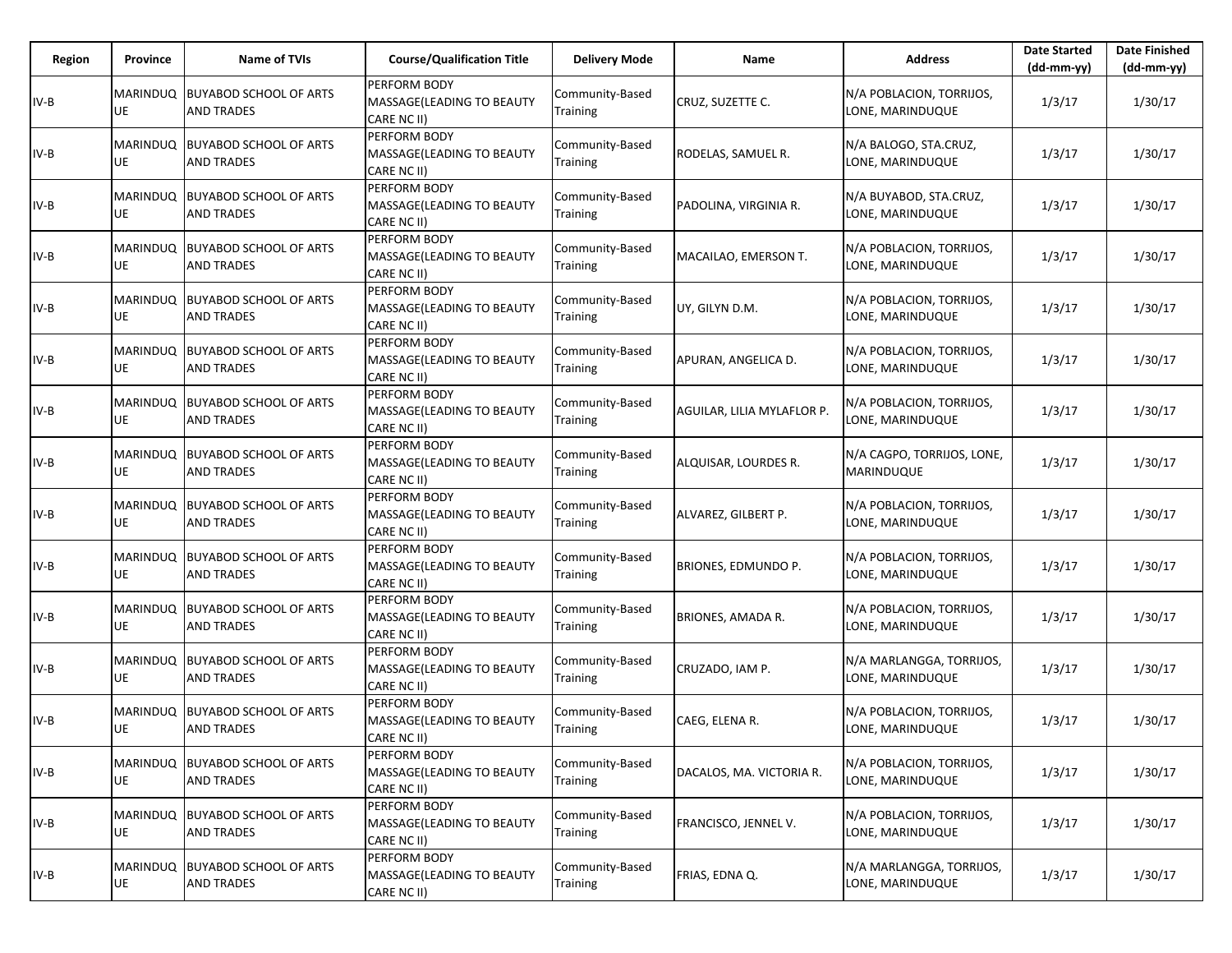| Region | <b>Province</b>            | <b>Name of TVIs</b>                                      | <b>Course/Qualification Title</b>                               | <b>Delivery Mode</b>               | Name                                         | <b>Address</b>                                                      | <b>Date Started</b><br>$(dd-mm-vv)$ | <b>Date Finished</b><br>(dd-mm-yy) |
|--------|----------------------------|----------------------------------------------------------|-----------------------------------------------------------------|------------------------------------|----------------------------------------------|---------------------------------------------------------------------|-------------------------------------|------------------------------------|
| IV-B   | UE                         | MARINDUQ BUYABOD SCHOOL OF ARTS<br><b>AND TRADES</b>     | <b>PERFORM BODY</b><br>MASSAGE(LEADING TO BEAUTY<br>CARE NC II) | Community-Based<br><b>Training</b> | FRIAS, MARICA Q.                             | N/A MARLANGGA, TORRIJOS,<br>LONE, MARINDUQUE                        | 1/3/17                              | 1/30/17                            |
| $IV-B$ | MARINDUQ<br>UE             | <b>BUYABOD SCHOOL OF ARTS</b><br><b>AND TRADES</b>       | PERFORM BODY<br>MASSAGE(LEADING TO BEAUTY<br>CARE NC II)        | Community-Based<br>Training        | FRIAS, LINA A.                               | N/A POBLACION, TORRIJOS,<br>LONE, MARINDUQUE                        | 1/3/17                              | 1/30/17                            |
| $IV-B$ | MARINDUQ<br>UE             | BUYABOD SCHOOL OF ARTS<br><b>AND TRADES</b>              | <b>PERFORM BODY</b><br>MASSAGE(LEADING TO BEAUTY<br>CARE NC II) | Community-Based<br>Training        | FRIAS, ELEONOR Q                             | N/A MARLANGGA, TORRIJOS,<br>LONE, MARINDUQUE                        | 1/3/17                              | 1/30/17                            |
| $IV-B$ | <b>MARINDUQ</b><br>UE      | <b>BUYABOD SCHOOL OF ARTS</b><br><b>AND TRADES</b>       | PERFORM BODY<br>MASSAGE(LEADING TO BEAUTY<br>CARE NC II)        | Community-Based<br>Training        | GONZALES, MYRNA Q.                           | N/A MARLANGGA, TORRIJOS,<br>LONE, MARINDUQUE                        | 1/3/17                              | 1/30/17                            |
| $IV-B$ | UE                         | MARINDUQ BUYABOD SCHOOL OF ARTS<br><b>AND TRADES</b>     | PERFORM BODY<br>MASSAGE(LEADING TO BEAUTY<br>CARE NC II)        | Community-Based<br>Training        | GUJELDE, MAY-AN GRACE R.                     | N/A CAGPO, TORRIJOS, LONE,<br>MARINDUQUE                            | 1/3/17                              | 1/30/17                            |
| $IV-B$ | MARINDUQ<br>UE             | <b>BUYABOD SCHOOL OF ARTS</b><br><b>AND TRADES</b>       | PERFORM BODY<br>MASSAGE(LEADING TO BEAUTY<br>CARE NC II)        | Community-Based<br>Training        | GUTIERREZ, JEAN MARIE A.                     | N/A POBLACION, TORRIJOS,<br>LONE, MARINDUQUE                        | 1/3/17                              | 1/30/17                            |
| $IV-B$ | MARINDUQ<br>UE             | <b>BUYABOD SCHOOL OF ARTS</b><br><b>AND TRADES</b>       | <b>PERFORM BODY</b><br>MASSAGE(LEADING TO BEAUTY<br>CARE NC II) | Community-Based<br><b>Training</b> | JIMENA, ZARAH Z.                             | N/A CAGPO, TORRIJOS, LONE,<br>MARINDUQUE                            | 1/3/17                              | 1/30/17                            |
| $IV-B$ | ORIENTAL<br>MINDORO        | ADVANCED SKILLS TRAINING<br>AND EDUCATION SERVICES, INC. | FOOT SPA TRAINING                                               | Community-Based<br>Training        | <b>BAUTISTA, RELYN ITURALDE</b>              | N/A MALIGAYA, GLORIA,<br>DISTRICT 2, ORIENTAL<br><b>MINDORO</b>     | 2/27/17                             | 3/28/17                            |
| $IV-B$ | ORIENTAL<br>MINDORO        | ADVANCED SKILLS TRAINING<br>AND EDUCATION SERVICES, INC. | FOOT SPA TRAINING                                               | Community-Based<br>Training        | CABANES, MARY GRACE MESA GLORIA, DISTRICT 2, | DEL PILAR ST. MALIGAYA,<br>ORIENTAL MINDORO                         | 2/27/17                             | 3/28/17                            |
| $IV-B$ | ORIENTAL<br>MINDORO        | ADVANCED SKILLS TRAINING<br>AND EDUCATION SERVICES, INC. | FOOT SPA TRAINING                                               | Community-Based<br>Training        | DULZURA, ANDREA<br><b>AGONCILLO</b>          | N/A M. ADRIATICO, GLORIA,<br>DISTRICT 2, ORIENTAL<br><b>MINDORO</b> | 2/27/17                             | 3/28/17                            |
| $IV-B$ | ORIENTAL<br>MINDORO        | ADVANCED SKILLS TRAINING<br>AND EDUCATION SERVICES, INC. | FOOT SPA TRAINING                                               | Community-Based<br>Training        | FONTE, ROSALINA MALACAS                      | N/A ALMA VILLA, GLORIA,<br>DISTRICT 2, ORIENTAL<br><b>MINDORO</b>   | 2/27/17                             | 3/28/17                            |
| $IV-B$ | ORIENTAL<br>MINDORO        | ADVANCED SKILLS TRAINING<br>AND EDUCATION SERVICES, INC. | FOOT SPA TRAINING                                               | Community-Based<br>Training        | IRMER, MATILDE VITTO                         | 82 KAWIT, GLORIA, DISTRICT<br>2, ORIENTAL MINDORO                   | 2/27/17                             | 3/28/17                            |
| IV-B   | ORIENTAL<br><b>MINDORO</b> | ADVANCED SKILLS TRAINING<br>AND EDUCATION SERVICES, INC. | <b>FOOT SPA TRAINING</b>                                        | Community-Based<br><b>Training</b> | LAGRANA, CTBELLE ACE N/A                     | N/A GLORIA, GLORIA,<br>DISTRICT 2, ORIENTAL<br><b>MINDORO</b>       | 2/27/17                             | 3/28/17                            |
| $IV-B$ | ORIENTAL<br><b>MINDORO</b> | ADVANCED SKILLS TRAINING<br>AND EDUCATION SERVICES, INC. | FOOT SPA TRAINING                                               | Community-Based<br><b>Training</b> | LIBAWAN, MARINELA JAMILLA                    | N/A KAWIT, GLORIA, DISTRICT<br>2, ORIENTAL MINDORO                  | 2/27/17                             | 3/28/17                            |
| $IV-B$ | ORIENTAL<br>MINDORO        | ADVANCED SKILLS TRAINING<br>AND EDUCATION SERVICES, INC. | FOOT SPA TRAINING                                               | Community-Based<br>Training        | MALVAR, CONNIE SAN JOSE                      | JAMILLA ST. MALIGAYA,<br>GLORIA, DISTRICT 2,<br>ORIENTAL MINDORO    | 2/27/17                             | 3/28/17                            |
| $IV-B$ | ORIENTAL<br><b>MINDORO</b> | ADVANCED SKILLS TRAINING<br>AND EDUCATION SERVICES, INC. | FOOT SPA TRAINING                                               | Community-Based<br><b>Training</b> | MANOY, EDLYN AQUINO                          | DAMAYAN ST. MALIGAYA,<br>GLORIA, DISTRICT 2,<br>ORIENTAL MINDORO    | 2/27/17                             | 3/28/17                            |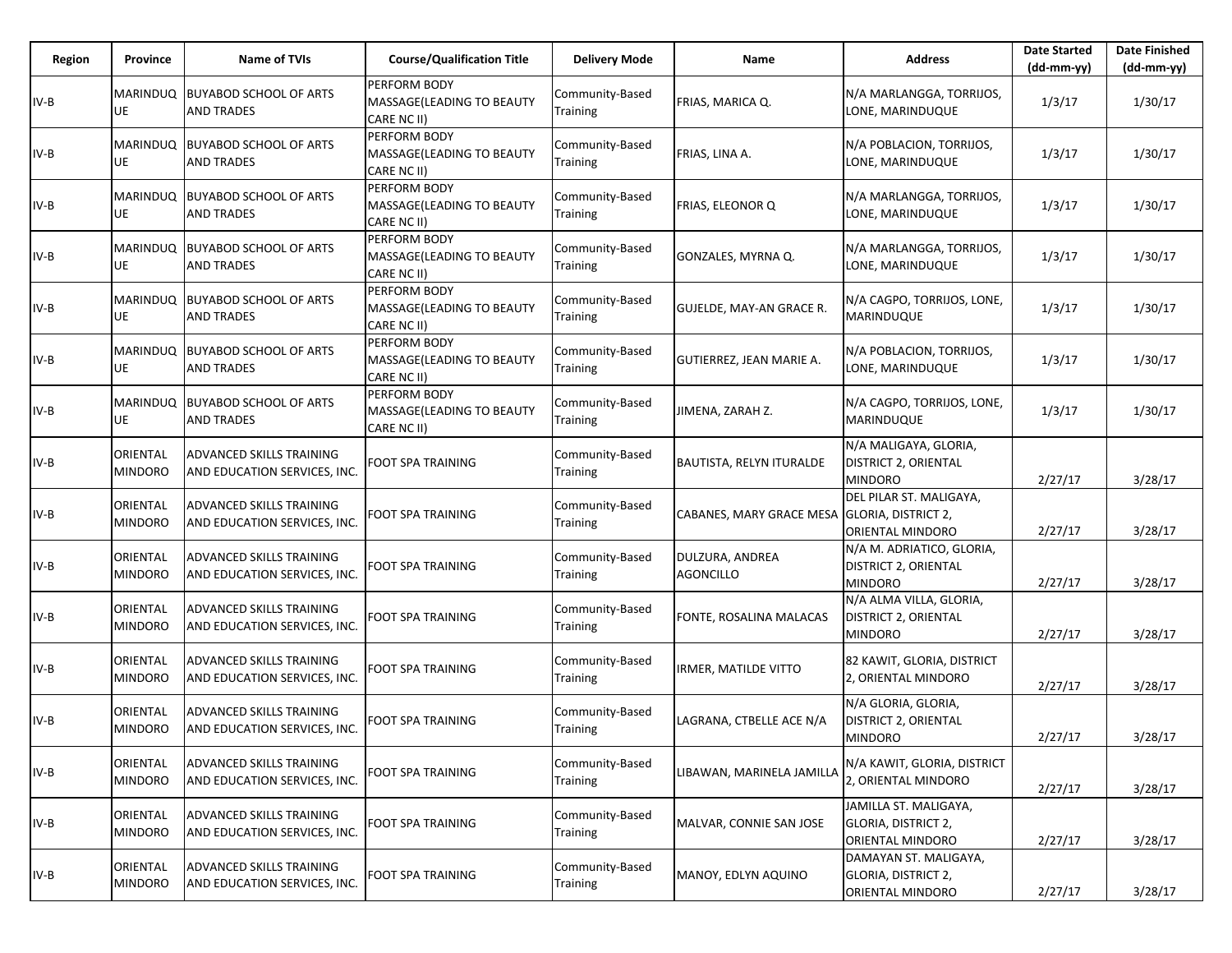| Region | Province                   | <b>Name of TVIs</b>                                             | <b>Course/Qualification Title</b>                                                     | <b>Delivery Mode</b>                      | Name                                     | <b>Address</b>                                                                               | <b>Date Started</b><br>$(dd-mm-yy)$ | <b>Date Finished</b><br>(dd-mm-yy) |
|--------|----------------------------|-----------------------------------------------------------------|---------------------------------------------------------------------------------------|-------------------------------------------|------------------------------------------|----------------------------------------------------------------------------------------------|-------------------------------------|------------------------------------|
| $IV-B$ | ORIENTAL<br><b>MINDORO</b> | ADVANCED SKILLS TRAINING<br>AND EDUCATION SERVICES, INC.        | FOOT SPA TRAINING                                                                     | Community-Based<br>Training               | MERCADO, ROSALYN<br><b>FALCUNIT</b>      | <b>SITIO BANGKAL SAN</b><br>ANTONIO, GLORIA, DISTRICT                                        |                                     |                                    |
|        |                            |                                                                 |                                                                                       |                                           |                                          | 2, ORIENTAL MINDORO                                                                          | 2/27/17                             | 3/28/17                            |
| $IV-B$ | ORIENTAL<br>MINDORO        | ADVANCED SKILLS TRAINING<br>AND EDUCATION SERVICES, INC.        | FOOT SPA TRAINING                                                                     | Community-Based<br>Training               | OLIVAR, MARY JANE ARLOS                  | N/A MALIGAYA, GLORIA,<br><b>DISTRICT 2, ORIENTAL</b><br><b>MINDORO</b>                       | 2/27/17                             | 3/28/17                            |
| $IV-B$ | ORIENTAL<br>MINDORO        | ADVANCED SKILLS TRAINING<br>AND EDUCATION SERVICES, INC.        | FOOT SPA TRAINING                                                                     | Community-Based<br>Training               | SEGOVIA, LYSLIE LAMBOLOTO                | N/A MALIGAYA, GLORIA,<br><b>DISTRICT 2, ORIENTAL</b><br><b>MINDORO</b>                       | 2/27/17                             | 3/28/17                            |
| $IV-B$ | ORIENTAL<br><b>MINDORO</b> | ADVANCED SKILLS TRAINING<br>AND EDUCATION SERVICES, INC.        | FOOT SPA TRAINING                                                                     | Community-Based<br>Training               | SELDA, LETICIA HERNANDEZ                 | #274 MALIGAYA, GLORIA,<br><b>DISTRICT 2, ORIENTAL</b><br><b>MINDORO</b>                      | 2/27/17                             | 3/28/17                            |
| $IV-B$ | ORIENTAL<br><b>MINDORO</b> | ADVANCED SKILLS TRAINING<br>AND EDUCATION SERVICES, INC.        | FOOT SPA TRAINING                                                                     | Community-Based<br>Training               | TAMONDONG, MANILYN<br>REFUGIA            | JUAN LUNA ST. MALIGAYA,<br><b>GLORIA, DISTRICT 2,</b><br>ORIENTAL MINDORO                    | 2/27/17                             | 3/28/17                            |
| $IV-B$ | ORIENTAL<br><b>MINDORO</b> | <b>ADVANCED SKILLS TRAINING</b><br>AND EDUCATION SERVICES, INC. | FOOT SPA TRAINING                                                                     | Community-Based<br>Training               | VALENZUELA, REY MANOY                    | N/A MALIGAYA, GLORIA,<br><b>DISTRICT 2, ORIENTAL</b><br><b>MINDORO</b>                       | 2/27/17                             | 3/28/17                            |
| $IV-B$ | ORIENTAL<br>MINDORO        | ADVANCED SKILLS TRAINING<br>AND EDUCATION SERVICES, INC.        | FOOT SPA TRAINING                                                                     | Community-Based<br>Training               | VITTO, JOYCIE SENO                       | DALANDAN 1 A. BONIFACIO,<br>GLORIA, DISTRICT 2,<br>ORIENTAL MINDORO                          | 2/27/17                             | 3/28/17                            |
| $IV-B$ | ORIENTAL<br>MINDORO        | SIMEON SUAN VOCATIONAL<br>AND TECHNICAL COLLEGE                 | PERFORM DIESEL/GAS ENGINE<br>TUNE-UP (LEADING TO<br><b>AUTOMOTIVE SERVICING NC I)</b> | <b>Institution-Based</b><br>(Traditional) | APILADO, JOHN ALFRED<br>MABANSAG         | ARRIOLA ST. MALIGAYA,<br>GLORIA, DISTRICT II,<br>ORIENTAL MINDORO                            | 2/27/17                             | 3/28/17                            |
| $IV-B$ | ORIENTAL<br><b>MINDORO</b> | SIMEON SUAN VOCATIONAL<br>AND TECHNICAL COLLEGE                 | PERFORM DIESEL/GAS ENGINE<br>TUNE-UP (LEADING TO<br>AUTOMOTIVE SERVICING NC I)        | Institution-Based<br>(Traditional)        | AQUINO, AL-JOHN SARIO                    | MALIGAYA, GLORIA, DISTRICT<br>II, ORIENTAL MINDORO                                           | 2/27/17                             | 3/28/17                            |
| $IV-B$ | ORIENTAL<br>MINDORO        | SIMEON SUAN VOCATIONAL<br>AND TECHNICAL COLLEGE                 | PERFORM DIESEL/GAS ENGINE<br>TUNE-UP (LEADING TO<br>AUTOMOTIVE SERVICING NC I)        | Institution-Based<br>(Traditional)        | CUDISAL, JANE ANGEL<br>SOLANGON          | <b>BAGONG SILANG</b><br>ALCADESMA, BANSUD,<br><b>DISTRICT II, ORIENTAL</b><br><b>MINDORO</b> | 2/27/17                             | 3/28/17                            |
| $IV-B$ | ORIENTAL<br>MINDORO        | SIMEON SUAN VOCATIONAL<br>AND TECHNICAL COLLEGE                 | PERFORM DIESEL/GAS ENGINE<br>TUNE-UP (LEADING TO<br>AUTOMOTIVE SERVICING NC I)        | Institution-Based<br>(Traditional)        | EULOGIO, JHUN ORDELIE<br>FABILA          | NARRA, GLORIA, DISTRICT II,<br>ORIENTAL MINDORO                                              | 2/27/17                             | 3/28/17                            |
| $IV-B$ | ORIENTAL<br><b>MINDORO</b> | <b>SIMEON SUAN VOCATIONAL</b><br>AND TECHNICAL COLLEGE          | PERFORM DIESEL/GAS ENGINE<br>TUNE-UP (LEADING TO<br>AUTOMOTIVE SERVICING NC I)        | <b>Institution-Based</b><br>(Traditional) | FEDERICO, ANGELO                         | NARRA, GLORIA, DISTRICT II,<br>ORIENTAL MINDORO                                              | 2/27/17                             | 3/28/17                            |
| $IV-B$ | ORIENTAL<br>MINDORO        | SIMEON SUAN VOCATIONAL<br>AND TECHNICAL COLLEGE                 | PERFORM DIESEL/GAS ENGINE<br>TUNE-UP (LEADING TO<br>AUTOMOTIVE SERVICING NC I)        | Institution-Based<br>(Traditional)        | LA ROSA, JUN ALBERT JARABE               | MALIGAYA, GLORIA, DISTRICT<br>II, ORIENTAL MINDORO                                           | 2/27/17                             | 3/28/17                            |
| $IV-B$ | ORIENTAL<br>MINDORO        | SIMEON SUAN VOCATIONAL<br>AND TECHNICAL COLLEGE                 | PERFORM DIESEL/GAS ENGINE<br>TUNE-UP (LEADING TO<br>AUTOMOTIVE SERVICING NC I)        | <b>Institution-Based</b><br>(Traditional) | MARANAN, IVAN ALLIH<br><b>HISTORILLO</b> | 217 RIZAL MALIGAYA,<br><b>GLORIA, DISTRICT II,</b><br><b>ORIENTAL MINDORO</b>                | 2/27/17                             | 3/28/17                            |
| IV-B   | ORIENTAL<br>MINDORO        | SIMEON SUAN VOCATIONAL<br>AND TECHNICAL COLLEGE                 | PERFORM DIESEL/GAS ENGINE<br>TUNE-UP (LEADING TO<br><b>AUTOMOTIVE SERVICING NC I)</b> | Institution-Based<br>(Traditional)        | MEDINA, EMMANUEL JARABE                  | ARRIOLA ST. MALIGAYA,<br><b>GLORIA, DISTRICT II,</b><br>ORIENTAL MINDORO                     | 2/27/17                             | 3/28/17                            |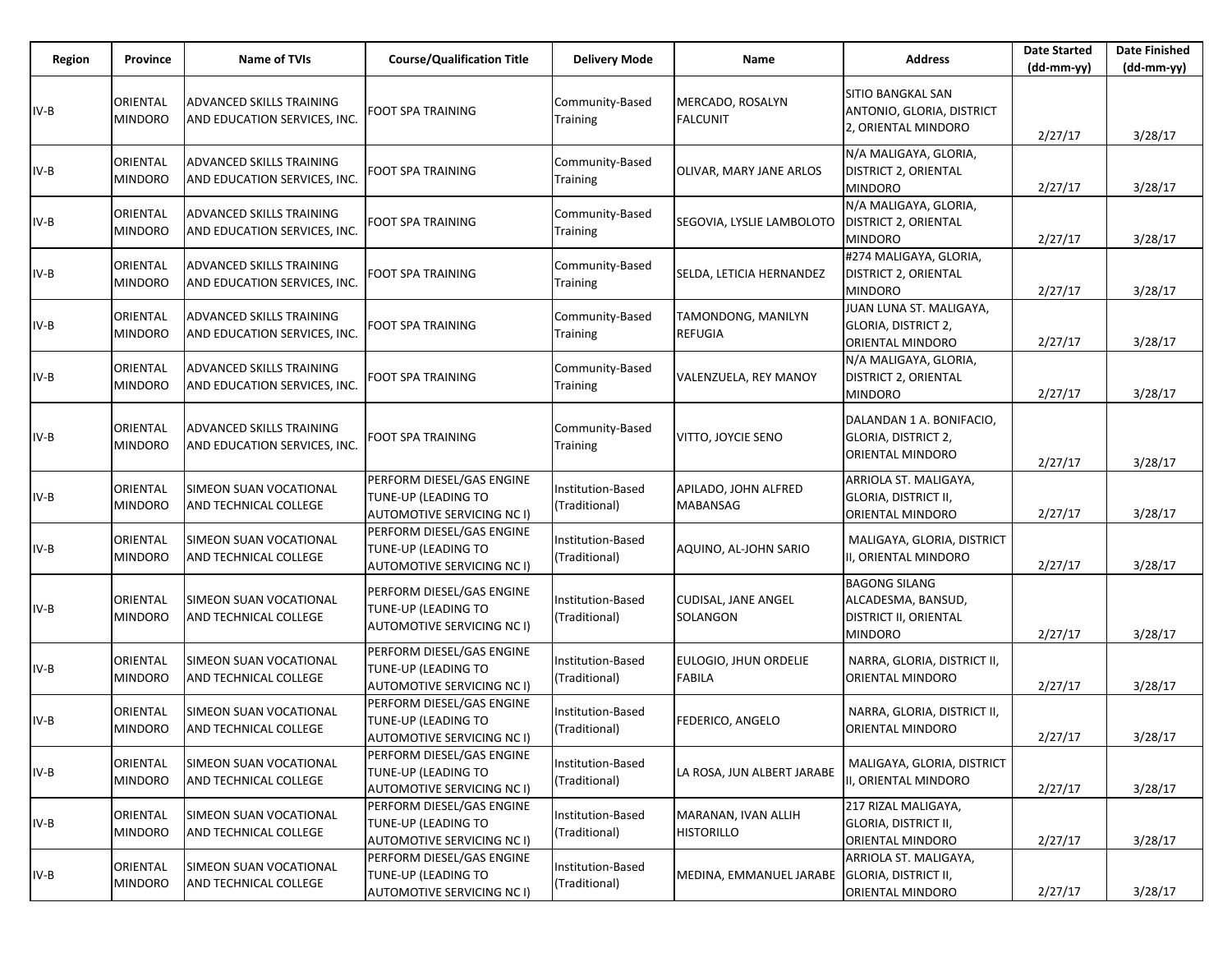| Region | Province                   | Name of TVIs                                    | <b>Course/Qualification Title</b>                                                     | <b>Delivery Mode</b>                      | Name                                 | <b>Address</b>                                                        | <b>Date Started</b><br>$(dd-mm-yy)$ | <b>Date Finished</b><br>$(dd-mm-yy)$ |
|--------|----------------------------|-------------------------------------------------|---------------------------------------------------------------------------------------|-------------------------------------------|--------------------------------------|-----------------------------------------------------------------------|-------------------------------------|--------------------------------------|
| IV-B   | ORIENTAL<br><b>MINDORO</b> | SIMEON SUAN VOCATIONAL<br>AND TECHNICAL COLLEGE | PERFORM DIESEL/GAS ENGINE<br>TUNE-UP (LEADING TO<br>AUTOMOTIVE SERVICING NC I)        | Institution-Based<br>(Traditional)        | MITRA, JEROME AGONCILLO              | NIYUGAN MANGUYANG,<br><b>GLORIA, DISTRICT II,</b><br>ORIENTAL MINDORO | 2/27/17                             | 3/28/17                              |
| IV-B   | ORIENTAL<br><b>MINDORO</b> | SIMEON SUAN VOCATIONAL<br>AND TECHNICAL COLLEGE | PERFORM DIESEL/GAS ENGINE<br>TUNE-UP (LEADING TO<br>AUTOMOTIVE SERVICING NC I)        | Institution-Based<br>(Traditional)        | NEPOMUCENO, CHITO<br><b>FABREAG</b>  | NARRA, GLORIA, DISTRICT II,<br>ORIENTAL MINDORO                       | 2/27/17                             | 3/28/17                              |
| IV-B   | ORIENTAL<br><b>MINDORO</b> | SIMEON SUAN VOCATIONAL<br>AND TECHNICAL COLLEGE | PERFORM DIESEL/GAS ENGINE<br><b>TUNE-UP (LEADING TO</b><br>AUTOMOTIVE SERVICING NC I) | Institution-Based<br>(Traditional)        | PERIDA, WENEFRIDO YLAGAN             | NARRA, GLORIA, DISTRICT II,<br>ORIENTAL MINDORO                       | 2/27/17                             | 3/28/17                              |
| IV-B   | ORIENTAL<br><b>MINDORO</b> | SIMEON SUAN VOCATIONAL<br>AND TECHNICAL COLLEGE | PERFORM DIESEL/GAS ENGINE<br>TUNE-UP (LEADING TO<br>AUTOMOTIVE SERVICING NC I)        | <b>Institution-Based</b><br>(Traditional) | RABINO, FRANCIS JAMILLA              | ARRIOLA ST. MALIGAYA,<br>GLORIA, DISTRICT II,<br>ORIENTAL MINDORO     | 2/27/17                             | 3/28/17                              |
| IV-B   | ORIENTAL<br><b>MINDORO</b> | SIMEON SUAN VOCATIONAL<br>AND TECHNICAL COLLEGE | PERFORM DIESEL/GAS ENGINE<br>TUNE-UP (LEADING TO<br>AUTOMOTIVE SERVICING NC I)        | Institution-Based<br>(Traditional)        | <b>REY, HEDION SENA</b>              | MALIGAYA, GLORIA, DISTRICT<br>II, ORIENTAL MINDORO                    | 2/27/17                             | 3/28/17                              |
| IV-B   | ORIENTAL<br><b>MINDORO</b> | SIMEON SUAN VOCATIONAL<br>AND TECHNICAL COLLEGE | PERFORM DIESEL/GAS ENGINE<br>TUNE-UP (LEADING TO<br>AUTOMOTIVE SERVICING NC I)        | <b>Institution-Based</b><br>(Traditional) | VALENZUELA, CHRISTIAN<br>SEÑO        | NARRA, GLORIA, DISTRICT II,<br>ORIENTAL MINDORO                       | 2/27/17                             | 3/28/17                              |
| IV-B   | ORIENTAL<br><b>MINDORO</b> | SIMEON SUAN VOCATIONAL<br>AND TECHNICAL COLLEGE | PERFORM DIESEL/GAS ENGINE<br>TUNE-UP (LEADING TO<br><b>AUTOMOTIVE SERVICING NC I)</b> | Institution-Based<br>(Traditional)        | VILLARUEL, ARIES FAJILAGO            | NARRA, GLORIA, DISTRICT II,<br>ORIENTAL MINDORO                       | 2/27/17                             | 3/28/17                              |
| IV-B   | ORIENTAL<br><b>MINDORO</b> | SIMEON SUAN VOCATIONAL<br>AND TECHNICAL COLLEGE | PERFORM DIESEL/GAS ENGINE<br>TUNE-UP (LEADING TO<br>AUTOMOTIVE SERVICING NC I)        | Institution-Based<br>(Traditional)        | ZOLETA, JEMAN MANAYON                | NARRA, GLORIA, DISTRICT II,<br>ORIENTAL MINDORO                       | 2/27/17                             | 3/28/17                              |
| IV-B   | <b>ROMBLON</b>             | PRIMERA ESCUELA TEKNIKAL<br>PARA AYUDA INC.     | TILE SETTING NC II                                                                    | Institution-Based<br>(Mobile Training)    | CASTRO, BEVERLY IGNACIO              | N/A GABAWAN, ODIONGAN, ,<br><b>ROMBLON</b>                            | 2/24/17                             | 3/18/17                              |
| IV-B   | ROMBLON                    | PRIMERA ESCUELA TEKNIKAL<br>PARA AYUDA INC.     | TILE SETTING NC II                                                                    | Institution-Based<br>(Mobile Training)    | CESAR, EDNA FESARIT                  | 378 GABAWAN, ODIONGAN, ,<br><b>ROMBLON</b>                            | 2/24/17                             | 3/18/17                              |
| IV-B   | ROMBLON                    | PRIMERA ESCUELA TEKNIKAL<br>PARA AYUDA INC.     | TILE SETTING NC II                                                                    | Institution-Based<br>(Mobile Training)    | CESAR, MANNY FESARIT                 | N/A GABAWAN, ODIONGAN,,<br><b>ROMBLON</b>                             | 2/24/17                             | 3/18/17                              |
| IV-B   | <b>ROMBLON</b>             | PRIMERA ESCUELA TEKNIKAL<br>PARA AYUDA INC.     | TILE SETTING NC II                                                                    | Institution-Based<br>(Mobile Training)    | DALISAY, PHILIP JHON FETILO          | N/A GABAWAN, ODIONGAN, ,<br>ROMBLON                                   | 2/24/17                             | 3/18/17                              |
| IV-B   | <b>ROMBLON</b>             | PRIMERA ESCUELA TEKNIKAL<br>PARA AYUDA INC.     | TILE SETTING NC II                                                                    | Institution-Based<br>(Mobile Training)    | FABABAER, JEMAR RABINO               | N/A GABAWAN, ODIONGAN, ,<br><b>ROMBLON</b>                            | 2/24/17                             | 3/18/17                              |
| IV-B   | ROMBLON                    | PRIMERA ESCUELA TEKNIKAL<br>PARA AYUDA INC.     | TILE SETTING NC II                                                                    | Institution-Based<br>(Mobile Training)    | FABABAER, JEROME RABINO              | N/A GABAWAN, ODIONGAN, ,<br><b>ROMBLON</b>                            | 2/24/17                             | 3/18/17                              |
| IV-B   | <b>ROMBLON</b>             | PRIMERA ESCUELA TEKNIKAL<br>PARA AYUDA INC.     | TILE SETTING NC II                                                                    | Institution-Based<br>(Mobile Training)    | FAELDAN, MINERVA<br><b>ESTUDILLO</b> | N/A GABAWAN, ODIONGAN, ,<br><b>ROMBLON</b>                            | 2/24/17                             | 3/18/17                              |
| $IV-B$ | <b>ROMBLON</b>             | PRIMERA ESCUELA TEKNIKAL<br>PARA AYUDA INC.     | TILE SETTING NC II                                                                    | Institution-Based<br>(Mobile Training)    | <b>FAJARITO JR., ROMEO FORNAL</b>    | N/A GABAWAN, ODIONGAN,<br><b>ROMBLON</b>                              | 2/24/17                             | 3/18/17                              |
| IV-B   | <b>ROMBLON</b>             | PRIMERA ESCUELA TEKNIKAL<br>PARA AYUDA INC.     | TILE SETTING NC II                                                                    | Institution-Based<br>(Mobile Training)    | FAMIS JR., FELIPE MORTEL             | N/A GABAWAN, ODIONGAN, ,<br><b>ROMBLON</b>                            | 2/24/17                             | 3/18/17                              |
| IV-B   | <b>ROMBLON</b>             | PRIMERA ESCUELA TEKNIKAL<br>PARA AYUDA INC.     | TILE SETTING NC II                                                                    | Institution-Based<br>(Mobile Training)    | FERRANCULLO, BENJIE FETILO           | N/A GABAWAN, ODIONGAN,,<br><b>ROMBLON</b>                             | 2/24/17                             | 3/18/17                              |
| IV-B   | <b>ROMBLON</b>             | PRIMERA ESCUELA TEKNIKAL<br>PARA AYUDA INC.     | TILE SETTING NC II                                                                    | Institution-Based<br>(Mobile Training)    | FESARIT, FRANCIS FADERON             | N/A GABAWAN, ODIONGAN, ,<br><b>ROMBLON</b>                            | 2/24/17                             | 3/18/17                              |
| IV-B   | <b>ROMBLON</b>             | PRIMERA ESCUELA TEKNIKAL<br>PARA AYUDA INC.     | TILE SETTING NC II                                                                    | Institution-Based<br>(Mobile Training)    | FETALVER, MARLOU MORTEL              | N/A GABAWAN, ODIONGAN, ,<br>ROMBLON                                   | 2/24/17                             | 3/18/17                              |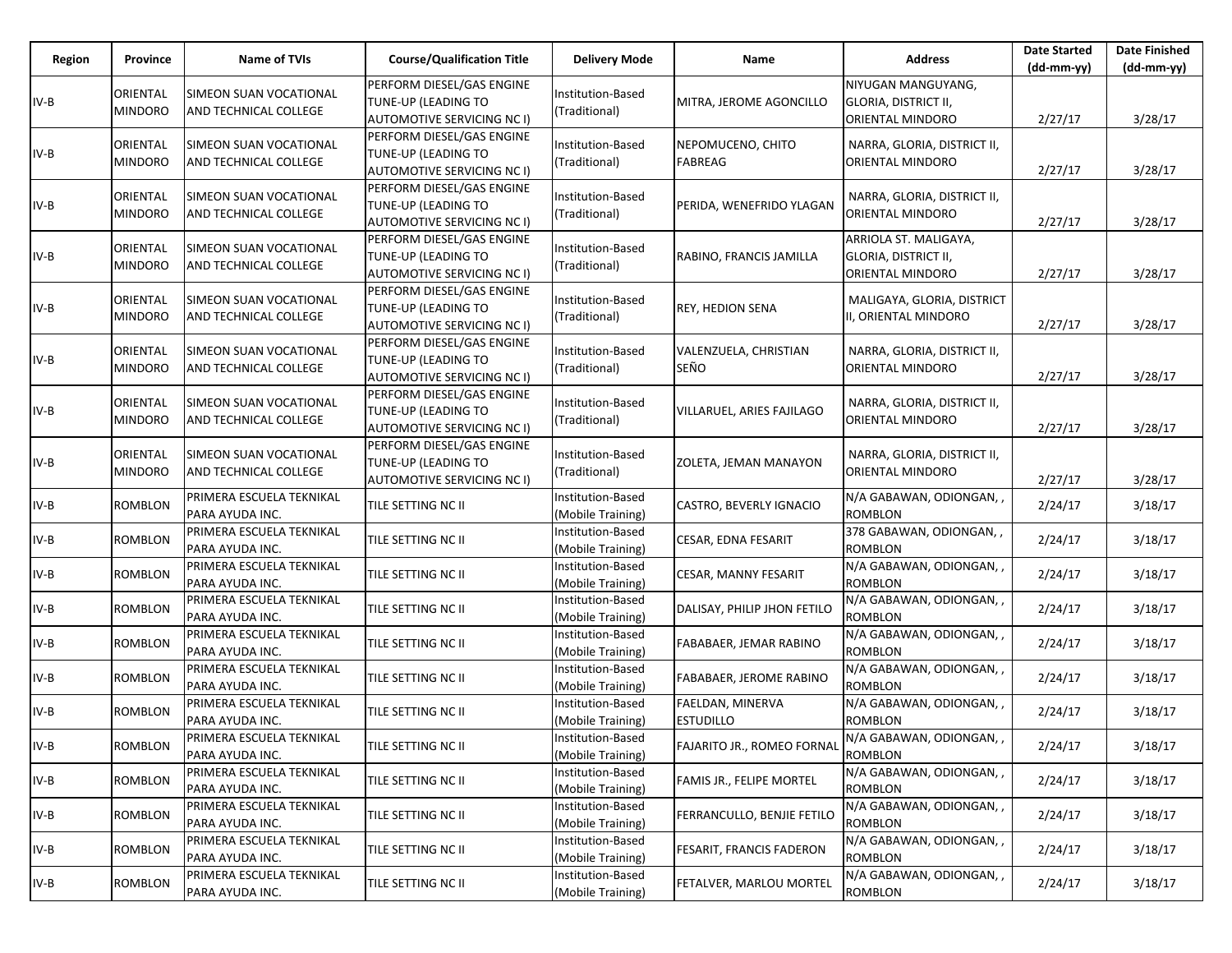| Region | Province       | Name of TVIs                                        | <b>Course/Qualification Title</b>                           | <b>Delivery Mode</b>                          | Name                                          | <b>Address</b>                                    | <b>Date Started</b><br>$(dd-mm-yy)$ | <b>Date Finished</b><br>$(dd-mm-yy)$ |
|--------|----------------|-----------------------------------------------------|-------------------------------------------------------------|-----------------------------------------------|-----------------------------------------------|---------------------------------------------------|-------------------------------------|--------------------------------------|
| IV-B   | ROMBLON        | PRIMERA ESCUELA TEKNIKAL<br>PARA AYUDA INC.         | TILE SETTING NC II                                          | Institution-Based<br>(Mobile Training)        | FETALVERO, MICHELLE<br><b>MEDIADO</b>         | N/A GABAWAN, ODIONGAN, ,<br><b>ROMBLON</b>        | 2/24/17                             | 3/18/17                              |
| IV-B   | ROMBLON        | PRIMERA ESCUELA TEKNIKAL<br>PARA AYUDA INC.         | TILE SETTING NC II                                          | <b>Institution-Based</b><br>(Mobile Training) | FIRMA, VICTOR FAELDAN                         | N/A GABAWAN, ODIONGAN, ,<br><b>ROMBLON</b>        | 2/24/17                             | 3/18/17                              |
| IV-B   | <b>ROMBLON</b> | PRIMERA ESCUELA TEKNIKAL<br>PARA AYUDA INC.         | TILE SETTING NC II                                          | Institution-Based<br>(Mobile Training)        | FORNAL JR., WILSON FORNEA                     | N/A GABAWAN, ODIONGAN,,<br>ROMBLON                | 2/24/17                             | 3/18/17                              |
| IV-B   | ROMBLON        | PRIMERA ESCUELA TEKNIKAL<br>PARA AYUDA INC.         | TILE SETTING NC II                                          | Institution-Based<br>(Mobile Training)        | FROJO, MARLON RAMILO                          | N/A GABAWAN, ODIONGAN, ,<br><b>ROMBLON</b>        | 2/24/17                             | 3/18/17                              |
| IV-B   | <b>ROMBLON</b> | PRIMERA ESCUELA TEKNIKAL<br>PARA AYUDA INC.         | TILE SETTING NC II                                          | <b>Institution-Based</b><br>(Mobile Training) | GADON, ZARRA FESALBON                         | N/A GABAWAN, ODIONGAN, ,<br>ROMBLON               | 2/24/17                             | 3/18/17                              |
| IV-B   | <b>ROMBLON</b> | PRIMERA ESCUELA TEKNIKAL<br>PARA AYUDA INC.         | TILE SETTING NC II                                          | Institution-Based<br>(Mobile Training)        | GARCIA, RODERICK GERVACIO                     | N/A GABAWAN, ODIONGAN, ,<br>ROMBLON               | 2/24/17                             | 3/18/17                              |
| IV-B   | <b>ROMBLON</b> | PRIMERA ESCUELA TEKNIKAL<br>PARA AYUDA INC.         | TILE SETTING NC II                                          | Institution-Based<br>(Mobile Training)        | <b>GABUTERO, JOHN MARK</b><br><b>FAJARITO</b> | N/A GABAWAN, ODIONGAN,,<br><b>ROMBLON</b>         | 2/24/17                             | 3/18/17                              |
| IV-B   | ROMBLON        | PRIMERA ESCUELA TEKNIKAL<br>PARA AYUDA INC.         | TILE SETTING NC II                                          | Institution-Based<br>(Mobile Training)        | GABUTERO, MARY ANN<br><b>FALCUNIT</b>         | N/A GABAWAN, ODIONGAN, ,<br><b>ROMBLON</b>        | 2/24/17                             | 3/18/17                              |
| IV-B   | ROMBLON        | PRIMERA ESCUELA TEKNIKAL<br>PARA AYUDA INC.         | TILE SETTING NC II                                          | Institution-Based<br>(Mobile Training)        | MAGBANUA, ALLEN PAUL<br><b>MIÑON</b>          | N/A GABAWAN, ODIONGAN, ,<br>ROMBLON               | 2/24/17                             | 3/18/17                              |
| IV-B   | <b>ROMBLON</b> | PRIMERA ESCUELA TEKNIKAL<br>PARA AYUDA INC.         | <b>TILE SETTING NC II</b>                                   | Institution-Based<br>(Mobile Training)        | MAGBANUA, JEFFREY<br><b>GABUTERO</b>          | N/A GABAWAN, ODIONGAN, ,<br>ROMBLON               | 2/24/17                             | 3/18/17                              |
| IV-B   | ROMBLON        | PRIMERA ESCUELA TEKNIKAL<br>PARA AYUDA INC.         | TILE SETTING NC II                                          | Institution-Based<br>(Mobile Training)        | MAGNO, JAZEL FABIALA                          | N/A GABAWAN, ODIONGAN, ,<br><b>ROMBLON</b>        | 2/24/17                             | 3/18/17                              |
| IV-B   | <b>ROMBLON</b> | PRIMERA ESCUELA TEKNIKAL<br>PARA AYUDA INC.         | TILE SETTING NC II                                          | Institution-Based<br>(Mobile Training)        | PEREZ, JAMES FAELDAN                          | N/A GABAWAN, ODIONGAN,,<br>ROMBLON                | 2/24/17                             | 3/18/17                              |
| IV-B   | <b>ROMBLON</b> | PRIMERA ESCUELA TEKNIKAL<br>PARA AYUDA INC.         | TILE SETTING NC II                                          | Institution-Based<br>(Mobile Training)        | VILLACRUSIS, JAYPEE<br><b>FAMINIALAGAO</b>    | N/A GABAWAN, ODIONGAN, ,<br><b>ROMBLON</b>        | 2/24/17                             | 3/18/17                              |
| IV-B   | ROMBLON        | <b>BAGMET SKILLS TRAINING</b><br><b>CENTER INC.</b> | SERVICE SMALL ENGINE SYSTEM<br><b>AND COMPONENTS</b>        | Institution-Based<br>(Traditional)            | ARCASITAS, CHARL D.                           | MAYHA, ODIONGAN, LONE<br>DISTRICT, ROMBLON        | 2/27/17                             | 3/21/17                              |
| IV-B   | <b>ROMBLON</b> | <b>BAGMET SKILLS TRAINING</b><br><b>CENTER INC.</b> | <b>SERVICE SMALL ENGINE SYSTEM</b><br><b>AND COMPONENTS</b> | Institution-Based<br>(Traditional)            | BANTANG JR., JOSE L.                          | TUGUIS, ODIONGAN, LONE<br>DISTRICT, ROMBLON       | 2/27/17                             | 3/21/17                              |
| IV-B   | <b>ROMBLON</b> | <b>BAGMET SKILLS TRAINING</b><br>CENTER INC.        | <b>SERVICE SMALL ENGINE SYSTEM</b><br><b>AND COMPONENTS</b> | Institution-Based<br>(Traditional)            | <b>BOBADILLA, KENT F.</b>                     | GABAWAN, ODIONGAN,<br>LONE DISTRICT, ROMBLON      | 2/27/17                             | 3/21/17                              |
| IV-B   | <b>ROMBLON</b> | <b>BAGMET SKILLS TRAINING</b><br><b>CENTER INC.</b> | SERVICE SMALL ENGINE SYSTEM<br><b>AND COMPONENTS</b>        | Institution-Based<br>(Traditional)            | FABICON, ACE M.                               | LIBERTAD, ODIONGAN, LONE<br>DISTRICT, ROMBLON     | 2/27/17                             | 3/21/17                              |
| IV-B   | <b>ROMBLON</b> | <b>BAGMET SKILLS TRAINING</b><br><b>CENTER INC.</b> | <b>SERVICE SMALL ENGINE SYSTEM</b><br><b>AND COMPONENTS</b> | Institution-Based<br>(Traditional)            | FALCUNITIN, NINO RJ V.                        | MAYHA, ODIONGAN, LONE<br><b>DISTRICT, ROMBLON</b> | 2/27/17                             | 3/21/17                              |
| IV-B   | <b>ROMBLON</b> | <b>BAGMET SKILLS TRAINING</b><br>CENTER INC.        | <b>SERVICE SMALL ENGINE SYSTEM</b><br><b>AND COMPONENTS</b> | Institution-Based<br>(Traditional)            | FAMIS, MARCO C.                               | BUDIONG, ODIONGAN, LONE<br>DISTRICT, ROMBLON      | 2/27/17                             | 3/21/17                              |
| $IV-B$ | <b>ROMBLON</b> | <b>BAGMET SKILLS TRAINING</b><br>CENTER INC.        | SERVICE SMALL ENGINE SYSTEM<br><b>AND COMPONENTS</b>        | Institution-Based<br>(Traditional)            | FELIA, KEVIN F.                               | MAYHA, ODIONGAN, LONE<br>DISTRICT, ROMBLON        | 2/27/17                             | 3/21/17                              |
| IV-B   | <b>ROMBLON</b> | <b>BAGMET SKILLS TRAINING</b><br>CENTER INC.        | SERVICE SMALL ENGINE SYSTEM<br><b>AND COMPONENTS</b>        | Institution-Based<br>(Traditional)            | FERNANDO, EUGENE CLARK                        | BATIANO, ODIONGAN, LONE<br>DISTRICT, ROMBLON      | 2/27/17                             | 3/21/17                              |
| IV-B   | <b>ROMBLON</b> | <b>BAGMET SKILLS TRAINING</b><br><b>CENTER INC.</b> | <b>SERVICE SMALL ENGINE SYSTEM</b><br><b>AND COMPONENTS</b> | Institution-Based<br>(Traditional)            | FERRANCULLO, ARIES T.                         | TULAY, ODIONGAN, LONE<br>DISTRICT, ROMBLON        | 2/27/17                             | 3/21/17                              |
| IV-B   | <b>ROMBLON</b> | <b>BAGMET SKILLS TRAINING</b><br><b>CENTER INC.</b> | SERVICE SMALL ENGINE SYSTEM<br><b>AND COMPONENTS</b>        | Institution-Based<br>(Traditional)            | FETALVER, CHRISTIAN JAKE F.                   | MAYHA, ODIONGAN, LONE<br>DISTRICT, ROMBLON        | 2/27/17                             | 3/21/17                              |
| IV-B   | <b>ROMBLON</b> | <b>BAGMET SKILLS TRAINING</b><br>CENTER INC.        | SERVICE SMALL ENGINE SYSTEM<br><b>AND COMPONENTS</b>        | Institution-Based<br>(Traditional)            | FLAGA, ROWELLE MICHELLE F.                    | LIBERTAD, ODIONGAN, LONE<br>DISTRICT, ROMBLON     | 2/27/17                             | 3/21/17                              |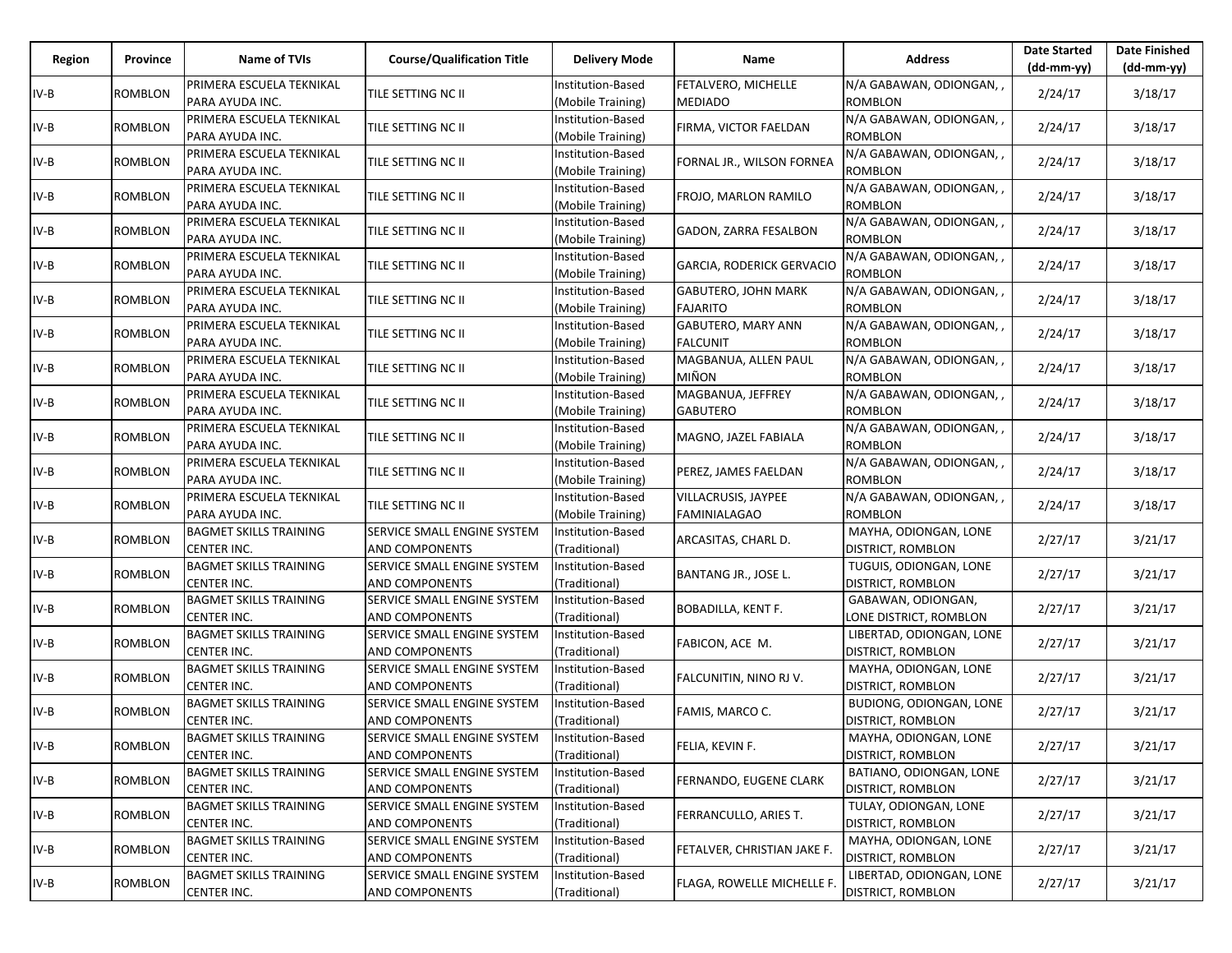| Region | Province       | <b>Name of TVIs</b>                                 | <b>Course/Qualification Title</b>                    | <b>Delivery Mode</b>               | Name                                   | <b>Address</b>                                       | <b>Date Started</b><br>(dd-mm-yy) | <b>Date Finished</b><br>(dd-mm-yy) |
|--------|----------------|-----------------------------------------------------|------------------------------------------------------|------------------------------------|----------------------------------------|------------------------------------------------------|-----------------------------------|------------------------------------|
| $IV-B$ | ROMBLON        | <b>BAGMET SKILLS TRAINING</b><br><b>CENTER INC.</b> | SERVICE SMALL ENGINE SYSTEM<br>AND COMPONENTS        | Institution-Based<br>(Traditional) | FORNAL, RONEL F.                       | AMATONG, ODIONGAN,<br>LONE DISTRICT, ROMBLON         | 2/27/17                           | 3/21/17                            |
| $IV-B$ | ROMBLON        | <b>BAGMET SKILLS TRAINING</b><br><b>CENTER INC.</b> | SERVICE SMALL ENGINE SYSTEM<br><b>AND COMPONENTS</b> | Institution-Based<br>(Traditional) | FORTALIZA, ROY U.                      | BATIANO, ODIONGAN, LONE<br>DISTRICT, ROMBLON         | 2/27/17                           | 3/21/17                            |
| IV-B   | ROMBLON        | <b>BAGMET SKILLS TRAINING</b><br>CENTER INC.        | SERVICE SMALL ENGINE SYSTEM<br>AND COMPONENTS        | Institution-Based<br>(Traditional) | FRADEJAS, CARLO B.                     | LIBERTAD, ODIONGAN, LONE<br>DISTRICT, ROMBLON        | 2/27/17                           | 3/21/17                            |
| IV-B   | <b>ROMBLON</b> | <b>BAGMET SKILLS TRAINING</b><br><b>CENTER INC.</b> | SERVICE SMALL ENGINE SYSTEM<br>AND COMPONENTS        | Institution-Based<br>(Traditional) | FROJO, LEO VAL F.                      | GABAWAN, ODIONGAN,<br>LONE DISTRICT, ROMBLON         | 2/27/17                           | 3/21/17                            |
| $IV-B$ | <b>ROMBLON</b> | <b>BAGMET SKILLS TRAINING</b><br><b>CENTER INC.</b> | SERVICE SMALL ENGINE SYSTEM<br>AND COMPONENTS        | Institution-Based<br>(Traditional) | FRONDA, ROGELIO V.                     | LIBERTAD, ODIONGAN, LONE<br><b>DISTRICT, ROMBLON</b> | 2/27/17                           | 3/21/17                            |
| IV-B   | ROMBLON        | <b>BAGMET SKILLS TRAINING</b><br><b>CENTER INC.</b> | SERVICE SMALL ENGINE SYSTEM<br><b>AND COMPONENTS</b> | Institution-Based<br>(Traditional) | GALACITE, RAMELYN M.                   | DAPAWAN, ODIONGAN,<br>LONE DISTRICT, ROMBLON         | 2/27/17                           | 3/21/17                            |
| IV-B   | <b>ROMBLON</b> | <b>BAGMET SKILLS TRAINING</b><br><b>CENTER INC.</b> | SERVICE SMALL ENGINE SYSTEM<br><b>AND COMPONENTS</b> | Institution-Based<br>(Traditional) | MARIANO, JEREMIE G.                    | BUDIONG, ODIONGAN, LONE<br>DISTRICT, ROMBLON         | 2/27/17                           | 3/21/17                            |
| $IV-B$ | ROMBLON        | <b>BAGMET SKILLS TRAINING</b><br><b>CENTER INC.</b> | SERVICE SMALL ENGINE SYSTEM<br><b>AND COMPONENTS</b> | Institution-Based<br>(Traditional) | MEÑEZ, ACE RUEL F.                     | BATIANO, ODIONGAN, LONE<br>DISTRICT, ROMBLON         | 2/27/17                           | 3/21/17                            |
| $IV-B$ | ROMBLON        | <b>BAGMET SKILLS TRAINING</b><br><b>CENTER INC.</b> | SERVICE SMALL ENGINE SYSTEM<br>AND COMPONENTS        | Institution-Based<br>(Traditional) | MORENTE, MATEO M.                      | LIBERTAD, ODIONGAN, LONE<br>DISTRICT, ROMBLON        | 2/27/17                           | 3/21/17                            |
| $IV-B$ | <b>ROMBLON</b> | <b>BAGMET SKILLS TRAINING</b><br><b>CENTER INC.</b> | SERVICE SMALL ENGINE SYSTEM<br><b>AND COMPONENTS</b> | Institution-Based<br>(Traditional) | SAPON, VIM S.                          | LIWAYWAY, ODIONGAN,<br>LONE DISTRICT, ROMBLON        | 2/27/17                           | 3/21/17                            |
| IV-B   | <b>ROMBLON</b> | <b>BAGMET SKILLS TRAINING</b><br><b>CENTER INC.</b> | SERVICE SMALL ENGINE SYSTEM<br>AND COMPONENTS        | Institution-Based<br>(Traditional) | TAN, RAY ANTHONY F.                    | MAYHA, ODIONGAN, LONE<br>DISTRICT, ROMBLON           | 2/27/17                           | 3/21/17                            |
| $IV-B$ | ROMBLON        | <b>BAGMET SKILLS TRAINING</b><br><b>CENTER INC.</b> | SERVICE SMALL ENGINE SYSTEM<br>AND COMPONENTS        | Institution-Based<br>(Traditional) | <b>VICENTE, EUGENE</b>                 | LIBERTAD, ODIONGAN, LONE<br><b>DISTRICT, ROMBLON</b> | 2/27/17                           | 3/21/17                            |
| IV-B   | <b>ROMBLON</b> | <b>BAGMET SKILLS TRAINING</b><br><b>CENTER INC.</b> | SERVICE SMALL ENGINE SYSTEM<br><b>AND COMPONENTS</b> | Institution-Based<br>(Traditional) | VILLANUEVA, DODGIE O.                  | BUDIONG, ODIONGAN, LONE<br><b>DISTRICT, ROMBLON</b>  | 2/27/17                           | 3/21/17                            |
| IV-B   | <b>ROMBLON</b> | <b>BAGMET SKILLS TRAINING</b><br><b>CENTER INC.</b> | SERVICE SMALL ENGINE SYSTEM<br><b>AND COMPONENTS</b> | Institution-Based<br>(Traditional) | YAP, REYNALDO G.                       | TULAY, ODIONGAN, LONE<br>DISTRICT, ROMBLON           | 2/27/17                           | 3/21/17                            |
| $IV-B$ | ROMBLON        | ROMBLON NATIONAL INSTITUTE<br>OF TECHNOLOGY         | <b>MASONRY NC II</b>                                 | Institution-Based<br>(Traditional) | ANTONIO, LARRY GURO                    | N/A PATO-O, ODIONGAN,<br>LONE, ROMBLON               | 3/8/17                            | 4/2/17                             |
| $IV-B$ | <b>ROMBLON</b> | ROMBLON NATIONAL INSTITUTE<br>OF TECHNOLOGY         | MASONRY NC II                                        | Institution-Based<br>(Traditional) | AREVALO, MARK GARCIA                   | ATIENZA LIWAYWAY,<br>ODIONGAN, LONE, ROMBLON         | 3/8/17                            | 4/2/17                             |
| $IV-B$ | <b>ROMBLON</b> | ROMBLON NATIONAL INSTITUTE<br>OF TECHNOLOGY         | <b>MASONRY NC II</b>                                 | Institution-Based<br>(Traditional) | BANTANG, NAVARRO JR.<br>SERVAÑEZ       | M.L. QUEZON ST. LIWANAG,<br>ODIONGAN, LONE, ROMBLON  | 3/8/17                            | 4/2/17                             |
| IV-B   | <b>ROMBLON</b> | ROMBLON NATIONAL INSTITUTE<br>OF TECHNOLOGY         | <b>MASONRY NC II</b>                                 | Institution-Based<br>(Traditional) | CANDOLITA, DEMAR ESCOTE                | N/A TABING-DAGAT,<br>ODIONGAN, LONE, ROMBLON         | 3/8/17                            | 4/2/17                             |
| $IV-B$ | <b>ROMBLON</b> | ROMBLON NATIONAL INSTITUTE<br>OF TECHNOLOGY         | MASONRY NC II                                        | Institution-Based<br>(Traditional) | CORTEZ, JAYBEE DULCE                   | N/A LIBERTAD, ODIONGAN,<br>LONE, ROMBLON             | 3/8/17                            | 4/2/17                             |
| $IV-B$ | ROMBLON        | ROMBLON NATIONAL INSTITUTE<br>OF TECHNOLOGY         | <b>MASONRY NC II</b>                                 | Institution-Based<br>(Traditional) | DELEGENCIA, JOHNREL<br><b>MALONES</b>  | N/A LIBERTAD, ODIONGAN,<br>LONE, ROMBLON             | 3/8/17                            | 4/2/17                             |
| IV-B   | <b>ROMBLON</b> | ROMBLON NATIONAL INSTITUTE<br>OF TECHNOLOGY         | MASONRY NC II                                        | Institution-Based<br>(Traditional) | FABIC, MARIANITO JR.<br><b>FAMINIA</b> | N/A LIBERTAD, ODIONGAN,<br>LONE, ROMBLON             | 3/8/17                            | 4/2/17                             |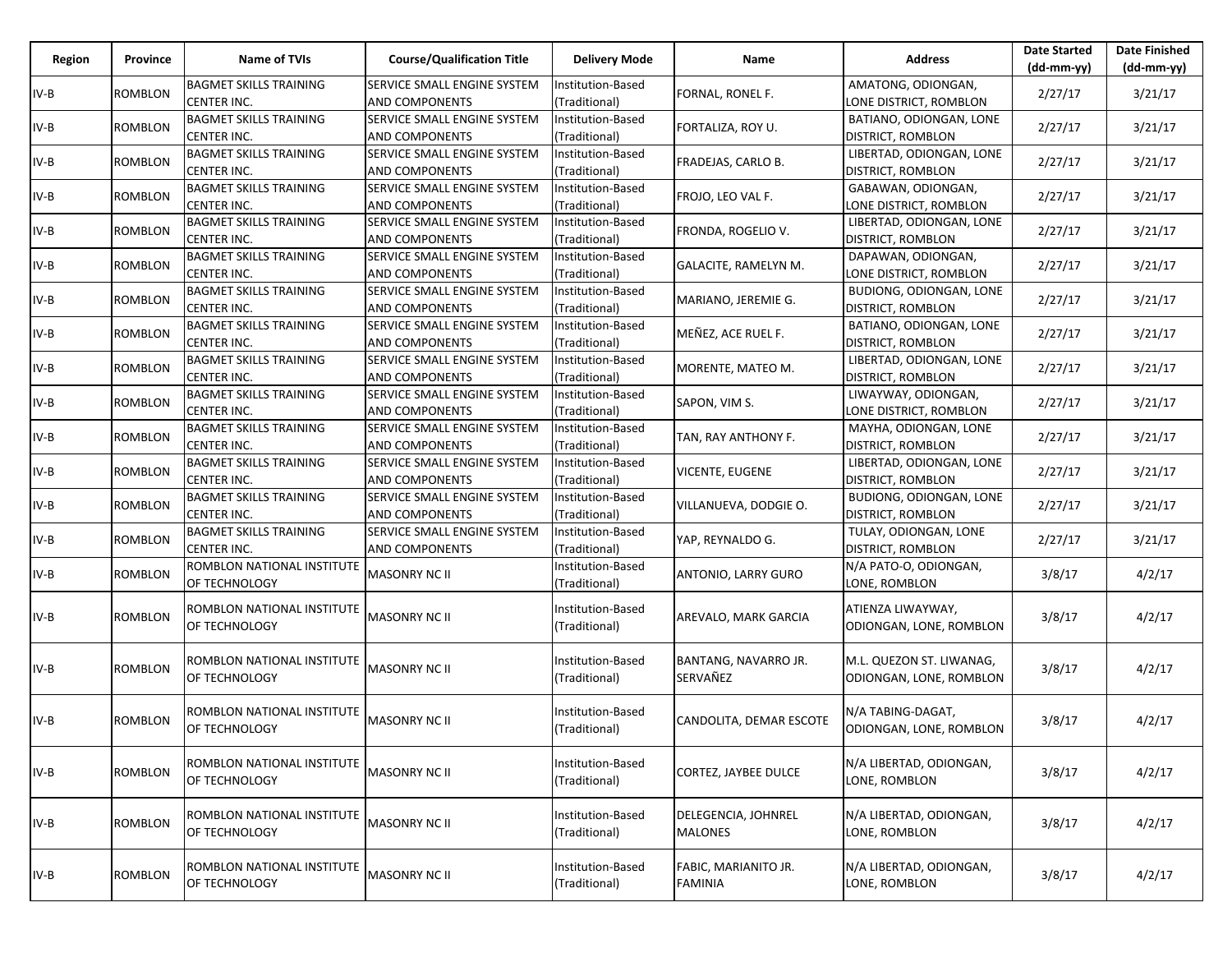| Region | Province       | <b>Name of TVIs</b>                         | <b>Course/Qualification Title</b> | <b>Delivery Mode</b>                      | Name                                 | <b>Address</b>                                        | <b>Date Started</b><br>$(dd-mm-yy)$ | <b>Date Finished</b><br>$(dd-mm-yy)$ |
|--------|----------------|---------------------------------------------|-----------------------------------|-------------------------------------------|--------------------------------------|-------------------------------------------------------|-------------------------------------|--------------------------------------|
| IV-B   | <b>ROMBLON</b> | ROMBLON NATIONAL INSTITUTE<br>OF TECHNOLOGY | <b>MASONRY NC II</b>              | <b>Institution-Based</b><br>(Traditional) | <b>FADERO, LEO GREGORIO</b>          | N/A TABOBO-AN, ODIONGAN,<br>LONE, ROMBLON             | 3/8/17                              | 4/2/17                               |
| IV-B   | <b>ROMBLON</b> | ROMBLON NATIONAL INSTITUTE<br>OF TECHNOLOGY | <b>MASONRY NC II</b>              | Institution-Based<br>(Traditional)        | FAMPULME, DELMAR JR.<br>FERNANDO     | N/A MAYHA, ODIONGAN,<br>LONE, ROMBLON                 | 3/8/17                              | 4/2/17                               |
| IV-B   | <b>ROMBLON</b> | ROMBLON NATIONAL INSTITUTE<br>OF TECHNOLOGY | <b>MASONRY NC II</b>              | Institution-Based<br>(Traditional)        | <b>FORMON, RICKY GABUTERO</b>        | N/A POCTOY, ODIONGAN,<br>LONE, ROMBLON                | 3/8/17                              | 4/2/17                               |
| IV-B   | <b>ROMBLON</b> | ROMBLON NATIONAL INSTITUTE<br>OF TECHNOLOGY | <b>MASONRY NC II</b>              | Institution-Based<br>(Traditional)        | FORNAL, LEONIL FABILA                | N/A RIZAL, ODIONGAN, LONE,<br><b>ROMBLON</b>          | 3/8/17                              | 4/2/17                               |
| IV-B   | <b>ROMBLON</b> | ROMBLON NATIONAL INSTITUTE<br>OF TECHNOLOGY | <b>MASONRY NC II</b>              | Institution-Based<br>(Traditional)        | FRONDA, FEDERECO<br><b>MAGAYON</b>   | N/A ANAHAO, ODIONGAN,<br>LONE, ROMBLON                | 3/8/17                              | 4/2/17                               |
| IV-B   | <b>ROMBLON</b> | ROMBLON NATIONAL INSTITUTE<br>OF TECHNOLOGY | <b>MASONRY NC II</b>              | Institution-Based<br>(Traditional)        | GABAYNO, BELITO JR.<br><b>URBANO</b> | N/A CANDUYONG,<br>ODIONGAN, LONE, ROMBLON             | 3/8/17                              | 4/2/17                               |
| IV-B   | <b>ROMBLON</b> | ROMBLON NATIONAL INSTITUTE<br>OF TECHNOLOGY | <b>MASONRY NC II</b>              | Institution-Based<br>(Traditional)        | GALANGERA, ANDREW<br><b>DAVALOS</b>  | N/A DAPAWAN, ODIONGAN,<br>LONE, ROMBLON               | 3/8/17                              | 4/2/17                               |
| IV-B   | <b>ROMBLON</b> | ROMBLON NATIONAL INSTITUTE<br>OF TECHNOLOGY | <b>MASONRY NC II</b>              | Institution-Based<br>(Traditional)        | GUSI, GLORIOSO GRIMARIN              | N/A MAYHA, ODIONGAN,<br>LONE, ROMBLON                 | 3/8/17                              | 4/2/17                               |
| IV-B   | <b>ROMBLON</b> | ROMBLON NATIONAL INSTITUTE<br>OF TECHNOLOGY | <b>MASONRY NC II</b>              | <b>Institution-Based</b><br>(Traditional) | <b>INOCENCIO, RENZ HUMAPIT</b>       | N/A PROGRESO ESTE,<br>ODIONGAN, LONE, ROMBLON         | 3/8/17                              | 4/2/17                               |
| IV-B   | <b>ROMBLON</b> | ROMBLON NATIONAL INSTITUTE<br>OF TECHNOLOGY | <b>MASONRY NC II</b>              | Institution-Based<br>(Traditional)        | MACHON, JAYSON VIRTUCIO              | N/A TABING-DAGAT,<br>ODIONGAN, LONE, ROMBLON          | 3/8/17                              | 4/2/17                               |
| IV-B   | <b>ROMBLON</b> | ROMBLON NATIONAL INSTITUTE<br>OF TECHNOLOGY | <b>MASONRY NC II</b>              | Institution-Based<br>(Traditional)        | MAGRAMO, ANDRES III PASIG            | 195 JP LAUREL ST. DAPAWAN,<br>ODIONGAN, LONE, ROMBLON | 3/8/17                              | 4/2/17                               |
| IV-B   | ROMBLON        | ROMBLON NATIONAL INSTITUTE<br>OF TECHNOLOGY | <b>MASONRY NC II</b>              | Institution-Based<br>(Traditional)        | MEÑEZ, FIDEL JR. LARA                | N/A GABAWAN, ODIONGAN,<br>LONE, ROMBLON               | 3/8/17                              | 4/2/17                               |
| IV-B   | <b>ROMBLON</b> | ROMBLON NATIONAL INSTITUTE<br>OF TECHNOLOGY | <b>MASONRY NC II</b>              | Institution-Based<br>(Traditional)        | MIÑON, EUMIL GUYO                    | N/A MAYHA, ODIONGAN,<br>LONE, ROMBLON                 | 3/8/17                              | 4/2/17                               |
| IV-B   | <b>ROMBLON</b> | ROMBLON NATIONAL INSTITUTE<br>OF TECHNOLOGY | <b>MASONRY NC II</b>              | Institution-Based<br>(Traditional)        | PERALTA, MARLO GARZON                | N/A POCTOY, ODIONGAN,<br>LONE, ROMBLON                | 3/8/17                              | 4/2/17                               |
| IV-B   | ROMBLON        | ROMBLON NATIONAL INSTITUTE<br>OF TECHNOLOGY | <b>MASONRY NC II</b>              | Institution-Based<br>(Traditional)        | PRINCIPE, JAMES LLOYD<br>GERAGA      | N/A LIBERTAD, ODIONGAN,<br>LONE, ROMBLON              | 3/8/17                              | 4/2/17                               |
| $IV-B$ | ROMBLON        | ROMBLON NATIONAL INSTITUTE<br>OF TECHNOLOGY | <b>MASONRY NC II</b>              | Institution-Based<br>(Traditional)        | SALADO, EMMANUEL<br>FERRANCULLO      | N/A BANGON, ODIONGAN,<br>LONE, ROMBLON                | 3/8/17                              | 4/2/17                               |
| IV-B   | <b>ROMBLON</b> | ROMBLON NATIONAL INSTITUTE<br>OF TECHNOLOGY | <b>MASONRY NC II</b>              | Institution-Based<br>(Traditional)        | SERASPI, JEREMEH SEVILLA             | N/A PROGRESO ESTE,<br>ODIONGAN, LONE, ROMBLON         | 3/8/17                              | 4/2/17                               |
| IV-B   | <b>ROMBLON</b> | ROMBLON NATIONAL INSTITUTE<br>OF TECHNOLOGY | <b>MASONRY NC II</b>              | Institution-Based<br>(Traditional)        | TALOSIG, MAYNARD<br>PASTRANA         | N/A POCTOY, ODIONGAN,<br>LONE, ROMBLON                | 3/8/17                              | 4/2/17                               |
| IV-B   | <b>ROMBLON</b> | ROMBLON NATIONAL INSTITUTE<br>OF TECHNOLOGY | <b>CARPENTRY NC II</b>            | Institution-Based<br>(Traditional)        | ANDRES, ROMEO RECTO                  | N/A PUNTA, LOOC, LONE,<br><b>ROMBLON</b>              | 3/8/17                              | 4/7/17                               |
| IV-B   | <b>ROMBLON</b> | ROMBLON NATIONAL INSTITUTE<br>OF TECHNOLOGY | <b>CARPENTRY NC II</b>            | Institution-Based<br>(Traditional)        | ASIS, REIGIE BANTANG                 | N/A POBLACION, LOOC, LONE,<br><b>ROMBLON</b>          | 3/8/17                              | 4/7/17                               |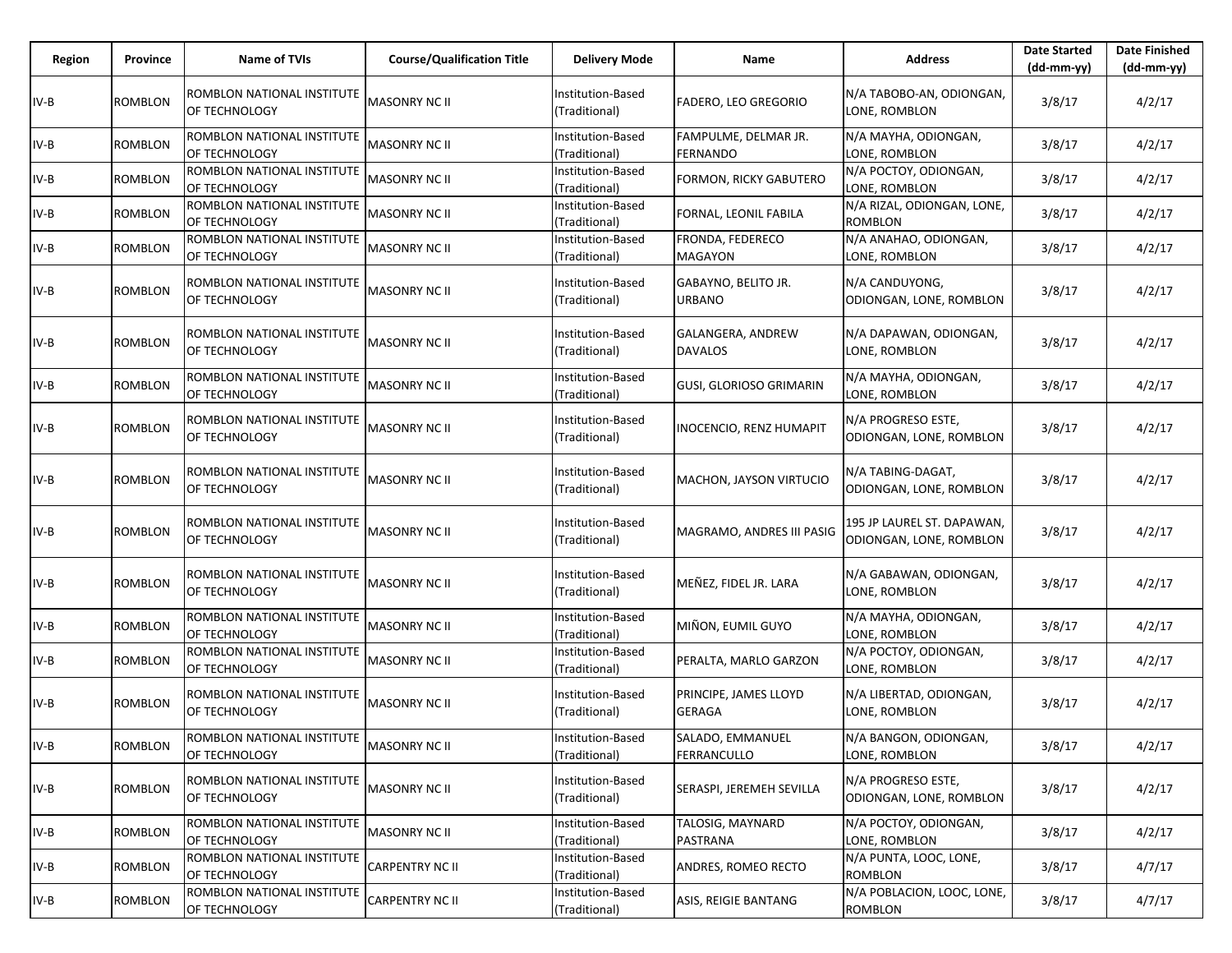| Region | Province       | Name of TVIs                                       | <b>Course/Qualification Title</b> | <b>Delivery Mode</b>               | Name                                               | <b>Address</b>                                                  | <b>Date Started</b><br>$(dd-mm-yy)$ | <b>Date Finished</b><br>$(dd-mm-yy)$ |
|--------|----------------|----------------------------------------------------|-----------------------------------|------------------------------------|----------------------------------------------------|-----------------------------------------------------------------|-------------------------------------|--------------------------------------|
| $IV-B$ | ROMBLON        | ROMBLON NATIONAL INSTITUTE<br>OF TECHNOLOGY        | <b>CARPENTRY NC II</b>            | Institution-Based<br>(Traditional) | ATIENZA, NOLI GUSI                                 | N/A LIMON NORTE, LOOC,<br>LONE, ROMBLON                         | 3/8/17                              | 4/7/17                               |
| $IV-B$ | <b>ROMBLON</b> | ROMBLON NATIONAL INSTITUTE<br>OF TECHNOLOGY        | <b>CARPENTRY NC II</b>            | nstitution-Based<br>(Traditional)  | BERNARDO, ORGIE RAFAEL                             | N/A TUGUIS, LOOC, LONE,<br><b>ROMBLON</b>                       | 3/8/17                              | 4/7/17                               |
| $IV-B$ | ROMBLON        | ROMBLON NATIONAL INSTITUTE<br>OF TECHNOLOGY        | CARPENTRY NC II                   | Institution-Based<br>(Traditional) | CORTES, ELBERT V.                                  | N/A POBLACION, LOOC, LONE,<br><b>ROMBLON</b>                    | 3/8/17                              | 4/7/17                               |
| $IV-B$ | ROMBLON        | ROMBLON NATIONAL INSTITUTE<br>OF TECHNOLOGY        | CARPENTRY NC II                   | Institution-Based<br>(Traditional) | CRISTO, CHRISTIAN VERGARA                          | SITIO DEPOSITO PUNTA,<br>LOOC, LONE, ROMBLON                    | 3/8/17                              | 4/7/17                               |
| $IV-B$ | ROMBLON        | ROMBLON NATIONAL INSTITUTE<br>OF TECHNOLOGY        | CARPENTRY NC II                   | Institution-Based<br>(Traditional) | DELA CRUZ, ISHMAEL<br>VALLIEVAN                    | N/A AGOJO, LOOC, LONE,<br><b>ROMBLON</b>                        | 3/8/17                              | 4/7/17                               |
| $IV-B$ | ROMBLON        | ROMBLON NATIONAL INSTITUTE<br>OF TECHNOLOGY        | CARPENTRY NC II                   | Institution-Based<br>(Traditional) | EUGENIO, BETTER JR.<br><b>DIONESIO</b>             | N/A PUNTA, LOOC, LONE,<br>ROMBLON                               | 3/8/17                              | 4/7/17                               |
| $IV-B$ | ROMBLON        | ROMBLON NATIONAL INSTITUTE<br>OF TECHNOLOGY        | CARPENTRY NC II                   | Institution-Based<br>(Traditional) | FARQUERABAO, JOEL DALISAY                          | N/A PILI, LOOC, LONE,<br><b>ROMBLON</b>                         | 3/8/17                              | 4/7/17                               |
| $IV-B$ | ROMBLON        | ROMBLON NATIONAL INSTITUTE<br>OF TECHNOLOGY        | CARPENTRY NC II                   | nstitution-Based<br>(Traditional)  | FONTAMILLAS, RESTY<br>SABIGAN                      | N/A PILI, LOOC, LONE,<br><b>ROMBLON</b>                         | 3/8/17                              | 4/7/17                               |
| $IV-B$ | ROMBLON        | ROMBLON NATIONAL INSTITUTE<br>OF TECHNOLOGY        | CARPENTRY NC II                   | Institution-Based<br>(Traditional) | FONTAMILLAS, RIYMAR<br>SABIGAN                     | N/A PILI, LOOC, LONE,<br>ROMBLON                                | 3/8/17                              | 4/7/17                               |
| $IV-B$ | <b>ROMBLON</b> | ROMBLON NATIONAL INSTITUTE<br>OF TECHNOLOGY        | CARPENTRY NC II                   | Institution-Based<br>(Traditional) | FRANCISCO, MICHAEL V.                              | N/A PILI, LOOC, LONE,<br><b>ROMBLON</b>                         | 3/8/17                              | 4/7/17                               |
| $IV-B$ | ROMBLON        | ROMBLON NATIONAL INSTITUTE<br>OF TECHNOLOGY        | CARPENTRY NC II                   | Institution-Based<br>(Traditional) | GABAT, DEXTER BERNARDO                             | N/A PUNTA, LOOC, LONE,<br><b>ROMBLON</b>                        | 3/8/17                              | 4/7/17                               |
| $IV-B$ | ROMBLON        | ROMBLON NATIONAL INSTITUTE<br>OF TECHNOLOGY        | <b>CARPENTRY NC II</b>            | Institution-Based<br>(Traditional) | GALLOS, MACARIO GATALLO                            | PUROK MALIPAYON LIMON<br>NORTE, LOOC, LONE,<br>ROMBLON          | 3/8/17                              | 4/7/17                               |
| $IV-B$ | ROMBLON        | ROMBLON NATIONAL INSTITUTE<br>OF TECHNOLOGY        | <b>CARPENTRY NC II</b>            | Institution-Based<br>(Traditional) | GREGORIO, TANNY JR.<br><b>ANTONIO</b>              | N/A LIMON NORTE, LOOC,<br>LONE, ROMBLON                         | 3/8/17                              | 4/7/17                               |
| $IV-B$ | ROMBLON        | ROMBLON NATIONAL INSTITUTE<br>OF TECHNOLOGY        | <b>CARPENTRY NC II</b>            | Institution-Based<br>(Traditional) | MARIANO, CLUDY JR. GARCIA                          | N/A PILI, LOOC, LONE,<br>ROMBLON                                | 3/8/17                              | 4/7/17                               |
| $IV-B$ | ROMBLON        | ROMBLON NATIONAL INSTITUTE<br>OF TECHNOLOGY        | CARPENTRY NC II                   | Institution-Based<br>(Traditional) | ONOFRE, NOEL MAGAYON                               | 126 CLEMENTE POBLACION,<br>LOOC, LONE, ROMBLON                  | 3/8/17                              | 4/7/17                               |
| $IV-B$ | ROMBLON        | ROMBLON NATIONAL INSTITUTE<br>OF TECHNOLOGY        | <b>CARPENTRY NC II</b>            | Institution-Based<br>(Traditional) | PATNON, MICHAEL FABILA                             | SITIO BALINSASAYAO<br>BUENAVISTA, LOOC, LONE,<br><b>ROMBLON</b> | 3/8/17                              | 4/7/17                               |
| $IV-B$ | ROMBLON        | ROMBLON NATIONAL INSTITUTE<br>OF TECHNOLOGY        | CARPENTRY NC II                   | Institution-Based<br>(Traditional) | PENALES, JOFEL GREGORIO                            | LUNAS LIMON NORTE, LOOC,<br>LONE, ROMBLON                       | 3/8/17                              | 4/7/17                               |
| IV-B   | ROMBLON        | ROMBLON NATIONAL INSTITUTE<br><b>OF TECHNOLOGY</b> | <b>CARPENTRY NC II</b>            | Institution-Based<br>(Traditional) | SOLANOY, JHEYSON SARCENO NORTE, LOOC, LONE,        | PUROK MALIPAYON LIMON<br><b>ROMBLON</b>                         | 3/8/17                              | 4/7/17                               |
| IV-B   | ROMBLON        | ROMBLON NATIONAL INSTITUTE<br>OF TECHNOLOGY        | <b>CARPENTRY NC II</b>            | Institution-Based<br>(Traditional) | SOLIDUM, ELMER G.                                  | N/A POBLACION, LOOC, LONE,<br><b>ROMBLON</b>                    | 3/8/17                              | 4/7/17                               |
| $IV-B$ | <b>ROMBLON</b> | ROMBLON NATIONAL INSTITUTE<br>OF TECHNOLOGY        | <b>CARPENTRY NC II</b>            | Institution-Based<br>(Traditional) | SOLIS, MARIANO JR. ESPINOSA POBLACION, LOOC, LONE, | 247 CLEMENTE ST.<br><b>ROMBLON</b>                              | 3/8/17                              | 4/7/17                               |
| $IV-B$ | <b>ROMBLON</b> | ROMBLON NATIONAL INSTITUTE<br>OF TECHNOLOGY        | <b>CARPENTRY NC II</b>            | Institution-Based<br>(Traditional) | TALADTAD, ELMER FRANCISCO                          | N/A POBLACION, LOOC, LONE,<br><b>ROMBLON</b>                    | 3/8/17                              | 4/7/17                               |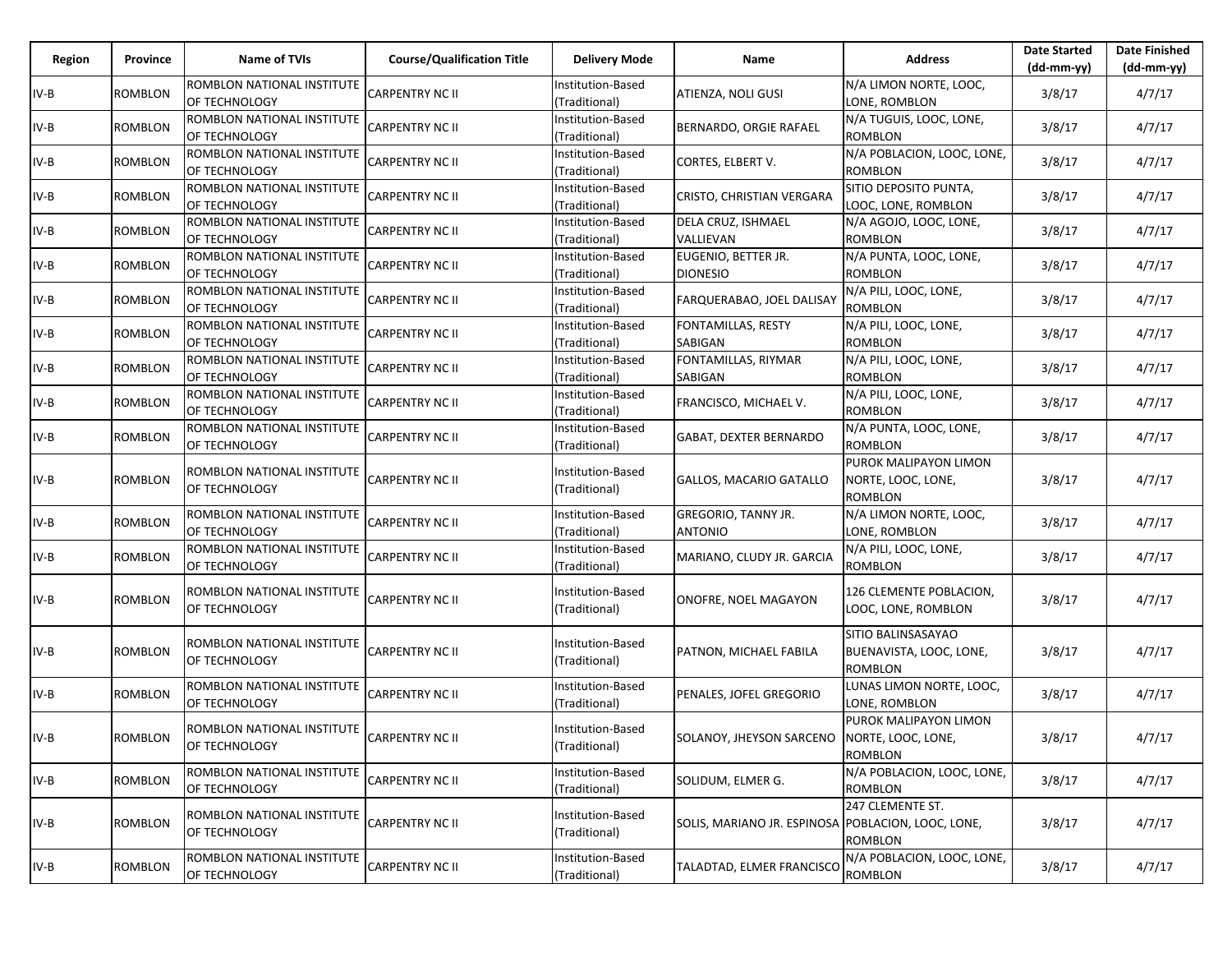| Region | Province       | Name of TVIs                                               | <b>Course/Qualification Title</b>              | <b>Delivery Mode</b>               | Name                          | <b>Address</b>                                                | <b>Date Started</b><br>$(dd-mm-yy)$ | <b>Date Finished</b><br>(dd-mm-yy) |
|--------|----------------|------------------------------------------------------------|------------------------------------------------|------------------------------------|-------------------------------|---------------------------------------------------------------|-------------------------------------|------------------------------------|
| IV-B   | <b>ROMBLON</b> | ROMBLON NATIONAL INSTITUTE<br>OF TECHNOLOGY                | <b>CARPENTRY NC II</b>                         | Institution-Based<br>(Traditional) | TAPALLA, ROLANDO JR. GOZO     | PUROK MALIPAYON LIMON<br>NORTE, LOOC, LONE,<br><b>ROMBLON</b> | 3/8/17                              | 4/7/17                             |
| IV-B   | <b>ROMBLON</b> | ROMBLON NATIONAL INSTITUTE<br>OF TECHNOLOGY                | <b>CARPENTRY NC II</b>                         | Institution-Based<br>(Traditional) | TORRES, VECTOR VISCA          | N/A PILI, LOOC, LONE,<br><b>ROMBLON</b>                       | 3/8/17                              | 4/7/17                             |
| IV-B   | <b>ROMBLON</b> | MYRIAD MANPOWER AND<br>TRADE SKILLS INSTITUTE, INC.        | HILOT (WELLNESS MASSAGE) NC II MOBILE DELIVERY |                                    | ALOLOD, MELVIN D.             | SAN ROQUE, CALATRAVA,<br>LONE DISTRICT, ROMBLON               | 3/1/17                              | 3/22/17                            |
| IV-B   | <b>ROMBLON</b> | <b>MYRIAD MANPOWER AND</b><br>TRADE SKILLS INSTITUTE, INC. | HILOT (WELLNESS MASSAGE) NC II MOBILE DELIVERY |                                    | AQUINO, ARLIN I.              | POBLACION, CALATRAVA,<br>LONE DISTRICT, ROMBLON               | 3/1/17                              | 3/22/17                            |
| IV-B   | ROMBLON        | <b>MYRIAD MANPOWER AND</b><br>TRADE SKILLS INSTITUTE, INC. | HILOT (WELLNESS MASSAGE) NC II MOBILE DELIVERY |                                    | ARROYO, DENIA I.              | POBLACION, CALATRAVA,<br>LONE DISTRICT, ROMBLON               | 3/1/17                              | 3/22/17                            |
| IV-B   | ROMBLON        | MYRIAD MANPOWER AND<br>TRADE SKILLS INSTITUTE, INC.        | HILOT (WELLNESS MASSAGE) NC II MOBILE DELIVERY |                                    | ASCURA, CRIS M.               | PANGULO, CALATRAVA, LONE<br><b>DISTRICT, ROMBLON</b>          | 3/1/17                              | 3/22/17                            |
| IV-B   | <b>ROMBLON</b> | <b>MYRIAD MANPOWER AND</b><br>TRADE SKILLS INSTITUTE, INC. | HILOT (WELLNESS MASSAGE) NC II MOBILE DELIVERY |                                    | CAUNCA, ROCHELLE B.           | SAN ROQUE, CALATRAVA,<br>LONE DISTRICT, ROMBLON               | 3/1/17                              | 3/22/17                            |
| IV-B   | ROMBLON        | <b>MYRIAD MANPOWER AND</b><br>TRADE SKILLS INSTITUTE, INC. | HILOT (WELLNESS MASSAGE) NC II MOBILE DELIVERY |                                    | CIDRO, LEOLYN F.              | POBLACION, CALATRAVA,<br>LONE DISTRICT, ROMBLON               | 3/1/17                              | 3/22/17                            |
| IV-B   | <b>ROMBLON</b> | MYRIAD MANPOWER AND<br>TRADE SKILLS INSTITUTE, INC.        | HILOT (WELLNESS MASSAGE) NC II MOBILE DELIVERY |                                    | CULPA, GRACE ELLEN F.         | PANGULO, CALATRAVA, LONE<br><b>DISTRICT, ROMBLON</b>          | 3/1/17                              | 3/22/17                            |
| IV-B   | <b>ROMBLON</b> | MYRIAD MANPOWER AND<br>TRADE SKILLS INSTITUTE, INC.        | HILOT (WELLNESS MASSAGE) NC II MOBILE DELIVERY |                                    | DELA CRUZ, DIODEN G.          | SAN ROQUE, CALATRAVA,<br>LONE DISTRICT, ROMBLON               | 3/1/17                              | 3/22/17                            |
| $IV-B$ | <b>ROMBLON</b> | <b>MYRIAD MANPOWER AND</b><br>TRADE SKILLS INSTITUTE, INC. | HILOT (WELLNESS MASSAGE) NC II MOBILE DELIVERY |                                    | ESPINO, ARLYN F.              | PANGULO, CALATRAVA, LONE<br>DISTRICT, ROMBLON                 | 3/1/17                              | 3/22/17                            |
| IV-B   | <b>ROMBLON</b> | MYRIAD MANPOWER AND<br>TRADE SKILLS INSTITUTE, INC.        | HILOT (WELLNESS MASSAGE) NC II MOBILE DELIVERY |                                    | FAJUTAGANA, MARIVIC M.        | POBLACION, CALATRAVA,<br>LONE DISTRICT, ROMBLON               | 3/1/17                              | 3/22/17                            |
| IV-B   | <b>ROMBLON</b> | <b>MYRIAD MANPOWER AND</b><br>TRADE SKILLS INSTITUTE, INC. | HILOT (WELLNESS MASSAGE) NC II MOBILE DELIVERY |                                    | FALCULAN, MARY ANN M.         | PANGULO, CALATRAVA, LONE<br><b>DISTRICT, ROMBLON</b>          | 3/1/17                              | 3/22/17                            |
| IV-B   | <b>ROMBLON</b> | <b>MYRIAD MANPOWER AND</b><br>TRADE SKILLS INSTITUTE, INC. | HILOT (WELLNESS MASSAGE) NC II MOBILE DELIVERY |                                    | FALLARNA, CORAZON M.          | BALOGO, CALATRAVA, LONE<br><b>DISTRICT, ROMBLON</b>           | 3/1/17                              | 3/22/17                            |
| IV-B   | <b>ROMBLON</b> | MYRIAD MANPOWER AND<br>TRADE SKILLS INSTITUTE, INC.        | HILOT (WELLNESS MASSAGE) NC II MOBILE DELIVERY |                                    | FEROLINO, MARIA AMOR F.       | POBLACION, CALATRAVA,<br>LONE DISTRICT, ROMBLON               | 3/1/17                              | 3/22/17                            |
| IV-B   | <b>ROMBLON</b> | MYRIAD MANPOWER AND<br>TRADE SKILLS INSTITUTE, INC.        | HILOT (WELLNESS MASSAGE) NC II MOBILE DELIVERY |                                    | FESALBON, CARMEILTA G.        | PANGULO, CALATRAVA, LONE<br>DISTRICT, ROMBLON                 | 3/1/17                              | 3/22/17                            |
| IV-B   | <b>ROMBLON</b> | <b>MYRIAD MANPOWER AND</b><br>TRADE SKILLS INSTITUTE, INC. | HILOT (WELLNESS MASSAGE) NC II MOBILE DELIVERY |                                    | FALAME, JEVIN M.              | PANGULO, CALATRAVA, LONE<br>DISTRICT, ROMBLON                 | 3/1/17                              | 3/22/17                            |
| IV-B   | <b>ROMBLON</b> | MYRIAD MANPOWER AND<br>TRADE SKILLS INSTITUTE, INC.        | HILOT (WELLNESS MASSAGE) NC II MOBILE DELIVERY |                                    | FETALVERO, CLEOTIDE F.        | POBLACION, CALATRAVA,<br>LONE DISTRICT, ROMBLON               | 3/1/17                              | 3/22/17                            |
| IV-B   | ROMBLON        | <b>MYRIAD MANPOWER AND</b><br>TRADE SKILLS INSTITUTE, INC. | HILOT (WELLNESS MASSAGE) NC II MOBILE DELIVERY |                                    | FRONDA, JUANITA M             | PAGSANGAHAN, CALATRAVA,<br>LONE DISTRICT, ROMBLON             | 3/1/17                              | 3/22/17                            |
| IV-B   | <b>ROMBLON</b> | <b>MYRIAD MANPOWER AND</b><br>TRADE SKILLS INSTITUTE, INC. | HILOT (WELLNESS MASSAGE) NC II MOBILE DELIVERY |                                    | <b>GALACETE, CHRISTINE F.</b> | POBLACION, CALATRAVA,<br>LONE DISTRICT, ROMBLON               | 3/1/17                              | 3/22/17                            |
| IV-B   | <b>ROMBLON</b> | <b>MYRIAD MANPOWER AND</b><br>TRADE SKILLS INSTITUTE, INC. | HILOT (WELLNESS MASSAGE) NC II MOBILE DELIVERY |                                    | GALACETE, JULIANA F.          | POBLACION, CALATRAVA,<br>LONE DISTRICT, ROMBLON               | 3/1/17                              | 3/22/17                            |
| IV-B   | <b>ROMBLON</b> | MYRIAD MANPOWER AND<br>TRADE SKILLS INSTITUTE, INC.        | HILOT (WELLNESS MASSAGE) NC II MOBILE DELIVERY |                                    | LOPEZ, MARY ANN C.            | POBLACION, CALATRAVA,<br>LONE DISTRICT, ROMBLON               | 3/1/17                              | 3/22/17                            |
| IV-B   | <b>ROMBLON</b> | <b>MYRIAD MANPOWER AND</b><br>TRADE SKILLS INSTITUTE, INC. | HILOT (WELLNESS MASSAGE) NC II MOBILE DELIVERY |                                    | MAGANTE, CHERRYL F.           | PANGULO, CALATRAVA, LONE<br>DISTRICT, ROMBLON                 | 3/1/17                              | 3/22/17                            |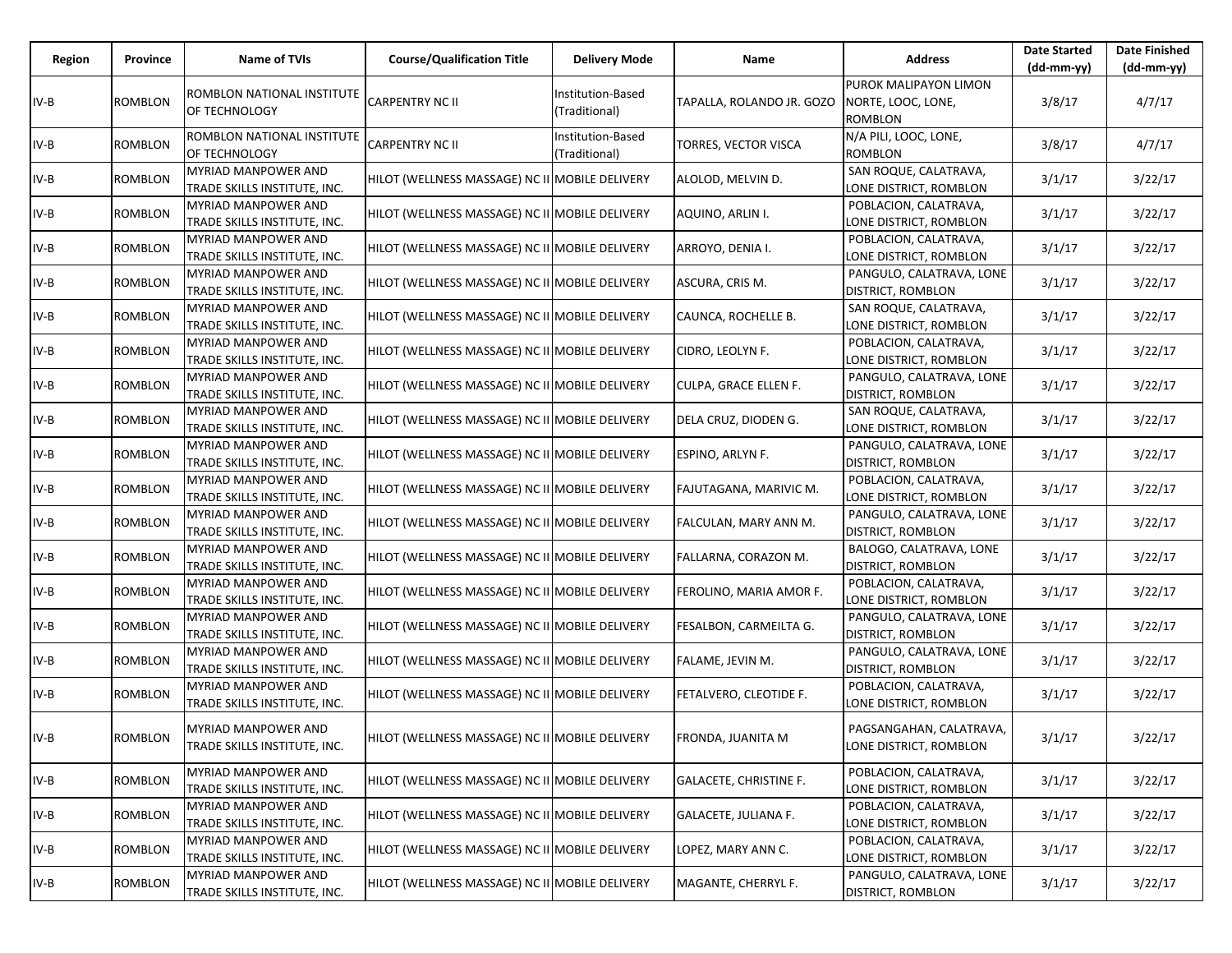| Region | Province       | Name of TVIs                                                      | <b>Course/Qualification Title</b>                   | <b>Delivery Mode</b>               | Name                                          | <b>Address</b>                                     | <b>Date Started</b><br>(dd-mm-yy) | <b>Date Finished</b><br>(dd-mm-yy) |
|--------|----------------|-------------------------------------------------------------------|-----------------------------------------------------|------------------------------------|-----------------------------------------------|----------------------------------------------------|-----------------------------------|------------------------------------|
| IV-B   | ROMBLON        | <b>MYRIAD MANPOWER AND</b><br>TRADE SKILLS INSTITUTE, INC.        | HILOT (WELLNESS MASSAGE) NC II MOBILE DELIVERY      |                                    | MAGRO, MARIBEL F.                             | PANGULO, CALATRAVA, LONE<br>DISTRICT, ROMBLON      | 3/1/17                            | 3/22/17                            |
| IV-B   | <b>ROMBLON</b> | MYRIAD MANPOWER AND<br>TRADE SKILLS INSTITUTE, INC.               | HILOT (WELLNESS MASSAGE) NC II MOBILE DELIVERY      |                                    | MANIPOL, JOBELLE F.                           | POBLACION, CALATRAVA,<br>LONE DISTRICT, ROMBLON    | 3/1/17                            | 3/22/17                            |
| IV-B   | <b>ROMBLON</b> | MYRIAD MANPOWER AND<br>TRADE SKILLS INSTITUTE, INC.               | HILOT (WELLNESS MASSAGE) NC II MOBILE DELIVERY      |                                    | MENDEZ, GERMALIE R.                           | LINAO, CALATRAVA, LONE<br>DISTRICT, ROMBLON        | 3/1/17                            | 3/22/17                            |
| IV-B   | <b>ROMBLON</b> | MYRIAD MANPOWER AND<br>TRADE SKILLS INSTITUTE, INC.               | HILOT (WELLNESS MASSAGE) NC II MOBILE DELIVERY      |                                    | MERANO, JONALYN F.                            | LINAO, CALATRAVA, LONE<br><b>DISTRICT, ROMBLON</b> | 3/1/17                            | 3/22/17                            |
| IV-B   | <b>ROMBLON</b> | <b>MYRIAD MANPOWER AND</b><br>TRADE SKILLS INSTITUTE, INC.        | HILOT (WELLNESS MASSAGE) NC II MOBILE DELIVERY      |                                    | MORENO, ERNA F.                               | SAN ROQUE, CALATRAVA,<br>LONE DISTRICT, ROMBLON    | 3/1/17                            | 3/22/17                            |
| IV-B   | <b>ROMBLON</b> | MYRIAD MANPOWER AND<br>TRADE SKILLS INSTITUTE, INC.               | HILOT (WELLNESS MASSAGE) NC II MOBILE DELIVERY      |                                    | MORTEL, FLORENIA E.                           | LINAO, CALATRAVA, LONE<br><b>DISTRICT, ROMBLON</b> | 3/1/17                            | 3/22/17                            |
| IV-B   | <b>ROMBLON</b> | <b>MYRIAD MANPOWER AND</b><br>TRADE SKILLS INSTITUTE, INC.        | HILOT (WELLNESS MASSAGE) NC II MOBILE DELIVERY      |                                    | RABINO, NOEMI F.                              | POBLACION, CALATRAVA,<br>LONE DISTRICT, ROMBLON    | 3/1/17                            | 3/22/17                            |
| IV-B   | <b>ROMBLON</b> | <b>MYRIAD MANPOWER AND</b><br>TRADE SKILLS INSTITUTE, INC.        | HILOT (WELLNESS MASSAGE) NC II MOBILE DELIVERY      |                                    | RELOJ, TERESITA M.                            | SAN ROQUE, CALATRAVA,<br>LONE DISTRICT, ROMBLON    | 3/1/17                            | 3/22/17                            |
| IV-B   | <b>ROMBLON</b> | MYRIAD MANPOWER AND<br>TRADE SKILLS INSTITUTE, INC.               | HILOT (WELLNESS MASSAGE) NC II MOBILE DELIVERY      |                                    | RODELAS, MARIA THERESA M                      | PAGSANGAHAN, CALATRAVA,<br>LONE DISTRICT, ROMBLON  | 3/1/17                            | 3/22/17                            |
| IV-B   | <b>ROMBLON</b> | ROMBLON NATIONAL INSTITUTE PROCES FOOD BY SUGAR<br>OF TECHNOLOGY  | <b>CONCENTRATION</b>                                | Institution-Based<br>(Traditional) | ANDRES, GINA SORIANO                          | N/A HINAG-OMAN, FERROL,<br>LONE, ROMBLON           | 3/14/17                           | 4/2/17                             |
| IV-B   | <b>ROMBLON</b> | ROMBLON NATIONAL INSTITUTE PROCES FOOD BY SUGAR<br>OF TECHNOLOGY  | <b>CONCENTRATION</b>                                | Institution-Based<br>(Traditional) | ANIGAN, FLORA AMAR                            | N/A HINAG-OMAN, FERROL,<br>LONE, ROMBLON           | 3/14/17                           | 4/2/17                             |
| IV-B   | <b>ROMBLON</b> | ROMBLON NATIONAL INSTITUTE PROCES FOOD BY SUGAR<br>OF TECHNOLOGY  | <b>CONCENTRATION</b>                                | Institution-Based<br>(Traditional) | ANIGAN, SHERLITH<br>LOMUARDO                  | N/A HINAG-OMAN, FERROL,<br>LONE, ROMBLON           | 3/14/17                           | 4/2/17                             |
| IV-B   | <b>ROMBLON</b> | ROMBLON NATIONAL INSTITUTE PROCES FOOD BY SUGAR<br>OF TECHNOLOGY  | <b>CONCENTRATION</b>                                | Institution-Based<br>(Traditional) | ASUNCION, EDNA CESTINA                        | N/A POBLACION, FERROL,<br>LONE, ROMBLON            | 3/14/17                           | 4/2/17                             |
| IV-B   | ROMBLON        | ROMBLON NATIONAL INSTITUTE<br>OF TECHNOLOGY                       | <b>PROCES FOOD BY SUGAR</b><br><b>CONCENTRATION</b> | Institution-Based<br>(Traditional) | ATILANO, CARMELITA SULABO                     | N/A POBLACION, FERROL,<br>LONE, ROMBLON            | 3/14/17                           | 4/2/17                             |
| IV-B   | <b>ROMBLON</b> | ROMBLON NATIONAL INSTITUTE PROCES FOOD BY SUGAR<br>OF TECHNOLOGY  | <b>CONCENTRATION</b>                                | Institution-Based<br>(Traditional) | DIAZ, ARLYN GARA                              | N/A HINAG-OMAN, FERROL,<br>LONE, ROMBLON           | 3/14/17                           | 4/2/17                             |
| IV-B   | <b>ROMBLON</b> | ROMBLON NATIONAL INSTITUTE PROCES FOOD BY SUGAR<br>OF TECHNOLOGY  | <b>CONCENTRATION</b>                                | Institution-Based<br>(Traditional) | FABILA, NERISSA MENES                         | N/A POBLACION, FERROL,<br>LONE, ROMBLON            | 3/14/17                           | 4/2/17                             |
| IV-B   | <b>ROMBLON</b> | ROMBLON NATIONAL INSTITUTE PROCES FOOD BY SUGAR<br>OF TECHNOLOGY  | <b>CONCENTRATION</b>                                | Institution-Based<br>(Traditional) | <b>GABAY, ROSE ANTONIO</b>                    | N/A POBLACION, FERROL,<br>LONE, ROMBLON            | 3/14/17                           | 4/2/17                             |
| IV-B   | ROMBLON        | ROMBLON NATIONAL INSTITUTE PROCES FOOD BY SUGAR<br>OF TECHNOLOGY  | <b>CONCENTRATION</b>                                | Institution-Based<br>(Traditional) | GABUNA, ARLENE GALICIA                        | N/A HINAG-OMAN, FERROL,<br>LONE, ROMBLON           | 3/14/17                           | 4/2/17                             |
| IV-B   | <b>ROMBLON</b> | ROMBLON NATIONAL INSTITUTE PROCES FOOD BY SUGAR<br>OF TECHNOLOGY  | CONCENTRATION                                       | Institution-Based<br>(Traditional) | GADO, MERLYN APARICIO                         | N/A HINAG-OMAN, FERROL,<br>LONE, ROMBLON           | 3/14/17                           | 4/2/17                             |
| $IV-B$ | ROMBLON        | ROMBLON NATIONAL INSTITUTE PROCES FOOD BY SUGAR<br>OF TECHNOLOGY  | CONCENTRATION                                       | Institution-Based<br>(Traditional) | GALA, JOENELA SISCAR                          | N/A HINAG-OMAN, FERROL,<br>LONE, ROMBLON           | 3/14/17                           | 4/2/17                             |
| $IV-B$ | <b>ROMBLON</b> | ROMBLON NATIONAL INSTITUTE PROCES FOOD BY SUGAR<br>OF TECHNOLOGY  | CONCENTRATION                                       | Institution-Based<br>(Traditional) | GARA, FLORENCIA ASAURO                        | N/A HINAG-OMAN, FERROL,<br>LONE, ROMBLON           | 3/14/17                           | 4/2/17                             |
| $IV-B$ | <b>ROMBLON</b> | ROMBLON NATIONAL INSTITUTE PROCES FOOD BY SUGAR<br>OF TECHNOLOGY  | <b>CONCENTRATION</b>                                | Institution-Based<br>(Traditional) | <b>GREGORIO, JENELYN</b><br><b>VICTORIANO</b> | N/A POBLACION, FERROL,<br>LONE, ROMBLON            | 3/14/17                           | 4/2/17                             |
| IV-B   | ROMBLON        | ROMBLON NATIONAL INSTITUTE PROCES FOOD BY SUGAR<br>OF TECHNOLOGY  | <b>CONCENTRATION</b>                                | Institution-Based<br>(Traditional) | <b>GUEVARRA, BEBELIT</b><br>SALMINGO          | N/A HINAG-OMAN, FERROL,<br>LONE, ROMBLON           | 3/14/17                           | 4/2/17                             |
| IV-B   | <b>ROMBLON</b> | ROMBLON NATIONAL INSTITUTE  PROCES FOOD BY SUGAR<br>OF TECHNOLOGY | <b>CONCENTRATION</b>                                | Institution-Based<br>(Traditional) | MADALI, BENVINIDA<br><b>INOCENCIO</b>         | N/A POBLACION, FERROL,<br>LONE, ROMBLON            | 3/14/17                           | 4/2/17                             |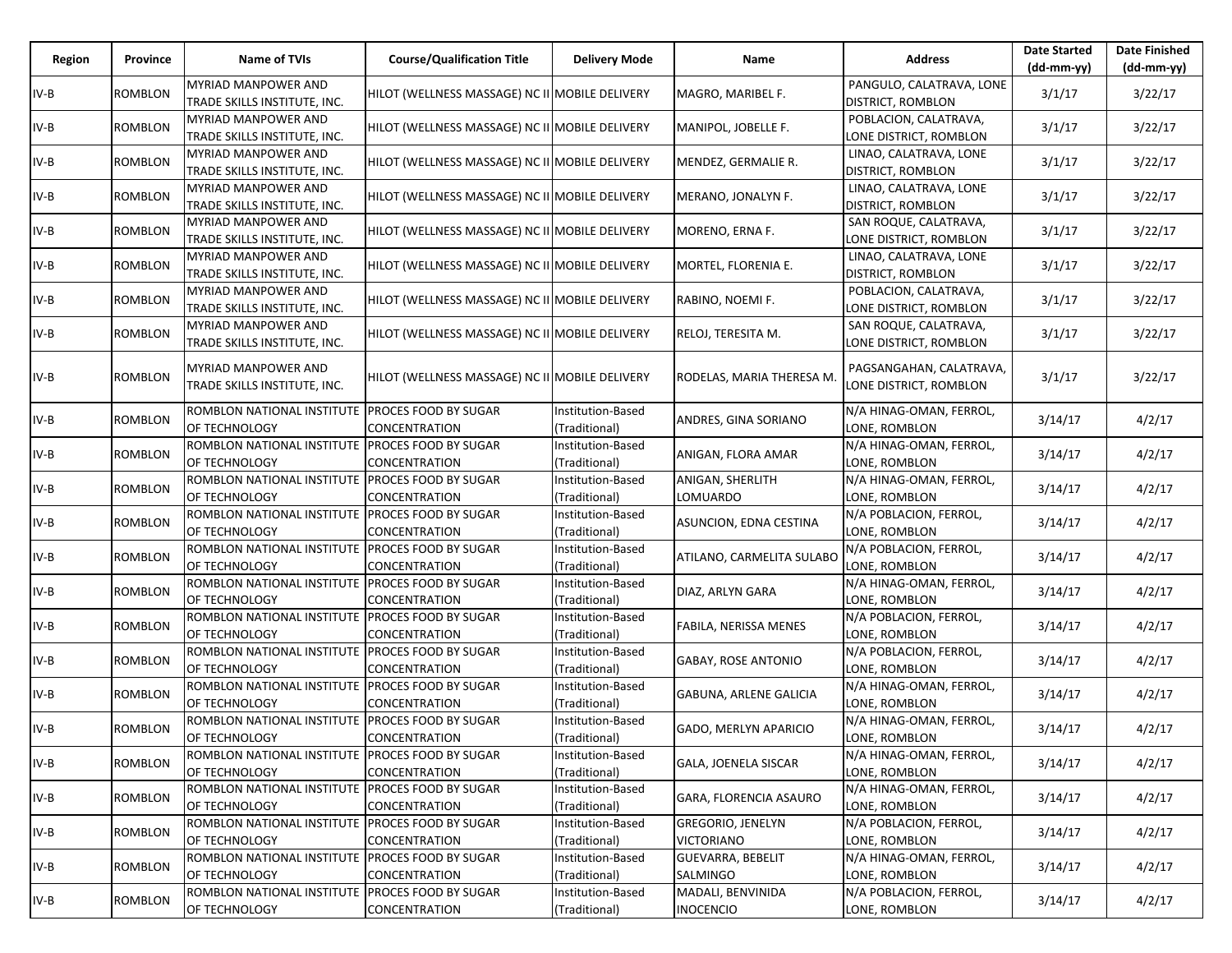| Region | Province       | Name of TVIs                                                     | <b>Course/Qualification Title</b>                  | <b>Delivery Mode</b>               | Name                                         | <b>Address</b>                                 | <b>Date Started</b><br>$(dd-mm-yy)$ | <b>Date Finished</b><br>(dd-mm-yy) |
|--------|----------------|------------------------------------------------------------------|----------------------------------------------------|------------------------------------|----------------------------------------------|------------------------------------------------|-------------------------------------|------------------------------------|
| IV-B   | ROMBLON        | ROMBLON NATIONAL INSTITUTE PROCES FOOD BY SUGAR<br>OF TECHNOLOGY | CONCENTRATION                                      | Institution-Based<br>(Traditional) | MAZO, MARIBEL CASTILLON                      | N/A TUBIGON, FERROL, LONE,<br><b>ROMBLON</b>   | 3/14/17                             | 4/2/17                             |
| IV-B   | ROMBLON        | ROMBLON NATIONAL INSTITUTE<br>OF TECHNOLOGY                      | PROCES FOOD BY SUGAR<br>CONCENTRATION              | nstitution-Based<br>(Traditional)  | MERCANO, JOANNALYD GAA                       | N/A HINAG-OMAN, FERROL,<br>LONE, ROMBLON       | 3/14/17                             | 4/2/17                             |
| $IV-B$ | ROMBLON        | ROMBLON NATIONAL INSTITUTE PROCES FOOD BY SUGAR<br>OF TECHNOLOGY | CONCENTRATION                                      | Institution-Based<br>(Traditional) | MORALES, MARIA FE<br>VILLANUEVA              | MALIWANAG HINAG-OMAN,<br>FERROL, LONE, ROMBLON | 3/14/17                             | 4/2/17                             |
| IV-B   | ROMBLON        | ROMBLON NATIONAL INSTITUTE<br>OF TECHNOLOGY                      | PROCES FOOD BY SUGAR<br>CONCENTRATION              | Institution-Based<br>(Traditional) | MORTERA, CYNTHIA<br><b>ESQUILONA</b>         | PUNTA POBLACION, FERROL,<br>LONE, ROMBLON      | 3/14/17                             | 4/2/17                             |
| IV-B   | ROMBLON        | ROMBLON NATIONAL INSTITUTE<br>OF TECHNOLOGY                      | PROCES FOOD BY SUGAR<br>CONCENTRATION              | Institution-Based<br>(Traditional) | MUYARGAS, NESAN EDMA                         | N/A POBLACION, FERROL,<br>LONE, ROMBLON        | 3/14/17                             | 4/2/17                             |
| IV-B   | ROMBLON        | ROMBLON NATIONAL INSTITUTE PROCES FOOD BY SUGAR<br>OF TECHNOLOGY | CONCENTRATION                                      | nstitution-Based<br>(Traditional)  | ORIENDO, ENRIQUITA GALA                      | N/A HINAG-OMAN, FERROL,<br>LONE, ROMBLON       | 3/14/17                             | 4/2/17                             |
| IV-B   | <b>ROMBLON</b> | ROMBLON NATIONAL INSTITUTE<br>OF TECHNOLOGY                      | PROCES FOOD BY SUGAR<br>CONCENTRATION              | Institution-Based<br>(Traditional) | SABILLO, ELPAS FIEDACAN                      | N/A HINAG-OMAN, FERROL,<br>LONE, ROMBLON       | 3/14/17                             | 4/2/17                             |
| IV-B   | ROMBLON        | ROMBLON NATIONAL INSTITUTE<br>OF TECHNOLOGY                      | PROCES FOOD BY SUGAR<br>CONCENTRATION              | nstitution-Based<br>(Traditional)  | SELOSA, ELSITA GARGA                         | N/A AGNOC-NOC, FERROL,<br>LONE, ROMBLON        | 3/14/17                             | 4/2/17                             |
| $IV-B$ | ROMBLON        | ROMBLON NATIONAL INSTITUTE<br>OF TECHNOLOGY                      | PROCES FOOD BY SUGAR<br>CONCENTRATION              | nstitution-Based<br>(Traditional)  | SISCAR, MARIFE FERNANDEZ                     | N/A HINAG-OMAN, FERROL,<br>LONE, ROMBLON       | 3/14/17                             | 4/2/17                             |
| IV-B   | ROMBLON        | ROMBLON NATIONAL INSTITUTE<br>OF TECHNOLOGY                      | <b>PROCES FOOD BY SUGAR</b><br>CONCENTRATION       | Institution-Based<br>(Traditional) | TANTAN, MARIVIC ARGON                        | N/A POBLACION, FERROL,<br>LONE, ROMBLON        | 3/14/17                             | 4/2/17                             |
| IV-B   | ROMBLON        | ROMBLON NATIONAL INSTITUTE<br>OF TECHNOLOGY                      | PROCES FOOD BY<br>FERMENTATION AND PICKLING        | Institution-Based<br>(Traditional) | AGOILO, MARJORIE GERVACIO                    | N/A HINAG-OMAN, FERROL,<br>LONE, ROMBLON       | 3/14/17                             | 4/2/17                             |
| IV-B   | <b>ROMBLON</b> | ROMBLON NATIONAL INSTITUTE<br>OF TECHNOLOGY                      | PROCES FOOD BY<br>FERMENTATION AND PICKLING        | Institution-Based<br>(Traditional) | ARBOLEDA, MARRIAN BLAIRE<br><b>FABILA</b>    | N/A POBLACION, FERROL,<br>LONE, ROMBLON        | 3/14/17                             | 4/2/17                             |
| IV-B   | ROMBLON        | ROMBLON NATIONAL INSTITUTE PROCES FOOD BY<br>OF TECHNOLOGY       | FERMENTATION AND PICKLING                          | Institution-Based<br>(Traditional) | BILLONES, LORNA MONTOYA                      | SANTAN POBLACION, FERROL,<br>LONE, ROMBLON     | 3/14/17                             | 4/2/17                             |
| IV-B   | ROMBLON        | ROMBLON NATIONAL INSTITUTE<br>OF TECHNOLOGY                      | PROCES FOOD BY<br>FERMENTATION AND PICKLING        | Institution-Based<br>(Traditional) | <b>BILLONES, NAPOLEON</b><br><b>GALABAYO</b> | SANTAN POBLACION, FERROL,<br>LONE, ROMBLON     | 3/14/17                             | 4/2/17                             |
| IV-B   | ROMBLON        | ROMBLON NATIONAL INSTITUTE<br>OF TECHNOLOGY                      | PROCES FOOD BY<br>FERMENTATION AND PICKLING        | Institution-Based<br>(Traditional) | CAJILIG, SOFIA GELINDON                      | N/A POBLACION, FERROL,<br>LONE, ROMBLON        | 3/14/17                             | 4/2/17                             |
| IV-B   | ROMBLON        | ROMBLON NATIONAL INSTITUTE PROCES FOOD BY<br>OF TECHNOLOGY       | FERMENTATION AND PICKLING                          | Institution-Based<br>(Traditional) | CILLO, MA. CORAZON<br><b>ASUNCION</b>        | N/A POBLACION, FERROL,<br>LONE, ROMBLON        | 3/14/17                             | 4/2/17                             |
| IV-B   | ROMBLON        | ROMBLON NATIONAL INSTITUTE<br>OF TECHNOLOGY                      | <b>PROCES FOOD BY</b><br>FERMENTATION AND PICKLING | Institution-Based<br>(Traditional) | DAYATO, PHOEBE BILLONES                      | N/A POBLACION, FERROL,<br>LONE, ROMBLON        | 3/14/17                             | 4/2/17                             |
| IV-B   | ROMBLON        | ROMBLON NATIONAL INSTITUTE<br>OF TECHNOLOGY                      | <b>PROCES FOOD BY</b><br>FERMENTATION AND PICKLING | Institution-Based<br>(Traditional) | DELA VEGA, ROSALIE BLANCIA                   | N/A POBLACION, FERROL,<br>LONE, ROMBLON        | 3/14/17                             | 4/2/17                             |
| IV-B   | <b>ROMBLON</b> | ROMBLON NATIONAL INSTITUTE PROCES FOOD BY<br>OF TECHNOLOGY       | FERMENTATION AND PICKLING                          | Institution-Based<br>(Traditional) | ELEUTERIO, MA. LOURDES<br>BALADJAY           | N/A POBLACION, FERROL,<br>LONE, ROMBLON        | 3/14/17                             | 4/2/17                             |
| $IV-B$ | ROMBLON        | ROMBLON NATIONAL INSTITUTE PROCES FOOD BY<br>OF TECHNOLOGY       | FERMENTATION AND PICKLING                          | Institution-Based<br>(Traditional) | <b>FABILA, BELLA SELOSA</b>                  | N/A POBLACION, FERROL,<br>LONE, ROMBLON        | 3/14/17                             | 4/2/17                             |
| $IV-B$ | ROMBLON        | ROMBLON NATIONAL INSTITUTE<br>OF TECHNOLOGY                      | <b>PROCES FOOD BY</b><br>FERMENTATION AND PICKLING | Institution-Based<br>(Traditional) | FERNANDEZ, IRISH FRUELDA                     | N/A HINAG-OMAN, FERROL,<br>LONE, ROMBLON       | 3/14/17                             | 4/2/17                             |
| $IV-B$ | <b>ROMBLON</b> | ROMBLON NATIONAL INSTITUTE PROCES FOOD BY<br>OF TECHNOLOGY       | FERMENTATION AND PICKLING                          | Institution-Based<br>(Traditional) | FERNANDEZ, PEARL ANTONIO                     | BUNSORAN HINAG-OMAN,<br>FERROL, LONE, ROMBLON  | 3/14/17                             | 4/2/17                             |
| IV-B   | ROMBLON        | ROMBLON NATIONAL INSTITUTE<br>OF TECHNOLOGY                      | <b>PROCES FOOD BY</b><br>FERMENTATION AND PICKLING | Institution-Based<br>(Traditional) | <b>GABILO, EDARLIN BILLONES</b>              | N/A POBLACION, FERROL,<br>LONE, ROMBLON        | 3/14/17                             | 4/2/17                             |
| IV-B   | ROMBLON        | ROMBLON NATIONAL INSTITUTE PROCES FOOD BY<br>OF TECHNOLOGY       | FERMENTATION AND PICKLING                          | Institution-Based<br>(Traditional) | <b>GAMOS, RUTCHELLE RAFAEL</b>               | N/A TUBIGON, FERROL, LONE,<br>ROMBLON          | 3/14/17                             | 4/2/17                             |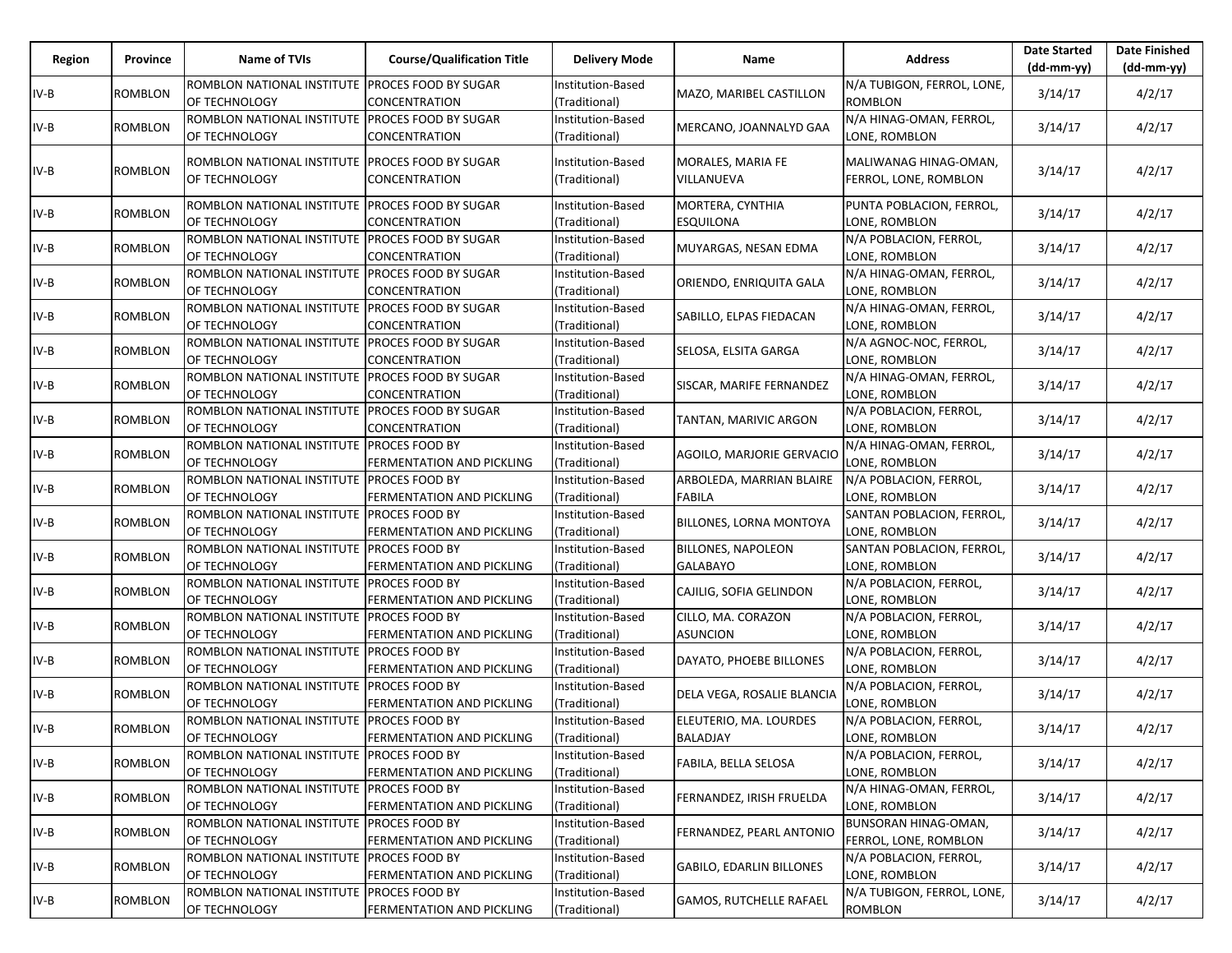| Region | Province       | Name of TVIs                                                        | <b>Course/Qualification Title</b>                           | <b>Delivery Mode</b>               | Name                                     | <b>Address</b>                                    | <b>Date Started</b> | <b>Date Finished</b> |
|--------|----------------|---------------------------------------------------------------------|-------------------------------------------------------------|------------------------------------|------------------------------------------|---------------------------------------------------|---------------------|----------------------|
|        |                |                                                                     |                                                             |                                    |                                          |                                                   | $(dd-mm-yy)$        | $(dd-mm-yy)$         |
| $IV-B$ | ROMBLON        | ROMBLON NATIONAL INSTITUTE<br>OF TECHNOLOGY                         | <b>PROCES FOOD BY</b><br><b>FERMENTATION AND PICKLING</b>   | Institution-Based<br>(Traditional) | GAN, EDITHA GAMGAM                       | TINGARAY POBLACION,<br>FERROL, LONE, ROMBLON      | 3/14/17             | 4/2/17               |
| $IV-B$ | <b>ROMBLON</b> | ROMBLON NATIONAL INSTITUTE<br>OF TECHNOLOGY                         | PROCES FOOD BY<br><b>FERMENTATION AND PICKLING</b>          | Institution-Based<br>(Traditional) | <b>GELINDON, ANGELA MALUPA</b>           | TINGARAY POBLACION,<br>FERROL, LONE, ROMBLON      | 3/14/17             | 4/2/17               |
|        |                |                                                                     |                                                             |                                    |                                          |                                                   |                     |                      |
| $IV-B$ | ROMBLON        | ROMBLON NATIONAL INSTITUTE<br>OF TECHNOLOGY                         | <b>PROCES FOOD BY</b><br>FERMENTATION AND PICKLING          | Institution-Based<br>(Traditional) | LARGUEZA, MARY ANN<br><b>QUEEN RAFOL</b> | N/A TUBIGON, FERROL, LONE,<br>ROMBLON             | 3/14/17             | 4/2/17               |
| $IV-B$ | <b>ROMBLON</b> | ROMBLON NATIONAL INSTITUTE PROCES FOOD BY<br>OF TECHNOLOGY          | <b>FERMENTATION AND PICKLING</b>                            | Institution-Based<br>(Traditional) | MALIGO, RONALYN GOMEZ                    | N/A POBLACION, FERROL,<br>LONE, ROMBLON           | 3/14/17             | 4/2/17               |
| $IV-B$ | <b>ROMBLON</b> | ROMBLON NATIONAL INSTITUTE<br>OF TECHNOLOGY                         | <b>PROCES FOOD BY</b><br>FERMENTATION AND PICKLING          | Institution-Based<br>(Traditional) | MAPANO, NELLY GERVACIO                   | N/A POBLACION, FERROL,<br>LONE, ROMBLON           | 3/14/17             | 4/2/17               |
| IV-B   | ROMBLON        | ROMBLON NATIONAL INSTITUTE                                          | <b>PROCES FOOD BY</b>                                       | Institution-Based                  | MAXIMO, LOUIZA MAY                       | N/A TUBIGON, FERROL, LONE,                        | 3/14/17             | 4/2/17               |
|        |                | OF TECHNOLOGY                                                       | FERMENTATION AND PICKLING                                   | (Traditional)                      | RAFAEL                                   | ROMBLON                                           |                     |                      |
| $IV-B$ | ROMBLON        | ROMBLON NATIONAL INSTITUTE<br>OF TECHNOLOGY                         | <b>PROCES FOOD BY</b><br>FERMENTATION AND PICKLING          | Institution-Based<br>(Traditional) | PRADO, ROSE SEÑAR                        | N/A POBLACION, FERROL,<br>LONE, ROMBLON           | 3/14/17             | 4/2/17               |
| $IV-B$ | ROMBLON        | ROMBLON NATIONAL INSTITUTE<br>OF TECHNOLOGY                         | <b>PROCES FOOD BY</b><br>FERMENTATION AND PICKLING          | Institution-Based<br>(Traditional) | RAFAEL, EMILY MAXIMO                     | N/A TUBIGON, FERROL, LONE,<br><b>ROMBLON</b>      | 3/14/17             | 4/2/17               |
| $IV-B$ | ROMBLON        | ROMBLON NATIONAL INSTITUTE<br>OF TECHNOLOGY                         | <b>PROCES FOOD BY</b><br>FERMENTATION AND PICKLING          | Institution-Based<br>(Traditional) | RAFAEL, JENALYN ASUNCION                 | N/A TUBIGON, FERROL, LONE,<br>ROMBLON             | 3/14/17             | 4/2/17               |
| IV-B   | ROMBLON        | ROMBLON NATIONAL INSTITUTE PROCES FOOD BY<br>OF TECHNOLOGY          | FERMENTATION AND PICKLING                                   | Institution-Based<br>(Traditional) | SALSONA, SHERWIN ANTONIO                 | N/A TUBIGON, FERROL, LONE,<br>ROMBLON             | 3/14/17             | 4/2/17               |
| $IV-B$ | ROMBLON        | ROMBLON NATIONAL INSTITUTE PROCES FOOD BY<br>OF TECHNOLOGY          | FERMENTATION AND PICKLING                                   | Institution-Based<br>(Traditional) | SALVADOR, YELLINA MAPANO                 | TINGARAY POBLACION,<br>FERROL, LONE, ROMBLON      | 3/14/17             | 4/2/17               |
| $IV-B$ | ROMBLON        | ROMBLON NATIONAL INSTITUTE<br>OF TECHNOLOGY                         | PROCES FOOD BY SALTING,<br><b>CURING AND SMOKING</b>        | Institution-Based<br>(Traditional) | AMAR, MELIEN PIOQUINTO                   | N/A POBLACION, FERROL,<br>LONE, ROMBLON           | 3/23/17             | 4/6/17               |
| IV-B   | ROMBLON        | ROMBLON NATIONAL INSTITUTE PROCES FOOD BY SALTING,                  |                                                             | Institution-Based                  | ARRIANDIAGA, EMMALYN                     | N/A POBLACION, FERROL,                            | 3/23/17             | 4/6/17               |
|        |                | OF TECHNOLOGY                                                       | <b>CURING AND SMOKING</b>                                   | (Traditional)                      | ANTANG                                   | LONE, ROMBLON                                     |                     |                      |
| $IV-B$ | ROMBLON        | ROMBLON NATIONAL INSTITUTE<br>OF TECHNOLOGY                         | PROCES FOOD BY SALTING,<br><b>CURING AND SMOKING</b>        | Institution-Based<br>(Traditional) | ASUNCION, JEMUEL AGOILO                  | SAN FRANCISCO POBLACION,<br>FERROL, LONE, ROMBLON | 3/23/17             | 4/6/17               |
| IV-B   | ROMBLON        | ROMBLON NATIONAL INSTITUTE<br>OF TECHNOLOGY                         | PROCES FOOD BY SALTING,<br><b>CURING AND SMOKING</b>        | Institution-Based<br>(Traditional) | <b>ASUNCION, WELMA</b><br>MAGRAMO        | N/A POBLACION, FERROL,<br>LONE, ROMBLON           | 3/23/17             | 4/6/17               |
| IV-B   | <b>ROMBLON</b> | ROMBLON NATIONAL INSTITUTE PROCES FOOD BY SALTING,<br>OF TECHNOLOGY | <b>CURING AND SMOKING</b>                                   | Institution-Based<br>(Traditional) | AUNGON, JOYCE NEMIS                      | N/A POBLACION, FERROL,<br>LONE, ROMBLON           | 3/23/17             | 4/6/17               |
| $IV-B$ | ROMBLON        | ROMBLON NATIONAL INSTITUTE<br>OF TECHNOLOGY                         | <b>PROCES FOOD BY SALTING,</b><br><b>CURING AND SMOKING</b> | Institution-Based<br>(Traditional) | CANDIDO, EDA GABILO                      | N/A POBLACION, FERROL,<br>LONE, ROMBLON           | 3/23/17             | 4/6/17               |
| IV-B   | ROMBLON        | ROMBLON NATIONAL INSTITUTE<br>OF TECHNOLOGY                         | PROCES FOOD BY SALTING,<br><b>CURING AND SMOKING</b>        | Institution-Based<br>(Traditional) | CASIPIT, JESSA GINESS<br><b>GELINDON</b> | N/A POBLACION, FERROL,<br>LONE, ROMBLON           | 3/23/17             | 4/6/17               |
| $IV-B$ | ROMBLON        | ROMBLON NATIONAL INSTITUTE PROCES FOOD BY SALTING,<br>OF TECHNOLOGY | <b>CURING AND SMOKING</b>                                   | Institution-Based<br>(Traditional) | CASIPIT, NERISSA GELINDON                | N/A POBLACION, FERROL,<br>LONE, ROMBLON           | 3/23/17             | 4/6/17               |
| $IV-B$ | ROMBLON        | ROMBLON NATIONAL INSTITUTE PROCES FOOD BY SALTING,<br>OF TECHNOLOGY | <b>CURING AND SMOKING</b>                                   | Institution-Based<br>(Traditional) | <b>CASTILLON, ARBIEBIE ATIS</b>          | IRAYA AGNOC-NOC, FERROL,<br>LONE, ROMBLON         | 3/23/17             | 4/6/17               |
| $IV-B$ | <b>ROMBLON</b> | ROMBLON NATIONAL INSTITUTE<br>OF TECHNOLOGY                         | PROCES FOOD BY SALTING,<br><b>CURING AND SMOKING</b>        | Institution-Based<br>(Traditional) | COCHING, JOSE JR. ROMANO                 | N/A POBLACION, FERROL,<br>LONE, ROMBLON           | 3/23/17             | 4/6/17               |
| IV-B   | ROMBLON        | ROMBLON NATIONAL INSTITUTE PROCES FOOD BY SALTING,<br>OF TECHNOLOGY | <b>CURING AND SMOKING</b>                                   | Institution-Based<br>(Traditional) | <b>FADERA, JEAN SARMIENTO</b>            | BAGONG SILANG POBLACION,<br>FERROL, LONE, ROMBLON | 3/23/17             | 4/6/17               |
| $IV-B$ | ROMBLON        | ROMBLON NATIONAL INSTITUTE<br>OF TECHNOLOGY                         | PROCES FOOD BY SALTING,<br><b>CURING AND SMOKING</b>        | Institution-Based<br>(Traditional) | <b>GABAYNO, SHYREEN BACLAS</b>           | N/A POBLACION, FERROL,<br>LONE, ROMBLON           | 3/23/17             | 4/6/17               |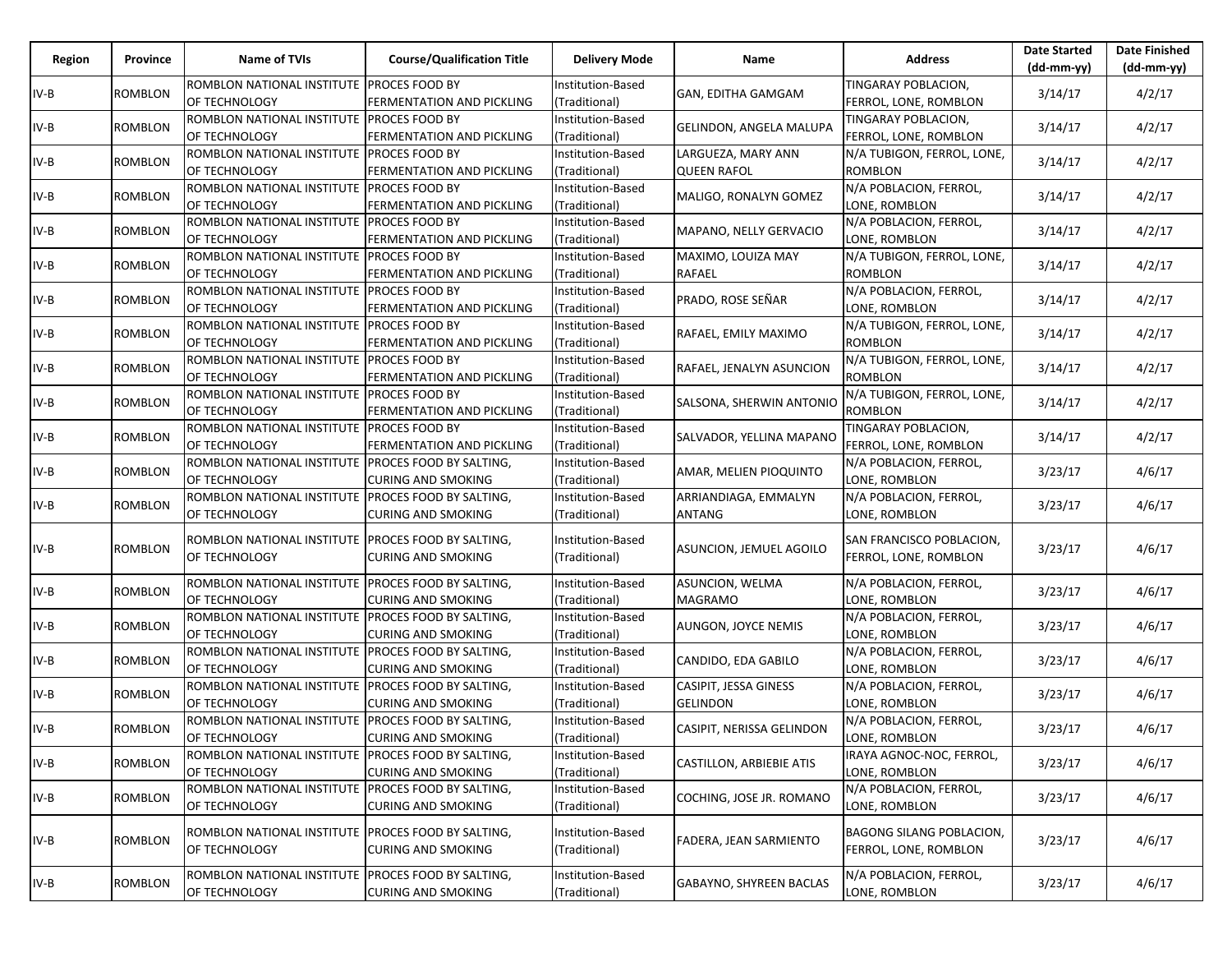| Region | Province       | Name of TVIs                                                               | <b>Course/Qualification Title</b>                           | <b>Delivery Mode</b>               | Name                                              | <b>Address</b>                                      | <b>Date Started</b><br>$(dd-mm-yy)$ | <b>Date Finished</b><br>$(dd-mm-yy)$ |
|--------|----------------|----------------------------------------------------------------------------|-------------------------------------------------------------|------------------------------------|---------------------------------------------------|-----------------------------------------------------|-------------------------------------|--------------------------------------|
| $IV-B$ | <b>ROMBLON</b> | ROMBLON NATIONAL INSTITUTE<br>OF TECHNOLOGY                                | <b>PROCES FOOD BY SALTING,</b><br><b>CURING AND SMOKING</b> | Institution-Based<br>(Traditional) | <b>GAGUIS, RIZA BANTANG</b>                       | N/A TUBIGON, FERROL, LONE,<br><b>ROMBLON</b>        | 3/23/17                             | 4/6/17                               |
| IV-B   | <b>ROMBLON</b> | ROMBLON NATIONAL INSTITUTE<br>OF TECHNOLOGY                                | PROCES FOOD BY SALTING,<br><b>CURING AND SMOKING</b>        | Institution-Based<br>(Traditional) | <b>GAMOS, MARILYN MORTEL</b>                      | N/A TUBIGON, FERROL, LONE,<br><b>ROMBLON</b>        | 3/23/17                             | 4/6/17                               |
| IV-B   | ROMBLON        | ROMBLON NATIONAL INSTITUTE<br>OF TECHNOLOGY                                | PROCES FOOD BY SALTING,<br><b>CURING AND SMOKING</b>        | Institution-Based<br>(Traditional) | GAN, MARK HILL GAMGAM                             | N/A POBLACION, FERROL,<br>LONE, ROMBLON             | 3/23/17                             | 4/6/17                               |
| IV-B   | <b>ROMBLON</b> | ROMBLON NATIONAL INSTITUTE PROCES FOOD BY SALTING,<br>OF TECHNOLOGY        | <b>CURING AND SMOKING</b>                                   | Institution-Based<br>(Traditional) | <b>GAN, PRECY LAORDIN</b>                         | N/A POBLACION, FERROL,<br>LONE, ROMBLON             | 3/23/17                             | 4/6/17                               |
| IV-B   | <b>ROMBLON</b> | ROMBLON NATIONAL INSTITUTE<br>OF TECHNOLOGY                                | PROCES FOOD BY SALTING,<br><b>CURING AND SMOKING</b>        | Institution-Based<br>(Traditional) | <b>GELINDON, FORTUNATO</b><br><b>MALEGO</b>       | N/A POBLACION, FERROL,<br>LONE, ROMBLON             | 3/23/17                             | 4/6/17                               |
| IV-B   | ROMBLON        | ROMBLON NATIONAL INSTITUTE<br>OF TECHNOLOGY                                | <b>PROCES FOOD BY SALTING,</b><br><b>CURING AND SMOKING</b> | Institution-Based<br>(Traditional) | GREGORIO, BENJAMIN JR.<br>GAJISAN                 | N/A POBLACION, FERROL,<br>LONE, ROMBLON             | 3/23/17                             | 4/6/17                               |
| IV-B   | ROMBLON        | ROMBLON NATIONAL INSTITUTE<br>OF TECHNOLOGY                                | <b>PROCES FOOD BY SALTING,</b><br><b>CURING AND SMOKING</b> | Institution-Based<br>(Traditional) | INOCENCIO, JEFFER JHON M.                         | N/A POBLACION, FERROL,<br>LONE, ROMBLON             | 3/23/17                             | 4/6/17                               |
| IV-B   | <b>ROMBLON</b> | ROMBLON NATIONAL INSTITUTE<br>OF TECHNOLOGY                                | <b>PROCES FOOD BY SALTING,</b><br><b>CURING AND SMOKING</b> | Institution-Based<br>(Traditional) | JUCO, JHAYREN<br><b>DESPABIADERAS</b>             | N/A TUBIGON, FERROL, LONE,<br><b>ROMBLON</b>        | 3/23/17                             | 4/6/17                               |
| IV-B   | ROMBLON        | <b>ROMBLON NATIONAL INSTITUTE</b><br>OF TECHNOLOGY                         | PROCES FOOD BY SALTING,<br><b>CURING AND SMOKING</b>        | Institution-Based<br>(Traditional) | MAGBANUA, MARIVIC<br>TUMAGOS                      | LANDING TUBIGON, FERROL,<br>LONE, ROMBLON           | 3/23/17                             | 4/6/17                               |
| IV-B   | ROMBLON        | ROMBLON NATIONAL INSTITUTE PROCES FOOD BY SALTING,<br>OF TECHNOLOGY        | <b>CURING AND SMOKING</b>                                   | Institution-Based<br>(Traditional) | MALIGO, MERLINDA GOMEZ                            | N/A POBLACION, FERROL,<br>LONE, ROMBLON             | 3/23/17                             | 4/6/17                               |
| IV-B   | <b>ROMBLON</b> | ROMBLON NATIONAL INSTITUTE PROCES FOOD BY SALTING,<br>OF TECHNOLOGY        | <b>CURING AND SMOKING</b>                                   | Institution-Based<br>(Traditional) | SELOSA, PABLO DEL ROSARIO                         | N/A AGNOC-NOC, FERROL,<br>LONE, ROMBLON             | 3/23/17                             | 4/6/17                               |
| IV-B   | <b>ROMBLON</b> | ROMBLON NATIONAL INSTITUTE<br>OF TECHNOLOGY                                | PROCES FOOD BY SALTING,<br><b>CURING AND SMOKING</b>        | Institution-Based<br>(Traditional) | TEOLOGO, ARIAN GRACE<br><b>MANES</b>              | LANDING TUBIGON, FERROL,<br>LONE, ROMBLON           | 3/23/17                             | 4/6/17                               |
| IV-B   | ROMBLON        | ROMBLON NATIONAL INSTITUTE<br>OF TECHNOLOGY                                | <b>PROCES FOOD BY SALTING,</b><br><b>CURING AND SMOKING</b> | Institution-Based<br>(Traditional) | ZUELA, ZAIRA QUINTON                              | N/A TUBIGON, FERROL, LONE,<br>ROMBLON               | 3/23/17                             | 4/6/17                               |
| IV-B   | <b>ROMBLON</b> | ROMBLON NATIONAL INSTITUTE<br>OF TECHNOLOGY                                | <b>PROCES FOOD BY SALTING,</b><br><b>CURING AND SMOKING</b> | Institution-Based<br>(Traditional) | <b>FACTOR, MARIGENE FALCUNIT</b>                  | CENTRO PANGULO,<br>CALATRAVA, LONE, ROMBLON         | 3/6/17                              | 3/16/17                              |
| IV-B   | ROMBLON        | ROMBLON NATIONAL INSTITUTE<br>OF TECHNOLOGY                                | <b>PROCES FOOD BY SALTING,</b><br><b>CURING AND SMOKING</b> | Institution-Based<br>(Traditional) | FACTOR, REJANE FALCUNIT                           | CENTRO PANGULO,<br>CALATRAVA, LONE, ROMBLON         | 3/6/17                              | 3/16/17                              |
| IV-B   | <b>ROMBLON</b> | ROMBLON NATIONAL INSTITUTE PROCES FOOD BY SALTING,<br>OF TECHNOLOGY        | <b>CURING AND SMOKING</b>                                   | Institution-Based<br>(Traditional) | FADEROGAYA, MARY GRACE<br><b>FAJARITO</b>         | N/A POBLACION, CALATRAVA,<br>LONE, ROMBLON          | 3/6/17                              | 3/16/17                              |
| IV-B   | ROMBLON        | ROMBLON NATIONAL INSTITUTE<br>OF TECHNOLOGY                                | <b>PROCES FOOD BY SALTING,</b><br><b>CURING AND SMOKING</b> | Institution-Based<br>(Traditional) | FAJUTAGANA, ALLAN FAJUTAG                         | N/A POBLACION, CALATRAVA,<br>LONE, ROMBLON          | 3/6/17                              | 3/16/17                              |
| $IV-B$ | <b>ROMBLON</b> | ROMBLON NATIONAL INSTITUTE PROCES FOOD BY SALTING,<br><b>OF TECHNOLOGY</b> | <b>CURING AND SMOKING</b>                                   | Institution-Based<br>(Traditional) | FAJUTNAO, CRISTINA GALARIO INA BALOGO, CALATRAVA, | LONE, ROMBLON                                       | 3/6/17                              | 3/16/17                              |
| IV-B   | <b>ROMBLON</b> | ROMBLON NATIONAL INSTITUTE<br><b>OF TECHNOLOGY</b>                         | PROCES FOOD BY SALTING,<br><b>CURING AND SMOKING</b>        | Institution-Based<br>(Traditional) | FALCUNIT, EMILY FALCUNAYA                         | P. FIEDACAN POBLACION,<br>CALATRAVA, LONE, ROMBLON  | 3/6/17                              | 3/16/17                              |
| IV-B   | <b>ROMBLON</b> | ROMBLON NATIONAL INSTITUTE PROCES FOOD BY SALTING,<br>OF TECHNOLOGY        | <b>CURING AND SMOKING</b>                                   | Institution-Based<br>(Traditional) | <b>FALCUNIT, WALTER</b><br><b>FAMORCAN</b>        | FETALINO ST. POBLACION,<br>CALATRAVA, LONE, ROMBLON | 3/6/17                              | 3/16/17                              |
| IV-B   | <b>ROMBLON</b> | ROMBLON NATIONAL INSTITUTE<br>OF TECHNOLOGY                                | PROCES FOOD BY SALTING,<br><b>CURING AND SMOKING</b>        | Institution-Based<br>(Traditional) | FALCUTILA, ELISA MORENO                           | N/A POBLACION, CALATRAVA,<br>LONE, ROMBLON          | 3/6/17                              | 3/16/17                              |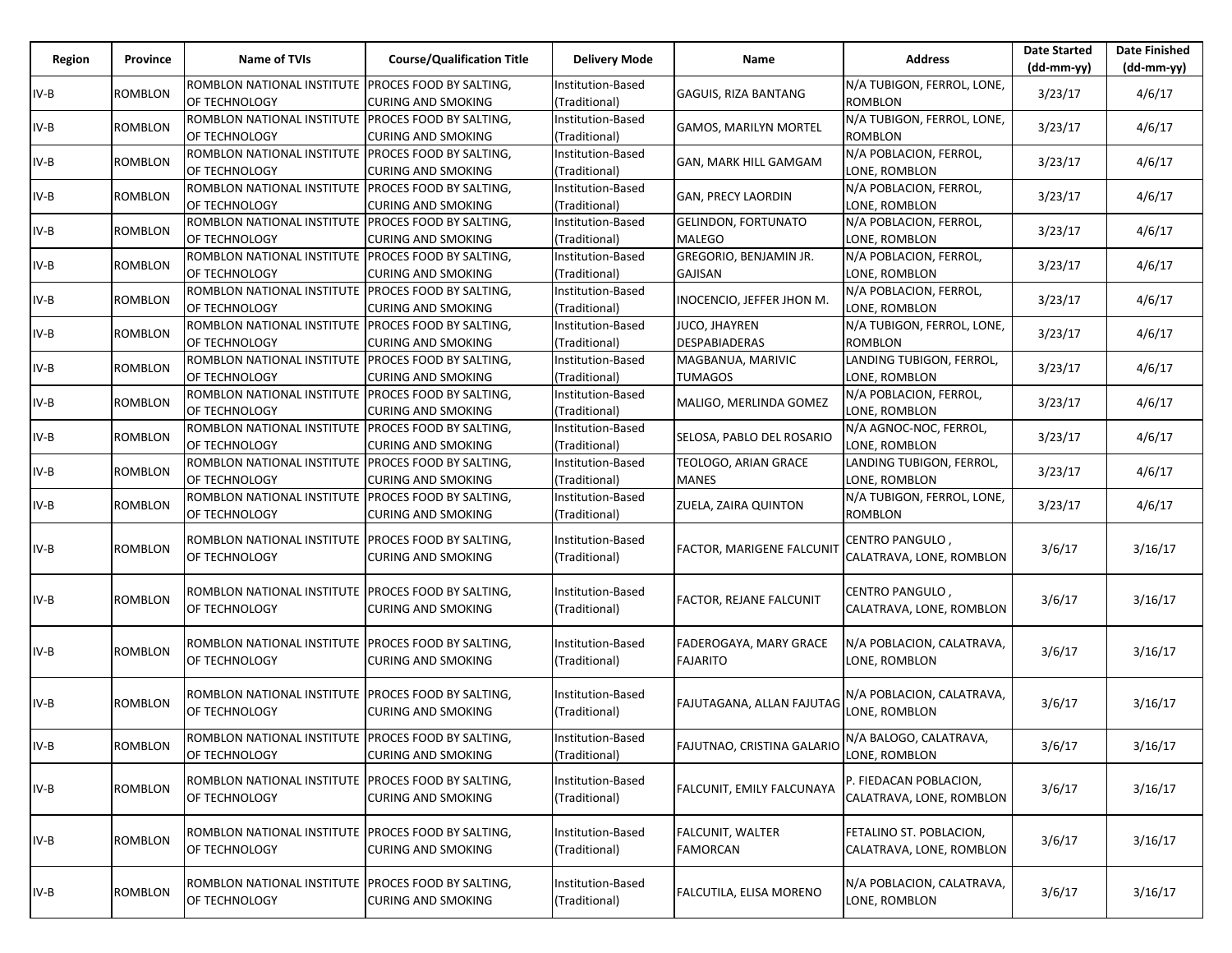| Region | Province       | <b>Name of TVIs</b>                                                        | <b>Course/Qualification Title</b>                           | <b>Delivery Mode</b>                      | <b>Name</b>                                | <b>Address</b>                                             | <b>Date Started</b><br>(dd-mm-yy) | <b>Date Finished</b><br>(dd-mm-yy) |
|--------|----------------|----------------------------------------------------------------------------|-------------------------------------------------------------|-------------------------------------------|--------------------------------------------|------------------------------------------------------------|-----------------------------------|------------------------------------|
| IV-B   | <b>ROMBLON</b> | ROMBLON NATIONAL INSTITUTE<br>OF TECHNOLOGY                                | <b>PROCES FOOD BY SALTING.</b><br><b>CURING AND SMOKING</b> | <b>Institution-Based</b><br>(Traditional) | <b>FALCUTILA, GLENDA</b><br><b>MENORCA</b> | 004 BALOGO, CALATRAVA,<br>LONE, ROMBLON                    | 3/6/17                            | 3/16/17                            |
| IV-B   | ROMBLON        | ROMBLON NATIONAL INSTITUTE<br>OF TECHNOLOGY                                | <b>PROCES FOOD BY SALTING,</b><br><b>CURING AND SMOKING</b> | Institution-Based<br>(Traditional)        | <b>FALCUTILA, JUANITA FORCA</b>            | N/A POBLACION, CALATRAVA,<br>LONE, ROMBLON                 | 3/6/17                            | 3/16/17                            |
| IV-B   | <b>ROMBLON</b> | ROMBLON NATIONAL INSTITUTE PROCES FOOD BY SALTING,<br>OF TECHNOLOGY        | <b>CURING AND SMOKING</b>                                   | Institution-Based<br>(Traditional)        | FALCUTILA, MA. CRISTINA<br><b>VISITA</b>   | SITIO ILADA PANGULO,<br>CALATRAVA, LONE, ROMBLON           | 3/6/17                            | 3/16/17                            |
| IV-B   | ROMBLON        | ROMBLON NATIONAL INSTITUTE<br>OF TECHNOLOGY                                | PROCES FOOD BY SALTING,<br><b>CURING AND SMOKING</b>        | Institution-Based<br>(Traditional)        | FALOGME, RIZABETH SOLANO                   | N/A PAGSANGAHAN,<br>CALATRAVA, LONE, ROMBLON               | 3/6/17                            | 3/16/17                            |
| IV-B   | <b>ROMBLON</b> | ROMBLON NATIONAL INSTITUTE PROCES FOOD BY SALTING,<br>OF TECHNOLOGY        | <b>CURING AND SMOKING</b>                                   | Institution-Based<br>(Traditional)        | FAMORCAN, VENUS DY                         | <b>HAPPY VALLEY POBLACION,</b><br>CALATRAVA, LONE, ROMBLON | 3/6/17                            | 3/16/17                            |
| IV-B   | ROMBLON        | ROMBLON NATIONAL INSTITUTE<br>OF TECHNOLOGY                                | PROCES FOOD BY SALTING,<br><b>CURING AND SMOKING</b>        | Institution-Based<br>(Traditional)        | FERRANCULLO, LEAH FAJEL                    | PAG-ASA BALOGO,<br>CALATRAVA, LONE, ROMBLON                | 3/6/17                            | 3/16/17                            |
| IV-B   | <b>ROMBLON</b> | ROMBLON NATIONAL INSTITUTE PROCES FOOD BY SALTING,<br>OF TECHNOLOGY        | <b>CURING AND SMOKING</b>                                   | Institution-Based<br>(Traditional)        | FETALINO, ELEANOR FAVIA                    | N/A POBLACION, CALATRAVA,<br>LONE. ROMBLON                 | 3/6/17                            | 3/16/17                            |
| IV-B   | <b>ROMBLON</b> | ROMBLON NATIONAL INSTITUTE<br>OF TECHNOLOGY                                | PROCES FOOD BY SALTING,<br><b>CURING AND SMOKING</b>        | Institution-Based<br>(Traditional)        | FORTU, CHERRYFAITH<br><b>CASIMERO</b>      | N/A BALOGO, CALATRAVA,<br>LONE, ROMBLON                    | 3/6/17                            | 3/16/17                            |
| IV-B   | <b>ROMBLON</b> | ROMBLON NATIONAL INSTITUTE<br>OF TECHNOLOGY                                | <b>PROCES FOOD BY SALTING,</b><br><b>CURING AND SMOKING</b> | Institution-Based<br>(Traditional)        | FRUELDA, AMELITA FETIL                     | JOSE RIZAL POBLACION,<br>CALATRAVA, LONE, ROMBLON          | 3/6/17                            | 3/16/17                            |
| IV-B   | <b>ROMBLON</b> | ROMBLON NATIONAL INSTITUTE PROCES FOOD BY SALTING,<br><b>OF TECHNOLOGY</b> | <b>CURING AND SMOKING</b>                                   | Institution-Based<br>(Traditional)        | JOSE, GRACE MORTEL                         | N/A POBLACION, CALATRAVA,<br>LONE, ROMBLON                 | 3/6/17                            | 3/16/17                            |
| IV-B   | ROMBLON        | ROMBLON NATIONAL INSTITUTE<br>OF TECHNOLOGY                                | PROCES FOOD BY SALTING,<br><b>CURING AND SMOKING</b>        | Institution-Based<br>(Traditional)        | MADULA, FAITH MORES                        | N/A TALISAY, CALATRAVA,<br>LONE, ROMBLON                   | 3/6/17                            | 3/16/17                            |
| IV-B   | <b>ROMBLON</b> | ROMBLON NATIONAL INSTITUTE<br>OF TECHNOLOGY                                | <b>PROCES FOOD BY SALTING,</b><br><b>CURING AND SMOKING</b> | Institution-Based<br>(Traditional)        | MANA, DIGNA MANOY                          | N/A BALOGO, CALATRAVA,<br>LONE, ROMBLON                    | 3/6/17                            | 3/16/17                            |
| IV-B   | <b>ROMBLON</b> | ROMBLON NATIONAL INSTITUTE<br>OF TECHNOLOGY                                | <b>PROCES FOOD BY SALTING,</b><br><b>CURING AND SMOKING</b> | Institution-Based<br>(Traditional)        | MANZALAY, DIODITA<br><b>MALLORCA</b>       | N/A PANGULO, CALATRAVA,<br>LONE, ROMBLON                   | 3/6/17                            | 3/16/17                            |
| IV-B   | <b>ROMBLON</b> | ROMBLON NATIONAL INSTITUTE<br>OF TECHNOLOGY                                | <b>PROCES FOOD BY SALTING,</b><br><b>CURING AND SMOKING</b> | Institution-Based<br>(Traditional)        | PADUA, BERNADITH HINDAP                    | 002 POBLACION, CALATRAVA,<br>LONE, ROMBLON                 | 3/6/17                            | 3/16/17                            |
| IV-B   | <b>ROMBLON</b> | ROMBLON NATIONAL INSTITUTE PROCES FOOD BY SALTING,<br><b>OF TECHNOLOGY</b> | <b>CURING AND SMOKING</b>                                   | Institution-Based<br>(Traditional)        | PADUA, ROBERTO CORPUZ                      | 002 POBLACION, CALATRAVA,<br>LONE. ROMBLON                 | 3/6/17                            | 3/16/17                            |
| IV-B   | ROMBLON        | ROMBLON NATIONAL INSTITUTE<br>OF TECHNOLOGY                                | PROCES FOOD BY SALTING,<br><b>CURING AND SMOKING</b>        | Institution-Based<br>(Traditional)        | PENTINIO, SANTA MADULA                     | N/A TALISAY, CALATRAVA,<br>LONE, ROMBLON                   | 3/6/17                            | 3/16/17                            |
| IV-B   | ROMBLON        | ROMBLON NATIONAL INSTITUTE<br><b>OF TECHNOLOGY</b>                         | <b>PROCES FOOD BY SALTING,</b><br><b>CURING AND SMOKING</b> | Institution-Based<br>(Traditional)        | REANDELAR, GLORIA<br><b>FETALVERO</b>      | M.QUEZON ST. POBLACION,<br>CALATRAVA, LONE, ROMBLON        | 3/6/17                            | 3/16/17                            |
| IV-B   | ROMBLON        | ROMBLON NATIONAL INSTITUTE<br>OF TECHNOLOGY                                | <b>PROCES FOOD BY</b><br>FERMENTATION AND PICKLING          | Institution-Based<br>(Traditional)        | <b>ABAY, RITCHIAL BRIONES</b>              | N/A SAN ROQUE,<br>ALCANTARA, LONE, ROMBLON                 | 3/27/17                           | 4/13/17                            |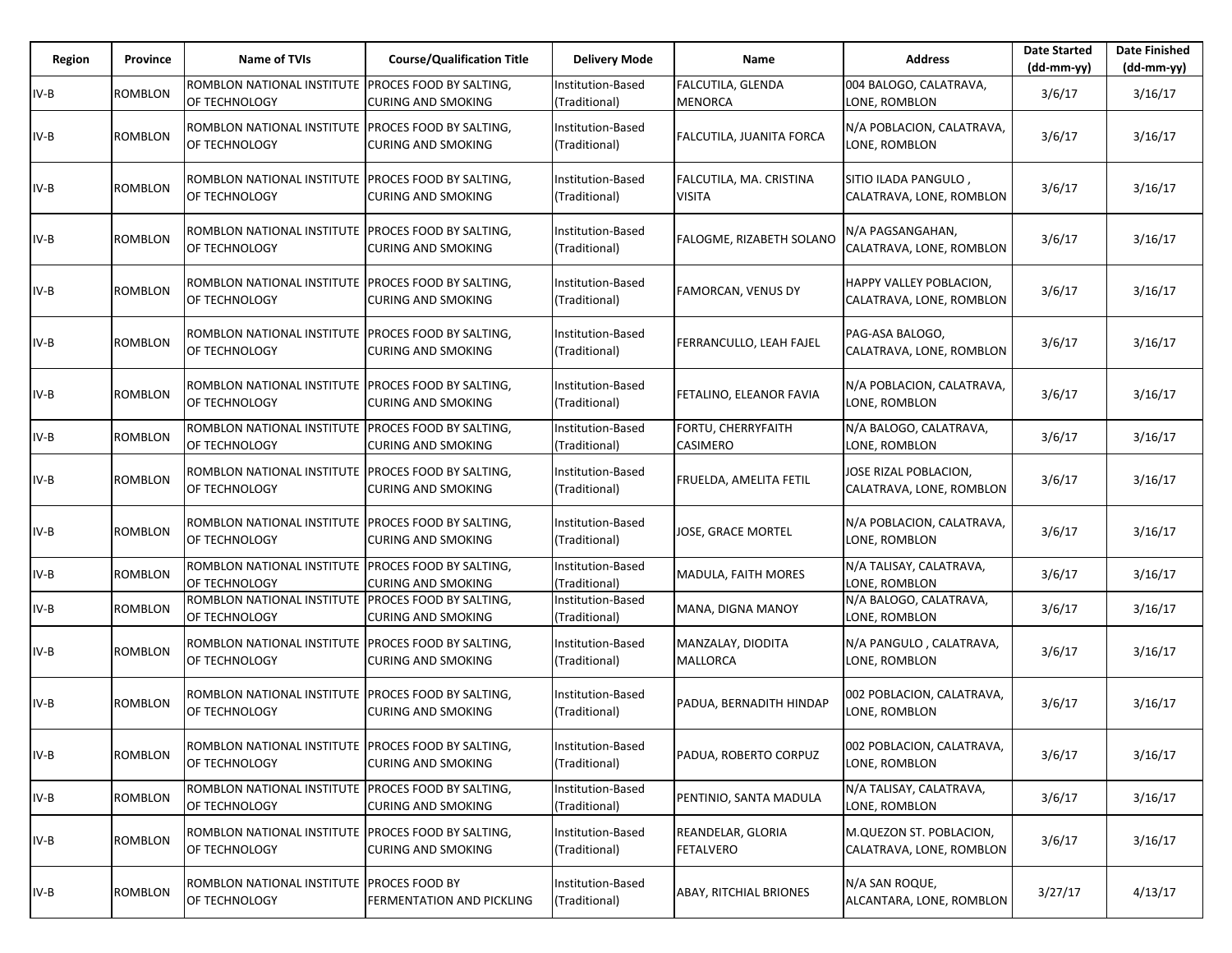| Region | Province       | <b>Name of TVIs</b>                                        | <b>Course/Qualification Title</b>                  | <b>Delivery Mode</b>               | Name                                         | <b>Address</b>                              | <b>Date Started</b><br>$(dd-mm-vv)$ | <b>Date Finished</b><br>(dd-mm-yy) |
|--------|----------------|------------------------------------------------------------|----------------------------------------------------|------------------------------------|----------------------------------------------|---------------------------------------------|-------------------------------------|------------------------------------|
| $IV-B$ | ROMBLON        | ROMBLON NATIONAL INSTITUTE<br>OF TECHNOLOGY                | <b>PROCES FOOD BY</b><br>FERMENTATION AND PICKLING | Institution-Based<br>(Traditional) | AVISO, ANNIE MIÑANO                          | N/A POBLACION, ALCANTARA,<br>LONE, ROMBLON  | 3/27/17                             | 4/13/17                            |
| $IV-B$ | ROMBLON        | ROMBLON NATIONAL INSTITUTE<br>OF TECHNOLOGY                | PROCES FOOD BY<br>FERMENTATION AND PICKLING        | Institution-Based<br>(Traditional) | BRIONES, ANNIE GALICHA                       | N/A SAN ROQUE,<br>ALCANTARA, LONE, ROMBLON  | 3/27/17                             | 4/13/17                            |
| IV-B   | ROMBLON        | ROMBLON NATIONAL INSTITUTE PROCES FOOD BY<br>OF TECHNOLOGY | FERMENTATION AND PICKLING                          | Institution-Based<br>(Traditional) | BRIONES, AMELITA CANITES                     | N/A BONLAO, ALCANTARA,<br>LONE, ROMBLON     | 3/27/17                             | 4/13/17                            |
| $IV-B$ | ROMBLON        | ROMBLON NATIONAL INSTITUTE<br>OF TECHNOLOGY                | <b>PROCES FOOD BY</b><br>FERMENTATION AND PICKLING | Institution-Based<br>(Traditional) | CANO, MADHEL ESTO                            | N/A CAMILI, ALCANTARA,<br>LONE, ROMBLON     | 3/27/17                             | 4/13/17                            |
| IV-B   | ROMBLON        | ROMBLON NATIONAL INSTITUTE<br>OF TECHNOLOGY                | PROCES FOOD BY<br>FERMENTATION AND PICKLING        | Institution-Based<br>(Traditional) | CASENCIA, ARJEAN SIKAT                       | N/A CAMILI, ALCANTARA,<br>LONE, ROMBLON     | 3/27/17                             | 4/13/17                            |
| IV-B   | ROMBLON        | ROMBLON NATIONAL INSTITUTE PROCES FOOD BY<br>OF TECHNOLOGY | FERMENTATION AND PICKLING                          | Institution-Based<br>(Traditional) | CORTEZ, REGINA<br>MANGLICMOT                 | MINURO MADALAG,<br>ALCANTARA, LONE, ROMBLON | 3/27/17                             | 4/13/17                            |
| IV-B   | ROMBLON        | ROMBLON NATIONAL INSTITUTE<br>OF TECHNOLOGY                | <b>PROCES FOOD BY</b><br>FERMENTATION AND PICKLING | Institution-Based<br>(Traditional) | DEL CAMPO, JOSIEFA<br><b>BONGGAT</b>         | N/A POBLACION, ALCANTARA,<br>LONE, ROMBLON  | 3/27/17                             | 4/13/17                            |
| IV-B   | ROMBLON        | ROMBLON NATIONAL INSTITUTE PROCES FOOD BY<br>OF TECHNOLOGY | FERMENTATION AND PICKLING                          | Institution-Based<br>Traditional)  | GADO, JESSA ANN GALIT                        | N/A CAMILI, ALCANTARA,<br>LONE, ROMBLON     | 3/27/17                             | 4/13/17                            |
| $IV-B$ | ROMBLON        | ROMBLON NATIONAL INSTITUTE<br>OF TECHNOLOGY                | PROCES FOOD BY<br>FERMENTATION AND PICKLING        | Institution-Based<br>(Traditional) | <b>GADO, PHILIP ANDREW</b><br><b>PASCUAL</b> | N/A POBLACION, ALCANTARA,<br>LONE, ROMBLON  | 3/27/17                             | 4/13/17                            |
| $IV-B$ | ROMBLON        | ROMBLON NATIONAL INSTITUTE PROCES FOOD BY<br>OF TECHNOLOGY | FERMENTATION AND PICKLING                          | Institution-Based<br>(Traditional) | GALISANAO, MARIO JR.<br><b>CISNEROS</b>      | N/A POBLACION, ALCANTARA,<br>LONE, ROMBLON  | 3/27/17                             | 4/13/17                            |
| IV-B   | <b>ROMBLON</b> | ROMBLON NATIONAL INSTITUTE<br>OF TECHNOLOGY                | PROCES FOOD BY<br>FERMENTATION AND PICKLING        | Institution-Based<br>(Traditional) | GALOS, WINEFRIDA SOLIDUM                     | N/A BONLAO, ALCANTARA,<br>LONE, ROMBLON     | 3/27/17                             | 4/13/17                            |
| $IV-B$ | ROMBLON        | ROMBLON NATIONAL INSTITUTE<br>OF TECHNOLOGY                | PROCES FOOD BY<br>FERMENTATION AND PICKLING        | Institution-Based<br>(Traditional) | GAN, EDALLIZA BELLALES                       | N/A SAN ROQUE,<br>ALCANTARA, LONE, ROMBLON  | 3/27/17                             | 4/13/17                            |
| IV-B   | ROMBLON        | ROMBLON NATIONAL INSTITUTE PROCES FOOD BY<br>OF TECHNOLOGY | FERMENTATION AND PICKLING                          | Institution-Based<br>(Traditional) | GELITO, RONELYN GALIMA                       | N/A BONLAO, ALCANTARA,<br>LONE, ROMBLON     | 3/27/17                             | 4/13/17                            |
| $IV-B$ | ROMBLON        | ROMBLON NATIONAL INSTITUTE<br>OF TECHNOLOGY                | PROCES FOOD BY<br>FERMENTATION AND PICKLING        | Institution-Based<br>Traditional)  | LOTA, ANGELA MAE MERANO                      | N/A POBLACION, ALCANTARA,<br>LONE, ROMBLON  | 3/27/17                             | 4/13/17                            |
| IV-B   | <b>ROMBLON</b> | ROMBLON NATIONAL INSTITUTE<br>OF TECHNOLOGY                | PROCES FOOD BY<br>FERMENTATION AND PICKLING        | Institution-Based<br>(Traditional) | MACARAYA, MATTHEW TADIA                      | N/A POBLACION, ALCANTARA,<br>LONE, ROMBLON  | 3/27/17                             | 4/13/17                            |
| $IV-B$ | <b>ROMBLON</b> | ROMBLON NATIONAL INSTITUTE<br>OF TECHNOLOGY                | PROCES FOOD BY<br>FERMENTATION AND PICKLING        | Institution-Based<br>(Traditional) | MAGBANUA, MARINEL<br>TAMAYO                  | LONUK MADALAG,<br>ALCANTARA, LONE, ROMBLON  | 3/27/17                             | 4/13/17                            |
| $IV-B$ | ROMBLON        | ROMBLON NATIONAL INSTITUTE PROCES FOOD BY<br>OF TECHNOLOGY | FERMENTATION AND PICKLING                          | Institution-Based<br>(Traditional) | MALLA, CLAIRE EVANGELIO                      | N/A GUI-OB, ALCANTARA,<br>LONE, ROMBLON     | 3/27/17                             | 4/13/17                            |
| IV-B   | <b>ROMBLON</b> | ROMBLON NATIONAL INSTITUTE<br>OF TECHNOLOGY                | PROCES FOOD BY<br>FERMENTATION AND PICKLING        | Institution-Based<br>(Traditional) | MANIPOL, BEVERLY<br><b>MANRIQUE</b>          | N/A SAN ROQUE,<br>ALCANTARA, LONE, ROMBLON  | 3/27/17                             | 4/13/17                            |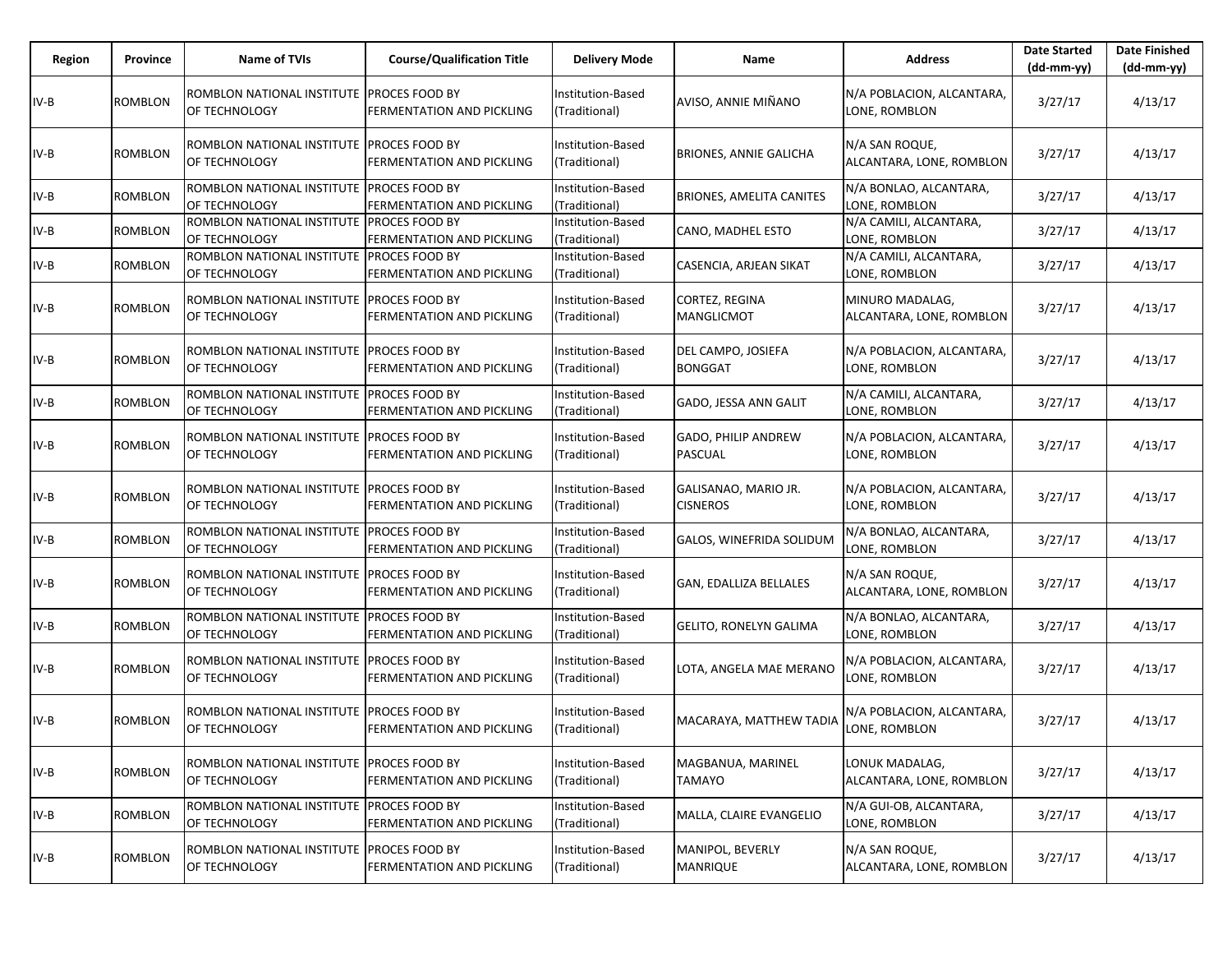| Region | Province       | <b>Name of TVIs</b>                                        | <b>Course/Qualification Title</b>                  | <b>Delivery Mode</b>               | Name                                 | <b>Address</b>                                  | <b>Date Started</b><br>$(dd-mm-yy)$ | <b>Date Finished</b><br>(dd-mm-yy) |
|--------|----------------|------------------------------------------------------------|----------------------------------------------------|------------------------------------|--------------------------------------|-------------------------------------------------|-------------------------------------|------------------------------------|
| $IV-B$ | ROMBLON        | ROMBLON NATIONAL INSTITUTE<br>OF TECHNOLOGY                | <b>PROCES FOOD BY</b><br>FERMENTATION AND PICKLING | Institution-Based<br>(Traditional) | MELCHOR, ROSEFE MORILLA              | N/A POBLACION, ALCANTARA,<br>LONE, ROMBLON      | 3/27/17                             | 4/13/17                            |
| $IV-B$ | ROMBLON        | ROMBLON NATIONAL INSTITUTE<br>OF TECHNOLOGY                | PROCES FOOD BY<br>FERMENTATION AND PICKLING        | Institution-Based<br>(Traditional) | MERANO, JULIE O RODELAS              | N/A TUGDAN, ALCANTARA,<br>LONE, ROMBLON         | 3/27/17                             | 4/13/17                            |
| $IV-B$ | <b>ROMBLON</b> | ROMBLON NATIONAL INSTITUTE PROCES FOOD BY<br>OF TECHNOLOGY | FERMENTATION AND PICKLING                          | Institution-Based<br>(Traditional) | SENOBIO, BEVERLY GADO                | N/A MADALAG, ALCANTARA,<br>LONE, ROMBLON        | 3/27/17                             | 4/13/17                            |
| $IV-B$ | <b>ROMBLON</b> | ROMBLON NATIONAL INSTITUTE<br>OF TECHNOLOGY                | PROCES FOOD BY<br>FERMENTATION AND PICKLING        | Institution-Based<br>Traditional)  | SOLIDUM, MARC VINCENT<br>SOLIDUM     | N/A POBLACION, ALCANTARA,<br>LONE, ROMBLON      | 3/27/17                             | 4/13/17                            |
| $IV-B$ | ROMBLON        | ROMBLON NATIONAL INSTITUTE PROCES FOOD BY<br>OF TECHNOLOGY | FERMENTATION AND PICKLING                          | Institution-Based<br>(Traditional) | TAMAYO, GERALDINE<br><b>MORANTE</b>  | N/A SAN ISIDRO, ALCANTARA,<br>LONE, ROMBLON     | 3/27/17                             | 4/13/17                            |
| $IV-B$ | ROMBLON        | ROMBLON NATIONAL INSTITUTE<br>OF TECHNOLOGY                | PROCES FOOD BY<br>FERMENTATION AND PICKLING        | Institution-Based<br>(Traditional) | TAPAO, JAZREEL MAY CAUNCA            | N/A BONLAO, ALCANTARA,<br>LONE, ROMBLON         | 3/27/17                             | 4/13/17                            |
| $IV-B$ | ROMBLON        | ROMBLON NATIONAL INSTITUTE<br>OF TECHNOLOGY                | <b>PROCES FOOD BY SUGAR</b><br>CONCENTRATION       | Institution-Based<br>(Traditional) | AURELIO, AVEGAIL<br><b>EUSTAQUIO</b> | ILAYA SAN ROQUE,<br>ALCANTARA, LONE, ROMBLON    | 3/27/17                             | 4/13/17                            |
| IV-B   | <b>ROMBLON</b> | ROMBLON NATIONAL INSTITUTE<br>OF TECHNOLOGY                | PROCES FOOD BY SUGAR<br>CONCENTRATION              | Institution-Based<br>(Traditional) | <b>BRIONES, MATILDE MADALI</b>       | N/A TUGDAN, ALCANTARA,<br>LONE, ROMBLON         | 3/27/17                             | 4/13/17                            |
| $IV-B$ | ROMBLON        | ROMBLON NATIONAL INSTITUTE<br>OF TECHNOLOGY                | PROCES FOOD BY SUGAR<br>CONCENTRATION              | Institution-Based<br>(Traditional) | BUSTAMANTE, JOAN<br>MANREZA          | N/A MADALAG, ALCANTARA,<br>LONE, ROMBLON        | 3/27/17                             | 4/13/17                            |
| IV-B   | ROMBLON        | ROMBLON NATIONAL INSTITUTE<br>OF TECHNOLOGY                | <b>PROCES FOOD BY SUGAR</b><br>CONCENTRATION       | Institution-Based<br>(Traditional) | CABANILLA, ALLINE<br>CANDALITA       | PUROK 3 SAN ROQUE,<br>ALCANTARA, LONE, ROMBLON  | 3/27/17                             | 4/13/17                            |
| $IV-B$ | <b>ROMBLON</b> | ROMBLON NATIONAL INSTITUTE<br>OF TECHNOLOGY                | PROCES FOOD BY SUGAR<br>CONCENTRATION              | Institution-Based<br>Traditional)  | CANO, MARY JOY ESTO                  | N/A CAMILI, ALCANTARA,<br>LONE, ROMBLON         | 3/27/17                             | 4/13/17                            |
| $IV-B$ | ROMBLON        | ROMBLON NATIONAL INSTITUTE<br>OF TECHNOLOGY                | PROCES FOOD BY SUGAR<br>CONCENTRATION              | Institution-Based<br>(Traditional) | CANO, RONALIE ZUELA                  | N/A BAGSIK, ALCANTARA,<br>LONE, ROMBLON         | 3/27/17                             | 4/13/17                            |
| $IV-B$ | ROMBLON        | ROMBLON NATIONAL INSTITUTE<br>OF TECHNOLOGY                | PROCES FOOD BY SUGAR<br>CONCENTRATION              | Institution-Based<br>(Traditional) | CASENCIA, ELMIE GABON                | PUROK 3 SAN ROQUE,<br>ALCANTARA, LONE, ROMBLON  | 3/27/17                             | 4/13/17                            |
| IV-B   | ROMBLON        | ROMBLON NATIONAL INSTITUTE<br>OF TECHNOLOGY                | PROCES FOOD BY SUGAR<br>CONCENTRATION              | Institution-Based<br>(Traditional) | CATIGMOT, ROSEMARIE<br>CAÑELAS       | N/A BONLAO, ALCANTARA,<br>LONE, ROMBLON         | 3/27/17                             | 4/13/17                            |
| IV-B   | <b>ROMBLON</b> | ROMBLON NATIONAL INSTITUTE<br>OF TECHNOLOGY                | PROCES FOOD BY SUGAR<br>CONCENTRATION              | Institution-Based<br>(Traditional) | <b>CLARITO, RENELE ROBLES</b>        | PUROK IV SAN ROQUE,<br>ALCANTARA, LONE, ROMBLON | 3/27/17                             | 4/13/17                            |
| $IV-B$ | <b>ROMBLON</b> | ROMBLON NATIONAL INSTITUTE<br>OF TECHNOLOGY                | PROCES FOOD BY SUGAR<br>CONCENTRATION              | Institution-Based<br>(Traditional) | FALLA, JURY M.                       | N/A BONLAO, ALCANTARA,<br>LONE, ROMBLON         | 3/27/17                             | 4/13/17                            |
| $IV-B$ | ROMBLON        | ROMBLON NATIONAL INSTITUTE<br>OF TECHNOLOGY                | PROCES FOOD BY SUGAR<br>CONCENTRATION              | Institution-Based<br>(Traditional) | GALASAO, KAREN CLARITO               | PUROK 2 SAN ROQUE,<br>ALCANTARA, LONE, ROMBLON  | 3/27/17                             | 4/13/17                            |
| $IV-B$ | <b>ROMBLON</b> | ROMBLON NATIONAL INSTITUTE<br>OF TECHNOLOGY                | PROCES FOOD BY SUGAR<br>CONCENTRATION              | Institution-Based<br>(Traditional) | <b>GALICHA, LENIE GLORI</b>          | SAN RAMON BONLAO,<br>ALCANTARA, LONE, ROMBLON   | 3/27/17                             | 4/13/17                            |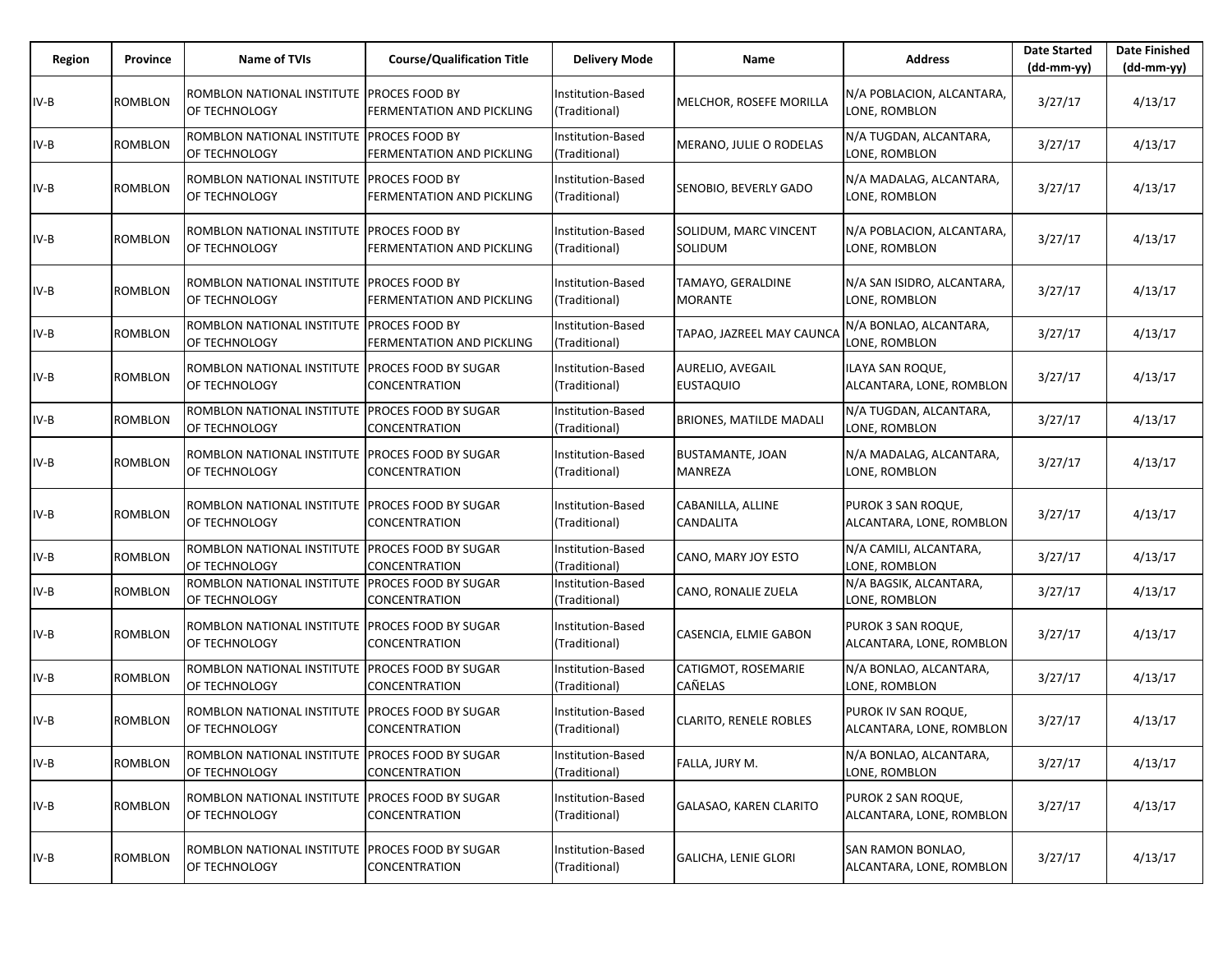| Region | Province       | Name of TVIs                                                     | <b>Course/Qualification Title</b>            | <b>Delivery Mode</b>               | Name                                   | <b>Address</b>                                                    | <b>Date Started</b><br>$(dd-mm-yy)$ | <b>Date Finished</b><br>$(dd-mm-yy)$ |
|--------|----------------|------------------------------------------------------------------|----------------------------------------------|------------------------------------|----------------------------------------|-------------------------------------------------------------------|-------------------------------------|--------------------------------------|
| $IV-B$ | ROMBLON        | ROMBLON NATIONAL INSTITUTE<br>OF TECHNOLOGY                      | PROCES FOOD BY SUGAR<br>CONCENTRATION        | Institution-Based<br>(Traditional) | GALICIA, MARIECHAN GAJELA              | PUROK II SAN ROQUE,<br>ALCANTARA, LONE, ROMBLON                   | 3/27/17                             | 4/13/17                              |
| $IV-B$ | ROMBLON        | ROMBLON NATIONAL INSTITUTE<br>OF TECHNOLOGY                      | PROCES FOOD BY SUGAR<br>CONCENTRATION        | Institution-Based<br>(Traditional) | GATARIN, MARIJU MENDEZ                 | N/A CAMILI, ALCANTARA,<br>LONE, ROMBLON                           | 3/27/17                             | 4/13/17                              |
| IV-B   | <b>ROMBLON</b> | ROMBLON NATIONAL INSTITUTE PROCES FOOD BY SUGAR<br>OF TECHNOLOGY | CONCENTRATION                                | Institution-Based<br>(Traditional) | GORGONIA, JONALIZA<br>CAPANGPANGAN     | N/A POBLACION, ALCANTARA,<br>LONE, ROMBLON                        | 3/27/17                             | 4/13/17                              |
| $IV-B$ | <b>ROMBLON</b> | ROMBLON NATIONAL INSTITUTE<br>OF TECHNOLOGY                      | PROCES FOOD BY SUGAR<br>CONCENTRATION        | nstitution-Based<br>(Traditional)  | <b>GUACHE, MARY JOY GABUNA</b>         | N/A MADALAG, ALCANTARA,<br>LONE, ROMBLON                          | 3/27/17                             | 4/13/17                              |
| $IV-B$ | ROMBLON        | ROMBLON NATIONAL INSTITUTE<br>OF TECHNOLOGY                      | <b>PROCES FOOD BY SUGAR</b><br>CONCENTRATION | Institution-Based<br>(Traditional) | LOTA, CEARA BASTILLIADOR               | N/A POBLACION, ALCANTARA,<br>LONE, ROMBLON                        | 3/27/17                             | 4/13/17                              |
| $IV-B$ | ROMBLON        | ROMBLON NATIONAL INSTITUTE<br>OF TECHNOLOGY                      | PROCES FOOD BY SUGAR<br>CONCENTRATION        | Institution-Based<br>(Traditional) | MACATANGAY, NOCIL GALICIA              | PUROK II SAN ROQUE,<br>ALCANTARA, LONE, ROMBLON                   | 3/27/17                             | 4/13/17                              |
| $IV-B$ | <b>ROMBLON</b> | ROMBLON NATIONAL INSTITUTE<br>OF TECHNOLOGY                      | <b>PROCES FOOD BY SUGAR</b><br>CONCENTRATION | Institution-Based<br>(Traditional) | MANGALI, EMALYN<br>CONSTANTINO         | PUROK IV SAN ROQUE,<br>ALCANTARA, LONE, ROMBLON                   | 3/27/17                             | 4/13/17                              |
| $IV-B$ | <b>ROMBLON</b> | ROMBLON NATIONAL INSTITUTE<br>OF TECHNOLOGY                      | PROCES FOOD BY SUGAR<br>CONCENTRATION        | nstitution-Based<br>(Traditional)  | MANIPOL, PORPERIA BELLEZA              | N/A POBLACION, ALCANTARA,<br>LONE, ROMBLON                        | 3/27/17                             | 4/13/17                              |
| $IV-B$ | ROMBLON        | ROMBLON NATIONAL INSTITUTE PROCES FOOD BY SUGAR<br>OF TECHNOLOGY | CONCENTRATION                                | Institution-Based<br>(Traditional) | MESANA, MARVIE MENDEZ                  | N/A CAMILI, ALCANTARA,<br>LONE, ROMBLON                           | 3/27/17                             | 4/13/17                              |
| $IV-B$ | ROMBLON        | ROMBLON NATIONAL INSTITUTE<br>OF TECHNOLOGY                      | PROCES FOOD BY SUGAR<br>CONCENTRATION        | Institution-Based<br>(Traditional) | PAROGINOG, JANINE<br>MARCELO           | N/A GUI-OB, ALCANTARA,<br>LONE, ROMBLON                           | 3/27/17                             | 4/13/17                              |
| $IV-B$ | ROMBLON        | ROMBLON NATIONAL INSTITUTE<br>OF TECHNOLOGY                      | PROCES FOOD BY SUGAR<br>CONCENTRATION        | Institution-Based<br>(Traditional) | ROMERO, JENEFHER GAGWIS                | ZONE II SAN ISIDRO,<br>ALCANTARA, LONE, ROMBLON                   | 3/27/17                             | 4/13/17                              |
| $IV-B$ | <b>ROMBLON</b> | ROMBLON NATIONAL INSTITUTE PROCES FOOD BY SUGAR<br>OF TECHNOLOGY | CONCENTRATION                                | Institution-Based<br>Traditional)  | TIBIO, MARICEL MARCELO                 | N/A GUI-OB, ALCANTARA,<br>LONE, ROMBLON                           | 3/27/17                             | 4/13/17                              |
| IV-B   | <b>ROMBLON</b> | ROMBLON NATIONAL INSTITUTE<br>OF TECHNOLOGY                      | PROCES FOOD BY SUGAR<br>CONCENTRATION        | Institution-Based<br>(Traditional) | VIDAD, LYKA GALVERO                    | N/A CAMILI, ALCANTARA,<br>LONE, ROMBLON                           | 3/27/17                             | 4/13/17                              |
| $IV-B$ | ROMBLON        | ROMBLON NATIONAL INSTITUTE<br>OF TECHNOLOGY                      | CARPENTRY NC II                              | Institution-Based<br>(Traditional) | AGOILO, JOHN POUL GACU                 | N/A LINAWAN, SAN ANDRES,<br>LONE, ROMBLON                         | 4/3/17                              | 5/7/17                               |
| $IV-B$ | <b>ROMBLON</b> | ROMBLON NATIONAL INSTITUTE<br>OF TECHNOLOGY                      | CARPENTRY NC II                              | Institution-Based<br>(Traditional) | ALVAREZ, WINDEL GASTADOR               | N/A POBLACION, SAN<br>ANDRES, LONE, ROMBLON                       | 4/3/17                              | 5/7/17                               |
| IV-B   | <b>ROMBLON</b> | ROMBLON NATIONAL INSTITUTE<br>OF TECHNOLOGY                      | <b>CARPENTRY NC II</b>                       | Institution-Based<br>(Traditional) | <b>BALITE, RUFFY GAS</b>               | N/A PAG-ALAD, SAN ANDRES,<br>LONE, ROMBLON                        | 4/3/17                              | 5/7/17                               |
| $IV-B$ | ROMBLON        | ROMBLON NATIONAL INSTITUTE<br>OF TECHNOLOGY                      | CARPENTRY NC II                              | Institution-Based<br>(Traditional) | BANDELARIA, ALEXIES<br><b>FRONDA</b>   | N/A POBLACION, SAN<br>ANDRES, LONE, ROMBLON                       | 4/3/17                              | 5/7/17                               |
| $IV-B$ | <b>ROMBLON</b> | ROMBLON NATIONAL INSTITUTE<br>OF TECHNOLOGY                      | CARPENTRY NC II                              | Institution-Based<br>(Traditional) | CARANDANG, JOSEPH<br><b>BARCELLANO</b> | 72 VETERANS ST. POBLACION,<br>SAN ANDRES, LONE,<br><b>ROMBLON</b> | 4/3/17                              | 5/7/17                               |
| $IV-B$ | <b>ROMBLON</b> | ROMBLON NATIONAL INSTITUTE<br>OF TECHNOLOGY                      | CARPENTRY NC II                              | Institution-Based<br>(Traditional) | CORTEZ, AL-JUBI AZIZ<br>MAGUINDANAO    | 220 PARPAGUHA ST.<br>POBLACION, SAN ANDRES,<br>LONE, ROMBLON      | 4/3/17                              | 5/7/17                               |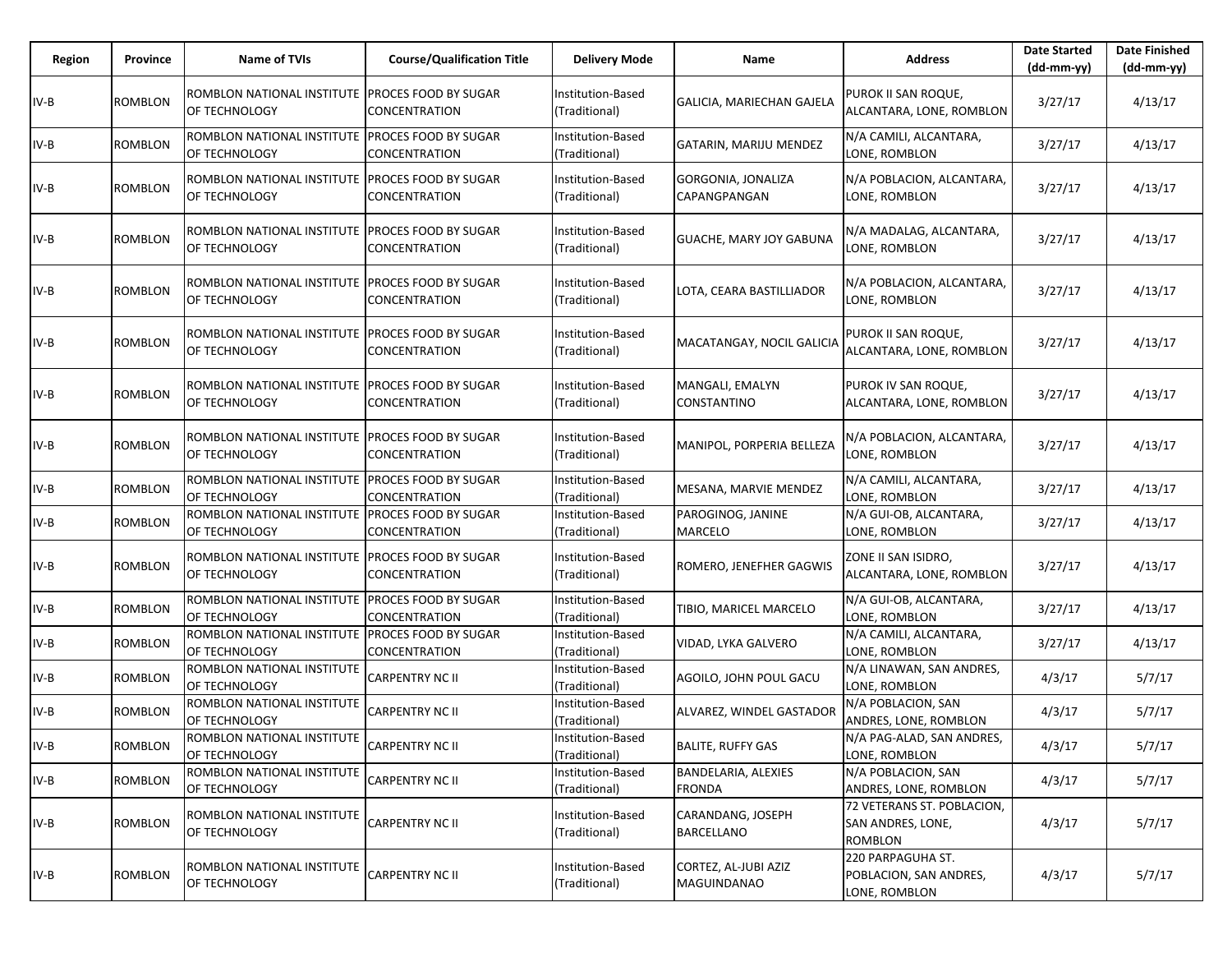| Region | Province       | Name of TVIs                                | <b>Course/Qualification Title</b> | <b>Delivery Mode</b>                      | Name                                        | <b>Address</b>                                              | <b>Date Started</b><br>$(dd-mm-yy)$ | <b>Date Finished</b><br>(dd-mm-yy) |
|--------|----------------|---------------------------------------------|-----------------------------------|-------------------------------------------|---------------------------------------------|-------------------------------------------------------------|-------------------------------------|------------------------------------|
| IV-B   | <b>ROMBLON</b> | ROMBLON NATIONAL INSTITUTE<br>OF TECHNOLOGY | <b>CARPENTRY NC II</b>            | Institution-Based<br>(Traditional)        | CORTEZ, PATERNO JR.<br><b>MORENO</b>        | PARPAGUHA POBLACION,<br>SAN ANDRES, LONE,<br><b>ROMBLON</b> | 4/3/17                              | 5/7/17                             |
| IV-B   | <b>ROMBLON</b> | ROMBLON NATIONAL INSTITUTE<br>OF TECHNOLOGY | <b>CARPENTRY NC II</b>            | Institution-Based<br>(Traditional)        | DE LA FUERTE, MANUELITO<br><b>MARCELINO</b> | N/A CALUNACON, SAN<br>ANDRES, LONE, ROMBLON                 | 4/3/17                              | 5/7/17                             |
| IV-B   | <b>ROMBLON</b> | ROMBLON NATIONAL INSTITUTE<br>OF TECHNOLOGY | <b>CARPENTRY NC II</b>            | Institution-Based<br>(Traditional)        | GADAT, REY ALBARAN                          | N/A MABINI, SAN ANDRES,<br>LONE, ROMBLON                    | 4/3/17                              | 5/7/17                             |
| IV-B   | ROMBLON        | ROMBLON NATIONAL INSTITUTE<br>OF TECHNOLOGY | <b>CARPENTRY NC II</b>            | Institution-Based<br>(Traditional)        | <b>GADO, JOHN MARK</b><br><b>TALAMISAN</b>  | N/A JUN CARLO, SAN ANDRES,<br>LONE, ROMBLON                 | 4/3/17                              | 5/7/17                             |
| IV-B   | ROMBLON        | ROMBLON NATIONAL INSTITUTE<br>OF TECHNOLOGY | <b>CARPENTRY NC II</b>            | Institution-Based<br>(Traditional)        | GALA, JOHNNY FLORENCIO                      | N/A TANAGAN, SAN ANDRES,<br>LONE, ROMBLON                   | 4/3/17                              | 5/7/17                             |
| IV-B   | <b>ROMBLON</b> | ROMBLON NATIONAL INSTITUTE<br>OF TECHNOLOGY | <b>CARPENTRY NC II</b>            | Institution-Based<br>(Traditional)        | GAMO, LUDIVICO JR. GAN                      | N/A MATUTUNA, SAN<br>ANDRES, LONE, ROMBLON                  | 4/3/17                              | 5/7/17                             |
| IV-B   | ROMBLON        | ROMBLON NATIONAL INSTITUTE<br>OF TECHNOLOGY | <b>CARPENTRY NC II</b>            | Institution-Based<br>(Traditional)        | GANAN, ROGELIO FAJUTNAO                     | N/A MABINI, SAN ANDRES,<br>LONE, ROMBLON                    | 4/3/17                              | 5/7/17                             |
| IV-B   | ROMBLON        | ROMBLON NATIONAL INSTITUTE<br>OF TECHNOLOGY | <b>CARPENTRY NC II</b>            | <b>Institution-Based</b><br>(Traditional) | GANAN, VIRGILIO DALIDA                      | N/A MABINI, SAN ANDRES,<br>LONE, ROMBLON                    | 4/3/17                              | 5/7/17                             |
| IV-B   | <b>ROMBLON</b> | ROMBLON NATIONAL INSTITUTE<br>OF TECHNOLOGY | <b>CARPENTRY NC II</b>            | <b>Institution-Based</b><br>(Traditional) | <b>GURO, RICKY SOLIS</b>                    | 222 VETERANS ST.<br>POBLACION, SAN ANDRES,<br>LONE, ROMBLON | 4/3/17                              | 5/7/17                             |
| IV-B   | <b>ROMBLON</b> | ROMBLON NATIONAL INSTITUTE<br>OF TECHNOLOGY | <b>CARPENTRY NC II</b>            | Institution-Based<br>(Traditional)        | IBAÑEZ, GUY GANAN                           | 155 CENTRO TANAGAN, SAN<br>ANDRES, LONE, ROMBLON            | 4/3/17                              | 5/7/17                             |
| IV-B   | <b>ROMBLON</b> | ROMBLON NATIONAL INSTITUTE<br>OF TECHNOLOGY | <b>CARPENTRY NC II</b>            | Institution-Based<br>(Traditional)        | MAGRAMO, JOSEPH JUANZO                      | N/A POBLACION, SAN<br>ANDRES, LONE, ROMBLON                 | 4/3/17                              | 5/7/17                             |
| IV-B   | <b>ROMBLON</b> | ROMBLON NATIONAL INSTITUTE<br>OF TECHNOLOGY | <b>CARPENTRY NC II</b>            | Institution-Based<br>(Traditional)        | MANRIQUE, RANDY GABAN                       | RIVERSIDE MABINI, SAN<br>ANDRES, LONE, ROMBLON              | 4/3/17                              | 5/7/17                             |
| IV-B   | ROMBLON        | ROMBLON NATIONAL INSTITUTE<br>OF TECHNOLOGY | <b>CARPENTRY NC II</b>            | Institution-Based<br>(Traditional)        | MARCELINO, SEAN SOLANGON                    | N/A POBLACION, SAN<br>ANDRES, LONE, ROMBLON                 | 4/3/17                              | 5/7/17                             |
| IV-B   | ROMBLON        | ROMBLON NATIONAL INSTITUTE<br>OF TECHNOLOGY | <b>CARPENTRY NC II</b>            | Institution-Based<br>(Traditional)        | MEÑANO, ARLO SABA                           | N/A DOÑA TRINIDAD, SAN<br>ANDRES, LONE, ROMBLON             | 4/3/17                              | 5/7/17                             |
| IV-B   | <b>ROMBLON</b> | ROMBLON NATIONAL INSTITUTE<br>OF TECHNOLOGY | <b>CARPENTRY NC II</b>            | Institution-Based<br>(Traditional)        | RAFOL, MARVIN SOGUILON                      | N/A MATUTUNA, SAN<br>ANDRES, LONE, ROMBLON                  | 4/3/17                              | 5/7/17                             |
| IV-B   | <b>ROMBLON</b> | ROMBLON NATIONAL INSTITUTE<br>OF TECHNOLOGY | <b>CARPENTRY NC II</b>            | Institution-Based<br>(Traditional)        | RAFOL, ORLAN SOGUILON                       | N/A MATUTUNA, SAN<br>ANDRES, LONE, ROMBLON                  | 4/3/17                              | 5/7/17                             |
| IV-B   | ROMBLON        | ROMBLON NATIONAL INSTITUTE<br>OF TECHNOLOGY | <b>CARPENTRY NC II</b>            | Institution-Based<br>(Traditional)        | TALAMISAN, JON VON JOEY<br>ORBE             | TAHIMIK JUN CARLO, SAN<br>ANDRES, LONE, ROMBLON             | 4/3/17                              | 5/7/17                             |
| IV-B   | <b>ROMBLON</b> | ROMBLON NATIONAL INSTITUTE<br>OF TECHNOLOGY | <b>CARPENTRY NC II</b>            | Institution-Based<br>(Traditional)        | TEOLOGO, JVANN KYLLE<br>TALAMISAN           | N/A JUN CARLO, SAN ANDRES,<br>LONE, ROMBLON                 | 4/3/17                              | 5/7/17                             |
| IV-B   | <b>ROMBLON</b> | ROMBLON NATIONAL INSTITUTE<br>OF TECHNOLOGY | <b>CARPENTRY NC II</b>            | Institution-Based<br>(Traditional)        | YAP, KEE GALUS                              | N/A TANAGAN, SAN ANDRES,<br>LONE, ROMBLON                   | 4/3/17                              | 5/7/17                             |
| IV-B   | <b>ROMBLON</b> | ROMBLON NATIONAL INSTITUTE<br>OF TECHNOLOGY | <b>MASONRY NC II</b>              | Institution-Based<br>(Traditional)        | AMANCIO, LORDMEL<br><b>CLARIANES</b>        | N/A JUN CARLO, SAN ANDRES,<br>LONE, ROMBLON                 | 4/3/17                              | 5/4/17                             |
| IV-B   | <b>ROMBLON</b> | ROMBLON NATIONAL INSTITUTE<br>OF TECHNOLOGY | <b>MASONRY NC II</b>              | Institution-Based<br>(Traditional)        | BLASURCA, MARC GAAC                         | N/A POBLACION, SAN<br>ANDRES, LONE, ROMBLON                 | 4/3/17                              | 5/4/17                             |
| IV-B   | <b>ROMBLON</b> | ROMBLON NATIONAL INSTITUTE<br>OF TECHNOLOGY | <b>MASONRY NC II</b>              | Institution-Based<br>(Traditional)        | BLASURCA, MARCO GAAC                        | N/A POBLACION, SAN<br>ANDRES, LONE, ROMBLON                 | 4/3/17                              | 5/4/17                             |
| IV-B   | ROMBLON        | ROMBLON NATIONAL INSTITUTE<br>OF TECHNOLOGY | <b>MASONRY NC II</b>              | Institution-Based<br>(Traditional)        | CASTILLANO, RONIE<br>SANTIAGO               | N/A MABINI, SAN ANDRES,<br>LONE, ROMBLON                    | 4/3/17                              | 5/4/17                             |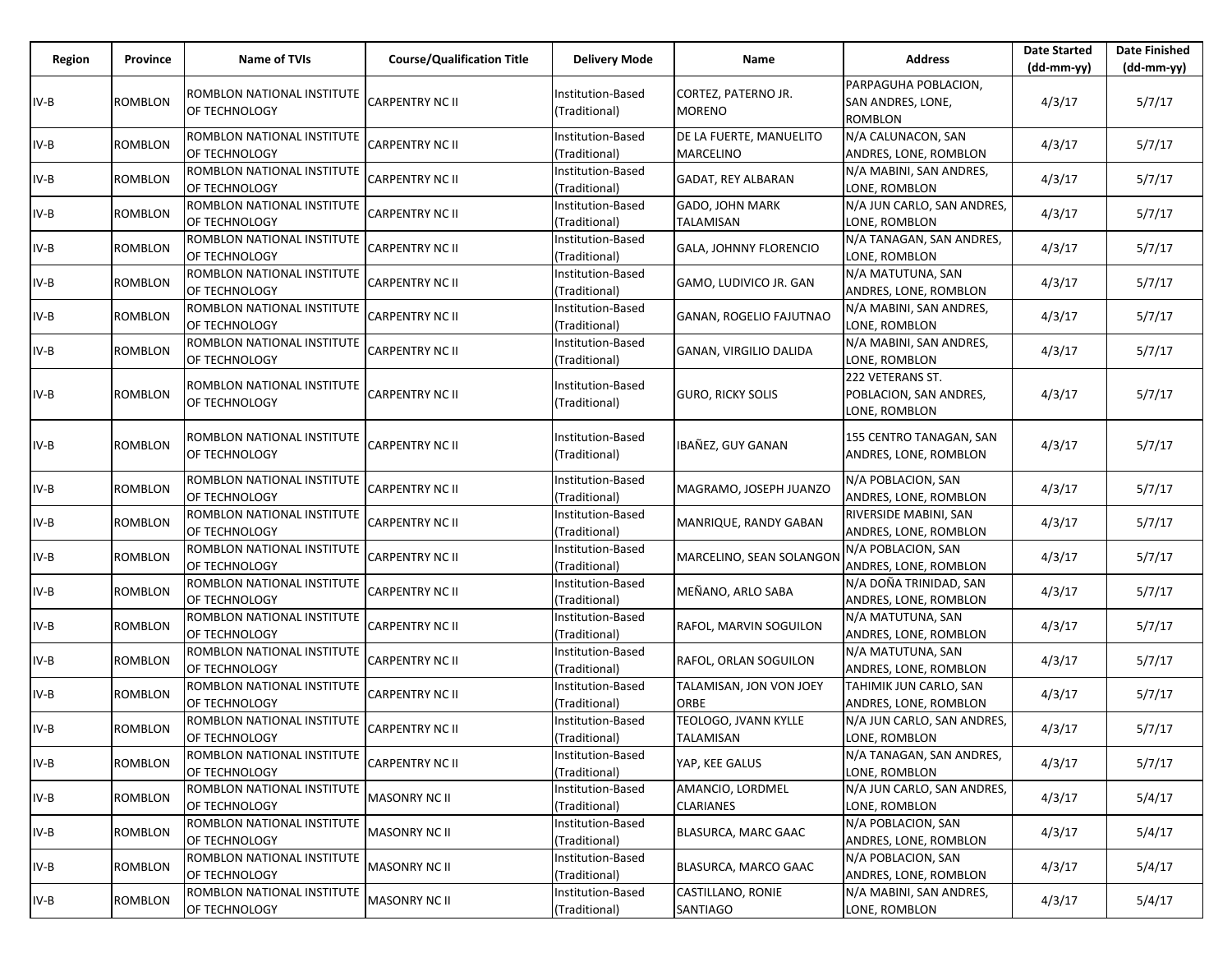| Region | Province       | Name of TVIs                                | <b>Course/Qualification Title</b> | <b>Delivery Mode</b>               | Name                                   | <b>Address</b>                                                          | <b>Date Started</b><br>$(dd-mm-yy)$ | <b>Date Finished</b><br>$(dd-mm-yy)$ |
|--------|----------------|---------------------------------------------|-----------------------------------|------------------------------------|----------------------------------------|-------------------------------------------------------------------------|-------------------------------------|--------------------------------------|
| $IV-B$ | ROMBLON        | ROMBLON NATIONAL INSTITUTE<br>OF TECHNOLOGY | <b>MASONRY NC II</b>              | Institution-Based<br>(Traditional) | CUDISAL, RONAN CUTAMORA                | N/A MABINI, SAN ANDRES,<br>LONE, ROMBLON                                | 4/3/17                              | 5/4/17                               |
| $IV-B$ | <b>ROMBLON</b> | ROMBLON NATIONAL INSTITUTE<br>OF TECHNOLOGY | <b>MASONRY NC II</b>              | Institution-Based<br>(Traditional) | DELA CRUZ, RANDY GADO                  | N/A JUN CARLO, SAN ANDRES,<br>LONE, ROMBLON                             | 4/3/17                              | 5/4/17                               |
| $IV-B$ | ROMBLON        | ROMBLON NATIONAL INSTITUTE<br>OF TECHNOLOGY | MASONRY NC II                     | Institution-Based<br>(Traditional) | GABALDON, JAYCEL JOHN<br>TACASA        | N/A DOÑA TRINIDAD, SAN<br>ANDRES, LONE, ROMBLON                         | 4/3/17                              | 5/4/17                               |
| $IV-B$ | <b>ROMBLON</b> | ROMBLON NATIONAL INSTITUTE<br>OF TECHNOLOGY | <b>MASONRY NC II</b>              | Institution-Based<br>(Traditional) | GABO, PEDY GALICIA                     | N/A DOÑA TRINIDAD, SAN<br>ANDRES, LONE, ROMBLON                         | 4/3/17                              | 5/4/17                               |
| IV-B   | ROMBLON        | ROMBLON NATIONAL INSTITUTE<br>OF TECHNOLOGY | MASONRY NC II                     | Institution-Based<br>(Traditional) | <b>GADON, ARIEL BASTILLADOR</b>        | 199 SITIO CABUGAO MABINI,<br>SAN ANDRES, LONE,<br><b>ROMBLON</b>        | 4/3/17                              | 5/4/17                               |
| $IV-B$ | ROMBLON        | ROMBLON NATIONAL INSTITUTE<br>OF TECHNOLOGY | MASONRY NC II                     | Institution-Based<br>Traditional)  | GADON, EDGAR GAS                       | N/A PAG-ALAD, SAN ANDRES,<br>LONE, ROMBLON                              | 4/3/17                              | 5/4/17                               |
| IV-B   | <b>ROMBLON</b> | ROMBLON NATIONAL INSTITUTE<br>OF TECHNOLOGY | <b>MASONRY NC II</b>              | Institution-Based<br>(Traditional) | GADON, JOELITO DAVID                   | N/A PAG-ALAD, SAN ANDRES,<br>LONE, ROMBLON                              | 4/3/17                              | 5/4/17                               |
| $IV-B$ | <b>ROMBLON</b> | ROMBLON NATIONAL INSTITUTE<br>OF TECHNOLOGY | <b>MASONRY NC II</b>              | Institution-Based<br>(Traditional) | GONZAGA, JERRY ARAÑES                  | N/A POBLACION, SAN<br>ANDRES, LONE, ROMBLON                             | 4/3/17                              | 5/4/17                               |
| $IV-B$ | ROMBLON        | ROMBLON NATIONAL INSTITUTE<br>OF TECHNOLOGY | MASONRY NC II                     | Institution-Based<br>(Traditional) | <b>GUSI, REYMARC GALICHA</b>           | N/A DOÑA TRINIDAD, SAN<br>ANDRES, LONE, ROMBLON                         | 4/3/17                              | 5/4/17                               |
| IV-B   | <b>ROMBLON</b> | ROMBLON NATIONAL INSTITUTE<br>OF TECHNOLOGY | MASONRY NC II                     | Institution-Based<br>(Traditional) | MAGDASAL, LEONARDO F.                  | N/A PAG-ALAD, SAN ANDRES,<br>LONE, ROMBLON                              | 4/3/17                              | 5/4/17                               |
| IV-B   | ROMBLON        | ROMBLON NATIONAL INSTITUTE<br>OF TECHNOLOGY | <b>MASONRY NC II</b>              | Institution-Based<br>(Traditional) | MANAYON, DANIEL JR.<br><b>ESPINEDA</b> | N/A PAG-ALAD, SAN ANDRES,<br>LONE, ROMBLON                              | 4/3/17                              | 5/4/17                               |
| $IV-B$ | ROMBLON        | ROMBLON NATIONAL INSTITUTE<br>OF TECHNOLOGY | MASONRY NC II                     | Institution-Based<br>(Traditional) | MANZANO, JULIUS VICENTE                | N/A DOÑA TRINIDAD, SAN<br>ANDRES, LONE, ROMBLON                         | 4/3/17                              | 5/4/17                               |
| IV-B   | ROMBLON        | ROMBLON NATIONAL INSTITUTE<br>OF TECHNOLOGY | <b>MASONRY NC II</b>              | Institution-Based<br>(Traditional) | MARCELINO, MARVEN GADON                | N/A CALUNACON, SAN<br>ANDRES, LONE, ROMBLON                             | 4/3/17                              | 5/4/17                               |
| $IV-B$ | <b>ROMBLON</b> | ROMBLON NATIONAL INSTITUTE<br>OF TECHNOLOGY | <b>MASONRY NC II</b>              | Institution-Based<br>(Traditional) | MAYAO, OSCAR AMARO                     | N/A MARISUR, SAN ANDRES,<br>LONE, ROMBLON                               | 4/3/17                              | 5/4/17                               |
| $IV-B$ | ROMBLON        | ROMBLON NATIONAL INSTITUTE<br>OF TECHNOLOGY | MASONRY NC II                     | Institution-Based<br>(Traditional) | PEREZ, JERON FRAN                      | 199 SITIO CABUGAO MABINI,<br>SAN ANDRES, LONE,<br><b>ROMBLON</b>        | 4/3/17                              | 5/4/17                               |
| $IV-B$ | ROMBLON        | ROMBLON NATIONAL INSTITUTE<br>OF TECHNOLOGY | <b>MASONRY NC II</b>              | Institution-Based<br>(Traditional) | PEREZ, JOHN PAUL FLAVIANO              | 199 SITIO CABUGAO MABINI,<br>SAN ANDRES, LONE,<br><b>ROMBLON</b>        | 4/3/17                              | 5/4/17                               |
| $IV-B$ | ROMBLON        | ROMBLON NATIONAL INSTITUTE<br>OF TECHNOLOGY | MASONRY NC II                     | Institution-Based<br>(Traditional) | PEREZ, ROGER FLAVIANO                  | 199 SITIO CABUGAO MABINI,<br>SAN ANDRES, LONE,<br><b>ROMBLON</b>        | 4/3/17                              | 5/4/17                               |
| $IV-B$ | <b>ROMBLON</b> | ROMBLON NATIONAL INSTITUTE<br>OF TECHNOLOGY | <b>MASONRY NC II</b>              | Institution-Based<br>(Traditional) | PEREZ, ROLANDO SARZONA                 | 199 SITIO CABUGAO MABINI,<br><b>SAN ANDRES, LONE,</b><br><b>ROMBLON</b> | 4/3/17                              | 5/4/17                               |
| $IV-B$ | ROMBLON        | ROMBLON NATIONAL INSTITUTE<br>OF TECHNOLOGY | MASONRY NC II                     | Institution-Based<br>(Traditional) | TUPAS, JOHN CARLO ROMULO               | N/A POBLACION, SAN<br>ANDRES, LONE, ROMBLON                             | 4/3/17                              | 5/4/17                               |
| $IV-B$ | <b>ROMBLON</b> | ROMBLON NATIONAL INSTITUTE<br>OF TECHNOLOGY | <b>MASONRY NC II</b>              | Institution-Based<br>(Traditional) | VALDEZ, ANACLETO<br>MANDIGMA           | N/A POBLACION, SAN<br>ANDRES, LONE, ROMBLON                             | 4/3/17                              | 5/4/17                               |
| $IV-B$ | <b>ROMBLON</b> | ROMBLON NATIONAL INSTITUTE<br>OF TECHNOLOGY | <b>MASONRY NC II</b>              | Institution-Based<br>(Traditional) | VIDAD, ROBERT MANALON                  | N/A MABINI, SAN ANDRES,<br>LONE, ROMBLON                                | 4/3/17                              | 5/4/17                               |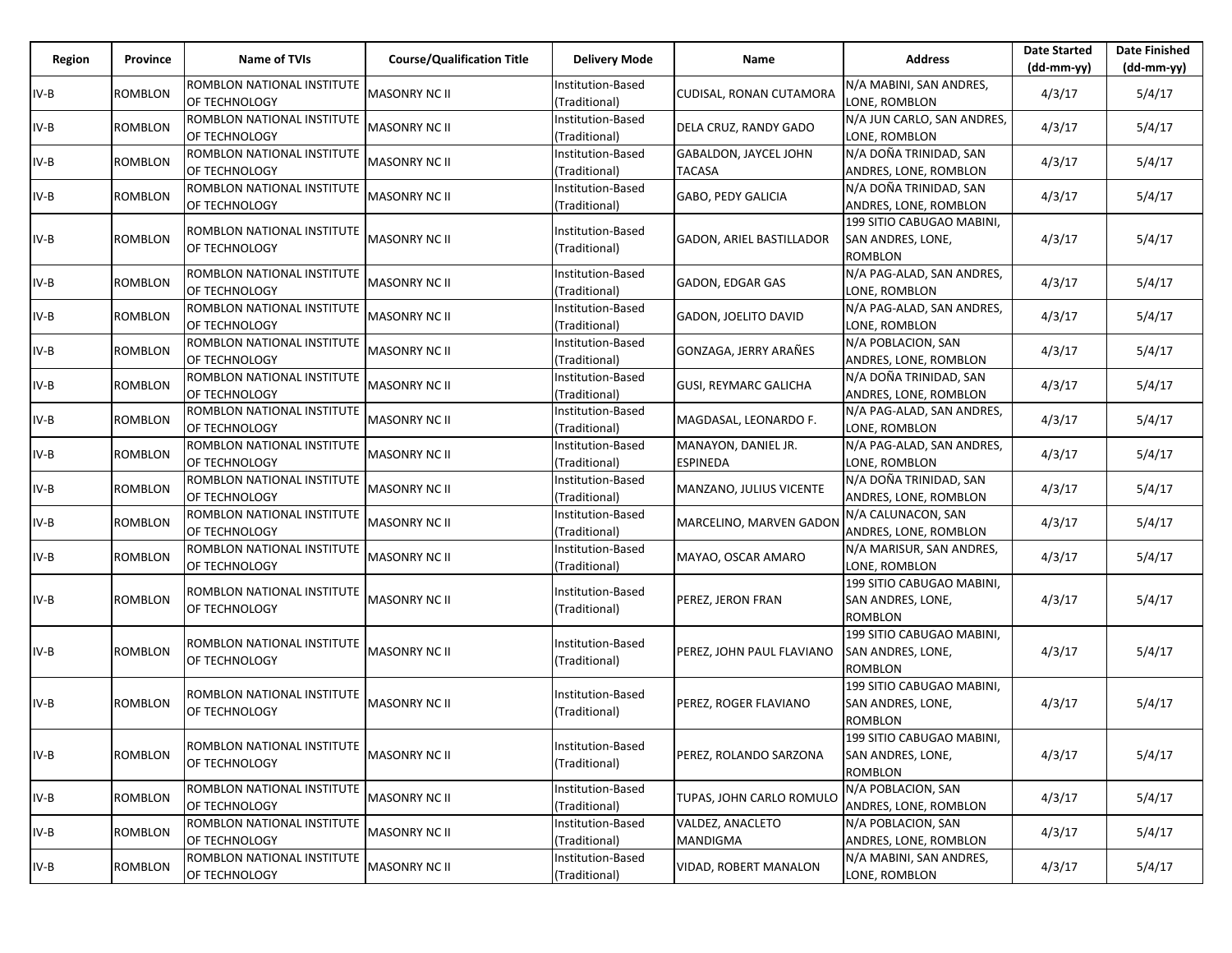| Region | Province | <b>Name of TVIs</b>                         | <b>Course/Qualification Title</b> | <b>Delivery Mode</b>               | Name                                    | <b>Address</b>                                    | <b>Date Started</b><br>$(dd-mm-yy)$ | <b>Date Finished</b><br>(dd-mm-yy) |
|--------|----------|---------------------------------------------|-----------------------------------|------------------------------------|-----------------------------------------|---------------------------------------------------|-------------------------------------|------------------------------------|
| IV-B   | ROMBLON  | ROMBLON NATIONAL INSTITUTE<br>OF TECHNOLOGY | CARPENTRY NC II                   | Institution-Based<br>(Traditional) | CARDENAS, RENATO OLAZO                  | SITIO LAYLAY AMBULONG,<br>CORCUERA, LONE, ROMBLON | 4/3/17                              | 5/8/17                             |
| IV-B   | ROMBLON  | ROMBLON NATIONAL INSTITUTE<br>OF TECHNOLOGY | <b>CARPENTRY NC II</b>            | Institution-Based<br>(Traditional) | FABELLA, GILBERT FALCUNITIN             | N/A MAHABA, CORCUERA,<br>LONE, ROMBLON            | 4/3/17                              | 5/8/17                             |
| IV-B   | ROMBLON  | ROMBLON NATIONAL INSTITUTE<br>OF TECHNOLOGY | <b>CARPENTRY NC II</b>            | Institution-Based<br>(Traditional) | FACTOR, JONS STEPHEN<br>PANGANIBAN      | N/A SAN AGUSTIN,<br>CORCUERA, LONE, ROMBLON       | 4/3/17                              | 5/8/17                             |
| IV-B   | ROMBLON  | ROMBLON NATIONAL INSTITUTE<br>OF TECHNOLOGY | <b>CARPENTRY NC II</b>            | Institution-Based<br>Traditional)  | FADERAGAO, GLENN FANER                  | APLAYA MANGANSAG,<br>CORCUERA, LONE, ROMBLON      | 4/3/17                              | 5/8/17                             |
| IV-B   | ROMBLON  | ROMBLON NATIONAL INSTITUTE<br>OF TECHNOLOGY | <b>CARPENTRY NC II</b>            | Institution-Based<br>(Traditional) | FADRIQUELAN, GEGGERT<br><b>FONTE</b>    | N/A GOBON, CORCUERA,<br>LONE, ROMBLON             | 4/3/17                              | 5/8/17                             |
| IV-B   | ROMBLON  | ROMBLON NATIONAL INSTITUTE<br>OF TECHNOLOGY | CARPENTRY NC II                   | Institution-Based<br>(Traditional) | FADRIQUELAN, JAY FALCESO                | N/A MANGANSAG,<br>CORCUERA, LONE, ROMBLON         | 4/3/17                              | 5/8/17                             |
| IV-B   | ROMBLON  | ROMBLON NATIONAL INSTITUTE<br>OF TECHNOLOGY | CARPENTRY NC II                   | Institution-Based<br>(Traditional) | FADRIQUELAN, JOMEL<br><b>FALLARCUNA</b> | N/A MANGANSAG,<br>CORCUERA, LONE, ROMBLON         | 4/3/17                              | 5/8/17                             |
| IV-B   | ROMBLON  | ROMBLON NATIONAL INSTITUTE<br>OF TECHNOLOGY | <b>CARPENTRY NC II</b>            | nstitution-Based<br>(Traditional)  | FAJARITO, TEDDY JR. FERRY               | N/A COLONG-COLONG,<br>CORCUERA, LONE, ROMBLON     | 4/3/17                              | 5/8/17                             |
| IV-B   | ROMBLON  | ROMBLON NATIONAL INSTITUTE<br>OF TECHNOLOGY | CARPENTRY NC II                   | Institution-Based<br>(Traditional) | FALCUNAYA, JOSUA MAZO                   | N/A MABINI, CORCUERA,<br>LONE, ROMBLON            | 4/3/17                              | 5/8/17                             |
| IV-B   | ROMBLON  | ROMBLON NATIONAL INSTITUTE<br>OF TECHNOLOGY | CARPENTRY NC II                   | Institution-Based<br>(Traditional) | FALCUNITIN, ISIAS FAN                   | N/A GUINTIGUIBAN,<br>CORCUERA, LONE, ROMBLON      | 4/3/17                              | 5/8/17                             |
| IV-B   | ROMBLON  | ROMBLON NATIONAL INSTITUTE<br>OF TECHNOLOGY | <b>CARPENTRY NC II</b>            | Institution-Based<br>(Traditional) | FALCUTILA, JAKE FRONDA                  | N/A MAHABA, CORCUERA,<br>LONE, ROMBLON            | 4/3/17                              | 5/8/17                             |
| IV-B   | ROMBLON  | ROMBLON NATIONAL INSTITUTE<br>OF TECHNOLOGY | CARPENTRY NC II                   | nstitution-Based<br>(Traditional)  | FAMINIANO, CHRISTIAN<br><b>FALIBLE</b>  | N/A LABNIG, CORCUERA,<br>LONE, ROMBLON            | 4/3/17                              | 5/8/17                             |
| IV-B   | ROMBLON  | ROMBLON NATIONAL INSTITUTE<br>OF TECHNOLOGY | CARPENTRY NC II                   | Institution-Based<br>(Traditional) | FANER, KENN JONES FALCESO               | N/A GUINTIGUIBAN,<br>CORCUERA, LONE, ROMBLON      | 4/3/17                              | 5/8/17                             |
| $IV-B$ | ROMBLON  | ROMBLON NATIONAL INSTITUTE<br>OF TECHNOLOGY | <b>CARPENTRY NC II</b>            | Institution-Based<br>(Traditional) | FETALVERO, ESMAEL JR.<br><b>FAJILAN</b> | N/A COLONG-COLONG,<br>CORCUERA, LONE, ROMBLON     | 4/3/17                              | 5/8/17                             |
| IV-B   | ROMBLON  | ROMBLON NATIONAL INSTITUTE<br>OF TECHNOLOGY | <b>CARPENTRY NC II</b>            | Institution-Based<br>(Traditional) | FRONDA, CYRIL FACTOR                    | N/A ILIJAN, CORCUERA, LONE,<br>ROMBLON            | 4/3/17                              | 5/8/17                             |
| $IV-B$ | ROMBLON  | ROMBLON NATIONAL INSTITUTE<br>OF TECHNOLOGY | <b>CARPENTRY NC II</b>            | Institution-Based<br>(Traditional) | FRONDA, EDDIE FABUL                     | N/A AMBULONG, CORCUERA,<br>LONE, ROMBLON          | 4/3/17                              | 5/8/17                             |
| $IV-B$ | ROMBLON  | ROMBLON NATIONAL INSTITUTE<br>OF TECHNOLOGY | <b>CARPENTRY NC II</b>            | Institution-Based<br>(Traditional) | FRONDA, NORIEL FESARIT                  | N/A ILIJAN, CORCUERA, LONE,<br><b>ROMBLON</b>     | 4/3/17                              | 5/8/17                             |
| $IV-B$ | ROMBLON  | ROMBLON NATIONAL INSTITUTE<br>OF TECHNOLOGY | <b>CARPENTRY NC II</b>            | Institution-Based<br>(Traditional) | GADO, CHLAYFORD FALIC                   | N/A POBLACION, CORCUERA,<br>LONE, ROMBLON         | 4/3/17                              | 5/8/17                             |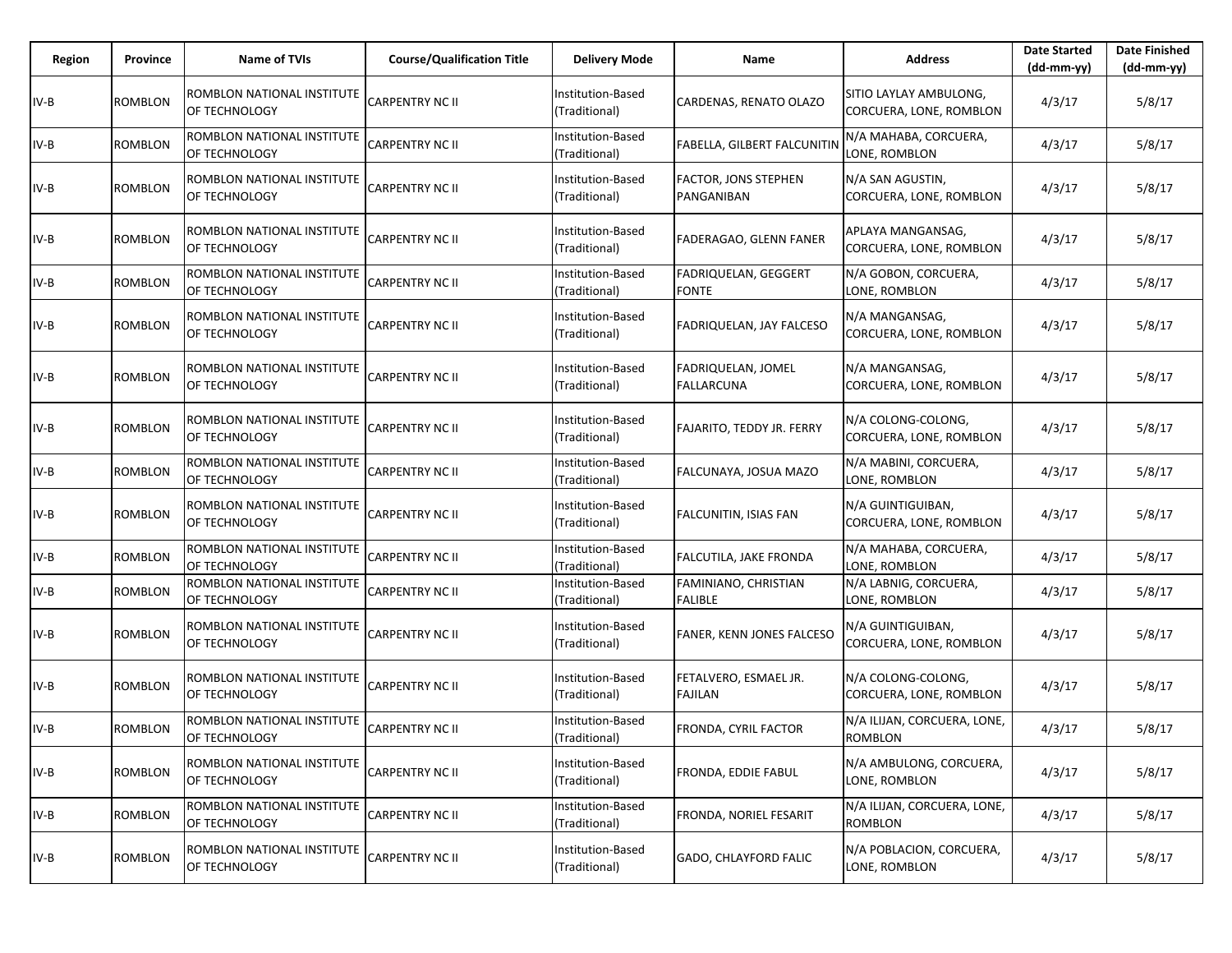| Region | Province       | <b>Name of TVIs</b>                         | <b>Course/Qualification Title</b>   | <b>Delivery Mode</b>               | Name                                             | <b>Address</b>                                                   | <b>Date Started</b><br>$(dd-mm-yy)$ | <b>Date Finished</b><br>(dd-mm-yy) |
|--------|----------------|---------------------------------------------|-------------------------------------|------------------------------------|--------------------------------------------------|------------------------------------------------------------------|-------------------------------------|------------------------------------|
| IV-B   | ROMBLON        | ROMBLON NATIONAL INSTITUTE<br>OF TECHNOLOGY | CARPENTRY NC II                     | Institution-Based<br>(Traditional) | GANDECILA, MARK SUSCANA                          | N/A MANGANSAG,<br>CORCUERA, LONE, ROMBLON                        | 4/3/17                              | 5/8/17                             |
| $IV-B$ | ROMBLON        | ROMBLON NATIONAL INSTITUTE<br>OF TECHNOLOGY | CARPENTRY NC II                     | Institution-Based<br>(Traditional) | SEDIACO, GENELITO JR.<br><b>TEOLOGO</b>          | N/A SAN VICENTE,<br>CORCUERA, LONE, ROMBLON                      | 4/3/17                              | 5/8/17                             |
| $IV-B$ | ROMBLON        | ROMBLON NATIONAL INSTITUTE<br>OF TECHNOLOGY | CARPENTRY NC II                     | Institution-Based<br>(Traditional) | <b>BANTANG, ROMIL FALAMIG</b>                    | N/A GOBON, CORCUERA,<br>LONE, ROMBLON                            | 4/17/17                             | 5/8/17                             |
| $IV-B$ | ROMBLON        | ROMBLON NATIONAL INSTITUTE<br>OF TECHNOLOGY | CARPENTRY NC II                     | Institution-Based<br>(Traditional) | FALCUNITIN, JOJI FAJICULAY                       | N/A GUINTIGUIBAN,<br>CORCUERA, LONE, ROMBLON                     | 4/17/17                             | 5/8/17                             |
| $IV-B$ | <b>ROMBLON</b> | ROMBLON NATIONAL INSTITUTE<br>OF TECHNOLOGY | CARPENTRY NC II                     | Institution-Based<br>(Traditional) | FALCUNITIN, REX ESCASA                           | N/A GUINTIGUIBAN,<br>CORCUERA, LONE, ROMBLON                     | 4/17/17                             | 5/8/17                             |
| $IV-B$ | ROMBLON        | ROMBLON NATIONAL INSTITUTE<br>OF TECHNOLOGY | <b>CARPENTRY NC II</b>              | Institution-Based<br>(Traditional) | FERRY, RESTY FALAMIG                             | N/A GOBON, CORCUERA,<br>LONE, ROMBLON                            | 4/17/17                             | 5/8/17                             |
| $IV-B$ | ROMBLON        | ROMBLON NATIONAL INSTITUTE<br>OF TECHNOLOGY | CARPENTRY NC II                     | Institution-Based<br>(Traditional) | FRUELDA, MERVIN FRONDA                           | N/A MANGANSAG,<br>CORCUERA, LONE, ROMBLON                        | 4/17/17                             | 5/8/17                             |
| $IV-B$ | ROMBLON        | MONTFORT ACADEMY (MA) INC.                  | PERFORM DIESEL/GASENGINE<br>TUNE UP | Institution-Based<br>(Traditional) | ALCANTARA, KIM LIBERATO                          | NONE CONCEPCION NORTE,<br>STA. MARIA, ROMBLON,<br><b>ROMBLON</b> | 4/11/17                             | 4/28/17                            |
| $IV-B$ | ROMBLON        | MONTFORT ACADEMY (MA) INC.                  | PERFORM DIESEL ENGINE TUNE<br>UP    | nstitution-Based<br>(Traditional)  | ALQUISAR, AYRAND VON<br>ROMERO                   | NONE CONCEPCION NORTE,<br>STA. MARIA, ROMBLON,<br>ROMBLON        | 4/11/17                             | 4/28/17                            |
| $IV-B$ | ROMBLON        | MONTFORT ACADEMY (MA) INC.                  | PERFORM DIESEL ENGINE TUNE<br>UP    | Institution-Based<br>(Traditional) | <b>BEDIONES, LEOPOLDO</b>                        | NONE CONCEPCION NORTE,<br>STA. MARIA, ROMBLON,<br><b>ROMBLON</b> | 4/11/17                             | 4/28/17                            |
| $IV-B$ | ROMBLON        | MONTFORT ACADEMY (MA) INC.                  | PERFORM DIESEL ENGINE TUNE<br>UP    | Institution-Based<br>(Traditional) | BUSTILLOS, JONIFEL MARTINEZ STA. MARIA, ROMBLON, | NONE CONCEPCION NORTE,<br><b>ROMBLON</b>                         | 4/11/17                             | 4/28/17                            |
| $IV-B$ | ROMBLON        | MONTFORT ACADEMY (MA) INC.                  | PERFORM DIESEL ENGINE TUNE<br>UP    | Institution-Based<br>(Traditional) | CANODA, JOHN MICHEAL<br><b>MARTIZANO</b>         | NONE SAN ISIDRO, STA.<br>MARIA, ROMBLON, ROMBLON                 | 4/11/17                             | 4/28/17                            |
| IV-B   | ROMBLON        | MONTFORT ACADEMY (MA) INC.                  | PERFORM DIESEL ENGINE TUNE<br>UP    | Institution-Based<br>(Traditional) | CAYETANO, JOMARIE<br><b>MARIANO</b>              | NONE CONCEPCION SUR, STA.<br>MARIA, ROMBLON, ROMBLON             | 4/11/17                             | 4/28/17                            |
| IV-B   | ROMBLON        | MONTFORT ACADEMY (MA) INC. UP               | PERFORM DIESEL ENGINE TUNE          | Institution-Based<br>(Traditional) | DELA VEGA, DANILO GALULA                         | NONE CONCEPCION SUR, STA.<br>MARIA, ROMBLON, ROMBLON             | 4/11/17                             | 4/28/17                            |
| $IV-B$ | ROMBLON        | MONTFORT ACADEMY (MA) INC.                  | PERFORM DIESEL ENGINE TUNE<br>UP    | Institution-Based<br>(Traditional) | GALIN, JOMEL PALACIO                             | NONE CONCEPCION SUR, STA.<br>MARIA, ROMBLON, ROMBLON             | 4/11/17                             | 4/28/17                            |
| $IV-B$ | <b>ROMBLON</b> | MONTFORT ACADEMY (MA) INC.                  | PERFORM DIESEL ENGINE TUNE<br>UP    | Institution-Based<br>(Traditional) | <b>GALIN, JONEL PALACIO</b>                      | NONE CONCEPCION, STA.<br>MARIA, ROMBLON, ROMBLON                 | 4/11/17                             | 4/28/17                            |
| $IV-B$ | ROMBLON        | MONTFORT ACADEMY (MA) INC.                  | PERFORM DIESEL ENGINE TUNE<br>UP    | Institution-Based<br>(Traditional) | GREGORIO, EDISON<br>FERNANDEZ                    | NONE CONCEPCION SUR, STA.<br>MARIA, ROMBLON, ROMBLON             | 4/11/17                             | 4/28/17                            |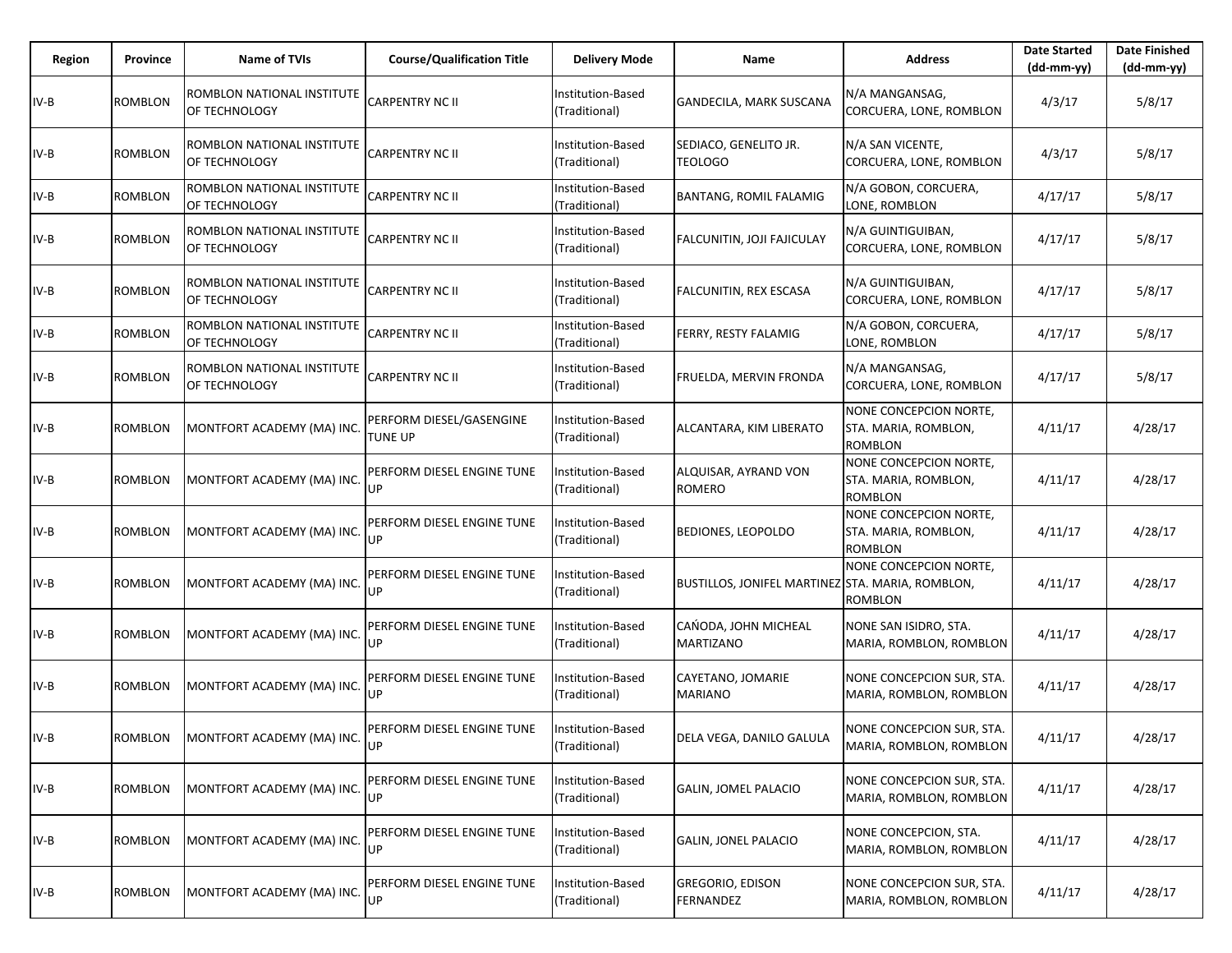| Region | <b>Province</b> | <b>Name of TVIs</b>                                | <b>Course/Qualification Title</b> | <b>Delivery Mode</b>               | Name                                     | <b>Address</b>                                                   | <b>Date Started</b><br>$(dd-mm-yy)$ | <b>Date Finished</b><br>(dd-mm-yy) |
|--------|-----------------|----------------------------------------------------|-----------------------------------|------------------------------------|------------------------------------------|------------------------------------------------------------------|-------------------------------------|------------------------------------|
| $IV-B$ | ROMBLON         | MONTFORT ACADEMY (MA) INC.                         | PERFORM DIESEL ENGINE TUNE<br>UP  | Institution-Based<br>(Traditional) | LARGUEZA, ALVIN TOLEDO                   | NONE CONCEPCION NORTE,<br>STA. MARIA, ROMBLON,<br><b>ROMBLON</b> | 4/11/17                             | 4/28/17                            |
| IV-B   | ROMBLON         | MONTFORT ACADEMY (MA) INC.                         | PERFORM DIESEL ENGINE TUNE<br>UP  | Institution-Based<br>(Traditional) | LIBERATO, AARON CARL<br>RAMAL            | NONE CONCEPCION NORTE,<br>STA. MARIA, ROMBLON,<br><b>ROMBLON</b> | 4/11/17                             | 4/28/17                            |
| IV-B   | ROMBLON         | MONTFORT ACADEMY (MA) INC.                         | PERFORM DIESEL ENGINE TUNE<br>UP  | Institution-Based<br>(Traditional) | MADALI, JOE MARI UYAAN                   | NONE PAROYHOG, STA.<br>MARIA, ROMBLON, ROMBLON                   | 4/11/17                             | 4/28/17                            |
| $IV-B$ | ROMBLON         | MONTFORT ACADEMY (MA) INC.                         | PERFORM DIESEL ENGINE TUNE<br>UP  | Institution-Based<br>(Traditional) | MADRID, LEO ANGELO<br><b>SARONG</b>      | NONE CONCEPCION NORTE,<br>STA. MARIA, ROMBLON,<br><b>ROMBLON</b> | 4/11/17                             | 4/28/17                            |
| IV-B   | ROMBLON         | MONTFORT ACADEMY (MA) INC.                         | PERFORM DIESEL ENGINE TUNE<br>UP  | Institution-Based<br>(Traditional) | MANZO, MIKAEL ORIENDO                    | NONE STO. NIŃO, STA.<br>MARIA, ROMBLON, ROMBLON                  | 4/11/17                             | 4/28/17                            |
| IV-B   | ROMBLON         | MONTFORT ACADEMY (MA) INC.                         | PERFORM DIESEL ENGINE TUNE<br>UP  | Institution-Based<br>(Traditional) | MARQUEZ, AMADOR ROSA                     | NONE SAN ISIDRO, STA.<br>MARIA, ROMBLON, ROMBLON                 | 4/11/17                             | 4/28/17                            |
| IV-B   | <b>ROMBLON</b>  | MONTFORT ACADEMY (MA) INC                          | PERFORM DIESEL ENGINE TUNE<br>UP  | Institution-Based<br>(Traditional) | MARTIZANO, JASPER DALISAY                | NONE SAN ISIDRO, STA.<br>MARIA, ROMBLON, ROMBLON                 | 4/11/17                             | 4/28/17                            |
| IV-B   | ROMBLON         | MONTFORT ACADEMY (MA) INC.                         | PERFORM DIESEL ENGINE TUNE<br>UP  | Institution-Based<br>(Traditional) | <b>MONTON, RANDY MAGAY</b>               | NONE CONCEPCION NORTE,<br>STA. MARIA, ROMBLON,<br><b>ROMBLON</b> | 4/11/17                             | 4/28/17                            |
| IV-B   | ROMBLON         | MONTFORT ACADEMY (MA) INC                          | PERFORM DIESEL ENGINE TUNE<br>UP. | Institution-Based<br>(Traditional) | ORIENDO, RHYSIN<br>ALIBANGBANG           | NONE STO. NIŃO, STA.<br>MARIA, ROMBLON, ROMBLON                  | 4/11/17                             | 4/28/17                            |
| $IV-B$ | ROMBLON         | MONTFORT ACADEMY (MA) INC.                         | PERFORM DIESEL ENGINE TUNE<br>UP  | Institution-Based<br>(Traditional) | ORIENDO, JOHN REY<br><b>MARCELO</b>      | NONE STO. NIŃO, STA.<br>MARIA, ROMBLON, ROMBLON                  | 4/11/17                             | 4/28/17                            |
| $IV-B$ | ROMBLON         | MONTFORT ACADEMY (MA) INC.                         | PERFORM DIESEL ENGINE TUNE<br>UP  | Institution-Based<br>(Traditional) | RAYMUNDO, BRENT HAROLD<br><b>CASTRO</b>  | NONE CONCEPCION NORTE,<br>STA. MARIA, ROMBLON,<br><b>ROMBLON</b> | 4/11/17                             | 4/28/17                            |
| $IV-B$ | ROMBLON         | MONTFORT ACADEMY (MA) INC.                         | PERFORM DIESEL ENGINE TUNE<br>UP  | Institution-Based<br>(Traditional) | RIO, DANIEL, SR. PATNONGON               | NONE CONCEPCION NORTE,<br>STA. MARIA, ROMBLON,<br><b>ROMBLON</b> | 4/11/17                             | 4/28/17                            |
| IV-B   | ROMBLON         | MONTFORT ACADEMY (MA) INC.                         | PERFORM DIESEL ENGINE TUNE<br>UP  | nstitution-Based<br>(Traditional)  | ROMERO, JAY FERNANDO                     | NONE STO. NIŃO, STA.<br>MARIA, ROMBLON, ROMBLON                  | 4/11/17                             | 4/28/17                            |
| $IV-B$ | ROMBLON         | MONTFORT ACADEMY (MA) INC.                         | PERFORM DIESEL ENGINE TUNE<br>UP  | Institution-Based<br>(Traditional) | TEOLOGO, JHAY DELA CRUZ                  | NONE BONGA, STA. MARIA,<br>ROMBLON, ROMBLON                      | 4/11/17                             | 4/28/17                            |
| $IV-B$ | ROMBLON         | MONTFORT ACADEMY (MA) INC.                         | PERFORM DIESEL ENGINE TUNE<br>UP  | Institution-Based<br>(Traditional) | YOHAN, ARJAY GACUTE                      | NONE CONCEPCION SUR, STA.<br>MARIA, ROMBLON, ROMBLON             | 4/11/17                             | 4/28/17                            |
| $IV-B$ | <b>ROMBLON</b>  | MONTFORT ACADEMY (MA) INC. SERVICE IGNITION SYSTEM |                                   | Institution-Based<br>(Traditional) | DELA VEGA, JOHN CARLO<br><b>AMBROSIO</b> | NONE CONCEPCION SUR, STA.<br>MARIA, LONE, ROMBLON                | 4/11/17                             | 4/26/17                            |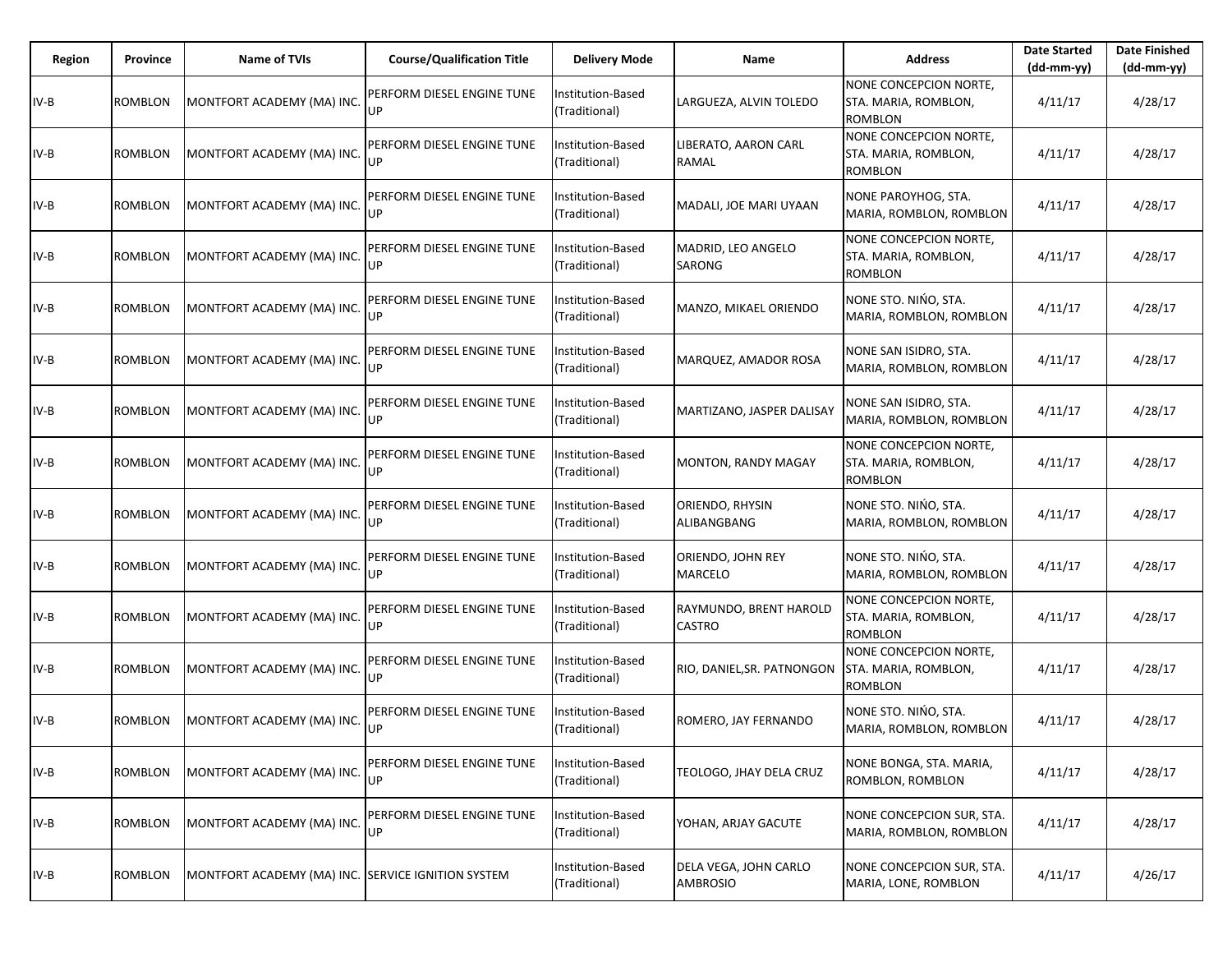| Region | Province | Name of TVIs                                       | <b>Course/Qualification Title</b> | <b>Delivery Mode</b>                      | Name                                   | <b>Address</b>                                      | <b>Date Started</b><br>$(dd-mm-yy)$ | <b>Date Finished</b><br>(dd-mm-yy) |
|--------|----------|----------------------------------------------------|-----------------------------------|-------------------------------------------|----------------------------------------|-----------------------------------------------------|-------------------------------------|------------------------------------|
| IV-B   | ROMBLON  | MONTFORT ACADEMY (MA) INC. SERVICE IGNITION SYSTEM |                                   | Institution-Based<br>(Traditional)        | GADO, LEONARD MERANO                   | NONE CONCEPCION NORTE,<br>STA. MARIA, LONE, ROMBLON | 4/11/17                             | 4/26/17                            |
| $IV-B$ | ROMBLON  | MONTFORT ACADEMY (MA) INC. SERVICE IGNITION SYSTEM |                                   | Institution-Based<br>(Traditional)        | GALICIA, JOVY BANTANG                  | NONE CONCEPCION NORTE,<br>STA. MARIA, LONE, ROMBLON | 4/11/17                             | 4/26/17                            |
| IV-B   | ROMBLON  | MONTFORT ACADEMY (MA) INC. SERVICE IGNITION SYSTEM |                                   | <b>Institution-Based</b><br>(Traditional) | GARCIA, MARBIE MAGAY                   | NONE BONGA, STA. MARIA,<br>LONE, ROMBLON            | 4/11/17                             | 4/26/17                            |
| IV-B   | ROMBLON  | MONTFORT ACADEMY (MA) INC. SERVICE IGNITION SYSTEM |                                   | Institution-Based<br>(Traditional)        | GATLABAYAN, ALVIN RAMIREZ              | NONE BONGA, STA. MARIA,<br>LONE, ROMBLON            | 4/11/17                             | 4/26/17                            |
| $IV-B$ | ROMBLON  | MONTFORT ACADEMY (MA) INC. SERVICE IGNITION SYSTEM |                                   | Institution-Based<br>(Traditional)        | GONZALES, NOEL M                       | NONE CONCEPCION NORTE,<br>STA. MARIA, LONE, ROMBLON | 4/11/17                             | 4/26/17                            |
| IV-B   | ROMBLON  | MONTFORT ACADEMY (MA) INC. SERVICE IGNITION SYSTEM |                                   | Institution-Based<br>(Traditional)        | HERNANDEZ, RHENANTEE<br><b>MIJARES</b> | NONE CONCEPCION NORTE,<br>STA. MARIA, LONE, ROMBLON | 4/11/17                             | 4/26/17                            |
| $IV-B$ | ROMBLON  | MONTFORT ACADEMY (MA) INC. SERVICE IGNITION SYSTEM |                                   | Institution-Based<br>(Traditional)        | IBABAO, MENARD LILANG                  | NONE CONCEPCION SUR, STA.<br>MARIA, LONE, ROMBLON   | 4/11/17                             | 4/26/17                            |
| IV-B   | ROMBLON  | MONTFORT ACADEMY (MA) INC. SERVICE IGNITION SYSTEM |                                   | Institution-Based<br>(Traditional)        | LIBERATO, REYNALDO SONIEL              | NONE CONCEPCION NORTE,<br>STA. MARIA, LONE, ROMBLON | 4/11/17                             | 4/26/17                            |
| $IV-B$ | ROMBLON  | MONTFORT ACADEMY (MA) INC. SERVICE IGNITION SYSTEM |                                   | Institution-Based<br>(Traditional)        | LIBERATO, JOY SONIEL                   | NONE CONCEPCION NORTE,<br>STA. MARIA, LONE, ROMBLON | 4/11/17                             | 4/26/17                            |
| $IV-B$ | ROMBLON  | MONTFORT ACADEMY (MA) INC. SERVICE IGNITION SYSTEM |                                   | Institution-Based<br>(Traditional)        | MANAGO, ALJUN CAPILLO                  | NONE CONCEPCION NORTE,<br>STA. MARIA, LONE, ROMBLON | 4/11/17                             | 4/26/17                            |
| $IV-B$ | ROMBLON  | MONTFORT ACADEMY (MA) INC. SERVICE IGNITION SYSTEM |                                   | Institution-Based<br>(Traditional)        | MARIŃO, CARL JOHN MEDINA               | NONE BONGA, STA. MARIA,<br>LONE, ROMBLON            | 4/11/17                             | 4/26/17                            |
| IV-B   | ROMBLON  | MONTFORT ACADEMY (MA) INC. SERVICE IGNITION SYSTEM |                                   | Institution-Based<br>(Traditional)        | MENDEZABAL, ANTONIO, JR.<br>GAAN       | NONE CONCEPCION SUR, STA.<br>MARIA, LONE, ROMBLON   | 4/11/17                             | 4/26/17                            |
| IV-B   | ROMBLON  | MONTFORT ACADEMY (MA) INC. SERVICE IGNITION SYSTEM |                                   | Institution-Based<br>(Traditional)        | MENDEZABAL, BRENARD<br>GAAN            | NONE CONCEPCION SUR, STA.<br>MARIA, LONE, ROMBLON   | 4/11/17                             | 4/26/17                            |
| IV-B   | ROMBLON  | MONTFORT ACADEMY (MA) INC. SERVICE IGNITION SYSTEM |                                   | Institution-Based<br>(Traditional)        | MENDEZABAL, MARK JAY<br><b>RIVAS</b>   | NONE CONCEPCION SUR, STA.<br>MARIA, LONE, ROMBLON   | 4/11/17                             | 4/26/17                            |
| IV-B   | ROMBLON  | MONTFORT ACADEMY (MA) INC. SERVICE IGNITION SYSTEM |                                   | Institution-Based<br>(Traditional)        | MENDEZABAL, JERICK<br>PANGASI          | NONE CONCEPCION SUR, STA.<br>MARIA, LONE, ROMBLON   | 4/11/17                             | 4/26/17                            |
| IV-B   | ROMBLON  | MONTFORT ACADEMY (MA) INC. SERVICE IGNITION SYSTEM |                                   | Institution-Based<br>(Traditional)        | MINDO, ARVIN FOZ                       | NONE CONCEPCION SUR, STA.<br>MARIA, LONE, ROMBLON   | 4/11/17                             | 4/26/17                            |
| IV-B   | ROMBLON  | MONTFORT ACADEMY (MA) INC. SERVICE IGNITION SYSTEM |                                   | Institution-Based<br>(Traditional)        | MINDORO, MERGEN MERANO                 | NONE CONCEPCION NORTE,<br>STA. MARIA, LONE, ROMBLON | 4/11/17                             | 4/26/17                            |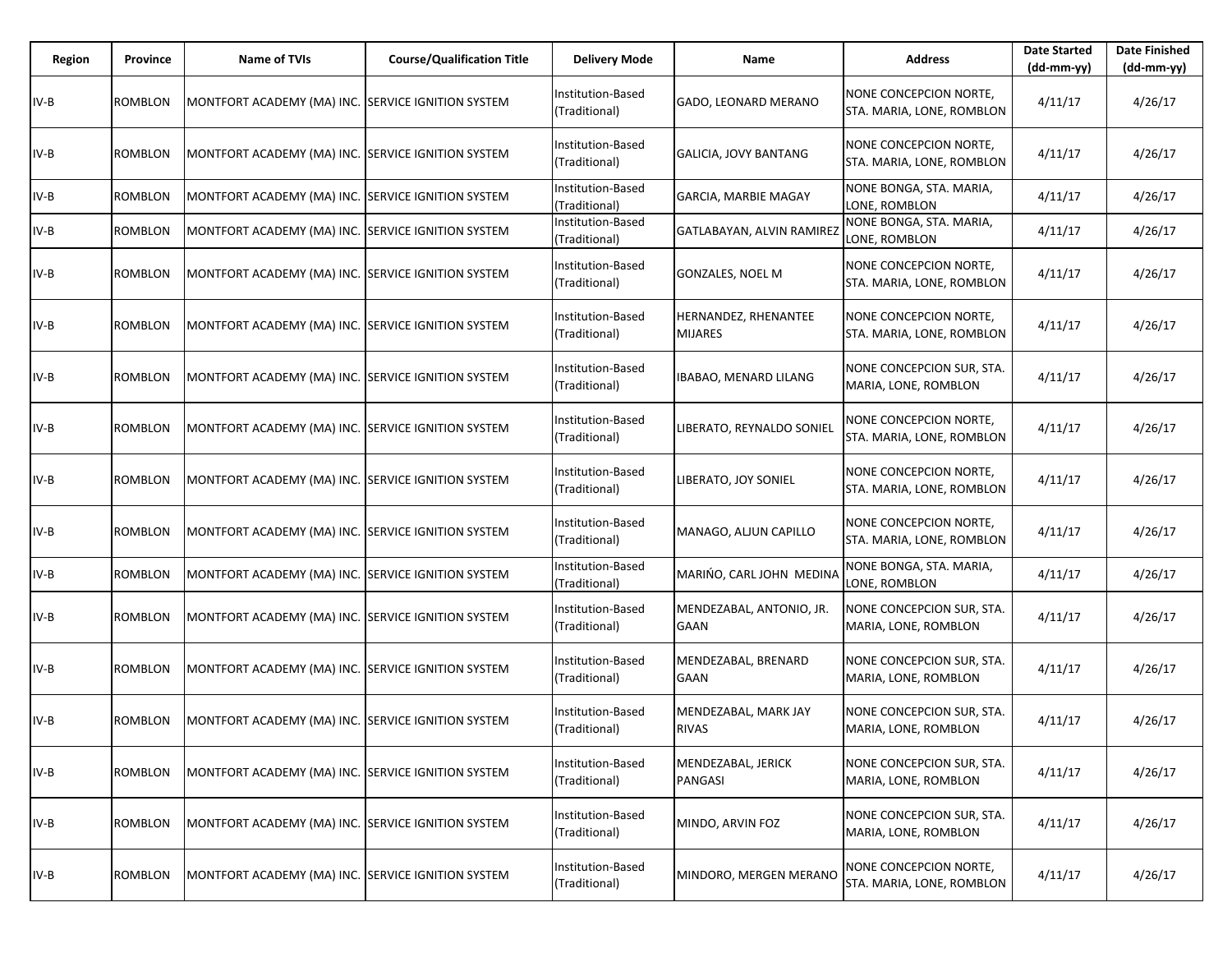| Region | Province       | <b>Name of TVIs</b>                                | <b>Course/Qualification Title</b> | <b>Delivery Mode</b>               | Name                                             | <b>Address</b>                                                             | <b>Date Started</b><br>$(dd-mm-yy)$ | <b>Date Finished</b><br>$(dd-mm-yy)$ |
|--------|----------------|----------------------------------------------------|-----------------------------------|------------------------------------|--------------------------------------------------|----------------------------------------------------------------------------|-------------------------------------|--------------------------------------|
| IV-B   | ROMBLON        | MONTFORT ACADEMY (MA) INC. SERVICE IGNITION SYSTEM |                                   | Institution-Based<br>(Traditional) | MOLO, JERRY CRISTOBAL                            | NONE STO. NIŃO, STA.<br>MARIA, LONE, ROMBLON                               | 4/11/17                             | 4/26/17                              |
| IV-B   | ROMBLON        | MONTFORT ACADEMY (MA) INC. SERVICE IGNITION SYSTEM |                                   | Institution-Based<br>(Traditional) | MORTEL, EDISON MANLOLO                           | NONE CONCEPCION SUR, STA.<br>MARIA, LONE, ROMBLON                          | 4/11/17                             | 4/26/17                              |
| IV-B   | <b>ROMBLON</b> | MONTFORT ACADEMY (MA) INC. SERVICE IGNITION SYSTEM |                                   | Institution-Based<br>(Traditional) | ORIENDO, JERRY, JR. MARCELO                      | NONE STO. NIŃO, STA.<br>MARIA, LONE, ROMBLON                               | 4/11/17                             | 4/26/17                              |
| IV-B   | <b>ROMBLON</b> | MONTFORT ACADEMY (MA) INC. SERVICE IGNITION SYSTEM |                                   | Institution-Based<br>(Traditional) | SALUDES, ADRIAN RATA                             | NONE COCEPCION NORTE,<br>STA. MARIA, LONE, ROMBLON                         | 4/11/17                             | 4/26/17                              |
| IV-B   | ROMBLON        | MONTFORT ACADEMY (MA) INC. SERVICE IGNITION SYSTEM |                                   | Institution-Based<br>(Traditional) | TAPAO, LEONNIEL JOHN<br><b>MARIVELES</b>         | NONE STO. NIŃO, STA.<br>MARIA, LONE, ROMBLON                               | 4/11/17                             | 4/26/17                              |
| IV-B   | <b>ROMBLON</b> | MONTFORT ACADEMY (MA) INC. SERVICE IGNITION SYSTEM |                                   | Institution-Based<br>(Traditional) | VALLEJO, KLEO REY VALLEJO                        | NONE STO. NIŃO, STA.<br>MARIA, LONE, ROMBLON                               | 4/11/17                             | 4/26/17                              |
| IV-B   | <b>ROMBLON</b> | MONTFORT ACADEMY (MA) INC                          | PERFORM DIESEL ENGINE TUNE<br>UP  | Institution-Based<br>(Traditional) | ALAG, RUDOLP MANI                                | <b>NONE POBLACION, SAN</b><br>AGUSTIN, DISTRICT 1,<br><b>ROMBLON</b>       | 3/27/17                             | 4/2/17                               |
| IV-B   | <b>ROMBLON</b> | MONTFORT ACADEMY (MA) INC                          | PERFORM DIESEL ENGINE TUNE<br>UP  | Institution-Based<br>(Traditional) | DINAWANAO, JAMES CARLO<br><b>MINAO</b>           | <b>NONE DUBDUBAN, SAN</b><br>AGUSTIN, DISTRICT 1,<br><b>ROMBLON</b>        | 3/27/17                             | 4/2/17                               |
| IV-B   | <b>ROMBLON</b> | MONTFORT ACADEMY (MA) INC                          | PERFORM DIESEL ENGINE TUNE<br>UP  | nstitution-Based<br>(Traditional)  | DOCTOR, MARK HENRY<br><b>NULADA</b>              | NONE POBLACION, SAN<br>AGUSTIN, DISTRICT 1,<br><b>ROMBLON</b>              | 3/27/17                             | 4/2/17                               |
| IV-B   | <b>ROMBLON</b> | MONTFORT ACADEMY (MA) INC.                         | PERFORM DIESEL ENGINE TUNE<br>UP  | Institution-Based<br>(Traditional) | ELGARICO, ROGELIO, JR. ARCE AGUSTIN, DISTRICT 1, | NONE DUBDUBAN, SAN<br><b>ROMBLON</b>                                       | 3/27/17                             | 4/2/17                               |
| IV-B   | <b>ROMBLON</b> | MONTFORT ACADEMY (MA) INC                          | PERFORM DIESEL ENGINE TUNE<br>UP  | Institution-Based<br>(Traditional) | FINES, JUAN MINDO                                | NONE CABOLUTAN, SAN<br>AGUSTIN, DISTRICT 1,<br><b>ROMBLON</b>              | 3/27/17                             | 4/2/17                               |
| IV-B   | <b>ROMBLON</b> | MONTFORT ACADEMY (MA) INC                          | PERFORM DIESEL ENGINE TUNE<br>UP  | Institution-Based<br>(Traditional) | GANORIA, JERRYMIE FAJUTAG AGUSTIN, DISTRICT 1,   | NONE CAGBO-AYA, SAN<br><b>ROMBLON</b>                                      | 3/27/17                             | 4/2/17                               |
| IV-B   | <b>ROMBLON</b> | MONTFORT ACADEMY (MA) INC                          | PERFORM DIESEL ENGINE TUNE<br>UP  | Institution-Based<br>(Traditional) | JONGAY, MICHAEL FRANCISCO AGUSTIN, DISTRICT 1,   | <b>NONE POBLACION, SAN</b><br><b>ROMBLON</b>                               | 3/27/17                             | 4/2/17                               |
| IV-B   | ROMBLON        | MONTFORT ACADEMY (MA) INC.                         | PERFORM DIESEL ENGINE TUNE<br>UP  | Institution-Based<br>(Traditional) | LOTA, VICTOR SOLIDUM                             | <b>NONE POBLACION, SAN</b><br>AGUSTIN, DISTRICT 1,<br><b>ROMBLON</b>       | 3/27/17                             | 4/2/17                               |
| IV-B   | <b>ROMBLON</b> | MONTFORT ACADEMY (MA) INC.                         | PERFORM DIESEL ENGINE TUNE<br>UP  | Institution-Based<br>(Traditional) | MAGRACIA, HERNAN<br><b>MONTESA</b>               | <b>NONE DUBDUBAN, SAN</b><br><b>AGUSTIN, DISTRICT 1,</b><br><b>ROMBLON</b> | 3/27/17                             | 4/2/17                               |
| IV-B   | ROMBLON        | MONTFORT ACADEMY (MA) INC.                         | PERFORM DIESEL ENGINE TUNE<br>UP  | Institution-Based<br>(Traditional) | MALUBAY, AMANDO GALICHA AGUSTIN, DISTRICT 1,     | NONE POBLACION, SAN<br><b>ROMBLON</b>                                      | 3/27/17                             | 4/2/17                               |
| IV-B   | <b>ROMBLON</b> | MONTFORT ACADEMY (MA) INC.                         | PERFORM DIESEL ENGINE TUNE<br>UP  | nstitution-Based<br>(Traditional)  | MANAO, RONNIE<br>PATNONGON                       | NONE LUSONG, SAN<br>AGUSTIN, DISTRICT 1,<br><b>ROMBLON</b>                 | 3/27/17                             | 4/2/17                               |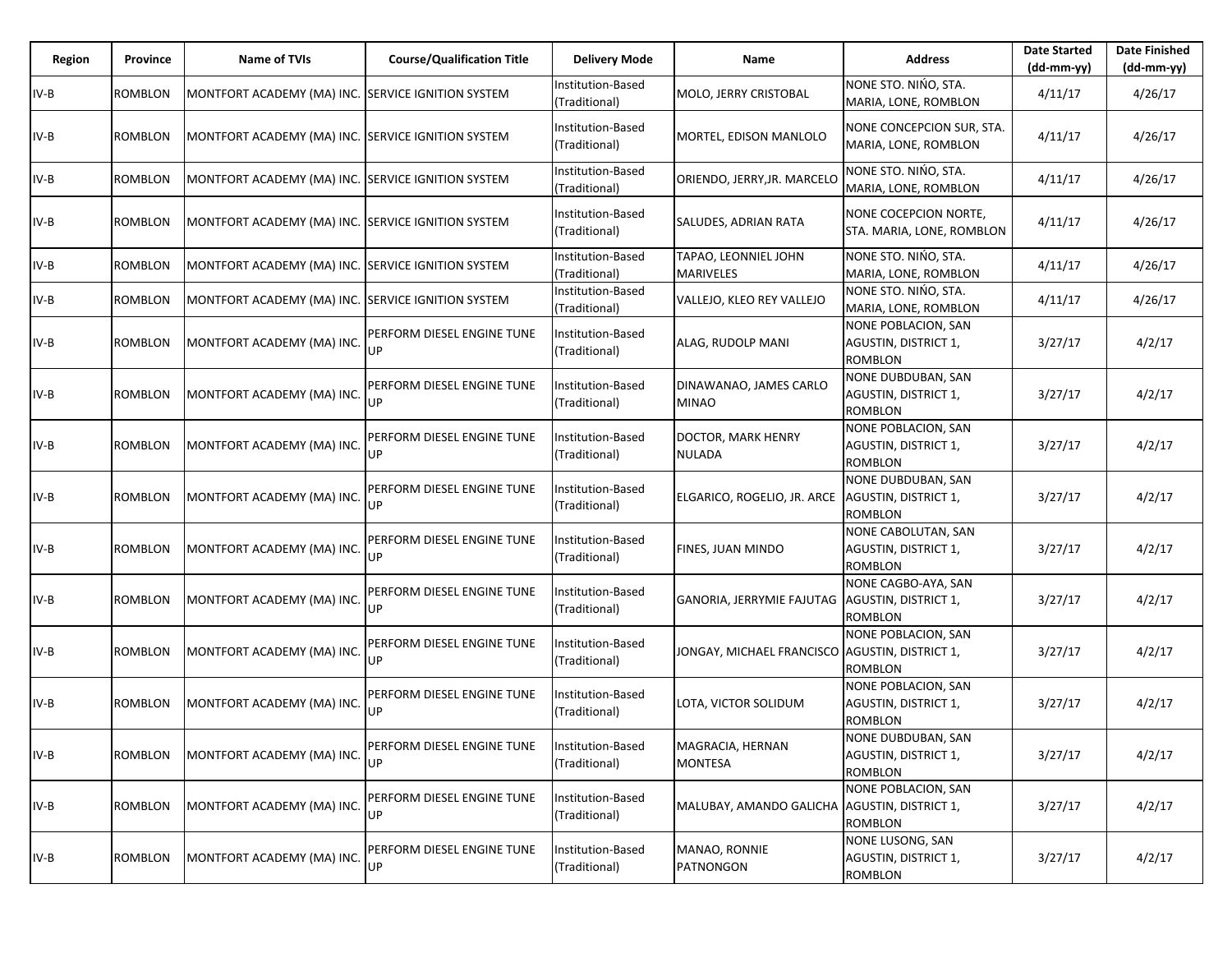| Region | Province       | <b>Name of TVIs</b>                                            | <b>Course/Qualification Title</b>             | <b>Delivery Mode</b>               | Name                                        | <b>Address</b>                                                       | <b>Date Started</b><br>$(dd-mm-yy)$ | <b>Date Finished</b><br>(dd-mm-yy) |
|--------|----------------|----------------------------------------------------------------|-----------------------------------------------|------------------------------------|---------------------------------------------|----------------------------------------------------------------------|-------------------------------------|------------------------------------|
| $IV-B$ | <b>ROMBLON</b> | MONTFORT ACADEMY (MA) INC.                                     | PERFORM DIESEL ENGINE TUNE<br><b>UP</b>       | Institution-Based<br>(Traditional) | MANGOBA, MICHAEL<br><b>MANLOLO</b>          | NONE BINONGA-AN, SAN<br>AGUSTIN, DISTRICT 1,<br><b>ROMBLON</b>       | 3/27/17                             | 4/2/17                             |
| IV-B   | ROMBLON        | MONTFORT ACADEMY (MA) INC.                                     | PERFORM DIESEL ENGINE TUNE<br>UP              | Institution-Based<br>(Traditional) | MANGUERRA, J'REMIE<br><b>MAQUINTO</b>       | NONE POBLACION, SAN<br>AGUSTIN, DISTRICT 1,<br><b>ROMBLON</b>        | 3/27/17                             | 4/2/17                             |
| IV-B   | ROMBLON        | MONTFORT ACADEMY (MA) INC.                                     | PERFORM DIESEL ENGINE TUNE<br>UP              | Institution-Based<br>(Traditional) | MANIPOL, LOUIE MAR<br><b>FAMORCAN</b>       | NONE DUBDUBAN, SAN<br>AGUSTIN, DISTRICT 1,<br><b>ROMBLON</b>         | 3/27/17                             | 4/2/17                             |
| IV-B   | ROMBLON        | MONTFORT ACADEMY (MA) INC.                                     | PERFORM DIESEL ENGINE TUNE<br>UP              | Institution-Based<br>(Traditional) | MENORCA, NESTOR VISTO                       | NONE CARMEN, SAN<br>AGUSTIN, DISTRICT 1,<br><b>ROMBLON</b>           | 3/27/17                             | 4/2/17                             |
| IV-B   | <b>ROMBLON</b> | MONTFORT ACADEMY (MA) INC.                                     | PERFORM DIESEL ENGINE TUNE<br>UP              | Institution-Based<br>(Traditional) | MERCADO, JOHN WILSON                        | NONE SUGOD, SAN AGUSTIN,<br><b>DISTRICT 1, ROMBLON</b>               | 3/27/17                             | 4/2/17                             |
| IV-B   | ROMBLON        | MONTFORT ACADEMY (MA) INC.                                     | PERFORM DIESEL ENGINE TUNE<br>UP              | Institution-Based<br>(Traditional) | MINANO, SHERWIN BALIWAG                     | NONE CAGBO-AYA, SAN<br>AGUSTIN, DISTRICT 1,<br><b>ROMBLON</b>        | 3/27/17                             | 4/2/17                             |
| IV-B   | <b>ROMBLON</b> | MONTFORT ACADEMY (MA) INC.                                     | PERFORM DIESEL ENGINE TUNE<br>UP              | Institution-Based<br>(Traditional) | MONTESA, IVAN VILLANUEVA                    | NONE POBLACION, SAN<br>AGUSTIN, DISTRICT 1,<br><b>ROMBLON</b>        | 3/27/17                             | 4/2/17                             |
| IV-B   | <b>ROMBLON</b> | MONTFORT ACADEMY (MA) INC.                                     | PERFORM DIESEL ENGINE TUNE<br>UP              | Institution-Based<br>(Traditional) | MUTIA, JOE RIBOT                            | NONE DUBDUBAN, SAN<br>AGUSTIN, DISTRICT 1,<br><b>ROMBLON</b>         | 3/27/17                             | 4/2/17                             |
| IV-B   | <b>ROMBLON</b> | MONTFORT ACADEMY (MA) INC.                                     | PERFORM DIESEL ENGINE TUNE<br>UP              | Institution-Based<br>(Traditional) | NAVARRETE, NATHANIEL<br>MUNOZCO             | NONE POBLACION, SAN<br>AGUSTIN, DISTRICT 1,<br><b>ROMBLON</b>        | 3/27/17                             | 4/2/17                             |
| $IV-B$ | <b>ROMBLON</b> | MONTFORT ACADEMY (MA) INC.                                     | PERFORM DIESEL ENGINE TUNE<br>UP              | Institution-Based<br>(Traditional) | NAVARRETE, NEXEQUELLE IAN<br>MUNOZCO        | <b>NONE POBLACION, SAN</b><br>AGUSTIN, DISTRICT 1,<br><b>ROMBLON</b> | 3/27/17                             | 4/2/17                             |
| $IV-B$ | <b>ROMBLON</b> | MONTFORT ACADEMY (MA) INC.                                     | PERFORM DIESEL ENGINE TUNE<br>UP              | Institution-Based<br>(Traditional) | NAVARRETE, RICHARD<br><b>RICARTE</b>        | NONE POBLACION, SAN<br>AGUSTIN, DISTRICT 1,<br><b>ROMBLON</b>        | 3/27/17                             | 4/2/17                             |
| $IV-B$ | <b>ROMBLON</b> | MONTFORT ACADEMY (MA) INC.                                     | PERFORM DIESEL ENGINE TUNE<br>UP              | Institution-Based<br>(Traditional) | <b>SANTOS, MARK ANTHONY</b><br><b>MENES</b> | NONE DUBDUBAN, SAN<br>AGUSTIN, DISTRICT 1,<br><b>ROMBLON</b>         | 3/27/17                             | 4/2/17                             |
| IV-B   | ROMBLON        | MONTFORT ACADEMY (MA) INC.                                     | PERFORM DIESEL ENGINE TUNE<br>UP              | nstitution-Based<br>(Traditional)  | SOLANO, PANFILO, JR.<br><b>MORENO</b>       | <b>NONE POBLACION, SAN</b><br>AGUSTIN, DISTRICT 1,<br>ROMBLON        | 3/27/17                             | 4/2/17                             |
| IV-B   | ROMBLON        | MONTFORT ACADEMY (MA) INC.                                     | PERFORM DIESEL ENGINE TUNE<br>UP              | Institution-Based<br>(Traditional) | VILLANUEVA, LARRY, JR.<br><b>FAJILAN</b>    | <b>NONE POBLACION, SAN</b><br>AGUSTIN, DISTRICT 1,<br><b>ROMBLON</b> | 3/27/17                             | 4/2/17                             |
| IV-B   | <b>MINDORO</b> | OCCIDENTAL CAPT. LAWRENCE A. COOPER<br>TECHNICAL COLLEGE, INC. | <b>BREAD MAKING (LEADING TO</b><br>BPP NC II) | Institution-Based<br>(Traditional) | ABELLO, EMELYN RELOJ                        | MARAWI POBLACION, SAN<br>AGUSTIN, LONE DISTRICT,<br><b>ROMBLON</b>   | 3/15/17                             | 3/27/17                            |
| $IV-B$ | <b>MINDORO</b> | OCCIDENTAL CAPT. LAWRENCE A. COOPER<br>TECHNICAL COLLEGE, INC. | BREAD MAKING (LEADING TO<br>BPP NC II)        | Institution-Based<br>(Traditional) | ABELLO, LOVELYN RELOJ                       | MARAWI POBLACION, SAN<br>AGUSTIN, LONE DISTRICT,<br>ROMBLON          | 3/15/17                             | 3/27/17                            |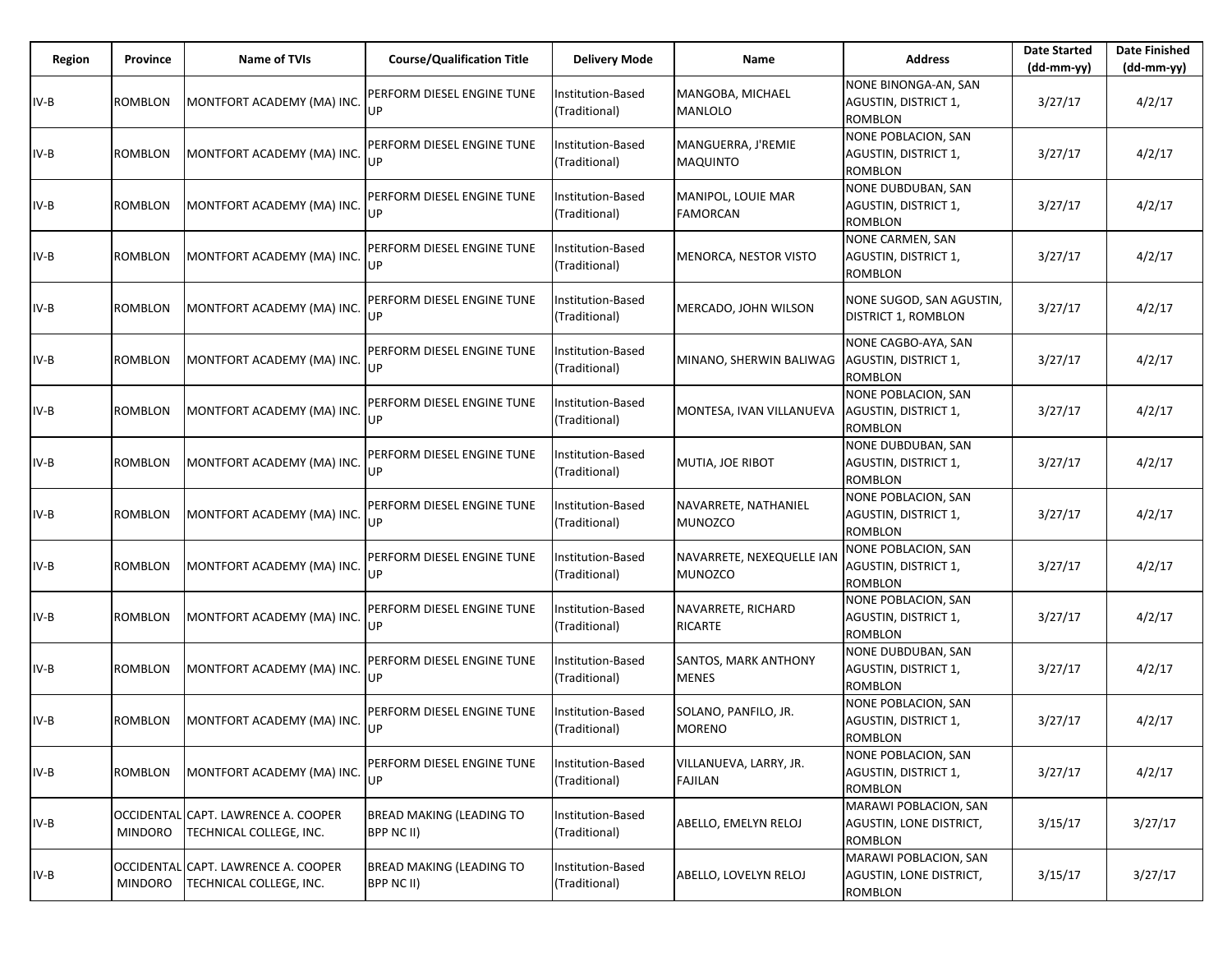| Region | Province       | Name of TVIs                                                   | <b>Course/Qualification Title</b>             | <b>Delivery Mode</b>               | Name                                   | <b>Address</b>                                                                  | <b>Date Started</b><br>$(dd-mm-yy)$ | <b>Date Finished</b><br>(dd-mm-yy) |
|--------|----------------|----------------------------------------------------------------|-----------------------------------------------|------------------------------------|----------------------------------------|---------------------------------------------------------------------------------|-------------------------------------|------------------------------------|
| $IV-B$ | <b>MINDORO</b> | OCCIDENTAL CAPT. LAWRENCE A. COOPER<br>TECHNICAL COLLEGE, INC. | <b>BREAD MAKING (LEADING TO</b><br>BPP NC II) | Institution-Based<br>(Traditional) | ACSON, SHEILA AMOR<br><b>MURCHANTE</b> | N/A POBLACION, SAN<br>AGUSTIN, LONE DISTRICT,<br><b>ROMBLON</b>                 | 3/15/17                             | 3/27/17                            |
| IV-B   | <b>MINDORO</b> | OCCIDENTAL CAPT. LAWRENCE A. COOPER<br>TECHNICAL COLLEGE, INC. | <b>BREAD MAKING (LEADING TO</b><br>BPP NC II) | Institution-Based<br>(Traditional) | ALMARIO, ANAMIE MANGAO                 | N/A DUBDUBAN, SAN<br>AGUSTIN, LONE DISTRICT,<br>ROMBLON                         | 3/15/17                             | 3/27/17                            |
| $IV-B$ | <b>MINDORO</b> | OCCIDENTAL CAPT. LAWRENCE A. COOPER<br>TECHNICAL COLLEGE, INC. | <b>BREAD MAKING (LEADING TO</b><br>BPP NC II) | Institution-Based<br>(Traditional) | <b>BON, JOSHUA ANGELLE NONE</b>        | N/A DUBDUBAN, SAN<br><b>AGUSTIN, LONE DISTRICT,</b><br><b>ROMBLON</b>           | 3/15/17                             | 3/27/17                            |
| $IV-B$ | <b>MINDORO</b> | OCCIDENTAL CAPT. LAWRENCE A. COOPER<br>TECHNICAL COLLEGE, INC. | <b>BREAD MAKING (LEADING TO</b><br>BPP NC II) | Institution-Based<br>(Traditional) | FAJILAN, MARISSA MALINAY               | SITIO DAKIT-DAKIT CAGBO-<br>AYA, SAN AGUSTIN, LONE<br>DISTRICT, ROMBLON         | 3/15/17                             | 3/27/17                            |
| $IV-B$ | <b>MINDORO</b> | OCCIDENTAL CAPT. LAWRENCE A. COOPER<br>TECHNICAL COLLEGE, INC. | <b>BREAD MAKING (LEADING TO</b><br>BPP NC II) | Institution-Based<br>(Traditional) | FANLO, CHARISSE BALIGUAT               | MAABA STREET POBLACION,<br>SAN AGUSTIN, LONE<br><b>DISTRICT, ROMBLON</b>        | 3/15/17                             | 3/27/17                            |
| $IV-B$ | <b>MINDORO</b> | OCCIDENTAL CAPT. LAWRENCE A. COOPER<br>TECHNICAL COLLEGE, INC. | <b>BREAD MAKING (LEADING TO</b><br>BPP NC II) | Institution-Based<br>(Traditional) | FERRERA, ARCEVEL MECA                  | SITIO SUONG CARMEN, SAN<br>AGUSTIN, LONE DISTRICT,<br>ROMBLON                   | 3/15/17                             | 3/27/17                            |
| $IV-B$ | <b>MINDORO</b> | OCCIDENTAL CAPT. LAWRENCE A. COOPER<br>TECHNICAL COLLEGE, INC. | <b>BREAD MAKING (LEADING TO</b><br>BPP NC II) | Institution-Based<br>(Traditional) | GALAN, ERLINDA BALAGTAS                | N/A DUBDUBAN, SAN<br>AGUSTIN, LONE DISTRICT,<br><b>ROMBLON</b>                  | 3/15/17                             | 3/27/17                            |
| $IV-B$ | <b>MINDORO</b> | OCCIDENTAL CAPT. LAWRENCE A. COOPER<br>TECHNICAL COLLEGE, INC. | <b>BREAD MAKING (LEADING TO</b><br>BPP NC II) | Institution-Based<br>(Traditional) | GALVAN, HENRY LINGAT                   | N/A STO. NIÑO, SAN<br><b>AGUSTIN, LONE DISTRICT,</b><br><b>ROMBLON</b>          | 3/15/17                             | 3/27/17                            |
| $IV-B$ | <b>MINDORO</b> | OCCIDENTAL CAPT. LAWRENCE A. COOPER<br>TECHNICAL COLLEGE, INC. | <b>BREAD MAKING (LEADING TO</b><br>BPP NC II) | Institution-Based<br>(Traditional) | JONGAY, GLADYS GAY<br><b>MINDORO</b>   | N/A POBLACION, SAN<br>AGUSTIN, LONE DISTRICT,<br><b>ROMBLON</b>                 | 3/15/17                             | 3/27/17                            |
| IV-B   | <b>MINDORO</b> | OCCIDENTAL CAPT. LAWRENCE A. COOPER<br>TECHNICAL COLLEGE, INC. | <b>BREAD MAKING (LEADING TO</b><br>BPP NC II) | Institution-Based<br>(Traditional) | MAGRACIA, MARY JANE<br><b>MANIPOL</b>  | N/A POBLACION, SAN<br>AGUSTIN, LONE DISTRICT,<br><b>ROMBLON</b>                 | 3/15/17                             | 3/27/17                            |
| $IV-B$ | <b>MINDORO</b> | OCCIDENTAL CAPT. LAWRENCE A. COOPER<br>TECHNICAL COLLEGE, INC. | <b>BREAD MAKING (LEADING TO</b><br>BPP NC II) | Institution-Based<br>(Traditional) | MANAO, NUELYN MARTINEZ                 | SITIO NABUHOS DUBDUBAN,<br><b>SAN AGUSTIN, LONE</b><br><b>DISTRICT, ROMBLON</b> | 3/15/17                             | 3/27/17                            |
| $IV-B$ | <b>MINDORO</b> | OCCIDENTAL CAPT. LAWRENCE A. COOPER<br>TECHNICAL COLLEGE, INC. | <b>BREAD MAKING (LEADING TO</b><br>BPP NC II) | Institution-Based<br>(Traditional) | MARQUEZ, KATHY PEJIE<br><b>MINGOA</b>  | N/A DUBDUBAN, SAN<br>AGUSTIN, LONE DISTRICT,<br>ROMBLON                         | 3/15/17                             | 3/27/17                            |
| $IV-B$ | <b>MINDORO</b> | OCCIDENTAL CAPT. LAWRENCE A. COOPER<br>TECHNICAL COLLEGE, INC. | <b>BREAD MAKING (LEADING TO</b><br>BPP NC II) | Institution-Based<br>(Traditional) | MARTINEZ, IRENE MANGAYA                | N/A POBLACION, SAN<br>AGUSTIN, LONE DISTRICT,<br><b>ROMBLON</b>                 | 3/15/17                             | 3/27/17                            |
| $IV-B$ | <b>MINDORO</b> | OCCIDENTAL CAPT. LAWRENCE A. COOPER<br>TECHNICAL COLLEGE, INC. | <b>BREAD MAKING (LEADING TO</b><br>BPP NC II) | Institution-Based<br>(Traditional) | MECA, NORA FERRERA                     | SITIO SUONG CARMEN, SAN<br>AGUSTIN, LONE DISTRICT,<br>ROMBLON                   | 3/15/17                             | 3/27/17                            |
| $IV-B$ | <b>MINDORO</b> | OCCIDENTAL CAPT. LAWRENCE A. COOPER<br>TECHNICAL COLLEGE, INC. | <b>BREAD MAKING (LEADING TO</b><br>BPP NC II) | Institution-Based<br>(Traditional) | MINDORO, CORAZON<br><b>MORALES</b>     | 031 MARQUEZ ST.<br>POBLACION, SAN AGUSTIN,<br>LONE DISTRICT, ROMBLON            | 3/15/17                             | 3/27/17                            |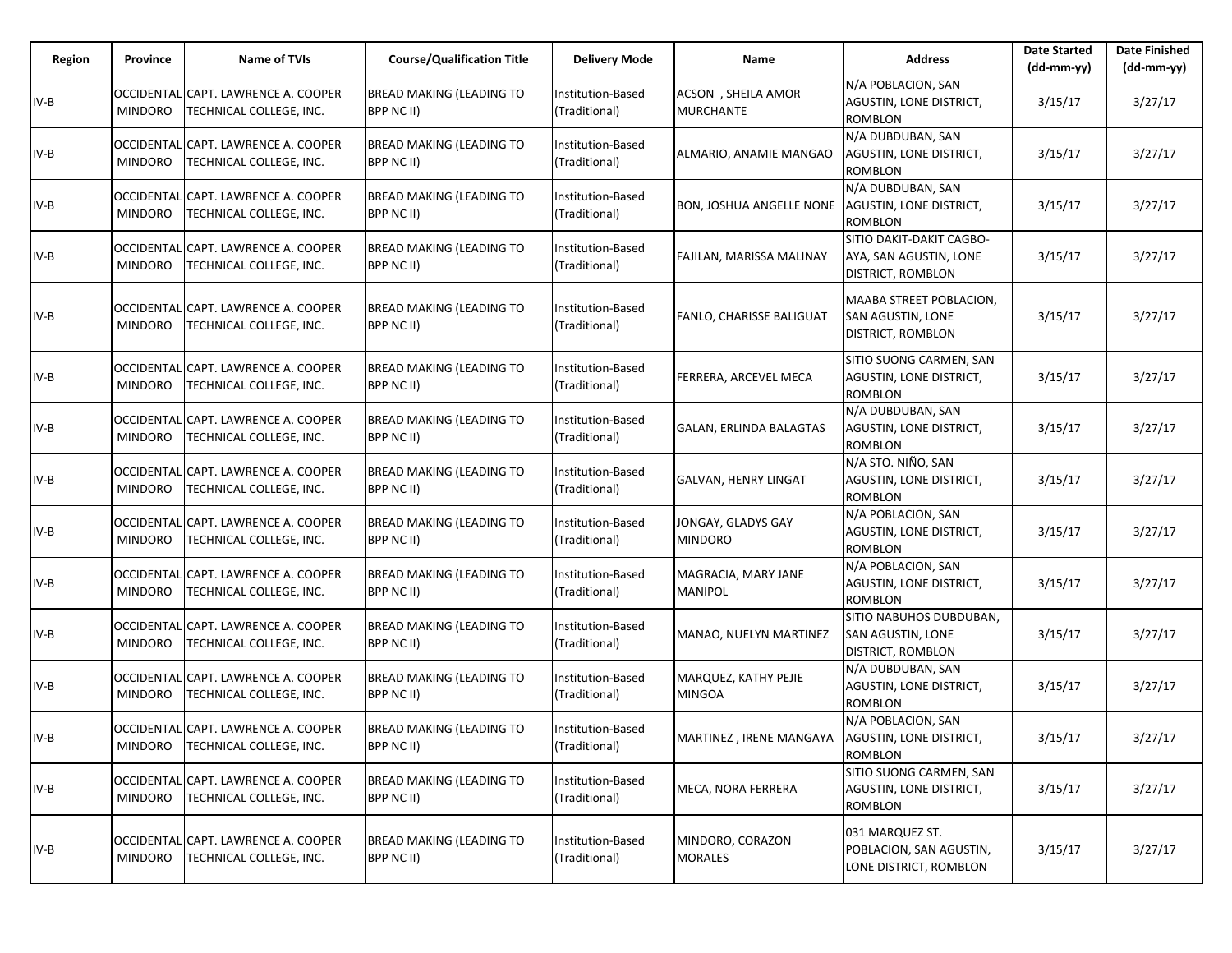| Region | Province       | Name of TVIs                                                   | <b>Course/Qualification Title</b>              | <b>Delivery Mode</b>               | Name                                    | <b>Address</b>                                                                  | <b>Date Started</b><br>$(dd-mm-yy)$ | <b>Date Finished</b><br>(dd-mm-yy) |
|--------|----------------|----------------------------------------------------------------|------------------------------------------------|------------------------------------|-----------------------------------------|---------------------------------------------------------------------------------|-------------------------------------|------------------------------------|
| $IV-B$ | <b>MINDORO</b> | OCCIDENTAL CAPT. LAWRENCE A. COOPER<br>TECHNICAL COLLEGE, INC. | <b>BREAD MAKING (LEADING TO</b><br>BPP NC II)  | Institution-Based<br>(Traditional) | MONTESA, ANA BELEN MECA                 | MANONGGOY CARMEN, SAN<br>AGUSTIN, LONE DISTRICT,<br><b>ROMBLON</b>              | 3/15/17                             | 3/27/17                            |
| $IV-B$ | <b>MINDORO</b> | OCCIDENTAL CAPT. LAWRENCE A. COOPER<br>TECHNICAL COLLEGE, INC. | BREAD MAKING (LEADING TO<br>BPP NC II)         | Institution-Based<br>(Traditional) | MONTESA, DAVE MANIPOL                   | N/A BULI, SAN AGUSTIN,<br>LONE DISTRICT, ROMBLON                                | 3/15/17                             | 3/27/17                            |
| $IV-B$ | <b>MINDORO</b> | OCCIDENTAL CAPT. LAWRENCE A. COOPER<br>TECHNICAL COLLEGE, INC. | <b>BREAD MAKING (LEADING TO</b><br>BPP NC II)  | Institution-Based<br>(Traditional) | MORTEL, LINA MAGRACIA                   | SITIO NABUHOS DUBDUBAN,<br>SAN AGUSTIN, LONE<br><b>DISTRICT, ROMBLON</b>        | 3/15/17                             | 3/27/17                            |
| $IV-B$ | <b>MINDORO</b> | OCCIDENTAL CAPT. LAWRENCE A. COOPER<br>TECHNICAL COLLEGE, INC. | BREAD MAKING (LEADING TO<br>BPP NC II)         | Institution-Based<br>(Traditional) | MURCHANTE, SERVILLE<br><b>MANLIGUEZ</b> | N/A BINONGA-AN, SAN<br>AGUSTIN, LONE DISTRICT,<br><b>ROMBLON</b>                | 3/15/17                             | 3/27/17                            |
| $IV-B$ | <b>MINDORO</b> | OCCIDENTAL CAPT. LAWRENCE A. COOPER<br>TECHNICAL COLLEGE, INC. | <b>BREAD MAKING (LEADING TO</b><br>BPP NC II)  | Institution-Based<br>(Traditional) | MUTIA, MARFE MORENTE                    | N/A DUBDUBAN, SAN<br>AGUSTIN, LONE DISTRICT,<br><b>ROMBLON</b>                  | 3/15/17                             | 3/27/17                            |
| $IV-B$ | <b>MINDORO</b> | OCCIDENTAL CAPT. LAWRENCE A. COOPER<br>TECHNICAL COLLEGE, INC. | BREAD MAKING (LEADING TO<br>BPP NC II)         | Institution-Based<br>(Traditional) | PEÑA, MARY JANE MAME                    | N/A CABOLUTAN, SAN<br>AGUSTIN, LONE DISTRICT,<br><b>ROMBLON</b>                 | 3/15/17                             | 3/27/17                            |
| $IV-B$ | <b>MINDORO</b> | OCCIDENTAL CAPT. LAWRENCE A. COOPER<br>TECHNICAL COLLEGE, INC. | <b>BREAD MAKING (LEADING TO</b><br>BPP NC II)  | Institution-Based<br>(Traditional) | RUBEN, GEMMA FAJICULAY                  | SITIO MANANGGAY CARMEN,<br><b>SAN AGUSTIN, LONE</b><br><b>DISTRICT, ROMBLON</b> | 3/15/17                             | 3/27/17                            |
| $IV-B$ | <b>MINDORO</b> | OCCIDENTAL CAPT. LAWRENCE A. COOPER<br>TECHNICAL COLLEGE, INC. | BREAD MAKING (LEADING TO<br>BPP NC II)         | Institution-Based<br>(Traditional) | SEGURADO, FLORENDA<br><b>ENDRINA</b>    | CENTRO BINONGA-AN, SAN<br><b>AGUSTIN, LONE DISTRICT,</b><br><b>ROMBLON</b>      | 3/15/17                             | 3/27/17                            |
| $IV-B$ | <b>ROMBLON</b> | <b>MYRIAD MANPOWER AND</b><br>TRADE SKILLS INSTITUTE, INC.     | HILOT (WELLNESS MASSAGE) NC II MOBILE DELIVERY |                                    | CATAJAY, DIVINA M.                      | CAJIMOS, ROMBLON, LONE<br><b>DISTRICT, ROMBLON</b>                              | 3/20/17                             | 4/8/17                             |
| $IV-B$ | <b>ROMBLON</b> | <b>MYRIAD MANPOWER AND</b><br>TRADE SKILLS INSTITUTE, INC.     | HILOT (WELLNESS MASSAGE) NC II MOBILE DELIVERY |                                    | CATAJAY, LERMA B.                       | POBLACION, ROMBLON,<br>LONE DISTRICT, ROMBLON                                   | 3/20/17                             | 4/8/17                             |
| $IV-B$ | ROMBLON        | <b>MYRIAD MANPOWER AND</b><br>TRADE SKILLS INSTITUTE, INC.     | HILOT (WELLNESS MASSAGE) NC II MOBILE DELIVERY |                                    | CONDE, BELLA R.                         | CAPACLAN, ROMBLON, LONE<br><b>DISTRICT, ROMBLON</b>                             | 3/20/17                             | 4/8/17                             |
| $IV-B$ | ROMBLON        | <b>MYRIAD MANPOWER AND</b><br>TRADE SKILLS INSTITUTE, INC.     | HILOT (WELLNESS MASSAGE) NC II MOBILE DELIVERY |                                    | FAJUTANAO, AURORA M.                    | CAPACLAN, ROMBLON, LONE<br><b>DISTRICT, ROMBLON</b>                             | 3/20/17                             | 4/8/17                             |
| IV-B   | <b>ROMBLON</b> | <b>MYRIAD MANPOWER AND</b><br>TRADE SKILLS INSTITUTE, INC.     | HILOT (WELLNESS MASSAGE) NC II MOBILE DELIVERY |                                    | MACULA, BELEN F.                        | CAPACLAN, ROMBLON, LONE<br><b>DISTRICT, ROMBLON</b>                             | 3/20/17                             | 4/8/17                             |
| $IV-B$ | ROMBLON        | <b>MYRIAD MANPOWER AND</b><br>TRADE SKILLS INSTITUTE, INC.     | HILOT (WELLNESS MASSAGE) NC II MOBILE DELIVERY |                                    | MADRONA, HELEN R.                       | CAPACLAN, ROMBLON, LONE<br><b>DISTRICT, ROMBLON</b>                             | 3/20/17                             | 4/8/17                             |
| $IV-B$ | ROMBLON        | <b>MYRIAD MANPOWER AND</b><br>TRADE SKILLS INSTITUTE, INC.     | HILOT (WELLNESS MASSAGE) NC II MOBILE DELIVERY |                                    | MAGAYAM, LUNA M.                        | POBLACION, ROMBLON,<br>LONE DISTRICT, ROMBLON                                   | 3/20/17                             | 4/8/17                             |
| IV-B   | <b>ROMBLON</b> | MYRIAD MANPOWER AND<br>TRADE SKILLS INSTITUTE, INC.            | HILOT (WELLNESS MASSAGE) NC II MOBILE DELIVERY |                                    | MAGBAGO, MARIA BELLE T.                 | CAPACLAN, ROMBLON, LONE<br><b>DISTRICT, ROMBLON</b>                             | 3/20/17                             | 4/8/17                             |
| $IV-B$ | ROMBLON        | <b>MYRIAD MANPOWER AND</b><br>TRADE SKILLS INSTITUTE, INC.     | HILOT (WELLNESS MASSAGE) NC II MOBILE DELIVERY |                                    | MAGDONGON, JOSEFINA M.                  | BAGACAY, ROMBLON, LONE<br><b>DISTRICT, ROMBLON</b>                              | 3/20/17                             | 4/8/17                             |
| $IV-B$ | ROMBLON        | MYRIAD MANPOWER AND<br>TRADE SKILLS INSTITUTE, INC.            | HILOT (WELLNESS MASSAGE) NC II MOBILE DELIVERY |                                    | MALAY, AMRAPHEL M.                      | POBLACION, ROMBLON,<br>LONE DISTRICT, ROMBLON                                   | 3/20/17                             | 4/8/17                             |
| $IV-B$ | ROMBLON        | <b>MYRIAD MANPOWER AND</b><br>TRADE SKILLS INSTITUTE, INC.     | HILOT (WELLNESS MASSAGE) NC II MOBILE DELIVERY |                                    | MANUNGAY, VILMA M.                      | MACALAS, ROMBLON, LONE<br><b>DISTRICT, ROMBLON</b>                              | 3/20/17                             | 4/8/17                             |
| $IV-B$ | <b>ROMBLON</b> | <b>MYRIAD MANPOWER AND</b><br>TRADE SKILLS INSTITUTE, INC.     | HILOT (WELLNESS MASSAGE) NC II MOBILE DELIVERY |                                    | MARTINEZ, RANDY E.                      | BAGACAY, ROMBLON, LONE<br><b>DISTRICT, ROMBLON</b>                              | 3/20/17                             | 4/8/17                             |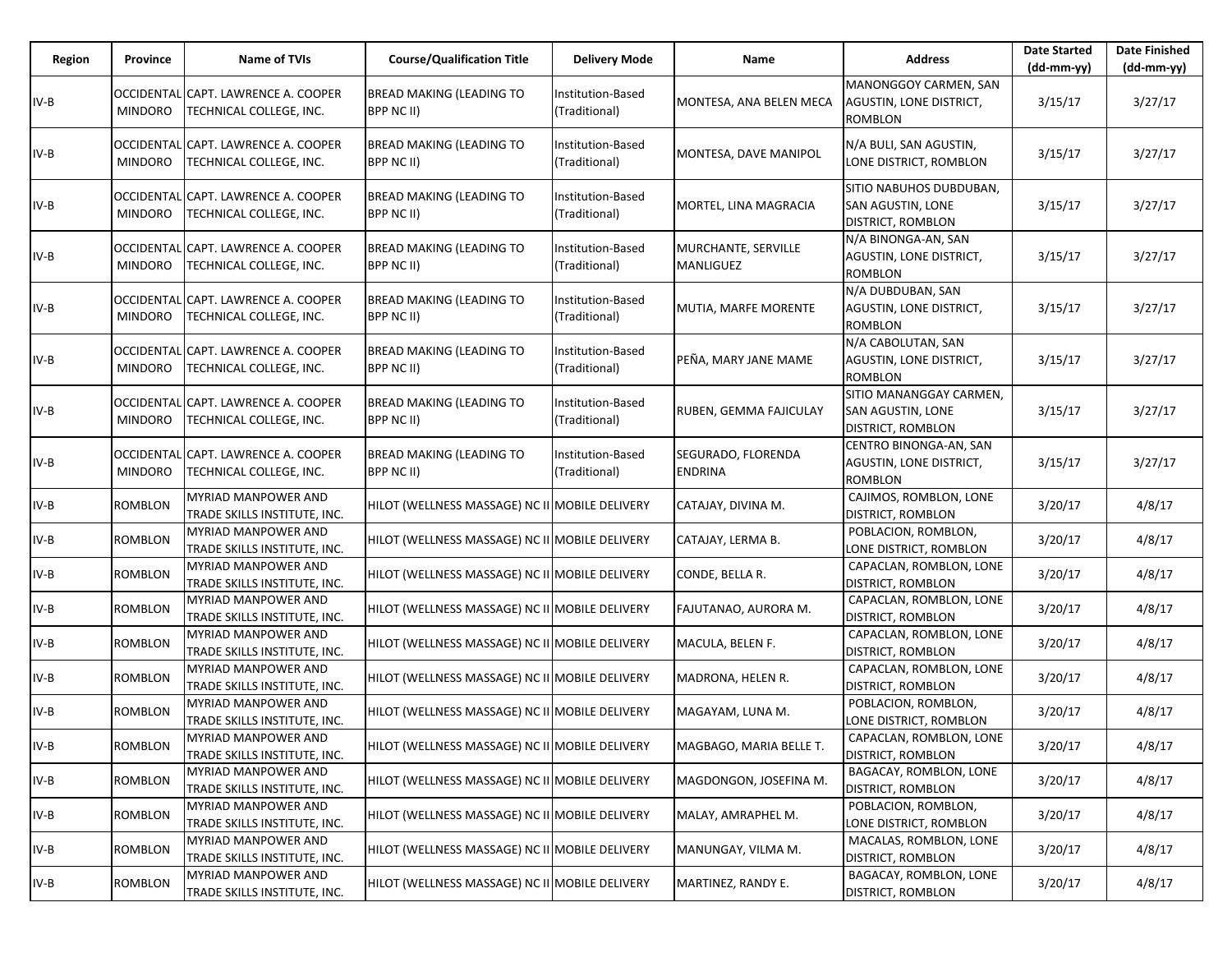| Region | Province       | Name of TVIs                                                        | <b>Course/Qualification Title</b>              | <b>Delivery Mode</b>               | Name                                    | <b>Address</b>                                           | <b>Date Started</b><br>$(dd-mm-yy)$ | <b>Date Finished</b><br>(dd-mm-yy) |
|--------|----------------|---------------------------------------------------------------------|------------------------------------------------|------------------------------------|-----------------------------------------|----------------------------------------------------------|-------------------------------------|------------------------------------|
| IV-B   | ROMBLON        | <b>MYRIAD MANPOWER AND</b><br>TRADE SKILLS INSTITUTE, INC.          | HILOT (WELLNESS MASSAGE) NC II MOBILE DELIVERY |                                    | MARTINEZ, JUANITA M.                    | AGPANABAT, ROMBLON,<br>LONE DISTRICT, ROMBLON            | 3/20/17                             | 4/8/17                             |
| IV-B   | <b>ROMBLON</b> | MYRIAD MANPOWER AND<br>TRADE SKILLS INSTITUTE, INC.                 | HILOT (WELLNESS MASSAGE) NC II MOBILE DELIVERY |                                    | MARZONIA, ANNA MARIE S.                 | AGPANABAT, ROMBLON,<br>LONE DISTRICT, ROMBLON            | 3/20/17                             | 4/8/17                             |
| IV-B   | <b>ROMBLON</b> | MYRIAD MANPOWER AND<br>TRADE SKILLS INSTITUTE, INC.                 | HILOT (WELLNESS MASSAGE) NC II MOBILE DELIVERY |                                    | MAYOR, LUCILA T.                        | BAGACAY, ROMBLON, LONE<br>DISTRICT, ROMBLON              | 3/20/17                             | 4/8/17                             |
| IV-B   | <b>ROMBLON</b> | MYRIAD MANPOWER AND<br>TRADE SKILLS INSTITUTE, INC.                 | HILOT (WELLNESS MASSAGE) NC II MOBILE DELIVERY |                                    | MAZO, ROSEMARIE G.                      | BAGACAY, ROMBLON, LONE<br>DISTRICT, ROMBLON              | 3/20/17                             | 4/8/17                             |
| IV-B   | <b>ROMBLON</b> | MYRIAD MANPOWER AND<br>TRADE SKILLS INSTITUTE, INC.                 | HILOT (WELLNESS MASSAGE) NC II MOBILE DELIVERY |                                    | MAZO, MARIA F.                          | BAGACAY, ROMBLON, LONE<br>DISTRICT, ROMBLON              | 3/20/17                             | 4/8/17                             |
| IV-B   | <b>ROMBLON</b> | MYRIAD MANPOWER AND<br>TRADE SKILLS INSTITUTE, INC.                 | HILOT (WELLNESS MASSAGE) NC II MOBILE DELIVERY |                                    | MAZO, FRODY M.                          | BAGACAY, ROMBLON, LONE<br>DISTRICT, ROMBLON              | 3/20/17                             | 4/8/17                             |
| IV-B   | <b>ROMBLON</b> | MYRIAD MANPOWER AND<br>TRADE SKILLS INSTITUTE, INC.                 | HILOT (WELLNESS MASSAGE) NC II MOBILE DELIVERY |                                    | MAZO, MARIVIC G.                        | BAGACAY, ROMBLON, LONE<br>DISTRICT, ROMBLON              | 3/20/17                             | 4/8/17                             |
| IV-B   | ROMBLON        | MYRIAD MANPOWER AND<br>TRADE SKILLS INSTITUTE, INC.                 | HILOT (WELLNESS MASSAGE) NC II MOBILE DELIVERY |                                    | MAZO, JINKY V.                          | CAJIMOS, ROMBLON, LONE<br>DISTRICT, ROMBLON              | 3/20/17                             | 4/8/17                             |
| IV-B   | <b>ROMBLON</b> | MYRIAD MANPOWER AND<br>TRADE SKILLS INSTITUTE, INC.                 | HILOT (WELLNESS MASSAGE) NC II MOBILE DELIVERY |                                    | MAZO, LEMUEL R.                         | BAGACAY, ROMBLON, LONE<br>DISTRICT, ROMBLON              | 3/20/17                             | 4/8/17                             |
| IV-B   | <b>ROMBLON</b> | MYRIAD MANPOWER AND<br>TRADE SKILLS INSTITUTE, INC.                 | HILOT (WELLNESS MASSAGE) NC II MOBILE DELIVERY |                                    | MENORCA, NELLY M.                       | CAJIMOS, ROMBLON, LONE<br><b>DISTRICT, ROMBLON</b>       | 3/20/17                             | 4/8/17                             |
| IV-B   | <b>ROMBLON</b> | MYRIAD MANPOWER AND<br>TRADE SKILLS INSTITUTE, INC.                 | HILOT (WELLNESS MASSAGE) NC II MOBILE DELIVERY |                                    | MERANO, ROSELDA M.                      | LOGBON, ROMBLON, LONE<br>DISTRICT, ROMBLON               | 3/20/17                             | 4/8/17                             |
| IV-B   | <b>ROMBLON</b> | <b>MYRIAD MANPOWER AND</b><br>TRADE SKILLS INSTITUTE, INC.          | HILOT (WELLNESS MASSAGE) NC II MOBILE DELIVERY |                                    | MESTRE, SHERRY MAE T.                   | TAMBAC, ROMBLON, LONE<br>DISTRICT, ROMBLON               | 3/20/17                             | 4/8/17                             |
| IV-B   | <b>ROMBLON</b> | MYRIAD MANPOWER AND<br>TRADE SKILLS INSTITUTE, INC.                 | HILOT (WELLNESS MASSAGE) NC II MOBILE DELIVERY |                                    | MORGADO, KATHERINE M.                   | BAGACAY, ROMBLON, LONE<br>DISTRICT, ROMBLON              | 3/20/17                             | 4/8/17                             |
| IV-B   | ROMBLON        | MYRIAD MANPOWER AND<br>TRADE SKILLS INSTITUTE, INC.                 | HILOT (WELLNESS MASSAGE) NC II MOBILE DELIVERY |                                    | MULA, EFREN M.                          | POBLACION, ROMBLON,<br>LONE DISTRICT, ROMBLON            | 3/20/17                             | 4/8/17                             |
| IV-B   | <b>ROMBLON</b> | <b>MYRIAD MANPOWER AND</b><br>TRADE SKILLS INSTITUTE, INC.          | HILOT (WELLNESS MASSAGE) NC II MOBILE DELIVERY |                                    | PALARAN, MARILOU V.                     | AGPANABAT, ROMBLON,<br>LONE DISTRICT, ROMBLON            | 3/20/17                             | 4/8/17                             |
| IV-B   | <b>ROMBLON</b> | MYRIAD MANPOWER AND<br>TRADE SKILLS INSTITUTE, INC.                 | HILOT (WELLNESS MASSAGE) NC II MOBILE DELIVERY |                                    | PALO, JOY M.                            | POBLACION, ROMBLON,<br>LONE DISTRICT, ROMBLON            | 3/20/17                             | 4/8/17                             |
| IV-B   | <b>ROMBLON</b> | MYRIAD MANPOWER AND<br>TRADE SKILLS INSTITUTE, INC.                 | HILOT (WELLNESS MASSAGE) NC II MOBILE DELIVERY |                                    | ROCERO, CLARITA R.                      | POBLACION, ROMBLON,<br>LONE DISTRICT, ROMBLON            | 3/20/17                             | 4/8/17                             |
| IV-B   | ROMBLON        | MYRIAD MANPOWER AND<br>TRADE SKILLS INSTITUTE, INC.                 | HILOT (WELLNESS MASSAGE) NC II MOBILE DELIVERY |                                    | TAGANAS, WILLIE P.                      | SABLAYAN, ROMBLON, LONE<br>DISTRICT, ROMBLON             | 3/20/17                             | 4/8/17                             |
| IV-B   | <b>ROMBLON</b> | ROMBLON NATIONAL INSTITUTE PROCES FOOD BY SALTING,<br>OF TECHNOLOGY | <b>CURING AND SMOKING</b>                      | Institution-Based<br>(Traditional) | <b>AGUSTIN, NIDA GABINETE</b>           | N/A POBLACION, SAN JOSE,<br>LONE, ROMBLON                | 4/19/17                             | 5/3/17                             |
| $IV-B$ | <b>ROMBLON</b> | ROMBLON NATIONAL INSTITUTE PROCES FOOD BY SALTING,<br>OF TECHNOLOGY | <b>CURING AND SMOKING</b>                      | Institution-Based<br>(Traditional) | ARON, MELINIE BANTANG                   | N/A POBLACION, SAN JOSE,<br>LONE, ROMBLON                | 4/19/17                             | 5/3/17                             |
| IV-B   | <b>ROMBLON</b> | ROMBLON NATIONAL INSTITUTE PROCES FOOD BY SALTING,<br>OF TECHNOLOGY | CURING AND SMOKING                             | Institution-Based<br>(Traditional) | ARON, ROSEFEL BANTANG                   | N/A POBLACION, SAN JOSE,<br>LONE, ROMBLON                | 4/19/17                             | 5/3/17                             |
| IV-B   | <b>ROMBLON</b> | ROMBLON NATIONAL INSTITUTE PROCES FOOD BY SALTING,<br>OF TECHNOLOGY | <b>CURING AND SMOKING</b>                      | Institution-Based<br>(Traditional) | <b>BUBAN, JOHN CHRIS SALIBIO</b>        | N/A COMBOT, SAN JOSE,<br>LONE, ROMBLON                   | 4/19/17                             | 5/3/17                             |
| IV-B   | <b>ROMBLON</b> | ROMBLON NATIONAL INSTITUTE PROCES FOOD BY SALTING,<br>OF TECHNOLOGY | <b>CURING AND SMOKING</b>                      | Institution-Based<br>(Traditional) | DELOS SANTOS, ELOISA<br><b>CASIMERO</b> | N/A POBLACION, SAN JOSE,<br>LONE, ROMBLON                | 4/19/17                             | 5/3/17                             |
| IV-B   | <b>ROMBLON</b> | ROMBLON NATIONAL INSTITUTE PROCES FOOD BY SALTING,<br>OF TECHNOLOGY | <b>CURING AND SMOKING</b>                      | Institution-Based<br>(Traditional) | ESPIRITU, GEMMA GREGORIO                | UPPER HINULUGAN<br>POBLACION, SAN JOSE, LONE,<br>ROMBLON | 4/19/17                             | 5/3/17                             |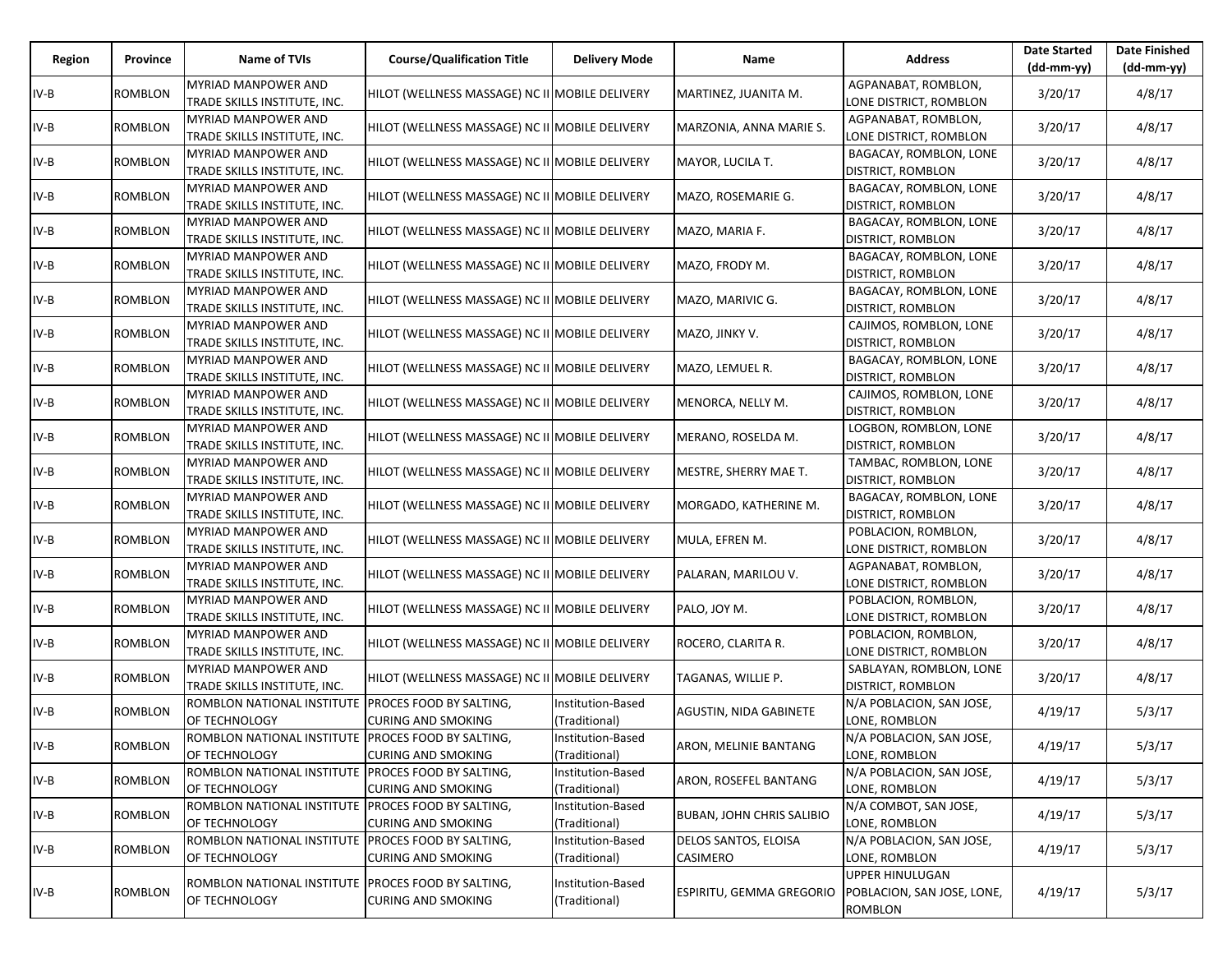| Region | Province       | Name of TVIs                                                        | <b>Course/Qualification Title</b> | <b>Delivery Mode</b> | Name                                                   | <b>Address</b>                 | <b>Date Started</b><br>$(dd-mm-yy)$ | <b>Date Finished</b><br>$(dd-mm-yy)$ |
|--------|----------------|---------------------------------------------------------------------|-----------------------------------|----------------------|--------------------------------------------------------|--------------------------------|-------------------------------------|--------------------------------------|
|        |                | ROMBLON NATIONAL INSTITUTE PROCES FOOD BY SALTING.                  |                                   | Institution-Based    | GABINETE, HANNAH JOY                                   | ILAYA POBLACION, SAN JOSE,     |                                     |                                      |
| $IV-B$ | ROMBLON        | OF TECHNOLOGY                                                       | CURING AND SMOKING                | (Traditional)        | CONSTANTINO                                            | LONE, ROMBLON                  | 4/19/17                             | 5/3/17                               |
| $IV-B$ | ROMBLON        | ROMBLON NATIONAL INSTITUTE                                          | PROCES FOOD BY SALTING,           | Institution-Based    | <b>GREGORIO, CYNTHIA</b>                               | ILAYA POBLACION, SAN JOSE,     | 4/19/17                             | 5/3/17                               |
|        |                | OF TECHNOLOGY                                                       | CURING AND SMOKING                | Traditional)         | CONANAN                                                | LONE, ROMBLON                  |                                     |                                      |
| $IV-B$ | ROMBLON        | ROMBLON NATIONAL INSTITUTE                                          | PROCES FOOD BY SALTING,           | Institution-Based    | JACALAN, LUZIL EGUIA                                   | N/A POBLACION, SAN JOSE,       | 4/19/17                             | 5/3/17                               |
|        |                | OF TECHNOLOGY                                                       | CURING AND SMOKING                | (Traditional)        |                                                        | LONE, ROMBLON                  |                                     |                                      |
| $IV-B$ | <b>ROMBLON</b> | ROMBLON NATIONAL INSTITUTE PROCES FOOD BY SALTING,                  |                                   | Institution-Based    | MADRAZO, MARY APPLE                                    | ILAYA POBLACION, SAN JOSE,     | 4/19/17                             | 5/3/17                               |
|        |                | OF TECHNOLOGY                                                       | CURING AND SMOKING                | (Traditional)        | PAGARAN                                                | LONE, ROMBLON                  |                                     |                                      |
| $IV-B$ | <b>ROMBLON</b> | ROMBLON NATIONAL INSTITUTE                                          | PROCES FOOD BY SALTING,           | Institution-Based    | MENIEQUE, ALMAJORIE                                    | N/A POBLACION, SAN JOSE,       | 4/19/17                             | 5/3/17                               |
|        |                | OF TECHNOLOGY                                                       | CURING AND SMOKING                | (Traditional)        | <b>UMAMBONG</b>                                        | LONE, ROMBLON                  |                                     |                                      |
| IV-B   | ROMBLON        | ROMBLON NATIONAL INSTITUTE                                          | PROCES FOOD BY SALTING,           | Institution-Based    | MIGUEL, WILSON M.                                      | N/A LANAS, SAN JOSE, LONE,     | 4/19/17                             | 5/3/17                               |
|        |                | OF TECHNOLOGY                                                       | CURING AND SMOKING                | (Traditional)        |                                                        | <b>ROMBLON</b>                 |                                     |                                      |
| IV-B   | ROMBLON        | ROMBLON NATIONAL INSTITUTE PROCES FOOD BY SALTING,                  |                                   | Institution-Based    | MINANO, MARIA CELESTIAL                                | N/A POBLACION, SAN JOSE,       | 4/19/17                             | 5/3/17                               |
|        |                | OF TECHNOLOGY                                                       | CURING AND SMOKING                | (Traditional)        | <b>MALICSE</b>                                         | LONE, ROMBLON                  |                                     |                                      |
|        |                | ROMBLON NATIONAL INSTITUTE                                          | PROCES FOOD BY SALTING,           | Institution-Based    |                                                        | ILAYA POBLACION, SAN JOSE,     | 4/19/17                             | 5/3/17                               |
| $IV-B$ | ROMBLON        | OF TECHNOLOGY                                                       | CURING AND SMOKING                | (Traditional)        | OSTAN, CONRADA GABINETE                                | LONE, ROMBLON                  |                                     |                                      |
|        |                | ROMBLON NATIONAL INSTITUTE                                          | PROCES FOOD BY SALTING,           | Institution-Based    |                                                        | <b>INOBAHAN POBLACION, SAN</b> | 4/19/17                             | 5/3/17                               |
| $IV-B$ | ROMBLON        | OF TECHNOLOGY                                                       | CURING AND SMOKING                | (Traditional)        | PALCE, PLINKY CAJIGAS                                  | JOSE, LONE, ROMBLON            |                                     |                                      |
|        |                |                                                                     |                                   |                      |                                                        | 422 NAPOLEON TANDOG SR.        |                                     |                                      |
| $IV-B$ | ROMBLON        | ROMBLON NATIONAL INSTITUTE PROCES FOOD BY SALTING,<br>OF TECHNOLOGY | CURING AND SMOKING                | Institution-Based    | PINES, VIVIEN TUMBAGAHAN                               | ST. POBLACION, SAN JOSE,       | 4/19/17                             | 5/3/17                               |
|        |                |                                                                     |                                   | (Traditional)        |                                                        | LONE, ROMBLON                  |                                     |                                      |
| $IV-B$ | <b>ROMBLON</b> | ROMBLON NATIONAL INSTITUTE                                          | PROCES FOOD BY SALTING,           | Institution-Based    | POLICIOS, LOURDES                                      | ILAYA POBLACION, SAN JOSE,     |                                     |                                      |
|        |                | OF TECHNOLOGY                                                       | <b>CURING AND SMOKING</b>         | (Traditional)        | MALOLOY-ON                                             | LONE, ROMBLON                  | 4/19/17                             | 5/3/17                               |
| IV-B   | ROMBLON        | ROMBLON NATIONAL INSTITUTE PROCES FOOD BY SALTING,                  |                                   | Institution-Based    |                                                        | N/A POBLACION, SAN JOSE,       | 4/19/17                             |                                      |
|        |                | OF TECHNOLOGY                                                       | CURING AND SMOKING                | (Traditional)        | SIBULAN, ANGELICA E.                                   | LONE, ROMBLON                  |                                     | 5/3/17                               |
|        |                | ROMBLON NATIONAL INSTITUTE PROCES FOOD BY SALTING,                  |                                   | Institution-Based    |                                                        | N/A POBLACION, SAN JOSE,       | 4/19/17                             | 5/3/17                               |
| $IV-B$ | ROMBLON        | OF TECHNOLOGY                                                       | CURING AND SMOKING                | (Traditional)        | TUGNAO, LEIZEL SUPETRAN                                | LONE, ROMBLON                  |                                     |                                      |
|        |                | ROMBLON NATIONAL INSTITUTE                                          | PROCES FOOD BY SALTING,           | Institution-Based    | UMAMBONG, LOVELY JANE                                  | N/A POBLACION, SAN JOSE,       | 4/19/17                             | 5/3/17                               |
| $IV-B$ | ROMBLON        | OF TECHNOLOGY                                                       | CURING AND SMOKING                | Traditional)         | <b>ALCARION</b>                                        | LONE, ROMBLON                  |                                     |                                      |
| $IV-B$ | ROMBLON        | ROMBLON NATIONAL INSTITUTE                                          | PROCES FOOD BY SALTING,           | Institution-Based    | VENUS, JOYCE MIÑANO                                    | N/A POBLACION, SAN JOSE,       | 4/19/17                             | 5/3/17                               |
|        |                | OF TECHNOLOGY                                                       | CURING AND SMOKING                | (Traditional)        |                                                        | LONE, ROMBLON                  |                                     |                                      |
|        |                | ROMBLON NATIONAL INSTITUTE                                          | PROCES FOOD BY SALTING,           | Institution-Based    |                                                        | <b>UPPER HINULUGAN</b>         |                                     |                                      |
| $IV-B$ | ROMBLON        | OF TECHNOLOGY                                                       | CURING AND SMOKING                | (Traditional)        | VICENTE, GERALYN GREGORIO   POBLACION, SAN JOSE, LONE, |                                | 4/19/17                             | 5/3/17                               |
|        |                |                                                                     |                                   |                      |                                                        | <b>ROMBLON</b>                 |                                     |                                      |
| $IV-B$ | ROMBLON        | ROMBLON NATIONAL INSTITUTE                                          | PROCES FOOD BY SALTING,           | Institution-Based    | VICENTE, GLAIZA MAGAPAN                                | N/A POBLACION, SAN JOSE,       | 4/19/17                             | 5/3/17                               |
|        |                | OF TECHNOLOGY                                                       | CURING AND SMOKING                | (Traditional)        |                                                        | LONE, ROMBLON                  |                                     |                                      |
| $IV-B$ | ROMBLON        | ROMBLON NATIONAL INSTITUTE PROCES FOOD BY SALTING,                  |                                   | Institution-Based    | VILLASEÑOR, LORNA TANDOG                               | N/A POBLACION, SAN JOSE,       | 4/19/17                             | 5/3/17                               |
|        |                | OF TECHNOLOGY                                                       | CURING AND SMOKING                | (Traditional)        |                                                        | LONE, ROMBLON                  |                                     |                                      |
| IV-B   | <b>ROMBLON</b> | ROMBLON NATIONAL INSTITUTE PROCES FOOD BY SALTING,                  |                                   | Institution-Based    | VILLASEÑOR, SUSANA SAN                                 | N/A LANAS, SAN JOSE, LONE,     | 4/19/17                             | 5/3/17                               |
|        |                | OF TECHNOLOGY                                                       | <b>CURING AND SMOKING</b>         | (Traditional)        | SEBASTIAN                                              | <b>ROMBLON</b>                 |                                     |                                      |
| IV-B   | <b>ROMBLON</b> | ROMBLON NATIONAL INSTITUTE                                          | PROCES FOOD BY SALTING,           | Institution-Based    | AGUSTIN, NIDA GABINETE                                 | N/A POBLACION, SAN JOSE,       | 4/19/17                             | 5/3/17                               |
|        |                | OF TECHNOLOGY                                                       | CURING AND SMOKING                | Traditional)         |                                                        | LONE, ROMBLON                  |                                     |                                      |
| $IV-B$ | ROMBLON        | ROMBLON NATIONAL INSTITUTE PROCES FOOD BY SALTING,                  |                                   | Institution-Based    | ARON, MELINIE BANTANG                                  | N/A POBLACION, SAN JOSE,       | 4/19/17                             | 5/3/17                               |
|        |                | OF TECHNOLOGY                                                       | CURING AND SMOKING                | (Traditional)        |                                                        | LONE, ROMBLON                  |                                     |                                      |
| $IV-B$ | ROMBLON        | ROMBLON NATIONAL INSTITUTE PROCES FOOD BY SALTING,                  |                                   | Institution-Based    | ARON, ROSEFEL BANTANG                                  | N/A POBLACION, SAN JOSE,       | 4/19/17                             | 5/3/17                               |
|        |                | OF TECHNOLOGY                                                       | <b>CURING AND SMOKING</b>         | (Traditional)        |                                                        | LONE, ROMBLON                  |                                     |                                      |
| $IV-B$ | <b>ROMBLON</b> | ROMBLON NATIONAL INSTITUTE                                          | PROCES FOOD BY SALTING,           | Institution-Based    | <b>BUBAN, JOHN CHRIS SALIBIO</b>                       | N/A COMBOT, SAN JOSE,          | 4/19/17                             | 5/3/17                               |
|        |                | OF TECHNOLOGY                                                       | CURING AND SMOKING                | (Traditional)        |                                                        | LONE, ROMBLON                  |                                     |                                      |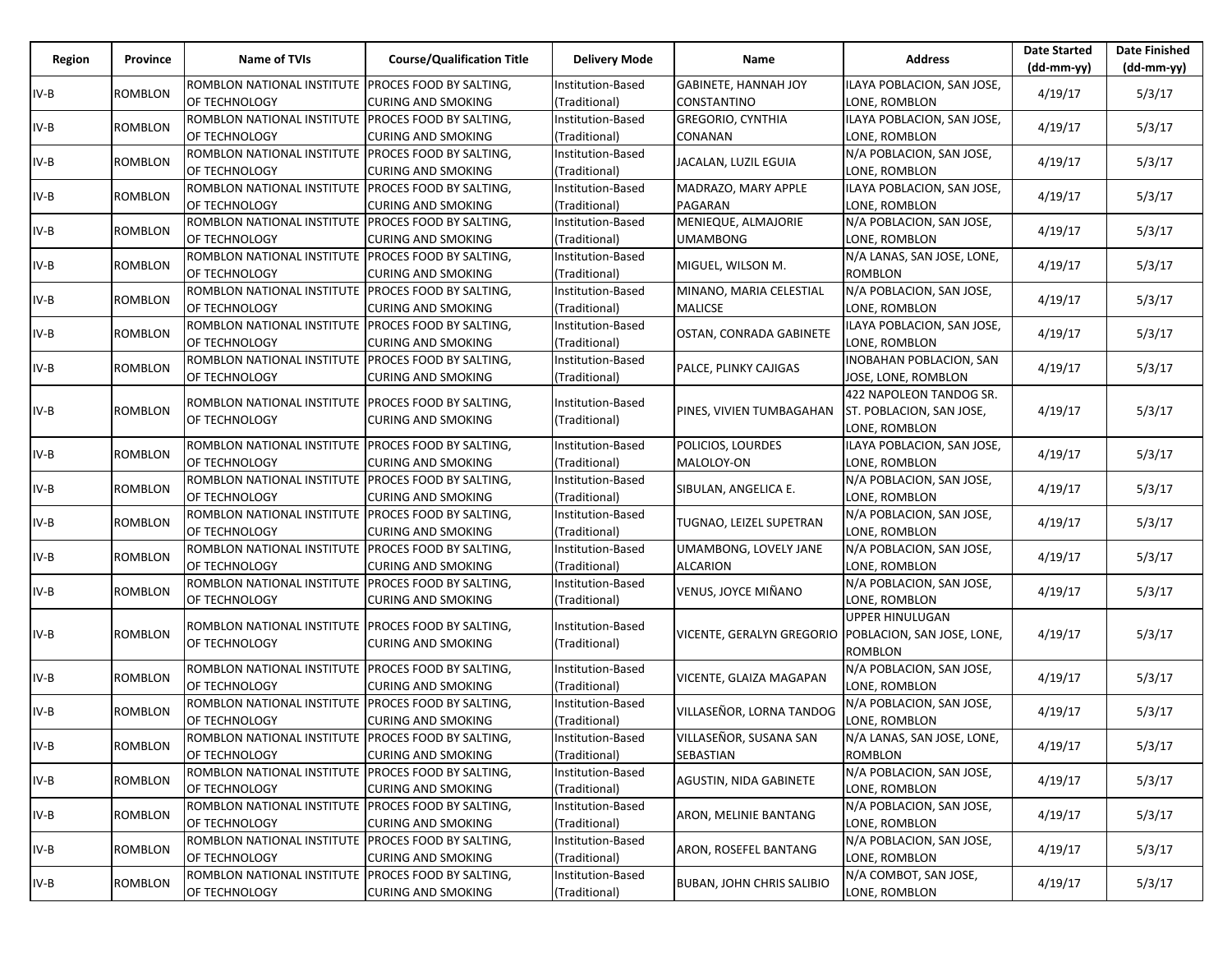| Region | Province       | Name of TVIs                                                        | <b>Course/Qualification Title</b>                    | <b>Delivery Mode</b>               | Name                                                   | <b>Address</b>                                                              | <b>Date Started</b><br>$(dd-mm-yy)$ | <b>Date Finished</b><br>$(dd-mm-yy)$ |
|--------|----------------|---------------------------------------------------------------------|------------------------------------------------------|------------------------------------|--------------------------------------------------------|-----------------------------------------------------------------------------|-------------------------------------|--------------------------------------|
| $IV-B$ | ROMBLON        | ROMBLON NATIONAL INSTITUTE PROCES FOOD BY SALTING,<br>OF TECHNOLOGY | CURING AND SMOKING                                   | Institution-Based<br>(Traditional) | <b>DELOS SANTOS, ELOISA</b><br>CASIMERO                | N/A POBLACION, SAN JOSE,<br>LONE, ROMBLON                                   | 4/19/17                             | 5/3/17                               |
| $IV-B$ | <b>ROMBLON</b> | ROMBLON NATIONAL INSTITUTE<br>OF TECHNOLOGY                         | PROCES FOOD BY SALTING,<br>CURING AND SMOKING        | Institution-Based<br>(Traditional) | ESPIRITU, GEMMA GREGORIO                               | <b>UPPER HINULUGAN</b><br>POBLACION, SAN JOSE, LONE,<br><b>ROMBLON</b>      | 4/19/17                             | 5/3/17                               |
| $IV-B$ | ROMBLON        | ROMBLON NATIONAL INSTITUTE PROCES FOOD BY SALTING,<br>OF TECHNOLOGY | CURING AND SMOKING                                   | Institution-Based<br>(Traditional) | GABINETE, HANNAH JOY<br>CONSTANTINO                    | ILAYA POBLACION, SAN JOSE,<br>LONE, ROMBLON                                 | 4/19/17                             | 5/3/17                               |
| $IV-B$ | <b>ROMBLON</b> | ROMBLON NATIONAL INSTITUTE<br>OF TECHNOLOGY                         | <b>PROCES FOOD BY SALTING,</b><br>CURING AND SMOKING | Institution-Based<br>(Traditional) | <b>GREGORIO, CYNTHIA</b><br>CONANAN                    | ILAYA POBLACION, SAN JOSE,<br>LONE, ROMBLON                                 | 4/19/17                             | 5/3/17                               |
| IV-B   | ROMBLON        | ROMBLON NATIONAL INSTITUTE<br>OF TECHNOLOGY                         | PROCES FOOD BY SALTING,<br>CURING AND SMOKING        | Institution-Based<br>(Traditional) | JACALAN, LUZIL EGUIA                                   | N/A POBLACION, SAN JOSE,<br>LONE, ROMBLON                                   | 4/19/17                             | 5/3/17                               |
| $IV-B$ | ROMBLON        | ROMBLON NATIONAL INSTITUTE PROCES FOOD BY SALTING,<br>OF TECHNOLOGY | <b>CURING AND SMOKING</b>                            | Institution-Based<br>(Traditional) | MADRAZO, MARY APPLE<br>PAGARAN                         | ILAYA POBLACION, SAN JOSE,<br>LONE, ROMBLON                                 | 4/19/17                             | 5/3/17                               |
| $IV-B$ | <b>ROMBLON</b> | ROMBLON NATIONAL INSTITUTE<br>OF TECHNOLOGY                         | <b>PROCES FOOD BY SALTING,</b><br>CURING AND SMOKING | Institution-Based<br>(Traditional) | MENIEQUE, ALMAJORIE<br><b>UMAMBONG</b>                 | N/A POBLACION, SAN JOSE,<br>LONE, ROMBLON                                   | 4/19/17                             | 5/3/17                               |
| $IV-B$ | <b>ROMBLON</b> | ROMBLON NATIONAL INSTITUTE<br>OF TECHNOLOGY                         | PROCES FOOD BY SALTING,<br>CURING AND SMOKING        | Institution-Based<br>Traditional)  | MIGUEL, WILSON M.                                      | N/A LANAS, SAN JOSE, LONE,<br><b>ROMBLON</b>                                | 4/19/17                             | 5/3/17                               |
| $IV-B$ | ROMBLON        | ROMBLON NATIONAL INSTITUTE PROCES FOOD BY SALTING,<br>OF TECHNOLOGY | CURING AND SMOKING                                   | Institution-Based<br>(Traditional) | MINANO, MARIA CELESTIAL<br><b>MALICSE</b>              | N/A POBLACION, SAN JOSE,<br>LONE, ROMBLON                                   | 4/19/17                             | 5/3/17                               |
| $IV-B$ | <b>ROMBLON</b> | ROMBLON NATIONAL INSTITUTE PROCES FOOD BY SALTING,<br>OF TECHNOLOGY | CURING AND SMOKING                                   | Institution-Based<br>(Traditional) | OSTAN, CONRADA GABINETE                                | ILAYA POBLACION, SAN JOSE,<br>LONE, ROMBLON                                 | 4/19/17                             | 5/3/17                               |
| $IV-B$ | <b>ROMBLON</b> | ROMBLON NATIONAL INSTITUTE<br>OF TECHNOLOGY                         | PROCES FOOD BY SALTING,<br>CURING AND SMOKING        | Institution-Based<br>(Traditional) | PALCE, PLINKY CAJIGAS                                  | <b>INOBAHAN POBLACION, SAN</b><br>JOSE, LONE, ROMBLON                       | 4/19/17                             | 5/3/17                               |
| $IV-B$ | ROMBLON        | ROMBLON NATIONAL INSTITUTE PROCES FOOD BY SALTING,<br>OF TECHNOLOGY | CURING AND SMOKING                                   | Institution-Based<br>(Traditional) | PINES, VIVIEN TUMBAGAHAN                               | 422 NAPOLEON TANDOG SR.<br><b>ST. POBLACION, SAN JOSE,</b><br>LONE, ROMBLON | 4/19/17                             | 5/3/17                               |
| IV-B   | <b>ROMBLON</b> | ROMBLON NATIONAL INSTITUTE<br>OF TECHNOLOGY                         | PROCES FOOD BY SALTING,<br>CURING AND SMOKING        | Institution-Based<br>(Traditional) | POLICIOS, LOURDES<br>MALOLOY-ON                        | ILAYA POBLACION, SAN JOSE,<br>LONE, ROMBLON                                 | 4/19/17                             | 5/3/17                               |
| $IV-B$ | ROMBLON        | ROMBLON NATIONAL INSTITUTE<br>OF TECHNOLOGY                         | PROCES FOOD BY SALTING,<br>CURING AND SMOKING        | Institution-Based<br>(Traditional) | SIBULAN, ANGELICA E.                                   | N/A POBLACION, SAN JOSE,<br>LONE, ROMBLON                                   | 4/19/17                             | 5/3/17                               |
| $IV-B$ | ROMBLON        | ROMBLON NATIONAL INSTITUTE PROCES FOOD BY SALTING,<br>OF TECHNOLOGY | CURING AND SMOKING                                   | Institution-Based<br>(Traditional) | TUGNAO, LEIZEL SUPETRAN                                | N/A POBLACION, SAN JOSE,<br>LONE, ROMBLON                                   | 4/19/17                             | 5/3/17                               |
| $IV-B$ | <b>ROMBLON</b> | ROMBLON NATIONAL INSTITUTE<br>OF TECHNOLOGY                         | PROCES FOOD BY SALTING,<br>CURING AND SMOKING        | Institution-Based<br>(Traditional) | UMAMBONG, LOVELY JANE<br>ALCARION                      | N/A POBLACION, SAN JOSE,<br>LONE, ROMBLON                                   | 4/19/17                             | 5/3/17                               |
| IV-B   | ROMBLON        | ROMBLON NATIONAL INSTITUTE<br>OF TECHNOLOGY                         | PROCES FOOD BY SALTING,<br>CURING AND SMOKING        | Institution-Based<br>(Traditional) | VENUS, JOYCE MIÑANO                                    | N/A POBLACION, SAN JOSE,<br>LONE, ROMBLON                                   | 4/19/17                             | 5/3/17                               |
| IV-B   | <b>ROMBLON</b> | ROMBLON NATIONAL INSTITUTE PROCES FOOD BY SALTING,<br>OF TECHNOLOGY | CURING AND SMOKING                                   | Institution-Based<br>(Traditional) | VICENTE, GERALYN GREGORIO   POBLACION, SAN JOSE, LONE, | <b>UPPER HINULUGAN</b><br>ROMBLON                                           | 4/19/17                             | 5/3/17                               |
| $IV-B$ | ROMBLON        | ROMBLON NATIONAL INSTITUTE PROCES FOOD BY SALTING,<br>OF TECHNOLOGY | CURING AND SMOKING                                   | Institution-Based<br>(Traditional) | VICENTE, GLAIZA MAGAPAN                                | N/A POBLACION, SAN JOSE,<br>LONE, ROMBLON                                   | 4/19/17                             | 5/3/17                               |
| $IV-B$ | ROMBLON        | ROMBLON NATIONAL INSTITUTE<br>OF TECHNOLOGY                         | PROCES FOOD BY SALTING,<br>CURING AND SMOKING        | Institution-Based<br>(Traditional) | VILLASEÑOR, LORNA TANDOG                               | N/A POBLACION, SAN JOSE,<br>LONE, ROMBLON                                   | 4/19/17                             | 5/3/17                               |
| IV-B   | ROMBLON        | ROMBLON NATIONAL INSTITUTE PROCES FOOD BY SALTING,<br>OF TECHNOLOGY | CURING AND SMOKING                                   | Institution-Based<br>(Traditional) | VILLASEÑOR, SUSANA SAN<br>SEBASTIAN                    | N/A LANAS, SAN JOSE, LONE,<br><b>ROMBLON</b>                                | 4/19/17                             | 5/3/17                               |
| $IV-B$ | <b>ROMBLON</b> | ROMBLON NATIONAL INSTITUTE<br>OF TECHNOLOGY                         | PROCES FOOD BY SALTING,<br><b>CURING AND SMOKING</b> | Institution-Based<br>(Traditional) | ANTONIO, DESSA JEAN<br><b>AQUINO</b>                   | N/A PANDAN, SANTA FE,<br>LONE, ROMBLON                                      | 4/19/17                             | 5/6/17                               |
| $IV-B$ | ROMBLON        | ROMBLON NATIONAL INSTITUTE<br>OF TECHNOLOGY                         | PROCES FOOD BY SALTING,<br>CURING AND SMOKING        | Institution-Based<br>(Traditional) | AQUINO, DEZHEL MACATUBAL                               | N/A PANDAN, SANTA FE,<br>LONE, ROMBLON                                      | 4/19/17                             | 5/6/17                               |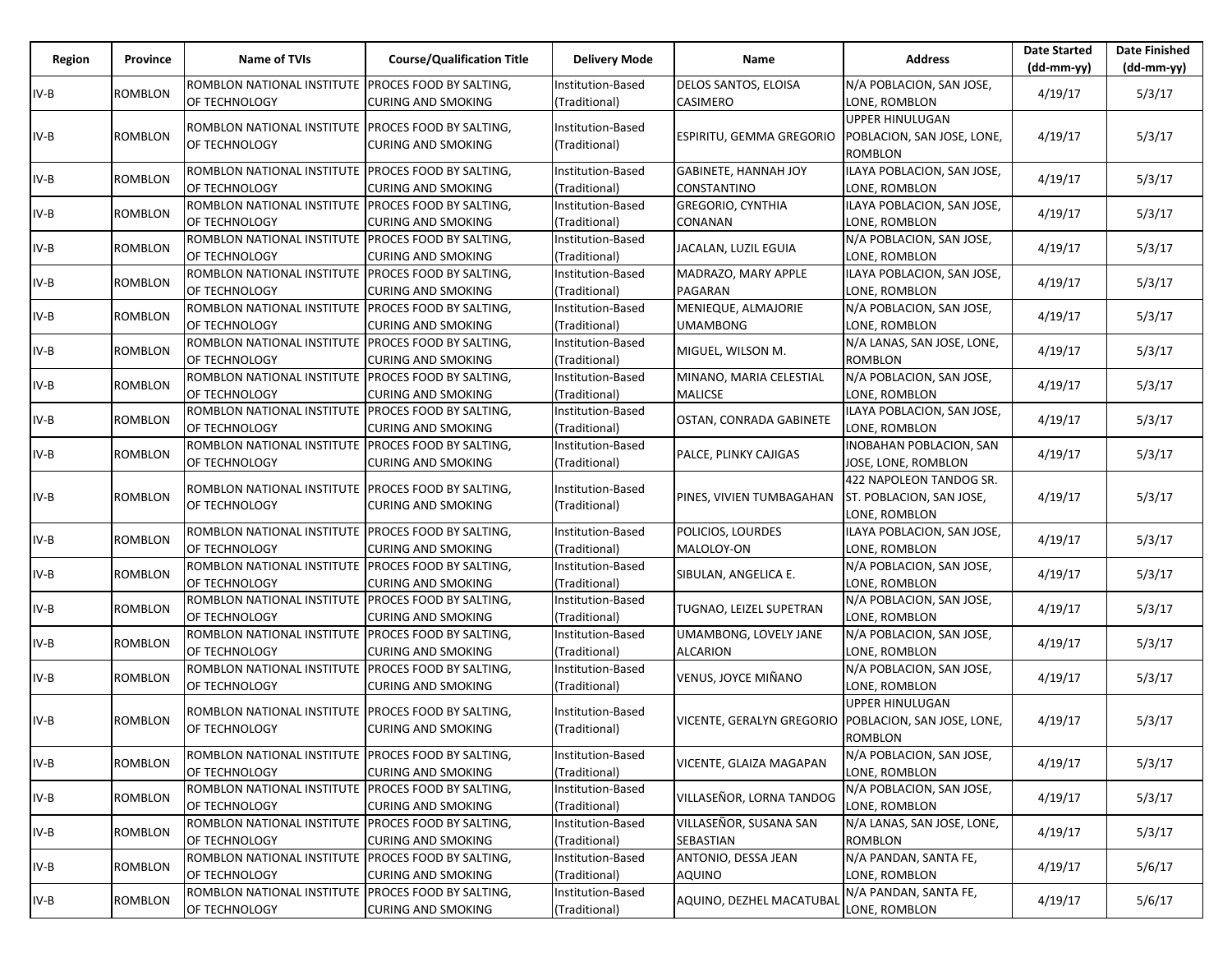|        |                |                                                    |                                                             |                                    |                                               |                                           | <b>Date Started</b> | <b>Date Finished</b> |
|--------|----------------|----------------------------------------------------|-------------------------------------------------------------|------------------------------------|-----------------------------------------------|-------------------------------------------|---------------------|----------------------|
| Region | Province       | Name of TVIs                                       | <b>Course/Qualification Title</b>                           | <b>Delivery Mode</b>               | Name                                          | <b>Address</b>                            | $(dd-mm-yy)$        | $(dd-mm-yy)$         |
|        |                | ROMBLON NATIONAL INSTITUTE                         | <b>PROCES FOOD BY SALTING,</b>                              | Institution-Based                  | ARCIBAL, NEMIE VISCA                          | SITIO BAYBAY PANDAN,                      | 4/19/17             | 5/6/17               |
| $IV-B$ | ROMBLON        | OF TECHNOLOGY                                      | <b>CURING AND SMOKING</b>                                   | (Traditional)                      |                                               | SANTA FE, LONE, ROMBLON                   |                     |                      |
| $IV-B$ | <b>ROMBLON</b> | ROMBLON NATIONAL INSTITUTE                         | PROCES FOOD BY SALTING,                                     | Institution-Based                  | <b>BARTOLOME, JUVYLEN</b>                     | N/A DANAO NORTE, SANTA                    |                     | 5/6/17               |
|        |                | OF TECHNOLOGY                                      | <b>CURING AND SMOKING</b>                                   | (Traditional)                      | <b>FILLARCA</b>                               | FE, LONE, ROMBLON                         | 4/19/17             |                      |
|        |                | ROMBLON NATIONAL INSTITUTE PROCES FOOD BY SALTING, |                                                             | Institution-Based                  |                                               | BAYANIHAN DANAO NORTE,                    |                     |                      |
| $IV-B$ | ROMBLON        | OF TECHNOLOGY                                      | <b>CURING AND SMOKING</b>                                   | (Traditional)                      | CANDIDO, LORENA BANTANG                       | SANTA FE, LONE, ROMBLON                   | 4/19/17             | 5/6/17               |
|        |                |                                                    |                                                             |                                    |                                               |                                           |                     |                      |
| IV-B   | <b>ROMBLON</b> | ROMBLON NATIONAL INSTITUTE                         | PROCES FOOD BY SALTING,                                     | Institution-Based                  | DELA CRUZ, JUDYBELLE                          | N/A DANAO SUR, SANTA FE,                  | 4/19/17             | 5/6/17               |
|        |                | OF TECHNOLOGY                                      | <b>CURING AND SMOKING</b>                                   | (Traditional)                      | <b>FRANCISCO</b>                              | LONE, ROMBLON                             |                     |                      |
| $IV-B$ | ROMBLON        | ROMBLON NATIONAL INSTITUTE                         | <b>PROCES FOOD BY SALTING,</b>                              | Institution-Based                  | ELENTO, JEROME AQUINO                         | N/A PANDAN, SANTA FE,                     | 4/19/17             | 5/6/17               |
|        |                | OF TECHNOLOGY                                      | <b>CURING AND SMOKING</b>                                   | (Traditional)                      |                                               | LONE, ROMBLON                             |                     |                      |
| $IV-B$ | ROMBLON        | ROMBLON NATIONAL INSTITUTE                         | <b>PROCES FOOD BY SALTING,</b>                              | Institution-Based                  | FESARIT, JHUN CARL VISCA                      | N/A PANDAN, SANTA FE,                     | 4/19/17             | 5/6/17               |
|        |                | OF TECHNOLOGY                                      | <b>CURING AND SMOKING</b>                                   | (Traditional)                      |                                               | LONE, ROMBLON                             |                     |                      |
| $IV-B$ | <b>ROMBLON</b> | ROMBLON NATIONAL INSTITUTE                         | <b>PROCES FOOD BY SALTING,</b>                              | Institution-Based                  | FRANCISCO, NORBETH DELA                       | N/A GUINBIRAYAN, SANTA FE,                | 4/19/17             | 5/6/17               |
|        |                | OF TECHNOLOGY                                      | <b>CURING AND SMOKING</b>                                   | (Traditional)                      | <b>CRUZ</b>                                   | LONE, ROMBLON                             |                     |                      |
| $IV-B$ | ROMBLON        | ROMBLON NATIONAL INSTITUTE                         | PROCES FOOD BY SALTING,                                     | Institution-Based                  | <b>GADO, MICHELLE GALIT</b>                   | ILAYA DANAO SUR, SANTA FE,                | 4/19/17             | 5/6/17               |
|        |                | OF TECHNOLOGY                                      | <b>CURING AND SMOKING</b>                                   | (Traditional)                      |                                               | LONE, ROMBLON                             |                     |                      |
| $IV-B$ | ROMBLON        | ROMBLON NATIONAL INSTITUTE PROCES FOOD BY SALTING, |                                                             | Institution-Based                  | GALANG, KATHELEEN JEAN                        | N/A PANDAN, SANTA FE,                     | 4/19/17             | 5/6/17               |
|        |                | OF TECHNOLOGY                                      | <b>CURING AND SMOKING</b>                                   | (Traditional)                      | <b>MUSICO</b>                                 | LONE, ROMBLON                             |                     |                      |
| IV-B   | <b>ROMBLON</b> | ROMBLON NATIONAL INSTITUTE PROCES FOOD BY SALTING, |                                                             | Institution-Based                  | <b>GALICIA, KC JANE GAJARION</b>              | N/A DANAO SUR, SANTA FE,                  | 4/19/17             | 5/6/17               |
|        |                | OF TECHNOLOGY                                      | <b>CURING AND SMOKING</b>                                   | (Traditional)                      |                                               | LONE, ROMBLON                             |                     |                      |
| IV-B   | ROMBLON        | ROMBLON NATIONAL INSTITUTE                         | PROCES FOOD BY SALTING,                                     | Institution-Based                  | <b>GUSI, NANCY VISCA</b>                      | N/A CANYAYO, SANTA FE,                    | 4/19/17             | 5/6/17               |
|        |                | OF TECHNOLOGY<br>ROMBLON NATIONAL INSTITUTE        | <b>CURING AND SMOKING</b><br><b>PROCES FOOD BY SALTING,</b> | (Traditional)<br>Institution-Based | INOCENCIO, DORALYN                            | LONE, ROMBLON<br>N/A POBLACION, SANTA FE, |                     |                      |
| $IV-B$ | ROMBLON        | OF TECHNOLOGY                                      | <b>CURING AND SMOKING</b>                                   | (Traditional)                      | <b>ESTUDILLO</b>                              | LONE, ROMBLON                             | 4/19/17             | 5/6/17               |
|        |                | ROMBLON NATIONAL INSTITUTE                         | <b>PROCES FOOD BY SALTING,</b>                              | Institution-Based                  | JUNGAY, GENALYN                               | N/A MAGSAYSAY, SANTA FE,                  |                     |                      |
| $IV-B$ | ROMBLON        | OF TECHNOLOGY                                      | <b>CURING AND SMOKING</b>                                   | (Traditional)                      | <b>EVANGELIO</b>                              | LONE, ROMBLON                             | 4/19/17             | 5/6/17               |
|        |                | ROMBLON NATIONAL INSTITUTE                         | PROCES FOOD BY SALTING,                                     | Institution-Based                  | MAGBANUA, MA. WINDY                           | CENTRO PANDAN, SANTA FE,                  |                     |                      |
| $IV-B$ | <b>ROMBLON</b> | OF TECHNOLOGY                                      | <b>CURING AND SMOKING</b>                                   | (Traditional)                      | <b>VISCA</b>                                  | LONE, ROMBLON                             | 4/19/17             | 5/6/17               |
|        |                | ROMBLON NATIONAL INSTITUTE                         | PROCES FOOD BY SALTING,                                     | Institution-Based                  | MAGCALAYO, ROSALIE                            | N/A GUINBIRAYAN, SANTA FE,                |                     |                      |
| $IV-B$ | ROMBLON        | OF TECHNOLOGY                                      | <b>CURING AND SMOKING</b>                                   | (Traditional)                      | TIANZON                                       | LONE, ROMBLON                             | 4/19/17             | 5/6/17               |
|        |                | ROMBLON NATIONAL INSTITUTE PROCES FOOD BY SALTING, |                                                             | Institution-Based                  | MAGLIQUIAN, MELROSE                           | N/A TIPOLO, SANTA FE, LONE,               |                     |                      |
| $IV-B$ | <b>ROMBLON</b> | OF TECHNOLOGY                                      | <b>CURING AND SMOKING</b>                                   | (Traditional)                      | <b>GALICIA</b>                                | ROMBLON                                   | 4/19/17             | 5/6/17               |
|        |                | ROMBLON NATIONAL INSTITUTE                         | PROCES FOOD BY SALTING,                                     | Institution-Based                  |                                               | N/A GUINTIGBASAN, SANTA                   |                     |                      |
| $IV-B$ | ROMBLON        | OF TECHNOLOGY                                      | <b>CURING AND SMOKING</b>                                   | (Traditional)                      | MALLA, GREENEE GALIDO                         | FE, LONE, ROMBLON                         | 4/19/17             | 5/6/17               |
|        |                | ROMBLON NATIONAL INSTITUTE                         | PROCES FOOD BY SALTING,                                     | Institution-Based                  | PEÑAFLORIDA, FLORGELIE                        | N/A PANDAN, SANTA FE,                     |                     | 5/6/17               |
| IV-B   | ROMBLON        | OF TECHNOLOGY                                      | <b>CURING AND SMOKING</b>                                   | (Traditional)                      | <b>GALANG</b>                                 | LONE, ROMBLON                             | 4/19/17             |                      |
| $IV-B$ | ROMBLON        | ROMBLON NATIONAL INSTITUTE PROCES FOOD BY SALTING, |                                                             | Institution-Based                  | REVILLA, JOSEVILLE                            | N/A GUINBIRAYAN, SANTA FE,                | 4/19/17             | 5/6/17               |
|        |                | OF TECHNOLOGY                                      | <b>CURING AND SMOKING</b>                                   | (Traditional)                      | <b>FRANCISCO</b>                              | LONE, ROMBLON                             |                     |                      |
| IV-B   | ROMBLON        | ROMBLON NATIONAL INSTITUTE PROCES FOOD BY SALTING, |                                                             | Institution-Based                  | TINAO, JUNALYN GAN                            | N/A MAGSAYSAY, SANTA FE,                  | 4/19/17             | 5/6/17               |
|        |                | OF TECHNOLOGY                                      | <b>CURING AND SMOKING</b>                                   | (Traditional)                      |                                               | LONE, ROMBLON                             |                     |                      |
| IV-B   | ROMBLON        | ROMBLON NATIONAL INSTITUTE                         | <b>PROCES FOOD BY SALTING,</b>                              | Institution-Based                  | TINAO, MARIVEL DIONISIO                       | N/A MAGSAYSAY, SANTA FE,                  | 4/19/17             | 5/6/17               |
|        |                | OF TECHNOLOGY                                      | <b>CURING AND SMOKING</b>                                   | (Traditional)                      |                                               | LONE, ROMBLON                             |                     |                      |
| $IV-B$ | ROMBLON        | ROMBLON NATIONAL INSTITUTE PROCES FOOD BY SALTING, |                                                             | Institution-Based                  | N/A PANDAN, SANTA FE,<br>VISCA, MARISSA ABUDE | 4/19/17                                   | 5/6/17              |                      |
|        |                | OF TECHNOLOGY                                      | CURING AND SMOKING                                          | (Traditional)                      |                                               | LONE, ROMBLON                             |                     |                      |
| $IV-B$ | ROMBLON        | ROMBLON NATIONAL INSTITUTE PROCES FOOD BY SALTING, |                                                             | Institution-Based                  | VISCA, MICHAEL DE JESUS                       | BAY-BAY PANDAN, SANTA FE,                 | 4/19/17             | 5/6/17               |
|        |                | OF TECHNOLOGY                                      | <b>CURING AND SMOKING</b>                                   | (Traditional)                      |                                               | LONE, ROMBLON                             |                     |                      |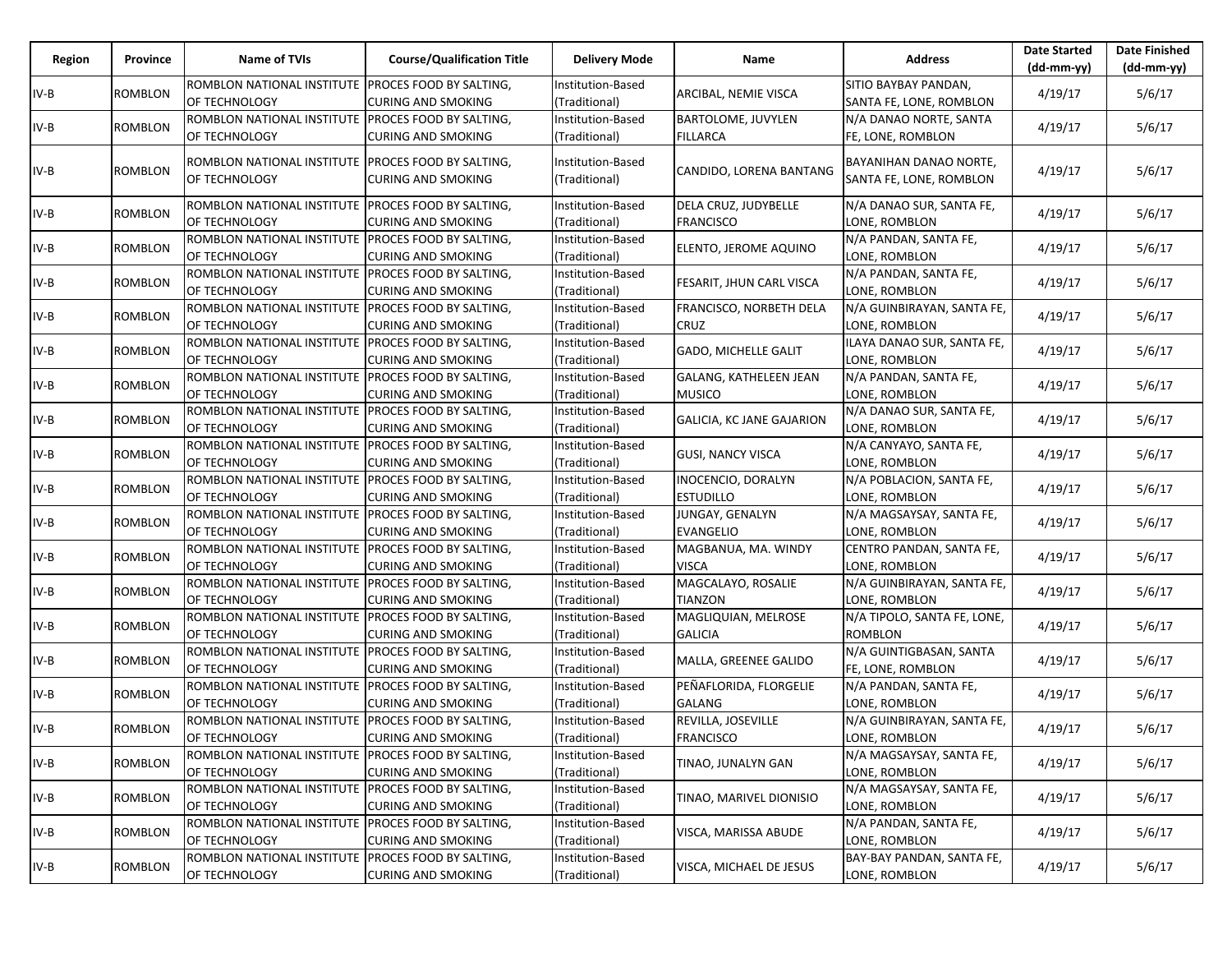| <b>Region</b> | Province       | <b>Name of TVIs</b>                         | <b>Course/Qualification Title</b> | <b>Delivery Mode</b>               | Name                                           | <b>Address</b>                                                               | <b>Date Started</b><br>(dd-mm-yy) | <b>Date Finished</b><br>(dd-mm-yy) |
|---------------|----------------|---------------------------------------------|-----------------------------------|------------------------------------|------------------------------------------------|------------------------------------------------------------------------------|-----------------------------------|------------------------------------|
| $IV-B$        | ROMBLON        | ROMBLON NATIONAL INSTITUTE<br>OF TECHNOLOGY | <b>MASONRY NC II</b>              | Institution-Based<br>(Traditional) | ALOJADO, KRISNA MUTIA                          | N/A AGUTAY, MAGDIWANG,<br>DISTRICT I, ROMBLON                                | 4/6/17                            | 4/26/17                            |
| IV-B          | ROMBLON        | ROMBLON NATIONAL INSTITUTE<br>OF TECHNOLOGY | MASONRY NC II                     | Institution-Based<br>(Traditional) | ANTIOLA, EDUARD ROCERO                         | BAGUMBAYAN POBLACION,<br>MAGDIWANG, DISTRICT I ,<br>ROMBLON                  | 4/6/17                            | 4/26/17                            |
| IV-B          | <b>ROMBLON</b> | ROMBLON NATIONAL INSTITUTE<br>OF TECHNOLOGY | <b>MASONRY NC II</b>              | Institution-Based<br>(Traditional) | BALGOMA, ALVIN MORAL                           | N/A POBLACION,<br>MAGDIWANG, DISTRICT I,<br>ROMBLON                          | 4/6/17                            | 4/26/17                            |
| IV-B          | <b>ROMBLON</b> | ROMBLON NATIONAL INSTITUTE<br>OF TECHNOLOGY | <b>MASONRY NC II</b>              | Institution-Based<br>(Traditional) | DELA CRUZ, JOFFER RICO                         | BAGUMBAYAN POBLACION,<br>MAGDIWANG, DISTRICT I ,<br>ROMBLON                  | 4/6/17                            | 4/26/17                            |
| IV-B          | ROMBLON        | ROMBLON NATIONAL INSTITUTE<br>OF TECHNOLOGY | <b>MASONRY NC II</b>              | Institution-Based<br>(Traditional) | MACHON, JONATHAN ROLLON MAGDIWANG, DISTRICT I, | N/A BAGUMBAYAN,<br>ROMBLON                                                   | 4/6/17                            | 4/26/17                            |
| IV-B          | <b>ROMBLON</b> | ROMBLON NATIONAL INSTITUTE<br>OF TECHNOLOGY | <b>MASONRY NC II</b>              | Institution-Based<br>(Traditional) | MADRELIJOS, DONNA RIVAS                        | N/A TAMPAYAN,<br>MAGDIWANG, DISTRICT I,<br><b>ROMBLON</b>                    | 4/6/17                            | 4/26/17                            |
| IV-B          | ROMBLON        | ROMBLON NATIONAL INSTITUTE<br>OF TECHNOLOGY | <b>MASONRY NC II</b>              | Institution-Based<br>(Traditional) | MALE, JENYVIE GABO                             | N/A BAGUMBAYAN,<br>MAGDIWANG, DISTRICT I,<br><b>ROMBLON</b>                  | 4/6/17                            | 4/26/17                            |
| IV-B          | <b>ROMBLON</b> | ROMBLON NATIONAL INSTITUTE<br>OF TECHNOLOGY | <b>MASONRY NC II</b>              | Institution-Based<br>(Traditional) | MORTEL, ERICSON LIANZA                         | N/A POBLACION,<br>MAGDIWANG, DISTRICT I,<br><b>ROMBLON</b>                   | 4/6/17                            | 4/26/17                            |
| IV-B          | ROMBLON        | ROMBLON NATIONAL INSTITUTE<br>OF TECHNOLOGY | <b>MASONRY NC II</b>              | Institution-Based<br>(Traditional) | MUYO, WILBERT VARGAS                           | N/A POBLACION,<br>MAGDIWANG, DISTRICT I,<br><b>ROMBLON</b>                   | 4/6/17                            | 4/26/17                            |
| IV-B          | <b>ROMBLON</b> | ROMBLON NATIONAL INSTITUTE<br>OF TECHNOLOGY | MASONRY NC II                     | Institution-Based<br>(Traditional) | PEREZ, LITO LACHICA                            | N/A POBLACION,<br>MAGDIWANG, DISTRICT I,<br><b>ROMBLON</b>                   | 4/6/17                            | 4/26/17                            |
| $IV-B$        | <b>ROMBLON</b> | ROMBLON NATIONAL INSTITUTE<br>OF TECHNOLOGY | <b>MASONRY NC II</b>              | Institution-Based<br>(Traditional) | RABINO, JAYSON<br>MENDEZABAL                   | <b>BANTIGUE/SITIO BAKUYOD</b><br>DULANGAN, MAGDIWANG,<br>DISTRICT I, ROMBLON | 4/6/17                            | 4/26/17                            |
| $IV-B$        | ROMBLON        | ROMBLON NATIONAL INSTITUTE<br>OF TECHNOLOGY | <b>MASONRY NC II</b>              | Institution-Based<br>(Traditional) | RADA, BEN RADAN                                | N/A TAMPAYAN,<br>MAGDIWANG, DISTRICT I,<br>ROMBLON                           | 4/6/17                            | 4/26/17                            |
| $IV-B$        | ROMBLON        | ROMBLON NATIONAL INSTITUTE<br>OF TECHNOLOGY | <b>MASONRY NC II</b>              | Institution-Based<br>(Traditional) | RADA, JUAN RADAN                               | N/A TAMPAYAN,<br>MAGDIWANG, DISTRICT I,<br><b>ROMBLON</b>                    | 4/6/17                            | 4/26/17                            |
| $IV-B$        | <b>ROMBLON</b> | ROMBLON NATIONAL INSTITUTE<br>OF TECHNOLOGY | <b>MASONRY NC II</b>              | Institution-Based<br>(Traditional) | RADAN, NAZARIO MORENO                          | N/A AMBULONG,<br>MAGDIWANG, DISTRICT I,<br>MASBATE                           | 4/6/17                            | 4/26/17                            |
| $IV-B$        | ROMBLON        | ROMBLON NATIONAL INSTITUTE<br>OF TECHNOLOGY | <b>MASONRY NC II</b>              | Institution-Based<br>(Traditional) | RECAÑA, ROSAURO RELOX                          | <b>GOANGON TAMPAYAN,</b><br>MAGDIWANG, DISTRICT I ,<br>ROMBLON               | 4/6/17                            | 4/26/17                            |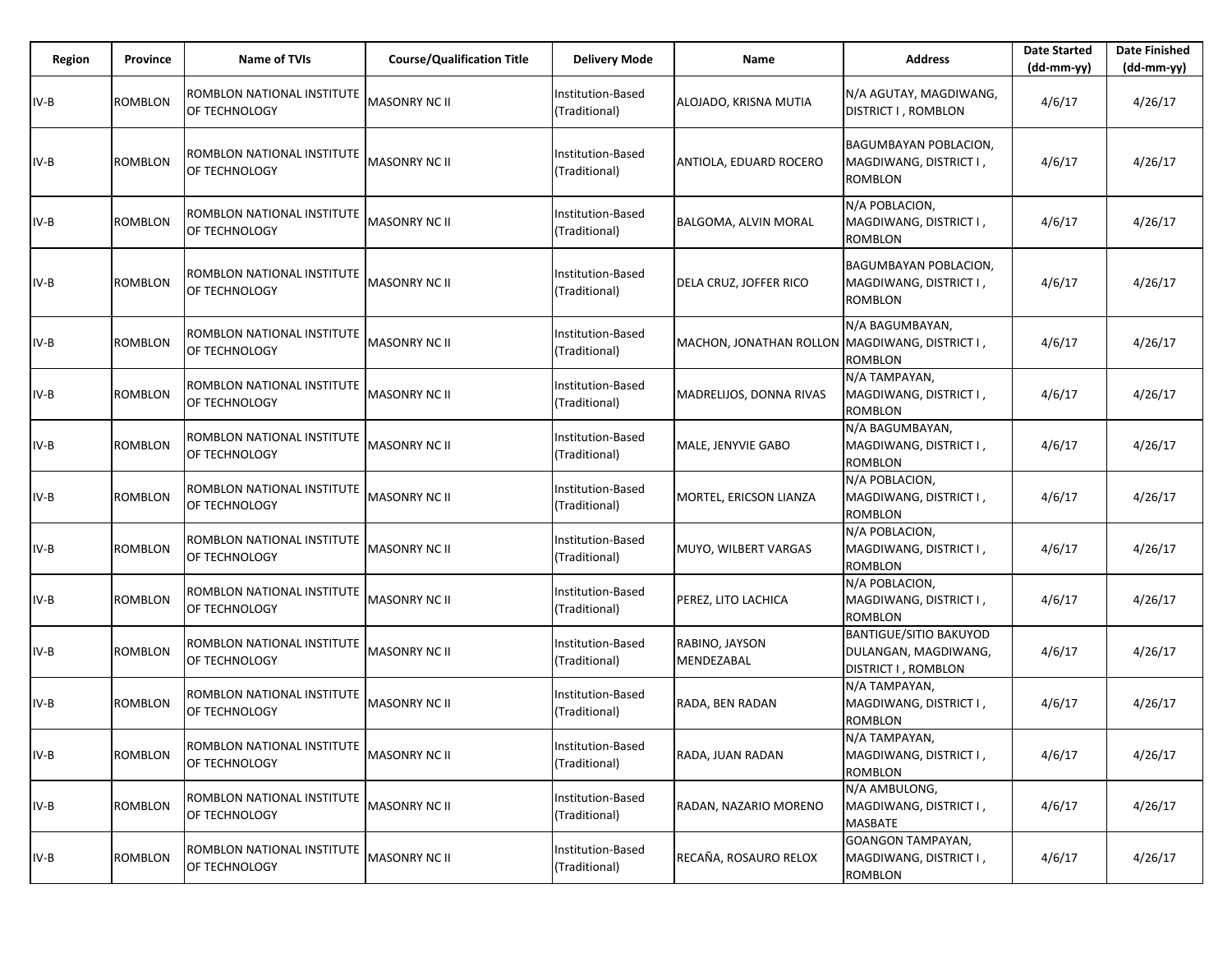| Region | Province       | <b>Name of TVIs</b>                         | <b>Course/Qualification Title</b> | <b>Delivery Mode</b>               | Name                         | <b>Address</b>                                                    | <b>Date Started</b><br>$(dd-mm-yy)$ | <b>Date Finished</b><br>$(dd-mm-yy)$ |
|--------|----------------|---------------------------------------------|-----------------------------------|------------------------------------|------------------------------|-------------------------------------------------------------------|-------------------------------------|--------------------------------------|
| IV-B   | ROMBLON        | ROMBLON NATIONAL INSTITUTE<br>OF TECHNOLOGY | <b>MASONRY NC II</b>              | Institution-Based<br>(Traditional) | REGALA, NOLI ALERTA          | N/A AMBULONG,<br>MAGDIWANG, DISTRICT I,<br><b>ROMBLON</b>         | 4/6/17                              | 4/26/17                              |
| IV-B   | <b>ROMBLON</b> | ROMBLON NATIONAL INSTITUTE<br>OF TECHNOLOGY | MASONRY NC II                     | Institution-Based<br>(Traditional) | REGALA, RIC JASON RECTO      | N/A AMBULONG,<br>MAGDIWANG, DISTRICT I,<br><b>ROMBLON</b>         | 4/6/17                              | 4/26/17                              |
| IV-B   | ROMBLON        | ROMBLON NATIONAL INSTITUTE<br>OF TECHNOLOGY | MASONRY NC II                     | Institution-Based<br>(Traditional) | <b>REPIL, MARK RUGAS</b>     | BAGUMBAYAN POBLACION,<br>MAGDIWANG, DISTRICT I,<br>ROMBLON        | 4/6/17                              | 4/26/17                              |
| IV-B   | ROMBLON        | ROMBLON NATIONAL INSTITUTE<br>OF TECHNOLOGY | <b>MASONRY NC II</b>              | Institution-Based<br>(Traditional) | RIANO, JONATHAN MORDIDO      | N/A TAMPAYAN,<br>MAGDIWANG, DISTRICT I,<br><b>ROMBLON</b>         | 4/6/17                              | 4/26/17                              |
| IV-B   | ROMBLON        | ROMBLON NATIONAL INSTITUTE<br>OF TECHNOLOGY | MASONRY NC II                     | Institution-Based<br>(Traditional) | RIVAS, JAYBOY PAULINO        | N/A TAMPAYAN,<br>MAGDIWANG, DISTRICT I,<br>ROMBLON                | 4/6/17                              | 4/26/17                              |
| IV-B   | <b>ROMBLON</b> | ROMBLON NATIONAL INSTITUTE<br>OF TECHNOLOGY | <b>MASONRY NC II</b>              | Institution-Based<br>(Traditional) | ROLLON, ARNOLD SALVANA       | BAGUMBAYAN POBLACION,<br>MAGDIWANG, DISTRICT I,<br><b>ROMBLON</b> | 4/6/17                              | 4/26/17                              |
| IV-B   | ROMBLON        | ROMBLON NATIONAL INSTITUTE<br>OF TECHNOLOGY | <b>MASONRY NC II</b>              | Institution-Based<br>(Traditional) | ROMERO, EBRAM RODA           | CAN UWAK AMBULONG,<br>MAGDIWANG, DISTRICT I,<br><b>ROMBLON</b>    | 4/6/17                              | 4/26/17                              |
| IV-B   | <b>ROMBLON</b> | ROMBLON NATIONAL INSTITUTE<br>OF TECHNOLOGY | MASONRY NC II                     | Institution-Based<br>(Traditional) | ROMION, KENT RADA            | N/A TAMPAYAN,<br>MAGDIWANG, DISTRICT I,<br><b>ROMBLON</b>         | 4/6/17                              | 4/26/17                              |
| IV-B   | <b>ROMBLON</b> | ROMBLON NATIONAL INSTITUTE<br>OF TECHNOLOGY | MASONRY NC II                     | Institution-Based<br>(Traditional) | ROYO, FERNAN LARGO           | N/A DULANGAN,<br>MAGDIWANG, DISTRICT I,<br><b>ROMBLON</b>         | 4/6/17                              | 4/26/17                              |
| IV-B   | <b>ROMBLON</b> | ROMBLON NATIONAL INSTITUTE<br>OF TECHNOLOGY | MASONRY NC II                     | Institution-Based<br>(Traditional) | TOMBOC, ANDY JAY PAGSIAT     | TABUK TAMPAYAN,<br>MAGDIWANG, DISTRICT I,<br><b>ROMBLON</b>       | 4/6/17                              | 4/26/17                              |
| IV-B   | <b>ROMBLON</b> | ROMBLON NATIONAL INSTITUTE<br>OF TECHNOLOGY | <b>MASONRY NC II</b>              | Institution-Based<br>(Traditional) | <b>BORDA, ALBERT FETALVO</b> | N/A PANANGCALAN, SAN<br>FERNANDO, LONE, ROMBLON                   | 4/10/17                             | 4/29/17                              |
| $IV-B$ | <b>ROMBLON</b> | ROMBLON NATIONAL INSTITUTE<br>OF TECHNOLOGY | <b>MASONRY NC II</b>              | Institution-Based<br>(Traditional) | CARPIO, DIOLETO RAFOL        | N/A TACLOBO, SAN<br>FERNANDO, LONE, ROMBLON                       | 4/10/17                             | 4/29/17                              |
| $IV-B$ | <b>ROMBLON</b> | ROMBLON NATIONAL INSTITUTE<br>OF TECHNOLOGY | <b>MASONRY NC II</b>              | Institution-Based<br>(Traditional) | <b>GALZOTE, JOWEE RIANO</b>  | N/A MABULO, SAN<br>FERNANDO, LONE, ROMBLON                        | 4/10/17                             | 4/29/17                              |
| $IV-B$ | ROMBLON        | ROMBLON NATIONAL INSTITUTE<br>OF TECHNOLOGY | <b>MASONRY NC II</b>              | Institution-Based<br>(Traditional) | <b>GUARDIAN, CHARLES</b>     | N/A MABULO, SAN<br>FERNANDO, LONE, ROMBLON                        | 4/10/17                             | 4/29/17                              |
| $IV-B$ | <b>ROMBLON</b> | ROMBLON NATIONAL INSTITUTE<br>OF TECHNOLOGY | <b>MASONRY NC II</b>              | Institution-Based<br>(Traditional) | HAWOD, ALEXIS RADA           | N/A CANJALON, SAN<br>FERNANDO, LONE, ROMBLON                      | 4/10/17                             | 4/29/17                              |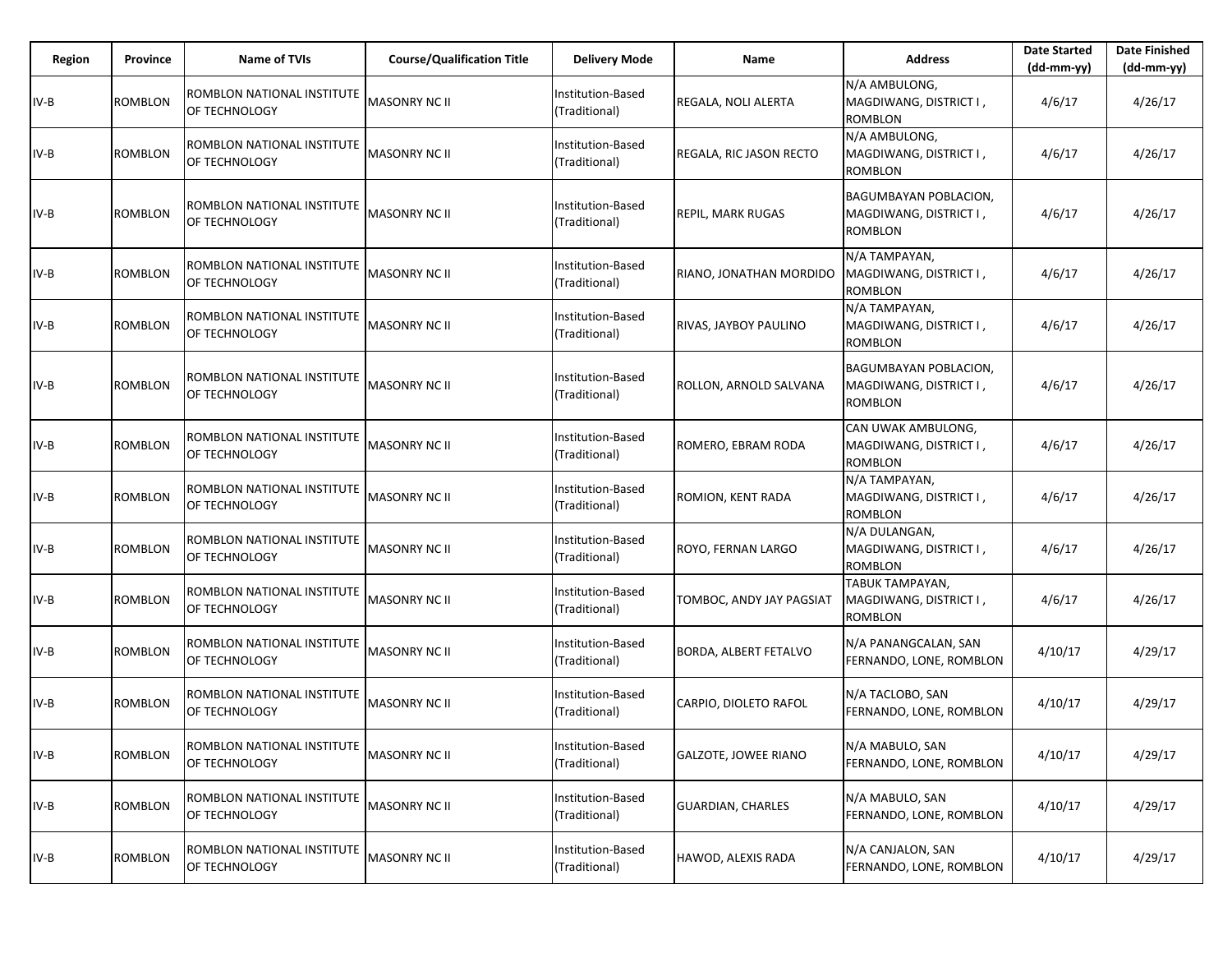| Region | Province       | <b>Name of TVIs</b>                         | <b>Course/Qualification Title</b> | <b>Delivery Mode</b>               | Name                     | <b>Address</b>                                               | <b>Date Started</b><br>(dd-mm-yy) | <b>Date Finished</b><br>$(dd-mm-yy)$ |
|--------|----------------|---------------------------------------------|-----------------------------------|------------------------------------|--------------------------|--------------------------------------------------------------|-----------------------------------|--------------------------------------|
| $IV-B$ | ROMBLON        | ROMBLON NATIONAL INSTITUTE<br>OF TECHNOLOGY | MASONRY NC II                     | Institution-Based<br>(Traditional) | HAWOD, JOHN BRYAN REGALA | N/A CANJALON, SAN<br>FERNANDO, LONE, ROMBLON                 | 4/10/17                           | 4/29/17                              |
| IV-B   | ROMBLON        | ROMBLON NATIONAL INSTITUTE<br>OF TECHNOLOGY | MASONRY NC II                     | Institution-Based<br>(Traditional) | HAWOD, RICHARD RELOX     | N/A CANJALON, SAN<br>FERNANDO, LONE, ROMBLON                 | 4/10/17                           | 4/29/17                              |
| IV-B   | <b>ROMBLON</b> | ROMBLON NATIONAL INSTITUTE<br>OF TECHNOLOGY | <b>MASONRY NC II</b>              | Institution-Based<br>(Traditional) | HUIT, JEROME RIÑO        | N/A OTOD, SAN FERNANDO,<br>LONE, ROMBLON                     | 4/10/17                           | 4/29/17                              |
| IV-B   | <b>ROMBLON</b> | ROMBLON NATIONAL INSTITUTE<br>OF TECHNOLOGY | <b>MASONRY NC II</b>              | Institution-Based<br>(Traditional) | IBAÑEZ, EHGIE RUGA       | N/A AGTIWA, SAN<br>FERNANDO, LONE, ROMBLON                   | 4/10/17                           | 4/29/17                              |
| IV-B   | <b>ROMBLON</b> | ROMBLON NATIONAL INSTITUTE<br>OF TECHNOLOGY | MASONRY NC II                     | Institution-Based<br>(Traditional) | LOYOLA, JOHN KENNETH     | N/A PANANGCALAN, SAN<br>FERNANDO, LONE, ROMBLON              | 4/10/17                           | 4/29/17                              |
| IV-B   | ROMBLON        | ROMBLON NATIONAL INSTITUTE<br>OF TECHNOLOGY | MASONRY NC II                     | Institution-Based<br>(Traditional) | PANICAN, JADE RUDA       | N/A CANJALON, SAN<br>FERNANDO, LONE, ROMBLON                 | 4/10/17                           | 4/29/17                              |
| IV-B   | <b>ROMBLON</b> | ROMBLON NATIONAL INSTITUTE<br>OF TECHNOLOGY | <b>MASONRY NC II</b>              | Institution-Based<br>(Traditional) | QUASCO, JAKE RELANO      | N/A CANJALON, SAN<br>FERNANDO, LONE, ROMBLON                 | 4/10/17                           | 4/29/17                              |
| IV-B   | ROMBLON        | ROMBLON NATIONAL INSTITUTE<br>OF TECHNOLOGY | MASONRY NC II                     | Institution-Based<br>(Traditional) | RAMIREZ, ARON RAMILO     | PUROK MAUNLAD SAN<br>PABLO, MANDAON, DISTRICT<br>II, MASBATE | 4/10/17                           | 4/29/17                              |
| IV-B   | ROMBLON        | ROMBLON NATIONAL INSTITUTE<br>OF TECHNOLOGY | MASONRY NC II                     | Institution-Based<br>(Traditional) | RECTO, MARIO             | N/A POBLACION, SAN<br>FERNANDO, LONE, ROMBLON                | 4/10/17                           | 4/29/17                              |
| IV-B   | ROMBLON        | ROMBLON NATIONAL INSTITUTE<br>OF TECHNOLOGY | MASONRY NC II                     | Institution-Based<br>(Traditional) | RECTO, MELVIN ROPERO     | N/A PANANGCALAN, SAN<br>FERNANDO, LONE, ROMBLON              | 4/10/17                           | 4/29/17                              |
| IV-B   | ROMBLON        | ROMBLON NATIONAL INSTITUTE<br>OF TECHNOLOGY | <b>MASONRY NC II</b>              | Institution-Based<br>(Traditional) | REGALA, ROFFER RICO      | N/A CANJALON, SAN<br>FERNANDO, LONE, ROMBLON                 | 4/10/17                           | 4/29/17                              |
| IV-B   | ROMBLON        | ROMBLON NATIONAL INSTITUTE<br>OF TECHNOLOGY | <b>MASONRY NC II</b>              | Institution-Based<br>(Traditional) | RIANO, FERNANDO RECTO    | N/A PILI, SAN FERNANDO,<br>LONE, ROMBLON                     | 4/10/17                           | 4/29/17                              |
| $IV-B$ | ROMBLON        | ROMBLON NATIONAL INSTITUTE<br>OF TECHNOLOGY | MASONRY NC II                     | Institution-Based<br>(Traditional) | RIVERA, RANIEL ROBISO    | N/A CANJALON, SAN<br>FERNANDO, LONE, ROMBLON                 | 4/10/17                           | 4/29/17                              |
| $IV-B$ | <b>ROMBLON</b> | ROMBLON NATIONAL INSTITUTE<br>OF TECHNOLOGY | MASONRY NC II                     | Institution-Based<br>(Traditional) | ROLLON, JAY CARL RAFOL   | N/A TACLOBO, SAN<br>FERNANDO, LONE, ROMBLON                  | 4/10/17                           | 4/29/17                              |
| $IV-B$ | ROMBLON        | ROMBLON NATIONAL INSTITUTE<br>OF TECHNOLOGY | <b>MASONRY NC II</b>              | Institution-Based<br>(Traditional) | ROMANO, RENATO RIANO     | N/A PILI, SAN FERNANDO,<br>LONE, ROMBLON                     | 4/10/17                           | 4/29/17                              |
| $IV-B$ | ROMBLON        | ROMBLON NATIONAL INSTITUTE<br>OF TECHNOLOGY | <b>MASONRY NC II</b>              | Institution-Based<br>(Traditional) | ROMANO, RICARDO RAFOL    | N/A TACLOBO, SAN<br>FERNANDO, LONE, ROMBLON                  | 4/10/17                           | 4/29/17                              |
| $IV-B$ | <b>ROMBLON</b> | ROMBLON NATIONAL INSTITUTE<br>OF TECHNOLOGY | <b>MASONRY NC II</b>              | Institution-Based<br>(Traditional) | ROYO, EDMER RADA         | N/A PILI, SAN FERNANDO,<br>LONE, ROMBLON                     | 4/10/17                           | 4/29/17                              |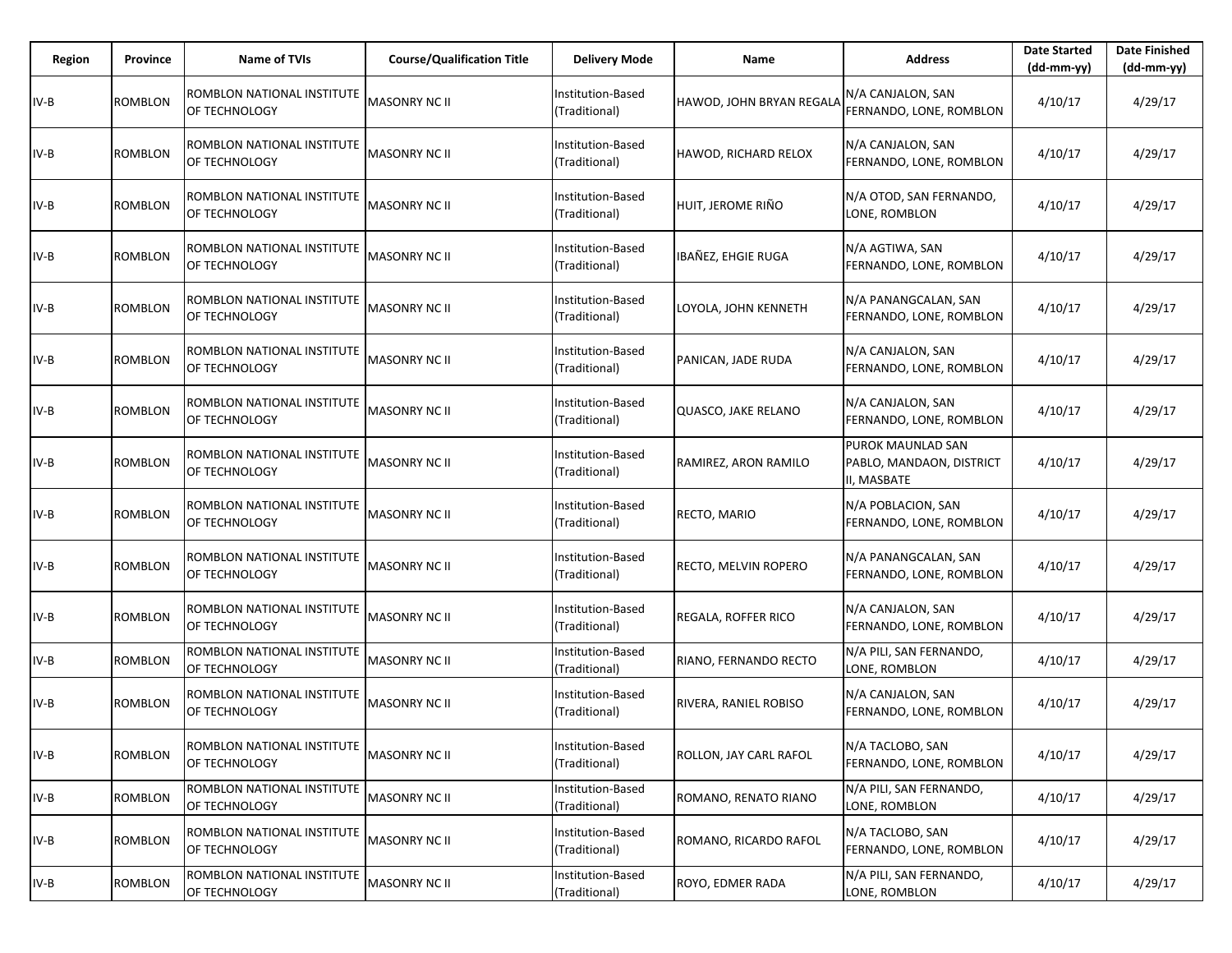| Region | Province       | Name of TVIs                                | <b>Course/Qualification Title</b> | <b>Delivery Mode</b>                      | Name                                   | <b>Address</b>                                                 | <b>Date Started</b><br>$(dd-mm-yy)$ | <b>Date Finished</b><br>(dd-mm-yy) |
|--------|----------------|---------------------------------------------|-----------------------------------|-------------------------------------------|----------------------------------------|----------------------------------------------------------------|-------------------------------------|------------------------------------|
| IV-B   | <b>ROMBLON</b> | ROMBLON NATIONAL INSTITUTE<br>OF TECHNOLOGY | <b>MASONRY NC II</b>              | Institution-Based<br>(Traditional)        | ROYO, JOEY RABINO                      | N/A CANJALON, SAN<br>FERNANDO, LONE, ROMBLON                   | 4/10/17                             | 4/29/17                            |
| IV-B   | ROMBLON        | ROMBLON NATIONAL INSTITUTE<br>OF TECHNOLOGY | <b>MASONRY NC II</b>              | Institution-Based<br>(Traditional)        | RUDA, RODRIGO RIANO                    | N/A PILI, SAN FERNANDO,<br>LONE, ROMBLON                       | 4/10/17                             | 4/29/17                            |
| IV-B   | <b>ROMBLON</b> | ROMBLON NATIONAL INSTITUTE<br>OF TECHNOLOGY | <b>MASONRY NC II</b>              | Institution-Based<br>(Traditional)        | TONGCUA, RUEL RELANO                   | N/A CANJALON, SAN<br>FERNANDO, LONE, ROMBLON                   | 4/10/17                             | 4/29/17                            |
| IV-B   | ROMBLON        | MONTFORT ACADEMY (MA),<br>INC.              | <b>SERVICE IGNITION SYSTEM</b>    | Institution-Based<br>(Traditional)        | ADVINCULA, KARL NOZAL                  | POBLACION, SANTA FE, LONE<br>DISTRICT, ROMBLON                 | 5/8/17                              | 5/20/17                            |
| IV-B   | <b>ROMBLON</b> | MONTFORT ACADEMY (MA),<br>INC.              | SERVICE IGNITION SYSTEM           | Institution-Based<br>(Traditional)        | ANTONIO, ROLANDO<br><b>GALLANO</b>     | POBLACION, SANTA FE, LONE<br>DISTRICT, ROMBLON                 | 5/8/17                              | 5/20/17                            |
| IV-B   | <b>ROMBLON</b> | MONTFORT ACADEMY (MA),<br>INC.              | <b>SERVICE IGNITION SYSTEM</b>    | Institution-Based<br>(Traditional)        | ASIS, CHRIS JOHN RUFON                 | POBLACION, SANTA FE, LONE<br>DISTRICT, ROMBLON                 | 5/8/17                              | 5/20/17                            |
| IV-B   | <b>ROMBLON</b> | MONTFORT ACADEMY (MA),<br>INC.              | <b>SERVICE IGNITION SYSTEM</b>    | Institution-Based<br>(Traditional)        | ASIS, DOLLY MATEO                      | MAGSAYSAY, SANTA FE,<br>LONE DISTRICT, ROMBLON                 | 5/8/17                              | 5/20/17                            |
| IV-B   | ROMBLON        | MONTFORT ACADEMY (MA),<br>INC.              | <b>SERVICE IGNITION SYSTEM</b>    | Institution-Based<br>(Traditional)        | ASIS, ROLAN MAGALLANES                 | MAGSAYSAY, SANTA FE,<br>LONE DISTRICT, ROMBLON                 | 5/8/17                              | 5/20/17                            |
| IV-B   | <b>ROMBLON</b> | MONTFORT ACADEMY (MA),<br>INC.              | <b>SERVICE IGNITION SYSTEM</b>    | Institution-Based<br>(Traditional)        | BALADJAY, CELESTINO<br><b>ESPENIDA</b> | POBLACION, SANTA FE, LONE<br>DISTRICT, ROMBLON                 | 5/8/17                              | 5/20/17                            |
| IV-B   | <b>ROMBLON</b> | MONTFORT ACADEMY (MA),<br>INC.              | SERVICE IGNITION SYSTEM           | Institution-Based<br>(Traditional)        | BARSOLASCO, MIGUEL VISCA               | PATROCENIO VISA PANDAN,<br>SANTA FE, LONE DISTRICT,<br>ROMBLON | 5/8/17                              | 5/20/17                            |
| IV-B   | <b>ROMBLON</b> | MONTFORT ACADEMY (MA),<br>INC.              | SERVICE IGNITION SYSTEM           | Institution-Based<br>(Traditional)        | CAWALING, MARCOS SARITO                | TABUGON, SANTA FE, LONE<br>DISTRICT, ROMBLON                   | 5/8/17                              | 5/20/17                            |
| IV-B   | <b>ROMBLON</b> | MONTFORT ACADEMY (MA),<br>INC.              | <b>SERVICE IGNITION SYSTEM</b>    | Institution-Based<br>(Traditional)        | CONDES, JOJIE MADRONA                  | POBLACION, SANTA FE, LONE<br>DISTRICT, ROMBLON                 | 5/8/17                              | 5/20/17                            |
| IV-B   | ROMBLON        | MONTFORT ACADEMY (MA),<br>INC.              | <b>SERVICE IGNITION SYSTEM</b>    | <b>Institution-Based</b><br>(Traditional) | ESPENIDA, RONDI RAMON                  | POBLACION, SANTA FE, LONE<br>DISTRICT, ROMBLON                 | 5/8/17                              | 5/20/17                            |
| IV-B   | <b>ROMBLON</b> | MONTFORT ACADEMY (MA),<br>INC.              | <b>SERVICE IGNITION SYSTEM</b>    | Institution-Based<br>(Traditional)        | FERNANDO, JONATHAN<br><b>TALABUCON</b> | PANDAN, SANTA FE, LONE<br>DISTRICT, ROMBLON                    | 5/8/17                              | 5/20/17                            |
| IV-B   | ROMBLON        | MONTFORT ACADEMY (MA),<br>INC.              | <b>SERVICE IGNITION SYSTEM</b>    | Institution-Based<br>(Traditional)        | FILLARCA, CYRIL RUFON                  | PANDAN, SANTA FE, LONE<br>DISTRICT, ROMBLON                    | 5/8/17                              | 5/20/17                            |
| IV-B   | ROMBLON        | MONTFORT ACADEMY (MA),<br>INC.              | <b>SERVICE IGNITION SYSTEM</b>    | Institution-Based<br>(Traditional)        | GALISANAO, JOSEPHUS<br><b>VERGARA</b>  | POBLACION, SANTA FE, LONE<br>DISTRICT, ROMBLON                 | 5/8/17                              | 5/20/17                            |
| IV-B   | <b>ROMBLON</b> | MONTFORT ACADEMY (MA),<br>INC.              | SERVICE IGNITION SYSTEM           | Institution-Based<br>(Traditional)        | GUYO, CELLES JOHN MOLINA               | GUINBIRAYAN, SANTA FE,<br>LONE DISTRICT, ROMBLON               | 5/8/17                              | 5/20/17                            |
| IV-B   | <b>ROMBLON</b> | MONTFORT ACADEMY (MA),<br>INC.              | SERVICE IGNITION SYSTEM           | Institution-Based<br>(Traditional)        | IGNACIO, JADE MATEO                    | GUINTIGBASAN, SANTA FE,<br>LONE DISTRICT, ROMBLON              | 5/8/17                              | 5/20/17                            |
| IV-B   | <b>ROMBLON</b> | MONTFORT ACADEMY (MA),<br>INC.              | <b>SERVICE IGNITION SYSTEM</b>    | Institution-Based<br>(Traditional)        | JUNGAY, RAIGOR GALLOS                  | SITIO LAYOG MAGSAYSAY,<br>SANTA FE, LONE DISTRICT,<br>ROMBLON  | 5/8/17                              | 5/20/17                            |
| IV-B   | <b>ROMBLON</b> | MONTFORT ACADEMY (MA),<br>INC.              | <b>SERVICE IGNITION SYSTEM</b>    | Institution-Based<br>(Traditional)        | MANITO, FRANCIS REY<br>MANLOLO         | POBLACION, SANTA FE, LONE<br>DISTRICT, ROMBLON                 | 5/8/17                              | 5/20/17                            |
| IV-B   | <b>ROMBLON</b> | MONTFORT ACADEMY (MA),<br>INC.              | <b>SERVICE IGNITION SYSTEM</b>    | Institution-Based<br>(Traditional)        | MARIANO, DIEGO BADION                  | POBLACION, SANTA FE, LONE<br>DISTRICT, ROMBLON                 | 5/8/17                              | 5/20/17                            |
| IV-B   | <b>ROMBLON</b> | MONTFORT ACADEMY (MA),<br>INC.              | <b>SERVICE IGNITION SYSTEM</b>    | Institution-Based<br>(Traditional)        | MARQUEZ, ARNEL BASESTA                 | GUINBIRAYAN, SANTA FE,<br>LONE DISTRICT, ROMBLON               | 5/8/17                              | 5/20/17                            |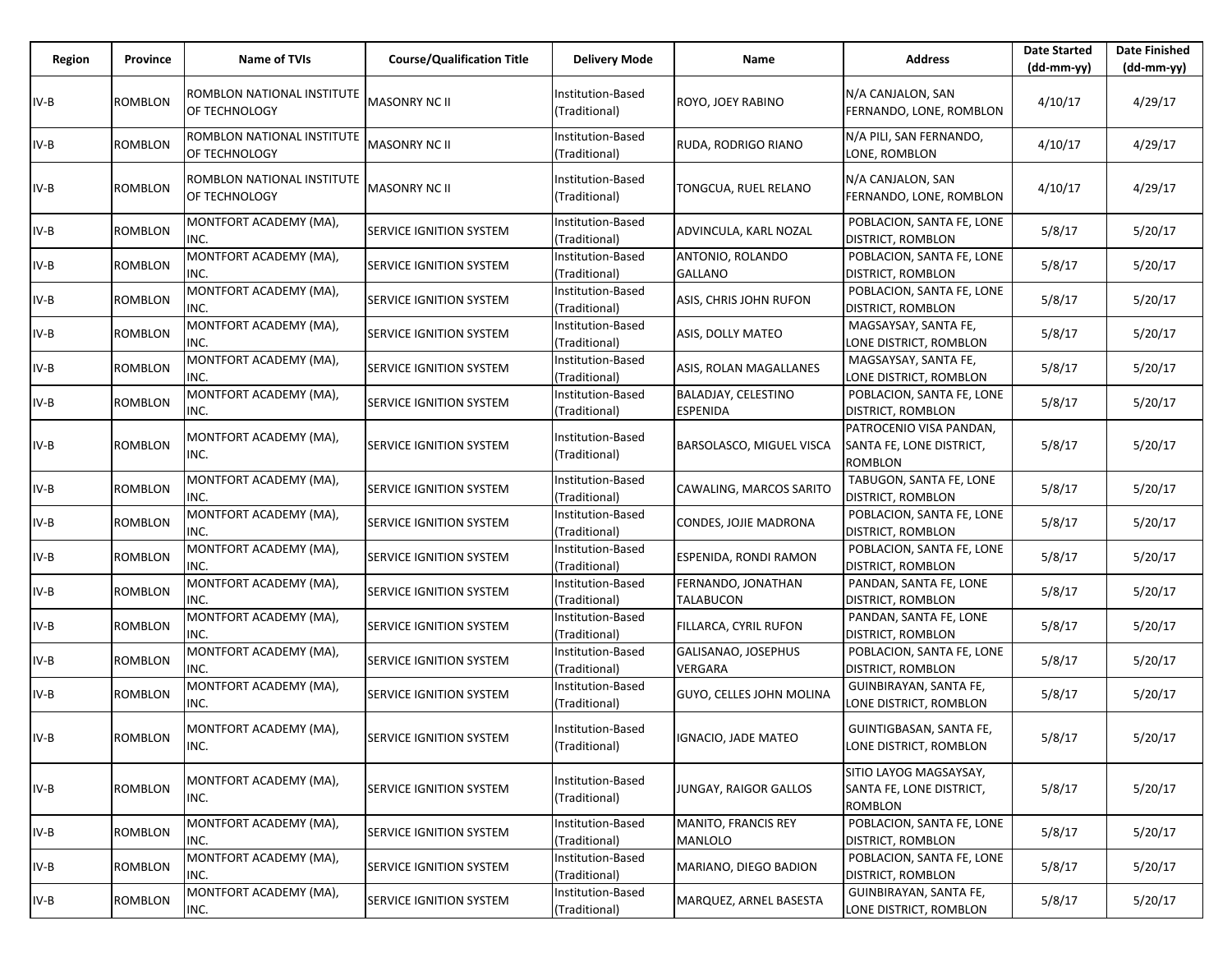| Region | Province       | Name of TVIs                                | <b>Course/Qualification Title</b> | <b>Delivery Mode</b>               | Name                                         | <b>Address</b>                                                           | <b>Date Started</b><br>$(dd-mm-yy)$ | <b>Date Finished</b><br>$(dd-mm-yy)$ |
|--------|----------------|---------------------------------------------|-----------------------------------|------------------------------------|----------------------------------------------|--------------------------------------------------------------------------|-------------------------------------|--------------------------------------|
| IV-B   | ROMBLON        | MONTFORT ACADEMY (MA),<br>INC.              | SERVICE IGNITION SYSTEM           | Institution-Based<br>(Traditional) | MINANO, PETER SOMBILON                       | PANDAN, SANTA FE, LONE<br><b>DISTRICT, ROMBLON</b>                       | 5/8/17                              | 5/20/17                              |
| IV-B   | <b>ROMBLON</b> | MONTFORT ACADEMY (MA),<br>INC.              | SERVICE IGNITION SYSTEM           | Institution-Based<br>(Traditional) | MONTOJO, DORVEN YAP                          | <b>BARUSBOS POBLACION,</b><br>SANTA FE, LONE DISTRICT,<br><b>ROMBLON</b> | 5/8/17                              | 5/20/17                              |
| IV-B   | <b>ROMBLON</b> | MONTFORT ACADEMY (MA),<br>INC.              | SERVICE IGNITION SYSTEM           | Institution-Based<br>(Traditional) | OFALSA, JADE MERCANO                         | DANAO NORTE, SANTA FE,<br>LONE DISTRICT, ROMBLON                         | 5/8/17                              | 5/20/17                              |
| IV-B   | <b>ROMBLON</b> | MONTFORT ACADEMY (MA),<br>INC.              | <b>SERVICE IGNITION SYSTEM</b>    | Institution-Based<br>(Traditional) | PALACIO, ALBERT DUROY                        | POBLACION, SANTA FE, LONE<br><b>DISTRICT, ROMBLON</b>                    | 5/8/17                              | 5/20/17                              |
| $IV-B$ | ROMBLON        | MONTFORT ACADEMY (MA),<br>INC.              | SERVICE IGNITION SYSTEM           | Institution-Based<br>(Traditional) | QUINIO, MART GIL MARZO                       | POBLACION, SANTA FE, LONE<br><b>DISTRICT, ROMBLON</b>                    | 5/8/17                              | 5/20/17                              |
| $IV-B$ | ROMBLON        | MONTFORT ACADEMY (MA),<br>INC.              | SERVICE IGNITION SYSTEM           | Institution-Based<br>Traditional)  | TAMAYO, RUSTICO MORANTE                      | PANDAN, SANTA FE, LONE<br><b>DISTRICT, ROMBLON</b>                       | 5/8/17                              | 5/20/17                              |
| IV-B   | <b>ROMBLON</b> | MONTFORT ACADEMY (MA),<br>INC.              | SERVICE IGNITION SYSTEM           | Institution-Based<br>(Traditional) | TAMBOON, ARVIN REFUGIO                       | POBLACION, ROMBLON,<br>LONE DISTRICT, ROMBLON                            | 5/8/17                              | 5/20/17                              |
| $IV-B$ | ROMBLON        | MONTFORT ACADEMY (MA),<br>INC.              | SERVICE IGNITION SYSTEM           | Institution-Based<br>(Traditional) | VISCA, MAGDALENO LORENSO                     | PANDAN, SANTA FE, LONE<br><b>DISTRICT, ROMBLON</b>                       | 5/8/17                              | 5/20/17                              |
| $IV-B$ | <b>ROMBLON</b> | ROMBLON NATIONAL INSTITUTE<br>OF TECHNOLOGY | <b>CARPENTRY NC II</b>            | Institution-Based<br>(Traditional) | ATIENZA, ELBERT JR.<br><b>FIEDACAN</b>       | N/A LIWAYWAY, ODIONGAN,<br>LONE, ROMBLON                                 | 4/10/17                             | 5/9/17                               |
| IV-B   | ROMBLON        | ROMBLON NATIONAL INSTITUTE<br>OF TECHNOLOGY | CARPENTRY NC II                   | Institution-Based<br>(Traditional) | BLANCO, JOEFFREY DELA<br>CALZADA             | #02 PUROK AGUILA ANAHAO,<br>ODIONGAN, LONE, ROMBLON                      | 4/10/17                             | 5/9/17                               |
| $IV-B$ | ROMBLON        | ROMBLON NATIONAL INSTITUTE<br>OF TECHNOLOGY | CARPENTRY NC II                   | Institution-Based<br>(Traditional) | CABALIDA, ALDEN ELISAN                       | N/A LIWANAG, ODIONGAN,<br>LONE, ROMBLON                                  | 4/10/17                             | 5/9/17                               |
| $IV-B$ | ROMBLON        | ROMBLON NATIONAL INSTITUTE<br>OF TECHNOLOGY | CARPENTRY NC II                   | Institution-Based<br>(Traditional) | DALISAY, SANNY SEDIACO                       | N/A TUMINGAD, ODIONGAN,<br>LONE, ROMBLON                                 | 4/10/17                             | 5/9/17                               |
| $IV-B$ | ROMBLON        | ROMBLON NATIONAL INSTITUTE<br>OF TECHNOLOGY | CARPENTRY NC II                   | Institution-Based<br>(Traditional) | DOROY, JAIME JR. MANAO                       | N/A LIWANAG, ODIONGAN,<br>LONE, ROMBLON                                  | 4/10/17                             | 5/9/17                               |
| $IV-B$ | ROMBLON        | ROMBLON NATIONAL INSTITUTE<br>OF TECHNOLOGY | CARPENTRY NC II                   | Institution-Based<br>(Traditional) | FADERA, LOWELL MARTIN                        | 117 M.L. QUEZON LIWANAG,<br>ODIONGAN, LONE, ROMBLON                      | 4/10/17                             | 5/9/17                               |
| $IV-B$ | ROMBLON        | ROMBLON NATIONAL INSTITUTE<br>OF TECHNOLOGY | CARPENTRY NC II                   | Institution-Based<br>(Traditional) | FADERO, GERRYME FIETRO                       | PUROK PAGKAKAISA II<br>ANAHAO, ODIONGAN, LONE,<br><b>ROMBLON</b>         | 4/10/17                             | 5/9/17                               |
| IV-B   | <b>ROMBLON</b> | ROMBLON NATIONAL INSTITUTE<br>OF TECHNOLOGY | <b>CARPENTRY NC II</b>            | Institution-Based<br>(Traditional) | <b>FADERO, LEONYNERES</b><br><b>BILLONES</b> | N/A ANAHAO, ODIONGAN,<br>LONE, ROMBLON                                   | 4/10/17                             | 5/9/17                               |
| $IV-B$ | ROMBLON        | ROMBLON NATIONAL INSTITUTE<br>OF TECHNOLOGY | <b>CARPENTRY NC II</b>            | Institution-Based<br>(Traditional) | FADRIQUELAN, BERWINCITO<br>JR. FALAME        | N/A DAPAWAN, ODIONGAN,<br>LONE, ROMBLON                                  | 4/10/17                             | 5/9/17                               |
| $IV-B$ | <b>ROMBLON</b> | ROMBLON NATIONAL INSTITUTE<br>OF TECHNOLOGY | <b>CARPENTRY NC II</b>            | Institution-Based<br>(Traditional) | FAMADULAN, ARTHUR<br>MAGBANUA                | N/A ANAHAO, ODIONGAN,<br>LONE, ROMBLON                                   | 4/10/17                             | 5/9/17                               |
| $IV-B$ | ROMBLON        | ROMBLON NATIONAL INSTITUTE<br>OF TECHNOLOGY | <b>CARPENTRY NC II</b>            | Institution-Based<br>(Traditional) | FAMODULAN, JUSTIN FAA                        | 94 ANAHAO, ODIONGAN,<br>LONE, ROMBLON                                    | 4/10/17                             | 5/9/17                               |
| $IV-B$ | ROMBLON        | ROMBLON NATIONAL INSTITUTE<br>OF TECHNOLOGY | CARPENTRY NC II                   | Institution-Based<br>(Traditional) | FAMODULAN, VICTORIO FAA                      | 94 ANAHAO, ODIONGAN,<br>LONE, ROMBLON                                    | 4/10/17                             | 5/9/17                               |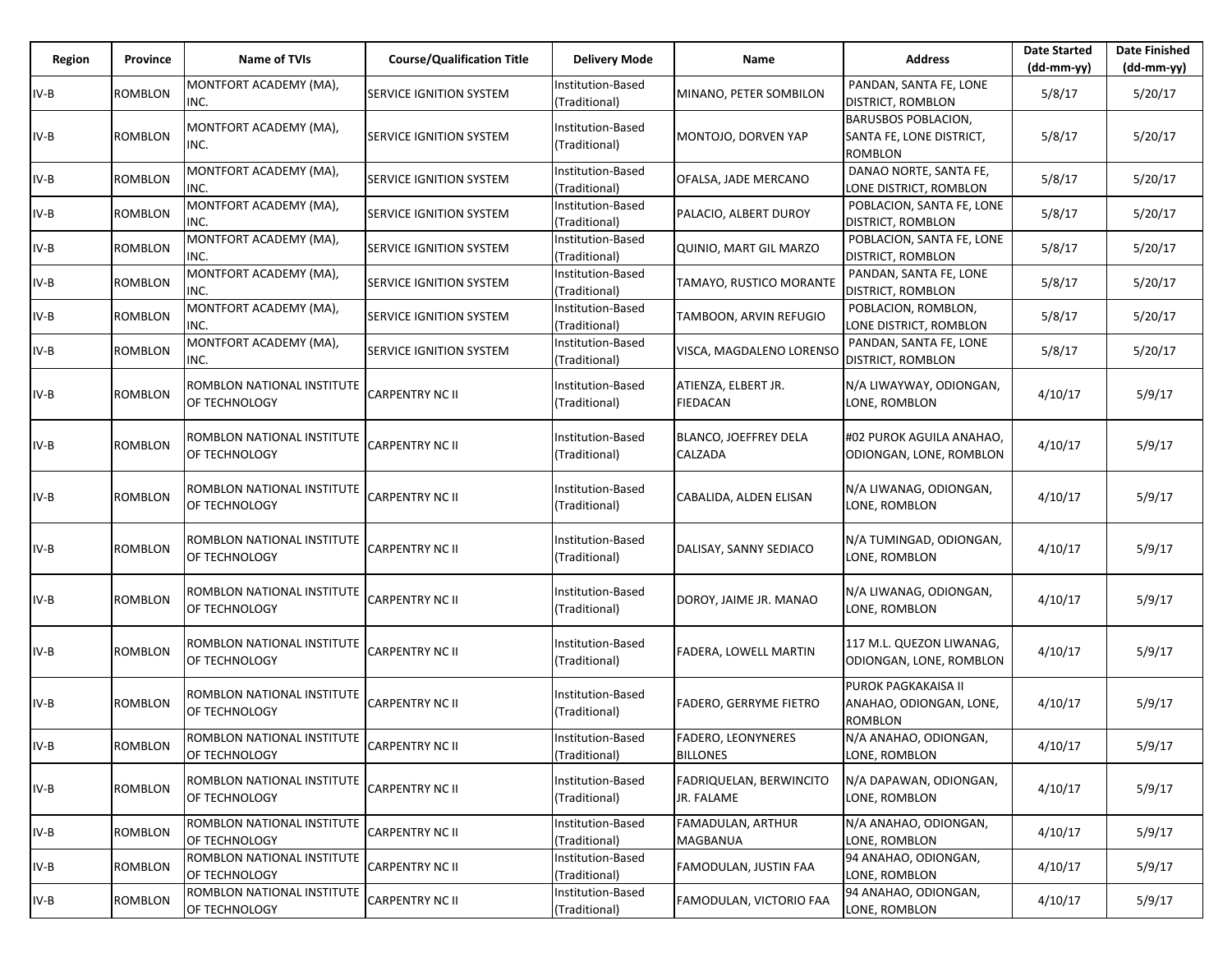| Region | Province       | <b>Name of TVIs</b>                                        | <b>Course/Qualification Title</b>                  | <b>Delivery Mode</b>               | Name                                     | <b>Address</b>                                      | <b>Date Started</b><br>$(dd-mm-yy)$ | <b>Date Finished</b><br>$(dd-mm-yy)$ |
|--------|----------------|------------------------------------------------------------|----------------------------------------------------|------------------------------------|------------------------------------------|-----------------------------------------------------|-------------------------------------|--------------------------------------|
| $IV-B$ | ROMBLON        | ROMBLON NATIONAL INSTITUTE<br>OF TECHNOLOGY                | CARPENTRY NC II                                    | Institution-Based<br>(Traditional) | FELIA, MICHAEL GACILO                    | N/A PROGRESO WESTE,<br>ODIONGAN, LONE, ROMBLON      | 4/10/17                             | 5/9/17                               |
| IV-B   | ROMBLON        | ROMBLON NATIONAL INSTITUTE<br>OF TECHNOLOGY                | CARPENTRY NC II                                    | Institution-Based<br>(Traditional) | FONTEJON, DENNIS CASTILLO                | N/A TABOBO-AN, ODIONGAN,<br>LONE, ROMBLON           | 4/10/17                             | 5/9/17                               |
| IV-B   | <b>ROMBLON</b> | ROMBLON NATIONAL INSTITUTE<br>OF TECHNOLOGY                | <b>CARPENTRY NC II</b>                             | Institution-Based<br>(Traditional) | FORIO, ARNEL FALLAN                      | N/A RIZAL, ODIONGAN, LONE,<br><b>ROMBLON</b>        | 4/10/17                             | 5/9/17                               |
| IV-B   | ROMBLON        | ROMBLON NATIONAL INSTITUTE<br>OF TECHNOLOGY                | CARPENTRY NC II                                    | Institution-Based<br>(Traditional) | FORIO, MANUELITO<br><b>FAELDONIA</b>     | N/A ANAHAO, ODIONGAN,<br>LONE, ROMBLON              | 4/10/17                             | 5/9/17                               |
| IV-B   | ROMBLON        | ROMBLON NATIONAL INSTITUTE<br>OF TECHNOLOGY                | CARPENTRY NC II                                    | Institution-Based<br>(Traditional) | <b>GUSI, GLORIOSO GREMARIN</b>           | N/A MAYHA, ODIONGAN,<br>LONE, ROMBLON               | 4/10/17                             | 5/9/17                               |
| IV-B   | ROMBLON        | ROMBLON NATIONAL INSTITUTE<br>OF TECHNOLOGY                | <b>CARPENTRY NC II</b>                             | Institution-Based<br>(Traditional) | MARCELO, FREDDIE JR.<br><b>GACULA</b>    | N/A AMATONG, ODIONGAN,<br>LONE, ROMBLON             | 4/10/17                             | 5/9/17                               |
| IV-B   | ROMBLON        | ROMBLON NATIONAL INSTITUTE<br>OF TECHNOLOGY                | CARPENTRY NC II                                    | Institution-Based<br>(Traditional) | MAULION, MANUEL JR.<br>QUIJANO           | N/A LIGAYA, ODIONGAN,<br>LONE, ROMBLON              | 4/10/17                             | 5/9/17                               |
| IV-B   | <b>ROMBLON</b> | ROMBLON NATIONAL INSTITUTE<br>OF TECHNOLOGY                | CARPENTRY NC II                                    | Institution-Based<br>(Traditional) | MONTOYA, CHRISTOPHER<br>ORIENDO          | N/A RIZAL, ODIONGAN, LONE,<br><b>ROMBLON</b>        | 4/10/17                             | 5/9/17                               |
| IV-B   | <b>ROMBLON</b> | ROMBLON NATIONAL INSTITUTE<br>OF TECHNOLOGY                | <b>CARPENTRY NC II</b>                             | Institution-Based<br>(Traditional) | MONTOYA, ZALDY FABITO                    | N/A MAYHA, ODIONGAN,<br>LONE, ROMBLON               | 4/10/17                             | 5/9/17                               |
| $IV-B$ | ROMBLON        | ROMBLON NATIONAL INSTITUTE<br>OF TECHNOLOGY                | CARPENTRY NC II                                    | Institution-Based<br>(Traditional) | PEREZ, BAYANI FONDE                      | N/A TABOBO-AN, ODIONGAN,<br>LONE, ROMBLON           | 4/10/17                             | 5/9/17                               |
| IV-B   | ROMBLON        | ROMBLON NATIONAL INSTITUTE<br>OF TECHNOLOGY                | CARPENTRY NC II                                    | Institution-Based<br>(Traditional) | ROSAS, ISRAEL ROMERO                     | #05 LIWAYWAY, ODIONGAN,<br>LONE, ROMBLON            | 4/10/17                             | 5/9/17                               |
| IV-B   | <b>ROMBLON</b> | ROMBLON NATIONAL INSTITUTE<br>OF TECHNOLOGY                | CARPENTRY NC II                                    | Institution-Based<br>Traditional)  | TARATARA, NARDITO CORTEZ                 | N/A ANAHAO, ODIONGAN,<br>LONE, ROMBLON              | 4/10/17                             | 5/9/17                               |
| $IV-B$ | <b>ROMBLON</b> | ROMBLON NATIONAL INSTITUTE<br>OF TECHNOLOGY                | <b>PROCES FOOD BY</b><br>FERMENTATION AND PICKLING | Institution-Based<br>(Traditional) | APELLANES, JESSEL RECAÑA                 | N/A TAMPAYAN,<br>MAGDIWANG, LONE,<br><b>ROMBLON</b> | 5/8/17                              | 5/23/17                              |
| $IV-B$ | <b>ROMBLON</b> | ROMBLON NATIONAL INSTITUTE<br>OF TECHNOLOGY                | PROCES FOOD BY<br>FERMENTATION AND PICKLING        | Institution-Based<br>Traditional)  | FERNANDO, DAISY TIAGA                    | N/A TAMPAYAN,<br>MAGDIWANG, LONE,<br><b>ROMBLON</b> | 5/8/17                              | 5/23/17                              |
| $IV-B$ | ROMBLON        | ROMBLON NATIONAL INSTITUTE<br>OF TECHNOLOGY                | <b>PROCES FOOD BY</b><br>FERMENTATION AND PICKLING | Institution-Based<br>(Traditional) | FILLARCA, KHRIZZA MAE<br><b>MONTEPIO</b> | N/A TAMPAYAN,<br>MAGDIWANG, LONE,<br><b>ROMBLON</b> | 5/8/17                              | 5/23/17                              |
| $IV-B$ | <b>ROMBLON</b> | ROMBLON NATIONAL INSTITUTE PROCES FOOD BY<br>OF TECHNOLOGY | <b>FERMENTATION AND PICKLING</b>                   | Institution-Based<br>(Traditional) | <b>GUBATON, JANICE RUADO</b>             | N/A TAMPAYAN,<br>MAGDIWANG, LONE,<br><b>ROMBLON</b> | 5/8/17                              | 5/23/17                              |
| $IV-B$ | ROMBLON        | ROMBLON NATIONAL INSTITUTE PROCES FOOD BY<br>OF TECHNOLOGY | <b>FERMENTATION AND PICKLING</b>                   | Institution-Based<br>(Traditional) | MANALON, JAY RADA                        | N/A TAMPAYAN,<br>MAGDIWANG, LONE,<br><b>ROMBLON</b> | 5/8/17                              | 5/23/17                              |
| $IV-B$ | <b>ROMBLON</b> | ROMBLON NATIONAL INSTITUTE<br>OF TECHNOLOGY                | PROCES FOOD BY<br>FERMENTATION AND PICKLING        | Institution-Based<br>(Traditional) | MARIN, JOYLYN RODA                       | N/A DULANGAN,<br>MAGDIWANG, LONE,<br><b>ROMBLON</b> | 5/8/17                              | 5/23/17                              |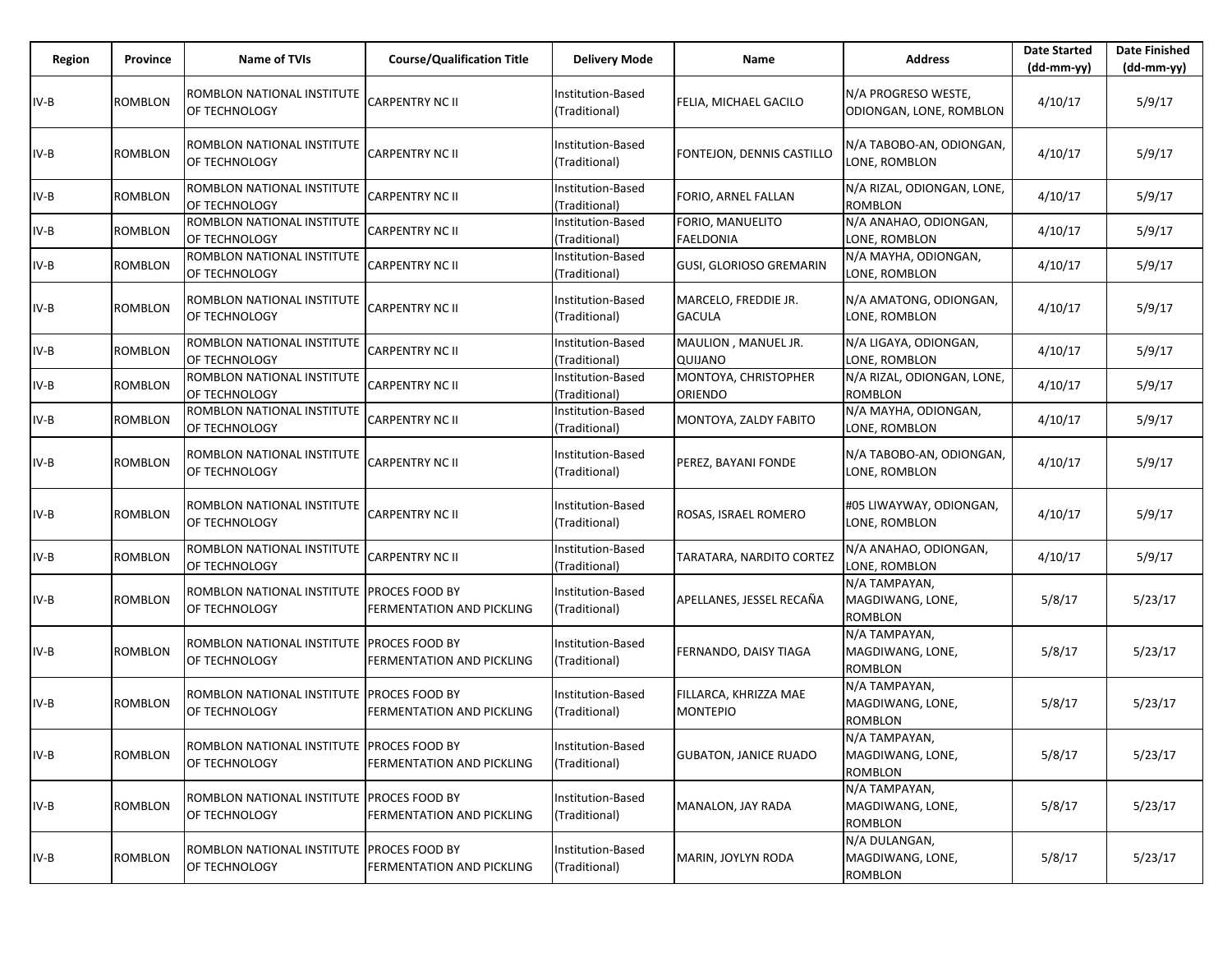| Region | Province       | <b>Name of TVIs</b>                                          | <b>Course/Qualification Title</b>                         | <b>Delivery Mode</b>               | Name                                 | <b>Address</b>                                            | <b>Date Started</b><br>$(dd-mm-yy)$ | <b>Date Finished</b><br>$(dd-mm-yy)$ |
|--------|----------------|--------------------------------------------------------------|-----------------------------------------------------------|------------------------------------|--------------------------------------|-----------------------------------------------------------|-------------------------------------|--------------------------------------|
| IV-B   | <b>ROMBLON</b> | ROMBLON NATIONAL INSTITUTE<br>OF TECHNOLOGY                  | <b>PROCES FOOD BY</b><br>FERMENTATION AND PICKLING        | Institution-Based<br>(Traditional) | MORTEL, HANNAH SOFIA                 | N/A POBLACION,<br>MAGDIWANG, LONE,<br><b>ROMBLON</b>      | 5/8/17                              | 5/23/17                              |
| IV-B   | ROMBLON        | ROMBLON NATIONAL INSTITUTE<br>OF TECHNOLOGY                  | <b>PROCES FOOD BY</b><br>FERMENTATION AND PICKLING        | Institution-Based<br>(Traditional) | RADA, ARGEN TANGCO                   | N/A TAMPAYAN,<br>MAGDIWANG, LONE,<br>ROMBLON              | 5/8/17                              | 5/23/17                              |
| IV-B   | <b>ROMBLON</b> | ROMBLON NATIONAL INSTITUTE<br>OF TECHNOLOGY                  | <b>PROCES FOOD BY</b><br><b>FERMENTATION AND PICKLING</b> | Institution-Based<br>(Traditional) | RADAN, JOELA MORTEL                  | N/A TAMPAYAN,<br>MAGDIWANG, LONE,<br>ROMBLON              | 5/8/17                              | 5/23/17                              |
| IV-B   | ROMBLON        | ROMBLON NATIONAL INSTITUTE<br>OF TECHNOLOGY                  | <b>PROCES FOOD BY</b><br>FERMENTATION AND PICKLING        | Institution-Based<br>(Traditional) | RANCE, AIREEN ROSAS                  | N/A TAMPAYAN,<br>MAGDIWANG, LONE,<br>ROMBLON              | 5/8/17                              | 5/23/17                              |
| IV-B   | ROMBLON        | ROMBLON NATIONAL INSTITUTE PROCES FOOD BY<br>OF TECHNOLOGY   | FERMENTATION AND PICKLING                                 | Institution-Based<br>(Traditional) | REAÑO, MERRY JOY RELOX               | N/A TAMPAYAN,<br>MAGDIWANG, LONE,<br><b>ROMBLON</b>       | 5/8/17                              | 5/23/17                              |
| IV-B   | ROMBLON        | ROMBLON NATIONAL INSTITUTE<br>OF TECHNOLOGY                  | <b>PROCES FOOD BY</b><br>FERMENTATION AND PICKLING        | Institution-Based<br>(Traditional) | RECAÑA, DYEZEBEL RELOX               | MANGGAHAN TAMPAYAN,<br>MAGDIWANG, LONE,<br>ROMBLON        | 5/8/17                              | 5/23/17                              |
| IV-B   | ROMBLON        | ROMBLON NATIONAL INSTITUTE PROCES FOOD BY<br>OF TECHNOLOGY   | FERMENTATION AND PICKLING                                 | Institution-Based<br>(Traditional) | RECAÑA, JONACHEL<br><b>APELLANES</b> | N/A TAMPAYAN,<br>MAGDIWANG, LONE,<br><b>ROMBLON</b>       | 5/8/17                              | 5/23/17                              |
| IV-B   | <b>ROMBLON</b> | ROMBLON NATIONAL INSTITUTE<br>OF TECHNOLOGY                  | <b>PROCES FOOD BY</b><br>FERMENTATION AND PICKLING        | Institution-Based<br>(Traditional) | RECAÑA, LYN RELOX                    | MANGGAHAN TAMPAYAN,<br>MAGDIWANG, LONE,<br><b>ROMBLON</b> | 5/8/17                              | 5/23/17                              |
| IV-B   | <b>ROMBLON</b> | ROMBLON NATIONAL INSTITUTE<br>OF TECHNOLOGY                  | <b>PROCES FOOD BY</b><br>FERMENTATION AND PICKLING        |                                    | RECTO, JOMAR RECAÑA                  | N/A TAMPAYAN,<br>MAGDIWANG, LONE,<br><b>ROMBLON</b>       | 5/8/17                              | 5/23/17                              |
| IV-B   | <b>ROMBLON</b> | ROMBLON NATIONAL INSTITUTE<br>OF TECHNOLOGY                  | PROCES FOOD BY<br>FERMENTATION AND PICKLING               | Institution-Based<br>(Traditional) | RIBOT, JANINE ROBISO                 | N/A TAMPAYAN,<br>MAGDIWANG, LONE,<br><b>ROMBLON</b>       | 5/8/17                              | 5/23/17                              |
| $IV-B$ | <b>ROMBLON</b> | ROMBLON NATIONAL INSTITUTE   PROCES FOOD BY<br>OF TECHNOLOGY | FERMENTATION AND PICKLING                                 | Institution-Based<br>(Traditional) | RIBOT, JANUER NAVARRO                | N/A TAMPAYAN,<br>MAGDIWANG, LONE,<br><b>ROMBLON</b>       | 5/8/17                              | 5/23/17                              |
| IV-B   | <b>ROMBLON</b> | ROMBLON NATIONAL INSTITUTE<br>OF TECHNOLOGY                  | <b>PROCES FOOD BY</b><br>FERMENTATION AND PICKLING        | Institution-Based<br>(Traditional) | RIVAS, ROSINA RODEO                  | N/A IPIL, MAGDIWANG, LONE,<br><b>ROMBLON</b>              | 5/8/17                              | 5/23/17                              |
| IV-B   | <b>ROMBLON</b> | ROMBLON NATIONAL INSTITUTE PROCES FOOD BY<br>OF TECHNOLOGY   | FERMENTATION AND PICKLING                                 | Institution-Based<br>(Traditional) | ROBEA, MARIA LYN ROMERO              | N/A AMBULONG,<br>MAGDIWANG, LONE,<br><b>ROMBLON</b>       | 5/8/17                              | 5/23/17                              |
| $IV-B$ | <b>ROMBLON</b> | ROMBLON NATIONAL INSTITUTE PROCES FOOD BY<br>OF TECHNOLOGY   | FERMENTATION AND PICKLING                                 | Institution-Based<br>(Traditional) | ROM, CORIEL MASAYANG                 | N/A TAMPAYAN,<br>MAGDIWANG, LONE,<br><b>ROMBLON</b>       | 5/8/17                              | 5/23/17                              |
| $IV-B$ | ROMBLON        | ROMBLON NATIONAL INSTITUTE PROCES FOOD BY<br>OF TECHNOLOGY   | FERMENTATION AND PICKLING                                 | Institution-Based<br>(Traditional) | ROMION, NOVELITO RADA                | N/A TAMPAYAN,<br>MAGDIWANG, LONE,<br><b>ROMBLON</b>       | 5/8/17                              | 5/23/17                              |
| $IV-B$ | ROMBLON        | ROMBLON NATIONAL INSTITUTE PROCES FOOD BY<br>OF TECHNOLOGY   | FERMENTATION AND PICKLING                                 | Institution-Based<br>(Traditional) | RUADO, CRISTINA RAPAL                | N/A IPIL, MAGDIWANG, LONE,<br><b>ROMBLON</b>              | 5/8/17                              | 5/23/17                              |
| $IV-B$ | ROMBLON        | ROMBLON NATIONAL INSTITUTE<br>OF TECHNOLOGY                  | <b>PROCES FOOD BY</b><br>FERMENTATION AND PICKLING        | Institution-Based<br>(Traditional) | RUALLO, EUGINE RICO                  | N/A AMBULONG,<br>MAGDIWANG, LONE,<br>ROMBLON              | 5/8/17                              | 5/23/17                              |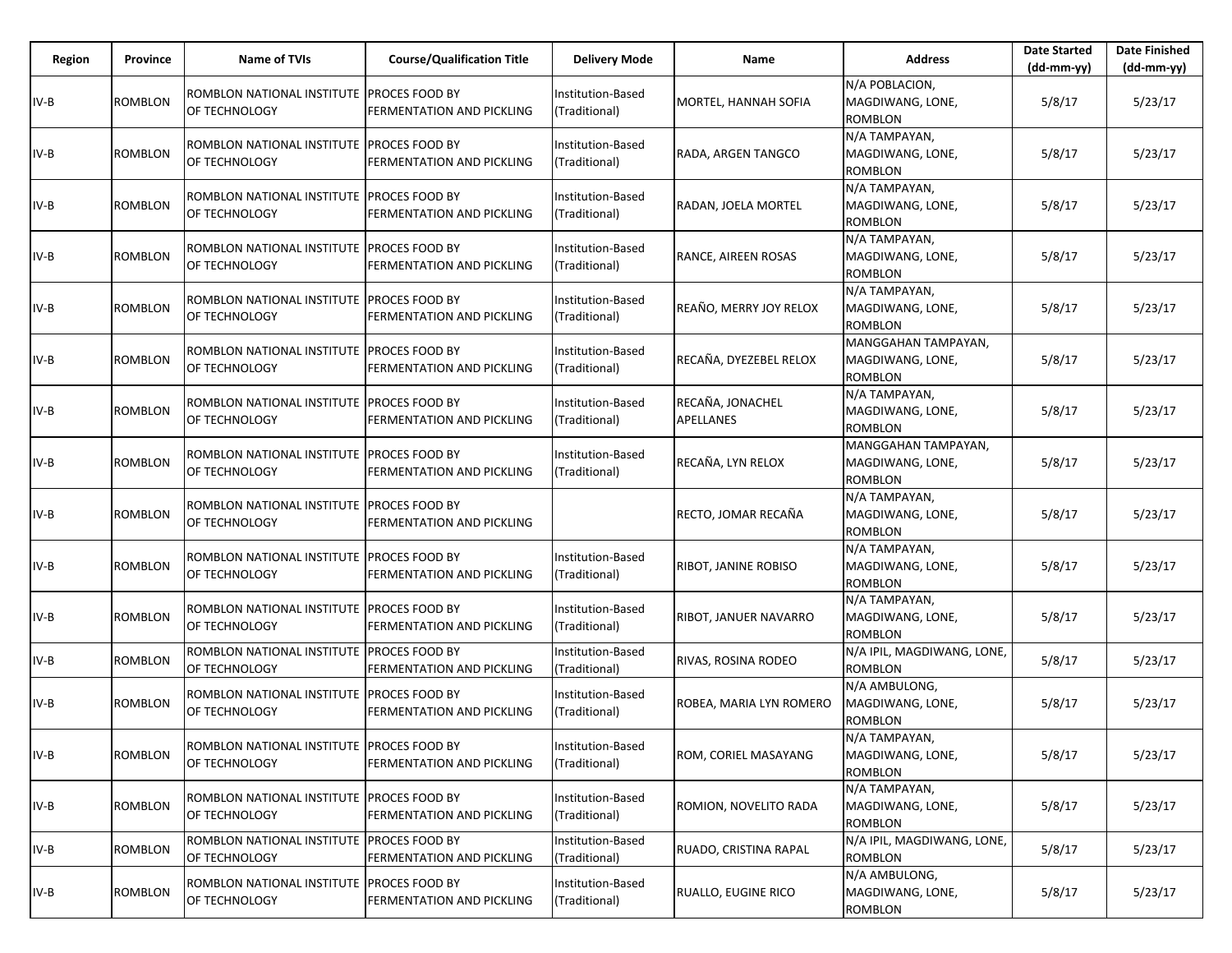| Region | Province | <b>Name of TVIs</b>                                                | <b>Course/Qualification Title</b>                   | <b>Delivery Mode</b>                      | Name                                          | <b>Address</b>                                            | <b>Date Started</b><br>$(dd-mm-yy)$ | <b>Date Finished</b><br>(dd-mm-yy) |
|--------|----------|--------------------------------------------------------------------|-----------------------------------------------------|-------------------------------------------|-----------------------------------------------|-----------------------------------------------------------|-------------------------------------|------------------------------------|
| IV-B   | ROMBLON  | ROMBLON NATIONAL INSTITUTE PROCES FOOD BY<br>OF TECHNOLOGY         | <b>FERMENTATION AND PICKLING</b>                    | Institution-Based<br>(Traditional)        | RUSTIA, REAN MORALES                          | N/A AMBULONG,<br>MAGDIWANG, LONE,<br><b>ROMBLON</b>       | 5/8/17                              | 5/23/17                            |
| IV-B   | ROMBLON  | ROMBLON NATIONAL INSTITUTE<br>OF TECHNOLOGY                        | <b>PROCES FOOD BY</b><br>FERMENTATION AND PICKLING  | <b>Institution-Based</b><br>(Traditional) | TANSIONGCO, MA. VICTORIA<br>RAPAL             | N/A IPIL, MAGDIWANG, LONE,<br><b>ROMBLON</b>              | 5/8/17                              | 5/23/17                            |
| IV-B   | ROMBLON  | ROMBLON NATIONAL INSTITUTE   PROCES FOOD BY SUGAR<br>OF TECHNOLOGY | <b>CONCENTRATION</b>                                | Institution-Based<br>(Traditional)        | ARCE, KATHLEEN S.                             | N/A AMBULONG,<br>MAGDIWANG, LONE,<br><b>ROMBLON</b>       | 5/8/17                              | 5/23/17                            |
| IV-B   | ROMBLON  | ROMBLON NATIONAL INSTITUTE<br>OF TECHNOLOGY                        | PROCES FOOD BY SUGAR<br>CONCENTRATION               | Institution-Based<br>(Traditional)        | ARCE, KLEEN S.                                | CENTRO AMBULONG,<br>MAGDIWANG, LONE,<br><b>ROMBLON</b>    | 5/8/17                              | 5/23/17                            |
| IV-B   | ROMBLON  | ROMBLON NATIONAL INSTITUTE PROCES FOOD BY SUGAR<br>OF TECHNOLOGY   | CONCENTRATION                                       | Institution-Based<br>(Traditional)        | BRABANTE, RUSSEL VILLOSAN                     | TABOK TAMPAYAN,<br>MAGDIWANG, LONE,<br><b>ROMBLON</b>     | 5/8/17                              | 5/23/17                            |
| IV-B   | ROMBLON  | ROMBLON NATIONAL INSTITUTE<br>OF TECHNOLOGY                        | PROCES FOOD BY SUGAR<br>CONCENTRATION               | Institution-Based<br>(Traditional)        | DE LA CRUZ, LAREEN RICO                       | N/A POBLACION,<br>MAGDIWANG, LONE,<br><b>ROMBLON</b>      | 5/8/17                              | 5/23/17                            |
| $IV-B$ | ROMBLON  | ROMBLON NATIONAL INSTITUTE   PROCES FOOD BY SUGAR<br>OF TECHNOLOGY | CONCENTRATION                                       | Institution-Based<br>(Traditional)        | FIRMALAN, RAYNA MAE DE<br>LA CRUZ             | N/A POBLACION,<br>MAGDIWANG, LONE,<br><b>ROMBLON</b>      | 5/8/17                              | 5/23/17                            |
| $IV-B$ | ROMBLON  | ROMBLON NATIONAL INSTITUTE<br>OF TECHNOLOGY                        | PROCES FOOD BY SUGAR<br>CONCENTRATION               | Institution-Based<br>(Traditional)        | GOMA, SHELLA MAE ETANG                        | SITIO BARING SILUM,<br>MAGDIWANG, LONE,<br><b>ROMBLON</b> | 5/8/17                              | 5/23/17                            |
| $IV-B$ | ROMBLON  | ROMBLON NATIONAL INSTITUTE PROCES FOOD BY SUGAR<br>OF TECHNOLOGY   | CONCENTRATION                                       | Institution-Based<br>(Traditional)        | <b>GUMBAN, LOVELY ANN</b><br><b>MANGAPURO</b> | SITIO BARING SILUM,<br>MAGDIWANG, LONE,<br><b>ROMBLON</b> | 5/8/17                              | 5/23/17                            |
| IV-B   | ROMBLON  | ROMBLON NATIONAL INSTITUTE<br>OF TECHNOLOGY                        | PROCES FOOD BY SUGAR<br><b>CONCENTRATION</b>        | Institution-Based<br>(Traditional)        | <b>GUMBAN, MARRY ANN</b><br><b>MANGAPORO</b>  | N/A SILUM, MAGDIWANG,<br>LONE, ROMBLON                    | 5/8/17                              | 5/23/17                            |
| IV-B   | ROMBLON  | ROMBLON NATIONAL INSTITUTE<br>OF TECHNOLOGY                        | PROCES FOOD BY SUGAR<br>CONCENTRATION               | Institution-Based<br>(Traditional)        | GUSAS, GENELY VILLAGANAS                      | TABOK TAMPAYAN,<br>MAGDIWANG, LONE,<br><b>ROMBLON</b>     | 5/8/17                              | 5/23/17                            |
| $IV-B$ | ROMBLON  | ROMBLON NATIONAL INSTITUTE<br>OF TECHNOLOGY                        | <b>PROCES FOOD BY SUGAR</b><br><b>CONCENTRATION</b> | Institution-Based<br>(Traditional)        | LEBICO, JENOVA RIANO                          | N/A DULANGAN,<br>MAGDIWANG, LONE,<br><b>ROMBLON</b>       | 5/8/17                              | 5/23/17                            |
| $IV-B$ | ROMBLON  | ROMBLON NATIONAL INSTITUTE<br>OF TECHNOLOGY                        | PROCES FOOD BY SUGAR<br>CONCENTRATION               | Institution-Based<br>(Traditional)        | MADRID, ROSALYN JOY<br>VILLAGANAS             | SITIO BARING SILUM,<br>MAGDIWANG, LONE,<br><b>ROMBLON</b> | 5/8/17                              | 5/23/17                            |
| IV-B   | ROMBLON  | ROMBLON NATIONAL INSTITUTE PROCES FOOD BY SUGAR<br>OF TECHNOLOGY   | <b>CONCENTRATION</b>                                | Institution-Based<br>(Traditional)        | MARIN, ARAH RUSTIA                            | N/A DULANGAN,<br>MAGDIWANG, LONE,<br><b>ROMBLON</b>       | 5/8/17                              | 5/23/17                            |
| $IV-B$ | ROMBLON  | ROMBLON NATIONAL INSTITUTE<br>OF TECHNOLOGY                        | <b>PROCES FOOD BY SUGAR</b><br>CONCENTRATION        | Institution-Based<br>(Traditional)        | MINDORO, ALMA CAMPITA                         | N/A POBLACION,<br>MAGDIWANG, LONE,<br><b>ROMBLON</b>      | 5/8/17                              | 5/23/17                            |
| $IV-B$ | ROMBLON  | ROMBLON NATIONAL INSTITUTE   PROCES FOOD BY SUGAR<br>OF TECHNOLOGY | CONCENTRATION                                       | Institution-Based<br>(Traditional)        | ORBE, JESSA ROÑA                              | CENTRO AMBULONG,<br>MAGDIWANG, LONE,<br><b>ROMBLON</b>    | 5/8/17                              | 5/23/17                            |
| IV-B   | ROMBLON  | ROMBLON NATIONAL INSTITUTE<br>OF TECHNOLOGY                        | PROCES FOOD BY SUGAR<br>CONCENTRATION               | Institution-Based<br>(Traditional)        | RAYA, JOMARIE ROMERO                          | N/A POBLACION,<br>MAGDIWANG, LONE,<br><b>ROMBLON</b>      | 5/8/17                              | 5/23/17                            |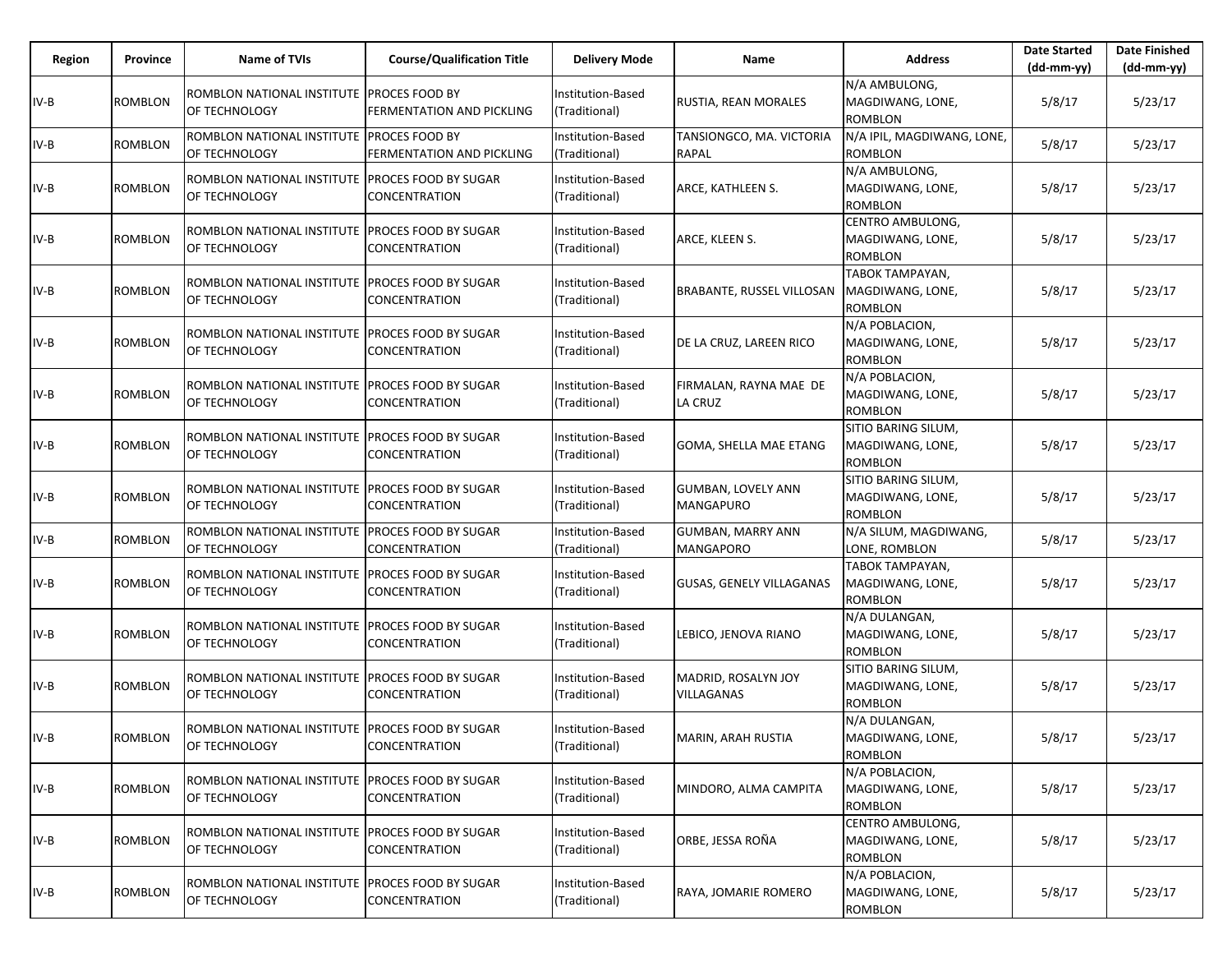| Region | Province       | Name of TVIs                                                     | <b>Course/Qualification Title</b>            | <b>Delivery Mode</b>               | Name                                        | <b>Address</b>                                            | <b>Date Started</b><br>$(dd-mm-yy)$ | <b>Date Finished</b><br>$(dd-mm-yy)$ |
|--------|----------------|------------------------------------------------------------------|----------------------------------------------|------------------------------------|---------------------------------------------|-----------------------------------------------------------|-------------------------------------|--------------------------------------|
| $IV-B$ | <b>ROMBLON</b> | ROMBLON NATIONAL INSTITUTE<br>OF TECHNOLOGY                      | <b>PROCES FOOD BY SUGAR</b><br>CONCENTRATION | Institution-Based<br>(Traditional) | ROBISO, CELEST AIDEE MINGO MAGDIWANG, LONE, | CENTRO AGUTAY,<br><b>ROMBLON</b>                          | 5/8/17                              | 5/23/17                              |
| IV-B   | <b>ROMBLON</b> | ROMBLON NATIONAL INSTITUTE<br>OF TECHNOLOGY                      | <b>PROCES FOOD BY SUGAR</b><br>CONCENTRATION | Institution-Based<br>(Traditional) | ROBISO, CLALYN                              | N/A AGUTAY, MAGDIWANG,<br>LONE, ROMBLON                   | 5/8/17                              | 5/23/17                              |
| IV-B   | <b>ROMBLON</b> | ROMBLON NATIONAL INSTITUTE<br>OF TECHNOLOGY                      | <b>PROCES FOOD BY SUGAR</b><br>CONCENTRATION | Institution-Based<br>(Traditional) | ROBISO, CLAREX MURCIA                       | N/A AGUTAY, MAGDIWANG,<br>LONE. ROMBLON                   | 5/8/17                              | 5/23/17                              |
| IV-B   | <b>ROMBLON</b> | ROMBLON NATIONAL INSTITUTE<br>OF TECHNOLOGY                      | <b>PROCES FOOD BY SUGAR</b><br>CONCENTRATION | Institution-Based<br>(Traditional) | ROBISO, JOYDE MINGO                         | CALAMAGO AGUTAY,<br>MAGDIWANG, LONE,<br><b>ROMBLON</b>    | 5/8/17                              | 5/23/17                              |
| IV-B   | ROMBLON        | ROMBLON NATIONAL INSTITUTE<br><b>OF TECHNOLOGY</b>               | <b>PROCES FOOD BY SUGAR</b><br>CONCENTRATION | Institution-Based<br>(Traditional) | RODAJE, CARMELA ABUANA                      | N/A DULANGAN,<br>MAGDIWANG, LONE,<br><b>ROMBLON</b>       | 5/8/17                              | 5/23/17                              |
| IV-B   | ROMBLON        | ROMBLON NATIONAL INSTITUTE<br>OF TECHNOLOGY                      | PROCES FOOD BY SUGAR<br>CONCENTRATION        | Institution-Based<br>(Traditional) | RODAS, SHEENA MANGAO                        | N/A SILUM, MAGDIWANG,<br>LONE, ROMBLON                    | 5/8/17                              | 5/23/17                              |
| IV-B   | <b>ROMBLON</b> | ROMBLON NATIONAL INSTITUTE PROCES FOOD BY SUGAR<br>OF TECHNOLOGY | CONCENTRATION                                | Institution-Based<br>(Traditional) | ROJAS, REMY RIBOT                           | N/A TAMPAYAN,<br>MAGDIWANG, LONE,<br><b>ROMBLON</b>       | 5/8/17                              | 5/23/17                              |
| IV-B   | <b>ROMBLON</b> | ROMBLON NATIONAL INSTITUTE<br>OF TECHNOLOGY                      | PROCES FOOD BY SUGAR<br>CONCENTRATION        | Institution-Based<br>(Traditional) | ROÑA, MARY ROSE<br><b>MALAVEGA</b>          | N/A DULANGAN,<br>MAGDIWANG, LONE,<br><b>ROMBLON</b>       | 5/8/17                              | 5/23/17                              |
| IV-B   | <b>ROMBLON</b> | ROMBLON NATIONAL INSTITUTE PROCES FOOD BY SUGAR<br>OF TECHNOLOGY | CONCENTRATION                                | Institution-Based<br>(Traditional) | ROSAS, LYKA JOY RIVAS                       | N/A TAMPAYAN,<br>MAGDIWANG, LONE,<br><b>ROMBLON</b>       | 5/8/17                              | 5/23/17                              |
| IV-B   | <b>ROMBLON</b> | ROMBLON NATIONAL INSTITUTE<br>OF TECHNOLOGY                      | PROCES FOOD BY SUGAR<br>CONCENTRATION        | Institution-Based<br>(Traditional) | VILLAGANAS, GRACE JOY<br><b>TUÑACAO</b>     | SITIO BARING SILUM,<br>MAGDIWANG, LONE,<br><b>ROMBLON</b> | 5/8/17                              | 5/23/17                              |
| IV-B   | <b>ROMBLON</b> | ROMBLON NATIONAL INSTITUTE PROCES FOOD BY SUGAR<br>OF TECHNOLOGY | CONCENTRATION                                | Institution-Based<br>(Traditional) | BALDERAMA, HARVIN<br><b>GALANG</b>          | N/A LUMBANG ESTE,<br>CAJIDIOCAN, LONE, ROMBLON            | 5/8/17                              | 5/23/17                              |
| IV-B   | <b>ROMBLON</b> | ROMBLON NATIONAL INSTITUTE<br>OF TECHNOLOGY                      | PROCES FOOD BY SUGAR<br>CONCENTRATION        | Institution-Based<br>(Traditional) | <b>BELANO, SHARA GUTIERREZ</b>              | N/A MARIGONDON,<br>CAJIDIOCAN, LONE, ROMBLON              | 5/8/17                              | 5/23/17                              |
| IV-B   | <b>ROMBLON</b> | ROMBLON NATIONAL INSTITUTE PROCES FOOD BY SUGAR<br>OF TECHNOLOGY | CONCENTRATION                                | Institution-Based<br>(Traditional) | CANDIA, KAREN RIO                           | N/A CAMBALO, CAJIDIOCAN,<br>LONE, ROMBLON                 | 5/8/17                              | 5/23/17                              |
| IV-B   | <b>ROMBLON</b> | ROMBLON NATIONAL INSTITUTE PROCES FOOD BY SUGAR<br>OF TECHNOLOGY | CONCENTRATION                                | Institution-Based<br>(Traditional) | CORTEZ, REINALINE ANN<br><b>BATOLBATOL</b>  | N/A CAMBALO, CAJIDIOCAN,<br>LONE, ROMBLON                 | 5/8/17                              | 5/23/17                              |
| IV-B   | ROMBLON        | ROMBLON NATIONAL INSTITUTE PROCES FOOD BY SUGAR<br>OF TECHNOLOGY | CONCENTRATION                                | Institution-Based<br>(Traditional) | <b>ENERO, ANGELYN ROBISO</b>                | SA-ID TAGUILOS, CAJIDIOCAN,<br>LONE, ROMBLON              | 5/8/17                              | 5/23/17                              |
| IV-B   | <b>ROMBLON</b> | ROMBLON NATIONAL INSTITUTE<br><b>OF TECHNOLOGY</b>               | <b>PROCES FOOD BY SUGAR</b><br>CONCENTRATION | Institution-Based<br>(Traditional) | MAGLASANG, LILY PILAPIL                     | N/A TAGUILOS, CAJIDIOCAN,<br>LONE, ROMBLON                | 5/8/17                              | 5/23/17                              |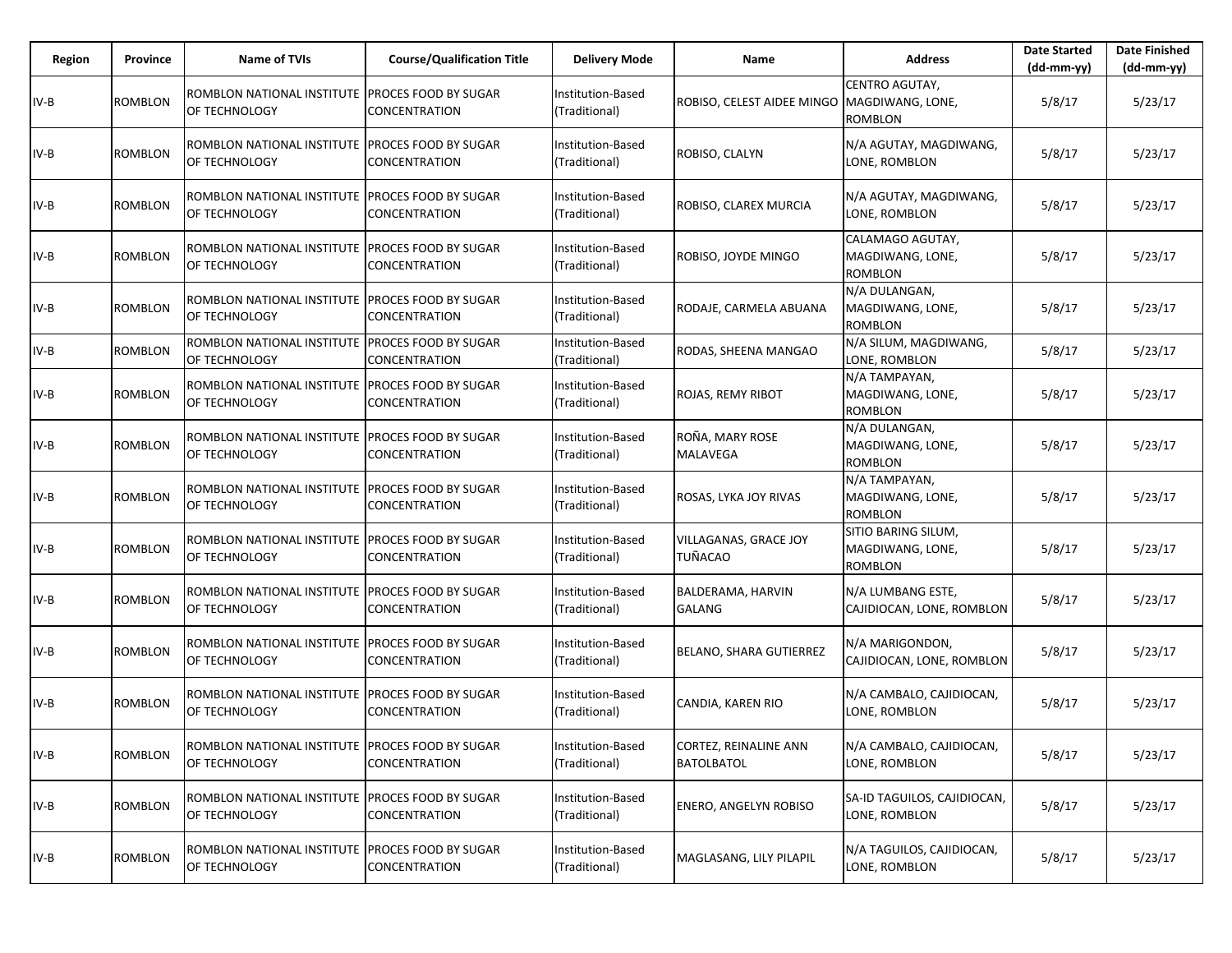| Region | Province       | Name of TVIs                                                     | <b>Course/Qualification Title</b>            | <b>Delivery Mode</b>               | Name                                | <b>Address</b>                                                    | <b>Date Started</b><br>$(dd-mm-yy)$ | <b>Date Finished</b><br>(dd-mm-yy) |
|--------|----------------|------------------------------------------------------------------|----------------------------------------------|------------------------------------|-------------------------------------|-------------------------------------------------------------------|-------------------------------------|------------------------------------|
| IV-B   | ROMBLON        | ROMBLON NATIONAL INSTITUTE<br>OF TECHNOLOGY                      | <b>PROCES FOOD BY SUGAR</b><br>CONCENTRATION | Institution-Based<br>(Traditional) | MALLARI, IMELDA<br>SALAGUBANG       | N/A POBLACION, CAJIDIOCAN,<br>LONE, ROMBLON                       | 5/8/17                              | 5/23/17                            |
| IV-B   | ROMBLON        | ROMBLON NATIONAL INSTITUTE<br>OF TECHNOLOGY                      | PROCES FOOD BY SUGAR<br>CONCENTRATION        | Institution-Based<br>(Traditional) | MANZANO, JENNIFER MARTOS            | N/A DANAO, CAJIDIOCAN,<br>LONE, ROMBLON                           | 5/8/17                              | 5/23/17                            |
| $IV-B$ | <b>ROMBLON</b> | ROMBLON NATIONAL INSTITUTE<br>OF TECHNOLOGY                      | <b>PROCES FOOD BY SUGAR</b><br>CONCENTRATION | Institution-Based<br>(Traditional) | <b>MARRON, KERUBIN RODEO</b>        | <b>RAMON MAGSAYSAY</b><br>POBLACION, CAJIDIOCAN,<br>LONE, ROMBLON | 5/8/17                              | 5/23/17                            |
| IV-B   | ROMBLON        | ROMBLON NATIONAL INSTITUTE<br>OF TECHNOLOGY                      | PROCES FOOD BY SUGAR<br>CONCENTRATION        | nstitution-Based<br>(Traditional)  | RABINO, LINA BENITOY                | CAGBAN CAMBALO,<br>CAJIDIOCAN, LONE, ROMBLON                      | 5/8/17                              | 5/23/17                            |
| $IV-B$ | <b>ROMBLON</b> | ROMBLON NATIONAL INSTITUTE<br>OF TECHNOLOGY                      | <b>PROCES FOOD BY SUGAR</b><br>CONCENTRATION | Institution-Based<br>(Traditional) | RAMILO, ANNABEL<br><b>GATMAITAN</b> | SITIO AGUBHAY CAMBAJAO,<br>CAJIDIOCAN, LONE, ROMBLON              | 5/8/17                              | 5/23/17                            |
| IV-B   | ROMBLON        | ROMBLON NATIONAL INSTITUTE<br>OF TECHNOLOGY                      | PROCES FOOD BY SUGAR<br>CONCENTRATION        | nstitution-Based<br>(Traditional)  | RAMO, CHERRY RAET                   | N/A GUTIVAN, CAJIDIOCAN,<br>LONE, ROMBLON                         | 5/8/17                              | 5/23/17                            |
| IV-B   | ROMBLON        | ROMBLON NATIONAL INSTITUTE PROCES FOOD BY SUGAR<br>OF TECHNOLOGY | CONCENTRATION                                | Institution-Based<br>(Traditional) | RAMOS, ROSEMARIE<br>PAJANUSTAN      | N/A POBLACION, CAJIDIOCAN,<br>LONE, ROMBLON                       | 5/8/17                              | 5/23/17                            |
| IV-B   | <b>ROMBLON</b> | ROMBLON NATIONAL INSTITUTE<br>OF TECHNOLOGY                      | PROCES FOOD BY SUGAR<br>CONCENTRATION        | nstitution-Based<br>(Traditional)  | RANCE, MHERWIN RABIDA               | N/A TAGUILOS, CAJIDIOCAN,<br>LONE, ROMBLON                        | 5/8/17                              | 5/23/17                            |
| IV-B   | ROMBLON        | ROMBLON NATIONAL INSTITUTE PROCES FOOD BY SUGAR<br>OF TECHNOLOGY | CONCENTRATION                                | nstitution-Based<br>(Traditional)  | RECTO, MANELYN RELOX                | N/A GUTIVAN, CAJIDIOCAN,<br>LONE, ROMBLON                         | 5/8/17                              | 5/23/17                            |
| $IV-B$ | ROMBLON        | ROMBLON NATIONAL INSTITUTE<br>OF TECHNOLOGY                      | PROCES FOOD BY SUGAR<br>CONCENTRATION        | Institution-Based<br>(Traditional) | REGLA, RICHELDA IBAÑEZ              | N/A LUMBANG ESTE,<br>CAJIDIOCAN, LONE, ROMBLON                    | 5/8/17                              | 5/23/17                            |
| IV-B   | ROMBLON        | ROMBLON NATIONAL INSTITUTE PROCES FOOD BY SUGAR<br>OF TECHNOLOGY | CONCENTRATION                                | nstitution-Based<br>(Traditional)  | REPE, MARIA LYN RUBA                | ILAWOD ALIBAGON,<br>CAJIDIOCAN, LONE, ROMBLON                     | 5/8/17                              | 5/23/17                            |
| $IV-B$ | <b>ROMBLON</b> | ROMBLON NATIONAL INSTITUTE<br>OF TECHNOLOGY                      | PROCES FOOD BY SUGAR<br>CONCENTRATION        | Institution-Based<br>(Traditional) | REY, PIA RAMO                       | N/A DANAO, CAJIDIOCAN,<br>LONE, ROMBLON                           | 5/8/17                              | 5/23/17                            |
| IV-B   | ROMBLON        | ROMBLON NATIONAL INSTITUTE<br>OF TECHNOLOGY                      | PROCES FOOD BY SUGAR<br>CONCENTRATION        | Institution-Based<br>(Traditional) | RIO, RAYMARK PANDAY                 | AGUBHAY CAMBAJAO,<br>CAJIDIOCAN, LONE, ROMBLON                    | 5/8/17                              | 5/23/17                            |
| IV-B   | <b>ROMBLON</b> | ROMBLON NATIONAL INSTITUTE PROCES FOOD BY SUGAR<br>OF TECHNOLOGY | CONCENTRATION                                | Institution-Based<br>(Traditional) | ROSAS, GEDEON RABINO                | N/A POBLACION, CAJIDIOCAN,<br>LONE, ROMBLON                       | 5/8/17                              | 5/23/17                            |
| IV-B   | ROMBLON        | ROMBLON NATIONAL INSTITUTE<br>OF TECHNOLOGY                      | <b>PROCES FOOD BY SUGAR</b><br>CONCENTRATION | Institution-Based<br>(Traditional) | ROTONI, CORAZON<br>MAGBANUA         | N/A GUTIVAN, CAJIDIOCAN,<br>LONE, ROMBLON                         | 5/8/17                              | 5/23/17                            |
| IV-B   | <b>ROMBLON</b> | ROMBLON NATIONAL INSTITUTE PROCES FOOD BY SUGAR<br>OF TECHNOLOGY | CONCENTRATION                                | Institution-Based<br>(Traditional) | ROVIRA, PATRICK                     | N/A DANAO, CAJIDIOCAN,<br>LONE, ROMBLON                           | 5/8/17                              | 5/23/17                            |
| IV-B   | <b>ROMBLON</b> | ROMBLON NATIONAL INSTITUTE<br>OF TECHNOLOGY                      | PROCES FOOD BY SUGAR<br>CONCENTRATION        | Institution-Based<br>(Traditional) | RUBA, MYLENE REY                    | CENTRO LICO, CAJIDIOCAN,<br>LONE, ROMBLON                         | 5/8/17                              | 5/23/17                            |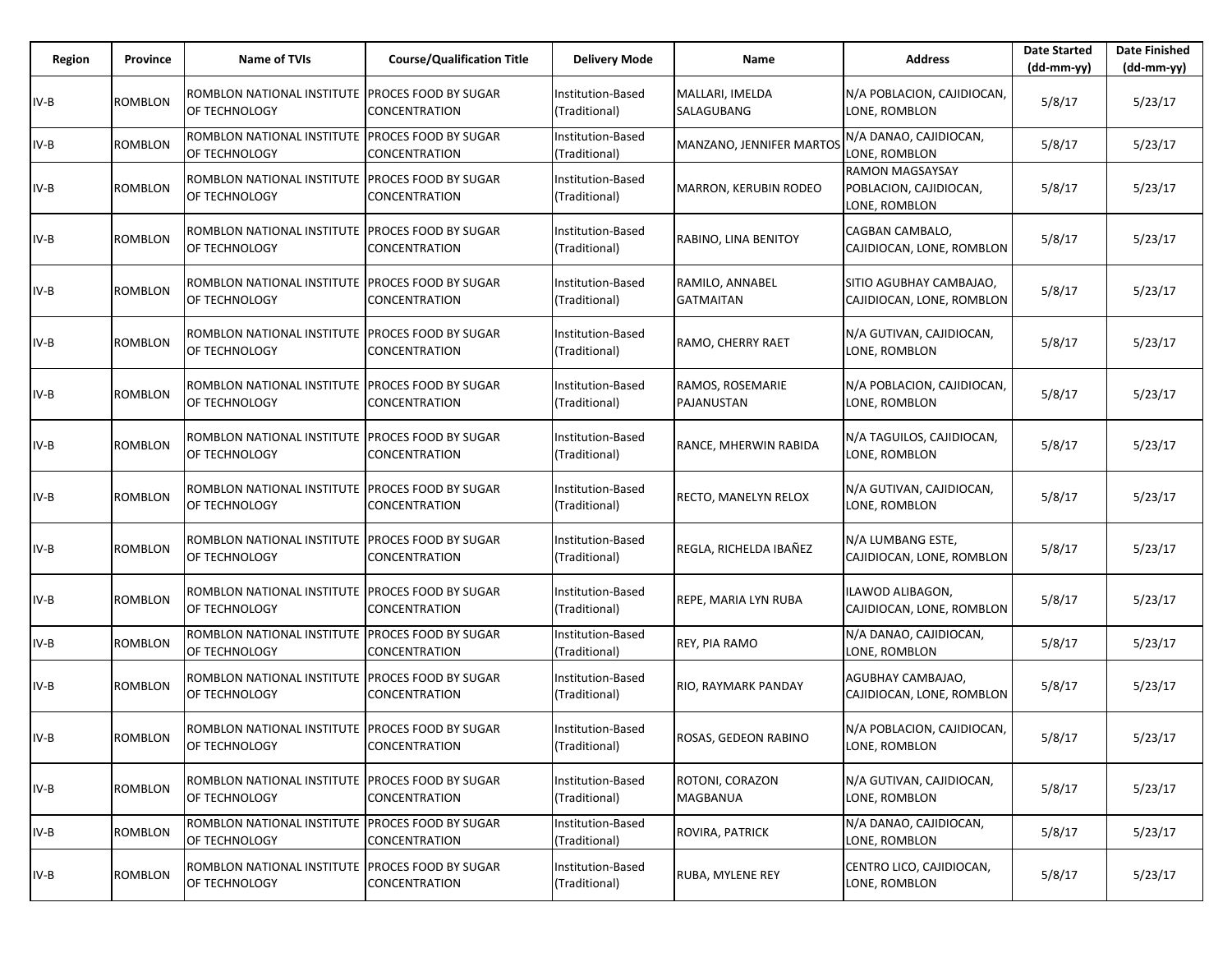| Region | Province       | <b>Name of TVIs</b>                           | <b>Course/Qualification Title</b>            | <b>Delivery Mode</b>                   | Name                                          | <b>Address</b>                                                   | <b>Date Started</b><br>$(dd-mm-yy)$ | <b>Date Finished</b><br>(dd-mm-yy) |
|--------|----------------|-----------------------------------------------|----------------------------------------------|----------------------------------------|-----------------------------------------------|------------------------------------------------------------------|-------------------------------------|------------------------------------|
| IV-B   | <b>ROMBLON</b> | ROMBLON NATIONAL INSTITUTE<br>OF TECHNOLOGY   | <b>PROCES FOOD BY SUGAR</b><br>CONCENTRATION | Institution-Based<br>(Traditional)     | SADIWA, JOHN MARK RAMILO                      | N/A SUGOD, CAJIDIOCAN,<br>LONE, ROMBLON                          | 5/8/17                              | 5/23/17                            |
| IV-B   | ROMBLON        | ROMBLON NATIONAL INSTITUTE<br>OF TECHNOLOGY   | <b>PROCES FOOD BY SUGAR</b><br>CONCENTRATION | Institution-Based<br>(Traditional)     | TARROSA, YUL CANTILLANA                       | N/A CAMBALO, CAJIDIOCAN,<br>LONE, ROMBLON                        | 5/8/17                              | 5/23/17                            |
| IV-B   | ROMBLON        | <b>PETA</b>                                   | TILE SETTING NC II                           | Institution-Based<br>(Mobile Training) | <b>BADAJOS, RONALD ABARQUEZ</b>               | NONE POBLACION, STA.<br>MARIA, ROMBLON, ROMBLON                  | 5/24/17                             | 6/8/17                             |
| IV-B   | ROMBLON        | MONTFORT ACADEMY (MA) INC. TILE SETTING NC II |                                              | Institution-Based<br>(Mobile Training) | <b>BUSTILLOS, JOHNIFEL</b><br><b>MARTIREZ</b> | NONE CONCEPCION NORTE,<br>STA. MARIA, ROMBLON,<br><b>ROMBLON</b> | 5/24/17                             | 6/8/17                             |
| IV-B   | <b>ROMBLON</b> | MONTFORT ACADEMY (MA) INC. TILE SETTING NC II |                                              | Institution-Based<br>(Mobile Training) | CEZAR, EDEL LARGUEZA                          | NONE CONCEPCION SUR, STA.<br>MARIA, ROMBLON, ROMBLON             | 5/24/17                             | 6/8/17                             |
| IV-B   | <b>ROMBLON</b> | MONTFORT ACADEMY (MA) INC. TILE SETTING NC II |                                              | Institution-Based<br>(Mobile Training) | DELA FUENTE, AIKO GAAN                        | NONE CONCEPCION NORTE,<br>STA. MARIA, ROMBLON,<br><b>ROMBLON</b> | 5/24/17                             | 6/8/17                             |
| IV-B   | <b>ROMBLON</b> | MONTFORT ACADEMY (MA) INC. TILE SETTING NC II |                                              | Institution-Based<br>(Mobile Training) | DELA VEGA, CAROLYN<br><b>AMBROSIO</b>         | NONE CONCEPCION SUR, STA.<br>MARIA, ROMBLON, ROMBLON             | 5/24/17                             | 6/8/17                             |
| IV-B   | <b>ROMBLON</b> | MONTFORT ACADEMY (MA) INC. TILE SETTING NC II |                                              | Institution-Based<br>(Mobile Training) | DELA VEGA, JOHN CARLO<br><b>AMBROSIO</b>      | NONE CONCEPCION SUR, STA.<br>MARIA, ROMBLON, ROMBLON             | 5/24/17                             | 6/8/17                             |
| IV-B   | <b>ROMBLON</b> | MONTFORT ACADEMY (MA) INC. TILE SETTING NC II |                                              | Institution-Based<br>(Mobile Training) | DONA, FREDERICK JOSEPH<br><b>SADIASA</b>      | NONE CONCEPCION NORTE,<br>STA. MARIA, ROMBLON,<br><b>ROMBLON</b> | 5/24/17                             | 6/8/17                             |
| IV-B   | <b>ROMBLON</b> | MONTFORT ACADEMY (MA) INC. TILE SETTING NC II |                                              | Institution-Based<br>(Mobile Training) | EUGENIO, JOHN REY GALINDEZ                    | NONE CONCEPCION SUR, STA.<br>MARIA, ROMBLON, ROMBLON             | 5/24/17                             | 6/8/17                             |
| $IV-B$ | <b>ROMBLON</b> | MONTFORT ACADEMY (MA) INC. TILE SETTING NC II |                                              | Institution-Based<br>(Mobile Training) | <b>GAPI, HECTOR GALLOS</b>                    | NONE PAROYHOG, STA.<br>MARIA, ROMBLON, ROMBLON                   | 5/24/17                             | 6/8/17                             |
| IV-B   | <b>ROMBLON</b> | MONTFORT ACADEMY (MA) INC. TILE SETTING NC II |                                              | Institution-Based<br>(Mobile Training) | <b>GREGORIO, RANNY</b><br><b>ENCARGUEZ</b>    | NONE CONCEPCION SUR, STA.<br>MARIA, ROMBLON, ROMBLON             | 5/24/17                             | 6/8/17                             |
| IV-B   | ROMBLON        | MONTFORT ACADEMY (MA) INC. TILE SETTING NC II |                                              | Institution-Based<br>(Mobile Training) | IBABAO, DENNIS AREVALO                        | NONE CONCEPCION SUR, STA.<br>MARIA, ROMBLON, ROMBLON             | 5/24/17                             | 6/8/17                             |
| IV-B   | ROMBLON        | MONTFORT ACADEMY (MA) INC. TILE SETTING NC II |                                              | Institution-Based<br>(Mobile Training) | LIBERATO, AARON CARL<br>RAMAL                 | NONE CONCEPCION NORTE,<br>STA. MARIA, ROMBLON,<br><b>ROMBLON</b> | 5/24/17                             | 6/8/17                             |
| IV-B   | <b>ROMBLON</b> | MONTFORT ACADEMY (MA) INC. TILE SETTING NC II |                                              | Institution-Based<br>(Mobile Training) | LIBERATO, JOY SONIEL                          | NONE CONCEPCION NORTE,<br>STA. MARIA, ROMBLON,<br><b>ROMBLON</b> | 5/24/17                             | 6/8/17                             |
| IV-B   | ROMBLON        | MONTFORT ACADEMY (MA) INC. TILE SETTING NC II |                                              | Institution-Based<br>(Mobile Training) | LIBERATO, REYNALDO SONIEL                     | NONE CONCEPCION NORTE,<br>STA. MARIA, ROMBLON,<br>ROMBLON        | 5/24/17                             | 6/8/17                             |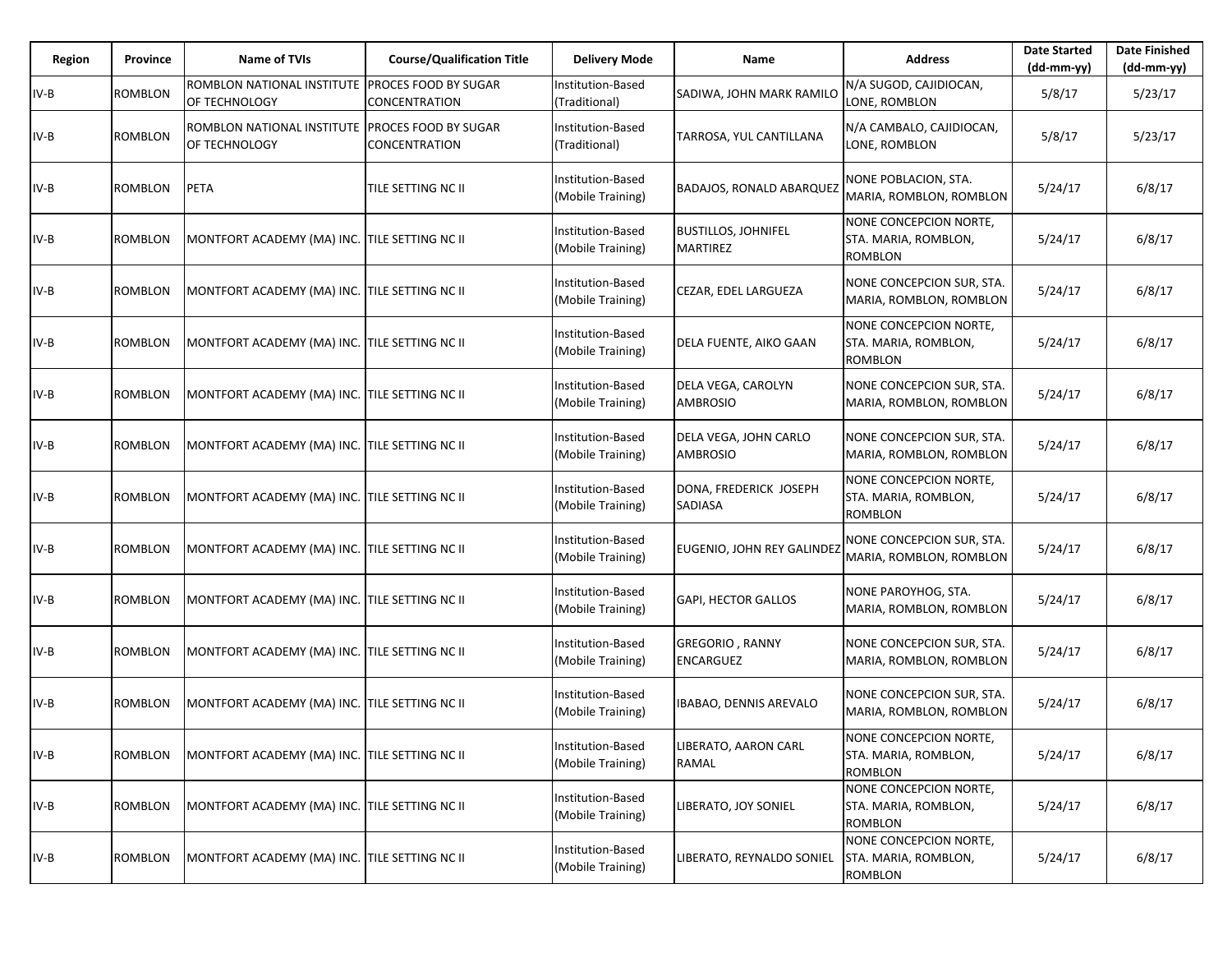| Region | Province       | <b>Name of TVIs</b>                                        | <b>Course/Qualification Title</b>                  | <b>Delivery Mode</b>                          | Name                                           | <b>Address</b>                                                   | <b>Date Started</b><br>(dd-mm-yy) | <b>Date Finished</b><br>$(dd-mm-yy)$ |
|--------|----------------|------------------------------------------------------------|----------------------------------------------------|-----------------------------------------------|------------------------------------------------|------------------------------------------------------------------|-----------------------------------|--------------------------------------|
| $IV-B$ | ROMBLON        | MONTFORT ACADEMY (MA) INC. TILE SETTING NC II              |                                                    | <b>Institution-Based</b><br>(Mobile Training) | MADALI, ADONES MOAJE                           | NONE CONCEPCION SUR, STA.<br>MARIA, ROMBLON, ROMBLON             | 5/24/17                           | 6/8/17                               |
| $IV-B$ | ROMBLON        | MONTFORT ACADEMY (MA) INC. TILE SETTING NC II              |                                                    | Institution-Based<br>(Mobile Training)        | MADALI, JOE MARI UYAAN                         | NONE PAROYHOG, STA.<br>MARIA, ROMBLON, ROMBLON                   | 5/24/17                           | 6/8/17                               |
| IV-B   | ROMBLON        | MONTFORT ACADEMY (MA) INC. TILE SETTING NC II              |                                                    | Institution-Based<br>(Mobile Training)        | MANAGO, JESUS GALINDEZ                         | NONE CONCEPCION NORTE,<br>STA. MARIA, ROMBLON,<br><b>ROMBLON</b> | 5/24/17                           | 6/8/17                               |
| $IV-B$ | ROMBLON        | MONTFORT ACADEMY (MA) INC. TILE SETTING NC II              |                                                    | Institution-Based<br>(Mobile Training)        | MERANO, VINCENT JAN<br><b>MANALON</b>          | NONE STO. NIŃO, STA.<br>MARIA, ROMBLON, ROMBLON                  | 5/24/17                           | 6/8/17                               |
| IV-B   | ROMBLON        | MONTFORT ACADEMY (MA) INC. TILE SETTING NC II              |                                                    | Institution-Based<br>(Mobile Training)        | PADILLA, JOHN REY ROMALO                       | NONE CONCEPCION SUR, STA.<br>MARIA, ROMBLON, ROMBLON             | 5/24/17                           | 6/8/17                               |
| $IV-B$ | ROMBLON        | MONTFORT ACADEMY (MA) INC. TILE SETTING NC II              |                                                    | Institution-Based<br>(Mobile Training)        | PASTOR, RENAND ESTELLOSO                       | NONE CONCEPCION SUR, STA.<br>MARIA, ROMBLON, ROMBLON             | 5/24/17                           | 6/8/17                               |
| IV-B   | ROMBLON        | MONTFORT ACADEMY (MA) INC. TILE SETTING NC II              |                                                    | Institution-Based<br>(Mobile Training)        | RAYMUNDO, BRENT HAROLD<br><b>CASTRO</b>        | NONE CONCEPCION NORTE,<br>STA. MARIA, ROMBLON,<br><b>ROMBLON</b> | 5/24/17                           | 6/8/17                               |
| $IV-B$ | ROMBLON        | MONTFORT ACADEMY (MA) INC. TILE SETTING NC II              |                                                    | Institution-Based<br>(Mobile Training)        | RAYMUNDO, JESSICA PERANTE STA. MARIA, ROMBLON, | NONE CONCEPCION NORTE,<br>ROMBLON                                | 5/24/17                           | 6/8/17                               |
| IV-B   | ROMBLON        | MONTFORT ACADEMY (MA) INC. TILE SETTING NC II              |                                                    | Institution-Based<br>(Mobile Training)        | ROMERO, JESSICA MANIPOL                        | NONE CONCEPCION NORTE,<br>STA. MARIA, ROMBLON,<br><b>ROMBLON</b> | 5/24/17                           | 6/8/17                               |
| $IV-B$ | ROMBLON        | MONTFORT ACADEMY (MA) INC. TILE SETTING NC II              |                                                    | Institution-Based<br>(Mobile Training)        | SERASPI, ADRIAN MADRONA                        | NONE CONCEPCION NORTE,<br>STA. MARIA, ROMBLON,<br><b>ROMBLON</b> | 5/24/17                           | 6/8/17                               |
| $IV-B$ | ROMBLON        | MONTFORT ACADEMY (MA) INC. TILE SETTING NC II              |                                                    | Institution-Based<br>(Mobile Training)        | SERASPI, CHRISTIAN<br><b>MADRONA</b>           | NONE CONCEPCION NORTE,<br>STA. MARIA, ROMBLON,<br><b>ROMBLON</b> | 5/24/17                           | 6/8/17                               |
| $IV-B$ | ROMBLON        | ROMBLON NATIONAL INSTITUTE<br>OF TECHNOLOGY                | PROCES FOOD BY<br>FERMENTATION AND PICKLING        | Institution-Based<br>(Traditional)            | ABAD, CLARITA MAZO                             | AGBUYOG CAPACLAN,<br>ROMBLON, LONE, ROMBLON                      | 5/29/17                           | 6/17/17                              |
| IV-B   | <b>ROMBLON</b> | ROMBLON NATIONAL INSTITUTE<br>OF TECHNOLOGY                | <b>PROCES FOOD BY</b><br>FERMENTATION AND PICKLING | Institution-Based<br>(Traditional)            | DE GALA, MANUELA<br><b>MARZONIA</b>            | N/A AGPANABAT, ROMBLON,<br>LONE, ROMBLON                         | 5/29/17                           | 6/17/17                              |
| $IV-B$ | <b>ROMBLON</b> | ROMBLON NATIONAL INSTITUTE<br>OF TECHNOLOGY                | PROCES FOOD BY<br>FERMENTATION AND PICKLING        | Institution-Based<br>(Traditional)            | MADEJA, MARITES DIAZ                           | HAGDAN, HAGDAN<br>CAPACLAN, ROMBLON, LONE,<br><b>ROMBLON</b>     | 5/29/17                           | 6/17/17                              |
| $IV-B$ | <b>ROMBLON</b> | ROMBLON NATIONAL INSTITUTE PROCES FOOD BY<br>OF TECHNOLOGY | FERMENTATION AND PICKLING                          | Institution-Based<br>(Traditional)            | MADRIGAL, MARGARITA<br><b>MAESTRO</b>          | N/A GINABLAN, ROMBLON,<br>LONE, ROMBLON                          | 5/29/17                           | 6/17/17                              |
| IV-B   | <b>ROMBLON</b> | ROMBLON NATIONAL INSTITUTE<br>OF TECHNOLOGY                | PROCES FOOD BY<br>FERMENTATION AND PICKLING        | Institution-Based<br>(Traditional)            | MADRONA, LUZAMINDA<br><b>MAGRACIA</b>          | N/A CAPACLAN, ROMBLON,<br>LONE, ROMBLON                          | 5/29/17                           | 6/17/17                              |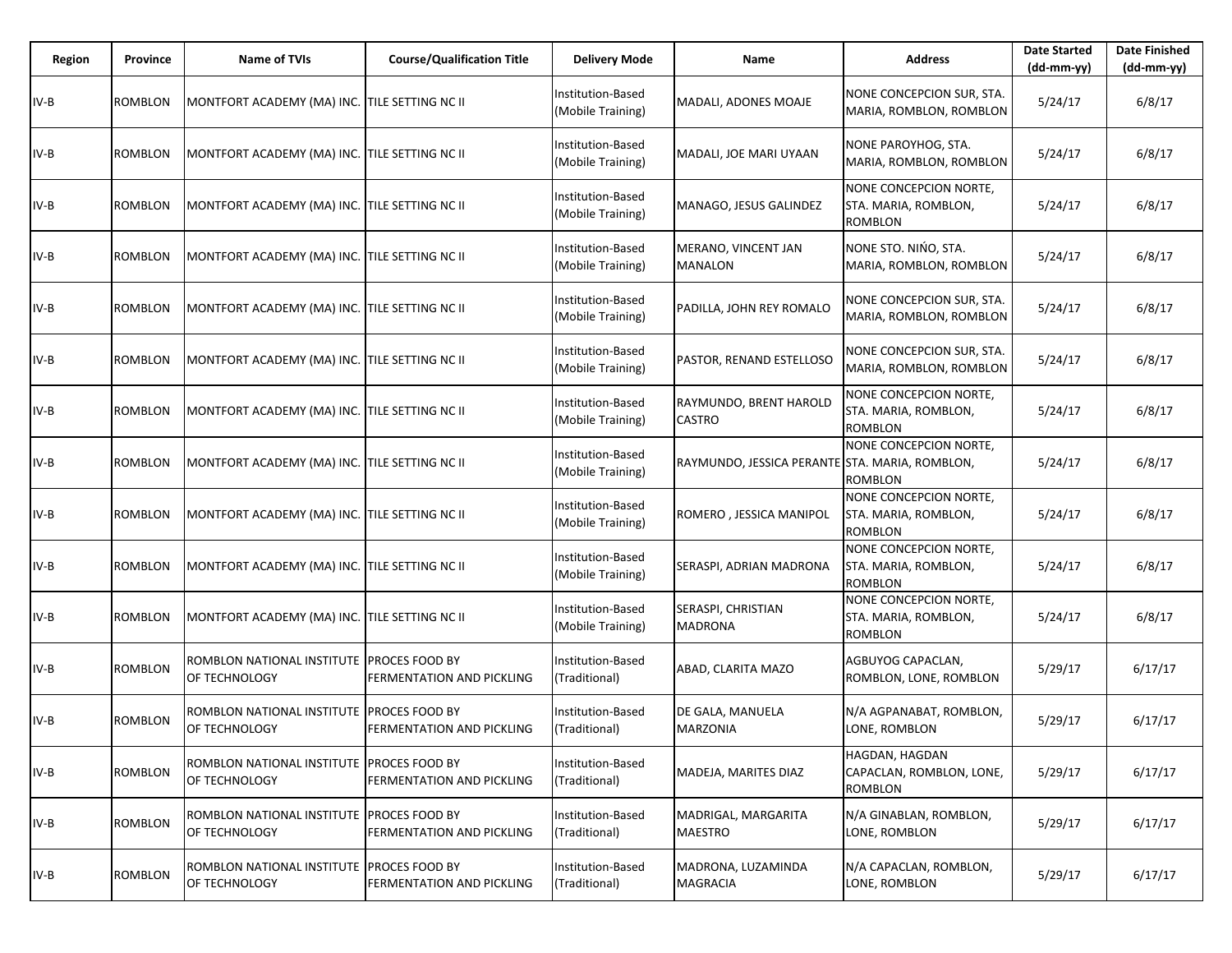| Region | Province       | Name of TVIs                                               | <b>Course/Qualification Title</b>                  | <b>Delivery Mode</b>                     | Name                                  | <b>Address</b>                                               | <b>Date Started</b><br>$(dd-mm-yy)$ | <b>Date Finished</b><br>(dd-mm-yy) |
|--------|----------------|------------------------------------------------------------|----------------------------------------------------|------------------------------------------|---------------------------------------|--------------------------------------------------------------|-------------------------------------|------------------------------------|
| IV-B   | ROMBLON        | ROMBLON NATIONAL INSTITUTE PROCES FOOD BY<br>OF TECHNOLOGY | <b>FERMENTATION AND PICKLING</b>                   | Institution-Based<br>(Traditional)       | MAGADA, ODIYSA MARQUINA               | <b>GUINAMATAN LAMAO,</b><br>ROMBLON, LONE, ROMBLON           | 5/29/17                             | 6/17/17                            |
| IV-B   | ROMBLON        | ROMBLON NATIONAL INSTITUTE<br>OF TECHNOLOGY                | <b>PROCES FOOD BY</b><br>FERMENTATION AND PICKLING | Institution-Based<br>(Traditional)       | MAGRO, KIMSON PISARIT                 | N/A AGNAGA, ROMBLON,<br>LONE, ROMBLON                        | 5/29/17                             | 6/17/17                            |
| IV-B   | ROMBLON        | ROMBLON NATIONAL INSTITUTE PROCES FOOD BY<br>OF TECHNOLOGY | FERMENTATION AND PICKLING                          | Institution-Based<br>(Traditional)       | MALAY, MARILYZ CASIPE                 | PUROK MARBLE LI-O,<br>ROMBLON, LONE, ROMBLON                 | 5/29/17                             | 6/17/17                            |
| IV-B   | ROMBLON        | ROMBLON NATIONAL INSTITUTE<br>OF TECHNOLOGY                | <b>PROCES FOOD BY</b><br>FERMENTATION AND PICKLING | Institution-Based<br>(Traditional)       | MALUPA, GLORY JEAN<br><b>HERRERA</b>  | N/A AGPANABAT, ROMBLON,<br>LONE, ROMBLON                     | 5/29/17                             | 6/17/17                            |
| $IV-B$ | ROMBLON        | ROMBLON NATIONAL INSTITUTE PROCES FOOD BY<br>OF TECHNOLOGY | <b>FERMENTATION AND PICKLING</b>                   | Institution-Based<br>(Traditional)       | MANUNGAY, VILMA<br><b>MORTERA</b>     | N/A MACALAS, ROMBLON,<br>LONE, ROMBLON                       | 5/29/17                             | 6/17/17                            |
| IV-B   | <b>ROMBLON</b> | ROMBLON NATIONAL INSTITUTE PROCES FOOD BY<br>OF TECHNOLOGY | FERMENTATION AND PICKLING                          | Institution-Based<br>(Traditional)       | MARCO, FELY MOAJE                     | N/A SAWANG, ROMBLON,<br>LONE, ROMBLON                        | 5/29/17                             | 6/17/17                            |
| IV-B   | ROMBLON        | ROMBLON NATIONAL INSTITUTE<br>OF TECHNOLOGY                | <b>PROCES FOOD BY</b><br>FERMENTATION AND PICKLING | Institution-Based<br>Traditional)        | MARTINEZ, JUANITA<br>MAGAYAM          | N/A AGPANABAT, ROMBLON,<br>LONE, ROMBLON                     | 5/29/17                             | 6/17/17                            |
| IV-B   | ROMBLON        | ROMBLON NATIONAL INSTITUTE PROCES FOOD BY<br>OF TECHNOLOGY | FERMENTATION AND PICKLING                          | Institution-Based<br>(Traditional)       | MARZONIA, ANNA MARIE<br><b>SUAREZ</b> | N/A AGPANABAT, ROMBLON,<br>LONE, ROMBLON                     | 5/29/17                             | 6/17/17                            |
| IV-B   | ROMBLON        | ROMBLON NATIONAL INSTITUTE<br>OF TECHNOLOGY                | <b>PROCES FOOD BY</b><br>FERMENTATION AND PICKLING | <b>Institution-Based</b><br>Traditional) | MAYOR, LUCILA TEOFILO                 | N/A BAGACAY, ROMBLON,<br>LONE, ROMBLON                       | 5/29/17                             | 6/17/17                            |
| $IV-B$ | ROMBLON        | ROMBLON NATIONAL INSTITUTE PROCES FOOD BY<br>OF TECHNOLOGY | FERMENTATION AND PICKLING                          | Institution-Based<br>(Traditional)       | MINDO, GERALDINE MORTOS               | MAGALLANES BRGY. 1,<br>ROMBLON, LONE, ROMBLON                | 5/29/17                             | 6/17/17                            |
| IV-B   | ROMBLON        | ROMBLON NATIONAL INSTITUTE<br>OF TECHNOLOGY                | <b>PROCES FOOD BY</b><br>FERMENTATION AND PICKLING | Institution-Based<br>(Traditional)       | MONTOJO, MARIMAR GALOSO               | N/A CAPACLAN, ROMBLON,<br>LONE, ROMBLON                      | 5/29/17                             | 6/17/17                            |
| $IV-B$ | ROMBLON        | ROMBLON NATIONAL INSTITUTE PROCES FOOD BY<br>OF TECHNOLOGY | FERMENTATION AND PICKLING                          | Institution-Based<br>(Traditional)       | MORENO, CYNTHIA MAESTRO               | N/A MAPULA, ROMBLON,<br>LONE, ROMBLON                        | 5/29/17                             | 6/17/17                            |
| IV-B   | ROMBLON        | ROMBLON NATIONAL INSTITUTE PROCES FOOD BY<br>OF TECHNOLOGY | <b>FERMENTATION AND PICKLING</b>                   | Institution-Based<br>(Traditional)       | MORTEL, SUSAN RIVERO                  | HAGDAN, HAGDAN<br>CAPACLAN, ROMBLON, LONE,<br><b>ROMBLON</b> | 5/29/17                             | 6/17/17                            |
| IV-B   | ROMBLON        | ROMBLON NATIONAL INSTITUTE<br>OF TECHNOLOGY                | <b>PROCES FOOD BY</b><br>FERMENTATION AND PICKLING | Institution-Based<br>(Traditional)       | MUYO, ANECITA REPUNO                  | N/A AGNAGA, ROMBLON,<br>LONE, ROMBLON                        | 5/29/17                             | 6/17/17                            |
| IV-B   | ROMBLON        | ROMBLON NATIONAL INSTITUTE PROCES FOOD BY<br>OF TECHNOLOGY | <b>FERMENTATION AND PICKLING</b>                   | Institution-Based<br>(Traditional)       | ROMERO, EDLYN HANKINS                 | N/A MAPULA, ROMBLON,<br>LONE, ROMBLON                        | 5/29/17                             | 6/17/17                            |
| $IV-B$ | ROMBLON        | ROMBLON NATIONAL INSTITUTE PROCES FOOD BY<br>OF TECHNOLOGY | <b>FERMENTATION AND PICKLING</b>                   | Institution-Based<br>(Traditional)       | REFUVEILLE, DEVYJEAN<br><b>MORENO</b> | N/A MAPULA, ROMBLON,<br>LONE, ROMBLON                        | 5/29/17                             | 6/17/17                            |
| $IV-B$ | ROMBLON        | ROMBLON NATIONAL INSTITUTE PROCES FOOD BY<br>OF TECHNOLOGY | FERMENTATION AND PICKLING                          | Institution-Based<br>(Traditional)       | SAMSON, JULIET MADALANG               | PUROK MARBLE LI-O,<br>ROMBLON, LONE, ROMBLON                 | 5/29/17                             | 6/17/17                            |
| $IV-B$ | ROMBLON        | ROMBLON NATIONAL INSTITUTE PROCES FOOD BY<br>OF TECHNOLOGY | <b>FERMENTATION AND PICKLING</b>                   | Institution-Based<br>(Traditional)       | SIM, MARIEL BRIONES                   | KAMANSILIS ST. IV,<br>ROMBLON, LONE, ROMBLON                 | 5/29/17                             | 6/17/17                            |
| $IV-B$ | ROMBLON        | ROMBLON NATIONAL INSTITUTE<br>OF TECHNOLOGY                | <b>PROCES FOOD BY</b><br>FERMENTATION AND PICKLING | Institution-Based<br>(Traditional)       | VALLEJOS, RENZ RAMIS                  | CENTRO AGPANABAT,<br>ROMBLON, LONE, ROMBLON                  | 5/29/17                             | 6/17/17                            |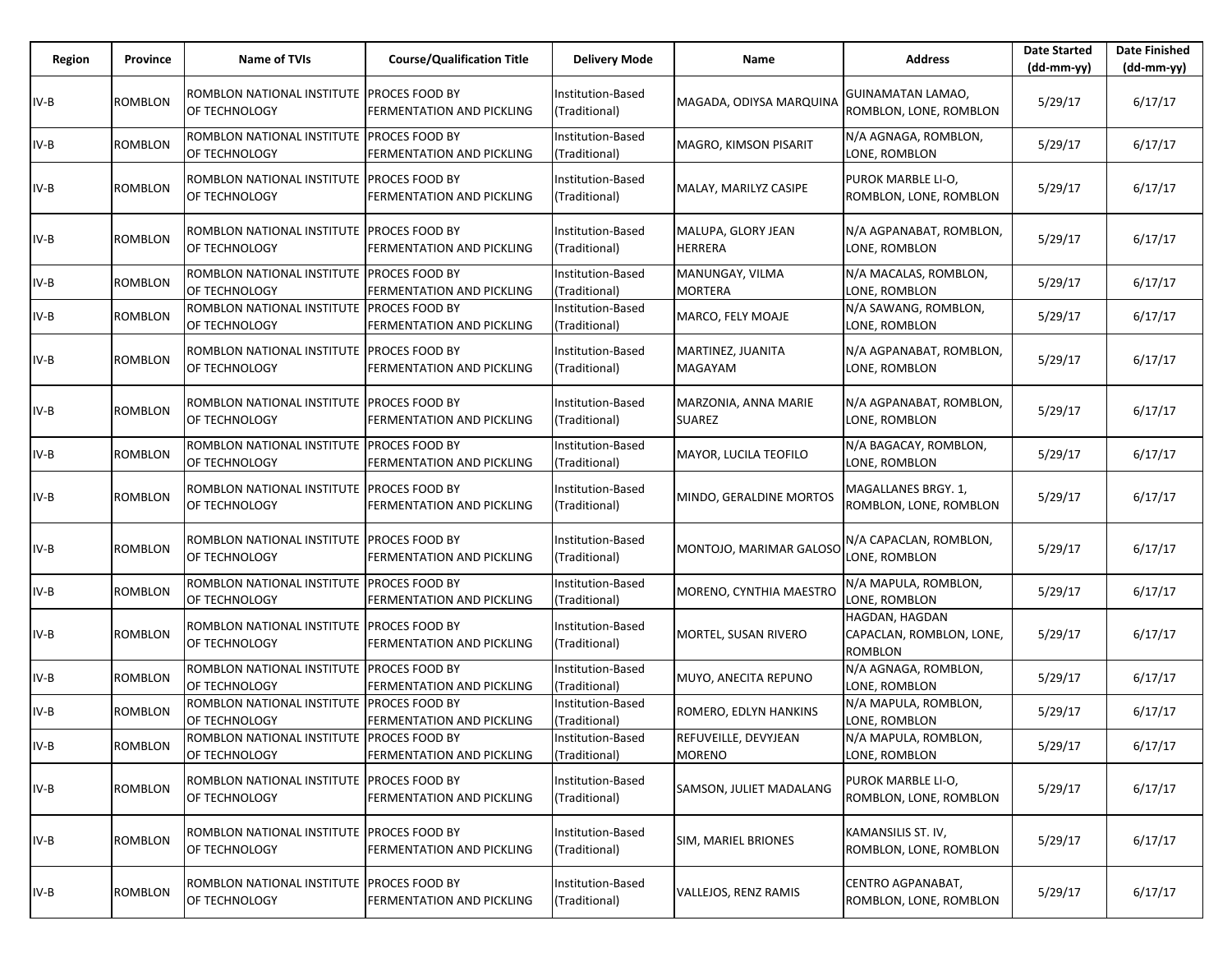| Region | Province       | <b>Name of TVIs</b>                                        | <b>Course/Qualification Title</b> | <b>Delivery Mode</b>               | Name                                             | <b>Address</b>                                                       | <b>Date Started</b><br>$(dd-mm-yy)$ | <b>Date Finished</b><br>(dd-mm-yy) |
|--------|----------------|------------------------------------------------------------|-----------------------------------|------------------------------------|--------------------------------------------------|----------------------------------------------------------------------|-------------------------------------|------------------------------------|
| IV-B   | <b>ROMBLON</b> | ROMBLON NATIONAL INSTITUTE PROCES FOOD BY<br>OF TECHNOLOGY | <b>FERMENTATION AND PICKLING</b>  | Institution-Based<br>(Traditional) | VERTULFO, LINDA MARZONIA                         | N/A AGPANABAT, ROMBLON,<br>LONE, ROMBLON                             | 5/29/17                             | 6/17/17                            |
| IV-B   | ROMBLON        | MONTFORT ACADEMY (MA) INC.                                 | PERFORM DIESEL ENGINE TUNE<br>UP  | Institution-Based<br>(Traditional) | ALAG, RUDOLP MANI                                | NONE POBLACION, SAN<br>AGUSTIN, DISTRICT 1,<br><b>ROMBLON</b>        | 3/27/17                             | 4/2/17                             |
| IV-B   | ROMBLON        | MONTFORT ACADEMY (MA) INC.                                 | PERFORM DIESEL ENGINE TUNE<br>UP  | Institution-Based<br>(Traditional) | DINAWANAO, JAMES CARLO<br><b>MINAO</b>           | <b>NONE DUBDUBAN, SAN</b><br>AGUSTIN, DISTRICT 1,<br><b>ROMBLON</b>  | 3/27/17                             | 4/2/17                             |
| IV-B   | ROMBLON        | MONTFORT ACADEMY (MA) INC.                                 | PERFORM DIESEL ENGINE TUNE<br>UP  | Institution-Based<br>(Traditional) | DOCTOR, MARK HENRY<br><b>NULADA</b>              | NONE POBLACION, SAN<br>AGUSTIN, DISTRICT 1,<br><b>ROMBLON</b>        | 3/27/17                             | 4/2/17                             |
| IV-B   | <b>ROMBLON</b> | MONTFORT ACADEMY (MA) INC.                                 | PERFORM DIESEL ENGINE TUNE<br>UP  | Institution-Based<br>(Traditional) | ELGARICO, ROGELIO, JR. ARCE                      | <b>NONE DUBDUBAN, SAN</b><br>AGUSTIN, DISTRICT 1,<br><b>ROMBLON</b>  | 3/27/17                             | 4/2/17                             |
| IV-B   | ROMBLON        | MONTFORT ACADEMY (MA) INC.                                 | PERFORM DIESEL ENGINE TUNE<br>UP  | Institution-Based<br>(Traditional) | <b>FINES, JUAN MINDO</b>                         | NONE CABOLUTAN, SAN<br>AGUSTIN, DISTRICT 1,<br><b>ROMBLON</b>        | 3/27/17                             | 4/2/17                             |
| IV-B   | <b>ROMBLON</b> | MONTFORT ACADEMY (MA) INC.                                 | PERFORM DIESEL ENGINE TUNE<br>UP  | Institution-Based<br>(Traditional) | GANORIA, JERRYMIE FAJUTAG   AGUSTIN, DISTRICT 1, | NONE CAGBO-AYA, SAN<br><b>ROMBLON</b>                                | 3/27/17                             | 4/2/17                             |
| IV-B   | <b>ROMBLON</b> | MONTFORT ACADEMY (MA) INC.                                 | PERFORM DIESEL ENGINE TUNE<br>UP  | Institution-Based<br>(Traditional) | JONGAY, MICHAEL FRANCISCO AGUSTIN, DISTRICT 1,   | NONE POBLACION, SAN<br><b>ROMBLON</b>                                | 3/27/17                             | 4/2/17                             |
| IV-B   | <b>ROMBLON</b> | MONTFORT ACADEMY (MA) INC.                                 | PERFORM DIESEL ENGINE TUNE<br>UP  | Institution-Based<br>(Traditional) | LOTA, VICTOR SOLIDUM                             | <b>NONE POBLACION, SAN</b><br>AGUSTIN, DISTRICT 1,<br><b>ROMBLON</b> | 3/27/17                             | 4/2/17                             |
| $IV-B$ | <b>ROMBLON</b> | MONTFORT ACADEMY (MA) INC.                                 | PERFORM DIESEL ENGINE TUNE<br>UP  | Institution-Based<br>(Traditional) | MAGRACIA, HERNAN<br><b>MONTESA</b>               | NONE DUBDUBAN, SAN<br>AGUSTIN, DISTRICT 1,<br><b>ROMBLON</b>         | 3/27/17                             | 4/2/17                             |
| $IV-B$ | <b>ROMBLON</b> | MONTFORT ACADEMY (MA) INC.                                 | PERFORM DIESEL ENGINE TUNE<br>UP  | Institution-Based<br>(Traditional) | MALUBAY, AMANDO GALICHA AGUSTIN, DISTRICT 1,     | NONE POBLACION, SAN<br><b>ROMBLON</b>                                | 3/27/17                             | 4/2/17                             |
| $IV-B$ | <b>ROMBLON</b> | MONTFORT ACADEMY (MA) INC.                                 | PERFORM DIESEL ENGINE TUNE<br>UP  | Institution-Based<br>(Traditional) | MANAO, RONNIE<br>PATNONGON                       | <b>NONE LUSONG, SAN</b><br>AGUSTIN, DISTRICT 1,<br><b>ROMBLON</b>    | 3/27/17                             | 4/2/17                             |
| IV-B   | ROMBLON        | MONTFORT ACADEMY (MA) INC.                                 | PERFORM DIESEL ENGINE TUNE<br>UP  | nstitution-Based<br>(Traditional)  | MANGOBA, MICHAEL<br><b>MANLOLO</b>               | NONE BINONGA-AN, SAN<br>AGUSTIN, DISTRICT 1,<br>ROMBLON              | 3/27/17                             | 4/2/17                             |
| IV-B   | ROMBLON        | MONTFORT ACADEMY (MA) INC.                                 | PERFORM DIESEL ENGINE TUNE<br>UP  | Institution-Based<br>(Traditional) | MANGUERRA, J'REMIE<br>MAQUINTO                   | NONE POBLACION, SAN<br>AGUSTIN, DISTRICT 1,<br><b>ROMBLON</b>        | 3/27/17                             | 4/2/17                             |
| IV-B   | ROMBLON        | MONTFORT ACADEMY (MA) INC.                                 | PERFORM DIESEL ENGINE TUNE<br>UP  | Institution-Based<br>(Traditional) | MANIPOL, LOUIE MAR<br><b>FAMORCAN</b>            | NONE DUBDUBAN, SAN<br>AGUSTIN, DISTRICT 1,<br><b>ROMBLON</b>         | 3/27/17                             | 4/2/17                             |
| IV-B   | <b>ROMBLON</b> | MONTFORT ACADEMY (MA) INC.                                 | PERFORM DIESEL ENGINE TUNE<br>UP  | Institution-Based<br>(Traditional) | MENORCA, NESTOR VISTO                            | <b>NONE CARMEN, SAN</b><br>AGUSTIN, DISTRICT 1,<br><b>ROMBLON</b>    | 3/27/17                             | 4/2/17                             |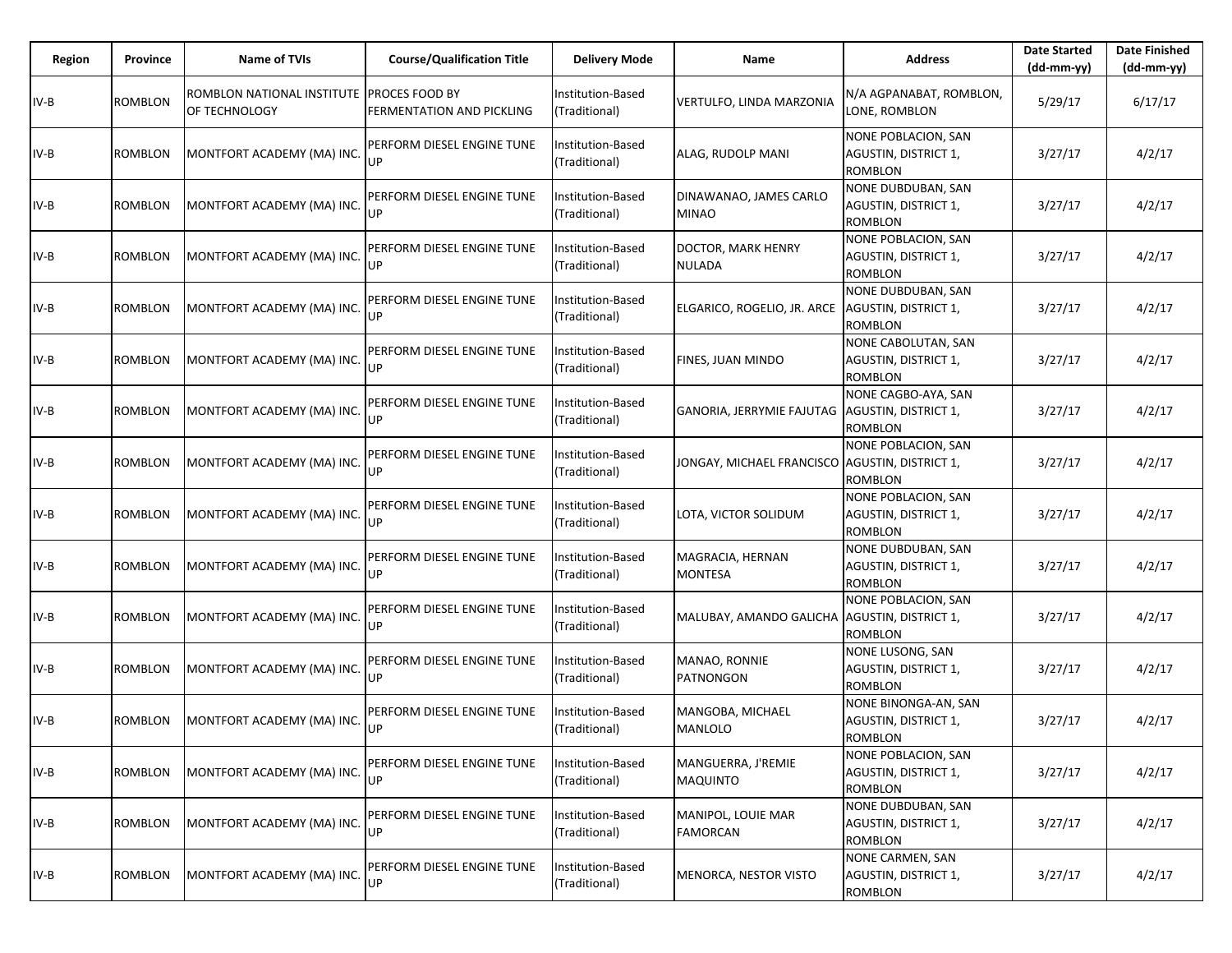| Region | Province       | <b>Name of TVIs</b>                            | <b>Course/Qualification Title</b>                                                         | <b>Delivery Mode</b>               | Name                                        | <b>Address</b>                                                                         | <b>Date Started</b><br>$(dd-mm-yy)$ | <b>Date Finished</b><br>(dd-mm-yy) |
|--------|----------------|------------------------------------------------|-------------------------------------------------------------------------------------------|------------------------------------|---------------------------------------------|----------------------------------------------------------------------------------------|-------------------------------------|------------------------------------|
| $IV-B$ | ROMBLON        | MONTFORT ACADEMY (MA) INC.                     | PERFORM DIESEL ENGINE TUNE<br>UP                                                          | Institution-Based<br>(Traditional) | MERCADO, JOHN WILSON                        | NONE SUGOD, SAN AGUSTIN,<br><b>DISTRICT 1, ROMBLON</b>                                 | 3/27/17                             | 4/2/17                             |
| $IV-B$ | ROMBLON        | MONTFORT ACADEMY (MA) INC.                     | PERFORM DIESEL ENGINE TUNE<br>UP                                                          | Institution-Based<br>(Traditional) | MINANO, SHERWIN BALIWAG                     | NONE CAGBO-AYA, SAN<br>AGUSTIN, DISTRICT 1,<br><b>ROMBLON</b>                          | 3/27/17                             | 4/2/17                             |
| $IV-B$ | ROMBLON        | MONTFORT ACADEMY (MA) INC.                     | PERFORM DIESEL ENGINE TUNE<br>UP                                                          | Institution-Based<br>(Traditional) | MONTESA, IVAN VILLANUEVA                    | NONE POBLACION, SAN<br>AGUSTIN, DISTRICT 1,<br><b>ROMBLON</b>                          | 3/27/17                             | 4/2/17                             |
| $IV-B$ | ROMBLON        | MONTFORT ACADEMY (MA) INC.                     | PERFORM DIESEL ENGINE TUNE<br>UP                                                          | Institution-Based<br>(Traditional) | MUTIA, JOE RIBOT                            | NONE DUBDUBAN, SAN<br>AGUSTIN, DISTRICT 1,<br><b>ROMBLON</b>                           | 3/27/17                             | 4/2/17                             |
| IV-B   | ROMBLON        | MONTFORT ACADEMY (MA) INC.                     | PERFORM DIESEL ENGINE TUNE<br>UP                                                          | Institution-Based<br>(Traditional) | NAVARRETE, NATHANIEL<br><b>MUNOZCO</b>      | <b>NONE POBLACION, SAN</b><br>AGUSTIN, DISTRICT 1,<br><b>ROMBLON</b>                   | 3/27/17                             | 4/2/17                             |
| $IV-B$ | <b>ROMBLON</b> | MONTFORT ACADEMY (MA) INC.                     | PERFORM DIESEL ENGINE TUNE<br>UP                                                          | Institution-Based<br>(Traditional) | NAVARRETE, NEXEQUELLE IAN<br><b>MUNOZCO</b> | NONE POBLACION, SAN<br>AGUSTIN, DISTRICT 1,<br><b>ROMBLON</b>                          | 3/27/17                             | 4/2/17                             |
| IV-B   | <b>ROMBLON</b> | MONTFORT ACADEMY (MA) INC                      | PERFORM DIESEL ENGINE TUNE<br>UP                                                          | Institution-Based<br>(Traditional) | NAVARRETE, RICHARD<br><b>RICARTE</b>        | <b>NONE POBLACION, SAN</b><br>AGUSTIN, DISTRICT 1,<br><b>ROMBLON</b>                   | 3/27/17                             | 4/2/17                             |
| $IV-B$ | ROMBLON        | MONTFORT ACADEMY (MA) INC.                     | PERFORM DIESEL ENGINE TUNE<br>UP                                                          | Institution-Based<br>(Traditional) | <b>SANTOS, MARK ANTHONY</b><br><b>MENES</b> | <b>NONE DUBDUBAN, SAN</b><br><b>AGUSTIN, DISTRICT 1,</b><br><b>ROMBLON</b>             | 3/27/17                             | 4/2/17                             |
| $IV-B$ | ROMBLON        | MONTFORT ACADEMY (MA) INC.                     | PERFORM DIESEL ENGINE TUNE<br>UP                                                          | Institution-Based<br>(Traditional) | SOLANO, PANFILO, JR.<br><b>MORENO</b>       | <b>NONE POBLACION, SAN</b><br>AGUSTIN, DISTRICT 1,<br><b>ROMBLON</b>                   | 3/27/17                             | 4/2/17                             |
| $IV-B$ | ROMBLON        | MONTFORT ACADEMY (MA) INC.                     | PERFORM DIESEL ENGINE TUNE<br>UP                                                          | Institution-Based<br>(Traditional) | VILLANUEVA, LARRY, JR.<br>FAJILAN           | <b>NONE POBLACION, SAN</b><br>AGUSTIN, DISTRICT 1,<br><b>ROMBLON</b>                   | 3/27/17                             | 4/2/17                             |
| $IV-B$ | PALAWAN        | NARRA INSTITUTE OF<br>TECHNICAL EDUCATION INC. | PERFORM DIESEL/GAS ENGINE<br>TUNE-UP (LEADING TO<br>AUTOMOTIVE SERVICING NC I)            | Institution-Based<br>(Traditional) | PELENIO, RENATO BRANZUELA                   | N/A MAOYON, PUERTO<br>PRINCESA CITY, DISTRICT III,<br><b>PALAWAN</b>                   | 1/23/17                             | 2/6/17                             |
| $IV-B$ | PALAWAN        | NARRA INSTITUTE OF<br>TECHNICAL EDUCATION INC. | PERFORM DIESEL/GAS ENGINE<br>TUNE-UP (LEADING TO<br>AUTOMOTIVE SERVICING NC I)            | Institution-Based<br>(Traditional) | POLIGRATES, WILFREDO JR.<br><b>RUIZ</b>     | PUROK DAMAYAN BABUYAN,<br>PUERTO PRINCESA CITY,<br>DISTRICT III, PALAWAN               | 1/23/17                             | 2/6/17                             |
| $IV-B$ | PALAWAN        | NARRA INSTITUTE OF<br>TECHNICAL EDUCATION INC. | PERFORM DIESEL/GAS ENGINE<br>TUNE-UP (LEADING TO<br>AUTOMOTIVE SERVICING NC I)            | Institution-Based<br>(Traditional) | SAURIN, RAYMARK MENTOY                      | PUROK DAMAYAN BABUYAN,<br><b>PUERTO PRINCESA CITY,</b><br><b>DISTRICT III, PALAWAN</b> | 1/23/17                             | 2/6/17                             |
| $IV-B$ | PALAWAN        | NARRA INSTITUTE OF<br>TECHNICAL EDUCATION INC. | PERFORM DIESEL/GAS ENGINE<br>TUNE-UP (LEADING TO<br>AUTOMOTIVE SERVICING NC I)            | Institution-Based<br>(Traditional) | SEBIDO, JOSHUA FRANCESCO                    | N/A BABUYAN, PUERTO<br>PRINCESA CITY, DISTRICT III,<br>PALAWAN                         | 1/23/17                             | 2/6/17                             |
| $IV-B$ | PALAWAN        | NARRA INSTITUTE OF<br>TECHNICAL EDUCATION INC. | SERVICE ENGINE MECHANICAL<br><b>COMPONENTS (LEADING TO</b><br>AUTOMOTIVE SERVICING NC II) | Institution-Based<br>(Traditional) | ABADILLA, ARTEMIO JR.<br><b>BUNDAL</b>      | NA BABUYAN, PUERTO<br>PRINCESA CITY, DISTRICT III,<br>PALAWAN                          | 1/23/17                             | 2/4/17                             |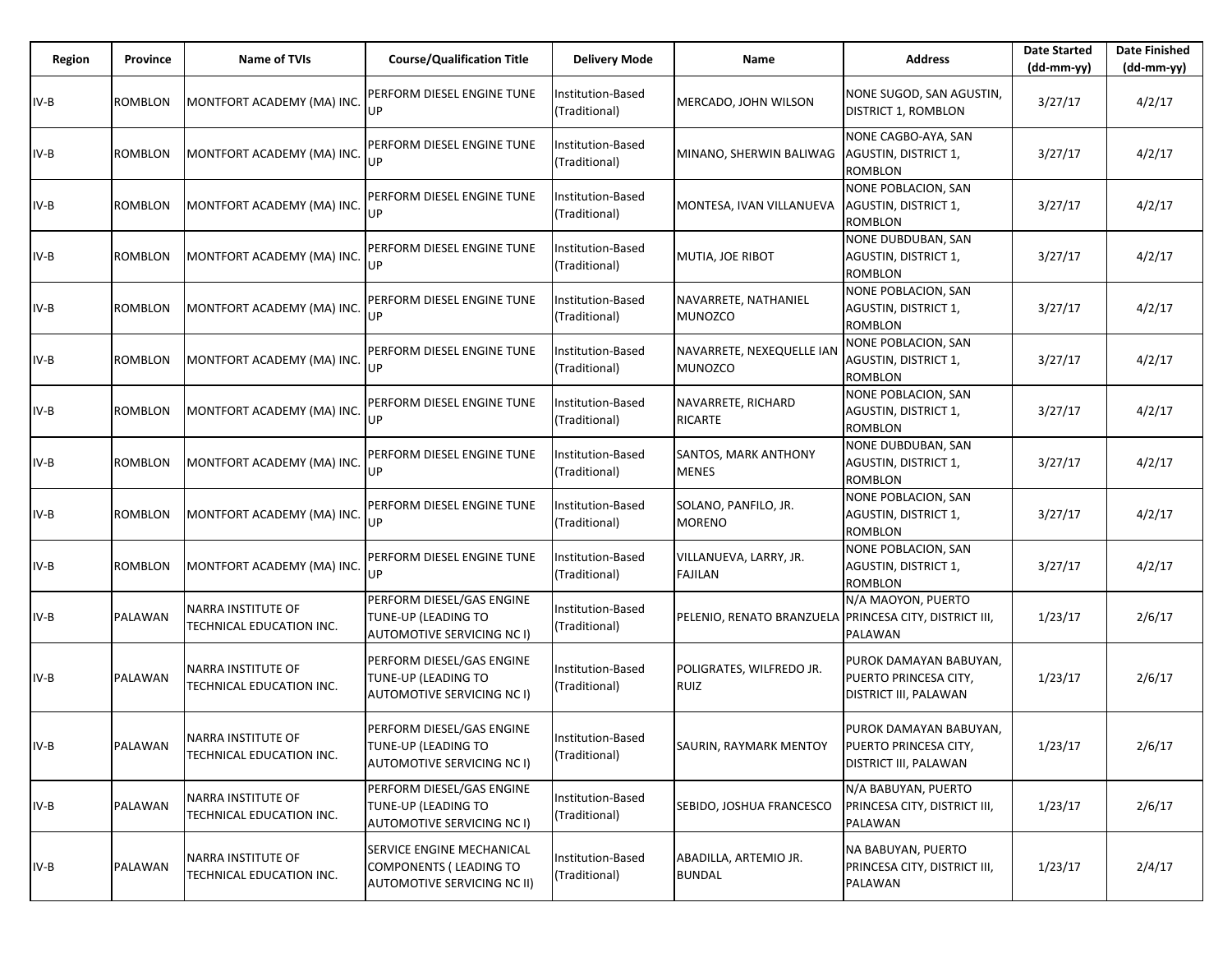| Region | Province | <b>Name of TVIs</b>                            | <b>Course/Qualification Title</b>                                                                | <b>Delivery Mode</b>               | Name                                       | <b>Address</b>                                                                           | <b>Date Started</b><br>$(dd-mm-yy)$ | <b>Date Finished</b><br>(dd-mm-yy) |
|--------|----------|------------------------------------------------|--------------------------------------------------------------------------------------------------|------------------------------------|--------------------------------------------|------------------------------------------------------------------------------------------|-------------------------------------|------------------------------------|
| $IV-B$ | PALAWAN  | NARRA INSTITUTE OF<br>TECHNICAL EDUCATION INC. | SERVICE ENGINE MECHANICAL<br><b>COMPONENTS (LEADING TO</b><br>AUTOMOTIVE SERVICING NC II)        | Institution-Based<br>(Traditional) | ABREA, BENJAMIN<br><b>CABRESTANTE</b>      | NA BABUYAN, PUERTO<br>PRINCESA CITY, DISTRICT III,<br>PALAWAN                            | 1/23/17                             | 2/4/17                             |
| $IV-B$ | PALAWAN  | NARRA INSTITUTE OF<br>TECHNICAL EDUCATION INC. | SERVICE ENGINE MECHANICAL<br><b>COMPONENTS (LEADING TO</b><br>AUTOMOTIVE SERVICING NC II)        | Institution-Based<br>(Traditional) | ABREA, VINCENT SAURIN                      | PUROK CENTRO BABUYAN,<br>PUERTO PRINCESA CITY,<br>DISTRICT III, PALAWAN                  | 1/23/17                             | 2/4/17                             |
| $IV-B$ | PALAWAN  | NARRA INSTITUTE OF<br>TECHNICAL EDUCATION INC. | SERVICE ENGINE MECHANICAL<br><b>COMPONENTS (LEADING TO</b><br>AUTOMOTIVE SERVICING NC II)        | Institution-Based<br>(Traditional) | AGASCON, ABNER REDUCA                      | PUROK BARIMBING<br><b>BABUYAN, PUERTO PRINCESA</b><br>CITY, DISTRICT III, PALAWAN        | 1/23/17                             | 2/4/17                             |
| $IV-B$ | PALAWAN  | NARRA INSTITUTE OF<br>TECHNICAL EDUCATION INC. | SERVICE ENGINE MECHANICAL<br><b>COMPONENTS (LEADING TO</b><br>AUTOMOTIVE SERVICING NC II)        | Institution-Based<br>(Traditional) | <b>BANICO, GAMALIEL ARANETA</b>            | PUROK DAMAYAN BABUYAN,<br><b>PUERTO PRINCESA CITY,</b><br><b>DISTRICT III, PALAWAN</b>   | 1/23/17                             | 2/4/17                             |
| IV-B   | PALAWAN  | NARRA INSTITUTE OF<br>TECHNICAL EDUCATION INC. | SERVICE ENGINE MECHANICAL<br><b>COMPONENTS (LEADING TO</b><br><b>AUTOMOTIVE SERVICING NC II)</b> | Institution-Based<br>(Traditional) | BATERSAL, CRISPIN CASIANO                  | <b>PUROK BARIMBING</b><br><b>BABUYAN, PUERTO PRINCESA</b><br>CITY, DISTRICT III, PALAWAN | 1/23/17                             | 2/4/17                             |
| $IV-B$ | PALAWAN  | NARRA INSTITUTE OF<br>TECHNICAL EDUCATION INC. | SERVICE ENGINE MECHANICAL<br><b>COMPONENTS (LEADING TO</b><br>AUTOMOTIVE SERVICING NC II)        | Institution-Based<br>(Traditional) | <b>BUNDAL, GERALD NALING</b>               | PUROK CENTRO BABUYAN,<br>PUERTO PRINCESA CITY,<br><b>DISTRICT III, PALAWAN</b>           | 1/23/17                             | 2/4/17                             |
| $IV-B$ | PALAWAN  | NARRA INSTITUTE OF<br>TECHNICAL EDUCATION INC. | SERVICE ENGINE MECHANICAL<br><b>COMPONENTS (LEADING TO</b><br><b>AUTOMOTIVE SERVICING NC II)</b> | Institution-Based<br>(Traditional) | <b>BUNGAR, JIMMY CONDE</b>                 | NA BABUYAN, PUERTO<br>PRINCESA CITY, DISTRICT III,<br><b>PALAWAN</b>                     | 1/23/17                             | 2/4/17                             |
| $IV-B$ | PALAWAN  | NARRA INSTITUTE OF<br>TECHNICAL EDUCATION INC. | SERVICE ENGINE MECHANICAL<br><b>COMPONENTS (LEADING TO</b><br><b>AUTOMOTIVE SERVICING NC II)</b> | Institution-Based<br>(Traditional) | <b>CARDIJON, PINKLY</b><br><b>MAGBANUA</b> | PUROK ANILAWAN BABU<br>YAN, PUERTO PRINCESA CITY,<br><b>DISTRICT III, PALAWAN</b>        | 1/23/17                             | 2/4/17                             |
| $IV-B$ | PALAWAN  | NARRA INSTITUTE OF<br>TECHNICAL EDUCATION INC. | SERVICE ENGINE MECHANICAL<br><b>COMPONENTS (LEADING TO</b><br><b>AUTOMOTIVE SERVICING NC II)</b> | Institution-Based<br>(Traditional) | CAYAO, BOBBY ALCANTARA                     | PUROK CENTRO BABUYAN,<br>PUERTO PRINCESA CITY,<br>DISTRICT III, PALAWAN                  | 1/23/17                             | 2/4/17                             |
| $IV-B$ | PALAWAN  | NARRA INSTITUTE OF<br>TECHNICAL EDUCATION INC. | SERVICE ENGINE MECHANICAL<br><b>COMPONENTS (LEADING TO</b><br>AUTOMOTIVE SERVICING NC II)        | Institution-Based<br>(Traditional) | CAYAO, JOEJE PAULINO                       | PUROK ANILAWAN BABUYAN,<br>PUERTO PRINCESA CITY,<br><b>DISTRICT III, PALAWAN</b>         | 1/23/17                             | 2/4/17                             |
| $IV-B$ | PALAWAN  | NARRA INSTITUTE OF<br>TECHNICAL EDUCATION INC. | SERVICE ENGINE MECHANICAL<br>COMPONENTS (LEADING TO<br>AUTOMOTIVE SERVICING NC II)               | Institution-Based<br>(Traditional) | DECALAN, CHRISTOPHER<br><b>SEBIDO</b>      | <b>NA BABUYAN, PUERTO</b><br>PRINCESA CITY, DISTRICT III,<br><b>PALAWAN</b>              | 1/23/17                             | 2/4/17                             |
| $IV-B$ | PALAWAN  | NARRA INSTITUTE OF<br>TECHNICAL EDUCATION INC. | SERVICE ENGINE MECHANICAL<br>COMPONENTS (LEADING TO<br><b>AUTOMOTIVE SERVICING NC II)</b>        | Institution-Based<br>(Traditional) | DELOS SANTOS, FRANCIS<br><b>MESIAS</b>     | NA BABUYAN, PUERTO<br>PRINCESA CITY, DISTRICT III,<br>PALAWAN                            | 1/23/17                             | 2/4/17                             |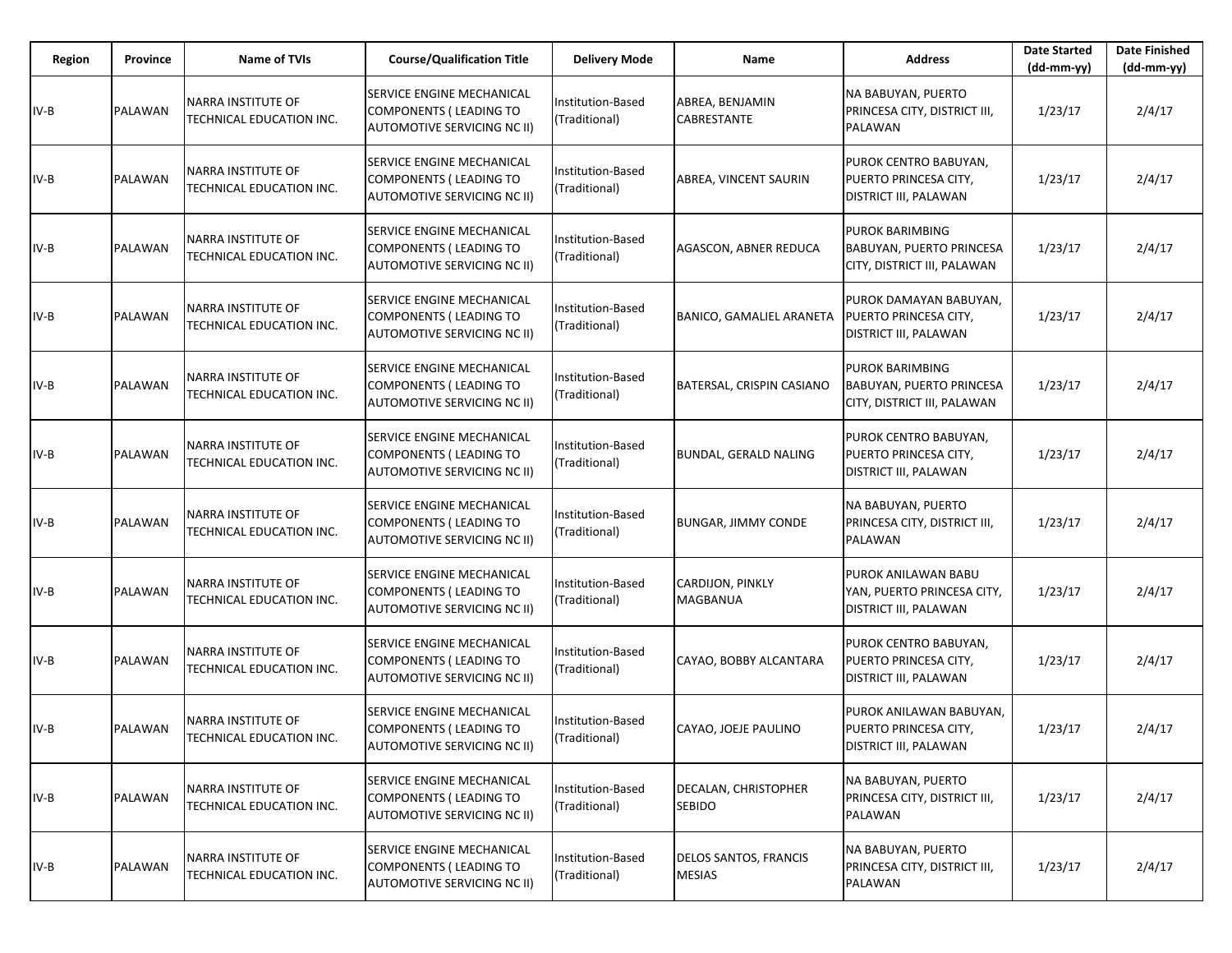| Region | Province | <b>Name of TVIs</b>                            | <b>Course/Qualification Title</b>                                                                | <b>Delivery Mode</b>               | Name                                                  | <b>Address</b>                                                                            | <b>Date Started</b><br>$(dd-mm-yy)$ | <b>Date Finished</b><br>$(dd-mm-yy)$ |
|--------|----------|------------------------------------------------|--------------------------------------------------------------------------------------------------|------------------------------------|-------------------------------------------------------|-------------------------------------------------------------------------------------------|-------------------------------------|--------------------------------------|
| $IV-B$ | PALAWAN  | NARRA INSTITUTE OF<br>TECHNICAL EDUCATION INC. | SERVICE ENGINE MECHANICAL<br><b>COMPONENTS (LEADING TO</b><br>AUTOMOTIVE SERVICING NC II)        | Institution-Based<br>(Traditional) | <b>ESCUBIN, ELDEAN TRINIDAD</b>                       | PUROK ANILAWAN BABUYAN,<br>PUERTO PRINCESA CITY,<br>DISTRICT III, PALAWAN                 | 1/23/17                             | 2/4/17                               |
| $IV-B$ | PALAWAN  | NARRA INSTITUTE OF<br>TECHNICAL EDUCATION INC. | SERVICE ENGINE MECHANICAL<br><b>COMPONENTS (LEADING TO</b><br><b>AUTOMOTIVE SERVICING NC II)</b> | Institution-Based<br>(Traditional) | FRESNILLO, JEFFREY PIOJO                              | <b>NA BABUYAN, PUERTO</b><br>PRINCESA CITY, DISTRICT III,<br>PALAWAN                      | 1/23/17                             | 2/4/17                               |
| $IV-B$ | PALAWAN  | NARRA INSTITUTE OF<br>TECHNICAL EDUCATION INC. | SERVICE ENGINE MECHANICAL<br><b>COMPONENTS (LEADING TO</b><br>AUTOMOTIVE SERVICING NC II)        | Institution-Based<br>(Traditional) | HUBO, EUGENIO PORCAL                                  | PUROK SALENG BABUYAN,<br>PUERTO PRINCESA CITY,<br>DISTRICT III, PALAWAN                   | 1/23/17                             | 2/4/17                               |
| $IV-B$ | PALAWAN  | NARRA INSTITUTE OF<br>TECHNICAL EDUCATION INC. | SERVICE ENGINE MECHANICAL<br><b>COMPONENTS (LEADING TO</b><br>AUTOMOTIVE SERVICING NC II)        | Institution-Based<br>(Traditional) | LAGRADA, JOSHUA FAVILA                                | PUROK MASADYA BABUYAN,<br>PUERTO PRINCESA CITY,<br><b>DSITRICT III, PALAWAN</b>           | 1/23/17                             | 2/4/17                               |
| $IV-B$ | PALAWAN  | NARRA INSTITUTE OF<br>TECHNICAL EDUCATION INC. | SERVICE ENGINE MECHANICAL<br><b>COMPONENTS (LEADING TO</b><br><b>AUTOMOTIVE SERVICING NC II)</b> | Institution-Based<br>(Traditional) | MAGDAYAO, JOVEN SAURIN                                | <b>PUROK EVELASTING</b><br><b>BABUYAN, PUERTO PRINCESA</b><br>CITY, DISTRICT III, PALAWAN | 1/23/17                             | 2/4/17                               |
| $IV-B$ | PALAWAN  | NARRA INSTITUTE OF<br>TECHNICAL EDUCATION INC. | SERVICE ENGINE MECHANICAL<br><b>COMPONENTS (LEADING TO</b><br>AUTOMOTIVE SERVICING NC II)        | Institution-Based<br>(Traditional) | MATEO, REGALADO AVILA                                 | PUROK TUGBUAN BABUYAN,<br>PUERTO PRINCESA CITY,<br><b>DISTRICT III, PALAWAN</b>           | 1/23/17                             | 2/4/17                               |
| $IV-B$ | PALAWAN  | NARRA INSTITUTE OF<br>TECHNICAL EDUCATION INC. | SERVICE ENGINE MECHANICAL<br><b>COMPONENTS (LEADING TO</b><br><b>AUTOMOTIVE SERVICING NC II)</b> | Institution-Based<br>(Traditional) | MERCED, RITCHIE SUMAGANG PRINCESA CITY, DISTRICT III, | NA BABUYAN, PUERTO<br><b>PALAWAN</b>                                                      | 1/23/17                             | 2/4/17                               |
| IV-B   | PALAWAN  | NARRA INSTITUTE OF<br>TECHNICAL EDUCATION INC. | SEVICE AUTOMOTIVE BATTERRY<br>(LEADING TO AUTOMOTIVE<br>SERVICING NC II)                         | Community-Based<br>Training        | AGAPAY, RAMON JR.<br><b>BALOLONG</b>                  | STO. NINO APURAWAN,<br>ABORLAN, DISTRICT III,<br>PALAWAN                                  | 2/8/17                              | 2/17/17                              |
| $IV-B$ | PALAWAN  | NARRA INSTITUTE OF<br>TECHNICAL EDUCATION INC. | SEVICE AUTOMOTIVE BATTERRY<br>(LEADING TO AUTOMOTIVE<br>SERVICING NC II)                         | Community-Based<br>Training        | ASIO, DANILO ESPINOSA                                 | STO. NINO APURAWAN,<br>ABORLAN, DISTRICT III,<br><b>PALAWAN</b>                           | 2/8/17                              | 2/17/17                              |
| $IV-B$ | PALAWAN  | NARRA INSTITUTE OF<br>TECHNICAL EDUCATION INC. | SEVICE AUTOMOTIVE BATTERRY<br>(LEADING TO AUTOMOTIVE<br>SERVICING NC II)                         | Community-Based<br>Training        | <b>BACALTOS, ANACITO</b><br><b>ANTIPUESTO</b>         | STO. NINO APURAWAN,<br>ABORLAN, DISTRICT III,<br>PALAWAN                                  | 2/8/17                              | 2/17/17                              |
| $IV-B$ | PALAWAN  | NARRA INSTITUTE OF<br>TECHNICAL EDUCATION INC. | SEVICE AUTOMOTIVE BATTERRY<br>(LEADING TO AUTOMOTIVE<br>SERVICING NC II)                         | Community-Based<br>Training        | <b>BACALTOS, APOLINARIO</b><br>ANTIPUESTO             | STO. NINO APURAWAN,<br>ABORLAN, DISTRICT III,<br>PALAWAN                                  | 2/8/17                              | 2/17/17                              |
| $IV-B$ | PALAWAN  | NARRA INSTITUTE OF<br>TECHNICAL EDUCATION INC. | SEVICE AUTOMOTIVE BATTERRY<br>(LEADING TO AUTOMOTIVE<br>SERVICING NC II)                         | Community-Based<br>Training        | <b>BALLADARES, ROSALINDA</b><br>ABELA                 | STO. NINO APURAWAN,<br>ABORLAN, DISTRICT III,<br>PALAWAN                                  | 2/8/17                              | 2/17/17                              |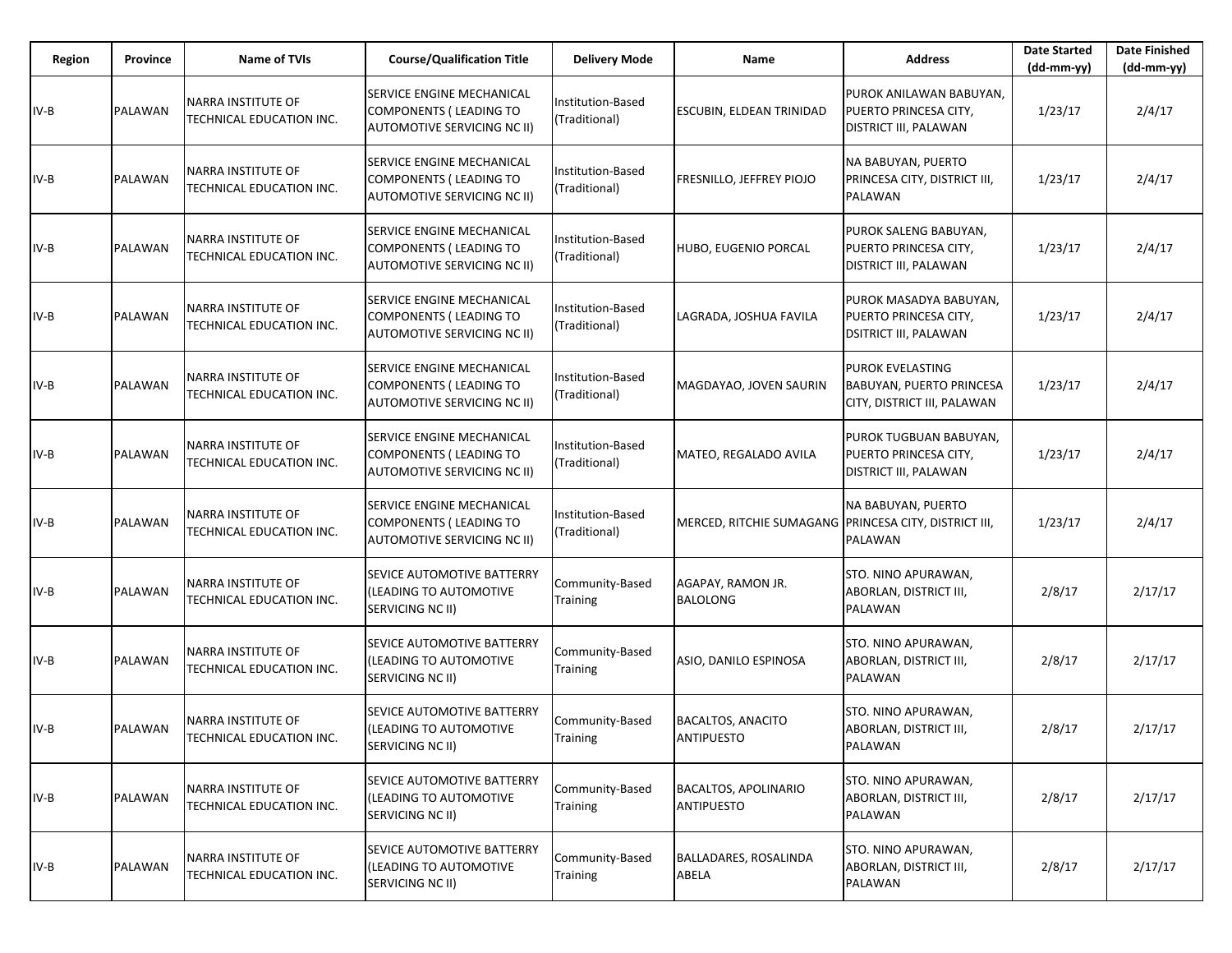| Region | <b>Province</b> | <b>Name of TVIs</b>                            | <b>Course/Qualification Title</b>                                               | <b>Delivery Mode</b>               | Name                                       | <b>Address</b>                                                  | <b>Date Started</b><br>$(dd-mm-yy)$ | <b>Date Finished</b><br>(dd-mm-yy) |
|--------|-----------------|------------------------------------------------|---------------------------------------------------------------------------------|------------------------------------|--------------------------------------------|-----------------------------------------------------------------|-------------------------------------|------------------------------------|
| $IV-B$ | PALAWAN         | NARRA INSTITUTE OF<br>TECHNICAL EDUCATION INC. | SEVICE AUTOMOTIVE BATTERRY<br>(LEADING TO AUTOMOTIVE<br>SERVICING NC II)        | Community-Based<br>Training        | <b>BANICO, JOMEL SIMBULAS</b>              | STO. NINO APURAWAN,<br>ABORLAN, DISTRICT III,<br>PALAWAN        | 2/8/17                              | 2/17/17                            |
| $IV-B$ | PALAWAN         | NARRA INSTITUTE OF<br>TECHNICAL EDUCATION INC. | SEVICE AUTOMOTIVE BATTERRY<br>(LEADING TO AUTOMOTIVE<br>SERVICING NC II)        | Community-Based<br>Training        | DELA CRUZ, ARIEL ARISTOTLE<br><b>SAROL</b> | STO. NINO APURAWAN,<br>ABORLAN, DISTRICT III,<br>PALAWAN        | 2/8/17                              | 2/17/17                            |
| $IV-B$ | PALAWAN         | NARRA INSTITUTE OF<br>TECHNICAL EDUCATION INC. | SEVICE AUTOMOTIVE BATTERRY<br>(LEADING TO AUTOMOTIVE<br>SERVICING NC II)        | Community-Based<br>Training        | DOOC, JOEL ARGALLLON                       | STO. NINO APURAWAN,<br>ABORLAN, DISTRICT III,<br><b>PALAWAN</b> | 2/8/17                              | 2/17/17                            |
| $IV-B$ | PALAWAN         | NARRA INSTITUTE OF<br>TECHNICAL EDUCATION INC. | SEVICE AUTOMOTIVE BATTERRY<br>(LEADING TO AUTOMOTIVE<br>SERVICING NC II)        | Community-Based<br>Training        | <b>ESPINOSA, JUNIE GEPIGA</b>              | STO. NINO APURAWAN,<br>ABORLAN, DISTRICT III,<br><b>PALAWAN</b> | 2/8/17                              | 2/17/17                            |
| $IV-B$ | PALAWAN         | NARRA INSTITUTE OF<br>TECHNICAL EDUCATION INC. | SEVICE AUTOMOTIVE BATTERRY<br>(LEADING TO AUTOMOTIVE<br>SERVICING NC II)        | Community-Based<br>Training        | HERHER, GENE JR. TALAVER                   | STO. NINO APURAWAN,<br>ABORLAN, DISTRICT III,<br>PALAWAN        | 2/8/17                              | 2/17/17                            |
| $IV-B$ | PALAWAN         | NARRA INSTITUTE OF<br>TECHNICAL EDUCATION INC. | SEVICE AUTOMOTIVE BATTERRY<br>(LEADING TO AUTOMOTIVE<br>SERVICING NC II)        | Community-Based<br><b>Training</b> | MACARIO, JAY BOY FELISARIO                 | STO. NINO APURAWAN,<br>ABORLAN, DISTRICT III,<br><b>PALAWAN</b> | 2/8/17                              | 2/17/17                            |
| $IV-B$ | PALAWAN         | NARRA INSTITUTE OF<br>TECHNICAL EDUCATION INC. | SEVICE AUTOMOTIVE BATTERRY<br>(LEADING TO AUTOMOTIVE<br>SERVICING NC II)        | Community-Based<br>Training        | MALINAO, JOI BALOLONG                      | STO. NINO APURAWAN,<br>ABORLAN, DISTRICT III,<br><b>PALAWAN</b> | 2/8/17                              | 2/17/17                            |
| IV-B   | PALAWAN         | NARRA INSTITUTE OF<br>TECHNICAL EDUCATION INC. | SEVICE AUTOMOTIVE BATTERRY<br>(LEADING TO AUTOMOTIVE<br>SERVICING NC II)        | Community-Based<br>Training        | NINGE, DDVINA SEMILLANO                    | STO. NINO APURAWAN,<br>ABORLAN, DISTRICT III,<br><b>PALAWAN</b> | 2/8/17                              | 2/17/17                            |
| $IV-B$ | PALAWAN         | NARRA INSTITUTE OF<br>TECHNICAL EDUCATION INC. | SEVICE AUTOMOTIVE BATTERRY<br>(LEADING TO AUTOMOTIVE<br>SERVICING NC II)        | Community-Based<br>Training        | SAPUAN, NINO MICHAEL<br><b>SIMBULAS</b>    | STO. NINO APURAWAN,<br>ABORLAN, DISTRICT III,<br><b>PALAWAN</b> | 2/8/17                              | 2/17/17                            |
| $IV-B$ | PALAWAN         | NARRA INSTITUTE OF<br>TECHNICAL EDUCATION INC. | SEVICE AUTOMOTIVE BATTERRY<br>(LEADING TO AUTOMOTIVE<br>SERVICING NC II)        | Community-Based<br>Training        | <b>SANCHEZ, ROBERT ROJAS</b>               | STO. NINO APURAWAN,<br>ABORLAN, DISTRICT III,<br><b>PALAWAN</b> | 2/8/17                              | 2/17/17                            |
| $IV-B$ | PALAWAN         | NARRA INSTITUTE OF<br>TECHNICAL EDUCATION INC. | SEVICE AUTOMOTIVE BATTERRY<br>(LEADING TO AUTOMOTIVE<br>SERVICING NC II)        | Community-Based<br>Training        | SEMILLANO, JUVEN VER                       | STO. NINO APURAWAN,<br>ABORLAN, DISTRICT III,<br>PALAWAN        | 2/8/17                              | 2/17/17                            |
| $IV-B$ | PALAWAN         | NARRA INSTITUTE OF<br>TECHNICAL EDUCATION INC. | SEVICE AUTOMOTIVE BATTERRY<br>(LEADING TO AUTOMOTIVE<br><b>SERVICING NC II)</b> | Community-Based<br>Training        | TOLEDO, DANILO BATALAN                     | STO. NINO APURAWAN,<br>ABORLAN, DSITRICT III,<br>PALAWAN        | 2/8/17                              | 2/17/17                            |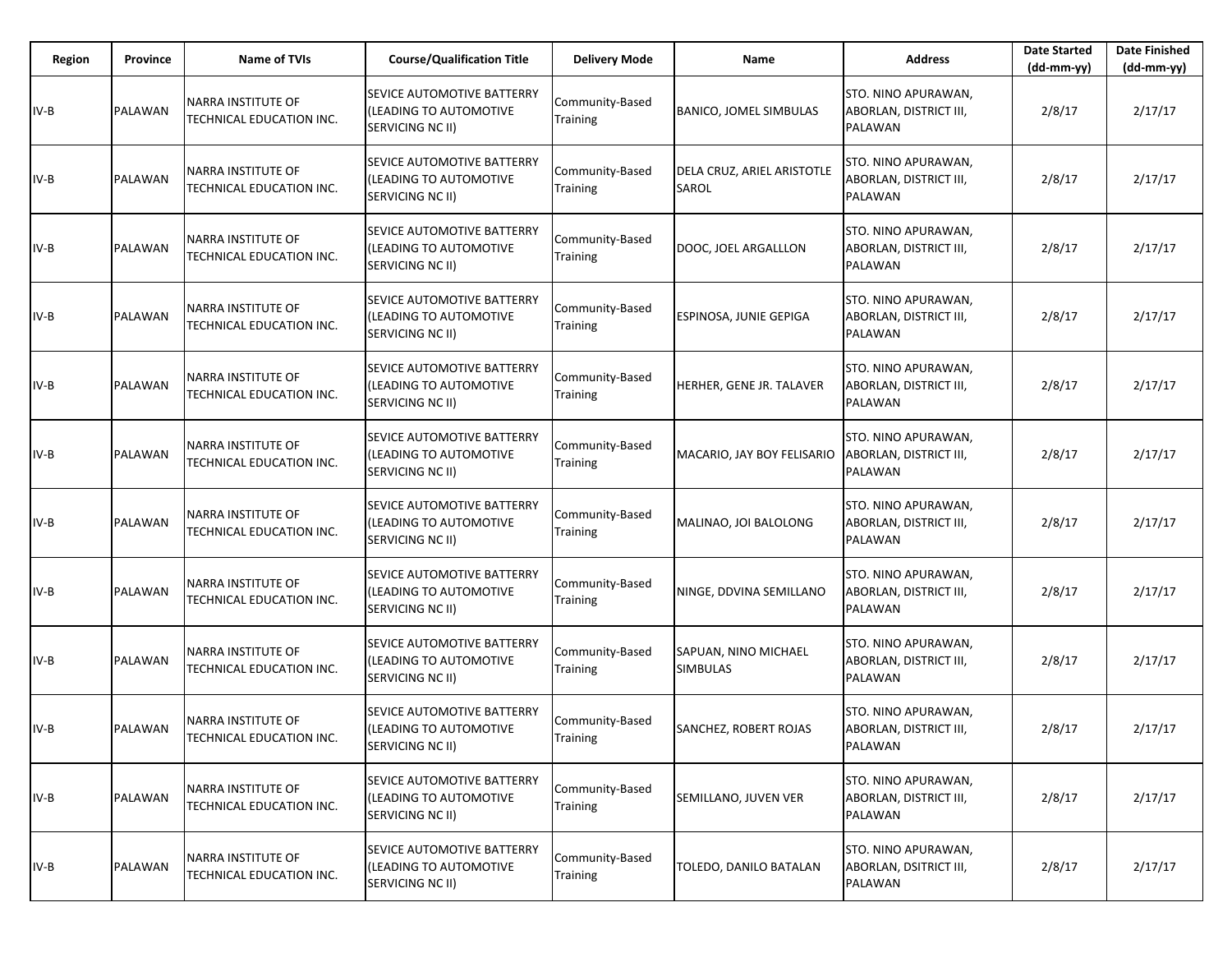| Region | Province | <b>Name of TVIs</b>                                   | <b>Course/Qualification Title</b>                                                                                                           | <b>Delivery Mode</b>               | Name                                   | <b>Address</b>                                                                | <b>Date Started</b><br>$(dd-mm-yy)$ | <b>Date Finished</b><br>(dd-mm-yy) |
|--------|----------|-------------------------------------------------------|---------------------------------------------------------------------------------------------------------------------------------------------|------------------------------------|----------------------------------------|-------------------------------------------------------------------------------|-------------------------------------|------------------------------------|
| IV-B   | PALAWAN  | <b>NARRA INSTITUTE OF</b><br>TECHNICAL EDUCATION INC. | SEVICE AUTOMOTIVE BATTERRY<br>(LEADING TO AUTOMOTIVE<br>SERVICING NC II)                                                                    | Community-Based<br>Training        | TOLEDO, LUZ REBOLLOS                   | STO. NINO APURAWAN,<br>ABORLAN, DISTRICT III,<br><b>PALAWAN</b>               | 2/8/17                              | 2/17/17                            |
| $IV-B$ | PALAWAN  | <b>NARRA INSTITUTE OF</b><br>TECHNICAL EDUCATION INC. | SEVICE AUTOMOTIVE BATTERRY<br>(LEADING TO AUTOMOTIVE<br>SERVICING NC II)                                                                    | Community-Based<br>Training        | VIGONTE, JICKSON ISRAEL                | STO. NINO APURAWAN,<br>ABORLAN, DISTRICT III,<br>PALAWAN                      | 2/8/17                              | 2/17/17                            |
| IV-B   | PALAWAN  | <b>NARRA INSTITUTE OF</b><br>TECHNICAL EDUCATION INC. | SEVICE AUTOMOTIVE BATTERRY<br>(LEADING TO AUTOMOTIVE<br>SERVICING NC II)                                                                    | Community-Based<br><b>Training</b> | USANASTRE, ELVERA OPLE                 | STO. NINO APURAWAN,<br>ABORLAN, DISTRICT III,<br><b>PALAWAN</b>               | 2/8/17                              | 2/17/17                            |
| $IV-B$ | PALAWAN  | <b>NARRA INSTITUTE OF</b><br>TECHNICAL EDUCATION INC. | <b>INSTALL WIRING</b><br>DEVICES/INSTALL LIGHTING<br><b>SYSTEMS (LEADING TO</b><br>ELECTRICAL INSTALLATION AND<br>MAINTENANCE NC II)        | Community-Based<br>Training        | SEY, JESSON DELOS REYES                | DE JESUS SUB. MALIGAYA, EL<br>NIDO, DISTRICT I, PALAWAN                       | 6/19/17                             | 7/5/17                             |
| $IV-B$ | PALAWAN  | <b>NARRA INSTITUTE OF</b><br>TECHNICAL EDUCATION INC. | INSTALL WIRING<br>DEVICES/INSTALL LIGHTING<br><b>SYSTEMS (LEADING TO</b><br>ELECTRICAL INSTALLATION AND<br>MAINTENANCE NC II)               | Community-Based<br>Training        | SIGALAT, JERRY UGAD                    | PROPER MANLAG, EL NIDO,<br><b>DISTRICT I, PALAWAN</b>                         | 6/19/17                             | 7/5/17                             |
| IV-B   | PALAWAN  | NARRA INSTITUTE OF<br>TECHNICAL EDUCATION INC.        | <b>INSTALL WIRING</b><br><b>DEVICES/INSTALL LIGHTING</b><br><b>SYSTEMS (LEADING TO</b><br>ELECTRICAL INSTALLATION AND<br>MAINTENANCE NC II) | Community-Based<br>Training        | DAGATAN, RICO AGUSTIN                  | HAMA ST. MASAGANA, EL<br>NIDO, DISTRICT I, PALAWAN                            | 6/19/17                             | 7/5/17                             |
| $IV-B$ | PALAWAN  | NARRA INSTITUTE OF<br>TECHNICAL EDUCATION INC.        | <b>INSTALL WIRING</b><br>DEVICES/INSTALL LIGHTING<br><b>SYSTEMS (LEADING TO</b><br>ELECTRICAL INSTALLATION AND<br>MAINTENANCE NC II)        | Community-Based<br>Training        | DAJAO, ROMEL DANCAN                    | SAN JOAQUIN BUENA<br>SUERTE, EL NIDO, DISTRICT I,<br>PALAWAN                  | 6/19/17                             | 7/5/17                             |
| IV-B   | PALAWAN  | <b>NARRA INSTITUTE OF</b><br>TECHNICAL EDUCATION INC. | <b>INSTALL WIRING</b><br>DEVICES/INSTALL LIGHTING<br>SYSTEMS (LEADING TO<br>ELECTRICAL INSTALLATION AND<br>MAINTENANCE NC II)               | Community-Based<br>Training        | CACACHA, JAY EMER<br><b>HEREDERO</b>   | NA CORONG-CORONG, EL<br>NIDO, DISTRICT I, PALAWAN                             | 6/19/17                             | 7/5/17                             |
| $IV-B$ | PALAWAN  | PUERTO PRINCESA SCHOOL OF<br><b>ARTS AND TRADES</b>   | <b>MAINTAIN AND REPAIR</b><br>CELLULAR PHONES (LEADING TO<br><b>CONSUMER ELECTRONICS</b><br>SERVICING NC II)                                | Community-Based<br>Training        | ABABA, DANIEL RICHARD<br><b>IGADNA</b> | NA SAN MANUEL, PUERTO<br>PRINCESA CITY, DISTRICT III,<br><b>PALAWAN</b>       | 7/10/17                             | 7/28/17                            |
| $IV-B$ | PALAWAN  | PUERTO PRINCESA SCHOOL OF<br><b>ARTS AND TRADES</b>   | MAINTAIN AND REPAIR<br>CELLULAR PHONES (LEADING TO<br><b>CONSUMER ELECTRONICS</b><br>SERVICING NC II)                                       | Community-Based<br>Training        | <b>BATAGA, CRISSEL JAY</b><br>ANDRADA  | PUROK GUMAMELA STA.<br>MONICA, PUERTO PRINCESA<br>CITY, DISTRICT III, PALAWAN | 7/10/17                             | 7/28/17                            |
| IV-B   | PALAWAN  | PUERTO PRINCESA SCHOOL OF<br><b>ARTS AND TRADES</b>   | <b>MAINTAIN AND REPAIR</b><br>CELLULAR PHONES (LEADING TO<br><b>CONSUMER ELECTRONICS</b><br>SERVICING NC II)                                | Community-Based<br>Training        | DAGANTA, CRISANTO AGNAS                | NA SAN MANUEL, PUERTO<br>PRINCESA CITY, DISTRICT III,<br>PALAWAN              | 7/10/17                             | 7/28/17                            |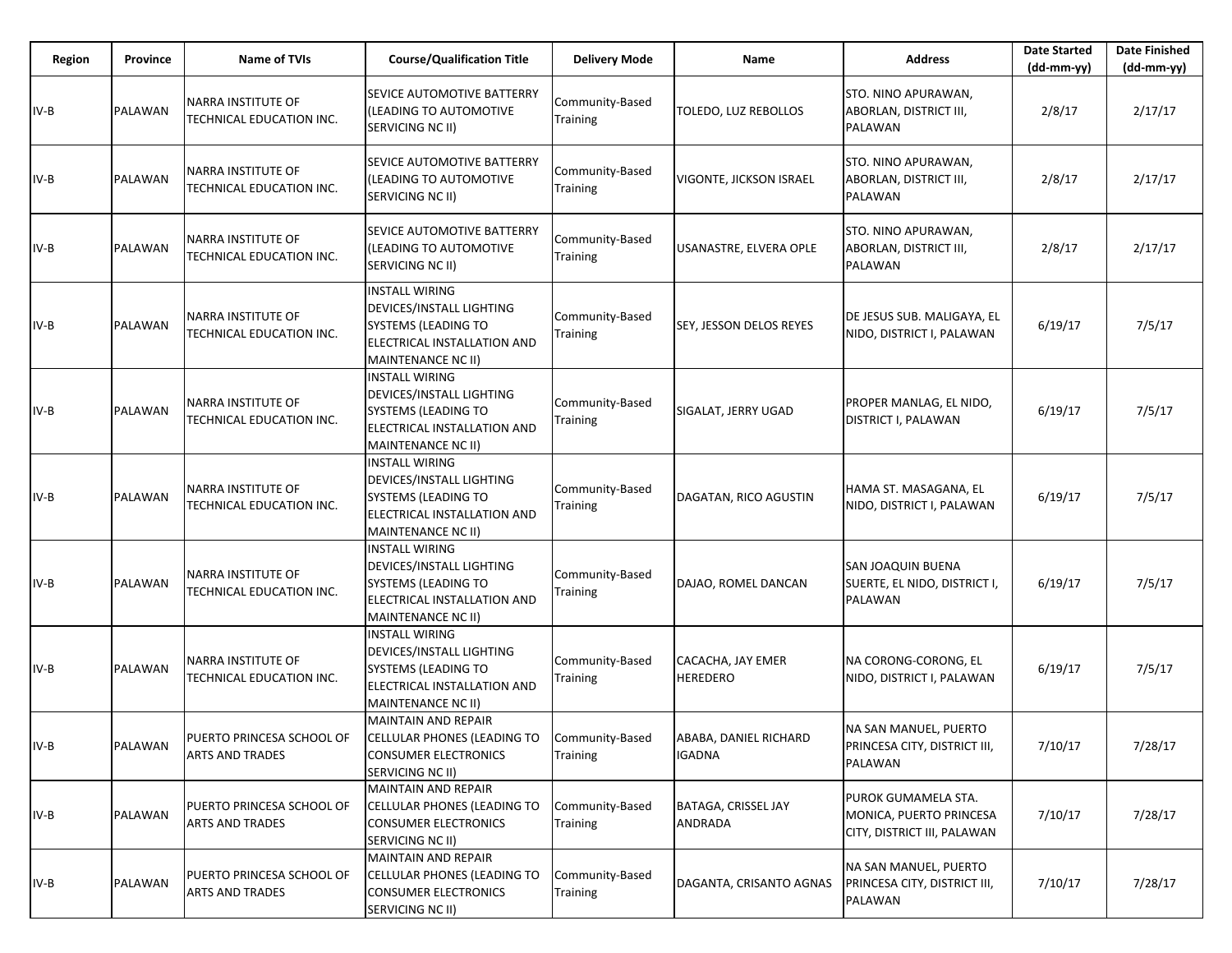| Region | Province       | <b>Name of TVIs</b>                                               | <b>Course/Qualification Title</b>                                                                                   | <b>Delivery Mode</b>               | Name                              | <b>Address</b>                                                                               | <b>Date Started</b><br>$(dd-mm-yy)$ | <b>Date Finished</b><br>$(dd-mm-yy)$ |
|--------|----------------|-------------------------------------------------------------------|---------------------------------------------------------------------------------------------------------------------|------------------------------------|-----------------------------------|----------------------------------------------------------------------------------------------|-------------------------------------|--------------------------------------|
| IV-B   | <b>PALAWAN</b> | PUERTO PRINCESA SCHOOL OF<br><b>ARTS AND TRADES</b>               | <b>MAINTAIN AND REPAIR</b><br>CELLULAR PHONES (LEADING TO<br><b>CONSUMER ELECTRONICS</b><br>SERVICING NC II)        | Community-Based<br>Training        | RICAMARA, PAUL HENRY<br>MATIAS    | LOMBOY ST., SAN JOSE,<br>PUERTO PRINCESA CITY,<br>DISTRICT III, PALAWAN                      | 7/10/17                             | 7/28/17                              |
| IV-B   | PALAWAN        | PUERTO PRINCESA SCHOOL OF<br><b>ARTS AND TRADES</b>               | <b>MAINTAIN AND REPAIR</b><br>CELLULAR PHONES (LEADING TO<br><b>CONSUMER ELECTRONICS</b><br><b>SERVICING NC II)</b> | Community-Based<br><b>Training</b> | TABI, ALDEN ANDAO                 | NEW PRINCESA TINIGUIBAN,<br>PUERTO PRINCESA CITY,<br>DISTRICT III, PALAWAN                   | 7/10/17                             | 7/28/17                              |
| IV-B   | PALAWAN        | PUERTO PRINCESA SCHOOL OF<br><b>ARTS AND TRADES</b>               | <b>MAINTAIN AND REPAIR</b><br>CELLULAR PHONES (LEADING TO<br><b>CONSUMER ELECTRONICS</b><br>SERVICING NC II)        | Community-Based<br>Training        | VILLUDREZ, DELBERT DELOS<br>REYES | NA SICSICAN, PUERTO<br>PRINCESA CITY, DISTRICT III,<br>PALAWAN                               | 7/10/17                             | 7/28/17                              |
| IV-B   | PALAWAN        | PUERTO PRINCESA SCHOOL OF<br><b>SCIENCE &amp; TECHNOLOGY INC.</b> | TROUBLESHOOT AND REPAIR<br>TRANSPORT AIRCONDITIONING<br>SYSTEM (LEADING TO<br>TRANSPORT RAC SERVICING NC II)        | Community-Based<br>Training        | BAGONA, JOHN ROES DUPAN           | GUMAMELA STA.MONICA,<br>PUERTO PRINCESA CITY,<br>DISTRICT III, PALAWAN                       | 7/4/17                              | 7/28/17                              |
| IV-B   | PALAWAN        | PUERTO PRINCESA SCHOOL OF<br><b>SCIENCE &amp; TECHNOLOGY INC.</b> | TROUBLESHOOT AND REPAIR<br><b>TRANSPORT AIRCONDITIONING</b><br>SYSTEM (LEADING TO<br>TRANSPORT RAC SERVICING NC II) | Community-Based<br>Training        | BALQUIN, REYMART CALLAO           | NA SAN JOSE, PUERTO<br>PRINCESA CITY, DISTRICT III,<br><b>PALAWAN</b>                        | 7/4/17                              | 7/28/17                              |
| IV-B   | PALAWAN        | PUERTO PRINCESA SCHOOL OF<br><b>SCIENCE &amp; TECHNOLOGY INC.</b> | TROUBLESHOOT AND REPAIR<br>TRANSPORT AIRCONDITIONING<br><b>SYSTEM (LEADING TO</b><br>TRANSPORT RAC SERVICING NC II) | Community-Based<br><b>Training</b> | CALLAO, ALVIN CAMACHO             | NA SAN JOSE, PUERTO<br>PRINCESA CITY, DISTRICT III,<br>PALAWAN                               | 7/4/17                              | 7/28/17                              |
| IV-B   | PALAWAN        | PUERTO PRINCESA SCHOOL OF<br>SCIENCE & TECHNOLOGY INC.            | TROUBLESHOOT AND REPAIR<br>TRANSPORT AIRCONDITIONING<br>SYSTEM (LEADING TO<br>TRANSPORT RAC SERVICING NC II)        | Community-Based<br><b>Training</b> | CAYANAN, ROGER CAYAO              | LOMBOY SAN JOSE, PUERTO<br>PRINCESA CITY, DISTRICT III,<br>PALAWAN                           | 7/4/17                              | 7/28/17                              |
| IV-B   | PALAWAN        | PUERTO PRINCESA SCHOOL OF<br><b>SCIENCE &amp; TECHNOLOGY INC.</b> | TROUBLESHOOT AND REPAIR<br>TRANSPORT AIRCONDITIONING<br>SYSTEM (LEADING TO<br>TRANSPORT RAC SERVICING NC II)        | Community-Based<br>Training        | DANGAN, JOSEPH DEL<br>CARMEN      | <b>GREEN VALLEY HOMES SAN</b><br>JOSE, PUERTO PRINCESA CITY,<br><b>DISTRICT III, PALAWAN</b> | 7/4/17                              | 7/28/17                              |
| $IV-B$ | PALAWAN        | PUERTO PRINCESA SCHOOL OF<br><b>SCIENCE &amp; TECHNOLOGY INC.</b> | TROUBLESHOOT AND REPAIR<br>TRANSPORT AIRCONDITIONING<br>SYSTEM (LEADING TO<br>TRANSPORT RAC SERVICING NC II)        | Community-Based<br><b>Training</b> | ESCALA, ARRIANE ZARDOMA           | PABLICO ROAD TINIGUIBAN,<br>PUERTO PRINCESA CITY,<br>DISTRICT III, PALAWAN                   | 7/4/17                              | 7/28/17                              |
| IV-B   | PALAWAN        | PUERTO PRINCESA SCHOOL OF<br><b>SCIENCE &amp; TECHNOLOGY INC.</b> | TROUBLESHOOT AND REPAIR<br>TRANSPORT AIRCONDITIONING<br>SYSTEM (LEADING TO<br>TRANSPORT RAC SERVICING NC II)        | Community-Based<br><b>Training</b> | ESCALA, LYSTER FERNANDEZ          | SAMPAGUITA BAGONG<br>SILANG, PUERTO PRINCESA<br>CITY, DISTRICT III, PALAWAN                  | 7/4/17                              | 7/28/17                              |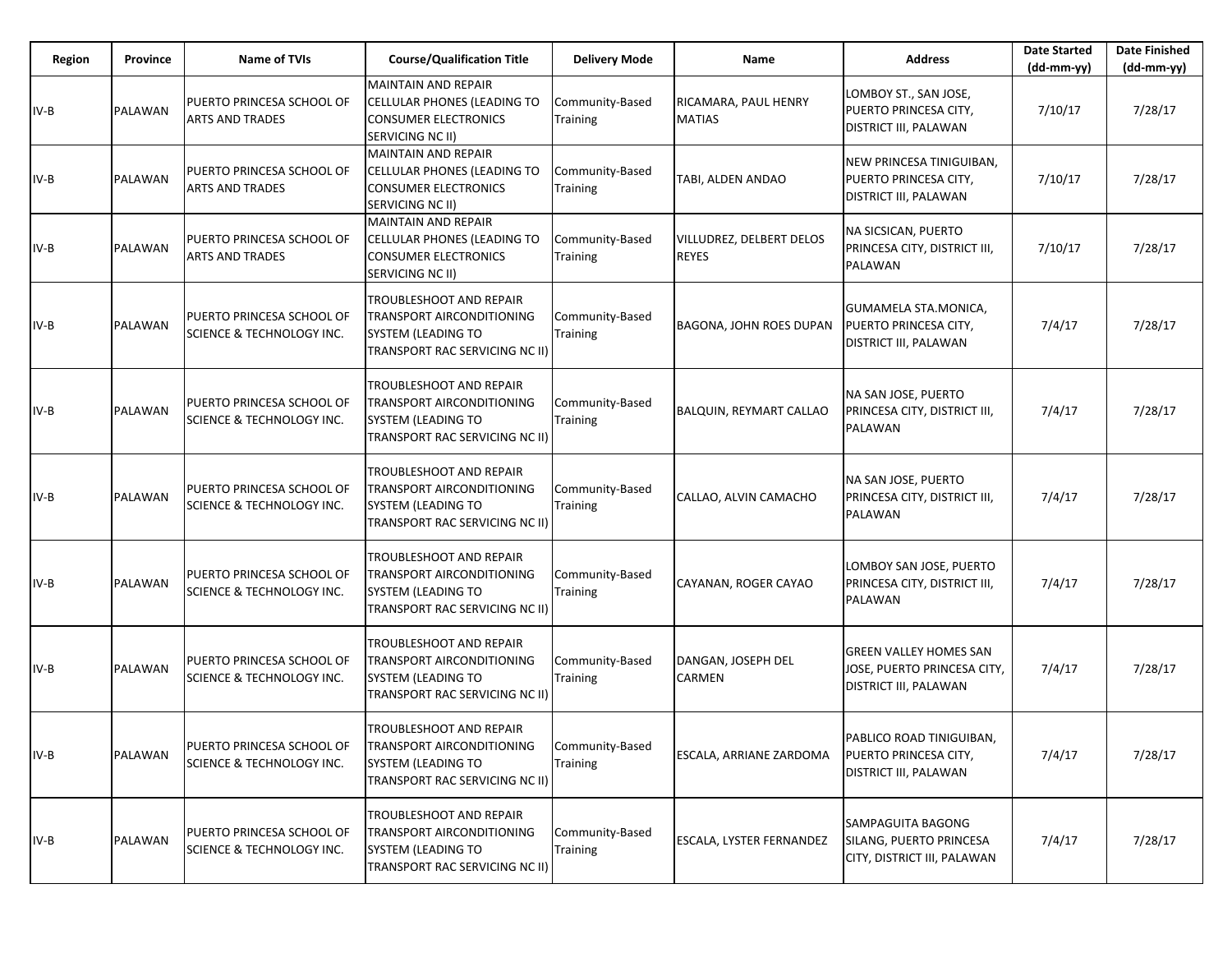| Region | Province | <b>Name of TVIs</b>                                               | <b>Course/Qualification Title</b>                                                                                          | <b>Delivery Mode</b>               | <b>Name</b>                              | <b>Address</b>                                                               | <b>Date Started</b><br>$(dd-mm-yy)$ | <b>Date Finished</b><br>$(dd-mm-yy)$ |
|--------|----------|-------------------------------------------------------------------|----------------------------------------------------------------------------------------------------------------------------|------------------------------------|------------------------------------------|------------------------------------------------------------------------------|-------------------------------------|--------------------------------------|
| $IV-B$ | PALAWAN  | PUERTO PRINCESA SCHOOL OF<br>SCIENCE & TECHNOLOGY INC.            | TROUBLESHOOT AND REPAIR<br>TRANSPORT AIRCONDITIONING<br>SYSTEM (LEADING TO<br><b>TRANSPORT RAC SERVICING NC II)</b>        | Community-Based<br>Training        | FAVILA, AL GERMATA                       | PABLICO ROAD 1 TINIGUIBAN,<br>PUERTO PRINCESA CITY,<br>DISTRICT III, PALAWAN | 7/4/17                              | 7/28/17                              |
| IV-B   | PALAWAN  | PUERTO PRINCESA SCHOOL OF<br>SCIENCE & TECHNOLOGY INC.            | TROUBLESHOOT AND REPAIR<br>TRANSPORT AIRCONDITIONING<br>SYSTEM (LEADING TO<br><b>TRANSPORT RAC SERVICING NC II)</b>        | Community-Based<br><b>Training</b> | GABINETE, JERICHO FAVILA                 | NA SICSICAN, PUERTO<br>PRINCESA CITY, DISTRICT III,<br>PALAWAN               | 7/4/17                              | 7/28/17                              |
| IV-B   | PALAWAN  | PUERTO PRINCESA SCHOOL OF<br>SCIENCE & TECHNOLOGY INC.            | TROUBLESHOOT AND REPAIR<br>TRANSPORT AIRCONDITIONING<br><b>SYSTEM (LEADING TO</b><br><b>TRANSPORT RAC SERVICING NC II)</b> | Community-Based<br><b>Training</b> | LUCERO, LESTER JAY<br>CERVANCIA          | GUMAMELA STA.MONICA,<br>PUERTO PRINCESA CITY,<br>DISTRICT III, PALAWAN       | 7/4/17                              | 7/28/17                              |
| IV-B   | PALAWAN  | PUERTO PRINCESA SCHOOL OF<br>SCIENCE & TECHNOLOGY INC.            | TROUBLESHOOT AND REPAIR<br>TRANSPORT AIRCONDITIONING<br><b>SYSTEM (LEADING TO</b><br><b>TRANSPORT RAC SERVICING NC II)</b> | Community-Based<br><b>Training</b> | MARCELINO, GWEN GABIL                    | PABLICO ROAD TINIGUIBAN,<br>PUERTO PRINCESA CITY,<br>DISTRICT III, PALAWAN   | 7/4/17                              | 7/28/17                              |
| $IV-B$ | PALAWAN  | PUERTO PRINCESA SCHOOL OF<br>SCIENCE & TECHNOLOGY INC.            | TROUBLESHOOT AND REPAIR<br>TRANSPORT AIRCONDITIONING<br><b>SYSTEM (LEADING TO</b><br>TRANSPORT RAC SERVICING NC II)        | Community-Based<br>Training        | MONTOJO, JOMAR SANTOS                    | NA TINIGUIBAN, PUERTO<br>PRINCESA CITY, DISTRICT III,<br>PALAWAN             | 7/4/17                              | 7/28/17                              |
| $IV-B$ | PALAWAN  | PUERTO PRINCESA SCHOOL OF<br>SCIENCE & TECHNOLOGY INC.            | TROUBLESHOOT AND REPAIR<br>TRANSPORT AIRCONDITIONING<br>SYSTEM (LEADING TO<br>TRANSPORT RAC SERVICING NC II)               | Community-Based<br>Training        | NAVARRO, DAN MARK<br><b>BUNCAG</b>       | SAMPAGUITA STA.MONICA,<br>PUERTO PRINCESA CITY,<br>DISTRICT III, PALAWAN     | 7/4/17                              | 7/28/17                              |
| IV-B   | PALAWAN  | PUERTO PRINCESA SCHOOL OF<br>SCIENCE & TECHNOLOGY INC.            | TROUBLESHOOT AND REPAIR<br>TRANSPORT AIRCONDITIONING<br><b>SYSTEM (LEADING TO</b><br>TRANSPORT RAC SERVICING NC II)        | Community-Based<br>Training        | PONCIANO, RANDOLPH<br>ZARDOMA            | PABLICO ROAD 1 TINIGUIBAN,<br>PUERTO PRINCESA CITY,<br>DISTRICT III, PALAWAN | 7/4/17                              | 7/28/17                              |
| IV-B   | PALAWAN  | PUERTO PRINCESA SCHOOL OF<br><b>SCIENCE &amp; TECHNOLOGY INC.</b> | TROUBLESHOOT AND REPAIR<br>TRANSPORT AIRCONDITIONING<br>SYSTEM (LEADING TO<br>TRANSPORT RAC SERVICING NC II)               | Community-Based<br><b>Training</b> | QUIÑONES, JOHN VINCENT<br><b>BERUEDA</b> | NA TINIGUIBAN, PUERTO<br>PRINCESA CITY, DISTRICT III,<br><b>PALAWAN</b>      | 7/4/17                              | 7/28/17                              |
| IV-B   | PALAWAN  | PUERTO PRINCESA SCHOOL OF<br><b>SCIENCE &amp; TECHNOLOGY INC.</b> | TROUBLESHOOT AND REPAIR<br>TRANSPORT AIRCONDITIONING<br>SYSTEM (LEADING TO<br>TRANSPORT RAC SERVICING NC II)               | Community-Based<br><b>Training</b> | RODULFO, ARNULFO ALERE                   | <b>BURGOS ST. MASIPAG,</b><br>PUERTO PRINCESA CITY,<br>DISTRICT III, PALAWAN | 7/4/17                              | 7/28/17                              |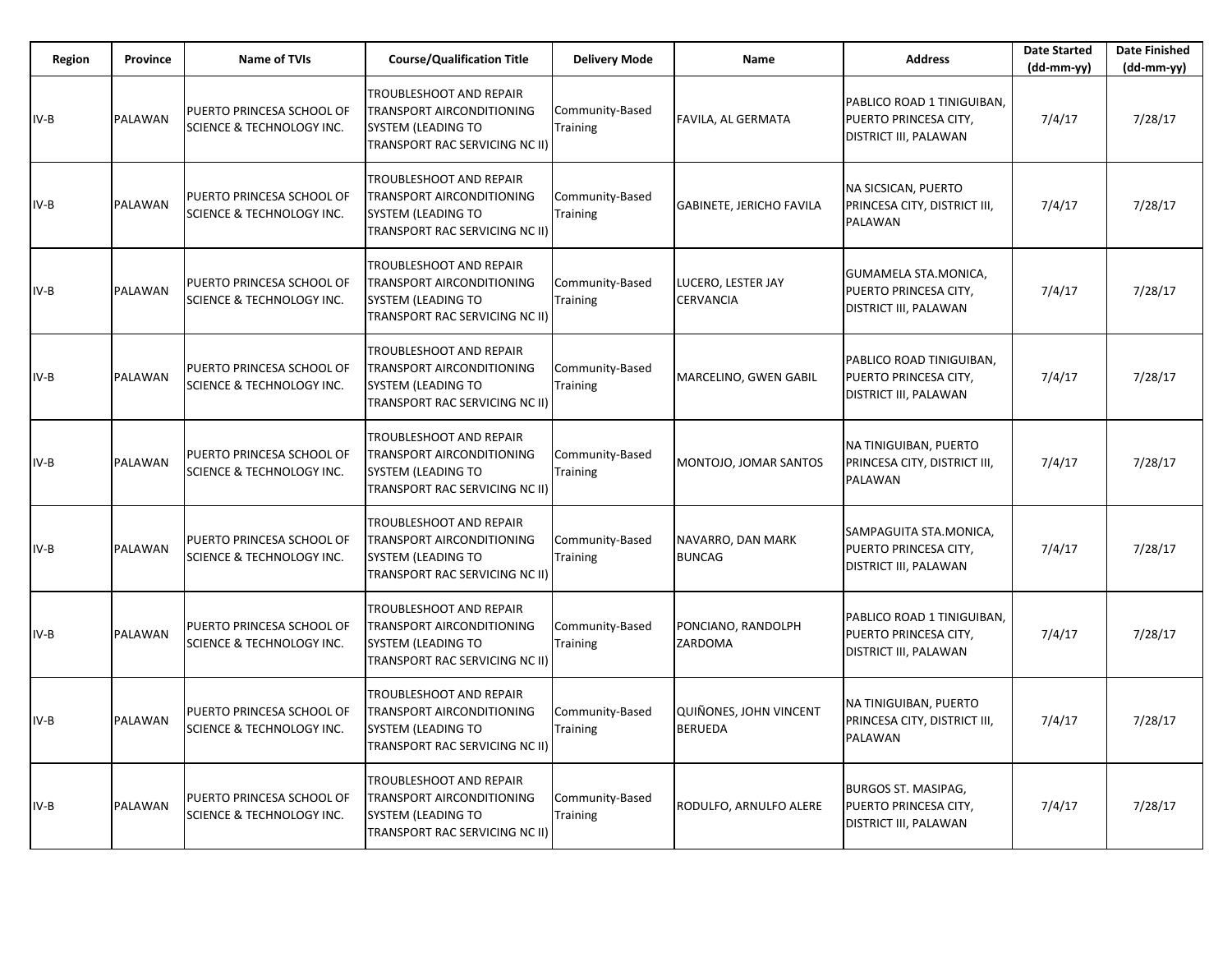| <b>Region</b> | Province | <b>Name of TVIs</b>                                    | <b>Course/Qualification Title</b>                                                                                                    | <b>Delivery Mode</b>                   | Name                                 | <b>Address</b>                                                                  | <b>Date Started</b><br>$(dd-mm-yy)$ | <b>Date Finished</b><br>$(dd-mm-yy)$ |
|---------------|----------|--------------------------------------------------------|--------------------------------------------------------------------------------------------------------------------------------------|----------------------------------------|--------------------------------------|---------------------------------------------------------------------------------|-------------------------------------|--------------------------------------|
| $IV-B$        | PALAWAN  | PUERTO PRINCESA SCHOOL OF<br>SCIENCE & TECHNOLOGY INC. | TROUBLESHOOT AND REPAIR<br>TRANSPORT AIRCONDITIONING<br>SYSTEM (LEADING TO<br>TRANSPORT RAC SERVICING NC II)                         | Community-Based<br><b>Training</b>     | SAMSON, EDSON SANGUYO                | <b>GREEN VALLEY SAN JOSE,</b><br>PUERTO PRINCESA CITY,<br>DISTRICT III, PALAWAN | 7/4/17                              | 7/28/17                              |
| IV-B          | PALAWAN  | PUERTO PRINCESA SCHOOL OF<br>SCIENCE & TECHNOLOGY INC. | TROUBLESHOOT AND REPAIR<br>TRANSPORT AIRCONDITIONING<br>SYSTEM (LEADING TO<br>TRANSPORT RAC SERVICING NC II)                         | Community-Based<br>Training            | SUELLO, CARL GABUCO                  | LOMBOY SAN JOSE, PUERTO<br>PRINCESA CITY, DISTRICT III,<br><b>PALAWAN</b>       | 7/4/17                              | 7/28/17                              |
| $IV-B$        | PALAWAN  | PUERTO PRINCESA SCHOOL OF<br>SCIENCE & TECHNOLOGY INC. | TROUBLESHOOT AND REPAIR<br>TRANSPORT AIRCONDITIONING<br>SYSTEM (LEADING TO<br>TRANSPORT RAC SERVICING NC II)                         | Community-Based<br><b>Training</b>     | VILLANUEVA, HOLLAN<br><b>MONTOJO</b> | NA TINIGUIBAN, PUERTO<br>PRINCESA CITY, DISTRICT III,<br><b>PALAWAN</b>         | 7/4/17                              | 7/28/17                              |
| $IV-B$        | PALAWAN  | PUERTO PRINCESA SCHOOL OF<br>SCIENCE & TECHNOLOGY INC. | <b>TROUBLESHOOT AND REPAIR</b><br>TRANSPORT AIRCONDITIONING<br>SYSTEM (LEADING TO<br>TRANSPORT RAC SERVICING NC II)                  | Community-Based<br>Training            | VIRAY, ALLAN ARAÑIS                  | LOMBOY SAN JOSE, PUERTO<br>PRINCESA CITY, DISTRICT III,<br><b>PALAWAN</b>       | 7/4/17                              | 7/28/17                              |
| $IV-B$        | PALAWAN  | NARRA INSTITUTE OF<br>TECHNICAL EDUCATION INC.         | <b>INSTALL WIRING</b><br>DEVICES/INSTALL LIGHTING<br><b>SYSTEMS (LEADING TO</b><br>ELECTRICAL INSTALLATION AND<br>MAINTENANCE NC II) | Institution-Based<br>(Mobile Training) | <b>SEY, JESSON DELOS REYES</b>       | DE JESUS SUB. MALIGAYA, EL<br>NIDO, DISTRICT I, PALAWAN                         | 6/19/17                             | 7/5/17                               |
| IV-B          | PALAWAN  | NARRA INSTITUTE OF<br>TECHNICAL EDUCATION INC.         | <b>INSTALL WIRING</b><br>DEVICES/INSTALL LIGHTING<br>SYSTEMS (LEADING TO<br>ELECTRICAL INSTALLATION AND<br>MAINTENANCE NC II)        | Institution-Based<br>(Mobile Training) | SIGALAT, JERRY UGAD                  | PROPER MANLAG, EL NIDO,<br>DISTRICT I, PALAWAN                                  | 6/19/17                             | 7/5/17                               |
| $IV-B$        | PALAWAN  | NARRA INSTITUTE OF<br>TECHNICAL EDUCATION INC.         | <b>INSTALL WIRING</b><br>DEVICES/INSTALL LIGHTING<br>SYSTEMS (LEADING TO<br>ELECTRICAL INSTALLATION AND<br>MAINTENANCE NC II)        | Institution-Based<br>(Mobile Training) | DAGATAN, RICO AGUSTIN                | HAMA ST. MASAGANA, EL<br>NIDO, DISTRICT I, PALAWAN                              | 6/19/17                             | 7/5/17                               |
| $IV-B$        | PALAWAN  | NARRA INSTITUTE OF<br>TECHNICAL EDUCATION INC.         | <b>INSTALL WIRING</b><br>DEVICES/INSTALL LIGHTING<br>SYSTEMS (LEADING TO<br>ELECTRICAL INSTALLATION AND<br>MAINTENANCE NC II)        | Institution-Based<br>(Mobile Training) | DAJAO, ROMEL DANCAN                  | SAN JOAQUIN BUENA<br>SUERTE, EL NIDO, DISTRICT I,<br>PALAWAN                    | 6/19/17                             | 7/5/17                               |
| $IV-B$        | PALAWAN  | NARRA INSTITUTE OF<br>TECHNICAL EDUCATION INC.         | <b>INSTALL WIRING</b><br>DEVICES/INSTALL LIGHTING<br>SYSTEMS (LEADING TO<br>ELECTRICAL INSTALLATION AND<br>MAINTENANCE NC II)        | Institution-Based<br>(Mobile Training) | CACACHA, JAY EMER<br><b>HEREDERO</b> | NA CORONG-CORONG, EL<br>NIDO, DISTRICT I, PALAWAN                               | 6/19/17                             | 7/5/17                               |
| $IV-B$        | PALAWAN  | JESUS THE DIVINE SON<br>ACADEMY, INC.                  | PREPARE AND COOK HOT MEALS<br>(LEADING TO COOKERY NC II)                                                                             | Institution-Based<br>(Traditional)     | ABAO, AIVAN FRANZ CAABAY             | NA POBLACION, SAN VICENTE,<br><b>DISTRICT I, PALAWAN</b>                        | 8/7/17                              | 8/16/17                              |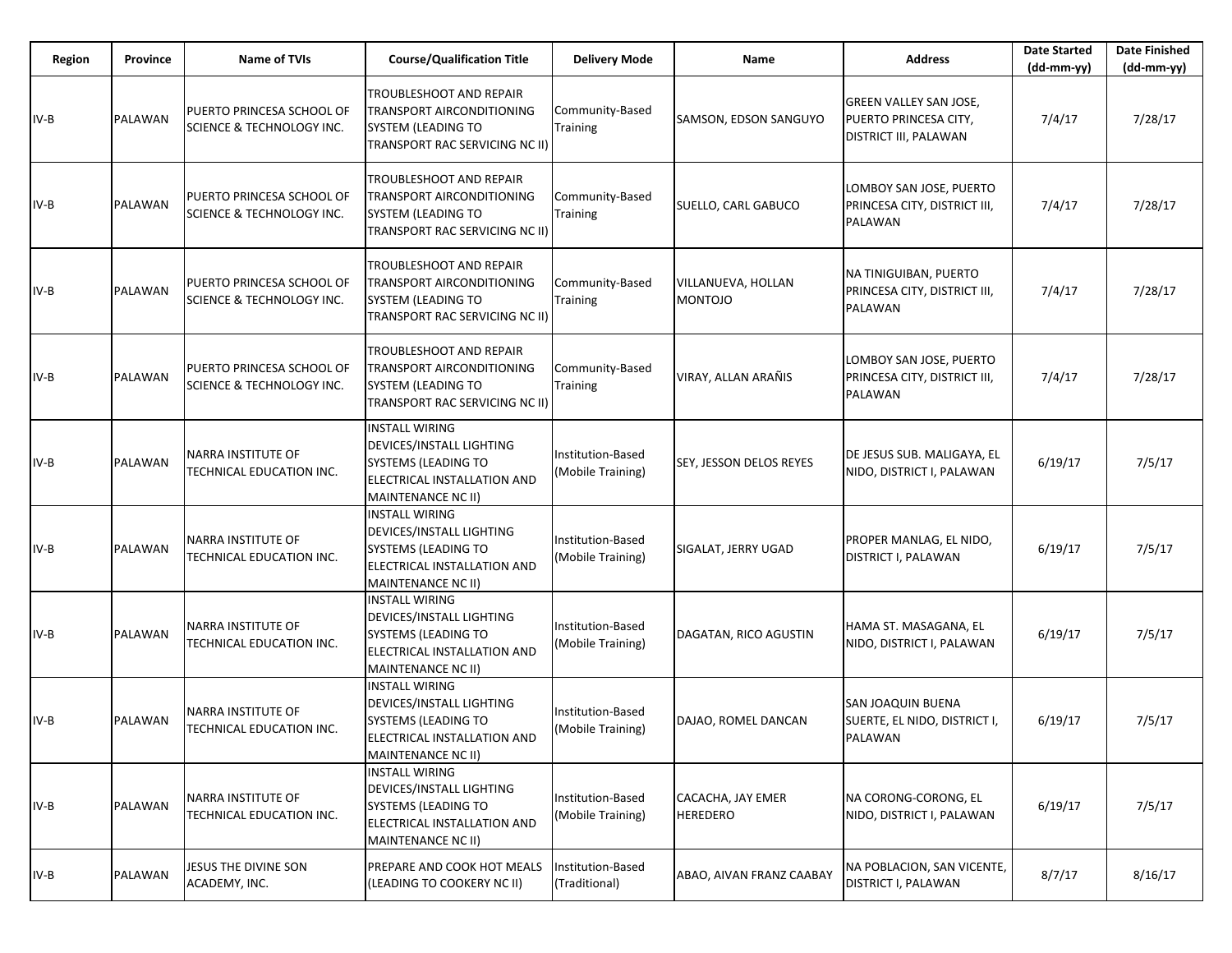| Region | Province | <b>Name of TVIs</b>                          | <b>Course/Qualification Title</b>                               | <b>Delivery Mode</b>               | Name                                            | <b>Address</b>                                                            | <b>Date Started</b><br>$(dd-mm-yy)$ | <b>Date Finished</b><br>(dd-mm-yy) |
|--------|----------|----------------------------------------------|-----------------------------------------------------------------|------------------------------------|-------------------------------------------------|---------------------------------------------------------------------------|-------------------------------------|------------------------------------|
| IV-B   | PALAWAN  | JESUS THE DIVINE SON<br>ACADEMY, INC.        | PREPARE AND COOK HOT MEALS<br>(LEADING TO COOKERY NC II)        | Institution-Based<br>(Traditional) | ABUACAN, IVORY UNAY                             | ALTA HOMES NEW AGUTAYA,<br>SAN VICENTE, DISTRICT I,<br><b>PALAWAN</b>     | 8/7/17                              | 8/16/17                            |
| IV-B   | PALAWAN  | JESUS THE DIVINE SON<br>ACADEMY, INC.        | PREPARE AND COOK HOT MEALS<br>(LEADING TO COOKERY NC II)        | Institution-Based<br>(Traditional) | ARMODIA, ELENITA DELIMA                         | PUROK DAMAYAN NEW<br>AGUTAYA, SAN VICENTE,<br><b>DISTRICT I, PALAWAN</b>  | 8/7/17                              | 8/16/17                            |
| IV-B   | PALAWAN  | JESUS THE DIVINE SON<br>ACADEMY, INC.        | <b>PREPARE AND COOK HOT MEALS</b><br>(LEADING TO COOKERY NC II) | Institution-Based<br>(Traditional) | AURELIO, LUCY RAMBONGA                          | NA POBLACION, SAN VICENTE,<br>DISTRICT I, PALAWAN                         | 8/7/17                              | 8/16/17                            |
| IV-B   | PALAWAN  | JESUS THE DIVINE SON<br>ACADEMY, INC.        | PREPARE AND COOK HOT MEALS<br>(LEADING TO COOKERY NC II)        | Institution-Based<br>(Traditional) | CATARAJA, JOVELYN NOBLEZA AGUTAYA, SAN VICENTE, | <b>STO. LANDING NEW</b><br>DISTRICT I, PALAWAN                            | 8/7/17                              | 8/16/17                            |
| $IV-B$ | PALAWAN  | JESUS THE DIVINE SON<br>ACADEMY, INC.        | PREPARE AND COOK HOT MEALS<br>(LEADING TO COOKERY NC II)        | Institution-Based<br>(Traditional) | CORNELIO, LIEZEL AMALIO                         | SAMPAGUITA POBLACION,<br>SAN VICENTE, DISTRICT I,<br><b>PALAWAN</b>       | 8/7/17                              | 8/16/17                            |
| IV-B   | PALAWAN  | JESUS THE DIVINE SON<br>ACADEMY, INC.        | PREPARE AND COOK HOT MEALS<br>(LEADING TO COOKERY NC II)        | Institution-Based<br>(Traditional) | DARO, MICHELLE JAGMIS                           | PUROK MATAGUMPAY NEW<br>AGUTAYA, SAN VICENTE,<br>DISTRICT I, PALAWAN      | 8/7/17                              | 8/16/17                            |
| IV-B   | PALAWAN  | JESUS THE DIVINE SON<br>ACADEMY, INC.        | PREPARE AND COOK HOT MEALS<br>(LEADING TO COOKERY NC II)        | Institution-Based<br>(Traditional) | FABIA, JOHN ERIC FERRIOL                        | NA POBLACION, SAN VICENTE,<br><b>DISTRICT I, PALAWAN</b>                  | 8/7/17                              | 8/16/17                            |
| IV-B   | PALAWAN  | JESUS THE DIVINE SON<br>ACADEMY, INC.        | PREPARE AND COOK HOT MEALS<br>(LEADING TO COOKERY NC II)        | Institution-Based<br>(Traditional) | JUMAMOY, LUCILLE ACEJO                          | NA POBLACION, SAN VICENTE,<br>DISTRICT I, PALAWAN                         | 8/7/17                              | 8/16/17                            |
| IV-B   | PALAWAN  | JESUS THE DIVINE SON<br>ACADEMY, INC.        | PREPARE AND COOK HOT MEALS<br>(LEADING TO COOKERY NC II)        | Institution-Based<br>(Traditional) | LAIPAN, DOLORES ACEJO                           | PAGADIAN ST. POBLACION,<br>SAN VICENTE, DISTRICT I,<br><b>PALAWAN</b>     | 8/7/17                              | 8/16/17                            |
| IV-B   | PALAWAN  | JESUS THE DIVINE SON<br>ACADEMY, INC.        | PREPARE AND COOK HOT MEALS<br>(LEADING TO COOKERY NC II)        | Institution-Based<br>(Traditional) | PAALA, NISA QUIMAY                              | PUROK DAMAYAN NEW<br>AGUTAYA, SAN VICENTE,<br>DISTRICT I, PALAWAN         | 8/7/17                              | 8/16/17                            |
| IV-B   | PALAWAN  | JESUS THE DIVINE SON<br>ACADEMY, INC.        | PREPARE AND COOK HOT MEALS<br>(LEADING TO COOKERY NC II)        | Institution-Based<br>(Traditional) | PAZ, GENELYN ADION                              | PUROK MAGSASAKA SAN<br>ISIDRO, SAN VICENTE,<br><b>DISTRICT I, PALAWAN</b> | 8/7/17                              | 8/16/17                            |
| IV-B   | PALAWAN  | JESUS THE DIVINE SON<br>ACADEMY, INC.        | PREPARE AND COOK HOT MEALS<br>(LEADING TO COOKERY NC II)        | Institution-Based<br>(Traditional) | RANARA, ARMAN BARNEDO                           | NA POBLACION, SAN VICENTE,<br><b>DISTRICT I, PALAWAN</b>                  | 8/7/17                              | 8/16/17                            |
| IV-B   | PALAWAN  | <b>JESUS THE DIVINE SON</b><br>ACADEMY, INC. | PREPARE AND COOK HOT MEALS<br>(LEADING TO COOKERY NC II)        | Institution-Based<br>(Traditional) | RIFE, NELLY DARO                                | NA NEW AGUTAYA, SAN<br>VICENTE, DISTRICT I,<br>PALAWAN                    | 8/7/17                              | 8/16/17                            |
| $IV-B$ | PALAWAN  | JESUS THE DIVINE SON<br>ACADEMY, INC.        | PREPARE AND COOK HOT MEALS<br>(LEADING TO COOKERY NC II)        | Institution-Based<br>(Traditional) | SALIVIO, HELINO VILLARESIS                      | NA POBLACION, SAN VICENTE,<br>DISTRICT I, PALAWAN                         | 8/7/17                              | 8/16/17                            |
| IV-B   | PALAWAN  | JESUS THE DIVINE SON<br>ACADEMY, INC.        | PREPARE AND COOK HOT MEALS<br>(LEADING TO COOKERY NC II)        | Institution-Based<br>(Traditional) | SIDLAO, MICHAEL ANGELO                          | CAPSALAY PORT BARTON,<br>SAN VICENTE, DISTRICT I,<br>PALAWAN              | 8/7/17                              | 8/16/17                            |
| IV-B   | PALAWAN  | JESUS THE DIVINE SON<br>ACADEMY, INC.        | PREPARE AND COOK HOT MEALS<br>(LEADING TO COOKERY NC II)        | Institution-Based<br>(Traditional) | TABANGGAY, DARWIN<br><b>JUGARAP</b>             | CAPSALAY PORT BARTON,<br>SAN VICENTE, DISTRICT I,<br>PALAWAN              | 8/7/17                              | 8/16/17                            |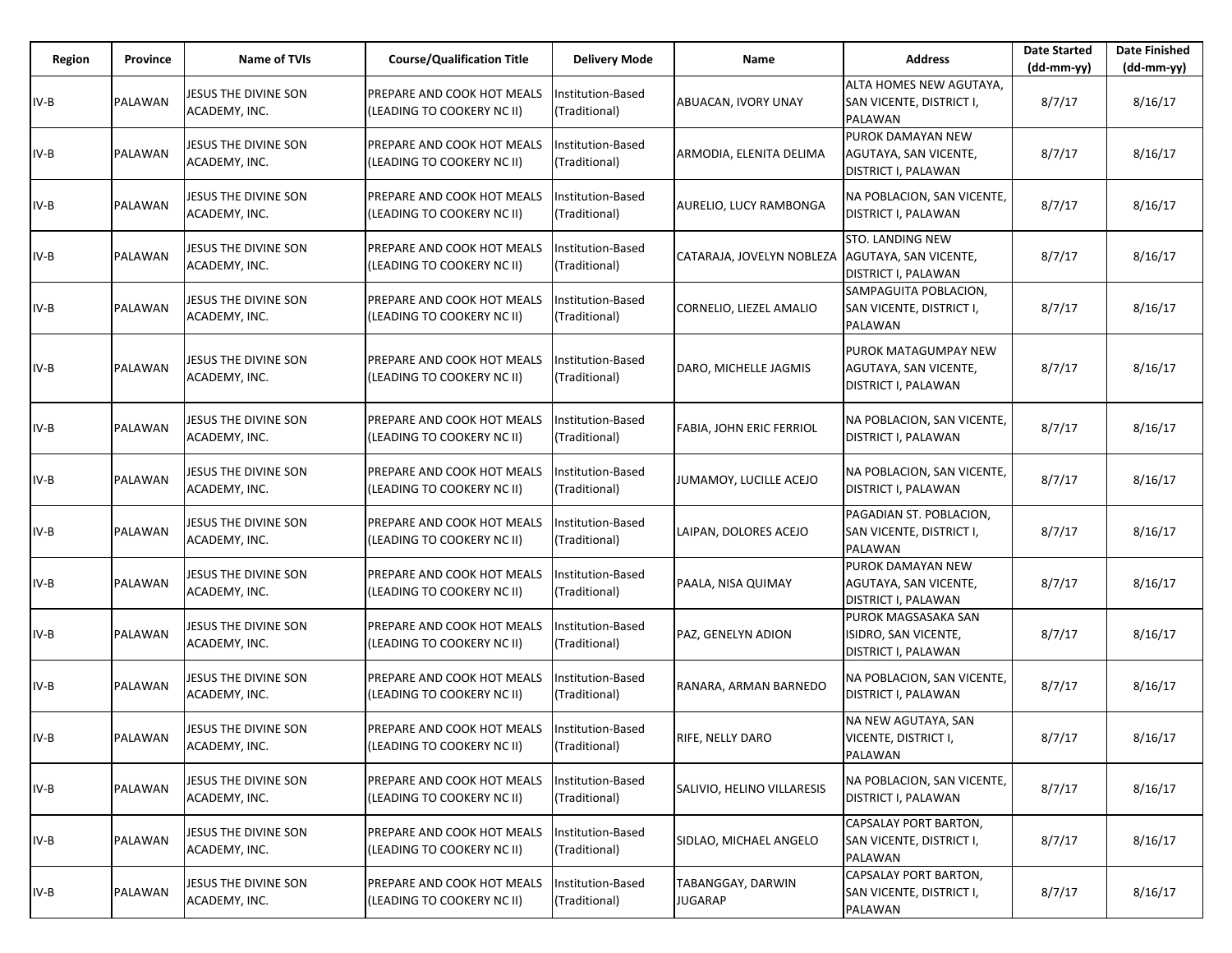| Region | Province | <b>Name of TVIs</b>                   | <b>Course/Qualification Title</b>                                         | <b>Delivery Mode</b>               | Name                                           | <b>Address</b>                                                       | <b>Date Started</b><br>$(dd-mm-yy)$ | <b>Date Finished</b><br>(dd-mm-yy) |
|--------|----------|---------------------------------------|---------------------------------------------------------------------------|------------------------------------|------------------------------------------------|----------------------------------------------------------------------|-------------------------------------|------------------------------------|
| IV-B   | PALAWAN  | JESUS THE DIVINE SON<br>ACADEMY, INC. | PREPARE AND COOK HOT MEALS<br>(LEADING TO COOKERY NC II)                  | Institution-Based<br>(Traditional) | VILLANUEVA, JOSHUA BASIO                       | SAMPAGUITA SAN MIGUEL.<br>SAN VICENTE, DISTRICT I,<br><b>PALAWAN</b> | 8/7/17                              | 8/16/17                            |
| $IV-B$ | PALAWAN  | JESUS THE DIVINE SON<br>ACADEMY, INC. | PASTRY MAKING (LEADING TO<br>BREAD AND PASTRY<br>PRODUCTION NC II)        | Institution-Based<br>(Traditional) | ABAPO, JEFFREY LUCIO                           | PUROK 2 MAROYOG-ROYOG,<br>LINAPACAN, DISTRICT I,<br>PALAWAN          | 7/25/17                             | 8/3/17                             |
| IV-B   | PALAWAN  | JESUS THE DIVINE SON<br>ACADEMY, INC. | PASTRY MAKING (LEADING TO<br>BREAD AND PASTRY<br>PRODUCTION NC II)        | Institution-Based<br>(Traditional) | ABAPO, MA. MEGUELA LUCIO                       | PUROK 2 MAROYOG-ROYOG,<br>LINAPACAN, DISTRICT I,<br><b>PALAWAN</b>   | 7/25/17                             | 8/3/17                             |
| IV-B   | PALAWAN  | JESUS THE DIVINE SON<br>ACADEMY, INC. | PASTRY MAKING (LEADING TO<br><b>BREAD AND PASTRY</b><br>PRODUCTION NC II) | Institution-Based<br>(Traditional) | AGANTA, MAY ANN MENDOZA LINAPACAN, DISTRICT I, | PUROK 3 MAROYOG-ROYOG,<br>PALAWAN                                    | 7/25/17                             | 8/3/17                             |
| IV-B   | PALAWAN  | JESUS THE DIVINE SON<br>ACADEMY, INC. | PASTRY MAKING (LEADING TO<br><b>BREAD AND PASTRY</b><br>PRODUCTION NC II) | Institution-Based<br>(Traditional) | AGNES, JUNA LADAO                              | PUROK 5 SAN MIGUEL,<br>LINAPACAN, DISTRICT I,<br>PALAWAN             | 7/25/17                             | 8/3/17                             |
| $IV-B$ | PALAWAN  | JESUS THE DIVINE SON<br>ACADEMY, INC. | PASTRY MAKING (LEADING TO<br>BREAD AND PASTRY<br>PRODUCTION NC II)        | Institution-Based<br>(Traditional) | AGNES, LOURDES SOLARTA                         | PUROK 1 SAN MIGUEL,<br>LINAPACAN, DISTRICT I,<br>PALAWAN             | 7/25/17                             | 8/3/17                             |
| IV-B   | PALAWAN  | JESUS THE DIVINE SON<br>ACADEMY, INC. | PASTRY MAKING (LEADING TO<br>BREAD AND PASTRY<br>PRODUCTION NC II)        | Institution-Based<br>(Traditional) | <b>BACABAG, ELENITA TUBO</b>                   | PUROK 1 SAN MIGUEL,<br>LINAPACAN, DISTRICT I,<br><b>PALAWAN</b>      | 7/25/17                             | 8/3/17                             |
| IV-B   | PALAWAN  | JESUS THE DIVINE SON<br>ACADEMY, INC. | PASTRY MAKING (LEADING TO<br><b>BREAD AND PASTRY</b><br>PRODUCTION NC II) | Institution-Based<br>(Traditional) | BACABAG, LEDYLEN DELOS<br>ANGELES              | PUROK 2 SAN MIGUEL,<br>LINAPACAN, DISTRICT I,<br>PALAWAN             | 7/25/17                             | 8/3/17                             |
| IV-B   | PALAWAN  | JESUS THE DIVINE SON<br>ACADEMY, INC. | PASTRY MAKING (LEADING TO<br><b>BREAD AND PASTRY</b><br>PRODUCTION NC II) | Institution-Based<br>(Traditional) | CABALDA, AILYN DOMINGO                         | PUROK 1 SAN MIGUEL,<br>LINAPACAN, DISTRICT I,<br><b>PALAWAN</b>      | 7/25/17                             | 8/3/17                             |
| IV-B   | PALAWAN  | JESUS THE DIVINE SON<br>ACADEMY, INC. | PASTRY MAKING (LEADING TO<br><b>BREAD AND PASTRY</b><br>PRODUCTION NC II) | Institution-Based<br>(Traditional) | <b>CABIBIT, RONALYN AGNES</b>                  | PUROK 5 SAN MIGUEL,<br>LINAPACAN, DISTRICT I,<br><b>PALAWAN</b>      | 7/25/17                             | 8/3/17                             |
| $IV-B$ | PALAWAN  | JESUS THE DIVINE SON<br>ACADEMY, INC. | PASTRY MAKING (LEADING TO<br><b>BREAD AND PASTRY</b><br>PRODUCTION NC II) | Institution-Based<br>(Traditional) | CABRESTANTE, MICKLYN<br><b>DELOS ANGELES</b>   | PUROK 2 SAN MIGUEL,<br>LINAPACAN, DISTRICT I,<br>PALAWAN             | 7/25/17                             | 8/3/17                             |
| $IV-B$ | PALAWAN  | JESUS THE DIVINE SON<br>ACADEMY, INC. | PASTRY MAKING (LEADING TO<br><b>BREAD AND PASTRY</b><br>PRODUCTION NC II) | Institution-Based<br>(Traditional) | FRANCISCO, ANALIZA TABI                        | PUROK 5 SAN MIGUEL,<br>LINAPACAN, DISTRICT I,<br>PALAWAN             | 7/25/17                             | 8/3/17                             |
| IV-B   | PALAWAN  | JESUS THE DIVINE SON<br>ACADEMY, INC. | PASTRY MAKING (LEADING TO<br>BREAD AND PASTRY<br>PRODUCTION NC II)        | Institution-Based<br>(Traditional) | GELLANG, BELINDA JARDIN                        | PUROK 5 SAN MIGUEL,<br>LINAPACAN, DISTRICT I,<br>PALAWAN             | 7/25/17                             | 8/3/17                             |
| $IV-B$ | PALAWAN  | JESUS THE DIVINE SON<br>ACADEMY, INC. | PASTRY MAKING (LEADING TO<br>BREAD AND PASTRY<br>PRODUCTION NC II)        | Institution-Based<br>(Traditional) | JARDIN, DENIVIE SABINIT                        | PUROK 5 SAN MIGUEL,<br>LINAPACAN, DISTRICT I,<br>PALAWAN             | 7/25/17                             | 8/3/17                             |
| $IV-B$ | PALAWAN  | JESUS THE DIVINE SON<br>ACADEMY, INC. | PASTRY MAKING (LEADING TO<br>BREAD AND PASTRY<br>PRODUCTION NC II)        | Institution-Based<br>(Traditional) | JARDIN, JOVELYN DOMINGO                        | PUROK 1 SAN MIGUEL,<br>LINAPACAN, DISTRICT I,<br>PALAWAN             | 7/25/17                             | 8/3/17                             |
| $IV-B$ | PALAWAN  | JESUS THE DIVINE SON<br>ACADEMY, INC. | PASTRY MAKING (LEADING TO<br>BREAD AND PASTRY<br>PRODUCTION NC II)        | Institution-Based<br>(Traditional) | LAYOS, ADELYN BACABAG                          | PUROK 1 SAN MIGUEL,<br>LINAPACAN, DISTRICT I,<br>PALAWAN             | 7/25/17                             | 8/3/17                             |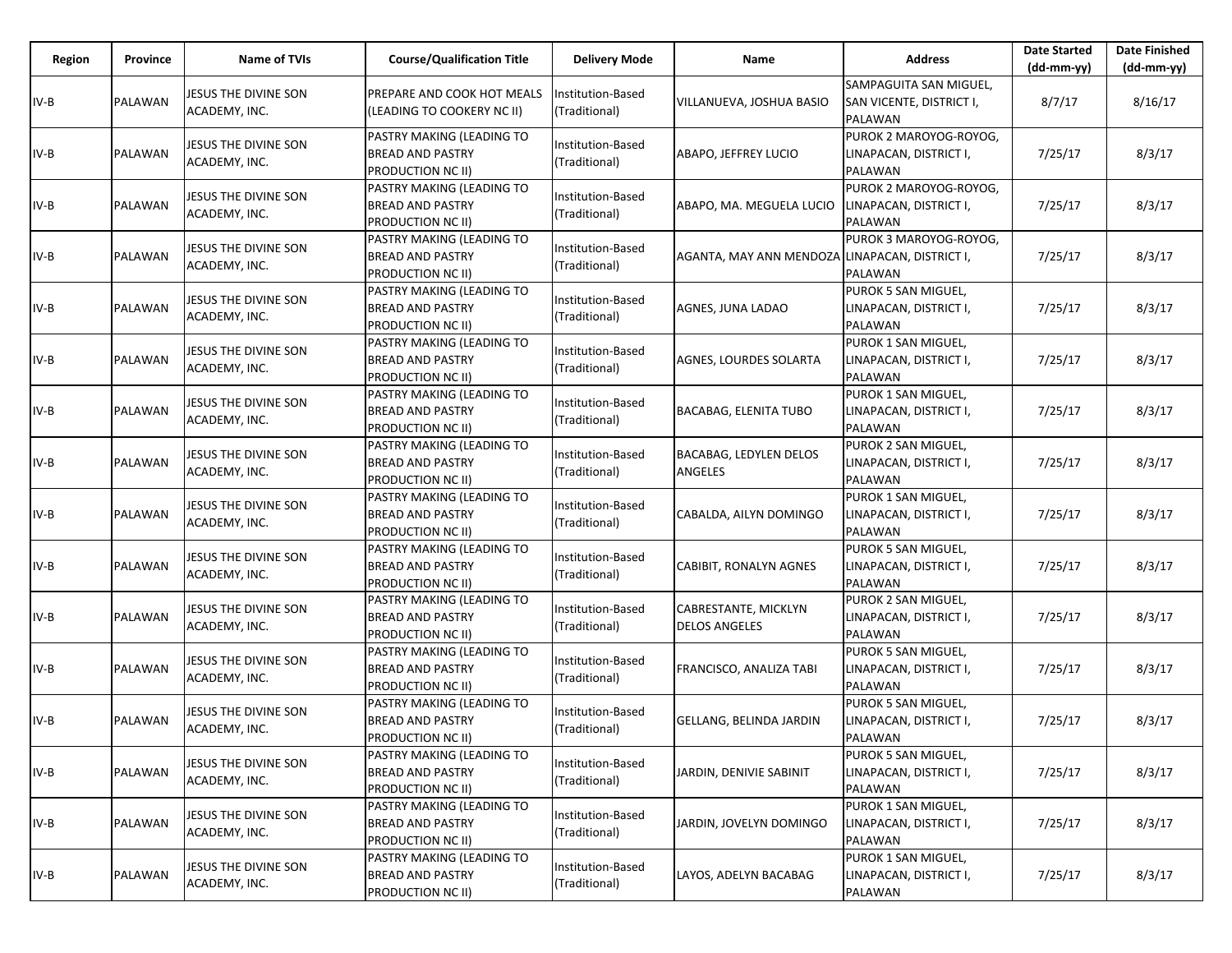| Region | Province | <b>Name of TVIs</b>                   | <b>Course/Qualification Title</b>                                                   | <b>Delivery Mode</b>               | Name                                 | <b>Address</b>                                                  | <b>Date Started</b><br>$(dd-mm-yy)$ | <b>Date Finished</b><br>(dd-mm-yy) |
|--------|----------|---------------------------------------|-------------------------------------------------------------------------------------|------------------------------------|--------------------------------------|-----------------------------------------------------------------|-------------------------------------|------------------------------------|
| IV-B   | PALAWAN  | JESUS THE DIVINE SON<br>ACADEMY, INC. | PASTRY MAKING (LEADING TO<br><b>BREAD AND PASTRY</b><br><b>PRODUCTION NC II)</b>    | Institution-Based<br>(Traditional) | LUCIO, ALDWIN ABUCAY                 | PUROK 2 MAROYOG-ROYOG.<br>LINAPACAN, DISTRICT I,<br>PALAWAN     | 7/25/17                             | 8/3/17                             |
| IV-B   | PALAWAN  | JESUS THE DIVINE SON<br>ACADEMY, INC. | PASTRY MAKING (LEADING TO<br><b>BREAD AND PASTRY</b><br><b>PRODUCTION NC II)</b>    | Institution-Based<br>(Traditional) | MICARAL, ANGELITA<br><b>DONGGON</b>  | PUROK 5 SAN MIGUEL,<br>LINAPACAN, DISTRICT I,<br>PALAWAN        | 7/25/17                             | 8/3/17                             |
| IV-B   | PALAWAN  | JESUS THE DIVINE SON<br>ACADEMY, INC. | PASTRY MAKING (LEADING TO<br><b>BREAD AND PASTRY</b><br><b>PRODUCTION NC II)</b>    | Institution-Based<br>(Traditional) | MISAMIS, ANGELYN<br><b>AGWAYON</b>   | PUROK 4 SAN MIGUEL,<br>LINAPACAN, DISTRICT I,<br>PALAWAN        | 7/25/17                             | 8/3/17                             |
| IV-B   | PALAWAN  | JESUS THE DIVINE SON<br>ACADEMY, INC. | PASTRY MAKING (LEADING TO<br><b>BREAD AND PASTRY</b><br><b>PRODUCTION NC II)</b>    | Institution-Based<br>(Traditional) | TUMLOD, VIVIAN DALABAJAN             | PUROK 4 SAN MIGUEL,<br>LINAPACAN, DISTRICT I,<br>PALAWAN        | 7/25/17                             | 8/3/17                             |
| IV-B   | PALAWAN  | JESUS THE DIVINE SON<br>ACADEMY, INC. | PASTRY MAKING (LEADING TO<br><b>BREAD AND PASTRY</b><br><b>PRODUCTION NC II)</b>    | Institution-Based<br>(Traditional) | ZUMARAGA, BRENDA<br>CARANZA          | PUROK 2 SAN MIGUEL,<br>LINAPACAN, DISTRICT I,<br>PALAWAN        | 7/25/17                             | 8/3/17                             |
| IV-B   | PALAWAN  | JESUS THE DIVINE SON<br>ACADEMY, INC. | <b>BREAD MAKING (LEADING TO</b><br><b>BREAD &amp; PASTRY PRODUCTION</b><br>$NC$ II) | Institution-Based<br>(Traditional) | AGANTA, ROLANDO DAPE                 | PUROK 1 BARANGONAN,<br>LINAPACAN, DISTRICT I,<br>PALAWAN        | 8/9/17                              | 8/18/17                            |
| IV-B   | PALAWAN  | JESUS THE DIVINE SON<br>ACADEMY, INC. | <b>BREAD MAKING (LEADING TO</b><br><b>BREAD &amp; PASTRY PRODUCTION</b><br>$NC$ II) | Institution-Based<br>(Traditional) | BACTOL, LOURDES BACTOL               | PUROK 1 BARANGONAN,<br>LINAPACAN, DISTRICT I,<br>PALAWAN        | 8/9/17                              | 8/18/17                            |
| IV-B   | PALAWAN  | JESUS THE DIVINE SON<br>ACADEMY, INC. | <b>BREAD MAKING (LEADING TO</b><br><b>BREAD &amp; PASTRY PRODUCTION</b><br>$NC$ II) | Institution-Based<br>(Traditional) | CABALDA, ELAISA A                    | PUROK 1 BARANGONAN,<br>LINAPACAN, DISTRICT I,<br>PALAWAN        | 8/9/17                              | 8/18/17                            |
| $IV-B$ | PALAWAN  | JESUS THE DIVINE SON<br>ACADEMY, INC. | <b>BREAD MAKING (LEADING TO</b><br><b>BREAD &amp; PASTRY PRODUCTION</b><br>$NC$ II) | Institution-Based<br>(Traditional) | CABALDA, ROSE ANN<br><b>DAGOMBOY</b> | PUROK 3 BARANGONAN,<br>LINAPACAN, DISTRICT I,<br><b>PALAWAN</b> | 8/9/17                              | 8/18/17                            |
| IV-B   | PALAWAN  | JESUS THE DIVINE SON<br>ACADEMY, INC. | <b>BREAD MAKING (LEADING TO</b><br><b>BREAD &amp; PASTRY PRODUCTION</b><br>$NC$ II) | Institution-Based<br>(Traditional) | CABIGUEN, MARIBETH A                 | PUROK 1 BARANGONAN,<br>LINAPACAN, DISTRICT I,<br>PALAWAN        | 8/9/17                              | 8/18/17                            |
| IV-B   | PALAWAN  | JESUS THE DIVINE SON<br>ACADEMY, INC. | <b>BREAD MAKING (LEADING TO</b><br><b>BREAD &amp; PASTRY PRODUCTION</b><br>$NC$ II) | Institution-Based<br>(Traditional) | CALIX, LERMA A                       | PUROK 1 BARANGONAN,<br>LINAPACAN, DISTRICT I,<br>PALAWAN        | 8/9/17                              | 8/18/17                            |
| IV-B   | PALAWAN  | JESUS THE DIVINE SON<br>ACADEMY, INC. | <b>BREAD MAKING (LEADING TO</b><br><b>BREAD &amp; PASTRY PRODUCTION</b><br>$NC$ II) | Institution-Based<br>(Traditional) | <b>COLLADO, ROSALIE ESCULTOR</b>     | PUROK 1 BARANGONAN,<br>LINAPACAN, DISTRICT I,<br>PALAWAN        | 8/9/17                              | 8/18/17                            |
| IV-B   | PALAWAN  | JESUS THE DIVINE SON<br>ACADEMY, INC. | <b>BREAD MAKING (LEADING TO</b><br><b>BREAD &amp; PASTRY PRODUCTION</b><br>NC II)   | Institution-Based<br>(Traditional) | DECENA, KATE G                       | PUROK 1 BARANGONAN,<br>LINAPACAN, DISTRICT I,<br>PALAWAN        | 8/9/17                              | 8/18/17                            |
| $IV-B$ | PALAWAN  | JESUS THE DIVINE SON<br>ACADEMY, INC. | <b>BREAD MAKING (LEADING TO</b><br><b>BREAD &amp; PASTRY PRODUCTION</b><br>$NC$ II) | Institution-Based<br>(Traditional) | DELA CRUZ, MA. LUZ T                 | PUROK 1 BARANGONAN,<br>LINAPACAN, DISTRICT I,<br>PALAWAN        | 8/9/17                              | 8/18/17                            |
| $IV-B$ | PALAWAN  | JESUS THE DIVINE SON<br>ACADEMY, INC. | <b>BREAD MAKING (LEADING TO</b><br><b>BREAD &amp; PASTRY PRODUCTION</b><br>$NC$ II) | Institution-Based<br>(Traditional) | DELOS ANGELES, MELCHOR C             | NA BARANGONAN,<br>LINAPACAN, DISTRICT I,<br>PALAWAN             | 8/9/17                              | 8/18/17                            |
| IV-B   | PALAWAN  | JESUS THE DIVINE SON<br>ACADEMY, INC. | BREAD MAKING (LEADING TO<br><b>BREAD &amp; PASTRY PRODUCTION</b><br>NC II)          | Institution-Based<br>(Traditional) | <b>GALALAN, MARICEL L</b>            | NA BARANGONAN,<br>LINAPACAN, DISTRICT I,<br>PALAWAN             | 8/9/17                              | 8/18/17                            |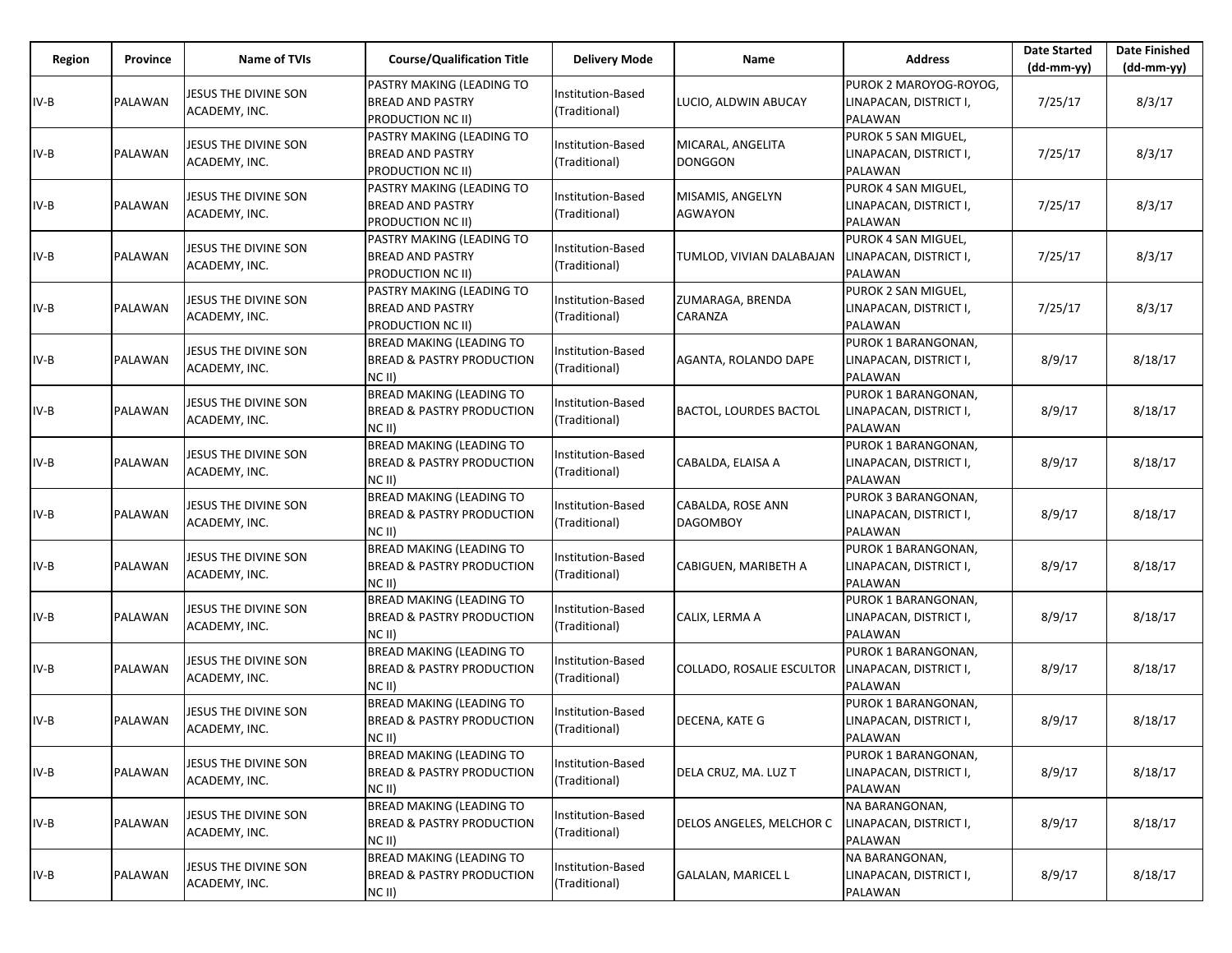| Region | <b>Province</b> | <b>Name of TVIs</b>                   | <b>Course/Qualification Title</b>                                                   | <b>Delivery Mode</b>               | Name                            | <b>Address</b>                                           | <b>Date Started</b><br>$(dd-mm-yy)$ | <b>Date Finished</b><br>(dd-mm-yy) |
|--------|-----------------|---------------------------------------|-------------------------------------------------------------------------------------|------------------------------------|---------------------------------|----------------------------------------------------------|-------------------------------------|------------------------------------|
| IV-B   | PALAWAN         | JESUS THE DIVINE SON<br>ACADEMY, INC. | <b>BREAD MAKING (LEADING TO</b><br><b>BREAD &amp; PASTRY PRODUCTION</b><br>$NC$ II) | Institution-Based<br>(Traditional) | LAGAN, LOIDA LABIDES            | PUROK 2 BARANGONAN,<br>LINAPACAN, DISTRICT I,<br>PALAWAN | 8/9/17                              | 8/18/17                            |
| $IV-B$ | PALAWAN         | JESUS THE DIVINE SON<br>ACADEMY, INC. | <b>BREAD MAKING (LEADING TO</b><br><b>BREAD &amp; PASTRY PRODUCTION</b><br>$NC$ II) | Institution-Based<br>(Traditional) | LATUBE, EDWIN, JR. IMPERIAL     | PUROK 2 BARANGONAN,<br>LINAPACAN, DISTRICT I,<br>PALAWAN | 8/9/17                              | 8/18/17                            |
| IV-B   | PALAWAN         | JESUS THE DIVINE SON<br>ACADEMY, INC. | <b>BREAD MAKING (LEADING TO</b><br><b>BREAD &amp; PASTRY PRODUCTION</b><br>$NC$ II) | Institution-Based<br>(Traditional) | MACEDA, LORILAINE GESTA         | PUROK 2 BARANGONAN,<br>LINAPACAN, DISTRICT I,<br>PALAWAN | 8/9/17                              | 8/18/17                            |
| IV-B   | PALAWAN         | JESUS THE DIVINE SON<br>ACADEMY, INC. | <b>BREAD MAKING (LEADING TO</b><br><b>BREAD &amp; PASTRY PRODUCTION</b><br>NC II)   | Institution-Based<br>(Traditional) | OLIMPO, IVY DARELYN<br>COLLADO  | PUROK 1 BARANGONAN,<br>LINAPACAN, DISTRICT I,<br>PALAWAN | 8/9/17                              | 8/18/17                            |
| IV-B   | PALAWAN         | JESUS THE DIVINE SON<br>ACADEMY, INC. | <b>BREAD MAKING (LEADING TO</b><br><b>BREAD &amp; PASTRY PRODUCTION</b><br>$NC$ II) | Institution-Based<br>(Traditional) | PAROCO, FRITZIE AGUILAR         | PUROK 1 BARANGONAN,<br>LINAPACAN, DISTRICT I,<br>PALAWAN | 8/9/17                              | 8/18/17                            |
| $IV-B$ | PALAWAN         | JESUS THE DIVINE SON<br>ACADEMY, INC. | <b>BREAD MAKING (LEADING TO</b><br>BREAD & PASTRY PRODUCTION<br>$NC$ II)            | Institution-Based<br>(Traditional) | REYES, JASMIN C                 | PUROK 4 BARANGONAN,<br>LINAPACAN, DISTRICT I,<br>PALAWAN | 8/9/17                              | 8/18/17                            |
| IV-B   | PALAWAN         | JESUS THE DIVINE SON<br>ACADEMY, INC. | <b>BREAD MAKING (LEADING TO</b><br><b>BREAD &amp; PASTRY PRODUCTION</b><br>NC II)   | Institution-Based<br>(Traditional) | SERNAL, THELMA COLLADO          | NA BARANGONAN,<br>LINAPACAN, DISTRICT I,<br>PALAWAN      | 8/9/17                              | 8/18/17                            |
| IV-B   | PALAWAN         | JESUS THE DIVINE SON<br>ACADEMY, INC. | <b>BREAD MAKING (LEADING TO</b><br><b>BREAD &amp; PASTRY PRODUCTION</b><br>$NC$ II) | Institution-Based<br>(Traditional) | TABOC, ZAIRA AGUILAR            | PUROK 1 BARANGONAN,<br>LINAPACAN, DISTRICT I,<br>PALAWAN | 8/9/17                              | 8/18/17                            |
| IV-B   | PALAWAN         | JESUS THE DIVINE SON<br>ACADEMY, INC. | <b>BREAD MAKING (LEADING TO</b><br><b>BREAD &amp; PASTRY PRODUCTION</b><br>NC II)   | Institution-Based<br>(Traditional) | TABANGAY, NORA LUCIO            | PUROK 1 BARANGONAN,<br>LINAPACAN, DISTRICT I,<br>PALAWAN | 8/9/17                              | 8/18/17                            |
| $IV-B$ | PALAWAN         | JESUS THE DIVINE SON<br>ACADEMY, INC. | CAKE MAKING (LEADING TO<br><b>BREAD AND PASTRY</b><br>PRODUCTION NC II)             | Institution-Based<br>(Traditional) | ABRERA, CHERLITA B.             | PUROK I BARANGONAN,<br>LINAPACAN, DISTRICT I,<br>PALAWAN | 8/19/17                             | 8/28/17                            |
| $IV-B$ | PALAWAN         | JESUS THE DIVINE SON<br>ACADEMY, INC. | CAKE MAKING (LEADING TO<br><b>BREAD AND PASTRY</b><br>PRODUCTION NC II)             | Institution-Based<br>(Traditional) | AGUILAR, MARIE Z                | PUROK I BARANGONAN,<br>LINAPACAN, DISTRICT I,<br>PALAWAN | 8/19/17                             | 8/28/17                            |
| $IV-B$ | PALAWAN         | JESUS THE DIVINE SON<br>ACADEMY, INC. | CAKE MAKING (LEADING TO<br><b>BREAD AND PASTRY</b><br>PRODUCTION NC II)             | Institution-Based<br>(Traditional) | <b>AGUILAR, PERLA PACON</b>     | PUROK I BARANGONAN,<br>LINAPACAN, DISTRICT I,<br>PALAWAN | 8/19/17                             | 8/28/17                            |
| IV-B   | PALAWAN         | JESUS THE DIVINE SON<br>ACADEMY, INC. | CAKE MAKING (LEADING TO<br><b>BREAD AND PASTRY</b><br>PRODUCTION NC II)             | Institution-Based<br>(Traditional) | BACANI, MELODY DELOS<br>ANGELES | PUROK I BARANGONAN,<br>LINAPACAN, DISTRICT I,<br>PALAWAN | 8/19/17                             | 8/28/17                            |
| $IV-B$ | PALAWAN         | JESUS THE DIVINE SON<br>ACADEMY, INC. | CAKE MAKING (LEADING TO<br><b>BREAD AND PASTRY</b><br>PRODUCTION NC II)             | Institution-Based<br>(Traditional) | <b>BANTILAN, GEMMAR ENARIO</b>  | NA BARANGONAN,<br>LINAPACAN, DISTRICT I,<br>PALAWAN      | 8/19/17                             | 8/28/17                            |
| $IV-B$ | PALAWAN         | JESUS THE DIVINE SON<br>ACADEMY, INC. | CAKE MAKING (LEADING TO<br><b>BREAD AND PASTRY</b><br>PRODUCTION NC II)             | Institution-Based<br>(Traditional) | CABALDA, NOEMIE CALIX           | PUROK I BARANGONAN,<br>LINAPACAN, DISTRICT I,<br>PALAWAN | 8/19/17                             | 8/28/17                            |
| $IV-B$ | PALAWAN         | JESUS THE DIVINE SON<br>ACADEMY, INC. | CAKE MAKING (LEADING TO<br><b>BREAD AND PASTRY</b><br>PRODUCTION NC II)             | Institution-Based<br>(Traditional) | CABIGUEN, NOEL REYES            | NA BARANGONAN,<br>LINAPACAN, DISTRICT I,<br>PALAWAN      | 8/19/17                             | 8/28/17                            |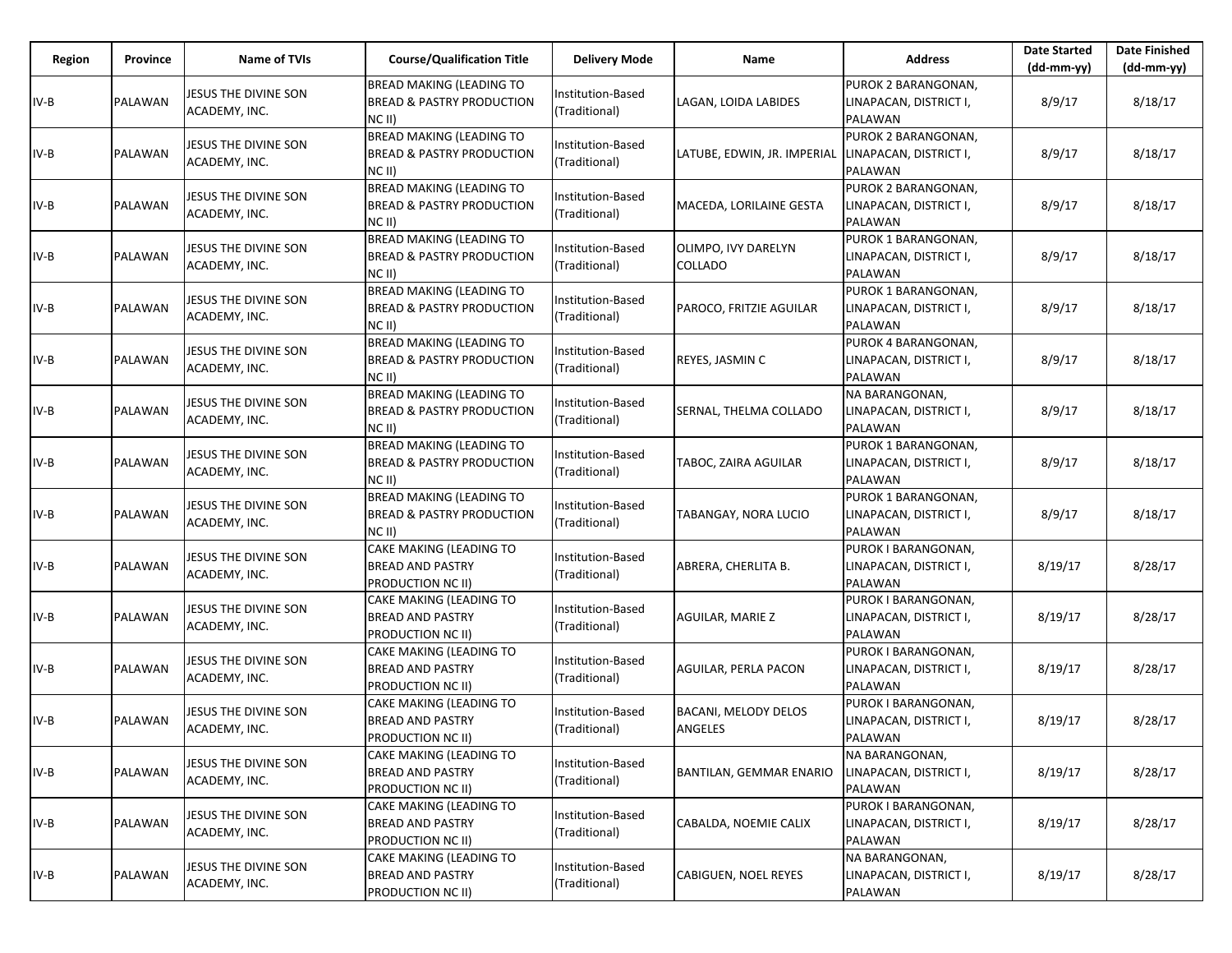| Region | Province | <b>Name of TVIs</b>                   | <b>Course/Qualification Title</b>                                         | <b>Delivery Mode</b>               | Name                                  | <b>Address</b>                                                            | <b>Date Started</b><br>(dd-mm-yy) | <b>Date Finished</b><br>$(dd-mm-yy)$ |
|--------|----------|---------------------------------------|---------------------------------------------------------------------------|------------------------------------|---------------------------------------|---------------------------------------------------------------------------|-----------------------------------|--------------------------------------|
| IV-B   | PALAWAN  | JESUS THE DIVINE SON<br>ACADEMY, INC. | CAKE MAKING (LEADING TO<br><b>BREAD AND PASTRY</b><br>PRODUCTION NC II)   | Institution-Based<br>(Traditional) | CABRESTANTE, ANALISA<br><b>GRAFIL</b> | PUROK I BARANGONAN.<br>LINAPACAN, DISTRICT I,<br><b>PALAWAN</b>           | 8/19/17                           | 8/28/17                              |
| IV-B   | PALAWAN  | JESUS THE DIVINE SON<br>ACADEMY, INC. | CAKE MAKING (LEADING TO<br><b>BREAD AND PASTRY</b><br>PRODUCTION NC II)   | Institution-Based<br>(Traditional) | CALIX, AIGIE TABOC                    | PUROK I BARANGONAN,<br>LINAPACAN, DISTRICT I,<br>PALAWAN                  | 8/19/17                           | 8/28/17                              |
| IV-B   | PALAWAN  | JESUS THE DIVINE SON<br>ACADEMY, INC. | CAKE MAKING (LEADING TO<br>BREAD AND PASTRY<br>PRODUCTION NC II)          | Institution-Based<br>(Traditional) | CALIX, MIKEE LUCIO                    | PUROK I BARANGONAN,<br>LINAPACAN, DISTRICT I,<br>PALAWAN                  | 8/19/17                           | 8/28/17                              |
| IV-B   | PALAWAN  | JESUS THE DIVINE SON<br>ACADEMY, INC. | CAKE MAKING (LEADING TO<br>BREAD AND PASTRY<br>PRODUCTION NC II)          | Institution-Based<br>(Traditional) | COLLADO, EMY ROSE<br><b>TABANGAY</b>  | PUROK I BARANGONAN,<br>LINAPACAN, DISTRICT I,<br>PALAWAN                  | 8/19/17                           | 8/28/17                              |
| IV-B   | PALAWAN  | JESUS THE DIVINE SON<br>ACADEMY, INC. | CAKE MAKING (LEADING TO<br><b>BREAD AND PASTRY</b><br>PRODUCTION NC II)   | Institution-Based<br>(Traditional) | DELOS ANGELES, KATRINA<br>LAGAN       | PUROK I BARANGONAN,<br>LINAPACAN, DISTRICT I,<br><b>PALAWAN</b>           | 8/19/17                           | 8/28/17                              |
| IV-B   | PALAWAN  | JESUS THE DIVINE SON<br>ACADEMY, INC. | CAKE MAKING (LEADING TO<br><b>BREAD AND PASTRY</b><br>PRODUCTION NC II)   | Institution-Based<br>(Traditional) | GUGMA, MARY ROSE DELOS<br>ANGELES     | PUROK I BARANGONAN,<br>LINAPACAN, DISTRICT I,<br>PALAWAN                  | 8/19/17                           | 8/28/17                              |
| IV-B   | PALAWAN  | JESUS THE DIVINE SON<br>ACADEMY, INC. | CAKE MAKING (LEADING TO<br><b>BREAD AND PASTRY</b><br>PRODUCTION NC II)   | Institution-Based<br>(Traditional) | IGAM, MIRASOL ULAN                    | PUROK II BARANGONAN,<br>LINAPACAN, DISTRICT I,<br>PALAWAN                 | 8/19/17                           | 8/28/17                              |
| IV-B   | PALAWAN  | JESUS THE DIVINE SON<br>ACADEMY, INC. | CAKE MAKING (LEADING TO<br><b>BREAD AND PASTRY</b><br>PRODUCTION NC II)   | Institution-Based<br>(Traditional) | JIMENA, JENNELYN VILLEZA              | PUROK I BARANGONAN,<br>LINAPACAN, DISTRICT I,<br><b>PALAWAN</b>           | 8/19/17                           | 8/28/17                              |
| $IV-B$ | PALAWAN  | JESUS THE DIVINE SON<br>ACADEMY, INC. | CAKE MAKING (LEADING TO<br><b>BREAD AND PASTRY</b><br>PRODUCTION NC II)   | Institution-Based<br>(Traditional) | LATUBE, RICHELLE LUCIO                | PUROK II BARANGONAN,<br>LINAPACAN, DISTRICT I,<br>PALAWAN                 | 8/19/17                           | 8/28/17                              |
| IV-B   | PALAWAN  | JESUS THE DIVINE SON<br>ACADEMY, INC. | CAKE MAKING (LEADING TO<br><b>BREAD AND PASTRY</b><br>PRODUCTION NC II)   | Institution-Based<br>(Traditional) | LEUTERIO, ROSSANA DELOS<br>ANGELES    | PUROK I BARANGONAN,<br>LINAPACAN, DISTRICT I,<br>PALAWAN                  | 8/19/17                           | 8/28/17                              |
| $IV-B$ | PALAWAN  | JESUS THE DIVINE SON<br>ACADEMY, INC. | CAKE MAKING (LEADING TO<br><b>BREAD AND PASTRY</b><br>PRODUCTION NC II)   | Institution-Based<br>(Traditional) | PACON, ELAIZA MARTINEZ                | NA BARANGONAN,<br>LINAPACAN, DISTRICT I,<br>PALAWAN                       | 8/19/17                           | 8/28/17                              |
| $IV-B$ | PALAWAN  | JESUS THE DIVINE SON<br>ACADEMY, INC. | CAKE MAKING (LEADING TO<br>BREAD AND PASTRY<br>PRODUCTION NC II)          | Institution-Based<br>(Traditional) | PANONCIO, EVANGELINE<br>IGAM          | PUROK II BARANGONAN,<br>LINAPACAN, DISTRICT I,<br>PALAWAN                 | 8/19/17                           | 8/28/17                              |
| IV-B   | PALAWAN  | JESUS THE DIVINE SON<br>ACADEMY, INC. | CAKE MAKING (LEADING TO<br><b>BREAD AND PASTRY</b><br>PRODUCTION NC II)   | nstitution-Based<br>(Traditional)  | QUIZEL, IVYGEN MARTINEZ               | PUROK II BARANGONAN,<br>LINAPACAN, DISTRICT I,<br>PALAWAN                 | 8/19/17                           | 8/28/17                              |
| $IV-B$ | PALAWAN  | JESUS THE DIVINE SON<br>ACADEMY, INC. | PASTRY MAKING (LEADING TO<br><b>BREAD AND PASTRY</b><br>PRODUCTION NC II) | Institution-Based<br>(Traditional) | <b>BALAGOT, GRACE MAESTRAL</b>        | PAG-ASA IRARAY, SOFRONIO<br>ESPAÑOLA, DISTRCIT II,<br>PALAWAN             | 9/13/17                           | 9/22/17                              |
| $IV-B$ | PALAWAN  | JESUS THE DIVINE SON<br>ACADEMY, INC. | PASTRY MAKING (LEADING TO<br><b>BREAD AND PASTRY</b><br>PRODUCTION NC II) | Institution-Based<br>(Traditional) | CABREZA, NITA VENTULAN                | NIA ROA PULOT CENTER,<br>SOFRONIO ESPAÑOLA,<br>DISTRCIT II, PALAWAN       | 9/13/17                           | 9/22/17                              |
| $IV-B$ | PALAWAN  | JESUS THE DIVINE SON<br>ACADEMY, INC. | PASTRY MAKING (LEADING TO<br><b>BREAD AND PASTRY</b><br>PRODUCTION NC II) | Institution-Based<br>(Traditional) | CARTEN, JONAN JAMES<br>SANTIAGO       | A. MABINI ST. PULOT CENTER,<br>SOFRONIO ESPAÑOLA,<br>DISTRCIT II, PALAWAN | 9/13/17                           | 9/22/17                              |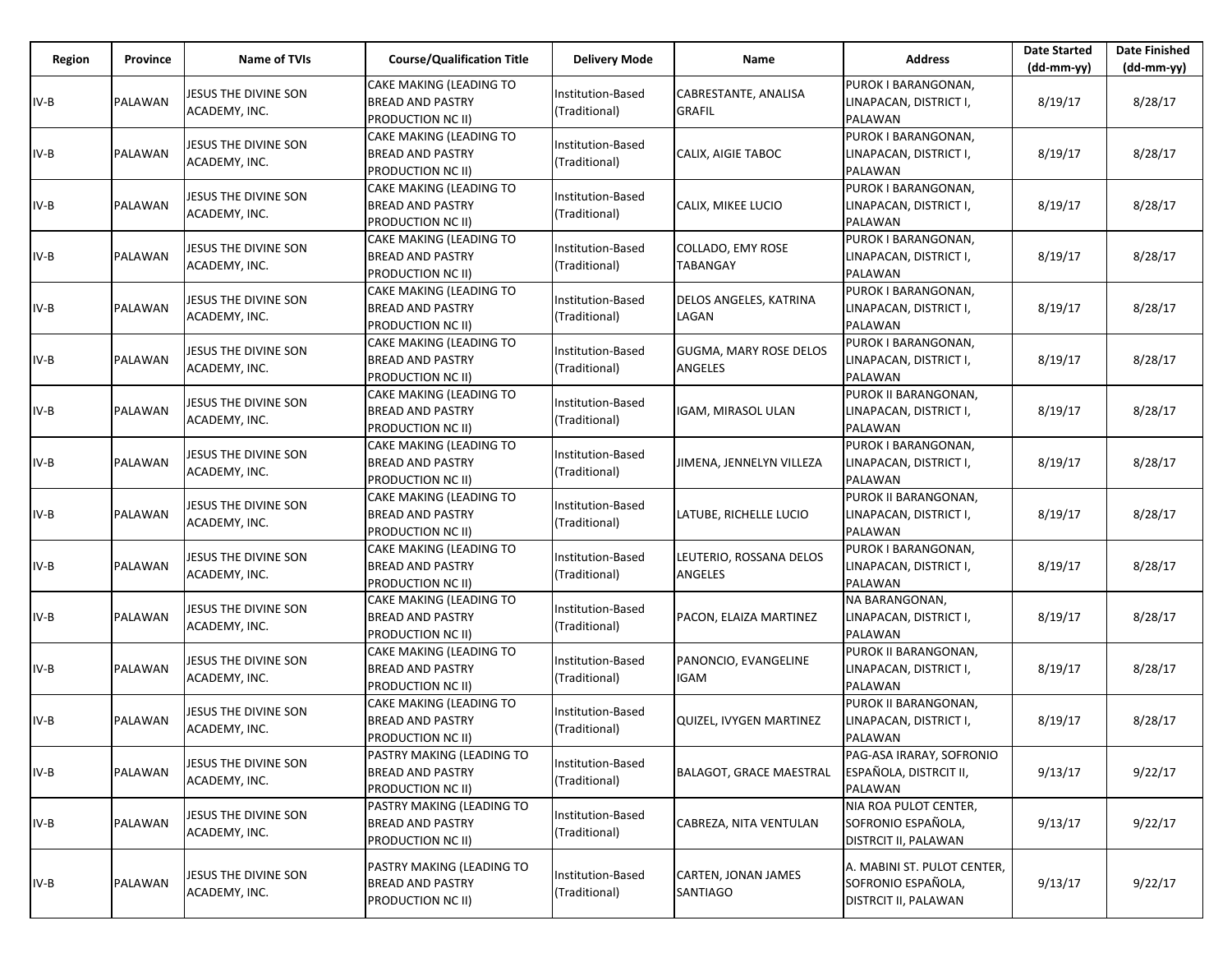| Region | Province | <b>Name of TVIs</b>                   | <b>Course/Qualification Title</b>                                         | <b>Delivery Mode</b>               | Name                                     | <b>Address</b>                                                                            | <b>Date Started</b><br>$(dd-mm-yy)$ | <b>Date Finished</b><br>(dd-mm-yy) |
|--------|----------|---------------------------------------|---------------------------------------------------------------------------|------------------------------------|------------------------------------------|-------------------------------------------------------------------------------------------|-------------------------------------|------------------------------------|
| $IV-B$ | PALAWAN  | JESUS THE DIVINE SON<br>ACADEMY, INC. | PASTRY MAKING (LEADING TO<br><b>BREAD AND PASTRY</b><br>PRODUCTION NC II) | Institution-Based<br>(Traditional) | CARTEN, SHEENA REYES                     | A. MABINI ST. PULOT CENTER,<br>SOFRONIO ESPAÑOLA,<br><b>DISTRCIT II, PALAWAN</b>          | 9/13/17                             | 9/22/17                            |
| $IV-B$ | PALAWAN  | JESUS THE DIVINE SON<br>ACADEMY, INC. | PASTRY MAKING (LEADING TO<br><b>BREAD AND PASTRY</b><br>PRODUCTION NC II) | Institution-Based<br>(Traditional) | COLA, NOVELLA PIELAGO                    | DEL PILAR PULOT CENTER,<br>SOFRONIO ESPAÑOLA,<br><b>DISTRCIT II, PALAWAN</b>              | 9/13/17                             | 9/22/17                            |
| IV-B   | PALAWAN  | JESUS THE DIVINE SON<br>ACADEMY, INC. | PASTRY MAKING (LEADING TO<br><b>BREAD AND PASTRY</b><br>PRODUCTION NC II) | Institution-Based<br>(Traditional) | CUEVA, EDITH SARAH JOY<br><b>SILVANO</b> | NA IRARAY, SOFRONIO<br>ESPAÑOLA, DISTRCIT II,<br><b>PALAWAN</b>                           | 9/13/17                             | 9/22/17                            |
| $IV-B$ | PALAWAN  | JESUS THE DIVINE SON<br>ACADEMY, INC. | PASTRY MAKING (LEADING TO<br><b>BREAD AND PASTRY</b><br>PRODUCTION NC II) | Institution-Based<br>(Traditional) | DACUAN, MARK ANTHONY<br><b>APILLADO</b>  | NA PULOT CENTER, SOFRONIO<br>ESPAÑOLA, DISTRCIT II,<br>PALAWAN                            | 9/13/17                             | 9/22/17                            |
| $IV-B$ | PALAWAN  | JESUS THE DIVINE SON<br>ACADEMY, INC. | PASTRY MAKING (LEADING TO<br><b>BREAD AND PASTRY</b><br>PRODUCTION NC II) | Institution-Based<br>(Traditional) | EIMAR, JOCYLYN RADAM                     | CARASANAN PULOT CENTER,<br>SOFRONIO ESPAÑOLA,<br><b>DISTRCIT II, PALAWAN</b>              | 9/13/17                             | 9/22/17                            |
| $IV-B$ | PALAWAN  | JESUS THE DIVINE SON<br>ACADEMY, INC. | PASTRY MAKING (LEADING TO<br><b>BREAD AND PASTRY</b><br>PRODUCTION NC II) | Institution-Based<br>(Traditional) | <b>ESO, RODNEY CRUZAT</b>                | <b>BULUBUNDUKIN PULOT</b><br>CENTER, SOFRONIO<br>ESPAÑOLA, DISTRCIT II,<br><b>PALAWAN</b> | 9/13/17                             | 9/22/17                            |
| IV-B   | PALAWAN  | JESUS THE DIVINE SON<br>ACADEMY, INC. | PASTRY MAKING (LEADING TO<br><b>BREAD AND PASTRY</b><br>PRODUCTION NC II) | Institution-Based<br>(Traditional) | JUSOS, JELYN DOHITO                      | NAGKAKAISA IRARAY,<br>SOFRONIO ESPAÑOLA,<br><b>DISTRCIT II, PALAWAN</b>                   | 9/13/17                             | 9/22/17                            |
| IV-B   | PALAWAN  | JESUS THE DIVINE SON<br>ACADEMY, INC. | PASTRY MAKING (LEADING TO<br><b>BREAD AND PASTRY</b><br>PRODUCTION NC II) | Institution-Based<br>(Traditional) | LAGROSA, NORVINA OMAR                    | NA PULOT CENTER, SOFRONIO<br>ESPAÑOLA, DISTRCIT II,<br>PALAWAN                            | 9/13/17                             | 9/22/17                            |
| IV-B   | PALAWAN  | JESUS THE DIVINE SON<br>ACADEMY, INC. | PASTRY MAKING (LEADING TO<br><b>BREAD AND PASTRY</b><br>PRODUCTION NC II) | Institution-Based<br>(Traditional) | MARINSI, EMELITA DOHITO                  | NA IRARAY, SOFRONIO<br>ESPAÑOLA, DISTRCIT II,<br>PALAWAN                                  | 9/13/17                             | 9/22/17                            |
| IV-B   | PALAWAN  | JESUS THE DIVINE SON<br>ACADEMY, INC. | PASTRY MAKING (LEADING TO<br><b>BREAD AND PASTRY</b><br>PRODUCTION NC II) | Institution-Based<br>(Traditional) | MILLENDEZ, AMY BERNARDO                  | PAG-ASA PULOT CENTER,<br>SOFRONIO ESPAÑOLA,<br><b>DISTRCIT II, PALAWAN</b>                | 9/13/17                             | 9/22/17                            |
| IV-B   | PALAWAN  | JESUS THE DIVINE SON<br>ACADEMY, INC. | PASTRY MAKING (LEADING TO<br><b>BREAD AND PASTRY</b><br>PRODUCTION NC II) | Institution-Based<br>(Traditional) | PE, NORABEL DELA SIRNA                   | NA IRARAY, SOFRONIO<br>ESPAÑOLA, DISTRCIT II,<br><b>PALAWAN</b>                           | 9/13/17                             | 9/22/17                            |
| IV-B   | PALAWAN  | JESUS THE DIVINE SON<br>ACADEMY, INC. | PASTRY MAKING (LEADING TO<br><b>BREAD AND PASTRY</b><br>PRODUCTION NC II) | nstitution-Based<br>(Traditional)  | PIELAGO, MARY JANE<br>RAMIREZ            | DEL PILAR PULOT CENTER,<br>SOFRONIO ESPAÑOLA,<br>DISTRCIT II, PALAWAN                     | 9/13/17                             | 9/22/17                            |
| $IV-B$ | PALAWAN  | JESUS THE DIVINE SON<br>ACADEMY, INC. | PASTRY MAKING (LEADING TO<br><b>BREAD AND PASTRY</b><br>PRODUCTION NC II) | Institution-Based<br>(Traditional) | QUINQUERO, JOYNER<br><b>NARCISO</b>      | <b>BULUBUNDUKIN PULOT</b><br>CENTER, SOFRONIO<br>ESPAÑOLA, DISTRCIT II,<br>PALAWAN        | 9/13/17                             | 9/22/17                            |
| IV-B   | PALAWAN  | JESUS THE DIVINE SON<br>ACADEMY, INC. | PASTRY MAKING (LEADING TO<br><b>BREAD AND PASTRY</b><br>PRODUCTION NC II) | Institution-Based<br>(Traditional) | RADAM, LAURA FRANCISCO                   | <b>BANCUDO PULOT CENTER,</b><br>SOFRONIO ESPAÑOLA,<br><b>DISTRCIT II, PALAWAN</b>         | 9/13/17                             | 9/22/17                            |
| IV-B   | PALAWAN  | JESUS THE DIVINE SON<br>ACADEMY, INC. | PASTRY MAKING (LEADING TO<br><b>BREAD AND PASTRY</b><br>PRODUCTION NC II) | Institution-Based<br>(Traditional) | SALGADO, NAOIME JUSOS                    | NA IRARAY, SOFRONIO<br>ESPAÑOLA, DISTRCIT II,<br>PALAWAN                                  | 9/13/17                             | 9/22/17                            |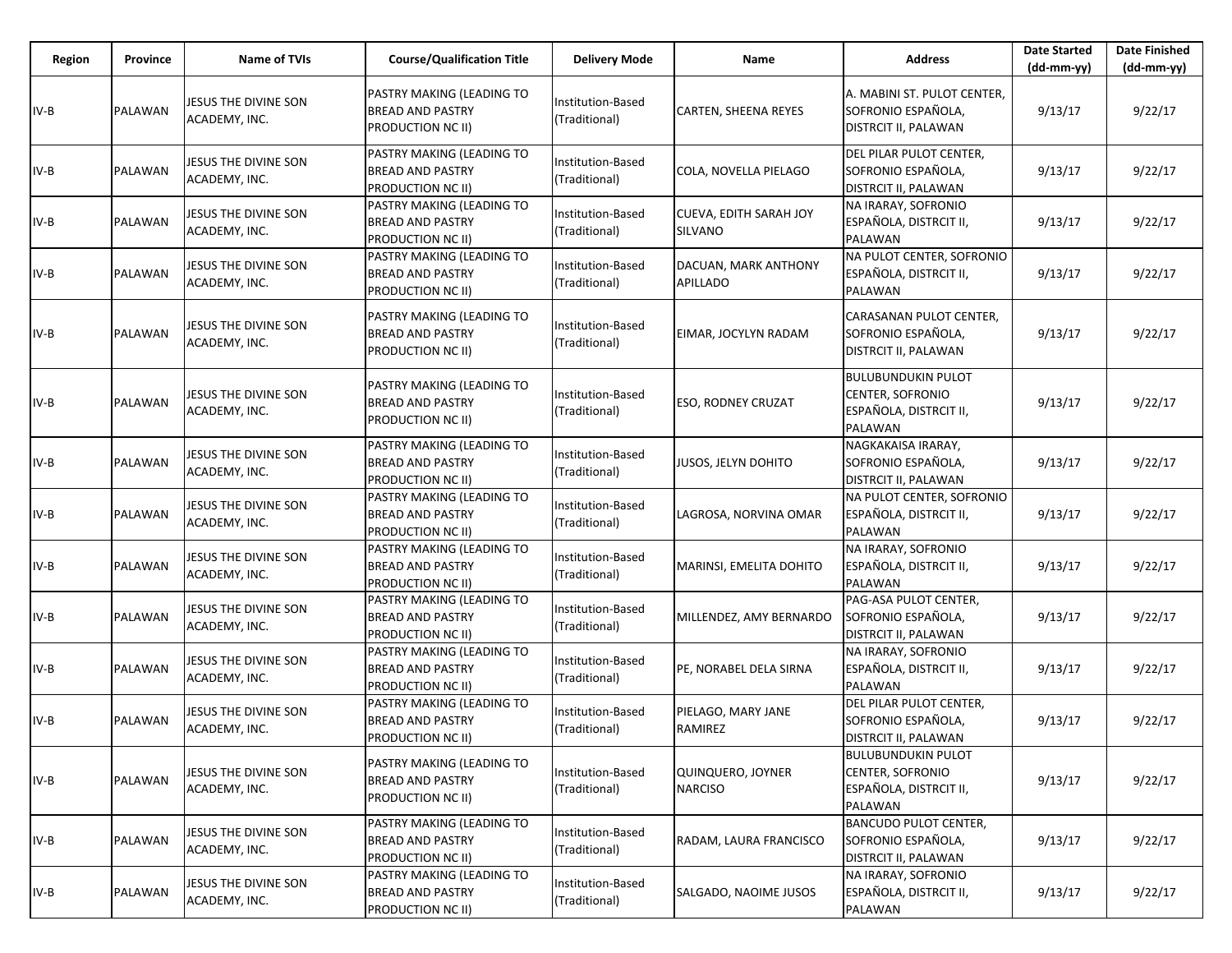| Region | <b>Province</b> | <b>Name of TVIs</b>                                 | <b>Course/Qualification Title</b>                                                       | <b>Delivery Mode</b>               | Name                                               | <b>Address</b>                                                                                        | <b>Date Started</b><br>(dd-mm-yy) | <b>Date Finished</b><br>(dd-mm-yy) |
|--------|-----------------|-----------------------------------------------------|-----------------------------------------------------------------------------------------|------------------------------------|----------------------------------------------------|-------------------------------------------------------------------------------------------------------|-----------------------------------|------------------------------------|
| $IV-B$ | PALAWAN         | JESUS THE DIVINE SON<br>ACADEMY, INC.               | PASTRY MAKING (LEADING TO<br><b>BREAD AND PASTRY</b><br>PRODUCTION NC II)               | Institution-Based<br>(Traditional) | TABUJARA, MARIVIC MELITON                          | <b>BULUBUNDUKIN PULOT</b><br>CENTER, SOFRONIO<br>ESPAÑOLA, DISTRCIT II,<br><b>PALAWAN</b>             | 9/13/17                           | 9/22/17                            |
| $IV-B$ | PALAWAN         | JESUS THE DIVINE SON<br>ACADEMY, INC.               | <b>PASTRY MAKING (LEADING TO</b><br><b>BREAD AND PASTRY</b><br><b>PRODUCTION NC II)</b> | Institution-Based<br>(Traditional) | TABUJARA, NOEL GELLEPANA                           | <b>BULUBUNDUKIN PULOT</b><br>CENTER, SOFRONIO<br>ESPAÑOLA, DISTRCIT II,<br><b>PALAWAN</b>             | 9/13/17                           | 9/22/17                            |
| IV-B   | PALAWAN         | PUERTO PRINCESA SCHOOL OF<br><b>ARTS AND TRADES</b> | ELECTRICAL INSTALLATION AND<br><b>MAINTENANCE NC II</b>                                 | Institution-Based<br>(Traditional) | <b>BALMONTE, CHRISTIAN</b><br><b>MIRAFOLORES</b>   | NA BGY 3, ROXAS, DISTRICT I,<br><b>PALAWAN</b>                                                        | 8/1/17                            | 8/31/17                            |
| $IV-B$ | PALAWAN         | PUERTO PRINCESA SCHOOL OF<br><b>ARTS AND TRADES</b> | ELECTRICAL INSTALLATION AND<br><b>MAINTENANCE NC II</b>                                 | Institution-Based<br>(Traditional) | <b>BALUNTONG, JUNCRIS GAPUZ</b>                    | 257 ABAD SANTOS EXT<br><b>BANCAO BANCAO, PUERTO</b><br>PRINCESA CITY, DISTRICT III,<br><b>PALAWAN</b> | 8/1/17                            | 8/31/17                            |
| IV-B   | PALAWAN         | PUERTO PRINCESA SCHOOL OF<br><b>ARTS AND TRADES</b> | ELECTRICAL INSTALLATION AND<br><b>MAINTENANCE NC II</b>                                 | Institution-Based<br>(Traditional) | <b>BESIS, JOHN PATRICK</b><br><b>CABIGUEN</b>      | DIAMOND VILLAGE SICSICAN,<br>PUERTO PRINCESA CITY,<br><b>DISTRICT III, PALAWAN</b>                    | 8/1/17                            | 8/31/17                            |
| IV-B   | <b>PALAWAN</b>  | PUERTO PRINCESA SCHOOL OF<br><b>ARTS AND TRADES</b> | ELECTRICAL INSTALLATION AND<br>MAINTENANCE NC II                                        | Institution-Based<br>(Traditional) | <b>BONUS, JERICK RELOVA</b>                        | LOMBOY ST., SAN JOSE,<br>PUERTO PRINCESA CITY,<br><b>DISTRICT III, PALAWAN</b>                        | 8/1/17                            | 8/31/17                            |
| IV-B   | <b>PALAWAN</b>  | PUERTO PRINCESA SCHOOL OF<br>ARTS AND TRADES        | ELECTRICAL INSTALLATION AND<br><b>MAINTENANCE NC II</b>                                 | Institution-Based<br>(Traditional) | CARMEN, ROGER JR DELA<br><b>CRUZ</b>               | ABANICO ROAD SAN PEDRO,<br>PUERTO PRINCESA CITY,<br><b>DISTRICT III, PALAWAN</b>                      | 8/1/17                            | 8/31/17                            |
| IV-B   | PALAWAN         | PUERTO PRINCESA SCHOOL OF<br><b>ARTS AND TRADES</b> | <b>IELECTRICAL INSTALLATION AND</b><br>MAINTENANCE NC II                                | Institution-Based<br>(Traditional) | <b>FRANCISCO, JULIUS BUNDAL</b>                    | PK MATATAG LABOG,<br>SOFRONIO ESPAÑOLA,<br><b>DISTRICT II, PALAWAN</b>                                | 8/1/17                            | 8/31/17                            |
| IV-B   | PALAWAN         | PUERTO PRINCESA SCHOOL OF<br><b>ARTS AND TRADES</b> | ELECTRICAL INSTALLATION AND<br><b>MAINTENANCE NC II</b>                                 | Institution-Based<br>(Traditional) | GACELO, JOJIE ROJO                                 | EL RANCHO STA. MONICA,<br>PUERTO PRINCESA CITY,<br>DISTRICT III, PALAWAN                              | 8/1/17                            | 8/31/17                            |
| IV-B   | <b>PALAWAN</b>  | PUERTO PRINCESA SCHOOL OF<br><b>ARTS AND TRADES</b> | ELECTRICAL INSTALLATION AND<br>MAINTENANCE NC II                                        | Institution-Based<br>(Traditional) | JACOBO, TIMMY LOPEZ                                | PK MAHOGANY PUNTA BAJA,<br>RIZAL, DISTRICT II, PALAWAN                                                | 8/1/17                            | 8/31/17                            |
| IV-B   | PALAWAN         | PUERTO PRINCESA SCHOOL OF<br>ARTS AND TRADES        | ELECTRICAL INSTALLATION AND<br><b>MAINTENANCE NC II</b>                                 | Institution-Based<br>(Traditional) | LAMBAN, MARK ARIEL<br>RODRIGUEZ                    | FISHERMAN VILLAGE STA.<br>MONICA, PUERTO PRINCESA<br>CITY, DISTRICT III, PALAWAN                      | 8/1/17                            | 8/31/17                            |
| IV-B   | PALAWAN         | PUERTO PRINCESA SCHOOL OF<br><b>ARTS AND TRADES</b> | ELECTRICAL INSTALLATION AND<br><b>MAINTENANCE NC II</b>                                 | Institution-Based<br>(Traditional) | MORALES, KENT JOSEPH VIRAY MONICA, PUERTO PRINCESA | PUROK MAUNLAD STA.<br>CITY, DISTRICT III, PALAWAN                                                     | 8/1/17                            | 8/31/17                            |
| IV-B   | PALAWAN         | PUERTO PRINCESA SCHOOL OF<br><b>ARTS AND TRADES</b> | ELECTRICAL INSTALLATION AND<br>MAINTENANCE NC II                                        | Institution-Based<br>(Traditional) | NASAD, JAIRANI AJID                                | PUROK SILANGAN LABOG,<br>SOFRONIO ESPAÑOLA,<br><b>DISTRICT II, PALAWAN</b>                            | 8/1/17                            | 8/31/17                            |
| IV-B   | PALAWAN         | PUERTO PRINCESA SCHOOL OF<br><b>ARTS AND TRADES</b> | ELECTRICAL INSTALLATION AND<br><b>MAINTENANCE NC II</b>                                 | Institution-Based<br>(Traditional) | PADILLA, ARMAN TRINIDAD                            | SABANG CABAYUGA, PUERTO<br>PRINCESA CITY, DISTRICT III,<br>PALAWAN                                    | 8/1/17                            | 8/31/17                            |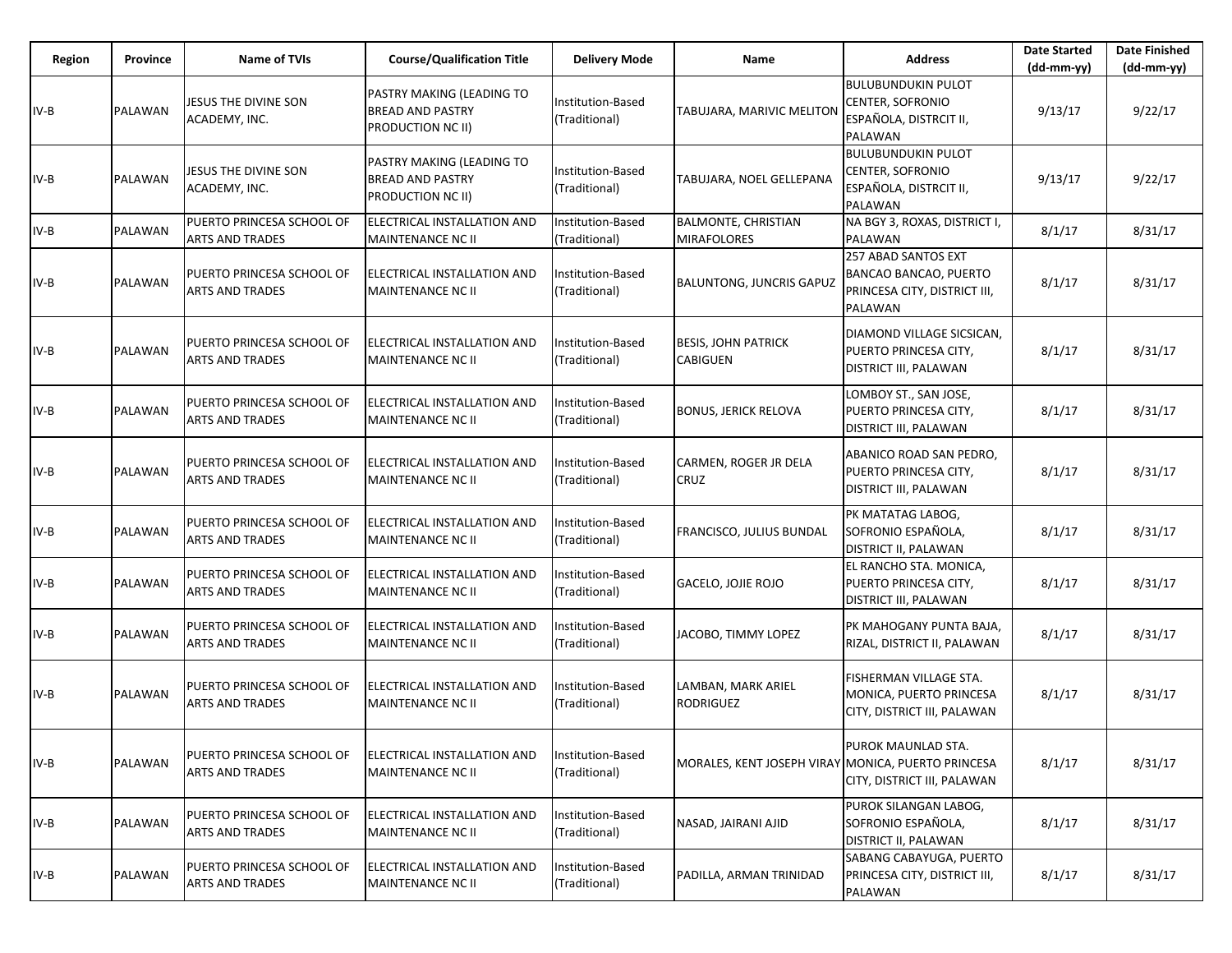| Region | Province       | Name of TVIs                                        | <b>Course/Qualification Title</b>                                  | <b>Delivery Mode</b>               | Name                                                  | <b>Address</b>                                                                     | <b>Date Started</b><br>$(dd-mm-yy)$ | <b>Date Finished</b><br>$(dd-mm-yy)$ |
|--------|----------------|-----------------------------------------------------|--------------------------------------------------------------------|------------------------------------|-------------------------------------------------------|------------------------------------------------------------------------------------|-------------------------------------|--------------------------------------|
| IV-B   | PALAWAN        | PUERTO PRINCESA SCHOOL OF<br><b>ARTS AND TRADES</b> | ELECTRICAL INSTALLATION AND<br>MAINTENANCE NC II                   | Institution-Based<br>(Traditional) | PALIMA, JOSHUA CAÑAS                                  | NA TINIGUIBAN, PUERTO<br>PRINCESA CITY, DISTRICT III,<br>PALAWAN                   | 8/1/17                              | 8/31/17                              |
| IV-B   | PALAWAN        | PUERTO PRINCESA SCHOOL OF<br><b>ARTS AND TRADES</b> | ELECTRICAL INSTALLATION AND<br>MAINTENANCE NC II                   | Institution-Based<br>(Traditional) | PALIZA, REINEL JOHN MARIAS                            | DIAMOND VILLAGE SICSICAN,<br><b>PUERTO PRINCESA CITY,</b><br>DISTRICT III, PALAWAN | 8/1/17                              | 8/31/17                              |
| IV-B   | <b>PALAWAN</b> | PUERTO PRINCESA SCHOOL OF<br><b>ARTS AND TRADES</b> | ELECTRICAL INSTALLATION AND<br>MAINTENANCE NC II                   | Institution-Based<br>(Traditional) | RAMBUYONG, SERGIO FAVILA                              | PK SANDIWA TINIGUIBAN,<br><b>PUERTO PRINCESA CITY,</b><br>DISTRICT III, PALAWAN    | 8/1/17                              | 8/31/17                              |
| IV-B   | PALAWAN        | PUERTO PRINCESA SCHOOL OF<br><b>ARTS AND TRADES</b> | ELECTRICAL INSTALLATION AND<br>MAINTENANCE NC II                   | Institution-Based<br>(Traditional) | ROM, BERNALDO DEL PUERTO PRINCESA CITY, DISTRICT III, | ZONE 12 IRAWAN, PUERTO<br>PALAWAN                                                  | 8/1/17                              | 8/31/17                              |
| IV-B   | PALAWAN        | SOUTHERN PALAWAN COLLEGE,<br>INC.                   | PERFORM MANICURE AND<br>PEDICURE (LEADING TO BEAUTY<br>CARE NC II) | Institution-Based<br>(Traditional) | CAMACHO, RONILDA<br><b>TOLENTINO</b>                  | NA BANCAO-BANCAO,<br>PUERTO PRINCESA CITY,<br>DISTRICT III, PALAWAN                | 9/18/17                             | 7/10/17                              |
| IV-B   | PALAWAN        | SOUTHERN PALAWAN COLLEGE,<br>INC.                   | PERFORM MANICURE AND<br>PEDICURE (LEADING TO BEAUTY<br>CARE NC II) | nstitution-Based<br>(Traditional)  | CASTILLO, JUNAIDA NARRAZID   PUERTO PRINCESA CITY,    | NA BANCAO-BANCAO,<br>DISTRICT III, PALAWAN                                         | 9/18/17                             | 7/10/17                              |
| IV-B   | PALAWAN        | SOUTHERN PALAWAN COLLEGE,<br>INC.                   | PERFORM MANICURE AND<br>PEDICURE (LEADING TO BEAUTY<br>CARE NC II) | Institution-Based<br>(Traditional) | <b>CUESTA, TRIXIE ANNE</b><br><b>BORCELANGO</b>       | NA BANCAO-BANCAO,<br>PUERTO PRINCESA CITY,<br>DISTRICT III, PALAWAN                | 9/18/17                             | 7/10/17                              |
| $IV-B$ | <b>PALAWAN</b> | SOUTHERN PALAWAN COLLEGE,<br>INC.                   | PERFORM MANICURE AND<br>PEDICURE (LEADING TO BEAUTY<br>CARE NC II) | nstitution-Based<br>(Traditional)  | DAGUINOTAN, GWAYNA<br><b>ALAGOS</b>                   | NA BANCAO-BANCAO,<br>PUERTO PRINCESA CITY,<br>DISTRICT III, PALAWAN                | 9/18/17                             | 7/10/17                              |
| IV-B   | PALAWAN        | SOUTHERN PALAWAN COLLEGE,<br>INC.                   | PERFORM MANICURE AND<br>PEDICURE (LEADING TO BEAUTY<br>CARE NC II) | Institution-Based<br>(Traditional) | EREDERA, ROMULO MARTE                                 | NA BANCAO-BANCAO,<br>PUERTO PRINCESA CITY,<br>DISTRICT III, PALAWAN                | 9/18/17                             | 7/10/17                              |
| IV-B   | PALAWAN        | SOUTHERN PALAWAN COLLEGE,<br>INC.                   | PERFORM MANICURE AND<br>PEDICURE (LEADING TO BEAUTY<br>CARE NC II) | Institution-Based<br>(Traditional) | HIPOS, MARIA SHIELA BUNDAL PUERTO PRINCESA CITY,      | NA BANCAO-BANCAO,<br>DISTRICT III, PALAWAN                                         | 9/18/17                             | 7/10/17                              |
| IV-B   | PALAWAN        | SOUTHERN PALAWAN COLLEGE,<br>INC.                   | PERFORM MANICURE AND<br>PEDICURE (LEADING TO BEAUTY<br>CARE NC II) | Institution-Based<br>(Traditional) | <b>HULGUIN, MARICHEL ALEI</b>                         | NA BANCAO-BANCAO,<br>PUERTO PRINCESA CITY,<br>DISTRICT III, PALAWAN                | 9/18/17                             | 7/10/17                              |
| IV-B   | PALAWAN        | SOUTHERN PALAWAN COLLEGE,<br>INC.                   | PERFORM MANICURE AND<br>PEDICURE (LEADING TO BEAUTY<br>CARE NC II) | nstitution-Based<br>(Traditional)  | JIMLANO, NORWANA<br><b>KANDOM</b>                     | NA BANCAO-BANCAO,<br>PUERTO PRINCESA CITY,<br>DISTRICT III, PALAWAN                | 9/18/17                             | 7/10/17                              |
| IV-B   | PALAWAN        | SOUTHERN PALAWAN COLLEGE,<br>INC.                   | PERFORM MANICURE AND<br>PEDICURE (LEADING TO BEAUTY<br>CARE NC II) | Institution-Based<br>(Traditional) | LAROZA, ANNALYN PASCUAL                               | NA BANCAO-BANCAO,<br>PUERTO PRINCESA CITY,<br>DISTRICT III, PALAWAN                | 9/18/17                             | 7/10/17                              |
| IV-B   | PALAWAN        | SOUTHERN PALAWAN COLLEGE,<br>INC.                   | PERFORM MANICURE AND<br>PEDICURE (LEADING TO BEAUTY<br>CARE NC II) | nstitution-Based<br>(Traditional)  | LOCLOC, APRIL ANNE AMIT                               | NA BANCAO-BANCAO,<br>PUERTO PRINCESA CITY,<br>DISTRICT III, PALAWAN                | 9/18/17                             | 7/10/17                              |
| IV-B   | PALAWAN        | SOUTHERN PALAWAN COLLEGE,<br>INC.                   | PERFORM MANICURE AND<br>PEDICURE (LEADING TO BEAUTY<br>CARE NC II) | Institution-Based<br>(Traditional) | MANALANG, LLOYD ESPELITA                              | NA BANCAO-BANCAO,<br>PUERTO PRINCESA CITY,<br>DISTRICT III, PALAWAN                | 9/18/17                             | 7/10/17                              |
| IV-B   | PALAWAN        | SOUTHERN PALAWAN COLLEGE,<br>INC.                   | PERFORM MANICURE AND<br>PEDICURE (LEADING TO BEAUTY<br>CARE NC II) | nstitution-Based<br>(Traditional)  | MARASIGAN, YOLANDA<br>PINEDA                          | NA BANCAO-BANCAO,<br>PUERTO PRINCESA CITY,<br>DISTRICT III, PALAWAN                | 9/18/17                             | 7/10/17                              |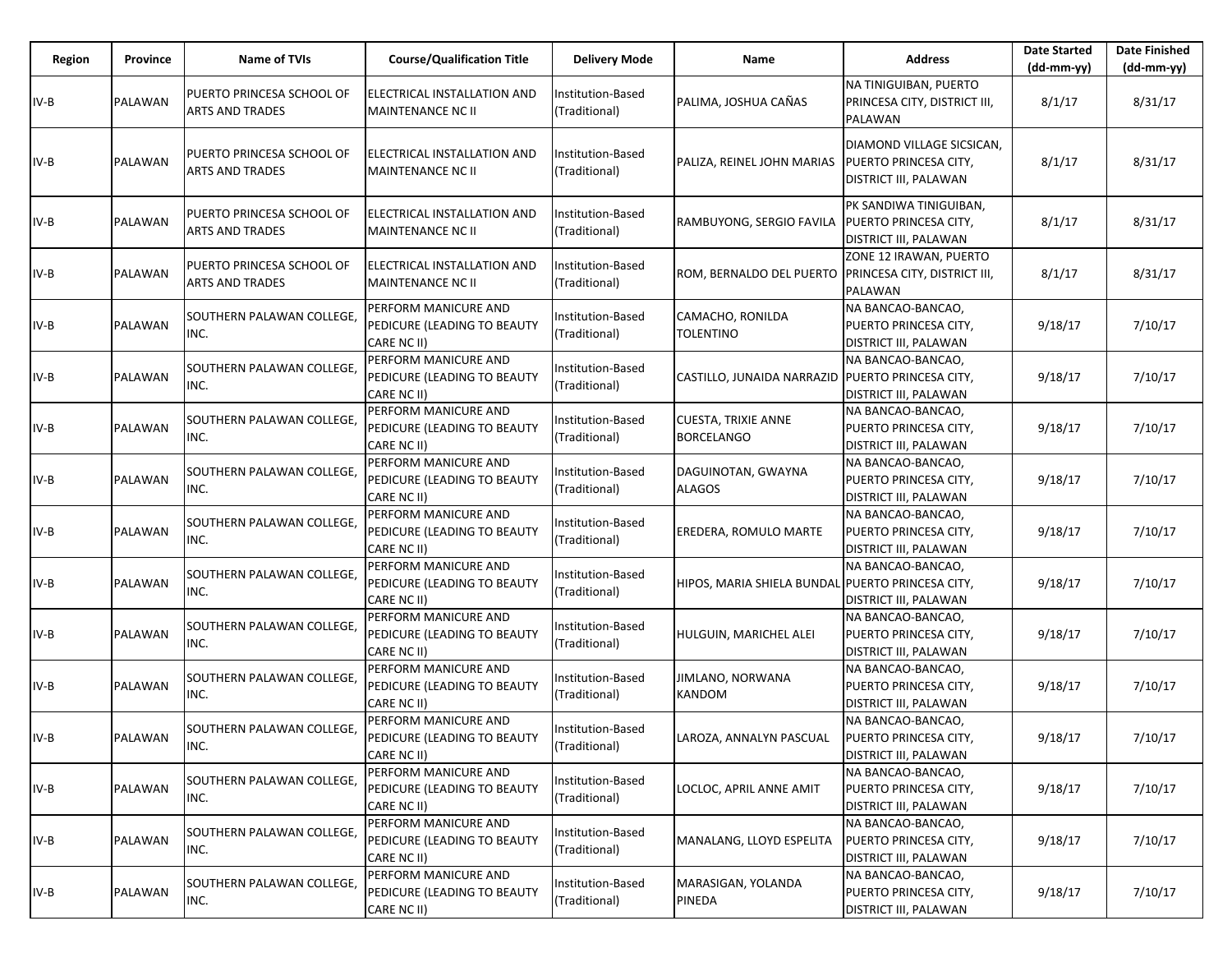| Region | Province              | <b>Name of TVIs</b>                                                              | <b>Course/Qualification Title</b>                                  | <b>Delivery Mode</b>                   | Name                                            | <b>Address</b>                                                             | <b>Date Started</b><br>$(dd-mm-yy)$ | <b>Date Finished</b><br>$(dd-mm-yy)$ |
|--------|-----------------------|----------------------------------------------------------------------------------|--------------------------------------------------------------------|----------------------------------------|-------------------------------------------------|----------------------------------------------------------------------------|-------------------------------------|--------------------------------------|
| $IV-B$ | PALAWAN               | SOUTHERN PALAWAN COLLEGE,<br>INC.                                                | PERFORM MANICURE AND<br>PEDICURE (LEADING TO BEAUTY<br>CARE NC II) | Institution-Based<br>(Traditional)     | OYAO, LOURDES GILIG                             | NA BANCAO-BANCAO.<br>PUERTO PRINCESA CITY,<br><b>DISTRICT III, PALAWAN</b> | 9/18/17                             | 7/10/17                              |
| $IV-B$ | PALAWAN               | SOUTHERN PALAWAN COLLEGE,<br>INC.                                                | PERFORM MANICURE AND<br>PEDICURE (LEADING TO BEAUTY<br>CARE NC II) | nstitution-Based<br>(Traditional)      | PACOT, ARNOLD MENDEZ                            | NA BANCAO-BANCAO,<br>PUERTO PRINCESA CITY,<br><b>DISTRICT III, PALAWAN</b> | 9/18/17                             | 7/10/17                              |
| $IV-B$ | PALAWAN               | SOUTHERN PALAWAN COLLEGE.<br>INC.                                                | PERFORM MANICURE AND<br>PEDICURE (LEADING TO BEAUTY<br>CARE NC II) | Institution-Based<br>(Traditional)     | PATA, CHARIZMA ALIH                             | NA BANCAO-BANCAO,<br>PUERTO PRINCESA CITY,<br><b>DISTRICT III, PALAWAN</b> | 9/18/17                             | 7/10/17                              |
| $IV-B$ | PALAWAN               | SOUTHERN PALAWAN COLLEGE.<br>INC.                                                | PERFORM MANICURE AND<br>PEDICURE (LEADING TO BEAUTY<br>CARE NC II) | nstitution-Based<br>(Traditional)      | QUITAIN, MARGARITA RUFINO PUERTO PRINCESA CITY, | NA BANCAO-BANCAO,<br><b>DISTRICT III, PALAWAN</b>                          | 9/18/17                             | 7/10/17                              |
| IV-B   | PALAWAN               | SOUTHERN PALAWAN COLLEGE,<br>INC.                                                | PERFORM MANICURE AND<br>PEDICURE (LEADING TO BEAUTY<br>CARE NC II) | Institution-Based<br>(Traditional)     | ROA, RHEA LAGRADA                               | NA BANCAO-BANCAO,<br>PUERTO PRINCESA CITY,<br>DISTRICT III, PALAWAN        | 9/18/17                             | 7/10/17                              |
| IV-B   | PALAWAN               | SOUTHERN PALAWAN COLLEGE.<br>INC.                                                | PERFORM MANICURE AND<br>PEDICURE (LEADING TO BEAUTY<br>CARE NC II) | Institution-Based<br>(Traditional)     | SALIPOT, HERMIE TIRADO                          | NA BANCAO-BANCAO,<br>PUERTO PRINCESA CITY,<br><b>DISTRICT III, PALAWAN</b> | 9/18/17                             | 7/10/17                              |
| IV-B   | PALAWAN               | SOUTHERN PALAWAN COLLEGE,<br>INC.                                                | PERFORM MANICURE AND<br>PEDICURE (LEADING TO BEAUTY<br>CARE NC II) | nstitution-Based<br>(Traditional)      | TIOCOCO, JADE VILLAMOR                          | NA BANCAO-BANCAO,<br>PUERTO PRINCESA CITY,<br>DISTRICT III, PALAWAN        | 9/18/17                             | 7/10/17                              |
| IV-B   | PALAWAN               | SOUTHERN PALAWAN COLLEGE,<br>INC.                                                | PERFORM MANICURE AND<br>PEDICURE (LEADING TO BEAUTY<br>CARE NC II) | nstitution-Based<br>(Traditional)      | WHITELEY, MARITES AUTHOR                        | NA BANCAO-BANCAO,<br>PUERTO PRINCESA CITY,<br><b>DISTRICT III, PALAWAN</b> | 9/18/17                             | 7/10/17                              |
| $IV-B$ | MARINDUQ  <br>UE      | TOP GLOBAL SKILLS MANPOWER SHIELDED METAL ARC WELDING<br>DEVELOPMENT CENTER INC. | (SMAW) NC I                                                        | Institution-Based<br>(Mobile Training) | ENTRINA, REENA RIZA MOTOI                       | SIHI, BUENAVISTA, LONE<br>DISTRICT, MARINDUQUE                             | 9/11/17                             | 10/16/17                             |
| $IV-B$ | <b>MARINDUQ</b><br>UE | TOP GLOBAL SKILLS MANPOWER<br>DEVELOPMENT CENTER INC.                            | SHIELDED METAL ARC WELDING<br>(SMAW) NC I                          | nstitution-Based<br>(Mobile Training)  | <b>FABELLON, IAN JAKE MOTOL</b>                 | SIHI, BUENAVISTA, LONE<br>DISTRICT, MARINDUQUE                             | 9/11/17                             | 10/16/17                             |
| $IV-B$ | MARINDUQ<br>UE        | TOP GLOBAL SKILLS MANPOWER<br>DEVELOPMENT CENTER INC.                            | SHIELDED METAL ARC WELDING<br>(SMAW) NC I                          | Institution-Based<br>(Mobile Training) | <b>FABELLON, EUGENE FEDILINO</b>                | SIHI, BUENAVISTA, LONE<br>DISTRICT, MARINDUQUE                             | 9/11/17                             | 10/16/17                             |
| $IV-B$ | <b>MARINDUQ</b><br>UE | TOP GLOBAL SKILLS MANPOWER<br>DEVELOPMENT CENTER INC.                            | SHIELDED METAL ARC WELDING<br>(SMAW) NC I                          | nstitution-Based<br>(Mobile Training)  | <b>FABELLON, JOMARK FABAYOS</b>                 | SIHI, BUENAVISTA, LONE<br>DISTRICT, MARINDUQUE                             | 9/11/17                             | 10/16/17                             |
| IV-B   | MARINDUQ<br>UE        | TOP GLOBAL SKILLS MANPOWER<br>DEVELOPMENT CENTER INC.                            | SHIELDED METAL ARC WELDING<br>(SMAW) NC I                          | nstitution-Based<br>(Mobile Training)  | <b>FADULLO, JESEFER FETIZANAN</b>               | SIHI, BUENAVISTA, LONE<br>DISTRICT, MARINDUQUE                             | 9/11/17                             | 10/16/17                             |
| $IV-B$ | MARINDUQ<br>UE        | TOP GLOBAL SKILLS MANPOWER<br>DEVELOPMENT CENTER INC.                            | SHIELDED METAL ARC WELDING<br>(SMAW) NC I                          | nstitution-Based<br>(Mobile Training)  | FATALLA, JAMES FABELLON                         | SIHI, BUENAVISTA, LONE<br>DISTRICT, MARINDUQUE                             | 9/11/17                             | 10/16/17                             |
| $IV-B$ | MARINDUQ  <br>UE      | TOP GLOBAL SKILLS MANPOWER SHIELDED METAL ARC WELDING<br>DEVELOPMENT CENTER INC. | (SMAW) NC I                                                        | Institution-Based<br>(Mobile Training) | FELLIZAR, GLENMARK<br>MAGTACA                   | SIHI, BUENAVISTA, LONE<br>DISTRICT, MARINDUQUE                             | 9/11/17                             | 10/16/17                             |
| $IV-B$ | MARINDUQ<br>UE        | TOP GLOBAL SKILLS MANPOWER<br>DEVELOPMENT CENTER INC.                            | SHIELDED METAL ARC WELDING<br>(SMAW) NC I                          | nstitution-Based<br>(Mobile Training)  | FERANGCO, ARNOLD, JR.<br><b>MERCADO</b>         | SIHI, BUENAVISTA, LONE<br>DISTRICT, MARINDUQUE                             | 9/11/17                             | 10/16/17                             |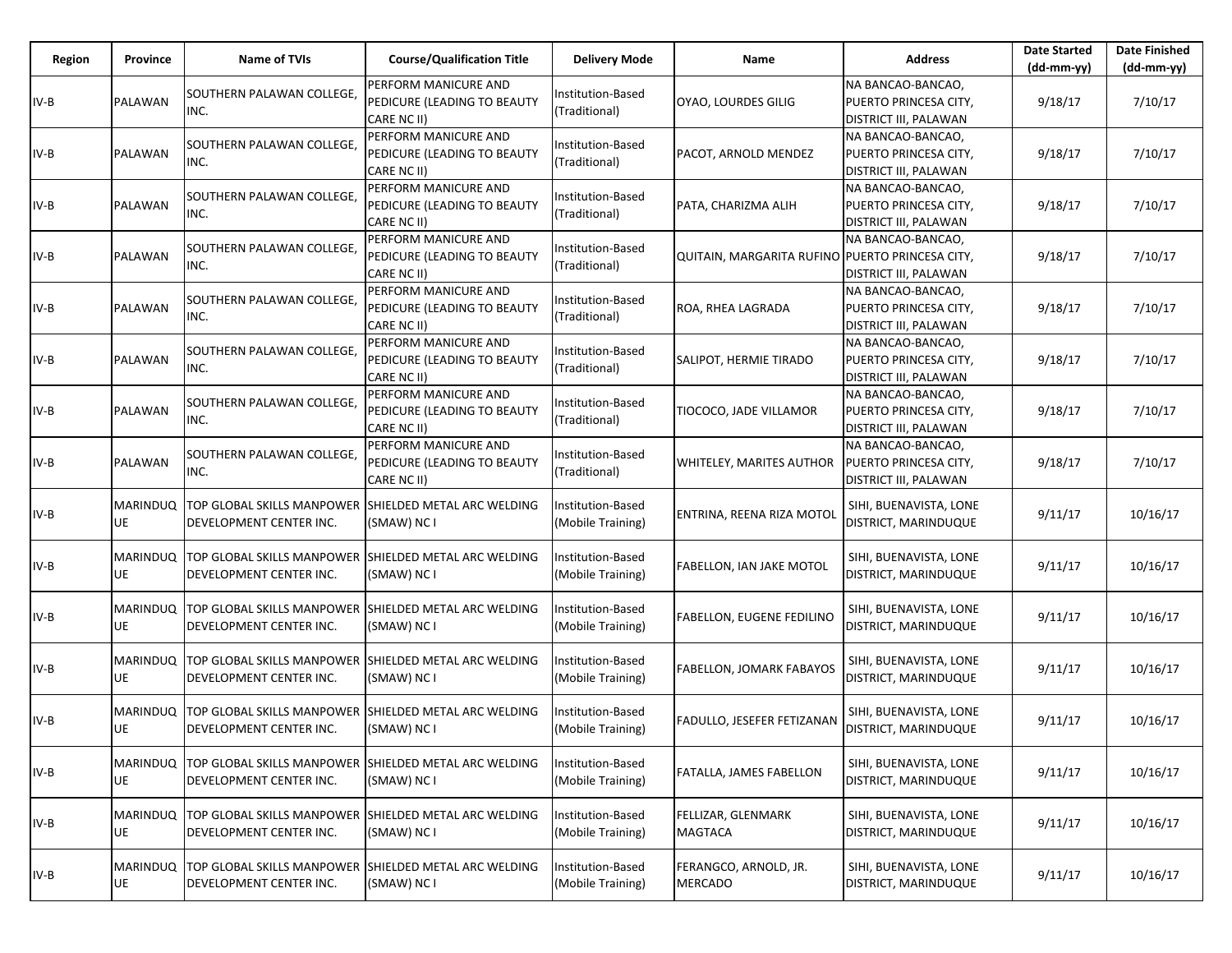| Region | Province              | <b>Name of TVIs</b>                                                                              | <b>Course/Qualification Title</b>         | <b>Delivery Mode</b>                   | Name                                  | <b>Address</b>                                        | <b>Date Started</b><br>$(dd-mm-yy)$ | <b>Date Finished</b><br>$(dd-mm-yy)$ |
|--------|-----------------------|--------------------------------------------------------------------------------------------------|-------------------------------------------|----------------------------------------|---------------------------------------|-------------------------------------------------------|-------------------------------------|--------------------------------------|
| $IV-B$ | <b>MARINDUQ</b><br>UE | TOP GLOBAL SKILLS MANPOWER<br>DEVELOPMENT CENTER INC.                                            | SHIELDED METAL ARC WELDING<br>(SMAW) NC I | Institution-Based<br>(Mobile Training) | FERRIOL, ISMAEL FABAYOS               | SIHI, BUENAVISTA, LONE<br>DISTRICT, MARINDUQUE        | 9/11/17                             | 10/16/17                             |
| IV-B   | MARINDUQ<br>UE        | <b>TOP GLOBAL SKILLS MANPOWER</b><br>DEVELOPMENT CENTER INC.                                     | SHIELDED METAL ARC WELDING<br>(SMAW) NC I | Institution-Based<br>(Mobile Training) | FORTU, JHON CARLO FERRIOL             | SIHI, BUENAVISTA, LONE<br>DISTRICT, MARINDUQUE        | 9/11/17                             | 10/16/17                             |
| IV-B   | <b>MARINDUQ</b><br>UE | TOP GLOBAL SKILLS MANPOWER<br>DEVELOPMENT CENTER INC.                                            | SHIELDED METAL ARC WELDING<br>(SMAW) NC I | Institution-Based<br>(Mobile Training) | <b>GARCIA, JAN YNARD ACE B</b>        | SIHI, BUENAVISTA, LONE<br>DISTRICT, MARINDUQUE        | 9/11/17                             | 10/16/17                             |
| IV-B   | <b>MARINDUQ</b><br>UE | <b>TOP GLOBAL SKILLS MANPOWER</b><br>DEVELOPMENT CENTER INC.                                     | SHIELDED METAL ARC WELDING<br>(SMAW) NC I | nstitution-Based<br>(Mobile Training)  | JAMOLIN, EMMANUEL<br><b>MAPACPAC</b>  | SIHI, BUENAVISTA, LONE<br>DISTRICT, MARINDUQUE        | 9/11/17                             | 10/16/17                             |
| IV-B   | UE                    | MARINDUQ TOP GLOBAL SKILLS MANPOWER SHIELDED METAL ARC WELDING<br>DEVELOPMENT CENTER INC.        | (SMAW) NC I                               | Institution-Based<br>(Mobile Training) | MABUNGA, ERIC MOTOL                   | SIHI, BUENAVISTA, LONE<br>DISTRICT, MARINDUQUE        | 9/11/17                             | 10/16/17                             |
| IV-B   | <b>MARINDUQ</b><br>UE | <b>TOP GLOBAL SKILLS MANPOWER</b><br>DEVELOPMENT CENTER INC.                                     | SHIELDED METAL ARC WELDING<br>(SMAW) NC I | Institution-Based<br>(Mobile Training) | MAGO, ERWIN FIEDALAN                  | SIHI, BUENAVISTA, LONE<br>DISTRICT, MARINDUQUE        | 9/11/17                             | 10/16/17                             |
| IV-B   | <b>MARINDUQ</b><br>UE | TOP GLOBAL SKILLS MANPOWER<br>DEVELOPMENT CENTER INC.                                            | SHIELDED METAL ARC WELDING<br>(SMAW) NC I | Institution-Based<br>(Mobile Training) | MANGCUCANG, MALVIN<br>ROMASANTA       | SIHI, BUENAVISTA, LONE<br>DISTRICT, MARINDUQUE        | 9/11/17                             | 10/16/17                             |
| IV-B   | <b>MARINDUQ</b><br>UE | <b>TOP GLOBAL SKILLS MANPOWER</b><br>DEVELOPMENT CENTER INC.                                     | SHIELDED METAL ARC WELDING<br>(SMAW) NC I | nstitution-Based<br>(Mobile Training)  | MARINDUQUE, DANTE<br><b>MONTIANO</b>  | SIHI, BUENAVISTA, LONE<br>DISTRICT, MARINDUQUE        | 9/11/17                             | 10/16/17                             |
| IV-B   | <b>MARINDUQ</b><br>UE | TOP GLOBAL SKILLS MANPOWER SHIELDED METAL ARC WELDING<br>DEVELOPMENT CENTER INC.                 | (SMAW) NC I                               | Institution-Based<br>(Mobile Training) | MATAAC, GLENN ALVAREZ                 | SIHI, BUENAVISTA, LONE<br>DISTRICT, MARINDUQUE        | 9/11/17                             | 10/16/17                             |
| IV-B   | <b>MARINDUQ</b><br>UE | <b>TOP GLOBAL SKILLS MANPOWER</b><br>DEVELOPMENT CENTER INC.                                     | SHIELDED METAL ARC WELDING<br>(SMAW) NC I | nstitution-Based<br>(Mobile Training)  | MONGIS, EDGAR LATORRE                 | SIHI, BUENAVISTA, LONE<br><b>DISTRICT, MARINDUQUE</b> | 9/11/17                             | 10/16/17                             |
| IV-B   | UE                    | MARINDUQ TOP GLOBAL SKILLS MANPOWER<br>DEVELOPMENT CENTER INC.                                   | SHIELDED METAL ARC WELDING<br>(SMAW) NC I | Institution-Based<br>(Mobile Training) | MOTOL, CRISALDO<br><b>REVAMONTE</b>   | SIHI, BUENAVISTA, LONE<br>DISTRICT, MARINDUQUE        | 9/11/17                             | 10/16/17                             |
| IV-B   | MARINDUQ<br>UE        | <b>TOP GLOBAL SKILLS MANPOWER</b><br>DEVELOPMENT CENTER INC.                                     | SHIELDED METAL ARC WELDING<br>(SMAW) NC I | nstitution-Based<br>(Mobile Training)  | MOTOL, IAN PAUL MABUNGA               | SIHI, BUENAVISTA, LONE<br>DISTRICT, MARINDUQUE        | 9/11/17                             | 10/16/17                             |
| $IV-B$ | UE                    | MARINDUQ TOP GLOBAL SKILLS MANPOWER<br>DEVELOPMENT CENTER INC.                                   | SHIELDED METAL ARC WELDING<br>(SMAW) NC I | nstitution-Based<br>(Mobile Training)  | PRIVADO, JOVY<br><b>VILLAVICENCIO</b> | SIHI, BUENAVISTA, LONE<br><b>DISTRICT, MARINDUQUE</b> | 9/11/17                             | 10/16/17                             |
| IV-B   | <b>MARINDUQ</b><br>UE | TOP GLOBAL SKILLS MANPOWER<br>DEVELOPMENT CENTER INC.                                            | SHIELDED METAL ARC WELDING<br>(SMAW) NC I | nstitution-Based<br>(Mobile Training)  | PRIVADO, LEMUEL LLANTE                | SIHI, BUENAVISTA, LONE<br><b>DISTRICT, MARINDUQUE</b> | 9/11/17                             | 10/16/17                             |
| IV-B   | UE                    | MARINDUQ TOP GLOBAL SKILLS MANPOWER SHIELDED METAL ARC WELDING<br><b>DEVELOPMENT CENTER INC.</b> | (SMAW) NC I                               | Institution-Based<br>(Mobile Training) | RAMOS, EDMUNDO ALVARO                 | SIHI, BUENAVISTA, LONE<br>DISTRICT, MARINDUQUE        | 9/11/17                             | 10/16/17                             |
| IV-B   | <b>MARINDUQ</b><br>UE | TOP GLOBAL SKILLS MANPOWER<br>DEVELOPMENT CENTER INC.                                            | SHIELDED METAL ARC WELDING<br>(SMAW) NC I | Institution-Based<br>(Mobile Training) | RED, JONATHAN FERRIOL                 | SIHI, BUENAVISTA, LONE<br><b>DISTRICT, MARINDUQUE</b> | 9/11/17                             | 10/16/17                             |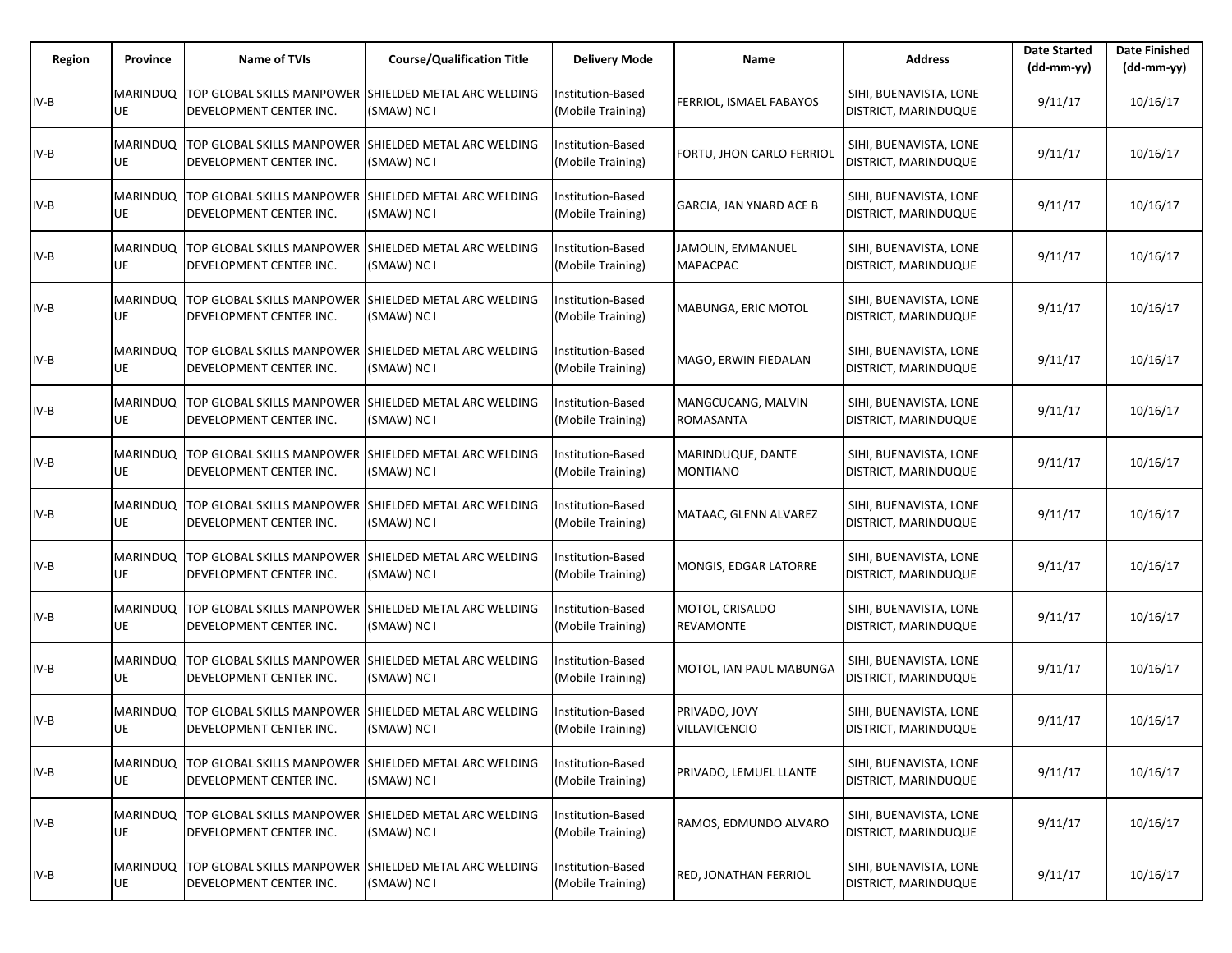| Region | Province              | <b>Name of TVIs</b>                                                                              | <b>Course/Qualification Title</b>         | <b>Delivery Mode</b>                   | Name                                           | <b>Address</b>                                          | <b>Date Started</b><br>$(dd-mm-yy)$ | <b>Date Finished</b><br>(dd-mm-yy) |
|--------|-----------------------|--------------------------------------------------------------------------------------------------|-------------------------------------------|----------------------------------------|------------------------------------------------|---------------------------------------------------------|-------------------------------------|------------------------------------|
| $IV-B$ | <b>MARINDUQ</b><br>UE | <b>TOP GLOBAL SKILLS MANPOWER</b><br>DEVELOPMENT CENTER INC.                                     | SHIELDED METAL ARC WELDING<br>(SMAW) NC I | Institution-Based<br>(Mobile Training) | SAPUNGAN, HERVIE MARK<br><b>MOTOL</b>          | SIHI, BUENAVISTA, LONE<br>DISTRICT, MARINDUQUE          | 9/11/17                             | 10/16/17                           |
| IV-B   | MARINDUQ<br>UE        | TOP GLOBAL SKILLS MANPOWER<br>DEVELOPMENT CENTER INC.                                            | SHIELDED METAL ARC WELDING<br>(SMAW) NC I | Institution-Based<br>(Mobile Training) | ANDRADE, JOHN FRANCIS<br><b>APOSTOL</b>        | MALIBAGO, TORRIJOS, LONE<br>DISTRICT, MARINDUQUE        | 9/11/17                             | 10/16/17                           |
| IV-B   | <b>MARINDUQ</b><br>UE | TOP GLOBAL SKILLS MANPOWER<br>DEVELOPMENT CENTER INC.                                            | SHIELDED METAL ARC WELDING<br>(SMAW) NC I | Institution-Based<br>(Mobile Training) | APOSTOL, JEFF ANTHONY<br><b>DELA TORRE</b>     | MALIBAGO, TORRIJOS, LONE<br>DISTRICT, MARINDUQUE        | 9/11/17                             | 10/16/17                           |
| IV-B   | <b>MARINDUQ</b><br>UE | <b>TOP GLOBAL SKILLS MANPOWER</b><br>DEVELOPMENT CENTER INC.                                     | SHIELDED METAL ARC WELDING<br>(SMAW) NC I | nstitution-Based<br>(Mobile Training)  | <b>BRINGAS, JOHN BRYAN</b><br><b>FILLEZAR</b>  | MALIBAGO, TORRIJOS, LONE<br>DISTRICT, MARINDUQUE        | 9/11/17                             | 10/16/17                           |
| IV-B   | UE                    | MARINDUQ TOP GLOBAL SKILLS MANPOWER SHIELDED METAL ARC WELDING<br>DEVELOPMENT CENTER INC.        | (SMAW) NC I                               | Institution-Based<br>(Mobile Training) | <b>CONTRERAS, GARY HERN</b><br>QUIJANO         | MALIBAGO, TORRIJOS, LONE<br>DISTRICT, MARINDUQUE        | 9/11/17                             | 10/16/17                           |
| IV-B   | <b>MARINDUQ</b><br>UE | <b>TOP GLOBAL SKILLS MANPOWER</b><br>DEVELOPMENT CENTER INC.                                     | SHIELDED METAL ARC WELDING<br>(SMAW) NC I | Institution-Based<br>(Mobile Training) | DELOS RIOS, EFREN PRIVADO                      | MALIBAGO, TORRIJOS, LONE<br>DISTRICT, MARINDUQUE        | 9/11/17                             | 10/16/17                           |
| IV-B   | <b>MARINDUQ</b><br>UE | <b>TOP GLOBAL SKILLS MANPOWER</b><br>DEVELOPMENT CENTER INC.                                     | SHIELDED METAL ARC WELDING<br>(SMAW) NC I | Institution-Based<br>(Mobile Training) | DELOS SANTOS, JERICO<br><b>FIESTADA</b>        | MALIBAGO, TORRIJOS, LONE<br>DISTRICT, MARINDUQUE        | 9/11/17                             | 10/16/17                           |
| IV-B   | <b>MARINDUQ</b><br>UE | TOP GLOBAL SKILLS MANPOWER<br>DEVELOPMENT CENTER INC.                                            | SHIELDED METAL ARC WELDING<br>(SMAW) NC I | nstitution-Based<br>(Mobile Training)  | <b>DELOS SANTOS, FELIPE</b><br><b>RICAMARA</b> | MALIBAGO, TORRIJOS, LONE<br>DISTRICT, MARINDUQUE        | 9/11/17                             | 10/16/17                           |
| IV-B   | <b>MARINDUQ</b><br>UE | TOP GLOBAL SKILLS MANPOWER SHIELDED METAL ARC WELDING<br>DEVELOPMENT CENTER INC.                 | (SMAW) NC I                               | Institution-Based<br>(Mobile Training) | FELLIZAR, ARJAY SALES                          | MALIBAGO, TORRIJOS, LONE<br>DISTRICT, MARINDUQUE        | 9/11/17                             | 10/16/17                           |
| IV-B   | MARINDUQ<br>UE        | <b>TOP GLOBAL SKILLS MANPOWER</b><br>DEVELOPMENT CENTER INC.                                     | SHIELDED METAL ARC WELDING<br>(SMAW) NC I | nstitution-Based<br>(Mobile Training)  | <b>FLORES, RUEL QUINTERO</b>                   | MALIBAGO, TORRIJOS, LONE<br>DISTRICT, MARINDUQUE        | 9/11/17                             | 10/16/17                           |
| IV-B   | UE                    | MARINDUQ TOP GLOBAL SKILLS MANPOWER<br>DEVELOPMENT CENTER INC.                                   | SHIELDED METAL ARC WELDING<br>(SMAW) NC I | Institution-Based<br>(Mobile Training) | MABUNGA, ANGELITO<br><b>RICAMARA</b>           | MALIBAGO, TORRIJOS, LONE<br>DISTRICT, MARINDUQUE        | 9/11/17                             | 10/16/17                           |
| IV-B   | MARINDUQ<br>UE        | <b>TOP GLOBAL SKILLS MANPOWER</b><br>DEVELOPMENT CENTER INC.                                     | SHIELDED METAL ARC WELDING<br>(SMAW) NC I | nstitution-Based<br>(Mobile Training)  | MAGCARANG, FREDDIE RAZA                        | MALIBAGO, TORRIJOS, LONE<br>DISTRICT, MARINDUQUE        | 9/11/17                             | 10/16/17                           |
| IV-B   | UE                    | MARINDUQ TOP GLOBAL SKILLS MANPOWER<br><b>IDEVELOPMENT CENTER INC.</b>                           | SHIELDED METAL ARC WELDING<br>(SMAW) NC I | nstitution-Based<br>(Mobile Training)  | MAGDALITA, ZOSIMO<br><b>MABUNGA</b>            | MALIBAGO, TORRIJOS, LONE<br><b>DISTRICT, MARINDUQUE</b> | 9/11/17                             | 10/16/17                           |
| IV-B   | <b>MARINDUQ</b><br>UE | TOP GLOBAL SKILLS MANPOWER<br>DEVELOPMENT CENTER INC.                                            | SHIELDED METAL ARC WELDING<br>(SMAW) NC I | nstitution-Based<br>(Mobile Training)  | MATE, EPIFANIO LACATAN                         | MALIBAGO, TORRIJOS, LONE<br>DISTRICT, MARINDUQUE        | 9/11/17                             | 10/16/17                           |
| IV-B   | UE                    | MARINDUQ TOP GLOBAL SKILLS MANPOWER SHIELDED METAL ARC WELDING<br><b>DEVELOPMENT CENTER INC.</b> | (SMAW) NC I                               | Institution-Based<br>(Mobile Training) | MORALES, BERNARDINO<br>RICAMARA                | MALIBAGO, TORRIJOS, LONE<br>DISTRICT, MARINDUQUE        | 9/11/17                             | 10/16/17                           |
| IV-B   | MARINDUQ<br>UE        | <b>TOP GLOBAL SKILLS MANPOWER</b><br>DEVELOPMENT CENTER INC.                                     | SHIELDED METAL ARC WELDING<br>(SMAW) NC I | Institution-Based<br>(Mobile Training) | MUÑOZ, MARLON SUMOOC                           | MALIBAGO, TORRIJOS, LONE<br>DISTRICT, MARINDUQUE        | 9/11/17                             | 10/16/17                           |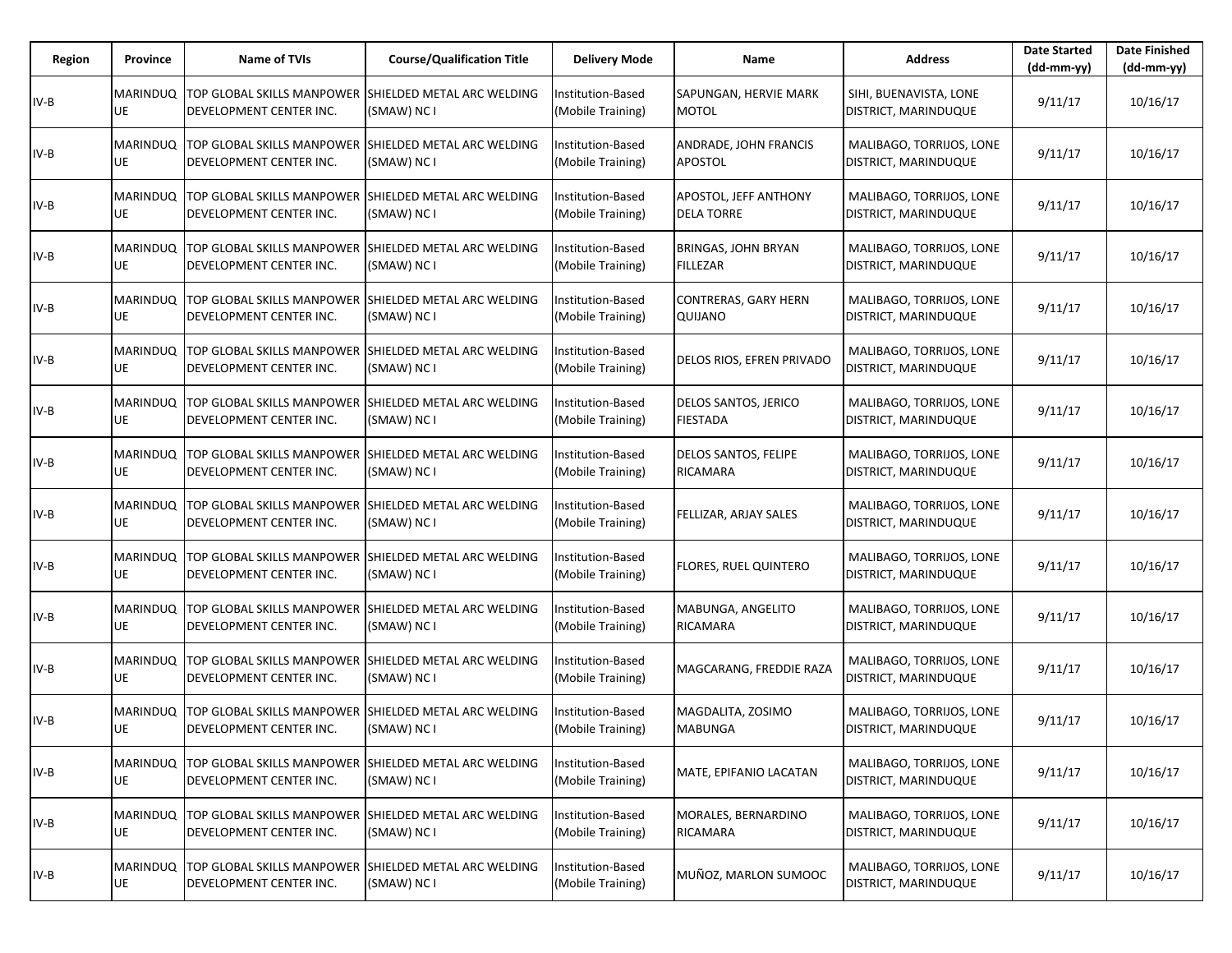| Region | Province                   | <b>Name of TVIs</b>                                                                       | <b>Course/Qualification Title</b>                | <b>Delivery Mode</b>                   | Name                                    | <b>Address</b>                                                            | <b>Date Started</b><br>$(dd-mm-yy)$ | <b>Date Finished</b><br>(dd-mm-yy) |
|--------|----------------------------|-------------------------------------------------------------------------------------------|--------------------------------------------------|----------------------------------------|-----------------------------------------|---------------------------------------------------------------------------|-------------------------------------|------------------------------------|
| $IV-B$ | <b>MARINDUQ</b><br>UE      | TOP GLOBAL SKILLS MANPOWER<br>DEVELOPMENT CENTER INC.                                     | <b>SHIELDED METAL ARC WELDING</b><br>(SMAW) NC I | Institution-Based<br>(Mobile Training) | ORNEDO, DENIS REGIS                     | MALIBAGO, TORRIJOS, LONE<br>DISTRICT, MARINDUQUE                          | 9/11/17                             | 10/16/17                           |
| IV-B   | MARINDUQ<br>UE             | TOP GLOBAL SKILLS MANPOWER<br>DEVELOPMENT CENTER INC.                                     | SHIELDED METAL ARC WELDING<br>(SMAW) NC I        | Institution-Based<br>(Mobile Training) | PAMPULA, JAY MARC<br><b>BATANGAS</b>    | MALIBAGO, TORRIJOS, LONE<br>DISTRICT, MARINDUQUE                          | 9/11/17                             | 10/16/17                           |
| IV-B   | <b>MARINDUQ</b><br>UE      | TOP GLOBAL SKILLS MANPOWER<br>DEVELOPMENT CENTER INC.                                     | SHIELDED METAL ARC WELDING<br>(SMAW) NC I        | Institution-Based<br>(Mobile Training) | PAMPULA, MELVIN BANGAS                  | MALIBAGO, TORRIJOS, LONE<br>DISTRICT, MARINDUQUE                          | 9/11/17                             | 10/16/17                           |
| IV-B   | <b>MARINDUQ</b><br>UE      | <b>TOP GLOBAL SKILLS MANPOWER</b><br>DEVELOPMENT CENTER INC.                              | SHIELDED METAL ARC WELDING<br>(SMAW) NC I        | nstitution-Based<br>(Mobile Training)  | PERLAS, MARY JOY FATALLA                | MALIBAGO, TORRIJOS, LONE<br>DISTRICT, MARINDUQUE                          | 9/11/17                             | 10/16/17                           |
| IV-B   | UE                         | MARINDUQ TOP GLOBAL SKILLS MANPOWER SHIELDED METAL ARC WELDING<br>DEVELOPMENT CENTER INC. | (SMAW) NC I                                      | Institution-Based<br>(Mobile Training) | PRIVADO, JOEL VILLAVICENCIC             | MALIBAGO, TORRIJOS, LONE<br>DISTRICT, MARINDUQUE                          | 9/11/17                             | 10/16/17                           |
| IV-B   | MARINDUQ<br>UE             | TOP GLOBAL SKILLS MANPOWER<br>DEVELOPMENT CENTER INC.                                     | SHIELDED METAL ARC WELDING<br>(SMAW) NC I        | Institution-Based<br>(Mobile Training) | REANZARES, JONATHAN<br><b>HINAHON</b>   | MALIBAGO, TORRIJOS, LONE<br>DISTRICT, MARINDUQUE                          | 9/11/17                             | 10/16/17                           |
| IV-B   | <b>MARINDUQ</b><br>UE      | TOP GLOBAL SKILLS MANPOWER<br>DEVELOPMENT CENTER INC.                                     | SHIELDED METAL ARC WELDING<br>(SMAW) NC I        | Institution-Based<br>(Mobile Training) | REGIS, JOHN MARK SIENA                  | MALIBAGO, TORRIJOS, LONE<br>DISTRICT, MARINDUQUE                          | 9/11/17                             | 10/16/17                           |
| IV-B   | <b>MARINDUQ</b><br>UE      | <b>TOP GLOBAL SKILLS MANPOWER</b><br>DEVELOPMENT CENTER INC.                              | SHIELDED METAL ARC WELDING<br>(SMAW) NC I        | nstitution-Based<br>(Mobile Training)  | <b>REGIS, ROLLY APOSTOL</b>             | MALIBAGO, TORRIJOS, LONE<br>DISTRICT, MARINDUQUE                          | 9/11/17                             | 10/16/17                           |
| IV-B   | <b>MARINDUQ</b><br>UE      | TOP GLOBAL SKILLS MANPOWER SHIELDED METAL ARC WELDING<br>DEVELOPMENT CENTER INC.          | (SMAW) NC I                                      | Institution-Based<br>(Mobile Training) | RICAMARA, MAXIMO REGIS                  | MALIBAGO, TORRIJOS, LONE<br>DISTRICT, MARINDUQUE                          | 9/11/17                             | 10/16/17                           |
| IV-B   | MARINDUQ<br>UE             | <b>TOP GLOBAL SKILLS MANPOWER</b><br>DEVELOPMENT CENTER INC.                              | SHIELDED METAL ARC WELDING<br>(SMAW) NC I        | nstitution-Based<br>(Mobile Training)  | SADIM, JOHN HAROLD<br><b>AMPARO</b>     | MALIBAGO, TORRIJOS, LONE<br>DISTRICT, MARINDUQUE                          | 9/11/17                             | 10/16/17                           |
| IV-B   | ORIENTAL<br><b>MINDORO</b> | ROXAS COMMUNITY COLLEGE                                                                   | SHIELDED METAL ARC WELDING<br>(SMAW) NC I        | Institution-Based<br>(Traditional)     | ALCORAN, MARK ANTHONY<br>LLOYD SANDOVAL | N/A SAN RAFAEL, ROXAS,<br><b>DISTRICT II, ORIENTAL</b><br><b>MINDORO</b>  | 8/1/17                              | 9/22/17                            |
| IV-B   | ORIENTAL<br><b>MINDORO</b> | ROXAS COMMUNITY COLLEGE                                                                   | SHIELDED METAL ARC WELDING<br>(SMAW) NC I        | nstitution-Based<br>(Traditional)      | BUENAVENTURA, DAVID<br><b>ORTEGA</b>    | N/A CANTIL, ROXAS, DISTRICT<br>II, ORIENTAL MINDORO                       | 8/1/17                              | 9/22/17                            |
| IV-B   | ORIENTAL<br><b>MINDORO</b> | ROXAS COMMUNITY COLLEGE                                                                   | SHIELDED METAL ARC WELDING<br>(SMAW) NC I        | nstitution-Based<br>(Traditional)      | CERVAÑA, MARK ALJON<br><b>CARPIO</b>    | N/A PACLASAN, ROXAS,<br><b>DISTRICT II, ORIENTAL</b><br><b>MINDORO</b>    | 8/1/17                              | 9/22/17                            |
| IV-B   | ORIENTAL<br><b>MINDORO</b> | ROXAS COMMUNITY COLLEGE                                                                   | SHIELDED METAL ARC WELDING<br>(SMAW) NC I        | Institution-Based<br>(Traditional)     | DE TORRES, PHILLIP JHON<br>TURCA        | N/A VICTORIA, ROXAS,<br><b>DISTRICT II, ORIENTAL</b><br><b>MINDORO</b>    | 8/1/17                              | 9/22/17                            |
| IV-B   | ORIENTAL<br><b>MINDORO</b> | ROXAS COMMUNITY COLLEGE                                                                   | SHIELDED METAL ARC WELDING<br>(SMAW) NC I        | Institution-Based<br>(Traditional)     | EUSTAQUIO, DANILO GADON                 | N/A BAGUMBAYAN ROXAS,<br>ROXAS, DISTRICT II, ORIENTAL<br><b>MINDORO</b>   | 8/1/17                              | 9/22/17                            |
| IV-B   | ORIENTAL<br>MINDORO        | <b>ROXAS COMMUNITY COLLEGE</b>                                                            | SHIELDED METAL ARC WELDING<br>(SMAW) NC I        | nstitution-Based<br>(Traditional)      | FABRO, MARCO BIEN MEJOS                 | N/A SAN MARIANO, ROXAS,<br><b>DISTRICT II, ORIENTAL</b><br><b>MINDORO</b> | 8/1/17                              | 9/22/17                            |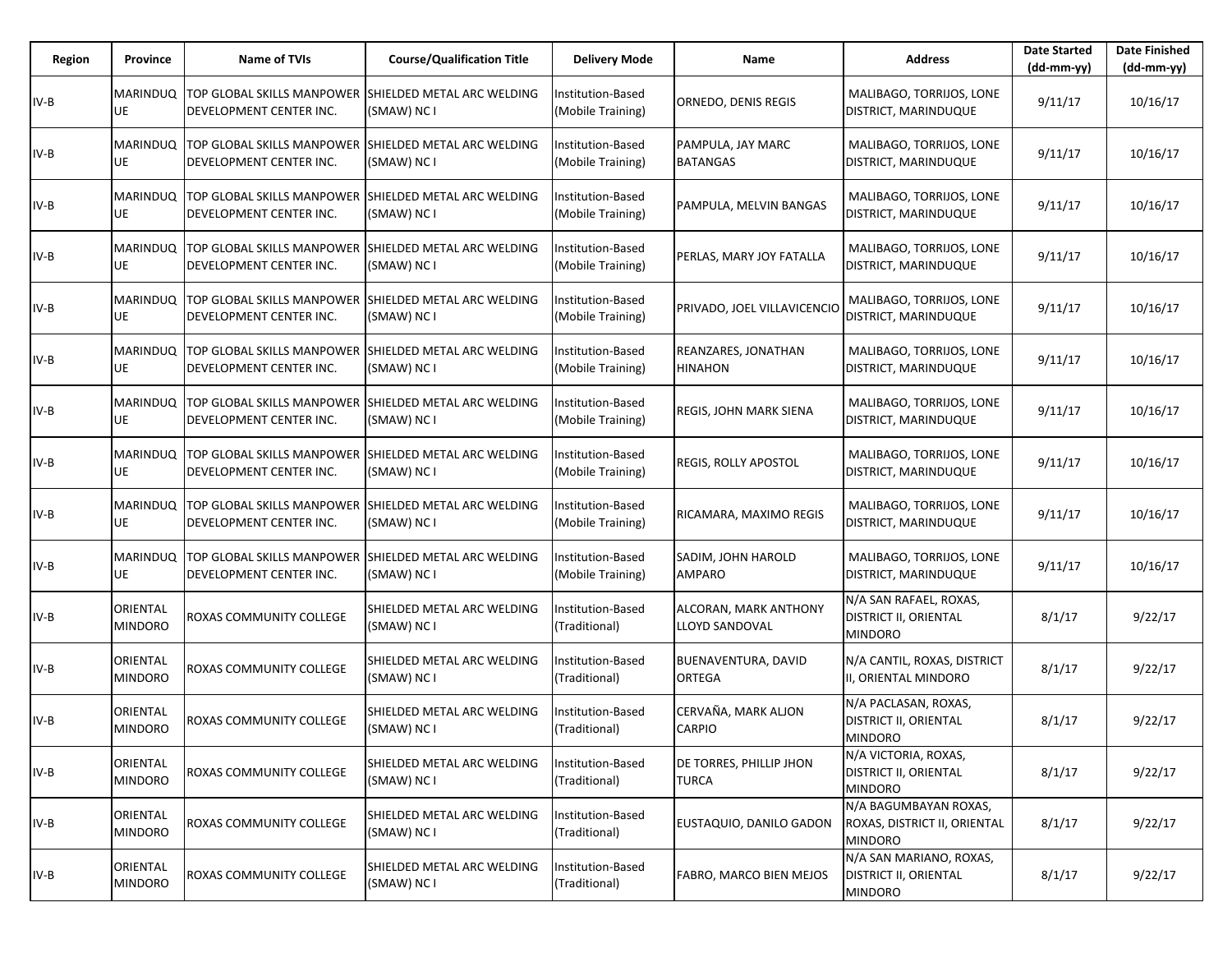| Region | Province                   | Name of TVIs                                                                    | <b>Course/Qualification Title</b>                                               | <b>Delivery Mode</b>               | Name                                             | <b>Address</b>                                                                | <b>Date Started</b><br>$(dd-mm-yy)$ | <b>Date Finished</b><br>(dd-mm-yy) |
|--------|----------------------------|---------------------------------------------------------------------------------|---------------------------------------------------------------------------------|------------------------------------|--------------------------------------------------|-------------------------------------------------------------------------------|-------------------------------------|------------------------------------|
| $IV-B$ | ORIENTAL<br><b>MINDORO</b> | ROXAS COMMUNITY COLLEGE                                                         | SHIELDED METAL ARC WELDING<br>(SMAW) NC I                                       | Institution-Based<br>(Traditional) | FERRIOL, NICO AGUIRRE                            | N/A LIBTONG, ROXAS,<br><b>DISTRICT II, ORIENTAL</b><br><b>MINDORO</b>         | 8/1/17                              | 9/22/17                            |
| $IV-B$ | ORIENTAL<br><b>MINDORO</b> | ROXAS COMMUNITY COLLEGE                                                         | SHIELDED METAL ARC WELDING<br>(SMAW) NC I                                       | Institution-Based<br>(Traditional) | FETALVER, KYNNETH GLENN<br><b>CHRISTIAN GAAD</b> | N/A LIBERTAD, ROXAS,<br><b>DISTRICT II, ORIENTAL</b><br><b>MINDORO</b>        | 8/1/17                              | 9/22/17                            |
| $IV-B$ | ORIENTAL<br><b>MINDORO</b> | ROXAS COMMUNITY COLLEGE                                                         | SHIELDED METAL ARC WELDING<br>(SMAW) NC I                                       | Institution-Based<br>(Traditional) | FIEDICAN, KENNETH FANER                          | N/A BAGUMBAYAN ROXAS,<br>ROXAS, DISTRICT II, ORIENTAL<br><b>MINDORO</b>       | 8/1/17                              | 9/22/17                            |
| $IV-B$ | ORIENTAL<br><b>MINDORO</b> | ROXAS COMMUNITY COLLEGE                                                         | SHIELDED METAL ARC WELDING<br>(SMAW) NC I                                       | Institution-Based<br>(Traditional) | FOJA, ALVIN RECLUTA                              | N/A BAGUMBAYAN ROXAS,<br>ROXAS, DISTRICT II, ORIENTAL<br><b>MINDORO</b>       | 8/1/17                              | 9/22/17                            |
| IV-B   | ORIENTAL<br><b>MINDORO</b> | ROXAS COMMUNITY COLLEGE                                                         | SHIELDED METAL ARC WELDING<br>(SMAW) NC I                                       | Institution-Based<br>(Traditional) | <b>GABAYNO, MARK LESTER</b><br><b>MONTESA</b>    | N/A SAN VICENTE, ROXAS,<br><b>DISTRICT II, ORIENTAL</b><br><b>MINDORO</b>     | 8/1/17                              | 9/22/17                            |
| IV-B   | ORIENTAL<br><b>MINDORO</b> | ROXAS COMMUNITY COLLEGE                                                         | SHIELDED METAL ARC WELDING<br>(SMAW) NC I                                       | Institution-Based<br>(Traditional) | GADO, CARL BRYAN BRINGUEZ DISTRICT II, ORIENTAL  | N/A SAN VICENTE, ROXAS,<br><b>MINDORO</b>                                     | 8/1/17                              | 9/22/17                            |
| $IV-B$ | ORIENTAL<br><b>MINDORO</b> | ROXAS COMMUNITY COLLEGE                                                         | SHIELDED METAL ARC WELDING<br>(SMAW) NC I                                       | Institution-Based<br>(Traditional) | <b>GADON, MARK GALARIO</b>                       | N/A DALAHICAN, ROXAS,<br><b>DISTRICT II, ORIENTAL</b><br><b>MINDORO</b>       | 8/1/17                              | 9/22/17                            |
| $IV-B$ | ORIENTAL<br><b>MINDORO</b> | ROXAS COMMUNITY COLLEGE                                                         | SHIELDED METAL ARC WELDING<br>(SMAW) NC I                                       | nstitution-Based<br>(Traditional)  | <b>GALARAN, RODERICK</b><br><b>RODREGUEZ</b>     | N/A SAN AQUILINO, ROXAS,<br><b>DISTRICT II, ORIENTAL</b><br><b>MINDORO</b>    | 8/1/17                              | 9/22/17                            |
| IV-B   | ORIENTAL<br><b>MINDORO</b> | ROXAS COMMUNITY COLLEGE                                                         | SHIELDED METAL ARC WELDING<br>(SMAW) NC I                                       | Institution-Based<br>(Traditional) | GASPADO, SHEKINAH GLORY<br><b>MORALES</b>        | N/A SAN AQUILINO, ROXAS,<br><b>DISTRICT II, ORIENTAL</b><br><b>MINDORO</b>    | 8/1/17                              | 9/22/17                            |
| IV-B   | ORIENTAL<br><b>MINDORO</b> | ROXAS COMMUNITY COLLEGE                                                         | SHIELDED METAL ARC WELDING<br>(SMAW) NC I                                       | nstitution-Based<br>(Traditional)  | LABIS, NORMAN ALIHID                             | N/A BAGUMBAYAN ROXAS,<br>ROXAS, DISTRICT II, ORIENTAL<br><b>MINDORO</b>       | 8/1/17                              | 9/22/17                            |
| $IV-B$ | ORIENTAL<br><b>MINDORO</b> | ROXAS COMMUNITY COLLEGE                                                         | SHIELDED METAL ARC WELDING<br>(SMAW) NC I                                       | Institution-Based<br>(Traditional) | <b>MENES, CLARENCE BAGARES</b>                   | N/A DANGAY, ROXAS,<br><b>DISTRICT II, ORIENTAL</b><br><b>MINDORO</b>          | 8/1/17                              | 9/22/17                            |
| $IV-B$ | ORIENTAL<br><b>MINDORO</b> | ROXAS COMMUNITY COLLEGE                                                         | SHIELDED METAL ARC WELDING<br>(SMAW) NC I                                       | nstitution-Based<br>(Traditional)  | OSORIO, RUEL AGUARIN                             | N/A CAMANTIGUE,<br><b>BONGABONG, DISTRICT II,</b><br><b>ORIENTAL MINDORO</b>  | 8/1/17                              | 9/22/17                            |
| IV-B   | ORIENTAL<br><b>MINDORO</b> | ROXAS COMMUNITY COLLEGE                                                         | SHIELDED METAL ARC WELDING<br>(SMAW) NC I                                       | nstitution-Based<br>(Traditional)  | PACIA, DEXTER CASTILLO                           | N/A LITTLE TANUAN, ROXAS,<br><b>DISTRICT II, ORIENTAL</b><br>MINDORO          | 8/1/17                              | 9/22/17                            |
| $IV-B$ | ORIENTAL<br><b>MINDORO</b> | ROXAS COMMUNITY COLLEGE                                                         | SHIELDED METAL ARC WELDING<br>(SMAW) NC I                                       | nstitution-Based<br>(Traditional)  | RAMIREZ, HARRY GARGULLO                          | N/A SAN MARIANO,<br><b>BONGABONG, DISTRICT II,</b><br><b>ORIENTAL MINDORO</b> | 8/1/17                              | 9/22/17                            |
| VII    | <b>BOHOL</b>               | RAINBOW'S END ARTS AND<br><b>CRAFT TRAINING AND</b><br><b>ASSESSMENT CENTER</b> | <b>BREAD MAKING (LEADING TO</b><br><b>BREAD AND PASTRY</b><br>PRODUCTION NC II) | Institution-Based<br>(Traditional) | AUSEJO, WINCELYN OMANI                           | PUROK 5 POBLACION SUR,<br>CLARIN, DISTRICT LL, BOHOL                          | 7/23/17                             | 8/28/17                            |
| VII    | <b>BOHOL</b>               | RAINBOW'S END ARTS AND<br><b>CRAFT TRAINING AND</b><br>ASSESSMENT CENTER        | <b>BREAD MAKING (LEADING TO</b><br><b>BREAD AND PASTRY</b><br>PRODUCTION NC II) | Institution-Based<br>(Traditional) | BELDAD, JONATHAN LIGAN                           | SITIO TAWID BOGTONGBOD,<br>CLARIN, DISTRICT II, BOHOL                         | 7/23/17                             | 8/28/17                            |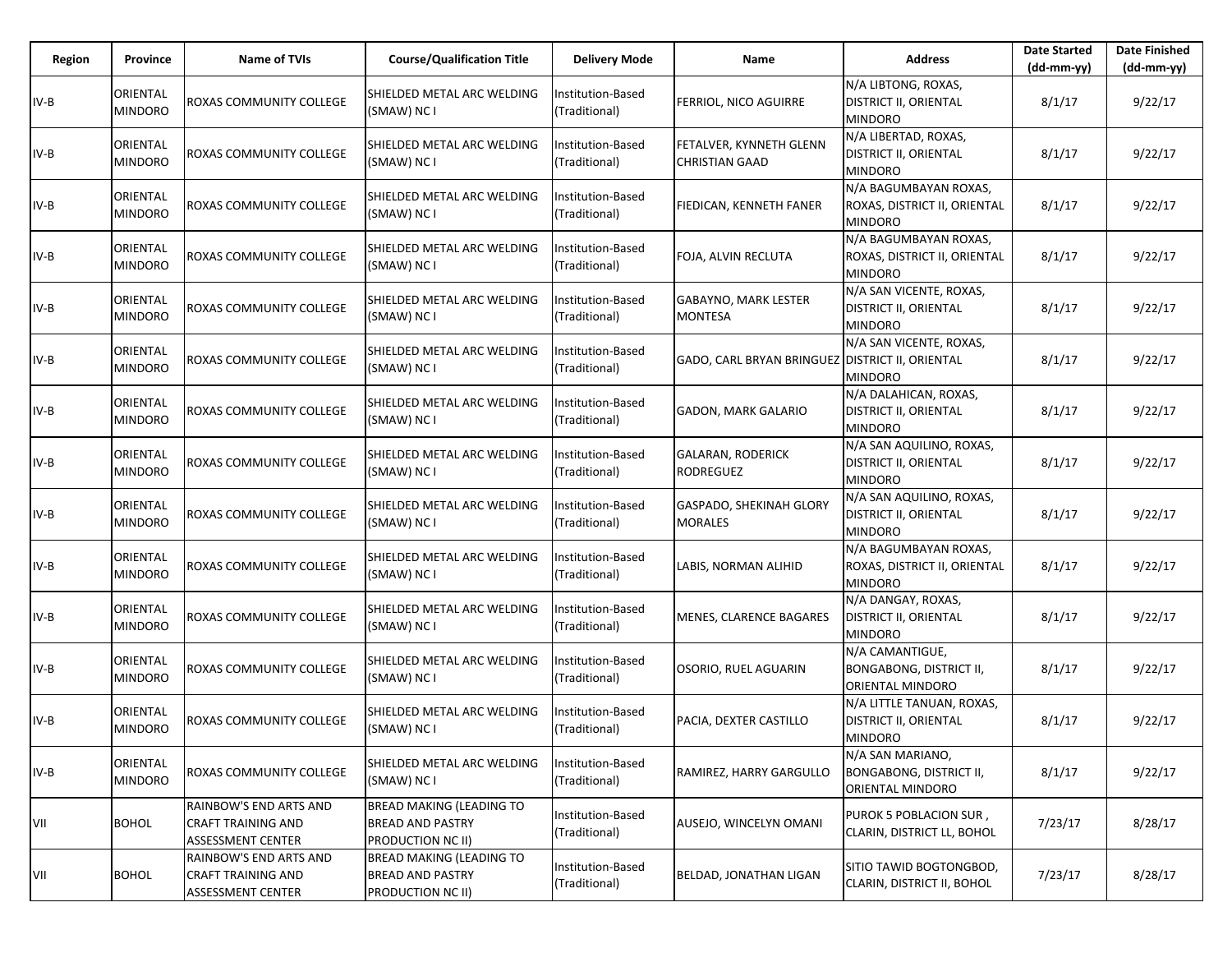| Region | Province     | Name of TVIs                                                                    | <b>Course/Qualification Title</b>                                               | <b>Delivery Mode</b>               | Name                                              | <b>Address</b>                                                      | <b>Date Started</b><br>$(dd-mm-yy)$ | <b>Date Finished</b><br>$(dd-mm-yy)$ |
|--------|--------------|---------------------------------------------------------------------------------|---------------------------------------------------------------------------------|------------------------------------|---------------------------------------------------|---------------------------------------------------------------------|-------------------------------------|--------------------------------------|
| VII    | <b>BOHOL</b> | RAINBOW'S END ARTS AND<br><b>CRAFT TRAINING AND</b><br>ASSESSMENT CENTER        | <b>BREAD MAKING (LEADING TO</b><br><b>BREAD AND PASTRY</b><br>PRODUCTION NC II) | Institution-Based<br>(Traditional) | CINCO, VIENMAR ORONAN                             | PANAS 3 BUANGAN, CLARIN,<br><b>DISTRICT II, BOHOL</b>               | 7/23/17                             | 8/28/17                              |
| VII    | <b>BOHOL</b> | RAINBOW'S END ARTS AND<br><b>CRAFT TRAINING AND</b><br><b>ASSESSMENT CENTER</b> | <b>BREAD MAKING (LEADING TO</b><br><b>BREAD AND PASTRY</b><br>PRODUCTION NC II) | Institution-Based<br>(Traditional) | DEGAMO, IMELDA MILLAN                             | 7-HOLES NAHAWAN, CLARIN,<br>DISTRICT IL, BOHOL                      | 7/23/17                             | 8/28/17                              |
| VII    | <b>BOHOL</b> | RAINBOW'S END ARTS AND<br>CRAFT TRAINING AND<br>ASSESSMENT CENTER               | BREAD MAKING (LEADING TO<br><b>BREAD AND PASTRY</b><br>PRODUCTION NC II)        | Institution-Based<br>(Traditional) | DEGAMO, JERICHO                                   | <b>RIVER SIDE PUROK 5</b><br>NAHAWAN, CLARIN, DISTRICT<br>II. BOHOL | 7/23/17                             | 8/28/17                              |
| VII    | <b>BOHOL</b> | RAINBOW'S END ARTS AND<br>CRAFT TRAINING AND<br><b>ASSESSMENT CENTER</b>        | BREAD MAKING (LEADING TO<br><b>BREAD AND PASTRY</b><br>PRODUCTION NC II)        | Institution-Based<br>(Traditional) | DELA ROSA, JASON TORREJAS                         | PUROK 4 POB. CENTRO,<br>CLARIN, DISTRICT II, BOHOL                  | 7/23/17                             | 8/28/17                              |
| VII    | <b>BOHOL</b> | RAINBOW'S END ARTS AND<br><b>CRAFT TRAINING AND</b><br>ASSESSMENT CENTER        | BREAD MAKING (LEADING TO<br><b>BREAD AND PASTRY</b><br><b>PRODUCTION NC II)</b> | Institution-Based<br>(Traditional) | <b>ESCABAS, CHRISTIAN JADE</b><br><b>BALANSAG</b> | PUROK 1 UBUJAN,<br>INABANGA, DISTRICT II,<br><b>BOHOL</b>           | 7/23/17                             | 8/28/17                              |
| VII    | <b>BOHOL</b> | RAINBOW'S END ARTS AND<br>CRAFT TRAINING AND<br><b>ASSESSMENT CENTER</b>        | <b>BREAD MAKING (LEADING TO</b><br><b>BREAD AND PASTRY</b><br>PRODUCTION NC II) | Institution-Based<br>(Traditional) | <b>INFANSO, ANTHONY VISTAL</b>                    | BUNTOD DANAHAW, CLARIN,<br>DISTRICT II, BOHOL                       | 7/23/17                             | 8/28/17                              |
| VII    | <b>BOHOL</b> | RAINBOW'S END ARTS AND<br>CRAFT TRAINING AND<br><b>ASSESSMENT CENTER</b>        | BREAD MAKING (LEADING TO<br><b>BREAD AND PASTRY</b><br><b>PRODUCTION NC II)</b> | Institution-Based<br>(Traditional) | <b>GALACIO, JIE SUMALINOG</b>                     | PUROK L MATAUB, CLARIN,<br>DISTRICT IL, BOHOL                       | 7/23/17                             | 8/28/17                              |
| VII    | <b>BOHOL</b> | RAINBOW'S END ARTS AND<br><b>CRAFT TRAINING AND</b><br><b>ASSESSMENT CENTER</b> | <b>BREAD MAKING (LEADING TO</b><br><b>BREAD AND PASTRY</b><br>PRODUCTION NC II) | Institution-Based<br>(Traditional) | <b>GANDULFOS, IAN STEVE</b><br>SANCHEZ            | BUNTOD DANAHAW, CLARIN,<br>DISTRICT II, BOHOL                       | 7/23/17                             | 8/28/17                              |
| VII    | <b>BOHOL</b> | RAINBOW'S END ARTS AND<br><b>CRAFT TRAINING AND</b><br><b>ASSESSMENT CENTER</b> | BREAD MAKING (LEADING TO<br><b>BREAD AND PASTRY</b><br><b>PRODUCTION NC II)</b> | Institution-Based<br>(Traditional) | LOPENA, GREG JR. DIONSAY                          | SITIO TAWID BOGTONGBOD,<br>CLARIN, DISTRICT II, BOHOL               | 7/23/17                             | 8/28/17                              |
| VII    | <b>BOHOL</b> | RAINBOW'S END ARTS AND<br><b>CRAFT TRAINING AND</b><br><b>ASSESSMENT CENTER</b> | <b>BREAD MAKING (LEADING TO</b><br><b>BREAD AND PASTRY</b><br>PRODUCTION NC II) | Institution-Based<br>(Traditional) | LUPIAN, ANNALYN<br>MASCARIÑAS                     | CAUGAY 2 POB. CENTRO,<br>CLARIN, DISTRICT IL, BOHOL                 | 7/23/17                             | 8/28/17                              |
| VII    | <b>BOHOL</b> | RAINBOW'S END ARTS AND<br><b>CRAFT TRAINING AND</b><br><b>ASSESSMENT CENTER</b> | BREAD MAKING (LEADING TO<br><b>BREAD AND PASTRY</b><br>PRODUCTION NC II)        | Institution-Based<br>(Traditional) | MANING, JEAN JOLIE KAY                            | PUROK 2 UBUJAN,<br>INABANGA, DISTRICT II,<br><b>BOHOL</b>           | 7/23/17                             | 8/28/17                              |
| VII    | <b>BOHOL</b> | RAINBOW'S END ARTS AND<br><b>CRAFT TRAINING AND</b><br><b>ASSESSMENT CENTER</b> | <b>BREAD MAKING (LEADING TO</b><br><b>BREAD AND PASTRY</b><br>PRODUCTION NC II) | Institution-Based<br>(Traditional) | MATILOS, JOSELITO GALOLO                          | CAMAGAYAN LAJOG, CLARIN,<br>DISTRICT IL, BOHOL                      | 7/23/17                             | 8/28/17                              |
| VII    | <b>BOHOL</b> | RAINBOW'S END ARTS AND<br><b>CRAFT TRAINING AND</b><br>ASSESSMENT CENTER        | <b>BREAD MAKING (LEADING TO</b><br><b>BREAD AND PASTRY</b><br>PRODUCTION NC II) | Institution-Based<br>(Traditional) | MISO, MON MARC<br><b>SUMALINOG</b>                | PUROK L CABOY, CLARIN,<br>DISTRICT LL, BOHOL                        | 7/23/17                             | 8/28/17                              |
| VII    | <b>BOHOL</b> | RAINBOW'S END ARTS AND<br><b>CRAFT TRAINING AND</b><br>ASSESSMENT CENTER        | BREAD MAKING (LEADING TO<br><b>BREAD AND PASTRY</b><br>PRODUCTION NC II)        | Institution-Based<br>(Traditional) | OBSEQUIAS, MA. SYLVIA<br><b>CENIZA</b>            | CANTOYOC, CLARIN, DISTRICT<br>IL, BOHOL                             | 7/23/17                             | 8/28/17                              |
| VII    | <b>BOHOL</b> | RAINBOW'S END ARTS AND<br>CRAFT TRAINING AND<br>ASSESSMENT CENTER               | <b>BREAD MAKING (LEADING TO</b><br><b>BREAD AND PASTRY</b><br>PRODUCTION NC II) | Institution-Based<br>(Traditional) | <b>OLIVAR, CRISTOPHER TABILOG</b>                 | SITIO TAWID BOGTONGBOD,<br>CLARIN, DISTRICT LL, BOHOL               | 7/23/17                             | 8/28/17                              |
| VII    | <b>BOHOL</b> | RAINBOW'S END ARTS AND<br><b>CRAFT TRAINING AND</b><br>ASSESSMENT CENTER        | BREAD MAKING (LEADING TO<br><b>BREAD AND PASTRY</b><br>PRODUCTION NC II)        | Institution-Based<br>(Traditional) | OMBAJIN, MELCHOR JR.<br><b>CAMBALON</b>           | PANAS 7 BUANGAN, CLARIN,<br>DISTRICT IL, BOHOL                      | 7/23/17                             | 8/28/17                              |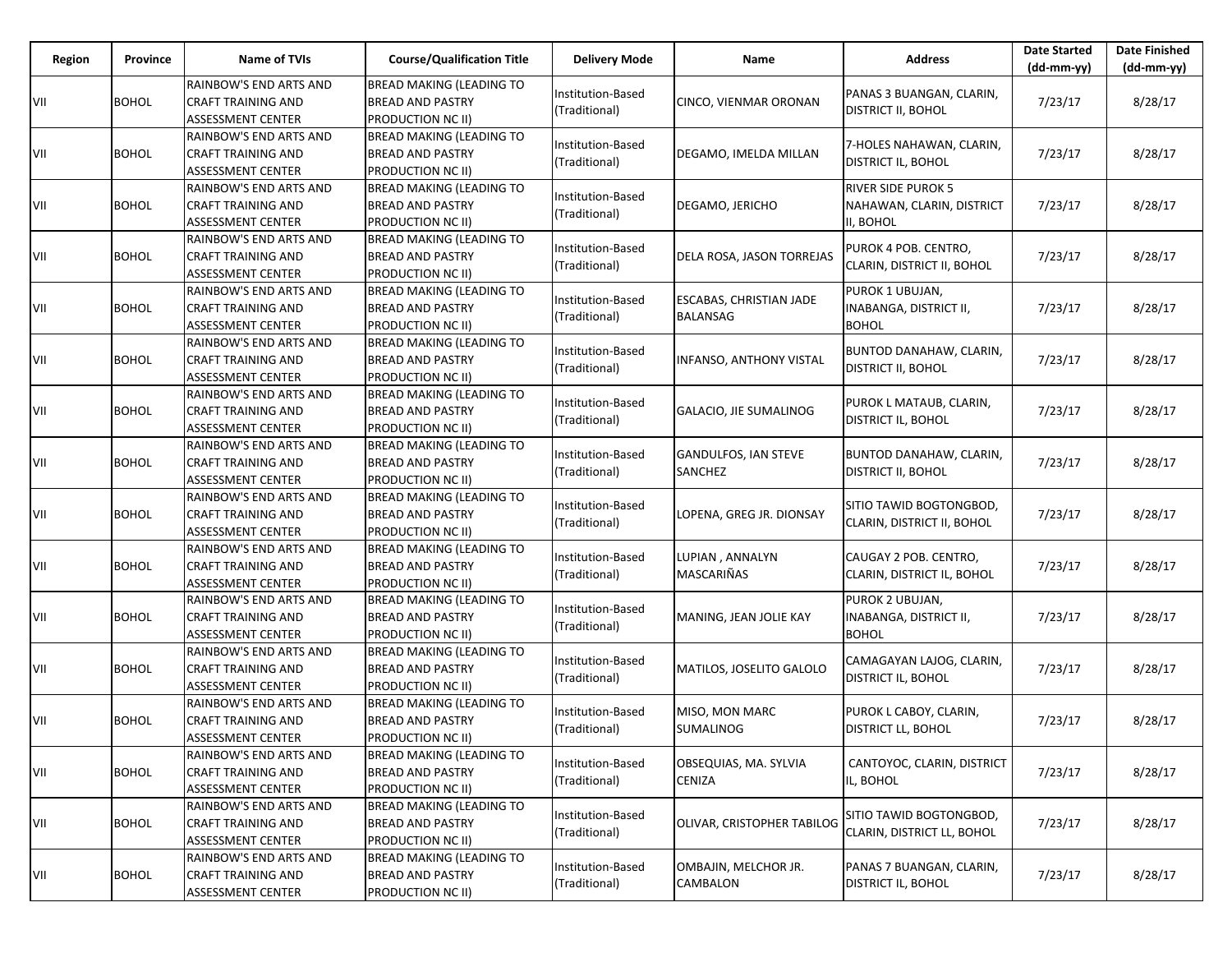| Region | Province     | Name of TVIs                                                                    | <b>Course/Qualification Title</b>                                                | <b>Delivery Mode</b>               | Name                                  | <b>Address</b>                                            | <b>Date Started</b><br>$(dd-mm-yy)$ | <b>Date Finished</b><br>$(dd-mm-yy)$ |
|--------|--------------|---------------------------------------------------------------------------------|----------------------------------------------------------------------------------|------------------------------------|---------------------------------------|-----------------------------------------------------------|-------------------------------------|--------------------------------------|
| VII    | <b>BOHOL</b> | RAINBOW'S END ARTS AND<br><b>CRAFT TRAINING AND</b><br>ASSESSMENT CENTER        | <b>BREAD MAKING (LEADING TO</b><br><b>BREAD AND PASTRY</b><br>PRODUCTION NC II)  | Institution-Based<br>(Traditional) | <b>REQUIERME, ROSIE</b><br>HINLAYAGAN | PUROK 2 CANTOYOC, CLARIN,<br>DISTRICT II, BOHOL           | 7/23/17                             | 8/28/17                              |
| VII    | <b>BOHOL</b> | RAINBOW'S END ARTS AND<br>CRAFT TRAINING AND<br><b>ASSESSMENT CENTER</b>        | <b>BREAD MAKING (LEADING TO</b><br><b>BREAD AND PASTRY</b><br>PRODUCTION NC II)  | Institution-Based<br>(Traditional) | SALINGUHAY, ALLIEN PATRICK<br>PIBEDA  | PUROK MOLAVE TUBOD,<br>CLARIN, DISTRICT II, BOHOL         | 7/23/17                             | 8/28/17                              |
| VII    | <b>BOHOL</b> | RAINBOW'S END ARTS AND<br>CRAFT TRAINING AND<br>ASSESSMENT CENTER               | BREAD MAKING (LEADING TO<br><b>BREAD AND PASTRY</b><br>PRODUCTION NC II)         | Institution-Based<br>(Traditional) | TAGUINES, NECO JOHN                   | BUNTOD DANAHAW, CLARIN,<br>DISTRICT IL, BOHOL             | 7/23/17                             | 8/28/17                              |
| VII    | <b>BOHOL</b> | RAINBOW'S END ARTS AND<br>CRAFT TRAINING AND<br><b>ASSESSMENT CENTER</b>        | BREAD MAKING (LEADING TO<br><b>BREAD AND PASTRY</b><br>PRODUCTION NC II)         | Institution-Based<br>(Traditional) | TALAUGON, CARINA CENIZA               | PUROK 3 CANTOYOC, CLARIN,<br>DISTRICT II, BOHOL           | 7/23/17                             | 8/28/17                              |
| VII    | <b>BOHOL</b> | RAINBOW'S END ARTS AND<br><b>CRAFT TRAINING AND</b><br><b>ASSESSMENT CENTER</b> | BREAD MAKING (LEADING TO<br><b>BREAD AND PASTRY</b><br><b>PRODUCTION NC II)</b>  | Institution-Based<br>(Traditional) | TORREON, DANILO JR.<br>LUMAYAG        | PUROK 3 UBUJAN,<br>INABANGA, DISTRICT II,<br><b>BOHOL</b> | 7/23/17                             | 8/28/17                              |
| VII    | <b>BOHOL</b> | RAINBOW'S END ARTS AND<br>CRAFT TRAINING AND<br><b>ASSESSMENT CENTER</b>        | <b>BREAD MAKING (LEADING TO</b><br><b>BREAD AND PASTRY</b><br>PRODUCTION NC II)  | Institution-Based<br>(Traditional) | TURA, JESELEI CEÑAL                   | PUROK 3 BOGTONGBOD,<br>CLARIN, DISTRICT LL, BOHOL         | 7/23/17                             | 8/28/17                              |
| VII    | <b>BOHOL</b> | RAINBOW'S END ARTS AND<br><b>CRAFT TRAINING AND</b><br><b>ASSESSMENT CENTER</b> | BREAD MAKING (LEADING TO<br><b>BREAD AND PASTRY</b><br><b>PRODUCTION NC II)</b>  | Institution-Based<br>(Traditional) | YMBONG, KENNICHI TIROL                | RIVERSIDE NAHAWAN,<br>CLARIN, DISTRICT LL, BOHOL          | 7/23/17                             | 8/28/17                              |
| VII    | <b>BOHOL</b> | RAINBOW'S END ARTS AND<br><b>CRAFT TRAINING AND</b><br><b>ASSESSMENT CENTER</b> | PASTRY MAKING (LEADING TO<br><b>BREAD AND PASTRY</b><br>PRODUCTION NC II)        | Institution-Based<br>(Traditional) | <b>BAGUIO, ROSALY MARCELINO</b>       | SITIO DAKIT BOGTONGBOD,<br>CLARIN, DISTRICT LL, BOHOL     | 7/22/17                             | 8/20/17                              |
| VII    | <b>BOHOL</b> | RAINBOW'S END ARTS AND<br><b>CRAFT TRAINING AND</b><br><b>ASSESSMENT CENTER</b> | PASTRY MAKING (LEADING TO<br><b>BREAD AND PASTRY</b><br><b>PRODUCTION NC II)</b> | Institution-Based<br>(Traditional) | BULALA, ARNOLD MILLOMEDA              | PUROK 3 SAN MIGUEL,<br>DAGOHOY, DISTRICT II, BOHOL        | 7/22/17                             | 8/20/17                              |
| VII    | <b>BOHOL</b> | RAINBOW'S END ARTS AND<br><b>CRAFT TRAINING AND</b><br><b>ASSESSMENT CENTER</b> | PASTRY MAKING (LEADING TO<br><b>BREAD AND PASTRY</b><br>PRODUCTION NC II)        | Institution-Based<br>(Traditional) | CALLEDO, CELESTINA RANAN              | PUROK 1 SAN FRANCISCO,<br>TALIBON, DISTRICT II, BOHOL     | 7/22/17                             | 8/20/17                              |
| VII    | <b>BOHOL</b> | RAINBOW'S END ARTS AND<br><b>CRAFT TRAINING AND</b><br><b>ASSESSMENT CENTER</b> | PASTRY MAKING (LEADING TO<br><b>BREAD AND PASTRY</b><br>PRODUCTION NC II)        | Institution-Based<br>(Traditional) | CARTONEROS, HONEY LEAH<br>LANOY       | CENTRO LAJOG, CLARIN,<br>DISTRICT IL, BOHOL               | 7/22/17                             | 8/20/17                              |
| VII    | <b>BOHOL</b> | RAINBOW'S END ARTS AND<br><b>CRAFT TRAINING AND</b><br><b>ASSESSMENT CENTER</b> | PASTRY MAKING (LEADING TO<br><b>BREAD AND PASTRY</b><br>PRODUCTION NC II)        | Institution-Based<br>(Traditional) | DUMANDAN, JULITA AMODIA               | CENTRO BOGTONGBOD,<br>CLARIN, DISTRICT II, BOHOL          | 7/22/17                             | 8/20/17                              |
| VII    | <b>BOHOL</b> | RAINBOW'S END ARTS AND<br><b>CRAFT TRAINING AND</b><br>ASSESSMENT CENTER        | PASTRY MAKING (LEADING TO<br><b>BREAD AND PASTRY</b><br>PRODUCTION NC II)        | Institution-Based<br>(Traditional) | <b>ENRIQUEZ, DENNIS TORREON</b>       | TANYONG POB. CENTRO,<br>CLARIN, DISTRICT II, BOHOL        | 7/22/17                             | 8/20/17                              |
| VII    | <b>BOHOL</b> | RAINBOW'S END ARTS AND<br><b>CRAFT TRAINING AND</b><br>ASSESSMENT CENTER        | PASTRY MAKING (LEADING TO<br><b>BREAD AND PASTRY</b><br>PRODUCTION NC II)        | Institution-Based<br>(Traditional) | <b>GAMBE, GIVENDOLYN</b><br>CARLOM    | CENTRO BOGTONGBOD,<br>CLARIN, DISTRICT II, BOHOL          | 7/22/17                             | 8/20/17                              |
| VII    | <b>BOHOL</b> | RAINBOW'S END ARTS AND<br>CRAFT TRAINING AND<br>ASSESSMENT CENTER               | PASTRY MAKING (LEADING TO<br><b>BREAD AND PASTRY</b><br>PRODUCTION NC II)        | Institution-Based<br>(Traditional) | <b>GOMEZ, RHEA ROXANNE CELIS</b>      | SITIO DAKIT BOGTONGBOD,<br>CLARIN, DISTRICT II, BOHOL     | 7/22/17                             | 8/20/17                              |
| VII    | <b>BOHOL</b> | RAINBOW'S END ARTS AND<br><b>CRAFT TRAINING AND</b><br>ASSESSMENT CENTER        | PASTRY MAKING (LEADING TO<br><b>BREAD AND PASTRY</b><br>PRODUCTION NC II)        | Institution-Based<br>(Traditional) | <b>GUMISAD, TOMASA LIGAN</b>          | SITIO TAWID BOGTONGBOD,<br>CLARIN, DISTRICT IL, BOHOL     | 7/22/17                             | 8/20/17                              |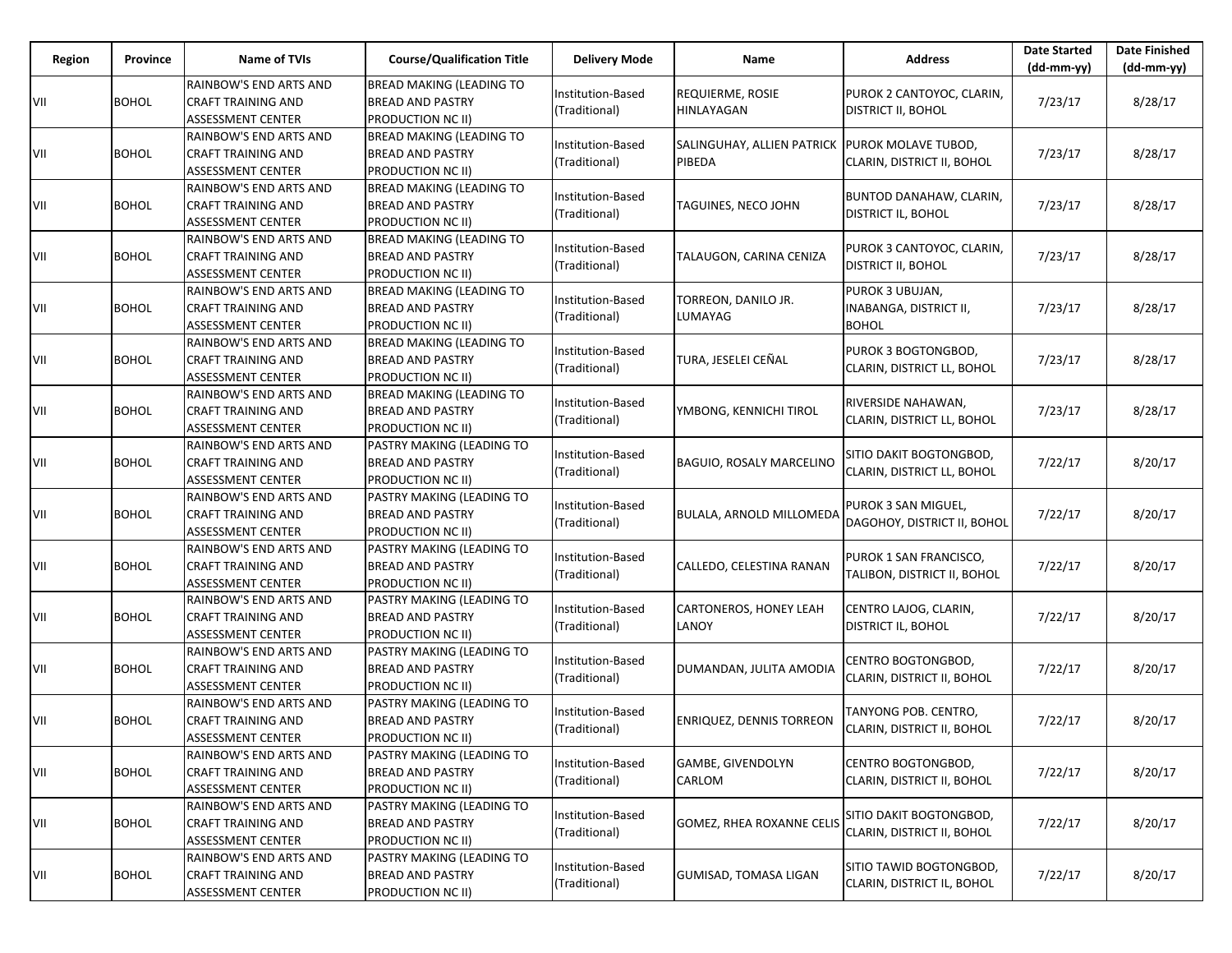| Region | Province     | <b>Name of TVIs</b>                                                             | <b>Course/Qualification Title</b>                                                | <b>Delivery Mode</b>               | Name                                             | <b>Address</b>                                              | <b>Date Started</b><br>$(dd-mm-yy)$ | <b>Date Finished</b><br>$(dd-mm-yy)$ |
|--------|--------------|---------------------------------------------------------------------------------|----------------------------------------------------------------------------------|------------------------------------|--------------------------------------------------|-------------------------------------------------------------|-------------------------------------|--------------------------------------|
| VII    | <b>BOHOL</b> | RAINBOW'S END ARTS AND<br><b>CRAFT TRAINING AND</b><br>ASSESSMENT CENTER        | PASTRY MAKING (LEADING TO<br><b>BREAD AND PASTRY</b><br>PRODUCTION NC II)        | Institution-Based<br>(Traditional) | INFIESTO, ROSALINA LANOY                         | EAST CENTRO LAJOG, CLARIN,<br><b>DISTRICT II, BOHOL</b>     | 7/22/17                             | 8/20/17                              |
| VII    | <b>BOHOL</b> | RAINBOW'S END ARTS AND<br><b>CRAFT TRAINING AND</b><br><b>ASSESSMENT CENTER</b> | PASTRY MAKING (LEADING TO<br><b>BREAD AND PASTRY</b><br>PRODUCTION NC II)        | Institution-Based<br>(Traditional) | <b>INGENTE, MARILYN LEPITEN</b>                  | CENTRO CANDAJEC, CLARIN,<br>DISTRICT II, BOHOL              | 7/22/17                             | 8/20/17                              |
| VII    | <b>BOHOL</b> | RAINBOW'S END ARTS AND<br>CRAFT TRAINING AND<br>ASSESSMENT CENTER               | PASTRY MAKING (LEADING TO<br><b>BREAD AND PASTRY</b><br><b>PRODUCTION NC II)</b> | Institution-Based<br>(Traditional) | JAPAY, MA. ISABEL MONTUYA                        | SITIO CATURAY BUACAO,<br>CLARIN, DISTRICT IL, BOHOL         | 7/22/17                             | 8/20/17                              |
| VII    | <b>BOHOL</b> | RAINBOW'S END ARTS AND<br>CRAFT TRAINING AND<br><b>ASSESSMENT CENTER</b>        | PASTRY MAKING (LEADING TO<br><b>BREAD AND PASTRY</b><br>PRODUCTION NC II)        | Institution-Based<br>(Traditional) | MAGALLANES, BERNARDA<br>LABOR                    | PUROK 2 POB. SUR, CLARIN,<br>DISTRICT II, BOHOL             | 7/22/17                             | 8/20/17                              |
| VII    | <b>BOHOL</b> | RAINBOW'S END ARTS AND<br><b>CRAFT TRAINING AND</b><br>ASSESSMENT CENTER        | PASTRY MAKING (LEADING TO<br><b>BREAD AND PASTRY</b><br><b>PRODUCTION NC II)</b> | Institution-Based<br>(Traditional) | MAYORGA, LAIZA MONTILDE                          | SITIO DAKIT BOGTONGBOD,<br>CLARIN, DISTRICT IL, BOHOL       | 7/22/17                             | 8/20/17                              |
| VII    | <b>BOHOL</b> | RAINBOW'S END ARTS AND<br>CRAFT TRAINING AND<br><b>ASSESSMENT CENTER</b>        | PASTRY MAKING (LEADING TO<br><b>BREAD AND PASTRY</b><br>PRODUCTION NC II)        | Institution-Based<br>(Traditional) | MELICOR, LIWAYA MELLIZA                          | POBLACION, INABANGA,<br>DISTRICT LL, BOHOL                  | 7/22/17                             | 8/20/17                              |
| VII    | <b>BOHOL</b> | RAINBOW'S END ARTS AND<br>CRAFT TRAINING AND<br><b>ASSESSMENT CENTER</b>        | PASTRY MAKING (LEADING TO<br><b>BREAD AND PASTRY</b><br><b>PRODUCTION NC II)</b> | Institution-Based<br>(Traditional) | MILAGROSA, CRISTEL                               | PUROK 2 COMAANG, CLARIN,<br>DISTRICT IL, BOHOL              | 7/22/17                             | 8/20/17                              |
| VII    | <b>BOHOL</b> | RAINBOW'S END ARTS AND<br><b>CRAFT TRAINING AND</b><br><b>ASSESSMENT CENTER</b> | PASTRY MAKING (LEADING TO<br><b>BREAD AND PASTRY</b><br>PRODUCTION NC II)        | Institution-Based<br>(Traditional) | MULA, CONSTANCIA PIA                             | <b>BUACAO, CLARIN, DISTRICT</b><br>LL, BOHOL                | 7/22/17                             | 8/20/17                              |
| VII    | <b>BOHOL</b> | RAINBOW'S END ARTS AND<br><b>CRAFT TRAINING AND</b><br><b>ASSESSMENT CENTER</b> | PASTRY MAKING (LEADING TO<br><b>BREAD AND PASTRY</b><br><b>PRODUCTION NC II)</b> | Institution-Based<br>(Traditional) | PARAGUYA, ERLINDA CEÑER                          | SITIO MAHAYAHAY<br>KATIPUNAN, CLARIN,<br>DISTRICT IL, BOHOL | 7/22/17                             | 8/20/17                              |
| VII    | <b>BOHOL</b> | RAINBOW'S END ARTS AND<br><b>CRAFT TRAINING AND</b><br><b>ASSESSMENT CENTER</b> | PASTRY MAKING (LEADING TO<br><b>BREAD AND PASTRY</b><br>PRODUCTION NC II)        | Institution-Based<br>(Traditional) | RANTE, SALVACION PANCIT                          | SITIO BOUNDARY BUACAO,<br>CLARIN, DISTRICT II, BOHOL        | 7/22/17                             | 8/20/17                              |
| VII    | <b>BOHOL</b> | RAINBOW'S END ARTS AND<br><b>CRAFT TRAINING AND</b><br><b>ASSESSMENT CENTER</b> | PASTRY MAKING (LEADING TO<br><b>BREAD AND PASTRY</b><br>PRODUCTION NC II)        | Institution-Based<br>(Traditional) | REMPERAS, JAN MARVIN<br><b>MANATAD</b>           | CENTRO BOGTONGBOD,<br>CLARIN, DISTRICT II, BOHOL            | 7/22/17                             | 8/20/17                              |
| VII    | <b>BOHOL</b> | RAINBOW'S END ARTS AND<br><b>CRAFT TRAINING AND</b><br><b>ASSESSMENT CENTER</b> | PASTRY MAKING (LEADING TO<br><b>BREAD AND PASTRY</b><br>PRODUCTION NC II)        | Institution-Based<br>(Traditional) | SAGAYON, INA ROSALES                             | PUROK 3 POB. NORTE,<br>CLARIN, DISTRICT IL, BOHOL           | 7/22/17                             | 8/20/17                              |
| VII    | <b>BOHOL</b> | RAINBOW'S END ARTS AND<br><b>CRAFT TRAINING AND</b><br>ASSESSMENT CENTER        | PASTRY MAKING (LEADING TO<br><b>BREAD AND PASTRY</b><br>PRODUCTION NC II)        | Institution-Based<br>(Traditional) | SOMOSOT, GEMMA<br><b>TORREDES</b>                | SITIO BOUNDARY BUACAO,<br>CLARIN, DISTRICT II, BOHOL        | 7/22/17                             | 8/20/17                              |
| VII    | <b>BOHOL</b> | RAINBOW'S END ARTS AND<br><b>CRAFT TRAINING AND</b><br>ASSESSMENT CENTER        | PASTRY MAKING (LEADING TO<br><b>BREAD AND PASTRY</b><br>PRODUCTION NC II)        | Institution-Based<br>(Traditional) | SURIGAO, ALMA MAY CAJES                          | PUROK 1 SAN FRANCISCO,<br>TALIBON, DISTRICT II, BOHOL       | 7/22/17                             | 8/20/17                              |
| VII    | <b>BOHOL</b> | RAINBOW'S END ARTS AND<br>CRAFT TRAINING AND<br>ASSESSMENT CENTER               | PASTRY MAKING (LEADING TO<br><b>BREAD AND PASTRY</b><br>PRODUCTION NC II)        | Institution-Based<br>(Traditional) | TACDA, RUTH                                      | PUROK 1 CABOG, CLARIN,<br>DISTRICT LL, BOHOL                | 7/22/17                             | 8/20/17                              |
| VII    | <b>BOHOL</b> | RAINBOW'S END ARTS AND<br><b>CRAFT TRAINING AND</b><br>ASSESSMENT CENTER        | PASTRY MAKING (LEADING TO<br><b>BREAD AND PASTRY</b><br>PRODUCTION NC II)        | Institution-Based<br>(Traditional) | <b>VILLAMOR, MARIE THERESE</b><br><b>MELICOR</b> | POBLACIOPN, INABANGA,<br>DISTRICT LL, BOHOL                 | 7/22/17                             | 8/20/17                              |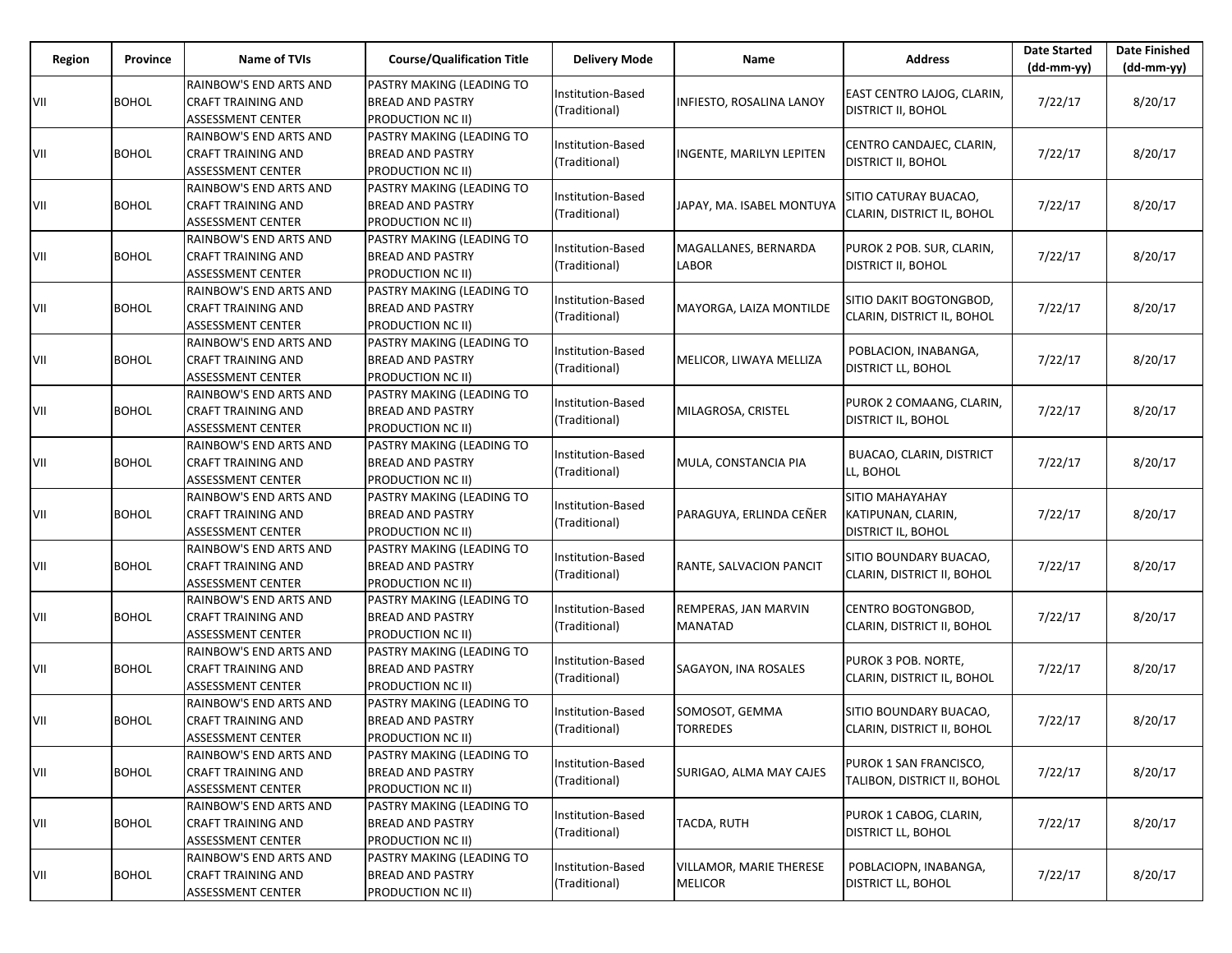| Region | Province     | Name of TVIs                                           | <b>Course/Qualification Title</b>             | <b>Delivery Mode</b>               | Name                                          | <b>Address</b>                                        | <b>Date Started</b><br>$(dd-mm-yy)$ | <b>Date Finished</b><br>(dd-mm-yy) |
|--------|--------------|--------------------------------------------------------|-----------------------------------------------|------------------------------------|-----------------------------------------------|-------------------------------------------------------|-------------------------------------|------------------------------------|
| VII    | <b>BOHOL</b> | <b>SBR TECHNICAL EDUCATION</b><br>TRAINING CENTER INC. | SHIELDED METAL ARC WELDING<br>NC I            | Institution-Based<br>(Traditional) | AMOLO, LARREY LARUYA                          | P6 CAMANAGA, SAN MIGUEL,<br><b>DISTRICT II, BOHOL</b> | 7/31/17                             | 8/29/17                            |
| VII    | <b>BOHOL</b> | <b>SBR TECHNICAL EDUCATION</b><br>TRAINING CENTER INC. | SHIELDED METAL ARC WELDING<br>NC I            | Institution-Based<br>(Traditional) | <b>BARBARONA, JERIC GONO</b>                  | P-6 CAMANAGA, SAN<br>MIGUEL, DISTRICT II, BOHOL       | 7/31/17                             | 8/29/17                            |
| VII    | <b>BOHOL</b> | <b>SBR TECHNICAL EDUCATION</b><br>TRAINING CENTER INC. | SHIELDED METAL ARC WELDING<br>NC I            | Institution-Based<br>(Traditional) | BASTASA, HERMES ANDALAN                       | P1 PAGNITO-AN, MARIBOJOC,<br><b>DISTRICT I, BOHOL</b> | 7/31/17                             | 8/29/17                            |
| VII    | <b>BOHOL</b> | <b>SBR TECHNICAL EDUCATION</b><br>TRAINING CENTER INC. | SHIELDED METAL ARC WELDING<br>NC I            | Institution-Based<br>(Traditional) | ESCABARTE, ARSENIO JR.<br><b>JABINES</b>      | PAGNITO-AN, MARIBOJOC,<br><b>DISTRICT I, BOHOL</b>    | 7/31/17                             | 8/29/17                            |
| VII    | <b>BOHOL</b> | <b>SBR TECHNICAL EDUCATION</b><br>TRAINING CENTER INC. | SHIELDED METAL ARC WELDING<br>NC I            | Institution-Based<br>(Traditional) | <b>GALLENTES, FRANCIS JERREME</b>             | P1 SAN ISIDRO, TAGBILARAN<br>CITY, DISTRICT I, BOHOL  | 7/31/17                             | 8/29/17                            |
| VII    | <b>BOHOL</b> | <b>SBR TECHNICAL EDUCATION</b><br>TRAINING CENTER INC. | SHIELDED METAL ARC WELDING<br>NC I            | Institution-Based<br>(Traditional) | <b>GALLENTES, JOHN PAUL</b><br><b>FRANCIS</b> | P1 SAN ISIDRO, TAGBILARAN<br>CITY, DISTRICT I, BOHOL  | 7/31/17                             | 8/29/17                            |
| VII    | <b>BOHOL</b> | <b>SBR TECHNICAL EDUCATION</b><br>TRAINING CENTER INC. | SHIELDED METAL ARC WELDING<br>NC I            | Institution-Based<br>(Traditional) | LABIS, LEO EUGENIO BLANCO                     | P5 CALCETA ST., TAGBILARAN<br>CITY, DISTRICT I, BOHOL | 7/31/17                             | 8/29/17                            |
| VII    | <b>BOHOL</b> | <b>SBR TECHNICAL EDUCATION</b><br>TRAINING CENTER INC. | SHIELDED METAL ARC WELDING<br>NC I            | Institution-Based<br>(Traditional) | LADARAN, LESTER                               | P1 BANGALOG, DUERO,<br><b>DISTRICT III, BOHOL</b>     | 7/31/17                             | 8/29/17                            |
| VII    | <b>BOHOL</b> | <b>SBR TECHNICAL EDUCATION</b><br>TRAINING CENTER INC. | SHIELDED METAL ARC WELDING<br>NC I            | Institution-Based<br>(Traditional) | MANATAD, JOHN MICHAEL                         | P-6 UPPER LAPAZ, CORTES,<br><b>DISTRICT I, BOHOL</b>  | 7/31/17                             | 8/29/17                            |
| VII    | <b>BOHOL</b> | <b>SBR TECHNICAL EDUCATION</b><br>TRAINING CENTER INC. | SHIELDED METAL ARC WELDING<br>NC I            | Institution-Based<br>(Traditional) | MIRO, GENEX CHRISTIAN<br><b>ECHAVARIA</b>     | P5 MALAYO, CORTES,<br><b>DISTRICT I, BOHOL</b>        | 7/31/17                             | 8/29/17                            |
| VII    | <b>BOHOL</b> | <b>SBR TECHNICAL EDUCATION</b><br>TRAINING CENTER INC. | SHIELDED METAL ARC WELDING<br>NC I            | Institution-Based<br>(Traditional) | MONTAJES, MIGUEL ABANTO                       | P3 TOTOLAN, DAUIS, DISTRICT<br>, BOHOL                | 7/31/17                             | 8/29/17                            |
| VII    | <b>BOHOL</b> | <b>SBR TECHNICAL EDUCATION</b><br>TRAINING CENTER INC. | SHIELDED METAL ARC WELDING<br>NC I            | Institution-Based<br>(Traditional) | OHNUMA, CLYRYLL JOHN<br><b>MORTEJO</b>        | P6 MALAYO, CORTES,<br><b>DISTRICT I, BOHOL</b>        | 7/31/17                             | 8/29/17                            |
| VII    | <b>BOHOL</b> | <b>SBR TECHNICAL EDUCATION</b><br>TRAINING CENTER INC. | SHIELDED METAL ARC WELDING<br>NC I            | Institution-Based<br>(Traditional) | <b>REYES, RENATO JOHN</b><br><b>DANGOY</b>    | LIGONES BOOL, TAGBILARAN<br>CITY, DISTRICT I, BOHOL   | 7/31/17                             | 8/29/17                            |
| VII    | <b>BOHOL</b> | <b>SBR TECHNICAL EDUCATION</b><br>TRAINING CENTER INC. | SHIELDED METAL ARC WELDING<br>NC I            | Institution-Based<br>(Traditional) | SIMBAJON, LEONARDO JR.<br>AQUINO              | TIPTIP, TAGBILARAN CITY,<br><b>DISTRICT I, BOHOL</b>  | 7/31/17                             | 8/29/17                            |
| VII    | <b>BOHOL</b> | <b>SBR TECHNICAL EDUCATION</b><br>TRAINING CENTER INC. | SHIELDED METAL ARC WELDING<br>NC I            | Institution-Based<br>(Traditional) | SUAREZ, WARREN JUYAD                          | P2 BANGWALOG, DUERO,<br><b>DISTRICT III, BOHOL</b>    | 7/31/17                             | 8/29/17                            |
| VII    | <b>BOHOL</b> | <b>SBR TECHNICAL EDUCATION</b><br>TRAINING CENTER INC. | SHIELDED METAL ARC WELDING<br>NC I            | Institution-Based<br>(Traditional) | TACULAD, KIMSON FRANCISC                      | P2 BANGWALOG, DUERO,<br><b>DISTRICT III, BOHOL</b>    | 7/31/17                             | 8/29/17                            |
| VII    | <b>BOHOL</b> | <b>SBR TECHNICAL EDUCATION</b><br>TRAINING CENTER INC. | SHIELDED METAL ARC WELDING<br>NC I            | Institution-Based<br>(Traditional) | TIMARIO, ALVIN LADARAN                        | BANGWALOG, DUERO,<br><b>DISTRICT III, BOHOL</b>       | 7/31/17                             | 8/29/17                            |
| VII    | <b>BOHOL</b> | <b>SBR TECHNICAL EDUCATION</b><br>TRAINING CENTER INC. | SHIELDED METAL ARC WELDING<br>NC <sub>1</sub> | Institution-Based<br>(Traditional) | TUTOR JR., FAUSTINO CUAGO                     | P2 BANGWALOG, DUERO,<br><b>DISTRICT III, BOHOL</b>    | 7/31/17                             | 8/29/17                            |
| VII    | <b>BOHOL</b> | <b>SBR TECHNICAL EDUCATION</b><br>TRAINING CENTER INC. | SHIELDED METAL ARC WELDING<br>NC I            | Institution-Based<br>(Traditional) | VERULA, JESON MACALAM                         | P6 QUIRINO, DUERO,<br><b>DISTRICT III, BOHOL</b>      | 7/31/17                             | 8/29/17                            |
| VII    | <b>BOHOL</b> | <b>SBR TECHNICAL EDUCATION</b><br>TRAINING CENTER INC. | SHIELDED METAL ARC WELDING<br>NC I            | Institution-Based<br>(Traditional) | VILOS, JESSE JAMES<br>CAPISPISAN              | P2 TOTOLAN, DAUIS, DISTRICT<br>I, BOHOL               | 7/31/17                             | 8/29/17                            |
| VII    | CEBU         | <b>CORAL AMETHYST</b><br>DEVELOPMENT CENTER INC.       | HILOT<br>(WELLNESS MASSAGE)NCII               | Institution-Based<br>(Traditional) | ALOCILLO, ROLO ROMA                           | A.S FORTUNA BAKILID,<br>MANDAUE, VI, CEBU             | 6/13/17                             | 7/5/17                             |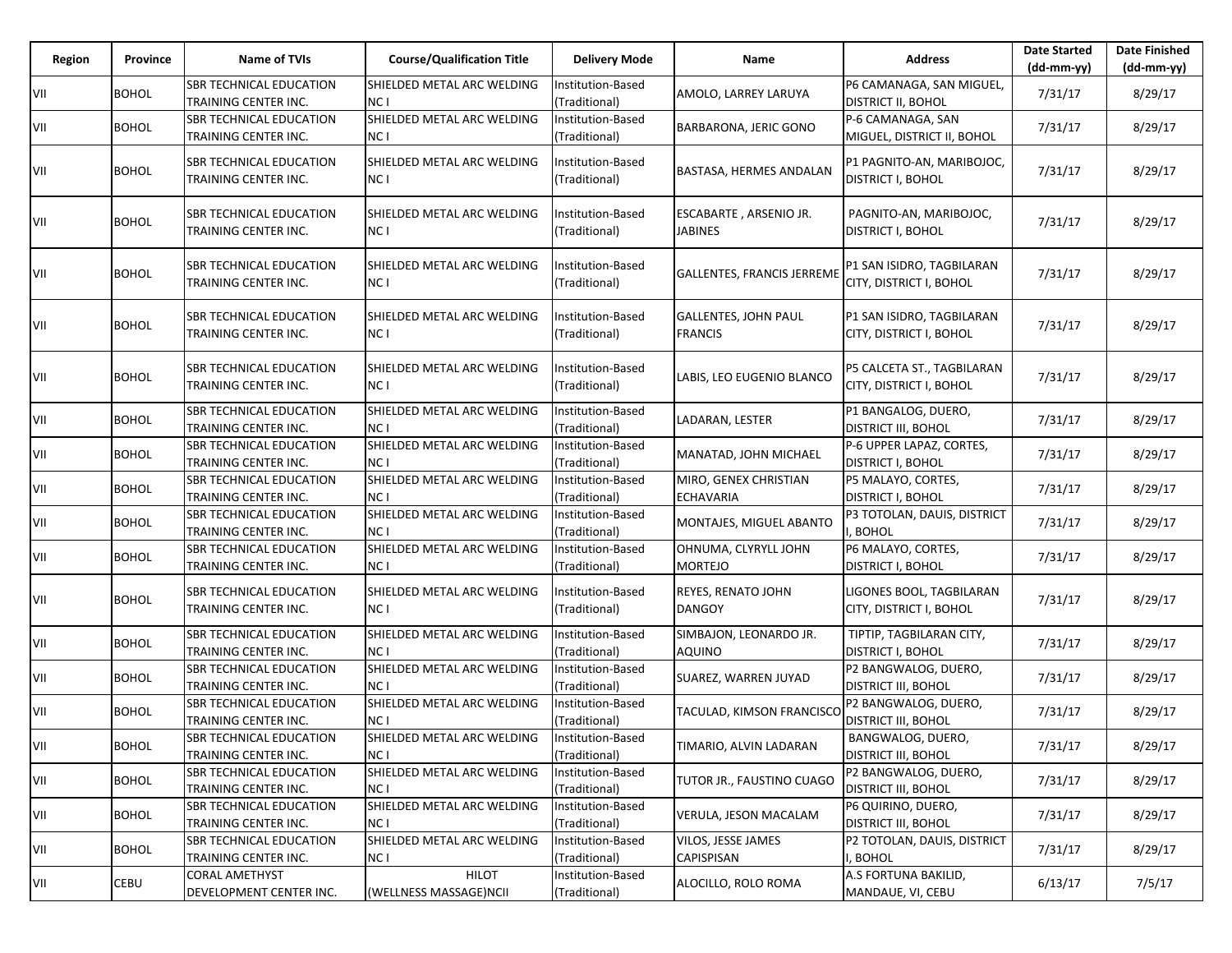| Region | Province | Name of TVIs                                     | <b>Course/Qualification Title</b>      | <b>Delivery Mode</b>                             | Name                           | <b>Address</b>                      | <b>Date Started</b><br>$(dd-mm-vv)$ | <b>Date Finished</b><br>$(dd-mm-yy)$ |
|--------|----------|--------------------------------------------------|----------------------------------------|--------------------------------------------------|--------------------------------|-------------------------------------|-------------------------------------|--------------------------------------|
|        |          | <b>CORAL AMETHYST</b>                            | <b>HILOT</b>                           | Institution-Based                                |                                | A.S FORTUNA BAKILID,                |                                     |                                      |
| VII    | CEBU     | DEVELOPMENT CENTER INC.                          | (WELLNESS MASSAGE)NCII                 | (Traditional)                                    | ATON, DAISY BATICAN            | MANDAUE, VI, CEBU                   | 6/13/17                             | 7/5/17                               |
| VII    | CEBU     | <b>CORAL AMETHYST</b>                            | <b>HILOT</b>                           | Institution-Based                                | <b>BAYDAL, ISRAEL GEMILLAN</b> | A.S FORTUNA BAKILID,                | 6/13/17                             | 7/5/17                               |
|        |          | DEVELOPMENT CENTER INC.                          | (WELLNESS MASSAGE)NCII                 | (Traditional)                                    |                                | MANDAUE, VI, CEBU                   |                                     |                                      |
| VII    | CEBU     | CORAL AMETHYST                                   | <b>HILOT</b>                           | Institution-Based                                | BERANDOY, JONAH BETH           | LA PURISIMA GUIZO,                  | 6/13/17                             | 7/5/17                               |
|        |          | DEVELOPMENT CENTER INC.                          | (WELLNESS MASSAGE)NCII                 | (Traditional)                                    | BERONGAN                       | MANDAUE, VI, CEBU                   |                                     |                                      |
| VII    | CEBU     | <b>CORAL AMETHYST</b>                            | <b>HILOT</b>                           | Institution-Based                                | CAMANSI, AMY MADULA            | CANDUMAN, MANDAUE, VI,              | 6/13/17                             | 7/5/17                               |
|        |          | DEVELOPMENT CENTER INC.<br><b>CORAL AMETHYST</b> | (WELLNESS MASSAGE)NCII<br><b>HILOT</b> | (Traditional)<br>Institution-Based               |                                | <b>CEBU</b><br>WIRELESS SUBANGDAKU, |                                     |                                      |
| VII    | CEBU     | DEVELOPMENT CENTER INC.                          | (WELLNESS MASSAGE)NCII                 | (Traditional)                                    | CELESTIAL, MARICEL MABINI      | MANDAUE, VI, CEBU                   | 6/13/17                             | 7/5/17                               |
|        |          | <b>CORAL AMETHYST</b>                            | <b>HILOT</b>                           | Institution-Based                                |                                | CANDUMAN, MANDAUE, VI,              |                                     |                                      |
| VII    | CEBU     | DEVELOPMENT CENTER INC.                          | (WELLNESS MASSAGE)NCII                 | (Traditional)                                    | COMENDADOR, JOAN CORTES        | CEBU                                | 6/13/17                             | 7/5/17                               |
|        |          | <b>CORAL AMETHYST</b>                            | <b>HILOT</b>                           | Institution-Based                                |                                | A.S FORTUNA BAKILID,                |                                     |                                      |
| VII    | CEBU     | DEVELOPMENT CENTER INC.                          | (WELLNESS MASSAGE)NCII                 | (Traditional)                                    | DEAN, JENECYL TECSON           | MANDAUE, VI, CEBU                   | 6/13/17                             | 7/5/17                               |
| VII    | CEBU     | <b>CORAL AMETHYST</b>                            | <b>HILOT</b>                           | Institution-Based                                | DELIBO, JUVELYN BAYO           | UPPER CANDUMAN,                     | 6/13/17                             | 7/5/17                               |
|        |          | DEVELOPMENT CENTER INC.                          | (WELLNESS MASSAGE)NCII                 | (Traditional)                                    |                                | MANDAUE, VI, CEBU                   |                                     |                                      |
| VII    | CEBU     | <b>CORAL AMETHYST</b>                            | <b>HILOT</b>                           | Institution-Based                                | DIANO, NOEMI GLARAGA           | A.S FORTUNA BAKILID,                | 6/13/17                             | 7/5/17                               |
|        |          | DEVELOPMENT CENTER INC.                          | (WELLNESS MASSAGE)NCII                 | (Traditional)                                    |                                | MANDAUE, VI, CEBU                   |                                     |                                      |
|        |          | <b>CORAL AMETHYST</b>                            | <b>HILOT</b>                           | Institution-Based                                | <b>HEYROSA, AISSA MABEL</b>    | NEWVILLE G. OUANO ST                |                                     |                                      |
| VII    | CEBU     | DEVELOPMENT CENTER INC.                          | (WELLNESS MASSAGE)NCII                 | (Traditional)                                    | <b>BACATAN</b>                 | CAMBARO, MANDAUE, VI,               | 6/13/17                             | 7/5/17                               |
|        |          | <b>CORAL AMETHYST</b>                            | <b>HILOT</b>                           | Institution-Based                                |                                | <b>CEBU</b><br>A.S FORTUNA BAKILID, |                                     |                                      |
| VII    | CEBU     | DEVELOPMENT CENTER INC.                          | (WELLNESS MASSAGE)NCII                 | (Traditional)                                    | JAYME, RAOCEL BARRIENTOS       | MANDAUE, VI, CEBU                   | 6/13/17                             | 7/5/17                               |
|        |          | <b>CORAL AMETHYST</b>                            | <b>HILOT</b>                           | Institution-Based                                |                                | PUROK AGBATI CAMBARO,               |                                     |                                      |
| VII    | CEBU     | DEVELOPMENT CENTER INC.                          | (WELLNESS MASSAGE)NCII                 | (Traditional)                                    | <b>JULIAN, SYLVIA</b>          | MANDAUE, VI, CEBU                   | 6/13/17                             | 7/5/17                               |
|        |          | <b>CORAL AMETHYST</b>                            | <b>HILOT</b>                           | Institution-Based                                |                                | A.S FORTUNA BAKILID,                |                                     |                                      |
| VII    | CEBU     | DEVELOPMENT CENTER INC.                          | (WELLNESS MASSAGE)NCII                 | (Traditional)                                    | LUMAAD, CARMINA NODALO         | MANDAUE, VI, CEBU                   | 6/13/17                             | 7/5/17                               |
| VII    | CEBU     | <b>CORAL AMETHYST</b>                            | <b>HILOT</b>                           | Institution-Based                                | MONTEROLA, JULIUS LANDAO       | A.S FORTUNA BAKILID,                | 6/13/17                             | 7/5/17                               |
|        |          | DEVELOPMENT CENTER INC.                          | (WELLNESS MASSAGE)NCII                 | (Traditional)                                    |                                | MANDAUE, VI, CEBU                   |                                     |                                      |
|        |          | <b>CORAL AMETHYST</b>                            | <b>HILOT</b>                           | Institution-Based                                |                                | M.L QUEZON CASUNTINGAN,             |                                     |                                      |
| VII    | CEBU     | DEVELOPMENT CENTER INC.                          | (WELLNESS MASSAGE)NCII                 | (Traditional)                                    | NAKAZAWA, LILIBETH PEREZ       | MANDAUE, VI, CEBU                   | 6/13/17                             | 7/5/17                               |
|        |          | <b>CORAL AMETHYST</b>                            | <b>HILOT</b>                           | Institution-Based                                |                                | A.S FORTUNA BAKILID,                |                                     |                                      |
| VII    | CEBU     | DEVELOPMENT CENTER INC.                          | (WELLNESS MASSAGE)NCII                 | (Traditional)                                    | RABANAL, FLORDELIZA QUISEI     | MANDAUE, VI, CEBU                   | 6/13/17                             | 7/5/17                               |
|        |          | <b>CORAL AMETHYST</b>                            | <b>HILOT</b>                           | Institution-Based                                | <b>RENDUQUE, CHELLOH MAE</b>   | ILANG-ILANG PITOGO,                 |                                     |                                      |
| VII    | CEBU     | DEVELOPMENT CENTER INC.                          | (WELLNESS MASSAGE)NCII                 | (Traditional)                                    | <b>BARAZONA</b>                | CONSOLACION, VI, CEBU               | 6/13/17                             | 7/5/17                               |
|        |          | <b>CORAL AMETHYST</b>                            | <b>HILOT</b>                           | Institution-Based                                |                                | MANTUYONG, MANDAUE,                 |                                     |                                      |
| VII    | CEBU     | DEVELOPMENT CENTER INC.                          | (WELLNESS MASSAGE)NCII                 | (Traditional)                                    | REUYAN, NOEME BARRITA          | VI, CEBU                            | 6/13/17                             | 7/5/17                               |
|        |          | <b>CORAL AMETHYST</b>                            | <b>HILOT</b>                           | Institution-Based                                |                                | ELBINA COMPOUND                     |                                     |                                      |
| VII    | CEBU     | DEVELOPMENT CENTER INC.                          | (WELLNESS MASSAGE)NCII                 | (Traditional)                                    | RIVERA, FLORDILIZA CASAYAS     | MAGUIKAY, MANDAUE, VI,              | 6/13/17                             | 7/5/17                               |
|        |          |                                                  |                                        |                                                  |                                | CEBU                                |                                     |                                      |
|        |          | <b>CORAL AMETHYST</b>                            | <b>HILOT</b>                           | Institution-Based                                | <b>SUAN, ALLONA GRACE</b>      | LOWER MALIBU                        |                                     |                                      |
| VII    | CEBU     | DEVELOPMENT CENTER INC.                          | (WELLNESS MASSAGE)NCII                 | (Traditional)                                    | SAVEQUILLA                     | SUBANGDAKU, MANDAUE,                | 6/13/17                             | 7/5/17                               |
|        |          |                                                  |                                        | VI, CEBU<br>CANTILA CASILI,<br>Institution-Based |                                |                                     |                                     |                                      |
| VII    | CEBU     | <b>CORAL AMETHYST</b><br>DEVELOPMENT CENTER INC. | <b>HILOT</b><br>(WELLNESS MASSAGE)NCII | (Traditional)                                    | <b>VERALLO, ROBELYN LEDAMA</b> | CONSOLACION, VI, CEBU               | 6/13/17                             | 7/5/17                               |
|        |          | <b>CORAL AMETHYST</b>                            | <b>HILOT</b>                           | Institution-Based                                |                                | BLOCK 4 BANILAD, MANDAUE            |                                     |                                      |
| VII    | CEBU     | DEVELOPMENT CENTER INC.                          | (WELLNESS MASSAGE)NCII                 | (Traditional)                                    | VILLADAR, ROSEMARIE JAVIER     | VI, CEBU                            | 6/13/17                             | 7/5/17                               |
|        |          |                                                  |                                        |                                                  |                                |                                     |                                     |                                      |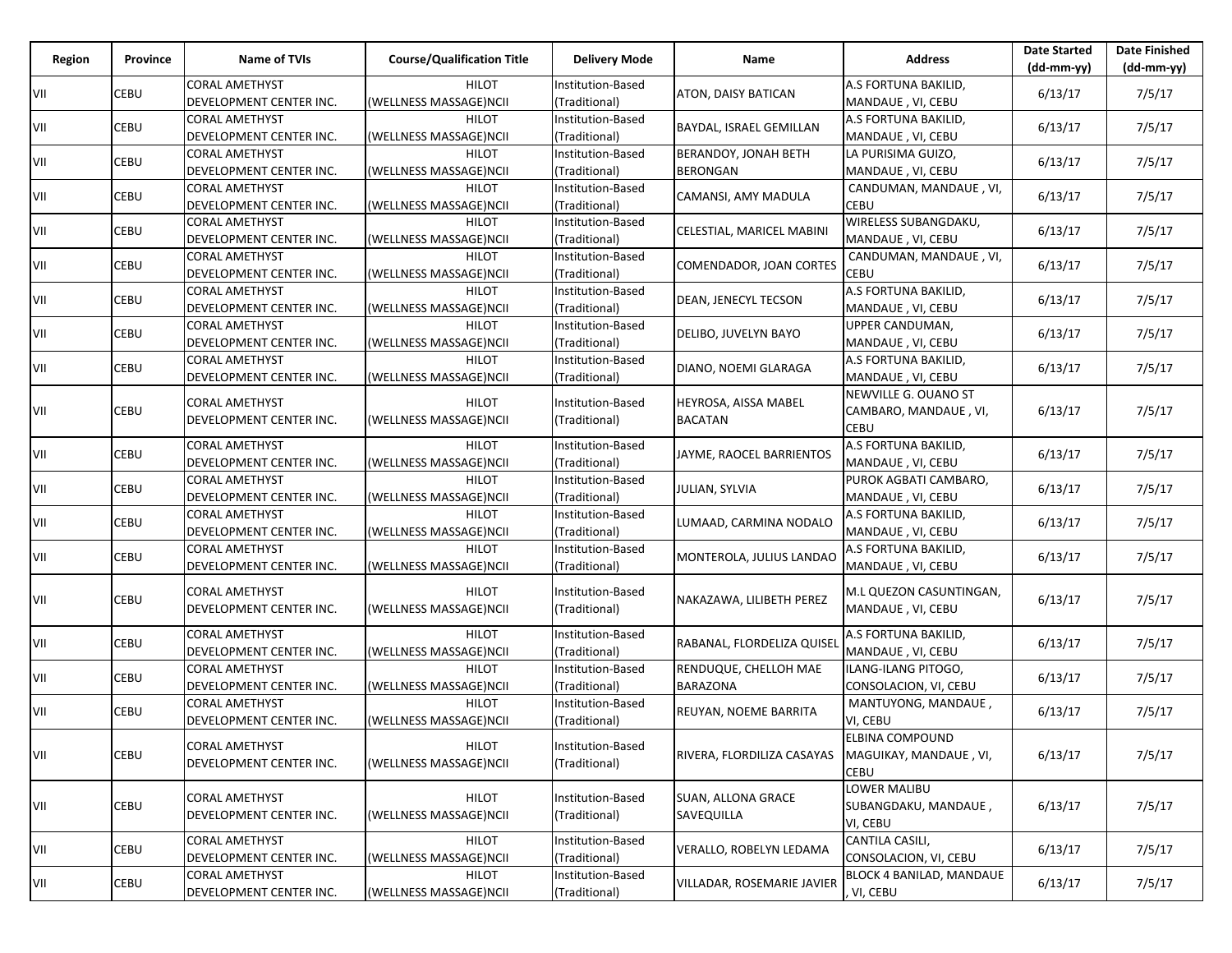| Region     | Province | Name of TVIs                                     | <b>Course/Qualification Title</b>                                               | <b>Delivery Mode</b>                      | Name                                   | <b>Address</b>                                         | <b>Date Started</b><br>$(dd-mm-vv)$ | <b>Date Finished</b><br>(dd-mm-yy) |
|------------|----------|--------------------------------------------------|---------------------------------------------------------------------------------|-------------------------------------------|----------------------------------------|--------------------------------------------------------|-------------------------------------|------------------------------------|
| VII        | CEBU     | <b>CORAL AMETHYST</b><br>DEVELOPMENT CENTER INC. | <b>HILOT</b><br>(WELLNESS MASSAGE)NCII                                          | <b>Institution-Based</b><br>(Traditional) | YBAŇEZ, JOSEPH ALVIE<br><b>LUMAPAS</b> | LABOGON, MANDAUE, VI,<br><b>CEBU</b>                   | 6/13/17                             | 7/5/17                             |
| VII        | CEBU     | <b>CORAL AMETHYST</b><br>DEVELOPMENT CENTER INC. | <b>HILOT</b><br>(WELLNESS MASSAGE)NCII                                          | Institution-Based<br>(Traditional)        | ZANORIA, EDELYN MAE<br><b>GABUTAN</b>  | PUROK AMPALAYA<br>CAMBARO, MANDAUE, VI,<br><b>CEBU</b> | 6/13/17                             | 7/5/17                             |
| VII        | CEBU     | PROVINCIAL TRAINING CENTER<br><b>CARMEN</b>      | <b>BREAD MAKING (LEADING TO</b><br><b>BREAD AND PASTRY</b><br>PRODUCTION NC II) | Institution-Based<br>(Traditional)        | ABELLAR, JOY DE LA CRUZ                | BLISS LUYANG, CARMEN, V,<br><b>CEBU</b>                | 6/23/17                             | 7/7/17                             |
| VII        | CEBU     | PROVINCIAL TRAINING CENTER<br>CARMEN             | <b>BREAD MAKING (LEADING TO</b><br><b>BREAD AND PASTRY</b><br>PRODUCTION NC II) | Institution-Based<br>(Traditional)        | <b>BARLISO, CHRISTINE JABINES</b>      | LOWER LIPATA LOWER<br>LIPATA, MINGLANILLA, , CEBU      | 6/23/17                             | 7/7/17                             |
| VII        | CEBU     | PROVINCIAL TRAINING CENTER<br>CARMEN             | <b>BREAD MAKING (LEADING TO</b><br><b>BREAD AND PASTRY</b><br>PRODUCTION NC II) | Institution-Based<br>(Traditional)        | <b>BUOT, JINDA ARES</b>                | 826 CLIMACO ST. COGON<br>WEST, CARMEN, V, CEBU         | 6/23/17                             | 7/7/17                             |
| VII        | CEBU     | PROVINCIAL TRAINING CENTER<br>CARMEN             | <b>BREAD MAKING (LEADING TO</b><br><b>BREAD AND PASTRY</b><br>PRODUCTION NC II) | Institution-Based<br>(Traditional)        | CABO, DIVINA AMOR SANICO               | . CLIMACO ST. BARING,<br>CARMEN, V, CEBU               | 6/23/17                             | 7/7/17                             |
| VII        | CEBU     | PROVINCIAL TRAINING CENTER<br>CARMEN             | <b>BREAD MAKING (LEADING TO</b><br><b>BREAD AND PASTRY</b><br>PRODUCTION NC II) | Institution-Based<br>(Traditional)        | CATAP, MIA MITA MATUGAS                | TUBURAN SUR TABOC,<br>DANAO CITY, V, CEBU              | 6/23/17                             | 7/7/17                             |
| VII        | CEBU     | PROVINCIAL TRAINING CENTER<br><b>CARMEN</b>      | <b>BREAD MAKING (LEADING TO</b><br><b>BREAD AND PASTRY</b><br>PRODUCTION NC II) | Institution-Based<br>(Traditional)        | <b>GOMEZ, WELYN JUNTILLA</b>           | COGON GUINSAY, DANAO<br>CITY, V, CEBU                  | 6/23/17                             | 7/7/17                             |
| VII        | CEBU     | PROVINCIAL TRAINING CENTER<br>CARMEN             | <b>BREAD MAKING (LEADING TO</b><br><b>BREAD AND PASTRY</b><br>PRODUCTION NC II) | Institution-Based<br>(Traditional)        | LACANGLACANG, EVA CASAS                | GUINSAY GUINSAY, DANAO<br>CITY, V, CEBU                | 6/23/17                             | 7/7/17                             |
| VII        | CEBU     | PROVINCIAL TRAINING CENTER<br>CARMEN             | <b>BREAD MAKING (LEADING TO</b><br><b>BREAD AND PASTRY</b><br>PRODUCTION NC II) | Institution-Based<br>(Traditional)        | MANCO, LEE ANN TARIAO                  | TABOC CAMALIGBATO,<br>DANAO CITY, V, CEBU              | 6/23/17                             | 7/7/17                             |
| VII        | CEBU     | PROVINCIAL TRAINING CENTER<br>CARMEN             | BREAD MAKING (LEADING TO<br><b>BREAD AND PASTRY</b><br>PRODUCTION NC II)        | Institution-Based<br>(Traditional)        | MANZO, MELANIE BUENO                   | MANGIT-NGIT SANDAYONG<br>NORTE, CARMEN, V, CEBU        | 6/23/17                             | 7/7/17                             |
| VII        | CEBU     | PROVINCIAL TRAINING CENTER<br>CARMEN             | <b>BREAD MAKING (LEADING TO</b><br><b>BREAD AND PASTRY</b><br>PRODUCTION NC II) | Institution-Based<br>(Traditional)        | MATUGAS, ELEINER VALDEZ                | <b>TUBURAN SUR TUBURAN</b><br>SUR, DANAO CITY, V, CEBU | 6/23/17                             | 7/7/17                             |
| VII        | CEBU     | PROVINCIAL TRAINING CENTER<br>CARMEN             | BREAD MAKING (LEADING TO<br><b>BREAD AND PASTRY</b><br>PRODUCTION NC II)        | Institution-Based<br>(Traditional)        | MATUGAS, ELYSSA MAE<br>VALDEZ          | TUBURAN SUR TUBURAN<br>SUR, DANAO CITY, V, CEBU        | 6/23/17                             | 7/7/17                             |
| <b>VII</b> | CEBU     | PROVINCIAL TRAINING CENTER<br><b>CARMEN</b>      | BREAD MAKING (LEADING TO<br><b>BREAD AND PASTRY</b><br>PRODUCTION NC II)        | Institution-Based<br>(Traditional)        | MINGUITO, DANILO JR.<br>SANCHEZ        | MABINI ST. POBLACION,<br>DANAO CITY, V, CEBU           | 6/23/17                             | 7/7/17                             |
| VII        | CEBU     | PROVINCIAL TRAINING CENTER<br><b>CARMEN</b>      | <b>BREAD MAKING (LEADING TO</b><br><b>BREAD AND PASTRY</b><br>PRODUCTION NC II) | Institution-Based<br>(Traditional)        | MORALES, MARY JOAN<br><b>FORZADO</b>   | COGON WEST COGON WEST,<br>CARMEN, V, CEBU              | 6/23/17                             | 7/7/17                             |
| VII        | CEBU     | PROVINCIAL TRAINING CENTER<br>CARMEN             | <b>BREAD MAKING (LEADING TO</b><br><b>BREAD AND PASTRY</b><br>PRODUCTION NC II) | Institution-Based<br>(Traditional)        | PALEN, ALMINA REMEGIO                  | D. DURANO ST. SUBA, DANAO<br>CITY, V, CEBU             | 6/23/17                             | 7/7/17                             |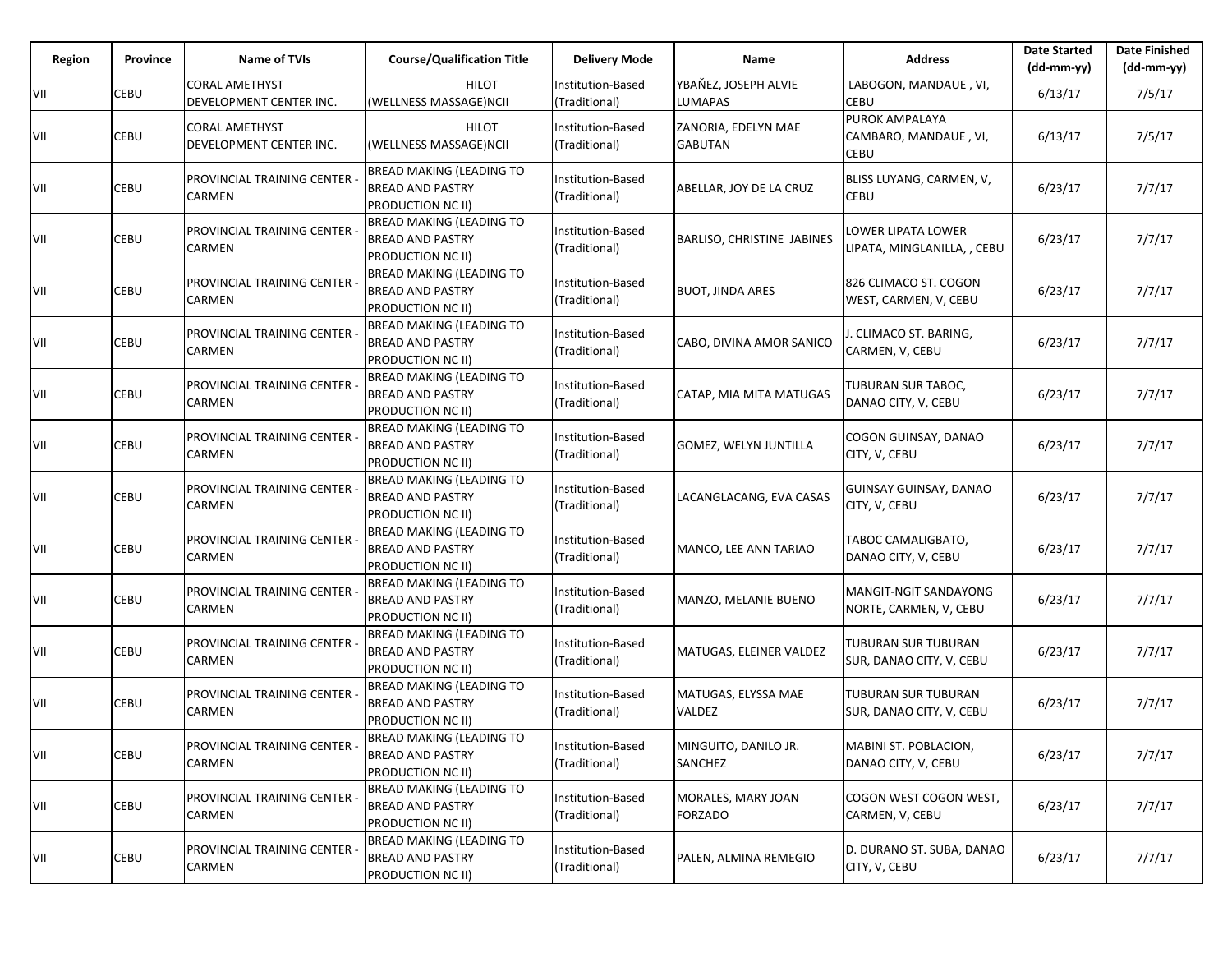| Region | Province | <b>Name of TVIs</b>                                | <b>Course/Qualification Title</b>                                               | <b>Delivery Mode</b>                      | Name                                  | <b>Address</b>                                  | <b>Date Started</b><br>$(dd-mm-yy)$ | <b>Date Finished</b><br>$(dd-mm-yy)$ |
|--------|----------|----------------------------------------------------|---------------------------------------------------------------------------------|-------------------------------------------|---------------------------------------|-------------------------------------------------|-------------------------------------|--------------------------------------|
| VII    | CEBU     | PROVINCIAL TRAINING CENTER -<br>CARMEN             | BREAD MAKING (LEADING TO<br><b>BREAD AND PASTRY</b><br>PRODUCTION NC II)        | <b>Institution-Based</b><br>(Traditional) | PANTOJA, JOSEPHYL CANIA               | STO. NINO ST. TAYTAY,<br>DANAO CITY, V, CEBU    | 6/23/17                             | 7/7/17                               |
| VII    | CEBU     | PROVINCIAL TRAINING CENTER -<br><b>CARMEN</b>      | <b>BREAD MAKING (LEADING TO</b><br><b>BREAD AND PASTRY</b><br>PRODUCTION NC II) | <b>Institution-Based</b><br>(Traditional) | PLENOS, MARC TERENCE<br><b>TERCIO</b> | LOS MARTIRES ST. LUYANG,<br>CARMEN, V, CEBU     | 6/23/17                             | 7/7/17                               |
| VII    | CEBU     | PROVINCIAL TRAINING CENTER -<br><b>CARMEN</b>      | <b>BREAD MAKING (LEADING TO</b><br><b>BREAD AND PASTRY</b><br>PRODUCTION NC II) | Institution-Based<br>(Traditional)        | QUINCO, MAE ROSE MANAPA               | BONIFACIO ST. COGON EAST,<br>CARMEN, V, CEBU    | 6/23/17                             | 7/7/17                               |
| VII    | CEBU     | PROVINCIAL TRAINING CENTER -<br><b>CARMEN</b>      | <b>BREAD MAKING (LEADING TO</b><br><b>BREAD AND PASTRY</b><br>PRODUCTION NC II) | Institution-Based<br>(Traditional)        | RAMOS, CHARLE MANZO                   | HAGNAYA HAGNAYA,<br>CARMEN, V, CEBU             | 6/23/17                             | 7/7/17                               |
| VII    | CEBU     | PROVINCIAL TRAINING CENTER -<br><b>CARMEN</b>      | <b>BREAD MAKING (LEADING TO</b><br><b>BREAD AND PASTRY</b><br>PRODUCTION NC II) | <b>Institution-Based</b><br>(Traditional) | ROBLES, GEMMA PEREZ                   | TABOC CAMALIGBATO,<br>DANAO CITY, V, CEBU       | 6/23/17                             | 7/7/17                               |
| VII    | CEBU     | PROVINCIAL TRAINING CENTER<br><b>CARMEN</b>        | <b>BREAD MAKING (LEADING TO</b><br><b>BREAD AND PASTRY</b><br>PRODUCTION NC II) | Institution-Based<br>(Traditional)        | SECO, GLAZY KIM DUCAY                 | 309 LOS MARTIRES ST.<br>LUYANG, CARMEN, V, CEBU | 6/23/17                             | 7/7/17                               |
| VII    | CEBU     | PROVINCIAL TRAINING CENTER<br>CARMEN               | <b>BREAD MAKING (LEADING TO</b><br><b>BREAD AND PASTRY</b><br>PRODUCTION NC II) | Institution-Based<br>(Traditional)        | SUPITER, ROSEMARIE<br><b>CAHUMOK</b>  | CAMANSILIS CANTUCONG,<br>CARMEN, V, CEBU        | 6/23/17                             | 7/7/17                               |
| VII    | CEBU     | PROVINCIAL TRAINING CENTER<br>CARMEN               | <b>BREAD MAKING (LEADING TO</b><br><b>BREAD AND PASTRY</b><br>PRODUCTION NC II) | Institution-Based<br>(Traditional)        | TANDOG, BLIECE JOY<br><b>RUPENTA</b>  | TABOC CAMALIGBATO,<br>DANAO CITY, V, CEBU       | 6/23/17                             | 7/7/17                               |
| VII    | CEBU     | PROVINCIAL TRAINING CENTER<br>CARMEN               | BREAD MAKING (LEADING TO<br><b>BREAD AND PASTRY</b><br>PRODUCTION NC II)        | <b>Institution-Based</b><br>(Traditional) | TAOY, MA. AVELYN                      | POBLACION POBLACION,<br>CARMEN, V, CEBU         | 6/23/17                             | 7/7/17                               |
| VII    | CEBU     | PROVINCIAL TRAINING CENTER<br>CARMEN               | <b>BREAD MAKING (LEADING TO</b><br><b>BREAD AND PASTRY</b><br>PRODUCTION NC II) | Institution-Based<br>(Traditional)        | TARIAO, ROWEMIE<br><b>HERMOSILLA</b>  | TABOC CAMALIGBATO,<br>DANAO CITY, V, CEBU       | 6/23/17                             | 7/7/17                               |
| VII    | CEBU     | PROVINCIAL TRAINING CENTER<br>CARMEN               | BREAD MAKING (LEADING TO<br><b>BREAD AND PASTRY</b><br>PRODUCTION NC II)        | Institution-Based<br>(Traditional)        | TUDIO, ANNEZA VALERIE<br><b>BONGO</b> | LOS MARTIRES ST. LUYANG,<br>CARMEN, V, CEBU     | 6/23/17                             | 7/7/17                               |
| VII    | CEBU     | PROVINCIAL TRAINING CENTER<br>CARMEN               | PASTRY MAKING(LEADING TO<br><b>BREAD AND PASTRY</b><br>PRODUCTION NC II)        | Institution-Based<br>(Traditional)        | ABELLAR, ROSARIO RUIZ                 | LUYANG LUYANG, CARMEN,<br>V, CEBU               | 6/24/17                             | 7/23/17                              |
| VII    | CEBU     | PROVINCIAL TRAINING CENTER<br>CARMEN               | PASTRY MAKING(LEADING TO<br>BREAD AND PASTRY<br>PRODUCTION NC II)               | nstitution-Based<br>(Traditional)         | <b>BANZON, DOROTHY APORA</b>          | CANTUMOG CANTUMOG,<br>CARMEN, V, CEBU           | 6/24/17                             | 7/23/17                              |
| VII    | CEBU     | <b>PROVINCIAL TRAINING CENTER</b><br><b>CARMEN</b> | PASTRY MAKING(LEADING TO<br><b>BREAD AND PASTRY</b><br>PRODUCTION NC II)        | Institution-Based<br>(Traditional)        | <b>BONGO, RUBIE JAYSON</b>            | 157 LOS MARTIRES ST.<br>LUYANG, CARMEN, V, CEBU | 6/24/17                             | 7/23/17                              |
| VII    | CEBU     | <b>PROVINCIAL TRAINING CENTER</b><br>CARMEN        | PASTRY MAKING(LEADING TO<br><b>BREAD AND PASTRY</b><br>PRODUCTION NC II)        | Institution-Based<br>(Traditional)        | BONTIA, LUCILO MANCAO                 | COGON EAST COGON EAST,<br>CARMEN, V, CEBU       | 6/24/17                             | 7/23/17                              |
| VII    | CEBU     | <b>PROVINCIAL TRAINING CENTER</b><br>CARMEN        | PASTRY MAKING(LEADING TO<br><b>BREAD AND PASTRY</b><br>PRODUCTION NC II)        | Institution-Based<br>(Traditional)        | CALAGO, FEVIE NONATO                  | MASLOG MASLOG, DANAO<br>CITY, V, CEBU           | 6/24/17                             | 7/23/17                              |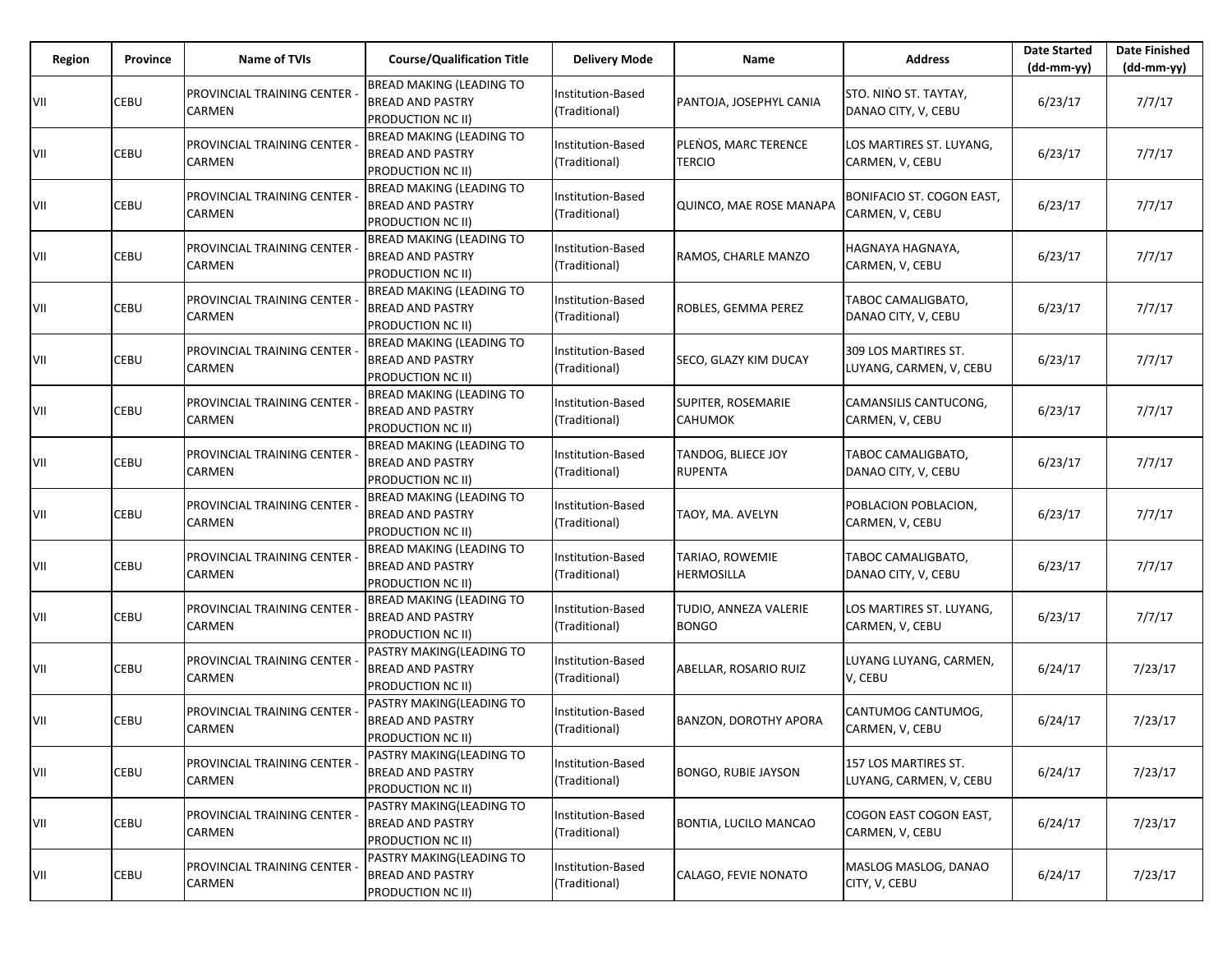| Region | Province | <b>Name of TVIs</b>                                    | <b>Course/Qualification Title</b>                                               | <b>Delivery Mode</b>                      | Name                                 | <b>Address</b>                                       | <b>Date Started</b><br>$(dd-mm-yy)$ | <b>Date Finished</b><br>(dd-mm-yy) |
|--------|----------|--------------------------------------------------------|---------------------------------------------------------------------------------|-------------------------------------------|--------------------------------------|------------------------------------------------------|-------------------------------------|------------------------------------|
| VII    | CEBU     | PROVINCIAL TRAINING CENTER<br>CARMEN                   | PASTRY MAKING(LEADING TO<br><b>BREAD AND PASTRY</b><br>PRODUCTION NC II)        | Institution-Based<br>(Traditional)        | CATARATA, JULIET PENTOY              | MC. KINLEY ST COGON WEST,<br>CARMEN, V, CEBU         | 6/24/17                             | 7/23/17                            |
| VII    | CEBU     | PROVINCIAL TRAINING CENTER<br>CARMEN                   | PASTRY MAKING(LEADING TO<br><b>BREAD AND PASTRY</b><br>PRODUCTION NC II)        | Institution-Based<br>(Traditional)        | GICA, KIMBERLY JANE REGALA           | WASHINGTON ST. COGON<br>WEST, CARMEN, V, CEBU        | 6/24/17                             | 7/23/17                            |
| VII    | CEBU     | PROVINCIAL TRAINING CENTER<br>CARMEN                   | PASTRY MAKING(LEADING TO<br><b>BREAD AND PASTRY</b><br>PRODUCTION NC II)        | Institution-Based<br>(Traditional)        | GOMEZ, FE VERGINIZA                  | 968 BURGOS ST. COGON<br>WEST, CARMEN, V, CEBU        | 6/24/17                             | 7/23/17                            |
| VII    | CEBU     | PROVINCIAL TRAINING CENTER<br>CARMEN                   | PASTRY MAKING(LEADING TO<br><b>BREAD AND PASTRY</b><br>PRODUCTION NC II)        | Institution-Based<br>(Traditional)        | FERNANDEZ, RHODA BANGA               | LAWTON ST. COGON EAST,<br>CARMEN, V, CEBU            | 6/24/17                             | 7/23/17                            |
| VII    | CEBU     | PROVINCIAL TRAINING CENTER<br>CARMEN                   | PASTRY MAKING(LEADING TO<br><b>BREAD AND PASTRY</b><br>PRODUCTION NC II)        | Institution-Based<br>(Traditional)        | LORIEGA, CRISTY PENTOY               | MC. KINLEY ST COGON WEST,<br>CARMEN, V, CEBU         | 6/24/17                             | 7/23/17                            |
| VII    | CEBU     | PROVINCIAL TRAINING CENTER<br>CARMEN                   | PASTRY MAKING(LEADING TO<br><b>BREAD AND PASTRY</b><br>PRODUCTION NC II)        | Institution-Based<br>(Traditional)        | LOVERO, PAZ SATORRE                  | BLISS LUYANG, CARMEN, V,<br><b>CEBU</b>              | 6/24/17                             | 7/23/17                            |
| VII    | CEBU     | PROVINCIAL TRAINING CENTER<br>CARMEN                   | PASTRY MAKING(LEADING TO<br><b>BREAD AND PASTRY</b><br><b>PRODUCTION NC II)</b> | Institution-Based<br>(Traditional)        | MANINGO, ALEX BUOT                   | POBLACION POBLACION,<br>CARMEN, V, CEBU              | 6/24/17                             | 7/23/17                            |
| VII    | CEBU     | PROVINCIAL TRAINING CENTER<br>CARMEN                   | PASTRY MAKING(LEADING TO<br><b>BREAD AND PASTRY</b><br>PRODUCTION NC II)        | <b>Institution-Based</b><br>(Traditional) | MORALES, NENITA LAURITO              | WASHINGTON ST. COGON<br>WEST, CARMEN, V, CEBU        | 6/24/17                             | 7/23/17                            |
| VII    | CEBU     | PROVINCIAL TRAINING CENTER<br>CARMEN                   | PASTRY MAKING(LEADING TO<br><b>BREAD AND PASTRY</b><br>PRODUCTION NC II)        | Institution-Based<br>(Traditional)        | PEVIDA, DINAH MORALES                | BANKERS BARING, CARMEN,<br>V, CEBU                   | 6/24/17                             | 7/23/17                            |
| VII    | CEBU     | PROVINCIAL TRAINING CENTER<br>CARMEN                   | PASTRY MAKING(LEADING TO<br><b>BREAD AND PASTRY</b><br>PRODUCTION NC II)        | Institution-Based<br>(Traditional)        | TIRO, JESLYN VILLARBA                | RIVERSIDE ST. DAWIS NORTE,<br>CARMEN, V, CEBU        | 6/24/17                             | 7/23/17                            |
| VII    | CEBU     | PROVINCIAL TRAINING CENTER<br>CARMEN                   | PASTRY MAKING(LEADING TO<br><b>BREAD AND PASTRY</b><br>PRODUCTION NC II)        | Institution-Based<br>(Traditional)        | TUDIO, RIZA BONGO                    | LOS MARTIRES ST. LUYANG,<br>CARMEN, V, CEBU          | 6/24/17                             | 7/23/17                            |
| VII    | CEBU     | PROVINCIAL TRAINING CENTER<br>CARMEN                   | PASTRY MAKING(LEADING TO<br><b>BREAD AND PASTRY</b><br>PRODUCTION NC II)        | Institution-Based<br>(Traditional)        | VARGAS, CECILIA RESMA                | GUINSAY GUINSAY, DANAO<br>CITY, V, CEBU              | 6/24/17                             | 7/23/17                            |
| VII    | CEBU     | PROVINCIAL TRAINING CENTER<br>CARMEN                   | PASTRY MAKING(LEADING TO<br><b>BREAD AND PASTRY</b><br>PRODUCTION NC II)        | Institution-Based<br>(Traditional)        | VILLAMOR, MELDRED CASTRO             | BURGOS ST. COGON WEST,<br>CARMEN, V, CEBU            | 6/24/17                             | 7/23/17                            |
| VII    | CEBU     | PROVINCIAL TRAINING CENTER<br>CARMEN                   | PASTRY MAKING(LEADING TO<br><b>BREAD AND PASTRY</b><br>PRODUCTION NC II)        | Institution-Based<br>(Traditional)        | WAMILDA, LORNA ABELLA                | POBLACION POBLACION,<br>CARMEN, V, CEBU              | 6/24/17                             | 7/23/17                            |
| VII    | CEBU     | CEBU SCIENCE OF WELDING<br>AND SKILLS TECHNOLOGY, INC. | <b>BREAD MAKING LEADING TO</b><br><b>BREAD AND PASTRY</b><br>PRODUCTION NC II   | Institution-Based<br>(Mobile Training)    | ALMODIEL, ARLENE<br><b>FALLESGON</b> | 495 VM BACOLOD<br>MANCILANG, MADRIDEJOS,<br>IV, CEBU | 7/4/17                              | 7/19/17                            |
| VII    | CEBU     | CEBU SCIENCE OF WELDING<br>AND SKILLS TECHNOLOGY, INC. | <b>BREAD MAKING LEADING TO</b><br><b>BREAD AND PASTRY</b><br>PRODUCTION NC II   | Institution-Based<br>(Mobile Training)    | ALVAREZ, PAMELA ESPINA               | 093 ROA STREET TALANGNAN,<br>MADRIDEJOS, IV, CEBU    | 7/4/17                              | 7/19/17                            |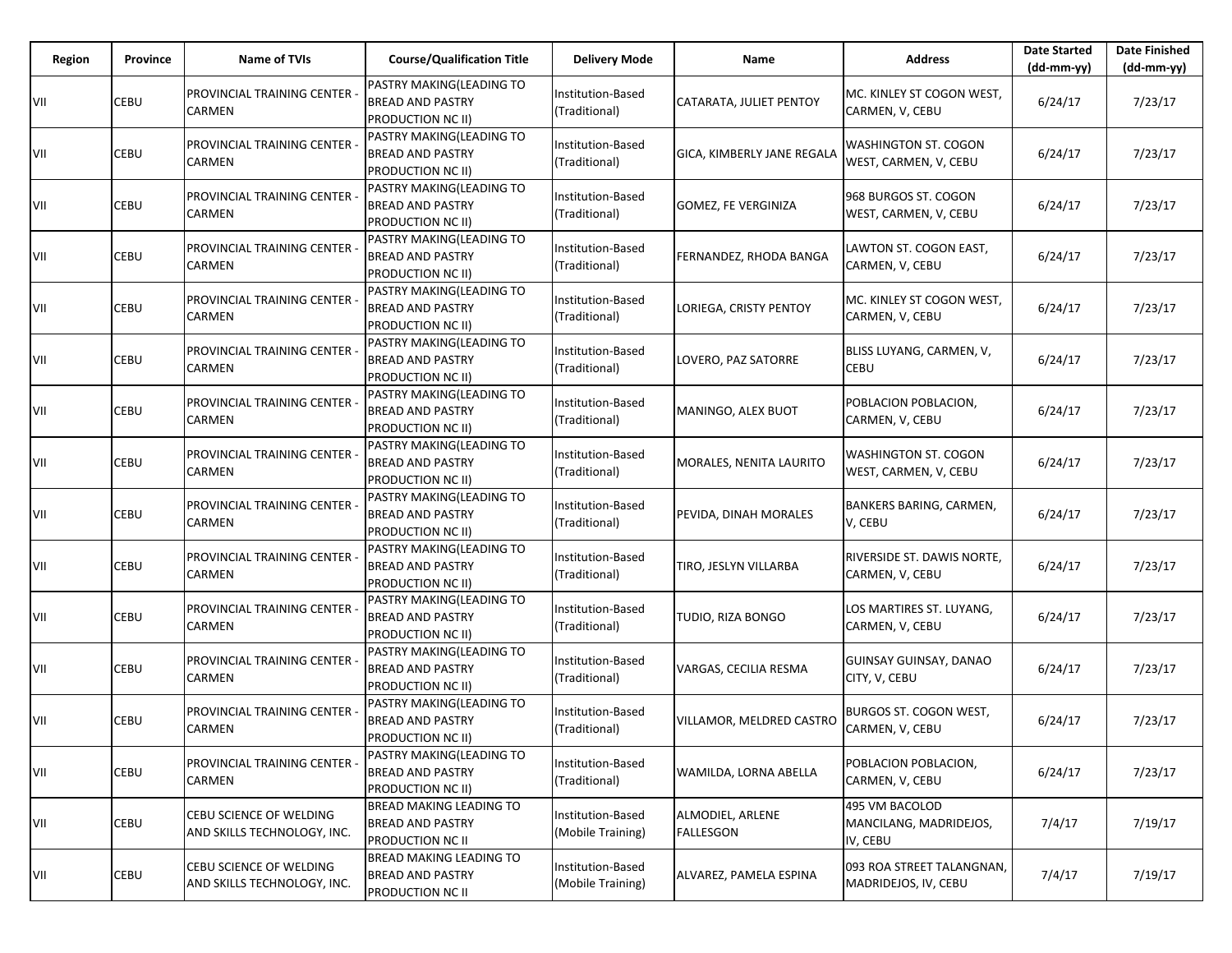| Region | Province | <b>Name of TVIs</b>                                           | <b>Course/Qualification Title</b>                                                    | <b>Delivery Mode</b>                          | Name                                            | <b>Address</b>                                                        | <b>Date Started</b><br>$(dd-mm-yy)$ | <b>Date Finished</b><br>$(dd-mm-yy)$ |
|--------|----------|---------------------------------------------------------------|--------------------------------------------------------------------------------------|-----------------------------------------------|-------------------------------------------------|-----------------------------------------------------------------------|-------------------------------------|--------------------------------------|
| VII    | CEBU     | <b>CEBU SCIENCE OF WELDING</b><br>AND SKILLS TECHNOLOGY, INC. | <b>BREAD MAKING LEADING TO</b><br><b>BREAD AND PASTRY</b><br><b>PRODUCTION NC II</b> | Institution-Based<br>(Mobile Training)        | ARAÑAS, IMELDA ROSALES                          | SITIO VILLA FLORES<br>TALANGNAN, MADRIDEJOS,<br>IV, CEBU              | 7/4/17                              | 7/19/17                              |
| VII    | CEBU     | CEBU SCIENCE OF WELDING<br>AND SKILLS TECHNOLOGY, INC.        | <b>BREAD MAKING LEADING TO</b><br><b>BREAD AND PASTRY</b><br>PRODUCTION NC II        | Institution-Based<br>(Mobile Training)        | <b>BANDOLON, JUNRIE</b><br>VILLACARLOS          | 711 GOMEZ STREET<br>MANCILANG, MADRIDEJOS,<br>IV, CEBU                | 7/4/17                              | 7/19/17                              |
| VII    | CEBU     | CEBU SCIENCE OF WELDING<br>AND SKILLS TECHNOLOGY, INC.        | <b>BREAD MAKING LEADING TO</b><br><b>BREAD AND PASTRY</b><br>PRODUCTION NC II        | Institution-Based<br>(Mobile Training)        | BARRIOS, ALIZA DERRAYAL                         | GOMEZ ST. POBLACION,<br>MADRIDEJOS, IV, CEBU                          | 7/4/17                              | 7/19/17                              |
| VII    | CEBU     | CEBU SCIENCE OF WELDING<br>AND SKILLS TECHNOLOGY, INC.        | <b>BREAD MAKING LEADING TO</b><br><b>BREAD AND PASTRY</b><br>PRODUCTION NC II        | <b>Institution-Based</b><br>(Mobile Training) | BOLTRON, RONALYN PALANIA                        | J.D. VILLACARLOS STREET<br>TALANGNAN, MADRIDEJOS,<br>IV, CEBU         | 7/4/17                              | 7/19/17                              |
| VII    | CEBU     | CEBU SCIENCE OF WELDING<br>AND SKILLS TECHNOLOGY, INC.        | <b>BREAD MAKING LEADING TO</b><br><b>BREAD AND PASTRY</b><br>PRODUCTION NC II        | Institution-Based<br>(Mobile Training)        | CENA, SHIELA MAE FLORENCE<br><b>DELA FUENTE</b> | N/A MANCILANG,<br>MADRIDEJOS, IV, CEBU                                | 7/4/17                              | 7/19/17                              |
| VII    | CEBU     | CEBU SCIENCE OF WELDING<br>AND SKILLS TECHNOLOGY, INC.        | BREAD MAKING LEADING TO<br><b>BREAD AND PASTRY</b><br>PRODUCTION NC II               | Institution-Based<br>(Mobile Training)        | CERVANTES, SHIRLEY<br>SANTILLAN                 | N/A KAONGKOD,<br>MADRIDEJOS, IV, CEBU                                 | 7/4/17                              | 7/19/17                              |
| VII    | CEBU     | CEBU SCIENCE OF WELDING<br>AND SKILLS TECHNOLOGY, INC.        | <b>BREAD MAKING LEADING TO</b><br><b>BREAD AND PASTRY</b><br><b>PRODUCTION NC II</b> | Institution-Based<br>(Mobile Training)        | DESCARTIN, JIONABELLE<br><b>ILOSORIO</b>        | <b>CROSSING PANTALAN</b><br>KAONGKOD, MADRIDEJOS, IV,<br><b>CEBU</b>  | 7/4/17                              | 7/19/17                              |
| VII    | CEBU     | CEBU SCIENCE OF WELDING<br>AND SKILLS TECHNOLOGY, INC.        | <b>BREAD MAKING LEADING TO</b><br><b>BREAD AND PASTRY</b><br>PRODUCTION NC II        | <b>Institution-Based</b><br>(Mobile Training) | DIAZ, REYAN DESPI                               | N/A PILI, MADRIDEJOS, IV,<br>CEBU                                     | 7/4/17                              | 7/19/17                              |
| VII    | CEBU     | CEBU SCIENCE OF WELDING<br>AND SKILLS TECHNOLOGY, INC.        | <b>BREAD MAKING LEADING TO</b><br><b>BREAD AND PASTRY</b><br>PRODUCTION NC II        | Institution-Based<br>(Mobile Training)        | GIDAYAWAN, MARISSA<br><b>MONDARES</b>           | J.O. VILLACARLOS<br>TALANGNAN, MADRIDEJOS,<br>IV, CEBU                | 7/4/17                              | 7/19/17                              |
| VII    | CEBU     | CEBU SCIENCE OF WELDING<br>AND SKILLS TECHNOLOGY, INC.        | <b>BREAD MAKING LEADING TO</b><br><b>BREAD AND PASTRY</b><br>PRODUCTION NC II        | Institution-Based<br>(Mobile Training)        | GIDO, IMMACULATE MARABE                         | J.D. VILLACARLOS STREET<br>TALANGNAN, MADRIDEJOS,<br>IV, CEBU         | 7/4/17                              | 7/19/17                              |
| VII    | CEBU     | CEBU SCIENCE OF WELDING<br>AND SKILLS TECHNOLOGY, INC.        | <b>BREAD MAKING LEADING TO</b><br><b>BREAD AND PASTRY</b><br>PRODUCTION NC II        | Institution-Based<br>(Mobile Training)        | GILBUENA, COLEEN GRACE<br><b>MEFANIA</b>        | KAGWANGAN TARONG,<br>MADRIDEJOS, IV, CEBU                             | 7/4/17                              | 7/19/17                              |
| VII    | CEBU     | CEBU SCIENCE OF WELDING<br>AND SKILLS TECHNOLOGY, INC.        | <b>BREAD MAKING LEADING TO</b><br><b>BREAD AND PASTRY</b><br>PRODUCTION NC II        | Institution-Based<br>(Mobile Training)        | JAVIER, ERLY ESTOMAGO                           | <b>EXECUTIVE VILLAGE</b><br>POBLACION, MADRIDEJOS, IV,<br><b>CEBU</b> | 7/4/17                              | 7/19/17                              |
| VII    | CEBU     | CEBU SCIENCE OF WELDING<br>AND SKILLS TECHNOLOGY, INC.        | BREAD MAKING LEADING TO<br><b>BREAD AND PASTRY</b><br>PRODUCTION NC II               | Institution-Based<br>(Mobile Training)        | JERUSALEM, JONA CAROLEN<br><b>CATUBIG</b>       | N/A POBLACION,<br>MADRIDEJOS, IV, CEBU                                | 7/4/17                              | 7/19/17                              |
| VII    | CEBU     | CEBU SCIENCE OF WELDING<br>AND SKILLS TECHNOLOGY, INC.        | <b>BREAD MAKING LEADING TO</b><br><b>BREAD AND PASTRY</b><br><b>PRODUCTION NC II</b> | Institution-Based<br>(Mobile Training)        | LLENOS, REANNE JIMENO                           | LAPU-LAPU ST. POBLACION,<br>MADRIDEJOS, IV, CEBU                      | 7/4/17                              | 7/19/17                              |
| VII    | CEBU     | CEBU SCIENCE OF WELDING<br>AND SKILLS TECHNOLOGY, INC.        | <b>BREAD MAKING LEADING TO</b><br><b>BREAD AND PASTRY</b><br>PRODUCTION NC II        | Institution-Based<br>(Mobile Training)        | MAGALLANES, REA<br><b>VILLAESTER</b>            | N/A TABAGAK, MADRIDEJOS,<br>IV, CEBU                                  | 7/4/17                              | 7/19/17                              |
| VII    | CEBU     | CEBU SCIENCE OF WELDING<br>AND SKILLS TECHNOLOGY, INC.        | <b>BREAD MAKING LEADING TO</b><br><b>BREAD AND PASTRY</b><br>PRODUCTION NC II        | Institution-Based<br>(Mobile Training)        | MONATO, LOUENA MORENO                           | GOMEZ ST. MANCILANG,<br>MADRIDEJOS, IV, CEBU                          | 7/4/17                              | 7/19/17                              |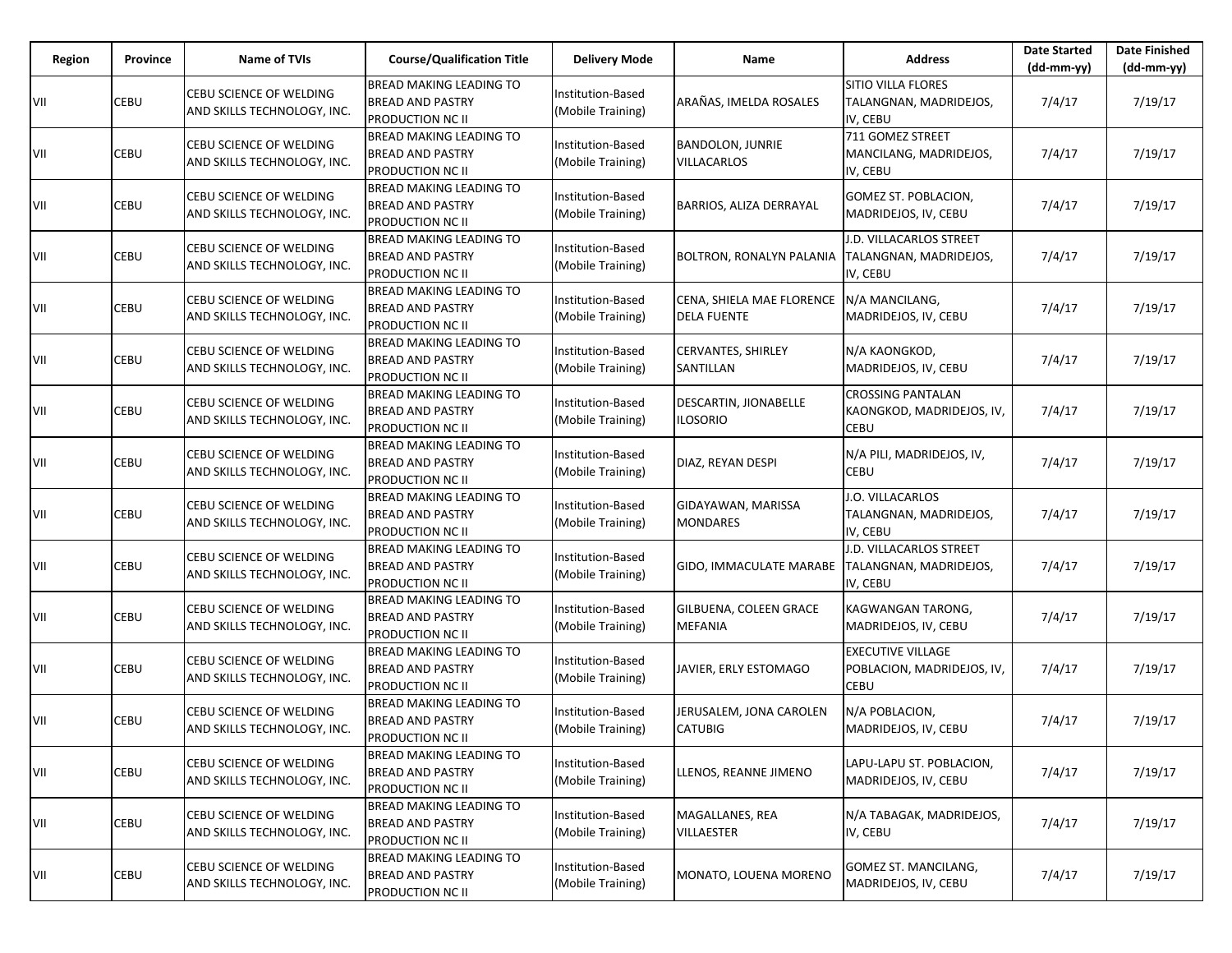| Region | Province | <b>Name of TVIs</b>                                           | <b>Course/Qualification Title</b>                                                    | <b>Delivery Mode</b>                          | Name                                     | <b>Address</b>                                                | <b>Date Started</b><br>$(dd-mm-yy)$ | <b>Date Finished</b><br>$(dd-mm-yy)$ |
|--------|----------|---------------------------------------------------------------|--------------------------------------------------------------------------------------|-----------------------------------------------|------------------------------------------|---------------------------------------------------------------|-------------------------------------|--------------------------------------|
| VII    | CEBU     | CEBU SCIENCE OF WELDING<br>AND SKILLS TECHNOLOGY, INC.        | <b>BREAD MAKING LEADING TO</b><br><b>BREAD AND PASTRY</b><br><b>PRODUCTION NC II</b> | Institution-Based<br>(Mobile Training)        | OFLAS, ROSALINA COSE                     | N/A PILI, MADRIDEJOS, IV,<br>CEBU                             | 7/4/17                              | 7/19/17                              |
| VII    | CEBU     | CEBU SCIENCE OF WELDING<br>AND SKILLS TECHNOLOGY, INC.        | <b>BREAD MAKING LEADING TO</b><br><b>BREAD AND PASTRY</b><br><b>PRODUCTION NC II</b> | Institution-Based<br>(Mobile Training)        | RIBO, NANETTE MAGDADARO                  | N/A KANGWAYAN,<br>MADRIDEJOS, IV, CEBU                        | 7/4/17                              | 7/19/17                              |
| VII    | CEBU     | CEBU SCIENCE OF WELDING<br>AND SKILLS TECHNOLOGY, INC.        | <b>BREAD MAKING LEADING TO</b><br><b>BREAD AND PASTRY</b><br><b>PRODUCTION NC II</b> | Institution-Based<br>(Mobile Training)        | SUERTE, RAQUEL REBLE                     | <b>BACOLOD STREET</b><br>MANCILANG, MADRIDEJOS,<br>IV, CEBU   | 7/4/17                              | 7/19/17                              |
| VII    | CEBU     | CEBU SCIENCE OF WELDING<br>AND SKILLS TECHNOLOGY, INC.        | <b>BREAD MAKING LEADING TO</b><br><b>BREAD AND PASTRY</b><br><b>PRODUCTION NC II</b> | Institution-Based<br>(Mobile Training)        | SULATRA, MIRAME PASTITEO                 | N/A KANGWAYAN,<br>MADRIDEJOS, IV, CEBU                        | 7/4/17                              | 7/19/17                              |
| VII    | CEBU     | CEBU SCIENCE OF WELDING<br>AND SKILLS TECHNOLOGY, INC.        | <b>BREAD MAKING LEADING TO</b><br><b>BREAD AND PASTRY</b><br>PRODUCTION NC II        | Institution-Based<br>(Mobile Training)        | TIONGZON, CHERLYN MATA                   | 461 LAPU-LAPU TALAN,<br>MADRIDEJOS, IV, CEBU                  | 7/4/17                              | 7/19/17                              |
| VII    | CEBU     | CEBU SCIENCE OF WELDING<br>AND SKILLS TECHNOLOGY, INC.        | <b>BREAD MAKING LEADING TO</b><br><b>BREAD AND PASTRY</b><br><b>PRODUCTION NC II</b> | Institution-Based<br>(Mobile Training)        | VILLACERAN, JESSA MARU                   | N/A MAALAT, MADRIDEJOS,<br>IV, CEBU                           | 7/4/17                              | 7/19/17                              |
| VII    | CEBU     | CEBU SCIENCE OF WELDING<br>AND SKILLS TECHNOLOGY, INC.        | <b>BREAD MAKING LEADING TO</b><br><b>BREAD AND PASTRY</b><br><b>PRODUCTION NC II</b> | Institution-Based<br>(Mobile Training)        | VILLACRUCIS, PEARL<br>VILLACARLOS        | J.D. VILLACARLOS STREET<br>MANCILANG, MADRIDEJOS,<br>IV, CEBU | 7/4/17                              | 7/19/17                              |
| VII    | CEBU     | CEBU SCIENCE OF WELDING<br>AND SKILLS TECHNOLOGY, INC.        | CAKE MAKING LEADING TO<br><b>BREAD AND PASTRY</b><br><b>PRODUCTION NC II</b>         | Institution-Based<br>(Mobile Training)        | ANONOY, SHARLYN GIGANTO                  | N/A TABAGAK, MADRIDEJOS,<br>IV, CEBU                          | 7/4/17                              | 7/19/17                              |
| VII    | CEBU     | CEBU SCIENCE OF WELDING<br>AND SKILLS TECHNOLOGY, INC.        | CAKE MAKING LEADING TO<br><b>BREAD AND PASTRY</b><br>PRODUCTION NC II                | Institution-Based<br>(Mobile Training)        | <b>BURGOS, NANCY CASAGDA</b>             | J.D. VILLACARLOS<br>TALANGNAN, MADRIDEJOS,<br>IV, CEBU        | 7/4/17                              | 7/19/17                              |
| VII    | CEBU     | CEBU SCIENCE OF WELDING<br>AND SKILLS TECHNOLOGY, INC.        | <b>CAKE MAKING LEADING TO</b><br><b>BREAD AND PASTRY</b><br><b>PRODUCTION NC II</b>  | Institution-Based<br>(Mobile Training)        | CARATAO, ROBERTO JR.<br>SANTILLAN        | LAPU-LAPU ST. POBLACION,<br>MADRIDEJOS, IV, CEBU              | 7/4/17                              | 7/19/17                              |
| VII    | CEBU     | CEBU SCIENCE OF WELDING<br>AND SKILLS TECHNOLOGY, INC.        | CAKE MAKING LEADING TO<br><b>BREAD AND PASTRY</b><br><b>PRODUCTION NC II</b>         | Institution-Based<br>(Mobile Training)        | CENA, CHARIS GRACE DELA<br><b>FUENTE</b> | N/A MANCILANG,<br>MADRIDEJOS, IV, CEBU                        | 7/4/17                              | 7/19/17                              |
| VII    | CEBU     | <b>CEBU SCIENCE OF WELDING</b><br>AND SKILLS TECHNOLOGY, INC. | CAKE MAKING LEADING TO<br><b>BREAD AND PASTRY</b><br><b>PRODUCTION NC II</b>         | Institution-Based<br>(Mobile Training)        | DESCARTIN, JURIS ANNE<br><b>HIJAPON</b>  | N/A SAN AGUSTIN,<br>MADRIDEJOS, IV, CEBU                      | 7/4/17                              | 7/19/17                              |
| VII    | CEBU     | CEBU SCIENCE OF WELDING<br>AND SKILLS TECHNOLOGY, INC.        | CAKE MAKING LEADING TO<br><b>BREAD AND PASTRY</b><br>PRODUCTION NC II                | Institution-Based<br>(Mobile Training)        | DETOSIL, ANN MARIE MARU                  | <b>BURGOS STREET TALANGNAN,</b><br>MADRIDEJOS, IV, CEBU       | 7/4/17                              | 7/19/17                              |
| VII    | CEBU     | CEBU SCIENCE OF WELDING<br>AND SKILLS TECHNOLOGY, INC.        | CAKE MAKING LEADING TO<br><b>BREAD AND PASTRY</b><br><b>PRODUCTION NC II</b>         | Institution-Based<br>(Mobile Training)        | DURAN, HANNAH ATHEA                      | SITIO BAYBAY MAALAT,<br>MADRIDEJOS, IV, CEBU                  | 7/4/17                              | 7/19/17                              |
| VII    | CEBU     | CEBU SCIENCE OF WELDING<br>AND SKILLS TECHNOLOGY, INC.        | CAKE MAKING LEADING TO<br><b>BREAD AND PASTRY</b><br><b>PRODUCTION NC II</b>         | <b>Institution-Based</b><br>(Mobile Training) | FUENTES, CHERYL JUSGA                    | N/A MALBAGO, MADRIDEJOS,<br>IV, CEBU                          | 7/4/17                              | 7/19/17                              |
| VII    | CEBU     | CEBU SCIENCE OF WELDING<br>AND SKILLS TECHNOLOGY, INC.        | CAKE MAKING LEADING TO<br><b>BREAD AND PASTRY</b><br>PRODUCTION NC II                | Institution-Based<br>(Mobile Training)        | GASTADOR, EMMA<br><b>VILLACARLOS</b>     | <b>688 VILLACARLOS</b><br>MANCILANG, MADRIDEJOS,<br>IV, CEBU  | 7/4/17                              | 7/19/17                              |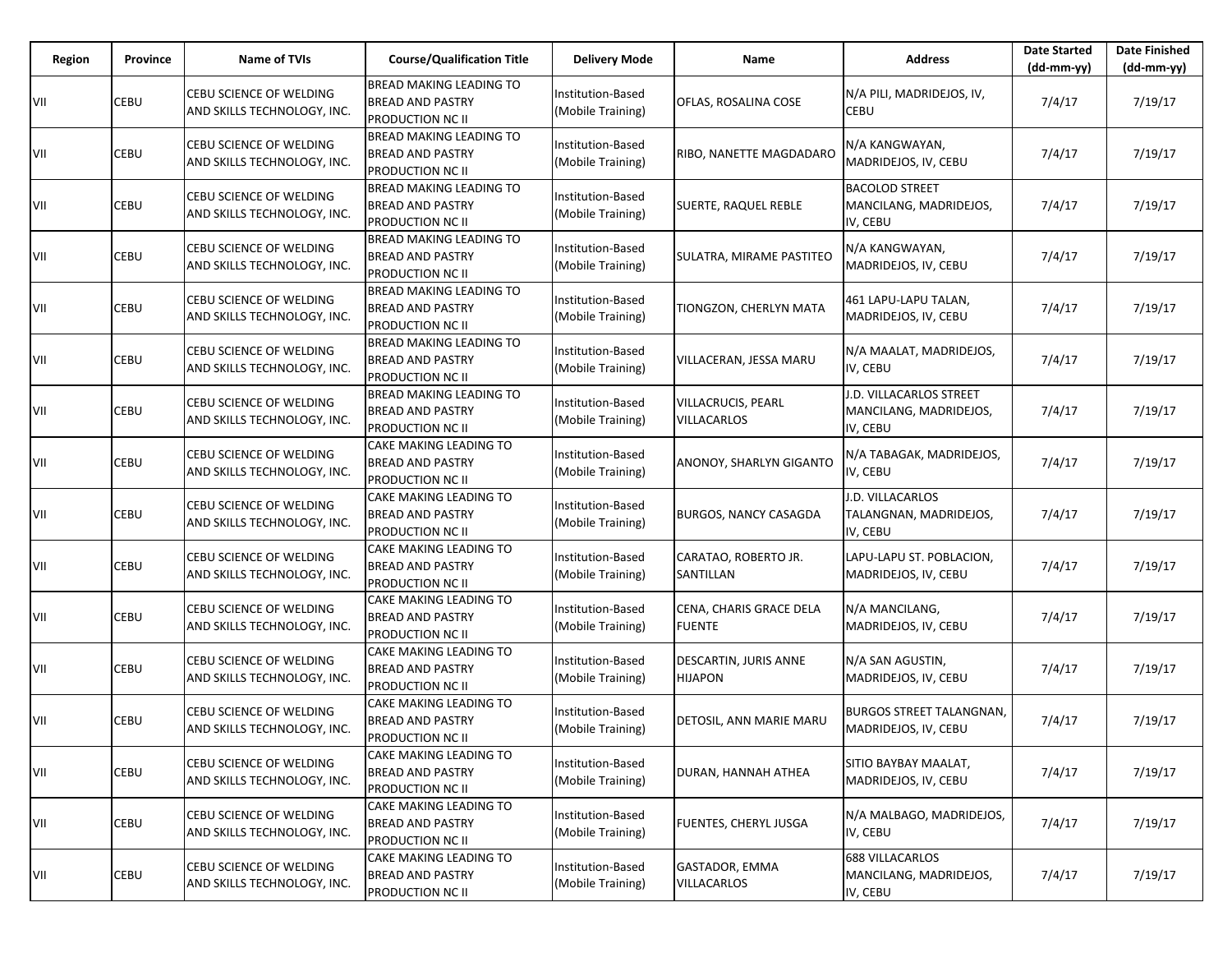| Region | Province | <b>Name of TVIs</b>                                           | <b>Course/Qualification Title</b>                                                   | <b>Delivery Mode</b>                          | Name                                    | <b>Address</b>                                                 | <b>Date Started</b><br>$(dd-mm-yy)$ | <b>Date Finished</b><br>$(dd-mm-yy)$ |
|--------|----------|---------------------------------------------------------------|-------------------------------------------------------------------------------------|-----------------------------------------------|-----------------------------------------|----------------------------------------------------------------|-------------------------------------|--------------------------------------|
| VII    | CEBU     | CEBU SCIENCE OF WELDING<br>AND SKILLS TECHNOLOGY, INC.        | <b>CAKE MAKING LEADING TO</b><br><b>BREAD AND PASTRY</b><br><b>PRODUCTION NC II</b> | Institution-Based<br>(Mobile Training)        | GIGANTO, AMYTHEST ALOLOR                | N/A TABAGAK, MADRIDEJOS,<br>IV, CEBU                           | 7/4/17                              | 7/19/17                              |
| VII    | CEBU     | CEBU SCIENCE OF WELDING<br>AND SKILLS TECHNOLOGY, INC.        | <b>CAKE MAKING LEADING TO</b><br><b>BREAD AND PASTRY</b><br><b>PRODUCTION NC II</b> | Institution-Based<br>(Mobile Training)        | ILUSTRISIMO, LAILA<br>MEMORACION        | N/A MAALAT, MADRIDEJOS,<br>IV, CEBU                            | 7/4/17                              | 7/19/17                              |
| VII    | CEBU     | CEBU SCIENCE OF WELDING<br>AND SKILLS TECHNOLOGY, INC.        | <b>CAKE MAKING LEADING TO</b><br><b>BREAD AND PASTRY</b><br><b>PRODUCTION NC II</b> | Institution-Based<br>(Mobile Training)        | JUBAY, VANESSA MARIE<br>LOCAYLOCAY      | N/A MALBAGO, MADRIDEJOS,<br>IV, CEBU                           | 7/4/17                              | 7/19/17                              |
| VII    | CEBU     | CEBU SCIENCE OF WELDING<br>AND SKILLS TECHNOLOGY, INC.        | <b>CAKE MAKING LEADING TO</b><br><b>BREAD AND PASTRY</b><br><b>PRODUCTION NC II</b> | Institution-Based<br>(Mobile Training)        | LOCAYLOCAY, MARIA<br>RHODORA BACOLOD    | 802 J.D. VILLACARLOS ST.<br>MANCILANG, MADRIDEJOS,<br>IV, CEBU | 7/4/17                              | 7/19/17                              |
| VII    | CEBU     | CEBU SCIENCE OF WELDING<br>AND SKILLS TECHNOLOGY, INC.        | <b>CAKE MAKING LEADING TO</b><br><b>BREAD AND PASTRY</b><br><b>PRODUCTION NC II</b> | Institution-Based<br>(Mobile Training)        | MAANO, RECHELLE TUBO                    | N/A TARONG, MADRIDEJOS,<br>IV, CEBU                            | 7/4/17                              | 7/19/17                              |
| VII    | CEBU     | CEBU SCIENCE OF WELDING<br>AND SKILLS TECHNOLOGY, INC.        | <b>CAKE MAKING LEADING TO</b><br><b>BREAD AND PASTRY</b><br><b>PRODUCTION NC II</b> | Institution-Based<br>(Mobile Training)        | MANSUETO, CECILIA ROSALES               | J.D. VILLACARLOS<br>TALANGNAN, MADRIDEJOS,<br>IV, CEBU         | 7/4/17                              | 7/19/17                              |
| VII    | CEBU     | CEBU SCIENCE OF WELDING<br>AND SKILLS TECHNOLOGY, INC.        | <b>CAKE MAKING LEADING TO</b><br><b>BREAD AND PASTRY</b><br><b>PRODUCTION NC II</b> | Institution-Based<br>(Mobile Training)        | NECESARIO, IRENE YBAÑEZ                 | GOMEZ ST. POBLACION,<br>MADRIDEJOS, IV, CEBU                   | 7/4/17                              | 7/19/17                              |
| VII    | CEBU     | CEBU SCIENCE OF WELDING<br>AND SKILLS TECHNOLOGY, INC.        | <b>CAKE MAKING LEADING TO</b><br><b>BREAD AND PASTRY</b><br><b>PRODUCTION NC II</b> | Institution-Based<br>(Mobile Training)        | PERPIÑAN, JOANNIE<br>VILLACERAN         | CONCEPTION POBLACION,<br>MADRIDEJOS, IV, CEBU                  | 7/4/17                              | 7/19/17                              |
| VII    | CEBU     | CEBU SCIENCE OF WELDING<br>AND SKILLS TECHNOLOGY, INC.        | CAKE MAKING LEADING TO<br><b>BREAD AND PASTRY</b><br>PRODUCTION NC II               | Institution-Based<br>(Mobile Training)        | REYES, GERALDINE<br>GIDAYAWAN           | ZAMORA STREET<br>MANCILANG, MADRIDEJOS,<br>IV, CEBU            | 7/4/17                              | 7/19/17                              |
| VII    | CEBU     | CEBU SCIENCE OF WELDING<br>AND SKILLS TECHNOLOGY, INC.        | <b>CAKE MAKING LEADING TO</b><br><b>BREAD AND PASTRY</b><br><b>PRODUCTION NC II</b> | Institution-Based<br>(Mobile Training)        | RIBO, ERTHEL TORRES                     | <b>BURGOS STREET TALANGNAN,</b><br>MADRIDEJOS, IV, CEBU        | 7/4/17                              | 7/19/17                              |
| VII    | CEBU     | CEBU SCIENCE OF WELDING<br>AND SKILLS TECHNOLOGY, INC.        | CAKE MAKING LEADING TO<br><b>BREAD AND PASTRY</b><br><b>PRODUCTION NC II</b>        | Institution-Based<br>(Mobile Training)        | RICO, EMELIA DESCARTIN                  | <b>CROSSING PANTALAN</b><br>KAONGKOD, MADRIDEJOS, IV,<br>CEBU  | 7/4/17                              | 7/19/17                              |
| VII    | CEBU     | <b>CEBU SCIENCE OF WELDING</b><br>AND SKILLS TECHNOLOGY, INC. | CAKE MAKING LEADING TO<br><b>BREAD AND PASTRY</b><br><b>PRODUCTION NC II</b>        | Institution-Based<br>(Mobile Training)        | SANTILLAN, MARIA MAY<br><b>MONTERDE</b> | N/A MALBAGO, MADRIDEJOS,<br>IV, CEBU                           | 7/4/17                              | 7/19/17                              |
| VII    | CEBU     | CEBU SCIENCE OF WELDING<br>AND SKILLS TECHNOLOGY, INC.        | CAKE MAKING LEADING TO<br><b>BREAD AND PASTRY</b><br>PRODUCTION NC II               | Institution-Based<br>(Mobile Training)        | SANTILLAN, JAYETTE TRAZO                | J.D. VILLACARLOS<br>TALANGNAN, MADRIDEJOS,<br>IV, CEBU         | 7/4/17                              | 7/19/17                              |
| VII    | CEBU     | CEBU SCIENCE OF WELDING<br>AND SKILLS TECHNOLOGY, INC.        | CAKE MAKING LEADING TO<br><b>BREAD AND PASTRY</b><br><b>PRODUCTION NC II</b>        | Institution-Based<br>(Mobile Training)        | SEVILLANO, ELIAS CERVANTES              | <b>BORGOS MANCILANG,</b><br>MADRIDEJOS, IV, CEBU               | 7/4/17                              | 7/19/17                              |
| VII    | CEBU     | CEBU SCIENCE OF WELDING<br>AND SKILLS TECHNOLOGY, INC.        | CAKE MAKING LEADING TO<br><b>BREAD AND PASTRY</b><br><b>PRODUCTION NC II</b>        | <b>Institution-Based</b><br>(Mobile Training) | TAYO, ROWENNA BACOLOD                   | J.D. VILLACARLOS ST.<br>MANCILANG, MADRIDEJOS,<br>IV, CEBU     | 7/4/17                              | 7/19/17                              |
| VII    | CEBU     | CEBU SCIENCE OF WELDING<br>AND SKILLS TECHNOLOGY, INC.        | <b>CAKE MAKING LEADING TO</b><br><b>BREAD AND PASTRY</b><br>PRODUCTION NC II        | Institution-Based<br>(Mobile Training)        | TINGA, RENE MARABE                      | J.D. VILLACARLOS<br>TALANGNAN, MADRIDEJOS,<br>IV, CEBU         | 7/4/17                              | 7/19/17                              |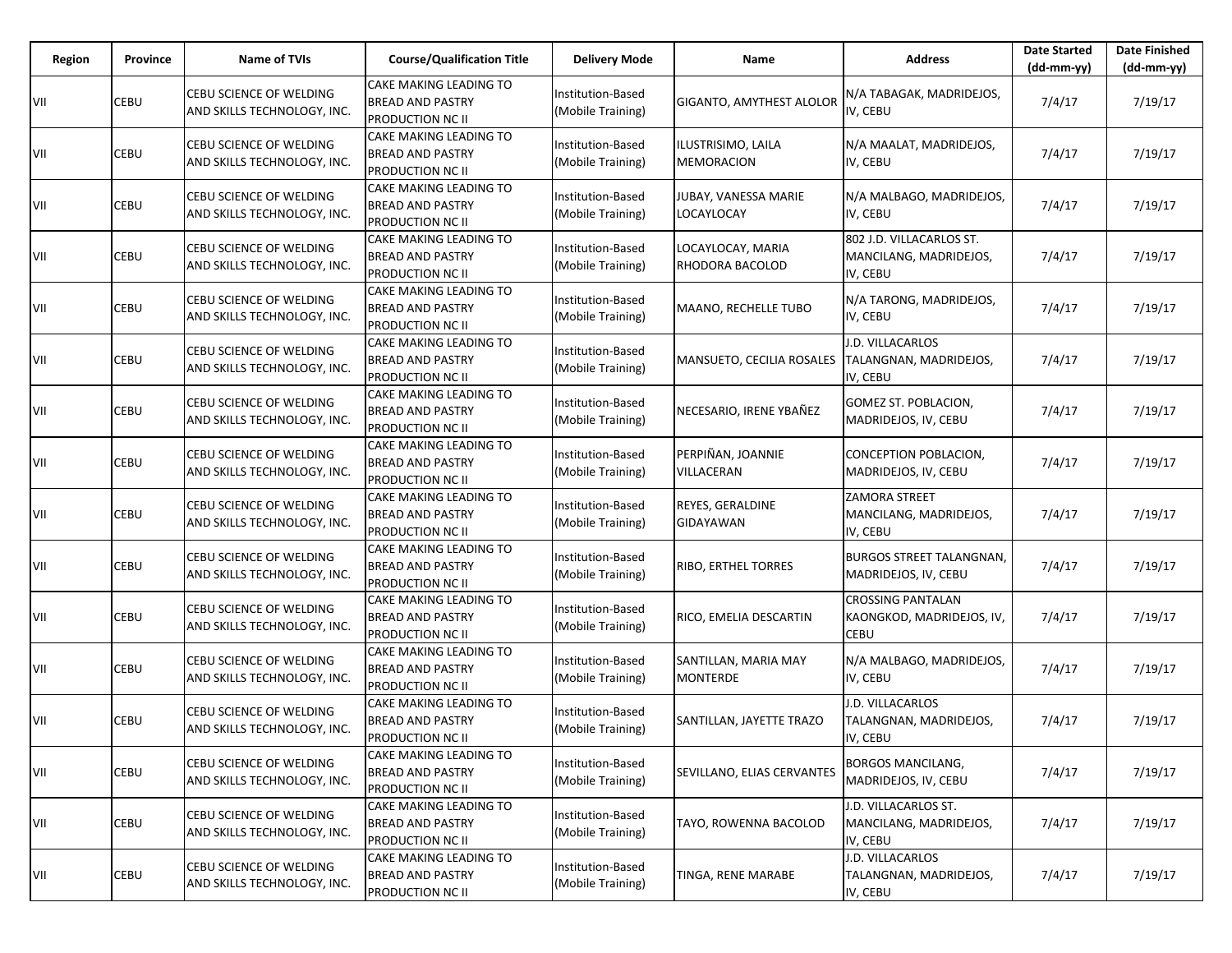| Region | Province | <b>Name of TVIs</b>                                    | <b>Course/Qualification Title</b>                                                     | <b>Delivery Mode</b>                          | Name                                           | <b>Address</b>                                             | <b>Date Started</b><br>$(dd-mm-yy)$ | <b>Date Finished</b><br>$(dd-mm-yy)$ |
|--------|----------|--------------------------------------------------------|---------------------------------------------------------------------------------------|-----------------------------------------------|------------------------------------------------|------------------------------------------------------------|-------------------------------------|--------------------------------------|
| VII    | CEBU     | CEBU SCIENCE OF WELDING<br>AND SKILLS TECHNOLOGY, INC. | PASTRY MAKING LEADING TO<br><b>BREAD AND PASTRY</b><br><b>PRODUCTION NC II</b>        | Institution-Based<br>(Mobile Training)        | ALOLOR, JUNALYN<br>DESAMPARADO                 | 6053 LAPU LAPU ST.<br>MANCILANG, MADRIDEJOS,<br>IV, CEBU   | 7/10/17                             | 7/20/17                              |
| VII    | CEBU     | CEBU SCIENCE OF WELDING<br>AND SKILLS TECHNOLOGY, INC. | <b>PASTRY MAKING LEADING TO</b><br><b>BREAD AND PASTRY</b><br><b>PRODUCTION NC II</b> | Institution-Based<br>(Mobile Training)        | AMAZAN, MARICRIS<br>MONDEJAR                   | SETEO DESAMPARADO SAN<br>AGUSTIN, MADRIDEJOS, IV,<br>CEBU  | 7/10/17                             | 7/20/17                              |
| VII    | CEBU     | CEBU SCIENCE OF WELDING<br>AND SKILLS TECHNOLOGY, INC. | PASTRY MAKING LEADING TO<br><b>BREAD AND PASTRY</b><br><b>PRODUCTION NC II</b>        | Institution-Based<br>(Mobile Training)        | ASIS, LODIE GIGANTO                            | N/A TABAGAK, MADRIDEJOS,<br>IV, CEBU                       | 7/10/17                             | 7/20/17                              |
| VII    | CEBU     | CEBU SCIENCE OF WELDING<br>AND SKILLS TECHNOLOGY, INC. | PASTRY MAKING LEADING TO<br><b>BREAD AND PASTRY</b><br><b>PRODUCTION NC II</b>        | Institution-Based<br>(Mobile Training)        | CARANZO, MARY CHRIS<br>SANTILLAN               | N/A PILI, MADRIDEJOS, IV,<br>CEBU                          | 7/10/17                             | 7/20/17                              |
| VII    | CEBU     | CEBU SCIENCE OF WELDING<br>AND SKILLS TECHNOLOGY, INC. | PASTRY MAKING LEADING TO<br><b>BREAD AND PASTRY</b><br>PRODUCTION NC II               | Institution-Based<br>(Mobile Training)        | CERVANTES, RUFFA<br>SANTILLAN                  | N/A TABAGAK, MADRIDEJOS,<br>IV, CEBU                       | 7/10/17                             | 7/20/17                              |
| VII    | CEBU     | CEBU SCIENCE OF WELDING<br>AND SKILLS TECHNOLOGY, INC. | PASTRY MAKING LEADING TO<br><b>BREAD AND PASTRY</b><br><b>PRODUCTION NC II</b>        | Institution-Based<br>(Mobile Training)        | DELA CRUZ, CARYL MARIE<br><b>MEFANIA</b>       | N/A TARONG, MADRIDEJOS,<br>IV, CEBU                        | 7/10/17                             | 7/20/17                              |
| VII    | CEBU     | CEBU SCIENCE OF WELDING<br>AND SKILLS TECHNOLOGY, INC. | PASTRY MAKING LEADING TO<br><b>BREAD AND PASTRY</b><br>PRODUCTION NC II               | Institution-Based<br>(Mobile Training)        | DELA PEÑA, JOENALYN<br>PESTAÑO                 | N/A SAN AGUSTIN,<br>MADRIDEJOS, IV, CEBU                   | 7/10/17                             | 7/20/17                              |
| VII    | CEBU     | CEBU SCIENCE OF WELDING<br>AND SKILLS TECHNOLOGY, INC. | PASTRY MAKING LEADING TO<br><b>BREAD AND PASTRY</b><br><b>PRODUCTION NC II</b>        | Institution-Based<br>(Mobile Training)        | DELA PEÑA, MARISA GARCIA                       | N/A SAN AGUSTIN,<br>MADRIDEJOS, IV, CEBU                   | 7/10/17                             | 7/20/17                              |
| VII    | CEBU     | CEBU SCIENCE OF WELDING<br>AND SKILLS TECHNOLOGY, INC. | PASTRY MAKING LEADING TO<br><b>BREAD AND PASTRY</b><br>PRODUCTION NC II               | Institution-Based<br>(Mobile Training)        | ESCANILLAN, RUBY CAREN<br><b>BUHAYAN</b>       | J.D VILLACARLOS SAN<br>AGUSTIN, MADRIDEJOS, IV,<br>CEBU    | 7/10/17                             | 7/20/17                              |
| VII    | CEBU     | CEBU SCIENCE OF WELDING<br>AND SKILLS TECHNOLOGY, INC. | PASTRY MAKING LEADING TO<br><b>BREAD AND PASTRY</b><br>PRODUCTION NC II               | Institution-Based<br>(Mobile Training)        | ESGANA, SHEBA POLER<br><b>BATIANCILA</b>       | GOMEZ ST. POBLACION,<br>MADRIDEJOS, IV, CEBU               | 7/10/17                             | 7/20/17                              |
| VII    | CEBU     | CEBU SCIENCE OF WELDING<br>AND SKILLS TECHNOLOGY, INC. | PASTRY MAKING LEADING TO<br><b>BREAD AND PASTRY</b><br><b>PRODUCTION NC II</b>        | Institution-Based<br>(Mobile Training)        | FORSUELO, MARILYN<br><b>HERMOHILA</b>          | N/A TARONG, MADRIDEJOS,<br>IV, CEBU                        | 7/10/17                             | 7/20/17                              |
| VII    | CEBU     | CEBU SCIENCE OF WELDING<br>AND SKILLS TECHNOLOGY, INC. | PASTRY MAKING LEADING TO<br><b>BREAD AND PASTRY</b><br><b>PRODUCTION NC II</b>        | Institution-Based<br>(Mobile Training)        | GASTADOR, TARRA KRISTINA<br>VILLACARLOS        | . D. VILLACARLOS ST.<br>MANCILANG, MADRIDEJOS,<br>IV, CEBU | 7/10/17                             | 7/20/17                              |
| VII    | CEBU     | CEBU SCIENCE OF WELDING<br>AND SKILLS TECHNOLOGY, INC. | PASTRY MAKING LEADING TO<br><b>BREAD AND PASTRY</b><br>PRODUCTION NC II               | <b>Institution-Based</b><br>(Mobile Training) | <b>GOLISAO, TERESITA</b><br><b>VILLACARLOS</b> | MANGUBAT TALANGNAN,<br>MADRIDEJOS, IV, CEBU                | 7/10/17                             | 7/20/17                              |
| VII    | CEBU     | CEBU SCIENCE OF WELDING<br>AND SKILLS TECHNOLOGY, INC. | PASTRY MAKING LEADING TO<br><b>BREAD AND PASTRY</b><br><b>PRODUCTION NC II</b>        | Institution-Based<br>(Mobile Training)        | JUBAY, MADELYN PELLAZO                         | N/A RODIA, MADRIDEJOS, IV,<br><b>CEBU</b>                  | 7/10/17                             | 7/20/17                              |
| VII    | CEBU     | CEBU SCIENCE OF WELDING<br>AND SKILLS TECHNOLOGY, INC. | PASTRY MAKING LEADING TO<br><b>BREAD AND PASTRY</b><br><b>PRODUCTION NC II</b>        | Institution-Based<br>(Mobile Training)        | LABRA, THELMA CORDOVA                          | T. ALONZO ST. POBLACION,<br>MADRIDEJOS, IV, CEBU           | 7/10/17                             | 7/20/17                              |
| VII    | CEBU     | CEBU SCIENCE OF WELDING<br>AND SKILLS TECHNOLOGY, INC. | PASTRY MAKING LEADING TO<br><b>BREAD AND PASTRY</b><br><b>PRODUCTION NC II</b>        | Institution-Based<br>(Mobile Training)        | LAYOS, ALLEN SISLES                            | N/A TUGAS, MADRIDEJOS, IV,<br><b>CEBU</b>                  | 7/10/17                             | 7/20/17                              |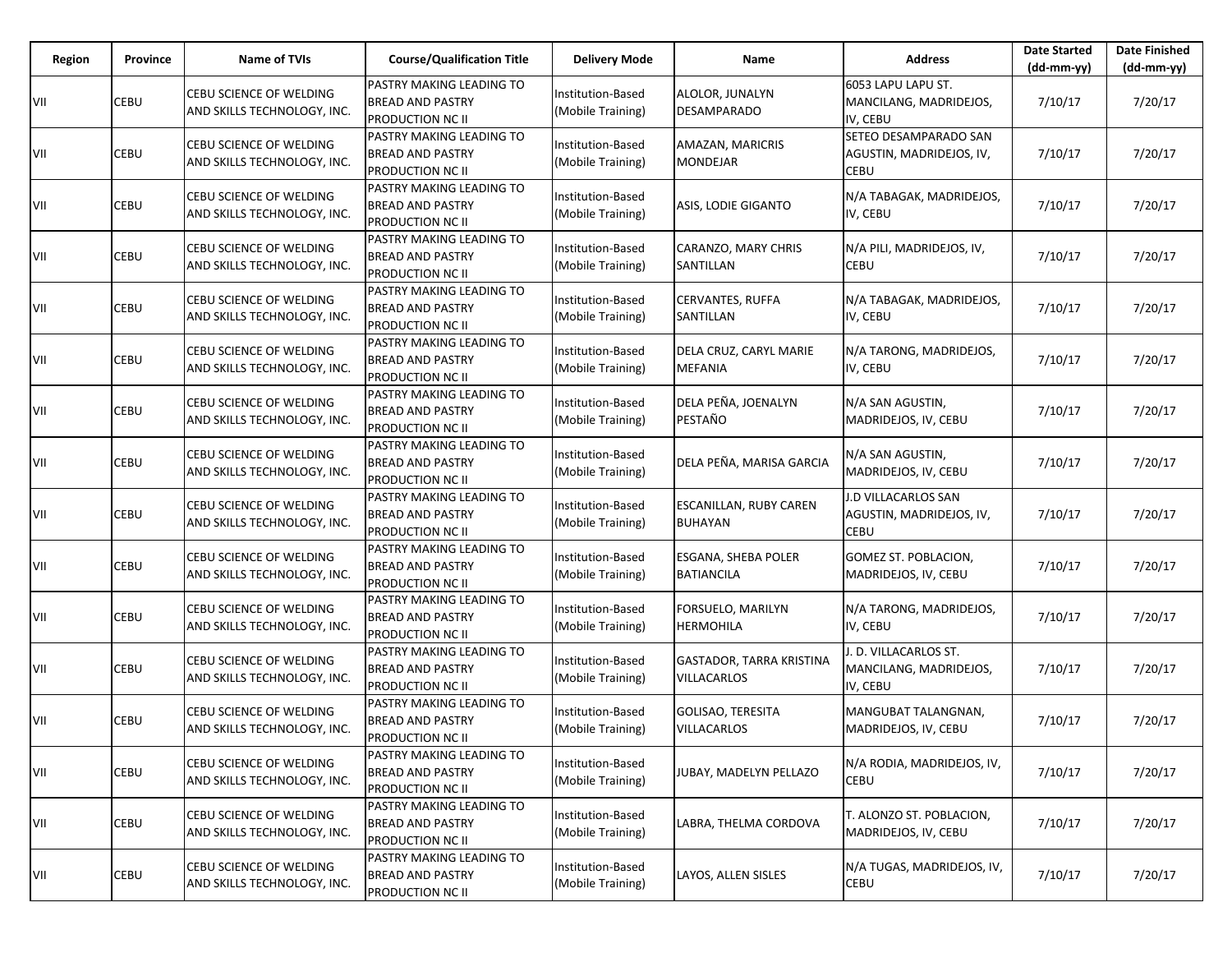| Region | <b>Province</b> | <b>Name of TVIs</b>                                           | <b>Course/Qualification Title</b>                                       | <b>Delivery Mode</b>                          | Name                                      | <b>Address</b>                                           | <b>Date Started</b><br>$(dd-mm-yy)$ | <b>Date Finished</b><br>(dd-mm-yy) |
|--------|-----------------|---------------------------------------------------------------|-------------------------------------------------------------------------|-----------------------------------------------|-------------------------------------------|----------------------------------------------------------|-------------------------------------|------------------------------------|
| VII    | CEBU            | CEBU SCIENCE OF WELDING<br>AND SKILLS TECHNOLOGY, INC.        | PASTRY MAKING LEADING TO<br><b>BREAD AND PASTRY</b><br>PRODUCTION NC II | Institution-Based<br>(Mobile Training)        | MACARIO, LYNETTE<br>SANTILLAN             | N/A KODIA, MADRIDEJOS, IV,<br>CEBU                       | 7/10/17                             | 7/20/17                            |
| VII    | CEBU            | CEBU SCIENCE OF WELDING<br>AND SKILLS TECHNOLOGY, INC.        | PASTRY MAKING LEADING TO<br>BREAD AND PASTRY<br>PRODUCTION NC II        | <b>Institution-Based</b><br>(Mobile Training) | NEGRIDO, JENNY VALENZUELA                 | N/A KODIA, MADRIDEJOS, IV,<br><b>CEBU</b>                | 7/10/17                             | 7/20/17                            |
| VII    | CEBU            | <b>CEBU SCIENCE OF WELDING</b><br>AND SKILLS TECHNOLOGY, INC. | PASTRY MAKING LEADING TO<br><b>BREAD AND PASTRY</b><br>PRODUCTION NC II | Institution-Based<br>(Mobile Training)        | <b>QUEZON, ALISTER OFLAS</b>              | SITIO LANGUB SAN AGUSTIN,<br>MADRIDEJOS, IV, CEBU        | 7/10/17                             | 7/20/17                            |
| VII    | CEBU            | CEBU SCIENCE OF WELDING<br>AND SKILLS TECHNOLOGY, INC.        | PASTRY MAKING LEADING TO<br>BREAD AND PASTRY<br>PRODUCTION NC II        | Institution-Based<br>(Mobile Training)        | REPOSILO, JOYCE CUEVA                     | N/A TUGAS, MADRIDEJOS, IV,<br><b>CEBU</b>                | 7/10/17                             | 7/20/17                            |
| VII    | CEBU            | CEBU SCIENCE OF WELDING<br>AND SKILLS TECHNOLOGY, INC.        | PASTRY MAKING LEADING TO<br><b>BREAD AND PASTRY</b><br>PRODUCTION NC II | <b>Institution-Based</b><br>(Mobile Training) | SEVILLE, BERNALYN LAYAM                   | N/A KAONGKOD,<br>MADRIDEJOS, IV, CEBU                    | 7/10/17                             | 7/20/17                            |
| VII    | CEBU            | CEBU SCIENCE OF WELDING<br>AND SKILLS TECHNOLOGY, INC.        | PASTRY MAKING LEADING TO<br><b>BREAD AND PASTRY</b><br>PRODUCTION NC II | Institution-Based<br>(Mobile Training)        | SIDO, MAYBEL SANTILLAN                    | N/A KODIA, MADRIDEJOS, IV,<br><b>CEBU</b>                | 7/10/17                             | 7/20/17                            |
| VII    | CEBU            | CEBU SCIENCE OF WELDING<br>AND SKILLS TECHNOLOGY, INC.        | PASTRY MAKING LEADING TO<br><b>BREAD AND PASTRY</b><br>PRODUCTION NC II | <b>Institution-Based</b><br>(Mobile Training) | SILVA, GLADYS CAMAY                       | GOMEZ ST. TALANGNAN,<br>MADRIDEJOS, IV, CEBU             | 7/10/17                             | 7/20/17                            |
| VII    | CEBU            | CEBU SCIENCE OF WELDING<br>AND SKILLS TECHNOLOGY, INC.        | PASTRY MAKING LEADING TO<br><b>BREAD AND PASTRY</b><br>PRODUCTION NC II | Institution-Based<br>(Mobile Training)        | TAYO, GENLY ALOLOR                        | 6053 LAPU LAPU ST.<br>MANCILANG, MADRIDEJOS,<br>IV, CEBU | 7/10/17                             | 7/20/17                            |
| VII    | CEBU            | CEBU SCIENCE OF WELDING<br>AND SKILLS TECHNOLOGY, INC.        | PASTRY MAKING LEADING TO<br><b>BREAD AND PASTRY</b><br>PRODUCTION NC II | <b>Institution-Based</b><br>(Mobile Training) | TIONGZON, ROSEMARIE<br><b>DANIOT</b>      | N/A TALANGNAN,<br>MADRIDEJOS, IV, CEBU                   | 7/10/17                             | 7/20/17                            |
| VII    | CEBU            | PROVINCIAL TRAINING CENTER<br><b>CARMEN</b>                   | CAKE MAKING (LEADING TO<br><b>BREAD AND PASTRY</b><br>PRODUCTION NC II) | Institution-Based<br>(Traditional)            | ABELLAR, JUNELYN JUNTILLA                 | BLISS LUYANG, CARMEN, V,<br><b>CEBU</b>                  | 7/14/17                             | 7/27/17                            |
| VII    | CEBU            | PROVINCIAL TRAINING CENTER -<br><b>CARMEN</b>                 | CAKE MAKING (LEADING TO<br><b>BREAD AND PASTRY</b><br>PRODUCTION NC II) | Institution-Based<br>(Traditional)            | ARCALES, ANABELLE<br><b>BETALMOS</b>      | CLIMACO ST. BARING,<br>CARMEN, V, CEBU                   | 7/14/17                             | 7/27/17                            |
| VII    | CEBU            | PROVINCIAL TRAINING CENTER<br><b>CARMEN</b>                   | CAKE MAKING (LEADING TO<br><b>BREAD AND PASTRY</b><br>PRODUCTION NC II) | Institution-Based<br>(Traditional)            | CABIGAS, IRENE LAUREL                     | STA. MARIA LUYANG,<br>CARMEN, V, CEBU                    | 7/14/17                             | 7/27/17                            |
| VII    | CEBU            | PROVINCIAL TRAINING CENTER<br><b>CARMEN</b>                   | CAKE MAKING (LEADING TO<br>BREAD AND PASTRY<br>PRODUCTION NC II)        | nstitution-Based<br>(Traditional)             | CAMONGAY, CARMELITA<br><b>DIMCO</b>       | ZAMORA ST. COGON WEST,<br>CARMEN, V, CEBU                | 7/14/17                             | 7/27/17                            |
| VII    | CEBU            | PROVINCIAL TRAINING CENTER<br><b>CARMEN</b>                   | CAKE MAKING (LEADING TO<br><b>BREAD AND PASTRY</b><br>PRODUCTION NC II) | Institution-Based<br>(Traditional)            | CAMONGAY, HAROLD<br>CAPANGPANGAN          | J. RALLOS POBLACION,<br>CARMEN, V, CEBU                  | 7/14/17                             | 7/27/17                            |
| VII    | CEBU            | PROVINCIAL TRAINING CENTER -<br><b>CARMEN</b>                 | CAKE MAKING (LEADING TO<br><b>BREAD AND PASTRY</b><br>PRODUCTION NC II) | Institution-Based<br>(Traditional)            | DELANTE, JESSA MARIE<br>ABELLAR           | BLISS LUYANG, CARMEN, V,<br>CEBU                         | 7/14/17                             | 7/27/17                            |
| VII    | CEBU            | PROVINCIAL TRAINING CENTER<br>CARMEN                          | CAKE MAKING (LEADING TO<br><b>BREAD AND PASTRY</b><br>PRODUCTION NC II) | Institution-Based<br>(Traditional)            | ENRIQUEZ, ROSE AILEEN<br><b>DINGLASAN</b> | PUROK II TUBURAN SUR,<br>DANAO CITY, V, CEBU             | 7/14/17                             | 7/27/17                            |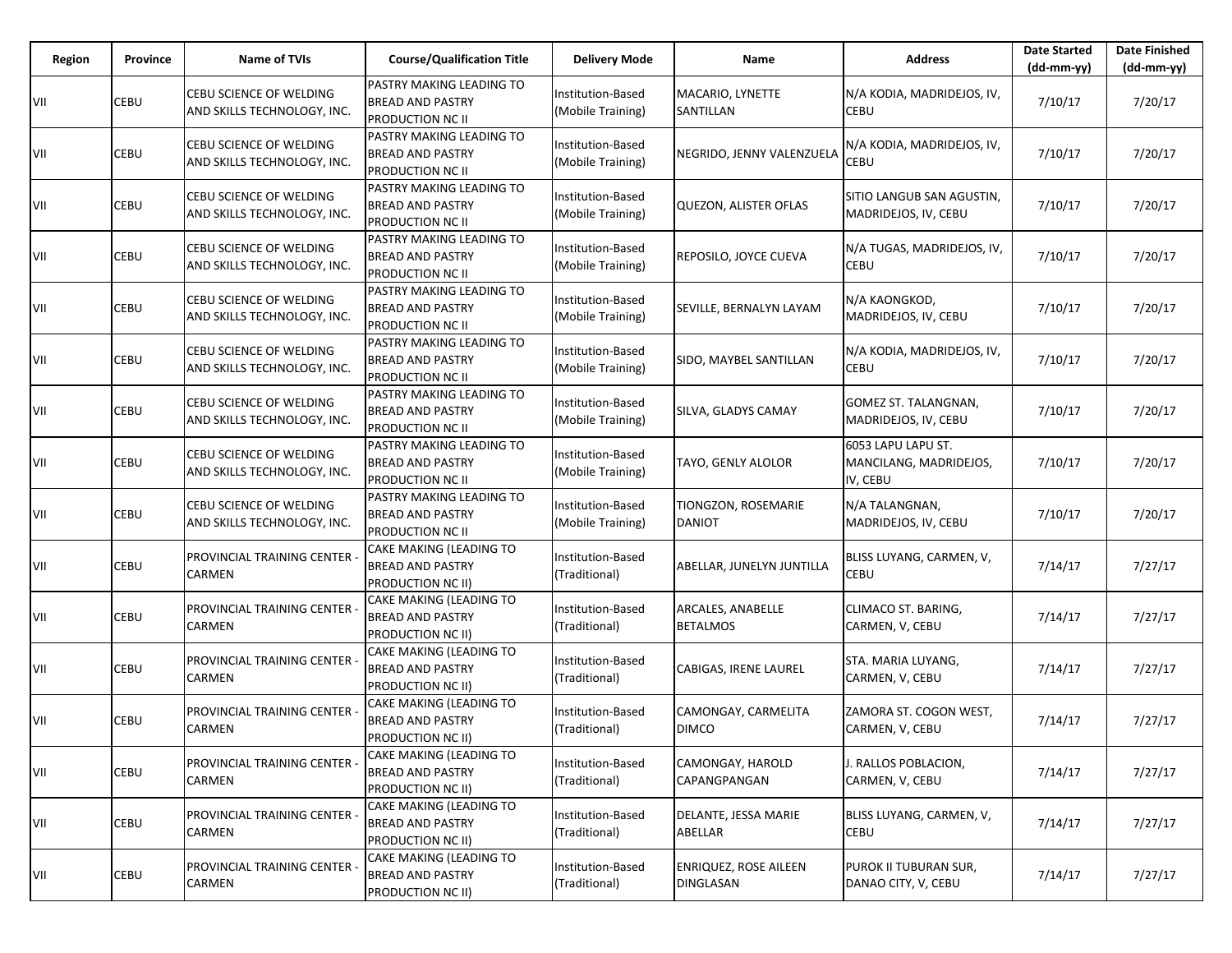| Region | Province | <b>Name of TVIs</b>                                  | <b>Course/Qualification Title</b>                                       | <b>Delivery Mode</b>                      | Name                           | <b>Address</b>                                    | <b>Date Started</b><br>$(dd-mm-yy)$ | <b>Date Finished</b><br>(dd-mm-yy) |
|--------|----------|------------------------------------------------------|-------------------------------------------------------------------------|-------------------------------------------|--------------------------------|---------------------------------------------------|-------------------------------------|------------------------------------|
| VII    | CEBU     | PROVINCIAL TRAINING CENTER -<br><b>CARMEN</b>        | CAKE MAKING (LEADING TO<br><b>BREAD AND PASTRY</b><br>PRODUCTION NC II) | Institution-Based<br>(Traditional)        | EVARDONE, EDITH BUTAD          | CHICOS DAWIS NORTE,<br>CARMEN, V, CEBU            | 7/14/17                             | 7/27/17                            |
| VII    | CEBU     | PROVINCIAL TRAINING CENTER<br>CARMEN                 | CAKE MAKING (LEADING TO<br><b>BREAD AND PASTRY</b><br>PRODUCTION NC II) | Institution-Based<br>(Traditional)        | FLORES, CHERRY MAE TARIAO      | GUISOK TUBURAN SUR,<br>DANAO CITY, V, CEBU        | 7/14/17                             | 7/27/17                            |
| VII    | CEBU     | <b>PROVINCIAL TRAINING CENTER -</b><br>CARMEN        | CAKE MAKING (LEADING TO<br><b>BREAD AND PASTRY</b><br>PRODUCTION NC II) | Institution-Based<br>(Traditional)        | GECAIN, NICOLAS BUENO          | 301 PAULINO GECAIN ST.<br>DAWIS, CARMEN, V, CEBU  | 7/14/17                             | 7/27/17                            |
| VII    | CEBU     | PROVINCIAL TRAINING CENTER -<br>CARMEN               | CAKE MAKING (LEADING TO<br><b>BREAD AND PASTRY</b><br>PRODUCTION NC II) | Institution-Based<br>(Traditional)        | INQUE, EMIE MEDILLEN           | CHICO DAWIS NORTE.<br>CARMEN, V, CEBU             | 7/14/17                             | 7/27/17                            |
| VII    | CEBU     | PROVINCIAL TRAINING CENTER -<br>CARMEN               | CAKE MAKING (LEADING TO<br><b>BREAD AND PASTRY</b><br>PRODUCTION NC II) | <b>Institution-Based</b><br>(Traditional) | INTO, CERINA VERGINEZA         | COGON WEST COGON WEST,<br>CARMEN, V, CEBU         | 7/14/17                             | 7/27/17                            |
| VII    | CEBU     | <b>PROVINCIAL TRAINING CENTER -</b><br><b>CARMEN</b> | CAKE MAKING (LEADING TO<br><b>BREAD AND PASTRY</b><br>PRODUCTION NC II) | <b>Institution-Based</b><br>(Traditional) | JOPIA, CHEERYL DIMCO           | KANANGKAAN CORTE,<br>CARMEN, V, CEBU              | 7/14/17                             | 7/27/17                            |
| VII    | CEBU     | PROVINCIAL TRAINING CENTER -<br><b>CARMEN</b>        | CAKE MAKING (LEADING TO<br><b>BREAD AND PASTRY</b><br>PRODUCTION NC II) | Institution-Based<br>(Traditional)        | LATO, MEN CHE DELA TORRE       | 301 P. GECAIN ST. DAWIS<br>NORTE, CARMEN, V, CEBU | 7/14/17                             | 7/27/17                            |
| VII    | CEBU     | PROVINCIAL TRAINING CENTER<br>CARMEN                 | CAKE MAKING (LEADING TO<br><b>BREAD AND PASTRY</b><br>PRODUCTION NC II) | Institution-Based<br>(Traditional)        | LAVADOR, THEA MAE<br>CAMANCE   | A. MABINI ST. POBLACION,<br>DANAO CITY, V, CEBU   | 7/14/17                             | 7/27/17                            |
| VII    | CEBU     | PROVINCIAL TRAINING CENTER -<br><b>CARMEN</b>        | CAKE MAKING (LEADING TO<br><b>BREAD AND PASTRY</b><br>PRODUCTION NC II) | Institution-Based<br>(Traditional)        | LAUDE, LORIE JANE LLABAN       | TUBURAN SUR TUBURAN<br>SUR, DANAO CITY, V, CEBU   | 7/14/17                             | 7/27/17                            |
| VII    | CEBU     | PROVINCIAL TRAINING CENTER<br><b>CARMEN</b>          | CAKE MAKING (LEADING TO<br><b>BREAD AND PASTRY</b><br>PRODUCTION NC II) | Institution-Based<br>(Traditional)        | MANINGO, GRACE ARLYN<br>TEOXON | DAWIS NORTE DAWIS NORTE,<br>CARMEN, V, CEBU       | 7/14/17                             | 7/27/17                            |
| VII    | CEBU     | PROVINCIAL TRAINING CENTER -<br><b>CARMEN</b>        | CAKE MAKING (LEADING TO<br><b>BREAD AND PASTRY</b><br>PRODUCTION NC II) | Institution-Based<br>(Traditional)        | MATA, JANRY KIM MATIGA         | TIMOBO CABUNGAHAN,<br>DANAO CITY, V, CEBU         | 7/14/17                             | 7/27/17                            |
| VII    | CEBU     | PROVINCIAL TRAINING CENTER<br><b>CARMEN</b>          | CAKE MAKING (LEADING TO<br><b>BREAD AND PASTRY</b><br>PRODUCTION NC II) | Institution-Based<br>(Traditional)        | MORAN, MARJORIE CATANDA        | ZAMORA ST. COGON WEST,<br>CARMEN, V, CEBU         | 7/14/17                             | 7/27/17                            |
| VII    | CEBU     | PROVINCIAL TRAINING CENTER<br><b>CARMEN</b>          | CAKE MAKING (LEADING TO<br>BREAD AND PASTRY<br>PRODUCTION NC II)        | nstitution-Based<br>(Traditional)         | NUNEZ, HEROMEL RESTON          | DAWIS SUR DAWIS SUR,<br>CARMEN, V, CEBU           | 7/14/17                             | 7/27/17                            |
| VII    | CEBU     | PROVINCIAL TRAINING CENTER<br><b>CARMEN</b>          | CAKE MAKING (LEADING TO<br><b>BREAD AND PASTRY</b><br>PRODUCTION NC II) | Institution-Based<br>(Traditional)        | QUIMQUE, NELIA MAGAN           | PUROK 2 TUBURAN SUR,<br>DANAO CITY, V, CEBU       | 7/14/17                             | 7/27/17                            |
| VII    | CEBU     | PROVINCIAL TRAINING CENTER -<br><b>CARMEN</b>        | CAKE MAKING (LEADING TO<br><b>BREAD AND PASTRY</b><br>PRODUCTION NC II) | Institution-Based<br>(Traditional)        | RESTON, CRISTYL BERBA          | DAWIS SUR DAWIS SUR,<br>CARMEN, V, CEBU           | 7/14/17                             | 7/27/17                            |
| VII    | CEBU     | PROVINCIAL TRAINING CENTER<br><b>CARMEN</b>          | CAKE MAKING (LEADING TO<br><b>BREAD AND PASTRY</b><br>PRODUCTION NC II) | Institution-Based<br>(Traditional)        | SORINGGA, ADELFA CASAS         | TABOC CAMALIGBATO,<br>DANAO CITY, V, CEBU         | 7/14/17                             | 7/27/17                            |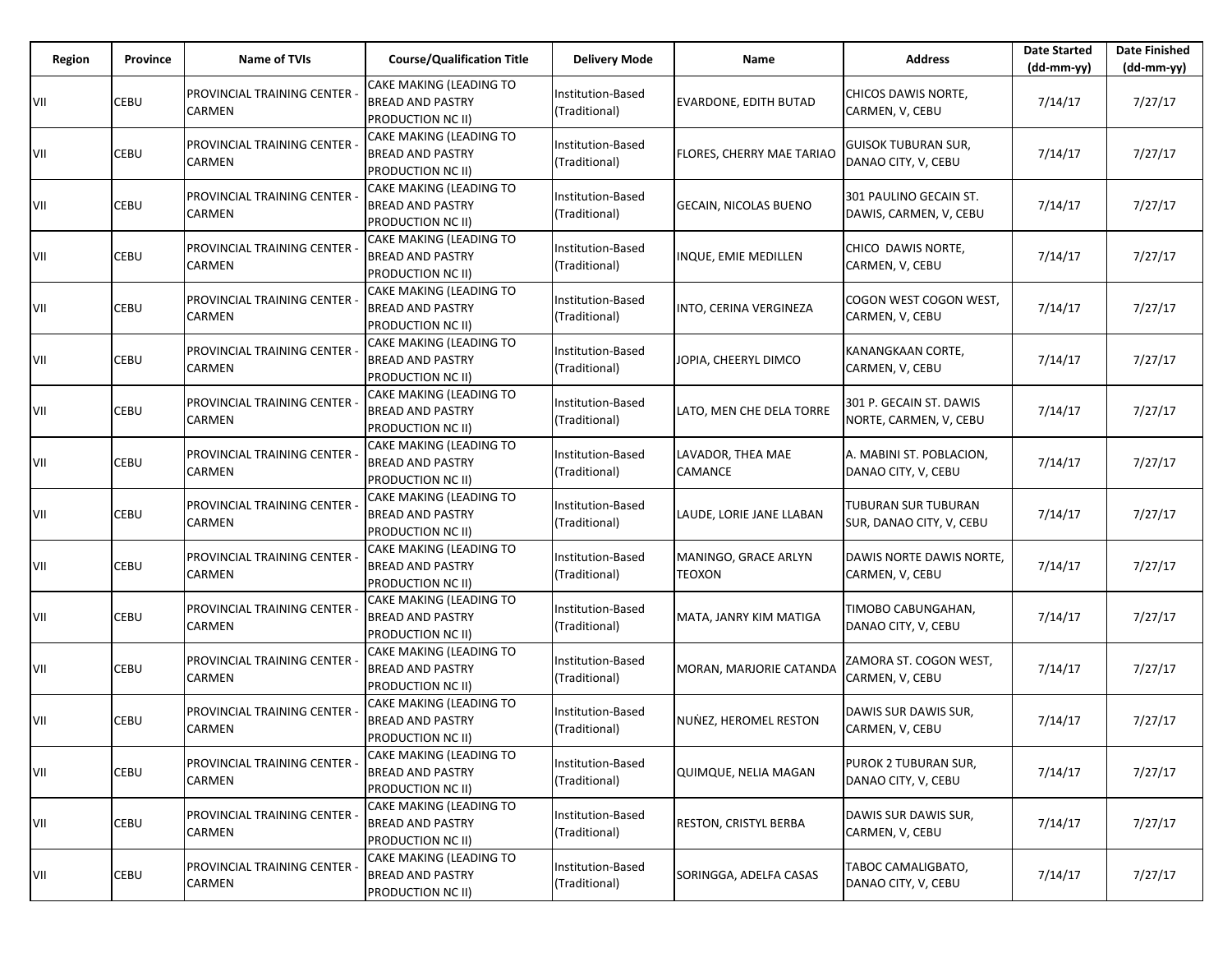| Region | Province | Name of TVIs                                                 | <b>Course/Qualification Title</b>                                       | <b>Delivery Mode</b>                   | Name                                           | <b>Address</b>                                     | <b>Date Started</b><br>(dd-mm-yy) | <b>Date Finished</b><br>$(dd-mm-yy)$ |
|--------|----------|--------------------------------------------------------------|-------------------------------------------------------------------------|----------------------------------------|------------------------------------------------|----------------------------------------------------|-----------------------------------|--------------------------------------|
| VII    | CEBU     | PROVINCIAL TRAINING CENTER -<br>CARMEN                       | CAKE MAKING (LEADING TO<br><b>BREAD AND PASTRY</b><br>PRODUCTION NC II) | Institution-Based<br>(Traditional)     | TURA, ASUNCION BONTIA                          | 184 CAPUNO ST. DAWIS<br>NORTE, CARMEN, V, CEBU     | 7/14/17                           | 7/27/17                              |
| VII    | CEBU     | PROVINCIAL TRAINING CENTER<br>CARMEN                         | CAKE MAKING (LEADING TO<br><b>BREAD AND PASTRY</b><br>PRODUCTION NC II) | Institution-Based<br>(Traditional)     | VERGINIZA, MARIA HELEN<br><b>VILLAMOR</b>      | 968 BURGOS ST. COGON<br>WEST, CARMEN, V, CEBU      | 7/14/17                           | 7/27/17                              |
| VII    | CEBU     | <b>B.I.G DEV'T TRAINING &amp;</b><br>ASSESSMENT CENTER, INC. | HILOT (WELLNES MASSAGE) NC II                                           | Institution-Based<br>(Mobile Training) | ADUBAL, MARY GRACE<br><b>GABIANA</b>           | SABELLANO ST., PARDO, CEBU<br>CITY, SOUTH, CEBU    | 7/1/17                            | 8/8/17                               |
| VII    | CEBU     | <b>B.I.G DEV'T TRAINING &amp;</b><br>ASSESSMENT CENTER, INC. | HILOT (WELLNES MASSAGE) NC II                                           | Institution-Based<br>(Mobile Training) | ALCORDO, JEPETER RIVERA                        | TABUCANAL PARDO, CEBU<br><b>CITY, SOUTH, CEBU</b>  | 7/1/17                            | 8/8/17                               |
| VII    | CEBU     | <b>B.I.G DEV'T TRAINING &amp;</b><br>ASSESSMENT CENTER, INC. | HILOT (WELLNES MASSAGE) NC II                                           | Institution-Based<br>(Mobile Training) | <b>BARIQUIT, DAVE</b>                          | TABUCANAL PARDO, CEBU<br><b>CITY, SOUTH, CEBU</b>  | 7/1/17                            | 8/8/17                               |
| VII    | CEBU     | <b>B.I.G DEV'T TRAINING &amp;</b><br>ASSESSMENT CENTER, INC. | HILOT (WELLNES MASSAGE) NC II                                           | Institution-Based<br>(Mobile Training) | CANETE, ELGIN DELA VICTORIA                    | TABUCANAL PARDO, CEBU<br><b>CITY, SOUTH, CEBU</b>  | 7/1/17                            | 8/8/17                               |
| VII    | CEBU     | <b>B.I.G DEV'T TRAINING &amp;</b><br>ASSESSMENT CENTER, INC. | HILOT (WELLNES MASSAGE) NC II                                           | Institution-Based<br>(Mobile Training) | COMISION, JOANNE JUROS                         | TABUCANAL PARDO, CEBU<br><b>CITY, SOUTH, CEBU</b>  | 7/1/17                            | 8/8/17                               |
| VII    | CEBU     | <b>B.I.G DEV'T TRAINING &amp;</b><br>ASSESSMENT CENTER, INC. | HILOT (WELLNES MASSAGE) NC II                                           | Institution-Based<br>(Mobile Training) | CONSUELO, JESSEL MAE<br>LISONDRA               | TABUCANAL PARDO, CEBU<br>CITY, SOUTH, CEBU         | 7/1/17                            | 8/8/17                               |
| VII    | CEBU     | <b>B.I.G DEV'T TRAINING &amp;</b><br>ASSESSMENT CENTER, INC. | HILOT (WELLNES MASSAGE) NC II                                           | Institution-Based<br>(Mobile Training) | CUESTA, RIZA CABALUNA                          | TABURA PARDO, CEBU CITY,<br>SOUTH, CEBU            | 7/1/17                            | 8/8/17                               |
| VII    | CEBU     | <b>B.I.G DEV'T TRAINING &amp;</b><br>ASSESSMENT CENTER, INC. | HILOT (WELLNES MASSAGE) NC II                                           | Institution-Based<br>(Mobile Training) | <b>GONZALES, LILET AURELIA</b><br><b>TEVES</b> | TABUCANAL PARDO, CEBU<br>CITY, SOUTH, CEBU         | 7/1/17                            | 8/8/17                               |
| VII    | CEBU     | <b>B.I.G DEV'T TRAINING &amp;</b><br>ASSESSMENT CENTER, INC. | HILOT (WELLNES MASSAGE) NC II                                           | Institution-Based<br>(Mobile Training) | MACARAYA, LANIE<br>CONCEPCION                  | 272 SABELLANO PARDO,<br>CEBU CITY, SOUTH, CEBU     | 7/1/17                            | 8/8/17                               |
| VII    | CEBU     | <b>B.I.G DEV'T TRAINING &amp;</b><br>ASSESSMENT CENTER, INC. | HILOT (WELLNES MASSAGE) NC II                                           | Institution-Based<br>(Mobile Training) | MATAVERDE, GILBERT DEL<br>CARMEN               | PARDO, CEBU CITY, SOUTH,<br><b>CEBU</b>            | 7/1/17                            | 8/8/17                               |
| VII    | CEBU     | <b>B.I.G DEV'T TRAINING &amp;</b><br>ASSESSMENT CENTER, INC. | HILOT (WELLNES MASSAGE) NC II                                           | Institution-Based<br>(Mobile Training) | MONTALBO, IVAN CORDOVA                         | TABUCANAL PARDO, CEBU<br><b>CITY, SOUTH, CEBU</b>  | 7/1/17                            | 8/8/17                               |
| VII    | CEBU     | <b>B.I.G DEV'T TRAINING &amp;</b><br>ASSESSMENT CENTER, INC. | HILOT (WELLNES MASSAGE) NC II                                           | Institution-Based<br>(Mobile Training) | MONTALBO, JEWES LUAH<br>CORDOVA                | F. JACA PARDO, CEBU CITY,<br>SOUTH, CEBU           | 7/1/17                            | 8/8/17                               |
| VII    | CEBU     | <b>B.I.G DEV'T TRAINING &amp;</b><br>ASSESSMENT CENTER, INC. | HILOT (WELLNES MASSAGE) NC II                                           | Institution-Based<br>(Mobile Training) | MONTON, MAGNO PAN                              | MIDDLE TABUCANAL PARDO,<br>CEBU CITY, SOUTH, CEBU  | 7/1/17                            | 8/8/17                               |
| VII    | CEBU     | <b>B.I.G DEV'T TRAINING &amp;</b><br>ASSESSMENT CENTER, INC. | HILOT (WELLNES MASSAGE) NC II                                           | Institution-Based<br>(Mobile Training) | PACALDO, DARA ALUMIOS                          | UPPER TABUCANAL PARDO,<br>CEBU CITY, SOUTH, CEBU   | 7/1/17                            | 8/8/17                               |
| VII    | CEBU     | <b>B.I.G DEV'T TRAINING &amp;</b><br>ASSESSMENT CENTER, INC. | HILOT (WELLNES MASSAGE) NC II                                           | nstitution-Based<br>(Mobile Training)  | PADERNA, ANNA ME RIVERA                        | UPPER TABUCANAL PARDO,<br>CEBU CITY, SOUTH, CEBU   | 7/1/17                            | 8/8/17                               |
| VII    | CEBU     | <b>B.I.G DEV'T TRAINING &amp;</b><br>ASSESSMENT CENTER, INC. | HILOT (WELLNES MASSAGE) NC II                                           | Institution-Based<br>(Mobile Training) | PEDRANO, WENILYN NAPALAN                       | PARDO, CEBU CITY, SOUTH,<br><b>CEBU</b>            | 7/1/17                            | 8/8/17                               |
| VII    | CEBU     | <b>B.I.G DEV'T TRAINING &amp;</b><br>ASSESSMENT CENTER, INC. | HILOT (WELLNES MASSAGE) NC II                                           | Institution-Based<br>(Mobile Training) | RAGO, MAY ROSE LUMAMBAS                        | 259 UPPER LUSIMBA PARDO,<br>CEBU CITY, SOUTH, CEBU | 7/1/17                            | 8/8/17                               |
| VII    | CEBU     | <b>B.I.G DEV'T TRAINING &amp;</b><br>ASSESSMENT CENTER, INC. | HILOT (WELLNES MASSAGE) NC II                                           | Institution-Based<br>(Mobile Training) | <b>SULTAN, JULIUS SEBUA</b>                    | JACA PARDO, CEBU CITY,<br>SOUTH, CEBU              | 7/1/17                            | 8/8/17                               |
| VII    | CEBU     | <b>B.I.G DEV'T TRAINING &amp;</b><br>ASSESSMENT CENTER, INC. | HILOT (WELLNES MASSAGE) NC II                                           | Institution-Based<br>(Mobile Training) | <b>SULTAN, ADONIS SEBUA</b>                    | TABUCANAL PARDO, CEBU<br>CITY, SOUTH, CEBU         | 7/1/17                            | 8/8/17                               |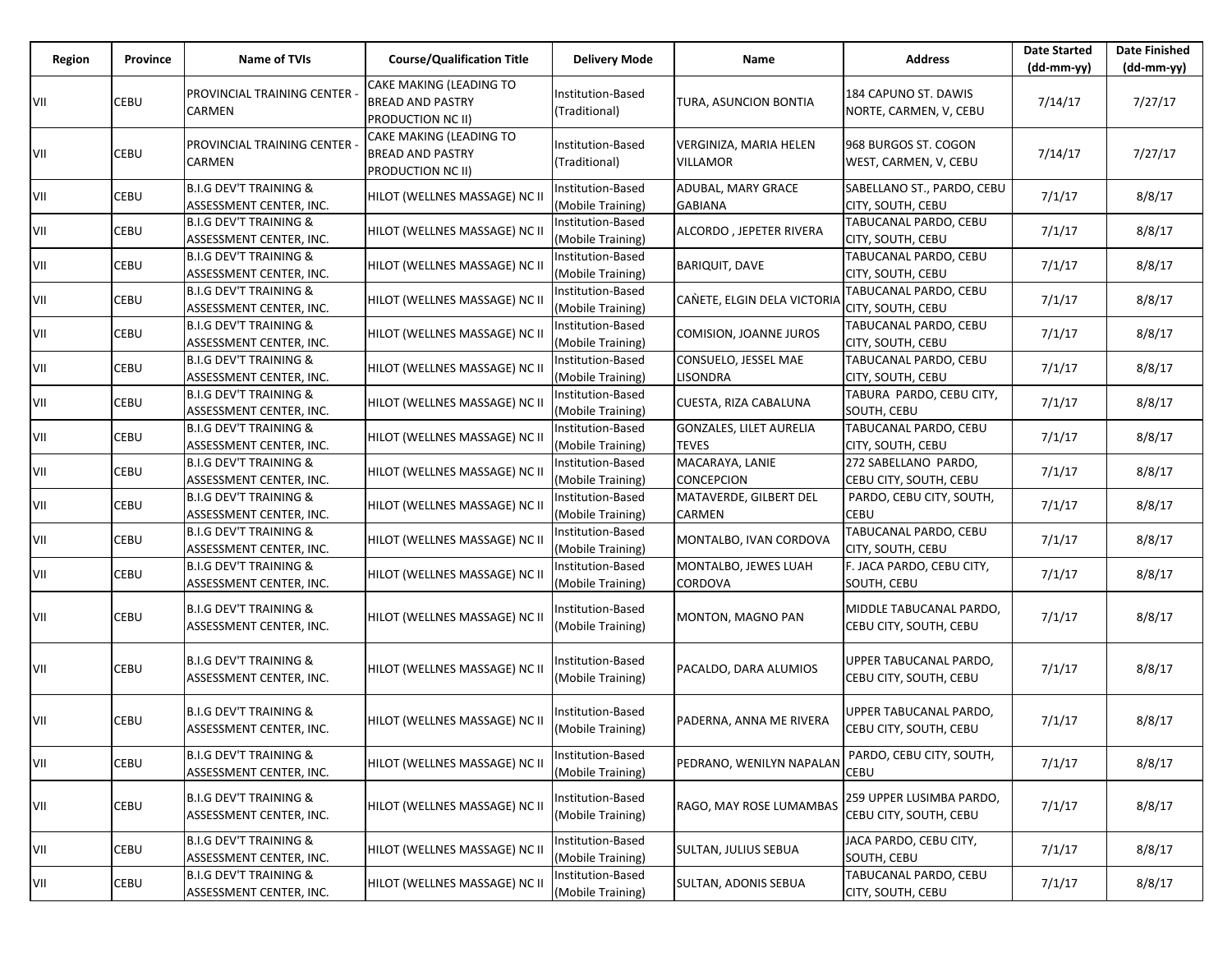| Region | Province | Name of TVIs                                                 | <b>Course/Qualification Title</b> | <b>Delivery Mode</b>                   | Name                                | <b>Address</b>                                                      | <b>Date Started</b><br>$(dd-mm-yy)$ | <b>Date Finished</b><br>$(dd-mm-yy)$ |
|--------|----------|--------------------------------------------------------------|-----------------------------------|----------------------------------------|-------------------------------------|---------------------------------------------------------------------|-------------------------------------|--------------------------------------|
| VII    | CEBU     | <b>B.I.G DEV'T TRAINING &amp;</b><br>ASSESSMENT CENTER, INC. | HILOT (WELLNES MASSAGE) NC II     | Institution-Based<br>(Mobile Training) | VILLARUMPA, LUCILE RAMA             | TABURA ST., PARDO, CEBU<br><b>CITY, SOUTH, CEBU</b>                 | 7/1/17                              | 8/8/17                               |
| VII    | CEBU     | <b>B.I.G DEV'T TRAINING &amp;</b><br>ASSESSMENT CENTER, INC. | HILOT (WELLNES MASSAGE) NC II     | Institution-Based<br>(Mobile Training) | ANGCO, CHARLINE RIVERA              | SAPANGDAKU GUADALUPE,<br>CEBU CITY, SOUTH, CEBU                     | 7/1/17                              | 8/8/17                               |
| VII    | CEBU     | <b>B.I.G DEV'T TRAINING &amp;</b><br>ASSESSMENT CENTER, INC. | HILOT (WELLNES MASSAGE) NC II     | nstitution-Based<br>(Mobile Training)  | <b>BATULAN, MERLYN</b>              | 245 MAHAYAHAY<br><b>GUADALUPE, CEBU CITY,</b><br>SOUTH, CEBU        | 7/1/17                              | 8/8/17                               |
| VII    | CEBU     | <b>B.I.G DEV'T TRAINING &amp;</b><br>ASSESSMENT CENTER, INC. | HILOT (WELLNES MASSAGE) NC II     | nstitution-Based<br>(Mobile Training)  | BELLOC, CHARISSA LUMAIN             | 100D COL TABADA<br>MAMBALING, CEBU CITY,<br>SOUTH, CEBU             | 7/1/17                              | 8/8/17                               |
| VII    | CEBU     | <b>B.I.G DEV'T TRAINING &amp;</b><br>ASSESSMENT CENTER, INC. | HILOT (WELLNES MASSAGE) NC II     | Institution-Based<br>(Mobile Training) | CELINO, IKE AMAGUIN                 | <b>CAMITUHAN GUADALUPE,</b><br>CEBU CITY, SOUTH, CEBU               | 7/1/17                              | 8/8/17                               |
| VII    | CEBU     | <b>B.I.G DEV'T TRAINING &amp;</b><br>ASSESSMENT CENTER, INC. | HILOT (WELLNES MASSAGE) NC II     | Institution-Based<br>(Mobile Training) | CELINO, JOHN REY AMAGUIN            | CAMITUHAN GUADALUPE,<br>CEBU CITY, SOUTH, CEBU                      | 7/1/17                              | 8/8/17                               |
| VII    | CEBU     | <b>B.I.G DEV'T TRAINING &amp;</b><br>ASSESSMENT CENTER, INC. | HILOT (WELLNES MASSAGE) NC II     | Institution-Based<br>(Mobile Training) | DELANTAR, LYRA GILBUENA             | <b>NLBG UPPER SAN JORGE</b><br>GUADALUPE, CEBU CITY,<br>SOUTH, CEBU | 7/1/17                              | 8/8/17                               |
| VII    | CEBU     | <b>B.I.G DEV'T TRAINING &amp;</b><br>ASSESSMENT CENTER, INC. | HILOT (WELLNES MASSAGE) NC II     | Institution-Based<br>(Mobile Training) | <b>ESCOPETE, CHARITO CANETE</b>     | A. LOPEZ CALAMBA<br><b>GUADALUPE, CEBU CITY,</b><br>SOUTH, CEBU     | 7/1/17                              | 8/8/17                               |
| VII    | CEBU     | <b>B.I.G DEV'T TRAINING &amp;</b><br>ASSESSMENT CENTER, INC. | HILOT (WELLNES MASSAGE) NC II     | Institution-Based<br>(Mobile Training) | ESTRERA, BLESILA VERANO             | RAMA AVE. GUADALUPE,<br>CEBU CITY, SOUTH, CEBU                      | 7/1/17                              | 8/8/17                               |
| VII    | CEBU     | <b>B.I.G DEV'T TRAINING &amp;</b><br>ASSESSMENT CENTER, INC. | HILOT (WELLNES MASSAGE) NC II     | Institution-Based<br>(Mobile Training) | JABONERO, CHERRYL JEAN<br>SOLIMA    | A. LOPEZ CALAMBA<br>GUADALUPE, CEBU CITY,<br>SOUTH, CEBU            | 7/1/17                              | 8/8/17                               |
| VII    | CEBU     | B.I.G DEV'T TRAINING &<br>ASSESSMENT CENTER, INC.            | HILOT (WELLNES MASSAGE) NC II     | Institution-Based<br>(Mobile Training) | LABRA, FLORA GABUTAN                | GREEN VILLAGE GUADALUPE,<br>CEBU CITY, SOUTH, CEBU                  | 7/1/17                              | 8/8/17                               |
| VII    | CEBU     | <b>B.I.G DEV'T TRAINING &amp;</b><br>ASSESSMENT CENTER, INC. | HILOT (WELLNES MASSAGE) NC II     | Institution-Based<br>(Mobile Training) | LIM, AMY PEREZ                      | A. LOPEZ CALAMBA<br><b>GUADALUPE, CEBU CITY,</b><br>SOUTH, CEBU     | 7/1/17                              | 8/8/17                               |
| VII    | CEBU     | <b>B.I.G DEV'T TRAINING &amp;</b><br>ASSESSMENT CENTER, INC. | HILOT (WELLNES MASSAGE) NC II     | Institution-Based<br>(Mobile Training) | LUMAIN, JUANIO PARAGUYA             | TABADA GUADALUPE, CEBU<br><b>CITY, SOUTH, CEBU</b>                  | 7/1/17                              | 8/8/17                               |
| VII    | CEBU     | <b>B.I.G DEV'T TRAINING &amp;</b><br>ASSESSMENT CENTER, INC. | HILOT (WELLNES MASSAGE) NC II     | nstitution-Based<br>(Mobile Training)  | NERONA, CARLITO BUGWAT              | V-RAMA CALAMBA<br>GUADALUPE, CEBU CITY,<br>SOUTH, CEBU              | 7/1/17                              | 8/8/17                               |
| VII    | CEBU     | B.I.G DEV'T TRAINING &<br>ASSESSMENT CENTER, INC.            | HILOT (WELLNES MASSAGE) NC II     | Institution-Based<br>(Mobile Training) | PAJARON, LYDWENA<br><b>CABARLES</b> | <b>SUN VALLEY CALAMBA</b><br>GUADALUPE, CEBU CITY,<br>SOUTH, CEBU   | 7/1/17                              | 8/8/17                               |
| VII    | CEBU     | <b>B.I.G DEV'T TRAINING &amp;</b><br>ASSESSMENT CENTER, INC. | HILOT (WELLNES MASSAGE) NC II     | nstitution-Based<br>(Mobile Training)  | PANGATUNGAN, ERIKA                  | A. LOPEZ CALAMBA<br>GUADALUPE, CEBU CITY,<br>SOUTH, CEBU            | 7/1/17                              | 8/8/17                               |
| VII    | CEBU     | <b>B.I.G DEV'T TRAINING &amp;</b><br>ASSESSMENT CENTER, INC. | HILOT (WELLNES MASSAGE) NC II     | Institution-Based<br>(Mobile Training) | PANIDAR, CRITETA SIMENSE            | BANAWA ST., GUADALUPE,<br>CEBU CITY, SOUTH, CEBU                    | 7/1/17                              | 8/8/17                               |
| VII    | CEBU     | <b>B.I.G DEV'T TRAINING &amp;</b><br>ASSESSMENT CENTER, INC. | HILOT (WELLNES MASSAGE) NC II     | Institution-Based<br>(Mobile Training) | PATENO, CONSOLACION<br><b>OBINA</b> | GUADALUPE, CEBU CITY,<br>SOUTH, CEBU                                | 7/1/17                              | 8/8/17                               |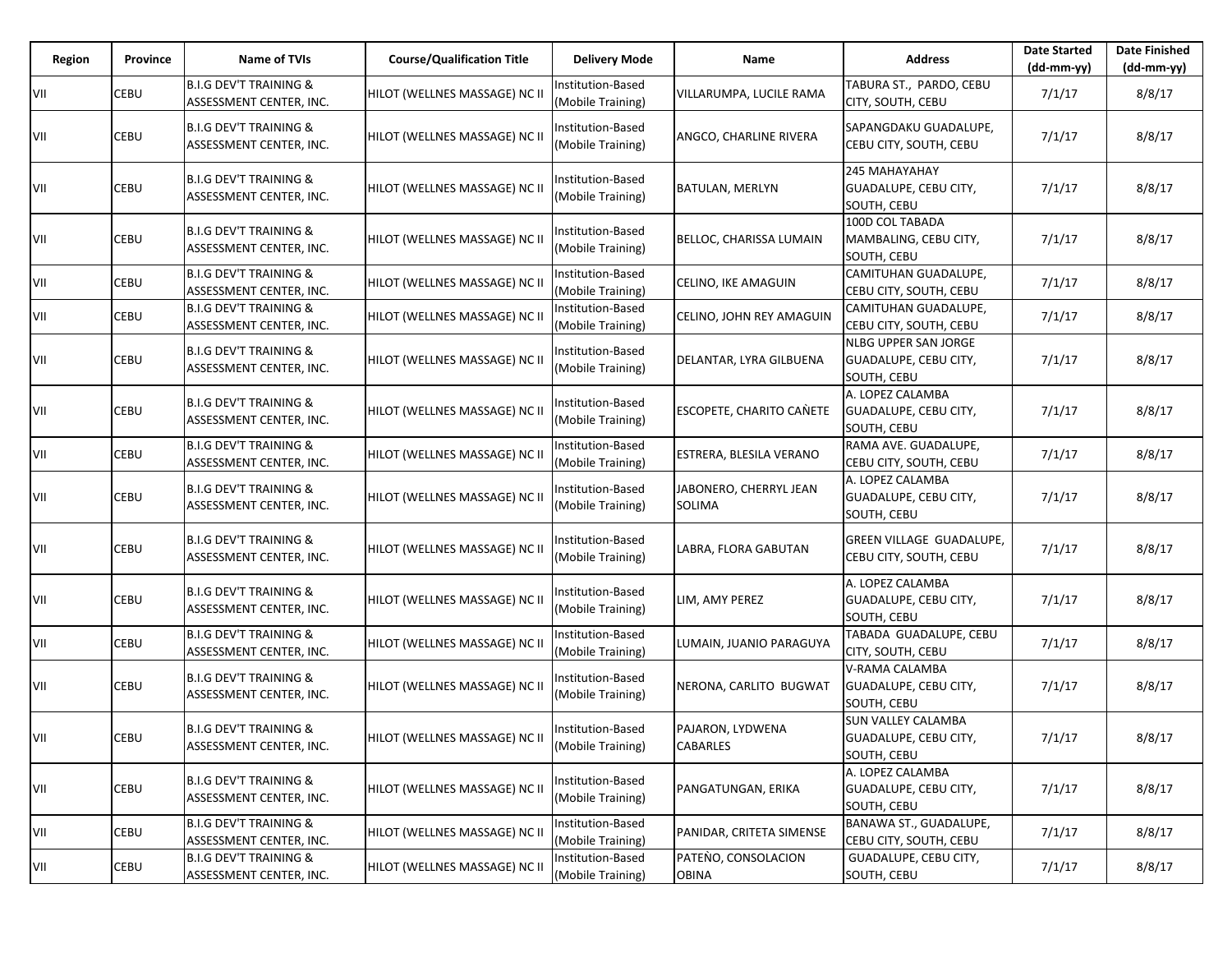| Region | Province | <b>Name of TVIs</b>                                          | <b>Course/Qualification Title</b>                                              | <b>Delivery Mode</b>                   | Name                            | <b>Address</b>                                           | <b>Date Started</b><br>$(dd-mm-yy)$ | <b>Date Finished</b><br>(dd-mm-yy) |
|--------|----------|--------------------------------------------------------------|--------------------------------------------------------------------------------|----------------------------------------|---------------------------------|----------------------------------------------------------|-------------------------------------|------------------------------------|
| VII    | CEBU     | <b>B.I.G DEV'T TRAINING &amp;</b><br>ASSESSMENT CENTER, INC. | HILOT (WELLNES MASSAGE) NC II                                                  | Institution-Based<br>(Mobile Training) | RAMA, MARLON CANDILA            | A. LOPEZ CALAMBA<br>GUADALUPE, CEBU CITY,<br>SOUTH, CEBU | 7/1/17                              | 8/8/17                             |
| VII    | CEBU     | <b>B.I.G DEV'T TRAINING &amp;</b><br>ASSESSMENT CENTER, INC. | HILOT (WELLNES MASSAGE) NC II                                                  | Institution-Based<br>(Mobile Training) | SUPERALES, ROSE MARIE<br>HIMAYA | A. LOPEZ CALAMBA<br>GUADALUPE, CEBU CITY,<br>SOUTH, CEBU | 7/1/17                              | 8/8/17                             |
| VII    | CEBU     | <b>B.I.G DEV'T TRAINING &amp;</b><br>ASSESSMENT CENTER, INC. | HILOT (WELLNES MASSAGE) NC II                                                  | Institution-Based<br>(Mobile Training) | SUPERALIS, VENUS<br>PANGATUNGAN | A. LOPEZ CALAMBA<br>GUADALUPE, CEBU CITY,<br>SOUTH, CEBU | 7/1/17                              | 8/8/17                             |
| VII    | CEBU     | PROVINCIAL TRAINING CENTER<br>CARMEN                         | <b>BREAD MAKING(LEADING TO</b><br><b>BREAD AND PASTRY</b><br>PRODUCTION NC II) | Institution-Based<br>(Traditional)     | ARENAS, GLORIA CAMONGAY         | RALLOS ST. POBLACION,<br>CARMEN, V, CEBU                 | 6/19/17                             | 7/17/17                            |
| VII    | CEBU     | PROVINCIAL TRAINING CENTER<br>CARMEN                         | BREAD MAKING(LEADING TO<br><b>BREAD AND PASTRY</b><br>PRODUCTION NC II)        | Institution-Based<br>(Traditional)     | <b>BARRIGA, DINAH CAPUNO</b>    | DAWIS NORTE DAWIS NORTE,<br>CARMEN, V, CEBU              | 6/19/17                             | 7/17/17                            |
| VII    | CEBU     | PROVINCIAL TRAINING CENTER<br>CARMEN                         | <b>BREAD MAKING(LEADING TO</b><br><b>BREAD AND PASTRY</b><br>PRODUCTION NC II) | Institution-Based<br>(Traditional)     | <b>BONTIA, HOMER ALINDAY</b>    | 392 NATIONAL RD. COGON<br>EAST, CARMEN, V, CEBU          | 6/19/17                             | 7/17/17                            |
| VII    | CEBU     | PROVINCIAL TRAINING CENTER<br>CARMEN                         | BREAD MAKING(LEADING TO<br><b>BREAD AND PASTRY</b><br>PRODUCTION NC II)        | Institution-Based<br>(Traditional)     | BONTIA, MARIA RIZA BRAVO        | BARING BARING, CARMEN, V,<br><b>CEBU</b>                 | 6/19/17                             | 7/17/17                            |
| VII    | CEBU     | PROVINCIAL TRAINING CENTER<br>CARMEN                         | <b>BREAD MAKING(LEADING TO</b><br><b>BREAD AND PASTRY</b><br>PRODUCTION NC II) | Institution-Based<br>(Traditional)     | BRAVO, ROSSANA JOPIA            | CLIMACO ST. COGON WEST,<br>CARMEN, V, CEBU               | 6/19/17                             | 7/17/17                            |
| VII    | CEBU     | PROVINCIAL TRAINING CENTER<br>CARMEN                         | <b>BREAD MAKING(LEADING TO</b><br><b>BREAD AND PASTRY</b><br>PRODUCTION NC II) | Institution-Based<br>(Traditional)     | <b>BUOT, RAQUEL BRAVO</b>       | NATIONAL RD DAWIS NORTE,<br>CARMEN, V, CEBU              | 6/19/17                             | 7/17/17                            |
| VII    | CEBU     | PROVINCIAL TRAINING CENTER<br>CARMEN                         | <b>BREAD MAKING(LEADING TO</b><br><b>BREAD AND PASTRY</b><br>PRODUCTION NC II) | Institution-Based<br>(Traditional)     | CAPUNO, MARIA THERESA<br>QUINCO | BONIFACIO ST. COGON EAST,<br>CARMEN, V, CEBU             | 6/19/17                             | 7/17/17                            |
| VII    | CEBU     | PROVINCIAL TRAINING CENTER<br>CARMEN                         | BREAD MAKING(LEADING TO<br><b>BREAD AND PASTRY</b><br>PRODUCTION NC II)        | Institution-Based<br>(Traditional)     | DACLISON, JANICE VERGINIA       | BURGOS ST. COGON WEST,<br>CARMEN, V, CEBU                | 6/19/17                             | 7/17/17                            |
| VII    | CEBU     | PROVINCIAL TRAINING CENTER<br>CARMEN                         | <b>BREAD MAKING(LEADING TO</b><br><b>BREAD AND PASTRY</b><br>PRODUCTION NC II) | Institution-Based<br>(Traditional)     | DELAN, LUOELA CATHLYN<br>LATO   | LOGARTA ST. LUYANG,<br>CARMEN, V, CEBU                   | 6/19/17                             | 7/17/17                            |
| VII    | CEBU     | PROVINCIAL TRAINING CENTER<br>CARMEN                         | BREAD MAKING(LEADING TO<br><b>BREAD AND PASTRY</b><br>PRODUCTION NC II)        | Institution-Based<br>(Traditional)     | DELANTE, MARCIANA<br>SOLAMO     | 365 STO NINO ST. LUYANG,<br>CARMEN, V, CEBU              | 6/19/17                             | 7/17/17                            |
| VII    | CEBU     | PROVINCIAL TRAINING CENTER<br>CARMEN                         | BREAD MAKING(LEADING TO<br><b>BREAD AND PASTRY</b><br>PRODUCTION NC II)        | Institution-Based<br>(Traditional)     | DELIMA, RHEZA MANINGO           | KAMUNING ST. POBLACION,<br>CARMEN, V, CEBU               | 6/19/17                             | 7/17/17                            |
| VII    | CEBU     | PROVINCIAL TRAINING CENTER<br>CARMEN                         | BREAD MAKING(LEADING TO<br><b>BREAD AND PASTRY</b><br>PRODUCTION NC II)        | Institution-Based<br>(Traditional)     | GUIWANON, LICVE ARENAS          | CANTIPAY CANTIPAY,<br>CARMEN, V, CEBU                    | 6/19/17                             | 7/17/17                            |
| VII    | CEBU     | PROVINCIAL TRAINING CENTER<br>CARMEN                         | <b>BREAD MAKING(LEADING TO</b><br><b>BREAD AND PASTRY</b><br>PRODUCTION NC II) | Institution-Based<br>(Traditional)     | INSO, MARIE JOY CAMONGAY        | DAMOLOG DAMOLOG,<br>SOGOD, V, CEBU                       | 6/19/17                             | 7/17/17                            |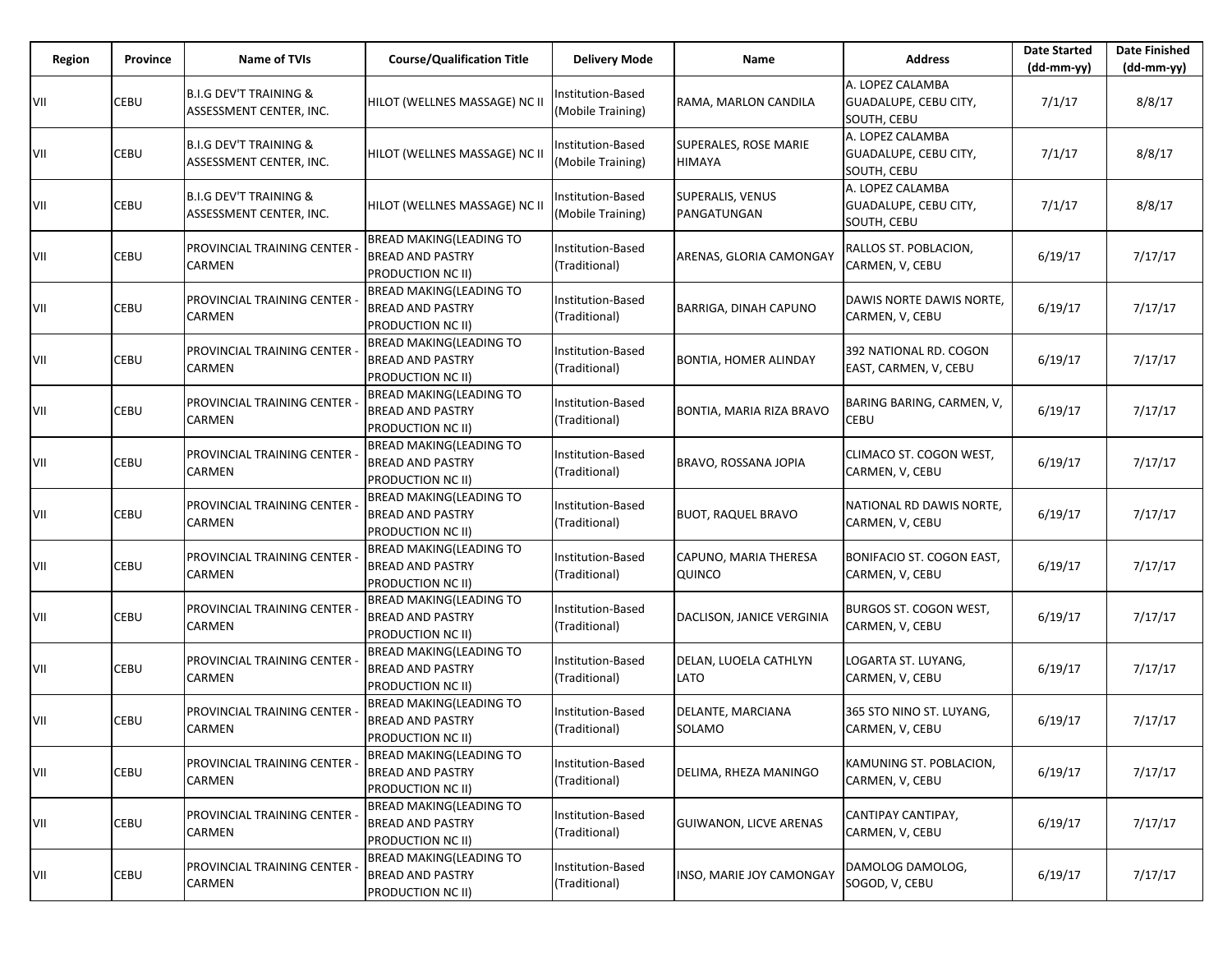| Region | Province | <b>Name of TVIs</b>                                          | <b>Course/Qualification Title</b>                                              | <b>Delivery Mode</b>                      | Name                                        | <b>Address</b>                              | <b>Date Started</b><br>$(dd-mm-yy)$ | <b>Date Finished</b><br>$(dd-mm-vv)$ |
|--------|----------|--------------------------------------------------------------|--------------------------------------------------------------------------------|-------------------------------------------|---------------------------------------------|---------------------------------------------|-------------------------------------|--------------------------------------|
| VII    | CEBU     | <b>PROVINCIAL TRAINING CENTER -</b><br><b>CARMEN</b>         | <b>BREAD MAKING(LEADING TO</b><br><b>BREAD AND PASTRY</b><br>PRODUCTION NC II) | Institution-Based<br>(Traditional)        | INTO, ARCHIE CAMACHO                        | PUROK ADELFA DAWIS SUR,<br>CARMEN, V, CEBU  | 6/19/17                             | 7/17/17                              |
| VII    | CEBU     | <b>PROVINCIAL TRAINING CENTER</b><br>CARMEN                  | <b>BREAD MAKING(LEADING TO</b><br><b>BREAD AND PASTRY</b><br>PRODUCTION NC II) | Institution-Based<br>(Traditional)        | INTO, MARY ANN CASING                       | DAWIS SUR DAWIS SUR,<br>CARMEN, V, CEBU     | 6/19/17                             | 7/17/17                              |
| VII    | CEBU     | PROVINCIAL TRAINING CENTER -<br><b>CARMEN</b>                | <b>BREAD MAKING(LEADING TO</b><br><b>BREAD AND PASTRY</b><br>PRODUCTION NC II) | Institution-Based<br>(Traditional)        | JAMELO, ANNE CAMONGAY                       | NATIONAL RD DAWIS NORTE.<br>CARMEN, V, CEBU | 6/19/17                             | 7/17/17                              |
| VII    | CEBU     | PROVINCIAL TRAINING CENTER -<br>CARMEN                       | BREAD MAKING(LEADING TO<br><b>BREAD AND PASTRY</b><br>PRODUCTION NC II)        | <b>Institution-Based</b><br>(Traditional) | LAO, AURELIA BEJOC                          | POBLACION POBLACION,<br>CARMEN, V, CEBU     | 6/19/17                             | 7/17/17                              |
| VII    | CEBU     | PROVINCIAL TRAINING CENTER -<br><b>CARMEN</b>                | BREAD MAKING(LEADING TO<br><b>BREAD AND PASTRY</b><br>PRODUCTION NC II)        | Institution-Based<br>(Traditional)        | MACOY, PHILIPP GLICERIO<br><b>VILLAMOR</b>  | BURGOS ST. COGON WEST,<br>CARMEN, V, CEBU   | 6/19/17                             | 7/17/17                              |
| VII    | CEBU     | PROVINCIAL TRAINING CENTER -<br><b>CARMEN</b>                | BREAD MAKING(LEADING TO<br><b>BREAD AND PASTRY</b><br>PRODUCTION NC II)        | <b>Institution-Based</b><br>(Traditional) | PEZALBON, RICKY CABANES                     | PAGUTLAN ST. MASLOG,<br>DANAO CITY, V, CEBU | 6/19/17                             | 7/17/17                              |
| VII    | CEBU     | PROVINCIAL TRAINING CENTER -<br><b>CARMEN</b>                | BREAD MAKING(LEADING TO<br><b>BREAD AND PASTRY</b><br>PRODUCTION NC II)        | Institution-Based<br>(Traditional)        | VELOSO, ANGELOU INDOLOS                     | JUAN LUNA ST POBLACION,<br>CARMEN, V, CEBU  | 6/19/17                             | 7/17/17                              |
| VII    | CEBU     | CEBU SCINCE OF WELDING AND<br><b>SKILLS TECHNOLOGY, INC.</b> | SHIELDED METAL ARC WELDING<br>(SMAW) NC I                                      | nstitution-Based<br>(Mobile Training)     | <b>BALANSAG, EUCLED</b><br><b>PARAHOSO</b>  | SORSOGON, MALABUYOC, IV,<br>CEBU            | 7/10/17                             | 8/18/17                              |
| VII    | CEBU     | CEBU SCINCE OF WELDING AND<br><b>SKILLS TECHNOLOGY, INC.</b> | SHIELDED METAL ARC WELDING<br>(SMAW) NC I                                      | Institution-Based<br>(Mobile Training)    | CARDINES, JERALD CARDENTE                   | CERDEÑA, MALABUYOC, IV,<br><b>CEBU</b>      | 7/10/17                             | 8/18/17                              |
| VII    | CEBU     | CEBU SCINCE OF WELDING AND<br>SKILLS TECHNOLOGY, INC.        | SHIELDED METAL ARC WELDING<br>(SMAW) NC I                                      | nstitution-Based<br>(Mobile Training)     | GAMALO, ARIEL SALVALEON                     | SALIRING STO. NIÑO,<br>MALABUYOC, IV, CEBU  | 7/10/17                             | 8/18/17                              |
| VII    | CEBU     | CEBU SCINCE OF WELDING AND<br>SKILLS TECHNOLOGY, INC.        | SHIELDED METAL ARC WELDING<br>(SMAW) NC I                                      | Institution-Based<br>(Mobile Training)    | JADRAQUE, ERMA PIÑEZ                        | STO. NIÑO, MALABUYOC, IV,<br>CEBU           | 7/10/17                             | 8/18/17                              |
| VII    | CEBU     | CEBU SCINCE OF WELDING AND<br>SKILLS TECHNOLOGY, INC.        | SHIELDED METAL ARC WELDING<br>(SMAW) NC I                                      | nstitution-Based<br>(Mobile Training)     | JADRAQUE, REDEMPTO JR.<br>OBEÑITA           | SALMERON, MALABUYOC, IV,<br>CEBU            | 7/10/17                             | 8/18/17                              |
| VII    | CEBU     | CEBU SCINCE OF WELDING AND<br>SKILLS TECHNOLOGY, INC.        | SHIELDED METAL ARC WELDING<br>(SMAW) NC I                                      | nstitution-Based<br>(Mobile Training)     | LIBRADILLA, JERLUN LISONDRA                 | TOLOSA, MALABUYOC, IV,<br><b>CEBU</b>       | 7/10/17                             | 8/18/17                              |
| VII    | CEBU     | CEBU SCINCE OF WELDING AND<br>SKILLS TECHNOLOGY, INC.        | SHIELDED METAL ARC WELDING<br>(SMAW) NC I                                      | nstitution-Based<br>(Mobile Training)     | MANOLONG, JHON<br><b>CRISTOPHER MAGALSO</b> | STO. NIÑO, MALABUYOC, IV,<br>CEBU           | 7/10/17                             | 8/18/17                              |
| VII    | CEBU     | CEBU SCINCE OF WELDING AND<br>SKILLS TECHNOLOGY, INC.        | SHIELDED METAL ARC WELDING<br>(SMAW) NC I                                      | Institution-Based<br>(Mobile Training)    | PIEDAD, CHRISTIAN JADE                      | STO. NIÑO, MALABUYOC, IV,<br><b>CEBU</b>    | 7/10/17                             | 8/18/17                              |
| VII    | CEBU     | CEBU SCINCE OF WELDING AND<br>SKILLS TECHNOLOGY, INC.        | SHIELDED METAL ARC WELDING<br>(SMAW) NC I                                      | Institution-Based<br>(Mobile Training)    | PIMENTEL, EMMACHITA RIETA                   | SALIRING STO. NIÑO,<br>MALABUYOC, IV, CEBU  | 7/10/17                             | 8/18/17                              |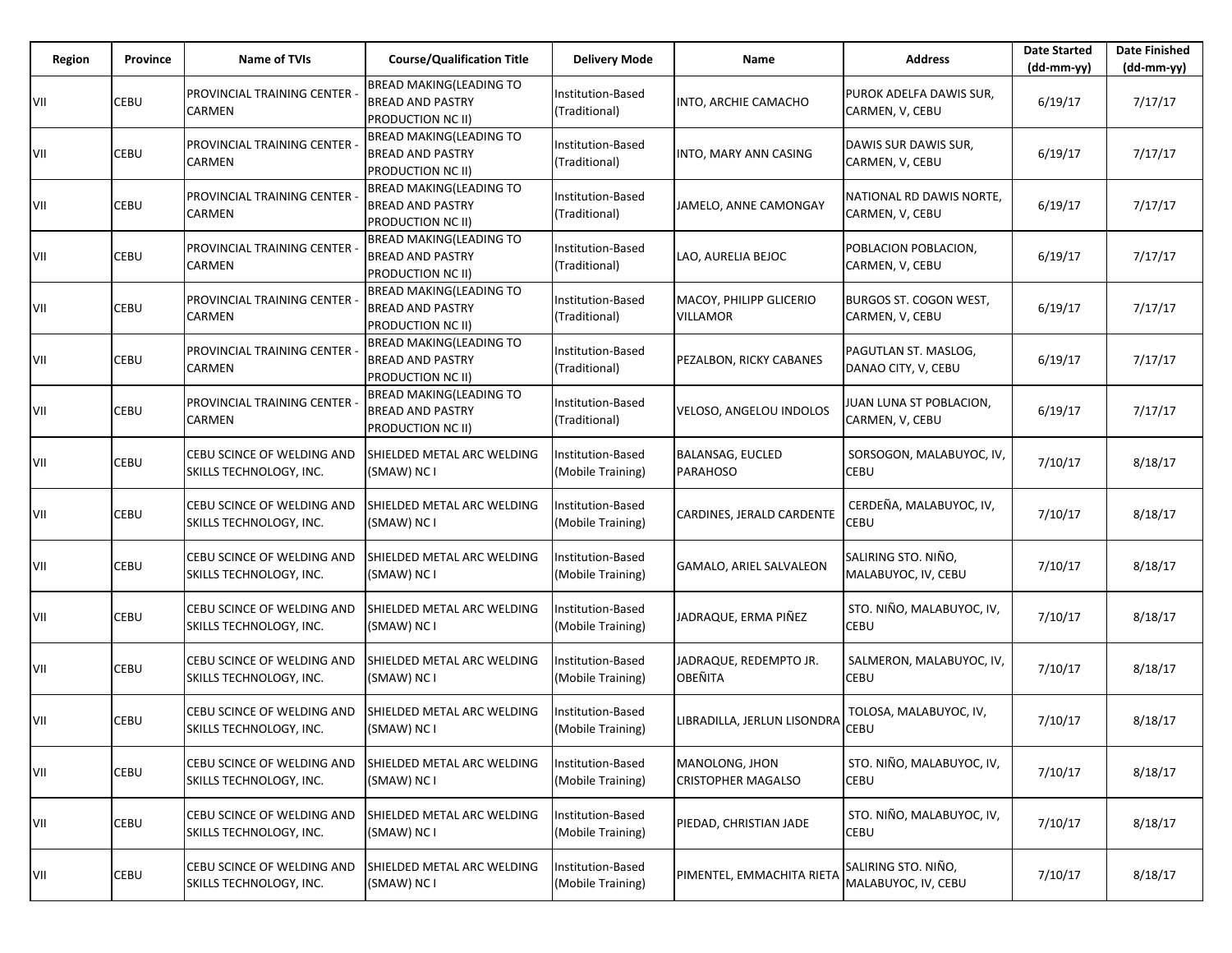| Region | Province | <b>Name of TVIs</b>                                   | <b>Course/Qualification Title</b>         | <b>Delivery Mode</b>                          | Name                                         | <b>Address</b>                                                     | <b>Date Started</b><br>$(dd-mm-yy)$ | <b>Date Finished</b><br>$(dd-mm-vv)$ |
|--------|----------|-------------------------------------------------------|-------------------------------------------|-----------------------------------------------|----------------------------------------------|--------------------------------------------------------------------|-------------------------------------|--------------------------------------|
| VII    | CEBU     | CEBU SCINCE OF WELDING AND<br>SKILLS TECHNOLOGY, INC. | SHIELDED METAL ARC WELDING<br>(SMAW) NC I | Institution-Based<br>(Mobile Training)        | PIMENTEL, JAROLD VILLANABA                   | SALIRING STO. NIÑO,<br>MALABUYOC, IV, CEBU                         | 7/10/17                             | 8/18/17                              |
| VII    | CEBU     | CEBU SCINCE OF WELDING AND<br>SKILLS TECHNOLOGY, INC. | SHIELDED METAL ARC WELDING<br>(SMAW) NC I | Institution-Based<br>(Mobile Training)        | <b>QUIÑONES, EMJUN</b><br><b>GUTIERRES</b>   | STO. NIÑO, MALABUYOC, IV,<br>CEBU                                  | 7/10/17                             | 8/18/17                              |
| VII    | CEBU     | CEBU SCINCE OF WELDING AND<br>SKILLS TECHNOLOGY, INC. | SHIELDED METAL ARC WELDING<br>(SMAW) NC I | Institution-Based<br>(Mobile Training)        | QUIÑONES, EDUARD JR.<br><b>DINGAL</b>        | STO. NIÑO, MALABUYOC, IV,<br><b>CEBU</b>                           | 7/10/17                             | 8/18/17                              |
| VII    | CEBU     | CEBU SCINCE OF WELDING AND<br>SKILLS TECHNOLOGY, INC. | SHIELDED METAL ARC WELDING<br>(SMAW) NC I | nstitution-Based<br>(Mobile Training)         | RUBIO, ERICSON QUIÑONES                      | STO. NIÑO, MALABUYOC, IV,<br><b>CEBU</b>                           | 7/10/17                             | 8/18/17                              |
| VII    | CEBU     | CEBU SCINCE OF WELDING AND<br>SKILLS TECHNOLOGY, INC. | SHIELDED METAL ARC WELDING<br>(SMAW) NC I | <b>Institution-Based</b><br>(Mobile Training) | VILDOSOLA, VERGIE CARDOSA                    | STO. NIÑO, MALABUYOC, IV,<br><b>CEBU</b>                           | 7/10/17                             | 8/18/17                              |
| VII    | CEBU     | CEBU SCINCE OF WELDING AND<br>SKILLS TECHNOLOGY, INC. | SHIELDED METAL ARC WELDING<br>(SMAW) NC I | nstitution-Based<br>(Mobile Training)         | YBAS, ARIEL BACANG                           | LOOC, MALABUYOC, IV, CEBU                                          | 7/10/17                             | 8/18/17                              |
| VII    | CEBU     | CEBU SCINCE OF WELDING AND<br>SKILLS TECHNOLOGY, INC. | SHIELDED METAL ARC WELDING<br>(SMAW) NC I | Institution-Based<br>(Mobile Training)        | <b>ACAR, ROMMEL BAROY</b>                    | CAYAM SAN ROQUE,<br>GINATILAN, IV, CEBU                            | 7/10/17                             | 8/18/17                              |
| VII    | CEBU     | CEBU SCINCE OF WELDING AND<br>SKILLS TECHNOLOGY, INC. | SHIELDED METAL ARC WELDING<br>(SMAW) NC I | nstitution-Based<br>(Mobile Training)         | AMEROL, BIENMAR DUTERTE                      | CANDAWOG SAN ROQUE,<br>GINATILAN, IV, CEBU                         | 7/10/17                             | 8/18/17                              |
| VII    | CEBU     | CEBU SCINCE OF WELDING AND<br>SKILLS TECHNOLOGY, INC. | SHIELDED METAL ARC WELDING<br>(SMAW) NC I | Institution-Based<br>(Mobile Training)        | ASUCRO, JOHN RHO UNTAL                       | PUROK MANI POBLACION,<br>GINATILAN, IV, CEBU                       | 7/10/17                             | 8/18/17                              |
| VII    | CEBU     | CEBU SCINCE OF WELDING AND<br>SKILLS TECHNOLOGY, INC. | SHIELDED METAL ARC WELDING<br>(SMAW) NC I | nstitution-Based<br>(Mobile Training)         | CAGANG, RAYMUND VILLAR                       | <b>PUROK BUNGBUNGON</b><br>GUIWANON, GINATILAN, IV,<br><b>CEBU</b> | 7/10/17                             | 8/18/17                              |
| VII    | CEBU     | CEBU SCINCE OF WELDING AND<br>SKILLS TECHNOLOGY, INC. | SHIELDED METAL ARC WELDING<br>(SMAW) NC I | Institution-Based<br>(Mobile Training)        | DELA VICTORIA, KENNETH<br><b>RYAN ORACOY</b> | CANDAWOG SAN ROQUE,<br>GINATILAN, IV, CEBU                         | 7/10/17                             | 8/18/17                              |
| VII    | CEBU     | CEBU SCINCE OF WELDING AND<br>SKILLS TECHNOLOGY, INC. | SHIELDED METAL ARC WELDING<br>(SMAW) NC I | nstitution-Based<br>(Mobile Training)         | DIEZ, KRYLL MELBIN DUTERTE                   | CANDAWOG SAN ROQUE,<br>GINATILAN, IV, CEBU                         | 7/10/17                             | 8/18/17                              |
| VII    | CEBU     | CEBU SCINCE OF WELDING AND<br>SKILLS TECHNOLOGY, INC. | SHIELDED METAL ARC WELDING<br>(SMAW) NC I | nstitution-Based<br>(Mobile Training)         | DILLO, JOHN CLIFFORD<br><b>QUIÑONES</b>      | LOOC, GINATILAN, IV, CEBU                                          | 7/10/17                             | 8/18/17                              |
| VII    | CEBU     | CEBU SCINCE OF WELDING AND<br>SKILLS TECHNOLOGY, INC. | SHIELDED METAL ARC WELDING<br>(SMAW) NC I | nstitution-Based<br>(Mobile Training)         | ESPINA, JOHN KEVIN DUHIG                     | CAMBOO PALANAS.<br>GINATILAN, IV, CEBU                             | 7/10/17                             | 8/18/17                              |
| VII    | CEBU     | CEBU SCINCE OF WELDING AND<br>SKILLS TECHNOLOGY, INC. | SHIELDED METAL ARC WELDING<br>(SMAW) NC I | Institution-Based<br>(Mobile Training)        | JUANICO, ALJUN                               | SAN ANTONIO MALATBO,<br>GINATILAN, IV, CEBU                        | 7/10/17                             | 8/18/17                              |
| VII    | CEBU     | CEBU SCINCE OF WELDING AND<br>SKILLS TECHNOLOGY, INC. | SHIELDED METAL ARC WELDING<br>(SMAW) NC I | Institution-Based<br>(Mobile Training)        | MAYO, FLOYD KRISTOFFER<br><b>DACILLO</b>     | GUILUNG SORAN POBLACION,<br>GINATILAN, IV, CEBU                    | 7/10/17                             | 8/18/17                              |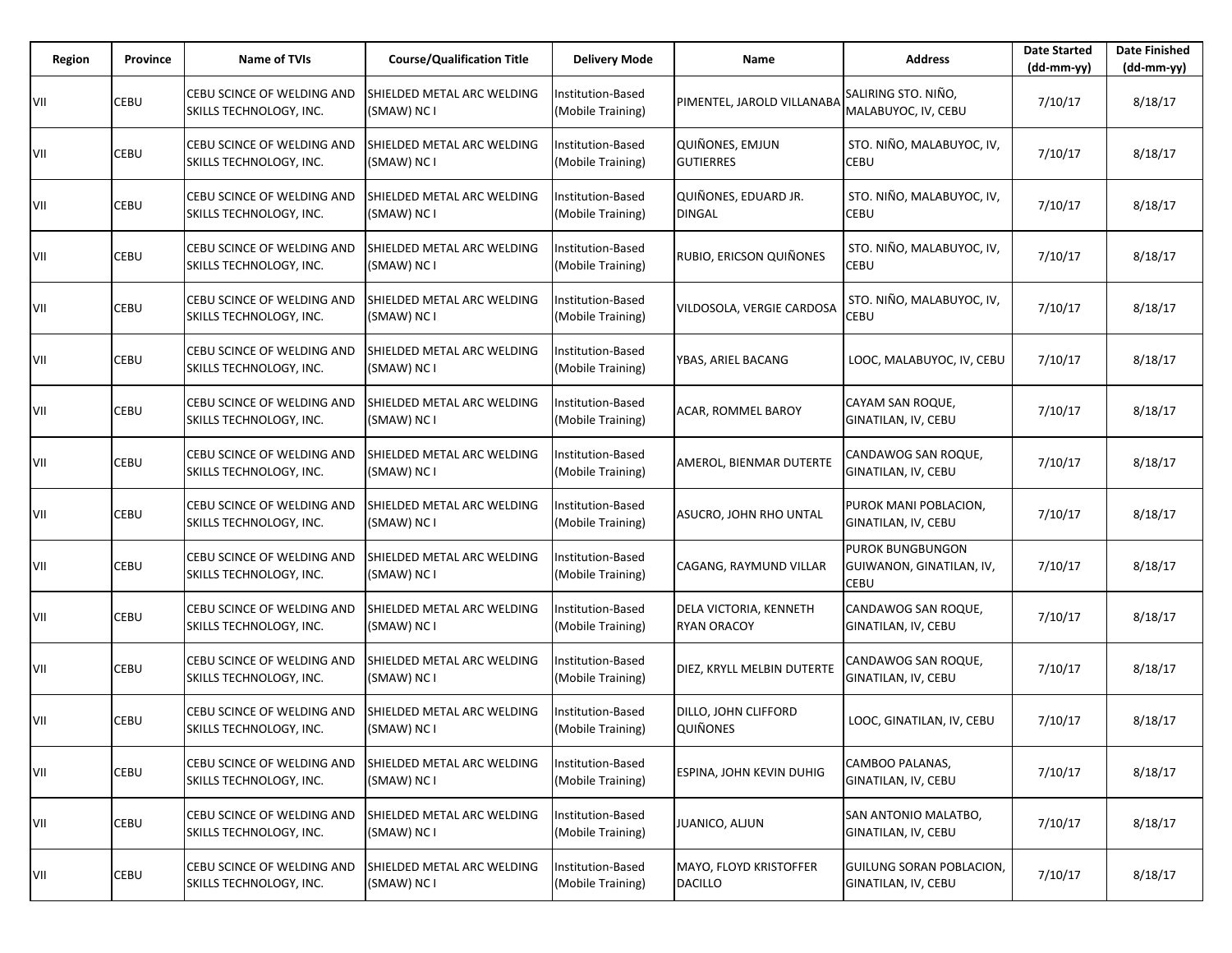| Region | Province | <b>Name of TVIs</b>                                   | <b>Course/Qualification Title</b>         | <b>Delivery Mode</b>                   | Name                                           | <b>Address</b>                                   | <b>Date Started</b><br>$(dd-mm-yy)$ | <b>Date Finished</b><br>$(dd-mm-vv)$ |
|--------|----------|-------------------------------------------------------|-------------------------------------------|----------------------------------------|------------------------------------------------|--------------------------------------------------|-------------------------------------|--------------------------------------|
| VII    | CEBU     | CEBU SCINCE OF WELDING AND<br>SKILLS TECHNOLOGY, INC. | SHIELDED METAL ARC WELDING<br>(SMAW) NC I | Institution-Based<br>(Mobile Training) | MONTECALVO, JAMES<br><b>WILSON INTES</b>       | LULUMPAN CAGSING.<br>GINATILAN, IV, CEBU         | 7/10/17                             | 8/18/17                              |
| VII    | CEBU     | CEBU SCINCE OF WELDING AND<br>SKILLS TECHNOLOGY, INC. | SHIELDED METAL ARC WELDING<br>(SMAW) NC I | nstitution-Based<br>(Mobile Training)  | OMAÑA JR., RONALD DONQUE                       | CAYAM SAN ROQUE,<br>GINATILAN, IV, CEBU          | 7/10/17                             | 8/18/17                              |
| VII    | CEBU     | CEBU SCINCE OF WELDING AND<br>SKILLS TECHNOLOGY, INC. | SHIELDED METAL ARC WELDING<br>(SMAW) NC I | Institution-Based<br>(Mobile Training) | <b>QUINTANA, LOUIE JAY</b><br><b>DENIEGA</b>   | PALANAS, GINATILAN, IV,<br>CEBU                  | 7/10/17                             | 8/18/17                              |
| VII    | CEBU     | CEBU SCINCE OF WELDING AND<br>SKILLS TECHNOLOGY, INC. | SHIELDED METAL ARC WELDING<br>(SMAW) NC I | nstitution-Based<br>(Mobile Training)  | SINGCO, ALVIN KYLE<br><b>BAYBAYON</b>          | LOOC, GINATILAN, IV, CEBU                        | 7/10/17                             | 8/18/17                              |
| VII    | CEBU     | CEBU SCINCE OF WELDING AND<br>SKILLS TECHNOLOGY, INC. | SHIELDED METAL ARC WELDING<br>(SMAW) NC I | Institution-Based<br>(Mobile Training) | TITONG, JAY EM DUHIG                           | CAMBOO PALANAS,<br>GINATILAN, IV, CEBU           | 7/10/17                             | 8/18/17                              |
| VII    | CEBU     | CEBU SCINCE OF WELDING AND<br>SKILLS TECHNOLOGY, INC. | SHIELDED METAL ARC WELDING<br>(SMAW) NC I | nstitution-Based<br>(Mobile Training)  | ALVAREZ, WALTER VISMANOS                       | NOT SPECIFIED TUPAS,<br>RONDA, VII, CEBU         | 8/7/17                              | 9/10/17                              |
| VII    | CEBU     | CEBU SCINCE OF WELDING AND<br>SKILLS TECHNOLOGY, INC. | SHIELDED METAL ARC WELDING<br>(SMAW) NC I | Institution-Based<br>(Mobile Training) | ASENTISTA, SIMEON TORAJA                       | NOT SPECIFIED MALALAY,<br>RONDA, VII, CEBU       | 8/7/17                              | 9/10/17                              |
| VII    | CEBU     | CEBU SCINCE OF WELDING AND<br>SKILLS TECHNOLOGY, INC. | SHIELDED METAL ARC WELDING<br>(SMAW) NC I | nstitution-Based<br>(Mobile Training)  | <b>BAJO JR., RENIER CARDINAS</b>               | NOT SPECIFIED POBLACION,<br>RONDA, VII, CEBU     | 8/7/17                              | 9/10/17                              |
| VII    | CEBU     | CEBU SCINCE OF WELDING AND<br>SKILLS TECHNOLOGY, INC. | SHIELDED METAL ARC WELDING<br>(SMAW) NC I | Institution-Based<br>(Mobile Training) | <b>BALINGCASAG, LENITO</b><br>MALUYA           | NOT SPECIFIED CANSAYAHON,<br>RONDA, VII, CEBU    | 8/7/17                              | 9/10/17                              |
| VII    | CEBU     | CEBU SCINCE OF WELDING AND<br>SKILLS TECHNOLOGY, INC. | SHIELDED METAL ARC WELDING<br>(SMAW) NC I | nstitution-Based<br>(Mobile Training)  | <b>BLANCO, BRAJIAN SAROMINES</b>               | NOT SPECIFIED LANGIN,<br>RONDA, VII, CEBU        | 8/7/17                              | 9/10/17                              |
| VII    | CEBU     | CEBU SCINCE OF WELDING AND<br>SKILLS TECHNOLOGY, INC. | SHIELDED METAL ARC WELDING<br>(SMAW) NC I | Institution-Based<br>(Mobile Training) | <b>CABELLON, REGIE TALLEDO</b>                 | NOT SPECIFIED NOT<br>SPECIFIED, RONDA, VII, CEBU | 8/7/17                              | 9/10/17                              |
| VII    | CEBU     | CEBU SCINCE OF WELDING AND<br>SKILLS TECHNOLOGY, INC. | SHIELDED METAL ARC WELDING<br>(SMAW) NC I | nstitution-Based<br>(Mobile Training)  | CEREÑO, MARK RENE<br>RAMAYLA                   | NOT SPECIFIED STA. CRUZ,<br>RONDA, VII, CEBU     | 8/7/17                              | 9/10/17                              |
| VII    | CEBU     | CEBU SCINCE OF WELDING AND<br>SKILLS TECHNOLOGY, INC. | SHIELDED METAL ARC WELDING<br>(SMAW) NC I | nstitution-Based<br>(Mobile Training)  | <b>GETUTUA, JHON LEE DELOS</b><br><b>REYES</b> | NOT SPECIFIED BUTONG,<br>RONDA, VII, CEBU        | 8/7/17                              | 9/10/17                              |
| VII    | CEBU     | CEBU SCINCE OF WELDING AND<br>SKILLS TECHNOLOGY, INC. | SHIELDED METAL ARC WELDING<br>(SMAW) NC I | nstitution-Based<br>(Mobile Training)  | MANDAL, JENNY GRACE<br>PARADERO                | NOT SPECIFIED POBLACION,<br>RONDA, VII, CEBU     | 8/7/17                              | 9/10/17                              |
| VII    | CEBU     | CEBU SCINCE OF WELDING AND<br>SKILLS TECHNOLOGY, INC. | SHIELDED METAL ARC WELDING<br>(SMAW) NC I | Institution-Based<br>(Mobile Training) | MANSUETO, MACARIO ABALLE                       | NOT SPECIFIED LANGIN,<br>RONDA, VII, CEBU        | 8/7/17                              | 9/10/17                              |
| VII    | CEBU     | CEBU SCINCE OF WELDING AND<br>SKILLS TECHNOLOGY, INC. | SHIELDED METAL ARC WELDING<br>(SMAW) NC I | Institution-Based<br>(Mobile Training) | MESA, JESSON GABATAN                           | NOT SPECIFIED NOT<br>SPECIFIED, RONDA, VII, CEBU | 8/7/17                              | 9/10/17                              |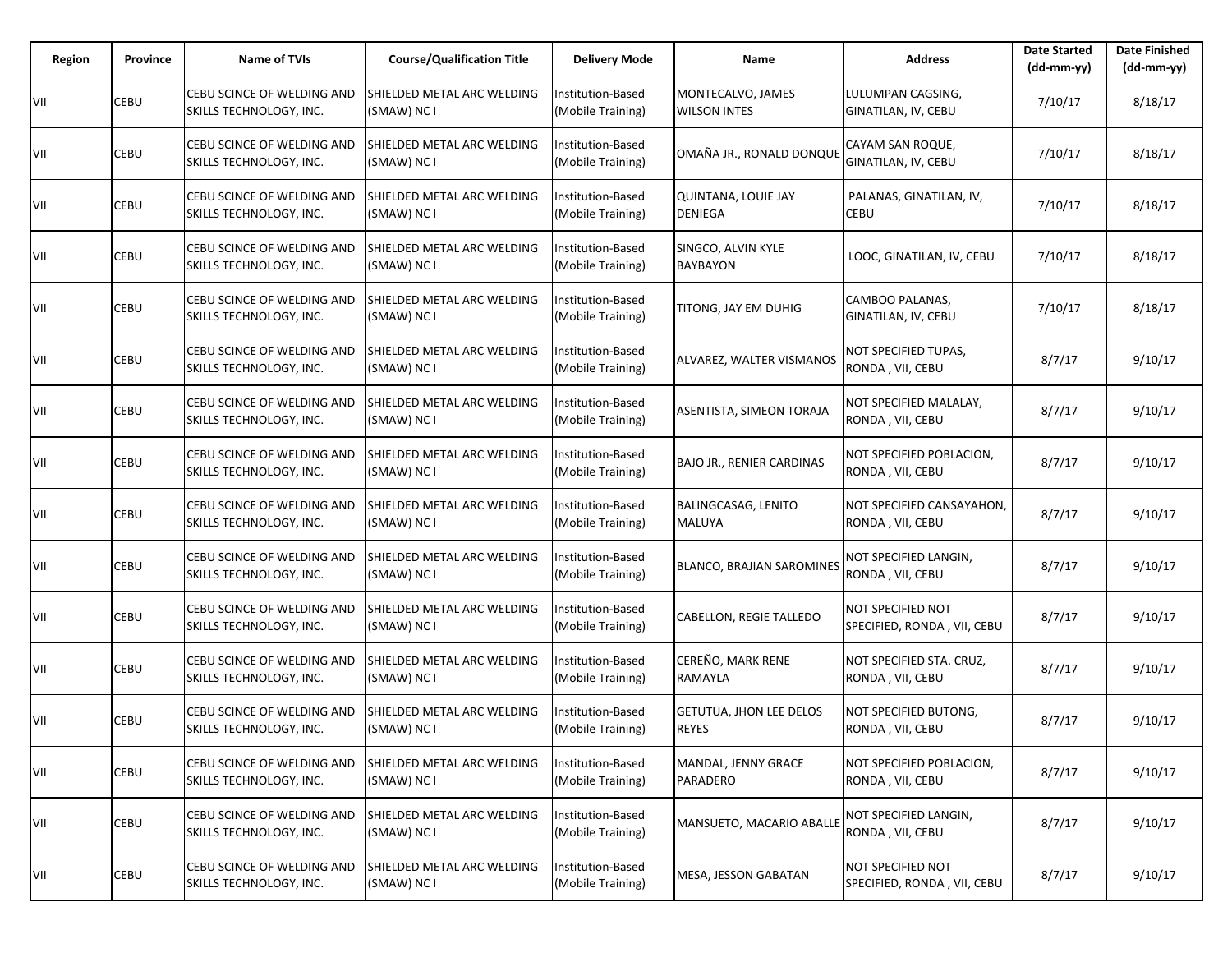| Region | Province | <b>Name of TVIs</b>                                          | <b>Course/Qualification Title</b>                        | <b>Delivery Mode</b>                          | Name                                                  | <b>Address</b>                             | <b>Date Started</b><br>$(dd-mm-yy)$ | <b>Date Finished</b><br>$(dd-mm-yy)$ |
|--------|----------|--------------------------------------------------------------|----------------------------------------------------------|-----------------------------------------------|-------------------------------------------------------|--------------------------------------------|-------------------------------------|--------------------------------------|
| VII    | CEBU     | CEBU SCINCE OF WELDING AND<br>SKILLS TECHNOLOGY, INC.        | SHIELDED METAL ARC WELDING<br>(SMAW) NC I                | Institution-Based<br>(Mobile Training)        | SANTILLAN, NIÑO VIC VARGAS                            | NOT SPECIFIED MALALAY,<br>RONDA, VII, CEBU | 8/7/17                              | 9/10/17                              |
| VII    | CEBU     | CEBU SCINCE OF WELDING AND<br>SKILLS TECHNOLOGY, INC.        | SHIELDED METAL ARC WELDING<br>(SMAW) NC I                | nstitution-Based<br>(Mobile Training)         | TEGAS, JAN MICHAEL SEGOVIA                            | NOT SPECIFIED TUPAS,<br>RONDA, VII, CEBU   | 8/7/17                              | 9/10/17                              |
| VII    | CEBU     | CEBU SCINCE OF WELDING AND<br>SKILLS TECHNOLOGY, INC.        | SHIELDED METAL ARC WELDING<br>(SMAW) NC I                | Institution-Based<br>(Mobile Training)        | <b>VERGARA, MARJORIE SALIZON</b>                      | NOT SPECIFIED BUTONG,<br>RONDA, VII, CEBU  | 8/7/17                              | 9/10/17                              |
| VII    | CEBU     | CEBU SCINCE OF WELDING AND<br>SKILLS TECHNOLOGY, INC.        | SHIELDED METAL ARC WELDING<br>(SMAW) NC I                | nstitution-Based<br>(Mobile Training)         | VERGARA JR., JERRY OCHEA                              | NOT SPECIFIED BUTONG,<br>RONDA, VII, CEBU  | 8/7/17                              | 9/10/17                              |
| VII    | CEBU     | CEBU SCINCE OF WELDING AND<br>SKILLS TECHNOLOGY, INC.        | PREPARE COOK AND HOT MEALS<br>(LEADING TO COOKERY NC II) | Institution-Based<br>(Mobile Training)        | ANTONE, JAMIA THERESE<br><b>GUALIZA</b>               | POBLACION, BADIAN, VII,<br><b>CEBU</b>     | 8/7/17                              | 9/19/17                              |
| VII    | CEBU     | CEBU SCINCE OF WELDING AND<br>SKILLS TECHNOLOGY, INC.        | PREPARE COOK AND HOT MEALS<br>(LEADING TO COOKERY NC II) | Institution-Based<br>(Mobile Training)        | APOSTOL, RITCHEL<br><b>DOMECILLO</b>                  | BASIAO, BADIAN, VII, CEBU                  | 8/7/17                              | 9/19/17                              |
| VII    | CEBU     | CEBU SCINCE OF WELDING AND<br>SKILLS TECHNOLOGY, INC.        | PREPARE COOK AND HOT MEALS<br>(LEADING TO COOKERY NC II) | Institution-Based<br>(Mobile Training)        | <b>BENEMERITO, RHICA</b><br><b>CORONEL</b>            | BANHIGAN, BADIAN, VII,<br><b>CEBU</b>      | 8/7/17                              | 9/19/17                              |
| VII    | CEBU     | CEBU SCINCE OF WELDING AND<br><b>SKILLS TECHNOLOGY, INC.</b> | PREPARE COOK AND HOT MEALS<br>(LEADING TO COOKERY NC II) | nstitution-Based<br>(Mobile Training)         | BERIARMENTE, LILY GRACE<br>CANUDAY                    | DAGATAN, BADIAN, VII, CEBU                 | 8/7/17                              | 9/19/17                              |
| VII    | CEBU     | CEBU SCINCE OF WELDING AND<br><b>SKILLS TECHNOLOGY, INC.</b> | PREPARE COOK AND HOT MEALS<br>(LEADING TO COOKERY NC II) | <b>Institution-Based</b><br>(Mobile Training) | BERIARMENTE, LILIBETH<br>SOTOMAYOR                    | POBLACION, BADIAN, VII,<br><b>CEBU</b>     | 8/7/17                              | 9/19/17                              |
| VII    | CEBU     | CEBU SCINCE OF WELDING AND<br>SKILLS TECHNOLOGY, INC.        | PREPARE COOK AND HOT MEALS<br>(LEADING TO COOKERY NC II) | nstitution-Based<br>(Mobile Training)         | BERIARMENTE, LIEZEL<br>SOTOMAYOR                      | POBLACION, BADIAN, VII,<br><b>CEBU</b>     | 8/7/17                              | 9/19/17                              |
| VII    | CEBU     | CEBU SCINCE OF WELDING AND<br>SKILLS TECHNOLOGY, INC.        | PREPARE COOK AND HOT MEALS<br>(LEADING TO COOKERY NC II) | <b>Institution-Based</b><br>(Mobile Training) | CABALLERO, NEIL LEONARD<br>EBAS                       | MALHIAO, BADIAN, VII, CEBU                 | 8/7/17                              | 9/19/17                              |
| VII    | CEBU     | CEBU SCINCE OF WELDING AND<br>SKILLS TECHNOLOGY, INC.        | PREPARE COOK AND HOT MEALS<br>(LEADING TO COOKERY NC II) | nstitution-Based<br>(Mobile Training)         | CABALLERO, DONNALYN EBAS   MALHIAO, BADIAN, VII, CEBU |                                            | 8/7/17                              | 9/19/17                              |
| VII    | CEBU     | CEBU SCINCE OF WELDING AND<br>SKILLS TECHNOLOGY, INC.        | PREPARE COOK AND HOT MEALS<br>(LEADING TO COOKERY NC II) | Institution-Based<br>(Mobile Training)        | EJERCITO, CREAMARIE JAY<br><b>ACEBEDO</b>             | TAYTAY, BADIAN, VII, CEBU                  | 8/7/17                              | 9/19/17                              |
| VII    | CEBU     | CEBU SCINCE OF WELDING AND<br>SKILLS TECHNOLOGY, INC.        | PREPARE COOK AND HOT MEALS<br>(LEADING TO COOKERY NC II) | Institution-Based<br>(Mobile Training)        | JABAGAT, XAVIER<br>VILLAGONZALO                       | MALHIAO, BADIAN, VII, CEBU                 | 8/7/17                              | 9/19/17                              |
| VII    | CEBU     | CEBU SCINCE OF WELDING AND<br>SKILLS TECHNOLOGY, INC.        | PREPARE COOK AND HOT MEALS<br>(LEADING TO COOKERY NC II) | Institution-Based<br>(Mobile Training)        | JUTAG, JENJEN CABARSE                                 | POBLACION, BADIAN, VII,<br>CEBU            | 8/7/17                              | 9/19/17                              |
| VII    | CEBU     | CEBU SCINCE OF WELDING AND<br>SKILLS TECHNOLOGY, INC.        | PREPARE COOK AND HOT MEALS<br>(LEADING TO COOKERY NC II) | nstitution-Based<br>(Mobile Training)         | LOPEZ, CAMILLE TONGOL                                 | POBLACION, BADIAN, VII,<br><b>CEBU</b>     | 8/7/17                              | 9/19/17                              |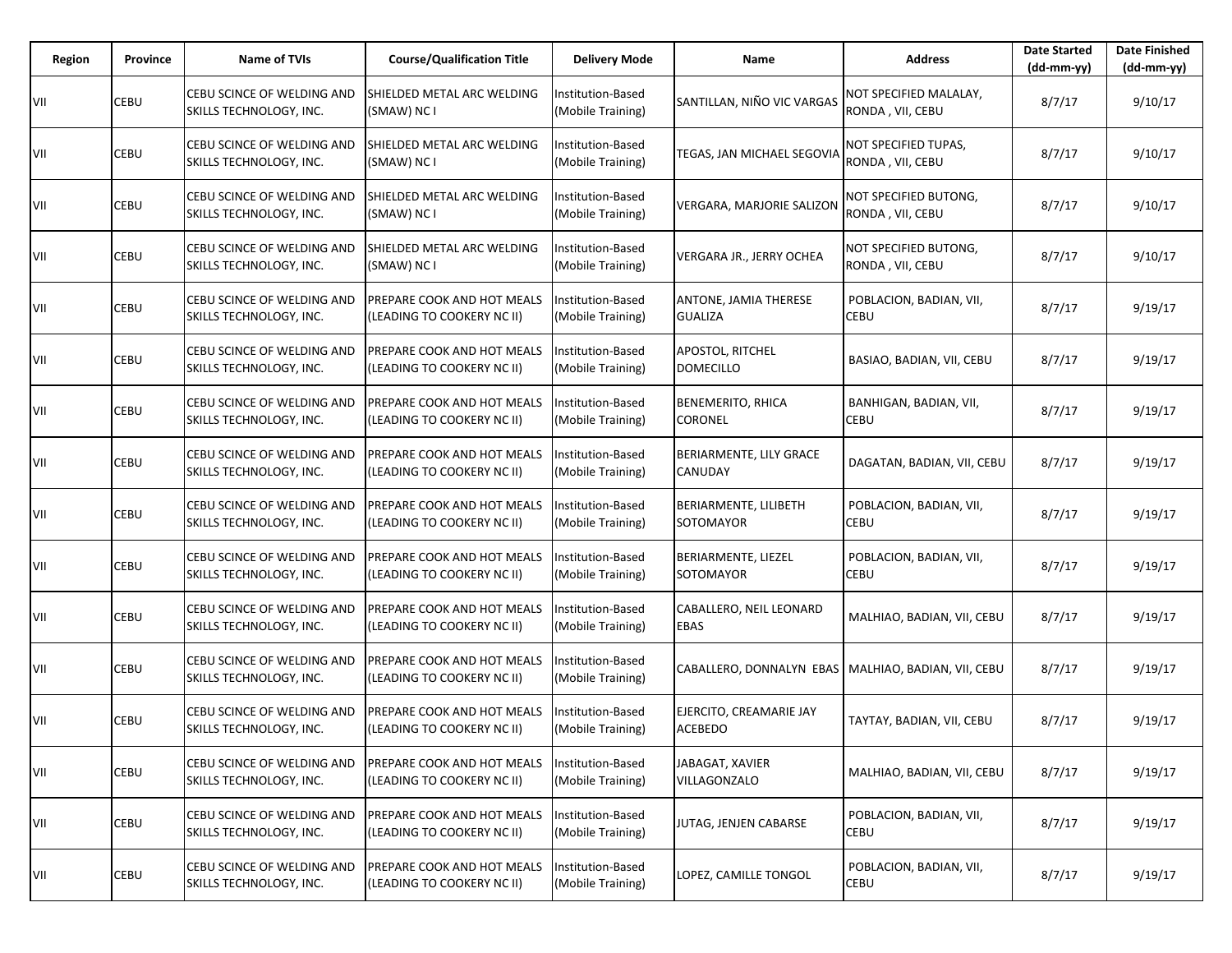| Region | Province | <b>Name of TVIs</b>                                   | <b>Course/Qualification Title</b>                        | <b>Delivery Mode</b>                          | Name                                      | <b>Address</b>                                                    | <b>Date Started</b><br>$(dd-mm-vv)$ | <b>Date Finished</b><br>(dd-mm-yy) |
|--------|----------|-------------------------------------------------------|----------------------------------------------------------|-----------------------------------------------|-------------------------------------------|-------------------------------------------------------------------|-------------------------------------|------------------------------------|
| VII    | CEBU     | CEBU SCINCE OF WELDING AND<br>SKILLS TECHNOLOGY, INC. | PREPARE COOK AND HOT MEALS<br>(LEADING TO COOKERY NC II) | Institution-Based<br>(Mobile Training)        | NAVARRO, JEWELYN<br><b>ANTINERO</b>       | POBLACION, BADIAN, VII,<br>CEBU                                   | 8/7/17                              | 9/19/17                            |
| VII    | CEBU     | CEBU SCINCE OF WELDING AND<br>SKILLS TECHNOLOGY, INC. | PREPARE COOK AND HOT MEALS<br>(LEADING TO COOKERY NC II) | <b>Institution-Based</b><br>(Mobile Training) | OMAÑA, ANGELEE SARANILLO                  | BUGAS, BADIAN, VII, CEBU                                          | 8/7/17                              | 9/19/17                            |
| VII    | CEBU     | CEBU SCINCE OF WELDING AND<br>SKILLS TECHNOLOGY, INC. | PREPARE COOK AND HOT MEALS<br>(LEADING TO COOKERY NC II) | Institution-Based<br>(Mobile Training)        | SUERTE, JESSICA SAMONTA                   | POBLACION, BADIAN, VII,<br>CEBU                                   | 8/7/17                              | 9/19/17                            |
| VII    | CEBU     | SAINT JAMES ACADEMY OF<br>SKILLS TECHNOLOGY, INC.     | PIPEFITTING NC II                                        | Institution-Based<br>(Traditional)            | <b>BUCAY, RIZALDE VILLAFLOR</b>           | PULPOGAN, CONSOLACION,<br>DISTRICT VI, CEBU                       | 7/21/17                             | 8/26/17                            |
| VII    | CEBU     | SAINT JAMES ACADEMY OF<br>SKILLS TECHNOLOGY, INC.     | PIPEFITTING NC II                                        | Institution-Based<br>(Traditional)            | CABAHUG, RICKY PLANAS                     | SASING ST. JUGAN,<br>CONSOLACION, DISTRICT VI,<br><b>CEBU</b>     | 7/21/17                             | 8/26/17                            |
| VII    | CEBU     | SAINT JAMES ACADEMY OF<br>SKILLS TECHNOLOGY, INC.     | PIPEFITTING NC II                                        | Institution-Based<br>(Traditional)            | DELAN, JOSE ERWIN ESPEJON                 | DISTRICT 5 PULPOGAN,<br>CONSOLACION, DISTRICT VI,<br><b>CEBU</b>  | 7/21/17                             | 8/26/17                            |
| VII    | CEBU     | SAINT JAMES ACADEMY OF<br>SKILLS TECHNOLOGY, INC.     | PIPEFITTING NC II                                        | Institution-Based<br>(Traditional)            | DOTUSME, JERMIAS PINOTE                   | DISTRICT 1 PULPOGAN,<br>CONSOLACION, DISTRICT VI,<br><b>CEBU</b>  | 7/21/17                             | 8/26/17                            |
| VII    | CEBU     | SAINT JAMES ACADEMY OF<br>SKILLS TECHNOLOGY, INC.     | PIPEFITTING NC II                                        | Institution-Based<br>(Traditional)            | KIRIT, JOSEPHINE SILVANO                  | DISTRICT 5 PULPOGAN,<br>, CONSOLACION, DISTRICT VI<br><b>CEBU</b> | 7/21/17                             | 8/26/17                            |
| VII    | CEBU     | SAINT JAMES ACADEMY OF<br>SKILLS TECHNOLOGY, INC.     | PIPEFITTING NC II                                        | Institution-Based<br>(Traditional)            | MALLOSA, JENNIFER<br><b>MAGLAPOS</b>      | DISTRICT 2 PULPOGAN,<br>CONSOLACION, DISTRICT VI,<br><b>CEBU</b>  | 7/21/17                             | 8/26/17                            |
| VII    | CEBU     | SAINT JAMES ACADEMY OF<br>SKILLS TECHNOLOGY, INC.     | PIPEFITTING NC II                                        | Institution-Based<br>(Traditional)            | MENDOZA, KENT EARL JOHN<br><b>PAJARON</b> | DISTRICT 5 PULPOGAN,<br>CONSOLACION, DISTRICT VI,<br><b>CEBU</b>  | 7/21/17                             | 8/26/17                            |
| VII    | CEBU     | SAINT JAMES ACADEMY OF<br>SKILLS TECHNOLOGY, INC.     | PIPEFITTING NC II                                        | Institution-Based<br>(Traditional)            | ORTEGA, ANDRES CASIPONG                   | SASING ST. JUGAN,<br>CONSOLACION, DISTRICT VI,<br><b>CEBU</b>     | 7/21/17                             | 8/26/17                            |
| VII    | CEBU     | SAINT JAMES ACADEMY OF<br>SKILLS TECHNOLOGY, INC.     | PIPEFITTING NC II                                        | Institution-Based<br>(Traditional)            | PASASADABA, JAY-AL<br>SANCHEZ             | DISTRICT 5 PULPOGAN,<br>CONSOLACION, DISTRICT VI,<br><b>CEBU</b>  | 7/21/17                             | 8/26/17                            |
| VII    | CEBU     | SAINT JAMES ACADEMY OF<br>SKILLS TECHNOLOGY, INC.     | PIPEFITTING NC II                                        | Institution-Based<br>(Traditional)            | PEROLINO, VICENTE JR.<br><b>RESUENTO</b>  | BLOCK I-21 PULPOGAN,<br>CONSOLACION, DISTRICT VI,<br>CEBU         | 7/21/17                             | 8/26/17                            |
| VII    | CEBU     | SAINT JAMES ACADEMY OF<br>SKILLS TECHNOLOGY, INC.     | PIPEFITTING NC II                                        | Institution-Based<br>(Traditional)            | RADIN, JOMMEL LIMOSNERO                   | JUGAN, CONSOLACION,<br><b>DISTRICT VI, CEBU</b>                   | 7/21/17                             | 8/26/17                            |
| VII    | CEBU     | SAINT JAMES ACADEMY OF<br>SKILLS TECHNOLOGY, INC.     | PIPEFITTING NC II                                        | Institution-Based<br>(Traditional)            | ROSAL, BRIAN BUANJOG                      | DISTRICT 4 PULPOGAN,<br>CONSOLACION, DISTRICT VI,<br>CEBU         | 7/21/17                             | 8/26/17                            |
| VII    | CEBU     | SAINT JAMES ACADEMY OF<br>SKILLS TECHNOLOGY, INC.     | PIPEFITTING NC II                                        | Institution-Based<br>(Traditional)            | SILVANO, MELVERT CARWANA                  | SASING ST. PULPOGAN,<br>CONSOLACION, DISTRICT VI,<br><b>CEBU</b>  | 7/21/17                             | 8/26/17                            |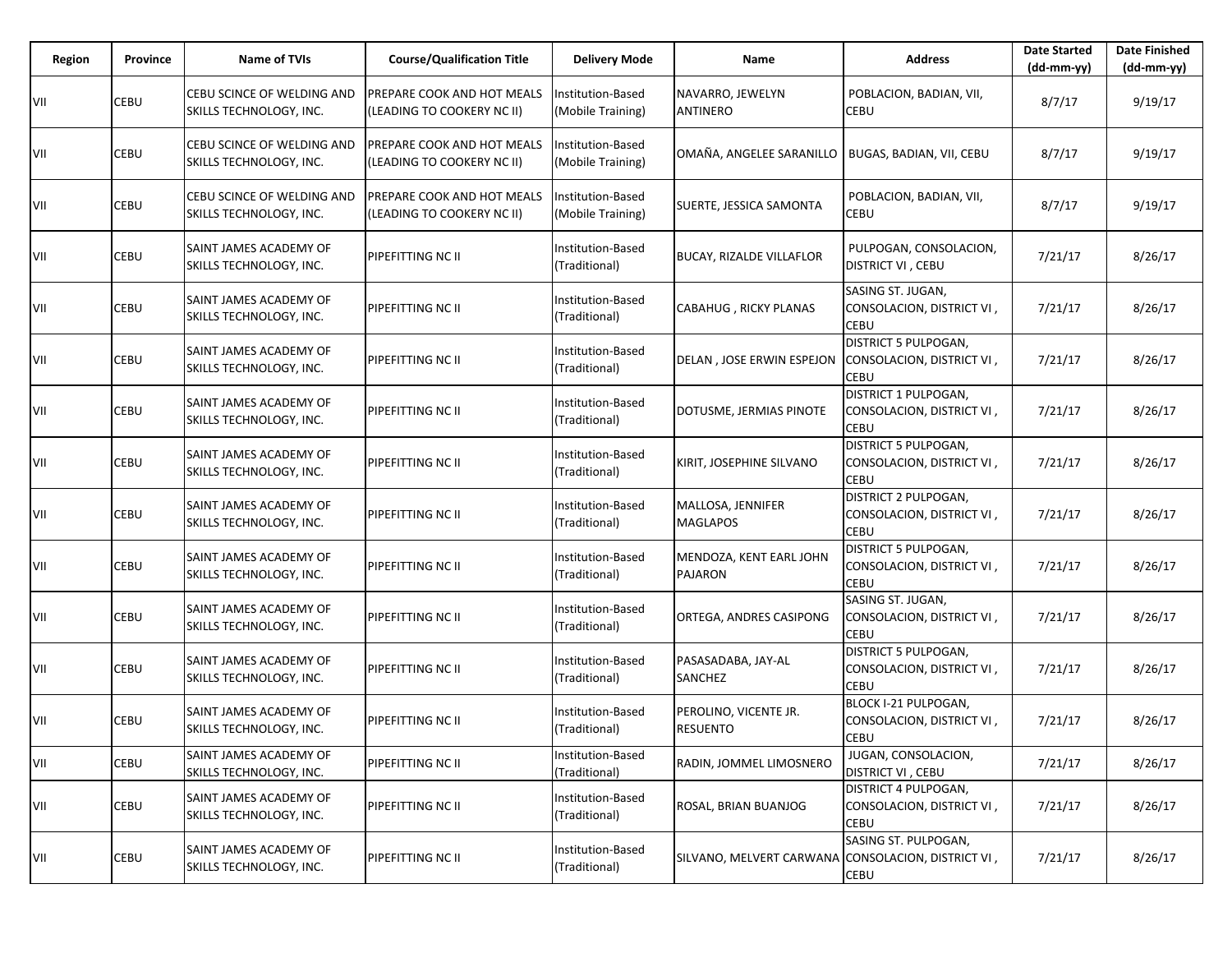| <b>Region</b> | <b>Province</b> | <b>Name of TVIs</b>                               | <b>Course/Qualification Title</b>                | <b>Delivery Mode</b>                          | Name                                                | <b>Address</b>                                                                 | <b>Date Started</b><br>$(dd-mm-yy)$ | <b>Date Finished</b><br>(dd-mm-yy) |
|---------------|-----------------|---------------------------------------------------|--------------------------------------------------|-----------------------------------------------|-----------------------------------------------------|--------------------------------------------------------------------------------|-------------------------------------|------------------------------------|
| VII           | CEBU            | SAINT JAMES ACADEMY OF<br>SKILLS TECHNOLOGY, INC. | <b>PIPEFITTING NC II</b>                         | <b>Institution-Based</b><br>(Traditional)     | TAN, ANTHONY TUTO                                   | <b>DISTRICT 2 PULPOGAN,</b><br>CONSOLACION, DISTRICT VI,<br><b>CEBU</b>        | 7/21/17                             | 8/26/17                            |
| VII           | CEBU            | SAINT JAMES ACADEMY OF<br>SKILLS TECHNOLOGY, INC. | PIPEFITTING NC II                                | Institution-Based<br>(Traditional)            | VILLAHERMOSA, JUDE<br><b>GUZMAN</b>                 | DISTRICT 5 PULPOGAN,<br>CONSOLACION, DISTRICT VI,<br><b>CEBU</b>               | 7/21/17                             | 8/26/17                            |
| VII           | CEBU            | SAINT JAMES ACADEMY OF<br>SKILLS TECHNOLOGY, INC. | SHIELDED METAL ARC WELDING<br>(SMAW) NC I        | Institution-Based<br>(Mobile Training)        | ALOHA, MELVIN ROJAS                                 | SAN JOSE VILLAGE UMAPAD,<br>MANDAUE CITY, DISTRICT VI,<br><b>CEBU</b>          | 7/21/17                             | 8/29/17                            |
| VII           | CEBU            | SAINT JAMES ACADEMY OF<br>SKILLS TECHNOLOGY, INC. | SHIELDED METAL ARC WELDING<br>(SMAW) NC I        | nstitution-Based<br>(Mobile Training)         | APOR, JAKE BELANGEL                                 | P. REMEDIO ST. BANILAD,<br>MANDAUE CITY, DISTRICT VI,<br><b>CEBU</b>           | 7/21/17                             | 8/29/17                            |
| VII           | CEBU            | SAINT JAMES ACADEMY OF<br>SKILLS TECHNOLOGY, INC. | <b>SHIELDED METAL ARC WELDING</b><br>(SMAW) NC I | Institution-Based<br>(Mobile Training)        | BARICUATRO, JOHN LLOYD<br><b>RULE</b>               | LA PURISIMA GUIZO,<br>MANDAUE CITY, DISTRICT VI,<br><b>CEBU</b>                | 7/21/17                             | 8/29/17                            |
| VII           | CEBU            | SAINT JAMES ACADEMY OF<br>SKILLS TECHNOLOGY, INC. | SHIELDED METAL ARC WELDING<br>(SMAW) NC I        | Institution-Based<br>(Mobile Training)        | <b>BARICUATRO, CHRISTIAN RULE</b>                   | STA. CRUZ GUIZO, MANDAUE<br>CITY, DISTRICT VI, CEBU                            | 7/21/17                             | 8/29/17                            |
| VII           | CEBU            | SAINT JAMES ACADEMY OF<br>SKILLS TECHNOLOGY, INC. | SHIELDED METAL ARC WELDING<br>(SMAW) NC I        | <b>Institution-Based</b><br>(Mobile Training) | <b>BASILGO, MOONYEN FABROA</b>                      | 363 CATALINO OUANO ST.<br>LOOC, MANDAUE CITY,<br><b>DISTRICT VI, CEBU</b>      | 7/21/17                             | 8/29/17                            |
| VII           | CEBU            | SAINT JAMES ACADEMY OF<br>SKILLS TECHNOLOGY, INC. | SHIELDED METAL ARC WELDING<br>(SMAW) NC I        | Institution-Based<br>(Mobile Training)        | <b>BONGBONG, EARL RHENIER</b><br>LOPEZ              | CANDUTAAN, MANDAUE<br>CITY, DISTRICT VI, CEBU                                  | 7/21/17                             | 8/29/17                            |
| VII           | CEBU            | SAINT JAMES ACADEMY OF<br>SKILLS TECHNOLOGY, INC. | SHIELDED METAL ARC WELDING<br>(SMAW) NC I        | Institution-Based<br>(Mobile Training)        | CARDONA, CHRISTIAN<br>CARMANA                       | ZONE 7 RIVERSIDE<br>CANDUMAN, MANDAUE CITY,<br><b>DISTRICT VI, CEBU</b>        | 7/21/17                             | 8/29/17                            |
| VII           | CEBU            | SAINT JAMES ACADEMY OF<br>SKILLS TECHNOLOGY, INC. | SHIELDED METAL ARC WELDING<br>(SMAW) NC I        | Institution-Based<br>(Mobile Training)        | CONDE, RICO DUBLIN                                  | 205-ZONE GABI PAKNAAN,<br>MANDAUE CITY, DISTRICT VI,<br><b>CEBU</b>            | 7/21/17                             | 8/29/17                            |
| VII           | CEBU            | SAINT JAMES ACADEMY OF<br>SKILLS TECHNOLOGY, INC. | SHIELDED METAL ARC WELDING<br>(SMAW) NC I        | Institution-Based<br>(Mobile Training)        | CORBO, EMMANUEL<br>MIRANDA                          | SEC. 2 PAGSABUNGAN,<br>MANDAUE CITY, DISTRICT VI,<br><b>CEBU</b>               | 7/21/17                             | 8/29/17                            |
| VII           | CEBU            | SAINT JAMES ACADEMY OF<br>SKILLS TECHNOLOGY, INC. | SHIELDED METAL ARC WELDING<br>(SMAW) NC I        | Institution-Based<br>(Mobile Training)        | COYOCA, CHERRY PITOGO                               | 205-ZONE GABI PAKNAAN,<br>MANDAUE CITY, DISTRICT VI,<br><b>CEBU</b>            | 7/21/17                             | 8/29/17                            |
| VII           | CEBU            | SAINT JAMES ACADEMY OF<br>SKILLS TECHNOLOGY, INC. | SHIELDED METAL ARC WELDING<br>(SMAW) NC I        | nstitution-Based<br>(Mobile Training)         | DINGCONG, MODESTO ENERIO MANDAUE CITY, DISTRICT VI, | ZONE 6 RIVER SIDE MODESTO,<br><b>CEBU</b>                                      | 7/21/17                             | 8/29/17                            |
| VII           | CEBU            | SAINT JAMES ACADEMY OF<br>SKILLS TECHNOLOGY, INC. | SHIELDED METAL ARC WELDING<br>(SMAW) NC I        | Institution-Based<br>(Mobile Training)        | DINO, ARNOLD PILA                                   | 515 BURGOS ST. ALANG-<br>ALANG, MANDAUE CITY,<br><b>DISTRICT VI, CEBU</b>      | 7/21/17                             | 8/29/17                            |
| VII           | CEBU            | SAINT JAMES ACADEMY OF<br>SKILLS TECHNOLOGY, INC. | SHIELDED METAL ARC WELDING<br>(SMAW) NC I        | nstitution-Based<br>(Mobile Training)         | GEORSUA, GEOVANIE<br>CAVALEDA                       | AC CORTES ALANG-ALANG,<br>MANDAUE CITY, DISTRICT VI,<br><b>CEBU</b>            | 7/21/17                             | 8/29/17                            |
| VII           | CEBU            | SAINT JAMES ACADEMY OF<br>SKILLS TECHNOLOGY, INC. | SHIELDED METAL ARC WELDING<br>(SMAW) NC I        | Institution-Based<br>(Mobile Training)        | <b>GUIDO, MARIA MIRLULITA</b><br>YBAÑEZ             | 484 M.Q. CUIZON ST. ALANG-<br>ALANG, MANDAUE CITY,<br><b>DISTRICT VI, CEBU</b> | 7/21/17                             | 8/29/17                            |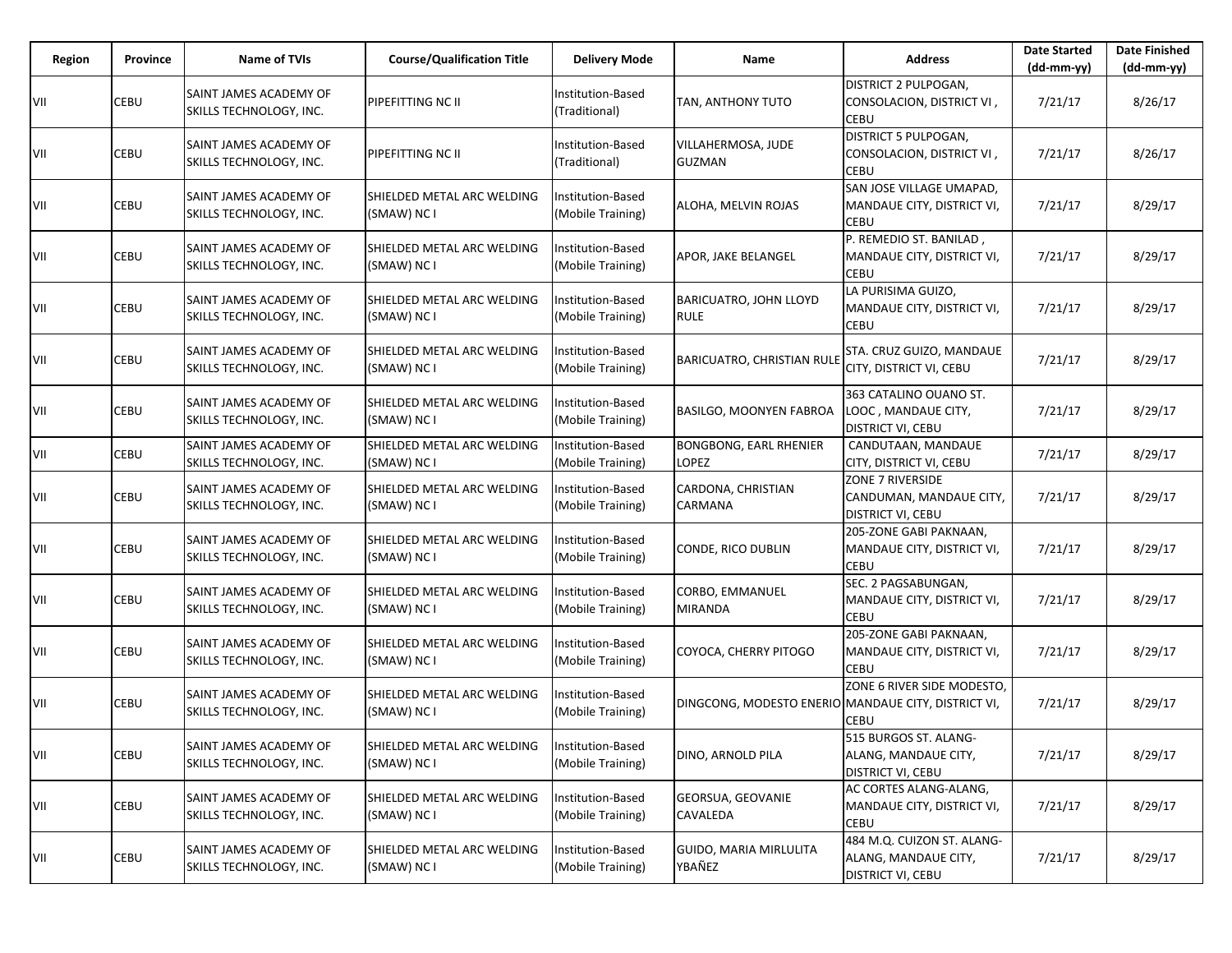| <b>Region</b> | Province | <b>Name of TVIs</b>                               | <b>Course/Qualification Title</b>         | <b>Delivery Mode</b>                          | Name                                             | <b>Address</b>                                                                 | <b>Date Started</b><br>(dd-mm-yy) | <b>Date Finished</b><br>$(dd-mm-yy)$ |
|---------------|----------|---------------------------------------------------|-------------------------------------------|-----------------------------------------------|--------------------------------------------------|--------------------------------------------------------------------------------|-----------------------------------|--------------------------------------|
| VII           | CEBU     | SAINT JAMES ACADEMY OF<br>SKILLS TECHNOLOGY, INC. | SHIELDED METAL ARC WELDING<br>(SMAW) NC I | Institution-Based<br>(Mobile Training)        | JUANICO, GRACEBERT DELA<br><b>CRUZ</b>           | 469 P. BURGOS ALANG-<br>ALANG, MANDAUE CITY,<br><b>DISTRICT VI, CEBU</b>       | 7/21/17                           | 8/29/17                              |
| VII           | CEBU     | SAINT JAMES ACADEMY OF<br>SKILLS TECHNOLOGY, INC. | SHIELDED METAL ARC WELDING<br>(SMAW) NC I | Institution-Based<br>(Mobile Training)        | MAGALLANO, MARK JEFFREY<br>VELLASULDA            | ALANG-ALANG, MANDAUE<br>CITY, DISTRICT VI, CEBU                                | 7/21/17                           | 8/29/17                              |
| VII           | CEBU     | SAINT JAMES ACADEMY OF<br>SKILLS TECHNOLOGY, INC. | SHIELDED METAL ARC WELDING<br>(SMAW) NC I | Institution-Based<br>(Mobile Training)        | MANOG, ROEL JUDILLA                              | P. BOUGOST ST. ALANG-<br>ALANG, MANDAUE CITY,<br><b>DISTRICT VI, CEBU</b>      | 7/21/17                           | 8/29/17                              |
| VII           | CEBU     | SAINT JAMES ACADEMY OF<br>SKILLS TECHNOLOGY, INC. | SHIELDED METAL ARC WELDING<br>(SMAW) NC I | Institution-Based<br>(Mobile Training)        | MINGUITO, JEYSA AMORIN                           | SITIO PLAZA APAS, LAHUG,<br><b>DISTRICT VI, CEBU</b>                           | 7/21/17                           | 8/29/17                              |
| VII           | CEBU     | SAINT JAMES ACADEMY OF<br>SKILLS TECHNOLOGY, INC. | SHIELDED METAL ARC WELDING<br>(SMAW) NC I | Institution-Based<br>(Mobile Training)        | MUÑEZ, REGLINO LANOY                             | MANTUYONG, MANDAUE<br>CITY, DISTRICT VI, CEBU                                  | 7/21/17                           | 8/29/17                              |
| VII           | CEBU     | SAINT JAMES ACADEMY OF<br>SKILLS TECHNOLOGY, INC. | SHIELDED METAL ARC WELDING<br>(SMAW) NC I | <b>Institution-Based</b><br>(Mobile Training) | NALA, SANNYLEX RAYA                              | ZINISA ST. LOOC, MANDAUE<br>CITY, DISTRICT VI, CEBU                            | 7/21/17                           | 8/29/17                              |
| VII           | CEBU     | SAINT JAMES ACADEMY OF<br>SKILLS TECHNOLOGY, INC. | SHIELDED METAL ARC WELDING<br>(SMAW) NC I | Institution-Based<br>(Mobile Training)        | NAVICIO, RODRIGO JR.<br><b>TABURNAL</b>          | <b>DONIA CRISTINA SUBD</b><br>LABANGON BANAWA, CEBU<br>CITY, DISTRICT VI, CEBU | 7/21/17                           | 8/29/17                              |
| VII           | CEBU     | SAINT JAMES ACADEMY OF<br>SKILLS TECHNOLOGY, INC. | SHIELDED METAL ARC WELDING<br>(SMAW) NC I | Institution-Based<br>(Mobile Training)        | NOEL, MARY EMILY JESSELY<br><b>CINCO</b>         | 469 P. BURGOS ALANG-<br>ALANG, MANDAUE CITY,<br><b>DISTRICT VI, CEBU</b>       | 7/21/17                           | 8/29/17                              |
| VII           | CEBU     | SAINT JAMES ACADEMY OF<br>SKILLS TECHNOLOGY, INC. | SHIELDED METAL ARC WELDING<br>(SMAW) NC I | Institution-Based<br>(Mobile Training)        | NUDNUD, JOSE SALGADO                             | ALANG-ALANG, MANDAUE<br>CITY, DISTRICT VI, CEBU                                | 7/21/17                           | 8/29/17                              |
| VII           | CEBU     | SAINT JAMES ACADEMY OF<br>SKILLS TECHNOLOGY, INC. | SHIELDED METAL ARC WELDING<br>(SMAW) NC I | Institution-Based<br>(Mobile Training)        | NUDNUD, ENRIQUE SALGADO                          | ALANG-ALANG, MANDAUE<br>CITY, DISTRICT VI, CEBU                                | 7/21/17                           | 8/29/17                              |
| VII           | CEBU     | SAINT JAMES ACADEMY OF<br>SKILLS TECHNOLOGY, INC. | SHIELDED METAL ARC WELDING<br>(SMAW) NC I | <b>Institution-Based</b><br>(Mobile Training) | POQUITA, JOVELYN QUIROY                          | PALMHIEGT SUBD. TABOK,<br>MANDAUE CITY, DISTRICT VI,<br><b>CEBU</b>            | 7/21/17                           | 8/29/17                              |
| VII           | CEBU     | SAINT JAMES ACADEMY OF<br>SKILLS TECHNOLOGY, INC. | SHIELDED METAL ARC WELDING<br>(SMAW) NC I | <b>Institution-Based</b><br>(Mobile Training) | ADLAON, ABEL SECIBAN                             | CASUNTINCAN, MANDAUE,<br><b>DISTRICT VI, CEBU</b>                              | 8/2/17                            | 9/8/17                               |
| VII           | CEBU     | SAINT JAMES ACADEMY OF<br>SKILLS TECHNOLOGY, INC. | SHIELDED METAL ARC WELDING<br>(SMAW) NC I | <b>Institution-Based</b><br>(Mobile Training) | ALEGADO, RYAN DWIGHT CUI                         | BURGOS ST. ALANG-ALANG,<br>MANDAUE, DISTRICT VI, CEBU                          | 8/2/17                            | 9/8/17                               |
| VII           | CEBU     | SAINT JAMES ACADEMY OF<br>SKILLS TECHNOLOGY, INC. | SHIELDED METAL ARC WELDING<br>(SMAW) NC I | nstitution-Based<br>(Mobile Training)         | <b>BAIL, JENNUS ENGRACIAL</b>                    | ALANG-ALANG, MANDAUE,<br><b>DISTRICT VI, CEBU</b>                              | 8/2/17                            | 9/8/17                               |
| VII           | CEBU     | SAINT JAMES ACADEMY OF<br>SKILLS TECHNOLOGY, INC. | SHIELDED METAL ARC WELDING<br>(SMAW) NC I | Institution-Based<br>(Mobile Training)        | <b>BUTONG, RICHIE JASH MIER</b><br><b>FLORES</b> | <b>SECTOR 2 PAGSABUNGAN,</b><br>MANDAUE, DISTRICT VI, CEBU                     | 8/2/17                            | 9/8/17                               |
| VII           | CEBU     | SAINT JAMES ACADEMY OF<br>SKILLS TECHNOLOGY, INC. | SHIELDED METAL ARC WELDING<br>(SMAW) NC I | Institution-Based<br>(Mobile Training)        | CALE, WALTER SEBUSA                              | PULANG BUKID ALANG-<br>ALANG, MANDAUE, DISTRICT<br>VI, CEBU                    | 8/2/17                            | 9/8/17                               |
| VII           | CEBU     | SAINT JAMES ACADEMY OF<br>SKILLS TECHNOLOGY, INC. | SHIELDED METAL ARC WELDING<br>(SMAW) NC I | Institution-Based<br>(Mobile Training)        | CALE JR., WILLIAM SEBUSA                         | PULANG BUKID ALANG-<br>ALANG, MANDAUE, DISTRICT<br>VI, CEBU                    | 8/2/17                            | 9/8/17                               |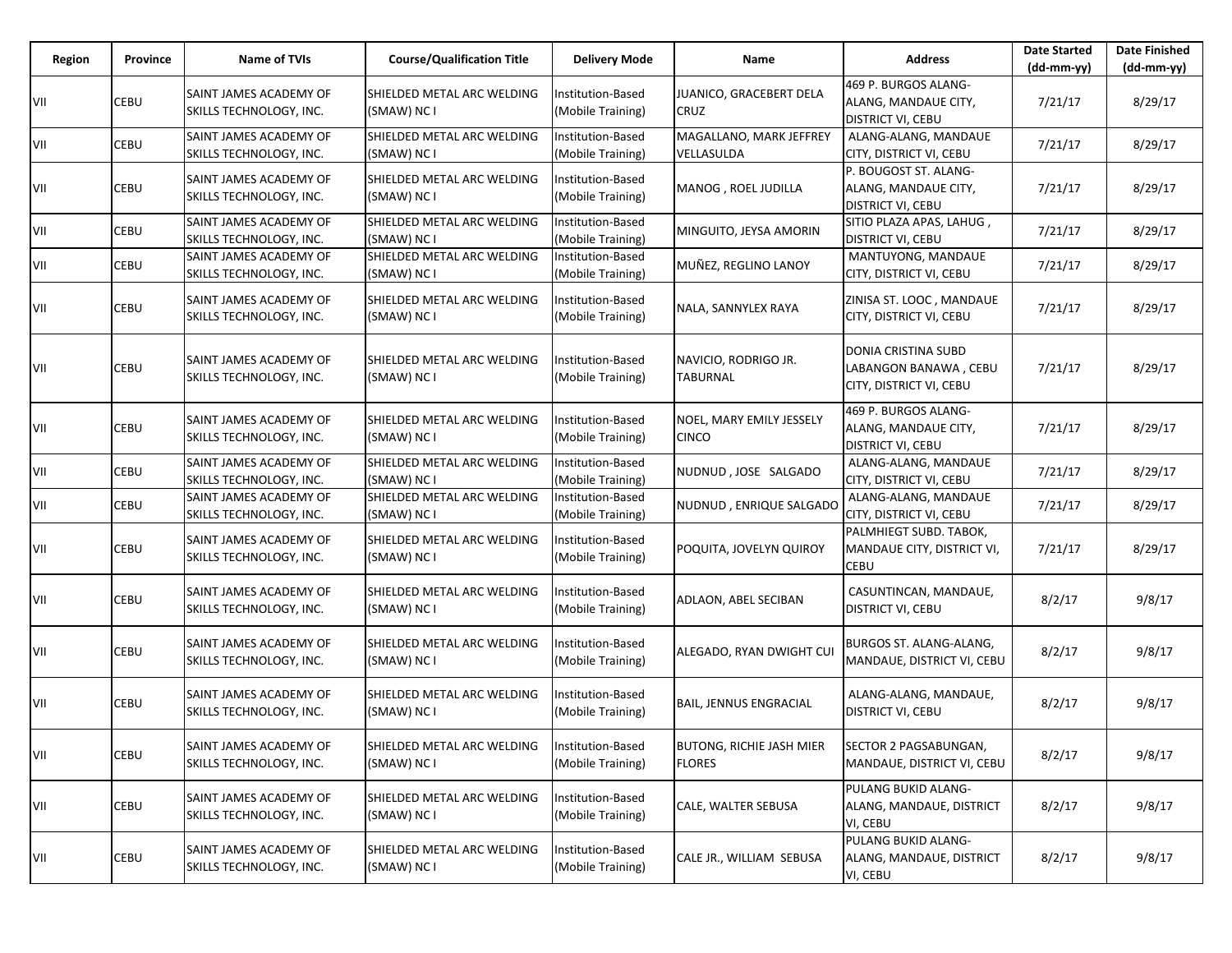| Region | Province | <b>Name of TVIs</b>                               | <b>Course/Qualification Title</b>                | <b>Delivery Mode</b>                          | Name                                  | <b>Address</b>                                                    | <b>Date Started</b><br>$(dd-mm-yy)$ | <b>Date Finished</b><br>(dd-mm-yy) |
|--------|----------|---------------------------------------------------|--------------------------------------------------|-----------------------------------------------|---------------------------------------|-------------------------------------------------------------------|-------------------------------------|------------------------------------|
| VII    | CEBU     | SAINT JAMES ACADEMY OF<br>SKILLS TECHNOLOGY, INC. | SHIELDED METAL ARC WELDING<br>(SMAW) NC I        | <b>Institution-Based</b><br>(Mobile Training) | CANE, MOSES REDIDO                    | 166 D. KATIPUNAN ST.<br>LABANGON, CEBU CITY,<br>DISTRICT VI, CEBU | 8/2/17                              | 9/8/17                             |
| VII    | CEBU     | SAINT JAMES ACADEMY OF<br>SKILLS TECHNOLOGY, INC. | SHIELDED METAL ARC WELDING<br>(SMAW) NC I        | Institution-Based<br>(Mobile Training)        | CUYOS, NEIL M                         | ALANG-ALANG, MANDAUE,<br>DISTRICT VI, CEBU                        | 8/2/17                              | 9/8/17                             |
| VII    | CEBU     | SAINT JAMES ACADEMY OF<br>SKILLS TECHNOLOGY, INC. | <b>SHIELDED METAL ARC WELDING</b><br>(SMAW) NC I | Institution-Based<br>(Mobile Training)        | DENSING, DHANGIE ALBERIO              | SECTOR 7 PAGSABUNGAN,<br>MANDAUE, DISTRICT VI, CEBU               | 8/2/17                              | 9/8/17                             |
| VII    | CEBU     | SAINT JAMES ACADEMY OF<br>SKILLS TECHNOLOGY, INC. | SHIELDED METAL ARC WELDING<br>(SMAW) NC I        | Institution-Based<br>(Mobile Training)        | DUMLAO, PAUL JOHN DAROY               | CABAHUG OPAO, MANDAUE,<br>DISTRICT VI, CEBU                       | 8/2/17                              | 9/8/17                             |
| VII    | CEBU     | SAINT JAMES ACADEMY OF<br>SKILLS TECHNOLOGY, INC. | SHIELDED METAL ARC WELDING<br>(SMAW) NC I        | Institution-Based<br>(Mobile Training)        | ELORDE, JOEL REYNES                   | 6014 TIPOLO, MANDAUE,<br>DISTRICT VI, CEBU                        | 8/2/17                              | 9/8/17                             |
| VII    | CEBU     | SAINT JAMES ACADEMY OF<br>SKILLS TECHNOLOGY, INC. | SHIELDED METAL ARC WELDING<br>(SMAW) NC I        | Institution-Based<br>(Mobile Training)        | ESCABAS, JEROME BENTULAN              | MOHON LANGTAD,<br>MANDAUE, DISTRICT VI, CEBU                      | 8/2/17                              | 9/8/17                             |
| VII    | CEBU     | SAINT JAMES ACADEMY OF<br>SKILLS TECHNOLOGY, INC. | SHIELDED METAL ARC WELDING<br>(SMAW) NC I        | Institution-Based<br>(Mobile Training)        | ESCABAS, ANNA LOU<br><b>VILLARICO</b> | ALANG-ALANG, MANDAUE,<br>DISTRICT VI, CEBU                        | 8/2/17                              | 9/8/17                             |
| VII    | CEBU     | SAINT JAMES ACADEMY OF<br>SKILLS TECHNOLOGY, INC. | SHIELDED METAL ARC WELDING<br>(SMAW) NC I        | Institution-Based<br>(Mobile Training)        | FACIOL, CHRISTIAN PALICTE             | PULANG BUKID ALANG-<br>ALANG, MANDAUE, DISTRICT<br>VI, CEBU       | 8/2/17                              | 9/8/17                             |
| VII    | CEBU     | SAINT JAMES ACADEMY OF<br>SKILLS TECHNOLOGY, INC. | SHIELDED METAL ARC WELDING<br>(SMAW) NC I        | Institution-Based<br>(Mobile Training)        | GLARIAN, MILBERTH BARING              | , CEBU CITY, DISTRICT VI,<br><b>CEBU</b>                          | 8/2/17                              | 9/8/17                             |
| VII    | CEBU     | SAINT JAMES ACADEMY OF<br>SKILLS TECHNOLOGY, INC. | SHIELDED METAL ARC WELDING<br>(SMAW) NC I        | Institution-Based<br>(Mobile Training)        | QUIJANO, WILLIAM N/A                  | 311 GUIZO, MANDAUE,<br>DISTRICT VI, CEBU                          | 8/2/17                              | 9/8/17                             |
| VII    | CEBU     | SAINT JAMES ACADEMY OF<br>SKILLS TECHNOLOGY, INC. | SHIELDED METAL ARC WELDING<br>(SMAW) NC I        | Institution-Based<br>(Mobile Training)        | RANOCO, ARIEL ORTALLA                 | BANILAD, MANDAUE,<br>DISTRICT VI, CEBU                            | 8/2/17                              | 9/8/17                             |
| VII    | CEBU     | SAINT JAMES ACADEMY OF<br>SKILLS TECHNOLOGY, INC. | SHIELDED METAL ARC WELDING<br>(SMAW) NC I        | Institution-Based<br>(Mobile Training)        | REGIS, JOSELITO CALO                  | P. BURGOS ALANG-ALANG,<br>MANDAUE, DISTRICT VI, CEBU              | 8/2/17                              | 9/8/17                             |
| VII    | CEBU     | SAINT JAMES ACADEMY OF<br>SKILLS TECHNOLOGY, INC. | SHIELDED METAL ARC WELDING<br>(SMAW) NC I        | Institution-Based<br>(Mobile Training)        | REVILLA, RUSSEL DANIEL                | ZONE MONGOS PAKNAAN,<br>MANDAUE, DISTRICT VI, CEBU                | 8/2/17                              | 9/8/17                             |
| VII    | CEBU     | SAINT JAMES ACADEMY OF<br>SKILLS TECHNOLOGY, INC. | SHIELDED METAL ARC WELDING<br>(SMAW) NC I        | Institution-Based<br>(Mobile Training)        | SALIGUE, JERIC VILLAMOR               | BAG-ONG DALAN YATI, LILO-<br>AN, DISTRICT V, CEBU                 | 8/2/17                              | 9/8/17                             |
| VII    | CEBU     | SAINT JAMES ACADEMY OF<br>SKILLS TECHNOLOGY, INC. | SHIELDED METAL ARC WELDING<br>(SMAW) NC I        | Institution-Based<br>(Mobile Training)        | SATIERRA, RENE GULAY                  | 529 P. BURGOS ALANG-<br>ALANG, MANDAUE, DISTRICT<br>VI, CEBU      | 8/2/17                              | 9/8/17                             |
| VII    | CEBU     | SAINT JAMES ACADEMY OF<br>SKILLS TECHNOLOGY, INC. | SHIELDED METAL ARC WELDING<br>(SMAW) NC I        | Institution-Based<br>(Mobile Training)        | SIGUE, LUZBELINDA TANGHAL             | LOPEZ JAERA ST.<br>SUBANGDAKU, MANDAUE,<br>DISTRICT VI, CEBU      | 8/2/17                              | 9/8/17                             |
| VII    | CEBU     | SAINT JAMES ACADEMY OF<br>SKILLS TECHNOLOGY, INC. | SHIELDED METAL ARC WELDING<br>(SMAW) NC I        | Institution-Based<br>(Mobile Training)        | TUMABINI, DANTE CUYOS                 | ZONE 6 MANTUYONG,<br>MANDAUE, DISTRICT VI, CEBU                   | 8/2/17                              | 9/8/17                             |
| VII    | CEBU     | SAINT JAMES ACADEMY OF<br>SKILLS TECHNOLOGY, INC. | SHIELDED METAL ARC WELDING<br>(SMAW) NC I        | Institution-Based<br>(Mobile Training)        | VILLAMOR, JOEBOI MAHILUM              | ALANG-ALANG, MANDAUE,<br>DISTRICT VI, CEBU                        | 8/2/17                              | 9/8/17                             |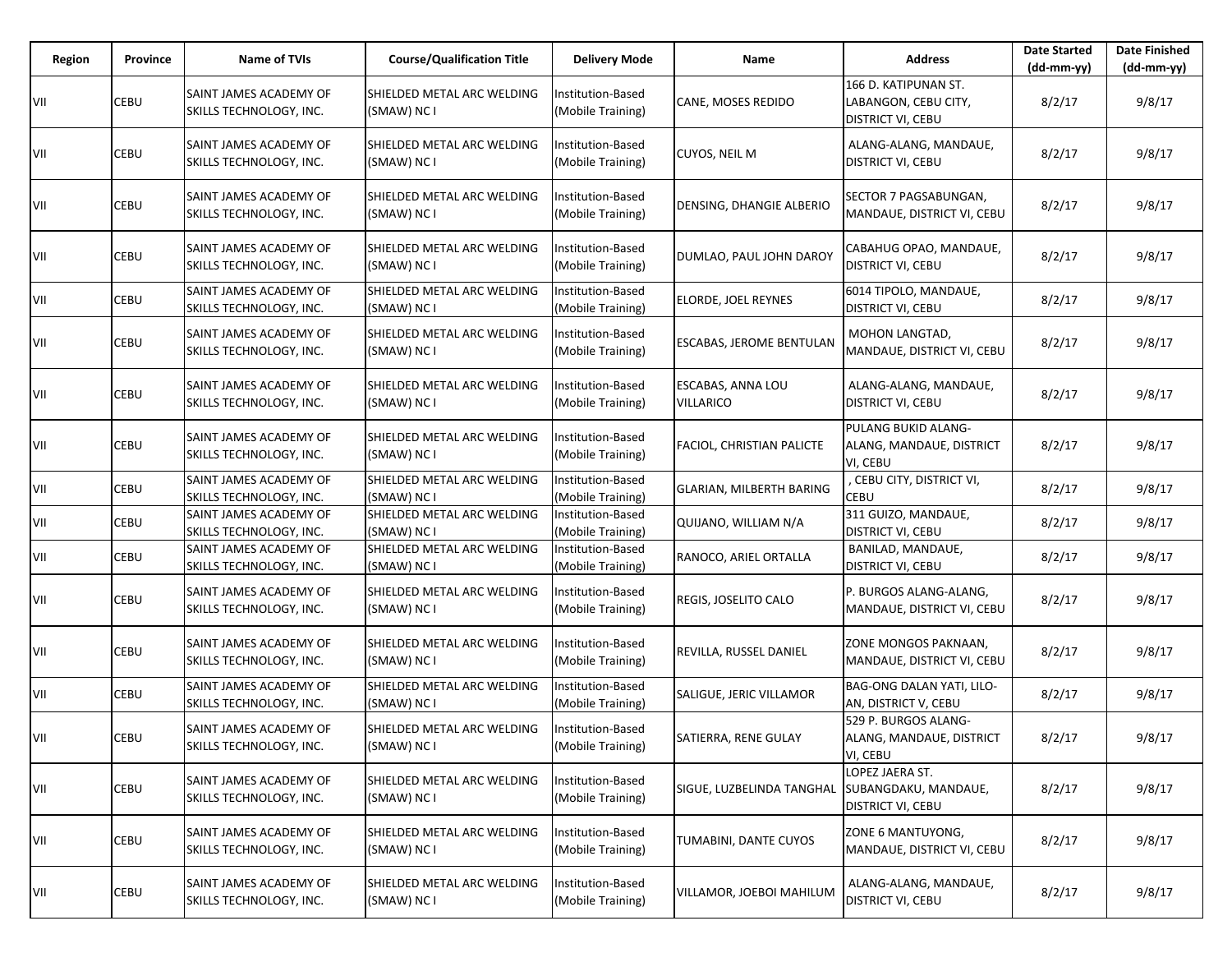| Region | <b>Province</b> | <b>Name of TVIs</b>                               | <b>Course/Qualification Title</b>                | <b>Delivery Mode</b>                   | Name                                  | <b>Address</b>                                                               | <b>Date Started</b><br>$(dd-mm-yy)$ | <b>Date Finished</b><br>(dd-mm-yy) |
|--------|-----------------|---------------------------------------------------|--------------------------------------------------|----------------------------------------|---------------------------------------|------------------------------------------------------------------------------|-------------------------------------|------------------------------------|
| VII    | CEBU            | SAINT JAMES ACADEMY OF<br>SKILLS TECHNOLOGY, INC. | SHIELDED METAL ARC WELDING<br>(SMAW) NC I        | Institution-Based<br>(Mobile Training) | AUGUSTO, JAYMARK OCHEA                | PULANG BUKID PLARIDEL ST.<br>ALANG-ALANG, MANDAUE<br>CITY, DISTRICT IV, CEBU | 8/2/17                              | 9/8/17                             |
| VII    | CEBU            | SAINT JAMES ACADEMY OF<br>SKILLS TECHNOLOGY, INC. | SHIELDED METAL ARC WELDING<br>(SMAW) NC I        | Institution-Based<br>(Mobile Training) | HERMENIO, MICHELLE<br>CATIPAY         | ALANG-ALANG, MANDAUE<br>CITY, DISTRICT IV, CEBU                              | 8/2/17                              | 9/8/17                             |
| VII    | CEBU            | SAINT JAMES ACADEMY OF<br>SKILLS TECHNOLOGY, INC. | SHIELDED METAL ARC WELDING<br>(SMAW) NC I        | Institution-Based<br>(Mobile Training) | LABRADO, CHRISTIAN JAY GO             | PULANG BUKID PLARIDEL ST.<br>ALANG-ALANG, MANDAUE<br>CITY, DISTRICT IV, CEBU | 8/2/17                              | 9/8/17                             |
| VII    | CEBU            | SAINT JAMES ACADEMY OF<br>SKILLS TECHNOLOGY, INC. | SHIELDED METAL ARC WELDING<br>(SMAW) NC I        | Institution-Based<br>(Mobile Training) | LEDESMA, JOSE REDJEN LAPAS            | ALANG-ALANG, MANDAUE<br>CITY, DISTRICT IV, CEBU                              | 8/2/17                              | 9/8/17                             |
| VII    | <b>CEBU</b>     | SAINT JAMES ACADEMY OF<br>SKILLS TECHNOLOGY, INC. | SHIELDED METAL ARC WELDING<br>(SMAW) NC I        | Institution-Based<br>(Mobile Training) | LIM, JUNE NIELO BATAC                 | 437 BURGOS ST. ALANG-<br>ALANG, MANDAUE CITY,<br><b>DISTRICT IV, CEBU</b>    | 8/2/17                              | 9/8/17                             |
| VII    | CEBU            | SAINT JAMES ACADEMY OF<br>SKILLS TECHNOLOGY, INC. | <b>SHIELDED METAL ARC WELDING</b><br>(SMAW) NC I | Institution-Based<br>(Mobile Training) | LIM, MARK JHON MACAREAL               | 437 P. BURGOS ALANG-<br>ALANG, MANDAUE CITY,<br>DISTRICT IV, CEBU            | 8/2/17                              | 9/8/17                             |
| VII    | <b>CEBU</b>     | SAINT JAMES ACADEMY OF<br>SKILLS TECHNOLOGY, INC. | SHIELDED METAL ARC WELDING<br>(SMAW) NC I        | Institution-Based<br>(Mobile Training) | MAGDUA, CHRISTIAN<br>ARCAYENA         | SUDLON, ECHAVES ST.<br>MAGUIKAY, MANDAUE CITY,<br><b>DISTRICT IV, CEBU</b>   | 8/2/17                              | 9/8/17                             |
| VII    | CEBU            | SAINT JAMES ACADEMY OF<br>SKILLS TECHNOLOGY, INC. | SHIELDED METAL ARC WELDING<br>(SMAW) NC I        | Institution-Based<br>(Mobile Training) | OCIER, MIRASOL NADERA                 | ALANG-ALANG, MANDAUE<br>CITY, DISTRICT IV, CEBU                              | 8/2/17                              | 9/8/17                             |
| VII    | CEBU            | SAINT JAMES ACADEMY OF<br>SKILLS TECHNOLOGY, INC. | SHIELDED METAL ARC WELDING<br>(SMAW) NC I        | Institution-Based<br>(Mobile Training) | PAREJA, JHON LHOYD PITOGO             | CENTRO MAGUIKAY,<br>MANDAUE CITY, DISTRICT IV,<br><b>CEBU</b>                | 8/2/17                              | 9/8/17                             |
| VII    | CEBU            | SAINT JAMES ACADEMY OF<br>SKILLS TECHNOLOGY, INC. | SHIELDED METAL ARC WELDING<br>(SMAW) NC I        | Institution-Based<br>(Mobile Training) | PASAHOL, LANCE LABRADO                | PULANG BUKID PLARIDEL ST.<br>ALANG-ALANG, MANDAUE<br>CITY, DISTRICT IV, CEBU | 8/2/17                              | 9/8/17                             |
| VII    | CEBU            | SAINT JAMES ACADEMY OF<br>SKILLS TECHNOLOGY, INC. | SHIELDED METAL ARC WELDING<br>(SMAW) NC I        | Institution-Based<br>(Mobile Training) | RABAGO, ANTONIO LIWANAG<br>PASASADABA | M.L. QUEZON MAGUIKAY,<br>MANDAUE CITY, DISTRICT IV,<br><b>CEBU</b>           | 8/2/17                              | 9/8/17                             |
| VII    | CEBU            | SAINT JAMES ACADEMY OF<br>SKILLS TECHNOLOGY, INC. | SHIELDED METAL ARC WELDING<br>(SMAW) NC I        | Institution-Based<br>(Mobile Training) | REGALA, RALPH JOHN<br>LAURIÑO         | SAAC, LAPU-LAPU CITY,<br><b>DISTRICT IV, CEBU</b>                            | 8/2/17                              | 9/8/17                             |
| VII    | CEBU            | SAINT JAMES ACADEMY OF<br>SKILLS TECHNOLOGY, INC. | SHIELDED METAL ARC WELDING<br>(SMAW) NC I        | Institution-Based<br>(Mobile Training) | REYES, JOHN REY CERELIGIA             | ALANG-ALANG, MANDAUE<br>CITY, DISTRICT IV, CEBU                              | 8/2/17                              | 9/8/17                             |
| VII    | CEBU            | SAINT JAMES ACADEMY OF<br>SKILLS TECHNOLOGY, INC. | SHIELDED METAL ARC WELDING<br>(SMAW) NC I        | Institution-Based<br>(Mobile Training) | SANCHEZ, JUNNIFERJR.<br>HOYOHOY       | SITIO KALIPAY OPAO,<br>MANDAUE CITY, DISTRICT IV,<br><b>CEBU</b>             | 8/2/17                              | 9/8/17                             |
| VII    | <b>CEBU</b>     | SAINT JAMES ACADEMY OF<br>SKILLS TECHNOLOGY, INC. | SHIELDED METAL ARC WELDING<br>(SMAW) NC I        | Institution-Based<br>(Mobile Training) | SIBAY, ALFRED AUGUSTO                 | PULANG BUKID PLARIDEL ST.<br>ALANG-ALANG, MANDAUE<br>CITY, DISTRICT IV, CEBU | 8/2/17                              | 9/8/17                             |
| VII    | CEBU            | SAINT JAMES ACADEMY OF<br>SKILLS TECHNOLOGY, INC. | SHIELDED METAL ARC WELDING<br>(SMAW) NC I        | Institution-Based<br>(Mobile Training) | SUAREZ, APRIL NIEL ROSEQUE            | P. BURGOS ST. ALANG-<br>ALANG, MANDAUE CITY,<br><b>DISTRICT IV, CEBU</b>     | 8/2/17                              | 9/8/17                             |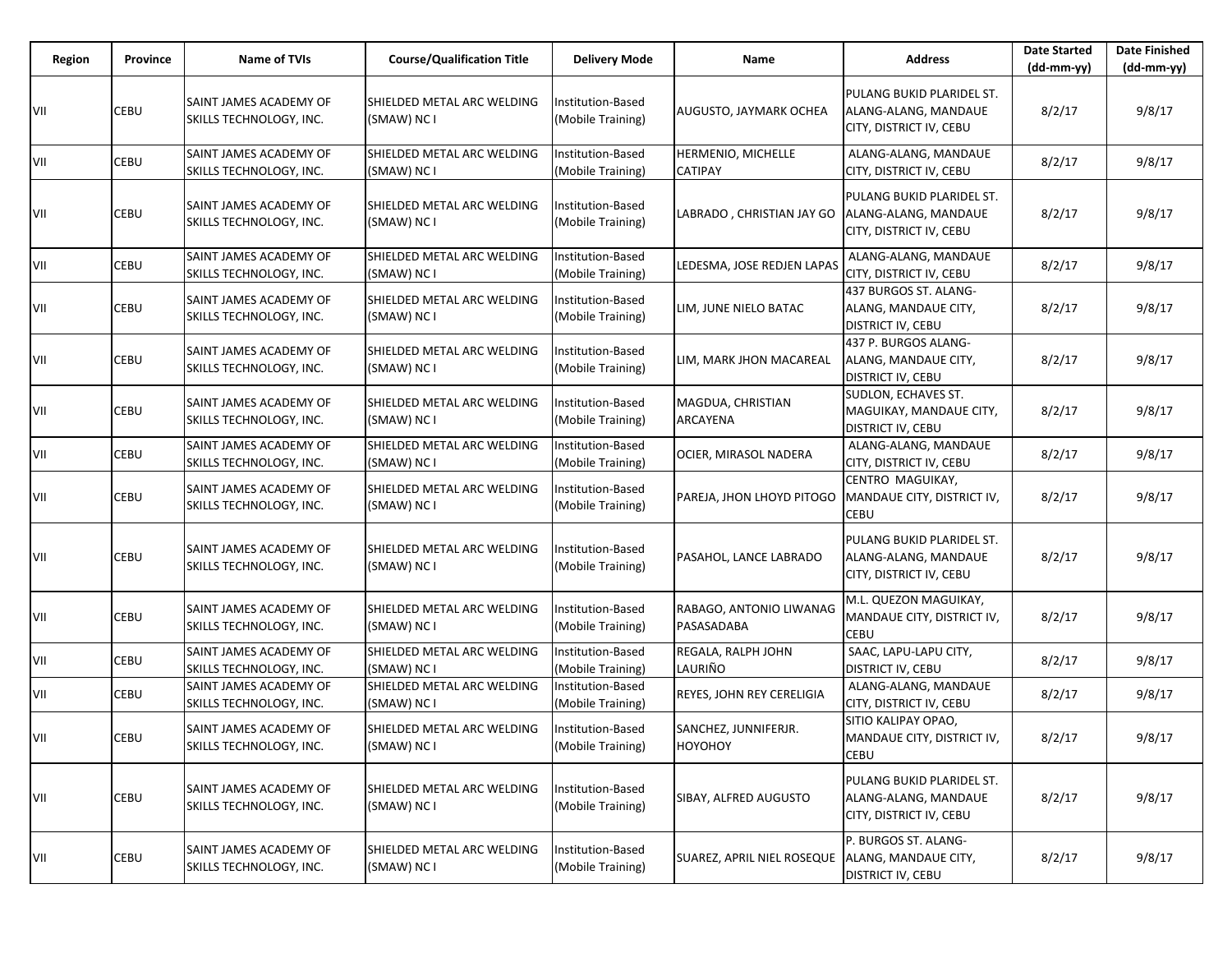| Region | Province | <b>Name of TVIs</b>                                          | <b>Course/Qualification Title</b>         | <b>Delivery Mode</b>                   | Name                                                | <b>Address</b>                                                               | <b>Date Started</b><br>$(dd-mm-yy)$ | <b>Date Finished</b><br>(dd-mm-yy) |
|--------|----------|--------------------------------------------------------------|-------------------------------------------|----------------------------------------|-----------------------------------------------------|------------------------------------------------------------------------------|-------------------------------------|------------------------------------|
| VII    | CEBU     | SAINT JAMES ACADEMY OF<br>SKILLS TECHNOLOGY, INC.            | SHIELDED METAL ARC WELDING<br>(SMAW) NC I | nstitution-Based<br>(Mobile Training)  | SUMALINOG, ARJAY GARREDO   ALANG-ALANG, MANDAUE     | PULANG BUKID PLARIDEL ST.<br>CITY, DISTRICT IV, CEBU                         | 8/2/17                              | 9/8/17                             |
| VII    | CEBU     | SAINT JAMES ACADEMY OF<br>SKILLS TECHNOLOGY, INC.            | SHIELDED METAL ARC WELDING<br>(SMAW) NC I | Institution-Based<br>(Mobile Training) | UMANDAC, HENDRICO PALING MANDAUE CITY, DISTRICT IV, | SECTOR 3 PAGSABUNGAN,<br><b>CEBU</b>                                         | 8/2/17                              | 9/8/17                             |
| VII    | CEBU     | SAINT JAMES ACADEMY OF<br>SKILLS TECHNOLOGY, INC.            | SHIELDED METAL ARC WELDING<br>(SMAW) NC I | Institution-Based<br>(Mobile Training) | WENCESLAO, IVAN ADRIAN<br>ADAPTAR                   | PULANG BUKID PLARIDEL ST.<br>ALANG-ALANG, MANDAUE<br>CITY, DISTRICT IV, CEBU | 8/2/17                              | 9/8/17                             |
| VII    | CEBU     | SAINT JAMES ACADEMY OF<br>SKILLS TECHNOLOGY, INC.            | SHIELDED METAL ARC WELDING<br>(SMAW) NC I | Institution-Based<br>(Mobile Training) | YU, ARCHIE PASTIDIO                                 | 624 M.L. QUIZON ST.<br>MAGUIKAY, MANDAUE CITY,<br>DISTRICT IV, CEBU          | 8/2/17                              | 9/8/17                             |
| VII    | CEBU     | <b>B.I.G DEV'T TRAINING &amp;</b><br>ASSESSMENT CENTER, INC. | HILOT (WELLNES MASSAGE) NC II             | Institution-Based<br>(Mobile Training) | ABABA, ALDREN BAYHONAN                              | SITIO KALUMBOYAN<br><b>BUHISAN, CEBU CITY, SOUTH,</b><br><b>CEBU</b>         | 8/8/17                              | 9/16/17                            |
| VII    | CEBU     | <b>B.I.G DEV'T TRAINING &amp;</b><br>ASSESSMENT CENTER, INC. | HILOT (WELLNES MASSAGE) NC II             | Institution-Based<br>(Mobile Training) | ATUP, ROGENCE VINCENT<br><b>JEANJAQUET</b>          | PUNTA PRINCESA, CEBU CITY,<br>SOUTH, CEBU                                    | 8/8/17                              | 9/16/17                            |
| VII    | CEBU     | <b>B.I.G DEV'T TRAINING &amp;</b><br>ASSESSMENT CENTER, INC. | HILOT (WELLNES MASSAGE) NC II             | Institution-Based<br>(Mobile Training) | BERONGA, MANUEL LABUS                               | 7 FELINA VILLAGE TISA, CEBU<br>CITY, SOUTH, CEBU                             | 8/8/17                              | 9/16/17                            |
| VII    | CEBU     | <b>B.I.G DEV'T TRAINING &amp;</b><br>ASSESSMENT CENTER, INC. | HILOT (WELLNES MASSAGE) NC II             | Institution-Based<br>Mobile Training)  | <b>BOHOL, FERDINAND DONAYRE</b>                     | LOWER KADASIG PHASE-1<br>TISA, CEBU CITY, SOUTH, CEBU                        | 8/8/17                              | 9/16/17                            |
| VII    | CEBU     | <b>B.I.G DEV'T TRAINING &amp;</b><br>ASSESSMENT CENTER, INC. | HILOT (WELLNES MASSAGE) NC II             | Institution-Based<br>(Mobile Training) | BONGCAYAO, CHARLISS<br><b>MONOY</b>                 | LABRA STREET GUADALUPE,<br>CEBU CITY, SOUTH, CEBU                            | 8/8/17                              | 9/16/17                            |
| VII    | CEBU     | <b>B.I.G DEV'T TRAINING &amp;</b><br>ASSESSMENT CENTER, INC. | HILOT (WELLNES MASSAGE) NC II             | nstitution-Based<br>(Mobile Training)  | CADUNGOG, EPIFANIA<br>QUIMSON                       | SITIO UPPER QUIOT, CEBU<br>CITY, SOUTH, CEBU                                 | 8/8/17                              | 9/16/17                            |
| VII    | CEBU     | <b>B.I.G DEV'T TRAINING &amp;</b><br>ASSESSMENT CENTER, INC. | HILOT (WELLNES MASSAGE) NC II             | nstitution-Based<br>(Mobile Training)  | CANIBAN, MARIA BELEN<br>NAVARROZA                   | TISA, CEBU CITY, SOUTH,<br>CEBU                                              | 8/8/17                              | 9/16/17                            |
| VII    | CEBU     | <b>B.I.G DEV'T TRAINING &amp;</b><br>ASSESSMENT CENTER, INC. | HILOT (WELLNES MASSAGE) NC II             | Institution-Based<br>(Mobile Training) | CASAS, LEONILA NADELA                               | SITIO PLUS, INAYAWAN<br>PARDO, CEBU CITY, SOUTH,<br><b>CEBU</b>              | 8/8/17                              | 9/16/17                            |
| VII    | CEBU     | <b>B.I.G DEV'T TRAINING &amp;</b><br>ASSESSMENT CENTER, INC. | HILOT (WELLNES MASSAGE) NC II             | nstitution-Based<br>(Mobile Training)  | CASQUEJO, NIMFA POGOY                               | 38-DOÑA MARIA VILLAGE I<br>PUNTA PRINCESA, CEBU CITY,<br>SOUTH, CEBU         | 8/8/17                              | 9/16/17                            |
| VII    | CEBU     | <b>B.I.G DEV'T TRAINING &amp;</b><br>ASSESSMENT CENTER, INC. | HILOT (WELLNES MASSAGE) NC II             | Institution-Based<br>(Mobile Training) | DAVE, SHAIRA MAE PLANDO                             | 149 N BACALSO CALAMBA,<br>CEBU CITY, SOUTH, CEBU                             | 8/8/17                              | 9/16/17                            |
| VII    | CEBU     | <b>B.I.G DEV'T TRAINING &amp;</b><br>ASSESSMENT CENTER, INC. | HILOT (WELLNES MASSAGE) NC II             | Institution-Based<br>(Mobile Training) | GALAROZA, RIZA PACULBA                              | BUHISAN, CEBU CITY, SOUTH,<br><b>CEBU</b>                                    | 8/8/17                              | 9/16/17                            |
| VII    | CEBU     | <b>B.I.G DEV'T TRAINING &amp;</b><br>ASSESSMENT CENTER, INC. | HILOT (WELLNES MASSAGE) NC II             | Institution-Based<br>(Mobile Training) | <b>GALERO, RE-ANN TERUEL</b>                        | N BACALSO BULACAO, CEBU<br>CITY, SOUTH, CEBU                                 | 8/8/17                              | 9/16/17                            |
| VII    | CEBU     | <b>B.I.G DEV'T TRAINING &amp;</b><br>ASSESSMENT CENTER, INC. | HILOT (WELLNES MASSAGE) NC II             | Institution-Based<br>(Mobile Training) | HALINA, ELSIE SAJULGA                               | 119-B 3RD STREET, FILINA<br>VILLAGE TISA, CEBU CITY,<br>SOUTH, CEBU          | 8/8/17                              | 9/16/17                            |
| VII    | CEBU     | <b>B.I.G DEV'T TRAINING &amp;</b><br>ASSESSMENT CENTER, INC. | HILOT (WELLNES MASSAGE) NC II             | nstitution-Based<br>(Mobile Training)  | MABALA, JUDITH GONZALES                             | LOWER KADASIG PHASE-1<br>TISA, CEBU CITY, SOUTH, CEBU                        | 8/8/17                              | 9/16/17                            |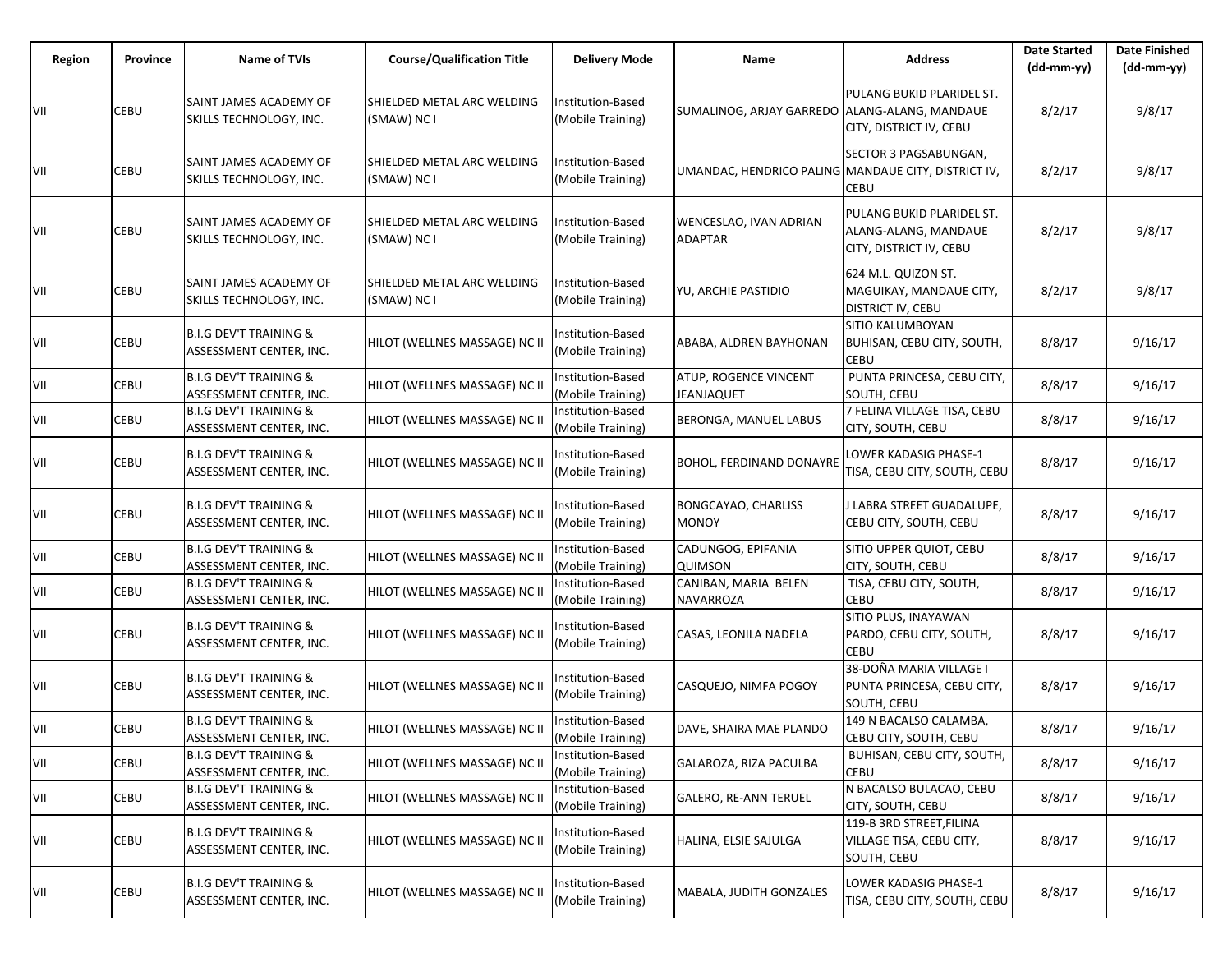| Region | Province | <b>Name of TVIs</b>                                           | <b>Course/Qualification Title</b>                             | <b>Delivery Mode</b>                          | Name                                  | <b>Address</b>                                                       | <b>Date Started</b><br>$(dd-mm-yy)$ | <b>Date Finished</b><br>$(dd-mm-yy)$ |
|--------|----------|---------------------------------------------------------------|---------------------------------------------------------------|-----------------------------------------------|---------------------------------------|----------------------------------------------------------------------|-------------------------------------|--------------------------------------|
| VII    | CEBU     | <b>B.I.G DEV'T TRAINING &amp;</b><br>ASSESSMENT CENTER, INC.  | HILOT (WELLNES MASSAGE) NC II                                 | Institution-Based<br>(Mobile Training)        | MAÑACAP, SORAH ABENDAN                | <b>192 UPPER LINAO</b><br>MINGLANILLA, CEBU CITY,<br>SOUTH, CEBU     | 8/8/17                              | 9/16/17                              |
| VII    | CEBU     | <b>B.I.G DEV'T TRAINING &amp;</b><br>ASSESSMENT CENTER, INC.  | HILOT (WELLNES MASSAGE) NC II                                 | Institution-Based<br>(Mobile Training)        | MENESES, FERDINAND TIA                | SITIO MANGA TISA, CEBU<br>CITY, SOUTH, CEBU                          | 8/8/17                              | 9/16/17                              |
| VII    | CEBU     | <b>B.I.G DEV'T TRAINING &amp;</b><br>ASSESSMENT CENTER, INC.  | HILOT (WELLNES MASSAGE) NC II                                 | Institution-Based<br>(Mobile Training)        | MONDRAGON, MARIA GRACE<br><b>INOC</b> | BUHISAN, CEBU CITY, SOUTH,<br>CEBU                                   | 8/8/17                              | 9/16/17                              |
| VII    | CEBU     | <b>B.I.G DEV'T TRAINING &amp;</b><br>ASSESSMENT CENTER, INC.  | HILOT (WELLNES MASSAGE) NC II                                 | Institution-Based<br>(Mobile Training)        | MORALES, JESSIE ROSE<br>SALIDANIA     | SITIO KALUMBOYAN<br>BUHISAN, CEBU CITY, SOUTH,<br><b>CEBU</b>        | 8/8/17                              | 9/16/17                              |
| VII    | CEBU     | <b>B.I.G DEV'T TRAINING &amp;</b><br>ASSESSMENT CENTER, INC.  | HILOT (WELLNES MASSAGE) NC II                                 | Institution-Based<br>(Mobile Training)        | NEMARIA, EVELYN APARIS                | <b>AZNAR ROAD SPLENDOR</b><br>HILLS PARDO, CEBU CITY,<br>SOUTH, CEBU | 8/8/17                              | 9/16/17                              |
| VII    | CEBU     | <b>B.I.G DEV'T TRAINING &amp;</b><br>ASSESSMENT CENTER, INC.  | HILOT (WELLNES MASSAGE) NC II                                 | Institution-Based<br>(Mobile Training)        | SIMO, JINKY CARZANO                   | SITIO MOHON LAWAAN,<br>TALISAY CITY, SOUTH, CEBU                     | 8/8/17                              | 9/16/17                              |
| VII    | CEBU     | <b>B.I.G DEV'T TRAINING &amp;</b><br>ASSESSMENT CENTER, INC.  | HILOT (WELLNES MASSAGE) NC II                                 | Institution-Based<br>(Mobile Training)        | TATOY, RIZIE LUMAYAO                  | <b>UPPER GUN CLUB</b><br>GUADALUPE, CEBU CITY,<br>SOUTH, CEBU        | 8/8/17                              | 9/16/17                              |
| VII    | CEBU     | ROSE INSTITUTE OF<br>COSMETOLOGY & PHARMACY                   | <b>PERFORM BODY MASSAGE</b><br>(LEADING TO BEAUTY CARE NC II) | Institution-Based<br>(Mobile Training)        | ABAREDO, ERNA ARIZO                   | NOT INDICATED BONGDO,<br>BORBON, 5TH DISTRICT, CEBU                  | 7/31/17                             | 9/22/17                              |
| VII    | CEBU     | ROSE INSTITUTE OF<br>COSMETOLOGY & PHARMACY                   | PERFORM BODY MASSAGE<br>(LEADING TO BEAUTY CARE NC II)        | Institution-Based<br>(Mobile Training)        | <b>BARILI, ROSEL DOSDOS</b>           | NOT INDICATED<br>TABAYLAWON, BORBON, 5TH<br>DISTRICT, CEBU           | 7/31/17                             | 9/22/17                              |
| VII    | CEBU     | ROSE INSTITUTE OF<br>COSMETOLOGY & PHARMACY                   | PERFORM BODY MASSAGE<br>(LEADING TO BEAUTY CARE NC II)        | Institution-Based<br>(Mobile Training)        | COLLANTES, DIODITHA<br>MONERA         | NOT INDICATED DAO-<br>POBLACION, BORBON, 5TH<br>DISTRICT, CEBU       | 7/31/17                             | 9/22/17                              |
| VII    | CEBU     | ROSE INSTITUTE OF<br>COSMETOLOGY & PHARMACY                   | PERFORM BODY MASSAGE<br>(LEADING TO BEAUTY CARE NC II)        | Institution-Based<br>(Mobile Training)        | COLLANTES, JOY ERMAC                  | NOT INDICATED DAO-<br>POBLACION, BORBON, 5TH<br>DISTRICT, CEBU       | 7/31/17                             | 9/22/17                              |
| VII    | CEBU     | ROSE INSTITUTE OF<br>COSMETOLOGY & PHARMACY                   | PERFORM BODY MASSAGE<br>(LEADING TO BEAUTY CARE NC II)        | Institution-Based<br>(Mobile Training)        | DAMOS, MARU VELOSO                    | NOT INDICATED CADARUHAN,<br>BORBON, 5TH DISTRICT, CEBU               | 7/31/17                             | 9/22/17                              |
| VII    | CEBU     | ROSE INSTITUTE OF<br><b>COSMETOLOGY &amp; PHARMACY</b>        | <b>PERFORM BODY MASSAGE</b><br>(LEADING TO BEAUTY CARE NC II) | Institution-Based<br>(Mobile Training)        | EBALE, MARJORIE SOLON                 | NOT INDICATED CADARUHAN,<br><b>BORBON, 5TH DISTRICT, CEBU</b>        | 7/31/17                             | 9/22/17                              |
| VII    | CEBU     | ROSE INSTITUTE OF<br>COSMETOLOGY & PHARMACY                   | PERFORM BODY MASSAGE<br>(LEADING TO BEAUTY CARE NC II)        | Institution-Based<br>(Mobile Training)        | GEPIGA, CONSTANCIO<br><b>QUILATON</b> | NOT INDICATED CADARUHAN,<br><b>BORBON, 5TH DISTRICT, CEBU</b>        | 7/31/17                             | 9/22/17                              |
| VII    | CEBU     | <b>ROSE INSTITUTE OF</b><br><b>COSMETOLOGY &amp; PHARMACY</b> | PERFORM BODY MASSAGE<br>(LEADING TO BEAUTY CARE NC II)        | Institution-Based<br>(Mobile Training)        | MANGUBAT, JAMES                       | NOT INDICATED CADARUHAN,<br>BORBON, 5TH DISTRICT, CEBU               | 7/31/17                             | 9/22/17                              |
| VII    | CEBU     | ROSE INSTITUTE OF<br>COSMETOLOGY & PHARMACY                   | PERFORM BODY MASSAGE<br>(LEADING TO BEAUTY CARE NC II)        | <b>Institution-Based</b><br>(Mobile Training) | MONTECILLO, ALONA VIOJAN              | NOT INDICATED POBLACION,<br><b>BORBON, 5TH DISTRICT, CEBU</b>        | 7/31/17                             | 9/22/17                              |
| VII    | CEBU     | ROSE INSTITUTE OF<br><b>COSMETOLOGY &amp; PHARMACY</b>        | PERFORM BODY MASSAGE<br>(LEADING TO BEAUTY CARE NC II)        | Institution-Based<br>(Mobile Training)        | POGADO, JESSA MAE AGUDO               | NOT INDICATED CADARUHAN,<br><b>BORBON, 5TH DISTRICT, CEBU</b>        | 7/31/17                             | 9/22/17                              |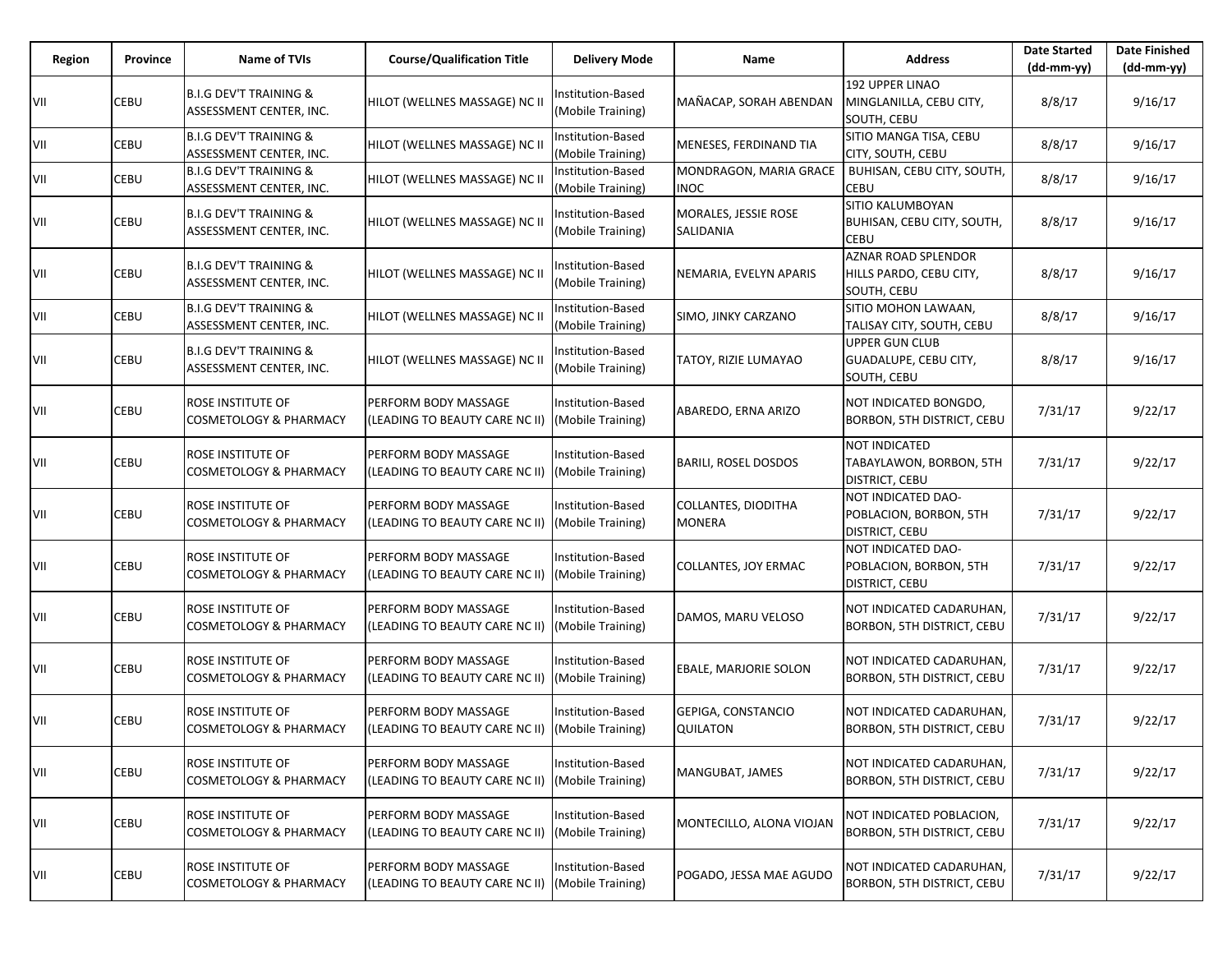| Region | Province | Name of TVIs                                                  | <b>Course/Qualification Title</b>                      | <b>Delivery Mode</b>                          | Name                                  | <b>Address</b>                                                | <b>Date Started</b><br>$(dd-mm-yy)$ | <b>Date Finished</b><br>$(dd-mm-yy)$ |
|--------|----------|---------------------------------------------------------------|--------------------------------------------------------|-----------------------------------------------|---------------------------------------|---------------------------------------------------------------|-------------------------------------|--------------------------------------|
| VII    | CEBU     | ROSE INSTITUTE OF<br><b>COSMETOLOGY &amp; PHARMACY</b>        | PERFORM BODY MASSAGE<br>(LEADING TO BEAUTY CARE NC II) | Institution-Based<br>(Mobile Training)        | TAYLARAN, CATHERINE<br>ARELLANO       | NOT INDICATED CADARUHAN,<br>BORBON, 5TH DISTRICT, CEBU        | 7/31/17                             | 9/22/17                              |
| VII    | CEBU     | ROSE INSTITUTE OF<br><b>COSMETOLOGY &amp; PHARMACY</b>        | PERFORM BODY MASSAGE<br>(LEADING TO BEAUTY CARE NC II) | <b>Institution-Based</b><br>(Mobile Training) | TAYLARAN, ROY ACOB                    | MALINAO ST. POBLACION,<br>BORBON, 5TH DISTRICT, CEBU          | 7/31/17                             | 9/22/17                              |
| VII    | CEBU     | ROSE INSTITUTE OF<br><b>COSMETOLOGY &amp; PHARMACY</b>        | PERFORM BODY MASSAGE<br>(LEADING TO BEAUTY CARE NC II) | <b>Institution-Based</b><br>(Mobile Training) | TEMPORADA, ROMIE DAYA-<br><b>ONG</b>  | NOT INDICATED CADARUHAN,<br>BORBON, 5TH DISTRICT, CEBU        | 7/31/17                             | 9/22/17                              |
| VII    | CEBU     | ROSE INSTITUTE OF<br><b>COSMETOLOGY &amp; PHARMACY</b>        | PERFORM BODY MASSAGE<br>(LEADING TO BEAUTY CARE NC II) | <b>Institution-Based</b><br>(Mobile Training) | TUGNON, JOVIE SUMAYANG                | NOT INDICATED CADARUHAN,<br>BORBON, 5TH DISTRICT, CEBU        | 7/31/17                             | 9/22/17                              |
| VII    | CEBU     | ROSE INSTITUTE OF<br><b>COSMETOLOGY &amp; PHARMACY</b>        | PERFORM BODY MASSAGE<br>(LEADING TO BEAUTY CARE NC II) | <b>Institution-Based</b><br>(Mobile Training) | VILLAREAL, LEAH TAGHOY                | NOT INDICATED BONGOYON,<br>BORBON, 5TH DISTRICT, CEBU         | 7/31/17                             | 9/22/17                              |
| VII    | CEBU     | ROSE INSTITUTE OF<br><b>COSMETOLOGY &amp; PHARMACY</b>        | PERFORM BODY MASSAGE<br>(LEADING TO BEAUTY CARE NC II) | <b>Institution-Based</b><br>(Mobile Training) | <b>BUSTO, GINA ASUMBRA</b>            | NOT INDICATED POBLACION,<br>BORBON, 5TH DISTRICT, CEBU        | 8/1/17                              | 9/23/17                              |
| VII    | CEBU     | <b>ROSE INSTITUTE OF</b><br><b>COSMETOLOGY &amp; PHARMACY</b> | PERFORM BODY MASSAGE<br>(LEADING TO BEAUTY CARE NC II) | <b>Institution-Based</b><br>(Mobile Training) | CABAHUG, ENIQUITA<br><b>MALAZARTE</b> | NOT INDICATED POBLACION,<br><b>BORBON, 5TH DISTRICT, CEBU</b> | 8/1/17                              | 9/23/17                              |
| VII    | CEBU     | <b>ROSE INSTITUTE OF</b><br><b>COSMETOLOGY &amp; PHARMACY</b> | PERFORM BODY MASSAGE<br>(LEADING TO BEAUTY CARE NC II) | Institution-Based<br>(Mobile Training)        | COLLANTES, JIM SYN SORENO             | NOT INDICATED CLAVERA,<br>BORBON, 5TH DISTRICT, CEBU          | 8/1/17                              | 9/23/17                              |
| VII    | CEBU     | ROSE INSTITUTE OF<br><b>COSMETOLOGY &amp; PHARMACY</b>        | PERFORM BODY MASSAGE<br>(LEADING TO BEAUTY CARE NC II) | <b>Institution-Based</b><br>(Mobile Training) | DELGADO, JASMIN BASIT                 | NOT INDICATED TABUNAN,<br>BORBON, 5TH DISTRICT, CEBU          | 8/1/17                              | 9/23/17                              |
| VII    | CEBU     | ROSE INSTITUTE OF<br><b>COSMETOLOGY &amp; PHARMACY</b>        | PERFORM BODY MASSAGE<br>(LEADING TO BEAUTY CARE NC II) | Institution-Based<br>(Mobile Training)        | DONAN, REBECA MONISIT                 | NOT INDICATED POBLACION,<br>BORBON, 5TH DISTRICT, CEBU        | 8/1/17                              | 9/23/17                              |
| VII    | CEBU     | ROSE INSTITUTE OF<br><b>COSMETOLOGY &amp; PHARMACY</b>        | PERFORM BODY MASSAGE<br>(LEADING TO BEAUTY CARE NC II) | Institution-Based<br>(Mobile Training)        | <b>IGOT, ISABELITA ARONG</b>          | NOT INDICATED CADARUHAN,<br>BORBON, 5TH DISTRICT, CEBU        | 8/1/17                              | 9/23/17                              |
| VII    | CEBU     | ROSE INSTITUTE OF<br><b>COSMETOLOGY &amp; PHARMACY</b>        | PERFORM BODY MASSAGE<br>(LEADING TO BEAUTY CARE NC II) | Institution-Based<br>(Mobile Training)        | LAURON, ALVIN DOCOS                   | NOT INDICATED POBLACION,<br><b>BORBON, 5TH DISTRICT, CEBU</b> | 8/1/17                              | 9/23/17                              |
| VII    | CEBU     | ROSE INSTITUTE OF<br><b>COSMETOLOGY &amp; PHARMACY</b>        | PERFORM BODY MASSAGE<br>(LEADING TO BEAUTY CARE NC II) | <b>Institution-Based</b><br>(Mobile Training) | MANGUBAT, CHERYL LAYASAN              | NOT INDICATED POBLACION,<br>BORBON, 5TH DISTRICT, CEBU        | 8/1/17                              | 9/23/17                              |
| VII    | CEBU     | ROSE INSTITUTE OF<br><b>COSMETOLOGY &amp; PHARMACY</b>        | PERFORM BODY MASSAGE<br>(LEADING TO BEAUTY CARE NC II) | Institution-Based<br>(Mobile Training)        | MONTEJO, EDMUND CAROS                 | NOT INDICATED<br>CAMPUSONG, BORBON, 5TH<br>DISTRICT, CEBU     | 8/1/17                              | 9/23/17                              |
| VII    | CEBU     | ROSE INSTITUTE OF<br><b>COSMETOLOGY &amp; PHARMACY</b>        | PERFORM BODY MASSAGE<br>(LEADING TO BEAUTY CARE NC II) | Institution-Based<br>(Mobile Training)        | NOYNAY, QUEENY SOLLANO                | NOT INDICATED CADARUHAN,<br>BORBON, 5TH DISTRICT, CEBU        | 8/1/17                              | 9/23/17                              |
| VII    | CEBU     | ROSE INSTITUTE OF<br><b>COSMETOLOGY &amp; PHARMACY</b>        | PERFORM BODY MASSAGE<br>(LEADING TO BEAUTY CARE NC II) | Institution-Based<br>(Mobile Training)        | OMBAJEN, MICHELLE<br><b>MANGUBAT</b>  | NOT INDICATED<br>MAGDOLINOG, BORBON, 5TH<br>DISTRICT, CEBU    | 8/1/17                              | 9/23/17                              |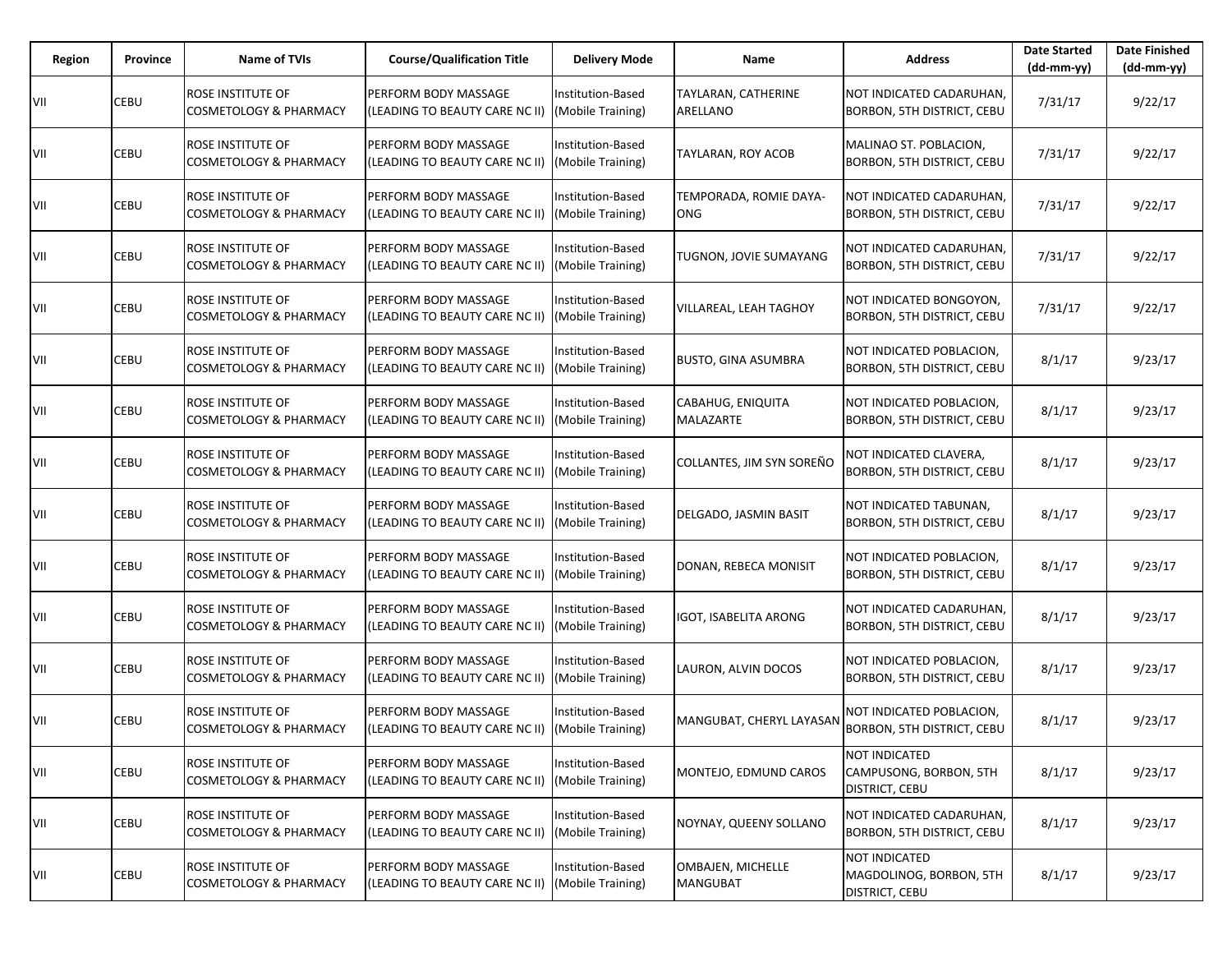| Region | Province | <b>Name of TVIs</b>                                    | <b>Course/Qualification Title</b>                                               | <b>Delivery Mode</b>                   | Name                                           | <b>Address</b>                                         | <b>Date Started</b><br>$(dd-mm-yy)$ | <b>Date Finished</b><br>(dd-mm-yy) |
|--------|----------|--------------------------------------------------------|---------------------------------------------------------------------------------|----------------------------------------|------------------------------------------------|--------------------------------------------------------|-------------------------------------|------------------------------------|
| VII    | CEBU     | ROSE INSTITUTE OF<br><b>COSMETOLOGY &amp; PHARMACY</b> | PERFORM BODY MASSAGE<br>(LEADING TO BEAUTY CARE NC II)                          | Institution-Based<br>(Mobile Training) | POGADO, MA. CHRISTINA<br><b>PRIETO</b>         | NOT INDICATED POBLACION,<br>BORBON, 5TH DISTRICT, CEBU | 8/1/17                              | 9/23/17                            |
| VII    | CEBU     | ROSE INSTITUTE OF<br>COSMETOLOGY & PHARMACY            | PERFORM BODY MASSAGE<br>(LEADING TO BEAUTY CARE NC II)                          | Institution-Based<br>(Mobile Training) | SOLLANO, FELIPE APOSTOL                        | NOT INDICATED POBLACION,<br>BORBON, 5TH DISTRICT, CEBU | 8/1/17                              | 9/23/17                            |
| VII    | CEBU     | ROSE INSTITUTE OF<br><b>COSMETOLOGY &amp; PHARMACY</b> | PERFORM BODY MASSAGE<br>(LEADING TO BEAUTY CARE NC II)                          | Institution-Based<br>(Mobile Training) | TAYLARAN, RAYLIN COSEP                         | NOT INDICATED TABUNAN,<br>BORBON, 5TH DISTRICT, CEBU   | 8/1/17                              | 9/23/17                            |
| VII    | CEBU     | ROSE INSTITUTE OF<br><b>COSMETOLOGY &amp; PHARMACY</b> | PERFORM BODY MASSAGE<br>(LEADING TO BEAUTY CARE NC II)                          | Institution-Based<br>(Mobile Training) | VERSOZA, MYRNA POGADO                          | NOT INDICATED CADARUHAN,<br>BORBON, 5TH DISTRICT, CEBU | 8/1/17                              | 9/23/17                            |
| VII    | CEBU     | MGB SKILLS DEVELOPMENT AND<br>ASSESSMENT CENTER INC.   | <b>BREAD MAKING ( LEADING TO</b><br><b>BREAD AND PASTRY</b><br>PRODUCTION NC II | Institution-Based<br>(Traditional)     | ABAPO, RUELA TEO                               | TALAGA, ARGAO, DISTRICT II,<br>CEBU                    | 8/10/17                             | 9/2/17                             |
| VII    | CEBU     | MGB SKILLS DEVELOPMENT AND<br>ASSESSMENT CENTER INC.   | BREAD MAKING ( LEADING TO<br><b>BREAD AND PASTRY</b><br>PRODUCTION NC II        | Institution-Based<br>(Traditional)     | AMANTE, ESMERALDA<br><b>MARISCAL</b>           | POBLACION, DALAGUETE,<br>DISTRICT II, CEBU             | 8/10/17                             | 9/2/17                             |
| VII    | CEBU     | MGB SKILLS DEVELOPMENT AND<br>ASSESSMENT CENTER INC.   | <b>BREAD MAKING ( LEADING TO</b><br><b>BREAD AND PASTRY</b><br>PRODUCTION NC II | Institution-Based<br>(Traditional)     | ASOTIGUE, LORENA<br>WAMELDA                    | LOOC POBLACION, ARGAO,<br>DISTRICT II, CEBU            | 8/10/17                             | 9/2/17                             |
| VII    | CEBU     | MGB SKILLS DEVELOPMENT AND<br>ASSESSMENT CENTER INC.   | <b>BREAD MAKING ( LEADING TO</b><br><b>BREAD AND PASTRY</b><br>PRODUCTION NC II | Institution-Based<br>(Traditional)     | <b>BAJENTING, JENNIBETH</b><br><b>CUERDA</b>   | KINTANAR ST. CANBANUA,<br>ARGAO, DISTRICT II, CEBU     | 8/10/17                             | 9/2/17                             |
| VII    | CEBU     | MGB SKILLS DEVELOPMENT AND<br>ASSESSMENT CENTER INC.   | <b>BREAD MAKING ( LEADING TO</b><br><b>BREAD AND PASTRY</b><br>PRODUCTION NC II | Institution-Based<br>(Traditional)     | <b>BAJENTING, JOAN LYN</b><br><b>ALCANTARA</b> | BULASA, ARGAO, DISTRICT II,<br>CEBU                    | 8/10/17                             | 9/2/17                             |
| VII    | CEBU     | MGB SKILLS DEVELOPMENT AND<br>ASSESSMENT CENTER INC.   | <b>BREAD MAKING ( LEADING TO</b><br><b>BREAD AND PASTRY</b><br>PRODUCTION NC II | Institution-Based<br>(Traditional)     | <b>BOLTIADOR, MARICHU</b>                      | J. RIZAL ST. POB. LOOC,<br>ARGAO, DISTRICT II, CEBU    | 8/10/17                             | 9/2/17                             |
| VII    | CEBU     | MGB SKILLS DEVELOPMENT AND<br>ASSESSMENT CENTER INC.   | <b>BREAD MAKING ( LEADING TO</b><br><b>BREAD AND PASTRY</b><br>PRODUCTION NC II | Institution-Based<br>(Traditional)     | CALABROSO, KARREN<br><b>FUENTES</b>            | TALOOT, ARGAO, DISTRICT II,<br>CEBU                    | 8/10/17                             | 9/2/17                             |
| VII    | CEBU     | MGB SKILLS DEVELOPMENT AND<br>ASSESSMENT CENTER INC.   | <b>BREAD MAKING ( LEADING TO</b><br><b>BREAD AND PASTRY</b><br>PRODUCTION NC II | Institution-Based<br>(Traditional)     | CASTULO, RHODALYN CARIN                        | POBLACION, DALAGUETE,<br><b>DISTRICT II, CEBU</b>      | 8/10/17                             | 9/2/17                             |
| VII    | CEBU     | MGB SKILLS DEVELOPMENT AND<br>ASSESSMENT CENTER INC.   | <b>BREAD MAKING ( LEADING TO</b><br><b>BREAD AND PASTRY</b><br>PRODUCTION NC II | Institution-Based<br>(Traditional)     | DURAN, WENDA MAY<br><b>VILLAHERMOSA</b>        | CAWAYAN, DALAGUETE,<br><b>DISTRICT II, CEBU</b>        | 8/10/17                             | 9/2/17                             |
| VII    | CEBU     | MGB SKILLS DEVELOPMENT AND<br>ASSESSMENT CENTER INC.   | BREAD MAKING ( LEADING TO<br><b>BREAD AND PASTRY</b><br>PRODUCTION NC II        | Institution-Based<br>(Traditional)     | <b>ESGUERRA, MICHELLE</b><br><b>BIRONDO</b>    | JUSTICE ARELLANO ST. LOOC,<br>ARGAO, DISTRICT II, CEBU | 8/10/17                             | 9/2/17                             |
| VII    | CEBU     | MGB SKILLS DEVELOPMENT AND<br>ASSESSMENT CENTER INC.   | <b>BREAD MAKING ( LEADING TO</b><br><b>BREAD AND PASTRY</b><br>PRODUCTION NC II | Institution-Based<br>(Traditional)     | FAJARDO, MARSHALIZA<br>YAMAS                   | TALAGA, ARGAO, DISTRICT II,<br>CEBU                    | 8/10/17                             | 9/2/17                             |
| VII    | CEBU     | MGB SKILLS DEVELOPMENT AND<br>ASSESSMENT CENTER INC.   | <b>BREAD MAKING ( LEADING TO</b><br><b>BREAD AND PASTRY</b><br>PRODUCTION NC II | Institution-Based<br>(Traditional)     | <b>GEALON, SALVE EGUICO</b>                    | CANCAINAP TULIC, ARGAO,<br><b>DISTRICT II, CEBU</b>    | 8/10/17                             | 9/2/17                             |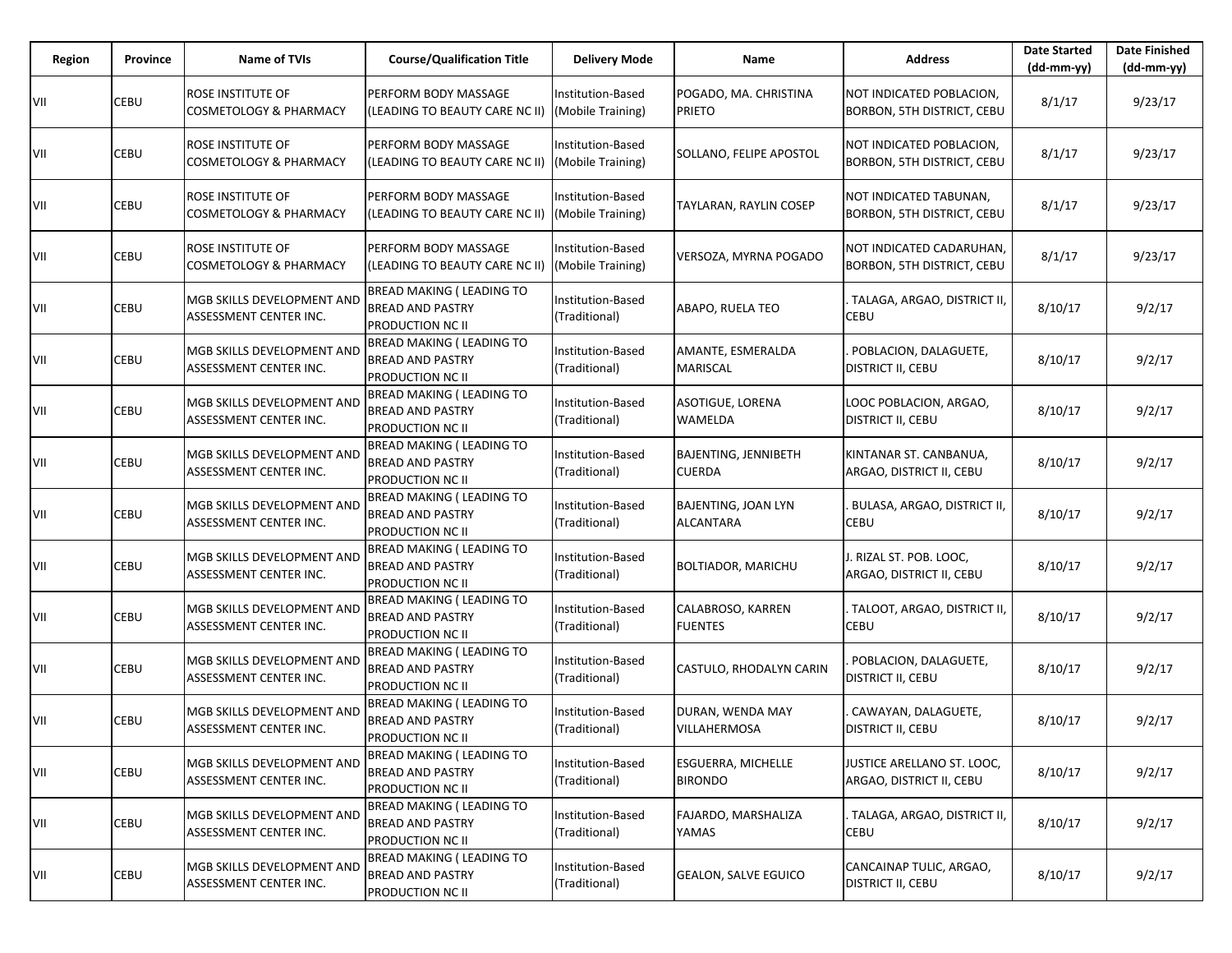| Region | Province | <b>Name of TVIs</b>                                  | <b>Course/Qualification Title</b>                                               | <b>Delivery Mode</b>                   | Name                             | <b>Address</b>                                                              | <b>Date Started</b><br>$(dd-mm-yy)$ | <b>Date Finished</b><br>$(dd-mm-yy)$ |
|--------|----------|------------------------------------------------------|---------------------------------------------------------------------------------|----------------------------------------|----------------------------------|-----------------------------------------------------------------------------|-------------------------------------|--------------------------------------|
| VII    | CEBU     | MGB SKILLS DEVELOPMENT AND<br>ASSESSMENT CENTER INC. | BREAD MAKING ( LEADING TO<br><b>BREAD AND PASTRY</b><br>PRODUCTION NC II        | Institution-Based<br>(Traditional)     | <b>GUMBA, CATHERINE TAMPOS</b>   | TALOOT, ARGAO, DISTRICT II,<br><b>CEBU</b>                                  | 8/10/17                             | 9/2/17                               |
| VII    | CEBU     | MGB SKILLS DEVELOPMENT AND<br>ASSESSMENT CENTER INC. | <b>BREAD MAKING ( LEADING TO</b><br><b>BREAD AND PASTRY</b><br>PRODUCTION NC II | Institution-Based<br>(Traditional)     | JUAREZ, JOSIE LOU HALICHIC       | POBLACION, SIBONGA,<br>DISTRICT I, CEBU                                     | 8/10/17                             | 9/2/17                               |
| VII    | CEBU     | MGB SKILLS DEVELOPMENT AND<br>ASSESSMENT CENTER INC. | BREAD MAKING ( LEADING TO<br><b>BREAD AND PASTRY</b><br>PRODUCTION NC II        | Institution-Based<br>(Traditional)     | LAO, RHEALYN CAMINADE            | 311 HIMONGBONGAN<br>TALOOT, ARGAO, DISTRICT II,<br><b>CEBU</b>              | 8/10/17                             | 9/2/17                               |
| VII    | CEBU     | MGB SKILLS DEVELOPMENT AND<br>ASSESSMENT CENTER INC. | BREAD MAKING ( LEADING TO<br><b>BREAD AND PASTRY</b><br>PRODUCTION NC II        | Institution-Based<br>(Traditional)     | LLAGAS, MONACAR CARILLO          | LOOC POBLACION, ARGAO,<br>DISTRICT II, CEBU                                 | 8/10/17                             | 9/2/17                               |
| VII    | CEBU     | MGB SKILLS DEVELOPMENT AND<br>ASSESSMENT CENTER INC. | <b>BREAD MAKING ( LEADING TO</b><br><b>BREAD AND PASTRY</b><br>PRODUCTION NC II | Institution-Based<br>(Traditional)     | LUCERO, GALILEA SIANGKO          | 1028 SUBA POBLACION,<br>ARGAO, DISTRICT II, CEBU                            | 8/10/17                             | 9/2/17                               |
| VII    | CEBU     | MGB SKILLS DEVELOPMENT AND<br>ASSESSMENT CENTER INC. | <b>BREAD MAKING ( LEADING TO</b><br><b>BREAD AND PASTRY</b><br>PRODUCTION NC II | Institution-Based<br>(Traditional)     | MAMITES, LYN WAMELDA             | J. RIZAL ST. POB. LOOC,<br>ARGAO, DISTRICT II, CEBU                         | 8/10/17                             | 9/2/17                               |
| VII    | CEBU     | MGB SKILLS DEVELOPMENT AND<br>ASSESSMENT CENTER INC. | <b>BREAD MAKING ( LEADING TO</b><br><b>BREAD AND PASTRY</b><br>PRODUCTION NC II | Institution-Based<br>(Traditional)     | MONTEJO, RAZHELL TEO             | TALAGA, ARGAO, DISTRICT II,<br>CEBU                                         | 8/10/17                             | 9/2/17                               |
| VII    | CEBU     | MGB SKILLS DEVELOPMENT AND<br>ASSESSMENT CENTER INC. | <b>BREAD MAKING ( LEADING TO</b><br><b>BREAD AND PASTRY</b><br>PRODUCTION NC II | Institution-Based<br>(Traditional)     | MUÑEZ, ANNA JOHN SANCHEZ         | BOGO, ARGAO, DISTRICT II,<br>CEBU                                           | 8/10/17                             | 9/2/17                               |
| VII    | CEBU     | MGB SKILLS DEVELOPMENT AND<br>ASSESSMENT CENTER INC. | BREAD MAKING ( LEADING TO<br><b>BREAD AND PASTRY</b><br>PRODUCTION NC II        | Institution-Based<br>(Traditional)     | TANOY, ELIZABETH OLOR            | LOWER CANDABONG BINLOD,<br>ARGAO, DISTRICT II, CEBU                         | 8/10/17                             | 9/2/17                               |
| VII    | CEBU     | SAINT JAMES ACADEMY OF<br>SKILLS TECHNOLOGY, INC.    | SHIELDED METAL ARC WELDING<br>(SMAW) NC I                                       | Institution-Based<br>(Mobile Training) | AMPO, REAL GAL PORQUIADO         | GENERAL, TUDELA CAMOTES,<br>DISTRICT V, CEBU                                | 8/9/17                              | 9/28/17                              |
| VII    | CEBU     | SAINT JAMES ACADEMY OF<br>SKILLS TECHNOLOGY, INC.    | SHIELDED METAL ARC WELDING<br>(SMAW) NC I                                       | Institution-Based<br>(Mobile Training) | APAS, MILWANI SOTTO              | PUROK BUHAWAN<br>SOUTHERN POBLACION,<br>TUDELA CAMOTES, DISTRICT<br>V, CEBU | 8/9/17                              | 9/28/17                              |
| VII    | CEBU     | SAINT JAMES ACADEMY OF<br>SKILLS TECHNOLOGY, INC.    | SHIELDED METAL ARC WELDING<br>(SMAW) NC I                                       | Institution-Based<br>(Mobile Training) | BAGASLAO, ERICK JOHN<br>LUMAHANG | PUROK ROSE SANTANDER,<br>TUDELA CAMOTES, DISTRICT<br>V, CEBU                | 8/9/17                              | 9/28/17                              |
| VII    | CEBU     | SAINT JAMES ACADEMY OF<br>SKILLS TECHNOLOGY, INC.    | SHIELDED METAL ARC WELDING<br>(SMAW) NC I                                       | Institution-Based<br>(Mobile Training) | BEBANCO, NOEL BORJA              | <b>UPPER PAGSA, PORO</b><br>CAMOTES, DISTRICT V, CEBU                       | 8/9/17                              | 9/28/17                              |
| VII    | CEBU     | SAINT JAMES ACADEMY OF<br>SKILLS TECHNOLOGY, INC.    | SHIELDED METAL ARC WELDING<br>(SMAW) NC I                                       | Institution-Based<br>(Mobile Training) | BELARMINO, JEY ORGE              | CALMANTE, TUDELA<br>CAMOTES, DISTRICT V, CEBU                               | 8/9/17                              | 9/28/17                              |
| VII    | CEBU     | SAINT JAMES ACADEMY OF<br>SKILLS TECHNOLOGY, INC.    | SHIELDED METAL ARC WELDING<br>(SMAW) NC I                                       | Institution-Based<br>(Mobile Training) | CALAMBO, RICO BELARMINO          | CALMANTE, TUDELA<br>CAMOTES, DISTRICT V, CEBU                               | 8/9/17                              | 9/28/17                              |
| VII    | CEBU     | SAINT JAMES ACADEMY OF<br>SKILLS TECHNOLOGY, INC.    | SHIELDED METAL ARC WELDING<br>(SMAW) NC I                                       | Institution-Based<br>(Mobile Training) | CALUMPIANO, JOEY GODEN           | GENERAL, TUDELA CAMOTES,<br><b>DISTRICT V, CEBU</b>                         | 8/9/17                              | 9/28/17                              |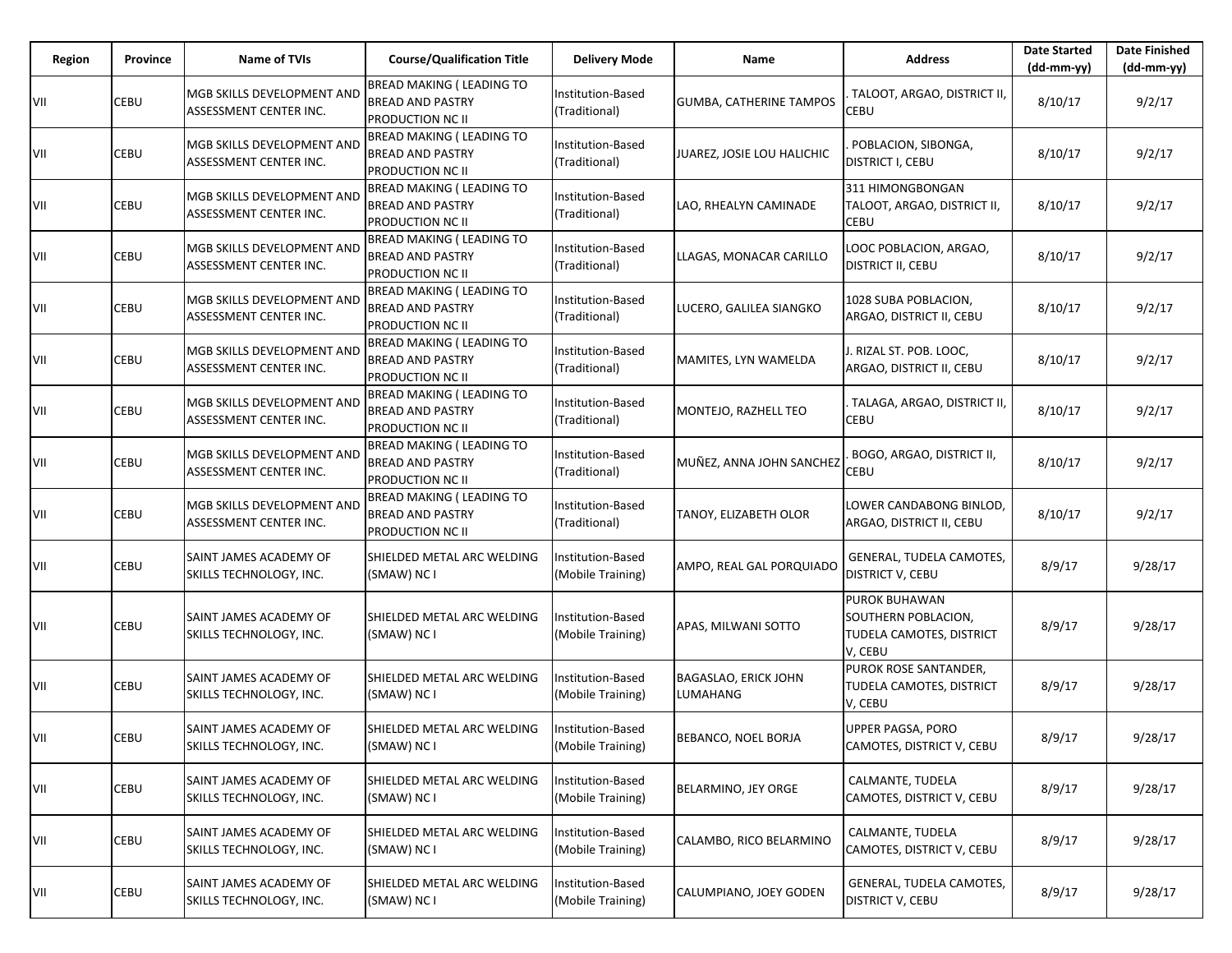| Region | Province | Name of TVIs                                      | <b>Course/Qualification Title</b>         | <b>Delivery Mode</b>                   | Name                                 | <b>Address</b>                                                                     | <b>Date Started</b><br>$(dd-mm-vv)$ | <b>Date Finished</b><br>(dd-mm-yy) |
|--------|----------|---------------------------------------------------|-------------------------------------------|----------------------------------------|--------------------------------------|------------------------------------------------------------------------------------|-------------------------------------|------------------------------------|
| VII    | CEBU     | SAINT JAMES ACADEMY OF<br>SKILLS TECHNOLOGY, INC. | SHIELDED METAL ARC WELDING<br>(SMAW) NC I | Institution-Based<br>(Mobile Training) | DIAPOLET, JOHN RUSSELL<br>ORGE       | PUROK SEASIDE SOUTHERN<br>POBLACION, TUDELA<br>CAMOTES, DISTRICT V, CEBU           | 8/9/17                              | 9/28/17                            |
| VII    | CEBU     | SAINT JAMES ACADEMY OF<br>SKILLS TECHNOLOGY, INC. | SHIELDED METAL ARC WELDING<br>(SMAW) NC I | Institution-Based<br>(Mobile Training) | DONAYRE, RAMIL GODEN                 | PUROK ROSE SANTANDER,<br>TUDELA CAMOTES, DISTRICT<br>V, CEBU                       | 8/9/17                              | 9/28/17                            |
| VII    | CEBU     | SAINT JAMES ACADEMY OF<br>SKILLS TECHNOLOGY, INC. | SHIELDED METAL ARC WELDING<br>(SMAW) NC I | Institution-Based<br>(Mobile Training) | ESTREMOS, ALFIE BELARMINO            | CALMANTE, TUDELA<br>CAMOTES, DISTRICT V, CEBU                                      | 8/9/17                              | 9/28/17                            |
| VII    | CEBU     | SAINT JAMES ACADEMY OF<br>SKILLS TECHNOLOGY, INC. | SHIELDED METAL ARC WELDING<br>(SMAW) NC I | Institution-Based<br>(Mobile Training) | FERNANDEZ, JERRYKIM                  | PUROK BOMBIL CALMANTE,<br>TUDELA CAMOTES, DISTRICT<br>V, CEBU                      | 8/9/17                              | 9/28/17                            |
| VII    | CEBU     | SAINT JAMES ACADEMY OF<br>SKILLS TECHNOLOGY, INC. | SHIELDED METAL ARC WELDING<br>(SMAW) NC I | Institution-Based<br>(Mobile Training) | GARCIANO, CECIL GENALDO              | <b>PUROK BUWAHAN</b><br>SOUTHERN POBLACION,<br>TUDELA CAMOTES, DISTRICT<br>V, CEBU | 8/9/17                              | 9/28/17                            |
| VII    | CEBU     | SAINT JAMES ACADEMY OF<br>SKILLS TECHNOLOGY, INC. | SHIELDED METAL ARC WELDING<br>(SMAW) NC I | Institution-Based<br>(Mobile Training) | GRANADA, JOHN JACOB<br><b>HUETE</b>  | <b>RIZAL ST. NORTHERN</b><br>POBLACION, TUDELA<br>CAMOTES, DISTRICT V, CEBU        | 8/9/17                              | 9/28/17                            |
| VII    | CEBU     | SAINT JAMES ACADEMY OF<br>SKILLS TECHNOLOGY, INC. | SHIELDED METAL ARC WELDING<br>(SMAW) NC I | nstitution-Based<br>(Mobile Training)  | LUCERO, EDWIN POLANCOS               | <b>BATUAN LIBERTAD, PORO</b><br>CAMOTES, DISTRICT V, CEBU                          | 8/9/17                              | 9/28/17                            |
| VII    | CEBU     | SAINT JAMES ACADEMY OF<br>SKILLS TECHNOLOGY, INC. | SHIELDED METAL ARC WELDING<br>(SMAW) NC I | Institution-Based<br>(Mobile Training) | MALAGQUIT, DANIELO<br><b>TIRANDO</b> | <b>PUROK SEASIDE SOUTHERN</b><br>POBLACION, TUDELA<br>CAMOTES, DISTRICT V, CEBU    | 8/9/17                              | 9/28/17                            |
| VII    | CEBU     | SAINT JAMES ACADEMY OF<br>SKILLS TECHNOLOGY, INC. | SHIELDED METAL ARC WELDING<br>(SMAW) NC I | Institution-Based<br>(Mobile Training) | MARATAS, LAURENCE<br>PESQUERA        | SECANTE, TUDELA CAMOTES,<br><b>DISTRICT V, CEBU</b>                                | 8/9/17                              | 9/28/17                            |
| VII    | CEBU     | SAINT JAMES ACADEMY OF<br>SKILLS TECHNOLOGY, INC. | SHIELDED METAL ARC WELDING<br>(SMAW) NC I | Institution-Based<br>(Mobile Training) | MARTINEZ, MYLENE<br><b>ANDRIANO</b>  | <b>PUROK GUMAMELA</b><br>GENERAL, TUDELA CAMOTES,<br><b>DISTRICT V, CEBU</b>       | 8/9/17                              | 9/28/17                            |
| VII    | CEBU     | SAINT JAMES ACADEMY OF<br>SKILLS TECHNOLOGY, INC. | SHIELDED METAL ARC WELDING<br>(SMAW) NC I | Institution-Based<br>(Mobile Training) | ORGE, KERRY JAY<br>SARDONCILLO       | PUROK SEASIDE SOUTHERN<br>POBLACION, TUDELA<br>CAMOTES, DISTRICT V, CEBU           | 8/9/17                              | 9/28/17                            |
| VII    | CEBU     | SAINT JAMES ACADEMY OF<br>SKILLS TECHNOLOGY, INC. | SHIELDED METAL ARC WELDING<br>(SMAW) NC I | Institution-Based<br>(Mobile Training) | ORGE, HARVEY JAY LOON                | PUROK SEASIDE SOUTHERN<br>POBLACION, TUDELA<br>CAMOTES, DISTRICT V, CEBU           | 8/9/17                              | 9/28/17                            |
| VII    | CEBU     | SAINT JAMES ACADEMY OF<br>SKILLS TECHNOLOGY, INC. | SHIELDED METAL ARC WELDING<br>(SMAW) NC I | Institution-Based<br>(Mobile Training) | ORGE, CHARLIE DALUMPINES             | PUROK SEASIDE SOUTHERN<br>POBLACION, TUDELA<br>CAMOTES, DISTRICT V, CEBU           | 8/9/17                              | 9/28/17                            |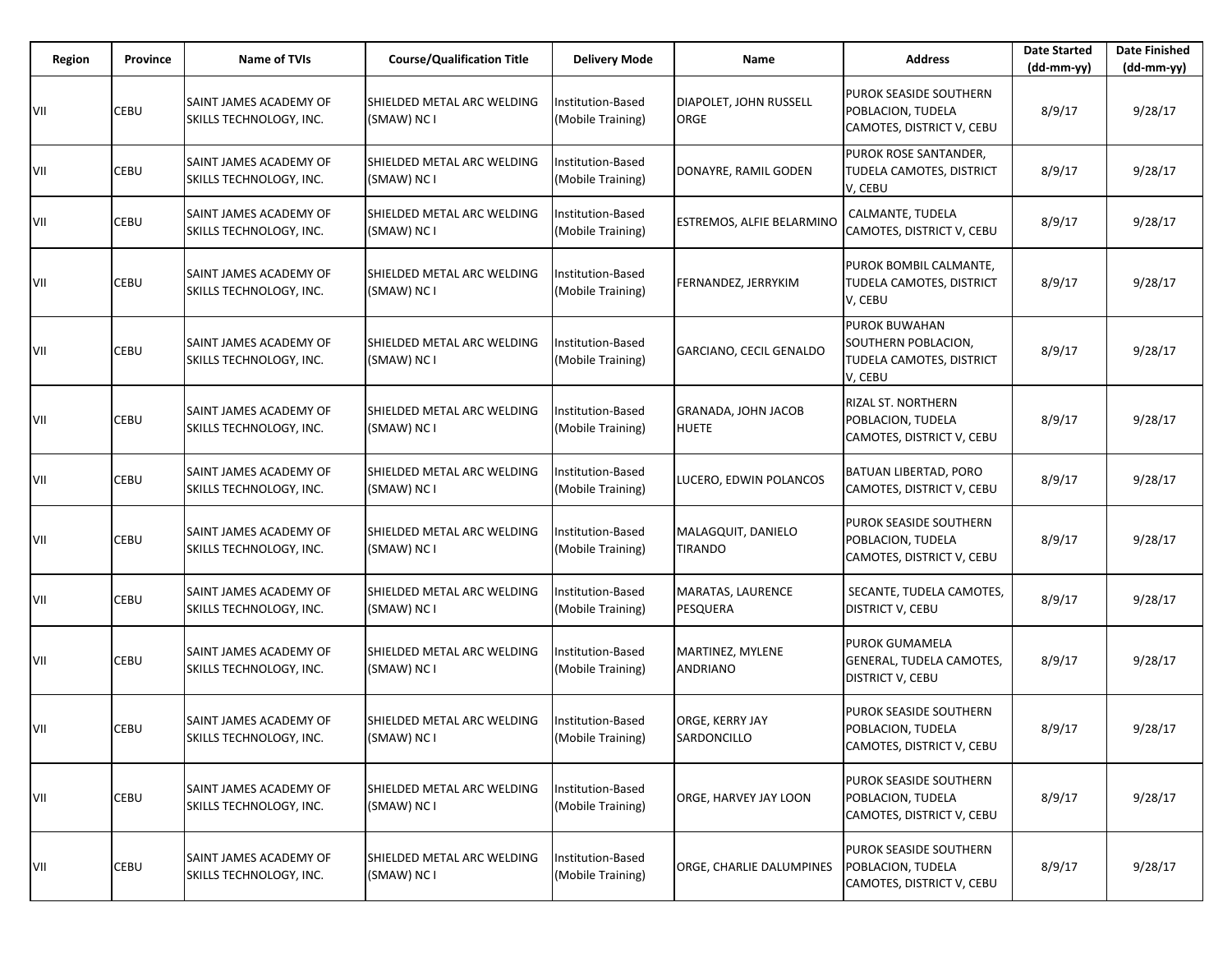| Region | Province | <b>Name of TVIs</b>                               | <b>Course/Qualification Title</b>         | <b>Delivery Mode</b>                   | Name                                               | <b>Address</b>                                                                 | <b>Date Started</b><br>(dd-mm-yy) | <b>Date Finished</b><br>(dd-mm-yy) |
|--------|----------|---------------------------------------------------|-------------------------------------------|----------------------------------------|----------------------------------------------------|--------------------------------------------------------------------------------|-----------------------------------|------------------------------------|
| VII    | CEBU     | SAINT JAMES ACADEMY OF<br>SKILLS TECHNOLOGY, INC. | SHIELDED METAL ARC WELDING<br>(SMAW) NC I | Institution-Based<br>(Mobile Training) | PETALLO, ALDRIN LINOUNA                            | SOUTHERN POBLACION,<br><b>TUDELA CAMOTES, DISTRICT</b><br>V, CEBU              | 8/9/17                            | 9/28/17                            |
| VII    | CEBU     | SAINT JAMES ACADEMY OF<br>SKILLS TECHNOLOGY, INC. | SHIELDED METAL ARC WELDING<br>(SMAW) NC I | Institution-Based<br>(Mobile Training) | POLANCOS, ORLAND PEREZ                             | PUROK SEASIDE SOUTHERN<br>POBLACION, TUDELA<br>CAMOTES, DISTRICT V, CEBU       | 8/9/17                            | 9/28/17                            |
| VII    | CEBU     | SAINT JAMES ACADEMY OF<br>SKILLS TECHNOLOGY, INC. | SHIELDED METAL ARC WELDING<br>(SMAW) NC I | Institution-Based<br>(Mobile Training) | REUSORA, MINDALYN<br><b>GARCIANO</b>               | PUROK ASTER GENERAL,<br>TUDELA CAMOTES, DISTRICT<br>V, CEBU                    | 8/9/17                            | 9/28/17                            |
| VII    | CEBU     | SAINT JAMES ACADEMY OF<br>SKILLS TECHNOLOGY, INC. | SHIELDED METAL ARC WELDING<br>(SMAW) NC I | Institution-Based<br>(Mobile Training) | SOLANTE, JEREMIAS NGOJO                            | <b>16 RIZAL ST. SOUTHERN</b><br>POBLACION, TUDELA<br>CAMOTES, DISTRICT V, CEBU | 8/9/17                            | 9/28/17                            |
| VII    | CEBU     | SAINT JAMES ACADEMY OF<br>SKILLS TECHNOLOGY, INC. | SHIELDED METAL ARC WELDING<br>(SMAW) NC I | Institution-Based<br>(Mobile Training) | SUMALINOG, JONEL ORILLO                            | VILLAHERMOSA, TUDELA<br>CAMOTES, DISTRICT V, CEBU                              | 8/9/17                            | 9/28/17                            |
| VII    | CEBU     | SAINT JAMES ACADEMY OF<br>SKILLS TECHNOLOGY, INC. | SHIELDED METAL ARC WELDING<br>(SMAW) NC I | Institution-Based<br>(Mobile Training) | <b>BABIA, GERALD ESTREMOS</b>                      | PUROK ACACIA BUENAVISTA,<br>TUDELA CAMOTES, DISTRICT<br>V, CEBU                | 8/9/17                            | 9/28/17                            |
| VII    | CEBU     | SAINT JAMES ACADEMY OF<br>SKILLS TECHNOLOGY, INC. | SHIELDED METAL ARC WELDING<br>(SMAW) NC I | Institution-Based<br>(Mobile Training) | <b>BATE, ACE GUTIERREZ</b>                         | PUROK SEASIDE SOUTHERN<br>POBLACION, TUDELA<br>CAMOTES, DISTRICT V, CEBU       | 8/9/17                            | 9/28/17                            |
| VII    | CEBU     | SAINT JAMES ACADEMY OF<br>SKILLS TECHNOLOGY, INC. | SHIELDED METAL ARC WELDING<br>(SMAW) NC I | Institution-Based<br>(Mobile Training) | <b>BOISER, LOYD RAMONES</b>                        | CALMANTE, TUDELA<br>CAMOTES, DISTRICT V, CEBU                                  | 8/9/17                            | 9/28/17                            |
| VII    | CEBU     | SAINT JAMES ACADEMY OF<br>SKILLS TECHNOLOGY, INC. | SHIELDED METAL ARC WELDING<br>(SMAW) NC I | Institution-Based<br>(Mobile Training) | DAMPIOS, ARVIN BOROY                               | <b>RIZAL ST. NORTHERN</b><br>POBLACION, TUDELA<br>CAMOTES, DISTRICT V, CEBU    | 8/9/17                            | 9/28/17                            |
| VII    | CEBU     | SAINT JAMES ACADEMY OF<br>SKILLS TECHNOLOGY, INC. | SHIELDED METAL ARC WELDING<br>(SMAW) NC I | Institution-Based<br>(Mobile Training) | <b>ENERO, JEANKY CASIPONG</b>                      | VILLAHERMOSA, TUDELA<br>CAMOTES, DISTRICT V, CEBU                              | 8/9/17                            | 9/28/17                            |
| VII    | CEBU     | SAINT JAMES ACADEMY OF<br>SKILLS TECHNOLOGY, INC. | SHIELDED METAL ARC WELDING<br>(SMAW) NC I | Institution-Based<br>(Mobile Training) | <b>ERNE, LORGIE LABAYAN</b>                        | PUROK SANTAN SANTANDER,<br>TUDELA CAMOTES, DISTRICT<br>V, CEBU                 | 8/9/17                            | 9/28/17                            |
| VII    | CEBU     | SAINT JAMES ACADEMY OF<br>SKILLS TECHNOLOGY, INC. | SHIELDED METAL ARC WELDING<br>(SMAW) NC I | Institution-Based<br>(Mobile Training) | ESTREMOS, JAYSON MARTINEZ TUDELA CAMOTES, DISTRICT | PUROK SANTAN GENERAL,<br>V, CEBU                                               | 8/9/17                            | 9/28/17                            |
| VII    | CEBU     | SAINT JAMES ACADEMY OF<br>SKILLS TECHNOLOGY, INC. | SHIELDED METAL ARC WELDING<br>(SMAW) NC I | Institution-Based<br>(Mobile Training) | <b>GARCIANO, CHITO JESUS</b><br><b>GENALDO</b>     | <b>PUROK SANTOL NORTHERN</b><br>POBLACION, TUDELA<br>CAMOTES, DISTRICT V, CEBU | 8/9/17                            | 9/28/17                            |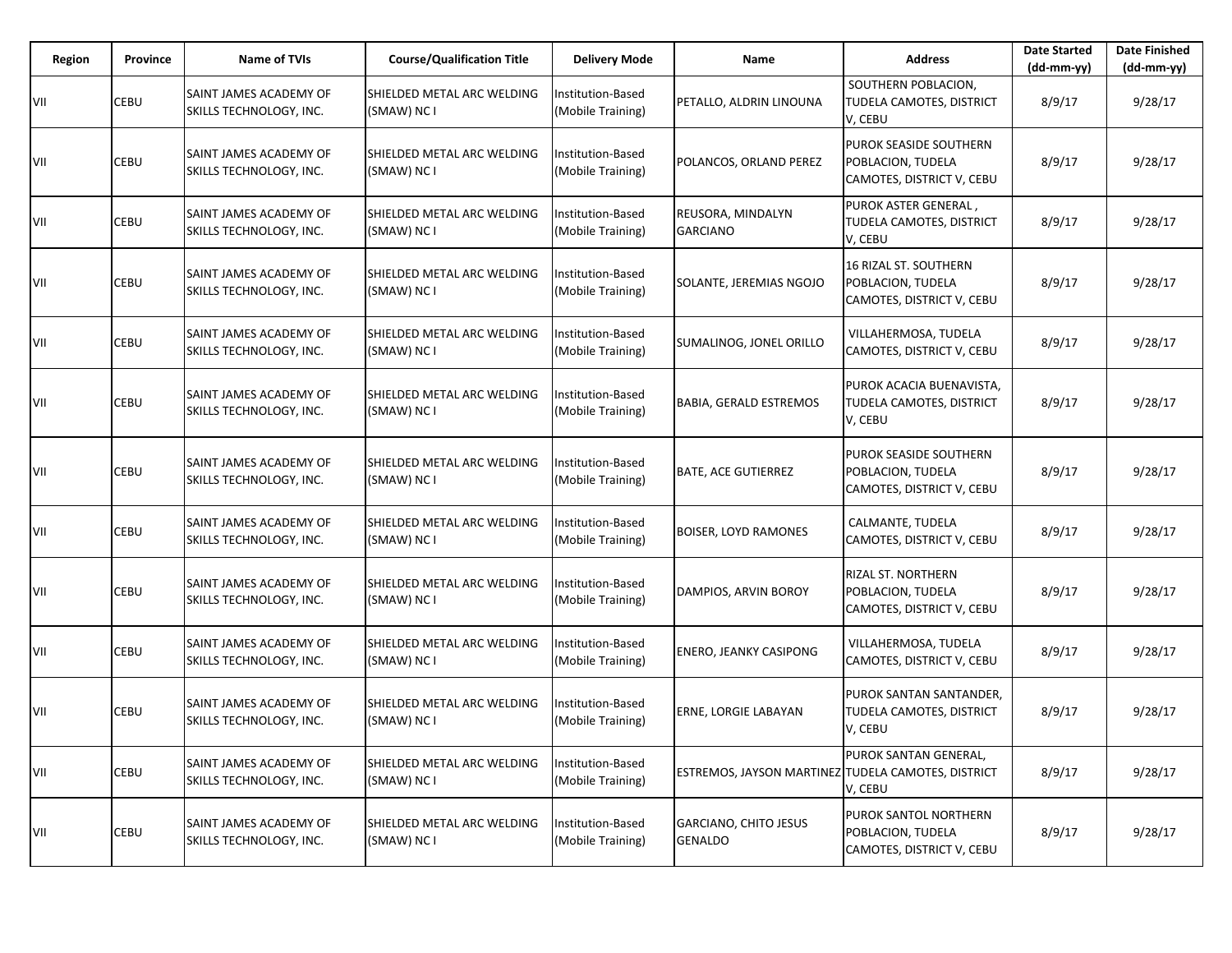| Region | <b>Province</b> | <b>Name of TVIs</b>                               | <b>Course/Qualification Title</b>         | <b>Delivery Mode</b>                   | Name                                   | <b>Address</b>                                                                     | <b>Date Started</b><br>$(dd-mm-yy)$ | <b>Date Finished</b><br>(dd-mm-yy) |
|--------|-----------------|---------------------------------------------------|-------------------------------------------|----------------------------------------|----------------------------------------|------------------------------------------------------------------------------------|-------------------------------------|------------------------------------|
| VII    | CEBU            | SAINT JAMES ACADEMY OF<br>SKILLS TECHNOLOGY, INC. | SHIELDED METAL ARC WELDING<br>(SMAW) NC I | nstitution-Based<br>(Mobile Training)  | GONZALES, JOEL FABROA                  | <b>PUROK BUWAHAN</b><br>SOUTHERN POBLACION,<br>TUDELA CAMOTES, DISTRICT<br>V, CEBU | 8/9/17                              | 9/28/17                            |
| VII    | CEBU            | SAINT JAMES ACADEMY OF<br>SKILLS TECHNOLOGY, INC. | SHIELDED METAL ARC WELDING<br>(SMAW) NC I | Institution-Based<br>(Mobile Training) | <b>GRANADA, ELSON PORTARCOS</b>        | VILLAHERMOSA, TUDELA<br>CAMOTES, DISTRICT V, CEBU                                  | 8/9/17                              | 9/28/17                            |
| VII    | CEBU            | SAINT JAMES ACADEMY OF<br>SKILLS TECHNOLOGY, INC. | SHIELDED METAL ARC WELDING<br>(SMAW) NC I | Institution-Based<br>(Mobile Training) | HETUTUA, RONALD<br><b>QUILANTON</b>    | SABANG GENERAL, TUDELA<br>CAMOTES, DISTRICT V, CEBU                                | 8/9/17                              | 9/28/17                            |
| VII    | CEBU            | SAINT JAMES ACADEMY OF<br>SKILLS TECHNOLOGY, INC. | SHIELDED METAL ARC WELDING<br>(SMAW) NC I | nstitution-Based<br>(Mobile Training)  | HUETE, CHERYL LABAJO                   | PUROK ASTER GENERAL,<br>TUDELA CAMOTES, DISTRICT<br>V, CEBU                        | 8/9/17                              | 9/28/17                            |
| VII    | CEBU            | SAINT JAMES ACADEMY OF<br>SKILLS TECHNOLOGY, INC. | SHIELDED METAL ARC WELDING<br>(SMAW) NC I | Institution-Based<br>(Mobile Training) | LABAJO, MELVIN DELFIN                  | <b>PUROK GUMAMELA</b><br>CALMANTE, TUDELA<br>CAMOTES, DISTRICT V, CEBU             | 8/9/17                              | 9/28/17                            |
| VII    | CEBU            | SAINT JAMES ACADEMY OF<br>SKILLS TECHNOLOGY, INC. | SHIELDED METAL ARC WELDING<br>(SMAW) NC I | Institution-Based<br>(Mobile Training) | MARCELLANA, MERINIT<br><b>POLANCOS</b> | SOUTHERN POBLACION,<br>TUDELA CAMOTES, DISTRICT<br>V, CEBU                         | 8/9/17                              | 9/28/17                            |
| VII    | CEBU            | SAINT JAMES ACADEMY OF<br>SKILLS TECHNOLOGY, INC. | SHIELDED METAL ARC WELDING<br>(SMAW) NC I | Institution-Based<br>(Mobile Training) | MARTINEZ, STEPHEN MARK<br>ABEJERO      | PUROK MANGA SOUTHERN<br>POBLACION, TUDELA<br>CAMOTES, DISTRICT V, CEBU             | 8/9/17                              | 9/28/17                            |
| VII    | CEBU            | SAINT JAMES ACADEMY OF<br>SKILLS TECHNOLOGY, INC. | SHIELDED METAL ARC WELDING<br>(SMAW) NC I | Institution-Based<br>(Mobile Training) | MONTES, KENT JHUN<br>SALIDAGA          | PUROK SAMPAGUITA<br>CALMANTE, TUDELA<br>CAMOTES, DISTRICT V, CEBU                  | 8/9/17                              | 9/28/17                            |
| VII    | CEBU            | SAINT JAMES ACADEMY OF<br>SKILLS TECHNOLOGY, INC. | SHIELDED METAL ARC WELDING<br>(SMAW) NC I | nstitution-Based<br>(Mobile Training)  | ORGE, BRYAN MONTEBON                   | <b>BAGONG BAYAN SOUTHERN</b><br>POBLACION, TUDELA<br>CAMOTES, DISTRICT V, CEBU     | 8/9/17                              | 9/28/17                            |
| VII    | CEBU            | SAINT JAMES ACADEMY OF<br>SKILLS TECHNOLOGY, INC. | SHIELDED METAL ARC WELDING<br>(SMAW) NC I | Institution-Based<br>(Mobile Training) | ORGE, EDGAR ROJAS                      | <b>BAGONG BAYAN SOUTHERN</b><br>POBLACION, TUDELA<br>CAMOTES, DISTRICT V, CEBU     | 8/9/17                              | 9/28/17                            |
| VII    | CEBU            | SAINT JAMES ACADEMY OF<br>SKILLS TECHNOLOGY, INC. | SHIELDED METAL ARC WELDING<br>(SMAW) NC I | Institution-Based<br>(Mobile Training) | ORGE, ROBERT ESPINOSA                  | TAMBACO-ONG CALMANTE,<br>TUDELA CAMOTES, DISTRICT<br>V, CEBU                       | 8/9/17                              | 9/28/17                            |
| VII    | CEBU            | SAINT JAMES ACADEMY OF<br>SKILLS TECHNOLOGY, INC. | SHIELDED METAL ARC WELDING<br>(SMAW) NC I | Institution-Based<br>(Mobile Training) | POLANCOS, ELVIS MERCADAL               | SANTANDER, TUDELA<br>CAMOTES, DISTRICT V, CEBU                                     | 8/9/17                              | 9/28/17                            |
| VII    | CEBU            | SAINT JAMES ACADEMY OF<br>SKILLS TECHNOLOGY, INC. | SHIELDED METAL ARC WELDING<br>(SMAW) NC I | Institution-Based<br>(Mobile Training) | RAFOLS, REYNALDO<br><b>POLANCOS</b>    | PUROK SEASIDE SOUTHERN<br>POBLACION, TUDELA<br>CAMOTES, DISTRICT V, CEBU           | 8/9/17                              | 9/28/17                            |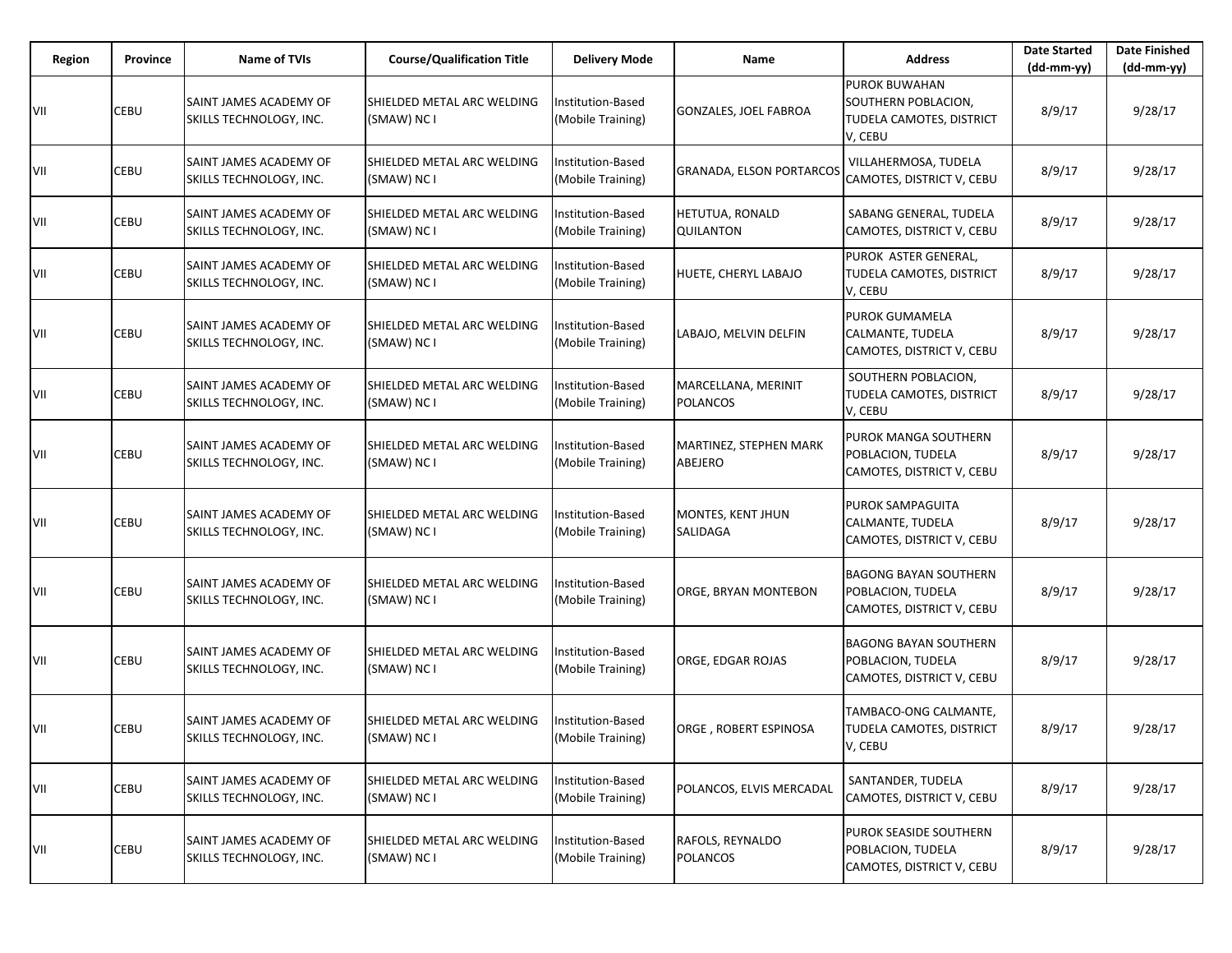| Region | Province | <b>Name of TVIs</b>                                    | <b>Course/Qualification Title</b>                                              | <b>Delivery Mode</b>                   | Name                                  | <b>Address</b>                                                              | <b>Date Started</b><br>$(dd-mm-yy)$ | <b>Date Finished</b><br>$(dd-mm-yy)$ |
|--------|----------|--------------------------------------------------------|--------------------------------------------------------------------------------|----------------------------------------|---------------------------------------|-----------------------------------------------------------------------------|-------------------------------------|--------------------------------------|
| VII    | CEBU     | SAINT JAMES ACADEMY OF<br>SKILLS TECHNOLOGY, INC.      | SHIELDED METAL ARC WELDING<br>(SMAW) NC I                                      | Institution-Based<br>(Mobile Training) | ROJAS, REX DURANO                     | CATLEYA VILLAHERMOSA,<br>TUDELA CAMOTES, DISTRICT<br>V, CEBU                | 8/9/17                              | 9/28/17                              |
| VII    | CEBU     | SAINT JAMES ACADEMY OF<br>SKILLS TECHNOLOGY, INC.      | SHIELDED METAL ARC WELDING<br>(SMAW) NC I                                      | Institution-Based<br>(Mobile Training) | SOTTO, MARJORIE<br><b>ILUSTRISIMO</b> | PUROK SAMPAGUITA<br>CALMANTE, TUDELA<br>CAMOTES, DISTRICT V, CEBU           | 8/9/17                              | 9/28/17                              |
| VII    | CEBU     | SAINT JAMES ACADEMY OF<br>SKILLS TECHNOLOGY, INC.      | SHIELDED METAL ARC WELDING<br>(SMAW) NC I                                      | Institution-Based<br>(Mobile Training) | SOTTO, LANRYLL DEPARINE               | SAMAGUITA CALMANTE,<br>TUDELA CAMOTES, DISTRICT<br>V, CEBU                  | 8/9/17                              | 9/28/17                              |
| VII    | CEBU     | SAINT JAMES ACADEMY OF<br>SKILLS TECHNOLOGY, INC.      | SHIELDED METAL ARC WELDING<br>(SMAW) NC I                                      | Institution-Based<br>(Mobile Training) | WENCESLAO, REYNALDO<br>SOSMEÑA        | <b>GOMEZ ST. SOUTHERN</b><br>POBLACION, TUDELA<br>CAMOTES, DISTRICT V, CEBU | 8/9/17                              | 9/28/17                              |
| VII    | CEBU     | CEBU SCIENCE OF WELDING<br>AND SKILLS TECHNOLOGY, INC. | PASTRY MAKING LEADING TO<br><b>BREAD AND PASTRY</b><br>PRODUCTION NC II        | Institution-Based<br>(Mobile Training) | ANDO, VISITACION COLEGADO             | CAMOBO-AN, TABOGON, IV,<br>CEBU                                             | 8/29/17                             | 9/8/17                               |
| VII    | CEBU     | CEBU SCIENCE OF WELDING<br>AND SKILLS TECHNOLOGY, INC. | PASTRY MAKING LEADING TO<br><b>BREAD AND PASTRY</b><br>PRODUCTION NC II        | Institution-Based<br>(Mobile Training) | ARCILLAS, LEONORA RICABO              | PUROK TANGUIGE CAMOBO-<br>AN, TABOGON, IV, CEBU                             | 8/29/17                             | 9/8/17                               |
| VII    | CEBU     | CEBU SCIENCE OF WELDING<br>AND SKILLS TECHNOLOGY, INC. | PASTRY MAKING LEADING TO<br><b>BREAD AND PASTRY</b><br>PRODUCTION NC II        | Institution-Based<br>(Mobile Training) | ARIGO, MA. SOCORRO ETULLE             | PUROK BANGUS CAMOBO-<br>AN, TABOGON, IV, CEBU                               | 8/29/17                             | 9/8/17                               |
| VII    | CEBU     | CEBU SCIENCE OF WELDING<br>AND SKILLS TECHNOLOGY, INC. | PASTRY MAKING LEADING TO<br><b>BREAD AND PASTRY</b><br>PRODUCTION NC II        | Institution-Based<br>(Mobile Training) | BENABAYE, MEDILYEN<br><b>RUBLICA</b>  | PUROK BARILES CAMOBO-AN,<br>TABOGON, IV, CEBU                               | 8/29/17                             | 9/8/17                               |
| VII    | CEBU     | CEBU SCIENCE OF WELDING<br>AND SKILLS TECHNOLOGY, INC. | PASTRY MAKING LEADING TO<br><b>BREAD AND PASTRY</b><br>PRODUCTION NC II        | Institution-Based<br>(Mobile Training) | <b>ETULLE, GENA SUAN</b>              | PUROK BANGUS CAMOBO-<br>AN, TABOGON, IV, CEBU                               | 8/29/17                             | 9/8/17                               |
| VII    | CEBU     | CEBU SCIENCE OF WELDING<br>AND SKILLS TECHNOLOGY, INC. | PASTRY MAKING LEADING TO<br><b>BREAD AND PASTRY</b><br>PRODUCTION NC II        | Institution-Based<br>(Mobile Training) | FRIAS, BEBINA MOJO                    | PUROK TANGUIGE CAMOBO-<br>AN, TABOGON, IV, CEBU                             | 8/29/17                             | 9/8/17                               |
| VII    | CEBU     | CEBU SCIENCE OF WELDING<br>AND SKILLS TECHNOLOGY, INC. | PASTRY MAKING LEADING TO<br><b>BREAD AND PASTRY</b><br>PRODUCTION NC II        | Institution-Based<br>(Mobile Training) | <b>FRIAS, GINGGING RESUERA</b>        | PUROK KETONG CAMOBO-AN,<br>TABOGON, IV, CEBU                                | 8/29/17                             | 9/8/17                               |
| VII    | CEBU     | CEBU SCIENCE OF WELDING<br>AND SKILLS TECHNOLOGY, INC. | PASTRY MAKING LEADING TO<br><b>BREAD AND PASTRY</b><br>PRODUCTION NC II        | Institution-Based<br>(Mobile Training) | FRIAS, VIRGINIA INSO                  | TIMBONGAN CAMOBO-AN,<br>TABOGON, IV, CEBU                                   | 8/29/17                             | 9/8/17                               |
| VII    | CEBU     | CEBU SCIENCE OF WELDING<br>AND SKILLS TECHNOLOGY, INC. | PASTRY MAKING LEADING TO<br><b>BREAD AND PASTRY</b><br><b>PRODUCTION NC II</b> | Institution-Based<br>(Mobile Training) | HINGCO, ROSITA AMESTAD                | PUROK TANGUIGE CAMOBO-<br>AN, TABOGON, IV, CEBU                             | 8/29/17                             | 9/8/17                               |
| VII    | CEBU     | CEBU SCIENCE OF WELDING<br>AND SKILLS TECHNOLOGY, INC. | PASTRY MAKING LEADING TO<br><b>BREAD AND PASTRY</b><br>PRODUCTION NC II        | Institution-Based<br>(Mobile Training) | INSO, CARMELITA PASILAN               | PUROK KETONG CAMOBO-AN,<br>TABOGON, IV, CEBU                                | 8/29/17                             | 9/8/17                               |
| VII    | CEBU     | CEBU SCIENCE OF WELDING<br>AND SKILLS TECHNOLOGY, INC. | PASTRY MAKING LEADING TO<br><b>BREAD AND PASTRY</b><br>PRODUCTION NC II        | Institution-Based<br>(Mobile Training) | <b>INSO, NONITA NUÑES</b>             | PUROK KETONG CAMOBO-AN,<br>TABOGON, IV, CEBU                                | 8/29/17                             | 9/8/17                               |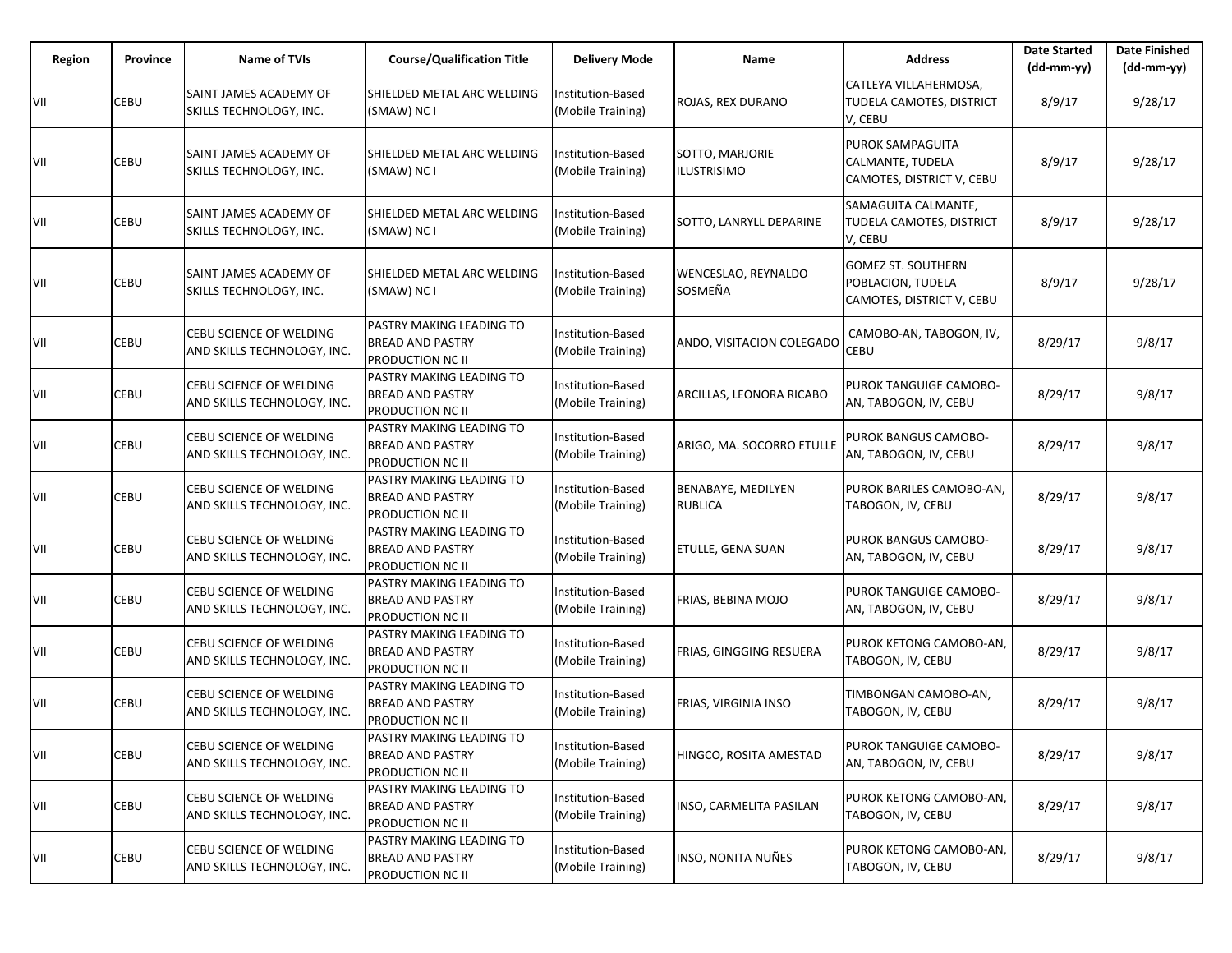| Region | Province | <b>Name of TVIs</b>                                    | <b>Course/Qualification Title</b>                                                     | <b>Delivery Mode</b>                          | Name                                   | <b>Address</b>                                                | <b>Date Started</b><br>(dd-mm-yy) | <b>Date Finished</b><br>$(dd-mm-yy)$ |
|--------|----------|--------------------------------------------------------|---------------------------------------------------------------------------------------|-----------------------------------------------|----------------------------------------|---------------------------------------------------------------|-----------------------------------|--------------------------------------|
| VII    | CEBU     | CEBU SCIENCE OF WELDING<br>AND SKILLS TECHNOLOGY, INC. | <b>PASTRY MAKING LEADING TO</b><br><b>BREAD AND PASTRY</b><br><b>PRODUCTION NC II</b> | Institution-Based<br>(Mobile Training)        | INSO, WILMA VERALLO                    | PUROK TANGUIGE CAMOBO-<br>AN, TABOGON, IV, CEBU               | 8/29/17                           | 9/8/17                               |
| VII    | CEBU     | CEBU SCIENCE OF WELDING<br>AND SKILLS TECHNOLOGY, INC. | PASTRY MAKING LEADING TO<br><b>BREAD AND PASTRY</b><br><b>PRODUCTION NC II</b>        | Institution-Based<br>(Mobile Training)        | MONARES, SHIELAMAE<br><b>ROSALES</b>   | PUROK BARILES CAMOBO-AN,<br>TABOGON, IV, CEBU                 | 8/29/17                           | 9/8/17                               |
| VII    | CEBU     | CEBU SCIENCE OF WELDING<br>AND SKILLS TECHNOLOGY, INC. | PASTRY MAKING LEADING TO<br><b>BREAD AND PASTRY</b><br><b>PRODUCTION NC II</b>        | Institution-Based<br>(Mobile Training)        | MONARES, SHEILA MARIE<br><b>ALBURO</b> | CAMOBO-AN, TABOGON, IV,<br>CEBU                               | 8/29/17                           | 9/8/17                               |
| VII    | CEBU     | CEBU SCIENCE OF WELDING<br>AND SKILLS TECHNOLOGY, INC. | <b>PASTRY MAKING LEADING TO</b><br><b>BREAD AND PASTRY</b><br><b>PRODUCTION NC II</b> | <b>Institution-Based</b><br>(Mobile Training) | MUÑEZ, NEDDY VERSOZA                   | <b>CENTRO PUROK KITONG</b><br>CAMOBO-AN, TABOGON, IV,<br>CEBU | 8/29/17                           | 9/8/17                               |
| VII    | CEBU     | CEBU SCIENCE OF WELDING<br>AND SKILLS TECHNOLOGY, INC. | PASTRY MAKING LEADING TO<br><b>BREAD AND PASTRY</b><br>PRODUCTION NC II               | Institution-Based<br>(Mobile Training)        | ORONGAN, JUVELYN RUBLICA               | BARILIS CAMOBO-AN,<br>TABOGON, IV, CEBU                       | 8/29/17                           | 9/8/17                               |
| VII    | CEBU     | CEBU SCIENCE OF WELDING<br>AND SKILLS TECHNOLOGY, INC. | PASTRY MAKING LEADING TO<br><b>BREAD AND PASTRY</b><br><b>PRODUCTION NC II</b>        | Institution-Based<br>(Mobile Training)        | RONDINA, CHARME<br>VILLANUEVA          | TIMBUNGAN CAMOBO-AN,<br>TABOGON, IV, CEBU                     | 8/29/17                           | 9/8/17                               |
| VII    | CEBU     | CEBU SCIENCE OF WELDING<br>AND SKILLS TECHNOLOGY, INC. | PASTRY MAKING LEADING TO<br><b>BREAD AND PASTRY</b><br>PRODUCTION NC II               | Institution-Based<br>(Mobile Training)        | RUBLICA, BEVELYN COMPRA                | PUROK TIMBUNGAN<br>CAMOBO-AN, TABOGON, IV,<br>CEBU            | 8/29/17                           | 9/8/17                               |
| VII    | CEBU     | CEBU SCIENCE OF WELDING<br>AND SKILLS TECHNOLOGY, INC. | PASTRY MAKING LEADING TO<br><b>BREAD AND PASTRY</b><br><b>PRODUCTION NC II</b>        | <b>Institution-Based</b><br>(Mobile Training) | RUBLICA, DOMINGA BARON                 | PUROK KETONG CAMOBO-AN,<br>TABOGON, IV, CEBU                  | 8/29/17                           | 9/8/17                               |
| VII    | CEBU     | CEBU SCIENCE OF WELDING<br>AND SKILLS TECHNOLOGY, INC. | PASTRY MAKING LEADING TO<br><b>BREAD AND PASTRY</b><br><b>PRODUCTION NC II</b>        | Institution-Based<br>(Mobile Training)        | RUBLICA, HARLINE VELEZ                 | PUROK BARILIS, SITIO PASIL<br>CAMOBO-AN, TABOGON, IV,<br>CEBU | 8/29/17                           | 9/8/17                               |
| VII    | CEBU     | CEBU SCIENCE OF WELDING<br>AND SKILLS TECHNOLOGY, INC. | PASTRY MAKING LEADING TO<br><b>BREAD AND PASTRY</b><br>PRODUCTION NC II               | Institution-Based<br>(Mobile Training)        | RUBLICA, MARGARITA<br>ARNOCO           | <b>PUROK TIMBUNGAN</b><br>CAMOBO-AN, TABOGON, IV,<br>CEBU     | 8/29/17                           | 9/8/17                               |
| VII    | CEBU     | CEBU SCIENCE OF WELDING<br>AND SKILLS TECHNOLOGY, INC. | PASTRY MAKING LEADING TO<br><b>BREAD AND PASTRY</b><br><b>PRODUCTION NC II</b>        | Institution-Based<br>(Mobile Training)        | RUÑA, VEFE ETULLE                      | PUROK KETONG CAMOBO-AN,<br>TABOGON, IV, CEBU                  | 8/29/17                           | 9/8/17                               |
| VII    | CEBU     | CEBU SCIENCE OF WELDING<br>AND SKILLS TECHNOLOGY, INC. | PASTRY MAKING LEADING TO<br><b>BREAD AND PASTRY</b><br><b>PRODUCTION NC II</b>        | Institution-Based<br>(Mobile Training)        | SALADAGA, JEIIEBE INSO                 | CAMOBO-AN, TABOGON, IV,<br><b>CEBU</b>                        | 8/29/17                           | 9/8/17                               |
| VII    | CEBU     | CEBU SCIENCE OF WELDING<br>AND SKILLS TECHNOLOGY, INC. | PASTRY MAKING LEADING TO<br><b>BREAD AND PASTRY</b><br>PRODUCTION NC II               | <b>Institution-Based</b><br>(Mobile Training) | TIGULLO, SILVINA CATAM-<br><b>ISAN</b> | TANGUIGE CAMOBO-AN,<br>TABOGON, IV, CEBU                      | 8/29/17                           | 9/8/17                               |
| VII    | CEBU     | CEBU SCIENCE OF WELDING<br>AND SKILLS TECHNOLOGY, INC. | PASTRY MAKING LEADING TO<br><b>BREAD AND PASTRY</b><br><b>PRODUCTION NC II</b>        | Institution-Based<br>(Mobile Training)        | UROT, CARMELITA INSO                   | TANGUIGE CAMOBO-AN,<br>TABOGON, IV, CEBU                      | 8/29/17                           | 9/8/17                               |
| VII    | CEBU     | CEBU SCIENCE OF WELDING<br>AND SKILLS TECHNOLOGY, INC. | CAKE MAKING LEADING TO<br><b>BREAD AND PASTRY</b><br><b>PRODUCTION NC II</b>          | Institution-Based<br>(Mobile Training)        | ALCULAR, CATHERINE INSO                | DAANTABOGON, TABOGON,<br>IV, CEBU                             | 8/15/17                           | 8/25/17                              |
| VII    | CEBU     | CEBU SCIENCE OF WELDING<br>AND SKILLS TECHNOLOGY, INC. | CAKE MAKING LEADING TO<br><b>BREAD AND PASTRY</b><br>PRODUCTION NC II                 | Institution-Based<br>(Mobile Training)        | ARNOCO, MYRNA BALUNAN                  | MASLOG, TABOGON, IV, CEBU                                     | 8/15/17                           | 8/25/17                              |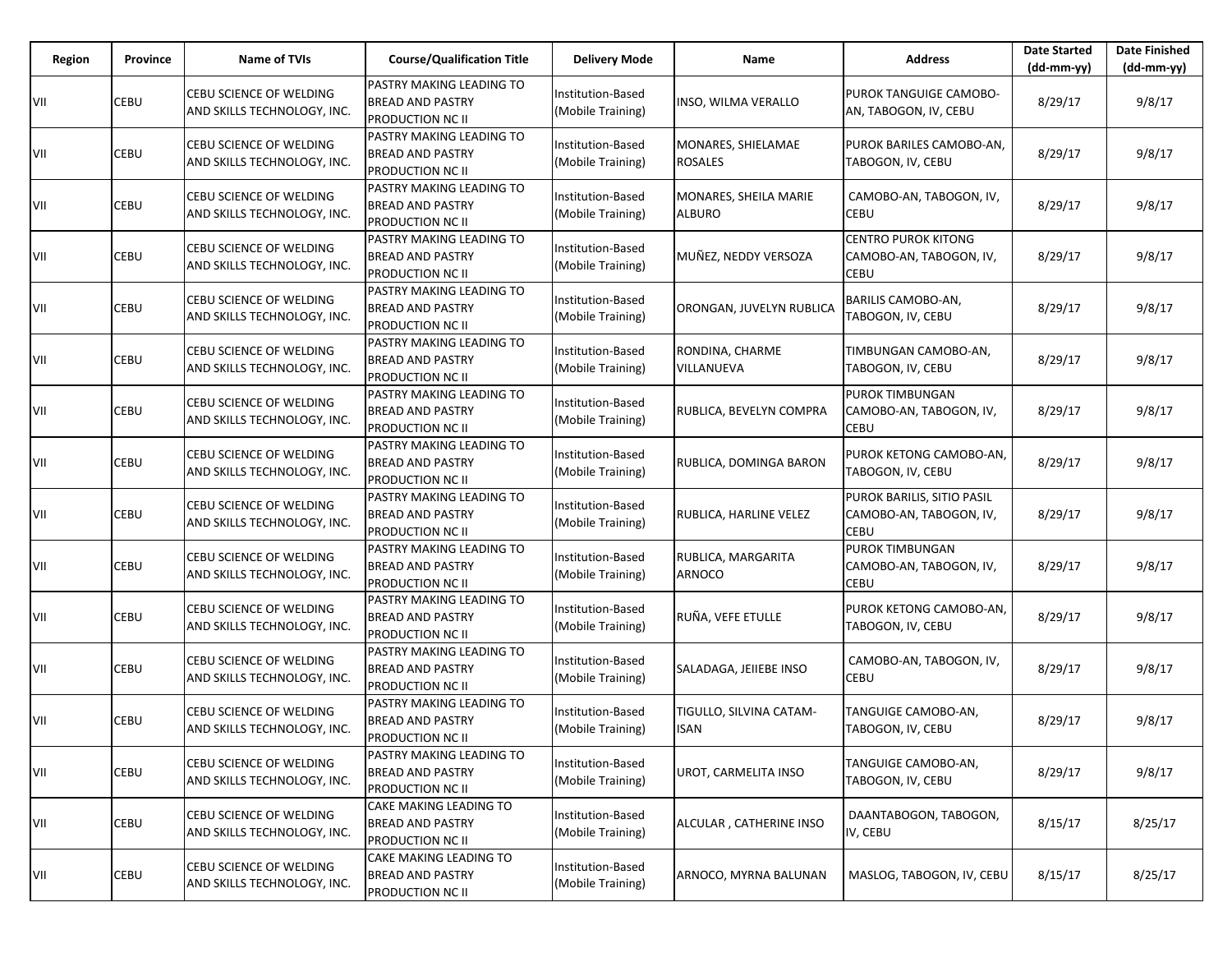| Region | <b>Province</b> | Name of TVIs                                                  | <b>Course/Qualification Title</b>                                            | <b>Delivery Mode</b>                          | Name                                | <b>Address</b>                    | <b>Date Started</b><br>(dd-mm-yy) | <b>Date Finished</b><br>$(dd-mm-yy)$ |
|--------|-----------------|---------------------------------------------------------------|------------------------------------------------------------------------------|-----------------------------------------------|-------------------------------------|-----------------------------------|-----------------------------------|--------------------------------------|
| VII    | CEBU            | CEBU SCIENCE OF WELDING<br>AND SKILLS TECHNOLOGY, INC.        | CAKE MAKING LEADING TO<br><b>BREAD AND PASTRY</b><br><b>PRODUCTION NC II</b> | Institution-Based<br>(Mobile Training)        | ARRO, JOAN POGADO                   | DAANTABOGON, TABOGON,<br>IV, CEBU | 8/15/17                           | 8/25/17                              |
| VII    | CEBU            | CEBU SCIENCE OF WELDING<br>AND SKILLS TECHNOLOGY, INC.        | CAKE MAKING LEADING TO<br><b>BREAD AND PASTRY</b><br><b>PRODUCTION NC II</b> | Institution-Based<br>(Mobile Training)        | <b>BACU, NELSIE QUIMQUE</b>         | TABA-AO, TABOGON, IV,<br>CEBU     | 8/15/17                           | 8/25/17                              |
| VII    | CEBU            | <b>CEBU SCIENCE OF WELDING</b><br>AND SKILLS TECHNOLOGY, INC. | CAKE MAKING LEADING TO<br><b>BREAD AND PASTRY</b><br><b>PRODUCTION NC II</b> | Institution-Based<br>(Mobile Training)        | <b>BOREN, ANAFE UROT</b>            | ALANG-ALANG, TABOGON,<br>IV, CEBU | 8/15/17                           | 8/25/17                              |
| VII    | CEBU            | CEBU SCIENCE OF WELDING<br>AND SKILLS TECHNOLOGY, INC.        | <b>CAKE MAKING LEADING TO</b><br><b>BREAD AND PASTRY</b><br>PRODUCTION NC II | Institution-Based<br>(Mobile Training)        | BRIGOLA, MARICEL QUIMQUE            | MUABOG, TABOGON, IV,<br>CEBU      | 8/15/17                           | 8/25/17                              |
| VII    | CEBU            | CEBU SCIENCE OF WELDING<br>AND SKILLS TECHNOLOGY, INC.        | CAKE MAKING LEADING TO<br><b>BREAD AND PASTRY</b><br><b>PRODUCTION NC II</b> | Institution-Based<br>(Mobile Training)        | CALIPARA, MELANIE PEREZ             | POBLACION, TABOGON, IV,<br>CEBU   | 8/15/17                           | 8/25/17                              |
| VII    | CEBU            | CEBU SCIENCE OF WELDING<br>AND SKILLS TECHNOLOGY, INC.        | CAKE MAKING LEADING TO<br><b>BREAD AND PASTRY</b><br><b>PRODUCTION NC II</b> | Institution-Based<br>(Mobile Training)        | CASTRO, LILIBETH AMACA              | KAL-ANAN, TABOGON, IV,<br>CEBU    | 8/15/17                           | 8/25/17                              |
| VII    | CEBU            | CEBU SCIENCE OF WELDING<br>AND SKILLS TECHNOLOGY, INC.        | CAKE MAKING LEADING TO<br><b>BREAD AND PASTRY</b><br>PRODUCTION NC II        | Institution-Based<br>(Mobile Training)        | COMPAYAN, SHENIE<br><b>COMEDIDO</b> | DAANTABOGON, TABOGON,<br>IV, CEBU | 8/15/17                           | 8/25/17                              |
| VII    | CEBU            | CEBU SCIENCE OF WELDING<br>AND SKILLS TECHNOLOGY, INC.        | CAKE MAKING LEADING TO<br><b>BREAD AND PASTRY</b><br><b>PRODUCTION NC II</b> | <b>Institution-Based</b><br>(Mobile Training) | DICHOS, HAZEL ANN ARNOCO            | MASLOG, TABOGON, IV, CEBU         | 8/15/17                           | 8/25/17                              |
| VII    | CEBU            | CEBU SCIENCE OF WELDING<br>AND SKILLS TECHNOLOGY, INC.        | CAKE MAKING LEADING TO<br><b>BREAD AND PASTRY</b><br>PRODUCTION NC II        | Institution-Based<br>(Mobile Training)        | MANAYAGA, BEAURICH<br>MONDOÑEDO     | MUABOG, TABOGON, IV,<br>CEBU      | 8/15/17                           | 8/25/17                              |
| VII    | CEBU            | CEBU SCIENCE OF WELDING<br>AND SKILLS TECHNOLOGY, INC.        | CAKE MAKING LEADING TO<br><b>BREAD AND PASTRY</b><br><b>PRODUCTION NC II</b> | Institution-Based<br>(Mobile Training)        | MANLOLOYO, MARITES<br><b>COMPRA</b> | MASLOG, TABOGON, IV, CEBU         | 8/15/17                           | 8/25/17                              |
| VII    | CEBU            | CEBU SCIENCE OF WELDING<br>AND SKILLS TECHNOLOGY, INC.        | CAKE MAKING LEADING TO<br><b>BREAD AND PASTRY</b><br><b>PRODUCTION NC II</b> | Institution-Based<br>(Mobile Training)        | MONTERON, MANU-LIZA<br><b>BACU</b>  | ALANG-ALANG, TABOGON,<br>IV, CEBU | 8/15/17                           | 8/25/17                              |
| VII    | CEBU            | CEBU SCIENCE OF WELDING<br>AND SKILLS TECHNOLOGY, INC.        | CAKE MAKING LEADING TO<br><b>BREAD AND PASTRY</b><br><b>PRODUCTION NC II</b> | Institution-Based<br>(Mobile Training)        | NUENA, ESTRELLA UROT                | MASLOG, TABOGON, IV, CEBU         | 8/15/17                           | 8/25/17                              |
| VII    | CEBU            | CEBU SCIENCE OF WELDING<br>AND SKILLS TECHNOLOGY, INC.        | CAKE MAKING LEADING TO<br><b>BREAD AND PASTRY</b><br>PRODUCTION NC II        | <b>Institution-Based</b><br>(Mobile Training) | OCHIA, GINA SUSON                   | MASLOG, TABOGON, IV, CEBU         | 8/15/17                           | 8/25/17                              |
| VII    | CEBU            | CEBU SCIENCE OF WELDING<br>AND SKILLS TECHNOLOGY, INC.        | CAKE MAKING LEADING TO<br><b>BREAD AND PASTRY</b><br><b>PRODUCTION NC II</b> | Institution-Based<br>(Mobile Training)        | OCHIA, JENNIFER PAGARAN             | MASLOG, TABOGON, IV, CEBU         | 8/15/17                           | 8/25/17                              |
| VII    | CEBU            | CEBU SCIENCE OF WELDING<br>AND SKILLS TECHNOLOGY, INC.        | CAKE MAKING LEADING TO<br><b>BREAD AND PASTRY</b><br><b>PRODUCTION NC II</b> | Institution-Based<br>(Mobile Training)        | OCHIA, MARIVIC ITUHAT               | MASLOG, TABOGON, IV, CEBU         | 8/15/17                           | 8/25/17                              |
| VII    | CEBU            | CEBU SCIENCE OF WELDING<br>AND SKILLS TECHNOLOGY, INC.        | CAKE MAKING LEADING TO<br><b>BREAD AND PASTRY</b><br>PRODUCTION NC II        | Institution-Based<br>(Mobile Training)        | PAGATPAT, DAISY UROT                | MASLOG, TABOGON, IV, CEBU         | 8/15/17                           | 8/25/17                              |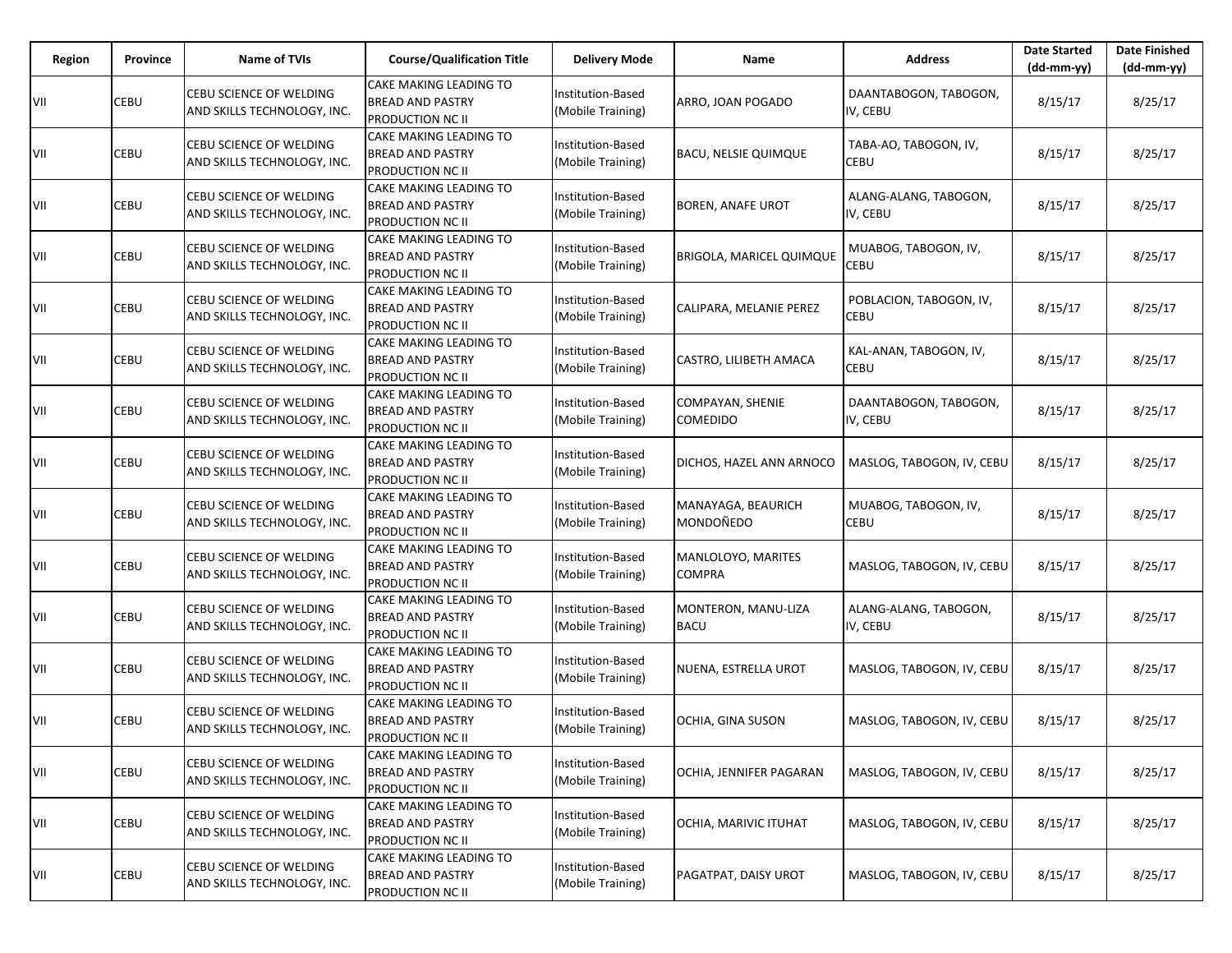| Region | Province | <b>Name of TVIs</b>                                           | <b>Course/Qualification Title</b>                                                   | <b>Delivery Mode</b>                          | Name                                    | <b>Address</b>                        | <b>Date Started</b><br>$(dd-mm-yy)$ | <b>Date Finished</b><br>$(dd-mm-yy)$ |
|--------|----------|---------------------------------------------------------------|-------------------------------------------------------------------------------------|-----------------------------------------------|-----------------------------------------|---------------------------------------|-------------------------------------|--------------------------------------|
| VII    | CEBU     | <b>CEBU SCIENCE OF WELDING</b><br>AND SKILLS TECHNOLOGY, INC. | <b>CAKE MAKING LEADING TO</b><br><b>BREAD AND PASTRY</b><br><b>PRODUCTION NC II</b> | Institution-Based<br>(Mobile Training)        | PAREJA, AIMEE QUIMQUE                   | MUABOG, TABOGON, IV,<br>CEBU          | 8/15/17                             | 8/25/17                              |
| VII    | CEBU     | CEBU SCIENCE OF WELDING<br>AND SKILLS TECHNOLOGY, INC.        | CAKE MAKING LEADING TO<br><b>BREAD AND PASTRY</b><br><b>PRODUCTION NC II</b>        | Institution-Based<br>(Mobile Training)        | PATALINJUG, AIPREL LOVE<br>CODOY        | DAANTABOGON, TABOGON,<br>IV, CEBU     | 8/15/17                             | 8/25/17                              |
| VII    | CEBU     | CEBU SCIENCE OF WELDING<br>AND SKILLS TECHNOLOGY, INC.        | CAKE MAKING LEADING TO<br><b>BREAD AND PASTRY</b><br><b>PRODUCTION NC II</b>        | Institution-Based<br>(Mobile Training)        | POGADO, MARIA VANIZA<br><b>FLORES</b>   | DAANTABOGON, TABOGON,<br>IV, CEBU     | 8/15/17                             | 8/25/17                              |
| VII    | CEBU     | CEBU SCIENCE OF WELDING<br>AND SKILLS TECHNOLOGY, INC.        | <b>CAKE MAKING LEADING TO</b><br><b>BREAD AND PASTRY</b><br>PRODUCTION NC II        | Institution-Based<br>(Mobile Training)        | POGID, NOERA DE JESUS                   | MUABOG, TABOGON, IV,<br>CEBU          | 8/15/17                             | 8/25/17                              |
| VII    | CEBU     | CEBU SCIENCE OF WELDING<br>AND SKILLS TECHNOLOGY, INC.        | CAKE MAKING LEADING TO<br><b>BREAD AND PASTRY</b><br><b>PRODUCTION NC II</b>        | Institution-Based<br>(Mobile Training)        | REED, MAUREEN PEREZ                     | POBLACION, TABOGON, IV,<br>CEBU       | 8/15/17                             | 8/25/17                              |
| VII    | CEBU     | CEBU SCIENCE OF WELDING<br>AND SKILLS TECHNOLOGY, INC.        | <b>CAKE MAKING LEADING TO</b><br><b>BREAD AND PASTRY</b><br><b>PRODUCTION NC II</b> | Institution-Based<br>(Mobile Training)        | SALADAGA, CARIEN<br><b>MONTERON</b>     | PIYO, TABOGON, IV, CEBU               | 8/15/17                             | 8/25/17                              |
| VII    | CEBU     | CEBU SCIENCE OF WELDING<br>AND SKILLS TECHNOLOGY, INC.        | CAKE MAKING LEADING TO<br><b>BREAD AND PASTRY</b><br>PRODUCTION NC II               | Institution-Based<br>(Mobile Training)        | SUSON, LEOLINDA DEGAMO                  | SAMOSA, TABOGON, IV, CEBU             | 8/15/17                             | 8/25/17                              |
| VII    | CEBU     | CEBU SCINCE OF WELDING AND<br>SKILLS TECHNOLOGY, INC.         | SHIELDED METAL ARC WELDING<br>(SMAW) NC I                                           | <b>Institution-Based</b><br>(Mobile Training) | ABELLA, JAN KEEGEEBEE<br><b>GALINDO</b> | POBLACION, RONDA, VII,<br>CEBU        | 8/7/17                              | 9/10/17                              |
| VII    | CEBU     | CEBU SCINCE OF WELDING AND<br>SKILLS TECHNOLOGY, INC.         | SHIELDED METAL ARC WELDING<br>(SMAW) NC I                                           | Institution-Based<br>(Mobile Training)        | ANADEO, JASON BALANSAG                  | BALAYGTIKI, DUMANJUG, VII,<br>CEBU    | 8/7/17                              | 9/10/17                              |
| VII    | CEBU     | CEBU SCINCE OF WELDING AND<br>SKILLS TECHNOLOGY, INC.         | SHIELDED METAL ARC WELDING<br>(SMAW) NC I                                           | Institution-Based<br>(Mobile Training)        | BAYABIAN, GEORGET JACULBE               | DOLDOL, DUMANJUG, VII,<br>CEBU        | 8/7/17                              | 9/10/17                              |
| VII    | CEBU     | CEBU SCINCE OF WELDING AND<br>SKILLS TECHNOLOGY, INC.         | SHIELDED METAL ARC WELDING<br>(SMAW) NC I                                           | Institution-Based<br>(Mobile Training)        | CALAGO, REYNAND TAPERLA                 | PANLAAN, DUMANJUG, VII,<br>CEBU       | 8/7/17                              | 9/10/17                              |
| VII    | CEBU     | CEBU SCINCE OF WELDING AND<br>SKILLS TECHNOLOGY, INC.         | SHIELDED METAL ARC WELDING<br>(SMAW) NC I                                           | Institution-Based<br>(Mobile Training)        | CALAGO, REYNOLD TAPERLA                 | PANLAAN, DUMANJUG, VII,<br>CEBU       | 8/7/17                              | 9/10/17                              |
| VII    | CEBU     | CEBU SCINCE OF WELDING AND<br>SKILLS TECHNOLOGY, INC.         | SHIELDED METAL ARC WELDING<br>(SMAW) NC I                                           | <b>Institution-Based</b><br>(Mobile Training) | <b>ESCUADRO JR., TITO</b><br>CARCUEVA   | TANGIL, DUMANJUG, VII,<br><b>CEBU</b> | 8/7/17                              | 9/10/17                              |
| VII    | CEBU     | CEBU SCINCE OF WELDING AND<br>SKILLS TECHNOLOGY, INC.         | SHIELDED METAL ARC WELDING<br>(SMAW) NC I                                           | <b>Institution-Based</b><br>(Mobile Training) | GRAVINO, ZARAH MAE<br><b>MANUBAG</b>    | POBLACION, DUMANJUG, VII,<br>CEBU     | 8/7/17                              | 9/10/17                              |
| VII    | CEBU     | CEBU SCINCE OF WELDING AND<br>SKILLS TECHNOLOGY, INC.         | SHIELDED METAL ARC WELDING<br>(SMAW) NC I                                           | Institution-Based<br>(Mobile Training)        | LAMBO, ALVIN ANTUINA                    | ILAYA, DUMANJUG, VII, CEBU            | 8/7/17                              | 9/10/17                              |
| VII    | CEBU     | CEBU SCINCE OF WELDING AND<br>SKILLS TECHNOLOGY, INC.         | SHIELDED METAL ARC WELDING<br>(SMAW) NC I                                           | Institution-Based<br>(Mobile Training)        | MACEDA, GERRY BOY<br><b>BATICURA</b>    | ILAYA, DUMANJUG, VII, CEBU            | 8/7/17                              | 9/10/17                              |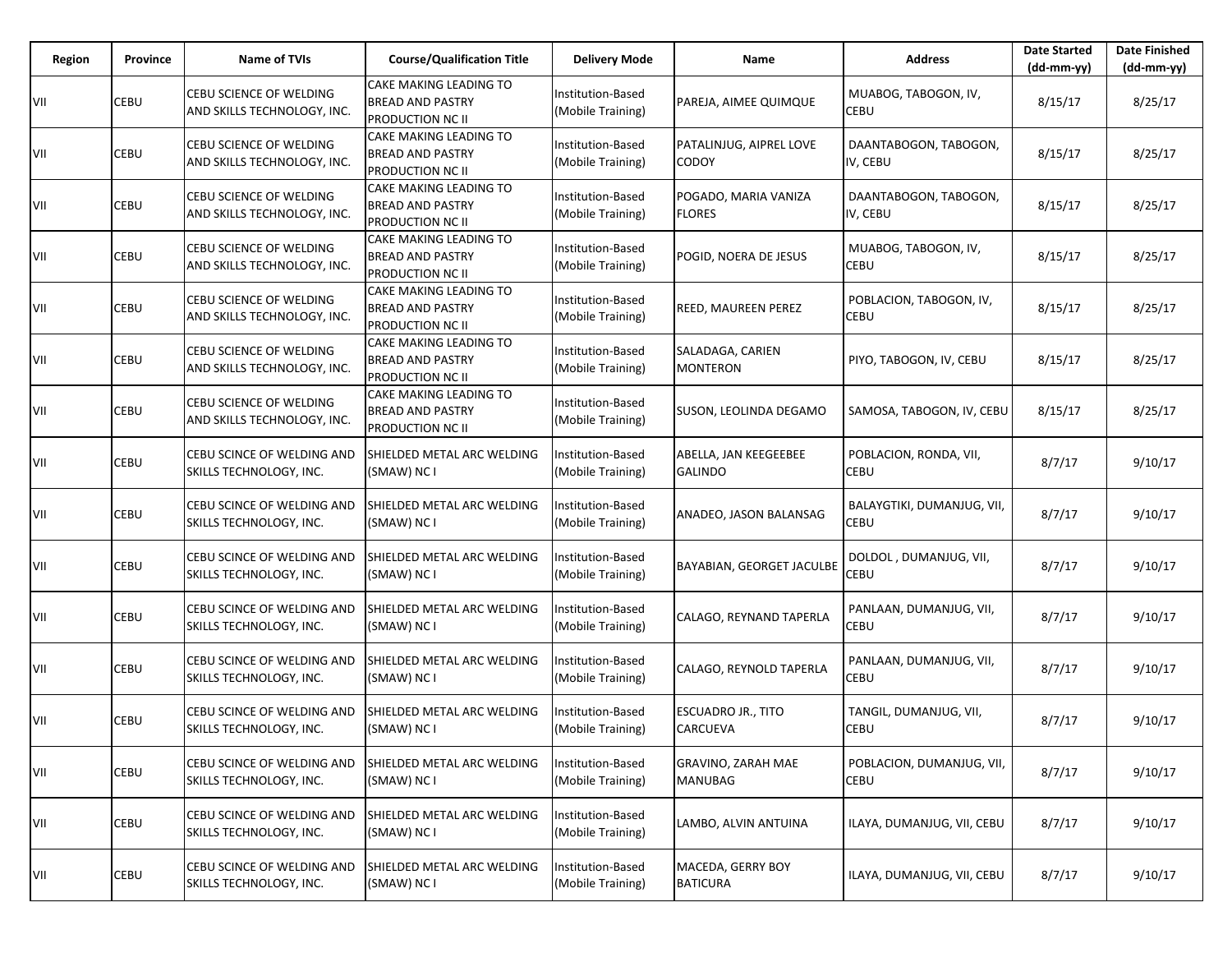| Region | Province | Name of TVIs                                          | <b>Course/Qualification Title</b>                                      | <b>Delivery Mode</b>                   | Name                                     | <b>Address</b>                                           | <b>Date Started</b><br>$(dd-mm-yy)$ | <b>Date Finished</b><br>(dd-mm-yy) |
|--------|----------|-------------------------------------------------------|------------------------------------------------------------------------|----------------------------------------|------------------------------------------|----------------------------------------------------------|-------------------------------------|------------------------------------|
| VII    | CEBU     | CEBU SCINCE OF WELDING AND<br>SKILLS TECHNOLOGY, INC. | SHIELDED METAL ARC WELDING<br>(SMAW) NC I                              | Institution-Based<br>(Mobile Training) | MACEDA JR., ROGELIO<br><b>BATICURA</b>   | ILAYA, DUMANJUG, VII, CEBU                               | 8/7/17                              | 9/10/17                            |
| VII    | CEBU     | CEBU SCINCE OF WELDING AND<br>SKILLS TECHNOLOGY, INC. | SHIELDED METAL ARC WELDING<br>(SMAW) NC I                              | nstitution-Based<br>(Mobile Training)  | MARAVILES, RANDEL TRIBAJO                | ILAYA, DUMANJUG, VII, CEBU                               | 8/7/17                              | 9/10/17                            |
| VII    | CEBU     | CEBU SCINCE OF WELDING AND<br>SKILLS TECHNOLOGY, INC. | SHIELDED METAL ARC WELDING<br>(SMAW) NC I                              | Institution-Based<br>(Mobile Training) | OSTIA, JERSON PANTALLANO                 | ILAYA, DUMANJUG, VII, CEBU                               | 8/7/17                              | 9/10/17                            |
| VII    | CEBU     | CEBU SCINCE OF WELDING AND<br>SKILLS TECHNOLOGY, INC. | SHIELDED METAL ARC WELDING<br>(SMAW) NC I                              | nstitution-Based<br>(Mobile Training)  | TAPERLA JR., EDUARDO<br>LIBRADILLA       | TANGIL, DUMANJUG, VII,<br><b>CEBU</b>                    | 8/7/17                              | 9/10/17                            |
| VII    | CEBU     | CEBU SCINCE OF WELDING AND<br>SKILLS TECHNOLOGY, INC. | SHIELDED METAL ARC WELDING<br>(SMAW) NC I                              | Institution-Based<br>(Mobile Training) | TEK-ING, GENSEN SANTILLAN                | ILAYA, DUMANJUG, VII, CEBU                               | 8/7/17                              | 9/10/17                            |
| VII    | CEBU     | CEBU SCINCE OF WELDING AND<br>SKILLS TECHNOLOGY, INC. | SHIELDED METAL ARC WELDING<br>(SMAW) NC I                              | nstitution-Based<br>(Mobile Training)  | TOMAQUIN, EDLYN<br>CATIWALAAN            | POBLACION, RONDA, VII,<br><b>CEBU</b>                    | 8/7/17                              | 9/10/17                            |
| VII    | CEBU     | PROVINCIAL TRAINING CENTER -<br>CARMEN                | CAKE MAKING(LEADING TO<br><b>BREAD AND PASTRY</b><br>PRODUCTION NC II) | Institution-Based<br>(Traditional)     | ARIBAL, PIERRE VALMOND<br>COLONIA        | LAPLAYA MACAAS, CATMON,<br>V, CEBU                       | 8/7/17                              | 9/6/17                             |
| VII    | CEBU     | PROVINCIAL TRAINING CENTER<br>CARMEN                  | CAKE MAKING(LEADING TO<br><b>BREAD AND PASTRY</b><br>PRODUCTION NC II) | Institution-Based<br>(Traditional)     | <b>BUCAO, JULIEFER ANDALES</b>           | 146 SITIO ALEGRE BULACAO,<br>TALISAY, V, CEBU            | 8/7/17                              | 9/6/17                             |
| VII    | CEBU     | PROVINCIAL TRAINING CENTER -<br>CARMEN                | CAKE MAKING(LEADING TO<br><b>BREAD AND PASTRY</b><br>PRODUCTION NC II) | Institution-Based<br>(Traditional)     | CHICOTE, MERIAM DEMAFELIS                | DAWIS NORTE DAWIS NORTE,<br>CARMEN, V, CEBU              | 8/7/17                              | 9/6/17                             |
| VII    | CEBU     | PROVINCIAL TRAINING CENTER<br>CARMEN                  | CAKE MAKING(LEADING TO<br><b>BREAD AND PASTRY</b><br>PRODUCTION NC II) | Institution-Based<br>(Traditional)     | <b>CUIZON, VHINCENT GERALD</b><br>CASTRO | 612 ZAMORA ST. COGON<br>WEST, CARMEN, V, CEBU            | 8/7/17                              | 9/6/17                             |
| VII    | CEBU     | PROVINCIAL TRAINING CENTER -<br>CARMEN                | CAKE MAKING(LEADING TO<br><b>BREAD AND PASTRY</b><br>PRODUCTION NC II) | Institution-Based<br>(Traditional)     | DECHOSA, RECHIELYN VALIOS                | RD HILLS GUINSAY, DANAO<br>CITY, V, CEBU                 | 8/7/17                              | 9/6/17                             |
| VII    | CEBU     | PROVINCIAL TRAINING CENTER<br><b>CARMEN</b>           | CAKE MAKING(LEADING TO<br><b>BREAD AND PASTRY</b><br>PRODUCTION NC II) | Institution-Based<br>(Traditional)     | DE DIOS, JOSEFINA<br><b>MONTECILLO</b>   | 732 CLIMACO ST. POBLACION,<br>CARMEN, V, CEBU            | 8/7/17                              | 9/6/17                             |
| VII    | CEBU     | PROVINCIAL TRAINING CENTER<br><b>CARMEN</b>           | CAKE MAKING(LEADING TO<br>BREAD AND PASTRY<br>PRODUCTION NC II)        | nstitution-Based<br>(Traditional)      | DOROG, FLORDELISA LUPO                   | <b>PUROK NANGKA</b><br>PANANGBAN, COMPOSTELA,<br>V, CEBU | 8/7/17                              | 9/6/17                             |
| VII    | CEBU     | <b>PROVINCIAL TRAINING CENTER</b><br><b>CARMEN</b>    | CAKE MAKING(LEADING TO<br><b>BREAD AND PASTRY</b><br>PRODUCTION NC II) | Institution-Based<br>(Traditional)     | FERRER, JUVIE PEZALBON                   | SEASIDE POBLACION.<br>COMPOSTELA, V, CEBU                | 8/7/17                              | 9/6/17                             |
| VII    | CEBU     | PROVINCIAL TRAINING CENTER -<br><b>CARMEN</b>         | CAKE MAKING(LEADING TO<br><b>BREAD AND PASTRY</b><br>PRODUCTION NC II) | Institution-Based<br>(Traditional)     | LAUREL, APRIL GRACE<br>CAMONGAY          | J. RALLOS ST. POBLACION,<br>CARMEN, V, CEBU              | 8/7/17                              | 9/6/17                             |
| VII    | CEBU     | PROVINCIAL TRAINING CENTER<br>CARMEN                  | CAKE MAKING(LEADING TO<br><b>BREAD AND PASTRY</b><br>PRODUCTION NC II) | Institution-Based<br>(Traditional)     | MEDEQUILLO, ANAFEL<br>SORINGGA           | TABOC CAMALIGBATO,<br>DANAO CITY, V, CEBU                | 8/7/17                              | 9/6/17                             |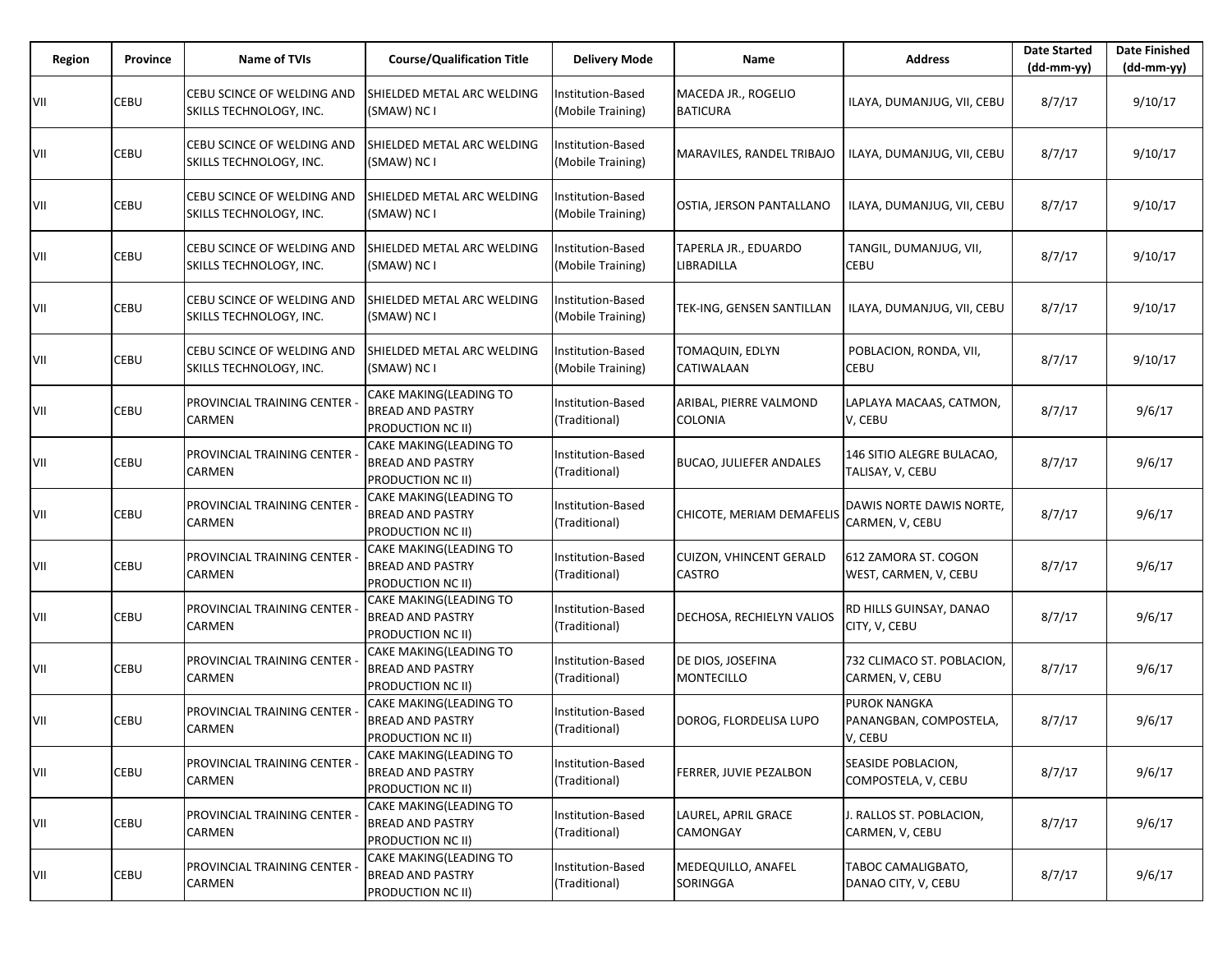| Region | Province | <b>Name of TVIs</b>                                          | <b>Course/Qualification Title</b>                                             | <b>Delivery Mode</b>                          | Name                                           | <b>Address</b>                                                 | <b>Date Started</b><br>$(dd-mm-yy)$ | <b>Date Finished</b><br>(dd-mm-yy) |
|--------|----------|--------------------------------------------------------------|-------------------------------------------------------------------------------|-----------------------------------------------|------------------------------------------------|----------------------------------------------------------------|-------------------------------------|------------------------------------|
| VII    | CEBU     | PROVINCIAL TRAINING CENTER<br>CARMEN                         | CAKE MAKING(LEADING TO<br><b>BREAD AND PASTRY</b><br>PRODUCTION NC II)        | Institution-Based<br>(Traditional)            | NG, ROSELYN CASINILLO                          | SITIO GREENHILLS COGON,<br>COMPOSTELA, V, CEBU                 | 8/7/17                              | 9/6/17                             |
| VII    | CEBU     | PROVINCIAL TRAINING CENTER<br>CARMEN                         | CAKE MAKING(LEADING TO<br><b>BREAD AND PASTRY</b><br>PRODUCTION NC II)        | Institution-Based<br>(Traditional)            | OMILIG, NORMAN<br><b>MAGBANUA</b>              | SAN ANTONIO JUBAY, LILOAN,<br>V, CEBU                          | 8/7/17                              | 9/6/17                             |
| VII    | CEBU     | PROVINCIAL TRAINING CENTER<br>CARMEN                         | CAKE MAKING(LEADING TO<br><b>BREAD AND PASTRY</b><br>PRODUCTION NC II)        | Institution-Based<br>(Traditional)            | OMPAD, MONALIZA ABELLA                         | TAYUD TAYUD, LILOAN, V,<br>CEBU                                | 8/7/17                              | 9/6/17                             |
| VII    | CEBU     | PROVINCIAL TRAINING CENTER<br>CARMEN                         | CAKE MAKING(LEADING TO<br><b>BREAD AND PASTRY</b><br>PRODUCTION NC II)        | <b>Institution-Based</b><br>(Traditional)     | PESTANO, MILTON REYES                          | POBLACION POBLACION,<br>CARMEN, V, CEBU                        | 8/7/17                              | 9/6/17                             |
| VII    | CEBU     | PROVINCIAL TRAINING CENTER<br>CARMEN                         | CAKE MAKING(LEADING TO<br><b>BREAD AND PASTRY</b><br>PRODUCTION NC II)        | <b>Institution-Based</b><br>(Traditional)     | PEZALBON, GRISTEL ARNEJO                       | SITIO SEASIDE POBLACION,<br>COMPOSTELA, V, CEBU                | 8/7/17                              | 9/6/17                             |
| VII    | CEBU     | PROVINCIAL TRAINING CENTER<br>CARMEN                         | CAKE MAKING(LEADING TO<br><b>BREAD AND PASTRY</b><br>PRODUCTION NC II)        | Institution-Based<br>(Traditional)            | SINADHAN, ANJO RAY<br>QUINDAO                  | QUARRY SABANG, DANAO<br>CITY, V, CEBU                          | 8/7/17                              | 9/6/17                             |
| VII    | CEBU     | PROVINCIAL TRAINING CENTER<br>CARMEN                         | CAKE MAKING(LEADING TO<br><b>BREAD AND PASTRY</b><br><b>PRODUCTION NC II)</b> | Institution-Based<br>(Traditional)            | TANO, AIPEE INDOLOS                            | CLIMACO ST. POBLACION,<br>CARMEN, V, CEBU                      | 8/7/17                              | 9/6/17                             |
| VII    | CEBU     | PROVINCIAL TRAINING CENTER<br>CARMEN                         | CAKE MAKING(LEADING TO<br><b>BREAD AND PASTRY</b><br>PRODUCTION NC II)        | <b>Institution-Based</b><br>(Traditional)     | TAMBASAKAN, JULIETA<br><b>DIMCO</b>            | BARING BARING, CARMEN, V,<br><b>CEBU</b>                       | 8/7/17                              | 9/6/17                             |
| VII    | CEBU     | PROVINCIAL TRAINING CENTER<br>CARMEN                         | CAKE MAKING(LEADING TO<br><b>BREAD AND PASTRY</b><br>PRODUCTION NC II)        | Institution-Based<br>(Traditional)            | YBANEZ, ALMA CASAS                             | DAWIS SUR DAWIS SUR,<br>CARMEN, V, CEBU                        | 8/7/17                              | 9/6/17                             |
| VII    | CEBU     | PROVINCIAL TRAINING CENTER<br>CARMEN                         | CAKE MAKING(LEADING TO<br><b>BREAD AND PASTRY</b><br>PRODUCTION NC II)        | Institution-Based<br>(Traditional)            | YRAUDA, HAZEL JACOB                            | SITIO GREENHILLS COGON,<br>COMPOSTELA, V, CEBU                 | 8/7/17                              | 9/6/17                             |
| VII    | CEBU     | <b>B.I.G DEV'T TRAINING &amp;</b><br>ASSESSMENT CENTER, INC. | HILOT (WELLNES MASSAGE) NC II                                                 | Institution-Based<br>(Mobile Training)        | ACEBO, LYDIA ARCIPE                            | #2 TOMLYN COMPOUND TISA,<br>CEBU CITY, SOUTH, CEBU             | 9/18/17                             | 10/7/17                            |
| VII    | CEBU     | <b>B.I.G DEV'T TRAINING &amp;</b><br>ASSESSMENT CENTER, INC. | HILOT (WELLNES MASSAGE) NC II                                                 | <b>Institution-Based</b><br>(Mobile Training) | <b>BALDE, FLORENTINA</b><br><b>ILUSTRISIMO</b> | NSDC LABANGON, CEBU CITY,<br>SOUTH, CEBU                       | 9/18/17                             | 10/7/17                            |
| VII    | CEBU     | <b>B.I.G DEV'T TRAINING &amp;</b><br>ASSESSMENT CENTER, INC. | HILOT (WELLNES MASSAGE) NC II                                                 | Institution-Based<br>(Mobile Training)        | BUCAYAN, JOSEPHINE COGTAS LABANGON, CEBU CITY, | 082 SALVADOR EXT.<br>SOUTH, CEBU                               | 9/18/17                             | 10/7/17                            |
| VII    | CEBU     | <b>B.I.G DEV'T TRAINING &amp;</b><br>ASSESSMENT CENTER, INC. | HILOT (WELLNES MASSAGE) NC II                                                 | Institution-Based<br>(Mobile Training)        | CALE, MICHELLE THERESE<br><b>ALCONTIN</b>      | 72 - G KATIPUNAN STREET<br>LABANGON, CEBU CITY,<br>SOUTH, CEBU | 9/18/17                             | 10/7/17                            |
| VII    | CEBU     | <b>B.I.G DEV'T TRAINING &amp;</b><br>ASSESSMENT CENTER, INC. | HILOT (WELLNES MASSAGE) NC II                                                 | Institution-Based<br>(Mobile Training)        | <b>CUAYCONG, JEFTY LICEN</b>                   | 91 - F KATIPUNAN<br>KATIPUNAN, CEBU CITY,<br>SOUTH, CEBU       | 9/18/17                             | 10/7/17                            |
| VII    | CEBU     | <b>B.I.G DEV'T TRAINING &amp;</b><br>ASSESSMENT CENTER, INC. | HILOT (WELLNES MASSAGE) NC II                                                 | Institution-Based<br>(Mobile Training)        | <b>FUENTES, EDITHA TAN</b>                     | FIGUEROA STREET SAN<br>NICOLAS, CEBU CITY, SOUTH,<br>CEBU      | 9/18/17                             | 10/7/17                            |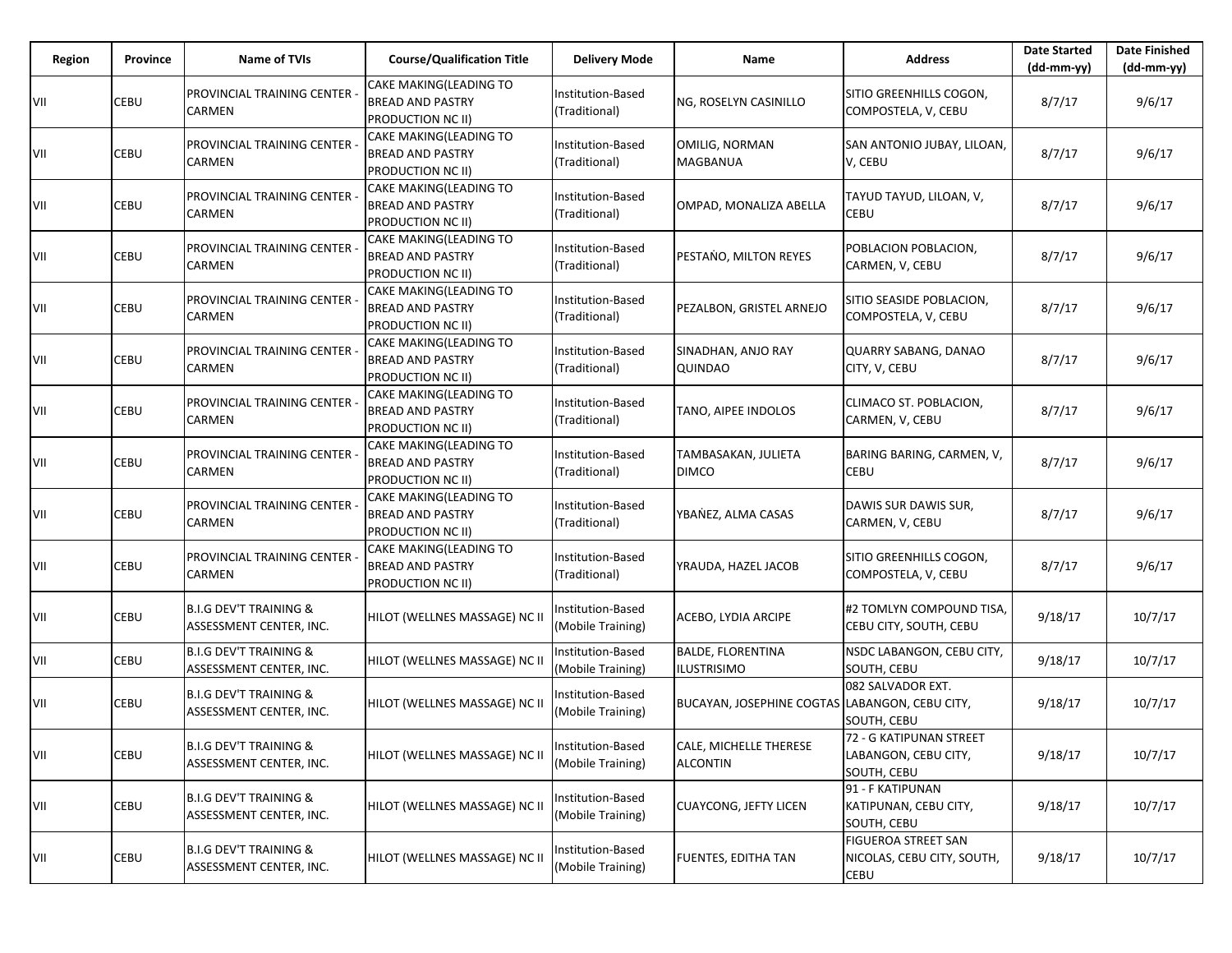| Region | Province | Name of TVIs                                                 | <b>Course/Qualification Title</b>                                       | <b>Delivery Mode</b>                   | Name                                  | <b>Address</b>                                                         | <b>Date Started</b><br>$(dd-mm-yy)$ | <b>Date Finished</b><br>$(dd-mm-yy)$ |
|--------|----------|--------------------------------------------------------------|-------------------------------------------------------------------------|----------------------------------------|---------------------------------------|------------------------------------------------------------------------|-------------------------------------|--------------------------------------|
| VII    | CEBU     | <b>B.I.G DEV'T TRAINING &amp;</b><br>ASSESSMENT CENTER, INC. | HILOT (WELLNES MASSAGE) NC II                                           | Institution-Based<br>(Mobile Training) | GABATO, EVA SHARON<br><b>BERIOSO</b>  | #2 TOMLYN COMPOUND TISA,<br>CEBU CITY, SOUTH, CEBU                     | 9/18/17                             | 10/7/17                              |
| VII    | CEBU     | <b>B.I.G DEV'T TRAINING &amp;</b><br>ASSESSMENT CENTER, INC. | HILOT (WELLNES MASSAGE) NC II                                           | nstitution-Based<br>(Mobile Training)  | GABUYA, SANTIAGO JR. ESPRA            | SITIO LAGUNA BASAK PARDO,<br>CEBU CITY, SOUTH, CEBU                    | 9/18/17                             | 10/7/17                              |
| VII    | CEBU     | <b>B.I.G DEV'T TRAINING &amp;</b><br>ASSESSMENT CENTER, INC. | HILOT (WELLNES MASSAGE) NC II                                           | Institution-Based<br>(Mobile Training) | GENILZA, JOSEPHINE QUERBO             | LA PALOMA SUBDIVISION<br>KATIPUNAN LABANGON,<br>CEBU CITY, SOUTH, CEBU | 9/18/17                             | 10/7/17                              |
| VII    | CEBU     | <b>B.I.G DEV'T TRAINING &amp;</b><br>ASSESSMENT CENTER, INC. | HILOT (WELLNES MASSAGE) NC II                                           | nstitution-Based<br>(Mobile Training)  | HERMOSILLA, MARISSA                   | 369 J - SITIO BUGNAY I<br>LABANGON, CEBU CITY,<br>SOUTH, CEBU          | 9/18/17                             | 10/7/17                              |
| VII    | CEBU     | <b>B.I.G DEV'T TRAINING &amp;</b><br>ASSESSMENT CENTER, INC. | HILOT (WELLNES MASSAGE) NC II                                           | nstitution-Based<br>(Mobile Training)  | LANGBID, ANGIELOVE CABILES            | KALUMBUYAN BANAWA,<br>CEBU CITY, SOUTH, CEBU                           | 9/18/17                             | 10/7/17                              |
| VII    | CEBU     | <b>B.I.G DEV'T TRAINING &amp;</b><br>ASSESSMENT CENTER, INC. | HILOT (WELLNES MASSAGE) NC II                                           | Institution-Based<br>(Mobile Training) | MANAGBANAG, LUCIA<br><b>CALAURIAN</b> | 9 EL ORLANDO VILLAGE TISA,<br>CEBU CITY, SOUTH, CEBU                   | 9/18/17                             | 10/7/17                              |
| VII    | CEBU     | <b>B.I.G DEV'T TRAINING &amp;</b><br>ASSESSMENT CENTER, INC. | HILOT (WELLNES MASSAGE) NC II                                           | Institution-Based<br>(Mobile Training) | MANAGBANAG, SABINA<br><b>ALBOPERA</b> | A LOPEZ LABANGON, CEBU<br>CITY, SOUTH, CEBU                            | 9/18/17                             | 10/7/17                              |
| VII    | CEBU     | <b>B.I.G DEV'T TRAINING &amp;</b><br>ASSESSMENT CENTER, INC. | HILOT (WELLNES MASSAGE) NC II                                           | Institution-Based<br>(Mobile Training) | NADELA, JECON BUAYA                   | SITIO LAGUNA BASAK PARDO,<br>CEBU CITY, SOUTH, CEBU                    | 9/18/17                             | 10/7/17                              |
| VII    | CEBU     | <b>B.I.G DEV'T TRAINING &amp;</b><br>ASSESSMENT CENTER, INC. | HILOT (WELLNES MASSAGE) NC II                                           | Institution-Based<br>(Mobile Training) | PARBA, SHIELA NATOR                   | 229 F LABANGON, CEBU CITY,<br>SOUTH, CEBU                              | 9/18/17                             | 10/7/17                              |
| VII    | CEBU     | <b>B.I.G DEV'T TRAINING &amp;</b><br>ASSESSMENT CENTER, INC. | HILOT (WELLNES MASSAGE) NC II                                           | Institution-Based<br>(Mobile Training) | RAGUDO, ANNIE DE PEDRO                | LUTAW - LUTAW LABANGON,<br>CEBU CITY, SOUTH, CEBU                      | 9/18/17                             | 10/7/17                              |
| VII    | CEBU     | <b>B.I.G DEV'T TRAINING &amp;</b><br>ASSESSMENT CENTER, INC. | HILOT (WELLNES MASSAGE) NC II                                           | Institution-Based<br>(Mobile Training) | RICAÑA, MARY JANE<br><b>MANINGO</b>   | 229 F. SALVADOR LABANGON,<br>CEBU CITY, SOUTH, CEBU                    | 9/18/17                             | 10/7/17                              |
| VII    | CEBU     | <b>B.I.G DEV'T TRAINING &amp;</b><br>ASSESSMENT CENTER, INC. | HILOT (WELLNES MASSAGE) NC II                                           | nstitution-Based<br>(Mobile Training)  | ROSALES, MARX ABRAHAM<br>RUIZ         | 85 - I KATIPUNAN LABANGON,<br>CEBU CITY, SOUTH, CEBU                   | 9/18/17                             | 10/7/17                              |
| VII    | CEBU     | <b>B.I.G DEV'T TRAINING &amp;</b><br>ASSESSMENT CENTER, INC. | HILOT (WELLNES MASSAGE) NC II                                           | nstitution-Based<br>(Mobile Training)  | SABILLA, MYLENE ALCONTIN              | 369 SITIO BUGNAY I<br>LABANGON, CEBU CITY,<br>SOUTH, CEBU              | 9/18/17                             | 10/7/17                              |
| VII    | CEBU     | <b>B.I.G DEV'T TRAINING &amp;</b><br>ASSESSMENT CENTER, INC. | HILOT (WELLNES MASSAGE) NC II                                           | nstitution-Based<br>(Mobile Training)  | SARUCAM, ERLINDA HENON                | BLOCK 6 TISA, CEBU CITY,<br>SOUTH, CEBU                                | 9/18/17                             | 10/7/17                              |
| VII    | CEBU     | CEBU SCIENCE OF WELDING<br>AND SKILLS TECHNOLOGY, INC.       | PASTRY MAKING LEADING TO<br><b>BREAD AND PASTRY</b><br>PRODUCTION NC II | Institution-Based<br>(Mobile Training) | ARMENTOS, SHERA MAE<br><b>MONTEJO</b> | NOT SPECIFIED POBLACION,<br>BORBON, IV, CEBU                           | 10/3/17                             | 10/12/17                             |
| VII    | CEBU     | CEBU SCIENCE OF WELDING<br>AND SKILLS TECHNOLOGY, INC.       | PASTRY MAKING LEADING TO<br><b>BREAD AND PASTRY</b><br>PRODUCTION NC II | Institution-Based<br>(Mobile Training) | ARNADO, FLORANDO<br>PERPETUA          | NOT SPECIFIED BONGALO,<br>BORBON, IV, CEBU                             | 10/3/17                             | 10/12/17                             |
| VII    | CEBU     | CEBU SCIENCE OF WELDING<br>AND SKILLS TECHNOLOGY, INC.       | PASTRY MAKING LEADING TO<br><b>BREAD AND PASTRY</b><br>PRODUCTION NC II | Institution-Based<br>(Mobile Training) | ARNEJO, GRETEL MELGO                  | NOT SPECIFIED POBLACION,<br>BORBON, IV, CEBU                           | 10/3/17                             | 10/12/17                             |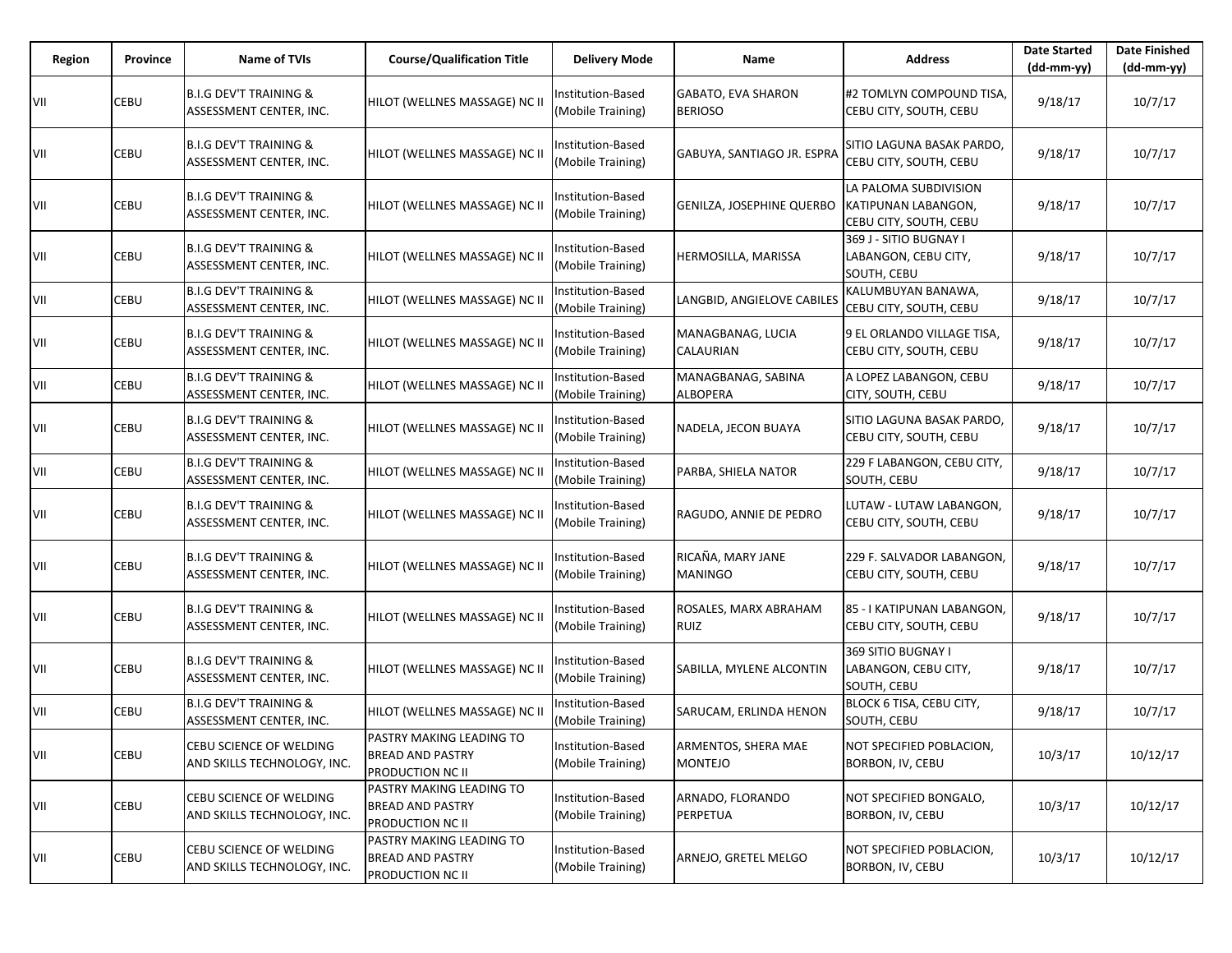| Region | Province | <b>Name of TVIs</b>                                           | <b>Course/Qualification Title</b>                                              | <b>Delivery Mode</b>                          | Name                                  | <b>Address</b>                               | <b>Date Started</b><br>$(dd-mm-yy)$ | <b>Date Finished</b><br>$(dd-mm-yy)$ |
|--------|----------|---------------------------------------------------------------|--------------------------------------------------------------------------------|-----------------------------------------------|---------------------------------------|----------------------------------------------|-------------------------------------|--------------------------------------|
| VII    | CEBU     | <b>CEBU SCIENCE OF WELDING</b><br>AND SKILLS TECHNOLOGY, INC. | PASTRY MAKING LEADING TO<br><b>BREAD AND PASTRY</b><br><b>PRODUCTION NC II</b> | Institution-Based<br>(Mobile Training)        | CASAS, MELITA DUPIT                   | NOT SPECIFIED PONDOL,<br>BORBON, IV, CEBU    | 10/3/17                             | 10/12/17                             |
| VII    | CEBU     | CEBU SCIENCE OF WELDING<br>AND SKILLS TECHNOLOGY, INC.        | PASTRY MAKING LEADING TO<br><b>BREAD AND PASTRY</b><br>PRODUCTION NC II        | Institution-Based<br>(Mobile Training)        | CATANTAN, AMARZULA<br><b>DELGADO</b>  | NOT SPECIFIED TABUNAN,<br>BORBON, IV, CEBU   | 10/3/17                             | 10/12/17                             |
| VII    | CEBU     | CEBU SCIENCE OF WELDING<br>AND SKILLS TECHNOLOGY, INC.        | PASTRY MAKING LEADING TO<br><b>BREAD AND PASTRY</b><br><b>PRODUCTION NC II</b> | Institution-Based<br>(Mobile Training)        | DAMAYO, RUSSEL MANGUBA                | NOT SPECIFIED TABUNAN,<br>BORBON, IV, CEBU   | 10/3/17                             | 10/12/17                             |
| VII    | CEBU     | CEBU SCIENCE OF WELDING<br>AND SKILLS TECHNOLOGY, INC.        | PASTRY MAKING LEADING TO<br><b>BREAD AND PASTRY</b><br>PRODUCTION NC II        | <b>Institution-Based</b><br>(Mobile Training) | DOTILLOS, GEMMA GO                    | NOT SPECIFIED TABUNAN,<br>BORBON, IV, CEBU   | 10/3/17                             | 10/12/17                             |
| VII    | CEBU     | CEBU SCIENCE OF WELDING<br>AND SKILLS TECHNOLOGY, INC.        | PASTRY MAKING LEADING TO<br><b>BREAD AND PASTRY</b><br><b>PRODUCTION NC II</b> | Institution-Based<br>(Mobile Training)        | FLORES, RAZEL ANDUYAN                 | NOT SPECIFIED CADARUHAN,<br>BORBON, IV, CEBU | 10/3/17                             | 10/12/17                             |
| VII    | CEBU     | CEBU SCIENCE OF WELDING<br>AND SKILLS TECHNOLOGY, INC.        | PASTRY MAKING LEADING TO<br><b>BREAD AND PASTRY</b><br>PRODUCTION NC II        | Institution-Based<br>(Mobile Training)        | JUMAO-AS, ANNALIZA<br>MANGUBAT        | NOT SPECIFIED CLAVERA,<br>BORBON, IV, CEBU   | 10/3/17                             | 10/12/17                             |
| VII    | CEBU     | CEBU SCIENCE OF WELDING<br>AND SKILLS TECHNOLOGY, INC.        | PASTRY MAKING LEADING TO<br><b>BREAD AND PASTRY</b><br><b>PRODUCTION NC II</b> | Institution-Based<br>(Mobile Training)        | MANGUBAT, CHRISTOPHER<br><b>CUMBA</b> | NOT SPECIFIED POBLACION,<br>BORBON, IV, CEBU | 10/3/17                             | 10/12/17                             |
| VII    | CEBU     | CEBU SCIENCE OF WELDING<br>AND SKILLS TECHNOLOGY, INC.        | PASTRY MAKING LEADING TO<br><b>BREAD AND PASTRY</b><br>PRODUCTION NC II        | Institution-Based<br>(Mobile Training)        | MANGUBAT, JASMIN<br><b>BENDISULA</b>  | NOT SPECIFIED CADARUHAN,<br>BORBON, IV, CEBU | 10/3/17                             | 10/12/17                             |
| VII    | CEBU     | CEBU SCIENCE OF WELDING<br>AND SKILLS TECHNOLOGY, INC.        | PASTRY MAKING LEADING TO<br><b>BREAD AND PASTRY</b><br><b>PRODUCTION NC II</b> | Institution-Based<br>(Mobile Training)        | MARFA, LORENA MONTEJO                 | NOT SPECIFIED POBLACION,<br>BORBON, IV, CEBU | 10/3/17                             | 10/12/17                             |
| VII    | CEBU     | CEBU SCIENCE OF WELDING<br>AND SKILLS TECHNOLOGY, INC.        | PASTRY MAKING LEADING TO<br><b>BREAD AND PASTRY</b><br>PRODUCTION NC II        | Institution-Based<br>(Mobile Training)        | MARO, KIMBERLY LOPEZ                  | NOT SPECIFIED POBLACION,<br>BORBON, IV, CEBU | 10/3/17                             | 10/12/17                             |
| VII    | CEBU     | CEBU SCIENCE OF WELDING<br>AND SKILLS TECHNOLOGY, INC.        | PASTRY MAKING LEADING TO<br><b>BREAD AND PASTRY</b><br>PRODUCTION NC II        | Institution-Based<br>(Mobile Training)        | MAUNES, LESLY MANGUBAT                | NOT SPECIFIED CLAVERA,<br>BORBON, IV, CEBU   | 10/3/17                             | 10/12/17                             |
| VII    | CEBU     | CEBU SCIENCE OF WELDING<br>AND SKILLS TECHNOLOGY, INC.        | PASTRY MAKING LEADING TO<br><b>BREAD AND PASTRY</b><br>PRODUCTION NC II        | Institution-Based<br>(Mobile Training)        | MENDOZA, RHEA MONTEBON                | NOT SPECIFIED CADARUHAN,<br>BORBON, IV, CEBU | 10/3/17                             | 10/12/17                             |
| VII    | CEBU     | CEBU SCIENCE OF WELDING<br>AND SKILLS TECHNOLOGY, INC.        | PASTRY MAKING LEADING TO<br><b>BREAD AND PASTRY</b><br>PRODUCTION NC II        | Institution-Based<br>(Mobile Training)        | MODEQUILLO, EDNA<br>SUMAYANG          | NOT SPECIFIED POBLACION,<br>BORBON, IV, CEBU | 10/3/17                             | 10/12/17                             |
| VII    | CEBU     | CEBU SCIENCE OF WELDING<br>AND SKILLS TECHNOLOGY, INC.        | PASTRY MAKING LEADING TO<br><b>BREAD AND PASTRY</b><br><b>PRODUCTION NC II</b> | Institution-Based<br>(Mobile Training)        | MONDIGO, DONNA<br><b>COMEDIDO</b>     | NOT SPECIFIED CADARUHAN,<br>BORBON, IV, CEBU | 10/3/17                             | 10/12/17                             |
| VII    | CEBU     | CEBU SCIENCE OF WELDING<br>AND SKILLS TECHNOLOGY, INC.        | PASTRY MAKING LEADING TO<br><b>BREAD AND PASTRY</b><br>PRODUCTION NC II        | Institution-Based<br>(Mobile Training)        | MONLEON, JUDY-ANN LAPOOT              | NOT SPECIFIED TABUNAN,<br>BORBON, IV, CEBU   | 10/3/17                             | 10/12/17                             |
| VII    | CEBU     | CEBU SCIENCE OF WELDING<br>AND SKILLS TECHNOLOGY, INC.        | PASTRY MAKING LEADING TO<br><b>BREAD AND PASTRY</b><br>PRODUCTION NC II        | Institution-Based<br>(Mobile Training)        | MONTECILLO, AILEEN BIOHAN             | NOT SPECIFIED POBLACION,<br>BORBON, IV, CEBU | 10/3/17                             | 10/12/17                             |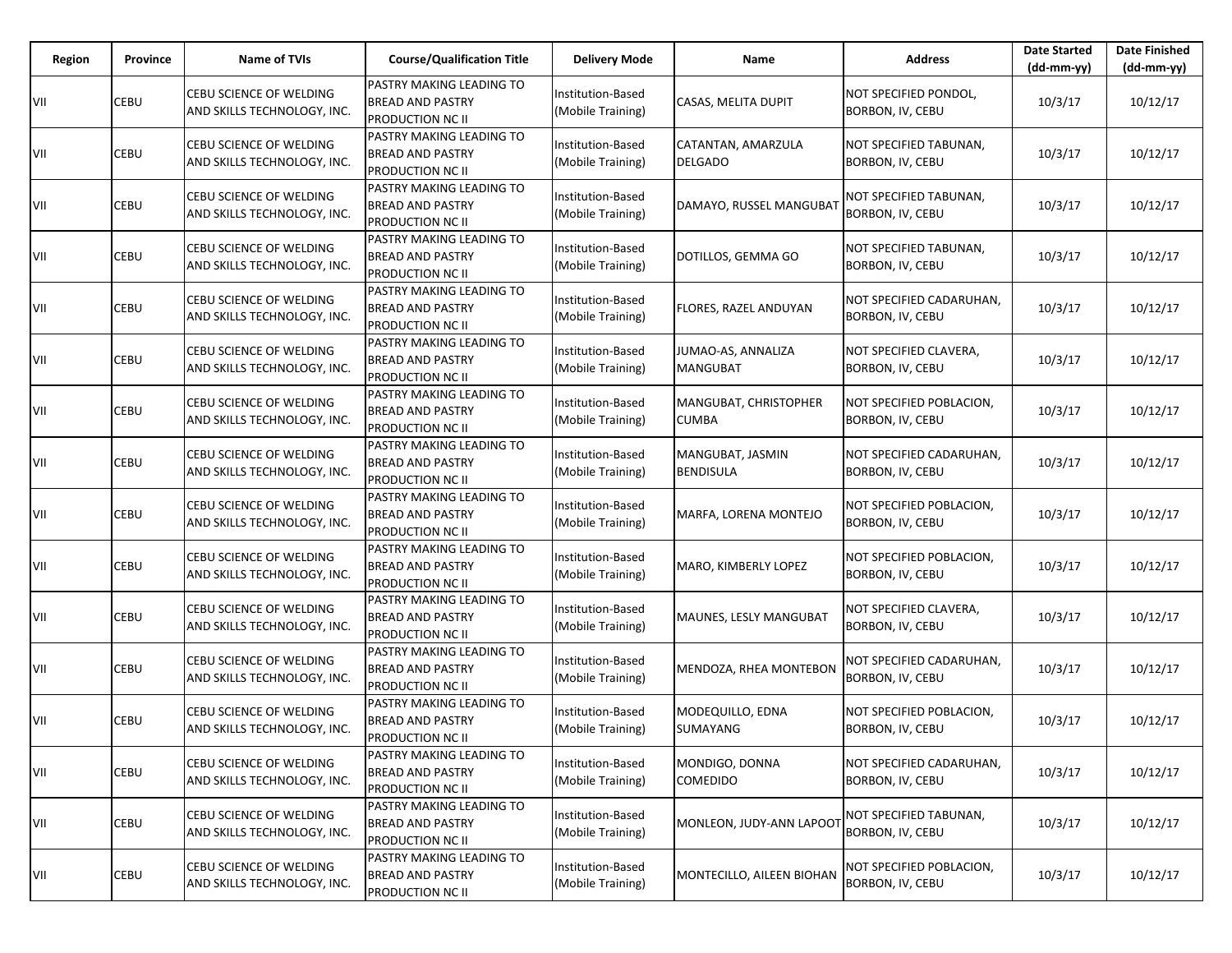| Region | Province | <b>Name of TVIs</b>                                           | <b>Course/Qualification Title</b>                                                    | <b>Delivery Mode</b>                          | Name                                               | <b>Address</b>                                       | <b>Date Started</b><br>$(dd-mm-yy)$ | <b>Date Finished</b><br>$(dd-mm-yy)$ |
|--------|----------|---------------------------------------------------------------|--------------------------------------------------------------------------------------|-----------------------------------------------|----------------------------------------------------|------------------------------------------------------|-------------------------------------|--------------------------------------|
| VII    | CEBU     | CEBU SCIENCE OF WELDING<br>AND SKILLS TECHNOLOGY, INC.        | PASTRY MAKING LEADING TO<br><b>BREAD AND PASTRY</b><br><b>PRODUCTION NC II</b>       | Institution-Based<br>(Mobile Training)        | MONTECILLO, MA. GEMMA<br><b>VUIJAN</b>             | NOT SPECIFIED POBLACION,<br>BORBON, IV, CEBU         | 10/3/17                             | 10/12/17                             |
| VII    | CEBU     | CEBU SCIENCE OF WELDING<br>AND SKILLS TECHNOLOGY, INC.        | PASTRY MAKING LEADING TO<br><b>BREAD AND PASTRY</b><br>PRODUCTION NC II              | Institution-Based<br>(Mobile Training)        | RIVERA, LORENA ARNADO                              | NOT SPECIFIED LAAW,<br>BORBON, IV, CEBU              | 10/3/17                             | 10/12/17                             |
| VII    | CEBU     | CEBU SCIENCE OF WELDING<br>AND SKILLS TECHNOLOGY, INC.        | PASTRY MAKING LEADING TO<br><b>BREAD AND PASTRY</b><br><b>PRODUCTION NC II</b>       | Institution-Based<br>(Mobile Training)        | RIVERA, SHAIRA COMBIS                              | NOT SPECIFIED POBLACION,<br>BORBON, IV, CEBU         | 10/3/17                             | 10/12/17                             |
| VII    | CEBU     | <b>CEBU SCIENCE OF WELDING</b><br>AND SKILLS TECHNOLOGY, INC. | PASTRY MAKING LEADING TO<br><b>BREAD AND PASTRY</b><br>PRODUCTION NC II              | <b>Institution-Based</b><br>(Mobile Training) | SALES, NIKKI LOISE AGSANGRE                        | NOT SPECIFIED BINGAY,<br>BORBON, IV, CEBU            | 10/3/17                             | 10/12/17                             |
| VII    | CEBU     | CEBU SCIENCE OF WELDING<br>AND SKILLS TECHNOLOGY, INC.        | PASTRY MAKING LEADING TO<br><b>BREAD AND PASTRY</b><br><b>PRODUCTION NC II</b>       | Institution-Based<br>(Mobile Training)        | TIGTIG, ALICIA DOTILLOS                            | NOT SPECIFIED TABUNAN,<br>BORBON, IV, CEBU           | 10/3/17                             | 10/12/17                             |
| VII    | CEBU     | CEBU SCIENCE OF WELDING<br>AND SKILLS TECHNOLOGY, INC.        | PASTRY MAKING LEADING TO<br><b>BREAD AND PASTRY</b><br>PRODUCTION NC II              | Institution-Based<br>(Mobile Training)        | VALENDEZ, LINA RIVERA                              | NOT SPECIFIED TABUNAN,<br>BORBON, IV, CEBU           | 10/3/17                             | 10/12/17                             |
| VII    | CEBU     | CEBU SCIENCE OF WELDING<br>AND SKILLS TECHNOLOGY, INC.        | <b>BREAD MAKING LEADING TO</b><br><b>BREAD AND PASTRY</b><br><b>PRODUCTION NC II</b> | Institution-Based<br>(Mobile Training)        | ANDRINO, CRESILDA BASIT                            | TABUNAN, BORBON, V, CEBU                             | 9/13/17                             | 9/22/17                              |
| VII    | CEBU     | CEBU SCIENCE OF WELDING<br>AND SKILLS TECHNOLOGY, INC.        | BREAD MAKING LEADING TO<br><b>BREAD AND PASTRY</b><br>PRODUCTION NC II               | <b>Institution-Based</b><br>(Mobile Training) | ANORE, MARILOU MONLEON                             | TABUNAN, BORBON, V, CEBU                             | 9/13/17                             | 9/22/17                              |
| VII    | CEBU     | CEBU SCIENCE OF WELDING<br>AND SKILLS TECHNOLOGY, INC.        | <b>BREAD MAKING LEADING TO</b><br><b>BREAD AND PASTRY</b><br>PRODUCTION NC II        | Institution-Based<br>(Mobile Training)        | ARNADO, FLORANDO                                   | BONGDO, BORBON, V, CEBU                              | 9/13/17                             | 9/22/17                              |
| VII    | CEBU     | CEBU SCIENCE OF WELDING<br>AND SKILLS TECHNOLOGY, INC.        | <b>BREAD MAKING LEADING TO</b><br><b>BREAD AND PASTRY</b><br>PRODUCTION NC II        | Institution-Based<br>(Mobile Training)        | BRANZUELA, SARAH JANE<br>TABRA                     | BONGDO, BORBON, V, CEBU                              | 9/13/17                             | 9/22/17                              |
| VII    | CEBU     | CEBU SCIENCE OF WELDING<br>AND SKILLS TECHNOLOGY, INC.        | <b>BREAD MAKING LEADING TO</b><br><b>BREAD AND PASTRY</b><br>PRODUCTION NC II        | Institution-Based<br>(Mobile Training)        | DAMAYO, RUSSEL MANGUBAT   TABUNAN, BORBON, V, CEBU |                                                      | 9/13/17                             | 9/22/17                              |
| VII    | CEBU     | CEBU SCIENCE OF WELDING<br>AND SKILLS TECHNOLOGY, INC.        | <b>BREAD MAKING LEADING TO</b><br><b>BREAD AND PASTRY</b><br>PRODUCTION NC II        | Institution-Based<br>(Mobile Training)        | DELGADO, MARIA TULOD                               | TABUNAN, BORBON, V, CEBU                             | 9/13/17                             | 9/22/17                              |
| VII    | CEBU     | CEBU SCIENCE OF WELDING<br>AND SKILLS TECHNOLOGY, INC.        | BREAD MAKING LEADING TO<br><b>BREAD AND PASTRY</b><br>PRODUCTION NC II               | Institution-Based<br>(Mobile Training)        | HORTEZA, KRISNA CABAHUG                            | CADARUHAN, BORBON, V,<br>CEBU                        | 9/13/17                             | 9/22/17                              |
| VII    | CEBU     | CEBU SCIENCE OF WELDING<br>AND SKILLS TECHNOLOGY, INC.        | <b>BREAD MAKING LEADING TO</b><br><b>BREAD AND PASTRY</b><br><b>PRODUCTION NC II</b> | Institution-Based<br>(Mobile Training)        | INAHID, CHERRY TUDLASAN                            | BINGAY, BORBON, V, CEBU                              | 9/13/17                             | 9/22/17                              |
| VII    | CEBU     | CEBU SCIENCE OF WELDING<br>AND SKILLS TECHNOLOGY, INC.        | <b>BREAD MAKING LEADING TO</b><br><b>BREAD AND PASTRY</b><br><b>PRODUCTION NC II</b> | Institution-Based<br>(Mobile Training)        | JUMAO-AS, ANNALIZA<br><b>MANGUBAT</b>              | CLAVERA, BORBON, V, CEBU                             | 9/13/17                             | 9/22/17                              |
| VII    | CEBU     | CEBU SCIENCE OF WELDING<br>AND SKILLS TECHNOLOGY, INC.        | BREAD MAKING LEADING TO<br><b>BREAD AND PASTRY</b><br><b>PRODUCTION NC II</b>        | Institution-Based<br>(Mobile Training)        | LOBERANES, CATHERINE<br><b>COMEDIDO</b>            | <b>TABAYNG LAWM</b><br>CADARUHAN, BORBON, V,<br>CEBU | 9/13/17                             | 9/22/17                              |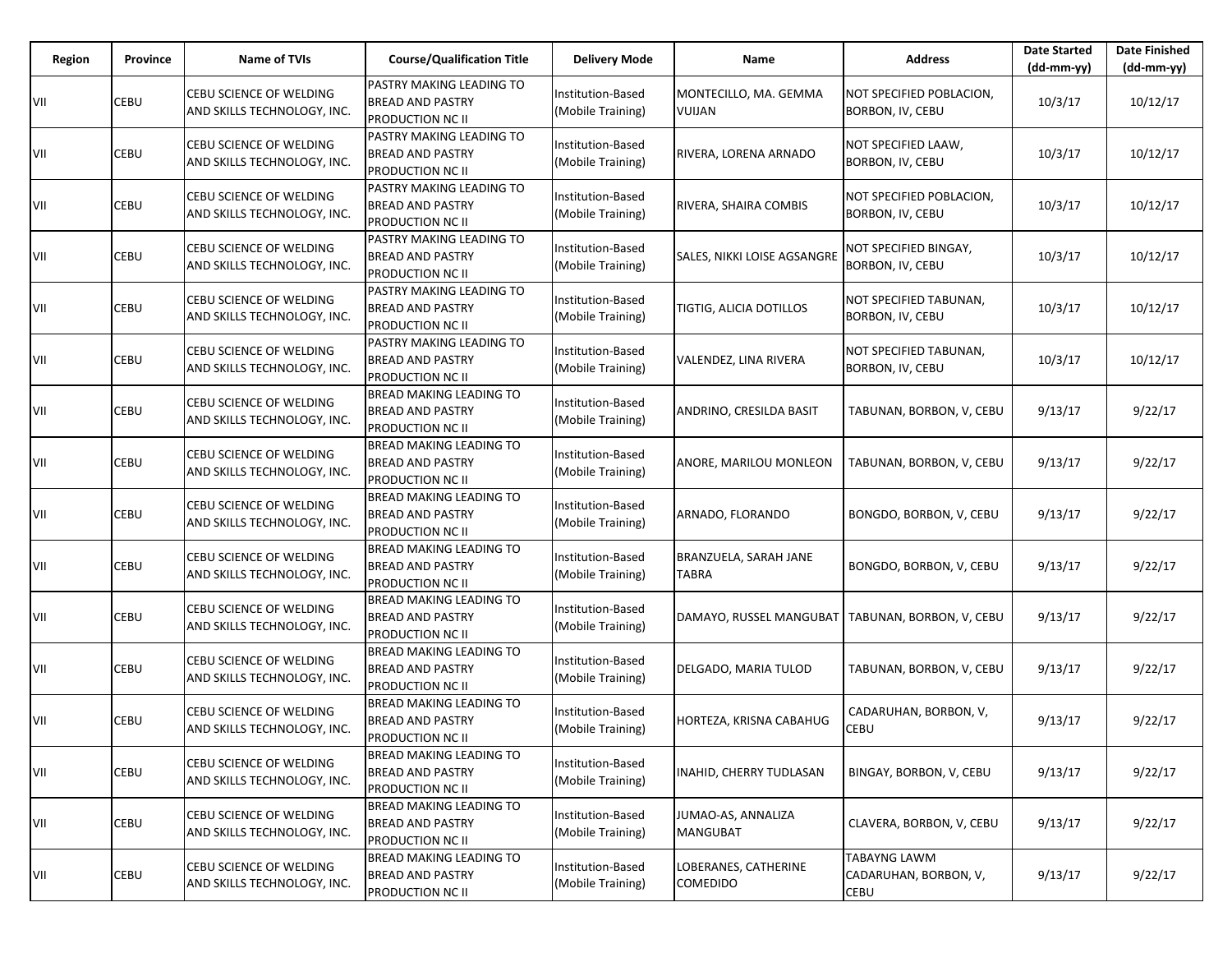| Region | Province | <b>Name of TVIs</b>                                    | <b>Course/Qualification Title</b>                                                    | <b>Delivery Mode</b>                          | Name                                  | <b>Address</b>                                                              | <b>Date Started</b><br>(dd-mm-yy) | <b>Date Finished</b><br>$(dd-mm-yy)$ |
|--------|----------|--------------------------------------------------------|--------------------------------------------------------------------------------------|-----------------------------------------------|---------------------------------------|-----------------------------------------------------------------------------|-----------------------------------|--------------------------------------|
| VII    | CEBU     | CEBU SCIENCE OF WELDING<br>AND SKILLS TECHNOLOGY, INC. | <b>BREAD MAKING LEADING TO</b><br><b>BREAD AND PASTRY</b><br><b>PRODUCTION NC II</b> | Institution-Based<br>(Mobile Training)        | MANGUBAT, CHRISTOPHER<br><b>CUMBA</b> | SEPUVEDA POBLACION,<br>BORBON, V, CEBU                                      | 9/13/17                           | 9/22/17                              |
| VII    | CEBU     | CEBU SCIENCE OF WELDING<br>AND SKILLS TECHNOLOGY, INC. | <b>BREAD MAKING LEADING TO</b><br><b>BREAD AND PASTRY</b><br><b>PRODUCTION NC II</b> | Institution-Based<br>(Mobile Training)        | MANGUBAT, ENRIQUITA<br><b>INAHID</b>  | TABUNAN, BORBON, V, CEBU                                                    | 9/13/17                           | 9/22/17                              |
| VII    | CEBU     | CEBU SCIENCE OF WELDING<br>AND SKILLS TECHNOLOGY, INC. | <b>BREAD MAKING LEADING TO</b><br><b>BREAD AND PASTRY</b><br><b>PRODUCTION NC II</b> | Institution-Based<br>(Mobile Training)        | MANGUBAT, JASMIN<br><b>BENDISULA</b>  | CADARUHAN, BORBON, V,<br>CEBU                                               | 9/13/17                           | 9/22/17                              |
| VII    | CEBU     | CEBU SCIENCE OF WELDING<br>AND SKILLS TECHNOLOGY, INC. | <b>BREAD MAKING LEADING TO</b><br><b>BREAD AND PASTRY</b><br><b>PRODUCTION NC II</b> | <b>Institution-Based</b><br>(Mobile Training) | MARO, KIMBERLY LOPEZ                  | POBLACION, BORBON, V,<br>CEBU                                               | 9/13/17                           | 9/22/17                              |
| VII    | CEBU     | CEBU SCIENCE OF WELDING<br>AND SKILLS TECHNOLOGY, INC. | <b>BREAD MAKING LEADING TO</b><br><b>BREAD AND PASTRY</b><br>PRODUCTION NC II        | Institution-Based<br>(Mobile Training)        | MAUNES, LESLY MANGUBAT                | CLAVERA, BORBON, V, CEBU                                                    | 9/13/17                           | 9/22/17                              |
| VII    | CEBU     | CEBU SCIENCE OF WELDING<br>AND SKILLS TECHNOLOGY, INC. | <b>BREAD MAKING LEADING TO</b><br><b>BREAD AND PASTRY</b><br><b>PRODUCTION NC II</b> | Institution-Based<br>(Mobile Training)        | MELGO JR., VALENTIN<br>MONDELO        | LIBAS CAMPUSONG, BORBON,<br>V, CEBU                                         | 9/13/17                           | 9/22/17                              |
| VII    | CEBU     | CEBU SCIENCE OF WELDING<br>AND SKILLS TECHNOLOGY, INC. | <b>BREAD MAKING LEADING TO</b><br><b>BREAD AND PASTRY</b><br>PRODUCTION NC II        | Institution-Based<br>(Mobile Training)        | MENDOZA, RHEA MONTEBON                | <b>TABAYNG LAWM</b><br>CADARUHAN, BORBON, V,<br>CEBU                        | 9/13/17                           | 9/22/17                              |
| VII    | CEBU     | CEBU SCIENCE OF WELDING<br>AND SKILLS TECHNOLOGY, INC. | <b>BREAD MAKING LEADING TO</b><br><b>BREAD AND PASTRY</b><br><b>PRODUCTION NC II</b> | Institution-Based<br>(Mobile Training)        | MONDIGO, DONNA<br>COMEDIDO            | <b>TABAYNG LAWM</b><br>CADARUHAN, BORBON, V,<br>CEBU                        | 9/13/17                           | 9/22/17                              |
| VII    | CEBU     | CEBU SCIENCE OF WELDING<br>AND SKILLS TECHNOLOGY, INC. | <b>BREAD MAKING LEADING TO</b><br><b>BREAD AND PASTRY</b><br><b>PRODUCTION NC II</b> | Institution-Based<br>(Mobile Training)        | MONTECILLO, AILEEN BIOHAN             | POBLACION, BORBON, V,<br><b>CEBU</b>                                        | 9/13/17                           | 9/22/17                              |
| VII    | CEBU     | CEBU SCIENCE OF WELDING<br>AND SKILLS TECHNOLOGY, INC. | <b>BREAD MAKING LEADING TO</b><br><b>BREAD AND PASTRY</b><br>PRODUCTION NC II        | Institution-Based<br>(Mobile Training)        | MONTECILLO, MA. GEMMA<br>VIOJAN       | POBLACION, BORBON, V,<br>CEBU                                               | 9/13/17                           | 9/22/17                              |
| VII    | CEBU     | CEBU SCIENCE OF WELDING<br>AND SKILLS TECHNOLOGY, INC. | BREAD MAKING LEADING TO<br><b>BREAD AND PASTRY</b><br>PRODUCTION NC II               | Institution-Based<br>(Mobile Training)        | MODEQUILLO, RAQUEL<br>PRETILA         | BINGAY, BORBON, V, CEBU                                                     | 9/13/17                           | 9/22/17                              |
| VII    | CEBU     | CEBU SCIENCE OF WELDING<br>AND SKILLS TECHNOLOGY, INC. | <b>BREAD MAKING LEADING TO</b><br><b>BREAD AND PASTRY</b><br><b>PRODUCTION NC II</b> | Institution-Based<br>(Mobile Training)        | RIVERA, LORENA ARNADO                 | MATIN-AW LAAW, BORBON,<br>V, CEBU                                           | 9/13/17                           | 9/22/17                              |
| VII    | CEBU     | CEBU SCIENCE OF WELDING<br>AND SKILLS TECHNOLOGY, INC. | BREAD MAKING LEADING TO<br><b>BREAD AND PASTRY</b><br>PRODUCTION NC II               | <b>Institution-Based</b><br>(Mobile Training) | RIVERA, SHAIRA CONIBIS                | POBLACION, BORBON, V,<br><b>CEBU</b>                                        | 9/13/17                           | 9/22/17                              |
| VII    | CEBU     | CEBU SCIENCE OF WELDING<br>AND SKILLS TECHNOLOGY, INC. | <b>BREAD MAKING LEADING TO</b><br><b>BREAD AND PASTRY</b><br><b>PRODUCTION NC II</b> | Institution-Based<br>(Mobile Training)        | VALLE, ERMIE DOTILLOS                 | CADARUHAN, BORBON, V,<br><b>CEBU</b>                                        | 9/13/17                           | 9/22/17                              |
| VII    | CEBU     | CEBU SCIENCE OF WELDING<br>AND SKILLS TECHNOLOGY, INC. | <b>BREAD MAKING LEADING TO</b><br><b>BREAD AND PASTRY</b><br><b>PRODUCTION NC II</b> | Institution-Based<br>(Mobile Training)        | VILLACENCIO, RITA<br>MODEQUILLO       | BINGAY, BORBON, V, CEBU                                                     | 9/13/17                           | 9/22/17                              |
| VII    | CEBU     | SAINT JAMES ACADEMY OF<br>SKILLS TECHNOLOGY, INC.      | SHIELDED METAL ARC WELDING<br>(SMAW) NC I                                            | Institution-Based<br>(Traditional)            | BATIDOR, ELMER NUDALO                 | SAN MARTIN SAN ISIDRO, SAN<br>FRANCISCO CAMOTES,<br><b>DISTRICT V, CEBU</b> | 9/15/17                           | 10/26/17                             |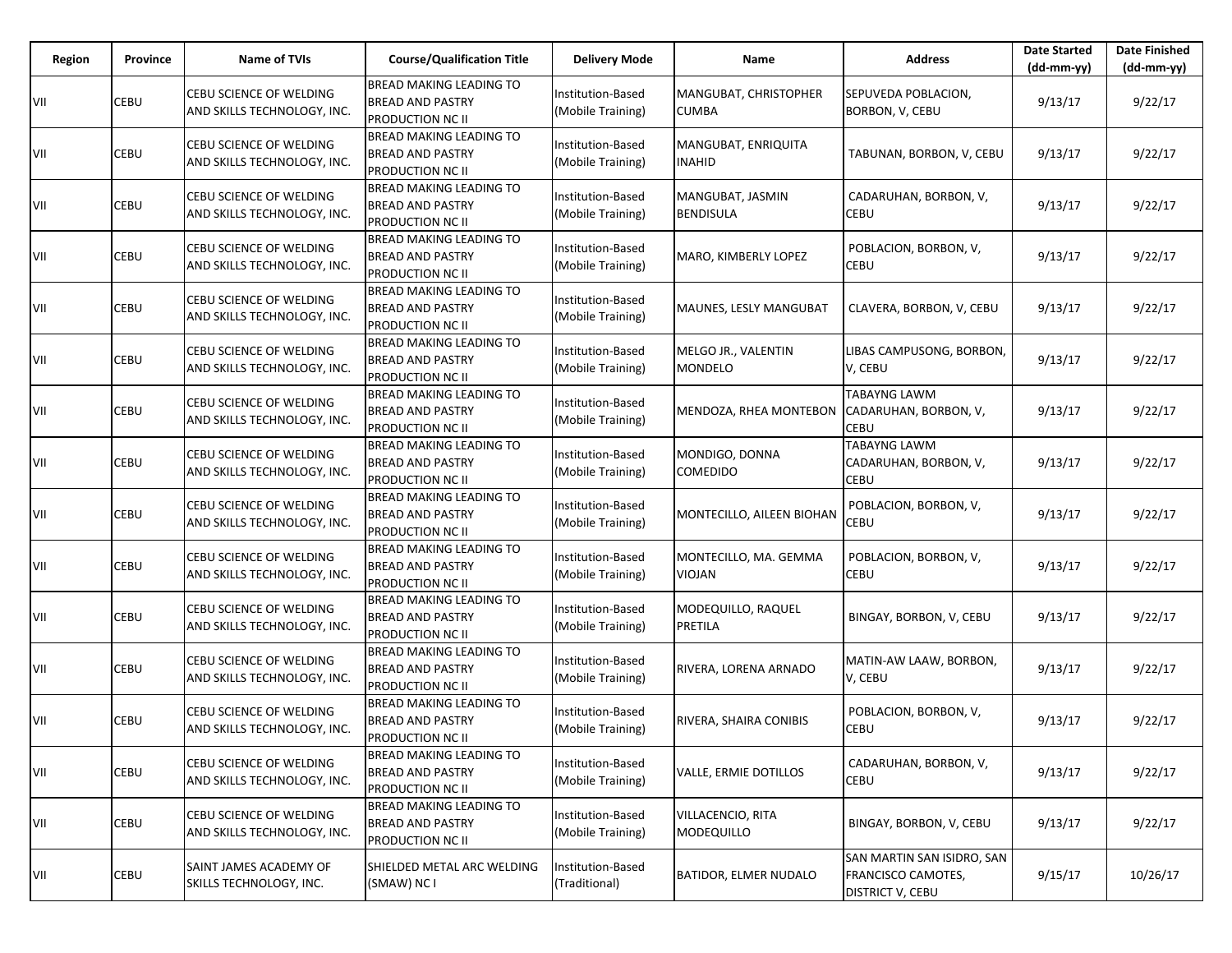| Region | Province    | <b>Name of TVIs</b>                               | <b>Course/Qualification Title</b>                | <b>Delivery Mode</b>                      | Name                                            | <b>Address</b>                                                        | <b>Date Started</b><br>(dd-mm-yy) | <b>Date Finished</b><br>(dd-mm-yy) |
|--------|-------------|---------------------------------------------------|--------------------------------------------------|-------------------------------------------|-------------------------------------------------|-----------------------------------------------------------------------|-----------------------------------|------------------------------------|
| VII    | CEBU        | SAINT JAMES ACADEMY OF<br>SKILLS TECHNOLOGY, INC. | SHIELDED METAL ARC WELDING<br>(SMAW) NC I        | Institution-Based<br>(Traditional)        | GALIGAO, JOSEPH JAMES<br><b>ERATO</b>           | PUROK CHICO POBLACION,<br>COMPOSTELA, DISTRICT V,<br><b>CEBU</b>      | 9/15/17                           | 10/26/17                           |
| VII    | CEBU        | SAINT JAMES ACADEMY OF<br>SKILLS TECHNOLOGY, INC. | SHIELDED METAL ARC WELDING<br>(SMAW) NC I        | Institution-Based<br>(Traditional)        | <b>GUMAOD, JADE PSYLONE</b><br><b>PORQUIADO</b> | GENERAL, TUDELA, DISTRICT<br>V, CEBU                                  | 9/15/17                           | 10/26/17                           |
| VII    | <b>CEBU</b> | SAINT JAMES ACADEMY OF<br>SKILLS TECHNOLOGY, INC. | SHIELDED METAL ARC WELDING<br>(SMAW) NC I        | Institution-Based<br>(Traditional)        | JIMENEZ, JAMES MARK<br><b>IGLESIAS</b>          | COGON, COMPOSTELA,<br><b>DISTRICT V, CEBU</b>                         | 9/15/17                           | 10/26/17                           |
| VII    | CEBU        | SAINT JAMES ACADEMY OF<br>SKILLS TECHNOLOGY, INC. | SHIELDED METAL ARC WELDING<br>(SMAW) NC I        | Institution-Based<br>(Traditional)        | LABAJO, CELERINO MERCADA                        | SANTAN SANTANDER,<br>TUDELA, DISTRICT V, CEBU                         | 9/15/17                           | 10/26/17                           |
| VII    | CEBU        | SAINT JAMES ACADEMY OF<br>SKILLS TECHNOLOGY, INC. | SHIELDED METAL ARC WELDING<br>(SMAW) NC I        | <b>Institution-Based</b><br>(Traditional) | MELENDRES, GERALD<br><b>VINCENT CAPOTE</b>      | SAMBAG MAGAY,<br>COMPOSTELA, DISTRICT V,<br><b>CEBU</b>               | 9/15/17                           | 10/26/17                           |
| VII    | CEBU        | SAINT JAMES ACADEMY OF<br>SKILLS TECHNOLOGY, INC. | SHIELDED METAL ARC WELDING<br>(SMAW) NC I        | Institution-Based<br>(Traditional)        | MERIAL, JOBEL                                   | KAMUNGGAY POBLACION,<br>COMPOSTELA, DISTRICT V,<br>CEBU               | 9/15/17                           | 10/26/17                           |
| VII    | CEBU        | SAINT JAMES ACADEMY OF<br>SKILLS TECHNOLOGY, INC. | SHIELDED METAL ARC WELDING<br>(SMAW) NC I        | <b>Institution-Based</b><br>(Traditional) | MONISIT, MORITO QUIROS                          | PAG-UTLAN MASLOG, DANAO<br>CITY, DISTRICT V. CEBU                     | 9/15/17                           | 10/26/17                           |
| VII    | CEBU        | SAINT JAMES ACADEMY OF<br>SKILLS TECHNOLOGY, INC. | SHIELDED METAL ARC WELDING<br>(SMAW) NC I        | Institution-Based<br>(Traditional)        | ORIO, RAYMARK                                   | BAGALNGA, COMPOSTELA,<br><b>DISTRICT V, CEBU</b>                      | 9/15/17                           | 10/26/17                           |
| VII    | CEBU        | SAINT JAMES ACADEMY OF<br>SKILLS TECHNOLOGY, INC. | SHIELDED METAL ARC WELDING<br>(SMAW) NC I        | Institution-Based<br>(Traditional)        | PABLE, JUNMARK LUCERO                           | PUROK 2 COGON.<br>COMPOSTELA, DISTRICT V,<br><b>CEBU</b>              | 9/15/17                           | 10/26/17                           |
| VII    | <b>CEBU</b> | SAINT JAMES ACADEMY OF<br>SKILLS TECHNOLOGY, INC. | SHIELDED METAL ARC WELDING<br>(SMAW) NC I        | Institution-Based<br>(Traditional)        | PAJARON, LESTER SEREÑO                          | MAGAY SEASIDE.<br>COMPOSTELA, DISTRICT V,<br>CEBU                     | 9/15/17                           | 10/26/17                           |
| VII    | CEBU        | SAINT JAMES ACADEMY OF<br>SKILLS TECHNOLOGY, INC. | SHIELDED METAL ARC WELDING<br>(SMAW) NC I        | Institution-Based<br>(Traditional)        | POLLOSO, REYNARD GILIG                          | PUROK 2 COGON,<br>COMPOSTELA, DISTRICT V,<br><b>CEBU</b>              | 9/15/17                           | 10/26/17                           |
| VII    | <b>CEBU</b> | SAINT JAMES ACADEMY OF<br>SKILLS TECHNOLOGY, INC. | SHIELDED METAL ARC WELDING<br>(SMAW) NC I        | Institution-Based<br>(Traditional)        | PORLAS, VINMAR BUGSAN                           | PUROK SOUTH KOREA<br>CAMBAYOG, COMPOSTELA,<br><b>DISTRICT V, CEBU</b> | 9/15/17                           | 10/26/17                           |
| VII    | <b>CEBU</b> | SAINT JAMES ACADEMY OF<br>SKILLS TECHNOLOGY, INC. | SHIELDED METAL ARC WELDING<br>(SMAW) NC I        | Institution-Based<br>(Traditional)        | PORQUIADO, EDISON<br><b>CONCOLES</b>            | SAN MARTIN SAN ISIDRO, SAN<br>FRANCISCO CAMOTES,<br>DISTRICT V, CEBU  | 9/15/17                           | 10/26/17                           |
| VII    | CEBU        | SAINT JAMES ACADEMY OF<br>SKILLS TECHNOLOGY, INC. | <b>SHIELDED METAL ARC WELDING</b><br>(SMAW) NC I | Institution-Based<br>(Traditional)        | QUIÑO, JOSHUA OLASIMAN                          | PUROK PAG-ASA<br>CANAMUCAN, COMPOSTELA,<br><b>DISTRICT V, CEBU</b>    | 9/15/17                           | 10/26/17                           |
| VII    | CEBU        | SAINT JAMES ACADEMY OF<br>SKILLS TECHNOLOGY, INC. | SHIELDED METAL ARC WELDING<br>(SMAW) NC I        | Institution-Based<br>(Traditional)        | RAQUIZA, JUNRAY CARILLO                         | SITIO PUSO, PUROK 1 COGON,<br>COMPOSTELA, DISTRICT V,<br><b>CEBU</b>  | 9/15/17                           | 10/26/17                           |
| VII    | <b>CEBU</b> | SAINT JAMES ACADEMY OF<br>SKILLS TECHNOLOGY, INC. | SHIELDED METAL ARC WELDING<br>(SMAW) NC I        | Institution-Based<br>(Traditional)        | SAURANE, MARCOS<br>FERDINAND ALADA              | PUERTOBELLO, TUDELA,<br><b>DISTRICT V, CEBU</b>                       | 9/15/17                           | 10/26/17                           |
| VII    | <b>CEBU</b> | SAINT JAMES ACADEMY OF<br>SKILLS TECHNOLOGY, INC. | SHIELDED METAL ARC WELDING<br>(SMAW) NC I        | Institution-Based<br>(Traditional)        | SOTTO, MA. ERA YLANAN                           | PUROK PHILIPPINES<br>CAMBAYOG, COMPOSTELA,<br><b>DISTRICT V, CEBU</b> | 9/15/17                           | 10/26/17                           |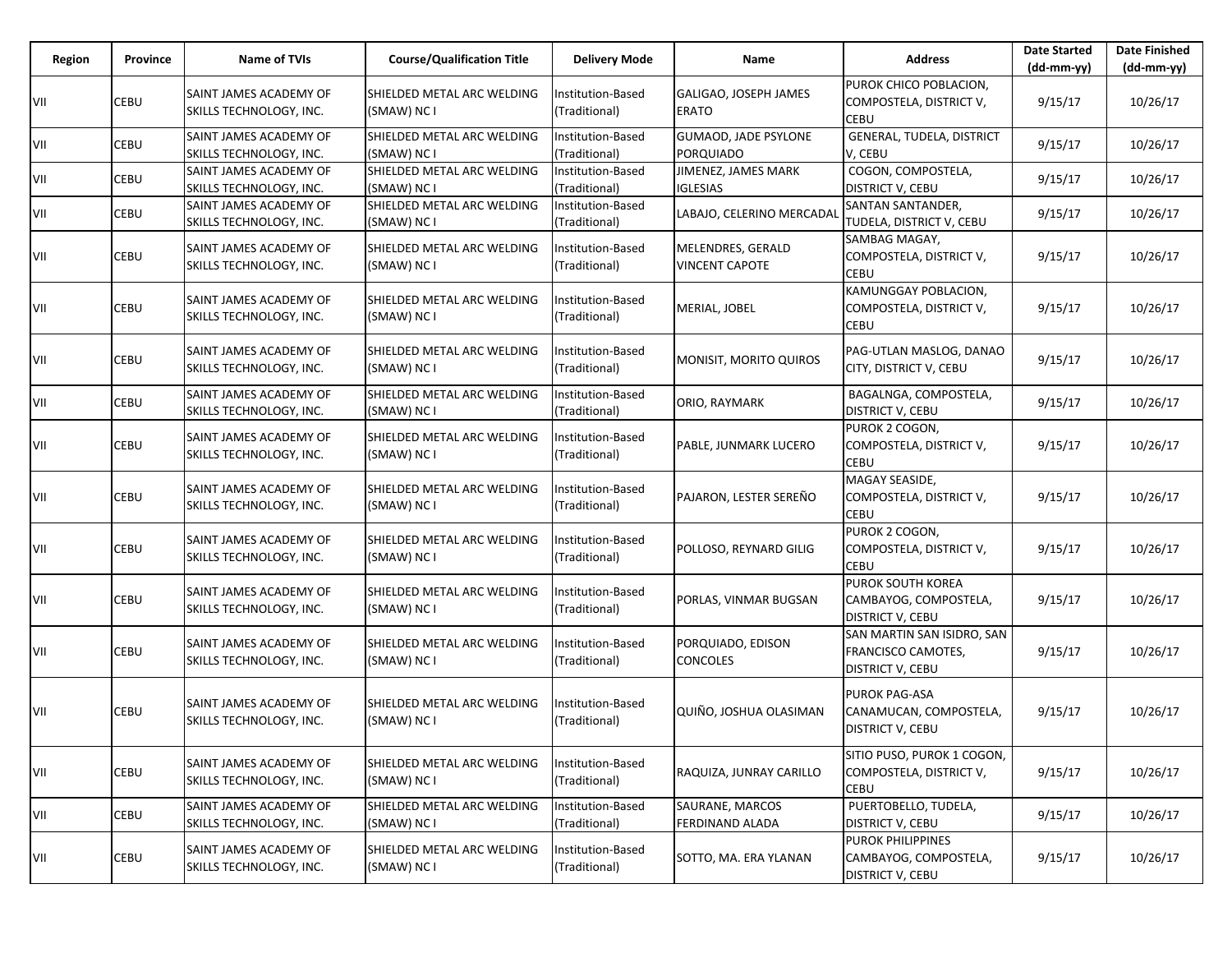| <b>Region</b> | Province | <b>Name of TVIs</b>                                      | <b>Course/Qualification Title</b>         | <b>Delivery Mode</b>                      | Name                                            | <b>Address</b>                                                              | <b>Date Started</b><br>(dd-mm-yy) | <b>Date Finished</b><br>(dd-mm-yy) |
|---------------|----------|----------------------------------------------------------|-------------------------------------------|-------------------------------------------|-------------------------------------------------|-----------------------------------------------------------------------------|-----------------------------------|------------------------------------|
| VII           | CEBU     | SAINT JAMES ACADEMY OF<br>SKILLS TECHNOLOGY, INC.        | SHIELDED METAL ARC WELDING<br>(SMAW) NC I | <b>Institution-Based</b><br>(Traditional) | TAGALOG, WILMER ANGANA                          | PUROK MAHOGANY COTCOT,<br>LILO-AN, DISTRICT V, CEBU                         | 9/15/17                           | 10/26/17                           |
| VII           | CEBU     | SAINT JAMES ACADEMY OF<br>SKILLS TECHNOLOGY, INC.        | SHIELDED METAL ARC WELDING<br>(SMAW) NC I | Institution-Based<br>(Traditional)        | TANGPUS, JEOREX MUÑEZ                           | <b>PUROK KAMUNGGAY</b><br>POBLACION, COMPOSTELA,<br><b>DISTRICT V, CEBU</b> | 9/15/17                           | 10/26/17                           |
| VII           | CEBU     | SAINT JAMES ACADEMY OF<br><b>SKILLS TECHNOLOGY. INC.</b> | SHIELDED METAL ARC WELDING<br>(SMAW) NC I | Institution-Based<br>(Traditional)        | TANO, JEREMIAH JOHN<br><b>DIOCAMPO</b>          | VILLAHERMOSA, TUDELA,<br><b>DISTRICT V, CEBU</b>                            | 9/15/17                           | 10/26/17                           |
| VII           | CEBU     | SAINT JAMES ACADEMY OF<br>SKILLS TECHNOLOGY, INC.        | SHIELDED METAL ARC WELDING<br>(SMAW) NC I | Institution-Based<br>(Traditional)        | TUMAMAK, IVAN FLORES                            | PUROK 7 CABADIANGAN,<br>COMPOSTELA, DISTRICT V,<br>CEBU                     | 9/15/17                           | 10/26/17                           |
| VII           | CEBU     | SAINT JAMES ACADEMY OF<br>SKILLS TECHNOLOGY, INC.        | SHIELDED METAL ARC WELDING<br>(SMAW) NC I | <b>Institution-Based</b><br>(Traditional) | TUNDAG, JAMES RODRIGUEZ COMPOSTELA, DISTRICT V, | ROTUNDA POBLACION,<br><b>CEBU</b>                                           | 9/15/17                           | 10/26/17                           |
| VII           | CEBU     | SAINT JAMES ACADEMY OF<br>SKILLS TECHNOLOGY, INC.        | SHIELDED METAL ARC WELDING<br>(SMAW) NC I | <b>Institution-Based</b><br>(Traditional) | UDTOHAN, JERSON SAYAGO                          | PUROK SAMPAGUITA JUBAY,<br>LILO-AN, DISTRICT V, CEBU                        | 9/15/17                           | 10/26/17                           |
| VII           | CEBU     | SAINT JAMES ACADEMY OF<br>SKILLS TECHNOLOGY, INC.        | SHIELDED METAL ARC WELDING<br>(SMAW) NC I | Institution-Based<br>(Traditional)        | VELASCO, MARK JAY RONDINA                       | ESTACA, COMPOSTELA,<br><b>DISTRICT V, CEBU</b>                              | 9/15/17                           | 10/26/17                           |
| VII           | CEBU     | SAINT JAMES ACADEMY OF<br>SKILLS TECHNOLOGY, INC.        | SHIELDED METAL ARC WELDING<br>(SMAW) NC I | <b>Institution-Based</b><br>(Traditional) | AMION, LOUIE JAY                                | ILAYA COT-COT, LILO-AN,<br><b>DISTRICT V, CEBU</b>                          | 9/15/17                           | 10/26/17                           |
| VII           | CEBU     | SAINT JAMES ACADEMY OF<br>SKILLS TECHNOLOGY, INC.        | SHIELDED METAL ARC WELDING<br>(SMAW) NC I | Institution-Based<br>(Traditional)        | <b>BACERGO, JERICKO</b><br><b>HORTILANO</b>     | <b>PUROK SENTRO</b><br>CANAMUCAN, COMPOSTELA,<br><b>DISTRICT V, CEBU</b>    | 9/15/17                           | 10/26/17                           |
| VII           | CEBU     | SAINT JAMES ACADEMY OF<br>SKILLS TECHNOLOGY, INC.        | SHIELDED METAL ARC WELDING<br>(SMAW) NC I | <b>Institution-Based</b><br>(Traditional) | <b>BATALUNA, GIL MATA</b>                       | KAPARINO CABADIANGAN,<br>COMPOSTELA, DISTRICT V,<br><b>CEBU</b>             | 9/15/17                           | 10/26/17                           |
| VII           | CEBU     | SAINT JAMES ACADEMY OF<br>SKILLS TECHNOLOGY, INC.        | SHIELDED METAL ARC WELDING<br>(SMAW) NC I | <b>Institution-Based</b><br>(Traditional) | BATALUNA, IKY NOVAL                             | PUROK VII CABADIANGAN,<br>COMPOSTELA, DISTRICT V,<br><b>CEBU</b>            | 9/15/17                           | 10/26/17                           |
| VII           | CEBU     | SAINT JAMES ACADEMY OF<br>SKILLS TECHNOLOGY, INC.        | SHIELDED METAL ARC WELDING<br>(SMAW) NC I | <b>Institution-Based</b><br>(Traditional) | BATALUNA, JAY-R ALBORES                         | PUROK JAPAN CAMBAYOG,<br>COMPOSTELA, DISTRICT V,<br><b>CEBU</b>             | 9/15/17                           | 10/26/17                           |
| VII           | CEBU     | SAINT JAMES ACADEMY OF<br>SKILLS TECHNOLOGY, INC.        | SHIELDED METAL ARC WELDING<br>(SMAW) NC I | nstitution-Based<br>(Traditional)         | BATULAN, REYMART LOZANO                         | MAHAYAHAY MASLOG,<br>DANAO CITY, DISTRICT V,<br><b>CEBU</b>                 | 9/15/17                           | 10/26/17                           |
| VII           | CEBU     | SAINT JAMES ACADEMY OF<br>SKILLS TECHNOLOGY, INC.        | SHIELDED METAL ARC WELDING<br>(SMAW) NC I | Institution-Based<br>(Traditional)        | CABATINGAN, LONIEL PARDO                        | PUROK 8 CABADIANGAN,<br>COMPOSTELA, DISTRICT V,<br><b>CEBU</b>              | 9/15/17                           | 10/26/17                           |
| VII           | CEBU     | SAINT JAMES ACADEMY OF<br>SKILLS TECHNOLOGY, INC.        | SHIELDED METAL ARC WELDING<br>(SMAW) NC I | Institution-Based<br>(Traditional)        | CAÑETE, DARYLL VINCENT<br><b>ONGCOY</b>         | SITIO KAKAW COGON,<br>COMPOSTELA, DISTRICT V,<br><b>CEBU</b>                | 9/15/17                           | 10/26/17                           |
| VII           | CEBU     | SAINT JAMES ACADEMY OF<br>SKILLS TECHNOLOGY, INC.        | SHIELDED METAL ARC WELDING<br>(SMAW) NC I | Institution-Based<br>(Traditional)        | <b>COSEP, CHRISTIAN JHON</b><br><b>ANGTUD</b>   | JUBAY, LILO-AN, DISTRICT V,<br><b>CEBU</b>                                  | 9/15/17                           | 10/26/17                           |
| VII           | CEBU     | SAINT JAMES ACADEMY OF<br>SKILLS TECHNOLOGY, INC.        | SHIELDED METAL ARC WELDING<br>(SMAW) NC I | nstitution-Based<br>(Traditional)         | DAMAYO, JEY HART<br><b>GUIWANON</b>             | ANAHAW MAGAY,<br>COMPOSTELA, DISTRICT V,<br><b>CEBU</b>                     | 9/15/17                           | 10/26/17                           |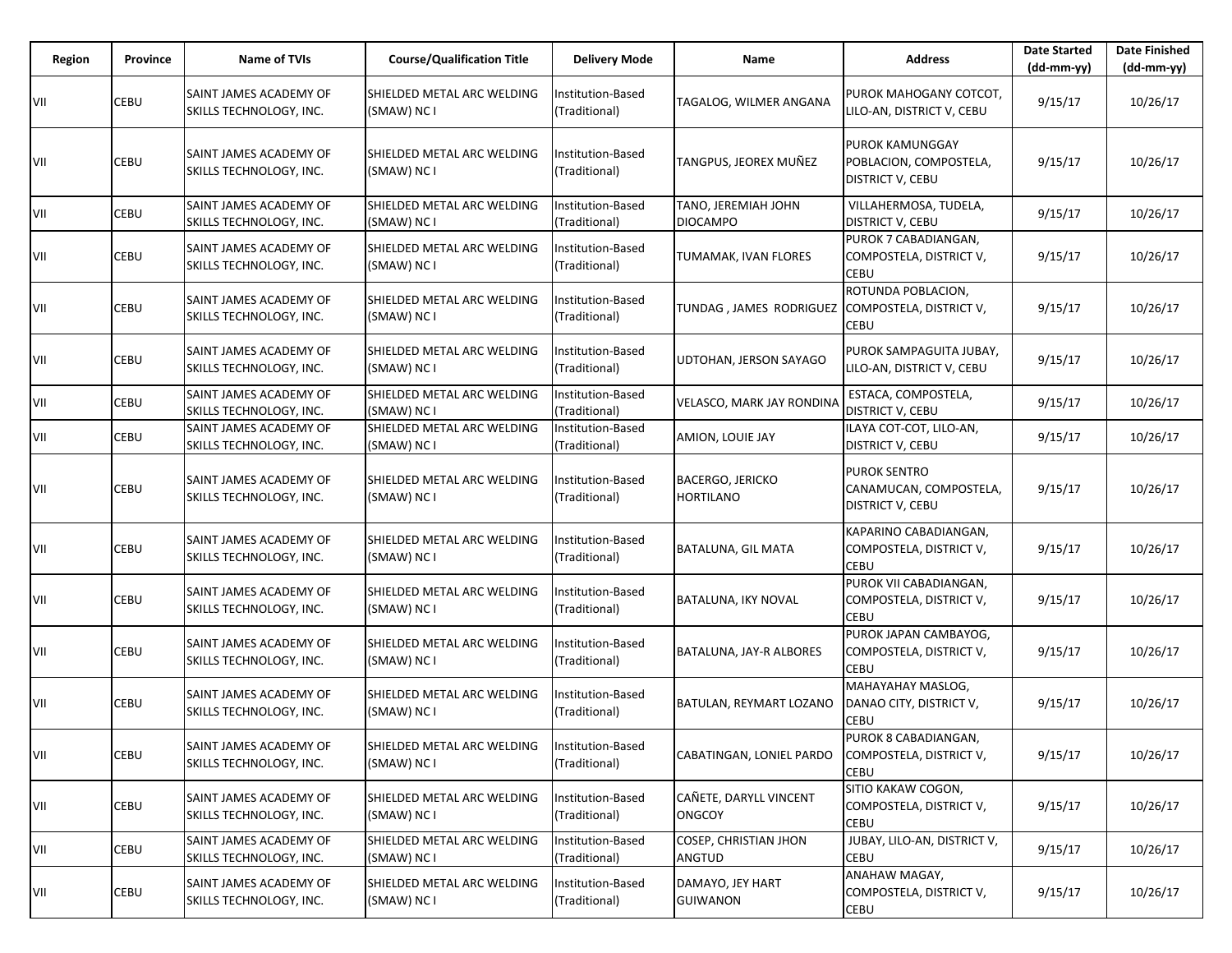| Region | Province | <b>Name of TVIs</b>                                          | <b>Course/Qualification Title</b>         | <b>Delivery Mode</b>                   | <b>Name</b>                                       | <b>Address</b>                                                            | <b>Date Started</b><br>$(dd-mm-yy)$ | <b>Date Finished</b><br>(dd-mm-yy) |
|--------|----------|--------------------------------------------------------------|-------------------------------------------|----------------------------------------|---------------------------------------------------|---------------------------------------------------------------------------|-------------------------------------|------------------------------------|
| VII    | CEBU     | <b>SAINT JAMES ACADEMY OF</b><br>SKILLS TECHNOLOGY, INC.     | SHIELDED METAL ARC WELDING<br>(SMAW) NC I | Institution-Based<br>(Traditional)     | DAUG, SHAWN DOUGLAS<br><b>MORRE</b>               | COGON, COMPOSTELA,<br><b>DISTRICT V, CEBU</b>                             | 9/15/17                             | 10/26/17                           |
| VII    | CEBU     | SAINT JAMES ACADEMY OF<br>SKILLS TECHNOLOGY, INC.            | SHIELDED METAL ARC WELDING<br>(SMAW) NC I | Institution-Based<br>(Traditional)     | DUBOUZET, JOHN ARGIE<br><b>CABIASA</b>            | KAMUNGGAY POBLACION,<br>COMPOSTELA, DISTRICT V,<br><b>CEBU</b>            | 9/15/17                             | 10/26/17                           |
| VII    | CEBU     | SAINT JAMES ACADEMY OF<br>SKILLS TECHNOLOGY, INC.            | SHIELDED METAL ARC WELDING<br>(SMAW) NC I | Institution-Based<br>(Traditional)     | ENCALLADO, JOMARI YTANG                           | PUROK YLAYA CANAMUCAN,<br>COMPOSTELA, DISTRICT V,<br><b>CEBU</b>          | 9/15/17                             | 10/26/17                           |
| VII    | CEBU     | SAINT JAMES ACADEMY OF<br>SKILLS TECHNOLOGY, INC.            | SHIELDED METAL ARC WELDING<br>(SMAW) NC I | Institution-Based<br>(Traditional)     | FELICANO, WARREN<br><b>VILLAMOR</b>               | <b>PUROK KALABASA</b><br>CATARMAN, COMPOSTELA,<br><b>DISTRICT V, CEBU</b> | 9/15/17                             | 10/26/17                           |
| VII    | CEBU     | SAINT JAMES ACADEMY OF<br>SKILLS TECHNOLOGY, INC.            | SHIELDED METAL ARC WELDING<br>(SMAW) NC I | Institution-Based<br>(Traditional)     | FLORENTINO, JAY MAG-ASIN                          | PUROK MANGA JUBAY, LILO-<br>AN, DISTRICT V, CEBU                          | 9/15/17                             | 10/26/17                           |
| VII    | CEBU     | SAINT JAMES ACADEMY OF<br>SKILLS TECHNOLOGY, INC.            | SHIELDED METAL ARC WELDING<br>(SMAW) NC I | Institution-Based<br>(Traditional)     | <b>GAMPANAN, THOMRUSS</b><br><b>QUILLOPAS</b>     | HI-KA POBLACION,<br>COMPOSTELA, DISTRICT V,<br><b>CEBU</b>                | 9/15/17                             | 10/26/17                           |
| VII    | CEBU     | SAINT JAMES ACADEMY OF<br>SKILLS TECHNOLOGY, INC.            | SHIELDED METAL ARC WELDING<br>(SMAW) NC I | Institution-Based<br>(Traditional)     | <b>GEAN, JUNI SURVANDE</b>                        | SITIO LUTAW ESTACA,<br>COMPOSTELA, DISTRICT V,<br><b>CEBU</b>             | 9/15/17                             | 10/26/17                           |
| VII    | CEBU     | SAINT JAMES ACADEMY OF<br>SKILLS TECHNOLOGY, INC.            | SHIELDED METAL ARC WELDING<br>(SMAW) NC I | Institution-Based<br>(Traditional)     | <b>GESTOPA, REYCHELLE ARNAIS</b>                  | PUROK SAGING POBLACION,<br>COMPOSTELA, DISTRICT V,<br><b>CEBU</b>         | 9/15/17                             | 10/26/17                           |
| VII    | CEBU     | SAINT JAMES ACADEMY OF<br>SKILLS TECHNOLOGY, INC.            | SHIELDED METAL ARC WELDING<br>(SMAW) NC I | Institution-Based<br>(Traditional)     | GIO, CESAR JR. PEPITO                             | GIMELINA ESTACA,<br>COMPOSTELA, DISTRICT V,<br><b>CEBU</b>                | 9/15/17                             | 10/26/17                           |
| VII    | CEBU     | SAINT JAMES ACADEMY OF<br>SKILLS TECHNOLOGY, INC.            | SHIELDED METAL ARC WELDING<br>(SMAW) NC I | Institution-Based<br>(Traditional)     | GOOPIO, NORMAN REYNES                             | PUROK SAGING POBLACION,<br>COMPOSTELA, DISTRICT V,<br><b>CEBU</b>         | 9/15/17                             | 10/26/17                           |
| VII    | CEBU     | SAINT JAMES ACADEMY OF<br>SKILLS TECHNOLOGY, INC.            | SHIELDED METAL ARC WELDING<br>(SMAW) NC I | Institution-Based<br>(Traditional)     | GOOPIO, VAN PHILIP N/A                            | PUROK SAGING POBLACION,<br>COMPOSTELA, DISTRICT V,<br><b>CEBU</b>         | 9/15/17                             | 10/26/17                           |
| VII    | CEBU     | SAINT JAMES ACADEMY OF<br>SKILLS TECHNOLOGY, INC.            | SHIELDED METAL ARC WELDING<br>(SMAW) NC I | Institution-Based<br>(Traditional)     | LISONDRA, JHUN REY LIBRERO POBLACION, COMPOSTELA, | <b>PUROK KAMUNGGAY</b><br><b>DISTRICT V, CEBU</b>                         | 9/15/17                             | 10/26/17                           |
| VII    | CEBU     | <b>B.I.G DEV'T TRAINING &amp;</b><br>ASSESSMENT CENTER, INC. | HILOT (WELLNES MASSAGE) NC II             | Institution-Based<br>(Mobile Training) | ALFECHE, JANICE SALDOWA                           | BATO, BADIAN, SEVEN, CEBU                                                 | 10/9/17                             | 10/28/17                           |
| VII    | CEBU     | <b>B.I.G DEV'T TRAINING &amp;</b><br>ASSESSMENT CENTER, INC. | HILOT (WELLNES MASSAGE) NC II             | Institution-Based<br>(Mobile Training) | CAINGLES, KHEZEL MAE<br>CARTILLA                  | TAN-AWAN PATONG,<br>BADIAN, SEVEN, CEBU                                   | 10/9/17                             | 10/28/17                           |
| VII    | CEBU     | <b>B.I.G DEV'T TRAINING &amp;</b><br>ASSESSMENT CENTER, INC. | HILOT (WELLNES MASSAGE) NC II             | Institution-Based<br>(Mobile Training) | CANDONES, ERIC PANDORO                            | TIGBAO, BADIAN, SEVEN,<br><b>CEBU</b>                                     | 10/9/17                             | 10/28/17                           |
| VII    | CEBU     | <b>B.I.G DEV'T TRAINING &amp;</b><br>ASSESSMENT CENTER, INC. | HILOT (WELLNES MASSAGE) NC II             | Institution-Based<br>(Mobile Training) | DIAMON, DIONISIO JR. TAYPIN                       | BUGAS, BADIAN, SEVEN, CEBU                                                | 10/9/17                             | 10/28/17                           |
| VII    | CEBU     | <b>B.I.G DEV'T TRAINING &amp;</b><br>ASSESSMENT CENTER, INC. | HILOT (WELLNES MASSAGE) NC II             | Institution-Based<br>(Mobile Training) | DUERME, VIVIAN JABANES                            | TALUNGON BUGAS, BADIAN,<br>SEVEN, CEBU                                    | 10/9/17                             | 10/28/17                           |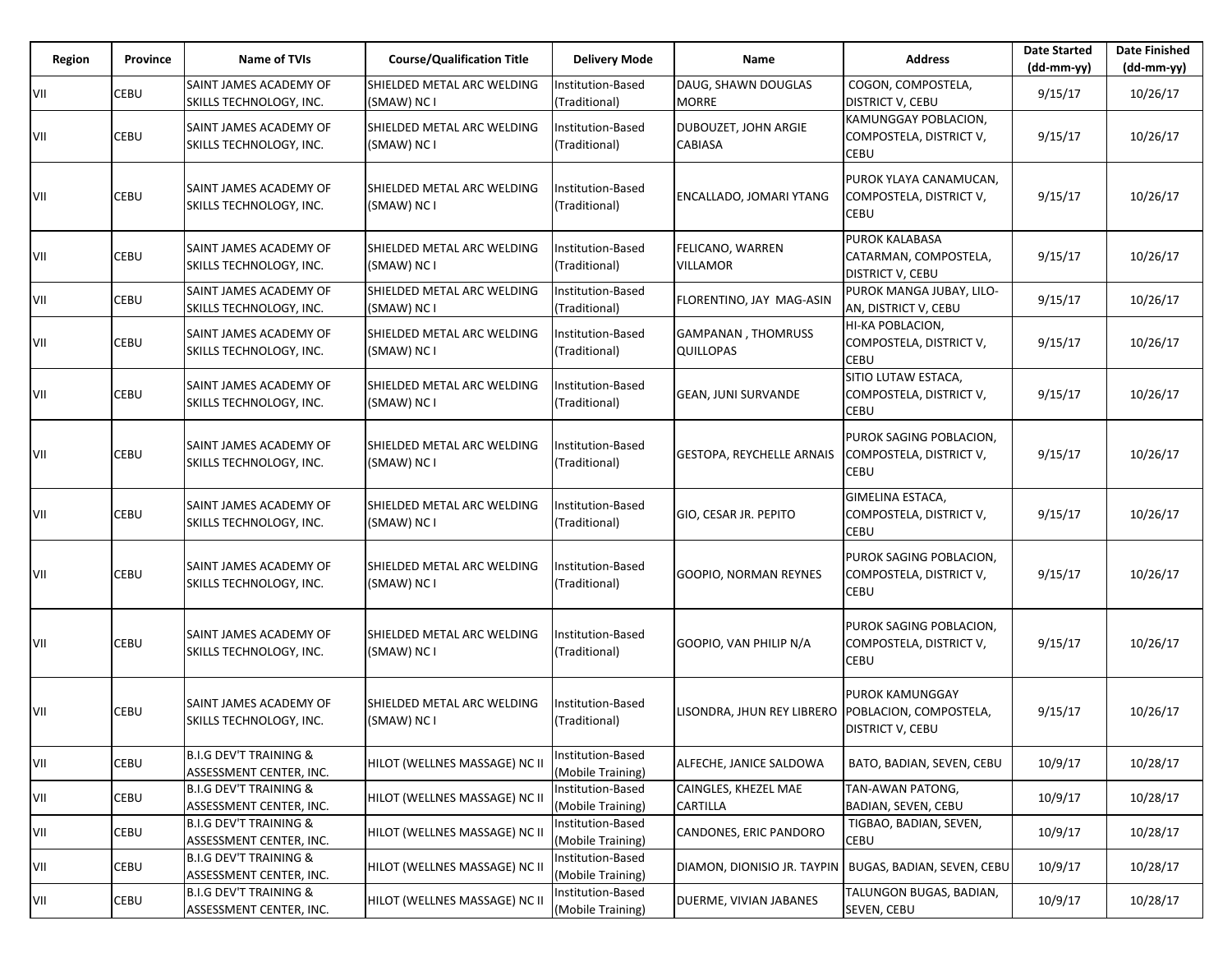| Region | Province | <b>Name of TVIs</b>                                          | <b>Course/Qualification Title</b>                                      | <b>Delivery Mode</b>                   | Name                                         | <b>Address</b>                                                  | <b>Date Started</b><br>$(dd-mm-yy)$ | <b>Date Finished</b><br>(dd-mm-yy) |
|--------|----------|--------------------------------------------------------------|------------------------------------------------------------------------|----------------------------------------|----------------------------------------------|-----------------------------------------------------------------|-------------------------------------|------------------------------------|
| VII    | CEBU     | <b>B.I.G DEV'T TRAINING &amp;</b><br>ASSESSMENT CENTER, INC. | HILOT (WELLNES MASSAGE) NC II                                          | Institution-Based<br>(Mobile Training) | EWAN, GENALIN BORROMEO                       | ZARAGOSA, BADIAN, SEVEN,<br>CEBU                                | 10/9/17                             | 10/28/17                           |
| VII    | CEBU     | <b>B.I.G DEV'T TRAINING &amp;</b><br>ASSESSMENT CENTER, INC. | HILOT (WELLNES MASSAGE) NC II                                          | Institution-Based<br>(Mobile Training) | FEROLINO, FRANICISCA<br>AMABA                | ZARAGOSA, BADIAN, SEVEN,<br><b>CEBU</b>                         | 10/9/17                             | 10/28/17                           |
| VII    | CEBU     | <b>B.I.G DEV'T TRAINING &amp;</b><br>ASSESSMENT CENTER, INC. | HILOT (WELLNES MASSAGE) NC II                                          | Institution-Based<br>(Mobile Training) | JAIME, VILMA LIMBAGA                         | BATO, BADIAN, SEVEN, CEBU                                       | 10/9/17                             | 10/28/17                           |
| VII    | CEBU     | <b>B.I.G DEV'T TRAINING &amp;</b><br>ASSESSMENT CENTER, INC. | HILOT (WELLNES MASSAGE) NC II                                          | Institution-Based<br>(Mobile Training) | MENDEZ, CARMELITA<br>LISONDRA                | POBLACION TAYTAYAN,<br>BADIAN, SEVEN, CEBU                      | 10/9/17                             | 10/28/17                           |
| VII    | CEBU     | <b>B.I.G DEV'T TRAINING &amp;</b><br>ASSESSMENT CENTER, INC. | HILOT (WELLNES MASSAGE) NC II                                          | Institution-Based<br>(Mobile Training) | MERNADO, JAMES                               | TIGBAO, BADIAN, SEVEN,<br><b>CEBU</b>                           | 10/9/17                             | 10/28/17                           |
| VII    | CEBU     | <b>B.I.G DEV'T TRAINING &amp;</b><br>ASSESSMENT CENTER, INC. | HILOT (WELLNES MASSAGE) NC II                                          | Institution-Based<br>(Mobile Training) | OMAÑA, ANGELEE SARANILLO                     | DAP-DAP BUGAS, BADIAN,<br>SEVEN, CEBU                           | 10/9/17                             | 10/28/17                           |
| VII    | CEBU     | <b>B.I.G DEV'T TRAINING &amp;</b><br>ASSESSMENT CENTER, INC. | HILOT (WELLNES MASSAGE) NC II                                          | Institution-Based<br>Mobile Training)  | PINGOL, GIOVANNI ABING                       | BATO, BADIAN, SEVEN, CEBU                                       | 10/9/17                             | 10/28/17                           |
| VII    | CEBU     | <b>B.I.G DEV'T TRAINING &amp;</b><br>ASSESSMENT CENTER, INC. | HILOT (WELLNES MASSAGE) NC II                                          | Institution-Based<br>(Mobile Training) | PIZARRA, JOMART DUERME                       | TIGBAO, BADIAN, SEVEN,<br><b>CEBU</b>                           | 10/9/17                             | 10/28/17                           |
| VII    | CEBU     | <b>B.I.G DEV'T TRAINING &amp;</b><br>ASSESSMENT CENTER, INC. | HILOT (WELLNES MASSAGE) NC II                                          | Institution-Based<br>(Mobile Training) | SARANILLO, NIÑA MAE<br>SABANAL               | BUGAS, BADIAN, SEVEN, CEBU                                      | 10/9/17                             | 10/28/17                           |
| VII    | CEBU     | <b>B.I.G DEV'T TRAINING &amp;</b><br>ASSESSMENT CENTER, INC. | HILOT (WELLNES MASSAGE) NC II                                          | Institution-Based<br>(Mobile Training) | SARIO, APRIL ROSE<br><b>BUENAFLOR</b>        | ZARAGOSA, BADIAN, SEVEN,<br><b>CEBU</b>                         | 10/9/17                             | 10/28/17                           |
| VII    | CEBU     | <b>B.I.G DEV'T TRAINING &amp;</b><br>ASSESSMENT CENTER, INC. | HILOT (WELLNES MASSAGE) NC II                                          | Institution-Based<br>(Mobile Training) | SARSABA, JOCELYN<br><b>CASTILLANES</b>       | PORUK I TAYTAY B.C.,<br>BADIAN, SEVEN, CEBU                     | 10/9/17                             | 10/28/17                           |
| VII    | CEBU     | <b>B.I.G DEV'T TRAINING &amp;</b><br>ASSESSMENT CENTER, INC. | HILOT (WELLNES MASSAGE) NC II                                          | Institution-Based<br>(Mobile Training) | SILVANO, LUISA PATIGDAS                      | BATO, BADIAN, SEVEN, CEBU                                       | 10/9/17                             | 10/28/17                           |
| VII    | CEBU     | <b>B.I.G DEV'T TRAINING &amp;</b><br>ASSESSMENT CENTER, INC. | HILOT (WELLNES MASSAGE) NC II                                          | Institution-Based<br>(Mobile Training) | SILVANO, MADEL ANDAGAN                       | POBLACION, BADIAN, SEVEN,<br>CEBU                               | 10/9/17                             | 10/28/17                           |
| VII    | CEBU     | <b>B.I.G DEV'T TRAINING &amp;</b><br>ASSESSMENT CENTER, INC. | HILOT (WELLNES MASSAGE) NC II                                          | Institution-Based<br>(Mobile Training) | SOMBILON, RYMEJANE<br><b>DUERME</b>          | TALUNGON BUGAS, BADIAN,<br>SEVEN, CEBU                          | 10/9/17                             | 10/28/17                           |
| VII    | CEBU     | <b>B.I.G DEV'T TRAINING &amp;</b><br>ASSESSMENT CENTER, INC. | HILOT (WELLNES MASSAGE) NC II                                          | Institution-Based<br>(Mobile Training) | VILLAR, ARTHUR ALIÑABON                      | TIGBAO, BADIAN, SEVEN,<br>CEBU                                  | 10/9/17                             | 10/28/17                           |
| VII    | CEBU     | CEBU SCIENCE OF WELDING<br>AND SKILLS TECHNOLOGY, INC.       | BREAD MAKING LEADING TO<br><b>BREAD AND PASTRY</b><br>PRODUCTION NC II | Institution-Based<br>(Mobile Training) | AGUINOD, CONCEPCION<br><b>SARONG</b>         | ANDOY AGUINOD PUROK<br>MANGGA TAYUD, LILOAN, V,<br>CEBU         | 10/9/17                             | 10/24/17                           |
| VII    | CEBU     | CEBU SCIENCE OF WELDING<br>AND SKILLS TECHNOLOGY, INC.       | BREAD MAKING LEADING TO<br><b>BREAD AND PASTRY</b><br>PRODUCTION NC II | Institution-Based<br>(Mobile Training) | APOSTOL, RUBY EYORCADAS                      | PHASE 2 BLK 5 MARIAN<br>VILLAGE TAYUD,<br>CONSOLACION, VI, CEBU | 10/9/17                             | 10/24/17                           |
| VII    | CEBU     | CEBU SCIENCE OF WELDING<br>AND SKILLS TECHNOLOGY, INC.       | BREAD MAKING LEADING TO<br><b>BREAD AND PASTRY</b><br>PRODUCTION NC II | Institution-Based<br>(Mobile Training) | BALINGIT, ILYN DALANGIN                      | YATI, LILOAN, V, CEBU                                           | 10/9/17                             | 10/24/17                           |
| VII    | CEBU     | CEBU SCIENCE OF WELDING<br>AND SKILLS TECHNOLOGY, INC.       | BREAD MAKING LEADING TO<br><b>BREAD AND PASTRY</b><br>PRODUCTION NC II | Institution-Based<br>(Mobile Training) | <b>BANTILLAN, ETHEL</b><br><b>MONTECALBO</b> | PUROK MANGGA COTCOT,<br>LILOAN, V, CEBU                         | 10/9/17                             | 10/24/17                           |
| VII    | CEBU     | CEBU SCIENCE OF WELDING<br>AND SKILLS TECHNOLOGY, INC.       | BREAD MAKING LEADING TO<br><b>BREAD AND PASTRY</b><br>PRODUCTION NC II | Institution-Based<br>(Mobile Training) | <b>BONHOC, JESRYLL TABANAO</b>               | CABINGKOY STA. CRUZ,<br>LILOAN, V, CEBU                         | 10/9/17                             | 10/24/17                           |
| VII    | CEBU     | CEBU SCIENCE OF WELDING<br>AND SKILLS TECHNOLOGY, INC.       | BREAD MAKING LEADING TO<br><b>BREAD AND PASTRY</b><br>PRODUCTION NC II | Institution-Based<br>(Mobile Training) | BUTANTAN, PURIFICACION<br>AMADA              | PHASE 1 PULPOGAN,<br>CONSOLACION, VI, CEBU                      | 10/9/17                             | 10/24/17                           |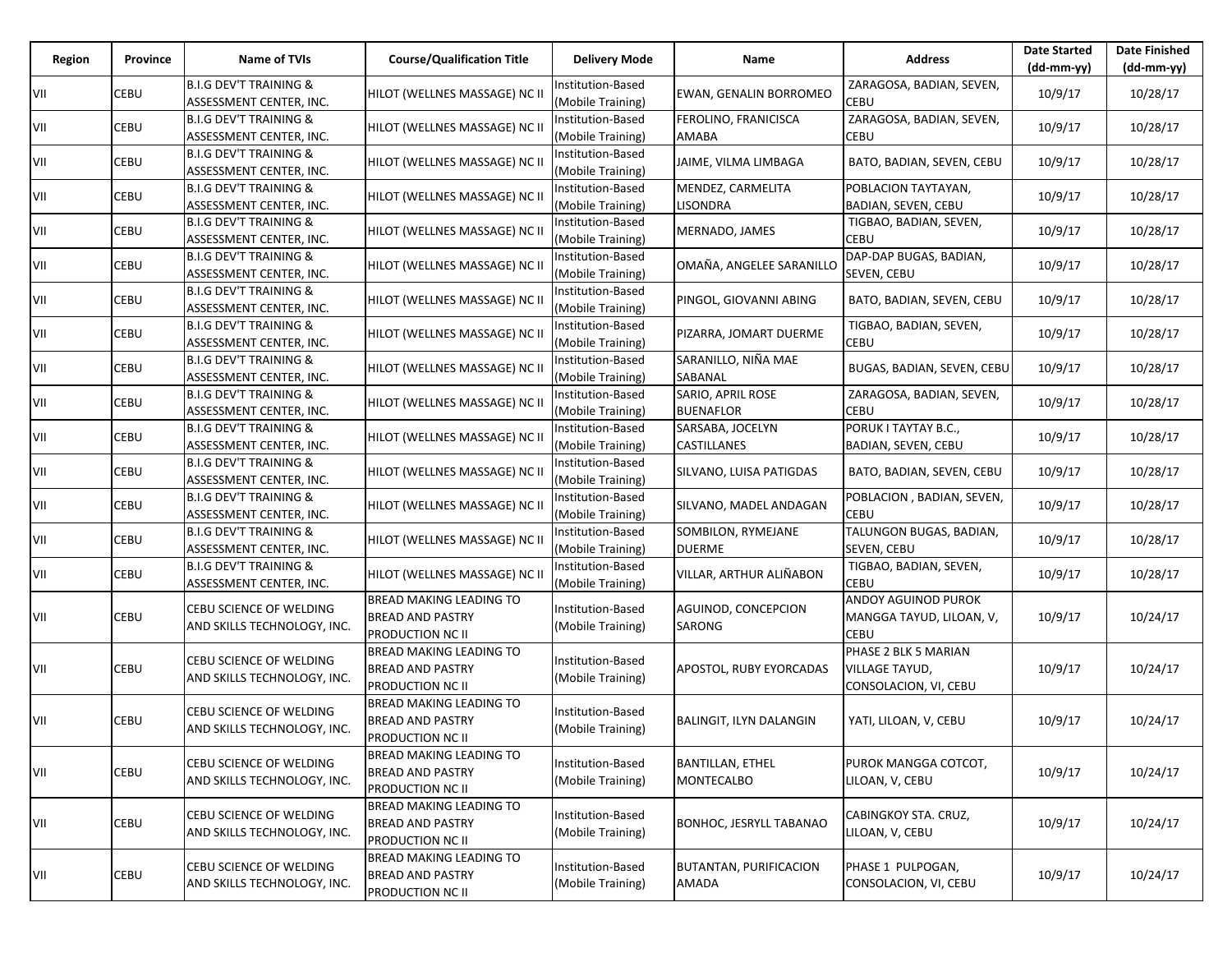| Region | Province | <b>Name of TVIs</b>                                    | <b>Course/Qualification Title</b>                                                    | <b>Delivery Mode</b>                          | Name                                    | <b>Address</b>                                                        | <b>Date Started</b><br>$(dd-mm-yy)$ | <b>Date Finished</b><br>$(dd-mm-yy)$ |
|--------|----------|--------------------------------------------------------|--------------------------------------------------------------------------------------|-----------------------------------------------|-----------------------------------------|-----------------------------------------------------------------------|-------------------------------------|--------------------------------------|
| VII    | CEBU     | CEBU SCIENCE OF WELDING<br>AND SKILLS TECHNOLOGY, INC. | <b>BREAD MAKING LEADING TO</b><br><b>BREAD AND PASTRY</b><br><b>PRODUCTION NC II</b> | Institution-Based<br>(Mobile Training)        | CAPANGPANGAN, ANN<br><b>GONZAGA</b>     | 662 TUGBONGAN,<br>CONSOLACION, V, CEBU                                | 10/9/17                             | 10/24/17                             |
| VII    | CEBU     | CEBU SCIENCE OF WELDING<br>AND SKILLS TECHNOLOGY, INC. | <b>BREAD MAKING LEADING TO</b><br><b>BREAD AND PASTRY</b><br>PRODUCTION NC II        | Institution-Based<br>(Mobile Training)        | CASAS, JANICE DACLES                    | PHASE 2 BLK 8 LOT 3 GARDEN<br>BLOOM COTCOT, LILOAN, V,<br><b>CEBU</b> | 10/9/17                             | 10/24/17                             |
| VII    | CEBU     | CEBU SCIENCE OF WELDING<br>AND SKILLS TECHNOLOGY, INC. | <b>BREAD MAKING LEADING TO</b><br><b>BREAD AND PASTRY</b><br><b>PRODUCTION NC II</b> | Institution-Based<br>(Mobile Training)        | CASTANIAGA, NINA ROBLES                 | BLK 2 LOT 4 RAJAH TOWN<br>HOMES BASAK, MANDAUE<br>CITY, VI, CEBU      | 10/9/17                             | 10/24/17                             |
| VII    | CEBU     | CEBU SCIENCE OF WELDING<br>AND SKILLS TECHNOLOGY, INC. | <b>BREAD MAKING LEADING TO</b><br><b>BREAD AND PASTRY</b><br>PRODUCTION NC II        | Institution-Based<br>(Mobile Training)        | CYGANCZUK, CARMEN<br>CAPANGPANGAN       | PUROK GOLDEN DURANTA<br>TABOK LAMAC, LILOAN, V,<br><b>CEBU</b>        | 10/9/17                             | 10/24/17                             |
| VII    | CEBU     | CEBU SCIENCE OF WELDING<br>AND SKILLS TECHNOLOGY, INC. | <b>BREAD MAKING LEADING TO</b><br><b>BREAD AND PASTRY</b><br>PRODUCTION NC II        | Institution-Based<br>(Mobile Training)        | DESTAJO, MITHA<br>MILLAGRACIA           | LOT BLK 5 VILLA LUCILA<br>POBLACION, LILOAN, V, CEBU                  | 10/9/17                             | 10/24/17                             |
| VII    | CEBU     | CEBU SCIENCE OF WELDING<br>AND SKILLS TECHNOLOGY, INC. | BREAD MAKING LEADING TO<br><b>BREAD AND PASTRY</b><br><b>PRODUCTION NC II</b>        | Institution-Based<br>(Mobile Training)        | EDAR, FAITH UDTOHAN                     | BAYBAYON-I FATIMA JUBAY,<br>LILOAN, V, CEBU                           | 10/9/17                             | 10/24/17                             |
| VII    | CEBU     | CEBU SCIENCE OF WELDING<br>AND SKILLS TECHNOLOGY, INC. | <b>BREAD MAKING LEADING TO</b><br><b>BREAD AND PASTRY</b><br><b>PRODUCTION NC II</b> | Institution-Based<br>(Mobile Training)        | <b>GALEOS, CAROLINA VELARDE</b>         | COGON, COMPOSTELA, V,<br>CEBU                                         | 10/9/17                             | 10/24/17                             |
| VII    | CEBU     | CEBU SCIENCE OF WELDING<br>AND SKILLS TECHNOLOGY, INC. | <b>BREAD MAKING LEADING TO</b><br><b>BREAD AND PASTRY</b><br>PRODUCTION NC II        | <b>Institution-Based</b><br>(Mobile Training) | HABEL, WENDA TAMBIS                     | BLK. LOT 9 S V TOWNHOMES<br>BAJAC, LILOAN, V, CEBU                    | 10/9/17                             | 10/24/17                             |
| VII    | CEBU     | CEBU SCIENCE OF WELDING<br>AND SKILLS TECHNOLOGY, INC. | <b>BREAD MAKING LEADING TO</b><br><b>BREAD AND PASTRY</b><br>PRODUCTION NC II        | Institution-Based<br>(Mobile Training)        | JALANDONI, SANNY DACILLO                | # 317 PUROK 1 NANGKA,<br>CONSOLACION, V, CEBU                         | 10/9/17                             | 10/24/17                             |
| VII    | CEBU     | CEBU SCIENCE OF WELDING<br>AND SKILLS TECHNOLOGY, INC. | <b>BREAD MAKING LEADING TO</b><br><b>BREAD AND PASTRY</b><br>PRODUCTION NC II        | Institution-Based<br>(Mobile Training)        | LAURON, KAYE PAMELA<br>ALBARRACIN       | MAHAYAHAY II CATARMAN,<br>LILOAN, V, CEBU                             | 10/9/17                             | 10/24/17                             |
| VII    | CEBU     | CEBU SCIENCE OF WELDING<br>AND SKILLS TECHNOLOGY, INC. | <b>BREAD MAKING LEADING TO</b><br><b>BREAD AND PASTRY</b><br>PRODUCTION NC II        | Institution-Based<br>(Mobile Training)        | LUMBAB, JERICA VILLASIN                 | CURVA SAN VICENTE, LILOAN,<br>V, CEBU                                 | 10/9/17                             | 10/24/17                             |
| VII    | CEBU     | CEBU SCIENCE OF WELDING<br>AND SKILLS TECHNOLOGY, INC. | <b>BREAD MAKING LEADING TO</b><br><b>BREAD AND PASTRY</b><br>PRODUCTION NC II        | Institution-Based<br>(Mobile Training)        | MANTUHAC, JULIETA<br>CABALUNA           | UPPER YATI, LILOAN, V, CEBU                                           | 10/9/17                             | 10/24/17                             |
| VII    | CEBU     | CEBU SCIENCE OF WELDING<br>AND SKILLS TECHNOLOGY, INC. | BREAD MAKING LEADING TO<br><b>BREAD AND PASTRY</b><br>PRODUCTION NC II               | Institution-Based<br>(Mobile Training)        | PARAN, EMILY CAÑETE                     | POBLACION, LILOAN, V, CEBU                                            | 10/9/17                             | 10/24/17                             |
| VII    | CEBU     | CEBU SCIENCE OF WELDING<br>AND SKILLS TECHNOLOGY, INC. | <b>BREAD MAKING LEADING TO</b><br><b>BREAD AND PASTRY</b><br><b>PRODUCTION NC II</b> | Institution-Based<br>(Mobile Training)        | ROSACIÑA, TREXIA ANNE<br><b>GALLEGO</b> | PUROK NARRA TAYUD,<br>LILOAN, V, CEBU                                 | 10/9/17                             | 10/24/17                             |
| VII    | CEBU     | CEBU SCIENCE OF WELDING<br>AND SKILLS TECHNOLOGY, INC. | <b>BREAD MAKING LEADING TO</b><br><b>BREAD AND PASTRY</b><br><b>PRODUCTION NC II</b> | Institution-Based<br>(Mobile Training)        | SALDE, IRENE LUMONTAD                   | TAROK LAMAC YATI, LILOAN,<br>V, CEBU                                  | 10/9/17                             | 10/24/17                             |
| VII    | CEBU     | CEBU SCIENCE OF WELDING<br>AND SKILLS TECHNOLOGY, INC. | <b>BREAD MAKING LEADING TO</b><br><b>BREAD AND PASTRY</b><br>PRODUCTION NC II        | Institution-Based<br>(Mobile Training)        | TIRO, ROSEMINDA TUNDAG                  | CABADIAGAN, LILOAN, V,<br><b>CEBU</b>                                 | 10/9/17                             | 10/24/17                             |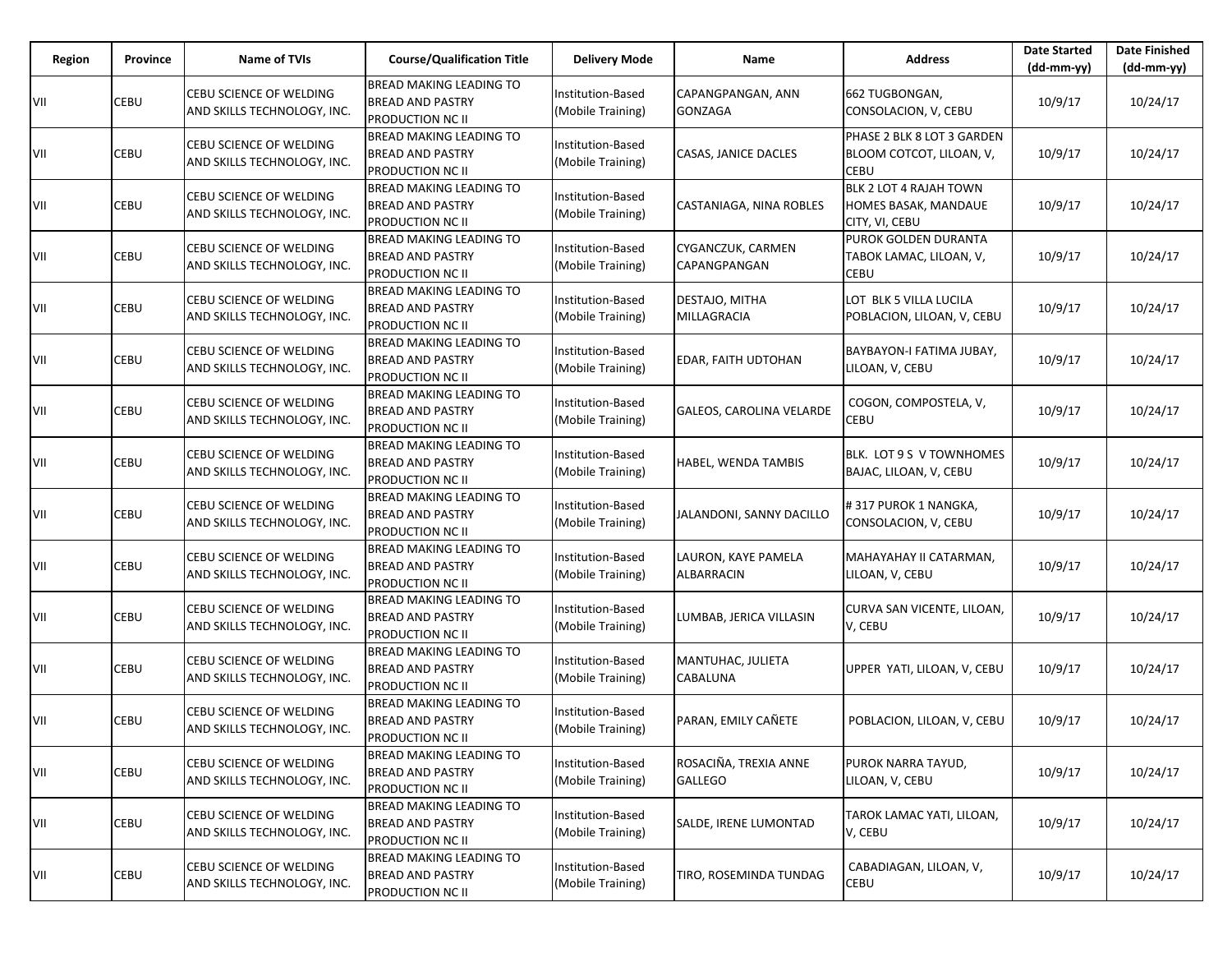| Region | Province | <b>Name of TVIs</b>                                           | <b>Course/Qualification Title</b>                                                    | <b>Delivery Mode</b>                   | Name                                        | <b>Address</b>                                                           | <b>Date Started</b><br>$(dd-mm-yy)$ | <b>Date Finished</b><br>$(dd-mm-yy)$ |
|--------|----------|---------------------------------------------------------------|--------------------------------------------------------------------------------------|----------------------------------------|---------------------------------------------|--------------------------------------------------------------------------|-------------------------------------|--------------------------------------|
| VII    | CEBU     | CEBU SCIENCE OF WELDING<br>AND SKILLS TECHNOLOGY, INC.        | <b>BREAD MAKING LEADING TO</b><br><b>BREAD AND PASTRY</b><br><b>PRODUCTION NC II</b> | Institution-Based<br>(Mobile Training) | UNGON, JENNET LINAZA                        | CURVA SAN VICENTE, LILOAN,<br>V, CEBU                                    | 10/9/17                             | 10/24/17                             |
| VII    | CEBU     | CEBU SCIENCE OF WELDING<br>AND SKILLS TECHNOLOGY, INC.        | <b>BREAD MAKING LEADING TO</b><br><b>BREAD AND PASTRY</b><br>PRODUCTION NC II        | Institution-Based<br>(Mobile Training) | VILLASIN, AZUCENA GADGODE                   | CURVA SAN VICENTE, LILOAN,<br>V, CEBU                                    | 10/9/17                             | 10/24/17                             |
| VII    | CEBU     | CEBU SCIENCE OF WELDING<br>AND SKILLS TECHNOLOGY, INC.        | <b>BREAD MAKING LEADING TO</b><br><b>BREAD AND PASTRY</b><br>PRODUCTION NC II        | Institution-Based<br>(Mobile Training) | <b>WOLFER, MARJORIE</b><br><b>MALAZARTE</b> | PUROK KALUBIHAN CUMBAR<br>POBLACION, LILOAN, V, CEBU                     | 10/9/17                             | 10/24/17                             |
| VII    | CEBU     | <b>CEBU SCIENCE OF WELDING</b><br>AND SKILLS TECHNOLOGY, INC. | <b>BREAD MAKING LEADING TO</b><br><b>BREAD AND PASTRY</b><br>PRODUCTION NC II        | Institution-Based<br>(Mobile Training) | BAAY, JEANA ROSE COLON                      | ST. MARY'S HIEGH YATI,<br>LILOAN, V, CEBU                                | 10/9/17                             | 10/24/17                             |
| VII    | CEBU     | CEBU SCIENCE OF WELDING<br>AND SKILLS TECHNOLOGY, INC.        | <b>BREAD MAKING LEADING TO</b><br><b>BREAD AND PASTRY</b><br><b>PRODUCTION NC II</b> | Institution-Based<br>(Mobile Training) | CABALUNA, LOURDES LEGASPI                   | ESTACA, COMPOSTELA, V,<br><b>CEBU</b>                                    | 10/9/17                             | 10/24/17                             |
| VII    | CEBU     | CEBU SCIENCE OF WELDING<br>AND SKILLS TECHNOLOGY, INC.        | BREAD MAKING LEADING TO<br><b>BREAD AND PASTRY</b><br>PRODUCTION NC II               | Institution-Based<br>(Mobile Training) | CABIDO, CHRISTINE ANN CALO                  | TULAY-UNO, COMPOSTELA,<br>V, CEBU                                        | 10/9/17                             | 10/24/17                             |
| VII    | CEBU     | CEBU SCIENCE OF WELDING<br>AND SKILLS TECHNOLOGY, INC.        | <b>BREAD MAKING LEADING TO</b><br><b>BREAD AND PASTRY</b><br><b>PRODUCTION NC II</b> | Institution-Based<br>(Mobile Training) | CILOY, JENNIFER SALUNDAGA                   | BORBON PUROK CAMOTE<br>CATARMAN, LILOAN, V, CEBU                         | 10/9/17                             | 10/24/17                             |
| VII    | CEBU     | CEBU SCIENCE OF WELDING<br>AND SKILLS TECHNOLOGY, INC.        | <b>BREAD MAKING LEADING TO</b><br><b>BREAD AND PASTRY</b><br>PRODUCTION NC II        | Institution-Based<br>(Mobile Training) | DOLOTINA, RONELYN TIBON                     | PUROK 3 NANGKA,<br>CONSOLACION, VI, CEBU                                 | 10/9/17                             | 10/24/17                             |
| VII    | CEBU     | CEBU SCIENCE OF WELDING<br>AND SKILLS TECHNOLOGY, INC.        | <b>BREAD MAKING LEADING TO</b><br><b>BREAD AND PASTRY</b><br>PRODUCTION NC II        | Institution-Based<br>(Mobile Training) | GERUNDIO, NORILYN MURCIA                    | J.S. ALINSUG ST. SITIO<br>KANIPAAN BASAK, MANDAUE<br>CITY, VI, CEBU      | 10/9/17                             | 10/24/17                             |
| VII    | CEBU     | CEBU SCIENCE OF WELDING<br>AND SKILLS TECHNOLOGY, INC.        | <b>BREAD MAKING LEADING TO</b><br><b>BREAD AND PASTRY</b><br>PRODUCTION NC II        | Institution-Based<br>(Mobile Training) | <b>GREGORY, PRISCILLA CABILLO</b>           | CANTILA POBLACION<br>ORIENTAL, CONSOLACION, VI,<br><b>CEBU</b>           | 10/9/17                             | 10/24/17                             |
| VII    | CEBU     | CEBU SCIENCE OF WELDING<br>AND SKILLS TECHNOLOGY, INC.        | <b>BREAD MAKING LEADING TO</b><br><b>BREAD AND PASTRY</b><br>PRODUCTION NC II        | Institution-Based<br>(Mobile Training) | HATAMOSA, JUBISHI JUDILLA                   | 151 H. PEPITO ST. POBLACION<br>ORIENTAL, CONSOLACION, VI,<br>CEBU        | 10/9/17                             | 10/24/17                             |
| VII    | CEBU     | CEBU SCIENCE OF WELDING<br>AND SKILLS TECHNOLOGY, INC.        | <b>BREAD MAKING LEADING TO</b><br><b>BREAD AND PASTRY</b><br>PRODUCTION NC II        | Institution-Based<br>(Mobile Training) | HAYAG, ZYRA HOMEDIA                         | P-1 BLK 2 LOT 25 COLORAD<br>HOMES COTCOT, LILOAN, V,<br><b>CEBU</b>      | 10/9/17                             | 10/24/17                             |
| VII    | CEBU     | CEBU SCIENCE OF WELDING<br>AND SKILLS TECHNOLOGY, INC.        | BREAD MAKING LEADING TO<br><b>BREAD AND PASTRY</b><br>PRODUCTION NC II               | Institution-Based<br>(Mobile Training) | JARDIN, JULIETA TAN                         | BLK. 2 LOT 6 VILLA LORENA 2<br>PUROK BAS SAN VICENTE,<br>LILOAN, V, CEBU | 10/9/17                             | 10/24/17                             |
| VII    | CEBU     | CEBU SCIENCE OF WELDING<br>AND SKILLS TECHNOLOGY, INC.        | <b>BREAD MAKING LEADING TO</b><br><b>BREAD AND PASTRY</b><br><b>PRODUCTION NC II</b> | Institution-Based<br>(Mobile Training) | LABISTE, ALVARITA<br>ARROGANTE              | SAN VICENTE, LILOAN, V,<br>CEBU                                          | 10/9/17                             | 10/24/17                             |
| VII    | CEBU     | CEBU SCIENCE OF WELDING<br>AND SKILLS TECHNOLOGY, INC.        | <b>BREAD MAKING LEADING TO</b><br><b>BREAD AND PASTRY</b><br><b>PRODUCTION NC II</b> | Institution-Based<br>(Mobile Training) | LUAGUE, LYRMA TRINIDAD                      | 3910-A SITIO SAMBAG SAN<br>VICENTE, LILOAN, V, CEBU                      | 10/9/17                             | 10/24/17                             |
| VII    | CEBU     | CEBU SCIENCE OF WELDING<br>AND SKILLS TECHNOLOGY, INC.        | BREAD MAKING LEADING TO<br><b>BREAD AND PASTRY</b><br><b>PRODUCTION NC II</b>        | Institution-Based<br>(Mobile Training) | MACASERO, HONEY LYN<br><b>PEPITO</b>        | CURVA SAN VICENTE, LILOAN,<br>V, CEBU                                    | 10/9/17                             | 10/24/17                             |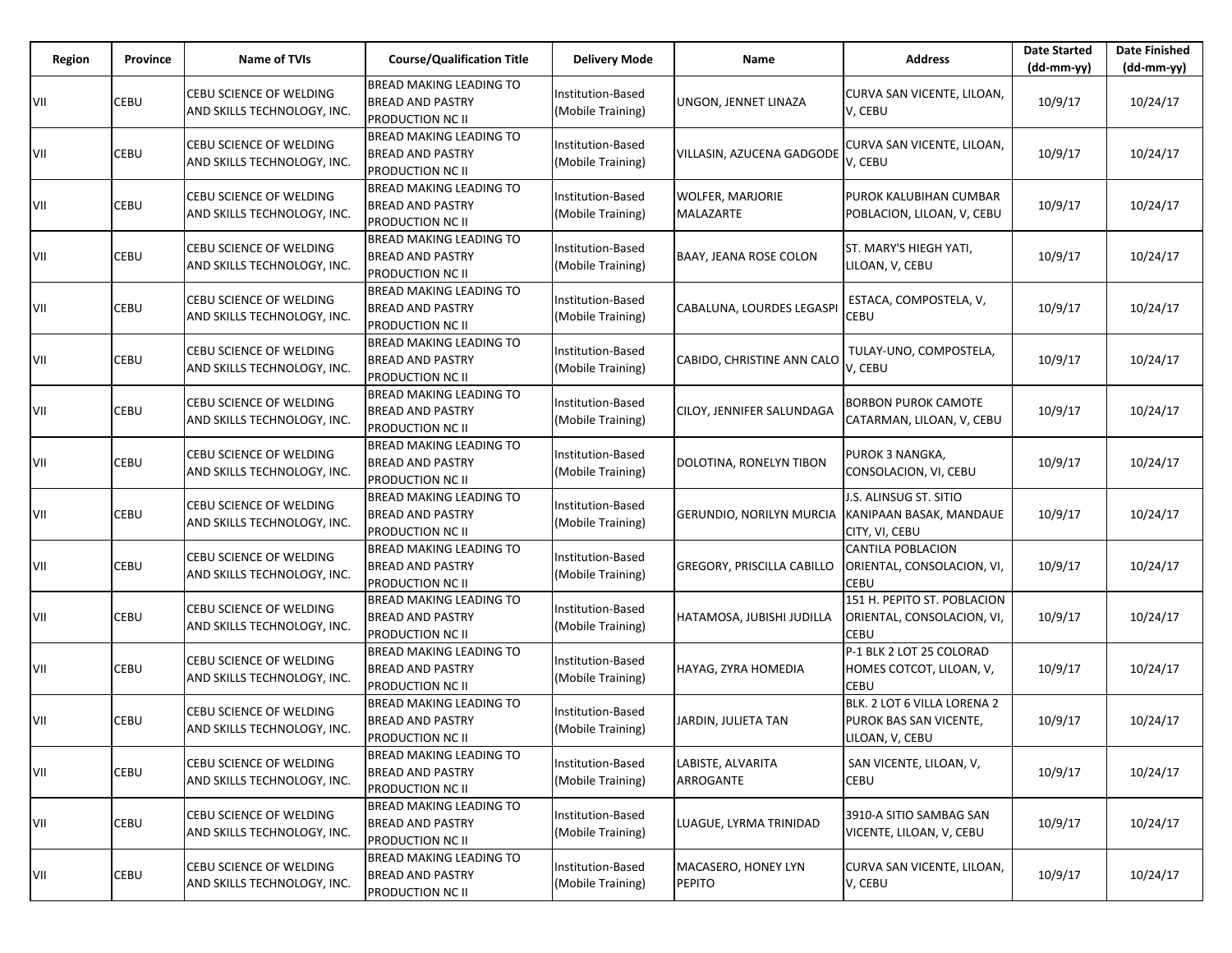| Region | Province                  | <b>Name of TVIs</b>                                           | <b>Course/Qualification Title</b>                                      | <b>Delivery Mode</b>                          | Name                                              | <b>Address</b>                                                       | <b>Date Started</b><br>$(dd-mm-yy)$ | <b>Date Finished</b><br>$(dd-mm-yy)$ |
|--------|---------------------------|---------------------------------------------------------------|------------------------------------------------------------------------|-----------------------------------------------|---------------------------------------------------|----------------------------------------------------------------------|-------------------------------------|--------------------------------------|
| VII    | CEBU                      | CEBU SCIENCE OF WELDING<br>AND SKILLS TECHNOLOGY, INC.        | BREAD MAKING LEADING TO<br><b>BREAD AND PASTRY</b><br>PRODUCTION NC II | <b>Institution-Based</b><br>(Mobile Training) | MALAGAR, ALEXIS PEPITO                            | 151 H. PEPITO ST. POBLACION<br>ORIENTAL, CONSOLACION, VI,<br>CEBU    | 10/9/17                             | 10/24/17                             |
| VII    | CEBU                      | CEBU SCIENCE OF WELDING<br>AND SKILLS TECHNOLOGY, INC.        | BREAD MAKING LEADING TO<br><b>BREAD AND PASTRY</b><br>PRODUCTION NC II | <b>Institution-Based</b><br>(Mobile Training) | MERCADER, JOEMILA BOLAÑO                          | SITIO TANGAD TABU TULAY<br>COTCOT, LILOAN, V, CEBU                   | 10/9/17                             | 10/24/17                             |
| VII    | CEBU                      | CEBU SCIENCE OF WELDING<br>AND SKILLS TECHNOLOGY, INC.        | BREAD MAKING LEADING TO<br><b>BREAD AND PASTRY</b><br>PRODUCTION NC II | Institution-Based<br>(Mobile Training)        | MONTECLARO, CHARLY<br>YATING                      | BLK 2 LOT 12 VILLA LUCILA<br>POBLACION, LILOAN, V, CEBU              | 10/9/17                             | 10/24/17                             |
| VII    | CEBU                      | CEBU SCIENCE OF WELDING<br>AND SKILLS TECHNOLOGY, INC.        | BREAD MAKING LEADING TO<br>BREAD AND PASTRY<br>PRODUCTION NC II        | <b>Institution-Based</b><br>(Mobile Training) | MONTERO, MAYBEL PROS                              | 126 PURPLE DUKE ST. BRIZA<br>NANGKA, CONSOLACION, VI,<br><b>CEBU</b> | 10/9/17                             | 10/24/17                             |
| VII    | CEBU                      | CEBU SCIENCE OF WELDING<br>AND SKILLS TECHNOLOGY, INC.        | BREAD MAKING LEADING TO<br><b>BREAD AND PASTRY</b><br>PRODUCTION NC II | <b>Institution-Based</b><br>(Mobile Training) | MORALDE, KATHLEN MAE<br>SEMBLANTE                 | PEPITO ST. POBLACION<br>OCCIDENTAL, CONSOLACION,<br>VI, CEBU         | 10/9/17                             | 10/24/17                             |
| VII    | CEBU                      | CEBU SCIENCE OF WELDING<br>AND SKILLS TECHNOLOGY, INC.        | BREAD MAKING LEADING TO<br><b>BREAD AND PASTRY</b><br>PRODUCTION NC II | <b>Institution-Based</b><br>(Mobile Training) | NERI, MARY ANN LABIDES                            | D.B. NERI ST. STO. NIÑO<br>GUIZO, MANDAUE CITY, VI,<br>CEBU          | 10/9/17                             | 10/24/17                             |
| VII    | CEBU                      | CEBU SCIENCE OF WELDING<br>AND SKILLS TECHNOLOGY, INC.        | BREAD MAKING LEADING TO<br><b>BREAD AND PASTRY</b><br>PRODUCTION NC II | Institution-Based<br>(Mobile Training)        | PASTURAN, JEAN ARPON                              | BL10 VILLA AZALEA SUBD.<br>COTCOT, LILOAN, V, CEBU                   | 10/9/17                             | 10/24/17                             |
| VII    | CEBU                      | CEBU SCIENCE OF WELDING<br>AND SKILLS TECHNOLOGY, INC.        | BREAD MAKING LEADING TO<br><b>BREAD AND PASTRY</b><br>PRODUCTION NC II | Institution-Based<br>(Mobile Training)        | POLINAR, NELIA MURCIA                             | J.S. ALINSUG ST. BASAK,<br>MANDAUE CITY, VI, CEBU                    | 10/9/17                             | 10/24/17                             |
| VII    | CEBU                      | CEBU SCIENCE OF WELDING<br>AND SKILLS TECHNOLOGY, INC.        | BREAD MAKING LEADING TO<br><b>BREAD AND PASTRY</b><br>PRODUCTION NC II | <b>Institution-Based</b><br>(Mobile Training) | SALVADOR, CHERRYL BELTRAN SUBD. TAYUD, LILOAN, V, | BLK 9 LOT 10 EL PUEBLO DOS<br>CEBU                                   | 10/9/17                             | 10/24/17                             |
| VII    | CEBU                      | CEBU SCIENCE OF WELDING<br>AND SKILLS TECHNOLOGY, INC.        | BREAD MAKING LEADING TO<br><b>BREAD AND PASTRY</b><br>PRODUCTION NC II | Institution-Based<br>(Mobile Training)        | SUAN, RUDIELYN MAE SUSAS                          | PUROK GEMILINA TAYUD,<br>LILOAN, V, CEBU                             | 10/9/17                             | 10/24/17                             |
| VII    | CEBU                      | CEBU SCIENCE OF WELDING<br>AND SKILLS TECHNOLOGY, INC.        | BREAD MAKING LEADING TO<br><b>BREAD AND PASTRY</b><br>PRODUCTION NC II | Institution-Based<br>(Mobile Training)        | SUGAROL, JUDALYN<br>CAPANGPANGAN                  | NANGKA, CONSOLACION, VI,<br>CEBU                                     | 10/9/17                             | 10/24/17                             |
| VII    | CEBU                      | CEBU SCIENCE OF WELDING<br>AND SKILLS TECHNOLOGY, INC.        | BREAD MAKING LEADING TO<br><b>BREAD AND PASTRY</b><br>PRODUCTION NC II | Institution-Based<br>(Mobile Training)        | TUICO, ROWENA CUIZON                              | YATI, LILOAN, V, CEBU                                                | 10/9/17                             | 10/24/17                             |
| VII    | CEBU                      | CEBU SCIENCE OF WELDING<br>AND SKILLS TECHNOLOGY, INC.        | BREAD MAKING LEADING TO<br>BREAD AND PASTRY<br>PRODUCTION NC II        | nstitution-Based<br>(Mobile Training)         | YUSON, RONNY MAE BAUNSIT                          | G. OUANO ST. OPAO,<br>MANDAUE CITY, VI, CEBU                         | 10/9/17                             | 10/24/17                             |
| VII    | <b>NEGROS</b><br>ORIENTAL | <b>CEBU SCIENCE OF WELDING</b><br>AND SKILLS TECHNOLOGY, INC. | PIPEFITTING NC II                                                      | Institution-Based<br>(Mobile Training)        | ABRENICA, AMRAM<br><b>BONGCAWIL</b>               | TINAOGAN, BINDOY,<br>DISTRICT I, NEGROS ORIENTAL                     | 6/20/17                             | 7/20/17                              |
| VII    | <b>NEGROS</b><br>ORIENTAL | CEBU SCIENCE OF WELDING<br>AND SKILLS TECHNOLOGY, INC.        | PIPEFITTING NC II                                                      | Institution-Based<br>(Mobile Training)        | ABRENICA, RAM GUSTO                               | TINAOGAN, BINDOY,<br>DISTRICT I, NEGROS ORIENTAL                     | 6/20/17                             | 7/20/17                              |
| VII    | <b>NEGROS</b><br>ORIENTAL | CEBU SCIENCE OF WELDING<br>AND SKILLS TECHNOLOGY, INC.        | PIPEFITTING NC II                                                      | Institution-Based<br>(Mobile Training)        | ABUEVA, JEFFREY                                   | TINAOGAN, BINDOY,<br>DISTRICT I, NEGROS ORIENTAL                     | 6/20/17                             | 7/20/17                              |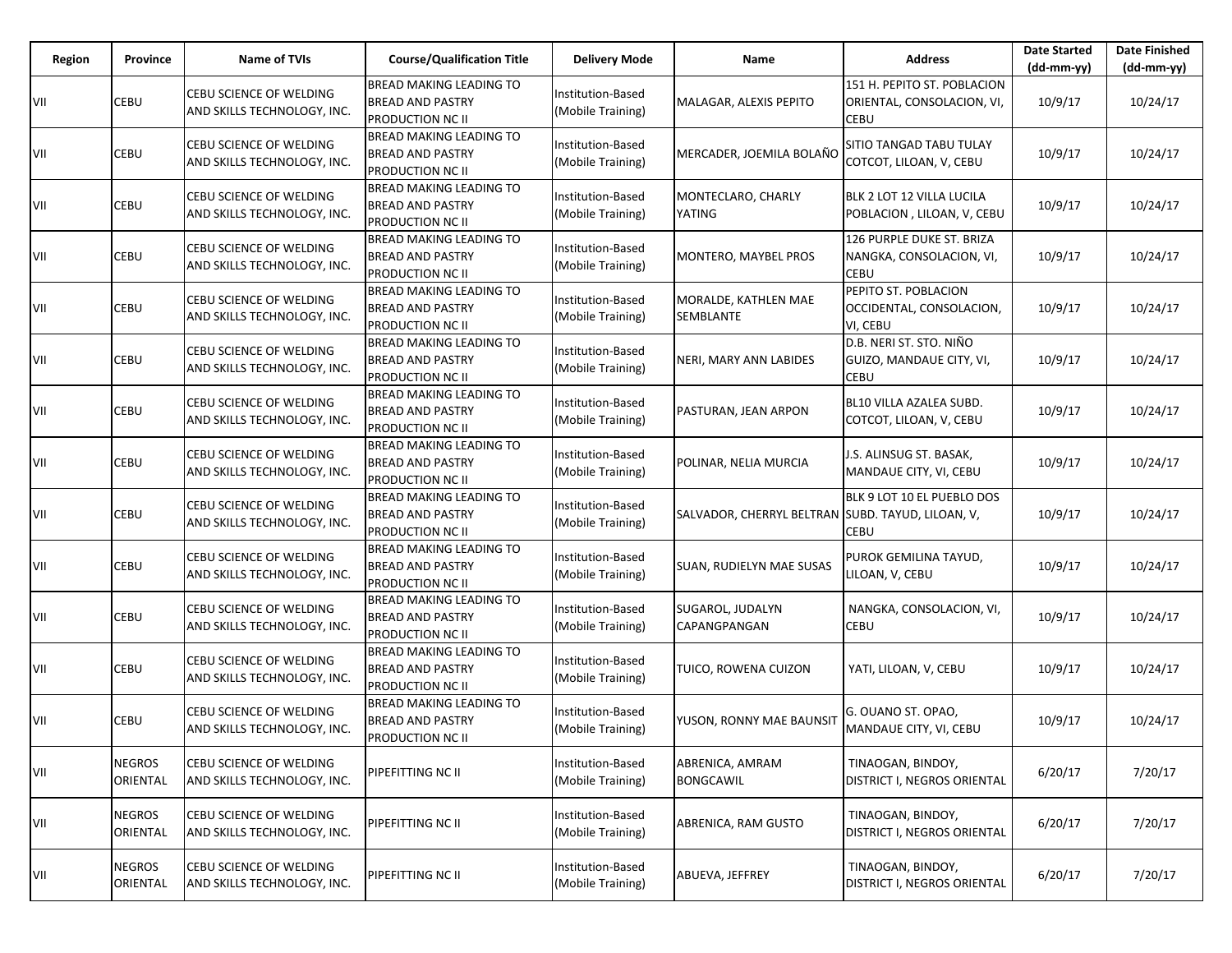| Region | Province                         | Name of TVIs                                                  | <b>Course/Qualification Title</b> | <b>Delivery Mode</b>                          | Name                                 | <b>Address</b>                                    | <b>Date Started</b><br>$(dd-mm-yy)$ | <b>Date Finished</b><br>$(dd-mm-yy)$ |
|--------|----------------------------------|---------------------------------------------------------------|-----------------------------------|-----------------------------------------------|--------------------------------------|---------------------------------------------------|-------------------------------------|--------------------------------------|
| VII    | NEGROS<br>ORIENTAL               | <b>CEBU SCIENCE OF WELDING</b><br>AND SKILLS TECHNOLOGY, INC. | PIPEFITTING NC II                 | <b>Institution-Based</b><br>(Mobile Training) | AMAHIT, CLAUDIUS GAÑOLON             | MALAGA, BINDOY, DISTRICT<br>, NEGROS ORIENTAL     | 6/20/17                             | 7/20/17                              |
| VII    | NEGROS<br>ORIENTAL               | CEBU SCIENCE OF WELDING<br>AND SKILLS TECHNOLOGY, INC.        | PIPEFITTING NC II                 | Institution-Based<br>(Mobile Training)        | AMANTILLO, RYAN LENDIO               | CAMUDLAS, BINDOY,<br>DISTRICT I, NEGROS ORIENTAL  | 6/20/17                             | 7/20/17                              |
| VII    | <b>NEGROS</b><br>ORIENTAL        | <b>CEBU SCIENCE OF WELDING</b><br>AND SKILLS TECHNOLOGY, INC. | PIPEFITTING NC II                 | <b>Institution-Based</b><br>(Mobile Training) | AMARO, CLIFF JOEL MANA-AY            | POBLACION, BINDOY,<br>DISTRICT I, NEGROS ORIENTAL | 6/20/17                             | 7/20/17                              |
| VII    | NEGROS<br>ORIENTAL               | CEBU SCIENCE OF WELDING<br>AND SKILLS TECHNOLOGY, INC.        | PIPEFITTING NC II                 | Institution-Based<br>(Mobile Training)        | AMORGANDA, JAMES KENE<br><b>BOLO</b> | POBLACION, BINDOY,<br>DISTRICT I, NEGROS ORIENTAL | 6/20/17                             | 7/20/17                              |
| VII    | <b>NEGROS</b><br>ORIENTAL        | <b>CEBU SCIENCE OF WELDING</b><br>AND SKILLS TECHNOLOGY, INC. | PIPEFITTING NC II                 | Institution-Based<br>(Mobile Training)        | <b>BOLO, KENT GERRAM PAPA</b>        | POBLACION, BINDOY,<br>DISTRICT I, NEGROS ORIENTAL | 6/20/17                             | 7/20/17                              |
| VII    | NEGROS<br>ORIENTAL               | CEBU SCIENCE OF WELDING<br>AND SKILLS TECHNOLOGY, INC.        | PIPEFITTING NC II                 | Institution-Based<br>(Mobile Training)        | CADILIG, WANILYN ROZON               | BABUGAN, BINDOY, DISTRICT<br>, NEGROS ORIENTAL    | 6/20/17                             | 7/20/17                              |
| VII    | <b>NEGROS</b><br>ORIENTAL        | <b>CEBU SCIENCE OF WELDING</b><br>AND SKILLS TECHNOLOGY, INC. | PIPEFITTING NC II                 | Institution-Based<br>(Mobile Training)        | GOMEZ, JOSHUA ZERNA                  | DOMOLOG, BINDOY,<br>DISTRICT I, NEGROS ORIENTAL   | 6/20/17                             | 7/20/17                              |
| VII    | <b>NEGROS</b><br>ORIENTAL        | CEBU SCIENCE OF WELDING<br>AND SKILLS TECHNOLOGY, INC.        | PIPEFITTING NC II                 | Institution-Based<br>(Mobile Training)        | JARANTILLA, RHEA MAE<br>CADALIN      | POBLACION, BINDOY,<br>DISTRICT I, NEGROS ORIENTAL | 6/20/17                             | 7/20/17                              |
| VII    | <b>NEGROS</b><br>ORIENTAL        | <b>CEBU SCIENCE OF WELDING</b><br>AND SKILLS TECHNOLOGY, INC. | PIPEFITTING NC II                 | Institution-Based<br>(Mobile Training)        | KADUSALE, ALVIN LANDIZA              | NALUNDAN, BINDOY,<br>DISTRICT I, NEGROS ORIENTAL  | 6/20/17                             | 7/20/17                              |
| VII    | <b>NEGROS</b><br>ORIENTAL        | <b>CEBU SCIENCE OF WELDING</b><br>AND SKILLS TECHNOLOGY, INC. | PIPEFITTING NC II                 | Institution-Based<br>(Mobile Training)        | MATIBAN, JORDAN CABCABAN             | MALAGA, BINDOY, DISTRICT<br>NEGROS ORIENTAL       | 6/20/17                             | 7/20/17                              |
| VII    | <b>NEGROS</b><br>ORIENTAL        | CEBU SCIENCE OF WELDING<br>AND SKILLS TECHNOLOGY, INC.        | PIPEFITTING NC II                 | Institution-Based<br>(Mobile Training)        | MATIBAN, GILBERT CABCABAN            | MALAGA, BINDOY, DISTRICT<br>NEGROS ORIENTAL       | 6/20/17                             | 7/20/17                              |
| VII    | <b>NEGROS</b><br>ORIENTAL        | CEBU SCIENCE OF WELDING<br>AND SKILLS TECHNOLOGY, INC.        | PIPEFITTING NC II                 | Institution-Based<br>(Mobile Training)        | MATIBAN, JADE PAYPA                  | MALAGA, BINDOY, DISTRICT<br>, NEGROS ORIENTAL     | 6/20/17                             | 7/20/17                              |
| VII    | NEGROS<br>ORIENTAL               | <b>CEBU SCIENCE OF WELDING</b><br>AND SKILLS TECHNOLOGY, INC. | PIPEFITTING NC II                 | Institution-Based<br>(Mobile Training)        | MORENO, RICKY APOSTOL                | BATANGAN, BINDOY,<br>DISTRICT I, NEGROS ORIENTAL  | 6/20/17                             | 7/20/17                              |
| VII    | <b>NEGROS</b><br>ORIENTAL        | CEBU SCIENCE OF WELDING<br>AND SKILLS TECHNOLOGY, INC.        | PIPEFITTING NC II                 | <b>Institution-Based</b><br>(Mobile Training) | OLE, ARNOLD SON                      | POBLACION, BINDOY,<br>DISTRICT I, NEGROS ORIENTAL | 6/20/17                             | 7/20/17                              |
| VII    | <b>NEGROS</b><br>ORIENTAL        | CEBU SCIENCE OF WELDING<br>AND SKILLS TECHNOLOGY, INC.        | PIPEFITTING NC II                 | Institution-Based<br>(Mobile Training)        | PAEL, CRISTIAN SORIANO               | MALAGA, BINDOY, DISTRICT<br>, NEGROS ORIENTAL     | 6/20/17                             | 7/20/17                              |
| VII    | <b>NEGROS</b><br><b>ORIENTAL</b> | CEBU SCIENCE OF WELDING<br>AND SKILLS TECHNOLOGY, INC.        | PIPEFITTING NC II                 | Institution-Based<br>(Mobile Training)        | PALUMAR, JOREM ACADEMIA              | DANAWAN, BINDOY,<br>DISTRICT I, NEGROS ORIENTAL   | 6/20/17                             | 7/20/17                              |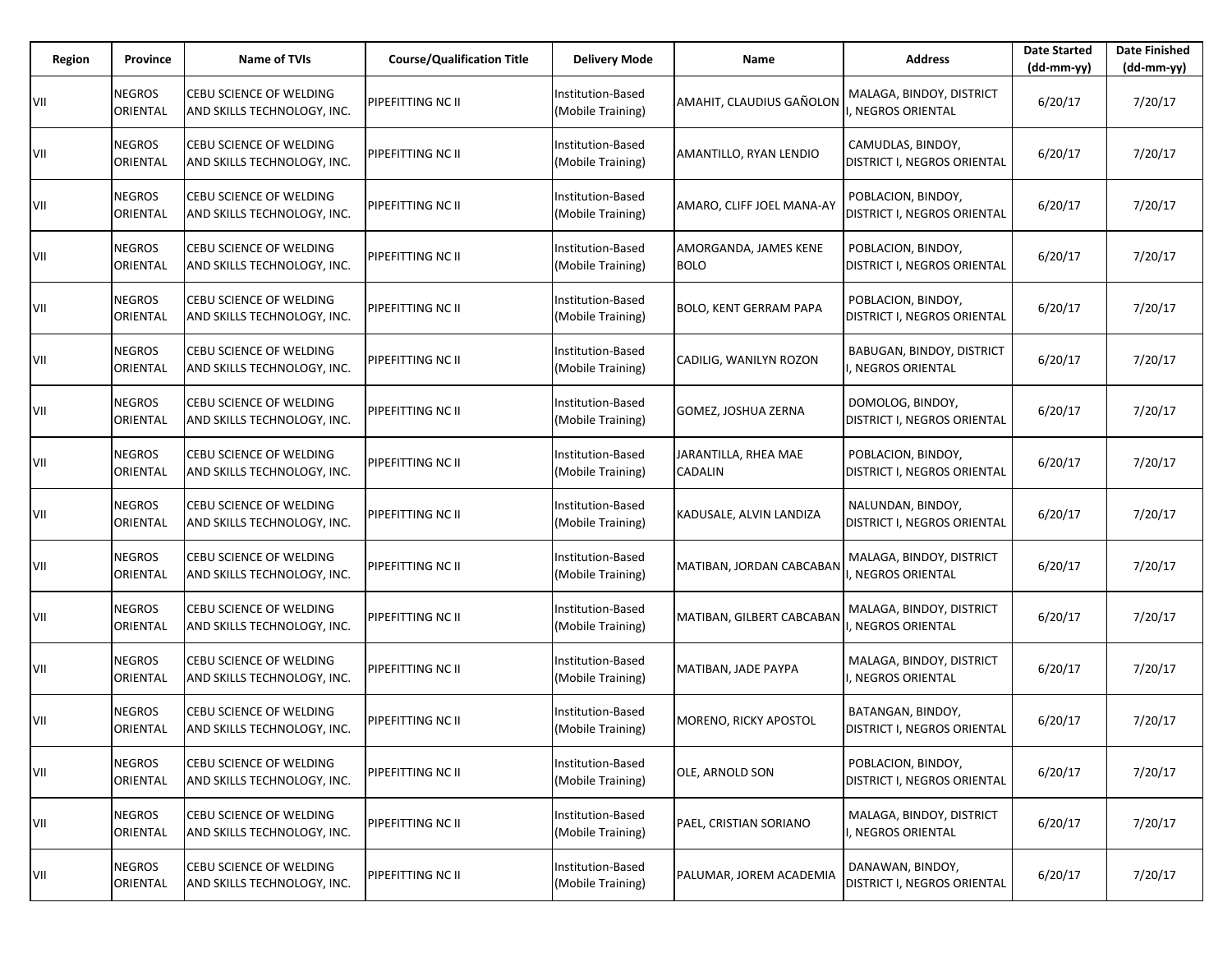| Region | Province                  | <b>Name of TVIs</b>                                    | <b>Course/Qualification Title</b> | <b>Delivery Mode</b>                   | Name                                       | <b>Address</b>                                                              | <b>Date Started</b><br>(dd-mm-yy) | <b>Date Finished</b><br>$(dd-mm-yy)$ |
|--------|---------------------------|--------------------------------------------------------|-----------------------------------|----------------------------------------|--------------------------------------------|-----------------------------------------------------------------------------|-----------------------------------|--------------------------------------|
| VII    | <b>NEGROS</b><br>ORIENTAL | CEBU SCIENCE OF WELDING<br>AND SKILLS TECHNOLOGY, INC. | PIPEFITTING NC II                 | Institution-Based<br>(Mobile Training) | PANOY, ABDEEL MAHINAY                      | TINAOGAN, BINDOY,<br>DISTRICT I, NEGROS ORIENTAL                            | 6/20/17                           | 7/20/17                              |
| VII    | <b>NEGROS</b><br>ORIENTAL | CEBU SCIENCE OF WELDING<br>AND SKILLS TECHNOLOGY, INC. | PIPEFITTING NC II                 | Institution-Based<br>(Mobile Training) | SOTEO, ANDY BABOR                          | NALUNDAN, BINDOY,<br>DISTRICT I, NEGROS ORIENTAL                            | 6/20/17                           | 7/20/17                              |
| VII    | <b>NEGROS</b><br>ORIENTAL | CEBU SCIENCE OF WELDING<br>AND SKILLS TECHNOLOGY, INC. | PIPEFITTING NC II                 | Institution-Based<br>(Mobile Training) | <b>VILLO, FIDEL RODRIGUEZ</b>              | TINAOGAN, BINDOY,<br>DISTRICT I, NEGROS ORIENTAL                            | 6/20/17                           | 7/20/17                              |
| VII    | <b>NEGROS</b><br>ORIENTAL | CEBU SCIENCE OF WELDING<br>AND SKILLS TECHNOLOGY, INC. | PIPEFITTING NC II                 | Institution-Based<br>(Mobile Training) | CADILIG, MELNER<br><b>MABAQUIAO</b>        | CABUGAN, BINDOY, DISTRICT<br>NEGROS ORIENTAL                                | 6/20/17                           | 7/20/17                              |
| VII    | <b>NEGROS</b><br>ORIENTAL | CEBU SCIENCE OF WELDING<br>AND SKILLS TECHNOLOGY, INC. | CARPENTRY NC II                   | Institution-Based<br>(Mobile Training) | ADLAWAN, JUNIEL CAUSAPIN                   | ULAY, VALLEHERMOSO,<br>DISTRICT I, NEGROS ORIENTAL                          | 8/1/17                            | 9/19/17                              |
| VII    | <b>NEGROS</b><br>ORIENTAL | CEBU SCIENCE OF WELDING<br>AND SKILLS TECHNOLOGY, INC. | CARPENTRY NC II                   | Institution-Based<br>(Mobile Training) | ALQUISOLA, JUN LOE TORRES                  | LOOC POBLACION,<br>VALLEHERMOSO, DISTRICT I,<br><b>NEGROS ORIENTAL</b>      | 8/1/17                            | 9/19/17                              |
| VII    | <b>NEGROS</b><br>ORIENTAL | CEBU SCIENCE OF WELDING<br>AND SKILLS TECHNOLOGY, INC. | <b>CARPENTRY NC II</b>            | Institution-Based<br>(Mobile Training) | <b>BACUS, MICHAEL</b><br><b>MONTEMAYOR</b> | CAWA-CAWA BAGAWINES,<br>VALLEHERMOSO, DISTRICT I,<br><b>NEGROS ORIENTAL</b> | 8/1/17                            | 9/19/17                              |
| VII    | <b>NEGROS</b><br>ORIENTAL | CEBU SCIENCE OF WELDING<br>AND SKILLS TECHNOLOGY, INC. | CARPENTRY NC II                   | Institution-Based<br>(Mobile Training) | <b>BANJEC, ANTONIO BLANCO</b>              | PU-AN, VALLEHERMOSO,<br>DISTRICT I, NEGROS ORIENTAL                         | 8/1/17                            | 9/19/17                              |
| VII    | <b>NEGROS</b><br>ORIENTAL | CEBU SCIENCE OF WELDING<br>AND SKILLS TECHNOLOGY, INC. | <b>CARPENTRY NC II</b>            | Institution-Based<br>(Mobile Training) | BARANDINO, LEO MARTIN<br><b>BOLO</b>       | POBLACION,<br>VALLEHERMOSO, DISTRICT I,<br><b>NEGROS ORIENTAL</b>           | 8/1/17                            | 9/19/17                              |
| VII    | <b>NEGROS</b><br>ORIENTAL | CEBU SCIENCE OF WELDING<br>AND SKILLS TECHNOLOGY, INC. | CARPENTRY NC II                   | Institution-Based<br>(Mobile Training) | <b>BENIGAY, JOHN KEVIN</b><br>CADORNA      | TABON, VALLEHERMOSO,<br>DISTRICT I, NEGROS ORIENTAL                         | 8/1/17                            | 9/19/17                              |
| VII    | <b>NEGROS</b><br>ORIENTAL | CEBU SCIENCE OF WELDING<br>AND SKILLS TECHNOLOGY, INC. | <b>CARPENTRY NC II</b>            | Institution-Based<br>(Mobile Training) | CALLAO, ANTHONY BORON                      | BAGAWINES,<br>VALLEHERMOSO, DISTRICT I,<br><b>NEGROS ORIENTAL</b>           | 8/1/17                            | 9/19/17                              |
| VII    | <b>NEGROS</b><br>ORIENTAL | CEBU SCIENCE OF WELDING<br>AND SKILLS TECHNOLOGY, INC. | <b>CARPENTRY NC II</b>            | Institution-Based<br>(Mobile Training) | CANTILA, JR., VICTOR CALIAO                | POBLACION,<br>VALLEHERMOSO, DISTRICT I,<br><b>NEGROS ORIENTAL</b>           | 8/1/17                            | 9/19/17                              |
| VII    | <b>NEGROS</b><br>ORIENTAL | CEBU SCIENCE OF WELDING<br>AND SKILLS TECHNOLOGY, INC. | <b>CARPENTRY NC II</b>            | Institution-Based<br>(Mobile Training) | FAT, BRIAN ISIDORE BOLO                    | MOLOBOLO,<br>VALLEHERMOSO, DISTRICT I,<br>NEGROS ORIENTAL                   | 8/1/17                            | 9/19/17                              |
| VII    | <b>NEGROS</b><br>ORIENTAL | CEBU SCIENCE OF WELDING<br>AND SKILLS TECHNOLOGY, INC. | <b>CARPENTRY NC II</b>            | Institution-Based<br>(Mobile Training) | DAMANDAMAN, MARICEL<br><b>PASLON</b>       | MACAPSO, VALLEHERMOSO,<br>DISTRICT I, NEGROS ORIENTAL                       | 8/1/17                            | 9/19/17                              |
| VII    | <b>NEGROS</b><br>ORIENTAL | CEBU SCIENCE OF WELDING<br>AND SKILLS TECHNOLOGY, INC. | <b>CARPENTRY NC II</b>            | Institution-Based<br>(Mobile Training) | ESCORA, ARIEL CAÑETE                       | MOLOBOLO,<br>VALLEHERMOSO, DISTRICT I,<br><b>NEGROS ORIENTAL</b>            | 8/1/17                            | 9/19/17                              |
| VII    | <b>NEGROS</b><br>ORIENTAL | CEBU SCIENCE OF WELDING<br>AND SKILLS TECHNOLOGY, INC. | <b>CARPENTRY NC II</b>            | Institution-Based<br>(Mobile Training) | ESGUERRA, RONJIE BOY<br>CASIPONG           | LOOC POBLACION,<br>VALLEHERMOSO, DISTRICT I,<br>NEGROS ORIENTAL             | 8/1/17                            | 9/19/17                              |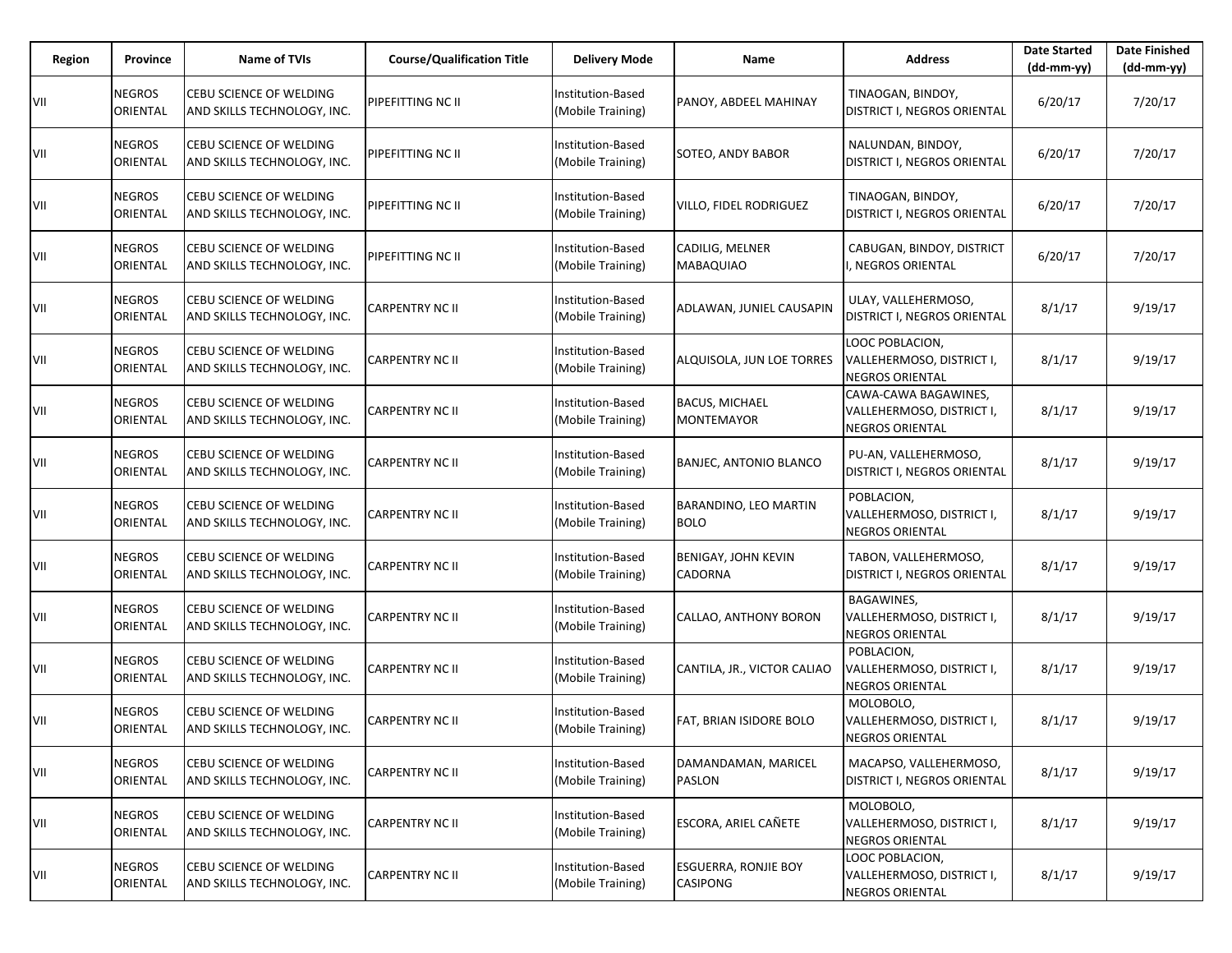| Region | Province                  | <b>Name of TVIs</b>                                                                  | <b>Course/Qualification Title</b> | <b>Delivery Mode</b>                          | Name                                        | <b>Address</b>                                                         | <b>Date Started</b><br>$(dd-mm-yy)$ | <b>Date Finished</b><br>$(dd-mm-yy)$ |
|--------|---------------------------|--------------------------------------------------------------------------------------|-----------------------------------|-----------------------------------------------|---------------------------------------------|------------------------------------------------------------------------|-------------------------------------|--------------------------------------|
| VII    | <b>NEGROS</b><br>ORIENTAL | CEBU SCIENCE OF WELDING<br>AND SKILLS TECHNOLOGY, INC.                               | <b>CARPENTRY NC II</b>            | Institution-Based<br>(Mobile Training)        | FAT, JEREMY SARAGINA                        | MOLOBOLO,<br>VALLEHERMOSO, DISTRICT I,<br>NEGROS ORIENTAL              | 8/1/17                              | 9/19/17                              |
| VII    | <b>NEGROS</b><br>ORIENTAL | CEBU SCIENCE OF WELDING<br>AND SKILLS TECHNOLOGY, INC.                               | CARPENTRY NC II                   | <b>Institution-Based</b><br>(Mobile Training) | PASTIDIO, DIOSDADO MEMES                    | LOOC POBLACION,<br>VALLEHERMOSO, DISTRICT I,<br>NEGROS ORIENTAL        | 8/1/17                              | 9/19/17                              |
| VII    | <b>NEGROS</b><br>ORIENTAL | CEBU SCIENCE OF WELDING<br>AND SKILLS TECHNOLOGY, INC.                               | <b>CARPENTRY NC II</b>            | Institution-Based<br>(Mobile Training)        | PERATER, SATURNINO<br><b>OMLERO</b>         | MACAPSO, VALLEHERMOSO,<br>DISTRICT I, NEGROS ORIENTAL                  | 8/1/17                              | 9/19/17                              |
| VII    | <b>NEGROS</b><br>ORIENTAL | CEBU SCIENCE OF WELDING<br>AND SKILLS TECHNOLOGY, INC.                               | CARPENTRY NC II                   | Institution-Based<br>(Mobile Training)        | PERATER, JORDAN GUZMAN                      | MALANGSA.<br>VALLEHERMOSO, DISTRICT I,<br>NEGROS ORIENTAL              | 8/1/17                              | 9/19/17                              |
| VII    | <b>NEGROS</b><br>ORIENTAL | CEBU SCIENCE OF WELDING<br>AND SKILLS TECHNOLOGY, INC.                               | <b>CARPENTRY NC II</b>            | Institution-Based<br>(Mobile Training)        | PITOS, ARNEL ABADANO                        | PINOCAUAN,<br>VALLEHERMOSO, DISTRICT I,<br><b>NEGROS ORIENTAL</b>      | 8/1/17                              | 9/19/17                              |
| VII    | <b>NEGROS</b><br>ORIENTAL | CEBU SCIENCE OF WELDING<br>AND SKILLS TECHNOLOGY, INC.                               | CARPENTRY NC II                   | Institution-Based<br>(Mobile Training)        | PROBITSO, ARIEL TESING                      | LOOC POBLACION,<br>VALLEHERMOSO, DISTRICT I,<br><b>NEGROS ORIENTAL</b> | 8/1/17                              | 9/19/17                              |
| VII    | <b>NEGROS</b><br>ORIENTAL | CEBU SCIENCE OF WELDING<br>AND SKILLS TECHNOLOGY, INC.                               | <b>CARPENTRY NC II</b>            | Institution-Based<br>(Mobile Training)        | REDUCTO, ALBERTO FAT                        | PU-AN, VALLEHERMOSO,<br>DISTRICT I, NEGROS ORIENTAL                    | 8/1/17                              | 9/19/17                              |
| VII    | <b>NEGROS</b><br>ORIENTAL | CEBU SCIENCE OF WELDING<br>AND SKILLS TECHNOLOGY, INC.                               | CARPENTRY NC II                   | Institution-Based<br>(Mobile Training)        | SAGANG, JR., EDUARDO<br>PERATER             | MALANGSA,<br>VALLEHERMOSO, DISTRICT I,<br><b>NEGROS ORIENTAL</b>       | 8/1/17                              | 9/19/17                              |
| VII    | <b>NEGROS</b><br>ORIENTAL | CEBU SCIENCE OF WELDING<br>AND SKILLS TECHNOLOGY, INC.                               | <b>CARPENTRY NC II</b>            | Institution-Based<br>(Mobile Training)        | STA ANA, JASON CABISAN                      | LOOC POBLACION,<br>VALLEHERMOSO, DISTRICT I,<br><b>NEGROS ORIENTAL</b> | 8/1/17                              | 9/19/17                              |
| VII    | <b>NEGROS</b><br>ORIENTAL | CEBU SCIENCE OF WELDING<br>AND SKILLS TECHNOLOGY, INC.                               | CARPENTRY NC II                   | Institution-Based<br>(Mobile Training)        | TANO, RALPH                                 | DON, E, VALLEHERMOSO,<br>DISTRICT I, NEGROS ORIENTAL                   | 8/1/17                              | 9/19/17                              |
| VII    | <b>NEGROS</b><br>ORIENTAL | CEBU SCIENCE OF WELDING<br>AND SKILLS TECHNOLOGY, INC.                               | <b>CARPENTRY NC II</b>            | Institution-Based<br>(Mobile Training)        | VILLAMERO, JOVIE VILLAREN                   | ULAY, VALLEHERMOSO,<br>DISTRICT I, NEGROS ORIENTAL                     | 8/1/17                              | 9/19/17                              |
| XII    | SULTAN<br>KUDARAT         | <b>ISULAN INSTITUTE OF</b><br>TECHNOLOGY AND ASSESSMENT CARPENTRY II<br>CENTER, INC. |                                   | Institution-Based<br>(Traditional)            | ALMIRANTE, RODOLFO<br><b>ESCALON</b>        | PUROK NIYOGAN CAPILAN,<br>LEBAK, II, SULTAN KUDARAT                    | 9/25/17                             | 10/23/17                             |
| XII    | SULTAN<br>KUDARAT         | <b>ISULAN INSTITUTE OF</b><br>TECHNOLOGY AND ASSESSMENT CARPENTRY II<br>CENTER, INC. |                                   | Institution-Based<br>(Traditional)            | <b>ANTONIO, REYNEBOY</b><br><b>ESPAÑOLA</b> | PUROK CENTER 1 BOLEBAK,<br>LEBAK, II, SULTAN KUDARAT                   | 9/25/17                             | 10/23/17                             |
| XII    | SULTAN<br><b>KUDARAT</b>  | <b>ISULAN INSTITUTE OF</b><br>TECHNOLOGY AND ASSESSMENT CARPENTRY II<br>CENTER, INC. |                                   | Institution-Based<br>(Traditional)            | ATAS, GELARDO ADO                           | PUROK 1 SALANSANG, LEBAK,<br>I, SULTAN KUDARAT                         | 9/25/17                             | 10/23/17                             |
| XII    | <b>SULTAN</b><br>KUDARAT  | <b>ISULAN INSTITUTE OF</b><br>TECHNOLOGY AND ASSESSMENT CARPENTRY II<br>CENTER, INC. |                                   | Institution-Based<br>(Traditional)            | BANDIOLA, REYNALDO<br><b>PATRICIO</b>       | PUROK CENTRO BULULAWAN,<br>LEBAK, II, SULTAN KUDARAT                   | 9/25/17                             | 10/23/17                             |
| XII    | SULTAN<br>KUDARAT         | <b>ISULAN INSTITUTE OF</b><br>TECHNOLOGY AND ASSESSMENT CARPENTRY II<br>CENTER, INC. |                                   | Institution-Based<br>(Traditional)            | CARASO, ARMAND CLARITO                      | PUROK IPIL KALAMONGOG,<br>LEBAK, II, SULTAN KUDARAT                    | 9/25/17                             | 10/23/17                             |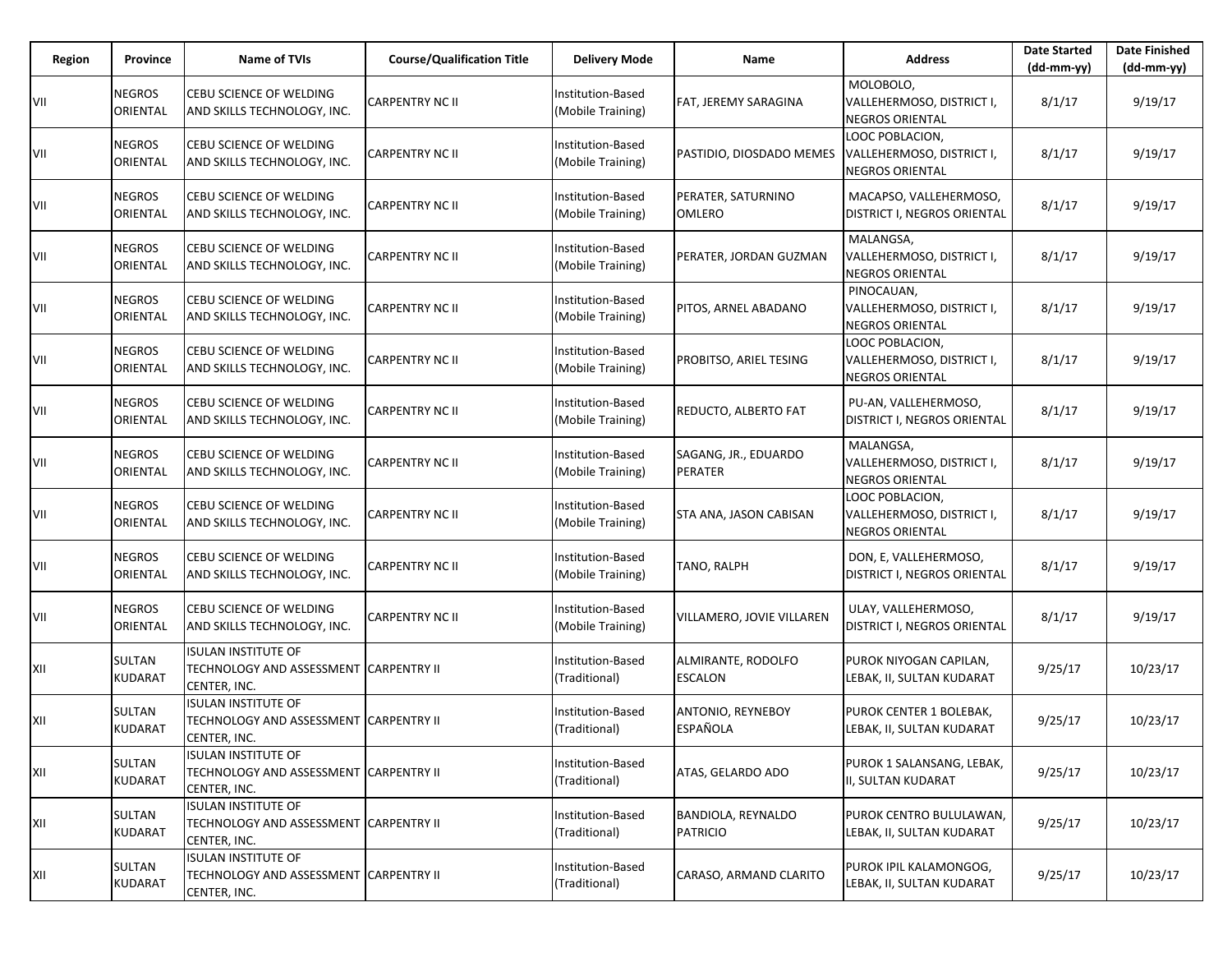| <b>Region</b> | Province                 | Name of TVIs                                                                         | <b>Course/Qualification Title</b> | <b>Delivery Mode</b>               | Name                                | <b>Address</b>                                                           | <b>Date Started</b><br>$(dd-mm-yy)$ | <b>Date Finished</b><br>$(dd-mm-yy)$ |
|---------------|--------------------------|--------------------------------------------------------------------------------------|-----------------------------------|------------------------------------|-------------------------------------|--------------------------------------------------------------------------|-------------------------------------|--------------------------------------|
| XII           | SULTAN<br>KUDARAT        | <b>ISULAN INSTITUTE OF</b><br>TECHNOLOGY AND ASSESSMENT CARPENTRY II<br>CENTER, INC. |                                   | Institution-Based<br>(Traditional) | CASPILLO, ISIDRO ESCALON            | PUROK MERCURY BASAK,<br>LEBAK, II, SULTAN KUDARAT                        | 9/25/17                             | 10/23/17                             |
| XII           | SULTAN<br>KUDARAT        | <b>ISULAN INSTITUTE OF</b><br>TECHNOLOGY AND ASSESSMENT CARPENTRY II<br>CENTER, INC. |                                   | Institution-Based<br>(Traditional) | CELESTE, ZALDY CASPILLO             | PUROK MAHOGANY AURELIO<br>FRIEKES, LEBAK, II, SULTAN<br><b>KUDARAT</b>   | 9/25/17                             | 10/23/17                             |
| XII           | SULTAN<br>KUDARAT        | <b>ISULAN INSTITUTE OF</b><br>TECHNOLOGY AND ASSESSMENT CARPENTRY II<br>CENTER, INC. |                                   | Institution-Based<br>(Traditional) | CENTINO, ROMMEL<br><b>BARDICAÑA</b> | PUROK 1 PURIKAY, LEBAK, II,<br><b>SULTAN KUDARAT</b>                     | 9/25/17                             | 10/23/17                             |
| XII           | SULTAN<br>KUDARAT        | <b>ISULAN INSTITUTE OF</b><br>TECHNOLOGY AND ASSESSMENT CARPENTRY II<br>CENTER, INC. |                                   | Institution-Based<br>(Traditional) | DIZEN, BERNIE TRISTIZA              | <b>PUROK GUMAMELA</b><br>PASANDALAN, LEBAK, II,<br><b>SULTAN KUDARAT</b> | 9/25/17                             | 10/23/17                             |
| XII           | SULTAN<br>KUDARAT        | <b>ISULAN INSTITUTE OF</b><br>TECHNOLOGY AND ASSESSMENT CARPENTRY II<br>CENTER, INC. |                                   | Institution-Based<br>(Traditional) | DURAN, ANTONIO DIZON                | TINONGGOS CHRISTIANUEVO,<br>LEBAK, II, SULTAN KUDARAT                    | 9/25/17                             | 10/23/17                             |
| XII           | SULTAN<br>KUDARAT        | <b>ISULAN INSTITUTE OF</b><br>TECHNOLOGY AND ASSESSMENT CARPENTRY II<br>CENTER, INC. |                                   | Institution-Based<br>(Traditional) | EMBATE, JAN JOMER EDER              | PUROK APOS TAGUISA,<br>LEBAK, II, SULTAN KUDARAT                         | 9/25/17                             | 10/23/17                             |
| XII           | SULTAN<br>KUDARAT        | <b>ISULAN INSTITUTE OF</b><br>TECHNOLOGY AND ASSESSMENT CARPENTRY II<br>CENTER, INC. |                                   | Institution-Based<br>(Traditional) | FRANCISCO, ARIEL RATO               | PUROK SAMPAGUITA<br>RAYANDANG, LEBAK, II,<br><b>SULTAN KUDARAT</b>       | 9/25/17                             | 10/23/17                             |
| XII           | SULTAN<br><b>KUDARAT</b> | <b>ISULAN INSTITUTE OF</b><br>TECHNOLOGY AND ASSESSMENT CARPENTRY II<br>CENTER, INC. |                                   | Institution-Based<br>(Traditional) | GAJO, DENNIS MAESTRE                | PUROK 2 KEYTODAC, LEBAK,<br>I, SULTAN KUDARAT                            | 9/25/17                             | 10/23/17                             |
| XII           | SULTAN<br>KUDARAT        | <b>ISULAN INSTITUTE OF</b><br>TECHNOLOGY AND ASSESSMENT CARPENTRY II<br>CENTER, INC. |                                   | Institution-Based<br>(Traditional) | KAMSA, JORDAN FARNAN                | PUROK CENTRO DATU KARON<br>CENTRO, LEBAK, II, SULTAN<br><b>KUDARAT</b>   | 9/25/17                             | 10/23/17                             |
| XII           | SULTAN<br>KUDARAT        | <b>ISULAN INSTITUTE OF</b><br>TECHNOLOGY AND ASSESSMENT CARPENTRY II<br>CENTER, INC. |                                   | Institution-Based<br>(Traditional) | KATUG, ALIDATU AGUIA                | POBLACION SALAMAN,<br>LEBAK, II, SULTAN KUDARAT                          | 9/25/17                             | 10/23/17                             |
| XII           | SULTAN<br>KUDARAT        | <b>ISULAN INSTITUTE OF</b><br>TECHNOLOGY AND ASSESSMENT CARPENTRY II<br>CENTER, INC. |                                   | Institution-Based<br>(Traditional) | LANDAZABAL, PERLITO LANIAS          | PUROK 5 CHRISTIANUEVO,<br>LEBAK, II, SULTAN KUDARAT                      | 9/25/17                             | 10/23/17                             |
| XII           | SULTAN<br>KUDARAT        | <b>ISULAN INSTITUTE OF</b><br>TECHNOLOGY AND ASSESSMENT CARPENTRY II<br>CENTER, INC. |                                   | Institution-Based<br>(Traditional) | LASCIO, ERIC ARCINAL                | PUROK 4 KINUDALAW, LEBAK,<br>II, SULTAN KUDARAT                          | 9/25/17                             | 10/23/17                             |
| XII           | SULTAN<br>KUDARAT        | ISULAN INSTITUTE OF<br>TECHNOLOGY AND ASSESSMENT CARPENTRY II<br>CENTER, INC.        |                                   | Institution-Based<br>(Traditional) | LUMENDA, SAIDEN MAMA                | PUROK 12 TRAN, LEBAK, II,<br><b>SULTAN KUDARAT</b>                       | 9/25/17                             | 10/23/17                             |
| XII           | SULTAN<br>KUDARAT        | <b>ISULAN INSTITUTE OF</b><br>TECHNOLOGY AND ASSESSMENT CARPENTRY II<br>CENTER, INC. |                                   | Institution-Based<br>(Traditional) | MADRID, ROGER BLANCO                | PUROK APITONG 1<br>POBLACION 3, LEBAK, II,<br><b>SULTAN KUDARAT</b>      | 9/25/17                             | 10/23/17                             |
| XII           | SULTAN<br><b>KUDARAT</b> | ISULAN INSTITUTE OF<br>TECHNOLOGY AND ASSESSMENT CARPENTRY II<br>CENTER, INC.        |                                   | Institution-Based<br>(Traditional) | SABACAJAN, JOPET INTES              | POBLACION 1 POBLACION 1,<br>LEBAK, II, SULTAN KUDARAT                    | 9/25/17                             | 10/23/17                             |
| XII           | SULTAN<br>KUDARAT        | <b>ISULAN INSTITUTE OF</b><br>TECHNOLOGY AND ASSESSMENT CARPENTRY II<br>CENTER, INC. |                                   | Institution-Based<br>(Traditional) | SAMILLANO, MYLON OGATIS             | PUROK WALENG-WALENG<br>PANSUD, LEBAK, II, SULTAN<br>KUDARAT              | 9/25/17                             | 10/23/17                             |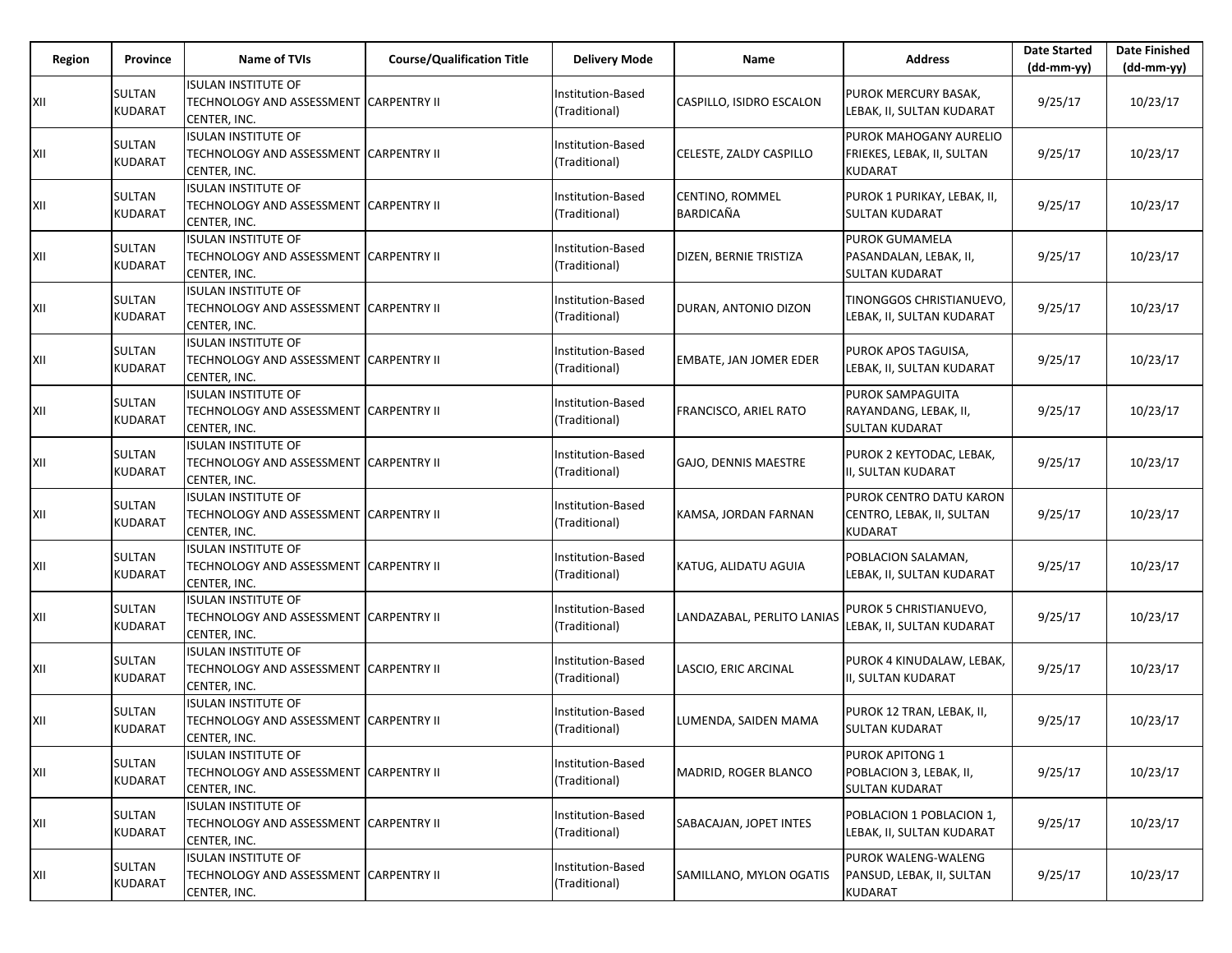| Region | Province                 | <b>Name of TVIs</b>                                                                   | <b>Course/Qualification Title</b> | <b>Delivery Mode</b>               | Name                         | <b>Address</b>                                                             | <b>Date Started</b><br>$(dd-mm-yy)$ | <b>Date Finished</b><br>$(dd-mm-yy)$ |
|--------|--------------------------|---------------------------------------------------------------------------------------|-----------------------------------|------------------------------------|------------------------------|----------------------------------------------------------------------------|-------------------------------------|--------------------------------------|
| XII    | SULTAN<br>KUDARAT        | <b>ISULAN INSTITUTE OF</b><br>TECHNOLOGY AND ASSESSMENT CARPENTRY II<br>CENTER, INC.  |                                   | Institution-Based<br>(Traditional) | SANG-AN, RAUL QUIMBO         | PUROK SUGPO TIBPUN,<br>LEBAK, II, SULTAN KUDARAT                           | 9/25/17                             | 10/23/17                             |
| XII    | SULTAN<br><b>KUDARAT</b> | <b>ISULAN INSTITUTE OF</b><br>TECHNOLOGY AND ASSESSMENT  CARPENTRY II<br>CENTER, INC. |                                   | Institution-Based<br>(Traditional) | SARA, JOHN DENIS TOESOGON    | PUROK APOS TAGUISA,<br>LEBAK, II, SULTAN KUDARAT                           | 9/25/17                             | 10/23/17                             |
| XII    | <b>SULTAN</b><br>KUDARAT | <b>ISULAN INSTITUTE OF</b><br>TECHNOLOGY AND ASSESSMENT CARPENTRY II<br>CENTER, INC.  |                                   | Institution-Based<br>(Traditional) | TUMBAGA, ROGER VICENTE       | PUROK TAMBIS BARURAO 1,<br>LEBAK, II, SULTAN KUDARAT                       | 9/25/17                             | 10/23/17                             |
| XII    | SULTAN<br><b>KUDARAT</b> | <b>ISULAN INSTITUTE OF</b><br>TECHNOLOGY AND ASSESSMENT CARPENTRY II<br>CENTER, INC.  |                                   | Institution-Based<br>(Traditional) | ZAMPAGA, JUNEE GANDEZA       | PUROK CHRISANTIMUM<br>POLOY-POLOY, LEBAK, II,<br><b>SULTAN KUDARAT</b>     | 9/25/17                             | 10/23/17                             |
| ΧI     | <b>DAVAO</b><br>ORIENTAL | PTC-SIMTRAC                                                                           | <b>MASONRY NC II</b>              | Community-Based<br>Training        | DISON, ROSALITO LEOVERAS     | PUROK I, PAG-ASA<br>LANTAWAN, LUPON, II,<br><b>DAVAO ORIENTAL</b>          | 8/17/17                             | 9/7/17                               |
| ΧI     | <b>DAVAO</b><br>ORIENTAL | PTC-SIMTRAC                                                                           | MASONRY NC II                     | Community-Based<br>Training        | DOMINISAC, OSCAR PAJE        | POBLACION BATO-BATO, SAN<br>ISIDRO, II, DAVAO ORIENTAL                     | 8/17/17                             | 9/7/17                               |
| ΧI     | <b>DAVAO</b><br>ORIENTAL | PTC-SIMTRAC                                                                           | <b>MASONRY NC II</b>              | Community-Based<br>Training        | FENECIOS, QUIRINO LABADO     | PUROK MALINAWON II,<br>TIPDAS BATO-BATO, SAN<br>ISIDRO, II, DAVAO ORIENTAL | 8/17/17                             | 9/7/17                               |
| XI     | DAVAO<br>ORIENTAL        | PTC-SIMTRAC                                                                           | MASONRY NC II                     | Community-Based<br>Training        | <b>GANAS, SEDREK TALABON</b> | MALIPAYON LIMBAHAN,<br>LUPON, II, DAVAO ORIENTAL                           | 8/17/17                             | 9/7/17                               |
| ΧI     | <b>DAVAO</b><br>ORIENTAL | PTC-SIMTRAC                                                                           | <b>MASONRY NC II</b>              | Community-Based<br>Training        | LAPAY, DANILO CATIAN         | MALIPAYON LIMBAHAN,<br>LUPON, II, DAVAO ORIENTAL                           | 8/17/17                             | 9/7/17                               |
| ΧI     | DAVAO<br>ORIENTAL        | PTC-SIMTRAC                                                                           | <b>MASONRY NC II</b>              | Community-Based<br>Training        | MENDEZ, EDEN DUETIZ          | PUROK SAN FRANCISCO<br>TAGBOA, LUPON, II, DAVAO<br>ORIENTAL                | 8/17/17                             | 9/7/17                               |
| ΧI     | <b>DAVAO</b><br>ORIENTAL | PTC-SIMTRAC                                                                           | <b>MASONRY NC II</b>              | Community-Based<br>Training        | RAMADA, JAY ORBESO           | PUROK I, PAG-ASA<br>LANTAWAN, LUPON, II,<br>DAVAO ORIENTAL                 | 8/17/17                             | 9/7/17                               |
| ΧI     | <b>DAVAO</b><br>ORIENTAL | PTC-SIMTRAC                                                                           | MASONRY NC II                     | Community-Based<br>Training        | RAMADA, BENJIE ORBESO        | PUROK I, PAG-ASA<br>LANTAWAN, LUPON, II,<br>DAVAO ORIENTAL                 | 8/17/17                             | 9/7/17                               |
| ΧI     | <b>DAVAO</b><br>ORIENTAL | PTC-SIMTRAC                                                                           | MASONRY NC II                     | Community-Based<br><b>Training</b> | SARPONES, ERNIE ALGABRE      | MALINAWON II BATO-BATO,<br>SAN ISIDRO, II, DAVAO<br>ORIENTAL               | 8/17/17                             | 9/7/17                               |
| XI     | <b>DAVAO</b><br>ORIENTAL | PTC-SIMTRAC                                                                           | <b>MASONRY NC II</b>              | Community-Based<br>Training        | TORRES, ROBERT CUYAG         | PUROK BAGRAS TAGBOA,<br>LUPON, II, DAVAO ORIENTAL                          | 8/17/17                             | 9/7/17                               |
| XI     | <b>DAVAO</b><br>ORIENTAL | PTC-SIMTRAC                                                                           | <b>MASONRY NC II</b>              | Community-Based<br>Training        | ALMARIO, NANCY DIEZ          | MARTINEZ SUBD. DAHICAN,<br>MATI CITY, II, DAVAO<br>ORIENTAL                | 8/17/17                             | 9/7/17                               |
| ΧI     | <b>DAVAO</b><br>ORIENTAL | PTC-SIMTRAC                                                                           | <b>MASONRY NC II</b>              | Community-Based<br>Training        | ALMARIO, LOREN JULIO DIEZ    | MARTINEZ SUBD. DAHICAN,<br>MATI CITY, II, DAVAO<br>ORIENTAL                | 8/17/17                             | 9/7/17                               |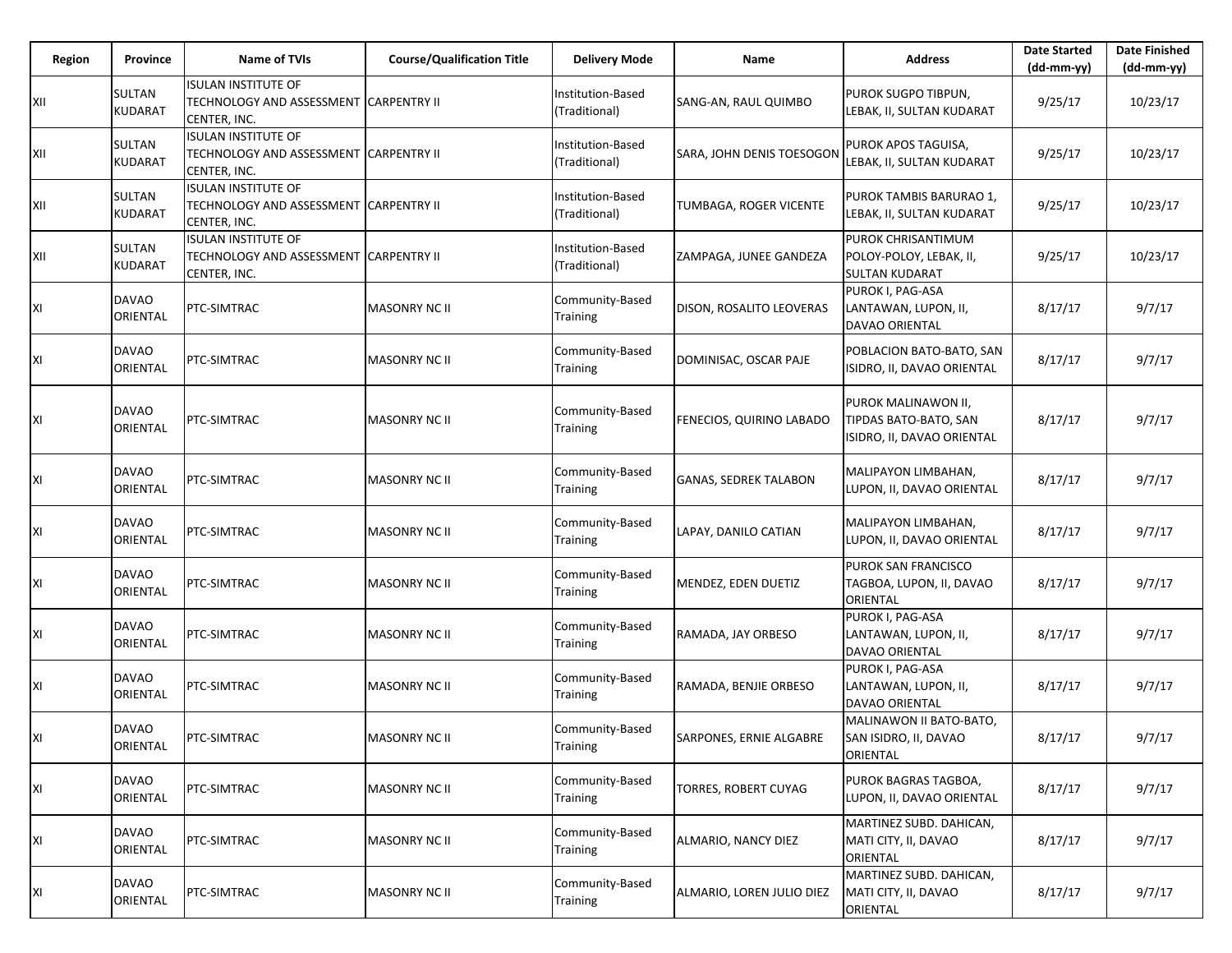| Region | Province                 | <b>Name of TVIs</b>                 | <b>Course/Qualification Title</b> | <b>Delivery Mode</b>        | Name                                                 | <b>Address</b>                                  | <b>Date Started</b> | <b>Date Finished</b> |
|--------|--------------------------|-------------------------------------|-----------------------------------|-----------------------------|------------------------------------------------------|-------------------------------------------------|---------------------|----------------------|
|        |                          |                                     |                                   |                             |                                                      |                                                 | $(dd-mm-yy)$        | (dd-mm-yy)           |
| XI     | <b>DAVAO</b><br>ORIENTAL | PTC-SIMTRAC                         | <b>MASONRY NC II</b>              | Community-Based<br>Training | BENZULANO, GEORGINA<br>PAÑO                          | CAMANSI BADAS, MATI CITY,<br>II, DAVAO ORIENTAL | 8/17/17             | 9/7/17               |
|        |                          |                                     |                                   |                             |                                                      | PUROK 8-7 DON MARIANO                           |                     |                      |
| XI     | <b>DAVAO</b>             | PTC-SIMTRAC                         | <b>MASONRY NC II</b>              | Community-Based             | CORILLA, JONAL ABELLA                                | MARCOS, LUPON, II, DAVAO                        | 8/17/17             | 9/7/17               |
|        | ORIENTAL                 |                                     |                                   | Training                    |                                                      | ORIENTAL                                        |                     |                      |
|        | <b>DAVAO</b>             |                                     |                                   | Community-Based             |                                                      | DETA I BOBON, MATI CITY, II,                    |                     |                      |
| XI     | ORIENTAL                 | PTC-SIMTRAC                         | <b>MASONRY NC II</b>              | Training                    | <b>CUSTODIO, SAMUEL GRANSOI</b>                      | <b>DAVAO ORIENTAL</b>                           | 8/17/17             | 9/7/17               |
|        |                          |                                     |                                   |                             |                                                      | 1594 JASMIN ST. DON LUIS                        |                     |                      |
| XI     | <b>DAVAO</b>             | PTC-SIMTRAC                         | <b>MASONRY NC II</b>              | Community-Based             | DIEZ, JULES ARIES GRAY RABI                          | VIL. CENTRAL, MATI CITY, II,                    | 8/17/17             | 9/7/17               |
|        | ORIENTAL                 |                                     |                                   | Training                    |                                                      | DAVAO ORIENTAL                                  |                     |                      |
|        |                          |                                     |                                   |                             |                                                      | 1594 JASMIN ST. DON LUIS                        |                     |                      |
|        | <b>DAVAO</b>             |                                     |                                   | Community-Based             |                                                      |                                                 |                     | 9/7/17               |
| XI     | ORIENTAL                 | PTC-SIMTRAC                         | <b>MASONRY NC II</b>              | Training                    | DIEZ, SAMUEL SUMONDONG                               | VIL. CENTRAL, MATI CITY, II,                    | 8/17/17             |                      |
|        |                          |                                     |                                   |                             |                                                      | <b>DAVAO ORIENTAL</b>                           |                     |                      |
| XI     | <b>DAVAO</b>             | PTC-SIMTRAC                         | <b>MASONRY NC II</b>              | Community-Based             | DORENZO, VICENTE BANDOY                              | PUROK DAISY SAINZ, MATI                         | 8/17/17             | 9/7/17               |
|        | ORIENTAL                 |                                     |                                   | Training                    |                                                      | CITY, II, DAVAO ORIENTAL                        |                     |                      |
|        |                          |                                     |                                   |                             |                                                      | PUROK MALINAWON II,                             |                     |                      |
| XI     | <b>DAVAO</b>             | PTC-SIMTRAC                         | <b>MASONRY NC II</b>              | Community-Based             | FENECIOS, QUIRINO LABADO                             | TIPDAS BATO-BATO, SAN                           | 8/17/17             | 9/7/17               |
|        | ORIENTAL                 |                                     |                                   | Training                    |                                                      | ISIDRO, II, DAVAO ORIENTAL                      |                     |                      |
|        |                          |                                     |                                   |                             |                                                      |                                                 |                     |                      |
| XI     | <b>DAVAO</b>             | PTC-SIMTRAC                         | <b>MASONRY NC II</b>              | Community-Based             | JAQUEZ, RODRIGO D.                                   | TAMISAN, MATI CITY, II,                         | 8/17/17             | 9/7/17               |
|        | ORIENTAL                 |                                     |                                   | Training                    |                                                      | DAVAO ORIENTAL                                  |                     |                      |
|        | <b>DAVAO</b>             |                                     |                                   | Community-Based             |                                                      | 143 KALYE POGI CENTRAL,                         |                     |                      |
| XI     | ORIENTAL                 | PTC-SIMTRAC                         | MASONRY NC II                     | Training                    | LUVIDICE, ROMULUS, I DIEZ                            | MATI CITY, II, DAVAO                            | 8/17/17             | 9/7/17               |
|        |                          |                                     |                                   |                             |                                                      | ORIENTAL                                        |                     |                      |
|        |                          |                                     |                                   |                             |                                                      | PUROK 3, UNIT III,                              |                     |                      |
|        | <b>DAVAO</b>             | <b>PTC-SIMTRAC</b>                  | <b>MASONRY NC II</b>              | Community-Based             | PALABAO, EDDY MARZADO                                | KATIPUNAN BATO-BATO, SAN                        | 8/17/17             | 9/7/17               |
| XI     | ORIENTAL                 |                                     |                                   | Training                    |                                                      |                                                 |                     |                      |
|        |                          |                                     |                                   |                             |                                                      | ISIDRO, II, DAVAO ORIENTAL                      |                     |                      |
|        |                          |                                     |                                   |                             |                                                      | PUROK 8-7 DON MARIANO                           |                     |                      |
| XI     | <b>DAVAO</b>             | PTC-SIMTRAC                         | <b>MASONRY NC II</b>              | Community-Based             | PAREJA, ROLDAN GRACIA                                | MARCOS, LUPON, II, DAVAO                        | 8/17/17             | 9/7/17               |
|        | ORIENTAL                 |                                     |                                   | Training                    |                                                      | ORIENTAL                                        |                     |                      |
|        |                          |                                     |                                   |                             |                                                      | PUROK 8-7 DON MARIANO                           |                     |                      |
| XI     | <b>DAVAO</b>             | PTC-SIMTRAC                         | <b>MASONRY NC II</b>              | Community-Based             | ROENA, JOVENCIO MIGARBIO                             | MARCOS, LUPON, II, DAVAO                        | 8/17/17             | 9/7/17               |
|        | ORIENTAL                 |                                     |                                   | Training                    |                                                      | ORIENTAL                                        |                     |                      |
|        |                          |                                     |                                   |                             |                                                      | PUROK MASAO TAMISAN,                            |                     |                      |
| XI     | <b>DAVAO</b>             | PTC-SIMTRAC                         | <b>MASONRY NC II</b>              | Community-Based             | TANDUYAN, EDWINITO T.                                | MATI CITY, II, DAVAO                            | 8/17/17             | 9/7/17               |
|        | ORIENTAL                 |                                     |                                   | Training                    |                                                      | ORIENTAL                                        |                     |                      |
|        |                          |                                     |                                   |                             |                                                      | PUROK 1-A MAGDUG,                               |                     |                      |
| ΧI     |                          | DAVAO DEL ACES POLYTECHNIC COLLEGE, | ORGANIC AGRICULTURE               | Institution-Based           | BARGIO, GLICERIO CAMENADE GOVGEN, DISTRICT II, DAVAO |                                                 | 9/11/17             | 9/20/17              |
|        | <b>NORTE</b>             | INC.                                | PRODUCTION NC II                  | (Mobile Training)           |                                                      | ORRIENTAL                                       |                     |                      |
|        |                          |                                     |                                   |                             |                                                      | PUROK 7 ANITAP, GOVGEN,                         |                     |                      |
| XI     |                          | DAVAO DEL ACES POLYTECHNIC COLLEGE, | ORGANIC AGRICULTURE               | Institution-Based           | OJENDRAS, CARMELITA                                  | DISTRICT II, DAVAO                              | 9/11/17             | 9/20/17              |
|        | <b>NORTE</b>             | INC.                                | PRODUCTION NC II                  | (Mobile Training)           | <b>PAREDES</b>                                       | ORRIENTAL                                       |                     |                      |
|        |                          |                                     |                                   |                             |                                                      | PUROK 3 MAGDUG, GOVGEN,                         |                     |                      |
| XI     | DAVAO DEL                | ACES POLYTECHNIC COLLEGE,           | ORGANIC AGRICULTURE               | Institution-Based           | DELA CRUZ, ISAGANI UTO-                              | DISTRICT II, DAVAO                              | 9/11/17             | 9/20/17              |
|        | <b>NORTE</b>             | INC.                                | <b>PRODUCTION NC II</b>           | (Mobile Training)           | ALIM                                                 | ORRIENTAL                                       |                     |                      |
|        |                          |                                     |                                   |                             |                                                      |                                                 |                     |                      |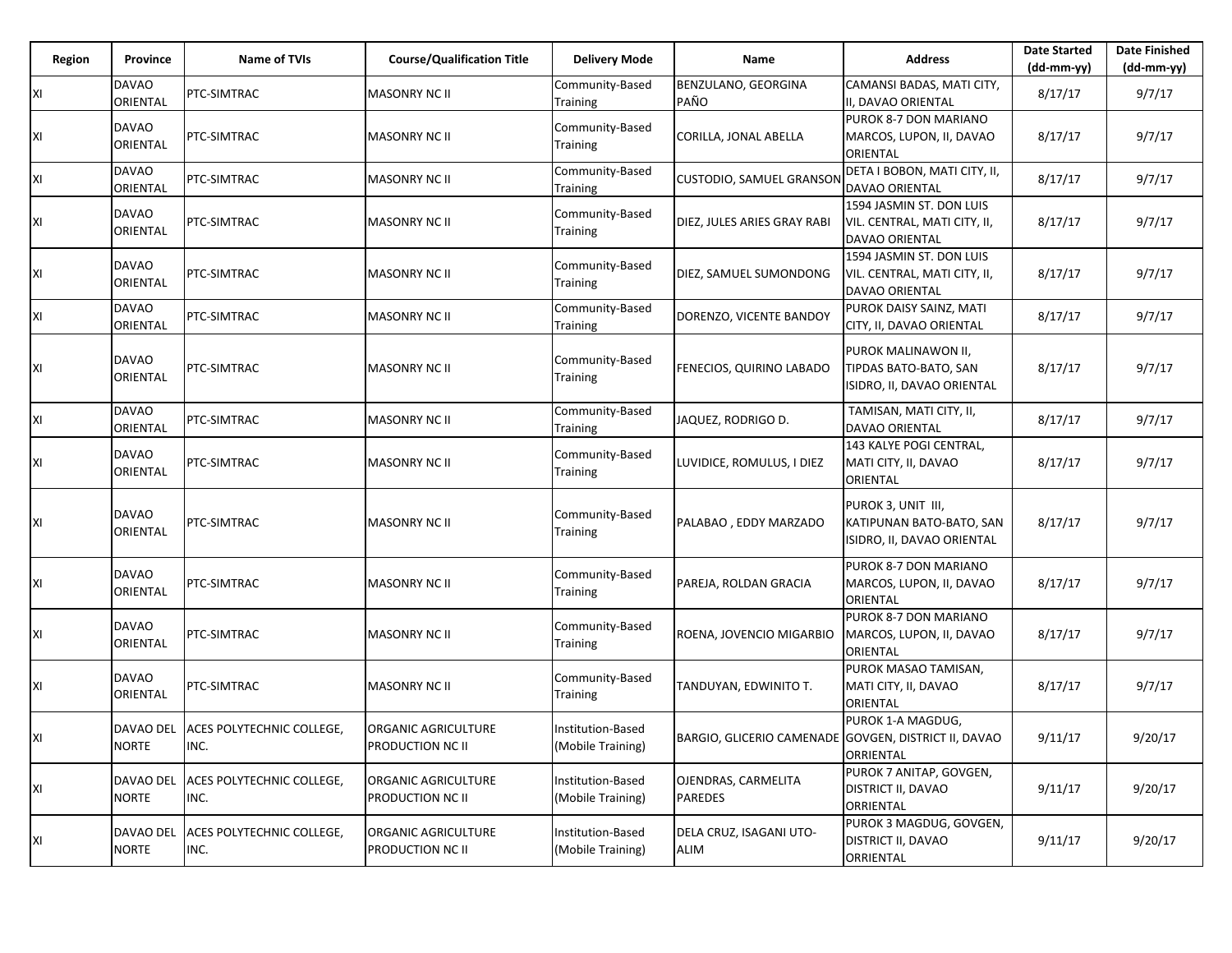| Region | <b>Province</b>           | <b>Name of TVIs</b>                         | <b>Course/Qualification Title</b>                     | <b>Delivery Mode</b>                          | Name                                                 | <b>Address</b>                                                                   | <b>Date Started</b><br>$(dd-mm-yy)$ | <b>Date Finished</b><br>(dd-mm-yy) |
|--------|---------------------------|---------------------------------------------|-------------------------------------------------------|-----------------------------------------------|------------------------------------------------------|----------------------------------------------------------------------------------|-------------------------------------|------------------------------------|
| ХI     | DAVAO DEL<br><b>NORTE</b> | ACES POLYTECHNIC COLLEGE,<br>INC.           | <b>ORGANIC AGRICULTURE</b><br><b>PRODUCTION NC II</b> | Institution-Based<br>(Mobile Training)        | HERDA, LANY LICAWAN                                  | PUROK 3-KAIPLAN CRISPIN<br>DELA CRUZ, GOVGEN,<br>DISTRICT II, DAVAO<br>ORRIENTAL | 9/11/17                             | 9/20/17                            |
| ΧI     | DAVAO DEL<br><b>NORTE</b> | ACES POLYTECHNIC COLLEGE,<br>INC.           | ORGANIC AGRICULTURE<br><b>PRODUCTION NC II</b>        | Institution-Based<br>(Mobile Training)        | <b>GALAS, DAVE MARK</b><br><b>FORMENTER</b>          | PUROK 4 MAGDUG, GOVGEN,<br>DISTRICT II, DAVAO<br>ORRIENTAL                       | 9/11/17                             | 9/20/17                            |
| ΧI     | DAVAO DEL<br><b>NORTE</b> | ACES POLYTECHNIC COLLEGE,<br>INC.           | <b>ORGANIC AGRICULTURE</b><br><b>PRODUCTION NC II</b> | Institution-Based<br>(Mobile Training)        | LUGA, ADELAIDA AGON                                  | PUROK 1 CRISPIN DELA CRUZ,<br>GOVGEN, DISTRICT II, DAVAO<br>ORRIENTAL            | 9/11/17                             | 9/20/17                            |
| ΧI     | DAVAO DEL<br><b>NORTE</b> | ACES POLYTECHNIC COLLEGE,<br>INC.           | ORGANIC AGRICULTURE<br><b>PRODUCTION NC II</b>        | <b>Institution-Based</b><br>(Mobile Training) | MONTALBAN, BENJUR<br><b>RICAFORT</b>                 | PUROK 3 MAGDUG, GOVGEN,<br>DISTRICT II, DAVAO<br>ORRIENTAL                       | 9/11/17                             | 9/20/17                            |
| ΧI     | DAVAO DEL<br><b>NORTE</b> | ACES POLYTECHNIC COLLEGE,<br>INC.           | <b>ORGANIC AGRICULTURE</b><br><b>PRODUCTION NC II</b> | Institution-Based<br>(Mobile Training)        | OMEGA, EDGAR BASCOBILLO                              | PUROK 3 MAGDUG, GOVGEN,<br><b>DISTRICT II, DAVAO</b><br>ORRIENTAL                | 9/11/17                             | 9/20/17                            |
| ΧI     | DAVAO DEL<br><b>NORTE</b> | ACES POLYTECHNIC COLLEGE,<br>INC.           | ORGANIC AGRICULTURE<br><b>PRODUCTION NC II</b>        | <b>Institution-Based</b><br>(Mobile Training) | SARMIENTO, BELTRAN<br><b>CAMPOS</b>                  | PUROK 4 MAGDUG, GOVGEN,<br>DISTRICT II, DAVAO<br>ORRIENTAL                       | 9/11/17                             | 9/20/17                            |
| ΧI     | DAVAO DEL<br><b>NORTE</b> | ACES POLYTECHNIC COLLEGE.<br>INC.           | <b>ORGANIC AGRICULTURE</b><br><b>PRODUCTION NC II</b> | Institution-Based<br>(Mobile Training)        | UTO-ALIM, RODERICK ABAD                              | PUROK 3 MAGDUG, GOVGEN,<br>DISTRICT II, DAVAO<br>ORRIENTAL                       | 9/11/17                             | 9/20/17                            |
| ΧI     | DAVAO DEL<br><b>NORTE</b> | ACES POLYTECHNIC COLLEGE,<br>INC.           | ORGANIC AGRICULTURE<br><b>PRODUCTION NC II</b>        | Institution-Based<br>(Mobile Training)        | UTO-ALIM, EVELYN<br><b>BERNALDEZ</b>                 | PUROK 3 MAGDUG, GOVGEN,<br>DISTRICT II, DAVAO<br>ORRIENTAL                       | 9/11/17                             | 9/20/17                            |
| ΧI     | DAVAO DEL<br><b>NORTE</b> | ACES POLYTECHNIC COLLEGE,<br>INC.           | <b>ORGANIC AGRICULTURE</b><br><b>PRODUCTION NC II</b> | Institution-Based<br>(Mobile Training)        | VILLAVER, NILDA AMOD                                 | PUROK 1 CRISPIN DELA CRUZ,<br>GOVGEN, DISTRICT II, DAVAO<br>ORRIENTAL            | 9/11/17                             | 9/20/17                            |
| ΧI     | DAVAO DEL<br><b>NORTE</b> | ACES POLYTECHNIC COLLEGE,<br>INC.           | ORGANIC AGRICULTURE<br><b>PRODUCTION NC II</b>        | <b>Institution-Based</b><br>(Mobile Training) | CHICOTE, MELANIE BESABELLA DISTRICT II, DAVAO        | PUROK 1 LUZON, GOVGEN,<br>ORRIENTAL                                              | 9/11/17                             | 9/20/17                            |
| ΧI     | DAVAO DEL<br><b>NORTE</b> | ACES POLYTECHNIC COLLEGE,<br>INC.           | <b>ORGANIC AGRICULTURE</b><br><b>PRODUCTION NC II</b> | Institution-Based<br>(Mobile Training)        | OMANGAYON, LEVIE N                                   | JAMBOREE ANITAP, GOVGEN,<br>DISTRICT II, DAVAO<br>ORRIENTAL                      | 9/11/17                             | 9/20/17                            |
| ΧI     | DAVAO DEL<br><b>NORTE</b> | ACES POLYTECHNIC COLLEGE,<br>INC.           | <b>ORGANIC AGRICULTURE</b><br><b>PRODUCTION NC II</b> | <b>Institution-Based</b><br>(Mobile Training) | BAUTISTA, CATALINA M.                                | LUZON, GOVGEN, DISTRICT II,<br>DAVAO ORRIENTAL                                   | 9/11/17                             | 9/20/17                            |
| ΧI     | DAVAO DEL<br><b>NORTE</b> | ACES POLYTECHNIC COLLEGE,<br>INC.           | ORGANIC AGRICULTURE<br><b>PRODUCTION NC II</b>        | <b>Institution-Based</b><br>(Mobile Training) | BARGIO, GLICERIO CAMENADE GOVGEN, DISTRICT II, DAVAO | PUROK 1-A MAGDUG,<br>ORRIENTAL                                                   | 9/11/17                             | 9/20/17                            |
| ΧI     | DAVAO DEL<br><b>NORTE</b> | ACES POLYTECHNIC COLLEGE,<br>INC.           | ORGANIC AGRICULTURE<br><b>PRODUCTION NC II</b>        | Institution-Based<br>(Mobile Training)        | OJENDRAS, CARMELITA<br><b>PAREDES</b>                | PUROK 7 ANITAP, GOVGEN,<br><b>DISTRICT II, DAVAO</b><br>ORRIENTAL                | 9/11/17                             | 9/20/17                            |
| ΧI     | DAVAO DEL<br><b>NORTE</b> | ACES POLYTECHNIC COLLEGE,<br>INC.           | ORGANIC AGRICULTURE<br><b>PRODUCTION NC II</b>        | Institution-Based<br>(Mobile Training)        | DELA CRUZ, ISAGANI UTO-<br>ALIM                      | PUROK 3 MAGDUG, GOVGEN,<br>DISTRICT II, DAVAO<br>ORRIENTAL                       | 9/11/17                             | 9/20/17                            |
| ΧI     | <b>NORTE</b>              | DAVAO DEL ACES POLYTECHNIC COLLEGE,<br>INC. | ORGANIC AGRICULTURE<br><b>PRODUCTION NC II</b>        | Institution-Based<br>(Mobile Training)        | HERDA, LANY LICAWAN                                  | PUROK 3-KAIPLAN CRISPIN<br>DELA CRUZ, GOVGEN,<br>DISTRICT II, DAVAO<br>ORRIENTAL | 9/11/17                             | 9/20/17                            |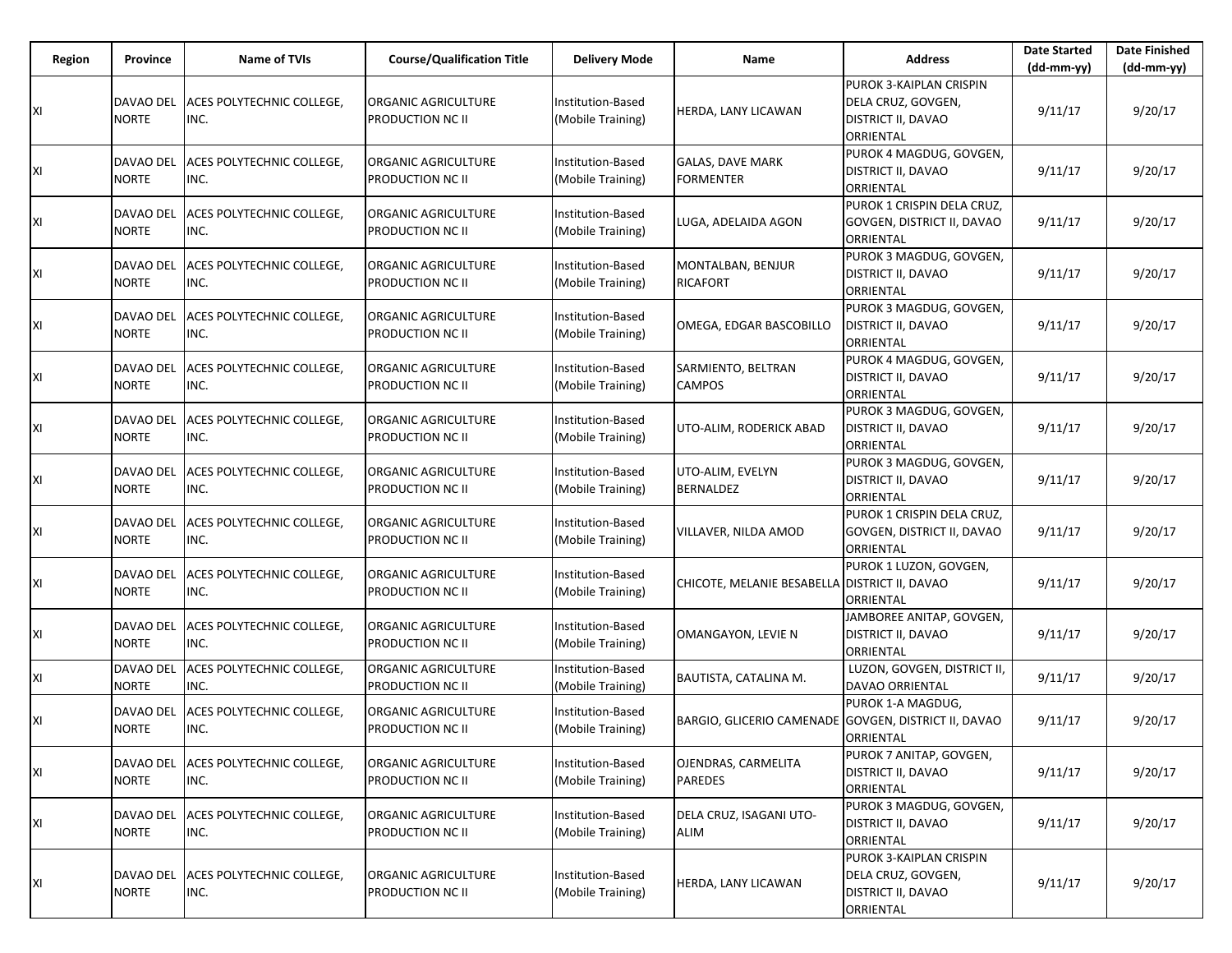| Region | Province                          | <b>Name of TVIs</b>                                                | <b>Course/Qualification Title</b>              | <b>Delivery Mode</b>                   | Name                                             | <b>Address</b>                                                                           | <b>Date Started</b><br>$(dd-mm-yy)$ | <b>Date Finished</b><br>$(dd-mm-yy)$ |
|--------|-----------------------------------|--------------------------------------------------------------------|------------------------------------------------|----------------------------------------|--------------------------------------------------|------------------------------------------------------------------------------------------|-------------------------------------|--------------------------------------|
| ΧI     | DAVAO DEL<br><b>NORTE</b>         | ACES POLYTECHNIC COLLEGE.<br>INC.                                  | ORGANIC AGRICULTURE<br><b>PRODUCTION NC II</b> | Institution-Based<br>(Mobile Training) | <b>GALAS, DAVE MARK</b><br><b>FORMENTER</b>      | PUROK 4 MAGDUG, GOVGEN,<br>DISTRICT II, DAVAO<br>ORRIENTAL                               | 9/11/17                             | 9/20/17                              |
| ΧI     | DAVAO DEL<br><b>NORTE</b>         | ACES POLYTECHNIC COLLEGE,<br>INC.                                  | ORGANIC AGRICULTURE<br>PRODUCTION NC II        | Institution-Based<br>(Mobile Training) | LUGA, ADELAIDA AGON                              | PUROK 1 CRISPIN DELA CRUZ,<br>GOVGEN, DISTRICT II, DAVAO<br>ORRIENTAL                    | 9/11/17                             | 9/20/17                              |
| ΧI     | DAVAO DEL<br><b>NORTE</b>         | ACES POLYTECHNIC COLLEGE,<br>INC.                                  | ORGANIC AGRICULTURE<br><b>PRODUCTION NC II</b> | Institution-Based<br>(Mobile Training) | MONTALBAN, BENJUR<br><b>RICAFORT</b>             | PUROK 3 MAGDUG, GOVGEN,<br>DISTRICT II, DAVAO<br>ORRIENTAL                               | 9/11/17                             | 9/20/17                              |
| ΧI     | DAVAO DEL<br>NORTE                | ACES POLYTECHNIC COLLEGE,<br>INC.                                  | ORGANIC AGRICULTURE<br>PRODUCTION NC II        | Institution-Based<br>(Mobile Training) | OMEGA, EDGAR BASCOBILLO                          | PUROK 3 MAGDUG, GOVGEN,<br>DISTRICT II, DAVAO<br>ORRIENTAL                               | 9/11/17                             | 9/20/17                              |
| ΧI     | DAVAO DEL<br><b>NORTE</b>         | ACES POLYTECHNIC COLLEGE,<br>INC.                                  | ORGANIC AGRICULTURE<br><b>PRODUCTION NC II</b> | Institution-Based<br>(Mobile Training) | SARMIENTO, BELTRAN<br><b>CAMPOS</b>              | PUROK 4 MAGDUG, GOVGEN,<br>DISTRICT II, DAVAO<br>ORRIENTAL                               | 9/11/17                             | 9/20/17                              |
| ΧI     | DAVAO DEL<br><b>NORTE</b>         | ACES POLYTECHNIC COLLEGE,<br>INC.                                  | ORGANIC AGRICULTURE<br>PRODUCTION NC II        | Institution-Based<br>(Mobile Training) | UTO-ALIM, RODERICK ABAD                          | PUROK 3 MAGDUG, GOVGEN,<br>DISTRICT II, DAVAO<br>ORRIENTAL                               | 9/11/17                             | 9/20/17                              |
| ΧI     | DAVAO DEL<br><b>NORTE</b>         | ACES POLYTECHNIC COLLEGE,<br>INC.                                  | <b>ORGANIC AGRICULTURE</b><br>PRODUCTION NC II | Institution-Based<br>(Mobile Training) | UTO-ALIM, EVELYN<br><b>BERNALDEZ</b>             | PUROK 3 MAGDUG, GOVGEN,<br>DISTRICT II, DAVAO<br>ORRIENTAL                               | 9/11/17                             | 9/20/17                              |
| ΧI     | DAVAO DEL<br>NORTE                | ACES POLYTECHNIC COLLEGE,<br>INC.                                  | ORGANIC AGRICULTURE<br>PRODUCTION NC II        | Institution-Based<br>(Mobile Training) | VILLAVER, NILDA AMOD                             | PUROK 1 CRISPIN DELA CRUZ,<br>GOVGEN, DISTRICT II, DAVAO<br>ORRIENTAL                    | 9/11/17                             | 9/20/17                              |
| ΧI     | DAVAO DEL<br><b>NORTE</b>         | ACES POLYTECHNIC COLLEGE,<br>INC.                                  | ORGANIC AGRICULTURE<br>PRODUCTION NC II        | Institution-Based<br>(Mobile Training) | CHICOTE, MELANIE BESABELLA                       | PUROK 1 LUZON, GOVGEN,<br><b>DISTRICT II, DAVAO</b><br>ORRIENTAL                         | 9/11/17                             | 9/20/17                              |
| ΧI     | DAVAO DEL<br><b>NORTE</b>         | ACES POLYTECHNIC COLLEGE,<br>INC.                                  | ORGANIC AGRICULTURE<br>PRODUCTION NC II        | Institution-Based<br>(Mobile Training) | OMANGAYON, LEVIE N                               | JAMBOREE ANITAP, GOVGEN,<br>DISTRICT II, DAVAO<br>ORRIENTAL                              | 9/11/17                             | 9/20/17                              |
| XI     | DAVAO DEL<br><b>NORTE</b>         | ACES POLYTECHNIC COLLEGE,<br>INC.                                  | ORGANIC AGRICULTURE<br>PRODUCTION NC II        | Institution-Based<br>(Mobile Training) | BAUTISTA, CATALINA M.                            | LUZON, GOVGEN, DISTRICT II,<br>DAVAO ORRIENTAL                                           | 9/11/17                             | 9/20/17                              |
| IX     | ZAMBOANG<br>A DEL<br><b>NORTE</b> | <b>CAREER AWARENESS ON</b><br>RAREFIED EDUCATION SYSTEM,<br>INC.   | HILOT (WELLNESS MASSAGE) II                    | Community-Based<br>Training            | ABUBACAR, TAIB GARCES                            | PUROK 5 POBLACION, SALUG,<br>DISTRICT III, ZAMBOANGA<br><b>DEL NORTE</b>                 | 8/16/17                             | 9/6/17                               |
| IX     | A DEL<br><b>NORTE</b>             | ZAMBOANG CAREER AWARENESS ON<br>RAREFIED EDUCATION SYSTEM,<br>INC. | HILOT (WELLNESS MASSAGE) II                    | Community-Based<br>Training            | ADOG, MICHAEL BULAH                              | <b>PUROK 8 RAMON</b><br>MAGSAYSAY, SALUG,<br>DISTRICT III, ZAMBOANGA<br><b>DEL NORTE</b> | 8/16/17                             | 9/6/17                               |
| IX     | A DEL<br><b>NORTE</b>             | ZAMBOANG CAREER AWARENESS ON<br>RAREFIED EDUCATION SYSTEM,<br>INC. | HILOT (WELLNESS MASSAGE) II                    | Community-Based<br>Training            | <b>BANDIGAN, ROSEGEN</b><br>RAMIREZ              | BALAKAN BALAKAN, SALUG,<br>DISTRICT III, ZAMBOANGA<br><b>DEL NORTE</b>                   | 8/16/17                             | 9/6/17                               |
| IX     | A DEL<br><b>NORTE</b>             | ZAMBOANG CAREER AWARENESS ON<br>RAREFIED EDUCATION SYSTEM,<br>INC. | HILOT (WELLNESS MASSAGE) II                    | Community-Based<br>Training            | BALANE, MARIDAM WONG                             | PUROK 1 CARACOL, SALUG,<br>DISTRICT III, ZAMBOANGA<br><b>DEL NORTE</b>                   | 8/16/17                             | 9/6/17                               |
| IX     | ZAMBOANG<br>A DEL<br>NORTE        | <b>CAREER AWARENESS ON</b><br>RAREFIED EDUCATION SYSTEM,<br>INC.   | HILOT (WELLNESS MASSAGE) II                    | Community-Based<br>Training            | <b>BARCOS, PATRICK GLOCAR</b><br><b>ANACLETO</b> | PUROK 5 POBLACION, SALUG,<br>DISTRICT III, ZAMBOANGA<br><b>DEL NORTE</b>                 | 8/16/17                             | 9/6/17                               |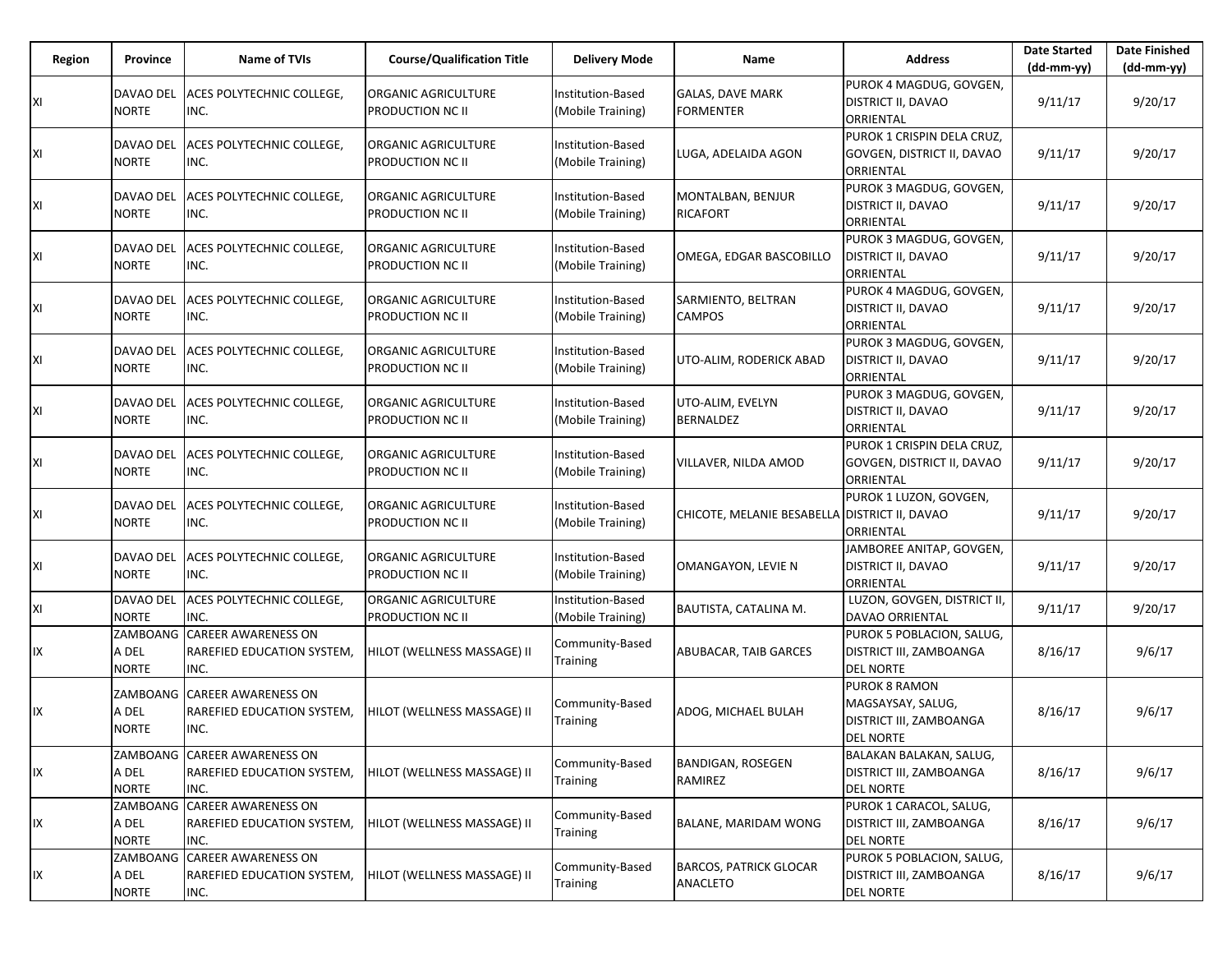| Region | <b>Province</b>                   | Name of TVIs                                                              | <b>Course/Qualification Title</b> | <b>Delivery Mode</b>               | Name                                              | <b>Address</b>                                                           | <b>Date Started</b><br>(dd-mm-yy) | <b>Date Finished</b><br>(dd-mm-yy) |
|--------|-----------------------------------|---------------------------------------------------------------------------|-----------------------------------|------------------------------------|---------------------------------------------------|--------------------------------------------------------------------------|-----------------------------------|------------------------------------|
| IX     | A DEL<br><b>NORTE</b>             | ZAMBOANG CAREER AWARENESS ON<br>RAREFIED EDUCATION SYSTEM,<br>INC.        | HILOT (WELLNESS MASSAGE) II       | Community-Based<br>Training        | BERONGUEZ, VANISSA MARIE<br>RATILLA               | POBLACION POBLACION,<br>SALUG, DISTRICT III,<br>ZAMBOANGA DEL NORTE      | 8/16/17                           | 9/6/17                             |
| IX     | ZAMBOANG<br>A DEL<br><b>NORTE</b> | <b>CAREER AWARENESS ON</b><br><b>RAREFIED EDUCATION SYSTEM,</b><br>INC.   | HILOT (WELLNESS MASSAGE) II       | Community-Based<br>Training        | BETTER, ELIAS ANO-OS                              | CARACOL, SALUG, DISTRICT<br>III, ZAMBOANGA DEL NORTE                     | 8/16/17                           | 9/6/17                             |
| IX     | A DEL<br><b>NORTE</b>             | ZAMBOANG CAREER AWARENESS ON<br><b>RAREFIED EDUCATION SYSTEM,</b><br>INC. | HILOT (WELLNESS MASSAGE) II       | Community-Based<br>Training        | <b>BUHALE, RECHEL LIHAYLIHAY</b>                  | BALAKAN BALAKAN, SALUG,<br>DISTRICT III, ZAMBOANGA<br><b>DEL NORTE</b>   | 8/16/17                           | 9/6/17                             |
| IX     | ZAMBOANG<br>A DEL<br><b>NORTE</b> | <b>CAREER AWARENESS ON</b><br>RAREFIED EDUCATION SYSTEM,<br>INC.          | HILOT (WELLNESS MASSAGE) II       | Community-Based<br>Training        | CARBONILLA, MILDRED<br><b>SOLARTE</b>             | POBLACION POBLACION,<br>SALUG, DISTRICT III,<br>ZAMBOANGA DEL NORTE      | 8/16/17                           | 9/6/17                             |
| IX     | A DEL<br><b>NORTE</b>             | ZAMBOANG CAREER AWARENESS ON<br><b>RAREFIED EDUCATION SYSTEM,</b><br>INC. | HILOT (WELLNESS MASSAGE) II       | Community-Based<br>Training        | FERNANDEZ, DEOVELYN<br><b>MANAYTAY</b>            | PUROK 5 POBLACION, SALUG,<br>DISTRICT III, ZAMBOANGA<br><b>DEL NORTE</b> | 8/16/17                           | 9/6/17                             |
| IX     | ZAMBOANG<br>A DEL<br><b>NORTE</b> | <b>CAREER AWARENESS ON</b><br><b>RAREFIED EDUCATION SYSTEM,</b><br>INC.   | HILOT (WELLNESS MASSAGE) II       | Community-Based<br>Training        | DAYMIEL, RHEAMAE LLUVIDO                          | PUROK 3 POLO, SALUG,<br>DISTRICT III, ZAMBOANGA<br><b>DEL NORTE</b>      | 8/16/17                           | 9/6/17                             |
| IX     | A DEL<br><b>NORTE</b>             | ZAMBOANG CAREER AWARENESS ON<br>RAREFIED EDUCATION SYSTEM,<br>INC.        | HILOT (WELLNESS MASSAGE) II       | Community-Based<br>Training        | DUCAL, TOTINO TAHAMID                             | PUROK 4 BALAKAN, SALUG,<br>DISTRICT III, ZAMBOANGA<br><b>DEL NORTE</b>   | 8/16/17                           | 9/6/17                             |
| IX     | ZAMBOANG<br>A DEL<br><b>NORTE</b> | <b>CAREER AWARENESS ON</b><br><b>RAREFIED EDUCATION SYSTEM,</b><br>INC.   | HILOT (WELLNESS MASSAGE) II       | Community-Based<br>Training        | LUBERANES, MARY ROSE<br>BALANSAG                  | PUROK 8, EAST POBLACION,<br>SALUG, DISTRICT III,<br>ZAMBOANGA DEL NORTE  | 8/16/17                           | 9/6/17                             |
| IX     | ZAMBOANG<br>a del<br><b>NORTE</b> | <b>CAREER AWARENESS ON</b><br><b>RAREFIED EDUCATION SYSTEM,</b><br>INC.   | HILOT (WELLNESS MASSAGE) II       | Community-Based<br>Training        | MONTEJO, MILINE MONISIT                           | PUROK 4 POBLACION, SALUG,<br>DISTRICT III, ZAMBOANGA<br><b>DEL NORTE</b> | 8/16/17                           | 9/6/17                             |
| IX     | ZAMBOANG<br>A DEL<br><b>NORTE</b> | <b>CAREER AWARENESS ON</b><br><b>RAREFIED EDUCATION SYSTEM,</b><br>INC.   | HILOT (WELLNESS MASSAGE) II       | Community-Based<br>Training        | PAGASIAN, GENE CABABAT                            | PUROK 7 MUCAS, SALUG,<br>DISTRICT III, ZAMBOANGA<br><b>DEL NORTE</b>     | 8/16/17                           | 9/6/17                             |
| IX     | A DEL<br><b>NORTE</b>             | ZAMBOANG CAREER AWARENESS ON<br><b>RAREFIED EDUCATION SYSTEM,</b><br>INC. | HILOT (WELLNESS MASSAGE) II       | Community-Based<br>Training        | PATOY, REYMOND GEMAR                              | PUROK 1 PUKAY, SALUG,<br>DISTRICT III, ZAMBOANGA<br><b>DEL NORTE</b>     | 8/16/17                           | 9/6/17                             |
| IX     | ZAMBOANG<br>A DEL<br><b>NORTE</b> | <b>CAREER AWARENESS ON</b><br>RAREFIED EDUCATION SYSTEM,<br>INC.          | HILOT (WELLNESS MASSAGE) II       | Community-Based<br>Training        | RAMIREZ, MARGIE TIRADO                            | PUROK 4 BALAKAN, SALUG,<br>DISTRICT III, ZAMBOANGA<br><b>DEL NORTE</b>   | 8/16/17                           | 9/6/17                             |
| IX     | A DEL<br><b>NORTE</b>             | ZAMBOANG CAREER AWARENESS ON<br>RAREFIED EDUCATION SYSTEM,<br>INC.        | HILOT (WELLNESS MASSAGE) II       | Community-Based<br><b>Training</b> | REGAÑON, REJENE MIE PIZON DISTRICT III, ZAMBOANGA | PUROK 5 POBLACION, SALUG,<br><b>DEL NORTE</b>                            | 8/16/17                           | 9/6/17                             |
| IX     | ZAMBOANG<br>A DEL<br><b>NORTE</b> | <b>CAREER AWARENESS ON</b><br>RAREFIED EDUCATION SYSTEM,<br>INC.          | HILOT (WELLNESS MASSAGE) II       | Community-Based<br>Training        | ROZ, MARLYN MANANQUIL                             | BALAKAN BALAKAN, SALUG,<br>DISTRICT III, ZAMBOANGA<br><b>DEL NORTE</b>   | 8/16/17                           | 9/6/17                             |
| IX     | A DEL<br><b>NORTE</b>             | ZAMBOANG CAREER AWARENESS ON<br>RAREFIED EDUCATION SYSTEM,<br>INC.        | HILOT (WELLNESS MASSAGE) II       | Community-Based<br>Training        | SANDOVAL, LYNDE SUAZO                             | PUROK 7 MUCAS, SALUG,<br>DISTRICT III, ZAMBOANGA<br><b>DEL NORTE</b>     | 8/16/17                           | 9/6/17                             |
| IX     | ZAMBOANG<br>A DEL<br><b>NORTE</b> | <b>CAREER AWARENESS ON</b><br>RAREFIED EDUCATION SYSTEM,<br>INC.          | HILOT (WELLNESS MASSAGE) II       | Community-Based<br>Training        | SANGAG, REYNOLD GIMAR                             | PUKAY PUKAY, SALUG,<br>DISTRICT III, ZAMBOANGA<br><b>DEL NORTE</b>       | 8/16/17                           | 9/6/17                             |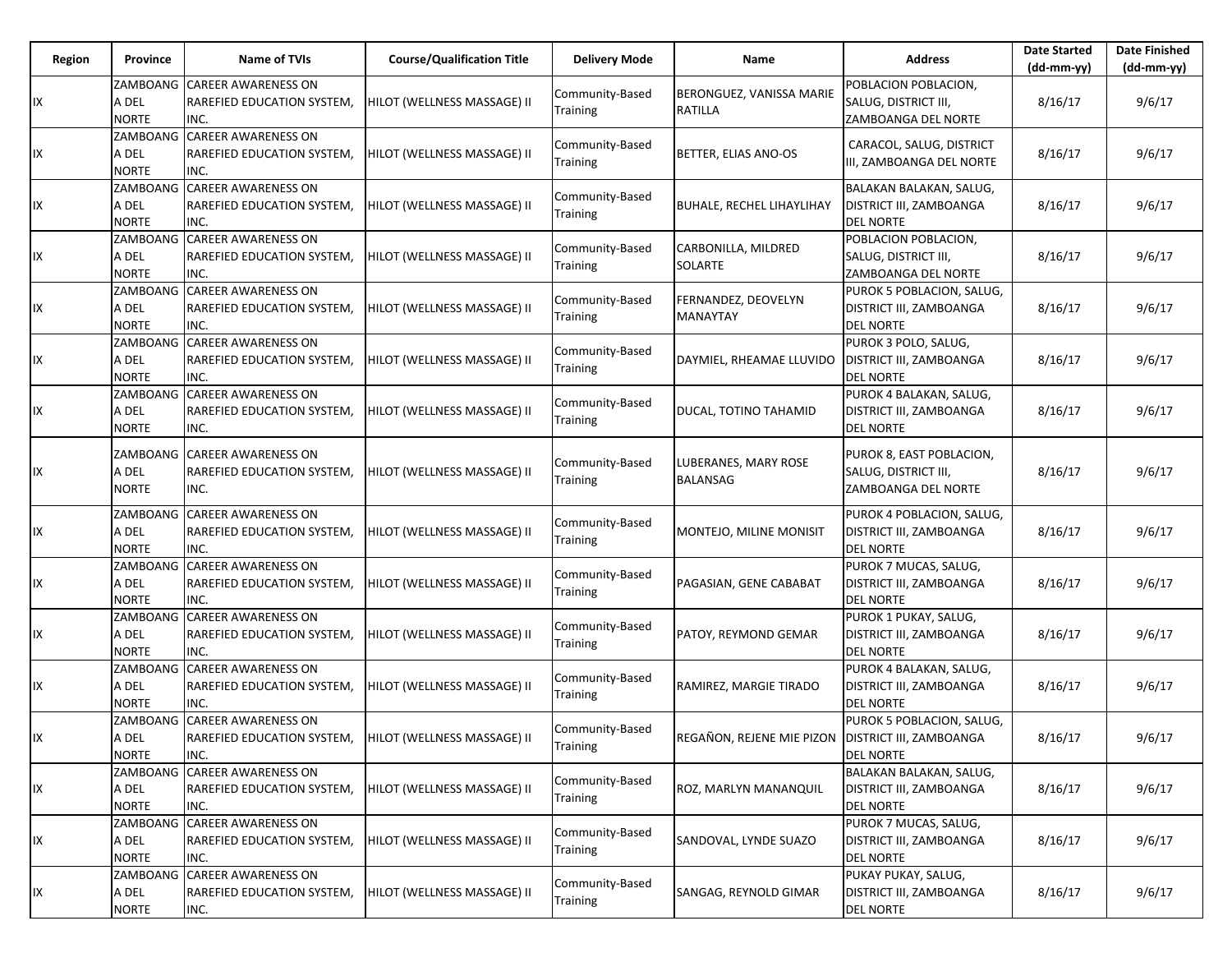| Region | <b>Province</b>                   | Name of TVIs                                                       | <b>Course/Qualification Title</b> | <b>Delivery Mode</b>                          | Name                                                 | <b>Address</b>                                                                                   | <b>Date Started</b><br>$(dd-mm-yy)$ | <b>Date Finished</b><br>(dd-mm-yy) |
|--------|-----------------------------------|--------------------------------------------------------------------|-----------------------------------|-----------------------------------------------|------------------------------------------------------|--------------------------------------------------------------------------------------------------|-------------------------------------|------------------------------------|
| IX     | A DEL<br><b>NORTE</b>             | ZAMBOANG CAREER AWARENESS ON<br>RAREFIED EDUCATION SYSTEM,<br>INC. | HILOT (WELLNESS MASSAGE) II       | Community-Based<br>Training                   | SALAGOSTE, JEZZA MAE<br><b>DELOS SANTOS</b>          | PUROK 7 LIGUAC, SALUG,<br>DISTRICT III, ZAMBOANGA<br><b>DEL NORTE</b>                            | 8/16/17                             | 9/6/17                             |
| IX     | ZAMBOANG<br>A DEL<br><b>NORTE</b> | <b>CAREER AWARENESS ON</b><br>RAREFIED EDUCATION SYSTEM,<br>INC.   | HILOT (WELLNESS MASSAGE) II       | Community-Based<br>Training                   | SILVANO, NELFA RUBLICO                               | PUROK 7 MUCAS, SALUG,<br>DISTRICT III, ZAMBOANGA<br><b>DEL NORTE</b>                             | 8/16/17                             | 9/6/17                             |
| IX     | A DEL<br><b>NORTE</b>             | ZAMBOANG CAREER AWARENESS ON<br>RAREFIED EDUCATION SYSTEM,<br>INC. | HILOT (WELLNESS MASSAGE) II       | Community-Based<br>Training                   | <b>TACUDIN, GENEVIEV</b><br><b>ABRENICA</b>          | PUROK 7 MUCAS, SALUG,<br>DISTRICT III, ZAMBOANGA<br><b>DEL NORTE</b>                             | 8/16/17                             | 9/6/17                             |
| IX     | ZAMBOANG<br>A DEL<br><b>NORTE</b> | <b>CAREER AWARENESS ON</b><br>RAREFIED EDUCATION SYSTEM,<br>INC.   | HILOT (WELLNESS MASSAGE) II       | Community-Based<br>Training                   | VEGA, AHVA LAGARE                                    | PUROK 3 LIGUAC, SALUG,<br>DISTRICT III, ZAMBOANGA<br><b>DEL NORTE</b>                            | 8/16/17                             | 9/6/17                             |
| IX     | ZAMBOANG<br>A DEL<br><b>NORTE</b> | <b>INTEGRATED BUSINESS SKILLS</b><br>ACADEMY, INC.                 | HILOT (WELLNESS MASSAGE) II       | Institution-Based<br>(Mobile Training)        | AGEAS, LYNN TACANG                                   | SINONOC, DAPITAN CITY,<br>DISTRICT I, ZAMBOANGA DEL<br><b>NORTE</b>                              | 9/22/17                             | 10/12/17                           |
| IX     | ZAMBOANG<br>A DEL<br><b>NORTE</b> | <b>INTEGRATED BUSINESS SKILLS</b><br>ACADEMY, INC.                 | HILOT (WELLNESS MASSAGE) II       | Institution-Based<br>(Mobile Training)        | ALMIROL, ROSANA<br><b>GRAMATICA</b>                  | SINONOC, DAPITAN CITY,<br>DISTRICT I, ZAMBOANGA DEL<br>NORTE                                     | 9/22/17                             | 10/12/17                           |
| IX     | ZAMBOANG<br>A DEL<br><b>NORTE</b> | <b>INTEGRATED BUSINESS SKILLS</b><br>ACADEMY, INC.                 | HILOT (WELLNESS MASSAGE) II       | Institution-Based<br>(Mobile Training)        | AROCHA, JIRRY MOGAWET                                | BANONONG, DAPITAN CITY,<br>DISTRICT I, ZAMBOANGA DEL<br><b>NORTE</b>                             | 9/22/17                             | 10/12/17                           |
| IX     | ZAMBOANG<br>A DEL<br><b>NORTE</b> | <b>INTEGRATED BUSINESS SKILLS</b><br>ACADEMY, INC.                 | HILOT (WELLNESS MASSAGE) II       | Institution-Based<br>Mobile Training)         | <b>BALANAY, JANET BAYRON</b>                         | STA. CRUZ, DAPITAN CITY,<br>DISTRICT I, ZAMBOANGA DEL<br><b>NORTE</b>                            | 9/22/17                             | 10/12/17                           |
| IX     | ZAMBOANG<br>A DEL<br><b>NORTE</b> | <b>INTEGRATED BUSINESS SKILLS</b><br>ACADEMY, INC.                 | HILOT (WELLNESS MASSAGE) II       | Institution-Based<br>(Mobile Training)        | CABALPIN, DIOSELINA<br><b>MORENO</b>                 | STO. NIÑO, DAPITAN CITY,<br>DISTRICT I, ZAMBOANGA DEL<br><b>NORTE</b>                            | 9/22/17                             | 10/12/17                           |
| IX     | ZAMBOANG<br>a del<br><b>NORTE</b> | <b>INTEGRATED BUSINESS SKILLS</b><br>ACADEMY, INC.                 | HILOT (WELLNESS MASSAGE) II       | Institution-Based<br>(Mobile Training)        | CABINUM, RAZEL CALASANG                              | BANONONG, DAPITAN CITY,<br>DISTRICT I, ZAMBOANGA DEL<br><b>NORTE</b>                             | 9/22/17                             | 10/12/17                           |
| IX     | ZAMBOANG<br>A DEL<br><b>NORTE</b> | INTEGRATED BUSINESS SKILLS<br>ACADEMY, INC.                        | HILOT (WELLNESS MASSAGE) II       | Institution-Based<br>(Mobile Training)        | CAIDIC, SHARON GAPOL                                 | MA. CHRISTINA, DAPITAN<br>CITY, DISTRICT I, ZAMBOANGA<br><b>DEL NORTE</b>                        | 9/22/17                             | 10/12/17                           |
| IX     | ZAMBOANG<br>A DEL<br><b>NORTE</b> | <b>INTEGRATED BUSINESS SKILLS</b><br>ACADEMY, INC.                 | HILOT (WELLNESS MASSAGE) II       | Institution-Based<br>Mobile Training)         | CALASANG, VIVINA E.                                  | 074 ELFILIBUSTERISMO ST.<br>BANONONG, DAPITAN CITY,<br>DISTRICT I, ZAMBOANGA DEL<br><b>NORTE</b> | 9/22/17                             | 10/12/17                           |
| IX     | ZAMBOANG<br>A DEL<br><b>NORTE</b> | INTEGRATED BUSINESS SKILLS<br>ACADEMY, INC.                        | HILOT (WELLNESS MASSAGE) II       | <b>Institution-Based</b><br>(Mobile Training) | EMPREMIADO, GLORIA CASTE   DISTRICT I, ZAMBOANGA DEL | CARANG, DAPITAN CITY,<br><b>NORTE</b>                                                            | 9/22/17                             | 10/12/17                           |
| IX     | ZAMBOANG<br>A DEL<br><b>NORTE</b> | <b>INTEGRATED BUSINESS SKILLS</b><br>ACADEMY, INC.                 | HILOT (WELLNESS MASSAGE) II       | Institution-Based<br>(Mobile Training)        | GIO, CRESENCIA GUMOBALG                              | SINONOC, DAPITAN CITY,<br>DISTRICT I, ZAMBOANGA DEL<br><b>NORTE</b>                              | 9/22/17                             | 10/12/17                           |
| IX     | ZAMBOANG<br>A DEL<br><b>NORTE</b> | <b>INTEGRATED BUSINESS SKILLS</b><br>ACADEMY, INC.                 | HILOT (WELLNESS MASSAGE) II       | Institution-Based<br>(Mobile Training)        | GO, JOHN MARK LUMAYAM                                | STA. CRUZ, DAPITAN CITY,<br>DISTRICT I, ZAMBOANGA DEL<br><b>NORTE</b>                            | 9/22/17                             | 10/12/17                           |
| IX     | ZAMBOANG<br>A DEL<br><b>NORTE</b> | <b>INTEGRATED BUSINESS SKILLS</b><br>ACADEMY, INC.                 | HILOT (WELLNESS MASSAGE) II       | <b>Institution-Based</b><br>(Mobile Training) | <b>GO, STEFAN PAUL</b>                               | SULANGON, DAPITAN CITY,<br>DISTRICT I, ZAMBOANGA DEL<br><b>NORTE</b>                             | 9/22/17                             | 10/12/17                           |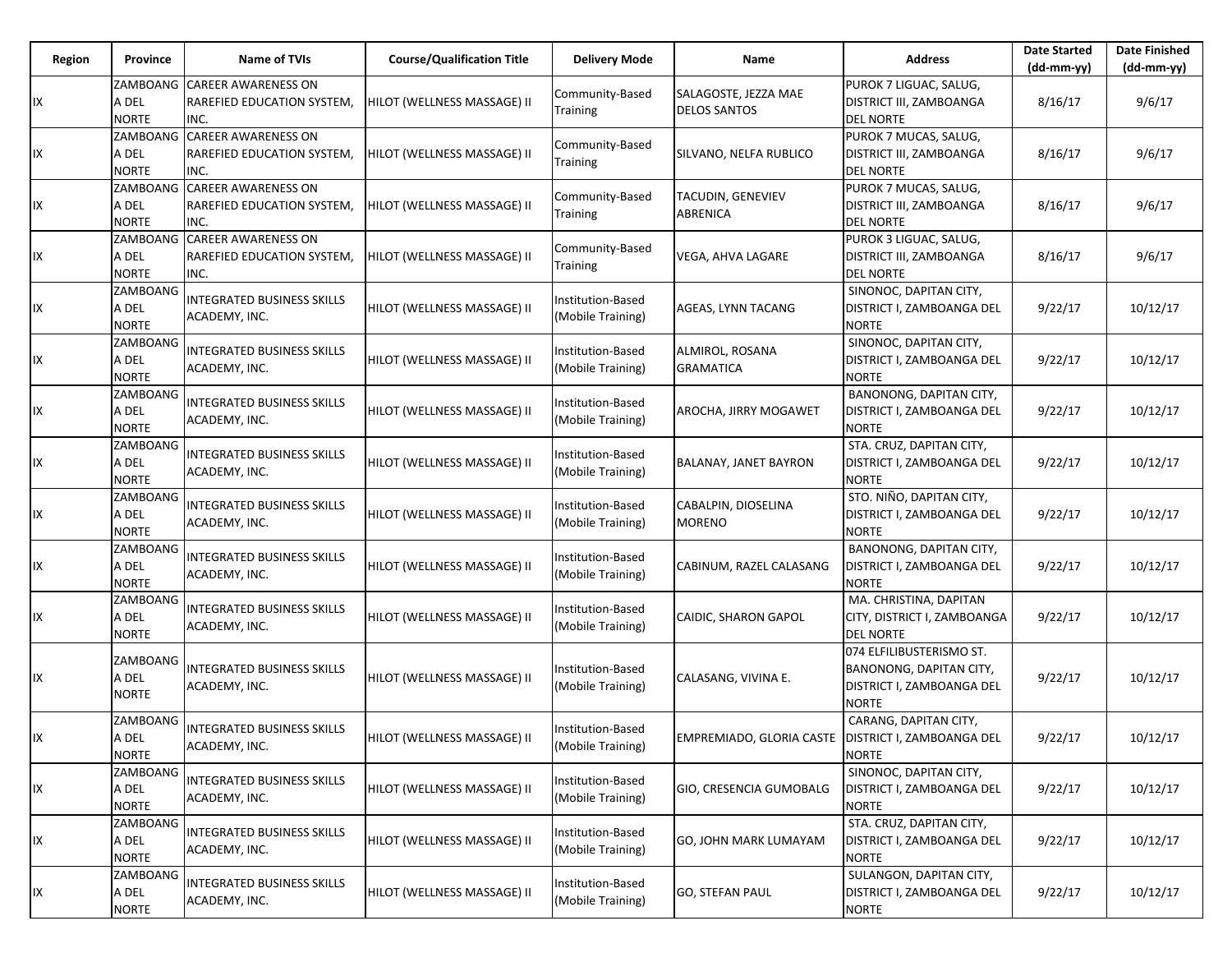| Region | Province                          | Name of TVIs                                                                      | <b>Course/Qualification Title</b>                                                         | <b>Delivery Mode</b>                   | Name                                            | <b>Address</b>                                                                 | <b>Date Started</b><br>$(dd-mm-yy)$ | <b>Date Finished</b><br>$(dd-mm-yy)$ |
|--------|-----------------------------------|-----------------------------------------------------------------------------------|-------------------------------------------------------------------------------------------|----------------------------------------|-------------------------------------------------|--------------------------------------------------------------------------------|-------------------------------------|--------------------------------------|
| IX     | ZAMBOANG<br>A DEL<br><b>NORTE</b> | <b>INTEGRATED BUSINESS SKILLS</b><br>ACADEMY, INC.                                | HILOT (WELLNESS MASSAGE) II                                                               | Institution-Based<br>(Mobile Training) | GOMEZ, ELISA ATAY                               | CARANG, DAPITAN CITY,<br>DISTRICT I, ZAMBOANGA DEL<br><b>NORTE</b>             | 9/22/17                             | 10/12/17                             |
| IX     | ZAMBOANG<br>A DEL<br><b>NORTE</b> | <b>INTEGRATED BUSINESS SKILLS</b><br>ACADEMY, INC.                                | HILOT (WELLNESS MASSAGE) II                                                               | Institution-Based<br>(Mobile Training) | <b>GUBANTES, PETER JOHN</b><br><b>MAYORMITA</b> | BANONONG, DAPITAN CITY,<br>DISTRICT I, ZAMBOANGA DEL<br><b>NORTE</b>           | 9/22/17                             | 10/12/17                             |
| IX     | ZAMBOANG<br>A DEL<br><b>NORTE</b> | <b>INTEGRATED BUSINESS SKILLS</b><br>ACADEMY, INC.                                | HILOT (WELLNESS MASSAGE) II                                                               | Institution-Based<br>(Mobile Training) | LAMPAWOG, DORINA BULAY<br>OG                    | TAGUILON, DAPITAN CITY,<br>DISTRICT I, ZAMBOANGA DEL<br><b>NORTE</b>           | 9/22/17                             | 10/12/17                             |
| IX     | ZAMBOANG<br>A DEL<br><b>NORTE</b> | <b>INTEGRATED BUSINESS SKILLS</b><br>ACADEMY, INC.                                | HILOT (WELLNESS MASSAGE) II                                                               | Institution-Based<br>(Mobile Training) | LAPUT, KARL LIEGH ADRIAS                        | DAWO, DAPITAN CITY,<br>DISTRICT I, ZAMBOANGA DEL<br><b>NORTE</b>               | 9/22/17                             | 10/12/17                             |
| IX     | ZAMBOANG<br>A DEL<br><b>NORTE</b> | <b>INTEGRATED BUSINESS SKILLS</b><br>ACADEMY, INC.                                | HILOT (WELLNESS MASSAGE) II                                                               | Institution-Based<br>(Mobile Training) | MAGCANTA, JOEMAR<br>PINGKIAN                    | STA. CRUZ, DAPITAN CITY,<br>DISTRICT I, ZAMBOANGA DEL<br><b>NORTE</b>          | 9/22/17                             | 10/12/17                             |
| IX     | ZAMBOANG<br>A DEL<br><b>NORTE</b> | <b>INTEGRATED BUSINESS SKILLS</b><br>ACADEMY, INC.                                | HILOT (WELLNESS MASSAGE) II                                                               | Institution-Based<br>(Mobile Training) | MAÑANITA, DARLENE JEAN<br><b>BAZAR</b>          | BANONONG, DAPITAN CITY,<br>DISTRICT I, ZAMBOANGA DEL<br><b>NORTE</b>           | 9/22/17                             | 10/12/17                             |
| IX     | ZAMBOANG<br>A DEL<br><b>NORTE</b> | <b>INTEGRATED BUSINESS SKILLS</b><br>ACADEMY, INC.                                | HILOT (WELLNESS MASSAGE) II                                                               | Institution-Based<br>(Mobile Training) | ORACOY, HELEN PINGKIAN                          | DAWO, DAPITAN CITY,<br>DISTRICT I, ZAMBOANGA DEL<br><b>NORTE</b>               | 9/22/17                             | 10/12/17                             |
| IX     | ZAMBOANG<br>A DEL<br><b>NORTE</b> | <b>INTEGRATED BUSINESS SKILLS</b><br>ACADEMY, INC.                                | HILOT (WELLNESS MASSAGE) II                                                               | Institution-Based<br>(Mobile Training) | SABERON, MARRIELOLY<br>CALASANG                 | BANONONG, DAPITAN CITY,<br><b>DISTRICT I, ZAMBOANGA DEL</b><br><b>NORTE</b>    | 9/22/17                             | 10/12/17                             |
| IX     | ZAMBOANG<br>A DEL<br><b>NORTE</b> | <b>INTEGRATED BUSINESS SKILLS</b><br>ACADEMY, INC.                                | HILOT (WELLNESS MASSAGE) II                                                               | Institution-Based<br>(Mobile Training) | SUMALPONG, IRIS<br>SUMONDONG                    | STA. CRUZ, DAPITAN CITY,<br>DISTRICT I, ZAMBOANGA DEL<br><b>NORTE</b>          | 9/22/17                             | 10/12/17                             |
| IX     | ZAMBOANG<br>A DEL<br><b>NORTE</b> | <b>INTEGRATED BUSINESS SKILLS</b><br>ACADEMY, INC.                                | HILOT (WELLNESS MASSAGE) II                                                               | Institution-Based<br>(Mobile Training) | TALONDONG, JOHN REYMAR<br><b>ORACOY</b>         | SULANGON, DAPITAN CITY,<br>DISTRICT I, ZAMBOANGA DEL<br><b>NORTE</b>           | 9/22/17                             | 10/12/17                             |
| IX     | ZAMBOANG<br>A DEL<br><b>NORTE</b> | <b>INTEGRATED BUSINESS SKILLS</b><br>ACADEMY, INC.                                | HILOT (WELLNESS MASSAGE) II                                                               | Institution-Based<br>(Mobile Training) | TESORERO, NICOLE BULAWIN                        | SINONOC, DAPITAN CITY,<br>DISTRICT I, ZAMBOANGA DEL<br><b>NORTE</b>            | 9/22/17                             | 10/12/17                             |
| IX     | ZAMBOANG<br>A DEL<br><b>NORTE</b> | <b>INTEGRATED BUSINESS SKILLS</b><br>ACADEMY, INC.                                | HILOT (WELLNESS MASSAGE) II                                                               | Institution-Based<br>(Mobile Training) | VILLALON, FLORIE MAY<br><b>ONTULAN</b>          | STA. CRUZ, DAPITAN CITY,<br>DISTRICT I, ZAMBOANGA DEL<br><b>NORTE</b>          | 9/22/17                             | 10/12/17                             |
| IX     | ZAMBOANG<br>A DEL<br><b>NORTE</b> | <b>INTEGRATED BUSINESS SKILLS</b><br>ACADEMY, INC.                                | HILOT (WELLNESS MASSAGE) II                                                               | Institution-Based<br>(Mobile Training) | VIÑA, LUTH ILANO                                | DAWO, DAPITAN CITY,<br>DISTRICT I, ZAMBOANGA DEL<br><b>NORTE</b>               | 9/22/17                             | 10/12/17                             |
| IX     | A DEL<br><b>NORTE</b>             | ZAMBOANG   MINDANAO AUTO AND<br>TECHNICAL SKILLS TRAINING<br>CENTER, INC.-DAPITAN | SERVICE AUTOMOTIVE<br>ELECTRICAL COMPONENTS<br>(LEADING TO AUTOMOTIVE<br>SERVICING NC II) | Community-Based<br>Training            | ANDALAHAO, RANDY ARIPAL                         | PUROK 8 IMELDA, LABASON,<br><b>DISTRICT III, ZAMBOANGA</b><br><b>DEL NORTE</b> | 9/14/17                             | 10/21/17                             |
| IX     | A DEL<br><b>NORTE</b>             | ZAMBOANG MINDANAO AUTO AND<br>TECHNICAL SKILLS TRAINING<br>CENTER, INC.-DAPITAN   | SERVICE AUTOMOTIVE<br>ELECTRICAL COMPONENTS<br>(LEADING TO AUTOMOTIVE<br>SERVICING NC II) | Community-Based<br><b>Training</b>     | ANTOQUE, AQUILINO, JR.<br><b>FAJARDO</b>        | PUROK 10 OSUKAN,<br>LABASON, DISTRICT III,<br>ZAMBOANGA DEL NORTE              | 9/14/17                             | 10/21/17                             |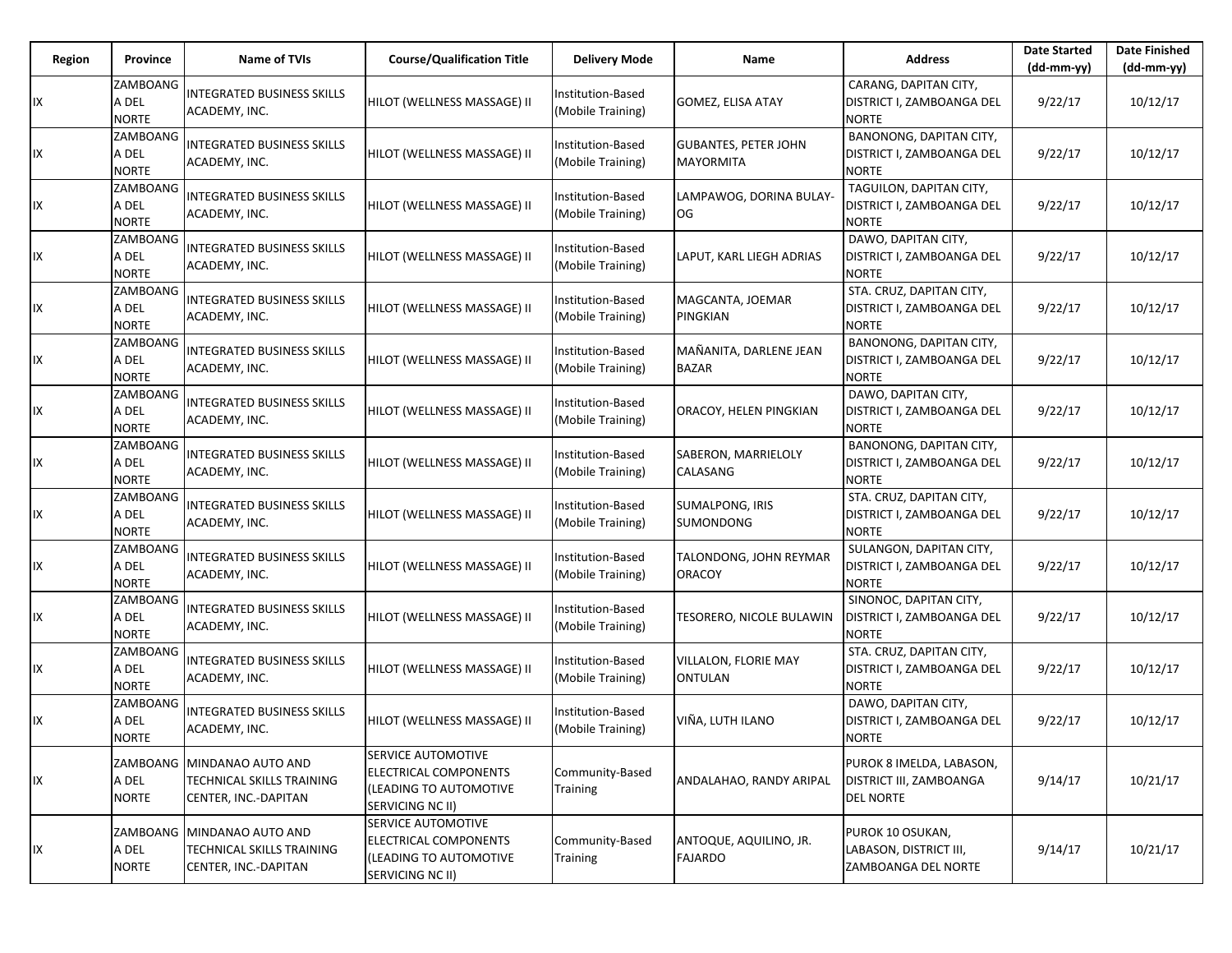| Region | Province                          | <b>Name of TVIs</b>                                                               | <b>Course/Qualification Title</b>                                                                              | <b>Delivery Mode</b>        | Name                                            | <b>Address</b>                                                                | <b>Date Started</b><br>$(dd-mm-yy)$ | <b>Date Finished</b><br>(dd-mm-yy) |
|--------|-----------------------------------|-----------------------------------------------------------------------------------|----------------------------------------------------------------------------------------------------------------|-----------------------------|-------------------------------------------------|-------------------------------------------------------------------------------|-------------------------------------|------------------------------------|
| IX     | ZAMBOANG<br>A DEL<br><b>NORTE</b> | MINDANAO AUTO AND<br>TECHNICAL SKILLS TRAINING<br>CENTER, INC.-DAPITAN            | <b>SERVICE AUTOMOTIVE</b><br>ELECTRICAL COMPONENTS<br>(LEADING TO AUTOMOTIVE<br>SERVICING NC II)               | Community-Based<br>Training | <b>BAJO, CRESENCIANO RABUSA</b>                 | LOPOC, LABASON, DISTRICT<br>III, ZAMBOANGA DEL NORTE                          | 9/14/17                             | 10/21/17                           |
| IX     | A DEL<br><b>NORTE</b>             | ZAMBOANG   MINDANAO AUTO AND<br>TECHNICAL SKILLS TRAINING<br>CENTER, INC.-DAPITAN | <b>SERVICE AUTOMOTIVE</b><br>ELECTRICAL COMPONENTS<br>(LEADING TO AUTOMOTIVE<br><b>SERVICING NC II)</b>        | Community-Based<br>Training | BONGCAWIL, JOVINO<br><b>BANGUIS</b>             | PUROK 2 SAN ISIDRO,<br>LABASON, DISTRICT III,<br>ZAMBOANGA DEL NORTE          | 9/14/17                             | 10/21/17                           |
| IΧ     | ZAMBOANG<br>A DEL<br><b>NORTE</b> | MINDANAO AUTO AND<br><b>TECHNICAL SKILLS TRAINING</b><br>CENTER, INC.-DAPITAN     | <b>SERVICE AUTOMOTIVE</b><br><b>ELECTRICAL COMPONENTS</b><br>(LEADING TO AUTOMOTIVE<br><b>SERVICING NC II)</b> | Community-Based<br>Training | <b>BUGARIN, DENNIS GALON</b>                    | MANUEL L. QUEZON ST.<br>IMELDA, LABASON, DISTRICT<br>III, ZAMBOANGA DEL NORTE | 9/14/17                             | 10/21/17                           |
| IX     | A DEL<br><b>NORTE</b>             | ZAMBOANG MINDANAO AUTO AND<br>TECHNICAL SKILLS TRAINING<br>CENTER, INC.-DAPITAN   | <b>SERVICE AUTOMOTIVE</b><br>ELECTRICAL COMPONENTS<br>(LEADING TO AUTOMOTIVE<br><b>SERVICING NC II)</b>        | Community-Based<br>Training | DIACOMA, REMILIANO<br><b>SALVADOR</b>           | PUROK 3 LOPOC, LABASON,<br>DISTRICT III, ZAMBOANGA<br><b>DEL NORTE</b>        | 9/14/17                             | 10/21/17                           |
| IX     | ZAMBOANG<br>A DEL<br><b>NORTE</b> | MINDANAO AUTO AND<br>TECHNICAL SKILLS TRAINING<br>CENTER, INC.-DAPITAN            | <b>ISERVICE AUTOMOTIVE</b><br>ELECTRICAL COMPONENTS<br>(LEADING TO AUTOMOTIVE<br>SERVICING NC II)              | Community-Based<br>Training | DIAZ, RONNIE PICATO                             | ANTONINO, LABASON,<br>DISTRICT III, ZAMBOANGA<br><b>DEL NORTE</b>             | 9/14/17                             | 10/21/17                           |
| IΧ     | ZAMBOANG<br>A DEL<br><b>NORTE</b> | MINDANAO AUTO AND<br>TECHNICAL SKILLS TRAINING<br>CENTER, INC.-DAPITAN            | <b>SERVICE AUTOMOTIVE</b><br>ELECTRICAL COMPONENTS<br>(LEADING TO AUTOMOTIVE<br><b>SERVICING NC II)</b>        | Community-Based<br>Training | DOMOGHO, GEOVANNI<br>SAMDOTON                   | LA UNION, LABASON,<br>DISTRICT III, ZAMBOANGA<br><b>DEL NORTE</b>             | 9/14/17                             | 10/21/17                           |
| IX     | A DEL<br><b>NORTE</b>             | ZAMBOANG MINDANAO AUTO AND<br>TECHNICAL SKILLS TRAINING<br>CENTER, INC.-DAPITAN   | <b>SERVICE AUTOMOTIVE</b><br><b>ELECTRICAL COMPONENTS</b><br>(LEADING TO AUTOMOTIVE<br><b>SERVICING NC II)</b> | Community-Based<br>Training | FELIPE, MICHAEL CEZAR                           | PUROK 3 ANTONINO,<br>LABASON, DISTRICT III,<br>ZAMBOANGA DEL NORTE            | 9/14/17                             | 10/21/17                           |
| IΧ     | ZAMBOANG<br>A DEL<br><b>NORTE</b> | MINDANAO AUTO AND<br>TECHNICAL SKILLS TRAINING<br>CENTER, INC.-DAPITAN            | <b>SERVICE AUTOMOTIVE</b><br>ELECTRICAL COMPONENTS<br>(LEADING TO AUTOMOTIVE<br>SERVICING NC II)               | Community-Based<br>Training | GONZALES, JONALD ACASO                          | LOPOC, LABASON, DISTRICT<br>III, ZAMBOANGA DEL NORTE                          | 9/14/17                             | 10/21/17                           |
| IΧ     | A DEL<br><b>NORTE</b>             | ZAMBOANG MINDANAO AUTO AND<br>TECHNICAL SKILLS TRAINING<br>CENTER, INC.-DAPITAN   | <b>SERVICE AUTOMOTIVE</b><br>ELECTRICAL COMPONENTS<br>(LEADING TO AUTOMOTIVE<br>SERVICING NC II)               | Community-Based<br>Training | JARDIN, JEOFFREY ANTIFORTA                      | GIL SANCHES, LABASON,<br>DISTRICT III, ZAMBOANGA<br><b>DEL NORTE</b>          | 9/14/17                             | 10/21/17                           |
| IΧ     | A DEL<br><b>NORTE</b>             | ZAMBOANG MINDANAO AUTO AND<br>TECHNICAL SKILLS TRAINING<br>CENTER, INC.-DAPITAN   | SERVICE AUTOMOTIVE<br>ELECTRICAL COMPONENTS<br>(LEADING TO AUTOMOTIVE<br>SERVICING NC II)                      | Community-Based<br>Training | LAPUT, JEFE GONZALES                            | PUROK 2 BALAS, LABASON,<br>DISTRICT III, ZAMBOANGA<br><b>DEL NORTE</b>        | 9/14/17                             | 10/21/17                           |
| IX     | A DEL<br><b>NORTE</b>             | ZAMBOANG MINDANAO AUTO AND<br>TECHNICAL SKILLS TRAINING<br>CENTER, INC.-DAPITAN   | <b>SERVICE AUTOMOTIVE</b><br>ELECTRICAL COMPONENTS<br>(LEADING TO AUTOMOTIVE<br>SERVICING NC II)               | Community-Based<br>Training | MALINGIN, WILMER SUMICAD LABASON, DISTRICT III, | PUROK 2 SAN ISIDRO,<br>ZAMBOANGA DEL NORTE                                    | 9/14/17                             | 10/21/17                           |
| IΧ     | ZAMBOANG<br>A DEL<br><b>NORTE</b> | MINDANAO AUTO AND<br>TECHNICAL SKILLS TRAINING<br>CENTER, INC.-DAPITAN            | SERVICE AUTOMOTIVE<br>ELECTRICAL COMPONENTS<br>(LEADING TO AUTOMOTIVE<br>SERVICING NC II)                      | Community-Based<br>Training | MEJOS, PLACIDO, JR. EROJO                       | ANTONINO, LABASON,<br>DISTRICT III, ZAMBOANGA<br><b>DEL NORTE</b>             | 9/14/17                             | 10/21/17                           |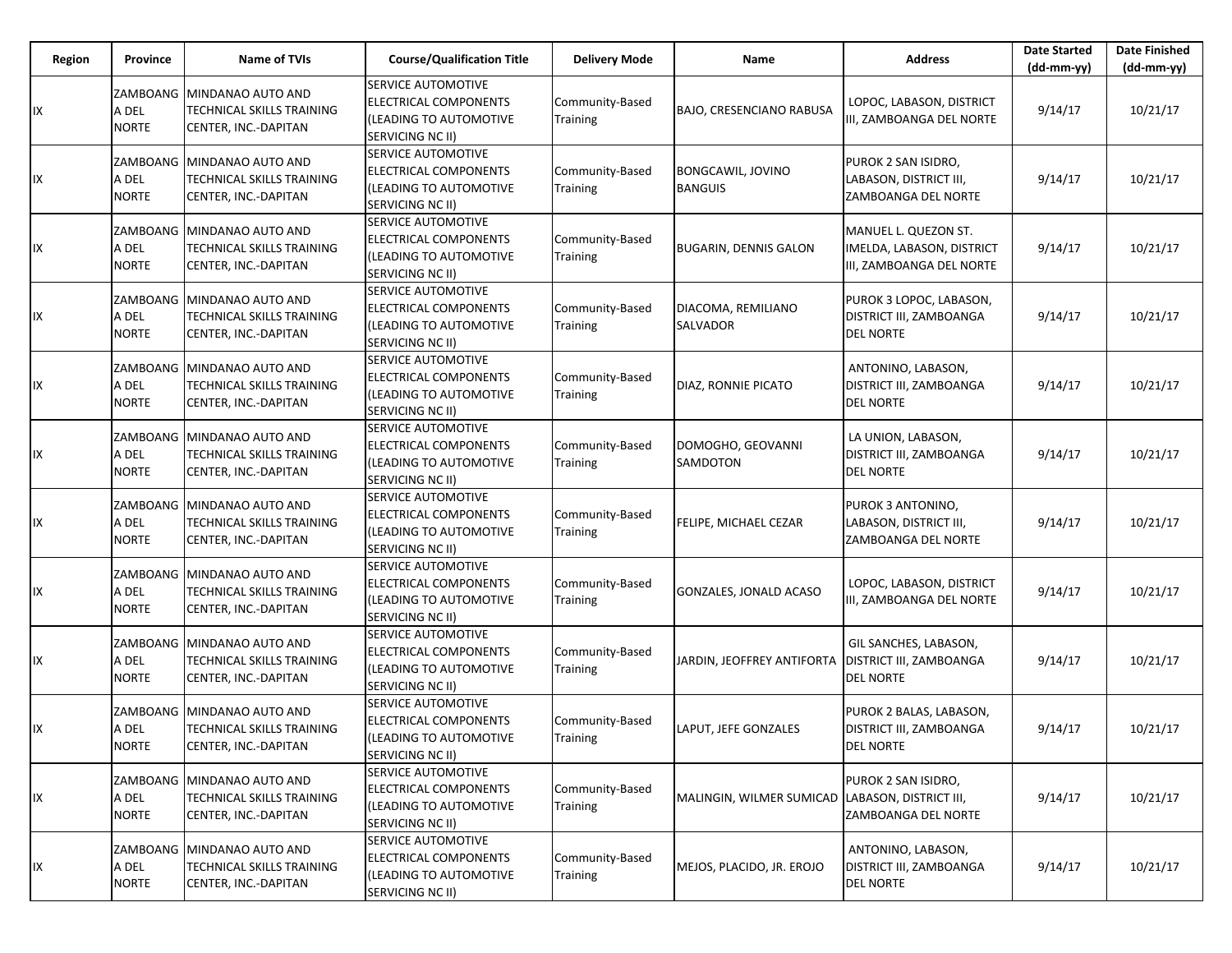| Region | Province                          | Name of TVIs                                                                    | <b>Course/Qualification Title</b>                                                                               | <b>Delivery Mode</b>                   | Name                                            | <b>Address</b>                                                          | <b>Date Started</b><br>$(dd-mm-yy)$ | <b>Date Finished</b><br>(dd-mm-yy) |
|--------|-----------------------------------|---------------------------------------------------------------------------------|-----------------------------------------------------------------------------------------------------------------|----------------------------------------|-------------------------------------------------|-------------------------------------------------------------------------|-------------------------------------|------------------------------------|
| IX     | ZAMBOANG<br>A DEL<br><b>NORTE</b> | MINDANAO AUTO AND<br>TECHNICAL SKILLS TRAINING<br>CENTER, INC.-DAPITAN          | <b>SERVICE AUTOMOTIVE</b><br>ELECTRICAL COMPONENTS<br>l(LEADING TO AUTOMOTIVE<br>SERVICING NC II)               | Community-Based<br>Training            | OXIMAR, JONEL REYES                             | LAWAGAN, LABASON,<br>DISTRICT III, ZAMBOANGA<br><b>DEL NORTE</b>        | 9/14/17                             | 10/21/17                           |
| IΧ     | ZAMBOANG<br>A DEL<br><b>NORTE</b> | MINDANAO AUTO AND<br>TECHNICAL SKILLS TRAINING<br>CENTER, INC.-DAPITAN          | <b>SERVICE AUTOMOTIVE</b><br>ELECTRICAL COMPONENTS<br>(LEADING TO AUTOMOTIVE<br><b>SERVICING NC II)</b>         | Community-Based<br>Training            | PALER, EFREN, JR. PATAYON                       | PUROK 5 KIPIT, LABASON,<br>DISTRICT III, ZAMBOANGA<br><b>DEL NORTE</b>  | 9/14/17                             | 10/21/17                           |
| IΧ     | ZAMBOANG<br>A DEL<br><b>NORTE</b> | MINDANAO AUTO AND<br>TECHNICAL SKILLS TRAINING<br>CENTER, INC.-DAPITAN          | <b>SERVICE AUTOMOTIVE</b><br>ELECTRICAL COMPONENTS<br>(LEADING TO AUTOMOTIVE<br><b>SERVICING NC II)</b>         | Community-Based<br>Training            | PEÑOSO, REYNALDO T.                             | IMELDA, LABASON, DISTRICT<br>III, ZAMBOANGA DEL NORTE                   | 9/14/17                             | 10/21/17                           |
| IX     | ZAMBOANG<br>A DEL<br><b>NORTE</b> | MINDANAO AUTO AND<br>TECHNICAL SKILLS TRAINING<br>CENTER, INC.-DAPITAN          | SERVICE AUTOMOTIVE<br>ELECTRICAL COMPONENTS<br>(LEADING TO AUTOMOTIVE<br><b>SERVICING NC II)</b>                | Community-Based<br>Training            | <b>REDOBLE, JETHER VERAN</b>                    | GIL SANCHES, LABASON,<br>DISTRICT III, ZAMBOANGA<br><b>DEL NORTE</b>    | 9/14/17                             | 10/21/17                           |
| IX     | ZAMBOANG<br>A DEL<br><b>NORTE</b> | MINDANAO AUTO AND<br>TECHNICAL SKILLS TRAINING<br>CENTER, INC.-DAPITAN          | <b>ISERVICE AUTOMOTIVE</b><br><b>ELECTRICAL COMPONENTS</b><br>(LEADING TO AUTOMOTIVE<br><b>SERVICING NC II)</b> | Community-Based<br>Training            | SALIBAT, JEFFREY.                               | PUROK 4 ANTONINO,<br>LABASON, DISTRICT III,<br>ZAMBOANGA DEL NORTE      | 9/14/17                             | 10/21/17                           |
| IΧ     | ZAMBOANG<br>A DEL<br><b>NORTE</b> | MINDANAO AUTO AND<br>TECHNICAL SKILLS TRAINING<br>CENTER, INC.-DAPITAN          | <b>SERVICE AUTOMOTIVE</b><br>ELECTRICAL COMPONENTS<br>(LEADING TO AUTOMOTIVE<br>SERVICING NC II)                | Community-Based<br>Training            | SIENES, JORGE ABIERA                            | BALAS, LABASON, DISTRICT<br>III, ZAMBOANGA DEL NORTE                    | 9/14/17                             | 10/21/17                           |
| IX     | A DEL<br><b>NORTE</b>             | ZAMBOANG MINDANAO AUTO AND<br>TECHNICAL SKILLS TRAINING<br>CENTER, INC.-DAPITAN | <b>SERVICE AUTOMOTIVE</b><br>ELECTRICAL COMPONENTS<br>(LEADING TO AUTOMOTIVE<br><b>SERVICING NC II)</b>         | Community-Based<br>Training            | TESTA, JAMES RYAN ABIOL                         | PUROK 8 IMELDA, LABASON,<br>DISTRICT III, ZAMBOANGA<br><b>DEL NORTE</b> | 9/14/17                             | 10/21/17                           |
| IX     | ZAMBOANG<br>A DEL<br><b>NORTE</b> | MINDANAO AUTO AND<br>TECHNICAL SKILLS TRAINING<br>CENTER, INC.-DAPITAN          | <b>SERVICE AUTOMOTIVE</b><br>ELECTRICAL COMPONENTS<br>(LEADING TO AUTOMOTIVE<br><b>SERVICING NC II)</b>         | Community-Based<br>Training            | TESTA, NOLLY ARAPOC                             | IMELDA, LABASON, DISTRICT<br>III, ZAMBOANGA DEL NORTE                   | 9/14/17                             | 10/21/17                           |
| IΧ     | A DEL<br><b>NORTE</b>             | ZAMBOANG MINDANAO AUTO AND<br>TECHNICAL SKILLS TRAINING<br>CENTER, INC.-DAPITAN | <b>SERVICE AUTOMOTIVE</b><br>ELECTRICAL COMPONENTS<br>(LEADING TO AUTOMOTIVE<br>SERVICING NC II)                | Community-Based<br>Training            | TIMTIM, ALEJANDRO<br>CAERMARE                   | P-3 PATAWAG, LABASON,<br>DISTRICT III, ZAMBOANGA<br><b>DEL NORTE</b>    | 9/14/17                             | 10/21/17                           |
| IΧ     | A DEL<br><b>NORTE</b>             | ZAMBOANG MINDANAO AUTO AND<br>TECHNICAL SKILLS TRAINING<br>CENTER, INC.-DAPITAN | SERVICE AUTOMOTIVE<br>ELECTRICAL COMPONENTS<br>(LEADING TO AUTOMOTIVE<br>SERVICING NC II)                       | Community-Based<br>Training            | TIMTIM, LEONARD GUIDAVEN LABASON, DISTRICT III, | PUROK 3 PATAWAG,<br>ZAMBOANGA DEL NORTE                                 | 9/14/17                             | 10/21/17                           |
| IΧ     | ZAMBOANG<br>A DEL<br><b>NORTE</b> | MINDANAO AUTO AND<br>TECHNICAL SKILLS TRAINING<br>CENTER, INC.-DAPITAN          | <b>SERVICE AUTOMOTIVE</b><br>ELECTRICAL COMPONENTS<br>(LEADING TO AUTOMOTIVE<br>SERVICING NC II)                | Community-Based<br>Training            | UBAS, RICHARD LABAD                             | ANTONINO, LABASON,<br>DISTRICT III, ZAMBOANGA<br><b>DEL NORTE</b>       | 9/14/17                             | 10/21/17                           |
| IΧ     | A DEL SUR                         | ZAMBOANG WEST PRIME HORIZON<br>INSTITUTE, INC.                                  | SHIELDED METAL ARC WELDING<br>(SMAW) NC I                                                                       | Institution-Based<br>(Mobile Training) | ALBARICO, KIMBERLY ORTEGA                       | PRK. MALIPAYON DAO,<br>PAGADIAN CITY, DISTRICT I,<br>ZAMBOANGA DEL SUR  | 7/6/17                              | 8/4/17                             |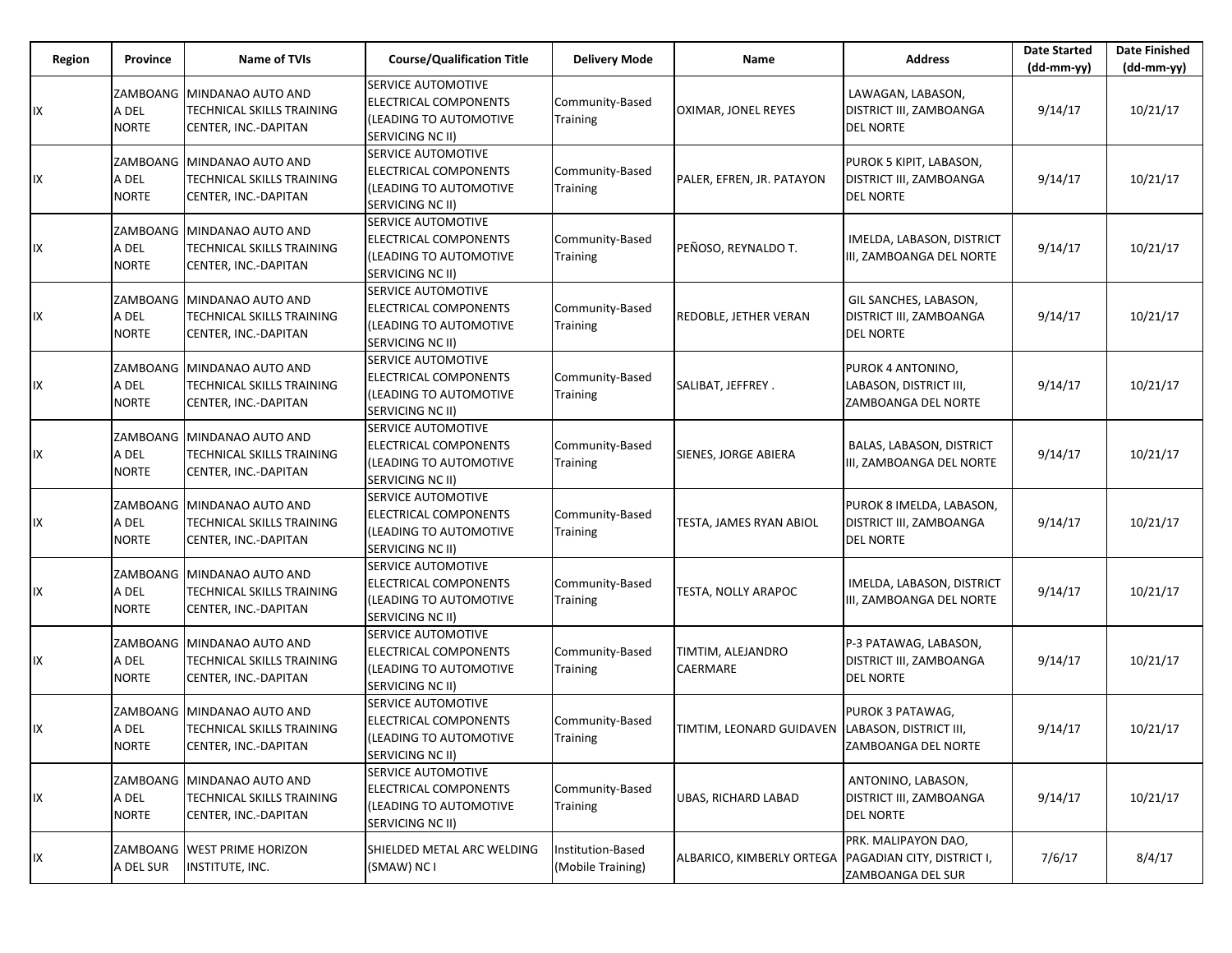| Region | Province  | <b>Name of TVIs</b>                                      | <b>Course/Qualification Title</b>         | <b>Delivery Mode</b>                   | Name                                                 | <b>Address</b>                                                                                   | <b>Date Started</b><br>$(dd-mm-yy)$ | <b>Date Finished</b><br>(dd-mm-yy) |
|--------|-----------|----------------------------------------------------------|-------------------------------------------|----------------------------------------|------------------------------------------------------|--------------------------------------------------------------------------------------------------|-------------------------------------|------------------------------------|
| IX     | A DEL SUR | ZAMBOANG WEST PRIME HORIZON<br>INSTITUTE, INC.           | SHIELDED METAL ARC WELDING<br>(SMAW) NC I | Institution-Based<br>(Mobile Training) | AMILASAN, PUTRIH AINI<br><b>DALAWIS</b>              | PRK. ROXAS STO. NIÑO.<br>PAGADIAN CITY, DISTRICT I,<br>ZAMBOANGA DEL SUR                         | 7/6/17                              | 8/4/17                             |
| IX     | A DEL SUR | ZAMBOANG WEEST PRIME HORIZON<br>INSTITUTE, INC.          | SHIELDED METAL ARC WELDING<br>(SMAW) NC I | Institution-Based<br>(Mobile Training) | <b>BATION, JUNIEL LAURITO</b>                        | PRK. SANTAN-A SAN JOSE,<br>PAGADIAN CITY, DISTRICT I,<br>ZAMBOANGA DEL SUR                       | 7/6/17                              | 8/4/17                             |
| IX     | A DEL SUR | ZAMBOANG WEST PRIME HORIZON<br>INSTITUTE, INC.           | SHIELDED METAL ARC WELDING<br>(SMAW) NC I | Institution-Based<br>(Mobile Training) | <b>BROCA, ARBEN REY</b><br><b>VILLAFLORES</b>        | BLK. 15, LOT 12, ALTA-HOMES<br>TIGUMA, PAGADIAN CITY,<br>DISTRICT I, ZAMBOANGA DEL<br><b>SUR</b> | 7/6/17                              | 8/4/17                             |
| IX     | A DEL SUR | ZAMBOANG WEST PRIME HORIZON<br>INSTITUTE, INC.           | SHIELDED METAL ARC WELDING<br>(SMAW) NC I | nstitution-Based<br>(Mobile Training)  | COLLANTES, LEONIL AGAWIN                             | ZONE 6 TIGUMA, PAGADIAN<br>CITY, DISTRICT I, ZAMBOANGA<br><b>DEL SUR</b>                         | 7/6/17                              | 8/4/17                             |
| IX     | A DEL SUR | ZAMBOANG WEST PRIME HORIZON<br>INSTITUTE, INC.           | SHIELDED METAL ARC WELDING<br>(SMAW) NC I | nstitution-Based<br>(Mobile Training)  | COSEP, PETER VILLAGANAS                              | PRK. ESMERALDA SAN JOSE,<br>PAGADIAN CITY, DISTRICT I,<br>ZAMBOANGA DEL SUR                      | 7/6/17                              | 8/4/17                             |
| IX     | A DEL SUR | ZAMBOANG WEST PRIME HORIZON<br>INSTITUTE, INC.           | SHIELDED METAL ARC WELDING<br>(SMAW) NC I | Institution-Based<br>(Mobile Training) | <b>COSEP, ROBERT HIDA</b>                            | PRK. ESMERALDA SAN JOSE,<br>PAGADIAN CITY, DISTRICT I,<br>ZAMBOANGA DEL SUR                      | 7/6/17                              | 8/4/17                             |
| IX     | A DEL SUR | ZAMBOANG WEST PRIME HORIZON<br>INSTITUTE, INC.           | SHIELDED METAL ARC WELDING<br>(SMAW) NC I | nstitution-Based<br>(Mobile Training)  | CRISTOBAL, JESRIEL PEREZ                             | DABLO SANTA LUCIA,<br>PAGADIAN CITY, DISTRICT I,<br>ZAMBOANGA DEL SUR                            | 7/6/17                              | 8/4/17                             |
| IX     | A DEL SUR | ZAMBOANG WEST PRIME HORIZON<br>INSTITUTE, INC.           | SHIELDED METAL ARC WELDING<br>(SMAW) NC I | Institution-Based<br>(Mobile Training) | DEOCARIZA, JASON MONTOYA CITY, DISTRICT I, ZAMBOANGA | SAN FRANCISCO, PAGADIAN<br><b>DEL SUR</b>                                                        | 7/6/17                              | 8/4/17                             |
| IX     | A DEL SUR | ZAMBOANG WEST PRIME HORIZON<br>INSTITUTE, INC.           | SHIELDED METAL ARC WELDING<br>(SMAW) NC I | nstitution-Based<br>(Mobile Training)  | DIEZ, RENALDO JR BANUA                               | SANTAN-A SAN JOSE,<br>PAGADIAN CITY, DISTRICT I,<br>ZAMBOANGA DEL SUR                            | 7/6/17                              | 8/4/17                             |
| IX     | A DEL SUR | ZAMBOANG   WEST PRIME HORIZON<br>INSTITUTE, INC.         | SHIELDED METAL ARC WELDING<br>(SMAW) NC I | Institution-Based<br>(Mobile Training) | FRANCISCO, MARK JOHN<br>SANTUA                       | MERCEDES ST. SAN JOSE,<br>PAGADIAN CITY, DISTRICT I,<br>ZAMBOANGA DEL SUR                        | 7/6/17                              | 8/4/17                             |
| IX     | A DEL SUR | ZAMBOANG WEST PRIME HORIZON<br>INSTITUTE, INC.           | SHIELDED METAL ARC WELDING<br>(SMAW) NC I | nstitution-Based<br>(Mobile Training)  | FRANCISCO, TIMOTEO JR<br>ANDO                        | SANTAN-A SAN JOSE,<br>PAGADIAN CITY, DISTRICT I,<br>ZAMBOANGA DEL SUR                            | 7/6/17                              | 8/4/17                             |
| IX     |           | ZAMBOANG WEST PRIME HORIZON<br>A DEL SUR INSTITUTE, INC. | SHIELDED METAL ARC WELDING<br>(SMAW) NC I | Institution-Based<br>(Mobile Training) | <b>GUILINGAN, ARIEL UMBAN</b>                        | PRK. ESMERALDA SAN JOSE,<br>PAGADIAN CITY, DISTRICT I,<br>ZAMBOANGA DEL SUR                      | 7/6/17                              | 8/4/17                             |
| IX     | A DEL SUR | ZAMBOANG WEST PRIME HORIZON<br>INSTITUTE, INC.           | SHIELDED METAL ARC WELDING<br>(SMAW) NC I | Institution-Based<br>(Mobile Training) | MABANAG, EMERSON RALPH<br><b>GLODDOVE</b>            | 0808 BROCA ST. SAN JOSE,<br>PAGADIAN CITY, DISTRICT I,<br>ZAMBOANGA DEL SUR                      | 7/6/17                              | 8/4/17                             |
| IX     | A DEL SUR | ZAMBOANG   WEST PRIME HORIZON<br><b>INSTITUTE, INC.</b>  | SHIELDED METAL ARC WELDING<br>(SMAW) NC I | Institution-Based<br>(Mobile Training) | MAMINTAS, JAYBOY CABALLES PAGADIAN CITY, DISTRICT I, | PRK. ESMERALDA SAN JOSE,<br>ZAMBOANGA DEL SUR                                                    | 7/6/17                              | 8/4/17                             |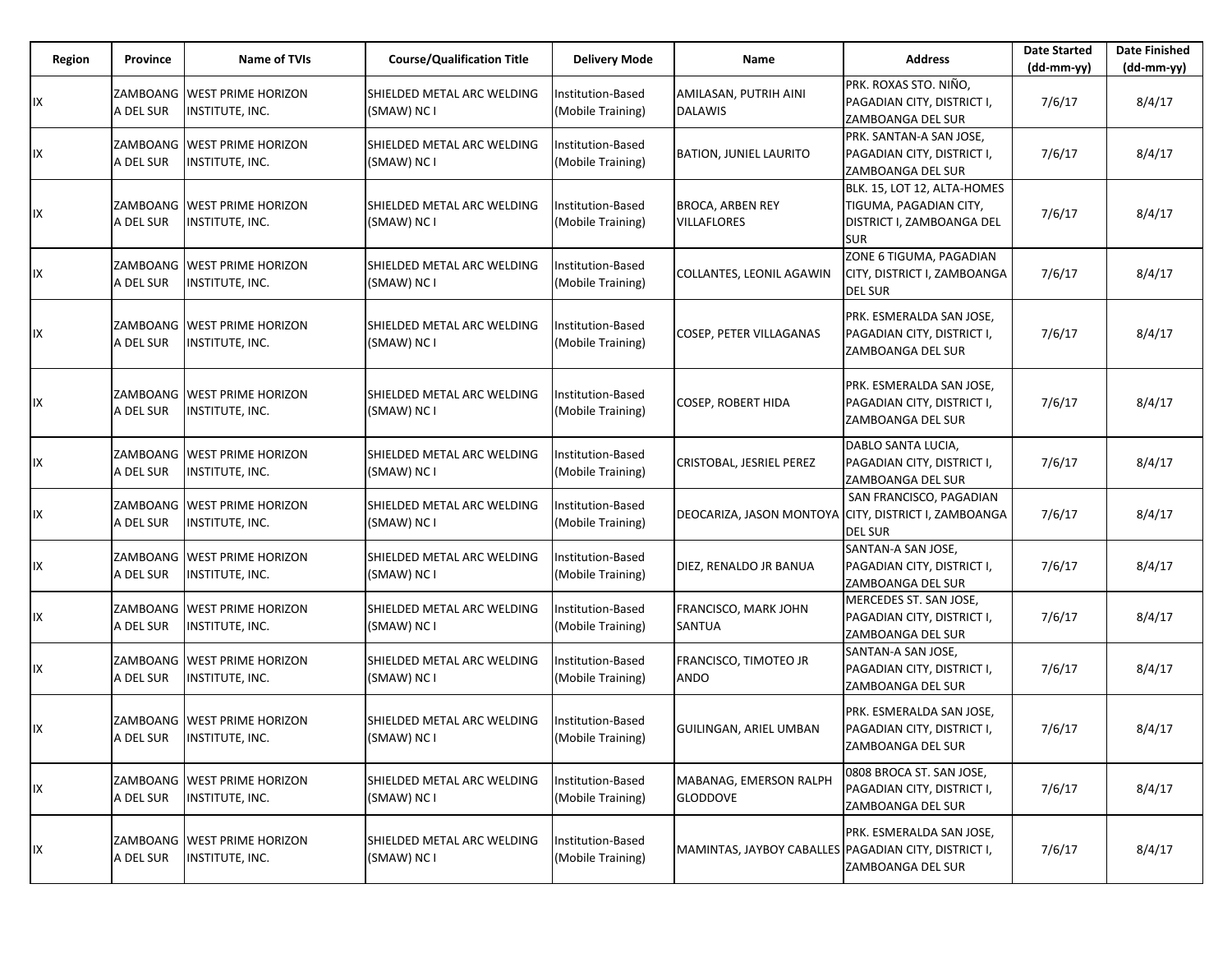| Region | Province              | Name of TVIs                                    | <b>Course/Qualification Title</b>                                                      | <b>Delivery Mode</b>                          | Name                                                | <b>Address</b>                                                                        | <b>Date Started</b><br>$(dd-mm-yy)$ | Date Finished<br>$(dd-mm-yy)$ |
|--------|-----------------------|-------------------------------------------------|----------------------------------------------------------------------------------------|-----------------------------------------------|-----------------------------------------------------|---------------------------------------------------------------------------------------|-------------------------------------|-------------------------------|
| IX     | A DEL SUR             | ZAMBOANG  WEST PRIME HORIZON<br>INSTITUTE, INC. | SHIELDED METAL ARC WELDING<br>(SMAW) NC I                                              | Institution-Based<br>(Mobile Training)        | MENDOZA, AIVAN REY<br><b>FERRARIS</b>               | PRK. SANTAN-A SAN JOSE.<br>PAGADIAN CITY, DISTRICT I,<br>ZAMBOANGA DEL SUR            | 7/6/17                              | 8/4/17                        |
| IX     | A DEL SUR             | ZAMBOANG WEST PRIME HORIZON<br>INSTITUTE, INC.  | SHIELDED METAL ARC WELDING<br>(SMAW) NC I                                              | Institution-Based<br>(Mobile Training)        | MONG, JESS RONALD II OCAY                           | 031 CABRERA ST GATAS,<br>PAGADIAN CITY, DISTRICT I,<br>ZAMBOANGA DEL SUR              | 7/6/17                              | 8/4/17                        |
| IX     | A DEL SUR             | ZAMBOANG  WEST PRIME HORIZON<br>INSTITUTE, INC. | SHIELDED METAL ARC WELDING<br>(SMAW) NC I                                              | <b>Institution-Based</b><br>(Mobile Training) | OTE. LOLITO JR OCTAO                                | PRK. ESMERALDA SAN JOSE,<br>PAGADIAN CITY, DISTRICT I,<br>ZAMBOANGA DEL SUR           | 7/6/17                              | 8/4/17                        |
| IX     | A DEL SUR             | ZAMBOANG  WEST PRIME HORIZON<br>INSTITUTE, INC. | SHIELDED METAL ARC WELDING<br>(SMAW) NC I                                              | Institution-Based<br>(Mobile Training)        | SOLEJON, JOHN ALFON<br>LANTAJO                      | PRK. ESMERALDA SAN JOSE,<br>PAGADIAN CITY, DISTRICT I,<br>ZAMBOANGA DEL SUR           | 7/6/17                              | 8/4/17                        |
| IX     | A DEL SUR             | ZAMBOANG  WEST PRIME HORIZON<br>INSTITUTE, INC. | SHIELDED METAL ARC WELDING<br>(SMAW) NC I                                              | Institution-Based<br>(Mobile Training)        | VISITACION, JUNRY DINGLASA                          | <b>B.AQUINO SAN JOSE,</b><br>PAGADIAN CITY, DISTRICT I,<br>ZAMBOANGA DEL SUR          | 7/6/17                              | 8/4/17                        |
| IX     | A DEL SUR             | ZAMBOANG SDR COLLEGE OF TECHNOLOGY,<br>INC.     | <b>BREAD MAKING (LEADING TO</b><br><b>BREAD AND PASTRY</b><br><b>PRODUCTION NC II)</b> | <b>Institution-Based</b><br>(Traditional)     | ABNE, CHARITY NILLAS                                | PRK. 3 ALANG ALANG<br>POBLACION, RAMON<br>MAGSAYSAY, DISTRICT I,<br>ZAMBOANGA DEL SUR | 7/6/17                              | 7/17/17                       |
| IX     | ZAMBOANG<br>A DEL SUR | <b>SDR COLLEGE OF TECHNOLOGY,</b><br>INC.       | <b>BREAD MAKING (LEADING TO</b><br><b>BREAD AND PASTRY</b><br>PRODUCTION NC II)        | Institution-Based<br>(Traditional)            | ADAPON, GLENN PASANTING                             | LEONARDO, JOSEFINA,<br>DISTRICT I, ZAMBOANGA DEL<br><b>SUR</b>                        | 7/6/17                              | 7/17/17                       |
| IX     | A DEL SUR             | ZAMBOANG SDR COLLEGE OF TECHNOLOGY,<br>INC.     | <b>BREAD MAKING (LEADING TO</b><br><b>BREAD AND PASTRY</b><br>PRODUCTION NC II)        | Institution-Based<br>(Traditional)            | ALOSO, MERALUNA BARORO                              | PRK. SWEET LOVE DUMAGOC,<br>PAGADIAN CITY, DISTRICT I,<br>ZAMBOANGA DEL SUR           | 7/6/17                              | 7/17/17                       |
| IX     | A DEL SUR             | ZAMBOANG SDR COLLEGE OF TECHNOLOGY,<br>INC.     | BREAD MAKING (LEADING TO<br><b>BREAD AND PASTRY</b><br><b>PRODUCTION NC II)</b>        | <b>Institution-Based</b><br>(Traditional)     | ARBOLADO, ROWENA GALOS                              | PRK. ROMBLON<br>BALANGASAN, PAGADIAN<br>CITY, DISTRICT I, ZAMBOANGA<br><b>DEL SUR</b> | 7/6/17                              | 7/17/17                       |
| IX     | A DEL SUR             | ZAMBOANG SDR COLLEGE OF TECHNOLOGY,<br>INC.     | <b>BREAD MAKING (LEADING TO</b><br><b>BREAD AND PASTRY</b><br>PRODUCTION NC II)        | <b>Institution-Based</b><br>(Traditional)     | BIONSON, ARNIE DELOS REYES AURORA, DISTRICT I,      | PRK. IMELDA POBLACION,<br>ZAMBOANGA DEL SUR                                           | 7/6/17                              | 7/17/17                       |
| IX     | A DEL SUR             | ZAMBOANG SDR COLLEGE OF TECHNOLOGY,<br>INC.     | <b>BREAD MAKING (LEADING TO</b><br><b>BREAD AND PASTRY</b><br>PRODUCTION NC II)        | Institution-Based<br>(Traditional)            | CARMONA, CAROLYN<br><b>BAUTISTA</b>                 | BOKONG, LABANGAN,<br>DISTRICT I, ZAMBOANGA DEL<br><b>SUR</b>                          | 7/6/17                              | 7/17/17                       |
| IX     | A DEL SUR             | ZAMBOANG SDR COLLEGE OF TECHNOLOGY,<br>INC.     | BREAD MAKING (LEADING TO<br><b>BREAD AND PASTRY</b><br>PRODUCTION NC II)               | Institution-Based<br>(Traditional)            | COLLANTES, MARIVIC AGAWIN DISTRICT I, ZAMBOANGA DEL | TIGUMA, PAGADIAN CITY,<br><b>SUR</b>                                                  | 7/6/17                              | 7/17/17                       |
| IX     | A DEL SUR             | ZAMBOANG SDR COLLEGE OF TECHNOLOGY,<br>INC.     | <b>BREAD MAKING (LEADING TO</b><br><b>BREAD AND PASTRY</b><br>PRODUCTION NC II)        | <b>Institution-Based</b><br>(Traditional)     | DATOY, REGENE MAE NERI                              | STA. LUCIA, PAGADIAN CITY,<br>DISTRICT I, ZAMBOANGA DEL<br><b>SUR</b>                 | 7/6/17                              | 7/17/17                       |
| IX     | A DEL SUR             | ZAMBOANG SDR COLLEGE OF TECHNOLOGY,<br>INC.     | <b>BREAD MAKING (LEADING TO</b><br><b>BREAD AND PASTRY</b><br>PRODUCTION NC II)        | Institution-Based<br>(Traditional)            | ECHIN, GRAECHIN SABERON                             | SANTIAGO, PAGADIAN CITY,<br>DISTRICT I, ZAMBOANGA DEL<br><b>SUR</b>                   | 7/6/17                              | 7/17/17                       |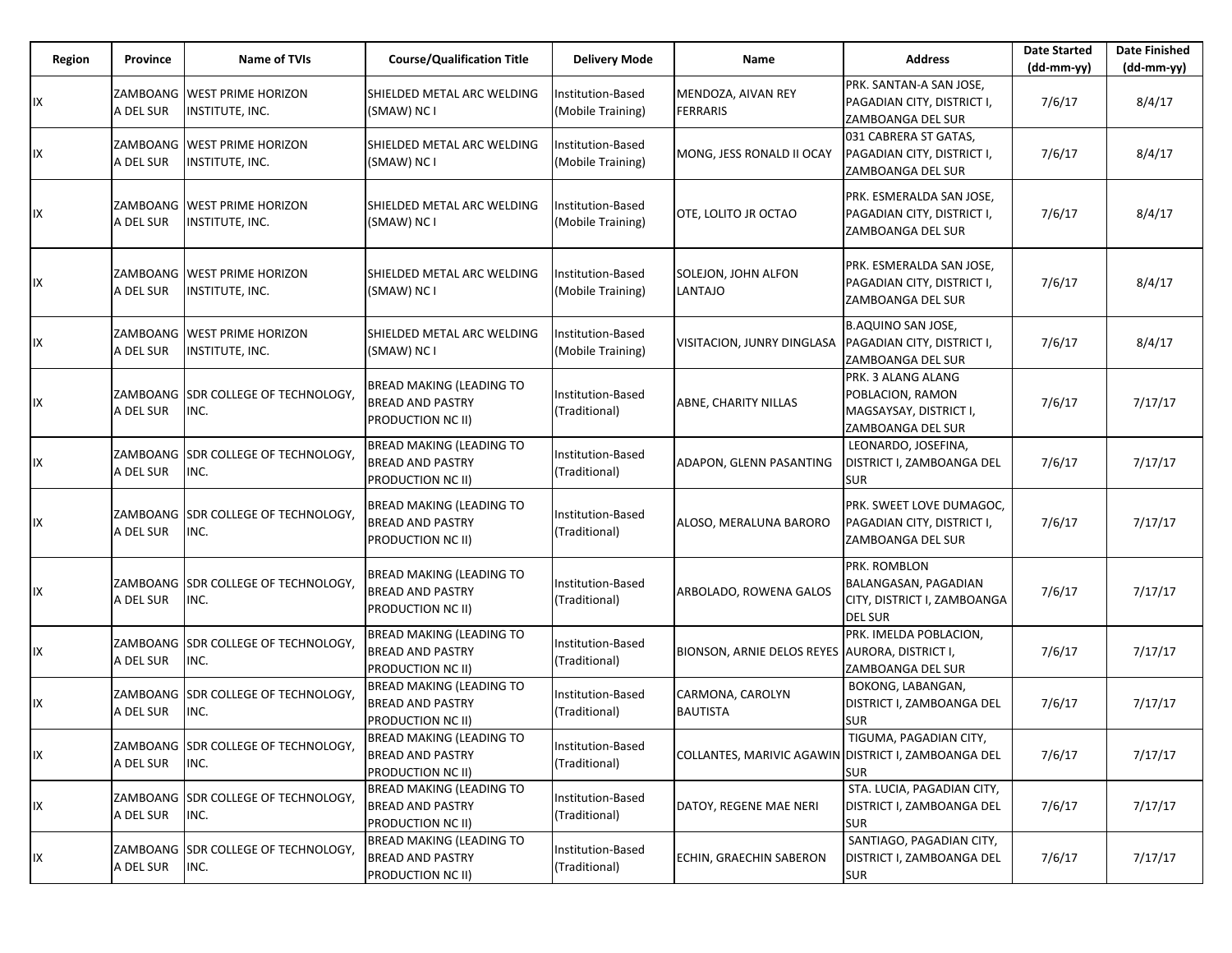| Region | Province                   | <b>Name of TVIs</b>                                     | <b>Course/Qualification Title</b>                                                      | <b>Delivery Mode</b>               | Name                                           | <b>Address</b>                                                                              | <b>Date Started</b><br>$(dd-mm-yy)$ | <b>Date Finished</b><br>(dd-mm-yy) |
|--------|----------------------------|---------------------------------------------------------|----------------------------------------------------------------------------------------|------------------------------------|------------------------------------------------|---------------------------------------------------------------------------------------------|-------------------------------------|------------------------------------|
| IX     | A DEL SUR                  | ZAMBOANG  SDR COLLEGE OF TECHNOLOGY,<br>INC.            | <b>BREAD MAKING (LEADING TO</b><br><b>BREAD AND PASTRY</b><br><b>PRODUCTION NC II)</b> | Institution-Based<br>(Traditional) | ECOT, JONAH TAUTHO                             | KALITUNDAN TUNGAWAN,<br>TAMBULIG, DISTRICT I,<br>ZAMBOANGA DEL SUR                          | 7/6/17                              | 7/17/17                            |
| IX     | A DEL SUR                  | ZAMBOANG SDR COLLEGE OF TECHNOLOGY,<br>INC.             | <b>BREAD MAKING (LEADING TO</b><br><b>BREAD AND PASTRY</b><br><b>PRODUCTION NC II)</b> | Institution-Based<br>(Traditional) | ERAZO, ROSEMARIE ANAS                          | DALAON, MOLAVE, DISTRICT<br>, ZAMBOANGA DEL SUR                                             | 7/6/17                              | 7/17/17                            |
| IX     | A DEL SUR                  | ZAMBOANG  SDR COLLEGE OF TECHNOLOGY,<br>INC.            | <b>BREAD MAKING (LEADING TO</b><br><b>BREAD AND PASTRY</b><br><b>PRODUCTION NC II)</b> | Institution-Based<br>(Traditional) | FLORES, HELEN YANO                             | POBLACION, RAMON<br>MAGSAYSAY, DISTRICT I,<br>ZAMBOANGA DEL SUR                             | 7/6/17                              | 7/17/17                            |
| IX     | A DEL SUR                  | ZAMBOANG  SDR COLLEGE OF TECHNOLOGY,<br>INC.            | <b>BREAD MAKING (LEADING TO</b><br><b>BREAD AND PASTRY</b><br><b>PRODUCTION NC II)</b> | Institution-Based<br>(Traditional) | <b>QUEBO, ANALYN YORONG</b>                    | PRK. 1 SAN JUAN,<br>DUMINGAG, DISTRICT I,<br>ZAMBOANGA DEL SUR                              | 7/6/17                              | 7/17/17                            |
| IX     | A DEL SUR                  | ZAMBOANG  SDR COLLEGE OF TECHNOLOGY,<br>INC.            | <b>BREAD MAKING (LEADING TO</b><br><b>BREAD AND PASTRY</b><br>PRODUCTION NC II)        | Institution-Based<br>(Traditional) | ROBLES, MARY JANE<br><b>MANINGGO</b>           | POBLACION, MAHAYAG,<br>DISTRICT I, ZAMBOANGA DEL<br><b>SUR</b>                              | 7/6/17                              | 7/17/17                            |
| IX     | A DEL SUR                  | ZAMBOANG ISDR COLLEGE OF TECHNOLOGY.<br>INC.            | <b>BREAD MAKING (LEADING TO</b><br><b>BREAD AND PASTRY</b><br>PRODUCTION NC II)        | Institution-Based<br>(Traditional) | SAAVEDRA, JOSEPHINE<br><b>PALACIO</b>          | PRK. 5 POBLACION B,<br>MIDSALIP, DISTRICT I,<br>ZAMBOANGA DEL SUR                           | 7/6/17                              | 7/17/17                            |
| IX     | A DEL SUR                  | ZAMBOANG SDR COLLEGE OF TECHNOLOGY,<br>INC.             | <b>BREAD MAKING (LEADING TO</b><br><b>BREAD AND PASTRY</b><br><b>PRODUCTION NC II)</b> | Institution-Based<br>(Traditional) | <b>SUSON, RAQUEL DANO</b>                      | DAO, PAGADIAN CITY,<br>DISTRICT II, ZAMBOANGA DEL<br><b>SUR</b>                             | 7/6/17                              | 7/17/17                            |
| IX     | A DEL SUR                  | ZAMBOANG ISDR COLLEGE OF TECHNOLOGY.<br>INC.            | <b>BREAD MAKING (LEADING TO</b><br><b>BREAD AND PASTRY</b><br>PRODUCTION NC II)        | Institution-Based<br>(Traditional) | TADLE, AIZEL DAHAN                             | PRK. MAKIANGAYON<br>BALANGASAN, PAGADIAN<br>CITY, DISTRICT I, ZAMBOANGA<br><b>DEL SUR</b>   | 7/6/17                              | 7/17/17                            |
| IX     | A DEL SUR                  | ZAMBOANG SDR COLLEGE OF TECHNOLOGY,<br>INC.             | BREAD MAKING (LEADING TO<br><b>BREAD AND PASTRY</b><br>PRODUCTION NC II)               | Institution-Based<br>(Traditional) | VALDUHUEZA, SHARON<br><b>BALONGKIT</b>         | PRK. 3 BAG-ONG<br>KAUSWAGAN, DUMINGAG,<br>DISTRICT I, ZAMBOANGA DEL<br><b>SUR</b>           | 7/6/17                              | 7/17/17                            |
| IX     | A DEL SUR                  | ZAMBOANG  SDR COLLEGE OF TECHNOLOGY,<br>INC.            | <b>BREAD MAKING (LEADING TO</b><br><b>BREAD AND PASTRY</b><br>PRODUCTION NC II)        | Institution-Based<br>(Traditional) | VILLASAN, NOVICRIS MARIE<br>MENDEZ             | PRK. BAGONG SILANG STA.<br>LUCIA, PAGADIAN CITY,<br>DISTRICT I, ZAMBOANGA DEL<br><b>SUR</b> | 7/6/17                              | 7/17/17                            |
| IX     | A DEL SUR                  | ZAMBOANG SDR COLLEGE OF TECHNOLOGY,<br>INC.             | BREAD MAKING (LEADING TO<br><b>BREAD AND PASTRY</b><br>PRODUCTION NC II)               | Institution-Based<br>(Traditional) | ZAMORA, DADEVINA LARGO                         | PRK SAMPAGUITA STO. NIÑO,<br>PAGADIAN CITY, DISTRICT I,<br>ZAMBOANGA DEL SUR                | 7/6/17                              | 7/17/17                            |
| $IV-B$ | ORIENTAL<br><b>MINDORO</b> | ADVANCED SKILLS TRAINING<br>AND EDUCATION SERVICES INC. | HAIR CUTTING LEADING TO<br><b>HAIRDRESSING NC II</b>                                   | Community-Based<br><b>Training</b> | ABARQUEZ, MONICA SANTOS   DISTRICT 2, ORIENTAL | N/A MALIGAYA, GLORIA,<br><b>MINDORO</b>                                                     | 1/19/17                             | 2/27/17                            |
| $IV-B$ | ORIENTAL<br><b>MINDORO</b> | ADVANCED SKILLS TRAINING<br>AND EDUCATION SERVICES INC. | HAIR CUTTING LEADING TO<br><b>HAIRDRESSING NC II</b>                                   | Community-Based<br>Training        | ANDAL, ROLAN PATULAC                           | <b>NAUTICAL HIGHWAY</b><br>MALIGAYA, GLORIA, DISTRICT<br>2, ORIENTAL MINDORO                | 1/19/17                             | 2/27/17                            |
| $IV-B$ | ORIENTAL<br><b>MINDORO</b> | ADVANCED SKILLS TRAINING<br>AND EDUCATION SERVICES INC. | HAIR CUTTING LEADING TO<br><b>HAIRDRESSING NC II</b>                                   | Community-Based<br>Training        | CUETO, JENALYN SALAZAR                         | N/A LUCIO LAUREL, GLORIA,<br><b>DISTRICT 2, ORIENTAL</b><br><b>MINDORO</b>                  | 1/19/17                             | 2/27/17                            |